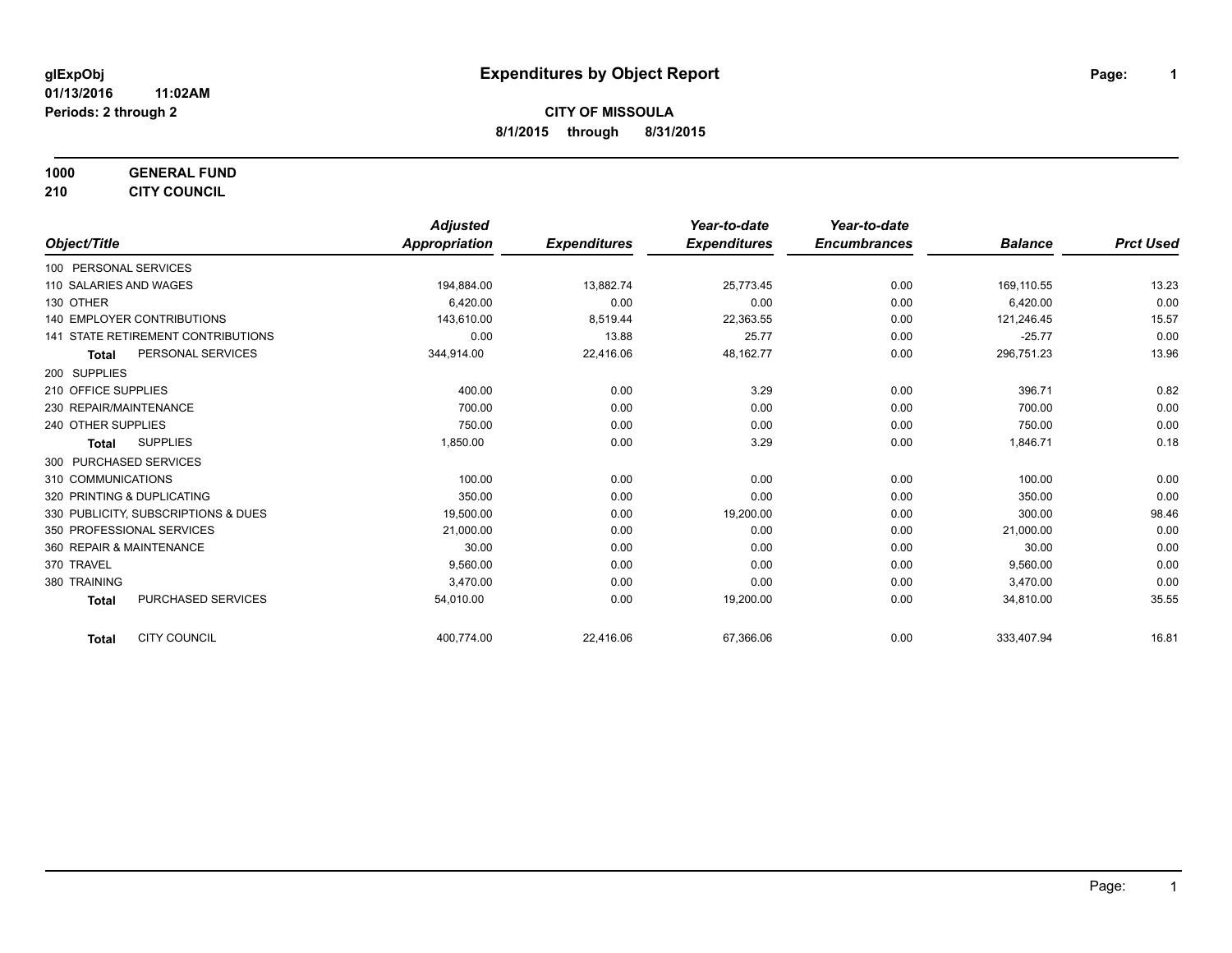**1000 GENERAL FUND**

**220 MAYOR**

|                                     | <b>Adjusted</b> |                     | Year-to-date        | Year-to-date        |                |                  |
|-------------------------------------|-----------------|---------------------|---------------------|---------------------|----------------|------------------|
| Object/Title                        | Appropriation   | <b>Expenditures</b> | <b>Expenditures</b> | <b>Encumbrances</b> | <b>Balance</b> | <b>Prct Used</b> |
| 100 PERSONAL SERVICES               |                 |                     |                     |                     |                |                  |
| 110 SALARIES AND WAGES              | 380,467.00      | 29,970.39           | 56,486.35           | 0.00                | 323,980.65     | 14.85            |
| 120 OVERTIME/TERMINATION            | 500.00          | 0.00                | 0.00                | 0.00                | 500.00         | 0.00             |
| 130 OTHER                           | 6.600.00        | 0.00                | 0.00                | 0.00                | 6,600.00       | 0.00             |
| <b>140 EMPLOYER CONTRIBUTIONS</b>   | 111,004.00      | 9,427.50            | 21,195.47           | 0.00                | 89,808.53      | 19.09            |
| 141 STATE RETIREMENT CONTRIBUTIONS  | 0.00            | 29.97               | 56.49               | 0.00                | $-56.49$       | 0.00             |
| PERSONAL SERVICES<br><b>Total</b>   | 498,571.00      | 39,427.86           | 77,738.31           | 0.00                | 420,832.69     | 15.59            |
| 200 SUPPLIES                        |                 |                     |                     |                     |                |                  |
| 210 OFFICE SUPPLIES                 | 1,004.00        | 81.16               | 81.16               | 0.00                | 922.84         | 8.08             |
| 220 OPERATING SUPPLIES              | 1,120.00        | 0.00                | 0.00                | 0.00                | 1,120.00       | 0.00             |
| 230 REPAIR/MAINTENANCE              | 100.00          | 0.00                | 0.00                | 0.00                | 100.00         | 0.00             |
| 231 GASOLINE                        | 108.00          | 50.49               | 50.49               | 0.00                | 57.51          | 46.75            |
| 240 OTHER SUPPLIES                  | 400.00          | 0.00                | 0.00                | 0.00                | 400.00         | 0.00             |
| <b>SUPPLIES</b><br><b>Total</b>     | 2,732.00        | 131.65              | 131.65              | 0.00                | 2,600.35       | 4.82             |
| 300 PURCHASED SERVICES              |                 |                     |                     |                     |                |                  |
| 310 COMMUNICATIONS                  | 890.00          | 12.82               | 12.82               | 0.00                | 877.18         | 1.44             |
| 320 PRINTING & DUPLICATING          | 3.056.00        | 0.00                | 0.00                | 0.00                | 3,056.00       | 0.00             |
| 330 PUBLICITY, SUBSCRIPTIONS & DUES | 10,196.00       | 5,451.00            | 5,741.00            | 0.00                | 4,455.00       | 56.31            |
| 344 TELEPHONE SERVICE               | 6.076.00        | 291.29              | 291.29              | 0.00                | 5,784.71       | 4.79             |
| 350 PROFESSIONAL SERVICES           | 3,307.00        | 0.00                | 0.00                | 0.00                | 3,307.00       | 0.00             |
| 360 REPAIR & MAINTENANCE            | 1,405.00        | 11.48               | 111.48              | 0.00                | 1,293.52       | 7.93             |
| 370 TRAVEL                          | 2,008.00        | 0.00                | 0.00                | 0.00                | 2,008.00       | 0.00             |
| 380 TRAINING                        | 2,020.00        | 0.00                | 0.00                | 0.00                | 2,020.00       | 0.00             |
| 390 OTHER PURCHASED SERVICES        | 1,250.00        | 0.00                | 0.00                | 0.00                | 1,250.00       | 0.00             |
| PURCHASED SERVICES<br><b>Total</b>  | 30,208.00       | 5,766.59            | 6,156.59            | 0.00                | 24,051.41      | 20.38            |
| <b>MAYOR</b><br><b>Total</b>        | 531,511.00      | 45,326.10           | 84,026.55           | 0.00                | 447,484.45     | 15.81            |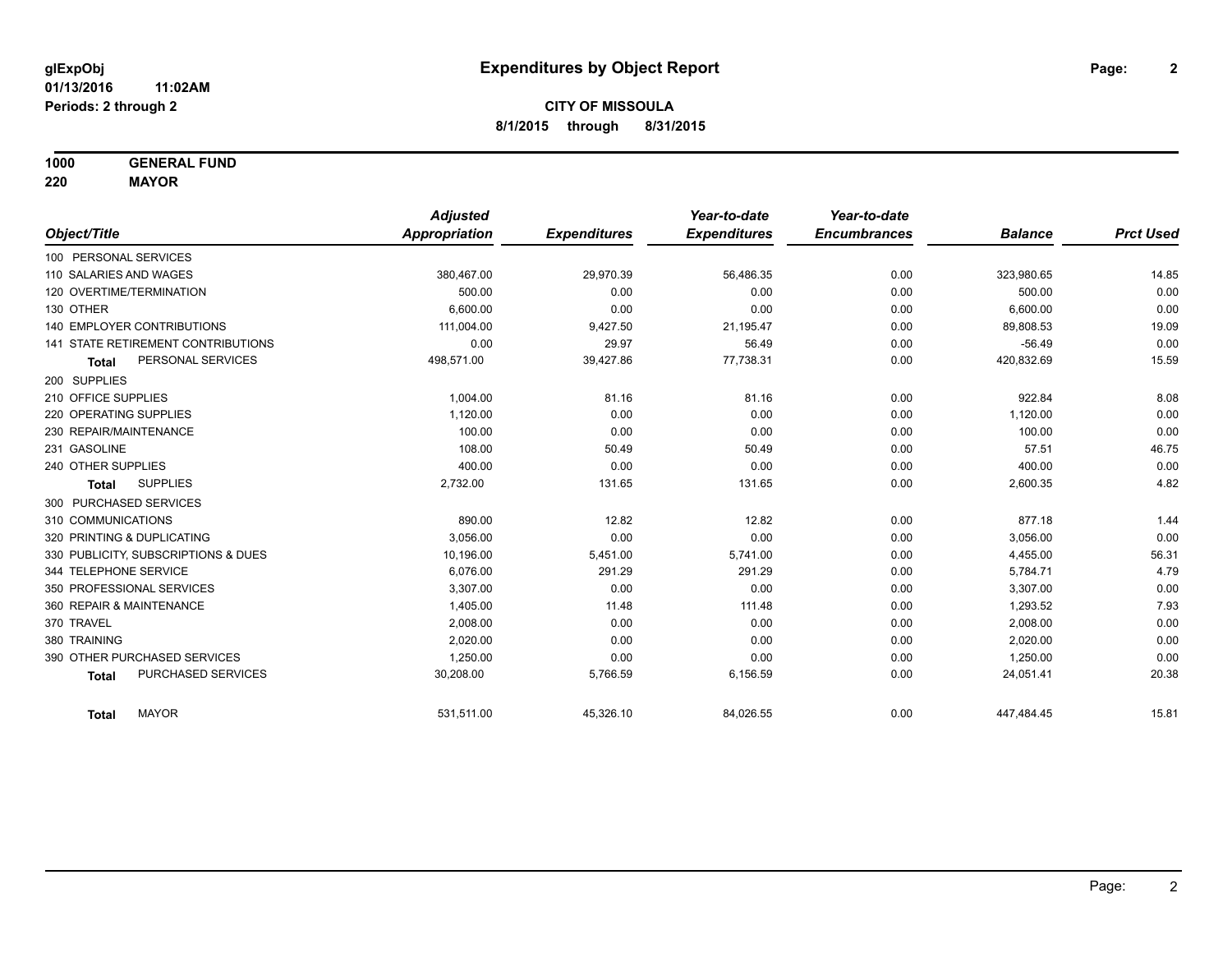#### **1000 GENERAL FUND**

**221 HUMAN RESOURCES**

|                            |                                           | <b>Adjusted</b>      |                     | Year-to-date        | Year-to-date        |                |                  |
|----------------------------|-------------------------------------------|----------------------|---------------------|---------------------|---------------------|----------------|------------------|
| Object/Title               |                                           | <b>Appropriation</b> | <b>Expenditures</b> | <b>Expenditures</b> | <b>Encumbrances</b> | <b>Balance</b> | <b>Prct Used</b> |
| 100 PERSONAL SERVICES      |                                           |                      |                     |                     |                     |                |                  |
| 110 SALARIES AND WAGES     |                                           | 195,905.00           | 15,109.98           | 28,465.85           | 0.00                | 167,439.15     | 14.53            |
|                            | <b>140 EMPLOYER CONTRIBUTIONS</b>         | 69.917.00            | 5,541.12            | 12.501.64           | 0.00                | 57,415.36      | 17.88            |
|                            | <b>141 STATE RETIREMENT CONTRIBUTIONS</b> | 0.00                 | 15.11               | 28.47               | 0.00                | $-28.47$       | 0.00             |
| <b>Total</b>               | PERSONAL SERVICES                         | 265,822.00           | 20,666.21           | 40,995.96           | 0.00                | 224,826.04     | 15.42            |
| 200 SUPPLIES               |                                           |                      |                     |                     |                     |                |                  |
| 210 OFFICE SUPPLIES        |                                           | 3,115.00             | 175.40              | 175.40              | 0.00                | 2,939.60       | 5.63             |
| 220 OPERATING SUPPLIES     |                                           | 0.00                 | 0.00                | 0.00                | 0.00                | 0.00           | 0.00             |
| Total                      | <b>SUPPLIES</b>                           | 3,115.00             | 175.40              | 175.40              | 0.00                | 2,939.60       | 5.63             |
| 300 PURCHASED SERVICES     |                                           |                      |                     |                     |                     |                |                  |
| 310 COMMUNICATIONS         |                                           | 450.00               | 16.71               | 16.71               | 0.00                | 433.29         | 3.71             |
| 320 PRINTING & DUPLICATING |                                           | 1.632.00             | 0.00                | 55.00               | 0.00                | 1.577.00       | 3.37             |
|                            | 330 PUBLICITY, SUBSCRIPTIONS & DUES       | 2.091.00             | 1,109.69            | 1,109.69            | 0.00                | 981.31         | 53.07            |
| 344 TELEPHONE SERVICE      |                                           | 190.00               | 0.00                | 0.00                | 0.00                | 190.00         | 0.00             |
| 350 PROFESSIONAL SERVICES  |                                           | 11,000.00            | 95.00               | 95.00               | 0.00                | 10.905.00      | 0.86             |
| 360 REPAIR & MAINTENANCE   |                                           | 3,992.00             | 0.00                | 0.00                | 0.00                | 3,992.00       | 0.00             |
| 370 TRAVEL                 |                                           | 3.088.00             | 0.00                | 0.00                | 0.00                | 3,088.00       | 0.00             |
| 380 TRAINING               |                                           | 3,050.00             | 0.00                | 0.00                | 0.00                | 3,050.00       | 0.00             |
|                            | 390 OTHER PURCHASED SERVICES              | 17,490.00            | 62.19               | 62.19               | 0.00                | 17,427.81      | 0.36             |
| <b>Total</b>               | PURCHASED SERVICES                        | 42,983.00            | 1,283.59            | 1,338.59            | 0.00                | 41,644.41      | 3.11             |
| 900 CAPITAL OUTLAY         |                                           |                      |                     |                     |                     |                |                  |
| 940 MACHINERY & EQUIPMENT  |                                           | 0.00                 | 0.00                | 0.00                | 0.00                | 0.00           | 0.00             |
| <b>Total</b>               | <b>CAPITAL OUTLAY</b>                     | 0.00                 | 0.00                | 0.00                | 0.00                | 0.00           | 0.00             |
|                            |                                           |                      |                     |                     |                     |                |                  |
| Total                      | <b>HUMAN RESOURCES</b>                    | 311,920.00           | 22,125.20           | 42,509.95           | 0.00                | 269,410.05     | 13.63            |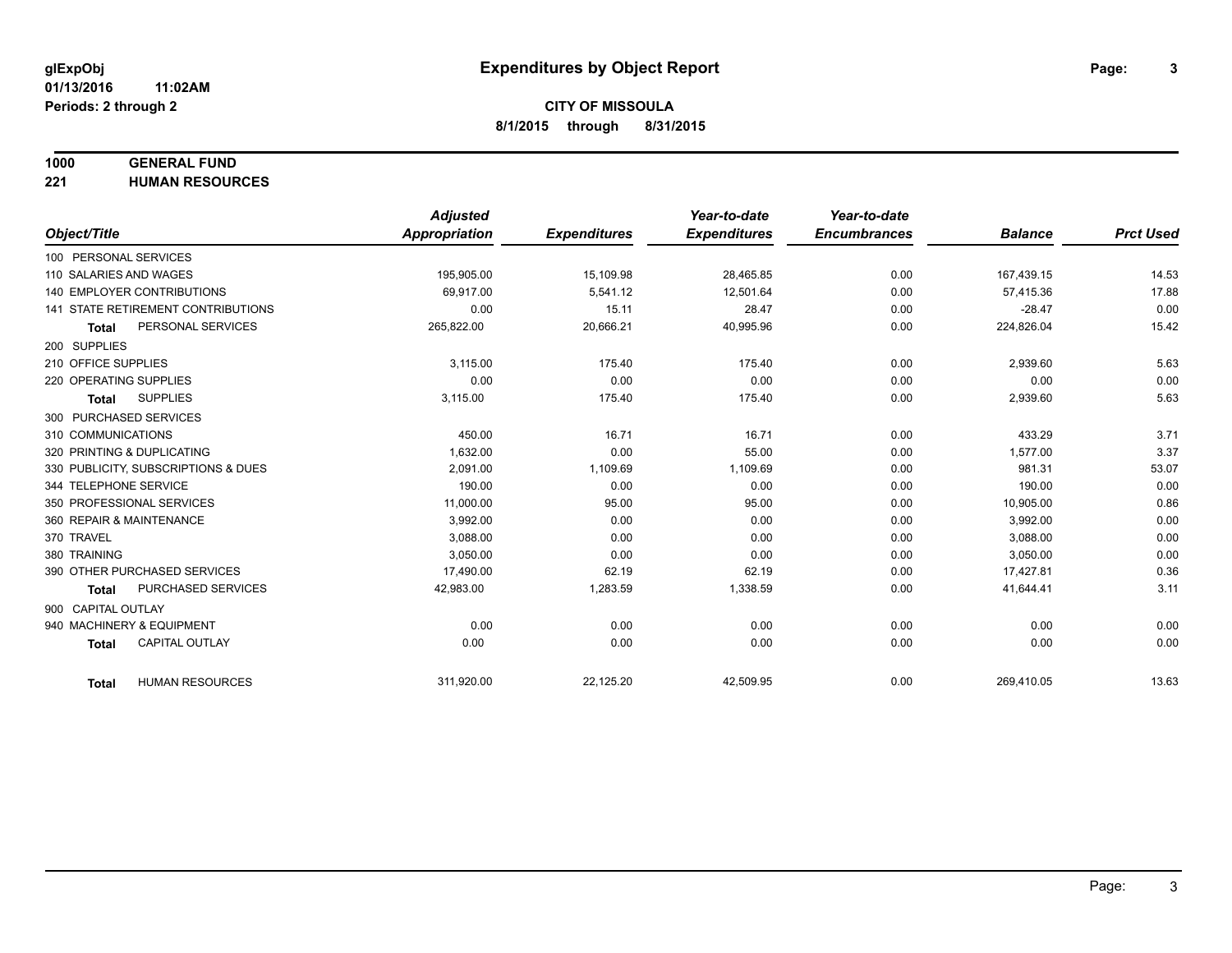#### **1000 GENERAL FUND**

**223 CITY CLERK**

|                                                   | <b>Adjusted</b>      |                     | Year-to-date        | Year-to-date        |                |                  |
|---------------------------------------------------|----------------------|---------------------|---------------------|---------------------|----------------|------------------|
| Object/Title                                      | <b>Appropriation</b> | <b>Expenditures</b> | <b>Expenditures</b> | <b>Encumbrances</b> | <b>Balance</b> | <b>Prct Used</b> |
| 100 PERSONAL SERVICES                             |                      |                     |                     |                     |                |                  |
| 110 SALARIES AND WAGES                            | 216,739.00           | 16,653.39           | 31,383.89           | 0.00                | 185,355.11     | 14.48            |
| 120 OVERTIME/TERMINATION                          | 0.00                 | 0.00                | 0.00                | 0.00                | 0.00           | 0.00             |
| 140 EMPLOYER CONTRIBUTIONS                        | 83,566.00            | 6,675.58            | 16,105.91           | 0.00                | 67,460.09      | 19.27            |
| 141 STATE RETIREMENT CONTRIBUTIONS                | 0.00                 | 16.65               | 31.38               | 0.00                | $-31.38$       | 0.00             |
| PERSONAL SERVICES<br>Total                        | 300,305.00           | 23,345.62           | 47,521.18           | 0.00                | 252,783.82     | 15.82            |
| 200 SUPPLIES                                      |                      |                     |                     |                     |                |                  |
| 210 OFFICE SUPPLIES                               | 2,700.00             | 0.00                | 0.00                | 0.00                | 2,700.00       | 0.00             |
| 220 OPERATING SUPPLIES                            | 250.00               | 0.00                | 0.00                | 0.00                | 250.00         | 0.00             |
| 230 REPAIR/MAINTENANCE                            | 0.00                 | 0.00                | 0.00                | 0.00                | 0.00           | 0.00             |
| 231 GASOLINE                                      | 250.00               | 0.00                | 0.00                | 0.00                | 250.00         | 0.00             |
| 240 OTHER SUPPLIES                                | 225.00               | 0.00                | 0.00                | 0.00                | 225.00         | 0.00             |
| <b>SUPPLIES</b><br>Total                          | 3,425.00             | 0.00                | 0.00                | 0.00                | 3,425.00       | 0.00             |
| 300 PURCHASED SERVICES                            |                      |                     |                     |                     |                |                  |
| 310 COMMUNICATIONS                                | 19,338.00            | 10,928.79           | 10,928.79           | 0.00                | 8,409.21       | 56.51            |
| 320 PRINTING & DUPLICATING                        | 700.00               | 0.00                | 0.00                | 0.00                | 700.00         | 0.00             |
| 330 PUBLICITY, SUBSCRIPTIONS & DUES               | 1,925.00             | 133.00              | 133.00              | 0.00                | 1,792.00       | 6.91             |
| 344 TELEPHONE SERVICE                             | 200.00               | 0.00                | 0.00                | 0.00                | 200.00         | 0.00             |
| 350 PROFESSIONAL SERVICES                         | 62,300.00            | 751.50              | 841.50              | 0.00                | 61,458.50      | 1.35             |
| 360 REPAIR & MAINTENANCE                          | 1,100.00             | 62.17               | 162.17              | 0.00                | 937.83         | 14.74            |
| 370 TRAVEL                                        | 5,150.00             | 0.00                | 0.00                | 0.00                | 5,150.00       | 0.00             |
| 380 TRAINING                                      | 6,320.00             | 0.00                | 0.00                | 0.00                | 6,320.00       | 0.00             |
| 390 OTHER PURCHASED SERVICES                      | 3,500.00             | 77.00               | 77.00               | 0.00                | 3,423.00       | 2.20             |
| PURCHASED SERVICES<br><b>Total</b>                | 100,533.00           | 11,952.46           | 12,142.46           | 0.00                | 88,390.54      | 12.08            |
| 500 FIXED CHARGES                                 |                      |                     |                     |                     |                |                  |
| 500 FIXED CHARGES                                 | 0.00                 | 0.00                | 0.00                | 0.00                | 0.00           | 0.00             |
| <b>FIXED CHARGES</b><br>Total                     | 0.00                 | 0.00                | 0.00                | 0.00                | 0.00           | 0.00             |
| 700 GRANTS & CONTRIBUTIONS                        |                      |                     |                     |                     |                |                  |
| 700 GRANTS & CONTRIBUTIONS                        | 37,000.00            | 1,804.31            | 2,190.40            | 0.00                | 34,809.60      | 5.92             |
| <b>GRANTS &amp; CONTRIBUTIONS</b><br><b>Total</b> | 37,000.00            | 1,804.31            | 2,190.40            | 0.00                | 34,809.60      | 5.92             |
| 800 OTHER OBJECTS                                 |                      |                     |                     |                     |                |                  |
| 845 CONTINGENCY                                   | 0.00                 | 0.00                | 0.00                | 0.00                | 0.00           | 0.00             |
| OTHER OBJECTS<br><b>Total</b>                     | 0.00                 | 0.00                | 0.00                | 0.00                | 0.00           | 0.00             |
|                                                   |                      |                     |                     |                     |                |                  |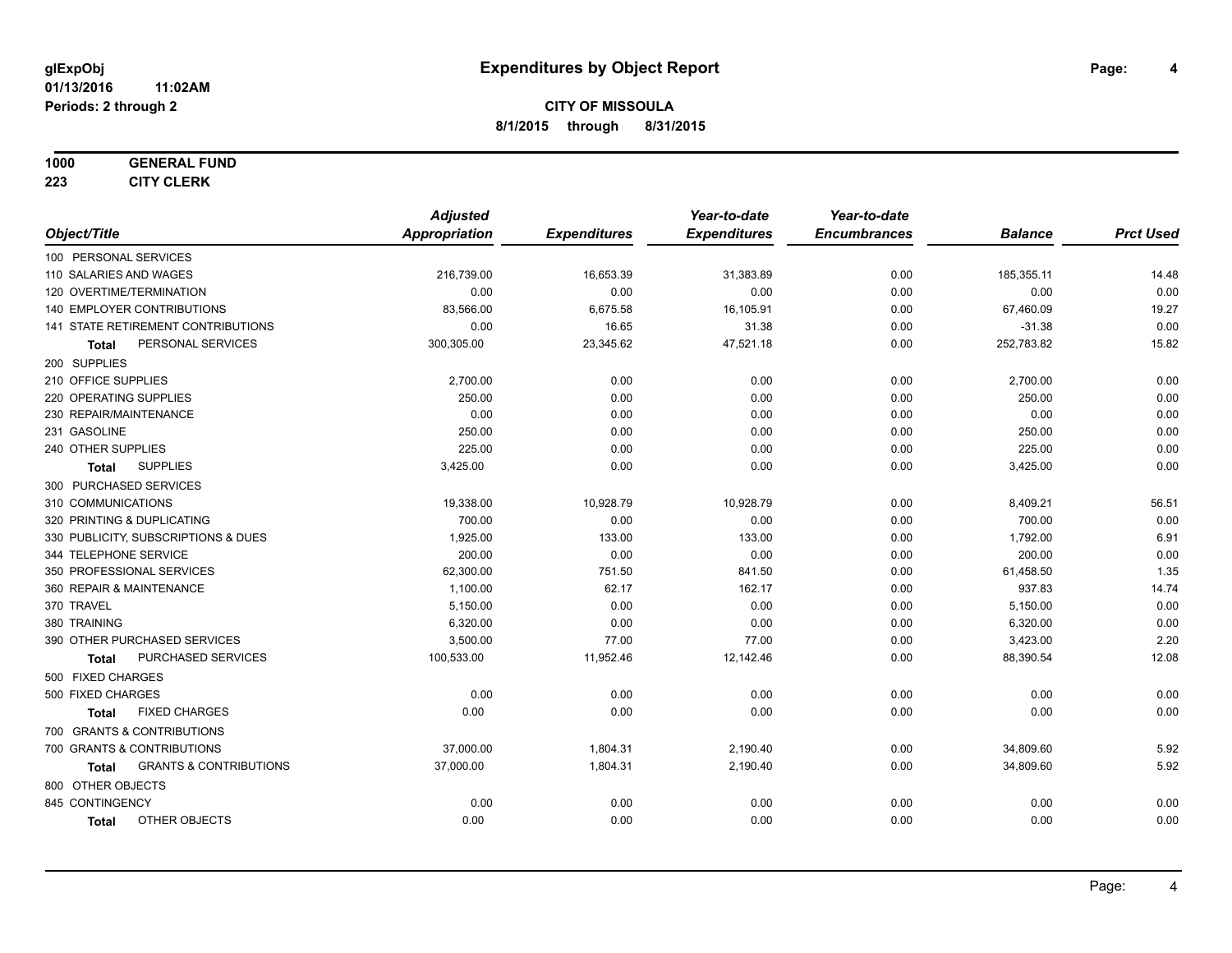#### **01/13/2016 11:02AM Periods: 2 through 2**

## **CITY OF MISSOULA 8/1/2015 through 8/31/2015**

# **1000 GENERAL FUND**

**223 CITY CLERK**

| Object/Title                          | <b>Adjusted</b><br>Appropriation | <b>Expenditures</b> | Year-to-date<br><b>Expenditures</b> | Year-to-date<br><b>Encumbrances</b> | <b>Balance</b> | <b>Prct Used</b> |
|---------------------------------------|----------------------------------|---------------------|-------------------------------------|-------------------------------------|----------------|------------------|
| 900 CAPITAL OUTLAY                    |                                  |                     |                                     |                                     |                |                  |
| 930 IMPROVEMENTS                      | 0.00                             | 0.00                | 0.00                                | 0.00                                | 0.00           | 0.00             |
| 940 MACHINERY & EQUIPMENT             | 0.00                             | 0.00                | 0.00                                | 0.00                                | 0.00           | 0.00             |
| <b>CAPITAL OUTLAY</b><br><b>Total</b> | 0.00                             | 0.00                | 0.00                                | 0.00                                | 0.00           | 0.00             |
| <b>CITY CLERK</b><br><b>Total</b>     | 441,263.00                       | 37,102.39           | 61.854.04                           | 0.00                                | 379,408.96     | 14.02            |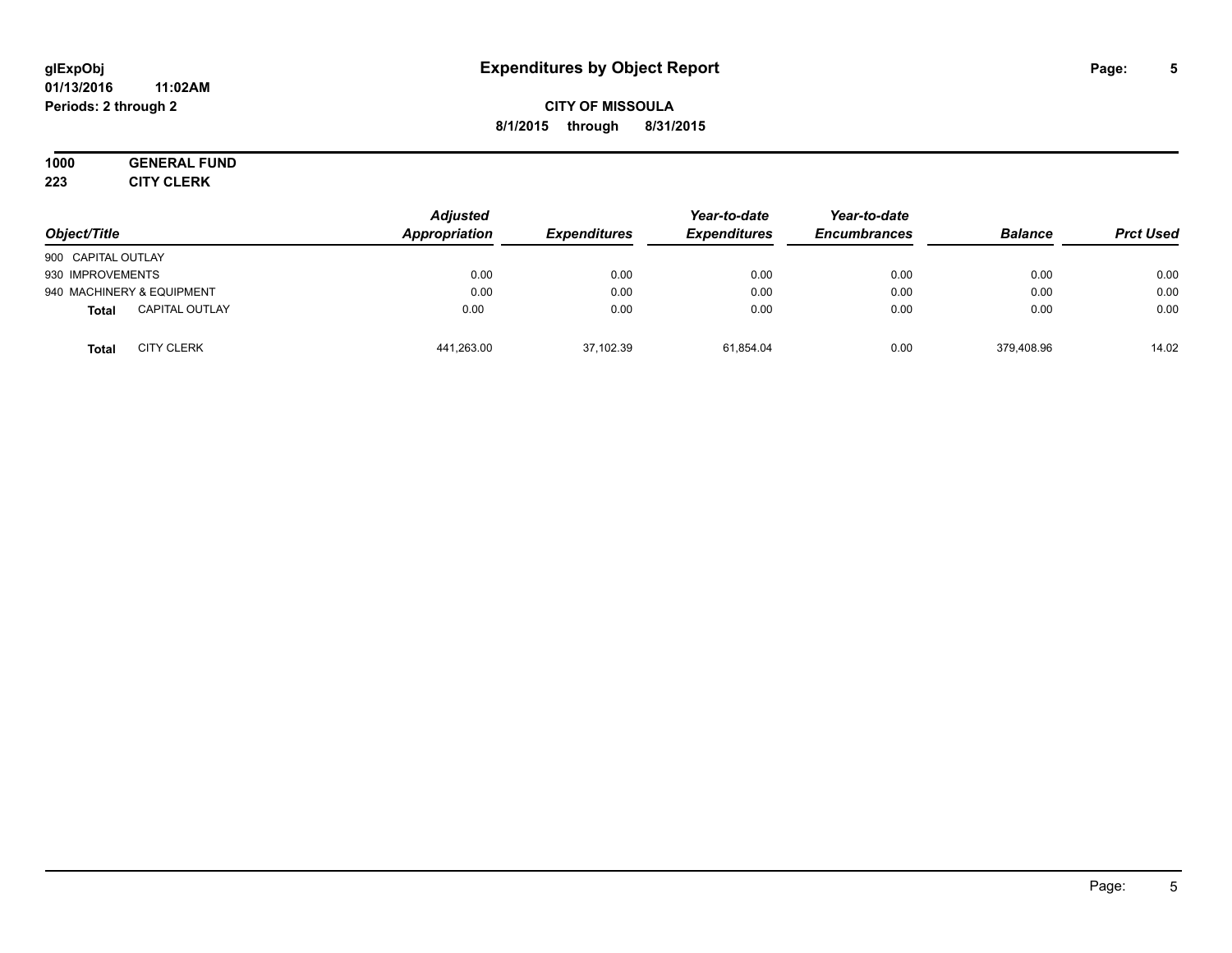#### **1000 GENERAL FUND**

**224 INFORMATION SERVICES**

|                                       | <b>Adjusted</b>      |                     | Year-to-date        | Year-to-date        |                |                  |
|---------------------------------------|----------------------|---------------------|---------------------|---------------------|----------------|------------------|
| Object/Title                          | <b>Appropriation</b> | <b>Expenditures</b> | <b>Expenditures</b> | <b>Encumbrances</b> | <b>Balance</b> | <b>Prct Used</b> |
| 100 PERSONAL SERVICES                 |                      |                     |                     |                     |                |                  |
| 110 SALARIES AND WAGES                | 436,622.00           | 26,330.59           | 49,465.35           | 0.00                | 387,156.65     | 11.33            |
| 120 OVERTIME/TERMINATION              | 0.00                 | 0.00                | 0.00                | 0.00                | 0.00           | 0.00             |
| 130 OTHER                             | 5,400.00             | 0.00                | 0.00                | 0.00                | 5,400.00       | 0.00             |
| 140 EMPLOYER CONTRIBUTIONS            | 150,586.00           | 10,673.11           | 22,958.79           | 0.00                | 127,627.21     | 15.25            |
| 141 STATE RETIREMENT CONTRIBUTIONS    | 0.00                 | 26.33               | 49.46               | 0.00                | $-49.46$       | 0.00             |
| PERSONAL SERVICES<br>Total            | 592,608.00           | 37,030.03           | 72,473.60           | 0.00                | 520,134.40     | 12.23            |
| 200 SUPPLIES                          |                      |                     |                     |                     |                |                  |
| 210 OFFICE SUPPLIES                   | 4,200.00             | 0.00                | 0.00                | 0.00                | 4,200.00       | 0.00             |
| 220 OPERATING SUPPLIES                | 10,709.00            | 901.99              | 901.99              | 0.00                | 9,807.01       | 8.42             |
| 230 REPAIR/MAINTENANCE                | 4,140.00             | 0.00                | 0.00                | 0.00                | 4,140.00       | 0.00             |
| 231 GASOLINE                          | 750.00               | 33.38               | 33.38               | 0.00                | 716.62         | 4.45             |
| 240 OTHER SUPPLIES                    | 2,900.00             | 0.00                | 77.92               | 0.00                | 2,822.08       | 2.69             |
| <b>SUPPLIES</b><br>Total              | 22,699.00            | 935.37              | 1,013.29            | 0.00                | 21,685.71      | 4.46             |
| 300 PURCHASED SERVICES                |                      |                     |                     |                     |                |                  |
| 310 COMMUNICATIONS                    | 600.00               | 7.84                | 7.84                | 0.00                | 592.16         | 1.31             |
| 320 PRINTING & DUPLICATING            | 350.00               | 0.00                | 0.00                | 0.00                | 350.00         | 0.00             |
| 330 PUBLICITY, SUBSCRIPTIONS & DUES   | 0.00                 | 0.00                | 0.00                | 0.00                | 0.00           | 0.00             |
| 344 TELEPHONE SERVICE                 | 137,700.00           | 3,337.28            | 18,686.35           | 0.00                | 119,013.65     | 13.57            |
| 350 PROFESSIONAL SERVICES             | 4,380.00             | 0.00                | 0.00                | 0.00                | 4,380.00       | 0.00             |
| 360 REPAIR & MAINTENANCE              | 414,449.00           | 4,788.00            | 46,169.33           | 0.00                | 368,279.67     | 11.14            |
| 370 TRAVEL                            | 7,080.00             | 1,134.79            | 2,584.58            | 0.00                | 4,495.42       | 36.51            |
| 380 TRAINING                          | 14,406.00            | 0.00                | 3,399.00            | 0.00                | 11,007.00      | 23.59            |
| 390 OTHER PURCHASED SERVICES          | 3,700.00             | 0.00                | 0.00                | 0.00                | 3,700.00       | 0.00             |
| PURCHASED SERVICES<br><b>Total</b>    | 582,665.00           | 9,267.91            | 70,847.10           | 0.00                | 511,817.90     | 12.16            |
| 500 FIXED CHARGES                     |                      |                     |                     |                     |                |                  |
| 500 FIXED CHARGES                     | 0.00                 | 0.00                | 0.00                | 0.00                | 0.00           | 0.00             |
| <b>FIXED CHARGES</b><br>Total         | 0.00                 | 0.00                | 0.00                | 0.00                | 0.00           | 0.00             |
| 900 CAPITAL OUTLAY                    |                      |                     |                     |                     |                |                  |
| 940 MACHINERY & EQUIPMENT             | 0.00                 | 0.00                | 0.00                | 0.00                | 0.00           | 0.00             |
| <b>CAPITAL OUTLAY</b><br><b>Total</b> | 0.00                 | 0.00                | 0.00                | 0.00                | 0.00           | 0.00             |
|                                       |                      |                     |                     |                     |                |                  |
| <b>INFORMATION SERVICES</b><br>Total  | 1,197,972.00         | 47,233.31           | 144,333.99          | 0.00                | 1,053,638.01   | 12.05            |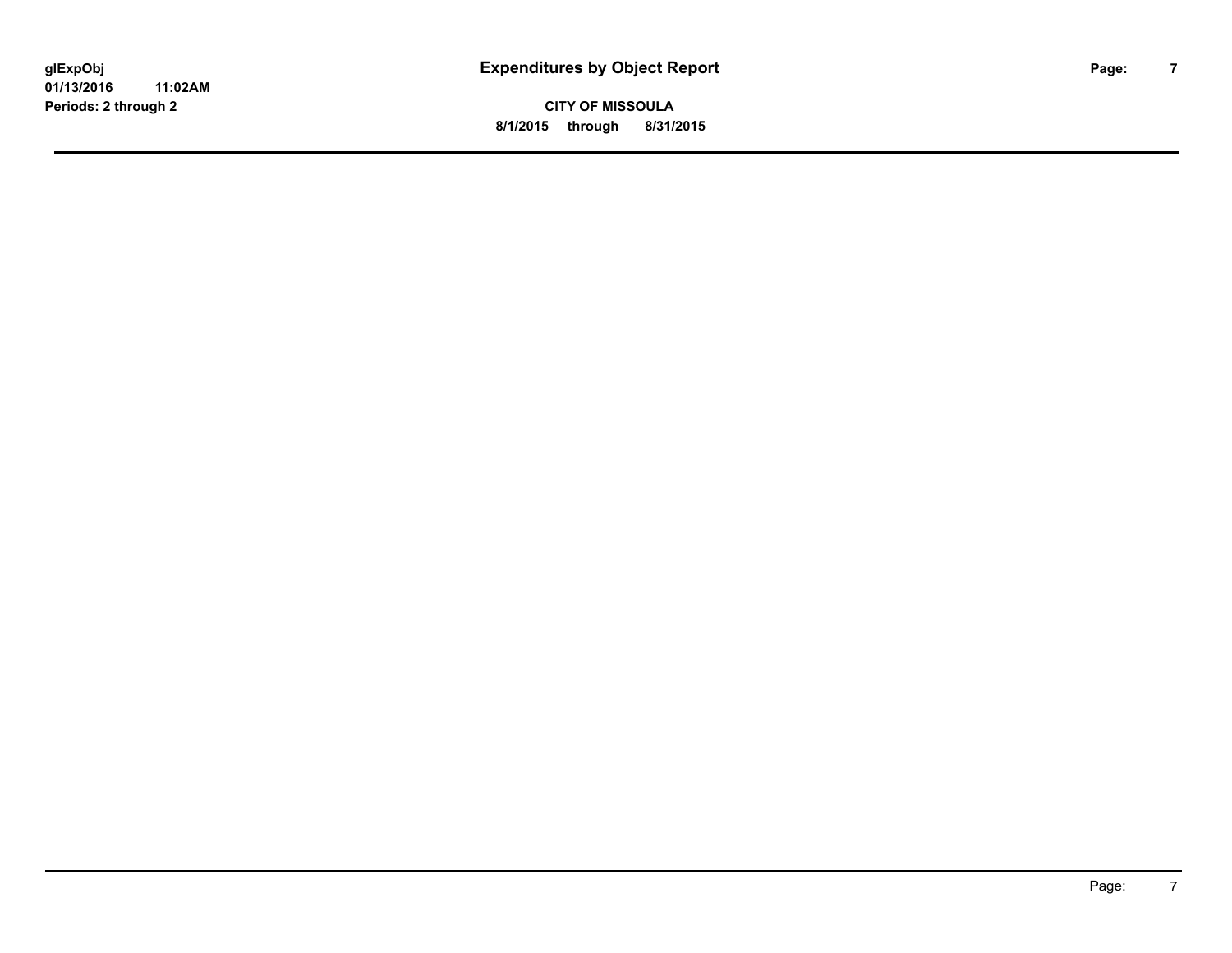## **1000 GENERAL FUND**

**230 MUNICIPAL COURT**

|                                        | <b>Adjusted</b> |                     | Year-to-date        | Year-to-date        |                |                  |
|----------------------------------------|-----------------|---------------------|---------------------|---------------------|----------------|------------------|
| Object/Title                           | Appropriation   | <b>Expenditures</b> | <b>Expenditures</b> | <b>Encumbrances</b> | <b>Balance</b> | <b>Prct Used</b> |
| 100 PERSONAL SERVICES                  |                 |                     |                     |                     |                |                  |
| 110 SALARIES AND WAGES                 | 787,986.00      | 53,548.79           | 103,233.25          | 0.00                | 684,752.75     | 13.10            |
| 120 OVERTIME/TERMINATION               | 5.000.00        | 431.61              | 677.93              | 0.00                | 4,322.07       | 13.56            |
| 140 EMPLOYER CONTRIBUTIONS             | 306,300.00      | 22,155.67           | 54,134.13           | 0.00                | 252,165.87     | 17.67            |
| 141 STATE RETIREMENT CONTRIBUTIONS     | 0.00            | 53.55               | 103.23              | 0.00                | $-103.23$      | 0.00             |
| PERSONAL SERVICES<br><b>Total</b>      | 1,099,286.00    | 76,189.62           | 158,148.54          | 0.00                | 941,137.46     | 14.39            |
| 200 SUPPLIES                           |                 |                     |                     |                     |                |                  |
| 210 OFFICE SUPPLIES                    | 4,756.00        | 557.62              | 1,228.18            | 0.00                | 3,527.82       | 25.82            |
| 220 OPERATING SUPPLIES                 | 4,973.00        | 522.49              | 522.49              | 0.00                | 4,450.51       | 10.51            |
| 230 REPAIR/MAINTENANCE                 | 0.00            | 0.00                | 0.00                | 0.00                | 0.00           | 0.00             |
| 240 OTHER SUPPLIES                     | 3,540.00        | 0.00                | 0.00                | 0.00                | 3,540.00       | 0.00             |
| <b>SUPPLIES</b><br>Total               | 13,269.00       | 1,080.11            | 1,750.67            | 0.00                | 11,518.33      | 13.19            |
| 300 PURCHASED SERVICES                 |                 |                     |                     |                     |                |                  |
| 310 COMMUNICATIONS                     | 11,500.00       | 860.94              | 860.94              | 0.00                | 10,639.06      | 7.49             |
| 320 PRINTING & DUPLICATING             | 1,187.00        | 0.00                | 0.00                | 0.00                | 1,187.00       | 0.00             |
| 330 PUBLICITY, SUBSCRIPTIONS & DUES    | 10.196.00       | 942.00              | 942.00              | 0.00                | 9,254.00       | 9.24             |
| 344 TELEPHONE SERVICE                  | 1,584.00        | 96.38               | 96.38               | 0.00                | 1,487.62       | 6.08             |
| 350 PROFESSIONAL SERVICES              | 217,662.00      | 4,799.52            | 5,124.52            | 0.00                | 212,537.48     | 2.35             |
| 360 REPAIR & MAINTENANCE               | 3,790.00        | 0.00                | 0.00                | 0.00                | 3,790.00       | 0.00             |
| 370 TRAVEL                             | 5,174.00        | 0.00                | 0.00                | 0.00                | 5,174.00       | 0.00             |
| 380 TRAINING                           | 9,000.00        | 0.00                | 1,625.00            | 0.00                | 7,375.00       | 18.06            |
| 390 OTHER PURCHASED SERVICES           | 74,663.00       | 160.20              | 160.20              | 0.00                | 74,502.80      | 0.21             |
| PURCHASED SERVICES<br><b>Total</b>     | 334,756.00      | 6,859.04            | 8,809.04            | 0.00                | 325,946.96     | 2.63             |
| 500 FIXED CHARGES                      |                 |                     |                     |                     |                |                  |
| 500 FIXED CHARGES                      | 0.00            | 0.00                | 0.00                | 0.00                | 0.00           | 0.00             |
| <b>FIXED CHARGES</b><br>Total          | 0.00            | 0.00                | 0.00                | 0.00                | 0.00           | 0.00             |
| 900 CAPITAL OUTLAY                     |                 |                     |                     |                     |                |                  |
| 940 MACHINERY & EQUIPMENT              | 0.00            | 0.00                | 0.00                | 0.00                | 0.00           | 0.00             |
| <b>CAPITAL OUTLAY</b><br><b>Total</b>  | 0.00            | 0.00                | 0.00                | 0.00                | 0.00           | 0.00             |
| <b>MUNICIPAL COURT</b><br><b>Total</b> | 1,447,311.00    | 84,128.77           | 168,708.25          | 0.00                | 1,278,602.75   | 11.66            |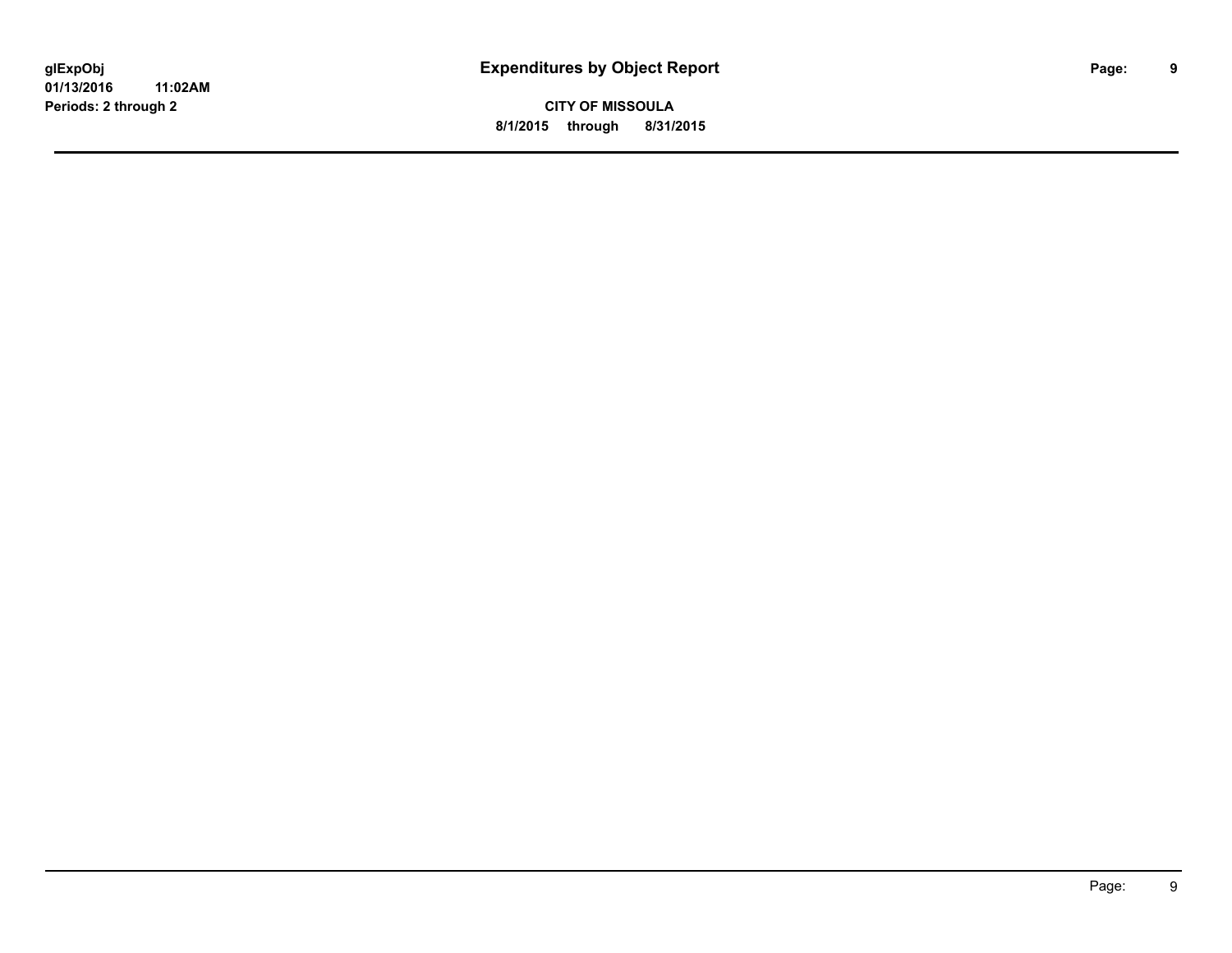**1000 GENERAL FUND**

**240 FINANCE**

|                            |                                     | <b>Adjusted</b>      |                     | Year-to-date        | Year-to-date        |                |                  |
|----------------------------|-------------------------------------|----------------------|---------------------|---------------------|---------------------|----------------|------------------|
| Object/Title               |                                     | <b>Appropriation</b> | <b>Expenditures</b> | <b>Expenditures</b> | <b>Encumbrances</b> | <b>Balance</b> | <b>Prct Used</b> |
| 100 PERSONAL SERVICES      |                                     |                      |                     |                     |                     |                |                  |
| 110 SALARIES AND WAGES     |                                     | 668,260.00           | 43,777.09           | 83,050.78           | 0.00                | 585,209.22     | 12.43            |
| 120 OVERTIME/TERMINATION   |                                     | 1,000.00             | 404.71              | 404.71              | 0.00                | 595.29         | 40.47            |
| 140 EMPLOYER CONTRIBUTIONS |                                     | 244,608.00           | 16,651.88           | 39,889.23           | 0.00                | 204,718.77     | 16.31            |
|                            | 141 STATE RETIREMENT CONTRIBUTIONS  | 0.00                 | 43.78               | 83.05               | 0.00                | $-83.05$       | 0.00             |
| <b>Total</b>               | PERSONAL SERVICES                   | 913,868.00           | 60,877.46           | 123,427.77          | 0.00                | 790,440.23     | 13.51            |
| 200 SUPPLIES               |                                     |                      |                     |                     |                     |                |                  |
| 210 OFFICE SUPPLIES        |                                     | 3,965.00             | 286.42              | 1,114.69            | 0.00                | 2,850.31       | 28.11            |
| 220 OPERATING SUPPLIES     |                                     | 1,904.00             | 0.00                | 0.00                | 0.00                | 1,904.00       | 0.00             |
| 230 REPAIR/MAINTENANCE     |                                     | 300.00               | 0.00                | 0.00                | 0.00                | 300.00         | 0.00             |
| 231 GASOLINE               |                                     | 91.00                | 0.00                | 0.00                | 0.00                | 91.00          | 0.00             |
| 240 OTHER SUPPLIES         |                                     | 500.00               | 0.00                | 0.00                | 0.00                | 500.00         | 0.00             |
| <b>Total</b>               | <b>SUPPLIES</b>                     | 6,760.00             | 286.42              | 1,114.69            | 0.00                | 5,645.31       | 16.49            |
| 300 PURCHASED SERVICES     |                                     |                      |                     |                     |                     |                |                  |
| 310 COMMUNICATIONS         |                                     | 42,109.00            | 709.72              | 17,143.87           | 0.00                | 24,965.13      | 40.71            |
| 320 PRINTING & DUPLICATING |                                     | 5,480.00             | 668.66              | 826.16              | 0.00                | 4,653.84       | 15.08            |
|                            | 330 PUBLICITY, SUBSCRIPTIONS & DUES | 3,410.00             | 253.56              | 253.56              | 0.00                | 3,156.44       | 7.44             |
| 344 TELEPHONE SERVICE      |                                     | 1,225.00             | 59.04               | 59.04               | 0.00                | 1,165.96       | 4.82             |
| 350 PROFESSIONAL SERVICES  |                                     | 158,354.00           | 2,993.40            | 2,993.40            | 0.00                | 155,360.60     | 1.89             |
| 360 REPAIR & MAINTENANCE   |                                     | 200.00               | 0.00                | 0.00                | 0.00                | 200.00         | 0.00             |
| 370 TRAVEL                 |                                     | 8,245.00             | 0.00                | 0.00                | 0.00                | 8,245.00       | 0.00             |
| 380 TRAINING               |                                     | 7,330.00             | $-15.00$            | $-15.00$            | 0.00                | 7,345.00       | $-0.20$          |
|                            | 390 OTHER PURCHASED SERVICES        | 0.00                 | 0.00                | 0.00                | 0.00                | 0.00           | 0.00             |
| <b>Total</b>               | PURCHASED SERVICES                  | 226,353.00           | 4,669.38            | 21,261.03           | 0.00                | 205,091.97     | 9.39             |
| 500 FIXED CHARGES          |                                     |                      |                     |                     |                     |                |                  |
| 500 FIXED CHARGES          |                                     | 500.00               | 0.00                | 0.00                | 0.00                | 500.00         | 0.00             |
| <b>Total</b>               | <b>FIXED CHARGES</b>                | 500.00               | 0.00                | 0.00                | 0.00                | 500.00         | 0.00             |
| 900 CAPITAL OUTLAY         |                                     |                      |                     |                     |                     |                |                  |
| 940 MACHINERY & EQUIPMENT  |                                     | 0.00                 | 0.00                | 0.00                | 0.00                | 0.00           | 0.00             |
| <b>Total</b>               | <b>CAPITAL OUTLAY</b>               | 0.00                 | 0.00                | 0.00                | 0.00                | 0.00           | 0.00             |
| <b>Total</b>               | <b>FINANCE</b>                      | 1,147,481.00         | 65,833.26           | 145,803.49          | 0.00                | 1,001,677.51   | 12.71            |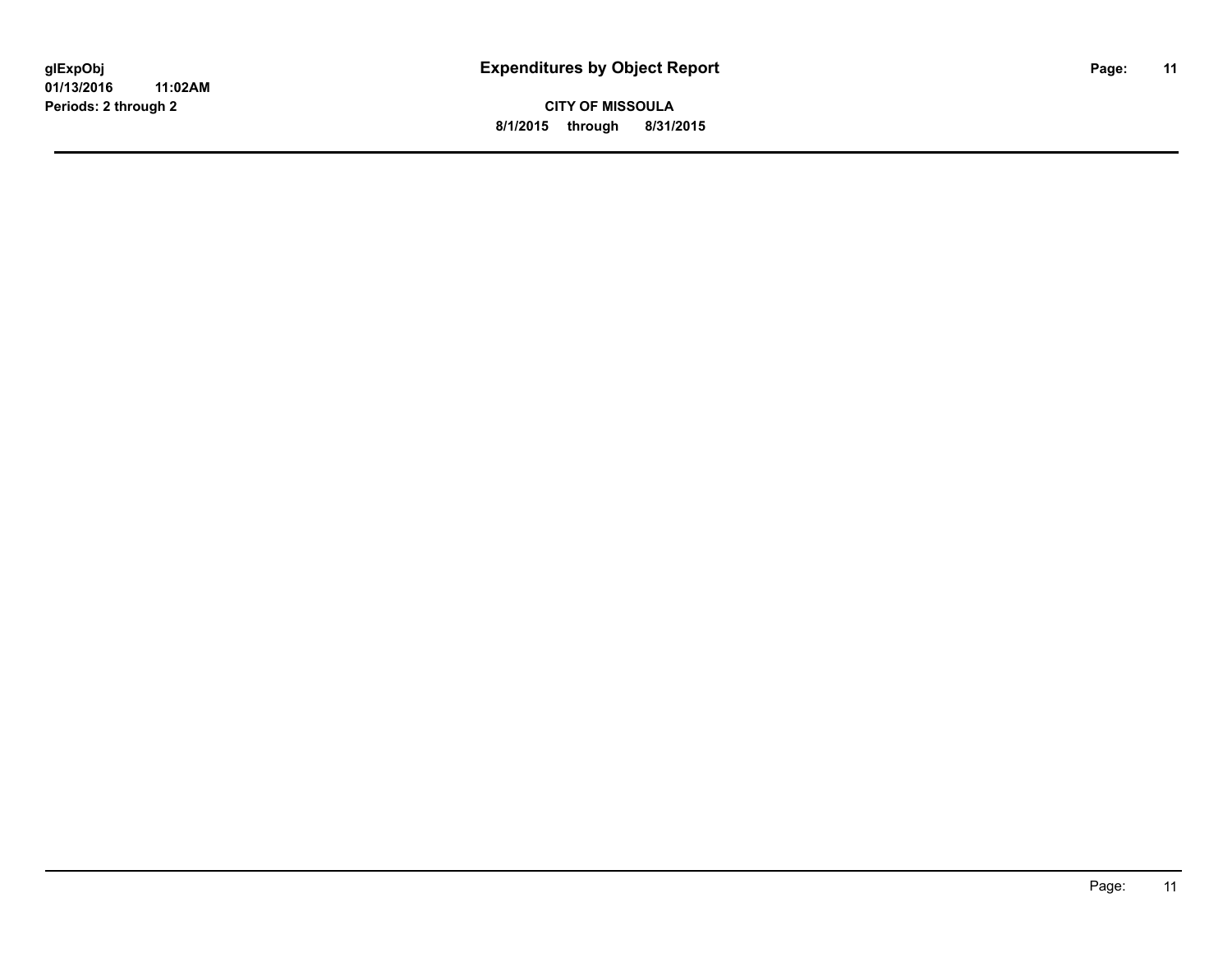#### **1000 GENERAL FUND**

**245 CENTRALIZED SERVICES**

|                        |                                     | <b>Adjusted</b> |                     | Year-to-date        | Year-to-date        |                |                  |
|------------------------|-------------------------------------|-----------------|---------------------|---------------------|---------------------|----------------|------------------|
| Object/Title           |                                     | Appropriation   | <b>Expenditures</b> | <b>Expenditures</b> | <b>Encumbrances</b> | <b>Balance</b> | <b>Prct Used</b> |
| 100 PERSONAL SERVICES  |                                     |                 |                     |                     |                     |                |                  |
| 110 SALARIES AND WAGES |                                     | 259,353.00      | 19,931.20           | 37,570.35           | 0.00                | 221,782.65     | 14.49            |
|                        | <b>140 EMPLOYER CONTRIBUTIONS</b>   | 76.798.00       | 6,186.10            | 17,125.03           | 0.00                | 59,672.97      | 22.30            |
|                        | 141 STATE RETIREMENT CONTRIBUTIONS  | 0.00            | 19.93               | 37.57               | 0.00                | $-37.57$       | 0.00             |
| <b>Total</b>           | PERSONAL SERVICES                   | 336,151.00      | 26,137.23           | 54,732.95           | 0.00                | 281,418.05     | 16.28            |
| 200 SUPPLIES           |                                     |                 |                     |                     |                     |                |                  |
| 210 OFFICE SUPPLIES    |                                     | 1,200.00        | 60.15               | 60.15               | 0.00                | 1,139.85       | 5.01             |
| 220 OPERATING SUPPLIES |                                     | 1,000.00        | 0.00                | 0.00                | 0.00                | 1,000.00       | 0.00             |
| 231 GASOLINE           |                                     | 522.00          | 0.00                | 0.00                | 0.00                | 522.00         | 0.00             |
| <b>Total</b>           | <b>SUPPLIES</b>                     | 2,722.00        | 60.15               | 60.15               | 0.00                | 2,661.85       | 2.21             |
| 300 PURCHASED SERVICES |                                     |                 |                     |                     |                     |                |                  |
| 310 COMMUNICATIONS     |                                     | 400.00          | 0.00                | 0.00                | 0.00                | 400.00         | 0.00             |
|                        | 320 PRINTING & DUPLICATING          | 550.00          | 1.38                | 1.38                | 0.00                | 548.62         | 0.25             |
|                        | 330 PUBLICITY, SUBSCRIPTIONS & DUES | 550.00          | 0.00                | 0.00                | 0.00                | 550.00         | 0.00             |
| 344 TELEPHONE SERVICE  |                                     | 845.00          | 62.04               | 62.04               | 0.00                | 782.96         | 7.34             |
|                        | 350 PROFESSIONAL SERVICES           | 0.00            | 0.00                | 0.00                | 0.00                | 0.00           | 0.00             |
| 370 TRAVEL             |                                     | 2,000.00        | 0.00                | 0.00                | 0.00                | 2,000.00       | 0.00             |
| 380 TRAINING           |                                     | 3,000.00        | 0.00                | 0.00                | 0.00                | 3,000.00       | 0.00             |
|                        | 390 OTHER PURCHASED SERVICES        | 0.00            | 0.00                | 0.00                | 0.00                | 0.00           | 0.00             |
| <b>Total</b>           | PURCHASED SERVICES                  | 7,345.00        | 63.42               | 63.42               | 0.00                | 7,281.58       | 0.86             |
|                        | 700 GRANTS & CONTRIBUTIONS          |                 |                     |                     |                     |                |                  |
|                        | 700 GRANTS & CONTRIBUTIONS          | 5,000.00        | 0.00                | 0.00                | 0.00                | 5,000.00       | 0.00             |
| <b>Total</b>           | <b>GRANTS &amp; CONTRIBUTIONS</b>   | 5,000.00        | 0.00                | 0.00                | 0.00                | 5,000.00       | 0.00             |
|                        |                                     |                 |                     |                     |                     |                |                  |
| <b>Total</b>           | <b>CENTRALIZED SERVICES</b>         | 351,218.00      | 26,260.80           | 54,856.52           | 0.00                | 296,361.48     | 15.62            |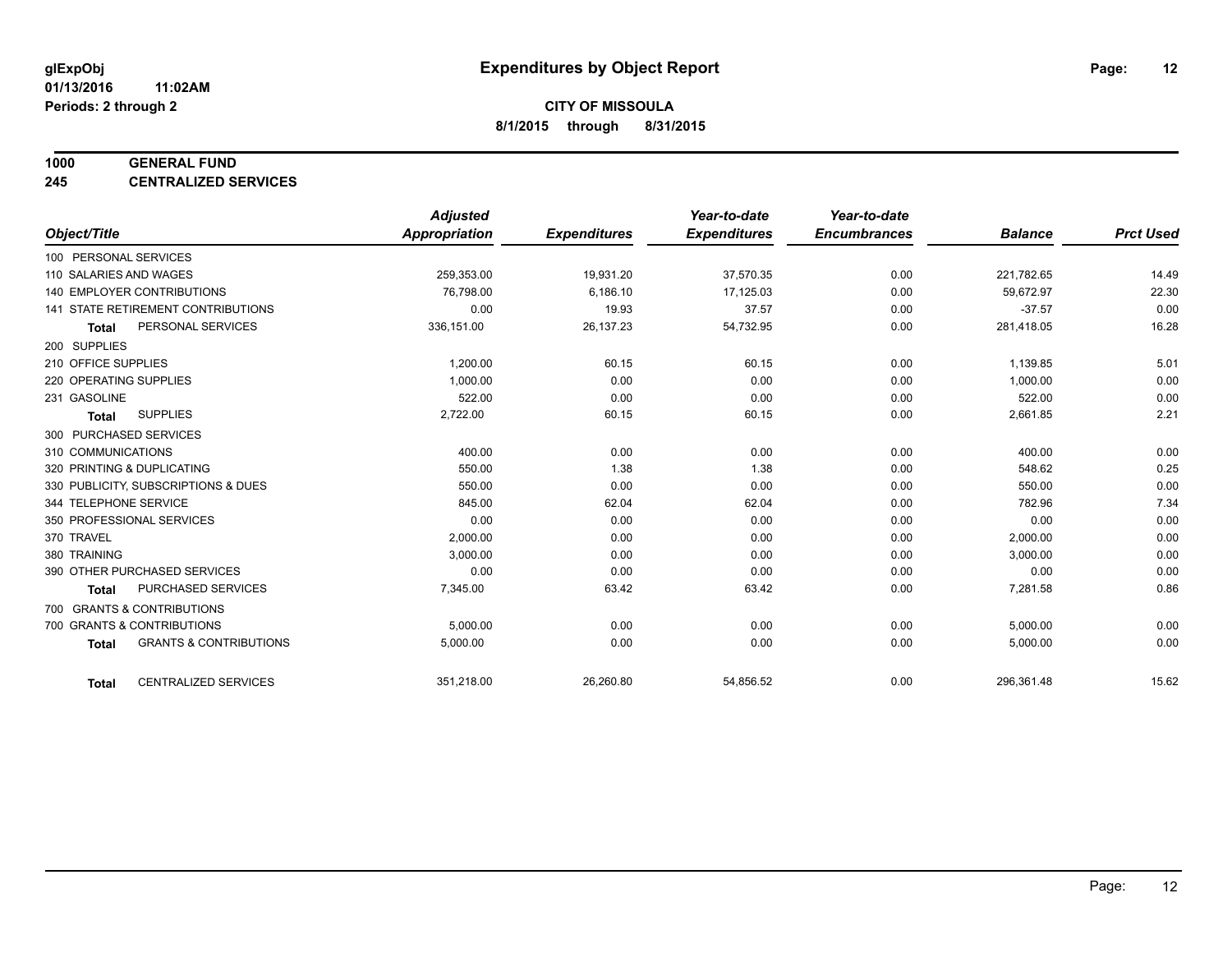#### **1000 GENERAL FUND**

**250 DEVELOPMENT SERVICES**

|                                           | <b>Adjusted</b>      |                     | Year-to-date        | Year-to-date        |                |                  |
|-------------------------------------------|----------------------|---------------------|---------------------|---------------------|----------------|------------------|
| Object/Title                              | <b>Appropriation</b> | <b>Expenditures</b> | <b>Expenditures</b> | <b>Encumbrances</b> | <b>Balance</b> | <b>Prct Used</b> |
| 100 PERSONAL SERVICES                     |                      |                     |                     |                     |                |                  |
| 110 SALARIES AND WAGES                    | 1,252,634.00         | 108,522.28          | 203,605.92          | 0.00                | 1,049,028.08   | 16.25            |
| 120 OVERTIME/TERMINATION                  | 4,276.00             | 0.00                | 0.00                | 0.00                | 4,276.00       | 0.00             |
| 130 OTHER                                 | 0.00                 | 0.00                | 0.00                | 0.00                | 0.00           | 0.00             |
| 140 EMPLOYER CONTRIBUTIONS                | 424,509.00           | 40,524.28           | 89,683.34           | 0.00                | 334,825.66     | 21.13            |
| <b>141 STATE RETIREMENT CONTRIBUTIONS</b> | 0.00                 | 108.52              | 203.60              | 0.00                | $-203.60$      | 0.00             |
| PERSONAL SERVICES<br><b>Total</b>         | 1,681,419.00         | 149,155.08          | 293,492.86          | 0.00                | 1,387,926.14   | 17.46            |
| 200 SUPPLIES                              |                      |                     |                     |                     |                |                  |
| 210 OFFICE SUPPLIES                       | 13,621.00            | 623.85              | 790.62              | 0.00                | 12,830.38      | 5.80             |
| 220 OPERATING SUPPLIES                    | 1,406.00             | 20.35               | 20.35               | 0.00                | 1,385.65       | 1.45             |
| 230 REPAIR/MAINTENANCE                    | 3,000.00             | 7.50                | 7.50                | 0.00                | 2,992.50       | 0.25             |
| 231 GASOLINE                              | 10,900.00            | 815.64              | 815.64              | 0.00                | 10,084.36      | 7.48             |
| 240 OTHER SUPPLIES                        | 1,255.00             | 301.01              | 301.01              | 0.00                | 953.99         | 23.98            |
| <b>SUPPLIES</b><br><b>Total</b>           | 30,182.00            | 1,768.35            | 1,935.12            | 0.00                | 28,246.88      | 6.41             |
| 300 PURCHASED SERVICES                    |                      |                     |                     |                     |                |                  |
| 310 COMMUNICATIONS                        | 9,800.00             | 696.08              | 696.08              | 0.00                | 9,103.92       | 7.10             |
| 320 PRINTING & DUPLICATING                | 7,904.00             | 16.66               | 86.56               | 0.00                | 7,817.44       | 1.10             |
| 330 PUBLICITY, SUBSCRIPTIONS & DUES       | 11,017.00            | 529.00              | 529.00              | 0.00                | 10,488.00      | 4.80             |
| 341 ELECTRICITY & NATURAL GAS             | 0.00                 | 0.00                | 0.00                | 0.00                | 0.00           | 0.00             |
| 344 TELEPHONE SERVICE                     | 9,045.00             | 185.00              | 185.00              | 0.00                | 8,860.00       | 2.05             |
| 350 PROFESSIONAL SERVICES                 | 88,936.00            | 5,571.55            | 5,571.55            | 0.00                | 83,364.45      | 6.26             |
| 360 REPAIR & MAINTENANCE                  | 2,655.00             | 3.11                | 3.11                | 0.00                | 2,651.89       | 0.12             |
| 370 TRAVEL                                | 13,723.00            | 0.00                | 469.20              | 0.00                | 13,253.80      | 3.42             |
| 380 TRAINING                              | 12,239.00            | 785.00              | 785.00              | 0.00                | 11,454.00      | 6.41             |
| 390 OTHER PURCHASED SERVICES              | 166,504.00           | 0.00                | 0.00                | 0.00                | 166,504.00     | 0.00             |
| PURCHASED SERVICES<br><b>Total</b>        | 321,823.00           | 7,786.40            | 8,325.50            | 0.00                | 313,497.50     | 2.59             |
| 500 FIXED CHARGES                         |                      |                     |                     |                     |                |                  |
| 500 FIXED CHARGES                         | 0.00                 | 0.00                | 0.00                | 0.00                | 0.00           | 0.00             |
| 550 MERCHANT SERVICE FEES                 | 0.00                 | 0.00                | 0.00                | 0.00                | 0.00           | 0.00             |
| <b>FIXED CHARGES</b><br><b>Total</b>      | 0.00                 | 0.00                | 0.00                | 0.00                | 0.00           | 0.00             |
| 700 GRANTS & CONTRIBUTIONS                |                      |                     |                     |                     |                |                  |
| 700 GRANTS & CONTRIBUTIONS                | 20,680.00            | 0.00                | 0.00                | 0.00                | 20,680.00      | 0.00             |
| 780 INTERGOVERNMENTAL TRANSFER            | 0.00                 | 0.00                | 0.00                | 0.00                | 0.00           | 0.00             |
|                                           |                      |                     |                     |                     |                |                  |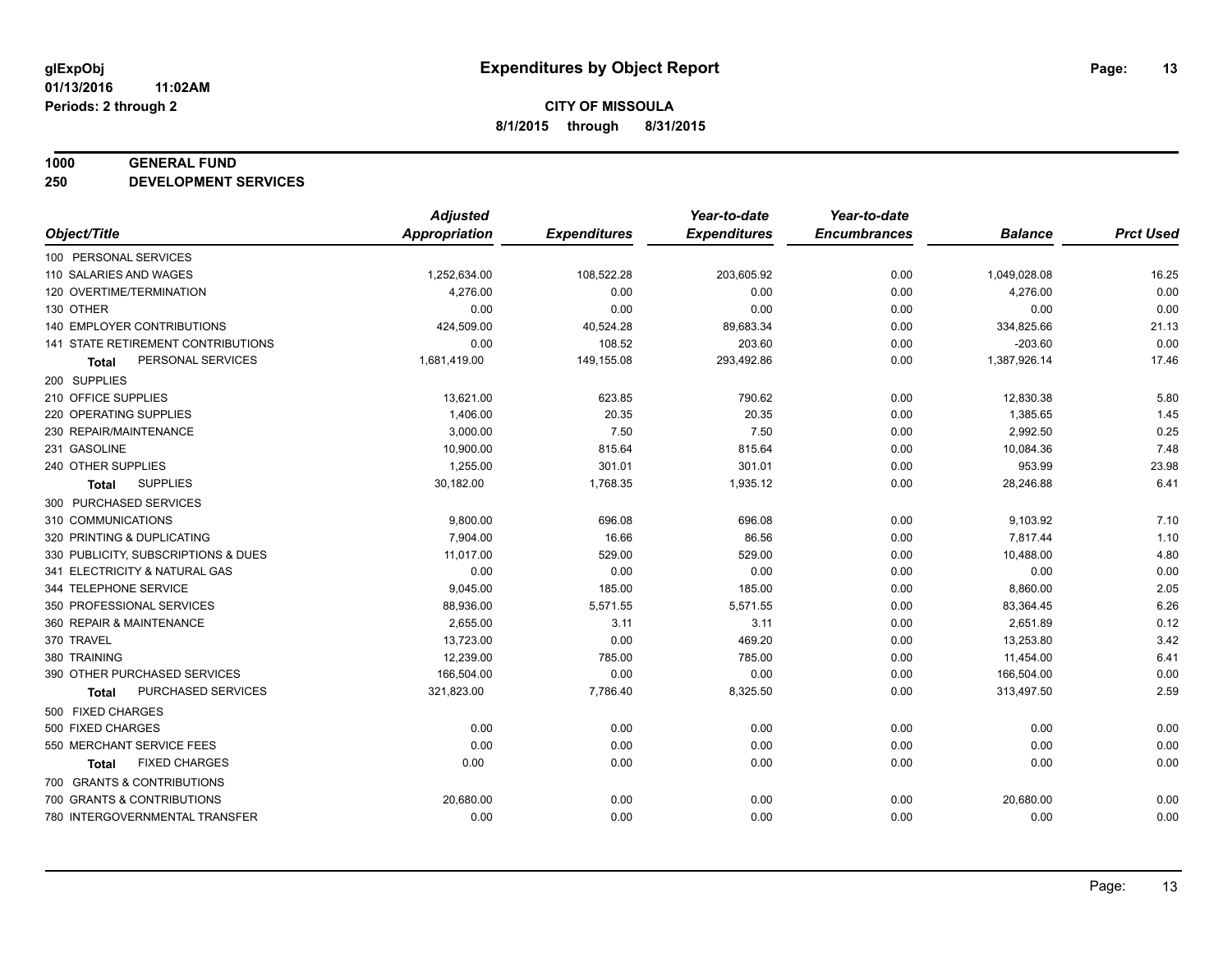#### **1000 GENERAL FUND**

**250 DEVELOPMENT SERVICES**

| Object/Title       |                                   | <b>Adjusted</b><br>Appropriation | <b>Expenditures</b> | Year-to-date<br><b>Expenditures</b> | Year-to-date<br><b>Encumbrances</b> | <b>Balance</b> | <b>Prct Used</b> |
|--------------------|-----------------------------------|----------------------------------|---------------------|-------------------------------------|-------------------------------------|----------------|------------------|
| <b>Total</b>       | <b>GRANTS &amp; CONTRIBUTIONS</b> | 20,680.00                        | 0.00                | 0.00                                | 0.00                                | 20.680.00      | 0.00             |
| 800 OTHER OBJECTS  |                                   |                                  |                     |                                     |                                     |                |                  |
|                    | 820 TRANSFERS TO OTHER FUNDS      | 165.820.00                       | 0.00                | 0.00                                | 0.00                                | 165.820.00     | 0.00             |
| 845 CONTINGENCY    |                                   | 0.00                             | 0.00                | 0.00                                | 0.00                                | 0.00           | 0.00             |
| <b>Total</b>       | OTHER OBJECTS                     | 165,820.00                       | 0.00                | 0.00                                | 0.00                                | 165,820.00     | 0.00             |
| 900 CAPITAL OUTLAY |                                   |                                  |                     |                                     |                                     |                |                  |
|                    | 940 MACHINERY & EQUIPMENT         | 0.00                             | 0.00                | 0.00                                | 0.00                                | 0.00           | 0.00             |
| <b>Total</b>       | <b>CAPITAL OUTLAY</b>             | 0.00                             | 0.00                | 0.00                                | 0.00                                | 0.00           | 0.00             |
| <b>Total</b>       | DEVELOPMENT SERVICES              | 2.219.924.00                     | 158.709.83          | 303.753.48                          | 0.00                                | 1.916.170.52   | 13.68            |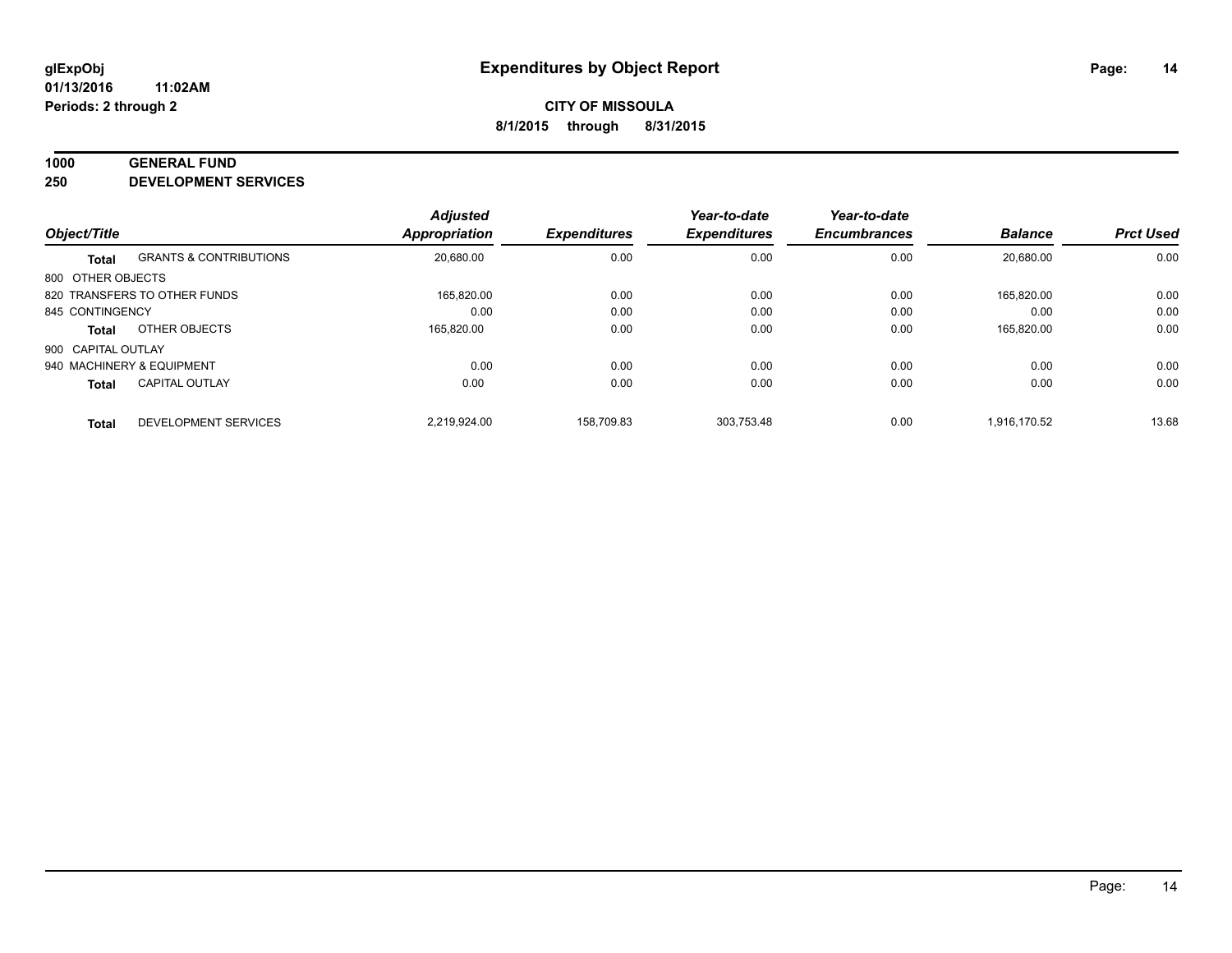| 1000 | <b>GENERAL FUND</b> |  |
|------|---------------------|--|
|      |                     |  |

**260 GIS SERVICES**

| <b>Adjusted</b>                                                                                                                                                                                                                                                                                                                                                                                                                                                                           |                     | Year-to-date        | Year-to-date        |                |                  |
|-------------------------------------------------------------------------------------------------------------------------------------------------------------------------------------------------------------------------------------------------------------------------------------------------------------------------------------------------------------------------------------------------------------------------------------------------------------------------------------------|---------------------|---------------------|---------------------|----------------|------------------|
| <b>Appropriation</b>                                                                                                                                                                                                                                                                                                                                                                                                                                                                      | <b>Expenditures</b> | <b>Expenditures</b> | <b>Encumbrances</b> | <b>Balance</b> | <b>Prct Used</b> |
|                                                                                                                                                                                                                                                                                                                                                                                                                                                                                           |                     |                     |                     |                |                  |
| 0.00                                                                                                                                                                                                                                                                                                                                                                                                                                                                                      | 7,716.67            | 14.618.68           | 0.00                | $-14,618.68$   | 0.00             |
| 0.00                                                                                                                                                                                                                                                                                                                                                                                                                                                                                      | 0.00                | 0.00                | 0.00                | 0.00           | 0.00             |
| 0.00                                                                                                                                                                                                                                                                                                                                                                                                                                                                                      | 1,479.45            | 5,565.54            | 0.00                | $-5,565.54$    | 0.00             |
| 0.00                                                                                                                                                                                                                                                                                                                                                                                                                                                                                      | 7.72                | 14.62               | 0.00                | $-14.62$       | 0.00             |
| 0.00                                                                                                                                                                                                                                                                                                                                                                                                                                                                                      | 9,203.84            | 20,198.84           | 0.00                | $-20,198.84$   | 0.00             |
|                                                                                                                                                                                                                                                                                                                                                                                                                                                                                           |                     |                     |                     |                |                  |
| 0.00                                                                                                                                                                                                                                                                                                                                                                                                                                                                                      | 0.00                | 0.00                | 0.00                | 0.00           | 0.00             |
| 0.00                                                                                                                                                                                                                                                                                                                                                                                                                                                                                      | 0.00                | 0.00                | 0.00                | 0.00           | 0.00             |
| 0.00                                                                                                                                                                                                                                                                                                                                                                                                                                                                                      | 0.00                | 0.00                | 0.00                | 0.00           | 0.00             |
| 0.00                                                                                                                                                                                                                                                                                                                                                                                                                                                                                      | 0.00                | 0.00                | 0.00                | 0.00           | 0.00             |
| 0.00                                                                                                                                                                                                                                                                                                                                                                                                                                                                                      | 0.00                | 0.00                | 0.00                | 0.00           | 0.00             |
| 0.00                                                                                                                                                                                                                                                                                                                                                                                                                                                                                      | 0.00                | 0.00                | 0.00                | 0.00           | 0.00             |
|                                                                                                                                                                                                                                                                                                                                                                                                                                                                                           |                     |                     |                     |                |                  |
| 0.00                                                                                                                                                                                                                                                                                                                                                                                                                                                                                      | 0.00                | 0.00                | 0.00                | 0.00           | 0.00             |
| 0.00                                                                                                                                                                                                                                                                                                                                                                                                                                                                                      | 0.00                | 0.00                | 0.00                | 0.00           | 0.00             |
| 0.00                                                                                                                                                                                                                                                                                                                                                                                                                                                                                      | 0.00                | 0.00                | 0.00                | 0.00           | 0.00             |
| 0.00                                                                                                                                                                                                                                                                                                                                                                                                                                                                                      | 0.00                | 0.00                | 0.00                | 0.00           | 0.00             |
| 0.00                                                                                                                                                                                                                                                                                                                                                                                                                                                                                      | 0.00                | 0.00                | 0.00                | 0.00           | 0.00             |
| 0.00                                                                                                                                                                                                                                                                                                                                                                                                                                                                                      | 0.00                | 0.00                | 0.00                | 0.00           | 0.00             |
| 0.00                                                                                                                                                                                                                                                                                                                                                                                                                                                                                      | 0.00                | 0.00                | 0.00                | 0.00           | 0.00             |
| 0.00                                                                                                                                                                                                                                                                                                                                                                                                                                                                                      | 0.00                | 0.00                | 0.00                | 0.00           | 0.00             |
| 0.00                                                                                                                                                                                                                                                                                                                                                                                                                                                                                      | 0.00                | 0.00                | 0.00                | 0.00           | 0.00             |
|                                                                                                                                                                                                                                                                                                                                                                                                                                                                                           |                     |                     |                     |                | 0.00             |
| 100 PERSONAL SERVICES<br>110 SALARIES AND WAGES<br>120 OVERTIME/TERMINATION<br><b>140 EMPLOYER CONTRIBUTIONS</b><br><b>141 STATE RETIREMENT CONTRIBUTIONS</b><br>PERSONAL SERVICES<br>220 OPERATING SUPPLIES<br>230 REPAIR/MAINTENANCE<br><b>SUPPLIES</b><br>300 PURCHASED SERVICES<br>330 PUBLICITY, SUBSCRIPTIONS & DUES<br>344 TELEPHONE SERVICE<br>350 PROFESSIONAL SERVICES<br>360 REPAIR & MAINTENANCE<br>390 OTHER PURCHASED SERVICES<br>PURCHASED SERVICES<br><b>GIS SERVICES</b> | 0.00                | 9,203.84            | 20,198.84           | 0.00           | $-20,198.84$     |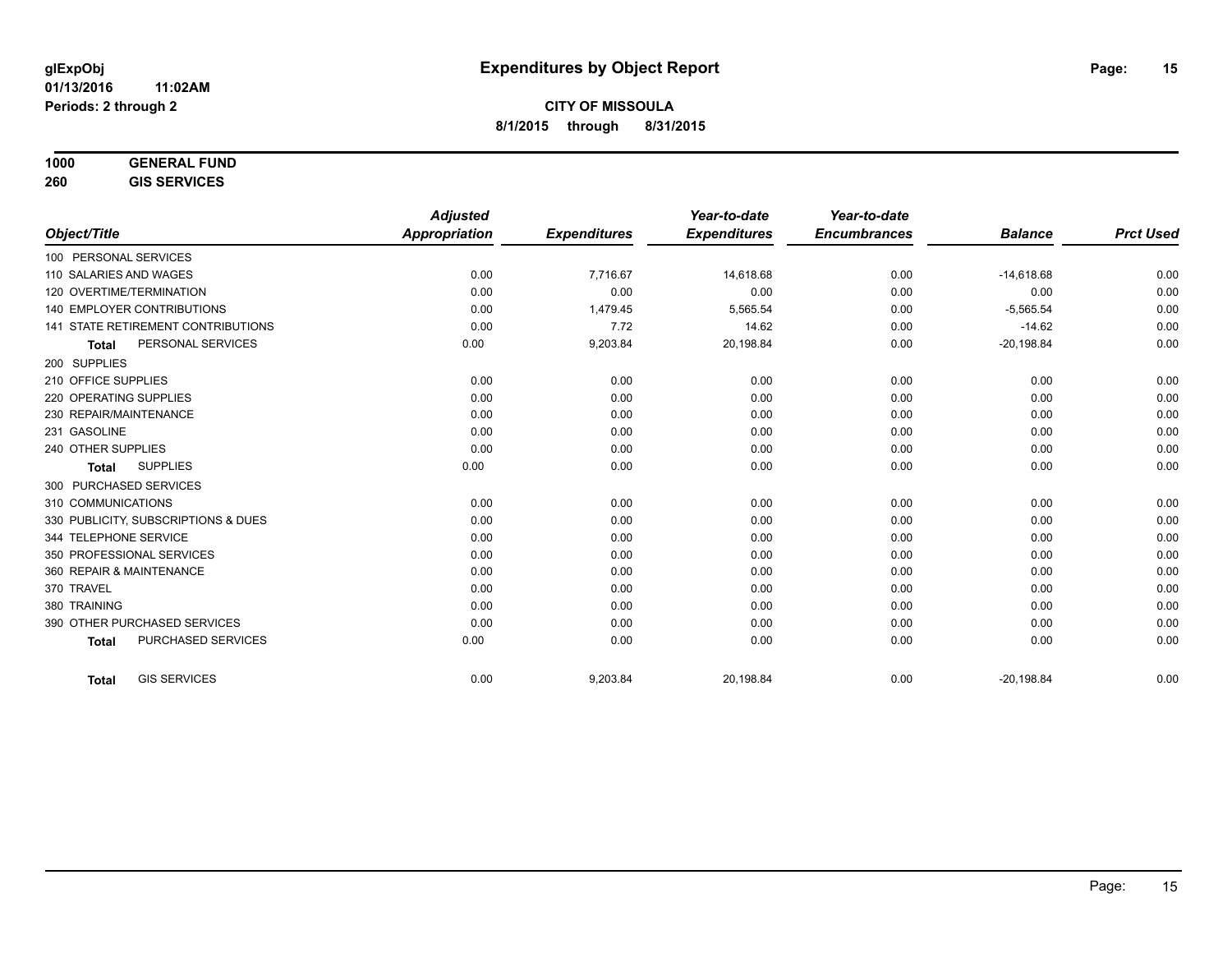#### **1000 GENERAL FUND 270 CITY ATTORNEY**

|                                                   | <b>Adjusted</b> |                     | Year-to-date        | Year-to-date        |                |                  |
|---------------------------------------------------|-----------------|---------------------|---------------------|---------------------|----------------|------------------|
| Object/Title                                      | Appropriation   | <b>Expenditures</b> | <b>Expenditures</b> | <b>Encumbrances</b> | <b>Balance</b> | <b>Prct Used</b> |
| 100 PERSONAL SERVICES                             |                 |                     |                     |                     |                |                  |
| 110 SALARIES AND WAGES                            | 956,043.00      | 71,191.15           | 134,140.86          | 0.00                | 821,902.14     | 14.03            |
| 120 OVERTIME/TERMINATION                          | 2,270.00        | 99.77               | 99.77               | 0.00                | 2,170.23       | 4.40             |
| <b>140 EMPLOYER CONTRIBUTIONS</b>                 | 314,286.00      | 24,353.37           | 56,572.49           | 0.00                | 257,713.51     | 18.00            |
| 141 STATE RETIREMENT CONTRIBUTIONS                | 0.00            | 71.19               | 134.14              | 0.00                | $-134.14$      | 0.00             |
| PERSONAL SERVICES<br><b>Total</b>                 | 1,272,599.00    | 95,715.48           | 190,947.26          | 0.00                | 1,081,651.74   | 15.00            |
| 200 SUPPLIES                                      |                 |                     |                     |                     |                |                  |
| 210 OFFICE SUPPLIES                               | 5,618.00        | 55.07               | 236.59              | 0.00                | 5,381.41       | 4.21             |
| 220 OPERATING SUPPLIES                            | 1,250.00        | 0.00                | 0.00                | 0.00                | 1,250.00       | 0.00             |
| 231 GASOLINE                                      | 263.00          | 50.28               | 19.45               | 0.00                | 243.55         | 7.40             |
| <b>SUPPLIES</b><br>Total                          | 7,131.00        | 105.35              | 256.04              | 0.00                | 6,874.96       | 3.59             |
| 300 PURCHASED SERVICES                            |                 |                     |                     |                     |                |                  |
| 310 COMMUNICATIONS                                | 1,350.00        | 91.40               | 91.40               | 0.00                | 1,258.60       | 6.77             |
| 320 PRINTING & DUPLICATING                        | 550.00          | 0.00                | 0.00                | 0.00                | 550.00         | 0.00             |
| 330 PUBLICITY, SUBSCRIPTIONS & DUES               | 16,000.00       | 0.00                | 0.00                | 0.00                | 16,000.00      | 0.00             |
| 344 TELEPHONE SERVICE                             | 264.00          | 0.00                | 0.00                | 0.00                | 264.00         | 0.00             |
| 350 PROFESSIONAL SERVICES                         | 12,915.00       | 248.00              | 248.00              | 0.00                | 12,667.00      | 1.92             |
| 360 REPAIR & MAINTENANCE                          | 19,447.00       | 36.43               | 9,757.50            | 0.00                | 9,689.50       | 50.17            |
| 370 TRAVEL                                        | 4,500.00        | 0.00                | 806.96              | 0.00                | 3,693.04       | 17.93            |
| 380 TRAINING                                      | 8,000.00        | 595.00              | 595.00              | 0.00                | 7,405.00       | 7.44             |
| PURCHASED SERVICES<br><b>Total</b>                | 63,026.00       | 970.83              | 11,498.86           | 0.00                | 51,527.14      | 18.24            |
| 500 FIXED CHARGES                                 |                 |                     |                     |                     |                |                  |
| 500 FIXED CHARGES                                 | 0.00            | 0.00                | 0.00                | 0.00                | 0.00           | 0.00             |
| <b>FIXED CHARGES</b><br><b>Total</b>              | 0.00            | 0.00                | 0.00                | 0.00                | 0.00           | 0.00             |
| 700 GRANTS & CONTRIBUTIONS                        |                 |                     |                     |                     |                |                  |
| 700 GRANTS & CONTRIBUTIONS                        | 63,875.00       | 0.00                | 0.00                | 0.00                | 63,875.00      | 0.00             |
| <b>GRANTS &amp; CONTRIBUTIONS</b><br><b>Total</b> | 63,875.00       | 0.00                | 0.00                | 0.00                | 63,875.00      | 0.00             |
| 800 OTHER OBJECTS                                 |                 |                     |                     |                     |                |                  |
| 845 CONTINGENCY                                   | 0.00            | 0.00                | 0.00                | 0.00                | 0.00           | 0.00             |
| OTHER OBJECTS<br><b>Total</b>                     | 0.00            | 0.00                | 0.00                | 0.00                | 0.00           | 0.00             |
| 900 CAPITAL OUTLAY                                |                 |                     |                     |                     |                |                  |
| 920 BUILDINGS                                     | 0.00            | 0.00                | 0.00                | 0.00                | 0.00           | 0.00             |
| 940 MACHINERY & EQUIPMENT                         | 0.00            | 0.00                | 0.00                | 0.00                | 0.00           | 0.00             |
|                                                   |                 |                     |                     |                     |                |                  |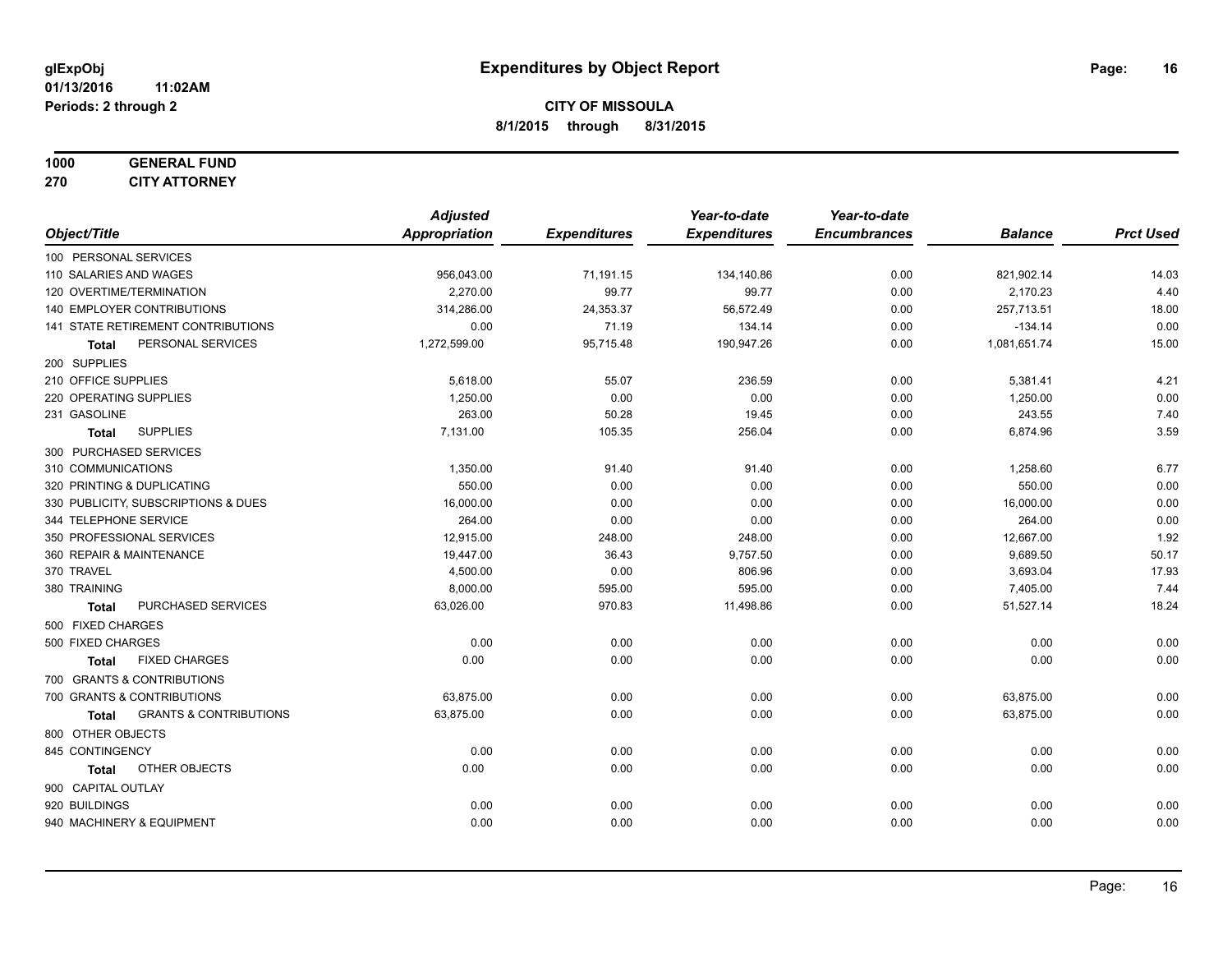#### **01/13/2016 11:02AM Periods: 2 through 2**

**CITY OF MISSOULA 8/1/2015 through 8/31/2015**

| Object/Title |                      | <b>Adjusted</b><br><b>Appropriation</b> | <b>Expenditures</b> | Year-to-date<br><b>Expenditures</b> | Year-to-date<br><b>Encumbrances</b> | <b>Balance</b> | <b>Prct Used</b> |
|--------------|----------------------|-----------------------------------------|---------------------|-------------------------------------|-------------------------------------|----------------|------------------|
| Tota.        | CAPITAL OUTLAY       | 0.00                                    | 0.00                | 0.00                                | 0.00                                | 0.00           | 0.00             |
| Tota.        | <b>CITY ATTORNEY</b> | 1.406.631.00                            | 96,791.66           | 202,702.16                          | 0.00                                | 1,203,928.84   | 14.41            |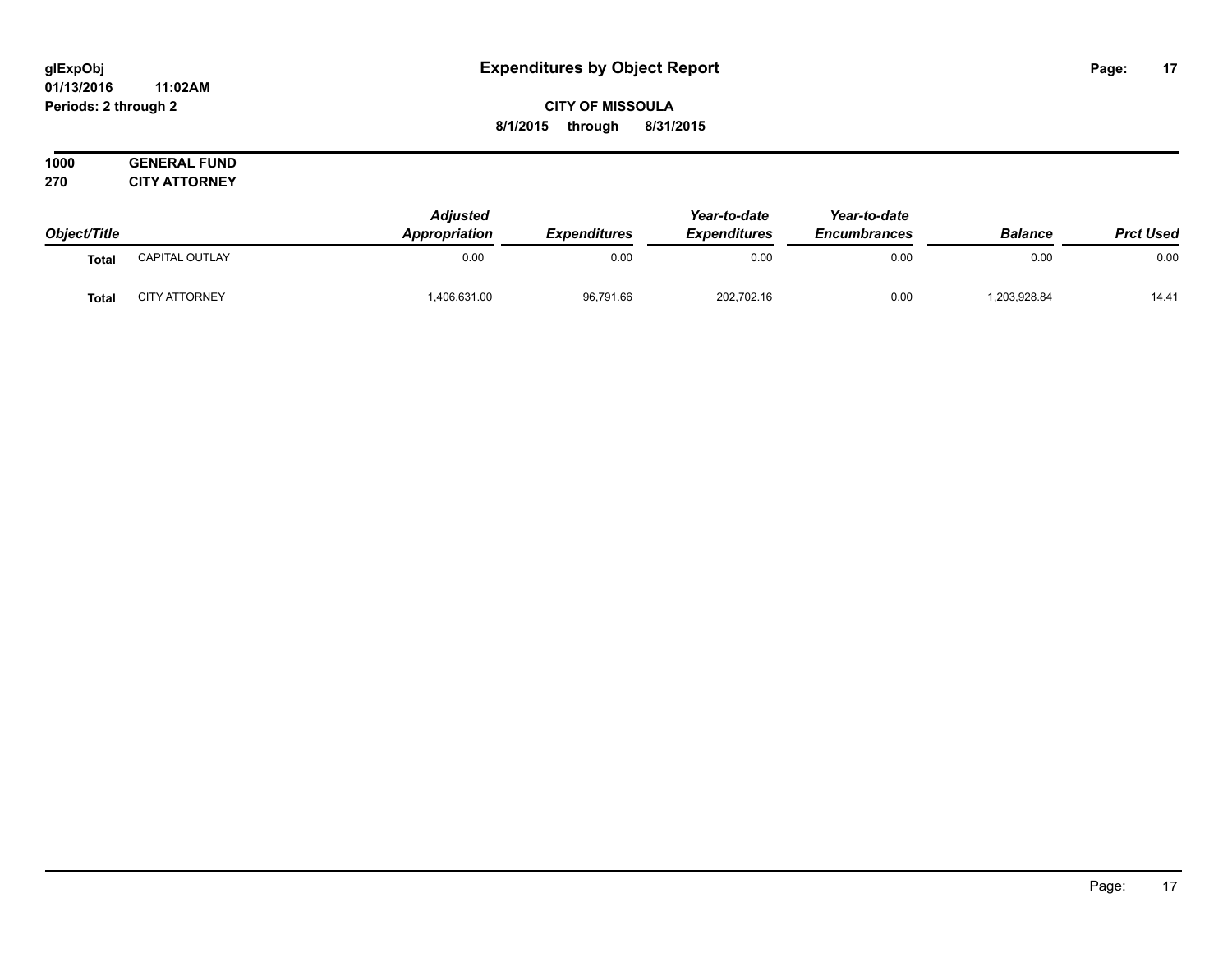#### **1000 GENERAL FUND**

**280 PUBLIC WORKS OPERATIONS**

|                                     | <b>Adjusted</b>      |                     | Year-to-date        | Year-to-date        |                |                  |
|-------------------------------------|----------------------|---------------------|---------------------|---------------------|----------------|------------------|
| Object/Title                        | <b>Appropriation</b> | <b>Expenditures</b> | <b>Expenditures</b> | <b>Encumbrances</b> | <b>Balance</b> | <b>Prct Used</b> |
| 100 PERSONAL SERVICES               |                      |                     |                     |                     |                |                  |
| 110 SALARIES AND WAGES              | 486,612.00           | 41,119.51           | 77,178.42           | 0.00                | 409,433.58     | 15.86            |
| 120 OVERTIME/TERMINATION            | 2.235.00             | 0.00                | 0.00                | 0.00                | 2,235.00       | 0.00             |
| 130 OTHER                           | 17,900.00            | 0.00                | 0.00                | 0.00                | 17,900.00      | 0.00             |
| <b>140 EMPLOYER CONTRIBUTIONS</b>   | 218,935.00           | 16,880.57           | 38,222.77           | 0.00                | 180,712.23     | 17.46            |
| 141 STATE RETIREMENT CONTRIBUTIONS  | 0.00                 | 41.12               | 77.18               | 0.00                | $-77.18$       | 0.00             |
| PERSONAL SERVICES<br>Total          | 725,682.00           | 58,041.20           | 115,478.37          | 0.00                | 610,203.63     | 15.91            |
| 200 SUPPLIES                        |                      |                     |                     |                     |                |                  |
| 210 OFFICE SUPPLIES                 | 950.00               | 24.13               | 192.57              | 0.00                | 757.43         | 20.27            |
| 220 OPERATING SUPPLIES              | 1,935.00             | 104.98              | 138.98              | 0.00                | 1,796.02       | 7.18             |
| 230 REPAIR/MAINTENANCE              | 59,860.00            | 377.38              | 692.86              | 0.00                | 59,167.14      | 1.16             |
| 231 GASOLINE                        | 9,280.00             | 61.32               | 61.32               | 0.00                | 9,218.68       | 0.66             |
| 240 OTHER SUPPLIES                  | 31,090.00            | 752.28              | 2,806.27            | 0.00                | 28,283.73      | 9.03             |
| <b>SUPPLIES</b><br>Total            | 103,115.00           | 1,320.09            | 3,892.00            | 0.00                | 99,223.00      | 3.77             |
| 300 PURCHASED SERVICES              |                      |                     |                     |                     |                |                  |
| 310 COMMUNICATIONS                  | 500.00               | 2.82                | 2.82                | 0.00                | 497.18         | 0.56             |
| 320 PRINTING & DUPLICATING          | 200.00               | 0.00                | 0.00                | 0.00                | 200.00         | 0.00             |
| 330 PUBLICITY, SUBSCRIPTIONS & DUES | 1,100.00             | 0.00                | 0.00                | 0.00                | 1,100.00       | 0.00             |
| 341 ELECTRICITY & NATURAL GAS       | 135,778.00           | 2,507.20            | 2,566.84            | 0.00                | 133,211.16     | 1.89             |
| 344 TELEPHONE SERVICE               | 1,804.00             | 245.36              | 245.36              | 0.00                | 1,558.64       | 13.60            |
| 345 GARBAGE                         | 457.00               | 15.60               | 31.20               | 0.00                | 425.80         | 6.83             |
| 350 PROFESSIONAL SERVICES           | 870.00               | 0.00                | 0.00                | 0.00                | 870.00         | 0.00             |
| 360 REPAIR & MAINTENANCE            | 15,900.00            | 0.00                | 6,392.61            | 0.00                | 9,507.39       | 40.21            |
| 370 TRAVEL                          | 1,550.00             | 0.00                | 0.00                | 0.00                | 1,550.00       | 0.00             |
| 380 TRAINING                        | 2,200.00             | 0.00                | 0.00                | 0.00                | 2,200.00       | 0.00             |
| PURCHASED SERVICES<br><b>Total</b>  | 160,359.00           | 2,770.98            | 9,238.83            | 0.00                | 151,120.17     | 5.76             |
| 500 FIXED CHARGES                   |                      |                     |                     |                     |                |                  |
| 500 FIXED CHARGES                   | 0.00                 | 0.00                | 0.00                | 0.00                | 0.00           | 0.00             |
| <b>FIXED CHARGES</b><br>Total       | 0.00                 | 0.00                | 0.00                | 0.00                | 0.00           | 0.00             |
| 800 OTHER OBJECTS                   |                      |                     |                     |                     |                |                  |
| 850 SALARY SAVINGS                  | $-5,411.00$          | 0.00                | 0.00                | 0.00                | $-5,411.00$    | 0.00             |
| OTHER OBJECTS<br>Total              | $-5,411.00$          | 0.00                | 0.00                | 0.00                | $-5,411.00$    | 0.00             |
| 900 CAPITAL OUTLAY                  |                      |                     |                     |                     |                |                  |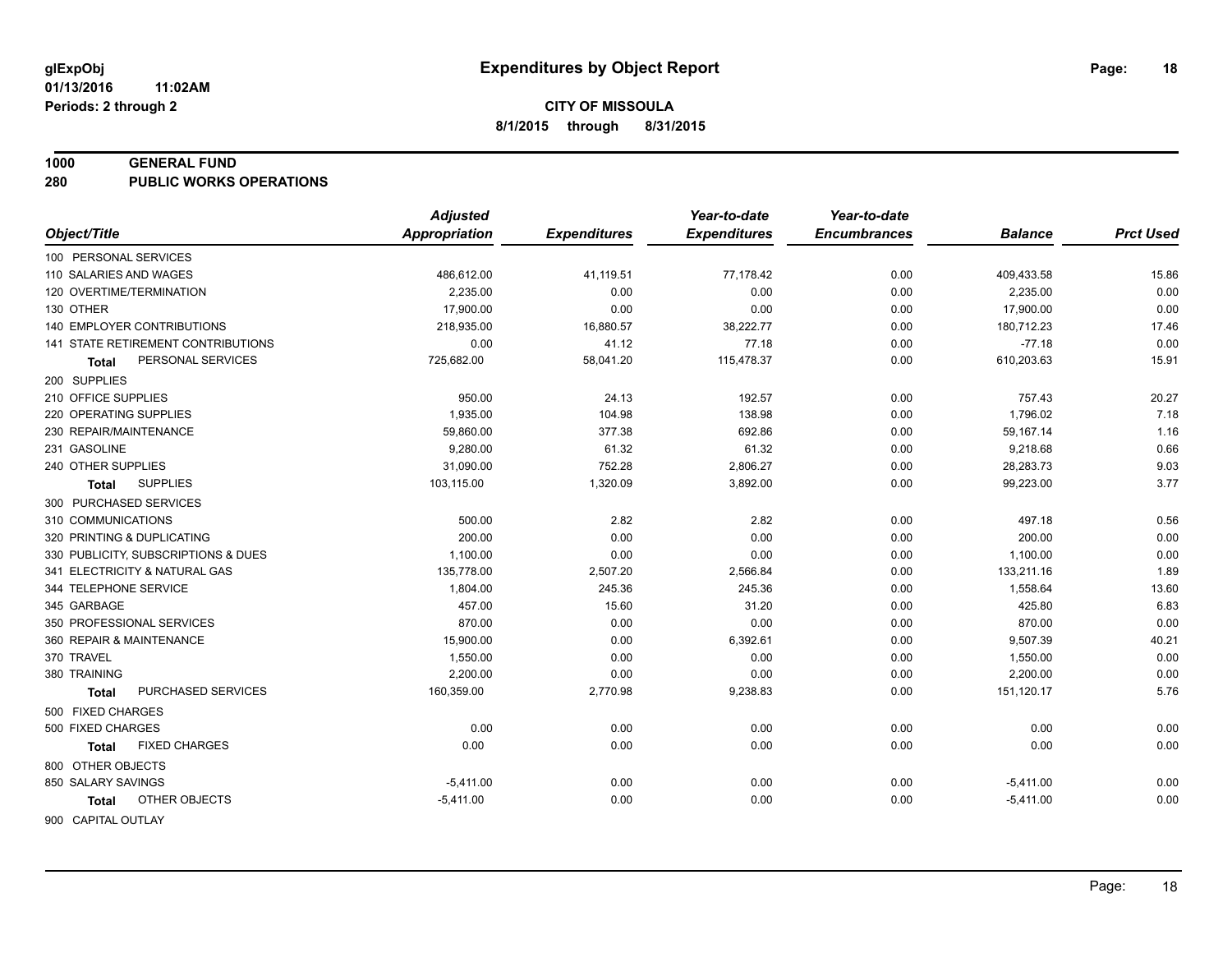#### **1000 GENERAL FUND**

**280 PUBLIC WORKS OPERATIONS**

| Object/Title |                           | <b>Adjusted</b><br>Appropriation<br><i><b>Expenditures</b></i> | Year-to-date<br><b>Expenditures</b> | Year-to-date<br><b>Encumbrances</b> | <b>Balance</b> | <b>Prct Used</b> |       |
|--------------|---------------------------|----------------------------------------------------------------|-------------------------------------|-------------------------------------|----------------|------------------|-------|
|              | 940 MACHINERY & EQUIPMENT | 0.00                                                           | 0.00                                | 0.00                                | 0.00           | 0.00             | 0.00  |
| Total        | <b>CAPITAL OUTLAY</b>     | 0.00                                                           | 0.00                                | 0.00                                | 0.00           | 0.00             | 0.00  |
| Total        | PUBLIC WORKS OPERATIONS   | 983,745.00                                                     | 62,132.27                           | 128,609.20                          | 0.00           | 855,135.80       | 13.07 |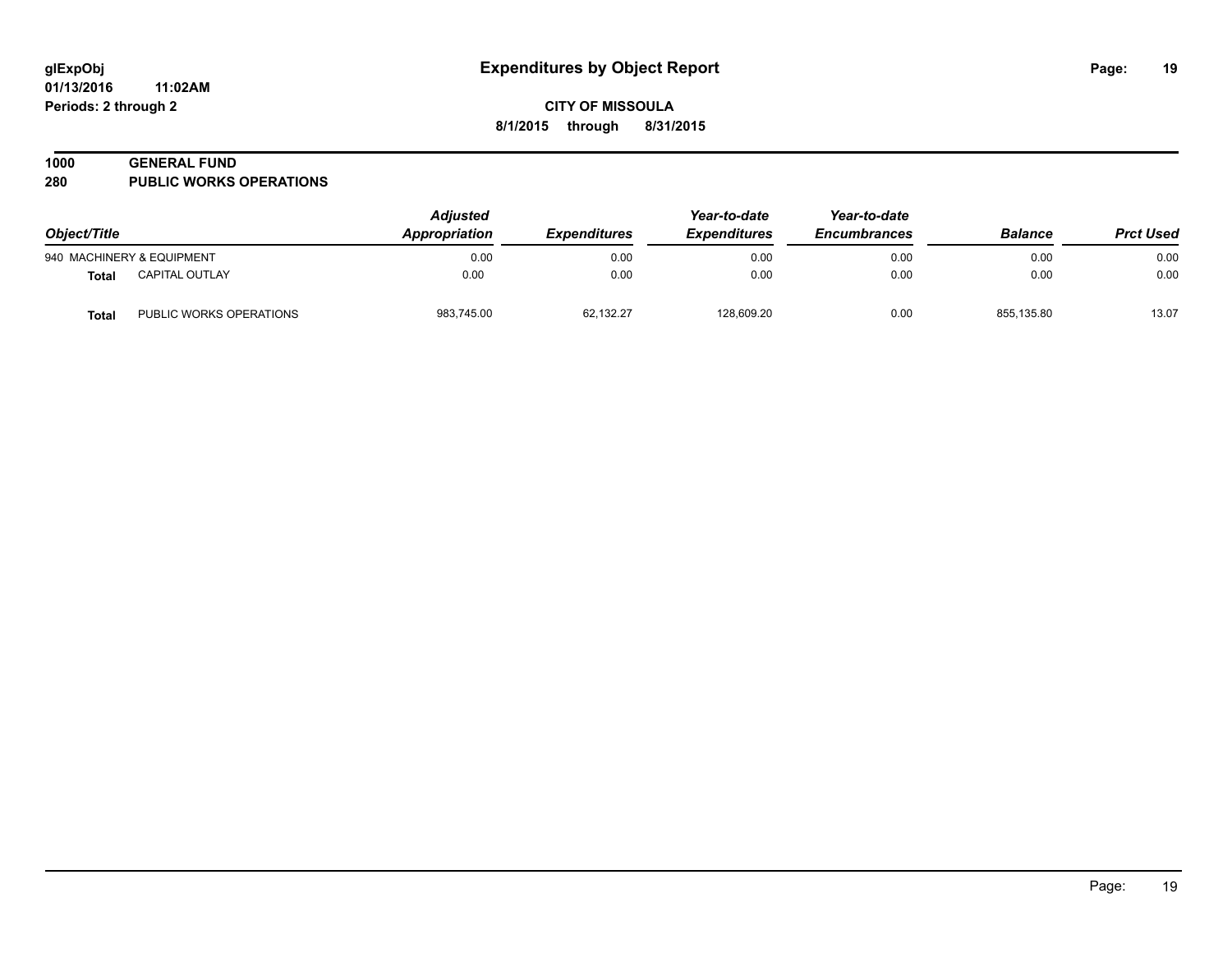**1000 GENERAL FUND**

**290 POLICE**

|                                           | <b>Adjusted</b>      |                     | Year-to-date        | Year-to-date        |                |                  |
|-------------------------------------------|----------------------|---------------------|---------------------|---------------------|----------------|------------------|
| Object/Title                              | <b>Appropriation</b> | <b>Expenditures</b> | <b>Expenditures</b> | <b>Encumbrances</b> | <b>Balance</b> | <b>Prct Used</b> |
| 100 PERSONAL SERVICES                     |                      |                     |                     |                     |                |                  |
| 110 SALARIES AND WAGES                    | 8,777,445.00         | 578,436.02          | 1,092,803.81        | 0.00                | 7,684,641.19   | 12.45            |
| 115 SALARIES/HEALTH INSURANCE BENEFIT     | 0.00                 | 55,290.00           | 77,406.00           | 0.00                | $-77,406.00$   | 0.00             |
| 120 OVERTIME/TERMINATION                  | 244,408.00           | 21,713.78           | 38,011.84           | 0.00                | 206,396.16     | 15.55            |
| 121 OUTSIDE HIRE OVERTIME                 | 0.00                 | 34,467.81           | 45,763.51           | 0.00                | $-45,763.51$   | 0.00             |
| 122 COURT OVERTIME                        | 2,675.00             | 872.27              | 1,710.04            | 0.00                | 964.96         | 63.93            |
| 130 OTHER                                 | 67,307.00            | 64,736.52           | 64,736.52           | 0.00                | 2,570.48       | 96.18            |
| 133 EDUCATION COMPENSATION                | 0.00                 | 0.00                | 0.00                | 0.00                | 0.00           | 0.00             |
| 140 EMPLOYER CONTRIBUTIONS                | 4,613,353.00         | 176,285.35          | 356,312.19          | 0.00                | 4,257,040.81   | 7.72             |
| <b>141 STATE RETIREMENT CONTRIBUTIONS</b> | 85,477.00            | 168,191.11          | 306,721.59          | 0.00                | $-221,244.59$  | 358.84           |
| PERSONAL SERVICES<br>Total                | 13,790,665.00        | 1,099,992.86        | 1,983,465.50        | 0.00                | 11,807,199.50  | 14.38            |
| 200 SUPPLIES                              |                      |                     |                     |                     |                |                  |
| 210 OFFICE SUPPLIES                       | 19,874.00            | 2,201.05            | 2,457.16            | 0.00                | 17,416.84      | 12.36            |
| 220 OPERATING SUPPLIES                    | 80,296.00            | 5,733.97            | 7,057.44            | 0.00                | 73,238.56      | 8.79             |
| 230 REPAIR/MAINTENANCE                    | 45,735.00            | 3,531.43            | 3,945.77            | 0.00                | 41,789.23      | 8.63             |
| 231 GASOLINE                              | 172,872.00           | 14,079.83           | 14,079.83           | 0.00                | 158,792.17     | 8.14             |
| <b>SUPPLIES</b><br><b>Total</b>           | 318,777.00           | 25,546.28           | 27,540.20           | 0.00                | 291,236.80     | 8.64             |
| 300 PURCHASED SERVICES                    |                      |                     |                     |                     |                |                  |
| 310 COMMUNICATIONS                        | 14,396.00            | 1,250.49            | 13,022.97           | 0.00                | 1,373.03       | 90.46            |
| 320 PRINTING & DUPLICATING                | 10,824.00            | 127.92              | 167.63              | 0.00                | 10,656.37      | 1.55             |
| 330 PUBLICITY, SUBSCRIPTIONS & DUES       | 14,938.00            | 7,355.25            | 7,670.25            | 0.00                | 7,267.75       | 51.35            |
| 344 TELEPHONE SERVICE                     | 47,693.00            | 0.00                | 0.00                | 0.00                | 47,693.00      | 0.00             |
| 350 PROFESSIONAL SERVICES                 | 62,899.00            | 499.75              | 1,985.35            | 0.00                | 60,913.65      | 3.16             |
| 360 REPAIR & MAINTENANCE                  | 33,245.00            | 12,737.99           | 25,337.38           | 0.00                | 7,907.62       | 76.21            |
| 370 TRAVEL                                | 26,000.00            | 3,175.21            | 5,865.55            | 0.00                | 20,134.45      | 22.56            |
| 380 TRAINING                              | 31,300.00            | 4,469.00            | 5,819.00            | 0.00                | 25,481.00      | 18.59            |
| 390 OTHER PURCHASED SERVICES              | 25,000.00            | 0.00                | 1,446.81            | 0.00                | 23,553.19      | 5.79             |
| PURCHASED SERVICES<br>Total               | 266,295.00           | 29,615.61           | 61,314.94           | 0.00                | 204,980.06     | 23.03            |
| 500 FIXED CHARGES                         |                      |                     |                     |                     |                |                  |
| 500 FIXED CHARGES                         | 91,462.00            | 0.00                | 12,039.26           | 0.00                | 79,422.74      | 13.16            |
| <b>FIXED CHARGES</b><br>Total             | 91,462.00            | 0.00                | 12,039.26           | 0.00                | 79,422.74      | 13.16            |
| 700 GRANTS & CONTRIBUTIONS                |                      |                     |                     |                     |                |                  |
| 700 GRANTS & CONTRIBUTIONS                | 4,000.00             | 0.00                | 0.00                | 0.00                | 4,000.00       | 0.00             |
|                                           |                      |                     |                     |                     |                |                  |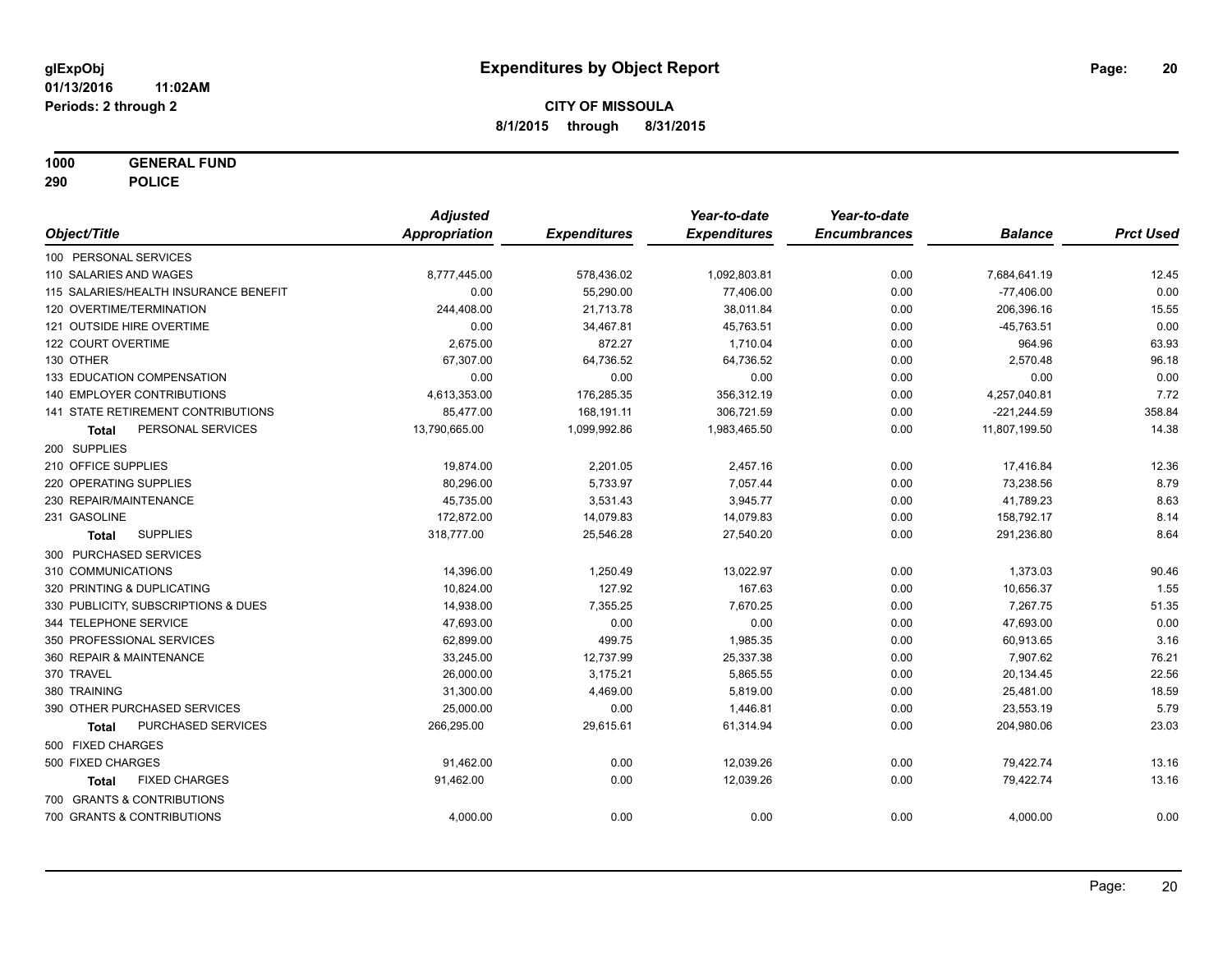**1000 GENERAL FUND 290 POLICE**

| Object/Title       |                                   | <b>Adjusted</b><br><b>Appropriation</b> | <b>Expenditures</b> | Year-to-date<br><b>Expenditures</b> | Year-to-date<br><b>Encumbrances</b> | <b>Balance</b> | <b>Prct Used</b> |
|--------------------|-----------------------------------|-----------------------------------------|---------------------|-------------------------------------|-------------------------------------|----------------|------------------|
|                    | <b>GRANTS &amp; CONTRIBUTIONS</b> | 4,000.00                                | 0.00                | 0.00                                | 0.00                                | 4,000.00       | 0.00             |
| <b>Total</b>       |                                   |                                         |                     |                                     |                                     |                |                  |
| 800 OTHER OBJECTS  |                                   |                                         |                     |                                     |                                     |                |                  |
|                    | 820 TRANSFERS TO OTHER FUNDS      | 0.00                                    | 0.00                | 0.00                                | 0.00                                | 0.00           | 0.00             |
| 850 SALARY SAVINGS |                                   | -79.245.00                              | 0.00                | 0.00                                | 0.00                                | $-79.245.00$   | 0.00             |
| Total              | OTHER OBJECTS                     | -79.245.00                              | 0.00                | 0.00                                | 0.00                                | $-79.245.00$   | 0.00             |
| 900 CAPITAL OUTLAY |                                   |                                         |                     |                                     |                                     |                |                  |
|                    | 940 MACHINERY & EQUIPMENT         | 0.00                                    | 0.00                | 0.00                                | 0.00                                | 0.00           | 0.00             |
| <b>Total</b>       | <b>CAPITAL OUTLAY</b>             | 0.00                                    | 0.00                | 0.00                                | 0.00                                | 0.00           | 0.00             |
| <b>Total</b>       | <b>POLICE</b>                     | 14.391.954.00                           | 1.155.154.75        | 2.084.359.90                        | 0.00                                | 12.307.594.10  | 14.48            |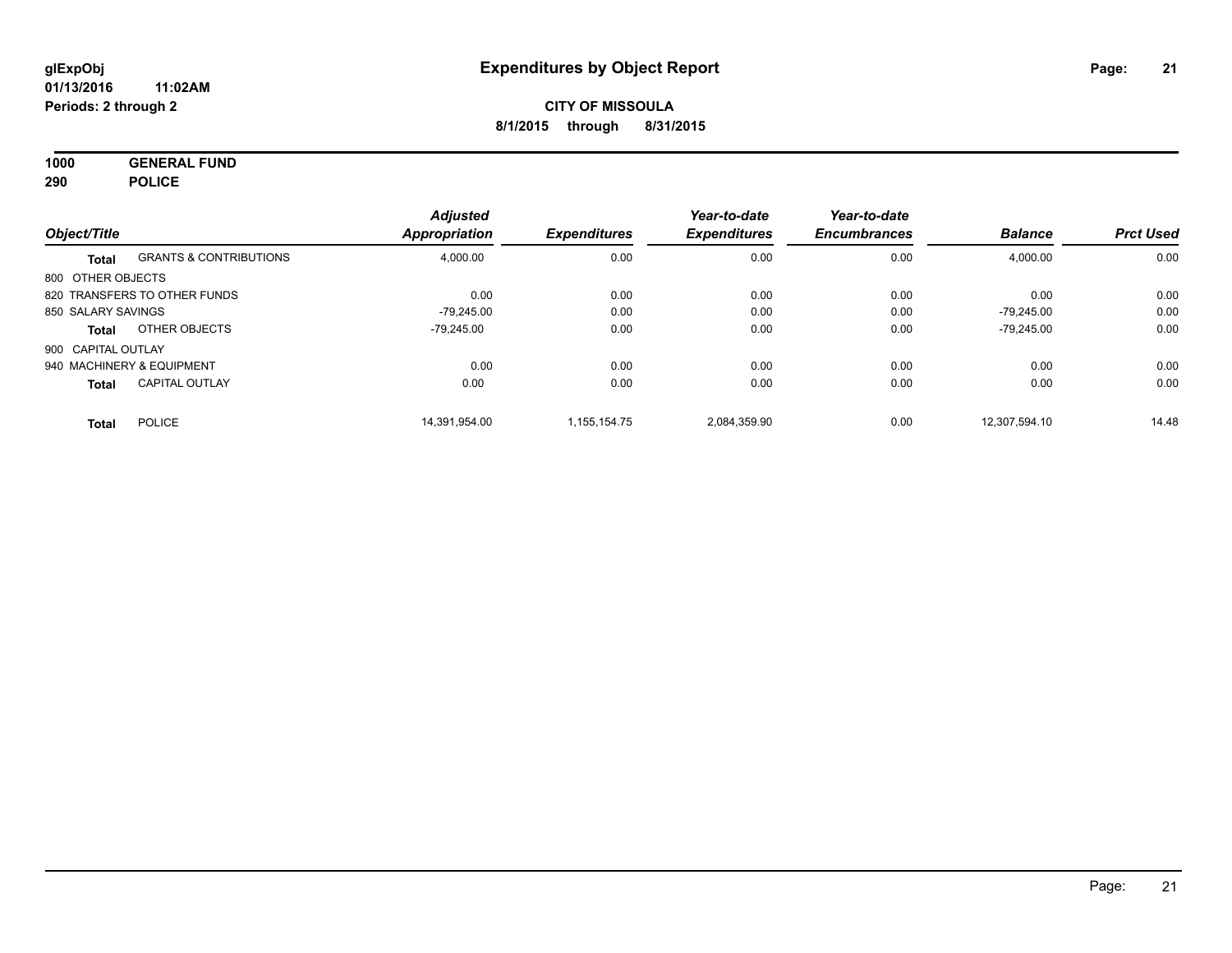**1000 GENERAL FUND 300 FIRE**

|                                       | <b>Adjusted</b>      |                     | Year-to-date        | Year-to-date        |                |                  |
|---------------------------------------|----------------------|---------------------|---------------------|---------------------|----------------|------------------|
| Object/Title                          | <b>Appropriation</b> | <b>Expenditures</b> | <b>Expenditures</b> | <b>Encumbrances</b> | <b>Balance</b> | <b>Prct Used</b> |
| 100 PERSONAL SERVICES                 |                      |                     |                     |                     |                |                  |
| 110 SALARIES AND WAGES                | 6,581,809.00         | 541,851.59          | 981,928.72          | 0.00                | 5,599,880.28   | 14.92            |
| 115 SALARIES/HEALTH INSURANCE BENEFIT | 608,760.00           | 48,450.00           | 73,359.00           | 0.00                | 535,401.00     | 12.05            |
| 120 OVERTIME/TERMINATION              | 320,544.00           | 152,460.08          | 210,289.51          | 0.00                | 110,254.49     | 65.60            |
| 130 OTHER                             | 81,324.00            | 50,912.00           | 50,912.00           | 0.00                | 30,412.00      | 62.60            |
| 140 EMPLOYER CONTRIBUTIONS            | 2,267,057.00         | 147,379.55          | 284,069.65          | 0.00                | 1,982,987.35   | 12.53            |
| 141 STATE RETIREMENT CONTRIBUTIONS    | 1,688,849.00         | 189,529.58          | 336,159.35          | 0.00                | 1,352,689.65   | 19.90            |
| PERSONAL SERVICES<br>Total            | 11,548,343.00        | 1,130,582.80        | 1,936,718.23        | 0.00                | 9,611,624.77   | 16.77            |
| 200 SUPPLIES                          |                      |                     |                     |                     |                |                  |
| 210 OFFICE SUPPLIES                   | 16,004.00            | 0.00                | 1,016.43            | 0.00                | 14,987.57      | 6.35             |
| 220 OPERATING SUPPLIES                | 112,744.00           | 6,653.72            | 13,399.14           | 0.00                | 99,344.86      | 11.88            |
| 230 REPAIR/MAINTENANCE                | 61,500.00            | 2,952.16            | 7,470.26            | 0.00                | 54,029.74      | 12.15            |
| 231 GASOLINE                          | 61,827.00            | 5,531.31            | 5,661.66            | 0.00                | 56,165.34      | 9.16             |
| 240 OTHER SUPPLIES                    | 2,848.00             | 0.00                | 0.00                | 0.00                | 2,848.00       | 0.00             |
| <b>SUPPLIES</b><br>Total              | 254,923.00           | 15,137.19           | 27,547.49           | 0.00                | 227,375.51     | 10.81            |
| 300 PURCHASED SERVICES                |                      |                     |                     |                     |                |                  |
| 310 COMMUNICATIONS                    | 577.00               | 28.99               | 28.99               | 0.00                | 548.01         | 5.02             |
| 320 PRINTING & DUPLICATING            | 1,488.00             | 12.68               | 12.68               | 0.00                | 1,475.32       | 0.85             |
| 330 PUBLICITY, SUBSCRIPTIONS & DUES   | 9,863.00             | 3,056.50            | 3,056.50            | 0.00                | 6,806.50       | 30.99            |
| 340 SEWER                             | 1,394.00             | 0.00                | 551.58              | 0.00                | 842.42         | 39.57            |
| 341 ELECTRICITY & NATURAL GAS         | 66,891.00            | 5,243.14            | 5,243.14            | 0.00                | 61,647.86      | 7.84             |
| 343 WATER CHARGES                     | 14,677.00            | 1,375.99            | 1,375.99            | 0.00                | 13,301.01      | 9.38             |
| 344 TELEPHONE SERVICE                 | 20,484.00            | 1,275.36            | 1,275.36            | 0.00                | 19,208.64      | 6.23             |
| 345 GARBAGE                           | 5,462.00             | 441.35              | 882.70              | 0.00                | 4,579.30       | 16.16            |
| 350 PROFESSIONAL SERVICES             | 24,272.00            | 0.00                | 192.00              | 0.00                | 24,080.00      | 0.79             |
| 360 REPAIR & MAINTENANCE              | 51,983.00            | 4,407.76            | 6,036.19            | 0.00                | 45,946.81      | 11.61            |
| 370 TRAVEL                            | 20,017.00            | 167.32              | 167.32              | 0.00                | 19,849.68      | 0.84             |
| 380 TRAINING                          | 13,416.00            | 100.50              | 125.50              | 0.00                | 13,290.50      | 0.94             |
| 390 OTHER PURCHASED SERVICES          | 11,580.00            | 300.96              | 300.96              | 0.00                | 11,279.04      | 2.60             |
| PURCHASED SERVICES<br><b>Total</b>    | 242,104.00           | 16,410.55           | 19,248.91           | 0.00                | 222,855.09     | 7.95             |
| 500 FIXED CHARGES                     |                      |                     |                     |                     |                |                  |
| 500 FIXED CHARGES                     | 0.00                 | 0.00                | 0.00                | 0.00                | 0.00           | 0.00             |
| 530 EQUIPMENT RENTAL                  | 226.00               | 0.00                | 0.00                | 0.00                | 226.00         | 0.00             |
| <b>FIXED CHARGES</b><br>Total         | 226.00               | 0.00                | 0.00                | 0.00                | 226.00         | 0.00             |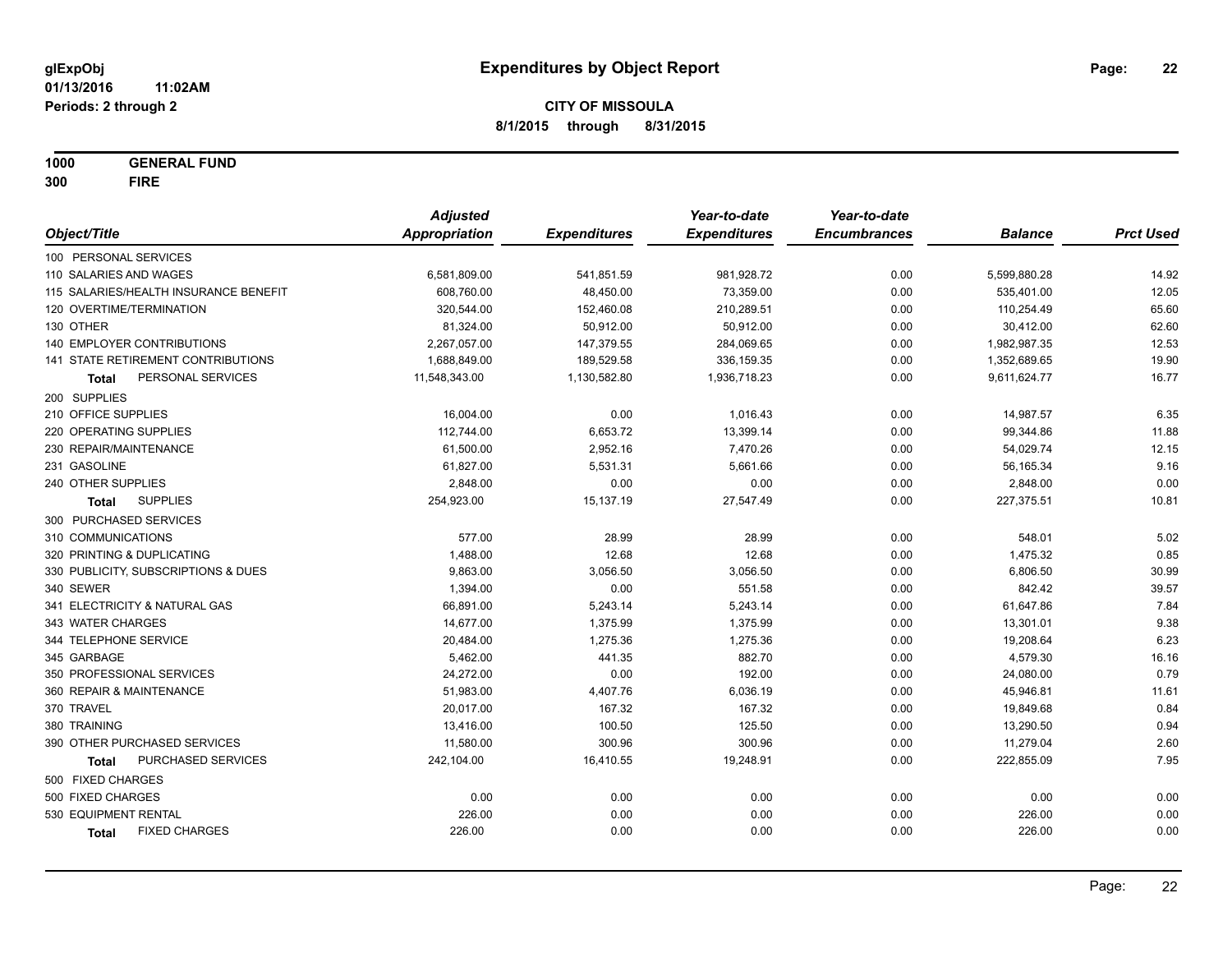**1000 GENERAL FUND 300 FIRE**

| Object/Title       |                                   | <b>Adjusted</b><br><b>Appropriation</b> | <b>Expenditures</b> | Year-to-date<br><b>Expenditures</b> | Year-to-date<br><b>Encumbrances</b> | <b>Balance</b> | <b>Prct Used</b> |
|--------------------|-----------------------------------|-----------------------------------------|---------------------|-------------------------------------|-------------------------------------|----------------|------------------|
|                    | 700 GRANTS & CONTRIBUTIONS        |                                         |                     |                                     |                                     |                |                  |
|                    | 700 GRANTS & CONTRIBUTIONS        | 2,700.00                                | 0.00                | 0.00                                | 0.00                                | 2,700.00       | 0.00             |
| <b>Total</b>       | <b>GRANTS &amp; CONTRIBUTIONS</b> | 2,700.00                                | 0.00                | 0.00                                | 0.00                                | 2,700.00       | 0.00             |
| 800 OTHER OBJECTS  |                                   |                                         |                     |                                     |                                     |                |                  |
|                    | 820 TRANSFERS TO OTHER FUNDS      | 0.00                                    | 0.00                | 0.00                                | 0.00                                | 0.00           | 0.00             |
| 850 SALARY SAVINGS |                                   | $-65,888.00$                            | 0.00                | 0.00                                | 0.00                                | $-65.888.00$   | 0.00             |
| Total              | OTHER OBJECTS                     | $-65.888.00$                            | 0.00                | 0.00                                | 0.00                                | $-65,888.00$   | 0.00             |
| 900 CAPITAL OUTLAY |                                   |                                         |                     |                                     |                                     |                |                  |
|                    | 940 MACHINERY & EQUIPMENT         | 0.00                                    | 0.00                | 0.00                                | 0.00                                | 0.00           | 0.00             |
| <b>Total</b>       | <b>CAPITAL OUTLAY</b>             | 0.00                                    | 0.00                | 0.00                                | 0.00                                | 0.00           | 0.00             |
| <b>Total</b>       | <b>FIRE</b>                       | 11.982.408.00                           | 1,162,130.54        | 1.983.514.63                        | 0.00                                | 9.998.893.37   | 16.55            |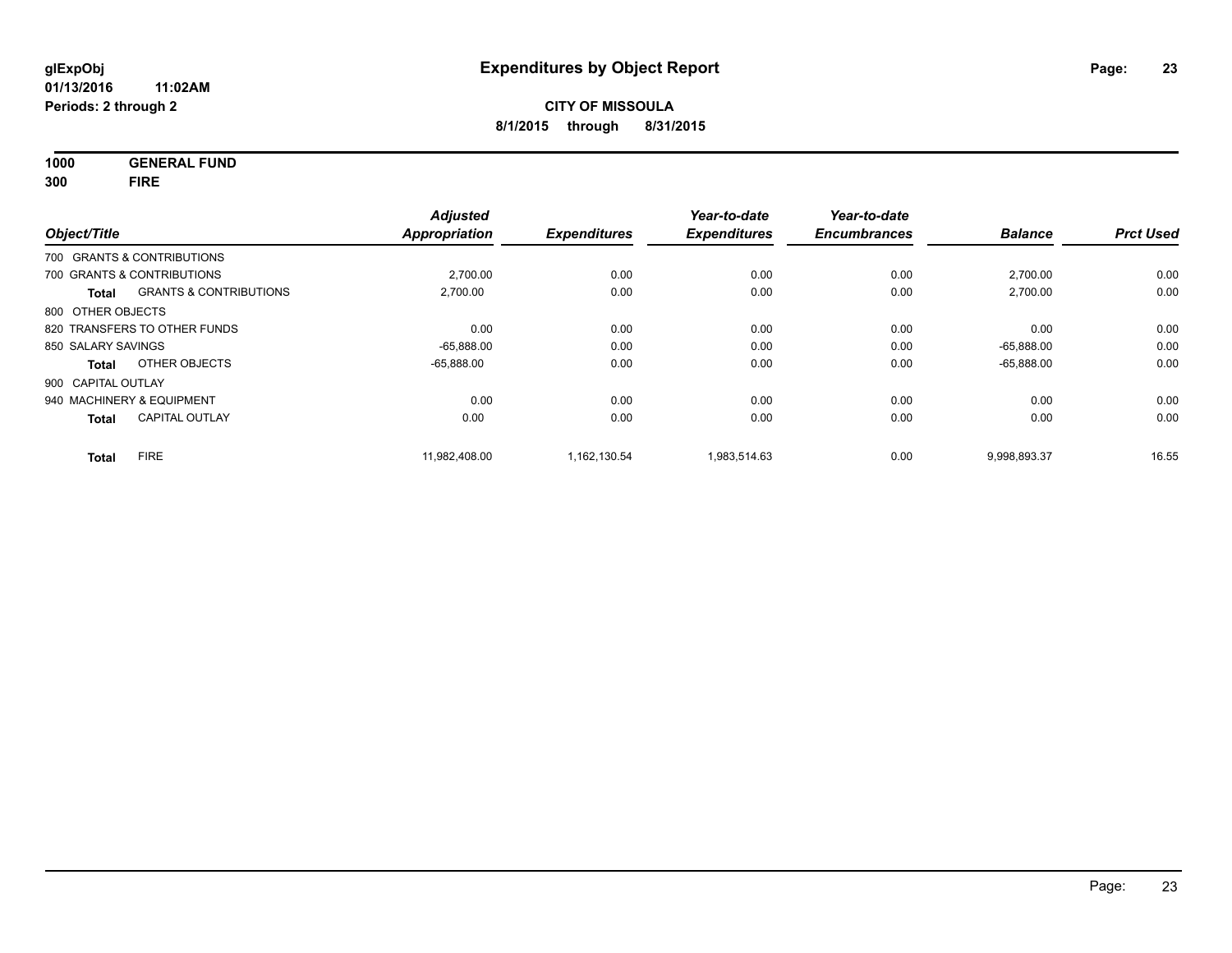#### **1000 GENERAL FUND**

**320 STREET MAINTENANCE**

|                                           | <b>Adjusted</b>      |                     | Year-to-date        | Year-to-date        |                |                  |
|-------------------------------------------|----------------------|---------------------|---------------------|---------------------|----------------|------------------|
| Object/Title                              | <b>Appropriation</b> | <b>Expenditures</b> | <b>Expenditures</b> | <b>Encumbrances</b> | <b>Balance</b> | <b>Prct Used</b> |
| 100 PERSONAL SERVICES                     |                      |                     |                     |                     |                |                  |
| 110 SALARIES AND WAGES                    | 1,345,337.00         | 99,126.86           | 197,948.40          | 0.00                | 1,147,388.60   | 14.71            |
| 120 OVERTIME/TERMINATION                  | 15,000.00            | 5,117.51            | 5,369.74            | 0.00                | 9,630.26       | 35.80            |
| 130 OTHER                                 | 6,000.00             | 0.00                | 0.00                | 0.00                | 6,000.00       | 0.00             |
| <b>140 EMPLOYER CONTRIBUTIONS</b>         | 732,217.00           | 57, 114.73          | 132, 153.81         | 0.00                | 600,063.19     | 18.05            |
| 141 STATE RETIREMENT CONTRIBUTIONS        | 0.00                 | 99.13               | 197.95              | 0.00                | $-197.95$      | 0.00             |
| PERSONAL SERVICES<br>Total                | 2,098,554.00         | 161,458.23          | 335,669.90          | 0.00                | 1,762,884.10   | 16.00            |
| 200 SUPPLIES                              |                      |                     |                     |                     |                |                  |
| 210 OFFICE SUPPLIES                       | 1,600.00             | 0.00                | 0.00                | 0.00                | 1,600.00       | 0.00             |
| 220 OPERATING SUPPLIES                    | 170,318.00           | 511.25              | 957.86              | 0.00                | 169,360.14     | 0.56             |
| 230 REPAIR/MAINTENANCE                    | 84,215.00            | 22.00               | 22.00               | 0.00                | 84,193.00      | 0.03             |
| 231 GASOLINE                              | 218,604.00           | 14,260.30           | 14,341.82           | 0.00                | 204,262.18     | 6.56             |
| 240 OTHER SUPPLIES                        | 0.00                 | 0.00                | 0.00                | 0.00                | 0.00           | 0.00             |
| 250 SUPPLIES FOR RESALE                   | 0.00                 | 0.00                | 0.00                | 0.00                | 0.00           | 0.00             |
| <b>SUPPLIES</b><br><b>Total</b>           | 474,737.00           | 14,793.55           | 15,321.68           | 0.00                | 459,415.32     | 3.23             |
| 300 PURCHASED SERVICES                    |                      |                     |                     |                     |                |                  |
| 310 COMMUNICATIONS                        | 0.00                 | 0.00                | 0.00                | 0.00                | 0.00           | 0.00             |
| 320 PRINTING & DUPLICATING                | 7,000.00             | 0.00                | 0.00                | 0.00                | 7,000.00       | 0.00             |
| 330 PUBLICITY, SUBSCRIPTIONS & DUES       | 3,000.00             | 600.92              | 600.92              | 0.00                | 2,399.08       | 20.03            |
| 341 ELECTRICITY & NATURAL GAS             | 0.00                 | 0.00                | 0.00                | 0.00                | 0.00           | 0.00             |
| 343 WATER CHARGES                         | 7,000.00             | 3,873.11            | 3,873.11            | 0.00                | 3,126.89       | 55.33            |
| 344 TELEPHONE SERVICE                     | 1,822.00             | 168.13              | 168.13              | 0.00                | 1,653.87       | 9.23             |
| 345 GARBAGE                               | 7,280.00             | 20.25               | 20.25               | 0.00                | 7,259.75       | 0.28             |
| 350 PROFESSIONAL SERVICES                 | 5,150.00             | 650.00              | 650.00              | 0.00                | 4,500.00       | 12.62            |
| 360 REPAIR & MAINTENANCE                  | 21,000.00            | 0.00                | 608.80              | 0.00                | 20,391.20      | 2.90             |
| 370 TRAVEL                                | 2,300.00             | 0.00                | 0.00                | 0.00                | 2,300.00       | 0.00             |
| 380 TRAINING                              | 1,500.00             | 0.00                | 0.00                | 0.00                | 1,500.00       | 0.00             |
| PURCHASED SERVICES<br><b>Total</b>        | 56,052.00            | 5,312.41            | 5,921.21            | 0.00                | 50,130.79      | 10.56            |
| 400 BUILDING MATERIALS                    |                      |                     |                     |                     |                |                  |
| 400 BUILDING MATERIALS                    | 46,285.00            | 0.00                | 0.00                | 0.00                | 46,285.00      | 0.00             |
| <b>BUILDING MATERIALS</b><br><b>Total</b> | 46,285.00            | 0.00                | 0.00                | 0.00                | 46,285.00      | 0.00             |
| 500 FIXED CHARGES                         |                      |                     |                     |                     |                |                  |
| 500 FIXED CHARGES                         | 30,500.00            | 305.00              | 305.00              | 0.00                | 30,195.00      | 1.00             |
|                                           |                      |                     |                     |                     |                |                  |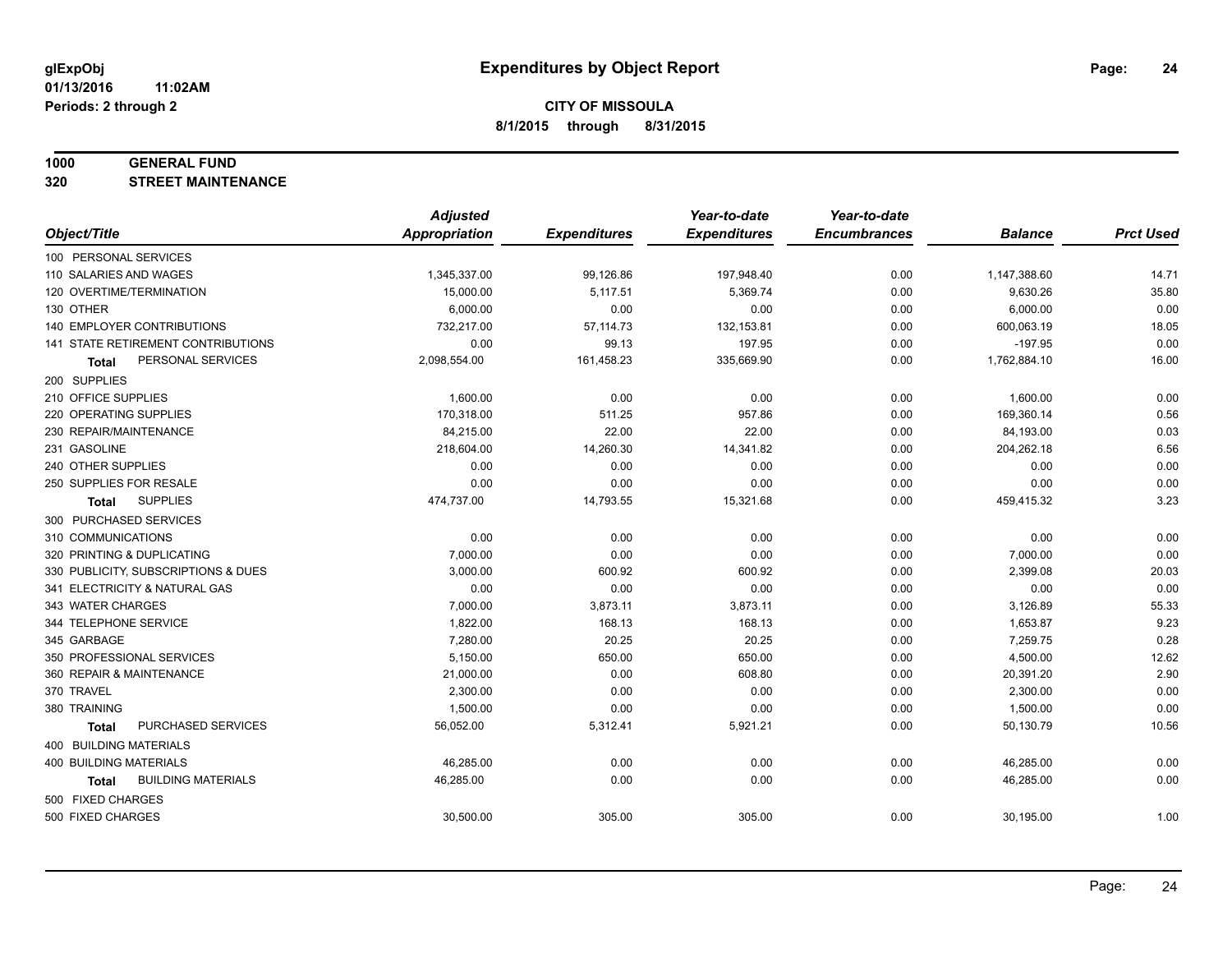#### **1000 GENERAL FUND**

**320 STREET MAINTENANCE**

|                    |                             | <b>Adjusted</b> |                     | Year-to-date        | Year-to-date        |                |                  |
|--------------------|-----------------------------|-----------------|---------------------|---------------------|---------------------|----------------|------------------|
| Object/Title       |                             | Appropriation   | <b>Expenditures</b> | <b>Expenditures</b> | <b>Encumbrances</b> | <b>Balance</b> | <b>Prct Used</b> |
| <b>Total</b>       | <b>FIXED CHARGES</b>        | 30,500.00       | 305.00              | 305.00              | 0.00                | 30,195.00      | 1.00             |
| 600 DEBT SERVICE   |                             |                 |                     |                     |                     |                |                  |
| 610 PRINCIPAL      |                             | 0.00            | 0.00                | 0.00                | 0.00                | 0.00           | 0.00             |
|                    | 620 INTEREST / SERVICE FEES | 0.00            | 0.00                | 0.00                | 0.00                | 0.00           | 0.00             |
| Total              | <b>DEBT SERVICE</b>         | 0.00            | 0.00                | 0.00                | 0.00                | 0.00           | 0.00             |
| 900 CAPITAL OUTLAY |                             |                 |                     |                     |                     |                |                  |
| 930 IMPROVEMENTS   |                             | 197.705.00      | 600.00              | 600.00              | 0.00                | 197.105.00     | 0.30             |
|                    | 940 MACHINERY & EQUIPMENT   | 0.00            | 0.00                | 0.00                | 0.00                | 0.00           | 0.00             |
| <b>Total</b>       | <b>CAPITAL OUTLAY</b>       | 197.705.00      | 600.00              | 600.00              | 0.00                | 197.105.00     | 0.30             |
| <b>Total</b>       | <b>STREET MAINTENANCE</b>   | 2,903,833.00    | 182.469.19          | 357.817.79          | 0.00                | 2,546,015.21   | 12.32            |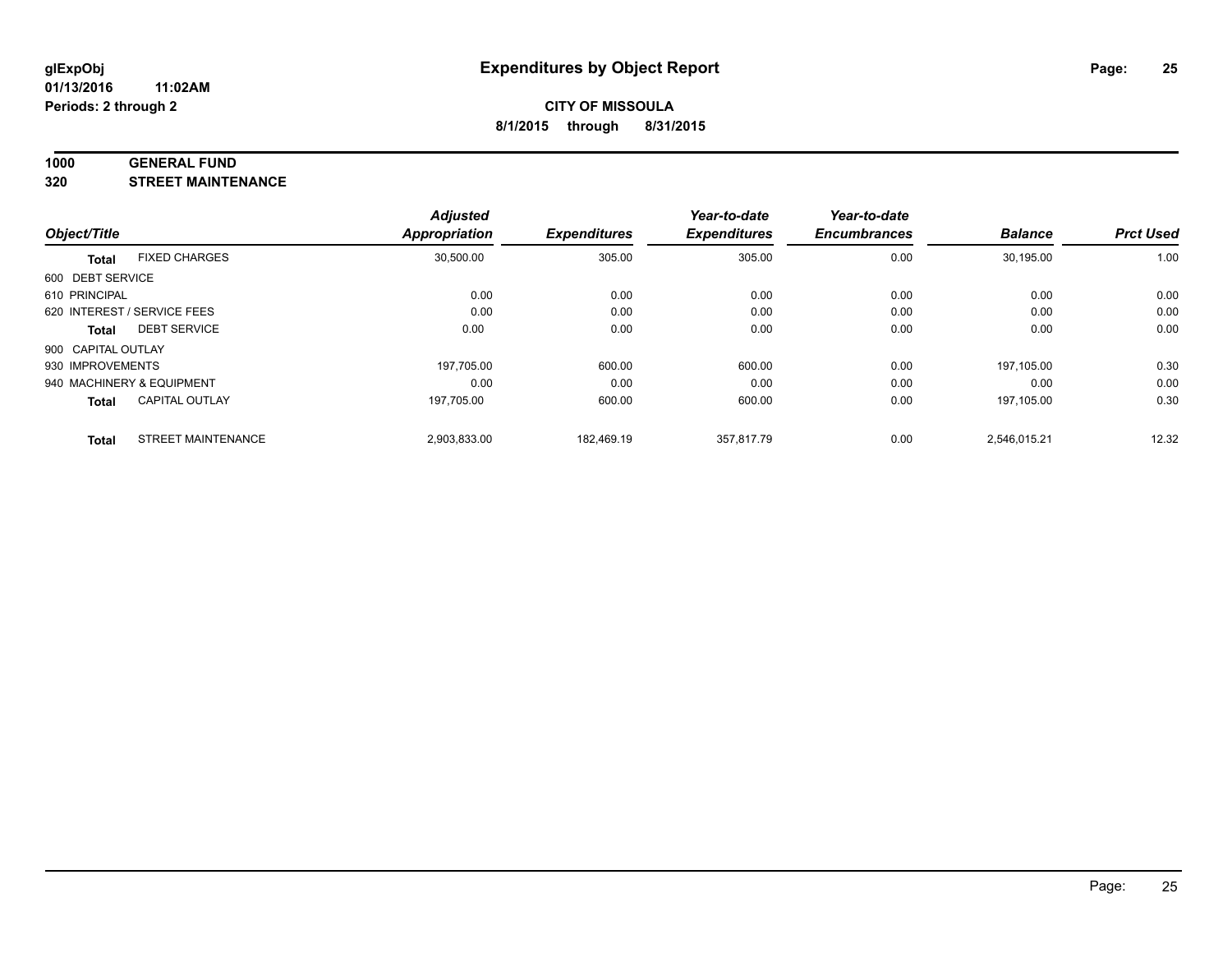#### **1000 GENERAL FUND**

**321 VEHICLE MAINTENANCE**

|                                     | <b>Adjusted</b>      |                     | Year-to-date        | Year-to-date        |                |                  |
|-------------------------------------|----------------------|---------------------|---------------------|---------------------|----------------|------------------|
| Object/Title                        | <b>Appropriation</b> | <b>Expenditures</b> | <b>Expenditures</b> | <b>Encumbrances</b> | <b>Balance</b> | <b>Prct Used</b> |
| 100 PERSONAL SERVICES               |                      |                     |                     |                     |                |                  |
| 110 SALARIES AND WAGES              | 535,134.00           | 46,704.62           | 87,511.03           | 0.00                | 447,622.97     | 16.35            |
| 120 OVERTIME/TERMINATION            | 2,000.00             | 0.00                | 0.00                | 0.00                | 2,000.00       | 0.00             |
| 130 OTHER                           | 81,744.00            | 0.00                | 0.00                | 0.00                | 81,744.00      | 0.00             |
| 140 EMPLOYER CONTRIBUTIONS          | 245,352.00           | 19,334.89           | 43,997.09           | 0.00                | 201,354.91     | 17.93            |
| 141 STATE RETIREMENT CONTRIBUTIONS  | 0.00                 | 46.70               | 87.51               | 0.00                | $-87.51$       | 0.00             |
| PERSONAL SERVICES<br>Total          | 864,230.00           | 66,086.21           | 131,595.63          | 0.00                | 732,634.37     | 15.23            |
| 200 SUPPLIES                        |                      |                     |                     |                     |                |                  |
| 210 OFFICE SUPPLIES                 | 1,000.00             | 11.37               | 11.37               | 0.00                | 988.63         | 1.14             |
| 220 OPERATING SUPPLIES              | 28,351.00            | 937.83              | 1,096.76            | 0.00                | 27,254.24      | 3.87             |
| 230 REPAIR/MAINTENANCE              | 37,355.00            | 5,924.39            | 6,900.35            | 0.00                | 30,454.65      | 18.47            |
| 231 GASOLINE                        | 4,813.00             | 245.65              | 245.65              | 0.00                | 4,567.35       | 5.10             |
| 240 OTHER SUPPLIES                  | 11,010.00            | 127.99              | 127.99              | 0.00                | 10,882.01      | 1.16             |
| <b>SUPPLIES</b><br>Total            | 82,529.00            | 7,247.23            | 8,382.12            | 0.00                | 74,146.88      | 10.16            |
| 300 PURCHASED SERVICES              |                      |                     |                     |                     |                |                  |
| 310 COMMUNICATIONS                  | 150.00               | 0.00                | 0.00                | 0.00                | 150.00         | 0.00             |
| 320 PRINTING & DUPLICATING          | 350.00               | 0.00                | 0.00                | 0.00                | 350.00         | 0.00             |
| 330 PUBLICITY, SUBSCRIPTIONS & DUES | 230.00               | 0.00                | 0.00                | 0.00                | 230.00         | 0.00             |
| 340 SEWER                           | 2,729.00             | 0.00                | 674.21              | 0.00                | 2,054.79       | 24.71            |
| 341 ELECTRICITY & NATURAL GAS       | 200,943.00           | 2,320.72            | 2,320.72            | 0.00                | 198,622.28     | 1.15             |
| 343 WATER CHARGES                   | 12,356.00            | 548.03              | 548.03              | 0.00                | 11,807.97      | 4.44             |
| 344 TELEPHONE SERVICE               | 2,589.00             | 0.00                | 0.00                | 0.00                | 2,589.00       | 0.00             |
| 345 GARBAGE                         | 10,443.00            | 672.75              | 1,293.79            | 0.00                | 9,149.21       | 12.39            |
| 350 PROFESSIONAL SERVICES           | 14,395.00            | 1,500.00            | 1,500.00            | 0.00                | 12,895.00      | 10.42            |
| 360 REPAIR & MAINTENANCE            | 276,527.00           | 22,794.24           | 23,048.98           | 0.00                | 253,478.02     | 8.34             |
| 370 TRAVEL                          | 1,050.00             | 0.00                | 0.00                | 0.00                | 1,050.00       | 0.00             |
| 380 TRAINING                        | 850.00               | 0.00                | 0.00                | 0.00                | 850.00         | 0.00             |
| 390 OTHER PURCHASED SERVICES        | 0.00                 | 0.00                | 0.00                | 0.00                | 0.00           | 0.00             |
| <b>PURCHASED SERVICES</b><br>Total  | 522,612.00           | 27,835.74           | 29,385.73           | 0.00                | 493,226.27     | 5.62             |
| 800 OTHER OBJECTS                   |                      |                     |                     |                     |                |                  |
| 845 CONTINGENCY                     | 0.00                 | 0.00                | 0.00                | 0.00                | 0.00           | 0.00             |
| OTHER OBJECTS<br>Total              | 0.00                 | 0.00                | 0.00                | 0.00                | 0.00           | 0.00             |
| 900 CAPITAL OUTLAY                  |                      |                     |                     |                     |                |                  |
| 940 MACHINERY & EQUIPMENT           | 0.00                 | 0.00                | 0.00                | 0.00                | 0.00           | 0.00             |
|                                     |                      |                     |                     |                     |                |                  |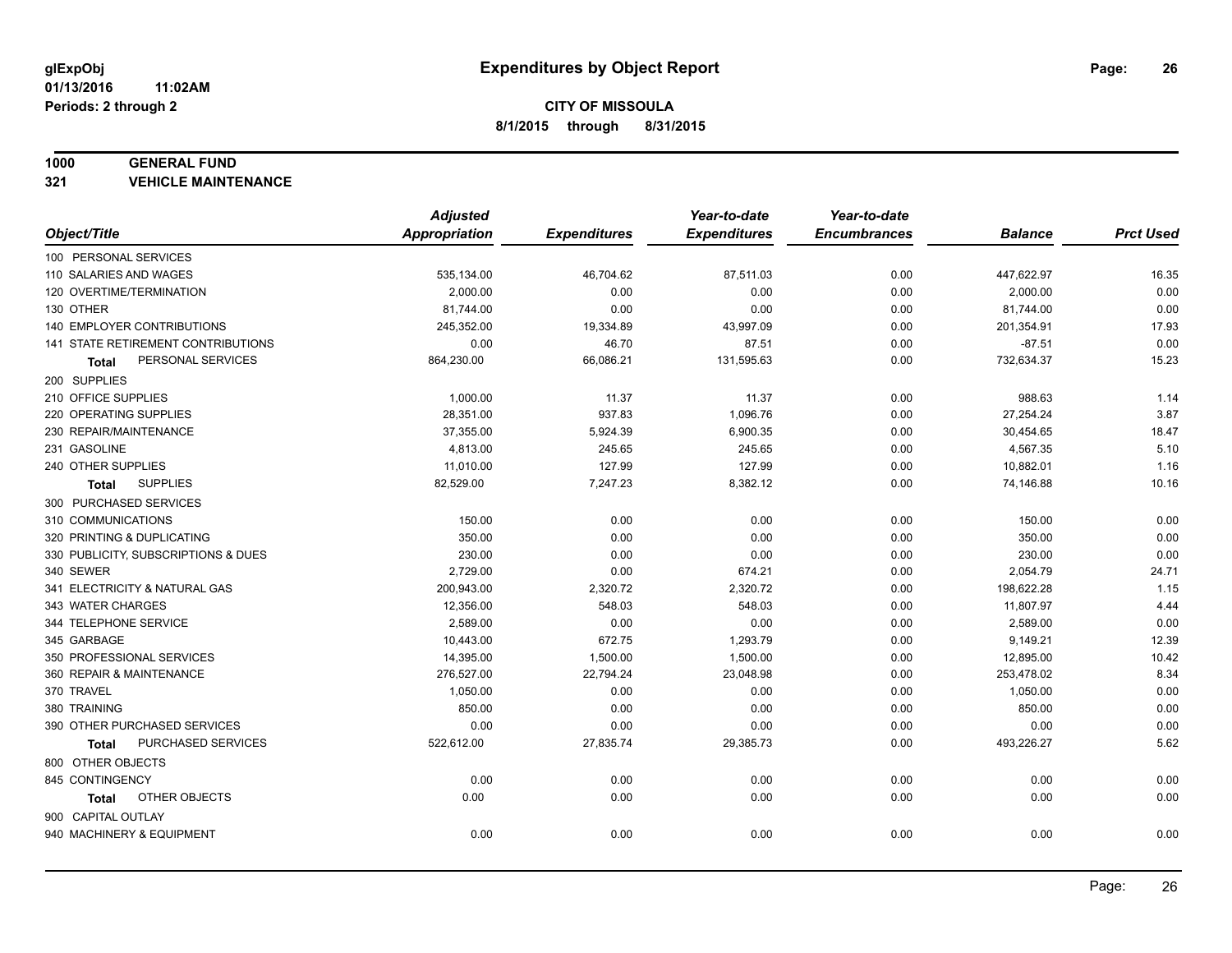#### **01/13/2016 11:02AM Periods: 2 through 2**

## **CITY OF MISSOULA 8/1/2015 through 8/31/2015**

## **1000 GENERAL FUND**

**321 VEHICLE MAINTENANCE**

| Object/Title |                            | <b>Adjusted</b><br>Appropriation | <b>Expenditures</b> | Year-to-date<br><b>Expenditures</b> | Year-to-date<br><b>Encumbrances</b> | <b>Balance</b> | <b>Prct Used</b> |
|--------------|----------------------------|----------------------------------|---------------------|-------------------------------------|-------------------------------------|----------------|------------------|
| <b>Total</b> | CAPITAL OUTLAY             | 0.00                             | 0.00                | 0.00                                | 0.00                                | 0.00           | 0.00             |
| <b>Total</b> | <b>VEHICLE MAINTENANCE</b> | 1,469,371.00                     | 101,169.18          | 169,363.48                          | 0.00                                | 300,007.52     | 11.53            |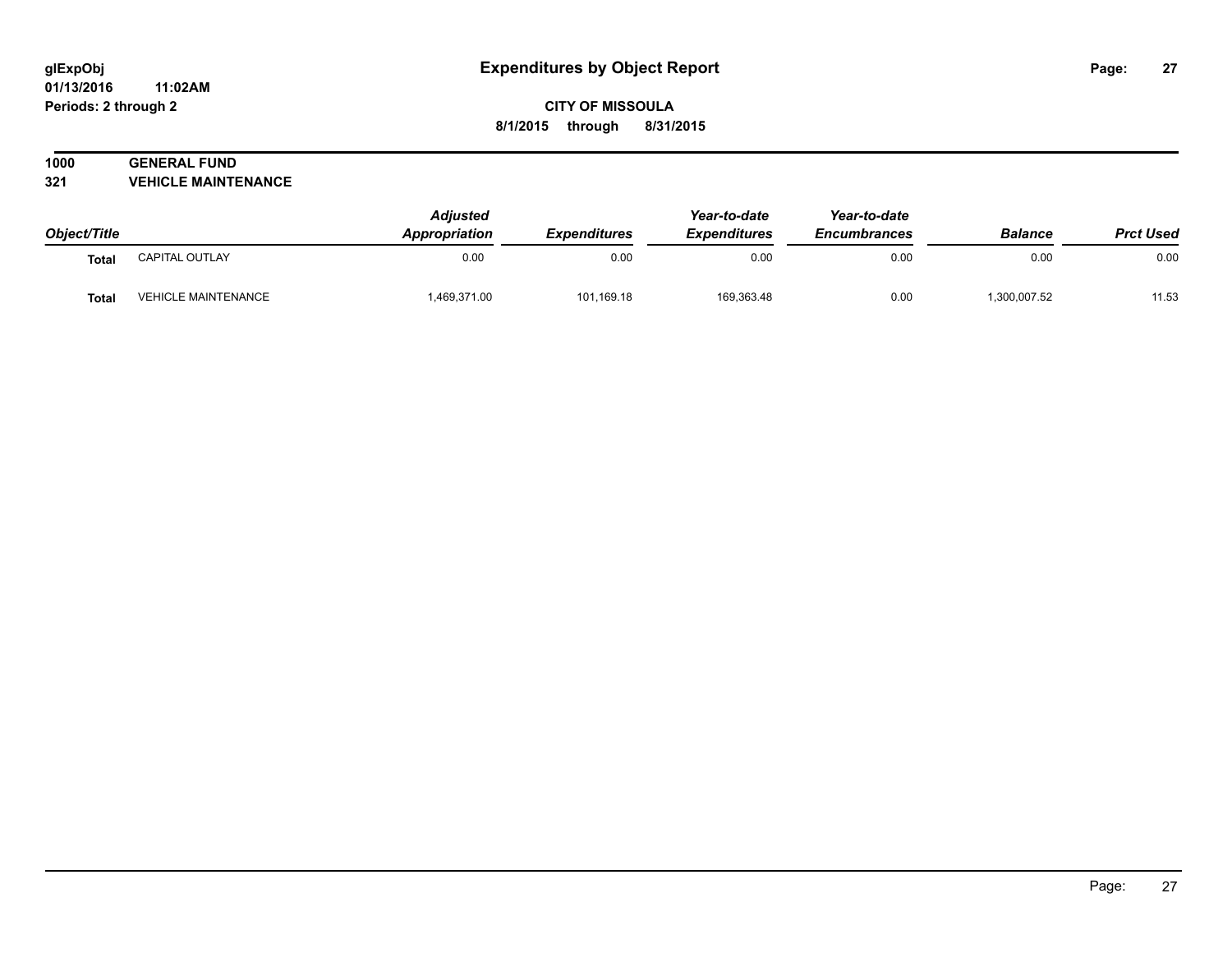## **1000 GENERAL FUND**

**340 CEMETERY**

|                                           | <b>Adjusted</b>      |                     | Year-to-date        | Year-to-date        |                |                  |
|-------------------------------------------|----------------------|---------------------|---------------------|---------------------|----------------|------------------|
| Object/Title                              | <b>Appropriation</b> | <b>Expenditures</b> | <b>Expenditures</b> | <b>Encumbrances</b> | <b>Balance</b> | <b>Prct Used</b> |
| 100 PERSONAL SERVICES                     |                      |                     |                     |                     |                |                  |
| 110 SALARIES AND WAGES                    | 356,031.00           | 29,656.88           | 55,813.90           | 0.00                | 300,217.10     | 15.68            |
| 120 OVERTIME/TERMINATION                  | 5,000.00             | 248.21              | 744.63              | 0.00                | 4,255.37       | 14.89            |
| 140 EMPLOYER CONTRIBUTIONS                | 158,798.00           | 12,883.87           | 30,682.76           | 0.00                | 128,115.24     | 19.32            |
| 141 STATE RETIREMENT CONTRIBUTIONS        | 0.00                 | 29.66               | 55.82               | 0.00                | $-55.82$       | 0.00             |
| PERSONAL SERVICES<br>Total                | 519,829.00           | 42,818.62           | 87,297.11           | 0.00                | 432,531.89     | 16.79            |
| 200 SUPPLIES                              |                      |                     |                     |                     |                |                  |
| 210 OFFICE SUPPLIES                       | 2,770.00             | 16.40               | 16.40               | 0.00                | 2,753.60       | 0.59             |
| 220 OPERATING SUPPLIES                    | 35,802.00            | 1,788.67            | 3,417.23            | 0.00                | 32,384.77      | 9.54             |
| 230 REPAIR/MAINTENANCE                    | 20,120.00            | 4,527.62            | 7,235.79            | 0.00                | 12,884.21      | 35.96            |
| 231 GASOLINE                              | 14,398.00            | 922.30              | 922.30              | 0.00                | 13,475.70      | 6.41             |
| 240 OTHER SUPPLIES                        | 0.00                 | 0.00                | 0.00                | 0.00                | 0.00           | 0.00             |
| 250 SUPPLIES FOR RESALE                   | 0.00                 | 0.00                | 0.00                | 0.00                | 0.00           | 0.00             |
| <b>SUPPLIES</b><br>Total                  | 73,090.00            | 7,254.99            | 11,591.72           | 0.00                | 61,498.28      | 15.86            |
| 300 PURCHASED SERVICES                    |                      |                     |                     |                     |                |                  |
| 310 COMMUNICATIONS                        | 1,933.00             | 198.21              | 208.80              | 0.00                | 1,724.20       | 10.80            |
| 320 PRINTING & DUPLICATING                | 775.00               | 0.00                | 0.00                | 0.00                | 775.00         | 0.00             |
| 330 PUBLICITY, SUBSCRIPTIONS & DUES       | 813.00               | 0.00                | 0.00                | 0.00                | 813.00         | 0.00             |
| 341 ELECTRICITY & NATURAL GAS             | 17,865.00            | 2,333.91            | 2,333.91            | 0.00                | 15,531.09      | 13.06            |
| 343 WATER CHARGES                         | 1,082.00             | 85.39               | 85.39               | 0.00                | 996.61         | 7.89             |
| 344 TELEPHONE SERVICE                     | 2,400.00             | 150.28              | 150.28              | 0.00                | 2,249.72       | 6.26             |
| 345 GARBAGE                               | 1,070.00             | 78.80               | 157.60              | 0.00                | 912.40         | 14.73            |
| 350 PROFESSIONAL SERVICES                 | 1,000.00             | 0.00                | 0.00                | 0.00                | 1,000.00       | 0.00             |
| 360 REPAIR & MAINTENANCE                  | 3,700.00             | 167.05              | 642.05              | 0.00                | 3,057.95       | 17.35            |
| 370 TRAVEL                                | 500.00               | 0.00                | 0.00                | 0.00                | 500.00         | 0.00             |
| 380 TRAINING                              | 1,006.00             | 40.00               | 40.00               | 0.00                | 966.00         | 3.98             |
| 390 OTHER PURCHASED SERVICES              | 3,342.00             | 230.70              | 406.95              | 0.00                | 2,935.05       | 12.18            |
| PURCHASED SERVICES<br><b>Total</b>        | 35,486.00            | 3,284.34            | 4,024.98            | 0.00                | 31,461.02      | 11.34            |
| 400 BUILDING MATERIALS                    |                      |                     |                     |                     |                |                  |
| <b>400 BUILDING MATERIALS</b>             | 0.00                 | 0.00                | 0.00                | 0.00                | 0.00           | 0.00             |
| <b>BUILDING MATERIALS</b><br><b>Total</b> | 0.00                 | 0.00                | 0.00                | 0.00                | 0.00           | 0.00             |
| 500 FIXED CHARGES                         |                      |                     |                     |                     |                |                  |
| 500 FIXED CHARGES                         | 0.00                 | 0.00                | 0.00                | 0.00                | 0.00           | 0.00             |
| 530 EQUIPMENT RENTAL                      | 500.00               | 10.50               | 10.50               | 0.00                | 489.50         | 2.10             |
|                                           |                      |                     |                     |                     |                |                  |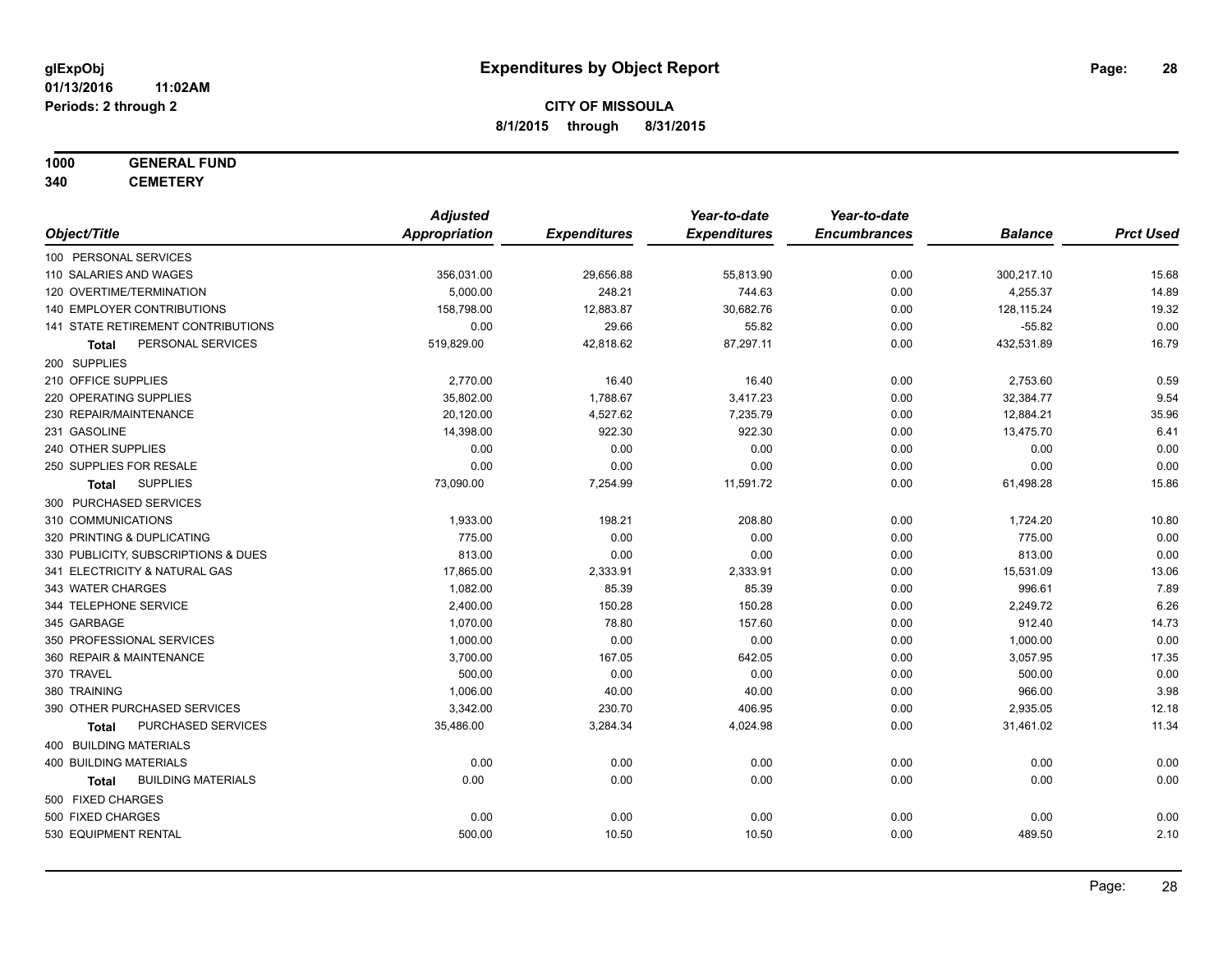#### **1000 GENERAL FUND 340 CEMETERY**

|                    |                           | <b>Adjusted</b>      |                     | Year-to-date        | Year-to-date        |                |                  |
|--------------------|---------------------------|----------------------|---------------------|---------------------|---------------------|----------------|------------------|
| Object/Title       |                           | <b>Appropriation</b> | <b>Expenditures</b> | <b>Expenditures</b> | <b>Encumbrances</b> | <b>Balance</b> | <b>Prct Used</b> |
| <b>Total</b>       | <b>FIXED CHARGES</b>      | 500.00               | 10.50               | 10.50               | 0.00                | 489.50         | 2.10             |
| 800 OTHER OBJECTS  |                           |                      |                     |                     |                     |                |                  |
| 845 CONTINGENCY    |                           | 8,185.00             | 0.00                | 0.00                | 0.00                | 8,185.00       | 0.00             |
| 850 SALARY SAVINGS |                           | $-3,479.00$          | 0.00                | 0.00                | 0.00                | $-3,479.00$    | 0.00             |
| <b>Total</b>       | OTHER OBJECTS             | 4,706.00             | 0.00                | 0.00                | 0.00                | 4,706.00       | 0.00             |
| 900 CAPITAL OUTLAY |                           |                      |                     |                     |                     |                |                  |
| 920 BUILDINGS      |                           | 0.00                 | 0.00                | 0.00                | 0.00                | 0.00           | 0.00             |
| 930 IMPROVEMENTS   |                           | 0.00                 | 0.00                | 0.00                | 0.00                | 0.00           | 0.00             |
|                    | 940 MACHINERY & EQUIPMENT | 0.00                 | 0.00                | 0.00                | 0.00                | 0.00           | 0.00             |
| <b>Total</b>       | <b>CAPITAL OUTLAY</b>     | 0.00                 | 0.00                | 0.00                | 0.00                | 0.00           | 0.00             |
| <b>Total</b>       | <b>CEMETERY</b>           | 633,611.00           | 53,368.45           | 102,924.31          | 0.00                | 530,686.69     | 16.24            |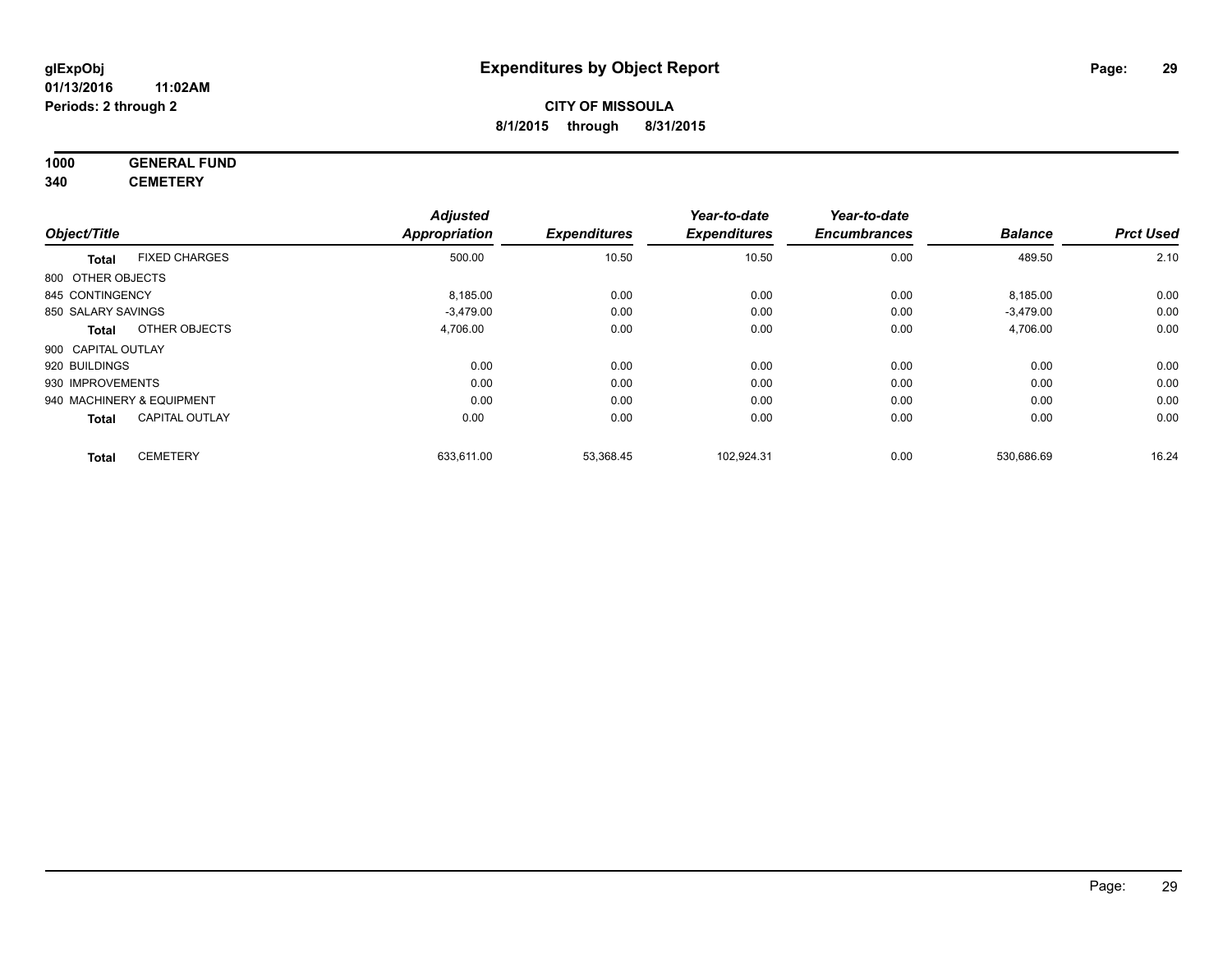#### **1000 GENERAL FUND**

**370 PARKS & RECREATION**

|                                           | <b>Adjusted</b> |                     | Year-to-date        | Year-to-date        |                |                  |
|-------------------------------------------|-----------------|---------------------|---------------------|---------------------|----------------|------------------|
| Object/Title                              | Appropriation   | <b>Expenditures</b> | <b>Expenditures</b> | <b>Encumbrances</b> | <b>Balance</b> | <b>Prct Used</b> |
| 100 PERSONAL SERVICES                     |                 |                     |                     |                     |                |                  |
| 110 SALARIES AND WAGES                    | 2,150,552.00    | 200,151.60          | 384,931.11          | 0.00                | 1,765,620.89   | 17.90            |
| 120 OVERTIME/TERMINATION                  | 7,000.00        | 3,078.96            | 3,405.63            | 0.00                | 3,594.37       | 48.65            |
| 130 OTHER                                 | 12,760.00       | 0.00                | 0.00                | 0.00                | 12,760.00      | 0.00             |
| 140 EMPLOYER CONTRIBUTIONS                | 779,687.00      | 67,662.55           | 154,371.03          | 0.00                | 625,315.97     | 19.80            |
| <b>141 STATE RETIREMENT CONTRIBUTIONS</b> | 0.00            | 200.15              | 384.93              | 0.00                | $-384.93$      | 0.00             |
| PERSONAL SERVICES<br>Total                | 2,949,999.00    | 271,093.26          | 543,092.70          | 0.00                | 2,406,906.30   | 18.41            |
| 200 SUPPLIES                              |                 |                     |                     |                     |                |                  |
| 210 OFFICE SUPPLIES                       | 5,465.00        | 0.00                | 450.30              | 0.00                | 5,014.70       | 8.24             |
| 220 OPERATING SUPPLIES                    | 87,106.00       | 4,085.31            | 16,512.75           | 0.00                | 70,593.25      | 18.96            |
| 230 REPAIR/MAINTENANCE                    | 68,649.00       | 1,822.38            | 6,297.32            | 0.00                | 62,351.68      | 9.17             |
| 231 GASOLINE                              | 79,836.00       | 0.00                | 0.00                | 0.00                | 79,836.00      | 0.00             |
| 240 OTHER SUPPLIES                        | 0.00            | 0.00                | 0.00                | 0.00                | 0.00           | 0.00             |
| <b>SUPPLIES</b><br>Total                  | 241,056.00      | 5,907.69            | 23,260.37           | 0.00                | 217,795.63     | 9.65             |
| 300 PURCHASED SERVICES                    |                 |                     |                     |                     |                |                  |
| 310 COMMUNICATIONS                        | 4,368.00        | 480.33              | 480.33              | 0.00                | 3,887.67       | 11.00            |
| 320 PRINTING & DUPLICATING                | 8,700.00        | 0.00                | 24.00               | 0.00                | 8,676.00       | 0.28             |
| 330 PUBLICITY, SUBSCRIPTIONS & DUES       | 9,140.00        | 105.00              | 273.03              | 0.00                | 8,866.97       | 2.99             |
| 340 SEWER                                 | 2,154.00        | 0.00                | 983.50              | 0.00                | 1,170.50       | 45.66            |
| 341 ELECTRICITY & NATURAL GAS             | 105,462.00      | 5,939.27            | 5,939.27            | 0.00                | 99,522.73      | 5.63             |
| 343 WATER CHARGES                         | 156,800.00      | 0.00                | 0.00                | 0.00                | 156,800.00     | 0.00             |
| 344 TELEPHONE SERVICE                     | 20,021.00       | 1,545.62            | 1,555.23            | 0.00                | 18,465.77      | 7.77             |
| 345 GARBAGE                               | 28,283.00       | 3,300.50            | 6,809.58            | 0.00                | 21,473.42      | 24.08            |
| 350 PROFESSIONAL SERVICES                 | 52,761.00       | 686.55              | 931.55              | 0.00                | 51,829.45      | 1.77             |
| 360 REPAIR & MAINTENANCE                  | 43,516.00       | 1,572.75            | 2,567.55            | 0.00                | 40,948.45      | 5.90             |
| 370 TRAVEL                                | 6,194.00        | 0.00                | 0.00                | 0.00                | 6,194.00       | 0.00             |
| 380 TRAINING                              | 5,236.00        | 0.00                | 1,355.00            | 0.00                | 3,881.00       | 25.88            |
| 390 OTHER PURCHASED SERVICES              | 23,499.00       | 1,338.75            | 1,407.75            | 0.00                | 22,091.25      | 5.99             |
| PURCHASED SERVICES<br><b>Total</b>        | 466,134.00      | 14,968.77           | 22,326.79           | 0.00                | 443,807.21     | 4.79             |
| 800 OTHER OBJECTS                         |                 |                     |                     |                     |                |                  |
| 820 TRANSFERS TO OTHER FUNDS              | 10,000.00       | 0.00                | 0.00                | 0.00                | 10,000.00      | 0.00             |
| OTHER OBJECTS<br>Total                    | 10,000.00       | 0.00                | 0.00                | 0.00                | 10,000.00      | 0.00             |
| 900 CAPITAL OUTLAY                        |                 |                     |                     |                     |                |                  |
| 930 IMPROVEMENTS                          | 0.00            | 0.00                | 0.00                | 0.00                | 0.00           | 0.00             |
|                                           |                 |                     |                     |                     |                |                  |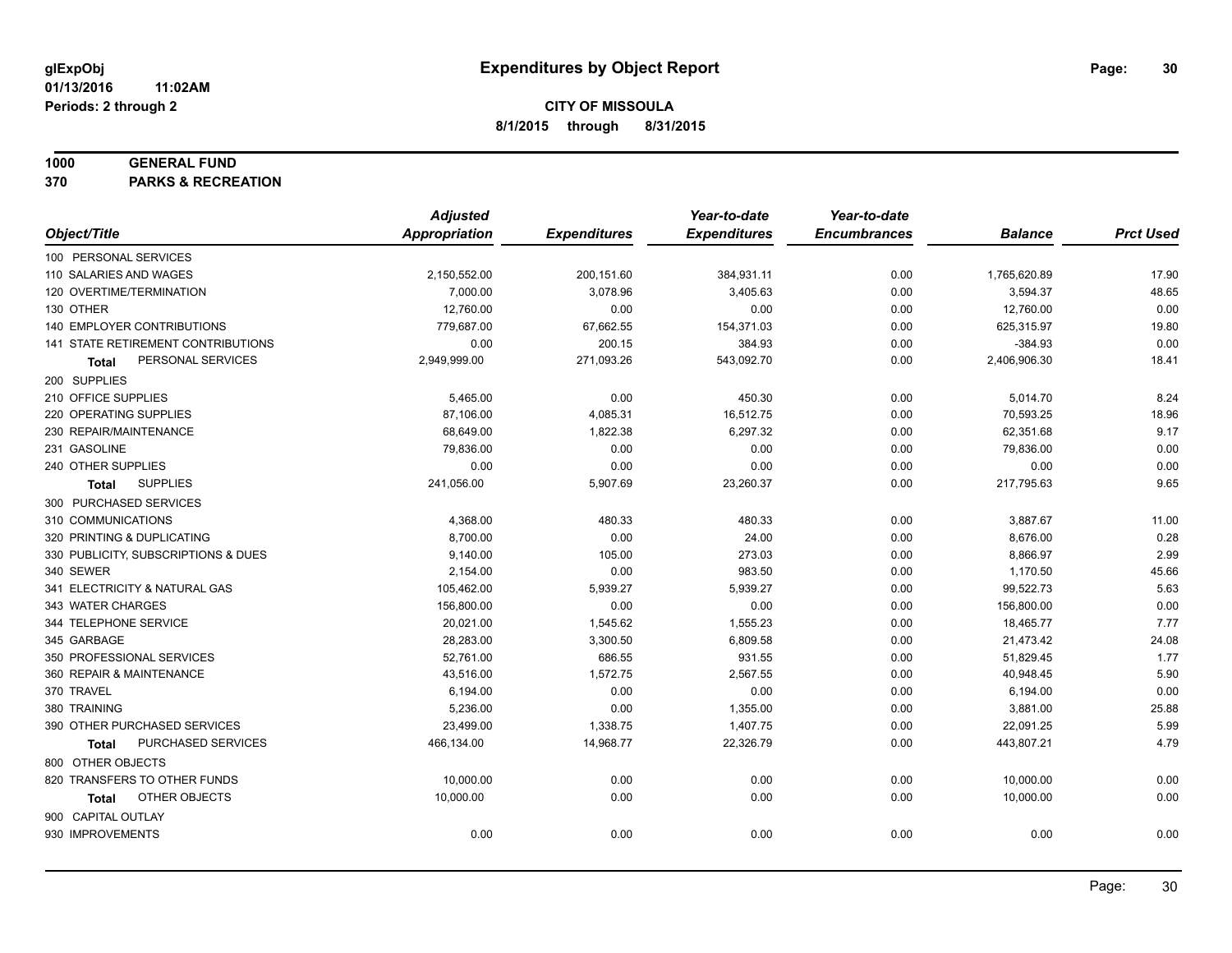#### **01/13/2016 11:02AM Periods: 2 through 2**

## **CITY OF MISSOULA 8/1/2015 through 8/31/2015**

## **1000 GENERAL FUND**

**370 PARKS & RECREATION**

| Object/Title |                               | <b>Adjusted</b><br>Appropriation | <b>Expenditures</b> | Year-to-date<br><b>Expenditures</b> | Year-to-date<br><b>Encumbrances</b> | <b>Balance</b> | <b>Prct Used</b> |
|--------------|-------------------------------|----------------------------------|---------------------|-------------------------------------|-------------------------------------|----------------|------------------|
|              | 940 MACHINERY & EQUIPMENT     | 0.00                             | 0.00                | 0.00                                | 0.00                                | 0.00           | 0.00             |
| <b>Total</b> | <b>CAPITAL OUTLAY</b>         | 0.00                             | 0.00                | 0.00                                | 0.00                                | 0.00           | 0.00             |
| Total        | <b>PARKS &amp; RECREATION</b> | 3,667,189.00                     | 291.969.72          | 588.679.86                          | 0.00                                | 3.078.509.14   | 16.05            |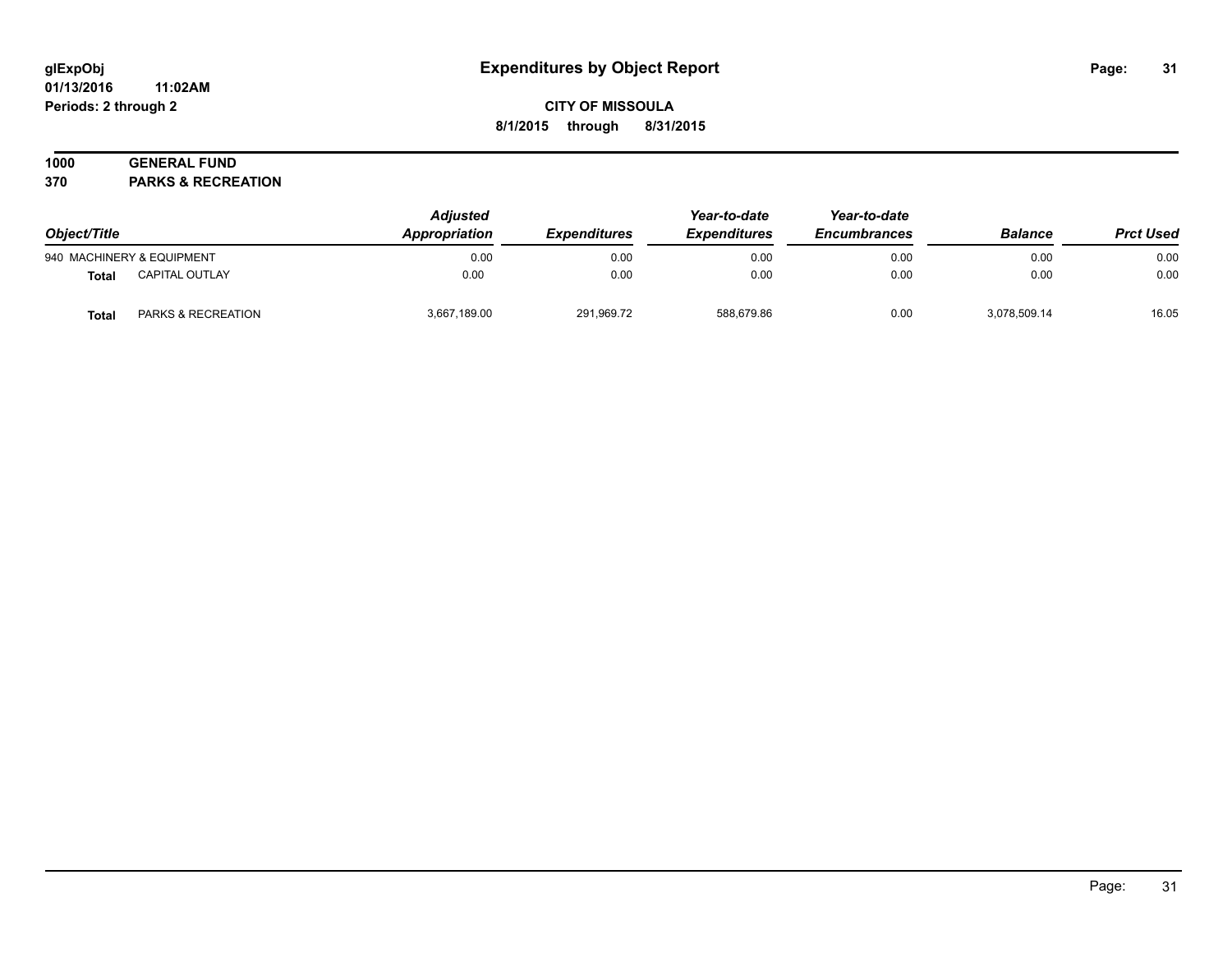#### **1000 GENERAL FUND**

**390 NON-DEPARTMENTAL**

|                                           | <b>Adjusted</b> |                     | Year-to-date        | Year-to-date        |                |                  |
|-------------------------------------------|-----------------|---------------------|---------------------|---------------------|----------------|------------------|
| Object/Title                              | Appropriation   | <b>Expenditures</b> | <b>Expenditures</b> | <b>Encumbrances</b> | <b>Balance</b> | <b>Prct Used</b> |
| 100 PERSONAL SERVICES                     |                 |                     |                     |                     |                |                  |
| 110 SALARIES AND WAGES                    | 337,171.00      | 0.00                | 0.00                | 0.00                | 337,171.00     | 0.00             |
| 120 OVERTIME/TERMINATION                  | 25,000.00       | 0.00                | 0.00                | 0.00                | 25,000.00      | 0.00             |
| 130 OTHER                                 | 12,000.00       | 0.00                | 0.00                | 0.00                | 12,000.00      | 0.00             |
| 140 EMPLOYER CONTRIBUTIONS                | $-104,213.00$   | $-2.15$             | $-4.90$             | 0.00                | $-104,208.10$  | 0.00             |
| PERSONAL SERVICES<br><b>Total</b>         | 269,958.00      | $-2.15$             | $-4.90$             | 0.00                | 269,962.90     | 0.00             |
| 200 SUPPLIES                              |                 |                     |                     |                     |                |                  |
| 220 OPERATING SUPPLIES                    | 0.00            | 0.00                | 0.00                | 0.00                | 0.00           | 0.00             |
| 230 REPAIR/MAINTENANCE                    | 50,000.00       | 0.00                | 0.00                | 0.00                | 50,000.00      | 0.00             |
| 231 GASOLINE                              | 0.00            | 0.00                | 0.00                | 0.00                | 0.00           | 0.00             |
| 240 OTHER SUPPLIES                        | 37,625.00       | 5,600.75            | 5,600.75            | 0.00                | 32,024.25      | 14.89            |
| <b>SUPPLIES</b><br>Total                  | 87,625.00       | 5,600.75            | 5,600.75            | 0.00                | 82,024.25      | 6.39             |
| 300 PURCHASED SERVICES                    |                 |                     |                     |                     |                |                  |
| 310 COMMUNICATIONS                        | 0.00            | 0.00                | 0.00                | 0.00                | 0.00           | 0.00             |
| 330 PUBLICITY, SUBSCRIPTIONS & DUES       | 0.00            | 0.00                | 0.00                | 0.00                | 0.00           | 0.00             |
| 341 ELECTRICITY & NATURAL GAS             | 0.00            | 0.00                | 0.00                | 0.00                | 0.00           | 0.00             |
| 350 PROFESSIONAL SERVICES                 | 0.00            | 0.00                | 10,806.77           | 0.00                | $-10,806.77$   | 0.00             |
| 360 REPAIR & MAINTENANCE                  | 0.00            | 0.00                | 0.00                | 0.00                | 0.00           | 0.00             |
| 390 OTHER PURCHASED SERVICES              | 0.00            | 0.00                | 0.00                | 0.00                | 0.00           | 0.00             |
| PURCHASED SERVICES<br>Total               | 0.00            | 0.00                | 10,806.77           | 0.00                | $-10,806.77$   | 0.00             |
| <b>400 BUILDING MATERIALS</b>             |                 |                     |                     |                     |                |                  |
| <b>400 BUILDING MATERIALS</b>             | 0.00            | 0.00                | 0.00                | 0.00                | 0.00           | 0.00             |
| <b>BUILDING MATERIALS</b><br><b>Total</b> | 0.00            | 0.00                | 0.00                | 0.00                | 0.00           | 0.00             |
| 500 FIXED CHARGES                         |                 |                     |                     |                     |                |                  |
| 500 FIXED CHARGES                         | 1,029,863.00    | 646,050.00          | 630,674.14          | 0.00                | 399,188.86     | 61.24            |
| 550 MERCHANT SERVICE FEES                 | 29,700.00       | 0.00                | 0.00                | 0.00                | 29,700.00      | 0.00             |
| <b>FIXED CHARGES</b><br><b>Total</b>      | 1,059,563.00    | 646,050.00          | 630,674.14          | 0.00                | 428,888.86     | 59.52            |
| 600 DEBT SERVICE                          |                 |                     |                     |                     |                |                  |
| 610 PRINCIPAL                             | 516,327.00      | 205,926.54          | 251,369.56          | 0.00                | 264,957.44     | 48.68            |
| 620 INTEREST / SERVICE FEES               | 18,247.00       | 2,792.11            | 7,562.10            | 0.00                | 10,684.90      | 41.44            |
| <b>DEBT SERVICE</b><br>Total              | 534,574.00      | 208,718.65          | 258,931.66          | 0.00                | 275,642.34     | 48.44            |
| 700 GRANTS & CONTRIBUTIONS                |                 |                     |                     |                     |                |                  |
| 700 GRANTS & CONTRIBUTIONS                | 2,257,325.00    | 44,375.16           | 144,375.16          | 0.00                | 2,112,949.84   | 6.40             |
|                                           |                 |                     |                     |                     |                |                  |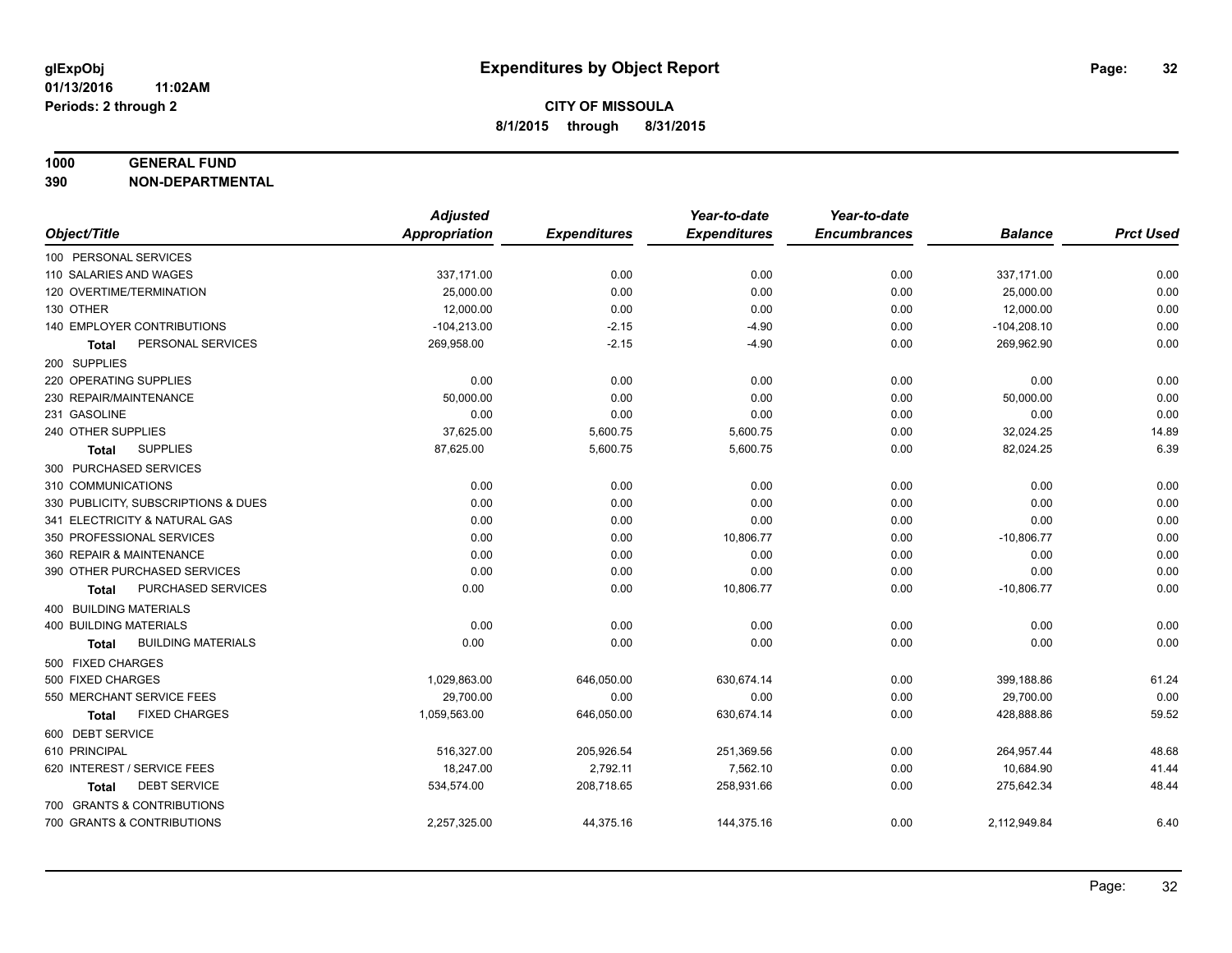#### **1000 GENERAL FUND**

**390 NON-DEPARTMENTAL**

|                    |                                   | <b>Adjusted</b> |                     | Year-to-date        | Year-to-date        |                |                  |
|--------------------|-----------------------------------|-----------------|---------------------|---------------------|---------------------|----------------|------------------|
| Object/Title       |                                   | Appropriation   | <b>Expenditures</b> | <b>Expenditures</b> | <b>Encumbrances</b> | <b>Balance</b> | <b>Prct Used</b> |
| <b>Total</b>       | <b>GRANTS &amp; CONTRIBUTIONS</b> | 2,257,325.00    | 44,375.16           | 144.375.16          | 0.00                | 2,112,949.84   | 6.40             |
| 800 OTHER OBJECTS  |                                   |                 |                     |                     |                     |                |                  |
|                    | 820 TRANSFERS TO OTHER FUNDS      | 1.735.565.00    | 6.443.49            | 18.847.02           | 0.00                | 1.716.717.98   | 1.09             |
| 845 CONTINGENCY    |                                   | 129.363.00      | 0.00                | 0.00                | 0.00                | 129.363.00     | 0.00             |
| <b>Total</b>       | OTHER OBJECTS                     | 1,864,928.00    | 6,443.49            | 18.847.02           | 0.00                | 1,846,080.98   | 1.01             |
| 900 CAPITAL OUTLAY |                                   |                 |                     |                     |                     |                |                  |
|                    | 940 MACHINERY & EQUIPMENT         | 0.00            | 0.00                | 0.00                | 0.00                | 0.00           | 0.00             |
| <b>Total</b>       | <b>CAPITAL OUTLAY</b>             | 0.00            | 0.00                | 0.00                | 0.00                | 0.00           | 0.00             |
| <b>Total</b>       | NON-DEPARTMENTAL                  | 6.073.973.00    | 911.185.90          | 1.069.230.60        | 0.00                | 5.004.742.40   | 17.60            |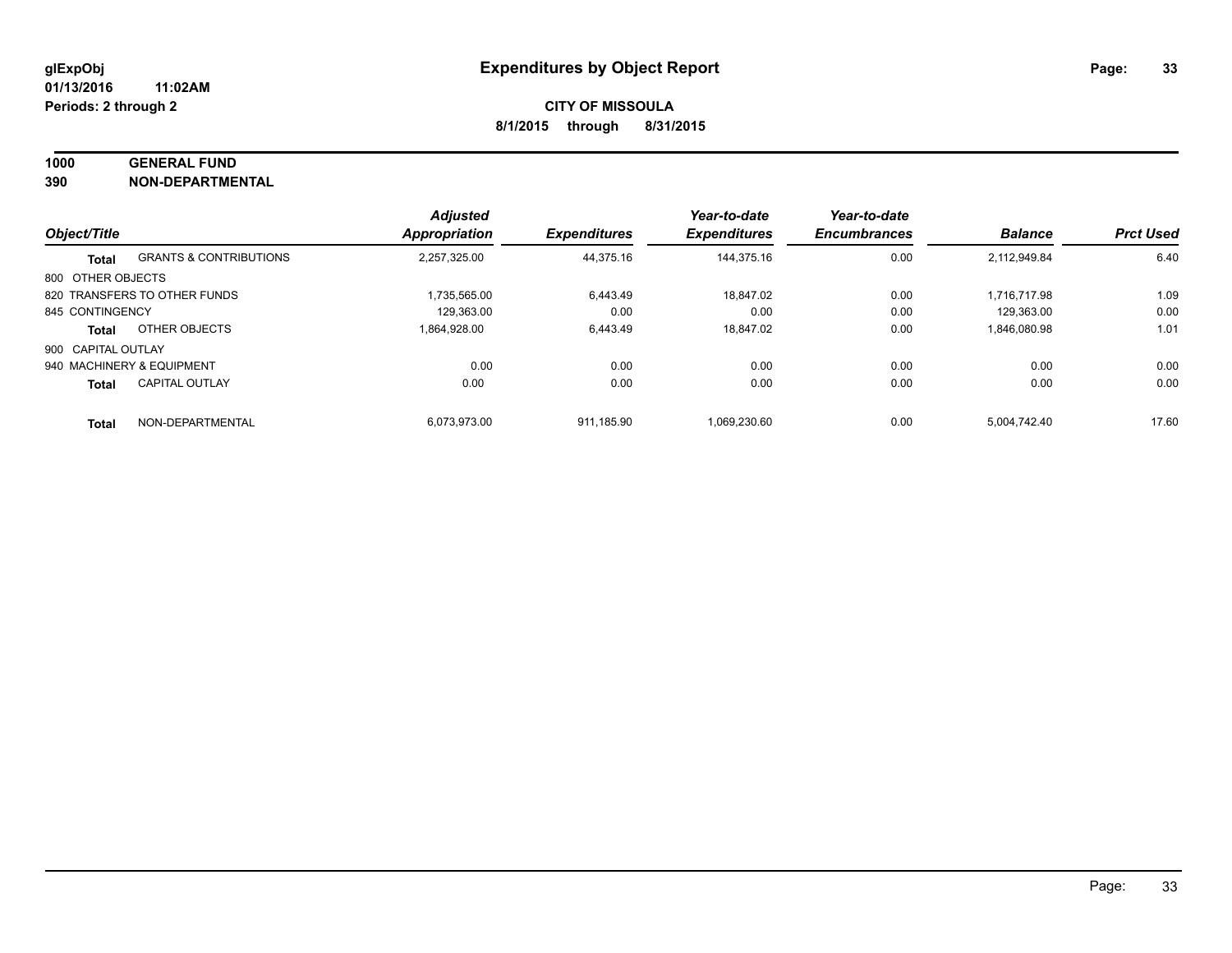**1000 GENERAL FUND**

|                                       | <b>Adjusted</b>      |                     | Year-to-date        | Year-to-date        |                |                  |
|---------------------------------------|----------------------|---------------------|---------------------|---------------------|----------------|------------------|
| Object/Title                          | <b>Appropriation</b> | <b>Expenditures</b> | <b>Expenditures</b> | <b>Encumbrances</b> | <b>Balance</b> | <b>Prct Used</b> |
| 100 PERSONAL SERVICES                 |                      |                     |                     |                     |                |                  |
| 110 SALARIES AND WAGES                | 25,918,984.00        | 1,943,681.35        | 3,645,910.12        | 0.00                | 22,273,073.88  | 14.07            |
| 115 SALARIES/HEALTH INSURANCE BENEFIT | 608,760.00           | 103,740.00          | 150,765.00          | 0.00                | 457,995.00     | 24.77            |
| 120 OVERTIME/TERMINATION              | 634,233.00           | 183,554.63          | 259,003.76          | 0.00                | 375,229.24     | 40.84            |
| 121 OUTSIDE HIRE OVERTIME             | 0.00                 | 34,467.81           | 45,763.51           | 0.00                | $-45,763.51$   | 0.00             |
| 122 COURT OVERTIME                    | 2,675.00             | 872.27              | 1,710.04            | 0.00                | 964.96         | 63.93            |
| 130 OTHER                             | 297,455.00           | 115,648.52          | 115,648.52          | 0.00                | 181,806.48     | 38.88            |
| 133 EDUCATION COMPENSATION            | 0.00                 | 0.00                | 0.00                | 0.00                | 0.00           | 0.00             |
| <b>140 EMPLOYER CONTRIBUTIONS</b>     | 10,836,370.00        | 649,726.86          | 1,397,899.52        | 0.00                | 9,438,470.48   | 12.90            |
| 141 STATE RETIREMENT CONTRIBUTIONS    | 1,774,326.00         | 358,544.08          | 644,452.11          | 0.00                | 1,129,873.89   | 36.32            |
| PERSONAL SERVICES<br><b>Total</b>     | 40,072,803.00        | 3,390,235.52        | 6,261,152.58        | 0.00                | 33,811,650.42  | 15.62            |
| 200 SUPPLIES                          |                      |                     |                     |                     |                |                  |
| 210 OFFICE SUPPLIES                   | 88,242.00            | 4,092.62            | 7,834.31            | 0.00                | 80,407.69      | 8.88             |
| 220 OPERATING SUPPLIES                | 539,164.00           | 21,260.56           | 44,024.99           | 0.00                | 495,139.01     | 8.17             |
| 230 REPAIR/MAINTENANCE                | 435,674.00           | 19,164.86           | 32,571.85           | 0.00                | 403,102.15     | 7.48             |
| 231 GASOLINE                          | 574,514.00           | 36,050.50           | 36,231.54           | 0.00                | 538,282.46     | 6.31             |
| 240 OTHER SUPPLIES                    | 92,143.00            | 6,782.03            | 8,913.94            | 0.00                | 83,229.06      | 9.67             |
| 250 SUPPLIES FOR RESALE               | 0.00                 | 0.00                | 0.00                | 0.00                | 0.00           | 0.00             |
| <b>SUPPLIES</b><br>Total              | 1,729,737.00         | 87,350.57           | 129,576.63          | 0.00                | 1,600,160.37   | 7.49             |
| 300 PURCHASED SERVICES                |                      |                     |                     |                     |                |                  |
| 310 COMMUNICATIONS                    | 108,461.00           | 15,285.14           | 43,502.36           | 0.00                | 64,958.64      | 40.11            |
| 320 PRINTING & DUPLICATING            | 51,096.00            | 827.30              | 1,173.41            | 0.00                | 49,922.59      | 2.30             |
| 330 PUBLICITY, SUBSCRIPTIONS & DUES   | 113,969.00           | 19,535.92           | 39,508.95           | 0.00                | 74,460.05      | 34.67            |
| 340 SEWER                             | 6,277.00             | 0.00                | 2,209.29            | 0.00                | 4,067.71       | 35.20            |
| 341 ELECTRICITY & NATURAL GAS         | 526,939.00           | 18,344.24           | 18,403.88           | 0.00                | 508,535.12     | 3.49             |
| 343 WATER CHARGES                     | 191,915.00           | 5,882.52            | 5,882.52            | 0.00                | 186,032.48     | 3.07             |
| 344 TELEPHONE SERVICE                 | 253,942.00           | 7,415.78            | 22,774.46           | 0.00                | 231,167.54     | 8.97             |
| 345 GARBAGE                           | 52,995.00            | 4,529.25            | 9,195.12            | 0.00                | 43,799.88      | 17.35            |
| 350 PROFESSIONAL SERVICES             | 741,201.00           | 17,795.27           | 30,939.64           | 0.00                | 710,261.36     | 4.17             |
| 360 REPAIR & MAINTENANCE              | 892,939.00           | 46,580.98           | 120,837.15          | 0.00                | 772,101.85     | 13.53            |
| 370 TRAVEL                            | 118,139.00           | 4,477.32            | 9,893.61            | 0.00                | 108,245.39     | 8.37             |
| 380 TRAINING                          | 124,343.00           | 5,974.50            | 13,728.50           | 0.00                | 110,614.50     | 11.04            |
| 390 OTHER PURCHASED SERVICES          | 330,528.00           | 2,169.80            | 3,861.86            | 0.00                | 326,666.14     | 1.17             |
| <b>PURCHASED SERVICES</b><br>Total    | 3,512,744.00         | 148,818.02          | 321,910.75          | 0.00                | 3,190,833.25   | 9.16             |
| $100 - 51111 - 1110 - 1117 - 11100$   |                      |                     |                     |                     |                |                  |

400 BUILDING MATERIALS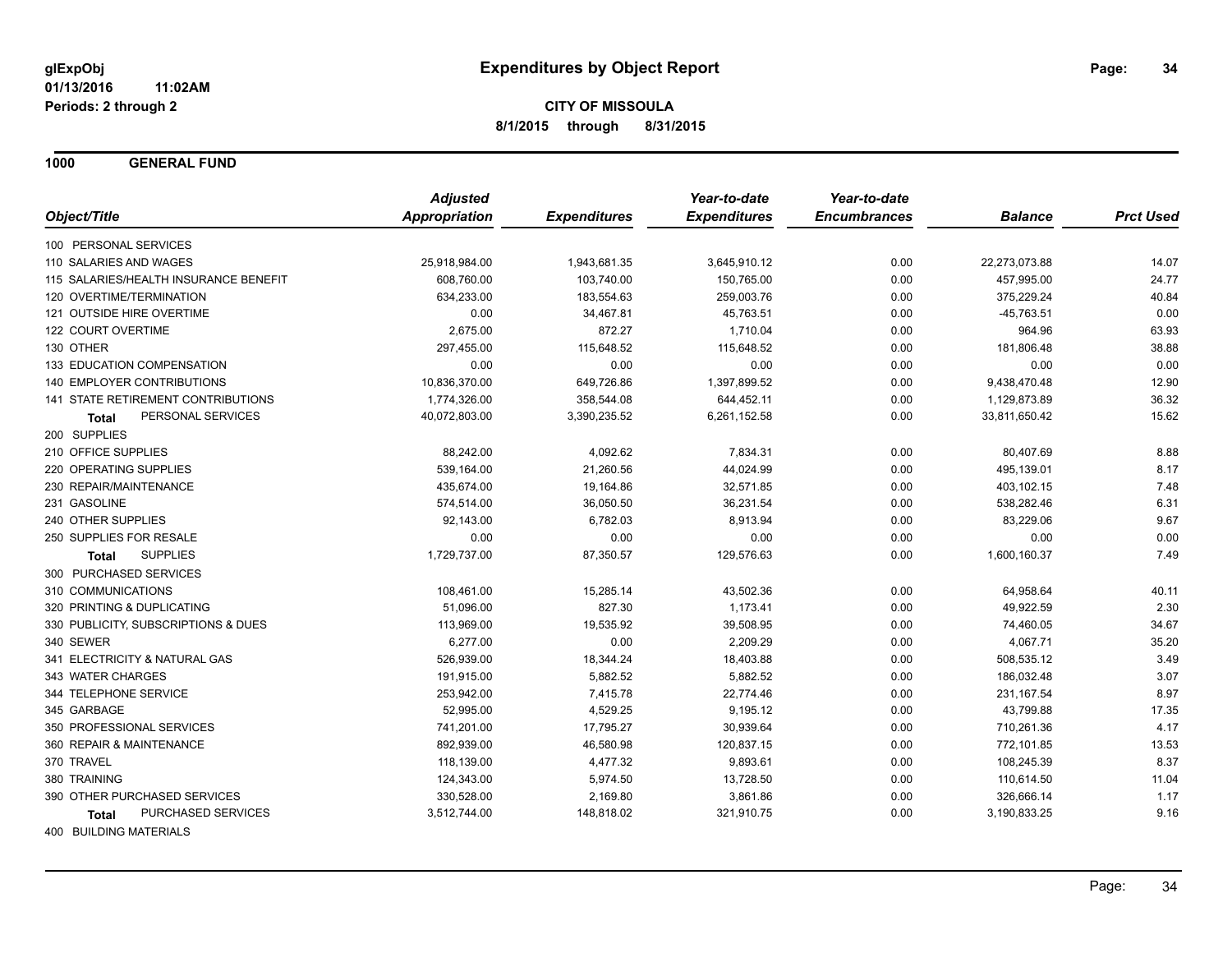**1000 GENERAL FUND**

|                                                   | <b>Adjusted</b>      |                     | Year-to-date        | Year-to-date        |                |                  |
|---------------------------------------------------|----------------------|---------------------|---------------------|---------------------|----------------|------------------|
| Object/Title                                      | <b>Appropriation</b> | <b>Expenditures</b> | <b>Expenditures</b> | <b>Encumbrances</b> | <b>Balance</b> | <b>Prct Used</b> |
| <b>400 BUILDING MATERIALS</b>                     | 46,285.00            | 0.00                | 0.00                | 0.00                | 46,285.00      | 0.00             |
| <b>BUILDING MATERIALS</b><br><b>Total</b>         | 46,285.00            | 0.00                | 0.00                | 0.00                | 46,285.00      | 0.00             |
| 500 FIXED CHARGES                                 |                      |                     |                     |                     |                |                  |
| 500 FIXED CHARGES                                 | 1,152,325.00         | 646,355.00          | 643,018.40          | 0.00                | 509,306.60     | 55.80            |
| 530 EQUIPMENT RENTAL                              | 726.00               | 10.50               | 10.50               | 0.00                | 715.50         | 1.45             |
| 550 MERCHANT SERVICE FEES                         | 29,700.00            | 0.00                | 0.00                | 0.00                | 29,700.00      | 0.00             |
| <b>FIXED CHARGES</b><br><b>Total</b>              | 1,182,751.00         | 646,365.50          | 643,028.90          | 0.00                | 539,722.10     | 54.37            |
| 600 DEBT SERVICE                                  |                      |                     |                     |                     |                |                  |
| 610 PRINCIPAL                                     | 516,327.00           | 205,926.54          | 251,369.56          | 0.00                | 264,957.44     | 48.68            |
| 620 INTEREST / SERVICE FEES                       | 18.247.00            | 2,792.11            | 7,562.10            | 0.00                | 10,684.90      | 41.44            |
| <b>DEBT SERVICE</b><br>Total                      | 534,574.00           | 208,718.65          | 258,931.66          | 0.00                | 275,642.34     | 48.44            |
| 700 GRANTS & CONTRIBUTIONS                        |                      |                     |                     |                     |                |                  |
| 700 GRANTS & CONTRIBUTIONS                        | 2,390,580.00         | 46,179.47           | 146,565.56          | 0.00                | 2,244,014.44   | 6.13             |
| 780 INTERGOVERNMENTAL TRANSFER                    | 0.00                 | 0.00                | 0.00                | 0.00                | 0.00           | 0.00             |
| <b>GRANTS &amp; CONTRIBUTIONS</b><br><b>Total</b> | 2,390,580.00         | 46,179.47           | 146,565.56          | 0.00                | 2,244,014.44   | 6.13             |
| 800 OTHER OBJECTS                                 |                      |                     |                     |                     |                |                  |
| 820 TRANSFERS TO OTHER FUNDS                      | 1,911,385.00         | 6,443.49            | 18,847.02           | 0.00                | 1,892,537.98   | 0.99             |
| 845 CONTINGENCY                                   | 137,548.00           | 0.00                | 0.00                | 0.00                | 137,548.00     | 0.00             |
| 850 SALARY SAVINGS                                | $-154,023.00$        | 0.00                | 0.00                | 0.00                | $-154,023.00$  | 0.00             |
| <b>OTHER OBJECTS</b><br><b>Total</b>              | 1,894,910.00         | 6,443.49            | 18,847.02           | 0.00                | 1,876,062.98   | 0.99             |
| 900 CAPITAL OUTLAY                                |                      |                     |                     |                     |                |                  |
| 920 BUILDINGS                                     | 0.00                 | 0.00                | 0.00                | 0.00                | 0.00           | 0.00             |
| 930 IMPROVEMENTS                                  | 197,705.00           | 600.00              | 600.00              | 0.00                | 197,105.00     | 0.30             |
| 940 MACHINERY & EQUIPMENT                         | 0.00                 | 0.00                | 0.00                | 0.00                | 0.00           | 0.00             |
| CAPITAL OUTLAY<br><b>Total</b>                    | 197,705.00           | 600.00              | 600.00              | 0.00                | 197,105.00     | 0.30             |
| <b>GENERAL FUND</b><br><b>Total</b>               | 51,562,089.00        | 4,534,711.22        | 7,780,613.10        | 0.00                | 43,781,475.90  | 15.09            |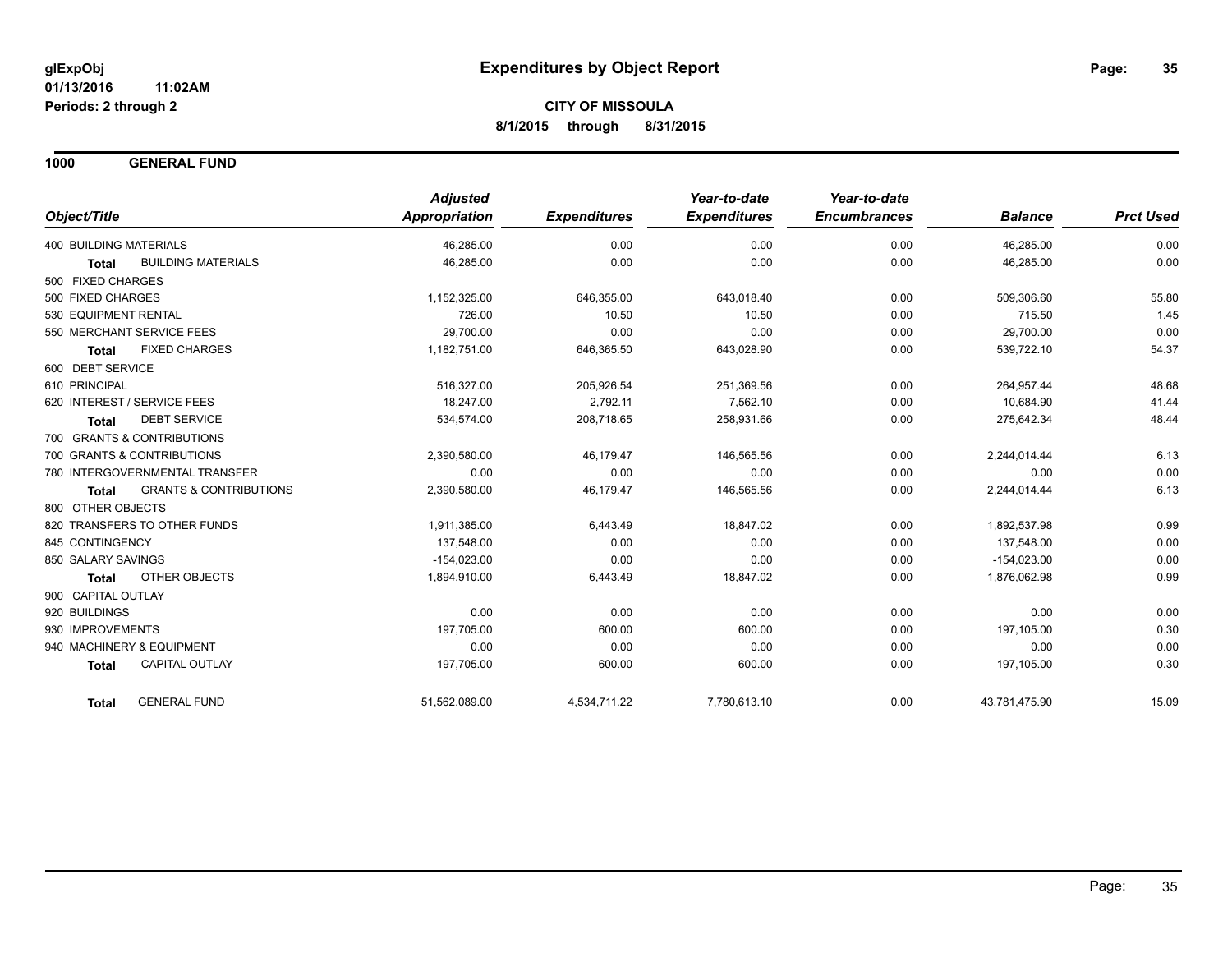#### **1211 PARK ACQUISITION & DEVELOPMENT**

**370 PARKS & RECREATION**

|                    |                              | <b>Adjusted</b>      |                     | Year-to-date        | Year-to-date        |                |                  |
|--------------------|------------------------------|----------------------|---------------------|---------------------|---------------------|----------------|------------------|
| Object/Title       |                              | <b>Appropriation</b> | <b>Expenditures</b> | <b>Expenditures</b> | <b>Encumbrances</b> | <b>Balance</b> | <b>Prct Used</b> |
| 200 SUPPLIES       |                              |                      |                     |                     |                     |                |                  |
|                    | 220 OPERATING SUPPLIES       | 10,000.00            | 0.00                | 0.00                | 0.00                | 10,000.00      | 0.00             |
| <b>Total</b>       | <b>SUPPLIES</b>              | 10,000.00            | 0.00                | 0.00                | 0.00                | 10,000.00      | 0.00             |
|                    | 300 PURCHASED SERVICES       |                      |                     |                     |                     |                |                  |
|                    | 350 PROFESSIONAL SERVICES    | 25,000.00            | 0.00                | 0.00                | 0.00                | 25,000.00      | 0.00             |
|                    | 360 REPAIR & MAINTENANCE     | 0.00                 | 0.00                | 0.00                | 0.00                | 0.00           | 0.00             |
|                    | 390 OTHER PURCHASED SERVICES | 10,000.00            | 0.00                | 0.00                | 0.00                | 10,000.00      | 0.00             |
| <b>Total</b>       | PURCHASED SERVICES           | 35,000.00            | 0.00                | 0.00                | 0.00                | 35,000.00      | 0.00             |
| 500 FIXED CHARGES  |                              |                      |                     |                     |                     |                |                  |
|                    | 550 MERCHANT SERVICE FEES    | 0.00                 | 0.00                | 0.00                | 0.00                | 0.00           | 0.00             |
| <b>Total</b>       | <b>FIXED CHARGES</b>         | 0.00                 | 0.00                | 0.00                | 0.00                | 0.00           | 0.00             |
| 800 OTHER OBJECTS  |                              |                      |                     |                     |                     |                |                  |
|                    | 820 TRANSFERS TO OTHER FUNDS | 0.00                 | 0.00                | 0.00                | 0.00                | 0.00           | 0.00             |
| Total              | OTHER OBJECTS                | 0.00                 | 0.00                | 0.00                | 0.00                | 0.00           | 0.00             |
| 900 CAPITAL OUTLAY |                              |                      |                     |                     |                     |                |                  |
| 930 IMPROVEMENTS   |                              | 168.578.00           | 0.00                | 0.00                | 0.00                | 168,578.00     | 0.00             |
| <b>Total</b>       | <b>CAPITAL OUTLAY</b>        | 168,578.00           | 0.00                | 0.00                | 0.00                | 168,578.00     | 0.00             |
| <b>Total</b>       | PARKS & RECREATION           | 213,578.00           | 0.00                | 0.00                | 0.00                | 213,578.00     | 0.00             |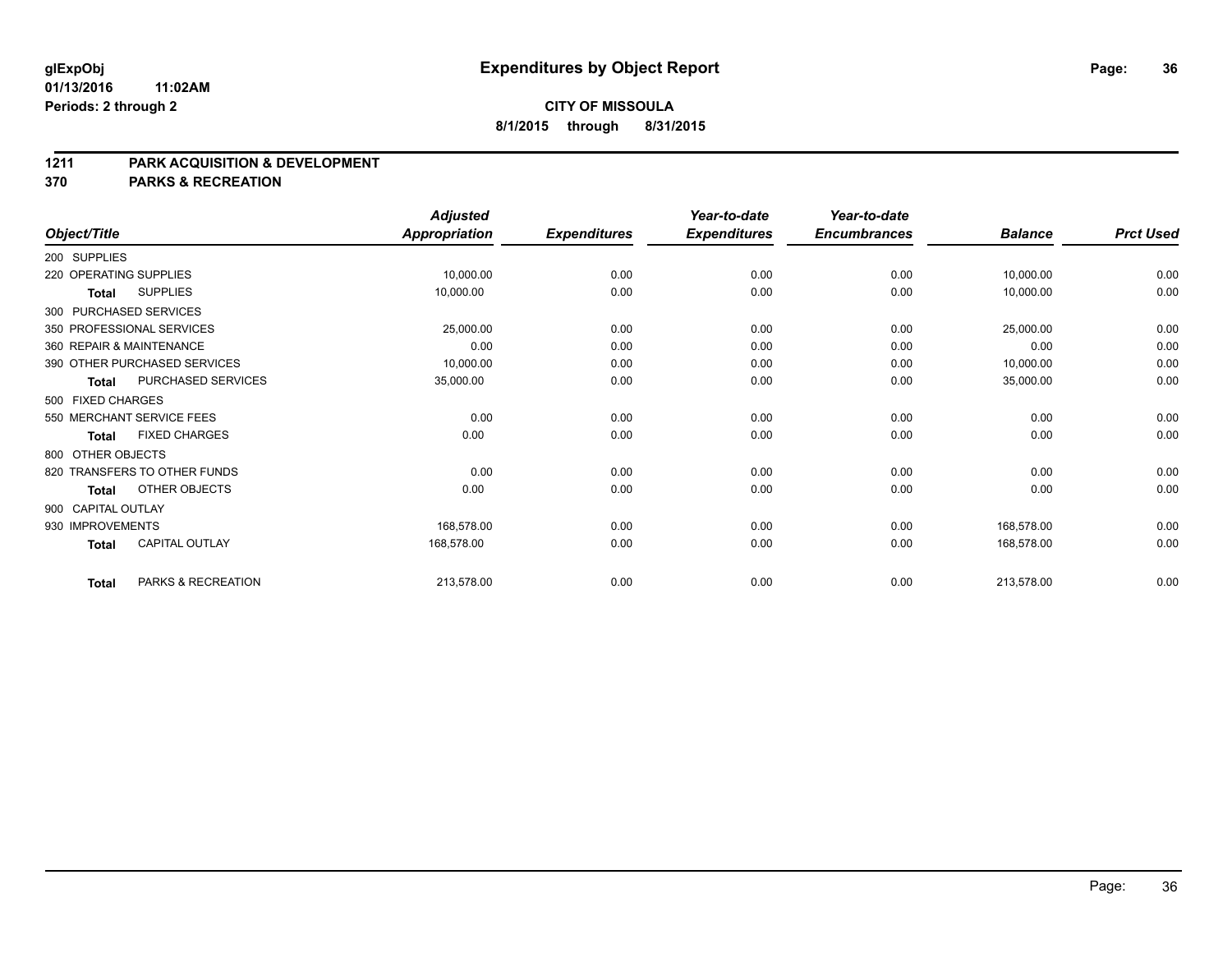### **1211 PARK ACQUISITION & DEVELOPMENT**

| Object/Title           |                                | <b>Adjusted</b><br><b>Appropriation</b> | <b>Expenditures</b> | Year-to-date<br><b>Expenditures</b> | Year-to-date<br><b>Encumbrances</b> | <b>Balance</b> | <b>Prct Used</b> |
|------------------------|--------------------------------|-----------------------------------------|---------------------|-------------------------------------|-------------------------------------|----------------|------------------|
|                        |                                |                                         |                     |                                     |                                     |                |                  |
| 200 SUPPLIES           |                                |                                         |                     |                                     |                                     |                |                  |
| 220 OPERATING SUPPLIES |                                | 10,000.00                               | 0.00                | 0.00                                | 0.00                                | 10,000.00      | 0.00             |
| Total                  | <b>SUPPLIES</b>                | 10,000.00                               | 0.00                | 0.00                                | 0.00                                | 10,000.00      | 0.00             |
|                        | 300 PURCHASED SERVICES         |                                         |                     |                                     |                                     |                |                  |
|                        | 350 PROFESSIONAL SERVICES      | 25,000.00                               | 0.00                | 0.00                                | 0.00                                | 25,000.00      | 0.00             |
|                        | 360 REPAIR & MAINTENANCE       | 0.00                                    | 0.00                | 0.00                                | 0.00                                | 0.00           | 0.00             |
|                        | 390 OTHER PURCHASED SERVICES   | 10,000.00                               | 0.00                | 0.00                                | 0.00                                | 10,000.00      | 0.00             |
| <b>Total</b>           | PURCHASED SERVICES             | 35,000.00                               | 0.00                | 0.00                                | 0.00                                | 35,000.00      | 0.00             |
| 500 FIXED CHARGES      |                                |                                         |                     |                                     |                                     |                |                  |
|                        | 550 MERCHANT SERVICE FEES      | 0.00                                    | 0.00                | 0.00                                | 0.00                                | 0.00           | 0.00             |
| <b>Total</b>           | <b>FIXED CHARGES</b>           | 0.00                                    | 0.00                | 0.00                                | 0.00                                | 0.00           | 0.00             |
| 800 OTHER OBJECTS      |                                |                                         |                     |                                     |                                     |                |                  |
|                        | 820 TRANSFERS TO OTHER FUNDS   | 0.00                                    | 0.00                | 0.00                                | 0.00                                | 0.00           | 0.00             |
| <b>Total</b>           | OTHER OBJECTS                  | 0.00                                    | 0.00                | 0.00                                | 0.00                                | 0.00           | 0.00             |
| 900 CAPITAL OUTLAY     |                                |                                         |                     |                                     |                                     |                |                  |
| 930 IMPROVEMENTS       |                                | 168,578.00                              | 0.00                | 0.00                                | 0.00                                | 168,578.00     | 0.00             |
| <b>Total</b>           | <b>CAPITAL OUTLAY</b>          | 168,578.00                              | 0.00                | 0.00                                | 0.00                                | 168,578.00     | 0.00             |
| <b>Total</b>           | PARK ACQUISITION & DEVELOPMENT | 213,578.00                              | 0.00                | 0.00                                | 0.00                                | 213,578.00     | 0.00             |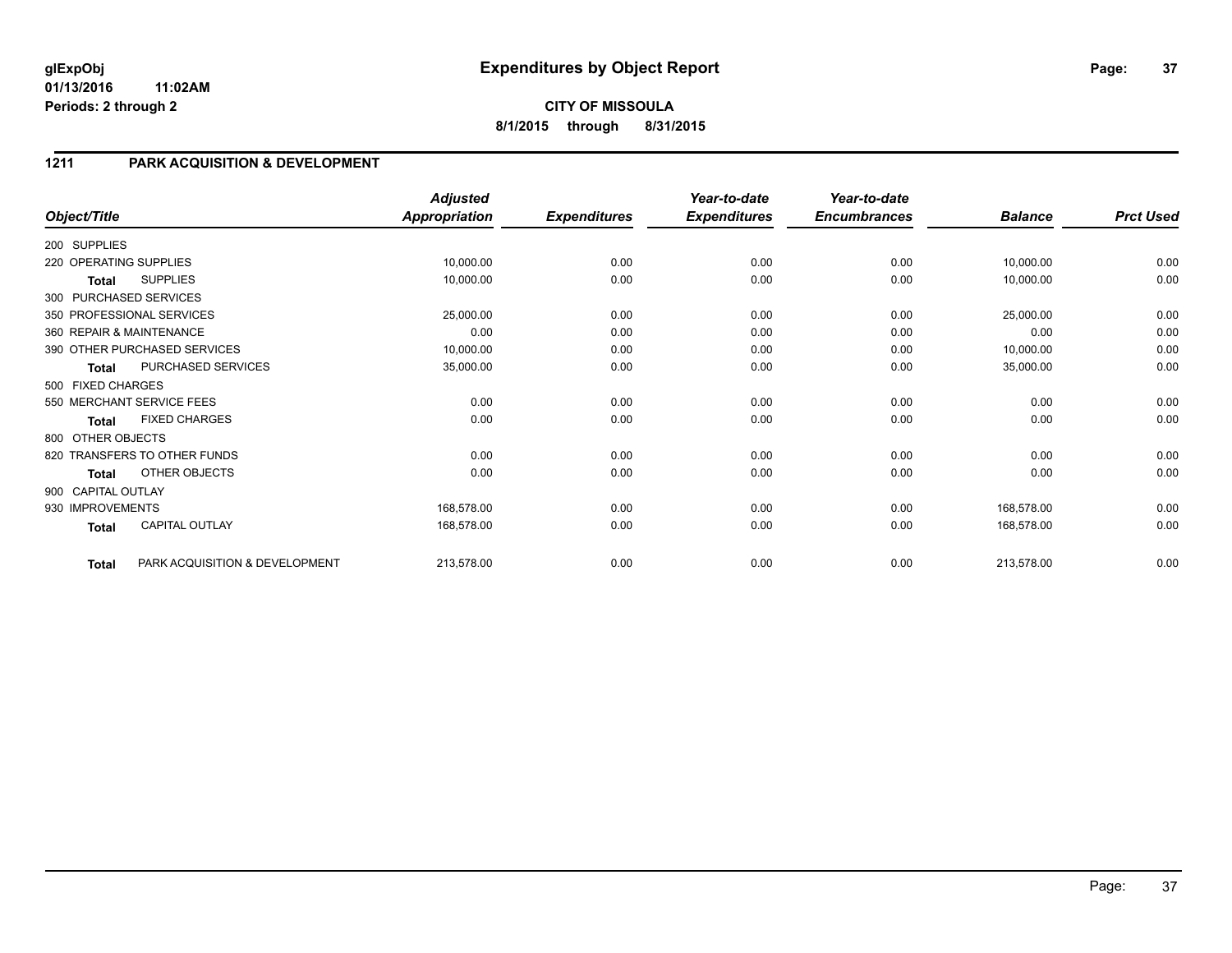#### **1212 PARK ENTERPRISE FUND**

**370 PARKS & RECREATION**

|                           |                              | <b>Adjusted</b>      |                     | Year-to-date        | Year-to-date        |                |                  |
|---------------------------|------------------------------|----------------------|---------------------|---------------------|---------------------|----------------|------------------|
| Object/Title              |                              | <b>Appropriation</b> | <b>Expenditures</b> | <b>Expenditures</b> | <b>Encumbrances</b> | <b>Balance</b> | <b>Prct Used</b> |
| 200 SUPPLIES              |                              |                      |                     |                     |                     |                |                  |
| 210 OFFICE SUPPLIES       |                              | 0.00                 | 0.00                | 0.00                | 0.00                | 0.00           | 0.00             |
| 220 OPERATING SUPPLIES    |                              | 35,000.00            | 0.00                | 0.00                | 0.00                | 35,000.00      | 0.00             |
| 230 REPAIR/MAINTENANCE    |                              | 0.00                 | 0.00                | 0.00                | 0.00                | 0.00           | 0.00             |
| 240 OTHER SUPPLIES        |                              | 0.00                 | 0.00                | 0.00                | 0.00                | 0.00           | 0.00             |
| <b>Total</b>              | <b>SUPPLIES</b>              | 35,000.00            | 0.00                | 0.00                | 0.00                | 35,000.00      | 0.00             |
| 300 PURCHASED SERVICES    |                              |                      |                     |                     |                     |                |                  |
| 350 PROFESSIONAL SERVICES |                              | 10,000.00            | 0.00                | 0.00                | 0.00                | 10,000.00      | 0.00             |
| 360 REPAIR & MAINTENANCE  |                              | 0.00                 | 0.00                | 0.00                | 0.00                | 0.00           | 0.00             |
|                           | 390 OTHER PURCHASED SERVICES | 20,000.00            | 0.00                | 0.00                | 0.00                | 20,000.00      | 0.00             |
| <b>Total</b>              | PURCHASED SERVICES           | 30,000.00            | 0.00                | 0.00                | 0.00                | 30,000.00      | 0.00             |
| 500 FIXED CHARGES         |                              |                      |                     |                     |                     |                |                  |
| 550 MERCHANT SERVICE FEES |                              | 0.00                 | 0.00                | 0.00                | 0.00                | 0.00           | 0.00             |
| <b>Total</b>              | <b>FIXED CHARGES</b>         | 0.00                 | 0.00                | 0.00                | 0.00                | 0.00           | 0.00             |
| 800 OTHER OBJECTS         |                              |                      |                     |                     |                     |                |                  |
|                           | 820 TRANSFERS TO OTHER FUNDS | 0.00                 | 0.00                | 0.00                | 0.00                | 0.00           | 0.00             |
| <b>Total</b>              | <b>OTHER OBJECTS</b>         | 0.00                 | 0.00                | 0.00                | 0.00                | 0.00           | 0.00             |
| 900 CAPITAL OUTLAY        |                              |                      |                     |                     |                     |                |                  |
| 930 IMPROVEMENTS          |                              | 180.150.00           | 0.00                | 0.00                | 0.00                | 180.150.00     | 0.00             |
| 940 MACHINERY & EQUIPMENT |                              | 30,000.00            | 0.00                | 0.00                | 0.00                | 30,000.00      | 0.00             |
| <b>Total</b>              | <b>CAPITAL OUTLAY</b>        | 210,150.00           | 0.00                | 0.00                | 0.00                | 210,150.00     | 0.00             |
| <b>Total</b>              | PARKS & RECREATION           | 275,150.00           | 0.00                | 0.00                | 0.00                | 275,150.00     | 0.00             |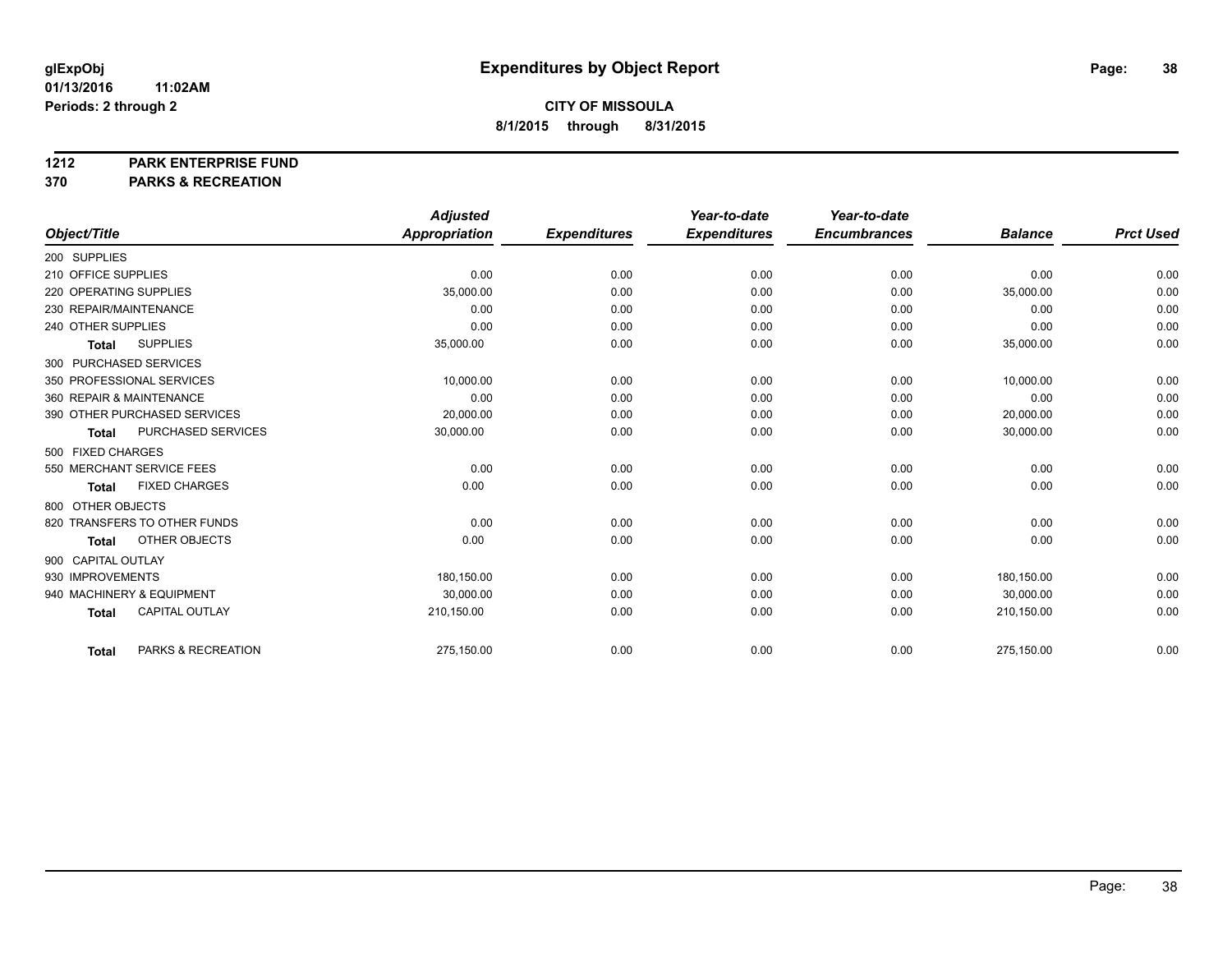#### **1212 PARK ENTERPRISE FUND**

|                        |                              | <b>Adjusted</b>      |                     | Year-to-date        | Year-to-date        |                |                  |
|------------------------|------------------------------|----------------------|---------------------|---------------------|---------------------|----------------|------------------|
| Object/Title           |                              | <b>Appropriation</b> | <b>Expenditures</b> | <b>Expenditures</b> | <b>Encumbrances</b> | <b>Balance</b> | <b>Prct Used</b> |
| 200 SUPPLIES           |                              |                      |                     |                     |                     |                |                  |
| 210 OFFICE SUPPLIES    |                              | 0.00                 | 0.00                | 0.00                | 0.00                | 0.00           | 0.00             |
| 220 OPERATING SUPPLIES |                              | 35,000.00            | 0.00                | 0.00                | 0.00                | 35,000.00      | 0.00             |
| 230 REPAIR/MAINTENANCE |                              | 0.00                 | 0.00                | 0.00                | 0.00                | 0.00           | 0.00             |
| 240 OTHER SUPPLIES     |                              | 0.00                 | 0.00                | 0.00                | 0.00                | 0.00           | 0.00             |
| <b>Total</b>           | <b>SUPPLIES</b>              | 35,000.00            | 0.00                | 0.00                | 0.00                | 35,000.00      | 0.00             |
|                        | 300 PURCHASED SERVICES       |                      |                     |                     |                     |                |                  |
|                        | 350 PROFESSIONAL SERVICES    | 10,000.00            | 0.00                | 0.00                | 0.00                | 10,000.00      | 0.00             |
|                        | 360 REPAIR & MAINTENANCE     | 0.00                 | 0.00                | 0.00                | 0.00                | 0.00           | 0.00             |
|                        | 390 OTHER PURCHASED SERVICES | 20,000.00            | 0.00                | 0.00                | 0.00                | 20,000.00      | 0.00             |
| <b>Total</b>           | PURCHASED SERVICES           | 30,000.00            | 0.00                | 0.00                | 0.00                | 30,000.00      | 0.00             |
| 500 FIXED CHARGES      |                              |                      |                     |                     |                     |                |                  |
|                        | 550 MERCHANT SERVICE FEES    | 0.00                 | 0.00                | 0.00                | 0.00                | 0.00           | 0.00             |
| <b>Total</b>           | <b>FIXED CHARGES</b>         | 0.00                 | 0.00                | 0.00                | 0.00                | 0.00           | 0.00             |
| 800 OTHER OBJECTS      |                              |                      |                     |                     |                     |                |                  |
|                        | 820 TRANSFERS TO OTHER FUNDS | 0.00                 | 0.00                | 0.00                | 0.00                | 0.00           | 0.00             |
| Total                  | OTHER OBJECTS                | 0.00                 | 0.00                | 0.00                | 0.00                | 0.00           | 0.00             |
| 900 CAPITAL OUTLAY     |                              |                      |                     |                     |                     |                |                  |
| 930 IMPROVEMENTS       |                              | 180,150.00           | 0.00                | 0.00                | 0.00                | 180,150.00     | 0.00             |
|                        | 940 MACHINERY & EQUIPMENT    | 30.000.00            | 0.00                | 0.00                | 0.00                | 30,000.00      | 0.00             |
| <b>Total</b>           | <b>CAPITAL OUTLAY</b>        | 210,150.00           | 0.00                | 0.00                | 0.00                | 210,150.00     | 0.00             |
|                        |                              |                      |                     |                     |                     |                |                  |
| <b>Total</b>           | PARK ENTERPRISE FUND         | 275,150.00           | 0.00                | 0.00                | 0.00                | 275,150.00     | 0.00             |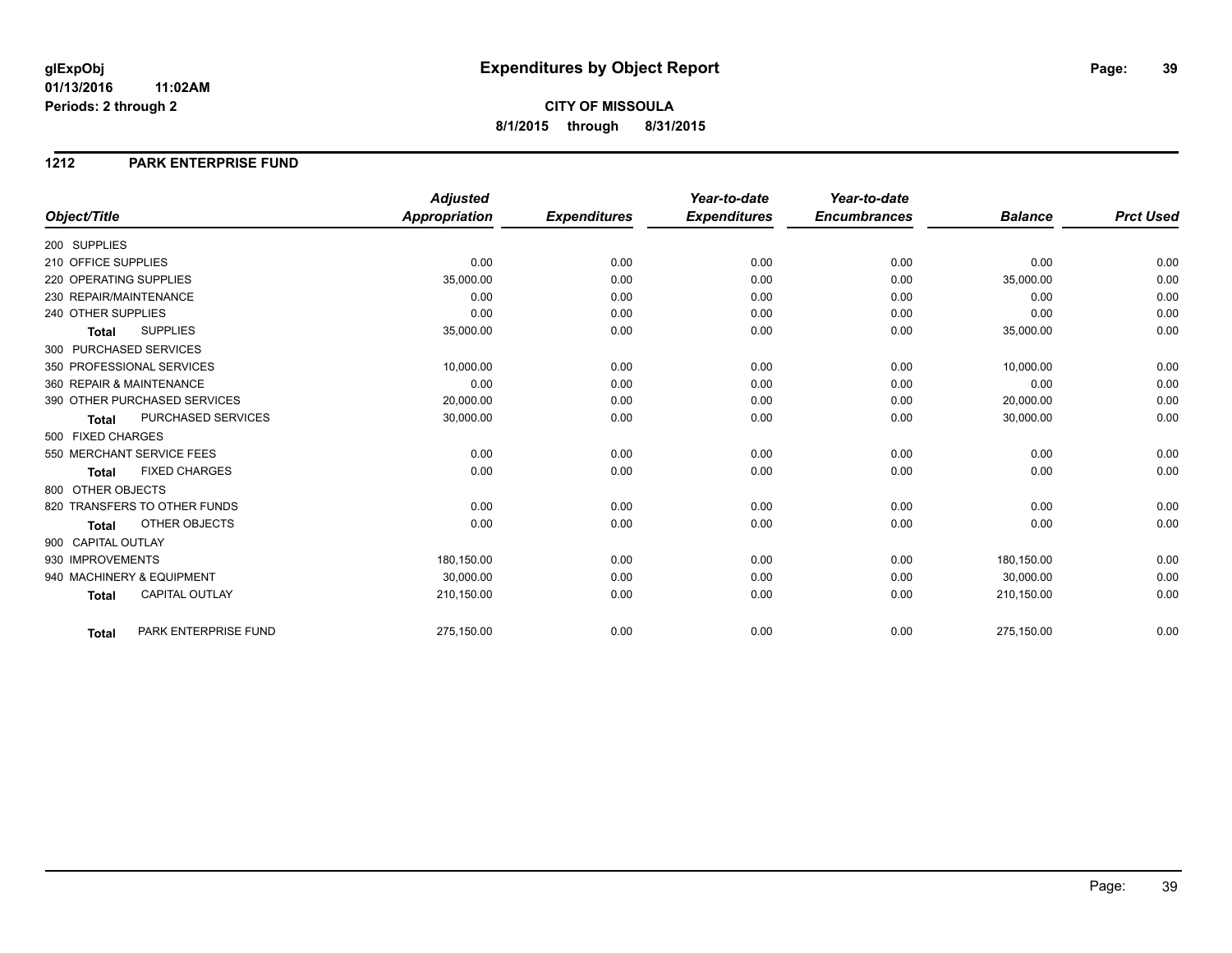**1216 PARKS & REC TRAILS, DEV**

**370 PARKS & RECREATION**

|                                            | <b>Adjusted</b>      |                     | Year-to-date        | Year-to-date        |                |                  |
|--------------------------------------------|----------------------|---------------------|---------------------|---------------------|----------------|------------------|
| Object/Title                               | <b>Appropriation</b> | <b>Expenditures</b> | <b>Expenditures</b> | <b>Encumbrances</b> | <b>Balance</b> | <b>Prct Used</b> |
| 100 PERSONAL SERVICES                      |                      |                     |                     |                     |                |                  |
| 110 SALARIES AND WAGES                     | 11,291.00            | 1,231.58            | 3,790.09            | 0.00                | 7,500.91       | 33.57            |
| 120 OVERTIME/TERMINATION                   | 0.00                 | 0.00                | 0.00                | 0.00                | 0.00           | 0.00             |
| 130 OTHER                                  | 0.00                 | 0.00                | 0.00                | 0.00                | 0.00           | 0.00             |
| 140 EMPLOYER CONTRIBUTIONS                 | 1,909.00             | 256.53              | 748.87              | 0.00                | 1,160.13       | 39.23            |
| 141 STATE RETIREMENT CONTRIBUTIONS         | 0.00                 | 1.23                | 3.79                | 0.00                | $-3.79$        | 0.00             |
| PERSONAL SERVICES<br>Total                 | 13,200.00            | 1,489.34            | 4,542.75            | 0.00                | 8,657.25       | 34.41            |
| 200 SUPPLIES                               |                      |                     |                     |                     |                |                  |
| 210 OFFICE SUPPLIES                        | 0.00                 | 0.00                | 0.00                | 0.00                | 0.00           | 0.00             |
| 220 OPERATING SUPPLIES                     | 67,000.00            | 1,284.41            | 8,409.53            | 0.00                | 58,590.47      | 12.55            |
| 230 REPAIR/MAINTENANCE                     | 35,000.00            | 0.00                | 0.00                | 0.00                | 35,000.00      | 0.00             |
| 240 OTHER SUPPLIES                         | 1,100.00             | 0.00                | 0.00                | 0.00                | 1,100.00       | 0.00             |
| <b>SUPPLIES</b><br><b>Total</b>            | 103,100.00           | 1,284.41            | 8,409.53            | 0.00                | 94,690.47      | 8.16             |
| 300 PURCHASED SERVICES                     |                      |                     |                     |                     |                |                  |
| 330 PUBLICITY, SUBSCRIPTIONS & DUES        | 0.00                 | 0.00                | 0.00                | 0.00                | 0.00           | 0.00             |
| 341 ELECTRICITY & NATURAL GAS              | 0.00                 | 0.00                | 0.00                | 0.00                | 0.00           | 0.00             |
| 350 PROFESSIONAL SERVICES                  | 146,700.00           | 280.00              | 280.00              | 0.00                | 146,420.00     | 0.19             |
| 360 REPAIR & MAINTENANCE                   | 10,000.00            | 0.00                | 0.00                | 0.00                | 10,000.00      | 0.00             |
| 370 TRAVEL                                 | 150.00               | 0.00                | 0.00                | 0.00                | 150.00         | 0.00             |
| 380 TRAINING                               | 150.00               | 0.00                | 0.00                | 0.00                | 150.00         | 0.00             |
| 390 OTHER PURCHASED SERVICES               | 100,000.00           | 0.00                | 0.00                | 0.00                | 100,000.00     | 0.00             |
| PURCHASED SERVICES<br>Total                | 257,000.00           | 280.00              | 280.00              | 0.00                | 256,720.00     | 0.11             |
| 500 FIXED CHARGES                          |                      |                     |                     |                     |                |                  |
| 550 MERCHANT SERVICE FEES                  | 0.00                 | 0.00                | 0.00                | 0.00                | 0.00           | 0.00             |
| <b>FIXED CHARGES</b><br>Total              | 0.00                 | 0.00                | 0.00                | 0.00                | 0.00           | 0.00             |
| 700 GRANTS & CONTRIBUTIONS                 |                      |                     |                     |                     |                |                  |
| 700 GRANTS & CONTRIBUTIONS                 | 0.00                 | 0.00                | 0.00                | 0.00                | 0.00           | 0.00             |
| 751 RECREATION SCHOLARSHIPS                | 0.00                 | 0.00                | 0.00                | 0.00                | 0.00           | 0.00             |
| <b>GRANTS &amp; CONTRIBUTIONS</b><br>Total | 0.00                 | 0.00                | 0.00                | 0.00                | 0.00           | 0.00             |
| 800 OTHER OBJECTS                          |                      |                     |                     |                     |                |                  |
| 820 TRANSFERS TO OTHER FUNDS               | 50,000.00            | 0.00                | 0.00                | 0.00                | 50,000.00      | 0.00             |
| 845 CONTINGENCY                            | 25,000.00            | 0.00                | 0.00                | 0.00                | 25,000.00      | 0.00             |
| OTHER OBJECTS<br>Total                     | 75,000.00            | 0.00                | 0.00                | 0.00                | 75,000.00      | 0.00             |
|                                            |                      |                     |                     |                     |                |                  |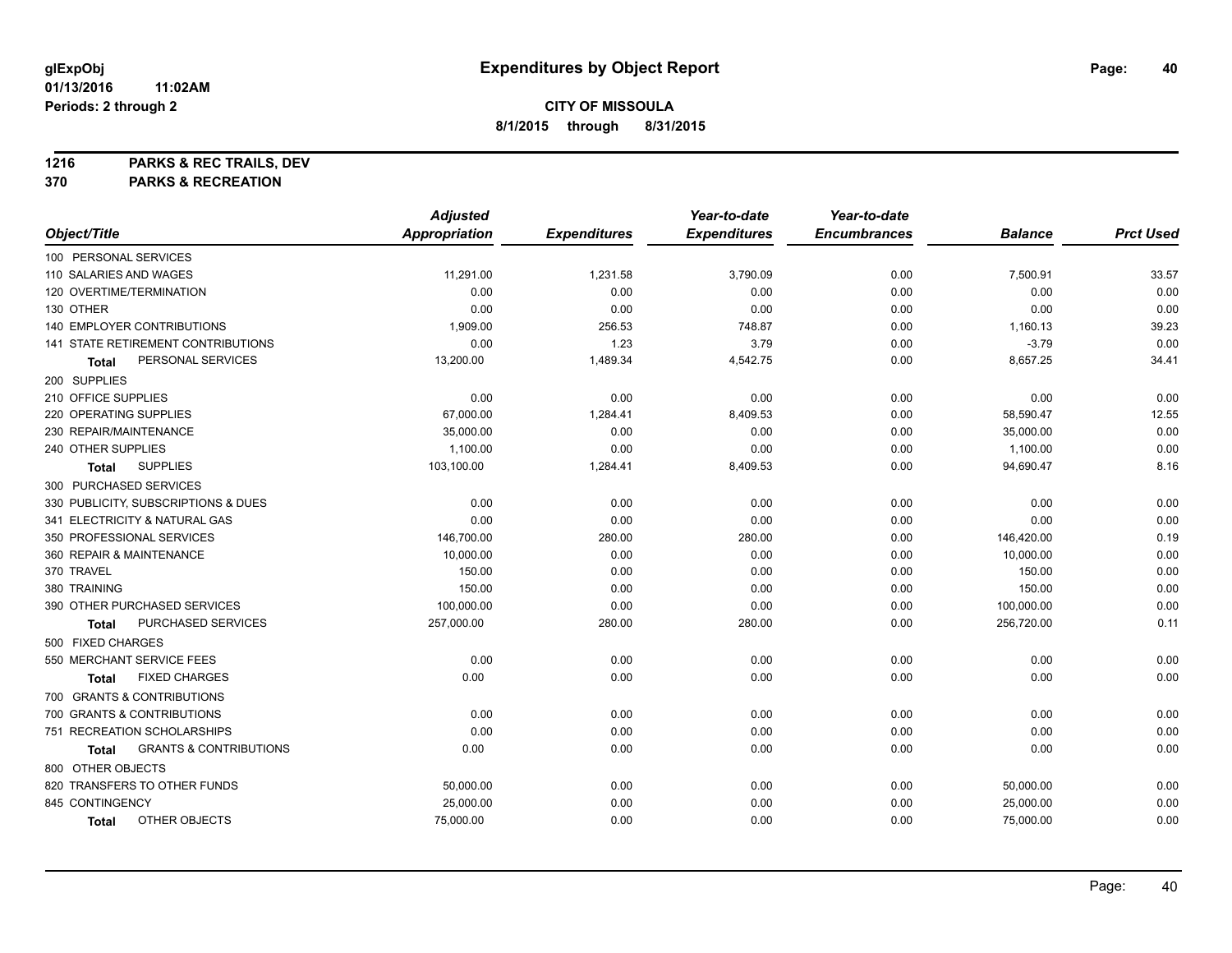**1216 PARKS & REC TRAILS, DEV**

**370 PARKS & RECREATION**

|                           |                       | <b>Adjusted</b> |                     | Year-to-date        | Year-to-date        |                |                  |
|---------------------------|-----------------------|-----------------|---------------------|---------------------|---------------------|----------------|------------------|
| Object/Title              |                       | Appropriation   | <b>Expenditures</b> | <b>Expenditures</b> | <b>Encumbrances</b> | <b>Balance</b> | <b>Prct Used</b> |
| 900 CAPITAL OUTLAY        |                       |                 |                     |                     |                     |                |                  |
| 920 BUILDINGS             |                       | 100,000.00      | 0.00                | 0.00                | 0.00                | 100.000.00     | 0.00             |
| 930 IMPROVEMENTS          |                       | 346.620.00      | 0.00                | 0.00                | 0.00                | 346.620.00     | 0.00             |
| 940 MACHINERY & EQUIPMENT |                       | 50,000.00       | 0.00                | 0.00                | 0.00                | 50,000.00      | 0.00             |
| <b>Total</b>              | <b>CAPITAL OUTLAY</b> | 496,620.00      | 0.00                | 0.00                | 0.00                | 496,620.00     | 0.00             |
| Total                     | PARKS & RECREATION    | 944,920.00      | 3.053.75            | 13.232.28           | 0.00                | 931.687.72     | 1.40             |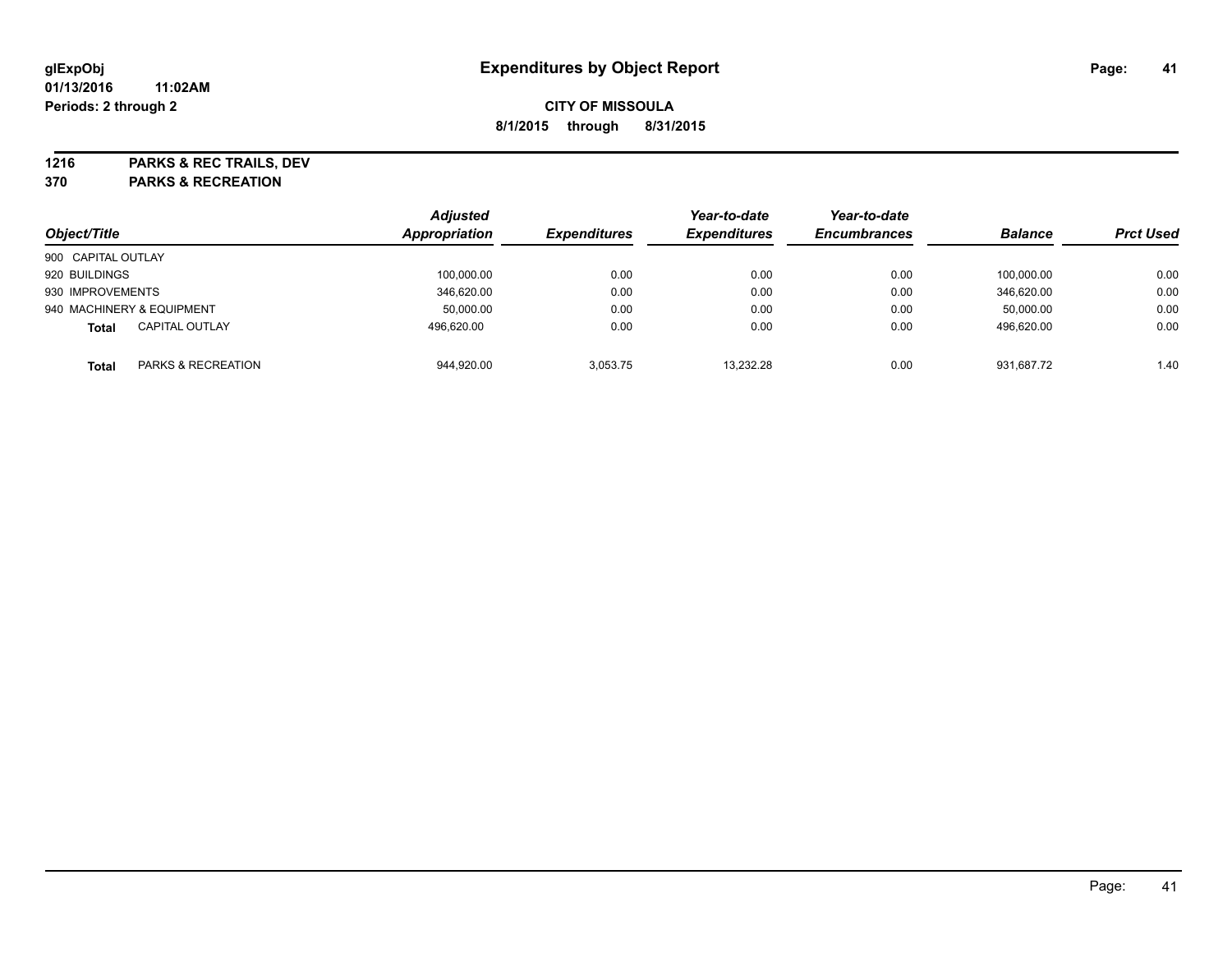**CITY OF MISSOULA 8/1/2015 through 8/31/2015**

#### **1216 PARKS & REC TRAILS, DEV**

|                                                   | <b>Adjusted</b>      |                     | Year-to-date        | Year-to-date        |                |                  |
|---------------------------------------------------|----------------------|---------------------|---------------------|---------------------|----------------|------------------|
| Object/Title                                      | <b>Appropriation</b> | <b>Expenditures</b> | <b>Expenditures</b> | <b>Encumbrances</b> | <b>Balance</b> | <b>Prct Used</b> |
| 100 PERSONAL SERVICES                             |                      |                     |                     |                     |                |                  |
| 110 SALARIES AND WAGES                            | 11,291.00            | 1,231.58            | 3,790.09            | 0.00                | 7,500.91       | 33.57            |
| <b>120 OVERTIME/TERMINATION</b>                   | 0.00                 | 0.00                | 0.00                | 0.00                | 0.00           | 0.00             |
| 130 OTHER                                         | 0.00                 | 0.00                | 0.00                | 0.00                | 0.00           | 0.00             |
| 140 EMPLOYER CONTRIBUTIONS                        | 1,909.00             | 256.53              | 748.87              | 0.00                | 1,160.13       | 39.23            |
| 141 STATE RETIREMENT CONTRIBUTIONS                | 0.00                 | 1.23                | 3.79                | 0.00                | $-3.79$        | 0.00             |
| PERSONAL SERVICES<br><b>Total</b>                 | 13,200.00            | 1,489.34            | 4,542.75            | 0.00                | 8,657.25       | 34.41            |
| 200 SUPPLIES                                      |                      |                     |                     |                     |                |                  |
| 210 OFFICE SUPPLIES                               | 0.00                 | 0.00                | 0.00                | 0.00                | 0.00           | 0.00             |
| 220 OPERATING SUPPLIES                            | 67,000.00            | 1,284.41            | 8,409.53            | 0.00                | 58,590.47      | 12.55            |
| 230 REPAIR/MAINTENANCE                            | 35,000.00            | 0.00                | 0.00                | 0.00                | 35,000.00      | 0.00             |
| 240 OTHER SUPPLIES                                | 1,100.00             | 0.00                | 0.00                | 0.00                | 1,100.00       | 0.00             |
| <b>SUPPLIES</b><br><b>Total</b>                   | 103,100.00           | 1,284.41            | 8,409.53            | 0.00                | 94,690.47      | 8.16             |
| 300 PURCHASED SERVICES                            |                      |                     |                     |                     |                |                  |
| 330 PUBLICITY, SUBSCRIPTIONS & DUES               | 0.00                 | 0.00                | 0.00                | 0.00                | 0.00           | 0.00             |
| 341 ELECTRICITY & NATURAL GAS                     | 0.00                 | 0.00                | 0.00                | 0.00                | 0.00           | 0.00             |
| 350 PROFESSIONAL SERVICES                         | 146,700.00           | 280.00              | 280.00              | 0.00                | 146,420.00     | 0.19             |
| 360 REPAIR & MAINTENANCE                          | 10,000.00            | 0.00                | 0.00                | 0.00                | 10,000.00      | 0.00             |
| 370 TRAVEL                                        | 150.00               | 0.00                | 0.00                | 0.00                | 150.00         | 0.00             |
| 380 TRAINING                                      | 150.00               | 0.00                | 0.00                | 0.00                | 150.00         | 0.00             |
| 390 OTHER PURCHASED SERVICES                      | 100,000.00           | 0.00                | 0.00                | 0.00                | 100,000.00     | 0.00             |
| PURCHASED SERVICES<br>Total                       | 257,000.00           | 280.00              | 280.00              | 0.00                | 256,720.00     | 0.11             |
| 500 FIXED CHARGES                                 |                      |                     |                     |                     |                |                  |
| 550 MERCHANT SERVICE FEES                         | 0.00                 | 0.00                | 0.00                | 0.00                | 0.00           | 0.00             |
| <b>FIXED CHARGES</b><br>Total                     | 0.00                 | 0.00                | 0.00                | 0.00                | 0.00           | 0.00             |
| 700 GRANTS & CONTRIBUTIONS                        |                      |                     |                     |                     |                |                  |
| 700 GRANTS & CONTRIBUTIONS                        | 0.00                 | 0.00                | 0.00                | 0.00                | 0.00           | 0.00             |
| 751 RECREATION SCHOLARSHIPS                       | 0.00                 | 0.00                | 0.00                | 0.00                | 0.00           | 0.00             |
| <b>GRANTS &amp; CONTRIBUTIONS</b><br><b>Total</b> | 0.00                 | 0.00                | 0.00                | 0.00                | 0.00           | 0.00             |
| 800 OTHER OBJECTS                                 |                      |                     |                     |                     |                |                  |
| 820 TRANSFERS TO OTHER FUNDS                      | 50,000.00            | 0.00                | 0.00                | 0.00                | 50,000.00      | 0.00             |
| 845 CONTINGENCY                                   | 25,000.00            | 0.00                | 0.00                | 0.00                | 25,000.00      | 0.00             |
| OTHER OBJECTS<br><b>Total</b>                     | 75,000.00            | 0.00                | 0.00                | 0.00                | 75,000.00      | 0.00             |
| 900 CAPITAL OUTLAY                                |                      |                     |                     |                     |                |                  |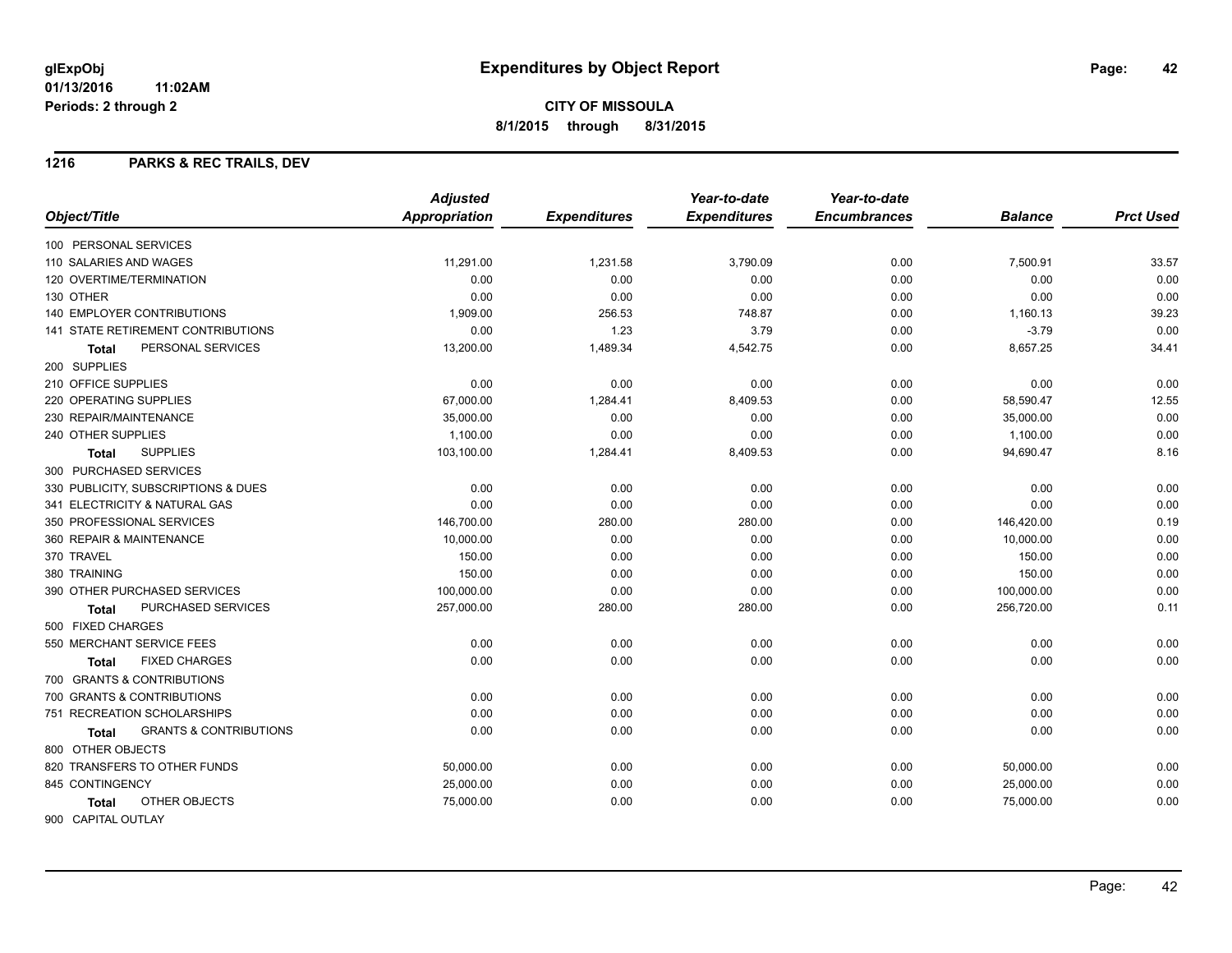**CITY OF MISSOULA 8/1/2015 through 8/31/2015**

#### **1216 PARKS & REC TRAILS, DEV**

| Object/Title                          | <b>Adjusted</b><br><b>Appropriation</b> | <b>Expenditures</b> | Year-to-date<br><b>Expenditures</b> | Year-to-date<br><b>Encumbrances</b> | <b>Balance</b> | <b>Prct Used</b> |
|---------------------------------------|-----------------------------------------|---------------------|-------------------------------------|-------------------------------------|----------------|------------------|
| 920 BUILDINGS                         | 100,000.00                              | 0.00                | 0.00                                | 0.00                                | 100.000.00     | 0.00             |
| 930 IMPROVEMENTS                      | 346.620.00                              | 0.00                | 0.00                                | 0.00                                | 346.620.00     | 0.00             |
| 940 MACHINERY & EQUIPMENT             | 50,000.00                               | 0.00                | 0.00                                | 0.00                                | 50,000.00      | 0.00             |
| <b>CAPITAL OUTLAY</b><br><b>Total</b> | 496,620.00                              | 0.00                | 0.00                                | 0.00                                | 496.620.00     | 0.00             |
| PARKS & REC TRAILS, DEV<br>Total      | 944,920.00                              | 3,053.75            | 13,232.28                           | 0.00                                | 931.687.72     | 1.40             |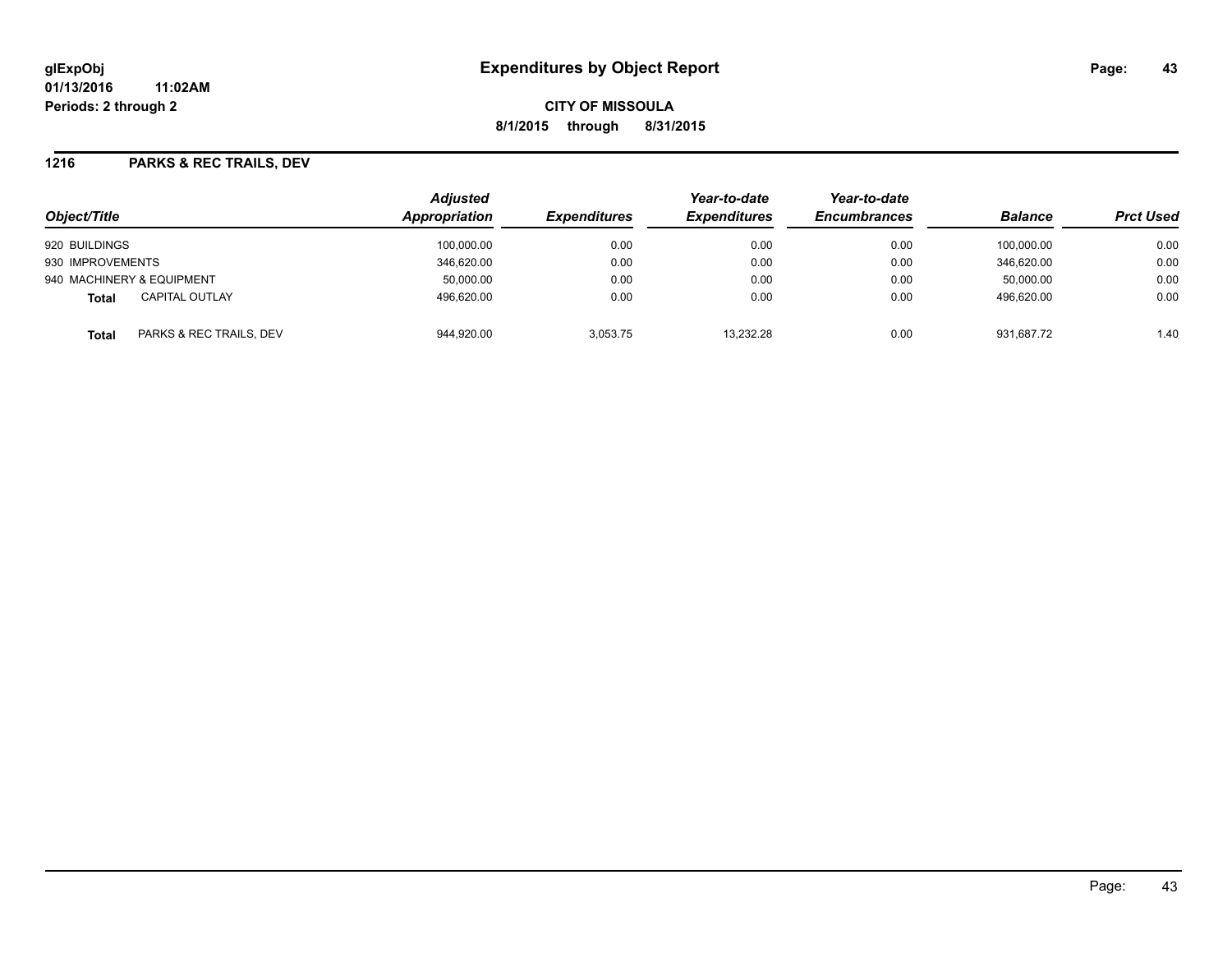# **1217 PARKS CITY LIFE GYM LEASE**

## **370 PARKS & RECREATION**

|                                           | <b>Adjusted</b>      |                     | Year-to-date        | Year-to-date        |                |                  |
|-------------------------------------------|----------------------|---------------------|---------------------|---------------------|----------------|------------------|
| Object/Title                              | <b>Appropriation</b> | <b>Expenditures</b> | <b>Expenditures</b> | <b>Encumbrances</b> | <b>Balance</b> | <b>Prct Used</b> |
| 100 PERSONAL SERVICES                     |                      |                     |                     |                     |                |                  |
| 110 SALARIES AND WAGES                    | 12,000.00            | 0.00                | 0.00                | 0.00                | 12,000.00      | 0.00             |
| 120 OVERTIME/TERMINATION                  | 0.00                 | 0.00                | 0.00                | 0.00                | 0.00           | 0.00             |
| 140 EMPLOYER CONTRIBUTIONS                | 0.00                 | 0.00                | 0.00                | 0.00                | 0.00           | 0.00             |
| <b>141 STATE RETIREMENT CONTRIBUTIONS</b> | 0.00                 | 0.00                | 0.00                | 0.00                | 0.00           | 0.00             |
| PERSONAL SERVICES<br><b>Total</b>         | 12,000.00            | 0.00                | 0.00                | 0.00                | 12,000.00      | 0.00             |
| 200 SUPPLIES                              |                      |                     |                     |                     |                |                  |
| 210 OFFICE SUPPLIES                       | 0.00                 | 0.00                | 0.00                | 0.00                | 0.00           | 0.00             |
| 220 OPERATING SUPPLIES                    | 2.500.00             | 0.00                | 0.00                | 0.00                | 2,500.00       | 0.00             |
| 230 REPAIR/MAINTENANCE                    | 2,500.00             | 0.00                | 0.00                | 0.00                | 2,500.00       | 0.00             |
| <b>SUPPLIES</b><br><b>Total</b>           | 5,000.00             | 0.00                | 0.00                | 0.00                | 5,000.00       | 0.00             |
| 300 PURCHASED SERVICES                    |                      |                     |                     |                     |                |                  |
| 320 PRINTING & DUPLICATING                | 1.000.00             | 0.00                | 0.00                | 0.00                | 1,000.00       | 0.00             |
| 330 PUBLICITY, SUBSCRIPTIONS & DUES       | 1,000.00             | 0.00                | 0.00                | 0.00                | 1,000.00       | 0.00             |
| <b>PURCHASED SERVICES</b><br><b>Total</b> | 2,000.00             | 0.00                | 0.00                | 0.00                | 2,000.00       | 0.00             |
| 500 FIXED CHARGES                         |                      |                     |                     |                     |                |                  |
| 500 FIXED CHARGES                         | 24.000.00            | 2.000.00            | 6.000.00            | 0.00                | 18.000.00      | 25.00            |
| 550 MERCHANT SERVICE FEES                 | 0.00                 | 0.00                | 0.00                | 0.00                | 0.00           | 0.00             |
| <b>FIXED CHARGES</b><br><b>Total</b>      | 24,000.00            | 2,000.00            | 6,000.00            | 0.00                | 18,000.00      | 25.00            |
| PARKS & RECREATION<br><b>Total</b>        | 43,000.00            | 2,000.00            | 6,000.00            | 0.00                | 37,000.00      | 13.95            |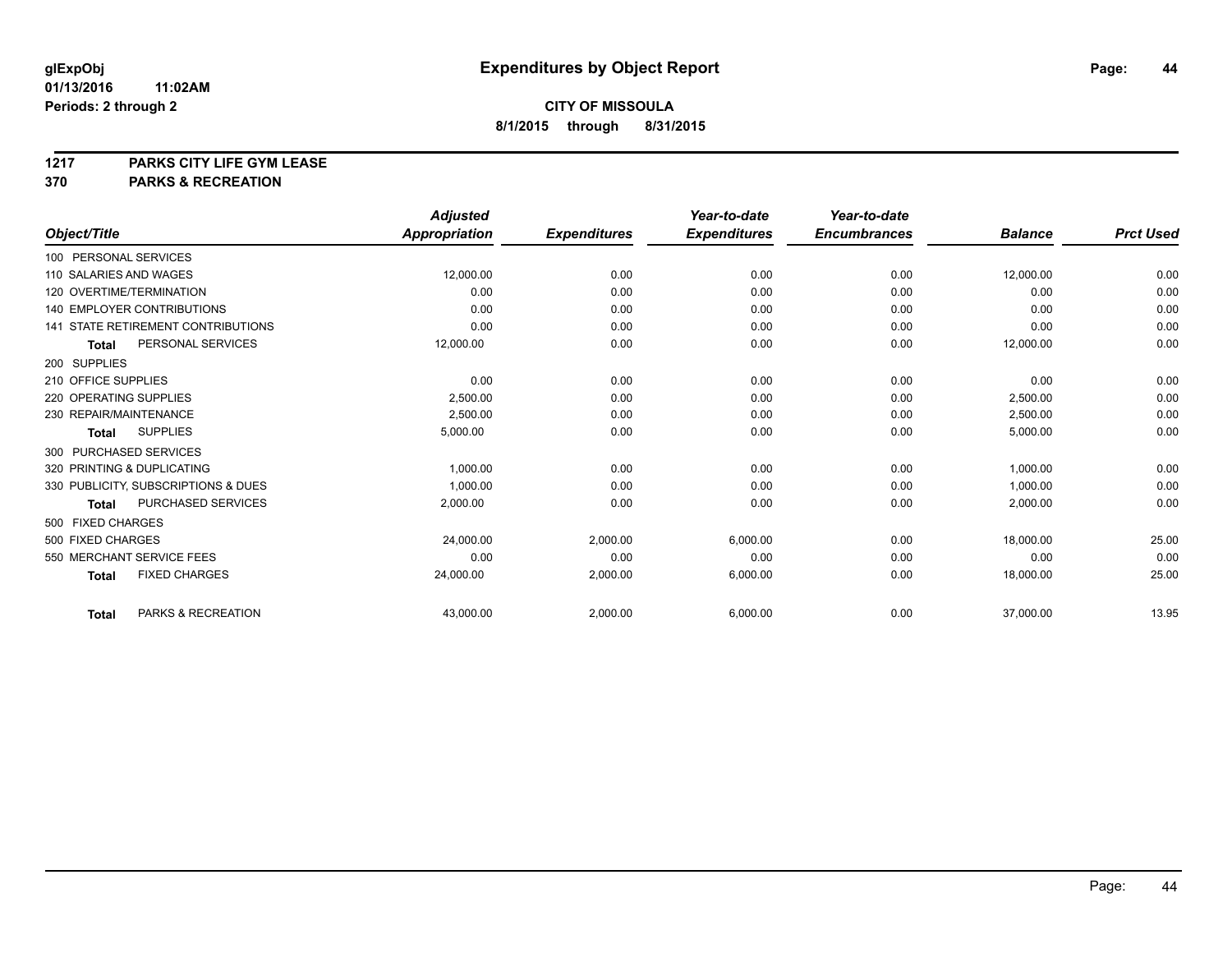**CITY OF MISSOULA 8/1/2015 through 8/31/2015**

#### **1217 PARKS CITY LIFE GYM LEASE**

|                                           | <b>Adjusted</b>      |                     | Year-to-date        | Year-to-date        |                |                  |
|-------------------------------------------|----------------------|---------------------|---------------------|---------------------|----------------|------------------|
| Object/Title                              | <b>Appropriation</b> | <b>Expenditures</b> | <b>Expenditures</b> | <b>Encumbrances</b> | <b>Balance</b> | <b>Prct Used</b> |
| 100 PERSONAL SERVICES                     |                      |                     |                     |                     |                |                  |
| 110 SALARIES AND WAGES                    | 12,000.00            | 0.00                | 0.00                | 0.00                | 12,000.00      | 0.00             |
| 120 OVERTIME/TERMINATION                  | 0.00                 | 0.00                | 0.00                | 0.00                | 0.00           | 0.00             |
| <b>140 EMPLOYER CONTRIBUTIONS</b>         | 0.00                 | 0.00                | 0.00                | 0.00                | 0.00           | 0.00             |
| <b>141 STATE RETIREMENT CONTRIBUTIONS</b> | 0.00                 | 0.00                | 0.00                | 0.00                | 0.00           | 0.00             |
| PERSONAL SERVICES<br><b>Total</b>         | 12,000.00            | 0.00                | 0.00                | 0.00                | 12,000.00      | 0.00             |
| 200 SUPPLIES                              |                      |                     |                     |                     |                |                  |
| 210 OFFICE SUPPLIES                       | 0.00                 | 0.00                | 0.00                | 0.00                | 0.00           | 0.00             |
| 220 OPERATING SUPPLIES                    | 2.500.00             | 0.00                | 0.00                | 0.00                | 2,500.00       | 0.00             |
| 230 REPAIR/MAINTENANCE                    | 2,500.00             | 0.00                | 0.00                | 0.00                | 2,500.00       | 0.00             |
| <b>SUPPLIES</b><br><b>Total</b>           | 5,000.00             | 0.00                | 0.00                | 0.00                | 5,000.00       | 0.00             |
| 300 PURCHASED SERVICES                    |                      |                     |                     |                     |                |                  |
| 320 PRINTING & DUPLICATING                | 1,000.00             | 0.00                | 0.00                | 0.00                | 1,000.00       | 0.00             |
| 330 PUBLICITY, SUBSCRIPTIONS & DUES       | 1,000.00             | 0.00                | 0.00                | 0.00                | 1,000.00       | 0.00             |
| PURCHASED SERVICES<br><b>Total</b>        | 2,000.00             | 0.00                | 0.00                | 0.00                | 2,000.00       | 0.00             |
| 500 FIXED CHARGES                         |                      |                     |                     |                     |                |                  |
| 500 FIXED CHARGES                         | 24,000.00            | 2,000.00            | 6,000.00            | 0.00                | 18,000.00      | 25.00            |
| 550 MERCHANT SERVICE FEES                 | 0.00                 | 0.00                | 0.00                | 0.00                | 0.00           | 0.00             |
| <b>FIXED CHARGES</b><br><b>Total</b>      | 24,000.00            | 2,000.00            | 6,000.00            | 0.00                | 18,000.00      | 25.00            |
| PARKS CITY LIFE GYM LEASE<br><b>Total</b> | 43,000.00            | 2,000.00            | 6,000.00            | 0.00                | 37,000.00      | 13.95            |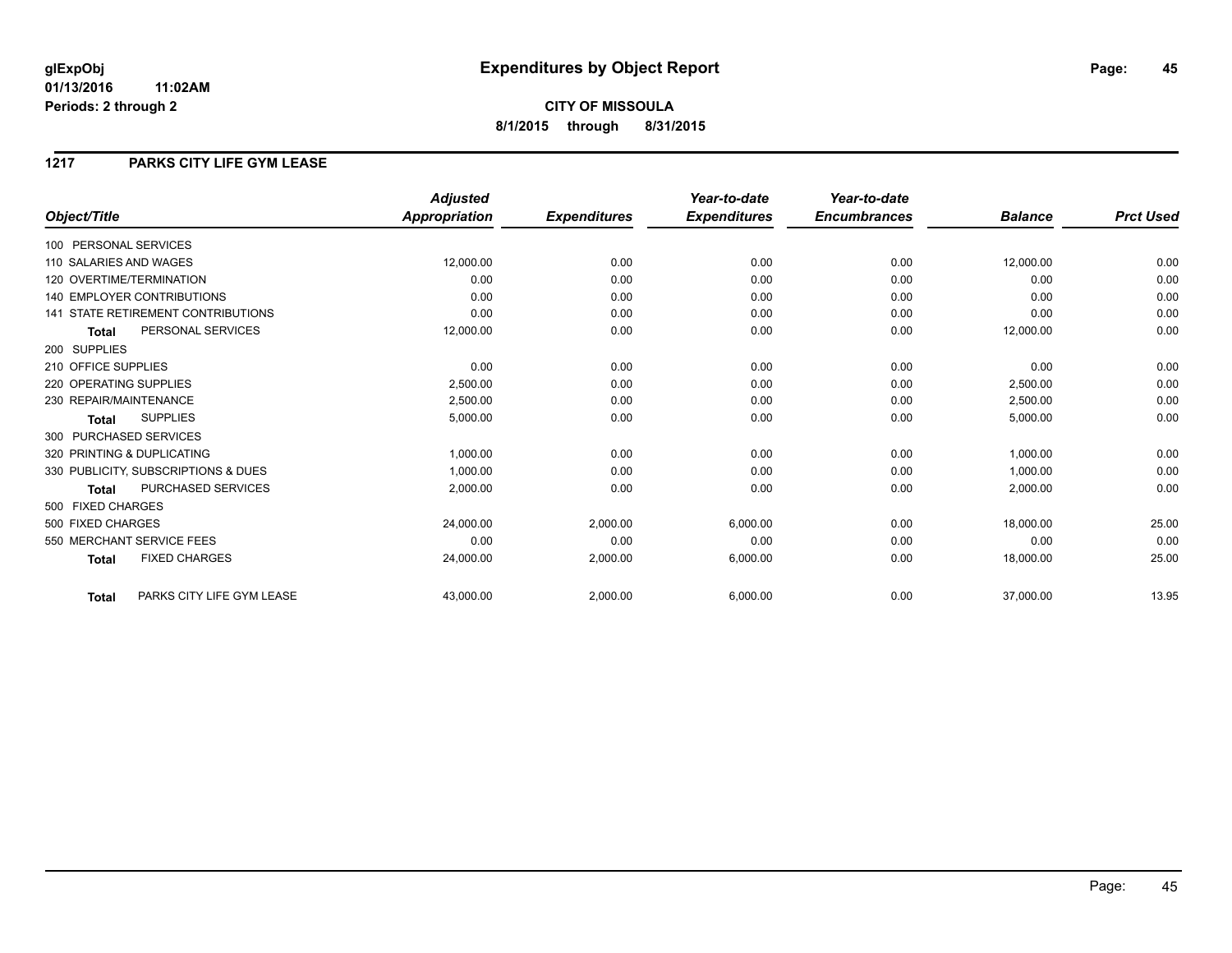**1218 ALL ABILITIES PLAYGROUND**

**370 PARKS & RECREATION**

|                          |                           | <b>Adjusted</b>      |                     | Year-to-date        | Year-to-date        |                |                  |
|--------------------------|---------------------------|----------------------|---------------------|---------------------|---------------------|----------------|------------------|
| Object/Title             |                           | <b>Appropriation</b> | <b>Expenditures</b> | <b>Expenditures</b> | <b>Encumbrances</b> | <b>Balance</b> | <b>Prct Used</b> |
| 300 PURCHASED SERVICES   |                           |                      |                     |                     |                     |                |                  |
|                          | 350 PROFESSIONAL SERVICES | 50,000.00            | 0.00                | 438.10              | 0.00                | 49,561.90      | 0.88             |
| 360 REPAIR & MAINTENANCE |                           | 0.00                 | 0.00                | 0.00                | 0.00                | 0.00           | 0.00             |
| Total                    | PURCHASED SERVICES        | 50,000.00            | 0.00                | 438.10              | 0.00                | 49,561.90      | 0.88             |
| 500 FIXED CHARGES        |                           |                      |                     |                     |                     |                |                  |
|                          | 550 MERCHANT SERVICE FEES | 0.00                 | 0.00                | 0.00                | 0.00                | 0.00           | 0.00             |
| Total                    | <b>FIXED CHARGES</b>      | 0.00                 | 0.00                | 0.00                | 0.00                | 0.00           | 0.00             |
| 900 CAPITAL OUTLAY       |                           |                      |                     |                     |                     |                |                  |
| 930 IMPROVEMENTS         |                           | 478,000.00           | 0.00                | 0.00                | 0.00                | 478,000.00     | 0.00             |
| <b>Total</b>             | <b>CAPITAL OUTLAY</b>     | 478.000.00           | 0.00                | 0.00                | 0.00                | 478,000.00     | 0.00             |
|                          |                           |                      |                     |                     |                     |                |                  |
| <b>Total</b>             | PARKS & RECREATION        | 528,000.00           | 0.00                | 438.10              | 0.00                | 527.561.90     | 0.08             |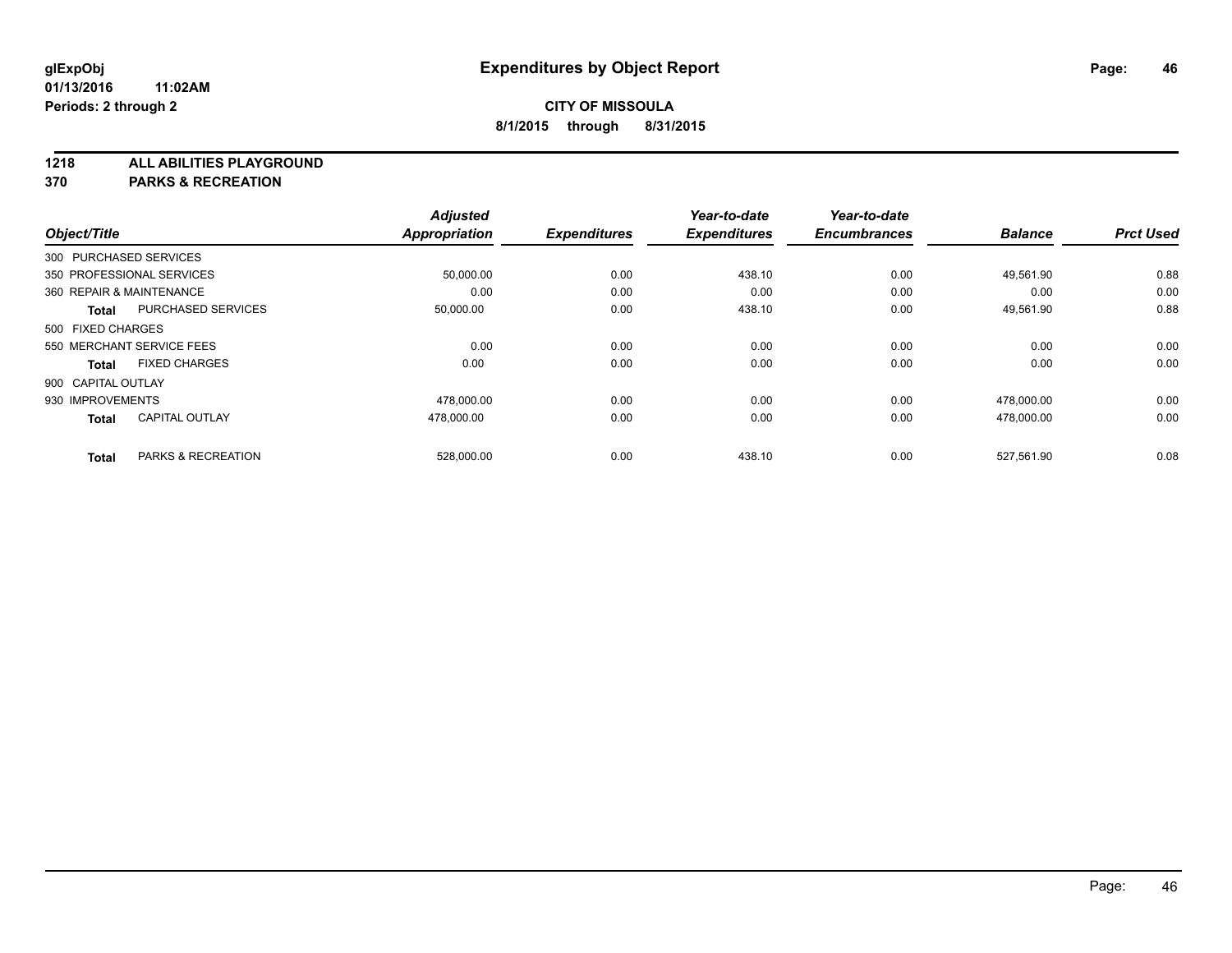#### **1218 ALL ABILITIES PLAYGROUND**

| Object/Title                             | <b>Adjusted</b><br><b>Appropriation</b> | <b>Expenditures</b> | Year-to-date<br><b>Expenditures</b> | Year-to-date<br><b>Encumbrances</b> | <b>Balance</b> | <b>Prct Used</b> |
|------------------------------------------|-----------------------------------------|---------------------|-------------------------------------|-------------------------------------|----------------|------------------|
| 300 PURCHASED SERVICES                   |                                         |                     |                                     |                                     |                |                  |
| 350 PROFESSIONAL SERVICES                | 50,000.00                               | 0.00                | 438.10                              | 0.00                                | 49,561.90      | 0.88             |
| 360 REPAIR & MAINTENANCE                 | 0.00                                    | 0.00                | 0.00                                | 0.00                                | 0.00           | 0.00             |
| PURCHASED SERVICES<br><b>Total</b>       | 50,000.00                               | 0.00                | 438.10                              | 0.00                                | 49,561.90      | 0.88             |
| 500 FIXED CHARGES                        |                                         |                     |                                     |                                     |                |                  |
| 550 MERCHANT SERVICE FEES                | 0.00                                    | 0.00                | 0.00                                | 0.00                                | 0.00           | 0.00             |
| <b>FIXED CHARGES</b><br><b>Total</b>     | 0.00                                    | 0.00                | 0.00                                | 0.00                                | 0.00           | 0.00             |
| 900 CAPITAL OUTLAY                       |                                         |                     |                                     |                                     |                |                  |
| 930 IMPROVEMENTS                         | 478.000.00                              | 0.00                | 0.00                                | 0.00                                | 478.000.00     | 0.00             |
| <b>CAPITAL OUTLAY</b><br><b>Total</b>    | 478,000.00                              | 0.00                | 0.00                                | 0.00                                | 478,000.00     | 0.00             |
| ALL ABILITIES PLAYGROUND<br><b>Total</b> | 528,000.00                              | 0.00                | 438.10                              | 0.00                                | 527,561.90     | 0.08             |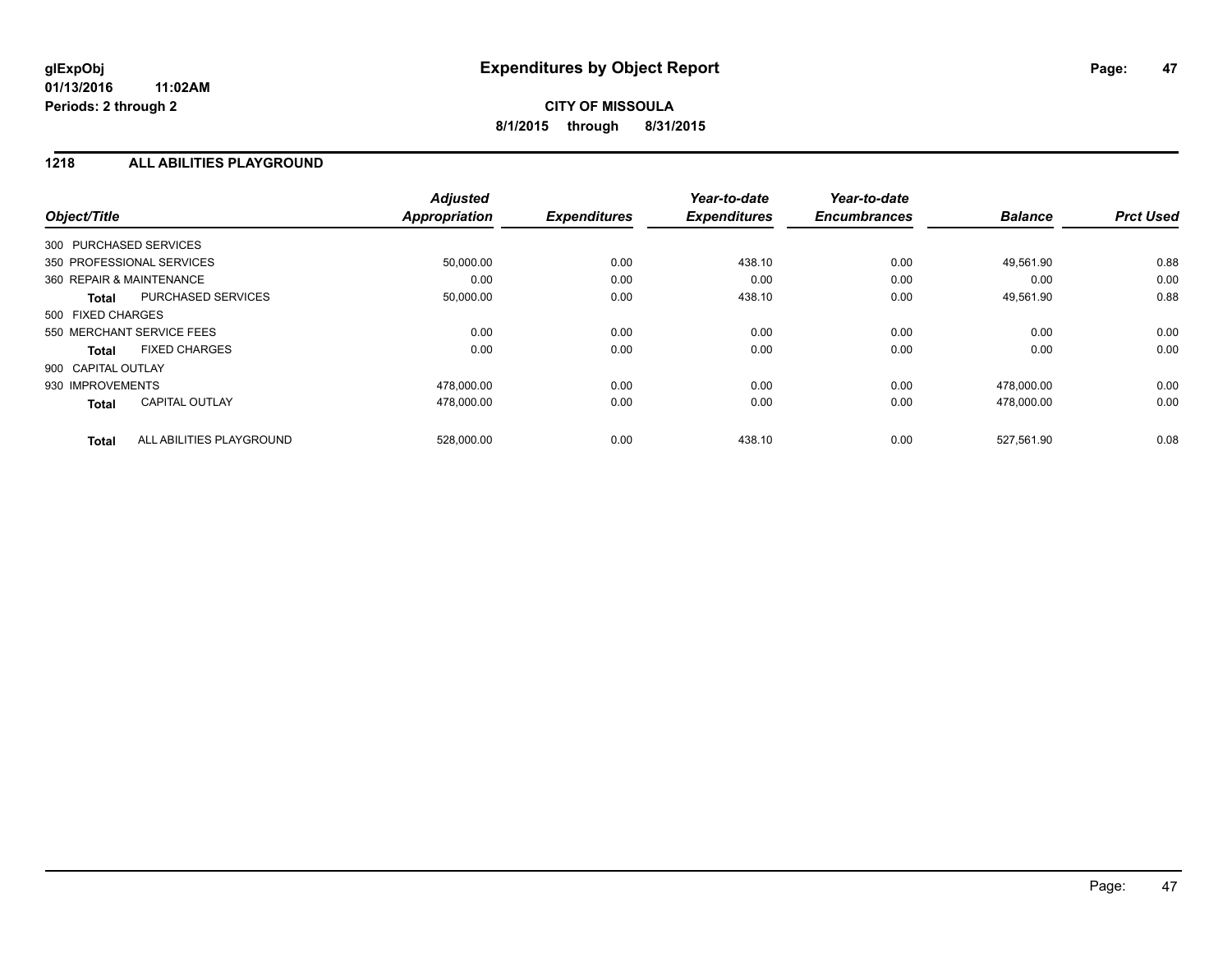#### **1219 FY14 PARK & TRAIL BOND**

**370 PARKS & RECREATION**

| Object/Title           |                               | <b>Adjusted</b><br><b>Appropriation</b> | <b>Expenditures</b> | Year-to-date<br><b>Expenditures</b> | Year-to-date<br><b>Encumbrances</b> | <b>Balance</b> | <b>Prct Used</b> |
|------------------------|-------------------------------|-----------------------------------------|---------------------|-------------------------------------|-------------------------------------|----------------|------------------|
|                        |                               |                                         |                     |                                     |                                     |                |                  |
| 200 SUPPLIES           |                               |                                         |                     |                                     |                                     |                |                  |
| 220 OPERATING SUPPLIES |                               | 0.00                                    | 0.00                | 0.00                                | 0.00                                | 0.00           | 0.00             |
| <b>Total</b>           | <b>SUPPLIES</b>               | 0.00                                    | 0.00                | 0.00                                | 0.00                                | 0.00           | 0.00             |
| 300 PURCHASED SERVICES |                               |                                         |                     |                                     |                                     |                |                  |
|                        | 350 PROFESSIONAL SERVICES     | 0.00                                    | 0.00                | 0.00                                | 0.00                                | 0.00           | 0.00             |
| <b>Total</b>           | PURCHASED SERVICES            | 0.00                                    | 0.00                | 0.00                                | 0.00                                | 0.00           | 0.00             |
| 500 FIXED CHARGES      |                               |                                         |                     |                                     |                                     |                |                  |
|                        | 550 MERCHANT SERVICE FEES     | 0.00                                    | 0.00                | 0.00                                | 0.00                                | 0.00           | 0.00             |
| <b>Total</b>           | <b>FIXED CHARGES</b>          | 0.00                                    | 0.00                | 0.00                                | 0.00                                | 0.00           | 0.00             |
| 900 CAPITAL OUTLAY     |                               |                                         |                     |                                     |                                     |                |                  |
|                        | 940 MACHINERY & EQUIPMENT     | 0.00                                    | 25,298.10           | 25.298.10                           | 0.00                                | $-25.298.10$   | 0.00             |
| <b>Total</b>           | <b>CAPITAL OUTLAY</b>         | 0.00                                    | 25,298.10           | 25,298.10                           | 0.00                                | $-25,298.10$   | 0.00             |
| <b>Total</b>           | <b>PARKS &amp; RECREATION</b> | 0.00                                    | 25,298.10           | 25,298.10                           | 0.00                                | $-25,298.10$   | 0.00             |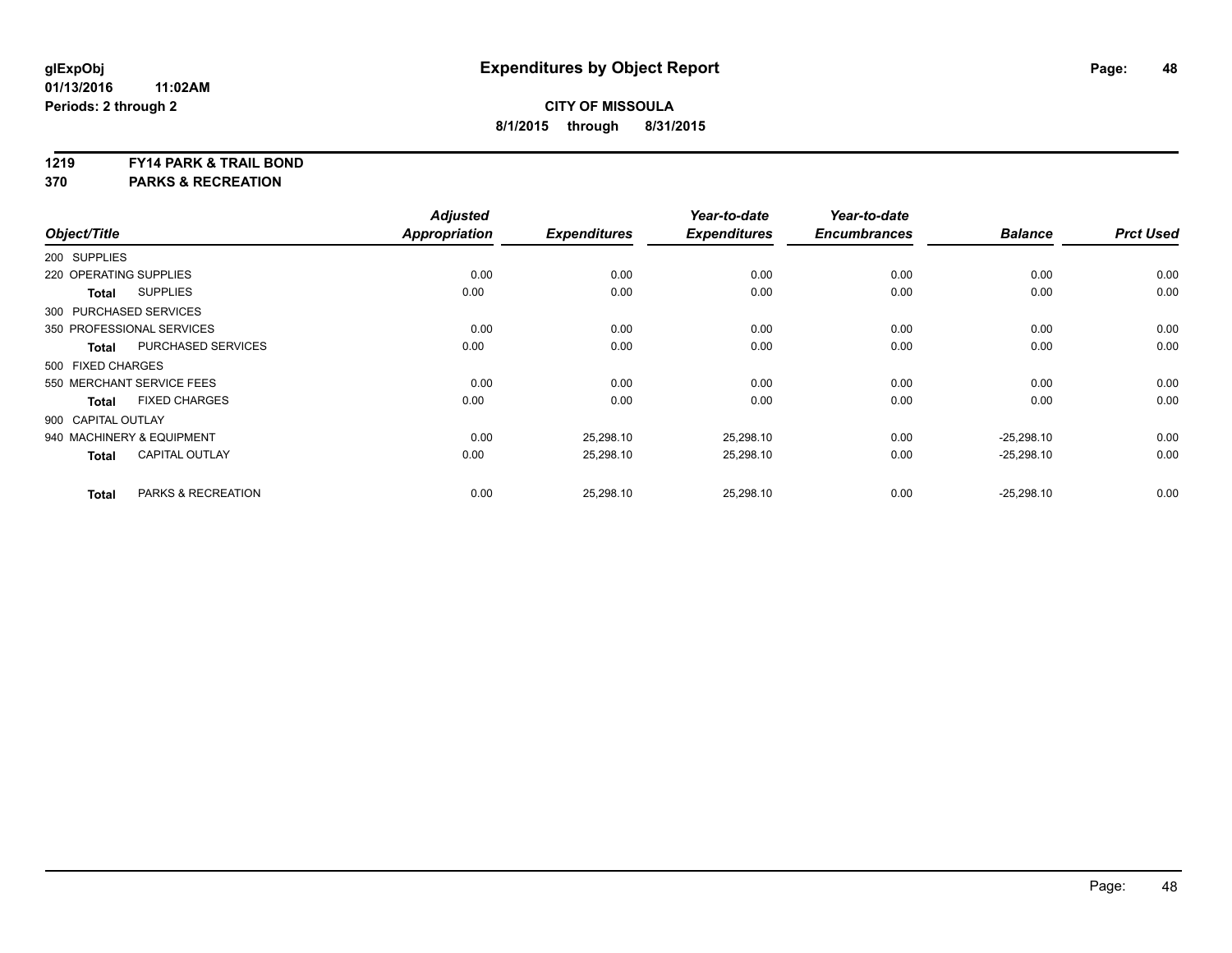## **CITY OF MISSOULA 8/1/2015 through 8/31/2015**

### **1219 FY14 PARK & TRAIL BOND**

|                                        | <b>Adjusted</b>      |                     | Year-to-date        | Year-to-date        |                |                  |
|----------------------------------------|----------------------|---------------------|---------------------|---------------------|----------------|------------------|
| Object/Title                           | <b>Appropriation</b> | <b>Expenditures</b> | <b>Expenditures</b> | <b>Encumbrances</b> | <b>Balance</b> | <b>Prct Used</b> |
| 200 SUPPLIES                           |                      |                     |                     |                     |                |                  |
| 220 OPERATING SUPPLIES                 | 0.00                 | 0.00                | 0.00                | 0.00                | 0.00           | 0.00             |
| <b>SUPPLIES</b><br>Total               | 0.00                 | 0.00                | 0.00                | 0.00                | 0.00           | 0.00             |
| 300 PURCHASED SERVICES                 |                      |                     |                     |                     |                |                  |
| 350 PROFESSIONAL SERVICES              | 0.00                 | 0.00                | 0.00                | 0.00                | 0.00           | 0.00             |
| PURCHASED SERVICES<br><b>Total</b>     | 0.00                 | 0.00                | 0.00                | 0.00                | 0.00           | 0.00             |
| 500 FIXED CHARGES                      |                      |                     |                     |                     |                |                  |
| 550 MERCHANT SERVICE FEES              | 0.00                 | 0.00                | 0.00                | 0.00                | 0.00           | 0.00             |
| <b>FIXED CHARGES</b><br><b>Total</b>   | 0.00                 | 0.00                | 0.00                | 0.00                | 0.00           | 0.00             |
| 900 CAPITAL OUTLAY                     |                      |                     |                     |                     |                |                  |
| 940 MACHINERY & EQUIPMENT              | 0.00                 | 25,298.10           | 25,298.10           | 0.00                | $-25,298.10$   | 0.00             |
| <b>CAPITAL OUTLAY</b><br><b>Total</b>  | 0.00                 | 25,298.10           | 25,298.10           | 0.00                | $-25,298.10$   | 0.00             |
| FY14 PARK & TRAIL BOND<br><b>Total</b> | 0.00                 | 25,298.10           | 25,298.10           | 0.00                | $-25,298.10$   | 0.00             |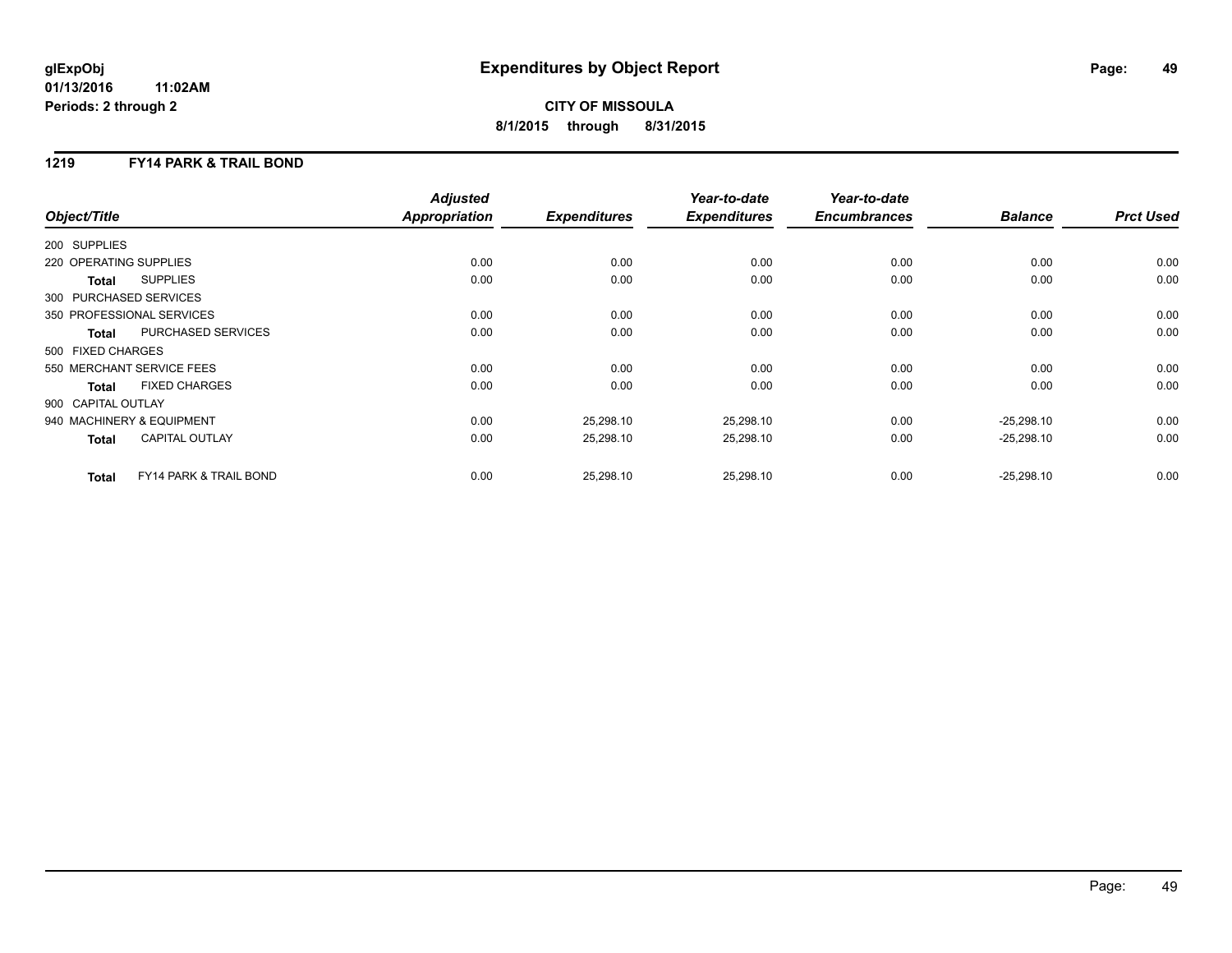#### **CITY OF MISSOULA 8/1/2015 through 8/31/2015**

#### **1241 CREMAIN WALL & CEMETERY DONATIONS FUND**

**340 CEMETERY**

| Object/Title              |                       | <b>Adjusted</b><br><b>Appropriation</b> | <b>Expenditures</b> | Year-to-date<br><b>Expenditures</b> | Year-to-date<br><b>Encumbrances</b> | <b>Balance</b> | <b>Prct Used</b> |
|---------------------------|-----------------------|-----------------------------------------|---------------------|-------------------------------------|-------------------------------------|----------------|------------------|
| 500 FIXED CHARGES         |                       |                                         |                     |                                     |                                     |                |                  |
| 550 MERCHANT SERVICE FEES |                       | 0.00                                    | 0.00                | 0.00                                | 0.00                                | 0.00           | 0.00             |
| <b>Total</b>              | <b>FIXED CHARGES</b>  | 0.00                                    | 0.00                | 0.00                                | 0.00                                | 0.00           | 0.00             |
| 900 CAPITAL OUTLAY        |                       |                                         |                     |                                     |                                     |                |                  |
| 930 IMPROVEMENTS          |                       | 2.500.00                                | 200.00              | 200.00                              | 0.00                                | 2.300.00       | 8.00             |
| <b>Total</b>              | <b>CAPITAL OUTLAY</b> | 2.500.00                                | 200.00              | 200.00                              | 0.00                                | 2,300.00       | 8.00             |
| <b>Total</b>              | <b>CEMETERY</b>       | 2.500.00                                | 200.00              | 200.00                              | 0.00                                | 2.300.00       | 8.00             |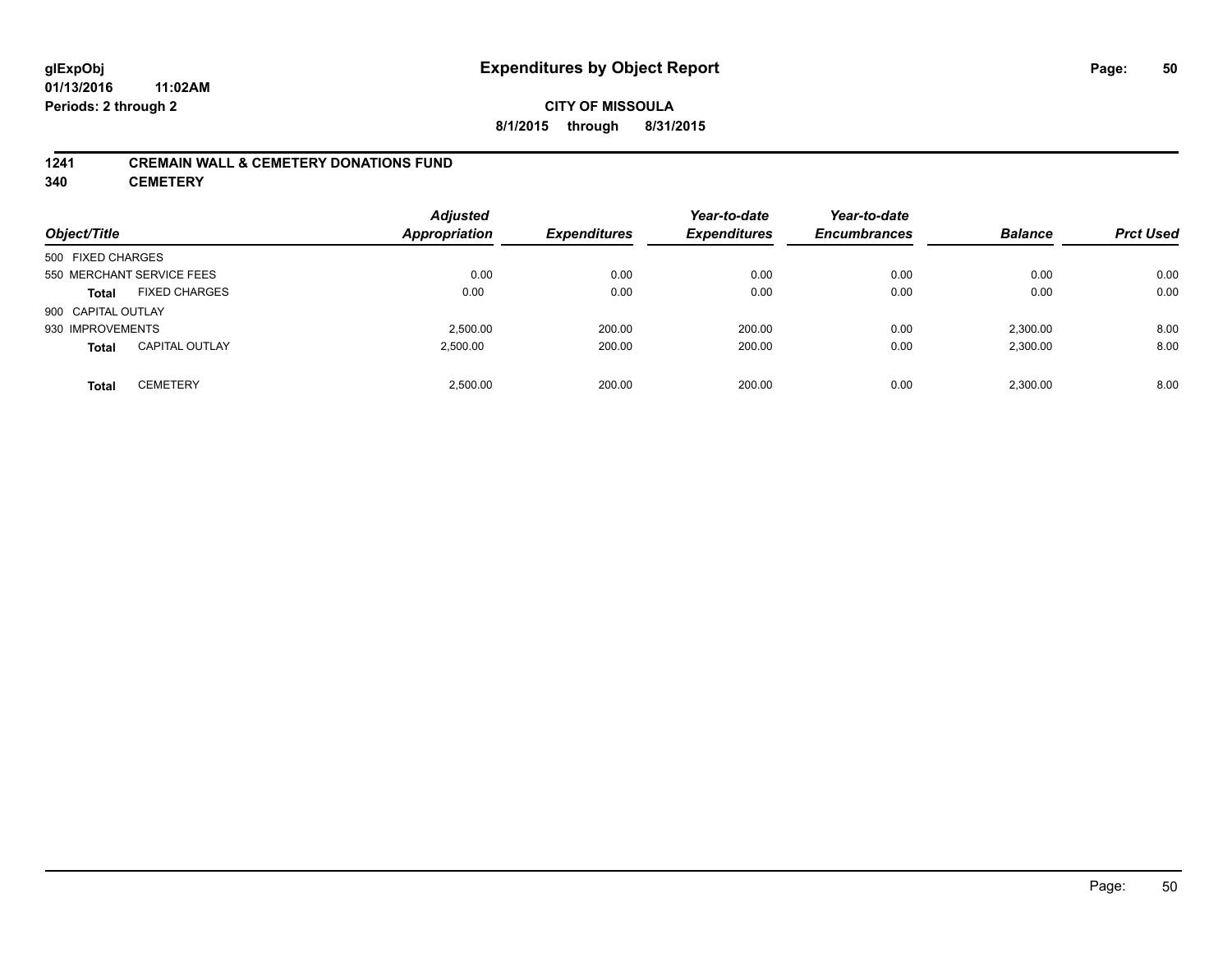**CITY OF MISSOULA 8/1/2015 through 8/31/2015**

### **1241 CREMAIN WALL & CEMETERY DONATIONS FUND**

| Object/Title       |                                             | <b>Adjusted</b><br><b>Appropriation</b> | <b>Expenditures</b> | Year-to-date<br><b>Expenditures</b> | Year-to-date<br><b>Encumbrances</b> | <b>Balance</b> | <b>Prct Used</b> |
|--------------------|---------------------------------------------|-----------------------------------------|---------------------|-------------------------------------|-------------------------------------|----------------|------------------|
| 500 FIXED CHARGES  |                                             |                                         |                     |                                     |                                     |                |                  |
|                    | 550 MERCHANT SERVICE FEES                   | 0.00                                    | 0.00                | 0.00                                | 0.00                                | 0.00           | 0.00             |
| <b>Total</b>       | <b>FIXED CHARGES</b>                        | 0.00                                    | 0.00                | 0.00                                | 0.00                                | 0.00           | 0.00             |
| 900 CAPITAL OUTLAY |                                             |                                         |                     |                                     |                                     |                |                  |
| 930 IMPROVEMENTS   |                                             | 2,500.00                                | 200.00              | 200.00                              | 0.00                                | 2,300.00       | 8.00             |
| <b>Total</b>       | <b>CAPITAL OUTLAY</b>                       | 2,500.00                                | 200.00              | 200.00                              | 0.00                                | 2,300.00       | 8.00             |
| <b>Total</b>       | <b>CREMAIN WALL &amp; CEMETERY DONATION</b> | 2.500.00                                | 200.00              | 200.00                              | 0.00                                | 2.300.00       | 8.00             |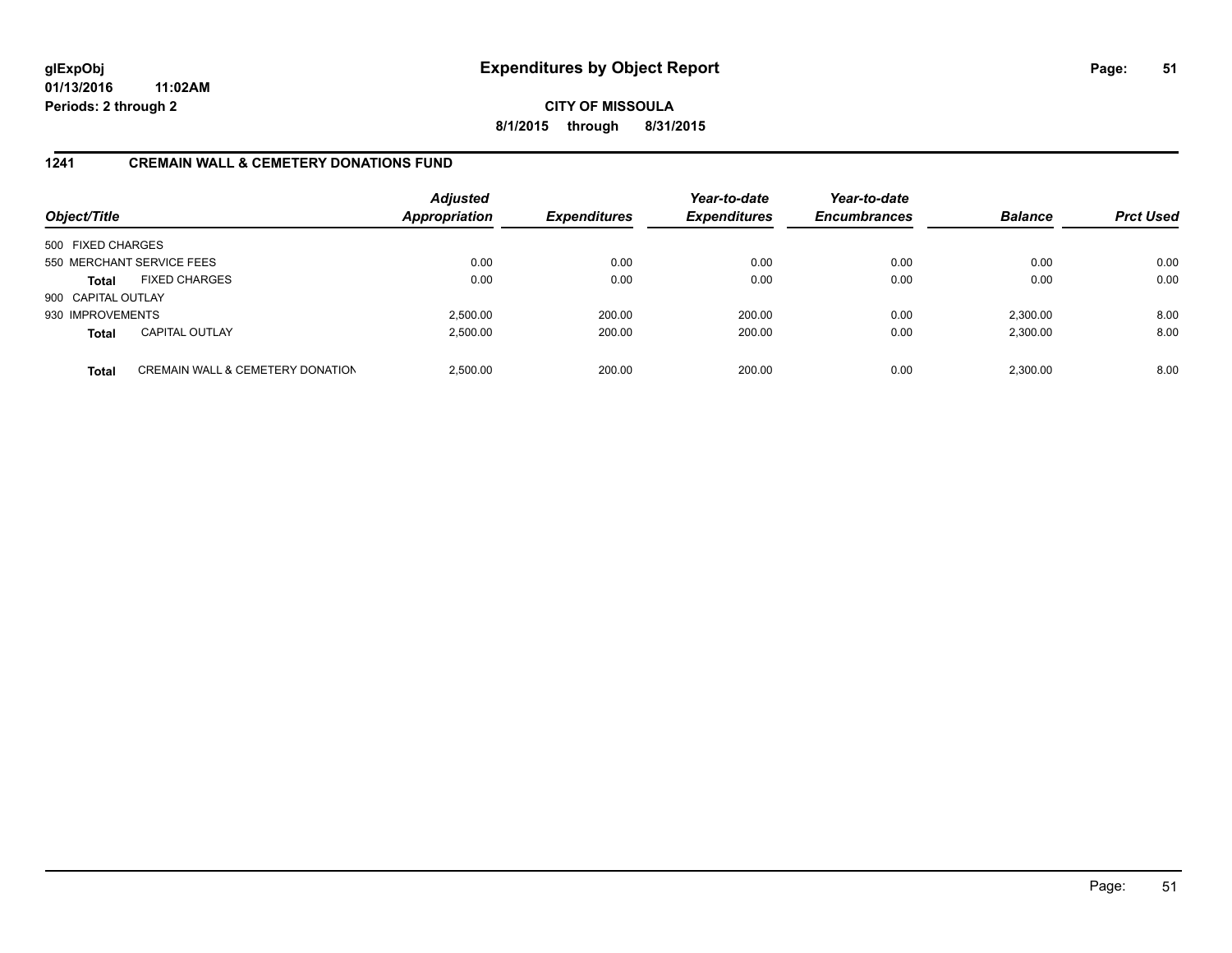## **1242 CEMETERY CARE FUND**

**340 CEMETERY**

| Object/Title       |                              | <b>Adjusted</b><br><b>Appropriation</b> | <b>Expenditures</b> | Year-to-date<br><b>Expenditures</b> | Year-to-date<br><b>Encumbrances</b> | <b>Balance</b> | <b>Prct Used</b> |
|--------------------|------------------------------|-----------------------------------------|---------------------|-------------------------------------|-------------------------------------|----------------|------------------|
| 500 FIXED CHARGES  |                              |                                         |                     |                                     |                                     |                |                  |
|                    | 550 MERCHANT SERVICE FEES    | 0.00                                    | 0.00                | 0.00                                | 0.00                                | 0.00           | 0.00             |
| Total              | <b>FIXED CHARGES</b>         | 0.00                                    | 0.00                | 0.00                                | 0.00                                | 0.00           | 0.00             |
| 800 OTHER OBJECTS  |                              |                                         |                     |                                     |                                     |                |                  |
|                    | 820 TRANSFERS TO OTHER FUNDS | 9,545.00                                | 0.00                | 0.00                                | 0.00                                | 9,545.00       | 0.00             |
| 845 CONTINGENCY    |                              | 10,000.00                               | 0.00                | 0.00                                | 0.00                                | 10,000.00      | 0.00             |
| <b>Total</b>       | OTHER OBJECTS                | 19,545.00                               | 0.00                | 0.00                                | 0.00                                | 19,545.00      | 0.00             |
| 900 CAPITAL OUTLAY |                              |                                         |                     |                                     |                                     |                |                  |
| 930 IMPROVEMENTS   |                              | 0.00                                    | 0.00                | 0.00                                | 0.00                                | 0.00           | 0.00             |
|                    | 940 MACHINERY & EQUIPMENT    | 153,500.00                              | 0.00                | 0.00                                | 0.00                                | 153,500.00     | 0.00             |
| <b>Total</b>       | <b>CAPITAL OUTLAY</b>        | 153,500.00                              | 0.00                | 0.00                                | 0.00                                | 153,500.00     | 0.00             |
| <b>Total</b>       | <b>CEMETERY</b>              | 173,045.00                              | 0.00                | 0.00                                | 0.00                                | 173,045.00     | 0.00             |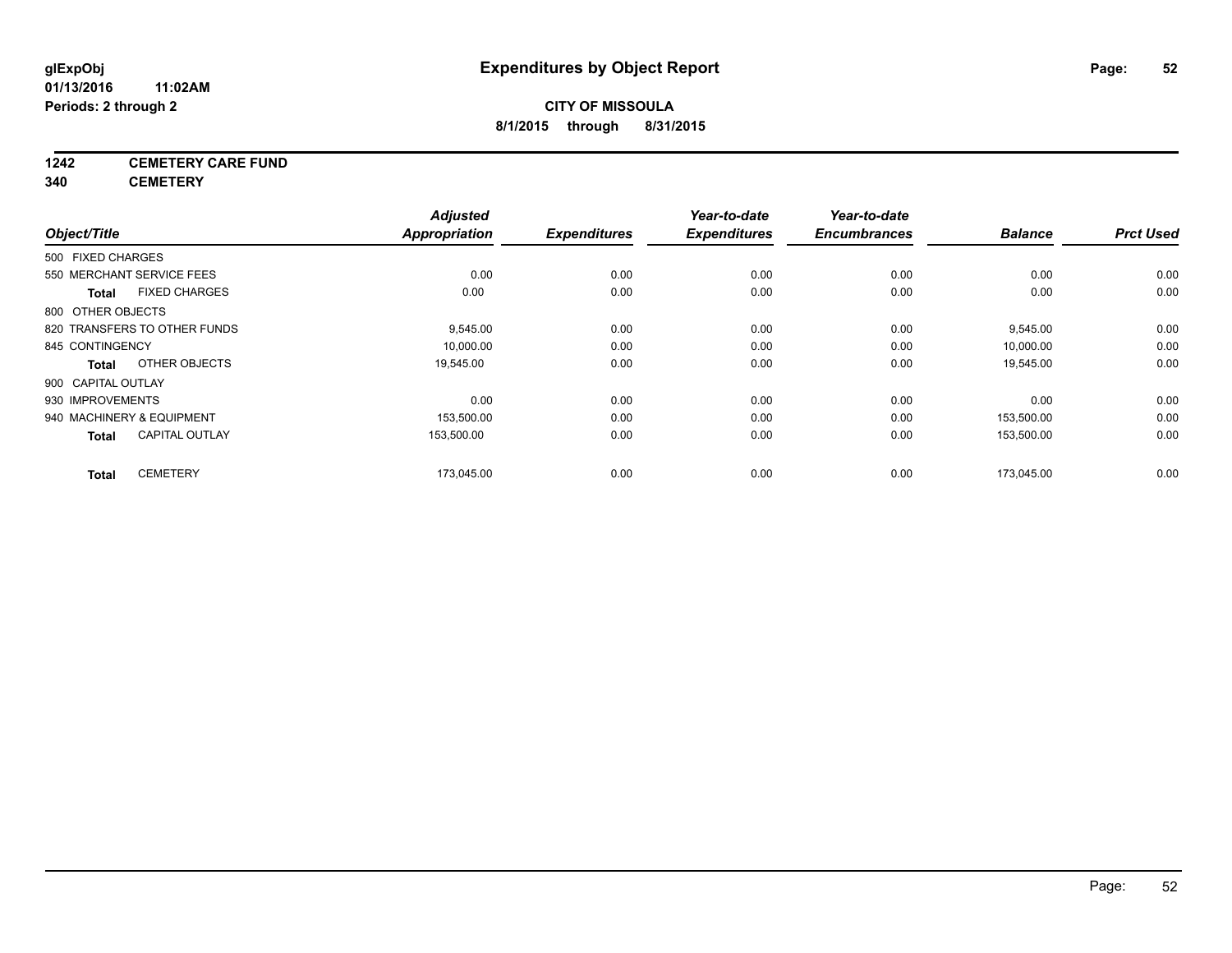### **1242 CEMETERY CARE FUND**

|                           |                              | <b>Adjusted</b>      |                     | Year-to-date        | Year-to-date        |                |                  |
|---------------------------|------------------------------|----------------------|---------------------|---------------------|---------------------|----------------|------------------|
| Object/Title              |                              | <b>Appropriation</b> | <b>Expenditures</b> | <b>Expenditures</b> | <b>Encumbrances</b> | <b>Balance</b> | <b>Prct Used</b> |
| 500 FIXED CHARGES         |                              |                      |                     |                     |                     |                |                  |
|                           | 550 MERCHANT SERVICE FEES    | 0.00                 | 0.00                | 0.00                | 0.00                | 0.00           | 0.00             |
| Total                     | <b>FIXED CHARGES</b>         | 0.00                 | 0.00                | 0.00                | 0.00                | 0.00           | 0.00             |
| 800 OTHER OBJECTS         |                              |                      |                     |                     |                     |                |                  |
|                           | 820 TRANSFERS TO OTHER FUNDS | 9,545.00             | 0.00                | 0.00                | 0.00                | 9,545.00       | 0.00             |
| 845 CONTINGENCY           |                              | 10,000.00            | 0.00                | 0.00                | 0.00                | 10.000.00      | 0.00             |
| Total                     | OTHER OBJECTS                | 19,545.00            | 0.00                | 0.00                | 0.00                | 19,545.00      | 0.00             |
| 900 CAPITAL OUTLAY        |                              |                      |                     |                     |                     |                |                  |
| 930 IMPROVEMENTS          |                              | 0.00                 | 0.00                | 0.00                | 0.00                | 0.00           | 0.00             |
| 940 MACHINERY & EQUIPMENT |                              | 153,500.00           | 0.00                | 0.00                | 0.00                | 153,500.00     | 0.00             |
| <b>Total</b>              | <b>CAPITAL OUTLAY</b>        | 153,500.00           | 0.00                | 0.00                | 0.00                | 153,500.00     | 0.00             |
| <b>Total</b>              | <b>CEMETERY CARE FUND</b>    | 173.045.00           | 0.00                | 0.00                | 0.00                | 173.045.00     | 0.00             |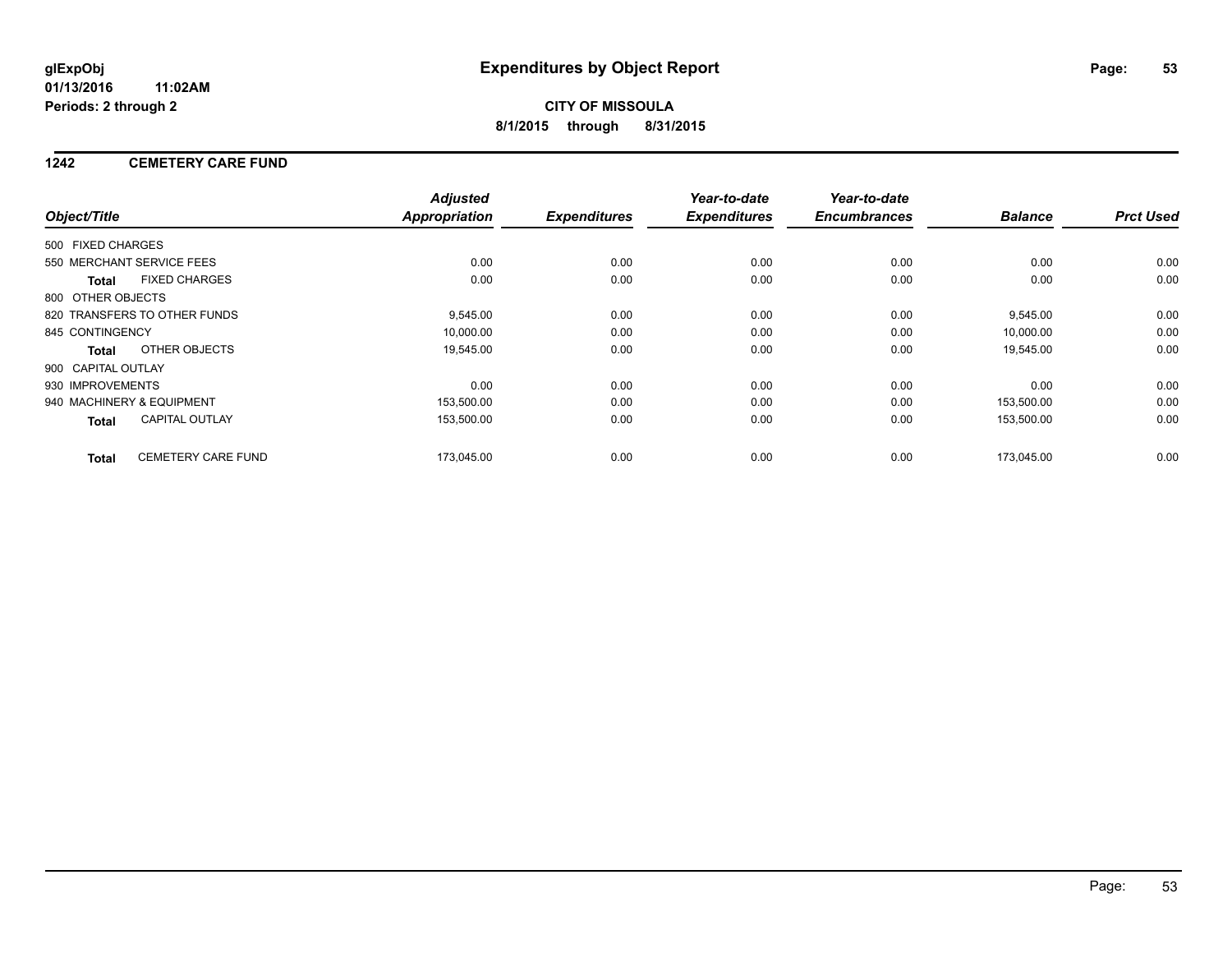#### **1243 CEMETERY MEMORIAL FUND**

**340 CEMETERY**

| Object/Title       |                           | <b>Adjusted</b><br>Appropriation | <b>Expenditures</b> | Year-to-date<br><b>Expenditures</b> | Year-to-date<br><b>Encumbrances</b> | <b>Balance</b> | <b>Prct Used</b> |
|--------------------|---------------------------|----------------------------------|---------------------|-------------------------------------|-------------------------------------|----------------|------------------|
| 500 FIXED CHARGES  |                           |                                  |                     |                                     |                                     |                |                  |
|                    | 550 MERCHANT SERVICE FEES | 0.00                             | 0.00                | 0.00                                | 0.00                                | 0.00           | 0.00             |
| <b>Total</b>       | <b>FIXED CHARGES</b>      | 0.00                             | 0.00                | 0.00                                | 0.00                                | 0.00           | 0.00             |
| 900 CAPITAL OUTLAY |                           |                                  |                     |                                     |                                     |                |                  |
| 930 IMPROVEMENTS   |                           | 500.00                           | 2.877.40            | 2.877.40                            | 0.00                                | $-2.377.40$    | 575.48           |
| <b>Total</b>       | <b>CAPITAL OUTLAY</b>     | 500.00                           | 2,877.40            | 2.877.40                            | 0.00                                | $-2.377.40$    | 575.48           |
| <b>Total</b>       | <b>CEMETERY</b>           | 500.00                           | 2.877.40            | 2.877.40                            | 0.00                                | $-2.377.40$    | 575.48           |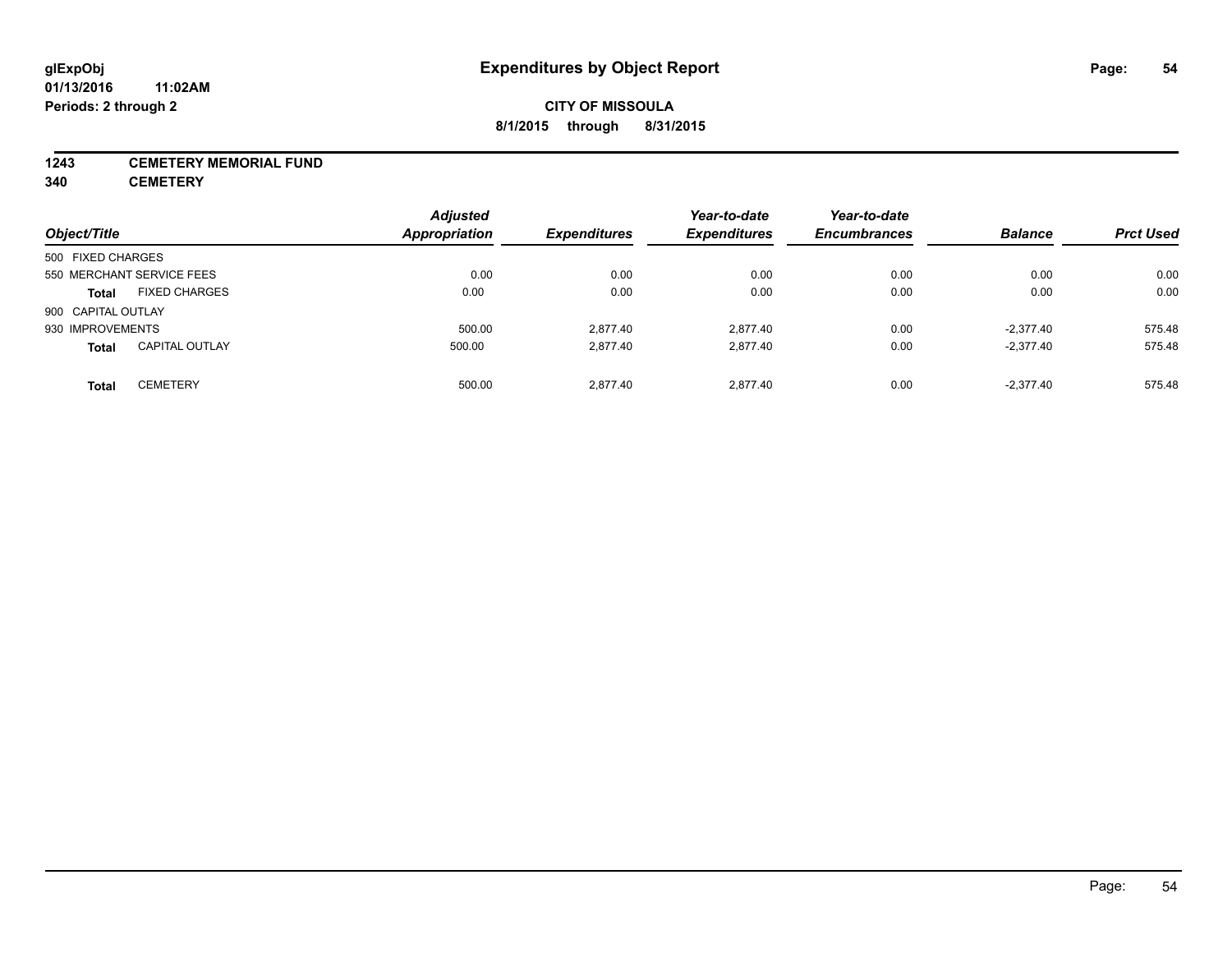#### **1243 CEMETERY MEMORIAL FUND**

| Object/Title                                  | <b>Adjusted</b><br><b>Appropriation</b> | <b>Expenditures</b> | Year-to-date<br><b>Expenditures</b> | Year-to-date<br><b>Encumbrances</b> | <b>Balance</b> | <b>Prct Used</b> |
|-----------------------------------------------|-----------------------------------------|---------------------|-------------------------------------|-------------------------------------|----------------|------------------|
| 500 FIXED CHARGES                             |                                         |                     |                                     |                                     |                |                  |
| 550 MERCHANT SERVICE FEES                     | 0.00                                    | 0.00                | 0.00                                | 0.00                                | 0.00           | 0.00             |
| <b>FIXED CHARGES</b><br><b>Total</b>          | 0.00                                    | 0.00                | 0.00                                | 0.00                                | 0.00           | 0.00             |
| 900 CAPITAL OUTLAY                            |                                         |                     |                                     |                                     |                |                  |
| 930 IMPROVEMENTS                              | 500.00                                  | 2.877.40            | 2.877.40                            | 0.00                                | $-2.377.40$    | 575.48           |
| <b>CAPITAL OUTLAY</b><br><b>Total</b>         | 500.00                                  | 2.877.40            | 2.877.40                            | 0.00                                | $-2.377.40$    | 575.48           |
| <b>CEMETERY MEMORIAL FUND</b><br><b>Total</b> | 500.00                                  | 2.877.40            | 2.877.40                            | 0.00                                | $-2.377.40$    | 575.48           |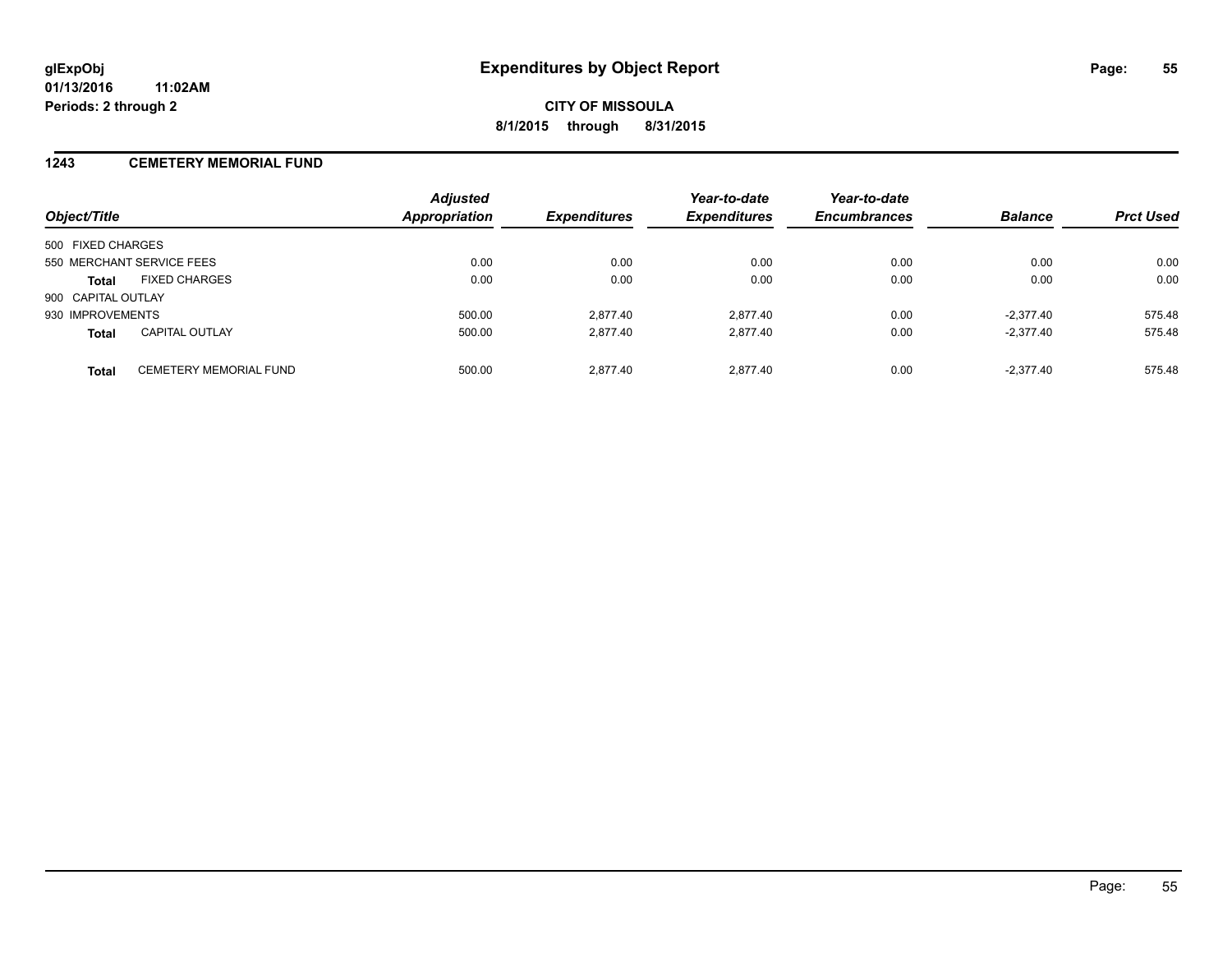### **1265 TITLE 1 PROJECTS FUND**

**240 FINANCE**

| Object/Title      |                                   | <b>Adjusted</b><br><b>Appropriation</b> | <b>Expenditures</b> | Year-to-date<br><b>Expenditures</b> | Year-to-date<br><b>Encumbrances</b> | <b>Balance</b> | <b>Prct Used</b> |
|-------------------|-----------------------------------|-----------------------------------------|---------------------|-------------------------------------|-------------------------------------|----------------|------------------|
| 500 FIXED CHARGES |                                   |                                         |                     |                                     |                                     |                |                  |
| 500 FIXED CHARGES |                                   | 0.00                                    | 0.00                | 0.00                                | 0.00                                | 0.00           | 0.00             |
|                   | 550 MERCHANT SERVICE FEES         | 0.00                                    | 0.00                | 0.00                                | 0.00                                | 0.00           | 0.00             |
| <b>Total</b>      | <b>FIXED CHARGES</b>              | 0.00                                    | 0.00                | 0.00                                | 0.00                                | 0.00           | 0.00             |
|                   | 700 GRANTS & CONTRIBUTIONS        |                                         |                     |                                     |                                     |                |                  |
|                   | 700 GRANTS & CONTRIBUTIONS        | 136.000.00                              | 0.00                | 0.00                                | 0.00                                | 136.000.00     | 0.00             |
| <b>Total</b>      | <b>GRANTS &amp; CONTRIBUTIONS</b> | 136.000.00                              | 0.00                | 0.00                                | 0.00                                | 136,000.00     | 0.00             |
| 800 OTHER OBJECTS |                                   |                                         |                     |                                     |                                     |                |                  |
|                   | 820 TRANSFERS TO OTHER FUNDS      | 0.00                                    | 0.00                | 0.00                                | 0.00                                | 0.00           | 0.00             |
| 845 CONTINGENCY   |                                   | 0.00                                    | 0.00                | 0.00                                | 0.00                                | 0.00           | 0.00             |
| <b>Total</b>      | OTHER OBJECTS                     | 0.00                                    | 0.00                | 0.00                                | 0.00                                | 0.00           | 0.00             |
| <b>Total</b>      | <b>FINANCE</b>                    | 136,000.00                              | 0.00                | 0.00                                | 0.00                                | 136,000.00     | 0.00             |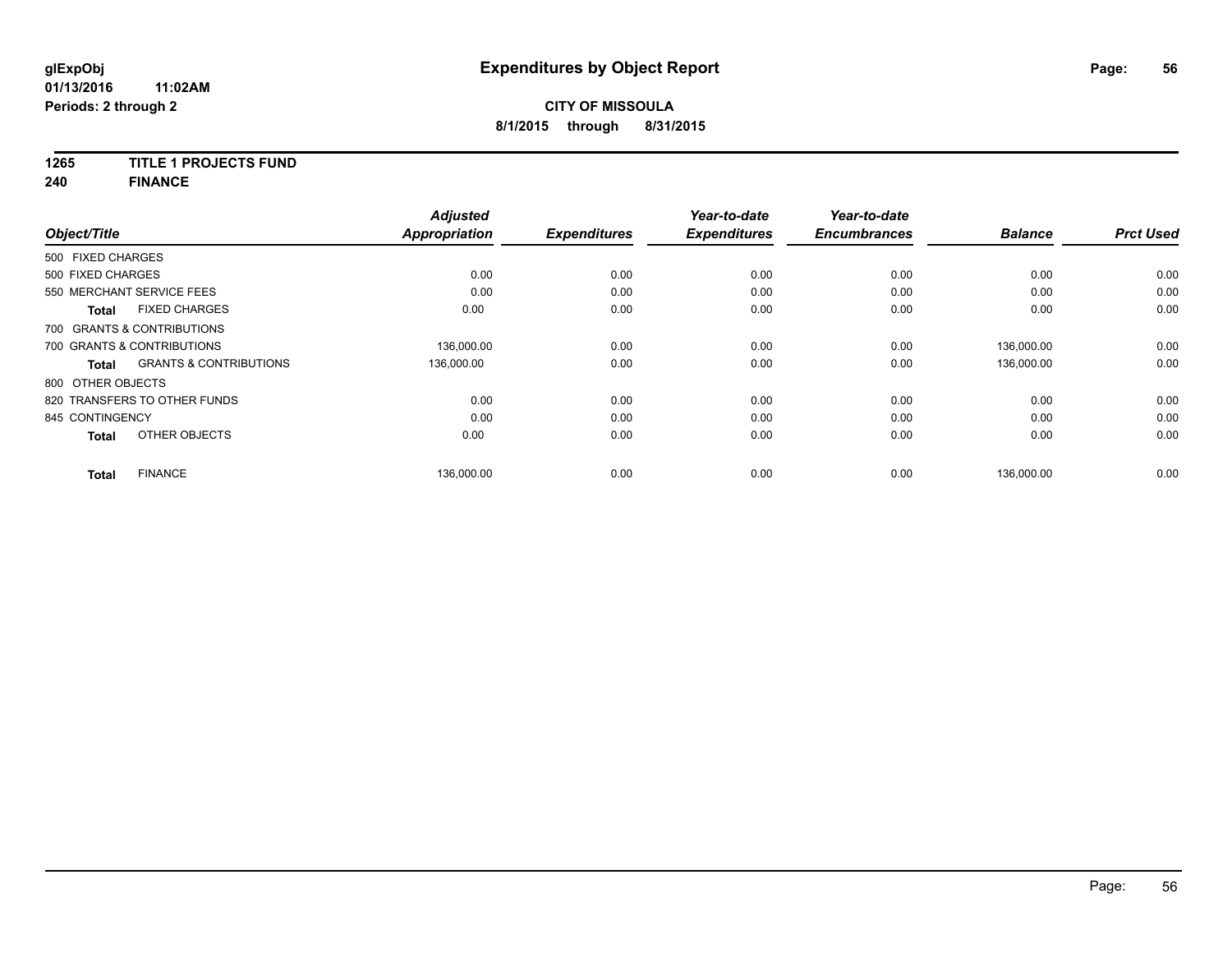## **CITY OF MISSOULA 8/1/2015 through 8/31/2015**

#### **1265 TITLE 1 PROJECTS FUND**

|                                                   | <b>Adjusted</b>      |                     | Year-to-date        | Year-to-date        |                |                  |
|---------------------------------------------------|----------------------|---------------------|---------------------|---------------------|----------------|------------------|
| Object/Title                                      | <b>Appropriation</b> | <b>Expenditures</b> | <b>Expenditures</b> | <b>Encumbrances</b> | <b>Balance</b> | <b>Prct Used</b> |
| 500 FIXED CHARGES                                 |                      |                     |                     |                     |                |                  |
| 500 FIXED CHARGES                                 | 0.00                 | 0.00                | 0.00                | 0.00                | 0.00           | 0.00             |
| 550 MERCHANT SERVICE FEES                         | 0.00                 | 0.00                | 0.00                | 0.00                | 0.00           | 0.00             |
| <b>FIXED CHARGES</b><br><b>Total</b>              | 0.00                 | 0.00                | 0.00                | 0.00                | 0.00           | 0.00             |
| 700 GRANTS & CONTRIBUTIONS                        |                      |                     |                     |                     |                |                  |
| 700 GRANTS & CONTRIBUTIONS                        | 136,000.00           | 0.00                | 0.00                | 0.00                | 136,000.00     | 0.00             |
| <b>GRANTS &amp; CONTRIBUTIONS</b><br><b>Total</b> | 136,000.00           | 0.00                | 0.00                | 0.00                | 136,000.00     | 0.00             |
| 800 OTHER OBJECTS                                 |                      |                     |                     |                     |                |                  |
| 820 TRANSFERS TO OTHER FUNDS                      | 0.00                 | 0.00                | 0.00                | 0.00                | 0.00           | 0.00             |
| 845 CONTINGENCY                                   | 0.00                 | 0.00                | 0.00                | 0.00                | 0.00           | 0.00             |
| OTHER OBJECTS<br><b>Total</b>                     | 0.00                 | 0.00                | 0.00                | 0.00                | 0.00           | 0.00             |
| <b>TITLE 1 PROJECTS FUND</b><br>Total             | 136.000.00           | 0.00                | 0.00                | 0.00                | 136.000.00     | 0.00             |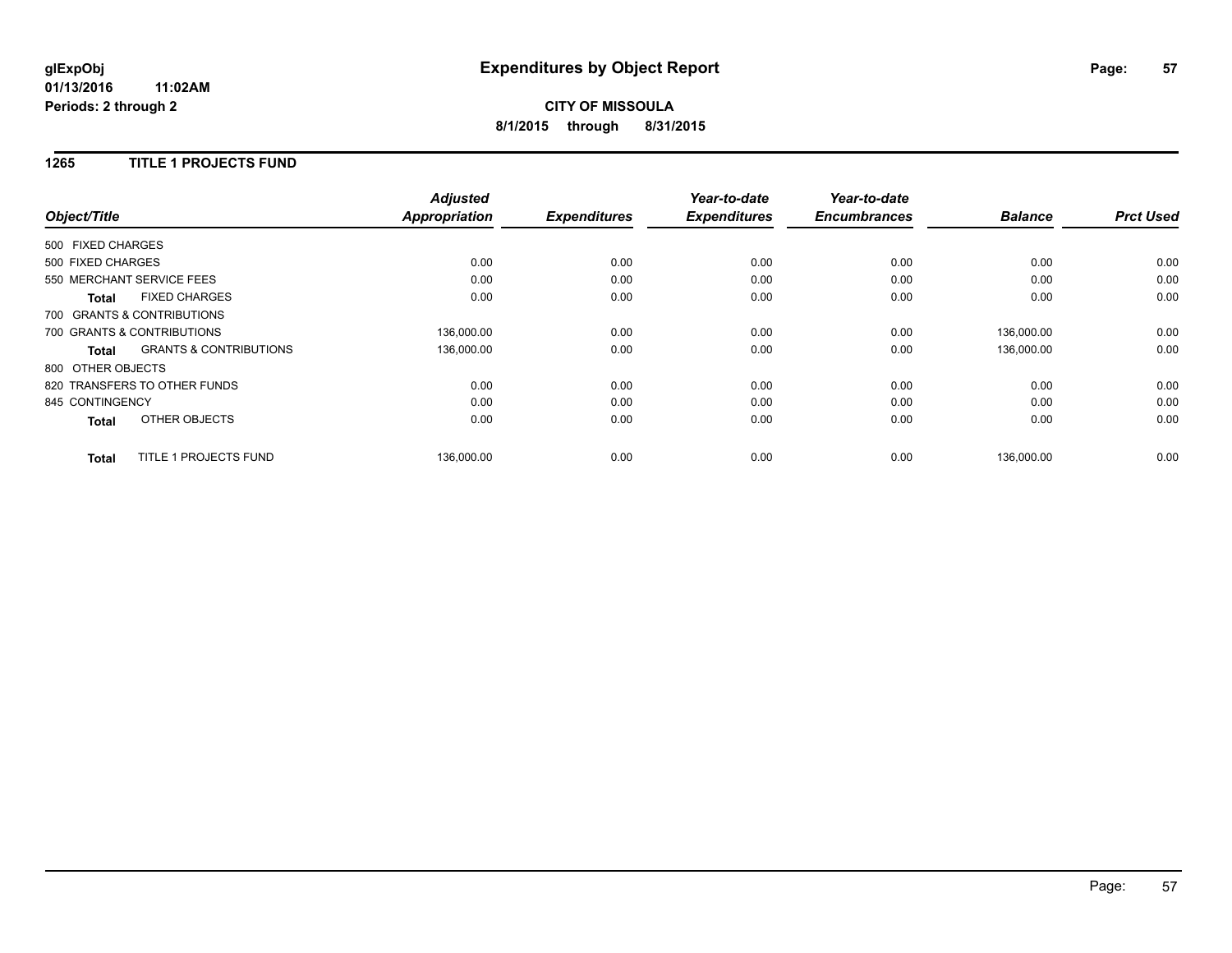#### **1396 PROGRAM INCOME REVOLVING LOAN PROGRAM**

**390 NON-DEPARTMENTAL**

| Object/Title      |                                   | <b>Adjusted</b><br><b>Appropriation</b> | <b>Expenditures</b> | Year-to-date<br><b>Expenditures</b> | Year-to-date<br><b>Encumbrances</b> | <b>Balance</b> | <b>Prct Used</b> |
|-------------------|-----------------------------------|-----------------------------------------|---------------------|-------------------------------------|-------------------------------------|----------------|------------------|
|                   | 300 PURCHASED SERVICES            |                                         |                     |                                     |                                     |                |                  |
|                   | 350 PROFESSIONAL SERVICES         | 0.00                                    | 0.00                | 0.00                                | 0.00                                | 0.00           | 0.00             |
| <b>Total</b>      | <b>PURCHASED SERVICES</b>         | 0.00                                    | 0.00                | 0.00                                | 0.00                                | 0.00           | 0.00             |
| 500 FIXED CHARGES |                                   |                                         |                     |                                     |                                     |                |                  |
|                   | 550 MERCHANT SERVICE FEES         | 0.00                                    | 0.00                | 0.00                                | 0.00                                | 0.00           | 0.00             |
| Total             | <b>FIXED CHARGES</b>              | 0.00                                    | 0.00                | 0.00                                | 0.00                                | 0.00           | 0.00             |
|                   | 700 GRANTS & CONTRIBUTIONS        |                                         |                     |                                     |                                     |                |                  |
|                   | 700 GRANTS & CONTRIBUTIONS        | 38.472.00                               | 0.00                | 0.00                                | 0.00                                | 38.472.00      | 0.00             |
| <b>Total</b>      | <b>GRANTS &amp; CONTRIBUTIONS</b> | 38.472.00                               | 0.00                | 0.00                                | 0.00                                | 38.472.00      | 0.00             |
| <b>Total</b>      | NON-DEPARTMENTAL                  | 38.472.00                               | 0.00                | 0.00                                | 0.00                                | 38.472.00      | 0.00             |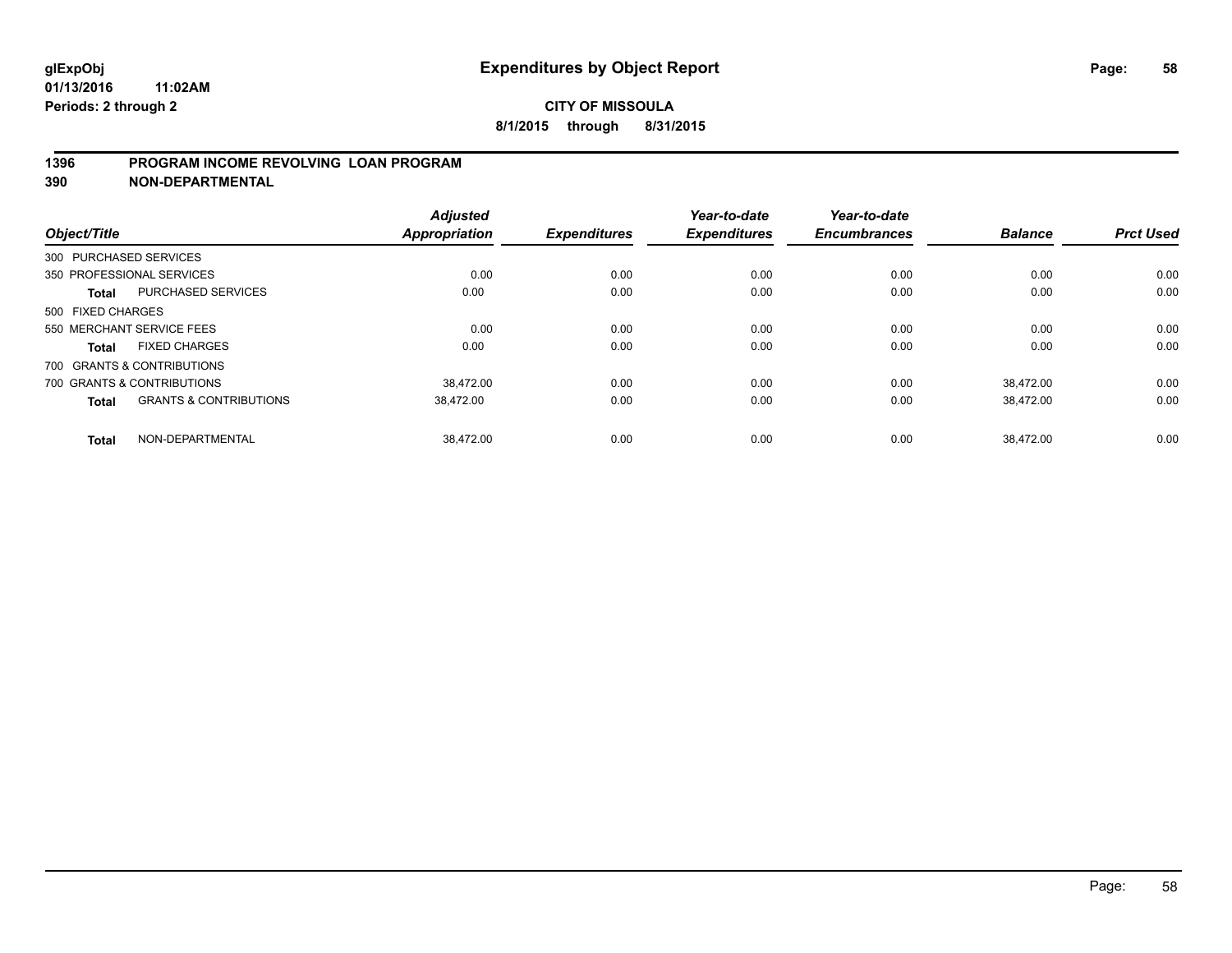**CITY OF MISSOULA 8/1/2015 through 8/31/2015**

### **1396 PROGRAM INCOME REVOLVING LOAN PROGRAM**

| Object/Title           |                                   | <b>Adjusted</b><br><b>Appropriation</b> | <b>Expenditures</b> | Year-to-date<br><b>Expenditures</b> | Year-to-date<br><b>Encumbrances</b> | <b>Balance</b> | <b>Prct Used</b> |
|------------------------|-----------------------------------|-----------------------------------------|---------------------|-------------------------------------|-------------------------------------|----------------|------------------|
| 300 PURCHASED SERVICES |                                   |                                         |                     |                                     |                                     |                |                  |
|                        | 350 PROFESSIONAL SERVICES         | 0.00                                    | 0.00                | 0.00                                | 0.00                                | 0.00           | 0.00             |
| Total                  | PURCHASED SERVICES                | 0.00                                    | 0.00                | 0.00                                | 0.00                                | 0.00           | 0.00             |
| 500 FIXED CHARGES      |                                   |                                         |                     |                                     |                                     |                |                  |
|                        | 550 MERCHANT SERVICE FEES         | 0.00                                    | 0.00                | 0.00                                | 0.00                                | 0.00           | 0.00             |
| Total                  | <b>FIXED CHARGES</b>              | 0.00                                    | 0.00                | 0.00                                | 0.00                                | 0.00           | 0.00             |
|                        | 700 GRANTS & CONTRIBUTIONS        |                                         |                     |                                     |                                     |                |                  |
|                        | 700 GRANTS & CONTRIBUTIONS        | 38.472.00                               | 0.00                | 0.00                                | 0.00                                | 38.472.00      | 0.00             |
| <b>Total</b>           | <b>GRANTS &amp; CONTRIBUTIONS</b> | 38,472.00                               | 0.00                | 0.00                                | 0.00                                | 38.472.00      | 0.00             |
| <b>Total</b>           | PROGRAM INCOME REVOLVING LOAN P   | 38.472.00                               | 0.00                | 0.00                                | 0.00                                | 38.472.00      | 0.00             |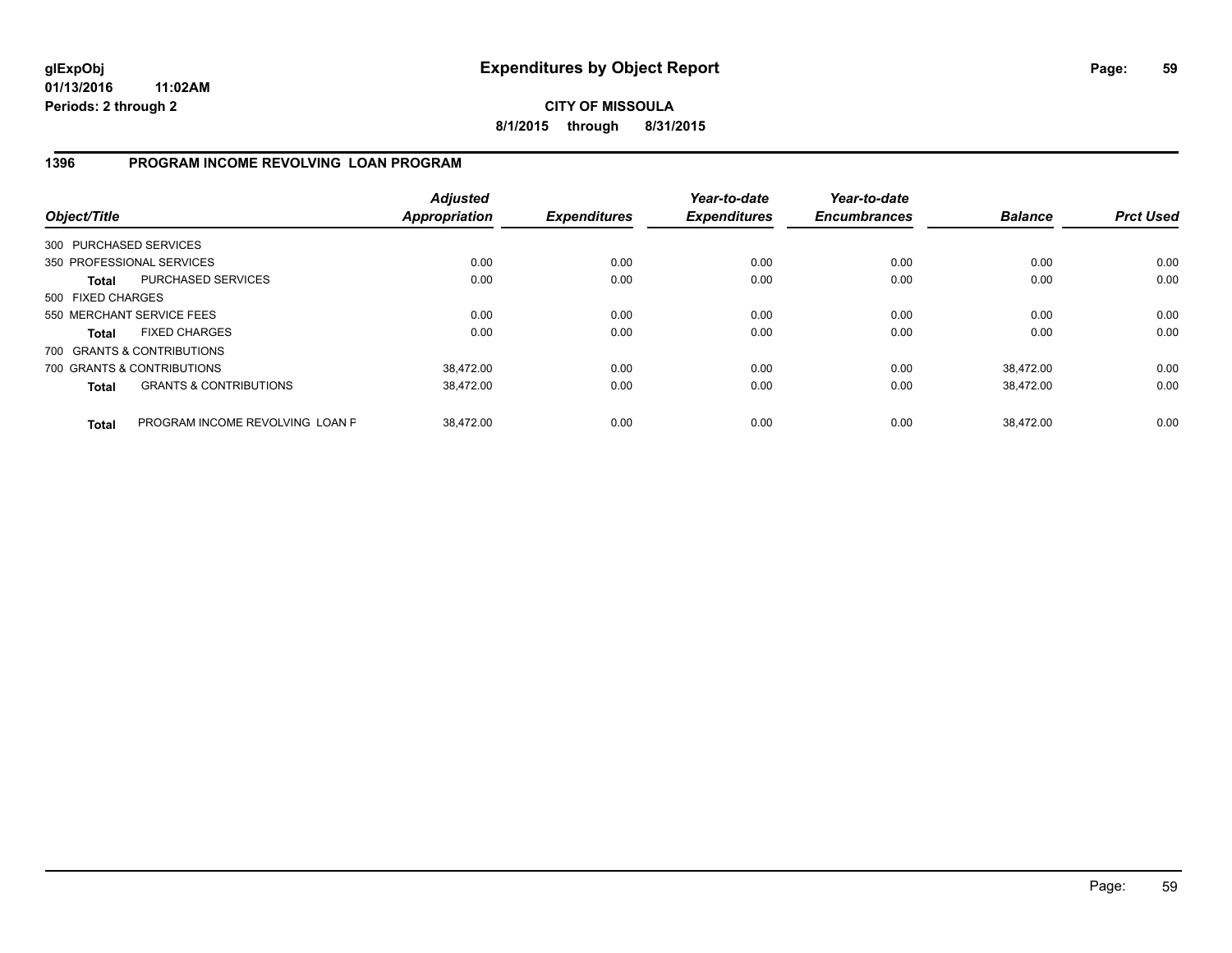#### **1397 STATE HOME PROGRAM INCOME**

**390 NON-DEPARTMENTAL**

| Object/Title                              | <b>Adjusted</b><br><b>Appropriation</b> | <b>Expenditures</b> | Year-to-date<br><b>Expenditures</b> | Year-to-date<br><b>Encumbrances</b> | <b>Balance</b> | <b>Prct Used</b> |
|-------------------------------------------|-----------------------------------------|---------------------|-------------------------------------|-------------------------------------|----------------|------------------|
| 300 PURCHASED SERVICES                    |                                         |                     |                                     |                                     |                |                  |
| 350 PROFESSIONAL SERVICES                 | 600,000.00                              | 0.00                | 0.00                                | 0.00                                | 600,000.00     | 0.00             |
| <b>PURCHASED SERVICES</b><br><b>Total</b> | 600,000.00                              | 0.00                | 0.00                                | 0.00                                | 600,000.00     | 0.00             |
| 500 FIXED CHARGES                         |                                         |                     |                                     |                                     |                |                  |
| 550 MERCHANT SERVICE FEES                 | 0.00                                    | 0.00                | 0.00                                | 0.00                                | 0.00           | 0.00             |
| <b>FIXED CHARGES</b><br><b>Total</b>      | 0.00                                    | 0.00                | 0.00                                | 0.00                                | 0.00           | 0.00             |
| NON-DEPARTMENTAL<br><b>Total</b>          | 600,000.00                              | 0.00                | 0.00                                | 0.00                                | 600,000.00     | 0.00             |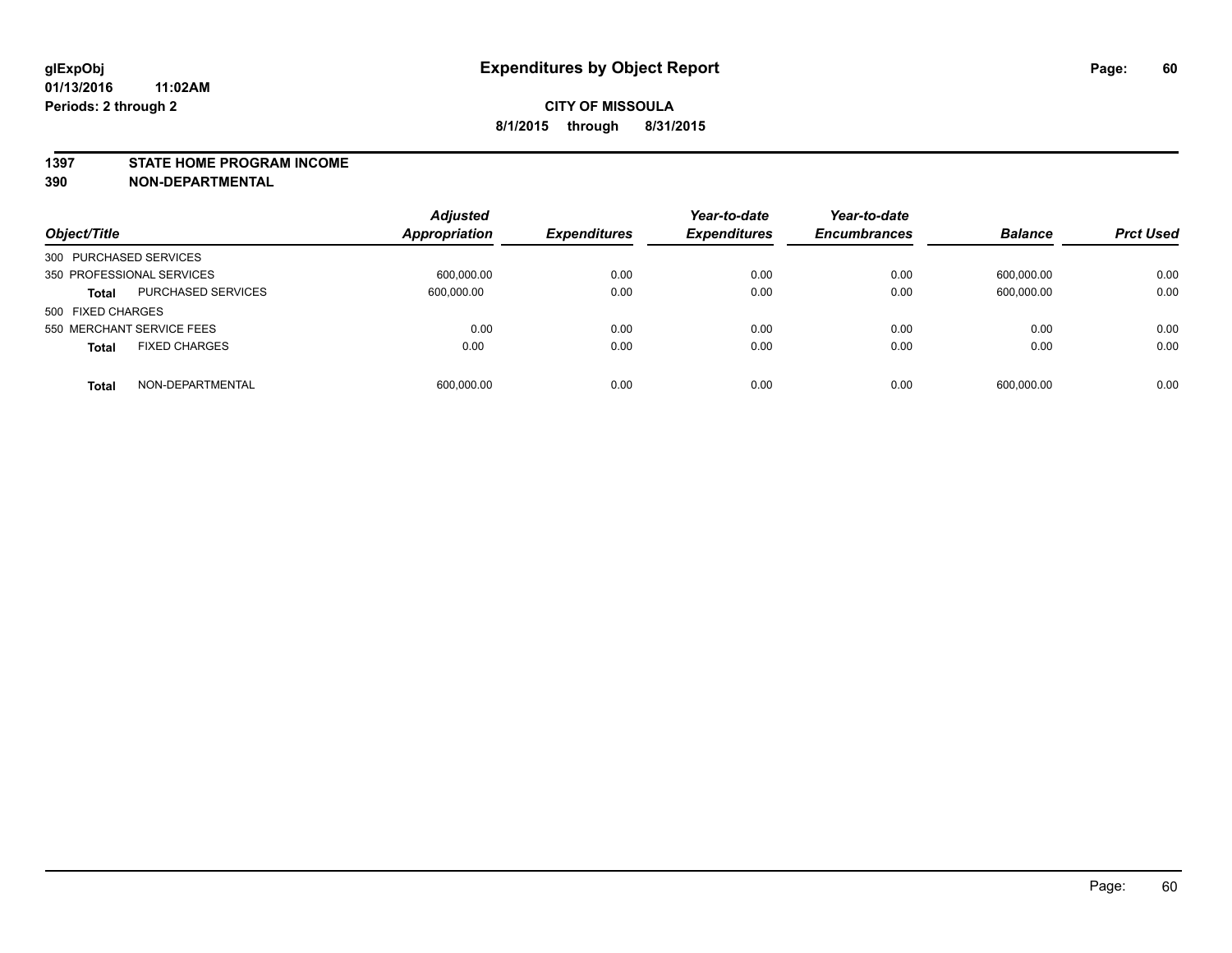#### **1397 STATE HOME PROGRAM INCOME**

| Object/Title              |                           | <b>Adjusted</b><br><b>Appropriation</b> | <b>Expenditures</b> | Year-to-date<br><b>Expenditures</b> | Year-to-date<br><b>Encumbrances</b> | <b>Balance</b> | <b>Prct Used</b> |
|---------------------------|---------------------------|-----------------------------------------|---------------------|-------------------------------------|-------------------------------------|----------------|------------------|
| 300 PURCHASED SERVICES    |                           |                                         |                     |                                     |                                     |                |                  |
| 350 PROFESSIONAL SERVICES |                           | 600,000.00                              | 0.00                | 0.00                                | 0.00                                | 600.000.00     | 0.00             |
| Total                     | PURCHASED SERVICES        | 600,000.00                              | 0.00                | 0.00                                | 0.00                                | 600,000.00     | 0.00             |
| 500 FIXED CHARGES         |                           |                                         |                     |                                     |                                     |                |                  |
| 550 MERCHANT SERVICE FEES |                           | 0.00                                    | 0.00                | 0.00                                | 0.00                                | 0.00           | 0.00             |
| <b>Total</b>              | <b>FIXED CHARGES</b>      | 0.00                                    | 0.00                | 0.00                                | 0.00                                | 0.00           | 0.00             |
| <b>Total</b>              | STATE HOME PROGRAM INCOME | 600,000.00                              | 0.00                | 0.00                                | 0.00                                | 600,000.00     | 0.00             |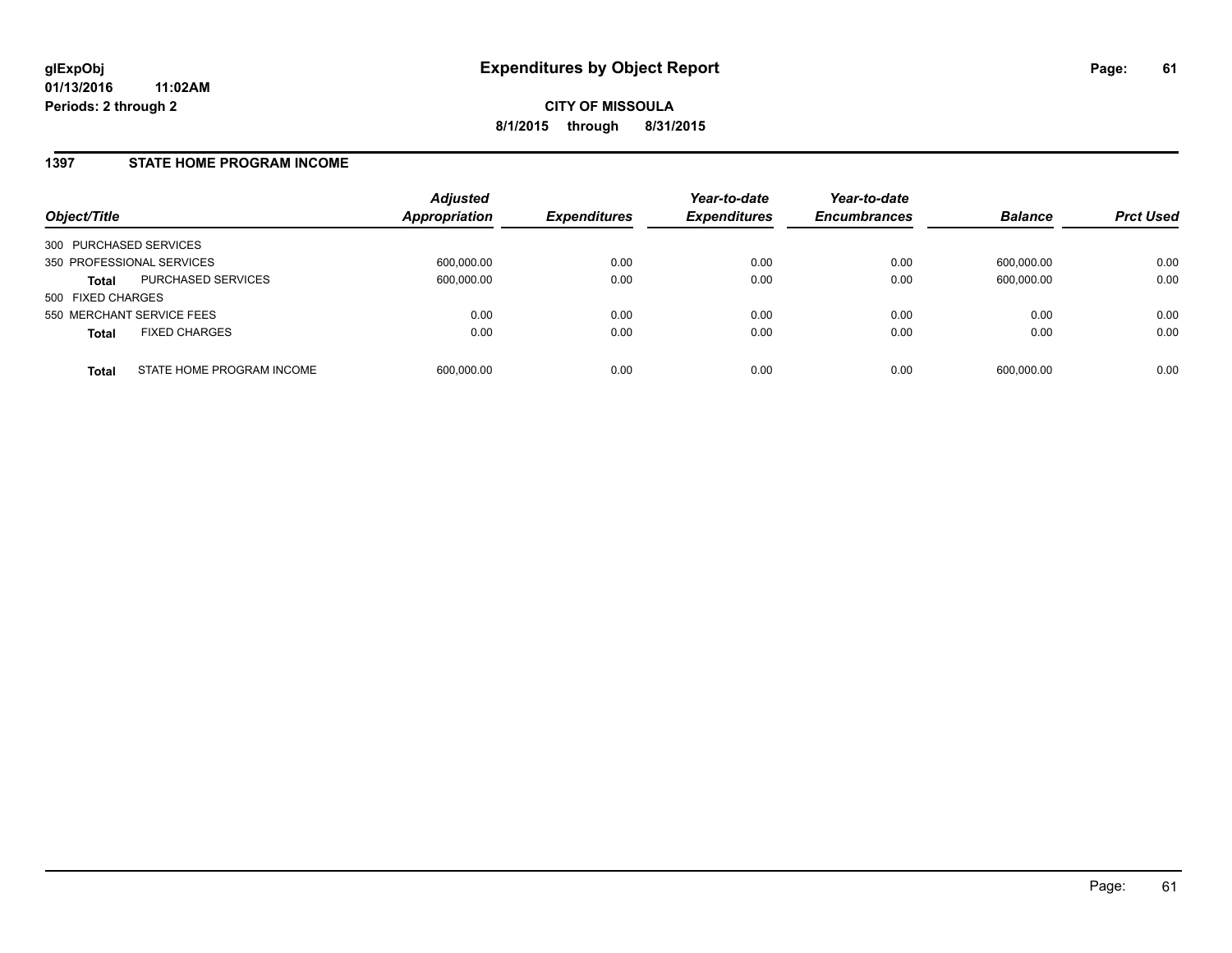#### **2250 PLANNING FUND**

**250 DEVELOPMENT SERVICES**

|                                     |                      | <b>Adjusted</b>      |                     | Year-to-date        | Year-to-date        |                |                  |
|-------------------------------------|----------------------|----------------------|---------------------|---------------------|---------------------|----------------|------------------|
| Object/Title                        |                      | <b>Appropriation</b> | <b>Expenditures</b> | <b>Expenditures</b> | <b>Encumbrances</b> | <b>Balance</b> | <b>Prct Used</b> |
| 100 PERSONAL SERVICES               |                      |                      |                     |                     |                     |                |                  |
| 110 SALARIES AND WAGES              |                      | 262,841.00           | 19,036.19           | 33,853.78           | 0.00                | 228,987.22     | 12.88            |
| <b>140 EMPLOYER CONTRIBUTIONS</b>   |                      | 83,643.00            | 6,361.12            | 15,083.96           | 0.00                | 68,559.04      | 18.03            |
| 141 STATE RETIREMENT CONTRIBUTIONS  |                      | 0.00                 | 19.04               | 33.86               | 0.00                | $-33.86$       | 0.00             |
| Total                               | PERSONAL SERVICES    | 346,484.00           | 25,416.35           | 48,971.60           | 0.00                | 297,512.40     | 14.13            |
| 200 SUPPLIES                        |                      |                      |                     |                     |                     |                |                  |
| 210 OFFICE SUPPLIES                 |                      | 2,550.00             | 62.80               | 62.80               | 0.00                | 2,487.20       | 2.46             |
| 220 OPERATING SUPPLIES              |                      | 900.00               | 0.00                | 0.00                | 0.00                | 900.00         | 0.00             |
| 231 GASOLINE                        |                      | 0.00                 | 0.00                | 0.00                | 0.00                | 0.00           | 0.00             |
| 240 OTHER SUPPLIES                  |                      | 400.00               | 14.99               | 14.99               | 0.00                | 385.01         | 3.75             |
| <b>SUPPLIES</b><br>Total            |                      | 3,850.00             | 77.79               | 77.79               | 0.00                | 3,772.21       | 2.02             |
| 300 PURCHASED SERVICES              |                      |                      |                     |                     |                     |                |                  |
| 310 COMMUNICATIONS                  |                      | 1,100.00             | 1.03                | 1.03                | 0.00                | 1,098.97       | 0.09             |
| 320 PRINTING & DUPLICATING          |                      | 8,000.00             | 27.92               | 27.92               | 0.00                | 7,972.08       | 0.35             |
| 330 PUBLICITY, SUBSCRIPTIONS & DUES |                      | 4,005.00             | 40.00               | 40.00               | 0.00                | 3,965.00       | 1.00             |
| 344 TELEPHONE SERVICE               |                      | 125.00               | 0.00                | 0.00                | 0.00                | 125.00         | 0.00             |
| 350 PROFESSIONAL SERVICES           |                      | 50,000.00            | 122.00              | 122.00              | 0.00                | 49,878.00      | 0.24             |
| 360 REPAIR & MAINTENANCE            |                      | 1,540.00             | 0.00                | 0.00                | 0.00                | 1,540.00       | 0.00             |
| 370 TRAVEL                          |                      | 5,185.00             | 0.00                | 0.00                | 0.00                | 5,185.00       | 0.00             |
| 380 TRAINING                        |                      | 4,595.00             | 0.00                | 0.00                | 0.00                | 4,595.00       | 0.00             |
| 390 OTHER PURCHASED SERVICES        |                      | 3,750.00             | 0.00                | 0.00                | 0.00                | 3,750.00       | 0.00             |
| Total                               | PURCHASED SERVICES   | 78,300.00            | 190.95              | 190.95              | 0.00                | 78,109.05      | 0.24             |
| 500 FIXED CHARGES                   |                      |                      |                     |                     |                     |                |                  |
| 500 FIXED CHARGES                   |                      | 24,000.00            | 0.00                | 0.00                | 0.00                | 24,000.00      | 0.00             |
| 550 MERCHANT SERVICE FEES           |                      | 0.00                 | 0.00                | 0.00                | 0.00                | 0.00           | 0.00             |
| <b>FIXED CHARGES</b><br>Total       |                      | 24,000.00            | 0.00                | 0.00                | 0.00                | 24,000.00      | 0.00             |
| 800 OTHER OBJECTS                   |                      |                      |                     |                     |                     |                |                  |
| 820 TRANSFERS TO OTHER FUNDS        |                      | 0.00                 | 0.00                | 0.00                | 0.00                | 0.00           | 0.00             |
| 845 CONTINGENCY                     |                      | 0.00                 | 0.00                | 0.00                | 0.00                | 0.00           | 0.00             |
| OTHER OBJECTS<br><b>Total</b>       |                      | 0.00                 | 0.00                | 0.00                | 0.00                | 0.00           | 0.00             |
| <b>Total</b>                        | DEVELOPMENT SERVICES | 452,634.00           | 25,685.09           | 49,240.34           | 0.00                | 403,393.66     | 10.88            |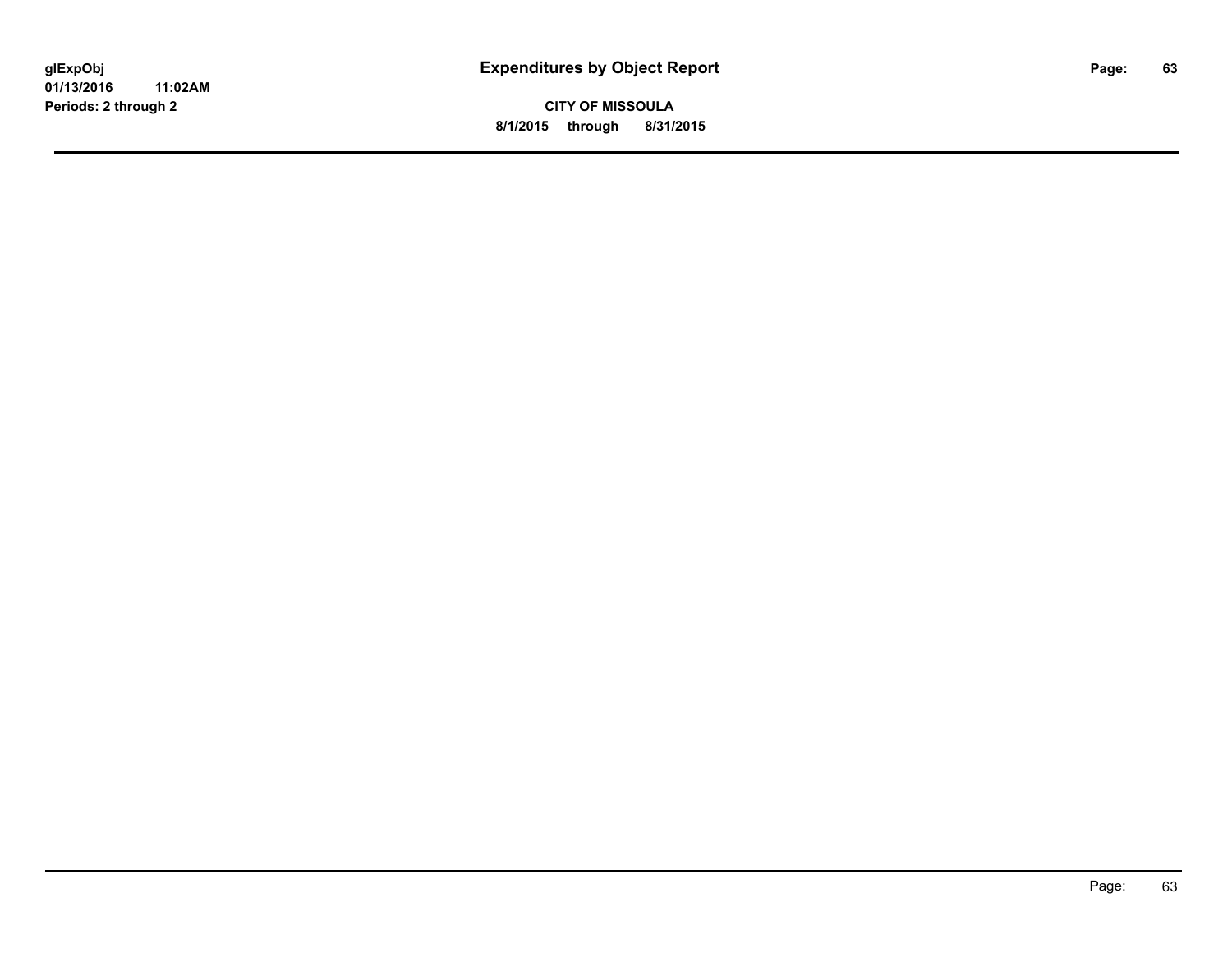**2250 PLANNING FUND**

|                                      | <b>Adjusted</b>      |                     | Year-to-date        | Year-to-date        |                |                  |
|--------------------------------------|----------------------|---------------------|---------------------|---------------------|----------------|------------------|
| Object/Title                         | <b>Appropriation</b> | <b>Expenditures</b> | <b>Expenditures</b> | <b>Encumbrances</b> | <b>Balance</b> | <b>Prct Used</b> |
| 100 PERSONAL SERVICES                |                      |                     |                     |                     |                |                  |
| 110 SALARIES AND WAGES               | 262,841.00           | 19,036.19           | 33,853.78           | 0.00                | 228,987.22     | 12.88            |
| 140 EMPLOYER CONTRIBUTIONS           | 83,643.00            | 6,361.12            | 15,083.96           | 0.00                | 68,559.04      | 18.03            |
| 141 STATE RETIREMENT CONTRIBUTIONS   | 0.00                 | 19.04               | 33.86               | 0.00                | $-33.86$       | 0.00             |
| PERSONAL SERVICES<br><b>Total</b>    | 346,484.00           | 25,416.35           | 48,971.60           | 0.00                | 297,512.40     | 14.13            |
| 200 SUPPLIES                         |                      |                     |                     |                     |                |                  |
| 210 OFFICE SUPPLIES                  | 2,550.00             | 62.80               | 62.80               | 0.00                | 2,487.20       | 2.46             |
| 220 OPERATING SUPPLIES               | 900.00               | 0.00                | 0.00                | 0.00                | 900.00         | 0.00             |
| 231 GASOLINE                         | 0.00                 | 0.00                | 0.00                | 0.00                | 0.00           | 0.00             |
| 240 OTHER SUPPLIES                   | 400.00               | 14.99               | 14.99               | 0.00                | 385.01         | 3.75             |
| <b>SUPPLIES</b><br>Total             | 3,850.00             | 77.79               | 77.79               | 0.00                | 3,772.21       | 2.02             |
| 300 PURCHASED SERVICES               |                      |                     |                     |                     |                |                  |
| 310 COMMUNICATIONS                   | 1,100.00             | 1.03                | 1.03                | 0.00                | 1,098.97       | 0.09             |
| 320 PRINTING & DUPLICATING           | 8,000.00             | 27.92               | 27.92               | 0.00                | 7,972.08       | 0.35             |
| 330 PUBLICITY, SUBSCRIPTIONS & DUES  | 4,005.00             | 40.00               | 40.00               | 0.00                | 3,965.00       | 1.00             |
| 344 TELEPHONE SERVICE                | 125.00               | 0.00                | 0.00                | 0.00                | 125.00         | 0.00             |
| 350 PROFESSIONAL SERVICES            | 50,000.00            | 122.00              | 122.00              | 0.00                | 49,878.00      | 0.24             |
| 360 REPAIR & MAINTENANCE             | 1,540.00             | 0.00                | 0.00                | 0.00                | 1,540.00       | 0.00             |
| 370 TRAVEL                           | 5,185.00             | 0.00                | 0.00                | 0.00                | 5,185.00       | 0.00             |
| 380 TRAINING                         | 4,595.00             | 0.00                | 0.00                | 0.00                | 4,595.00       | 0.00             |
| 390 OTHER PURCHASED SERVICES         | 3,750.00             | 0.00                | 0.00                | 0.00                | 3,750.00       | 0.00             |
| PURCHASED SERVICES<br>Total          | 78,300.00            | 190.95              | 190.95              | 0.00                | 78,109.05      | 0.24             |
| 500 FIXED CHARGES                    |                      |                     |                     |                     |                |                  |
| 500 FIXED CHARGES                    | 24,000.00            | 0.00                | 0.00                | 0.00                | 24,000.00      | 0.00             |
| 550 MERCHANT SERVICE FEES            | 0.00                 | 0.00                | 0.00                | 0.00                | 0.00           | 0.00             |
| <b>FIXED CHARGES</b><br><b>Total</b> | 24,000.00            | 0.00                | 0.00                | 0.00                | 24,000.00      | 0.00             |
| 800 OTHER OBJECTS                    |                      |                     |                     |                     |                |                  |
| 820 TRANSFERS TO OTHER FUNDS         | 0.00                 | 0.00                | 0.00                | 0.00                | 0.00           | 0.00             |
| 845 CONTINGENCY                      | 0.00                 | 0.00                | 0.00                | 0.00                | 0.00           | 0.00             |
| <b>OTHER OBJECTS</b><br><b>Total</b> | 0.00                 | 0.00                | 0.00                | 0.00                | 0.00           | 0.00             |
| <b>PLANNING FUND</b><br><b>Total</b> | 452,634.00           | 25,685.09           | 49,240.34           | 0.00                | 403,393.66     | 10.88            |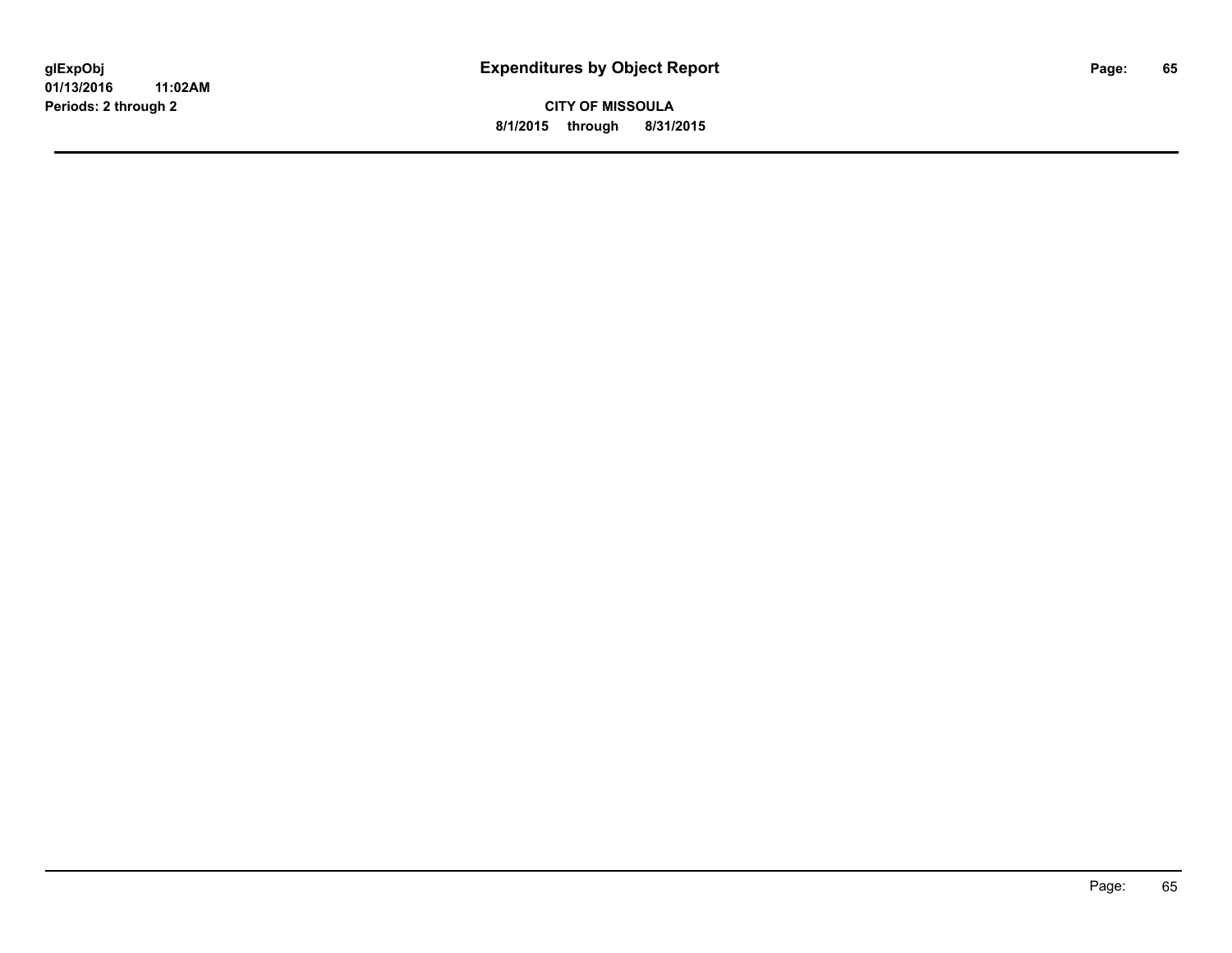#### **2310 PUBLIC SAFETY INFORMATION SYSTEMS**

**310 BUILDING INSPECTION**

| Object/Title              |                            | <b>Adjusted</b><br>Appropriation | <b>Expenditures</b> | Year-to-date<br><b>Expenditures</b> | Year-to-date<br><b>Encumbrances</b> | <b>Balance</b> | <b>Prct Used</b> |
|---------------------------|----------------------------|----------------------------------|---------------------|-------------------------------------|-------------------------------------|----------------|------------------|
| 500 FIXED CHARGES         |                            |                                  |                     |                                     |                                     |                |                  |
| 550 MERCHANT SERVICE FEES |                            | 0.00                             | 0.00                | 0.00                                | 0.00                                | 0.00           | 0.00             |
| <b>Total</b>              | <b>FIXED CHARGES</b>       | 0.00                             | 0.00                | 0.00                                | 0.00                                | 0.00           | 0.00             |
| 800 OTHER OBJECTS         |                            |                                  |                     |                                     |                                     |                |                  |
| 845 CONTINGENCY           |                            | 0.00                             | 0.00                | 0.00                                | 0.00                                | 0.00           | 0.00             |
| <b>Total</b>              | OTHER OBJECTS              | 0.00                             | 0.00                | 0.00                                | 0.00                                | 0.00           | 0.00             |
| <b>Total</b>              | <b>BUILDING INSPECTION</b> | 0.00                             | 0.00                | 0.00                                | 0.00                                | 0.00           | 0.00             |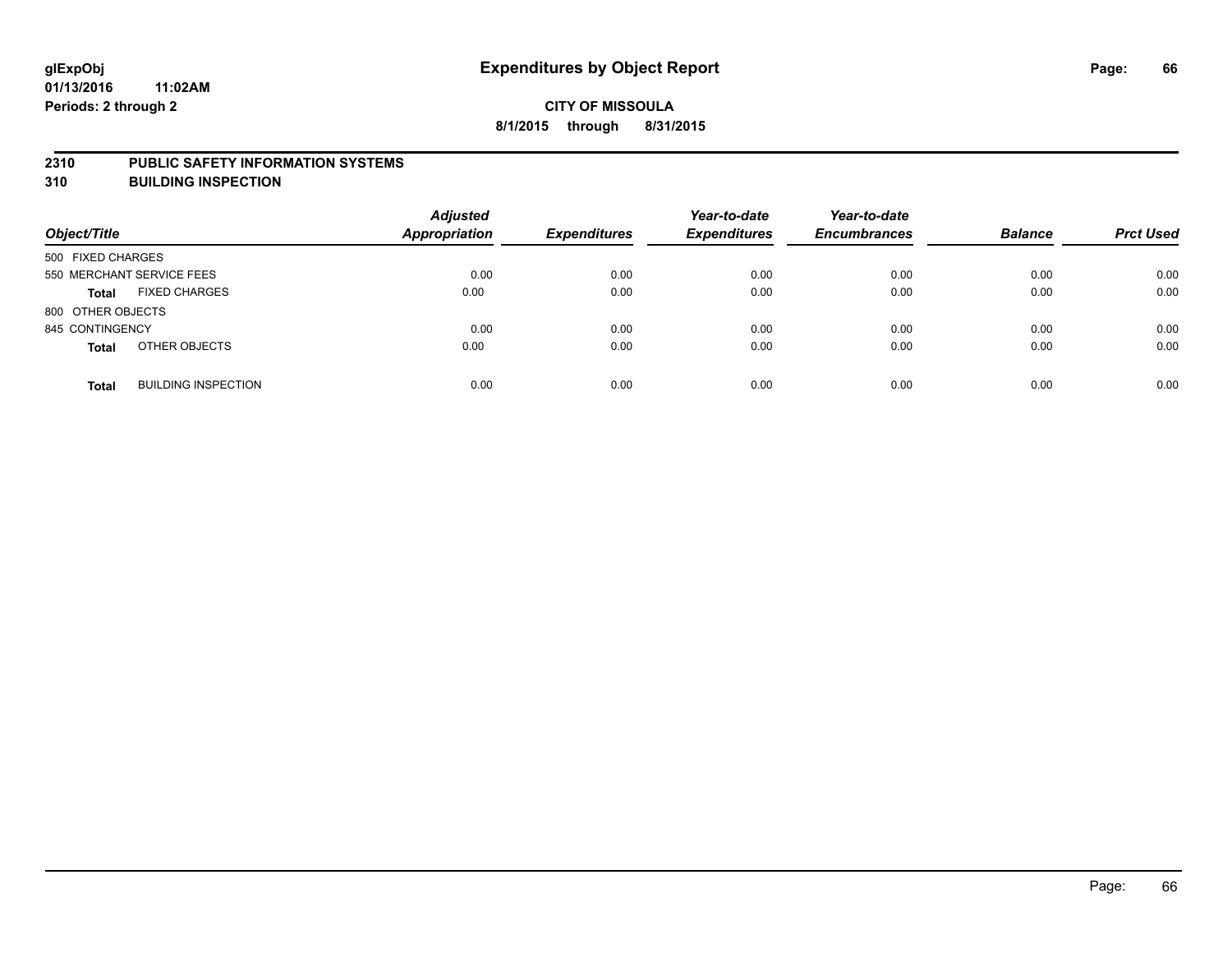**CITY OF MISSOULA 8/1/2015 through 8/31/2015**

### **2310 PUBLIC SAFETY INFORMATION SYSTEMS**

| Object/Title      |                                   | <b>Adjusted</b><br><b>Appropriation</b> | <b>Expenditures</b> | Year-to-date<br><b>Expenditures</b> | Year-to-date<br><b>Encumbrances</b> | <b>Balance</b> | <b>Prct Used</b> |
|-------------------|-----------------------------------|-----------------------------------------|---------------------|-------------------------------------|-------------------------------------|----------------|------------------|
| 500 FIXED CHARGES |                                   |                                         |                     |                                     |                                     |                |                  |
|                   | 550 MERCHANT SERVICE FEES         | 0.00                                    | 0.00                | 0.00                                | 0.00                                | 0.00           | 0.00             |
| <b>Total</b>      | <b>FIXED CHARGES</b>              | 0.00                                    | 0.00                | 0.00                                | 0.00                                | 0.00           | 0.00             |
| 800 OTHER OBJECTS |                                   |                                         |                     |                                     |                                     |                |                  |
| 845 CONTINGENCY   |                                   | 0.00                                    | 0.00                | 0.00                                | 0.00                                | 0.00           | 0.00             |
| <b>Total</b>      | OTHER OBJECTS                     | 0.00                                    | 0.00                | 0.00                                | 0.00                                | 0.00           | 0.00             |
| <b>Total</b>      | PUBLIC SAFETY INFORMATION SYSTEM! | 0.00                                    | 0.00                | 0.00                                | 0.00                                | 0.00           | 0.00             |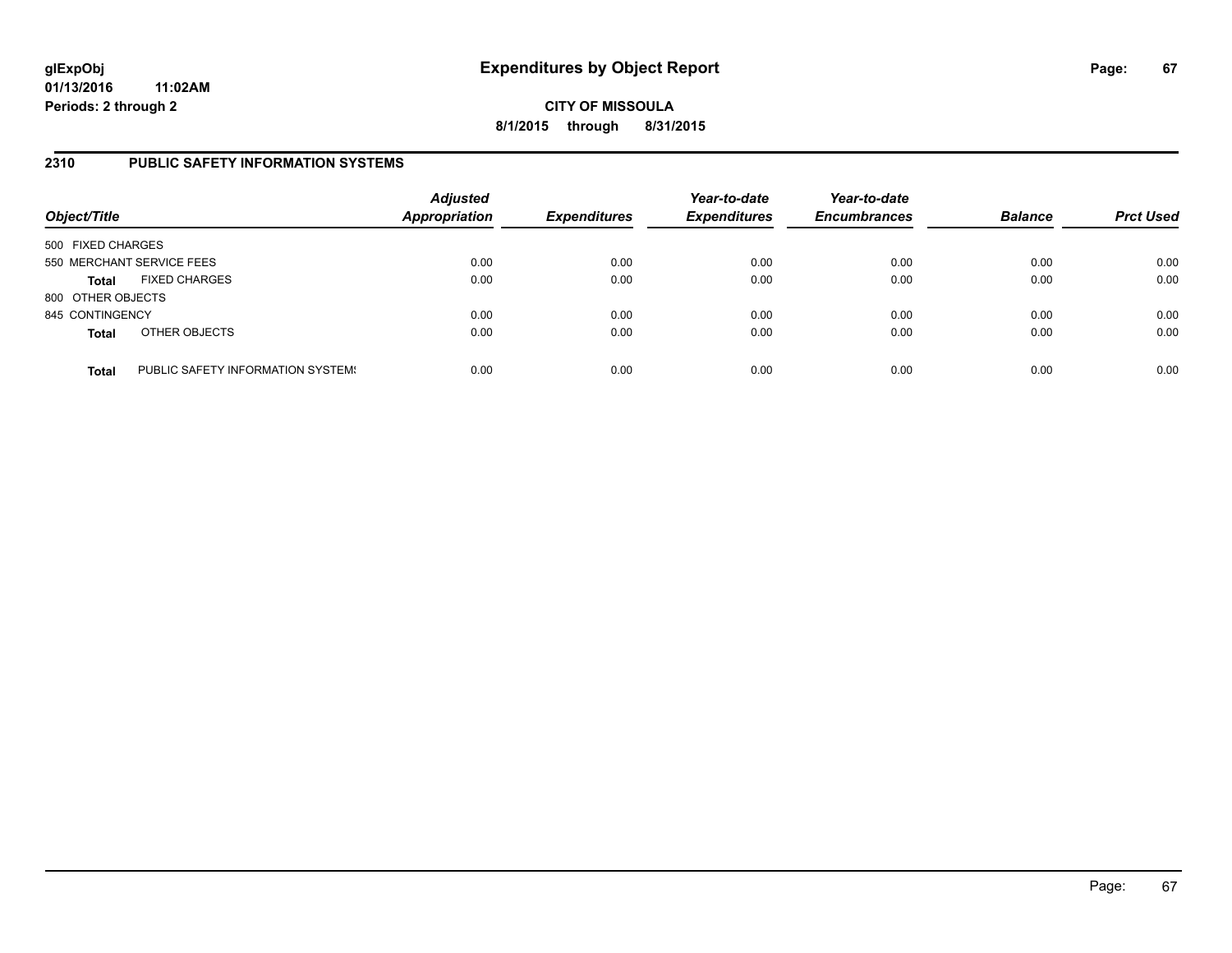#### **2321 IMPACT FEE FUND**

**390 NON-DEPARTMENTAL**

|                        |                              | <b>Adjusted</b>      |                     | Year-to-date        | Year-to-date        |                |                  |
|------------------------|------------------------------|----------------------|---------------------|---------------------|---------------------|----------------|------------------|
| Object/Title           |                              | <b>Appropriation</b> | <b>Expenditures</b> | <b>Expenditures</b> | <b>Encumbrances</b> | <b>Balance</b> | <b>Prct Used</b> |
| 100 PERSONAL SERVICES  |                              |                      |                     |                     |                     |                |                  |
| 110 SALARIES AND WAGES |                              | 0.00                 | 0.00                | 0.00                | 0.00                | 0.00           | 0.00             |
|                        | 140 EMPLOYER CONTRIBUTIONS   | 0.00                 | 0.00                | 0.00                | 0.00                | 0.00           | 0.00             |
| Total                  | PERSONAL SERVICES            | 0.00                 | 0.00                | 0.00                | 0.00                | 0.00           | 0.00             |
|                        | 300 PURCHASED SERVICES       |                      |                     |                     |                     |                |                  |
|                        | 350 PROFESSIONAL SERVICES    | 0.00                 | 0.00                | 0.00                | 0.00                | 0.00           | 0.00             |
|                        | 390 OTHER PURCHASED SERVICES | 0.00                 | 0.00                | 0.00                | 0.00                | 0.00           | 0.00             |
| <b>Total</b>           | PURCHASED SERVICES           | 0.00                 | 0.00                | 0.00                | 0.00                | 0.00           | 0.00             |
| 500 FIXED CHARGES      |                              |                      |                     |                     |                     |                |                  |
|                        | 550 MERCHANT SERVICE FEES    | 0.00                 | 0.00                | 0.00                | 0.00                | 0.00           | 0.00             |
| <b>Total</b>           | <b>FIXED CHARGES</b>         | 0.00                 | 0.00                | 0.00                | 0.00                | 0.00           | 0.00             |
| 800 OTHER OBJECTS      |                              |                      |                     |                     |                     |                |                  |
|                        | 820 TRANSFERS TO OTHER FUNDS | 0.00                 | 0.00                | 0.00                | 0.00                | 0.00           | 0.00             |
| <b>Total</b>           | OTHER OBJECTS                | 0.00                 | 0.00                | 0.00                | 0.00                | 0.00           | 0.00             |
| 900 CAPITAL OUTLAY     |                              |                      |                     |                     |                     |                |                  |
| 930 IMPROVEMENTS       |                              | 2,400,000.00         | 31,350.01           | 32,866.07           | 0.00                | 2,367,133.93   | 1.37             |
| <b>Total</b>           | <b>CAPITAL OUTLAY</b>        | 2,400,000.00         | 31,350.01           | 32,866.07           | 0.00                | 2,367,133.93   | 1.37             |
| <b>Total</b>           | NON-DEPARTMENTAL             | 2,400,000.00         | 31,350.01           | 32,866.07           | 0.00                | 2,367,133.93   | 1.37             |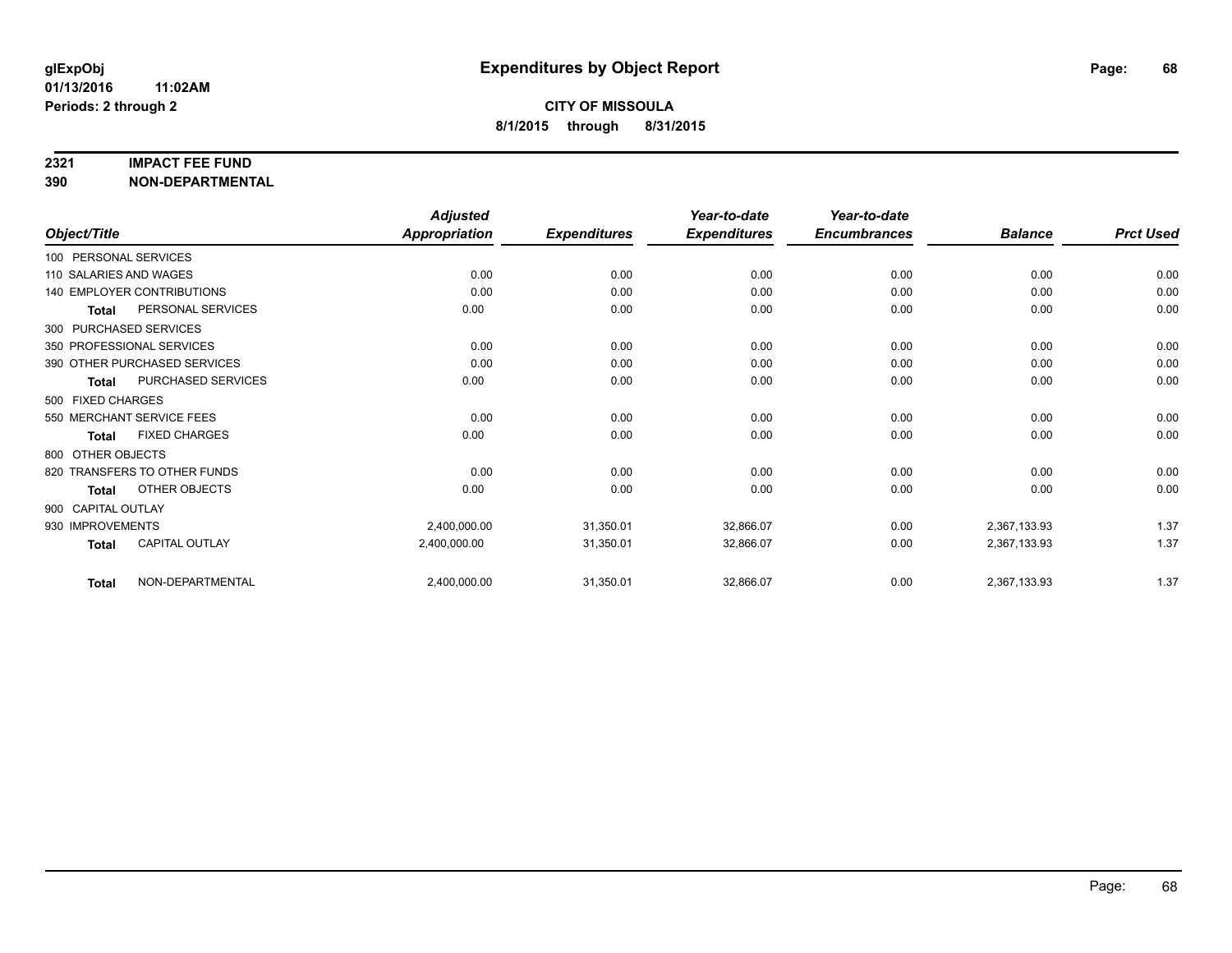**2321 IMPACT FEE FUND**

|                                        | <b>Adjusted</b>      |                     | Year-to-date        | Year-to-date        |                |                  |
|----------------------------------------|----------------------|---------------------|---------------------|---------------------|----------------|------------------|
| Object/Title                           | <b>Appropriation</b> | <b>Expenditures</b> | <b>Expenditures</b> | <b>Encumbrances</b> | <b>Balance</b> | <b>Prct Used</b> |
| 100 PERSONAL SERVICES                  |                      |                     |                     |                     |                |                  |
| 110 SALARIES AND WAGES                 | 0.00                 | 0.00                | 0.00                | 0.00                | 0.00           | 0.00             |
| 140 EMPLOYER CONTRIBUTIONS             | 0.00                 | 0.00                | 0.00                | 0.00                | 0.00           | 0.00             |
| PERSONAL SERVICES<br><b>Total</b>      | 0.00                 | 0.00                | 0.00                | 0.00                | 0.00           | 0.00             |
| 300 PURCHASED SERVICES                 |                      |                     |                     |                     |                |                  |
| 350 PROFESSIONAL SERVICES              | 0.00                 | 0.00                | 0.00                | 0.00                | 0.00           | 0.00             |
| 390 OTHER PURCHASED SERVICES           | 0.00                 | 0.00                | 0.00                | 0.00                | 0.00           | 0.00             |
| PURCHASED SERVICES<br><b>Total</b>     | 0.00                 | 0.00                | 0.00                | 0.00                | 0.00           | 0.00             |
| 500 FIXED CHARGES                      |                      |                     |                     |                     |                |                  |
| 550 MERCHANT SERVICE FEES              | 0.00                 | 0.00                | 0.00                | 0.00                | 0.00           | 0.00             |
| <b>FIXED CHARGES</b><br>Total          | 0.00                 | 0.00                | 0.00                | 0.00                | 0.00           | 0.00             |
| 800 OTHER OBJECTS                      |                      |                     |                     |                     |                |                  |
| 820 TRANSFERS TO OTHER FUNDS           | 0.00                 | 0.00                | 0.00                | 0.00                | 0.00           | 0.00             |
| <b>OTHER OBJECTS</b><br><b>Total</b>   | 0.00                 | 0.00                | 0.00                | 0.00                | 0.00           | 0.00             |
| 900 CAPITAL OUTLAY                     |                      |                     |                     |                     |                |                  |
| 930 IMPROVEMENTS                       | 2,400,000.00         | 31,350.01           | 32,866.07           | 0.00                | 2,367,133.93   | 1.37             |
| <b>CAPITAL OUTLAY</b><br><b>Total</b>  | 2,400,000.00         | 31,350.01           | 32,866.07           | 0.00                | 2,367,133.93   | 1.37             |
| <b>IMPACT FEE FUND</b><br><b>Total</b> | 2,400,000.00         | 31,350.01           | 32,866.07           | 0.00                | 2,367,133.93   | 1.37             |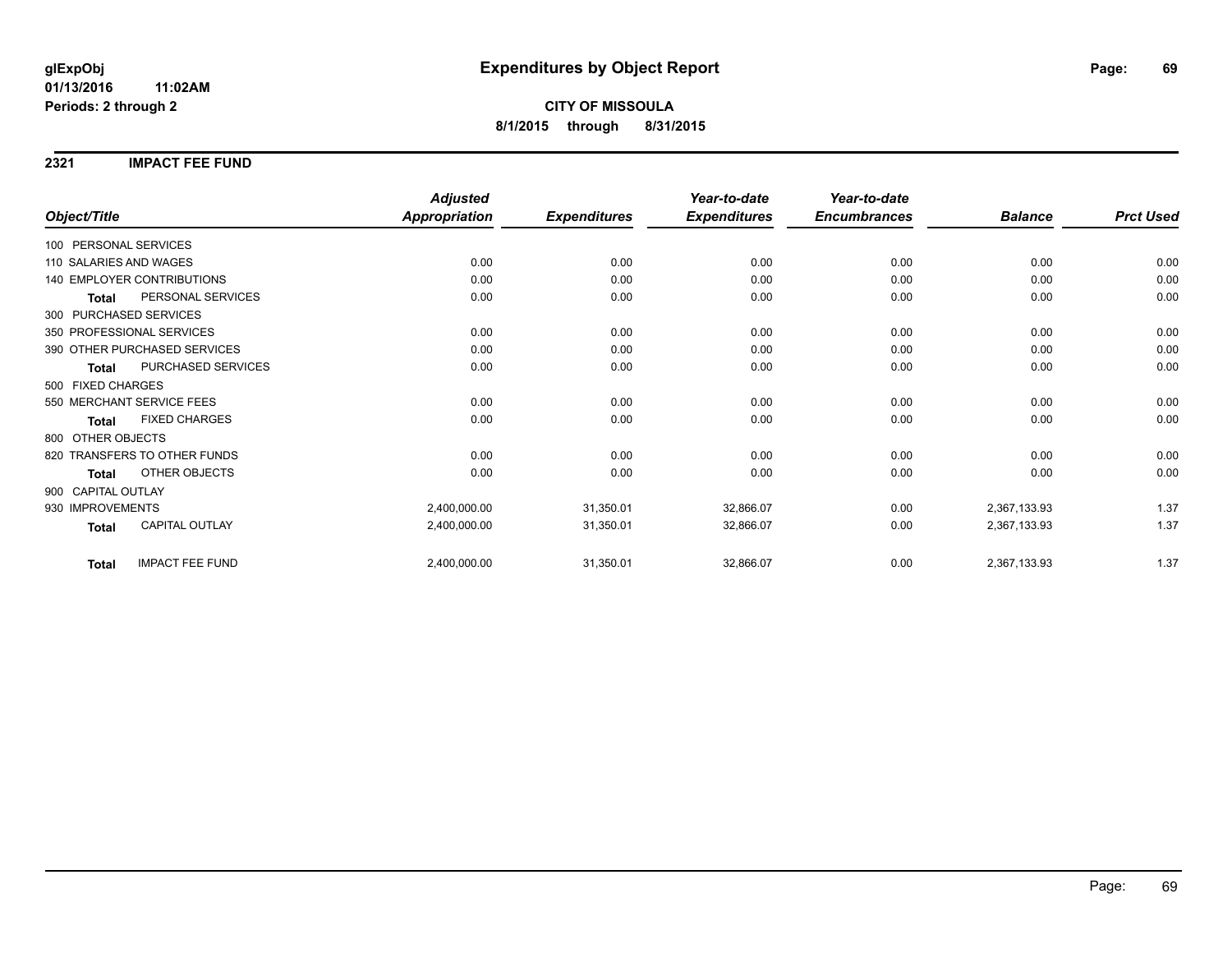### **CITY OF MISSOULA 8/1/2015 through 8/31/2015**

#### **2322 GEORGE ELMER/CATTLE DR INTERSECTION**

**390 NON-DEPARTMENTAL**

| Object/Title       |                              | <b>Adjusted</b><br><b>Appropriation</b> | <b>Expenditures</b> | Year-to-date<br><b>Expenditures</b> | Year-to-date<br><b>Encumbrances</b> | <b>Balance</b> | <b>Prct Used</b> |
|--------------------|------------------------------|-----------------------------------------|---------------------|-------------------------------------|-------------------------------------|----------------|------------------|
|                    | 300 PURCHASED SERVICES       |                                         |                     |                                     |                                     |                |                  |
|                    | 350 PROFESSIONAL SERVICES    | 15,000.00                               | 0.00                | 0.00                                | 0.00                                | 15,000.00      | 0.00             |
| <b>Total</b>       | PURCHASED SERVICES           | 15,000.00                               | 0.00                | 0.00                                | 0.00                                | 15,000.00      | 0.00             |
| 500 FIXED CHARGES  |                              |                                         |                     |                                     |                                     |                |                  |
|                    | 550 MERCHANT SERVICE FEES    | 0.00                                    | 0.00                | 0.00                                | 0.00                                | 0.00           | 0.00             |
| <b>Total</b>       | <b>FIXED CHARGES</b>         | 0.00                                    | 0.00                | 0.00                                | 0.00                                | 0.00           | 0.00             |
| 800 OTHER OBJECTS  |                              |                                         |                     |                                     |                                     |                |                  |
|                    | 820 TRANSFERS TO OTHER FUNDS | 0.00                                    | 0.00                | 0.00                                | 0.00                                | 0.00           | 0.00             |
| <b>Total</b>       | OTHER OBJECTS                | 0.00                                    | 0.00                | 0.00                                | 0.00                                | 0.00           | 0.00             |
| 900 CAPITAL OUTLAY |                              |                                         |                     |                                     |                                     |                |                  |
| 930 IMPROVEMENTS   |                              | 0.00                                    | 0.00                | 0.00                                | 0.00                                | 0.00           | 0.00             |
| <b>Total</b>       | <b>CAPITAL OUTLAY</b>        | 0.00                                    | 0.00                | 0.00                                | 0.00                                | 0.00           | 0.00             |
| <b>Total</b>       | NON-DEPARTMENTAL             | 15,000.00                               | 0.00                | 0.00                                | 0.00                                | 15,000.00      | 0.00             |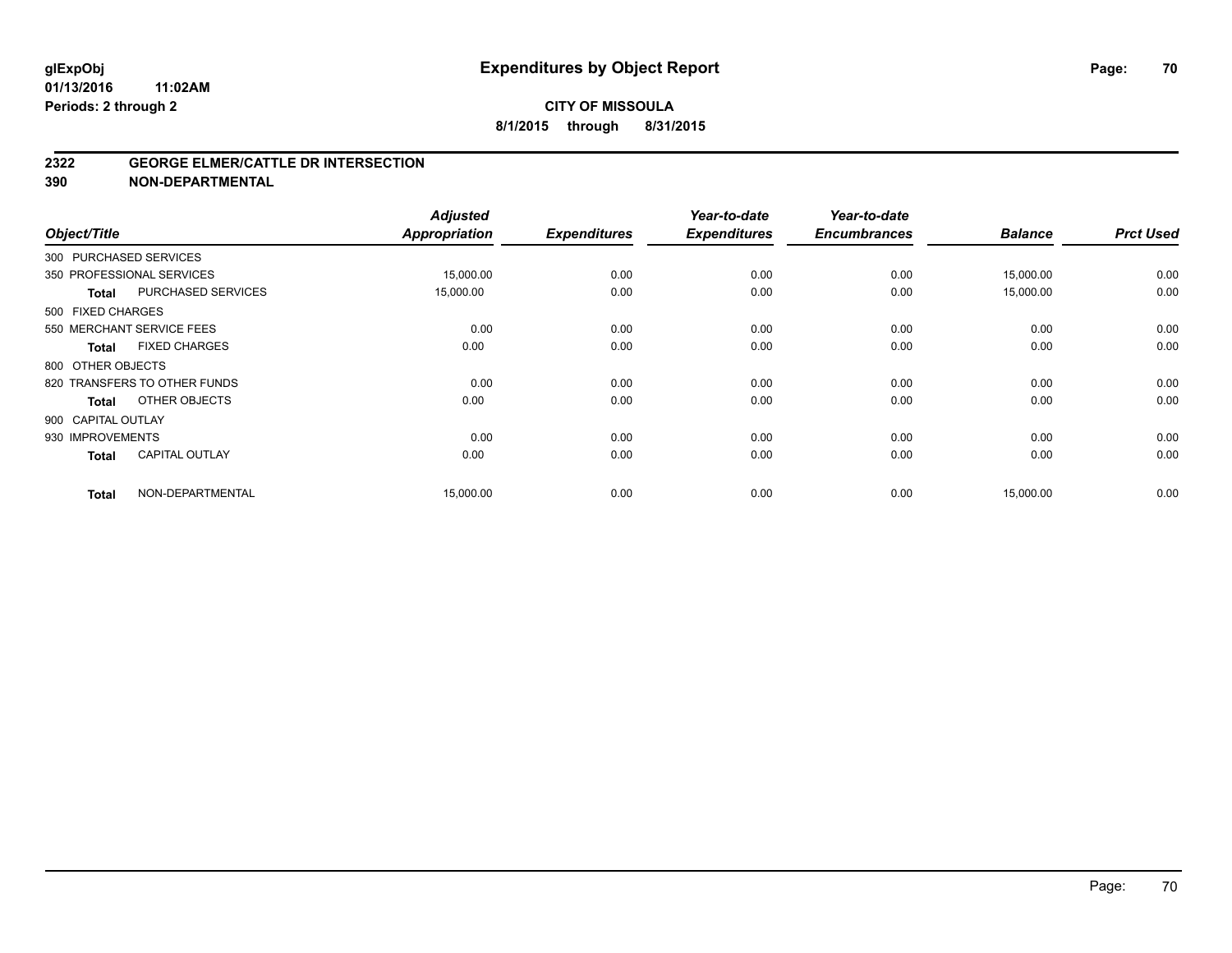**CITY OF MISSOULA 8/1/2015 through 8/31/2015**

## **2322 GEORGE ELMER/CATTLE DR INTERSECTION**

| Object/Title           |                                  | <b>Adjusted</b><br>Appropriation | <b>Expenditures</b> | Year-to-date<br><b>Expenditures</b> | Year-to-date<br><b>Encumbrances</b> | <b>Balance</b> | <b>Prct Used</b> |
|------------------------|----------------------------------|----------------------------------|---------------------|-------------------------------------|-------------------------------------|----------------|------------------|
| 300 PURCHASED SERVICES |                                  |                                  |                     |                                     |                                     |                |                  |
|                        | 350 PROFESSIONAL SERVICES        | 15,000.00                        | 0.00                | 0.00                                | 0.00                                | 15,000.00      | 0.00             |
| <b>Total</b>           | <b>PURCHASED SERVICES</b>        | 15,000.00                        | 0.00                | 0.00                                | 0.00                                | 15,000.00      | 0.00             |
| 500 FIXED CHARGES      |                                  |                                  |                     |                                     |                                     |                |                  |
|                        | 550 MERCHANT SERVICE FEES        | 0.00                             | 0.00                | 0.00                                | 0.00                                | 0.00           | 0.00             |
| <b>Total</b>           | <b>FIXED CHARGES</b>             | 0.00                             | 0.00                | 0.00                                | 0.00                                | 0.00           | 0.00             |
| 800 OTHER OBJECTS      |                                  |                                  |                     |                                     |                                     |                |                  |
|                        | 820 TRANSFERS TO OTHER FUNDS     | 0.00                             | 0.00                | 0.00                                | 0.00                                | 0.00           | 0.00             |
| <b>Total</b>           | OTHER OBJECTS                    | 0.00                             | 0.00                | 0.00                                | 0.00                                | 0.00           | 0.00             |
| 900 CAPITAL OUTLAY     |                                  |                                  |                     |                                     |                                     |                |                  |
| 930 IMPROVEMENTS       |                                  | 0.00                             | 0.00                | 0.00                                | 0.00                                | 0.00           | 0.00             |
| <b>Total</b>           | <b>CAPITAL OUTLAY</b>            | 0.00                             | 0.00                | 0.00                                | 0.00                                | 0.00           | 0.00             |
| <b>Total</b>           | GEORGE ELMER/CATTLE DR INTERSECT | 15,000.00                        | 0.00                | 0.00                                | 0.00                                | 15,000.00      | 0.00             |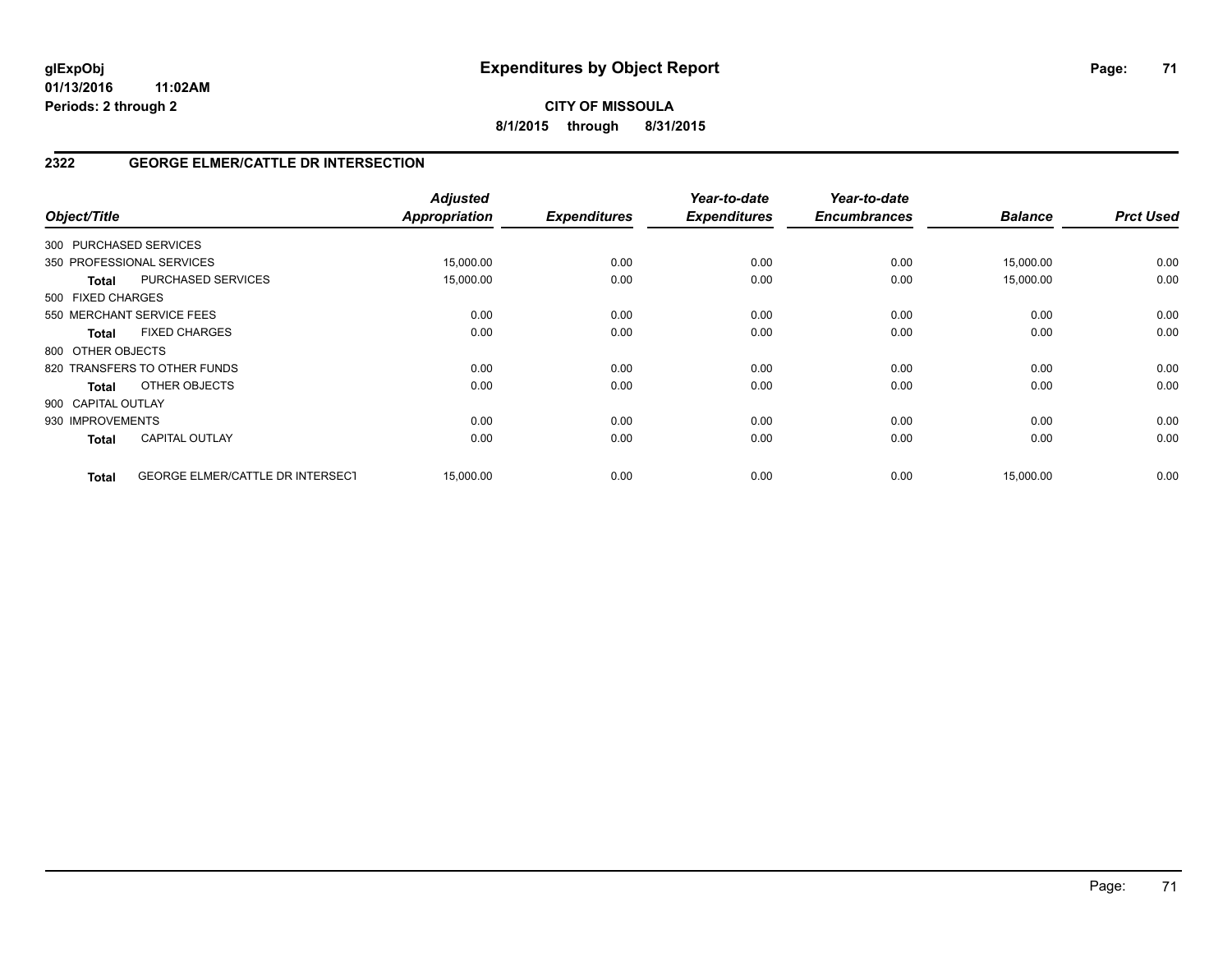**2365 PUBLIC ART FUND**

**220 MAYOR**

|                        |                           | <b>Adjusted</b> |                     | Year-to-date        | Year-to-date        |                |                  |
|------------------------|---------------------------|-----------------|---------------------|---------------------|---------------------|----------------|------------------|
| Object/Title           |                           | Appropriation   | <b>Expenditures</b> | <b>Expenditures</b> | <b>Encumbrances</b> | <b>Balance</b> | <b>Prct Used</b> |
| 300 PURCHASED SERVICES |                           |                 |                     |                     |                     |                |                  |
|                        | 350 PROFESSIONAL SERVICES | 7,350.00        | 3,000.00            | 3,000.00            | 0.00                | 4,350.00       | 40.82            |
| <b>Total</b>           | <b>PURCHASED SERVICES</b> | 7,350.00        | 3,000.00            | 3,000.00            | 0.00                | 4,350.00       | 40.82            |
| 500 FIXED CHARGES      |                           |                 |                     |                     |                     |                |                  |
|                        | 550 MERCHANT SERVICE FEES | 0.00            | 0.00                | 0.00                | 0.00                | 0.00           | 0.00             |
| Total                  | <b>FIXED CHARGES</b>      | 0.00            | 0.00                | 0.00                | 0.00                | 0.00           | 0.00             |
| 800 OTHER OBJECTS      |                           |                 |                     |                     |                     |                |                  |
| 845 CONTINGENCY        |                           | 0.00            | 0.00                | 0.00                | 0.00                | 0.00           | 0.00             |
| <b>Total</b>           | OTHER OBJECTS             | 0.00            | 0.00                | 0.00                | 0.00                | 0.00           | 0.00             |
| 900 CAPITAL OUTLAY     |                           |                 |                     |                     |                     |                |                  |
| 930 IMPROVEMENTS       |                           | 5,615.00        | 2,500.00            | 2,500.00            | 0.00                | 3,115.00       | 44.52            |
| <b>Total</b>           | <b>CAPITAL OUTLAY</b>     | 5,615.00        | 2,500.00            | 2,500.00            | 0.00                | 3,115.00       | 44.52            |
| <b>Total</b>           | <b>MAYOR</b>              | 12,965.00       | 5,500.00            | 5,500.00            | 0.00                | 7,465.00       | 42.42            |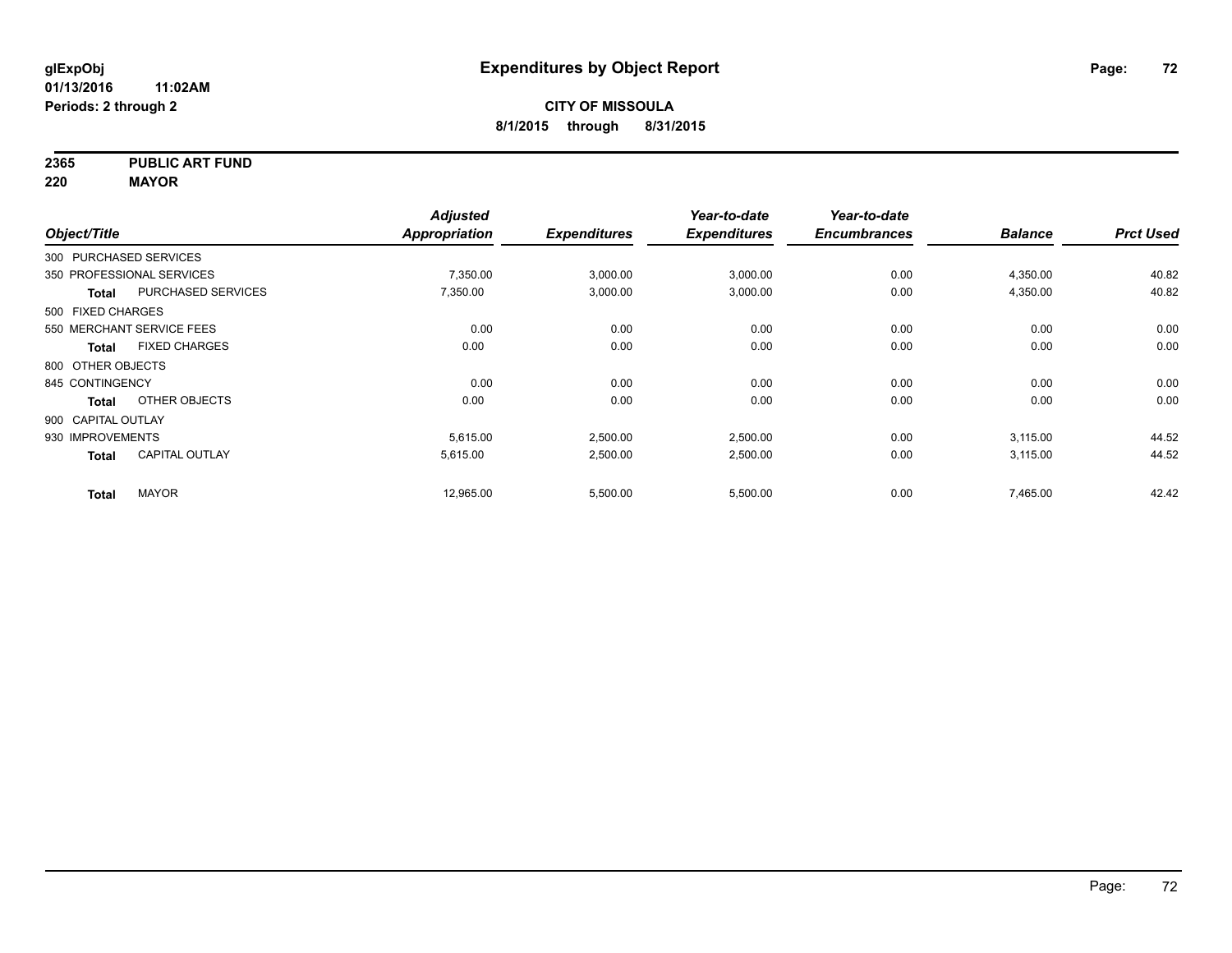### **2365 PUBLIC ART FUND**

| Object/Title              |                       | <b>Adjusted</b><br>Appropriation | <b>Expenditures</b> | Year-to-date<br><b>Expenditures</b> | Year-to-date<br><b>Encumbrances</b> | <b>Balance</b> | <b>Prct Used</b> |
|---------------------------|-----------------------|----------------------------------|---------------------|-------------------------------------|-------------------------------------|----------------|------------------|
|                           |                       |                                  |                     |                                     |                                     |                |                  |
| 300 PURCHASED SERVICES    |                       |                                  |                     |                                     |                                     |                |                  |
| 350 PROFESSIONAL SERVICES |                       | 7,350.00                         | 3,000.00            | 3,000.00                            | 0.00                                | 4,350.00       | 40.82            |
| <b>Total</b>              | PURCHASED SERVICES    | 7,350.00                         | 3,000.00            | 3,000.00                            | 0.00                                | 4,350.00       | 40.82            |
| 500 FIXED CHARGES         |                       |                                  |                     |                                     |                                     |                |                  |
| 550 MERCHANT SERVICE FEES |                       | 0.00                             | 0.00                | 0.00                                | 0.00                                | 0.00           | 0.00             |
| <b>Total</b>              | <b>FIXED CHARGES</b>  | 0.00                             | 0.00                | 0.00                                | 0.00                                | 0.00           | 0.00             |
| 800 OTHER OBJECTS         |                       |                                  |                     |                                     |                                     |                |                  |
| 845 CONTINGENCY           |                       | 0.00                             | 0.00                | 0.00                                | 0.00                                | 0.00           | 0.00             |
| Total                     | OTHER OBJECTS         | 0.00                             | 0.00                | 0.00                                | 0.00                                | 0.00           | 0.00             |
| 900 CAPITAL OUTLAY        |                       |                                  |                     |                                     |                                     |                |                  |
| 930 IMPROVEMENTS          |                       | 5,615.00                         | 2,500.00            | 2,500.00                            | 0.00                                | 3,115.00       | 44.52            |
| <b>Total</b>              | <b>CAPITAL OUTLAY</b> | 5,615.00                         | 2,500.00            | 2,500.00                            | 0.00                                | 3,115.00       | 44.52            |
| <b>Total</b>              | PUBLIC ART FUND       | 12,965.00                        | 5,500.00            | 5,500.00                            | 0.00                                | 7,465.00       | 42.42            |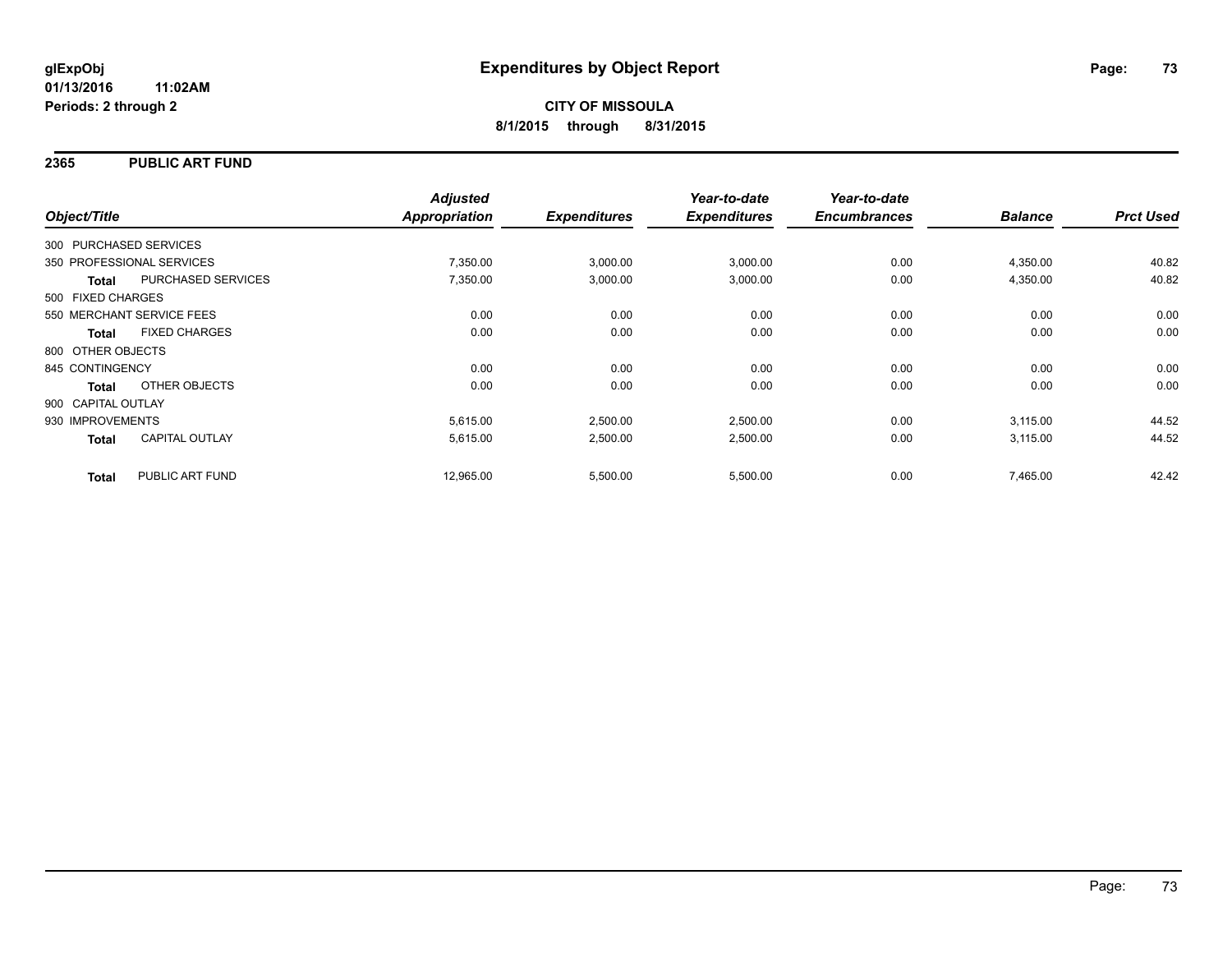#### **2371 EMPLOYEE HEALTH INSURANCE LEVY FUND**

**390 NON-DEPARTMENTAL**

| Object/Title                         | <b>Adjusted</b><br><b>Appropriation</b> | <b>Expenditures</b> | Year-to-date<br><b>Expenditures</b> | Year-to-date<br><b>Encumbrances</b> | <b>Balance</b> | <b>Prct Used</b> |
|--------------------------------------|-----------------------------------------|---------------------|-------------------------------------|-------------------------------------|----------------|------------------|
| 500 FIXED CHARGES                    |                                         |                     |                                     |                                     |                |                  |
| 550 MERCHANT SERVICE FEES            | 0.00                                    | 0.00                | 0.00                                | 0.00                                | 0.00           | 0.00             |
| <b>FIXED CHARGES</b><br><b>Total</b> | 0.00                                    | 0.00                | 0.00                                | 0.00                                | 0.00           | 0.00             |
| 800 OTHER OBJECTS                    |                                         |                     |                                     |                                     |                |                  |
| 820 TRANSFERS TO OTHER FUNDS         | 4.462.00                                | 0.00                | 0.00                                | 0.00                                | 4.462.00       | 0.00             |
| OTHER OBJECTS<br><b>Total</b>        | 4.462.00                                | 0.00                | 0.00                                | 0.00                                | 4.462.00       | 0.00             |
| NON-DEPARTMENTAL<br><b>Total</b>     | 4.462.00                                | 0.00                | 0.00                                | 0.00                                | 4.462.00       | 0.00             |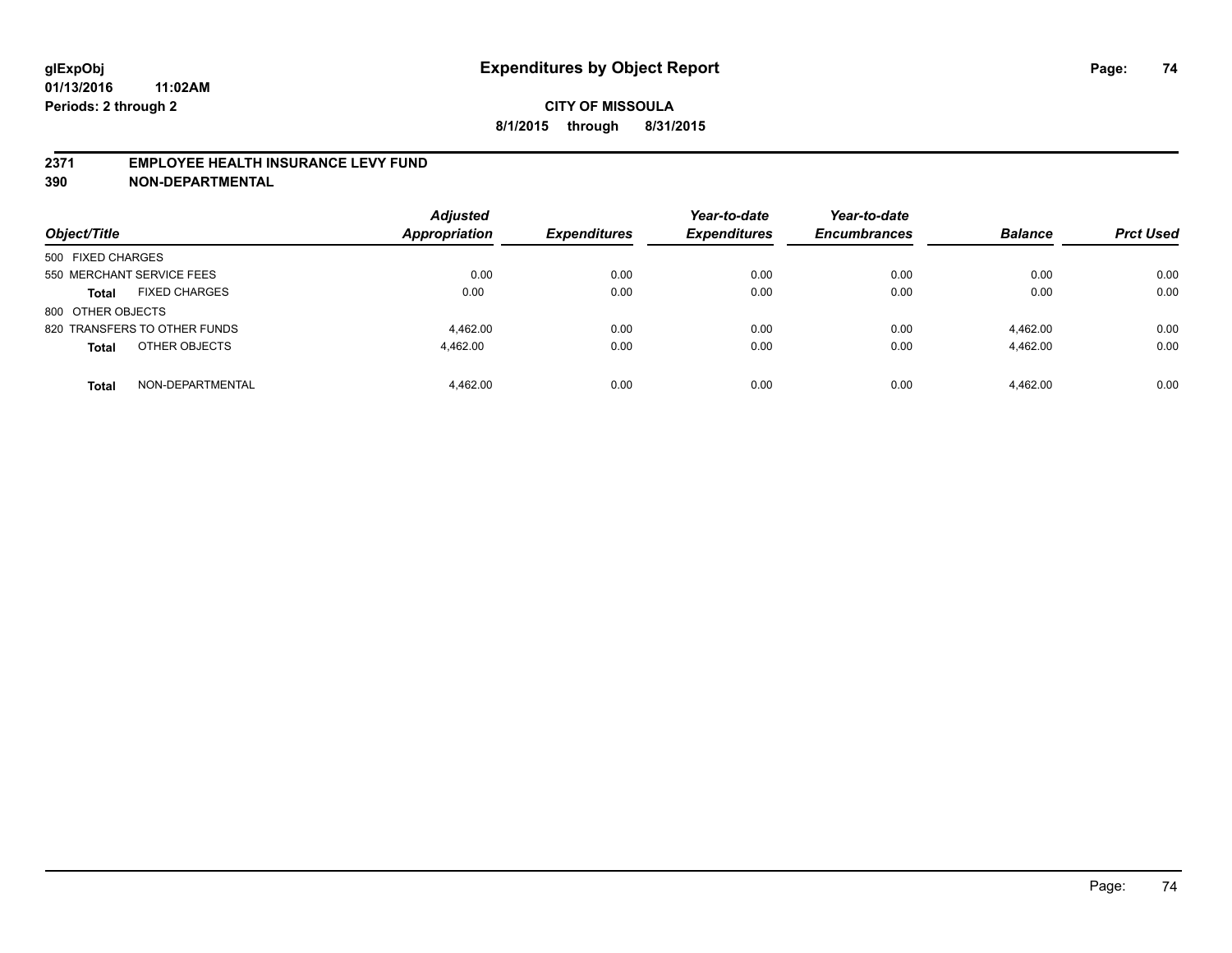**CITY OF MISSOULA 8/1/2015 through 8/31/2015**

## **2371 EMPLOYEE HEALTH INSURANCE LEVY FUND**

| Object/Title                                     | <b>Adjusted</b><br><b>Appropriation</b> | <b>Expenditures</b> | Year-to-date<br><b>Expenditures</b> | Year-to-date<br><b>Encumbrances</b> | <b>Balance</b> | <b>Prct Used</b> |
|--------------------------------------------------|-----------------------------------------|---------------------|-------------------------------------|-------------------------------------|----------------|------------------|
| 500 FIXED CHARGES                                |                                         |                     |                                     |                                     |                |                  |
| 550 MERCHANT SERVICE FEES                        | 0.00                                    | 0.00                | 0.00                                | 0.00                                | 0.00           | 0.00             |
| <b>FIXED CHARGES</b><br><b>Total</b>             | 0.00                                    | 0.00                | 0.00                                | 0.00                                | 0.00           | 0.00             |
| 800 OTHER OBJECTS                                |                                         |                     |                                     |                                     |                |                  |
| 820 TRANSFERS TO OTHER FUNDS                     | 4.462.00                                | 0.00                | 0.00                                | 0.00                                | 4.462.00       | 0.00             |
| OTHER OBJECTS<br><b>Total</b>                    | 4.462.00                                | 0.00                | 0.00                                | 0.00                                | 4,462.00       | 0.00             |
| EMPLOYEE HEALTH INSURANCE LEVY F<br><b>Total</b> | 4.462.00                                | 0.00                | 0.00                                | 0.00                                | 4,462.00       | 0.00             |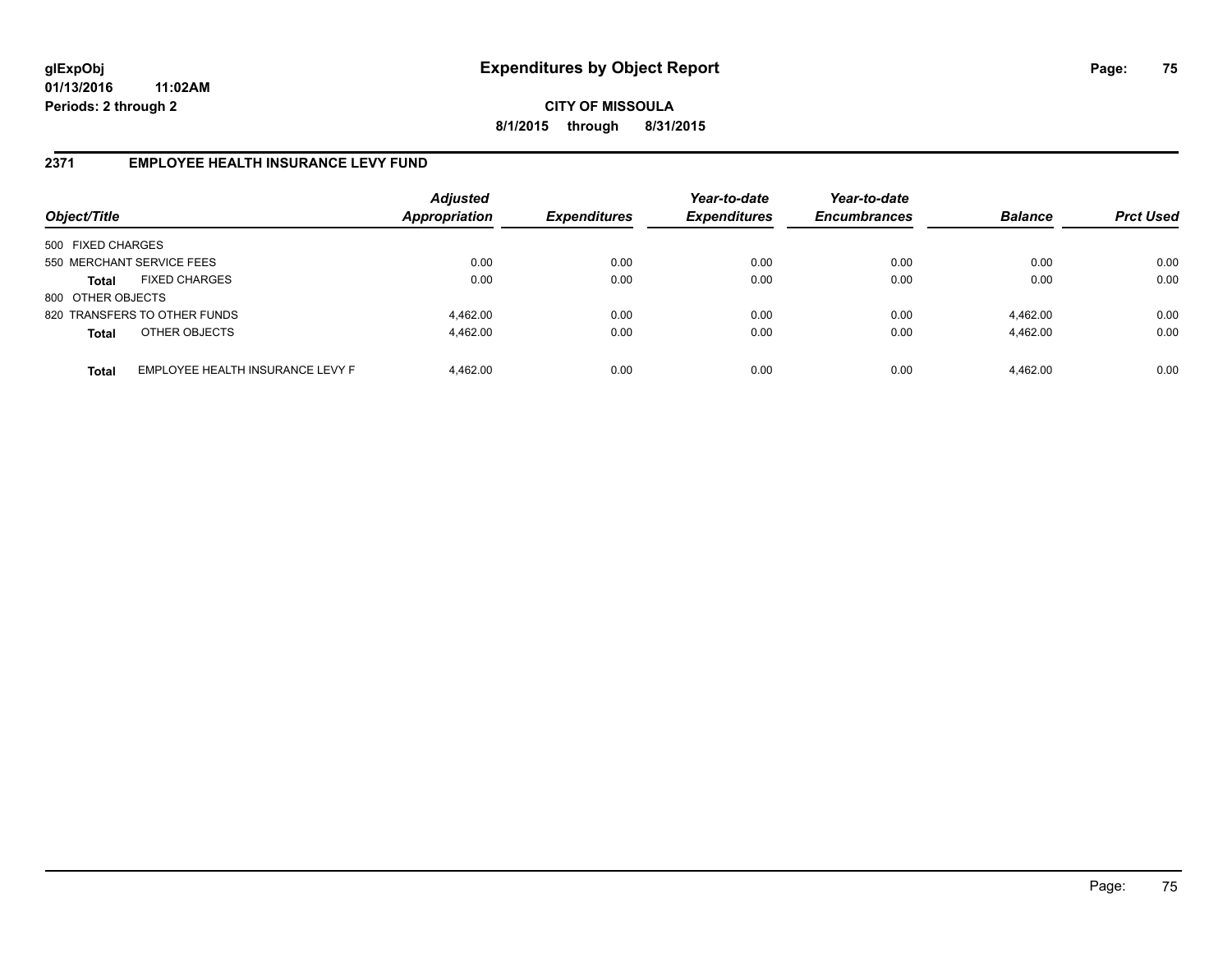**2372 PERMISSIVE MEDICAL LEVY**

**390 NON-DEPARTMENTAL**

| Object/Title                 |                      | <b>Adjusted</b><br><b>Appropriation</b> | <b>Expenditures</b> | Year-to-date<br><b>Expenditures</b> | Year-to-date<br><b>Encumbrances</b> | <b>Balance</b> | <b>Prct Used</b> |
|------------------------------|----------------------|-----------------------------------------|---------------------|-------------------------------------|-------------------------------------|----------------|------------------|
| 500 FIXED CHARGES            |                      |                                         |                     |                                     |                                     |                |                  |
| 550 MERCHANT SERVICE FEES    |                      | 0.00                                    | 0.00                | 0.00                                | 0.00                                | 0.00           | 0.00             |
| <b>Total</b>                 | <b>FIXED CHARGES</b> | 0.00                                    | 0.00                | 0.00                                | 0.00                                | 0.00           | 0.00             |
| 800 OTHER OBJECTS            |                      |                                         |                     |                                     |                                     |                |                  |
| 820 TRANSFERS TO OTHER FUNDS |                      | 4.405.445.00                            | 0.00                | 0.00                                | 0.00                                | 4,405,445.00   | 0.00             |
| <b>Total</b>                 | OTHER OBJECTS        | 4.405.445.00                            | 0.00                | 0.00                                | 0.00                                | 4,405,445.00   | 0.00             |
| <b>Total</b>                 | NON-DEPARTMENTAL     | 4.405.445.00                            | 0.00                | 0.00                                | 0.00                                | 4,405,445.00   | 0.00             |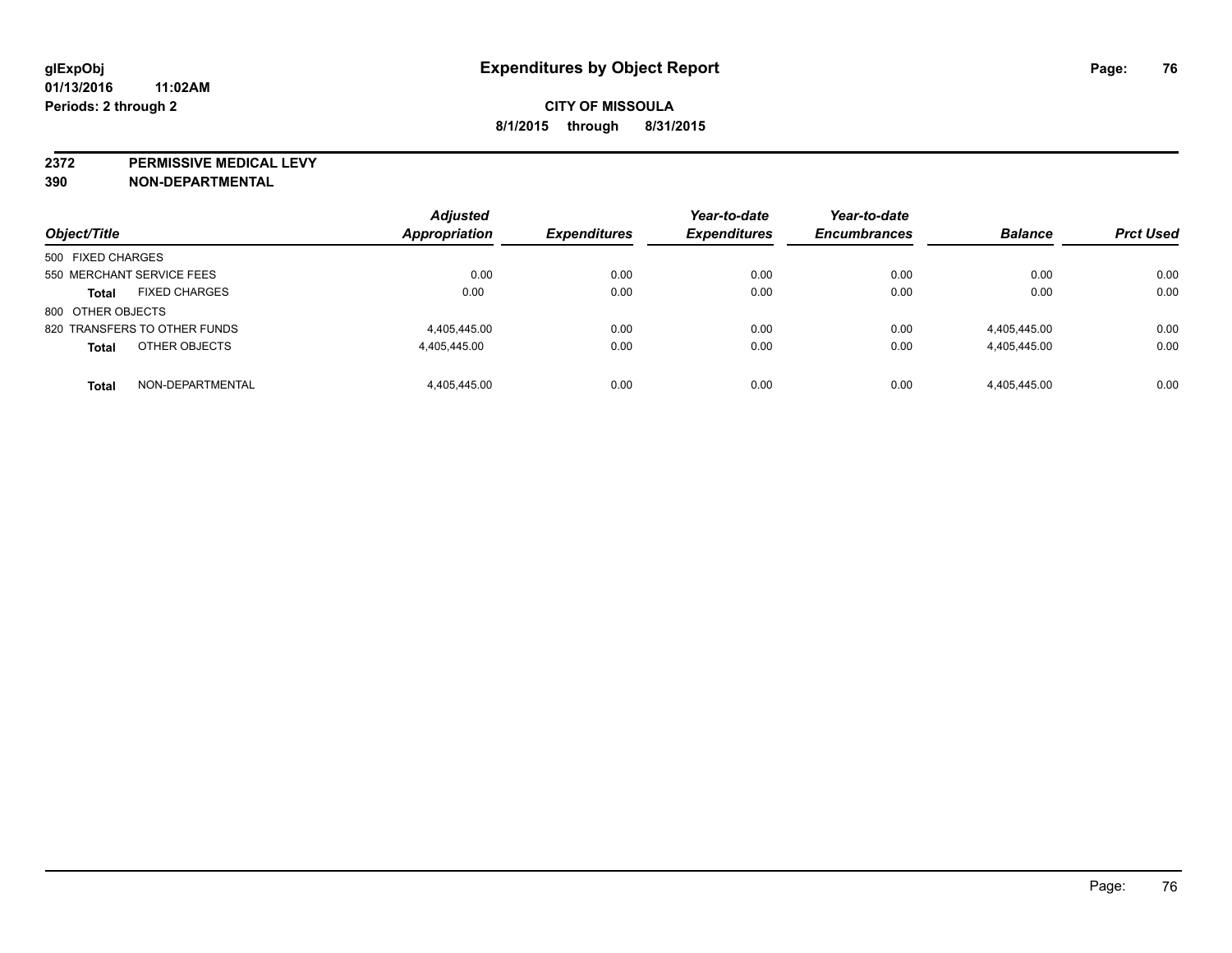#### **2372 PERMISSIVE MEDICAL LEVY**

| Object/Title              |                              | <b>Adjusted</b><br><b>Appropriation</b> | <b>Expenditures</b> | Year-to-date<br><b>Expenditures</b> | Year-to-date<br><b>Encumbrances</b> | <b>Balance</b> | <b>Prct Used</b> |
|---------------------------|------------------------------|-----------------------------------------|---------------------|-------------------------------------|-------------------------------------|----------------|------------------|
| 500 FIXED CHARGES         |                              |                                         |                     |                                     |                                     |                |                  |
| 550 MERCHANT SERVICE FEES |                              | 0.00                                    | 0.00                | 0.00                                | 0.00                                | 0.00           | 0.00             |
| <b>Total</b>              | <b>FIXED CHARGES</b>         | 0.00                                    | 0.00                | 0.00                                | 0.00                                | 0.00           | 0.00             |
| 800 OTHER OBJECTS         |                              |                                         |                     |                                     |                                     |                |                  |
|                           | 820 TRANSFERS TO OTHER FUNDS | 4,405,445.00                            | 0.00                | 0.00                                | 0.00                                | 4,405,445.00   | 0.00             |
| <b>Total</b>              | OTHER OBJECTS                | 4,405,445.00                            | 0.00                | 0.00                                | 0.00                                | 4,405,445.00   | 0.00             |
| <b>Total</b>              | PERMISSIVE MEDICAL LEVY      | 4.405.445.00                            | 0.00                | 0.00                                | 0.00                                | 4.405.445.00   | 0.00             |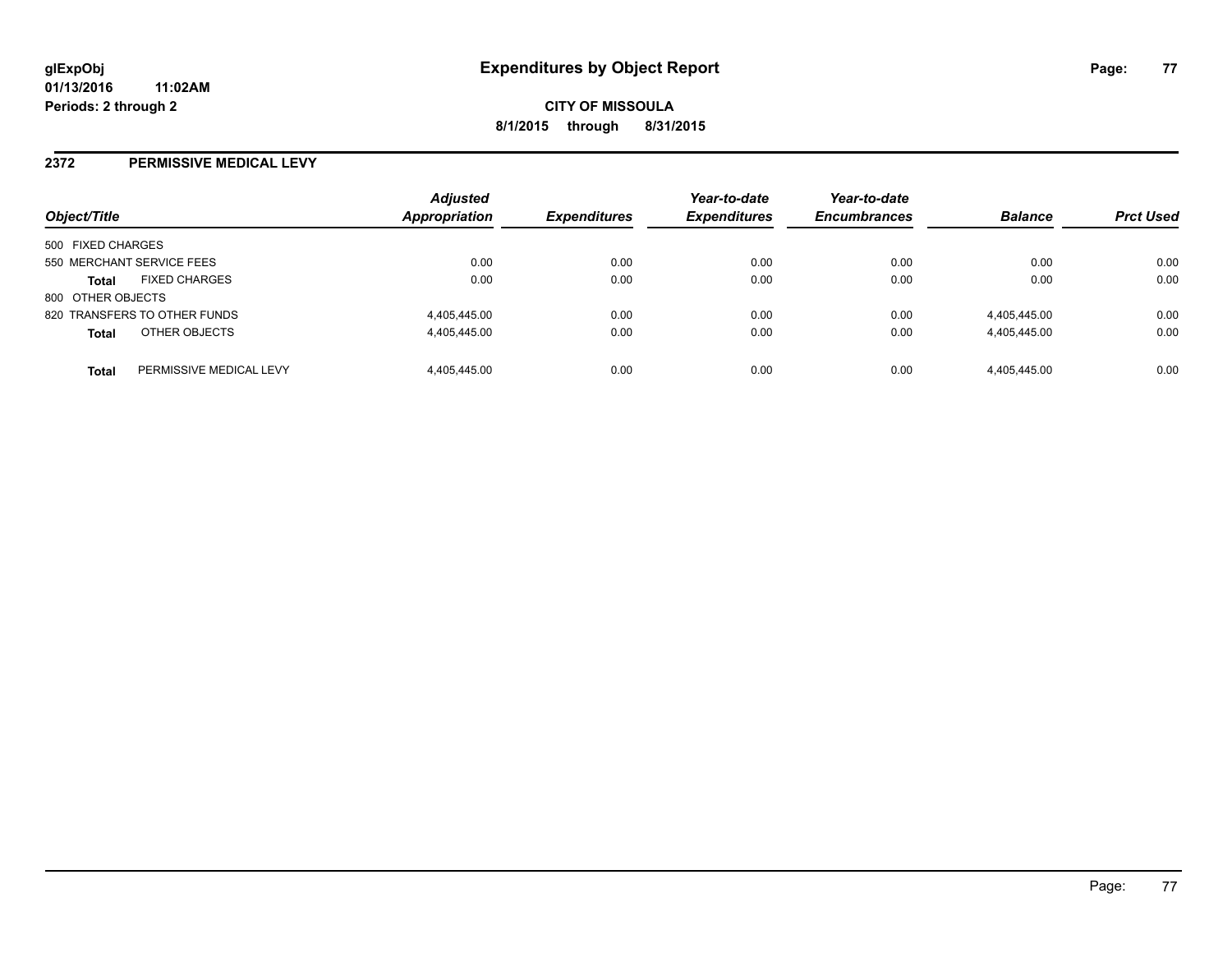#### **2389 CABLE TELEVISION FRANCHISE FUND**

**390 NON-DEPARTMENTAL**

|                        |                                     | <b>Adjusted</b> |                     | Year-to-date        | Year-to-date        |                |                  |
|------------------------|-------------------------------------|-----------------|---------------------|---------------------|---------------------|----------------|------------------|
| Object/Title           |                                     | Appropriation   | <b>Expenditures</b> | <b>Expenditures</b> | <b>Encumbrances</b> | <b>Balance</b> | <b>Prct Used</b> |
| 300 PURCHASED SERVICES |                                     |                 |                     |                     |                     |                |                  |
|                        | 330 PUBLICITY, SUBSCRIPTIONS & DUES | 0.00            | 0.00                | 0.00                | 0.00                | 0.00           | 0.00             |
|                        | 350 PROFESSIONAL SERVICES           | 5.000.00        | 0.00                | 0.00                | 0.00                | 5,000.00       | 0.00             |
|                        | 360 REPAIR & MAINTENANCE            | 0.00            | 0.00                | 0.00                | 0.00                | 0.00           | 0.00             |
| 370 TRAVEL             |                                     | 1,000.00        | 0.00                | 0.00                | 0.00                | 1,000.00       | 0.00             |
| 380 TRAINING           |                                     | 1.000.00        | 0.00                | 0.00                | 0.00                | 1,000.00       | 0.00             |
| <b>Total</b>           | PURCHASED SERVICES                  | 7,000.00        | 0.00                | 0.00                | 0.00                | 7,000.00       | 0.00             |
| 500 FIXED CHARGES      |                                     |                 |                     |                     |                     |                |                  |
|                        | 550 MERCHANT SERVICE FEES           | 0.00            | 0.00                | 0.00                | 0.00                | 0.00           | 0.00             |
| <b>Total</b>           | <b>FIXED CHARGES</b>                | 0.00            | 0.00                | 0.00                | 0.00                | 0.00           | 0.00             |
|                        | 700 GRANTS & CONTRIBUTIONS          |                 |                     |                     |                     |                |                  |
|                        | 700 GRANTS & CONTRIBUTIONS          | 440,000.00      | 0.00                | 0.00                | 0.00                | 440.000.00     | 0.00             |
| <b>Total</b>           | <b>GRANTS &amp; CONTRIBUTIONS</b>   | 440,000.00      | 0.00                | 0.00                | 0.00                | 440,000.00     | 0.00             |
| 800 OTHER OBJECTS      |                                     |                 |                     |                     |                     |                |                  |
|                        | 820 TRANSFERS TO OTHER FUNDS        | 251,433.00      | 0.00                | 0.00                | 0.00                | 251,433.00     | 0.00             |
| 845 CONTINGENCY        |                                     | 0.00            | 0.00                | 0.00                | 0.00                | 0.00           | 0.00             |
| <b>Total</b>           | <b>OTHER OBJECTS</b>                | 251,433.00      | 0.00                | 0.00                | 0.00                | 251,433.00     | 0.00             |
| 900 CAPITAL OUTLAY     |                                     |                 |                     |                     |                     |                |                  |
|                        | 940 MACHINERY & EQUIPMENT           | 37.567.00       | 5,171.32            | 5.171.32            | 0.00                | 32,395.68      | 13.77            |
| <b>Total</b>           | <b>CAPITAL OUTLAY</b>               | 37,567.00       | 5,171.32            | 5,171.32            | 0.00                | 32,395.68      | 13.77            |
| <b>Total</b>           | NON-DEPARTMENTAL                    | 736,000.00      | 5,171.32            | 5,171.32            | 0.00                | 730,828.68     | 0.70             |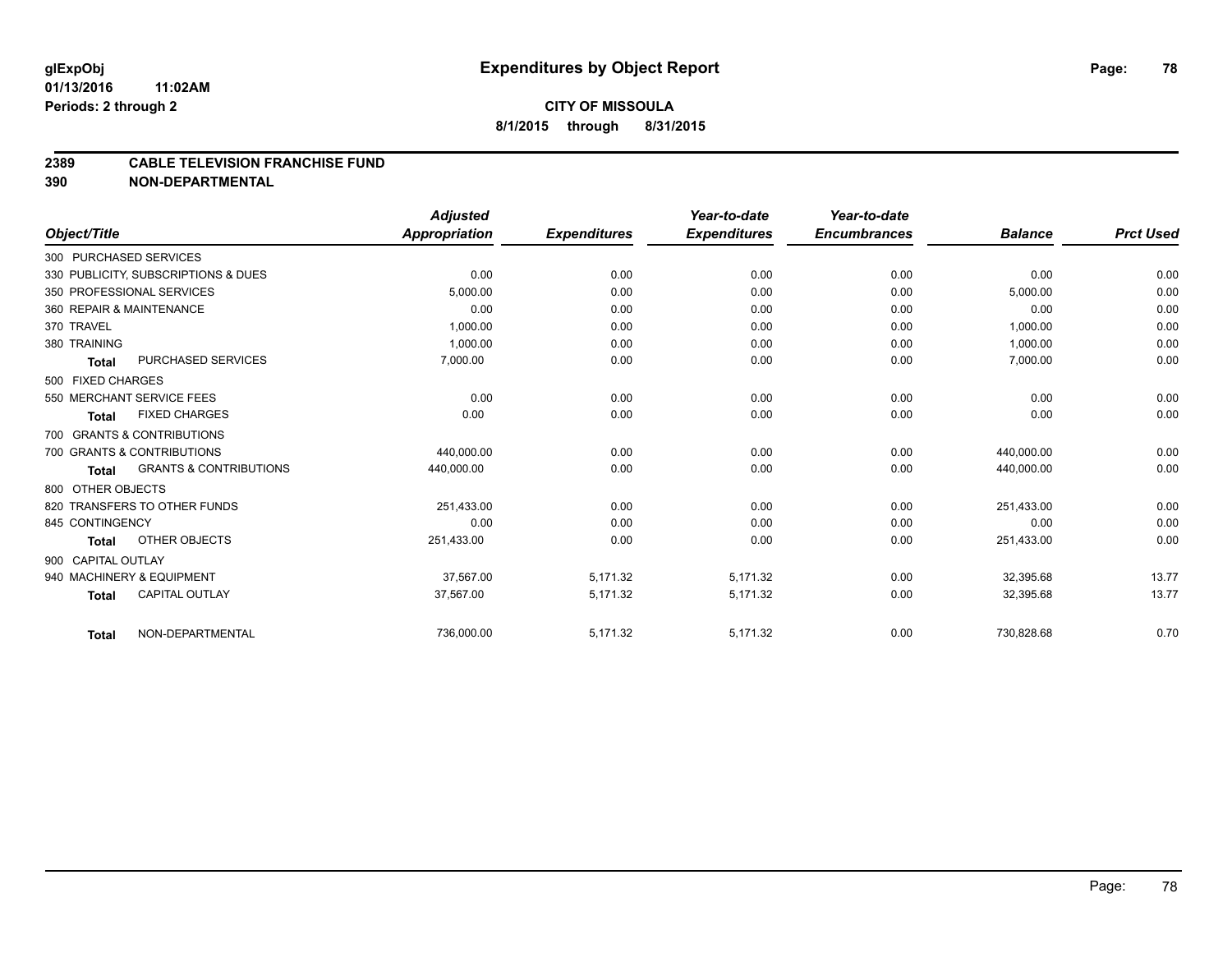## **2389 CABLE TELEVISION FRANCHISE FUND**

|                          |                                     | <b>Adjusted</b>      |                     | Year-to-date        | Year-to-date<br><b>Encumbrances</b> | <b>Balance</b> | <b>Prct Used</b> |
|--------------------------|-------------------------------------|----------------------|---------------------|---------------------|-------------------------------------|----------------|------------------|
| Object/Title             |                                     | <b>Appropriation</b> | <b>Expenditures</b> | <b>Expenditures</b> |                                     |                |                  |
| 300 PURCHASED SERVICES   |                                     |                      |                     |                     |                                     |                |                  |
|                          | 330 PUBLICITY, SUBSCRIPTIONS & DUES | 0.00                 | 0.00                | 0.00                | 0.00                                | 0.00           | 0.00             |
|                          | 350 PROFESSIONAL SERVICES           | 5.000.00             | 0.00                | 0.00                | 0.00                                | 5,000.00       | 0.00             |
| 360 REPAIR & MAINTENANCE |                                     | 0.00                 | 0.00                | 0.00                | 0.00                                | 0.00           | 0.00             |
| 370 TRAVEL               |                                     | 1,000.00             | 0.00                | 0.00                | 0.00                                | 1,000.00       | 0.00             |
| 380 TRAINING             |                                     | 1,000.00             | 0.00                | 0.00                | 0.00                                | 1,000.00       | 0.00             |
| <b>Total</b>             | PURCHASED SERVICES                  | 7,000.00             | 0.00                | 0.00                | 0.00                                | 7,000.00       | 0.00             |
| 500 FIXED CHARGES        |                                     |                      |                     |                     |                                     |                |                  |
|                          | 550 MERCHANT SERVICE FEES           | 0.00                 | 0.00                | 0.00                | 0.00                                | 0.00           | 0.00             |
| <b>Total</b>             | <b>FIXED CHARGES</b>                | 0.00                 | 0.00                | 0.00                | 0.00                                | 0.00           | 0.00             |
|                          | 700 GRANTS & CONTRIBUTIONS          |                      |                     |                     |                                     |                |                  |
|                          | 700 GRANTS & CONTRIBUTIONS          | 440,000.00           | 0.00                | 0.00                | 0.00                                | 440,000.00     | 0.00             |
| <b>Total</b>             | <b>GRANTS &amp; CONTRIBUTIONS</b>   | 440,000.00           | 0.00                | 0.00                | 0.00                                | 440,000.00     | 0.00             |
| 800 OTHER OBJECTS        |                                     |                      |                     |                     |                                     |                |                  |
|                          | 820 TRANSFERS TO OTHER FUNDS        | 251,433.00           | 0.00                | 0.00                | 0.00                                | 251,433.00     | 0.00             |
| 845 CONTINGENCY          |                                     | 0.00                 | 0.00                | 0.00                | 0.00                                | 0.00           | 0.00             |
| <b>Total</b>             | <b>OTHER OBJECTS</b>                | 251,433.00           | 0.00                | 0.00                | 0.00                                | 251,433.00     | 0.00             |
| 900 CAPITAL OUTLAY       |                                     |                      |                     |                     |                                     |                |                  |
|                          | 940 MACHINERY & EQUIPMENT           | 37,567.00            | 5,171.32            | 5,171.32            | 0.00                                | 32,395.68      | 13.77            |
| <b>Total</b>             | <b>CAPITAL OUTLAY</b>               | 37,567.00            | 5,171.32            | 5,171.32            | 0.00                                | 32,395.68      | 13.77            |
| <b>Total</b>             | CABLE TELEVISION FRANCHISE FUND     | 736,000.00           | 5,171.32            | 5,171.32            | 0.00                                | 730,828.68     | 0.70             |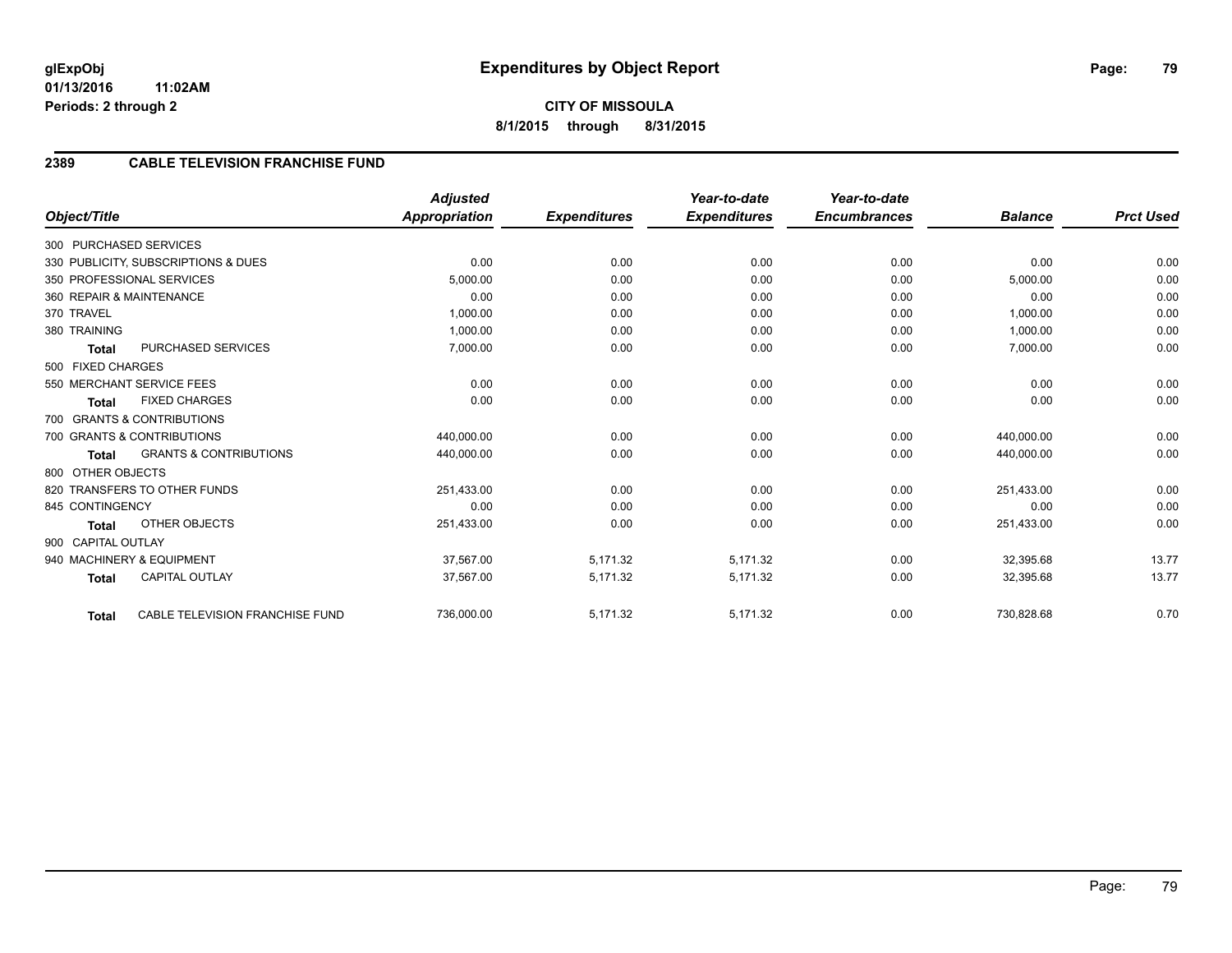## **2390 DRUG FORFEITURE FUND**

**290 POLICE**

|                                            | <b>Adjusted</b> |                     | Year-to-date        | Year-to-date        |                |                  |
|--------------------------------------------|-----------------|---------------------|---------------------|---------------------|----------------|------------------|
| Object/Title                               | Appropriation   | <b>Expenditures</b> | <b>Expenditures</b> | <b>Encumbrances</b> | <b>Balance</b> | <b>Prct Used</b> |
| 100 PERSONAL SERVICES                      |                 |                     |                     |                     |                |                  |
| 110 SALARIES AND WAGES                     | 0.00            | 0.00                | 0.00                | 0.00                | 0.00           | 0.00             |
| 120 OVERTIME/TERMINATION                   | 0.00            | 0.00                | 0.00                | 0.00                | 0.00           | 0.00             |
| 140 EMPLOYER CONTRIBUTIONS                 | 0.00            | 0.00                | 0.00                | 0.00                | 0.00           | 0.00             |
| PERSONAL SERVICES<br>Total                 | 0.00            | 0.00                | 0.00                | 0.00                | 0.00           | 0.00             |
| 200 SUPPLIES                               |                 |                     |                     |                     |                |                  |
| 210 OFFICE SUPPLIES                        | 0.00            | 0.00                | 0.00                | 0.00                | 0.00           | 0.00             |
| 220 OPERATING SUPPLIES                     | 3,000.00        | 1,619.31            | 1,714.29            | 0.00                | 1,285.71       | 57.14            |
| 230 REPAIR/MAINTENANCE                     | 3,000.00        | 0.00                | 0.00                | 0.00                | 3,000.00       | 0.00             |
| 231 GASOLINE                               | 500.00          | 0.00                | 0.00                | 0.00                | 500.00         | 0.00             |
| 240 OTHER SUPPLIES                         | 0.00            | 0.00                | 0.00                | 0.00                | 0.00           | 0.00             |
| <b>SUPPLIES</b><br>Total                   | 6,500.00        | 1,619.31            | 1,714.29            | 0.00                | 4,785.71       | 26.37            |
| 300 PURCHASED SERVICES                     |                 |                     |                     |                     |                |                  |
| 310 COMMUNICATIONS                         | 500.00          | 0.00                | 0.00                | 0.00                | 500.00         | 0.00             |
| 320 PRINTING & DUPLICATING                 | 300.00          | 0.00                | 0.00                | 0.00                | 300.00         | 0.00             |
| 330 PUBLICITY, SUBSCRIPTIONS & DUES        | 0.00            | 0.00                | 0.00                | 0.00                | 0.00           | 0.00             |
| 344 TELEPHONE SERVICE                      | 0.00            | 0.00                | 0.00                | 0.00                | 0.00           | 0.00             |
| 350 PROFESSIONAL SERVICES                  | 0.00            | 0.00                | 0.00                | 0.00                | 0.00           | 0.00             |
| 360 REPAIR & MAINTENANCE                   | 1,000.00        | 0.00                | 0.00                | 0.00                | 1,000.00       | 0.00             |
| 370 TRAVEL                                 | 4,000.00        | 361.05              | 361.05              | 0.00                | 3,638.95       | 9.03             |
| 380 TRAINING                               | 2.000.00        | 0.00                | 0.00                | 0.00                | 2,000.00       | 0.00             |
| 390 OTHER PURCHASED SERVICES               | 500.00          | 0.00                | 0.00                | 0.00                | 500.00         | 0.00             |
| PURCHASED SERVICES<br><b>Total</b>         | 8,300.00        | 361.05              | 361.05              | 0.00                | 7,938.95       | 4.35             |
| 500 FIXED CHARGES                          |                 |                     |                     |                     |                |                  |
| 500 FIXED CHARGES                          | 1,000.00        | 0.00                | 0.00                | 0.00                | 1,000.00       | 0.00             |
| 550 MERCHANT SERVICE FEES                  | 0.00            | 0.00                | 0.00                | 0.00                | 0.00           | 0.00             |
| <b>FIXED CHARGES</b><br>Total              | 1,000.00        | 0.00                | 0.00                | 0.00                | 1,000.00       | 0.00             |
| 700 GRANTS & CONTRIBUTIONS                 |                 |                     |                     |                     |                |                  |
| 700 GRANTS & CONTRIBUTIONS                 | 0.00            | 0.00                | 0.00                | 0.00                | 0.00           | 0.00             |
| <b>GRANTS &amp; CONTRIBUTIONS</b><br>Total | 0.00            | 0.00                | 0.00                | 0.00                | 0.00           | 0.00             |
| 800 OTHER OBJECTS                          |                 |                     |                     |                     |                |                  |
| 820 TRANSFERS TO OTHER FUNDS               | 0.00            | 0.00                | 0.00                | 0.00                | 0.00           | 0.00             |
| 845 CONTINGENCY                            | 0.00            | 0.00                | 0.00                | 0.00                | 0.00           | 0.00             |
|                                            |                 |                     |                     |                     |                |                  |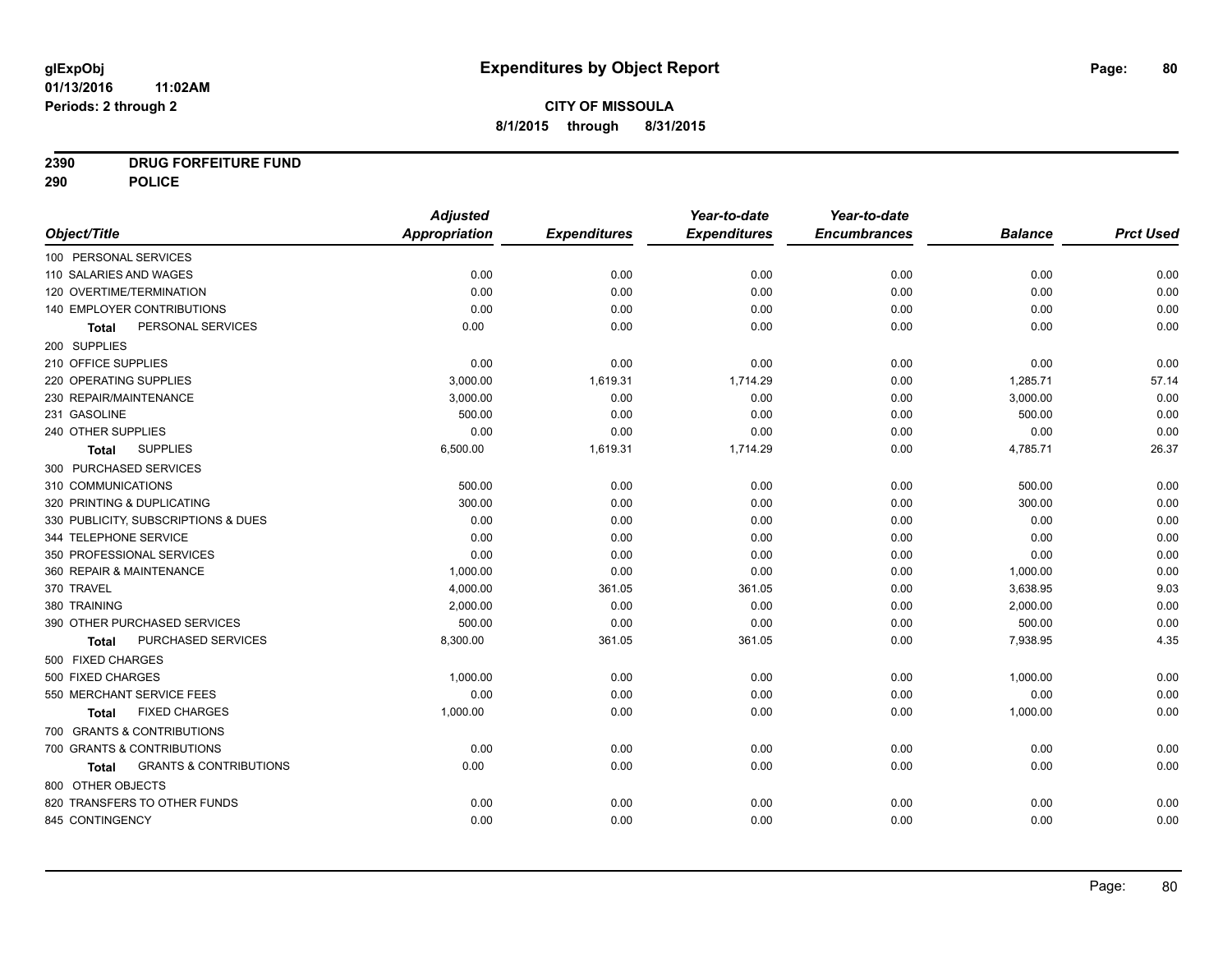## **CITY OF MISSOULA 8/1/2015 through 8/31/2015**

# **2390 DRUG FORFEITURE FUND**

**290 POLICE**

| Object/Title       |                           | <b>Adjusted</b><br>Appropriation | <b>Expenditures</b> | Year-to-date<br><b>Expenditures</b> | Year-to-date<br><b>Encumbrances</b> | <b>Balance</b> | <b>Prct Used</b> |
|--------------------|---------------------------|----------------------------------|---------------------|-------------------------------------|-------------------------------------|----------------|------------------|
| <b>Total</b>       | OTHER OBJECTS             | 0.00                             | 0.00                | 0.00                                | 0.00                                | 0.00           | 0.00             |
| 900 CAPITAL OUTLAY |                           |                                  |                     |                                     |                                     |                |                  |
| 930 IMPROVEMENTS   |                           | 0.00                             | 0.00                | 0.00                                | 0.00                                | 0.00           | 0.00             |
|                    | 940 MACHINERY & EQUIPMENT | 12,000.00                        | 0.00                | 0.00                                | 0.00                                | 12,000.00      | 0.00             |
| <b>Total</b>       | <b>CAPITAL OUTLAY</b>     | 12,000.00                        | 0.00                | 0.00                                | 0.00                                | 12,000.00      | 0.00             |
| <b>Total</b>       | <b>POLICE</b>             | 27,800.00                        | 1,980.36            | 2.075.34                            | 0.00                                | 25,724.66      | 7.47             |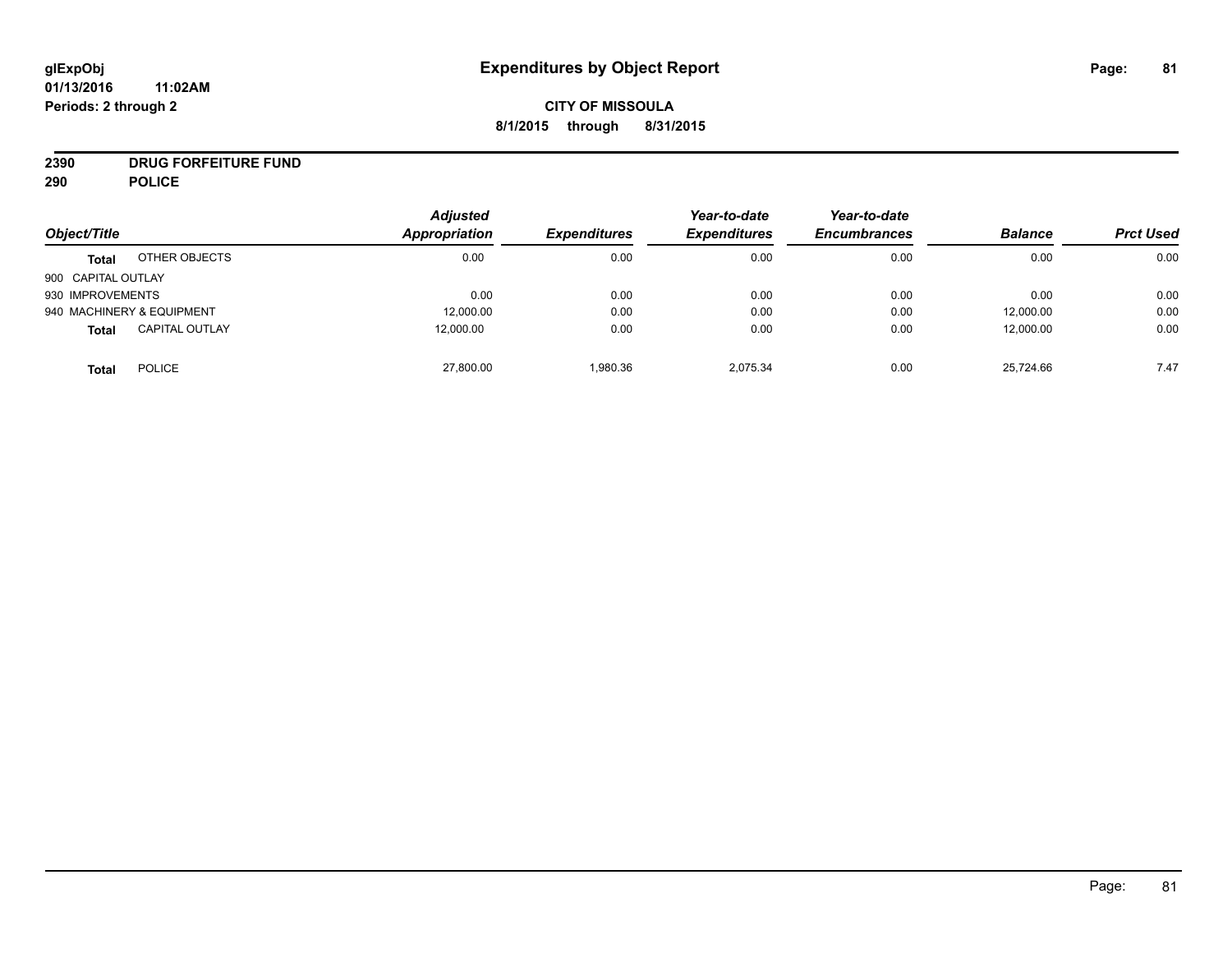## **CITY OF MISSOULA 8/1/2015 through 8/31/2015**

### **2390 DRUG FORFEITURE FUND**

|                                            | <b>Adjusted</b> |                     | Year-to-date        | Year-to-date        |                |                  |
|--------------------------------------------|-----------------|---------------------|---------------------|---------------------|----------------|------------------|
| Object/Title                               | Appropriation   | <b>Expenditures</b> | <b>Expenditures</b> | <b>Encumbrances</b> | <b>Balance</b> | <b>Prct Used</b> |
| 100 PERSONAL SERVICES                      |                 |                     |                     |                     |                |                  |
| 110 SALARIES AND WAGES                     | 0.00            | 0.00                | 0.00                | 0.00                | 0.00           | 0.00             |
| 120 OVERTIME/TERMINATION                   | 0.00            | 0.00                | 0.00                | 0.00                | 0.00           | 0.00             |
| <b>140 EMPLOYER CONTRIBUTIONS</b>          | 0.00            | 0.00                | 0.00                | 0.00                | 0.00           | 0.00             |
| PERSONAL SERVICES<br><b>Total</b>          | 0.00            | 0.00                | 0.00                | 0.00                | 0.00           | 0.00             |
| 200 SUPPLIES                               |                 |                     |                     |                     |                |                  |
| 210 OFFICE SUPPLIES                        | 0.00            | 0.00                | 0.00                | 0.00                | 0.00           | 0.00             |
| 220 OPERATING SUPPLIES                     | 3,000.00        | 1,619.31            | 1,714.29            | 0.00                | 1,285.71       | 57.14            |
| 230 REPAIR/MAINTENANCE                     | 3,000.00        | 0.00                | 0.00                | 0.00                | 3,000.00       | 0.00             |
| 231 GASOLINE                               | 500.00          | 0.00                | 0.00                | 0.00                | 500.00         | 0.00             |
| 240 OTHER SUPPLIES                         | 0.00            | 0.00                | 0.00                | 0.00                | 0.00           | 0.00             |
| <b>SUPPLIES</b><br><b>Total</b>            | 6,500.00        | 1,619.31            | 1,714.29            | 0.00                | 4,785.71       | 26.37            |
| 300 PURCHASED SERVICES                     |                 |                     |                     |                     |                |                  |
| 310 COMMUNICATIONS                         | 500.00          | 0.00                | 0.00                | 0.00                | 500.00         | 0.00             |
| 320 PRINTING & DUPLICATING                 | 300.00          | 0.00                | 0.00                | 0.00                | 300.00         | 0.00             |
| 330 PUBLICITY, SUBSCRIPTIONS & DUES        | 0.00            | 0.00                | 0.00                | 0.00                | 0.00           | 0.00             |
| 344 TELEPHONE SERVICE                      | 0.00            | 0.00                | 0.00                | 0.00                | 0.00           | 0.00             |
| 350 PROFESSIONAL SERVICES                  | 0.00            | 0.00                | 0.00                | 0.00                | 0.00           | 0.00             |
| 360 REPAIR & MAINTENANCE                   | 1,000.00        | 0.00                | 0.00                | 0.00                | 1,000.00       | 0.00             |
| 370 TRAVEL                                 | 4,000.00        | 361.05              | 361.05              | 0.00                | 3,638.95       | 9.03             |
| 380 TRAINING                               | 2,000.00        | 0.00                | 0.00                | 0.00                | 2,000.00       | 0.00             |
| 390 OTHER PURCHASED SERVICES               | 500.00          | 0.00                | 0.00                | 0.00                | 500.00         | 0.00             |
| PURCHASED SERVICES<br><b>Total</b>         | 8,300.00        | 361.05              | 361.05              | 0.00                | 7,938.95       | 4.35             |
| 500 FIXED CHARGES                          |                 |                     |                     |                     |                |                  |
| 500 FIXED CHARGES                          | 1,000.00        | 0.00                | 0.00                | 0.00                | 1,000.00       | 0.00             |
| 550 MERCHANT SERVICE FEES                  | 0.00            | 0.00                | 0.00                | 0.00                | 0.00           | 0.00             |
| <b>FIXED CHARGES</b><br><b>Total</b>       | 1,000.00        | 0.00                | 0.00                | 0.00                | 1,000.00       | 0.00             |
| 700 GRANTS & CONTRIBUTIONS                 |                 |                     |                     |                     |                |                  |
| 700 GRANTS & CONTRIBUTIONS                 | 0.00            | 0.00                | 0.00                | 0.00                | 0.00           | 0.00             |
| <b>GRANTS &amp; CONTRIBUTIONS</b><br>Total | 0.00            | 0.00                | 0.00                | 0.00                | 0.00           | 0.00             |
| 800 OTHER OBJECTS                          |                 |                     |                     |                     |                |                  |
| 820 TRANSFERS TO OTHER FUNDS               | 0.00            | 0.00                | 0.00                | 0.00                | 0.00           | 0.00             |
| 845 CONTINGENCY                            | 0.00            | 0.00                | 0.00                | 0.00                | 0.00           | 0.00             |
| OTHER OBJECTS<br><b>Total</b>              | 0.00            | 0.00                | 0.00                | 0.00                | 0.00           | 0.00             |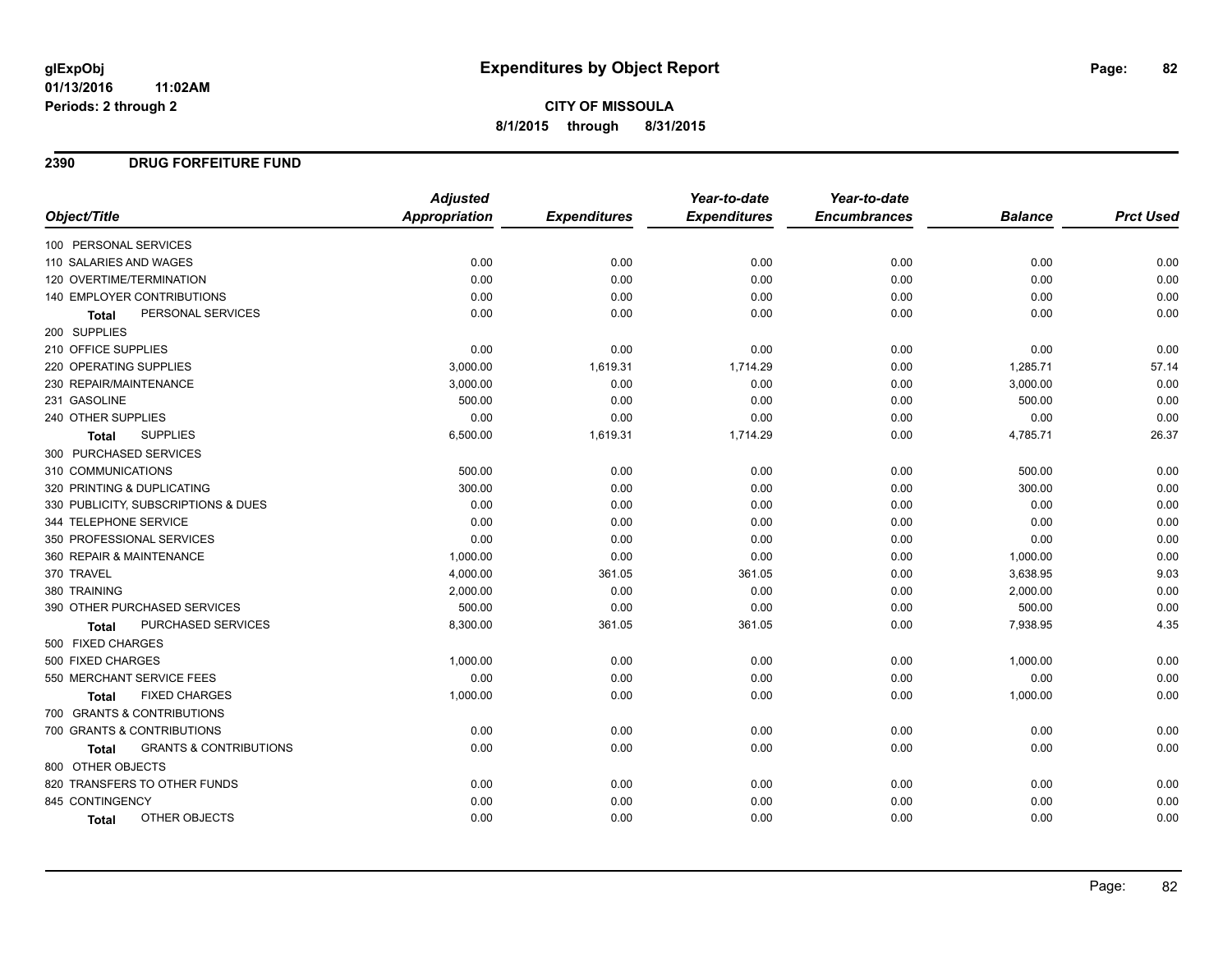**CITY OF MISSOULA 8/1/2015 through 8/31/2015**

### **2390 DRUG FORFEITURE FUND**

| Object/Title                   | <b>Adjusted</b><br>Appropriation | <b>Expenditures</b> | Year-to-date<br><b>Expenditures</b> | Year-to-date<br><b>Encumbrances</b> | <b>Balance</b> | <b>Prct Used</b> |
|--------------------------------|----------------------------------|---------------------|-------------------------------------|-------------------------------------|----------------|------------------|
| 900 CAPITAL OUTLAY             |                                  |                     |                                     |                                     |                |                  |
| 930 IMPROVEMENTS               | 0.00                             | 0.00                | 0.00                                | 0.00                                | 0.00           | 0.00             |
| 940 MACHINERY & EQUIPMENT      | 12,000.00                        | 0.00                | 0.00                                | 0.00                                | 12,000.00      | 0.00             |
| <b>CAPITAL OUTLAY</b><br>Total | 12,000.00                        | 0.00                | 0.00                                | 0.00                                | 12,000.00      | 0.00             |
| DRUG FORFEITURE FUND<br>Total  | 27,800.00                        | 1.980.36            | 2.075.34                            | 0.00                                | 25,724.66      | 7.47             |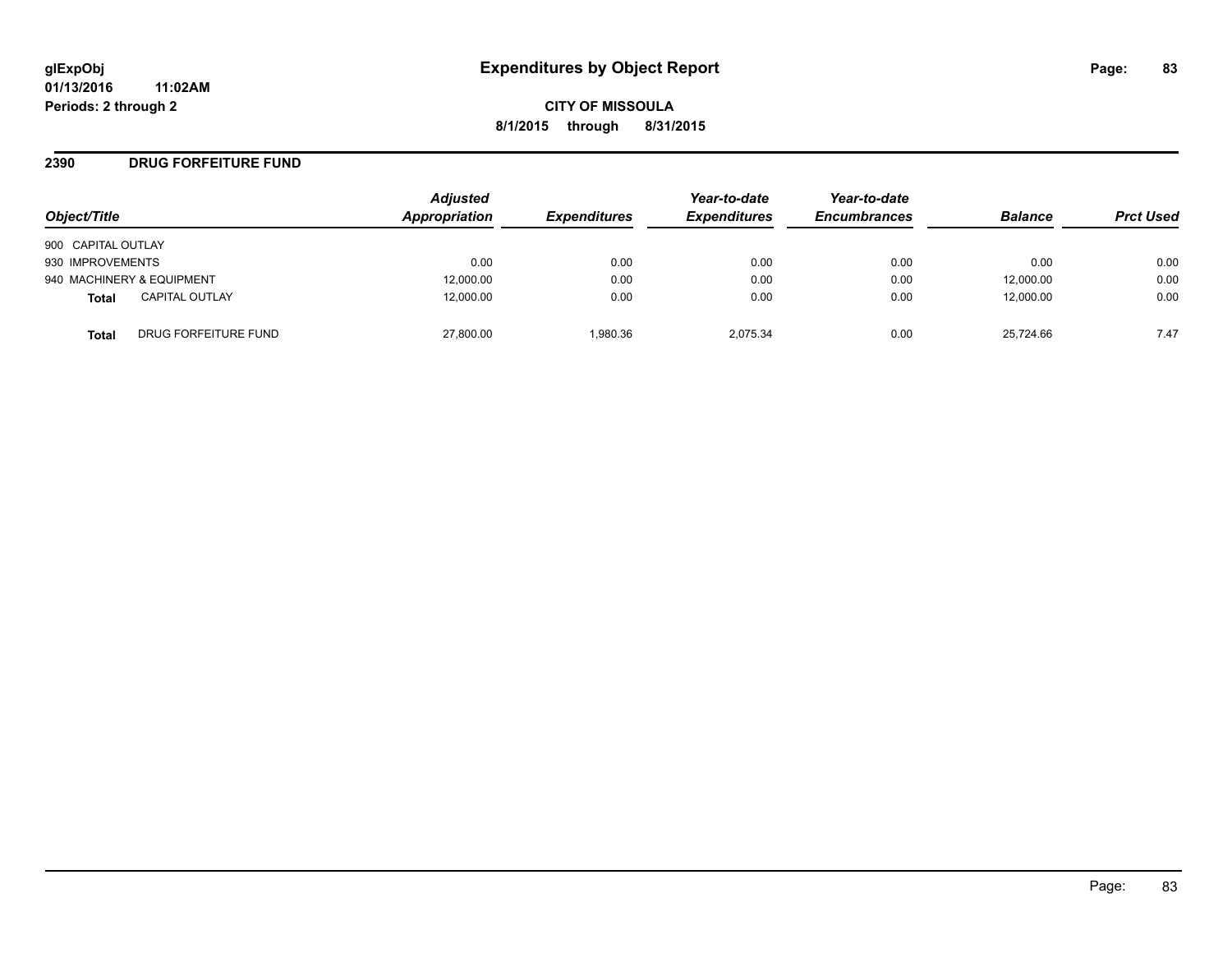**2394 BUILDING INSPECTION FUND**

**310 BUILDING INSPECTION**

|                                           | <b>Adjusted</b>      |                     | Year-to-date        | Year-to-date        |                |                  |
|-------------------------------------------|----------------------|---------------------|---------------------|---------------------|----------------|------------------|
| Object/Title                              | <b>Appropriation</b> | <b>Expenditures</b> | <b>Expenditures</b> | <b>Encumbrances</b> | <b>Balance</b> | <b>Prct Used</b> |
| 100 PERSONAL SERVICES                     |                      |                     |                     |                     |                |                  |
| 110 SALARIES AND WAGES                    | 628,525.00           | 37,710.21           | 71,459.03           | 0.00                | 557,065.97     | 11.37            |
| 115 SALARIES/HEALTH INSURANCE BENEFIT     | 0.00                 | 0.00                | 0.00                | 0.00                | 0.00           | 0.00             |
| 120 OVERTIME/TERMINATION                  | 500.00               | 0.00                | 0.00                | 0.00                | 500.00         | 0.00             |
| 130 OTHER                                 | 19,912.00            | 0.00                | 0.00                | 0.00                | 19,912.00      | 0.00             |
| <b>140 EMPLOYER CONTRIBUTIONS</b>         | 214,330.00           | 14,269.84           | 32,585.28           | 0.00                | 181,744.72     | 15.20            |
| <b>141 STATE RETIREMENT CONTRIBUTIONS</b> | 0.00                 | 37.71               | 71.46               | 0.00                | $-71.46$       | 0.00             |
| PERSONAL SERVICES<br>Total                | 863,267.00           | 52,017.76           | 104,115.77          | 0.00                | 759,151.23     | 12.06            |
| 200 SUPPLIES                              |                      |                     |                     |                     |                |                  |
| 210 OFFICE SUPPLIES                       | 2,200.00             | 10,017.36           | 10,520.08           | 0.00                | $-8,320.08$    | 478.19           |
| 220 OPERATING SUPPLIES                    | 5,500.00             | 199.24              | 199.24              | 0.00                | 5,300.76       | 3.62             |
| 230 REPAIR/MAINTENANCE                    | 3,000.00             | 11.00               | 11.00               | 0.00                | 2,989.00       | 0.37             |
| 231 GASOLINE                              | 11,475.00            | 701.90              | 701.90              | 0.00                | 10,773.10      | 6.12             |
| 250 SUPPLIES FOR RESALE                   | 500.00               | 0.00                | 0.00                | 0.00                | 500.00         | 0.00             |
| <b>SUPPLIES</b><br>Total                  | 22,675.00            | 10,929.50           | 11,432.22           | 0.00                | 11,242.78      | 50.42            |
| 300 PURCHASED SERVICES                    |                      |                     |                     |                     |                |                  |
| 310 COMMUNICATIONS                        | 1,000.00             | 5.13                | 5.13                | 0.00                | 994.87         | 0.51             |
| 320 PRINTING & DUPLICATING                | 7,600.00             | 0.00                | 0.00                | 0.00                | 7,600.00       | 0.00             |
| 330 PUBLICITY, SUBSCRIPTIONS & DUES       | 2,100.00             | 0.00                | 0.00                | 0.00                | 2,100.00       | 0.00             |
| 344 TELEPHONE SERVICE                     | 13,549.00            | 0.00                | 331.00              | 0.00                | 13,218.00      | 2.44             |
| 350 PROFESSIONAL SERVICES                 | 14,600.00            | 314.99              | 314.99              | 0.00                | 14,285.01      | 2.16             |
| 360 REPAIR & MAINTENANCE                  | 33,378.00            | 0.00                | 0.00                | 0.00                | 33,378.00      | 0.00             |
| 370 TRAVEL                                | 5,025.00             | 423.02              | 863.70              | 0.00                | 4,161.30       | 17.19            |
| 380 TRAINING                              | 6,500.00             | 575.00              | 2,374.00            | 0.00                | 4,126.00       | 36.52            |
| PURCHASED SERVICES<br>Total               | 83,752.00            | 1,318.14            | 3,888.82            | 0.00                | 79,863.18      | 4.64             |
| 500 FIXED CHARGES                         |                      |                     |                     |                     |                |                  |
| 500 FIXED CHARGES                         | 310,310.00           | 0.00                | 0.00                | 0.00                | 310,310.00     | 0.00             |
| 550 MERCHANT SERVICE FEES                 | 15,400.00            | 0.00                | 0.00                | 0.00                | 15,400.00      | 0.00             |
| <b>FIXED CHARGES</b><br>Total             | 325,710.00           | 0.00                | 0.00                | 0.00                | 325,710.00     | 0.00             |
| 600 DEBT SERVICE                          |                      |                     |                     |                     |                |                  |
| 620 INTEREST / SERVICE FEES               | 0.00                 | 0.00                | 0.00                | 0.00                | 0.00           | 0.00             |
| <b>DEBT SERVICE</b><br>Total              | 0.00                 | 0.00                | 0.00                | 0.00                | 0.00           | 0.00             |
| 900 CAPITAL OUTLAY                        |                      |                     |                     |                     |                |                  |

Page: 84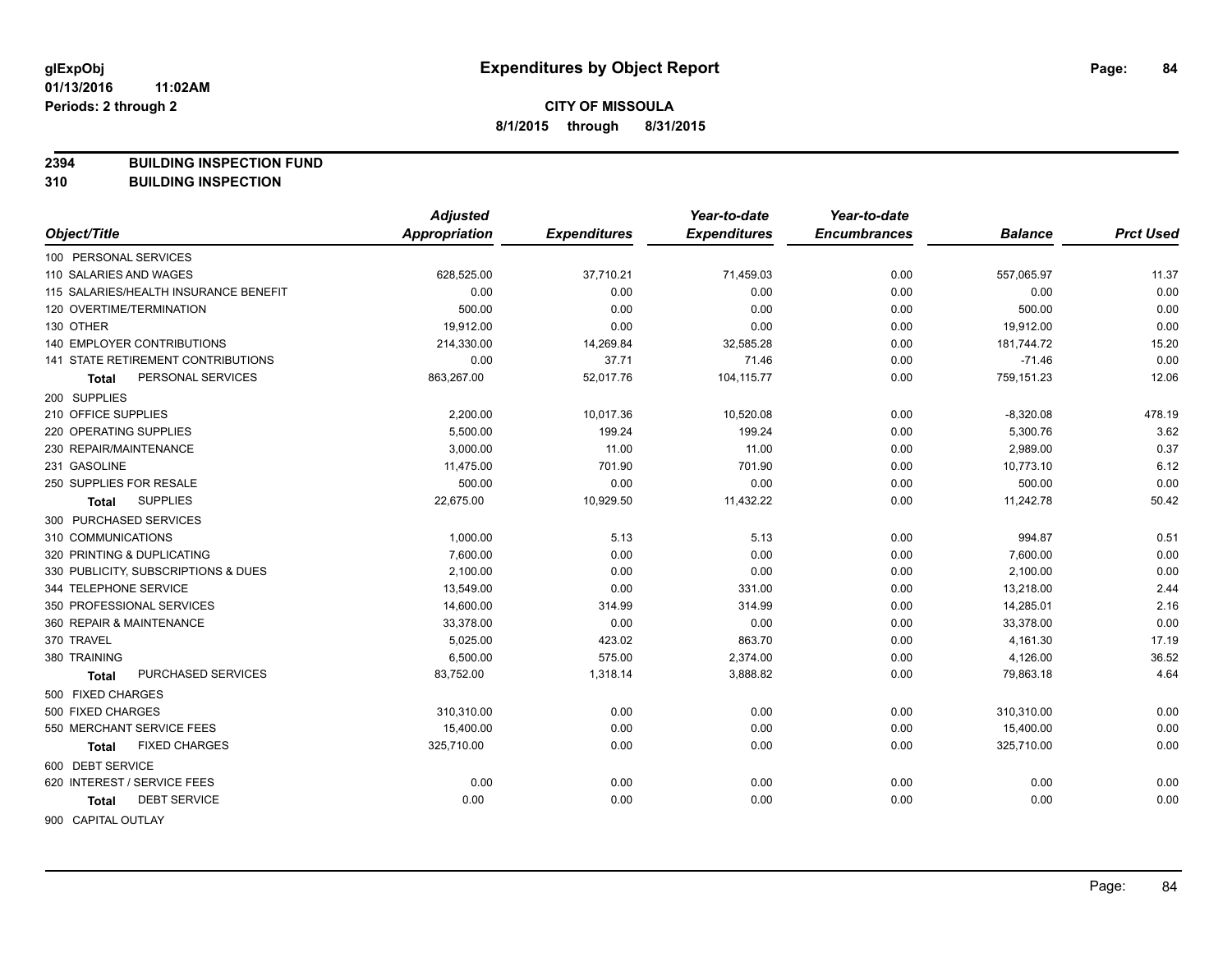**2394 BUILDING INSPECTION FUND**

**310 BUILDING INSPECTION**

| Object/Title |                            | <b>Adjusted</b><br>Appropriation<br><b>Expenditures</b> | Year-to-date<br><b>Expenditures</b> | Year-to-date<br><b>Encumbrances</b> | <b>Balance</b> | <b>Prct Used</b> |      |
|--------------|----------------------------|---------------------------------------------------------|-------------------------------------|-------------------------------------|----------------|------------------|------|
|              | 940 MACHINERY & EQUIPMENT  | 0.00                                                    | 0.00                                | 0.00                                | 0.00           | 0.00             | 0.00 |
| <b>Total</b> | <b>CAPITAL OUTLAY</b>      | 0.00                                                    | 0.00                                | 0.00                                | 0.00           | 0.00             | 0.00 |
| Total        | <b>BUILDING INSPECTION</b> | 1,295,404.00                                            | 64,265.40                           | 119.436.81                          | 0.00           | 1,175,967.19     | 9.22 |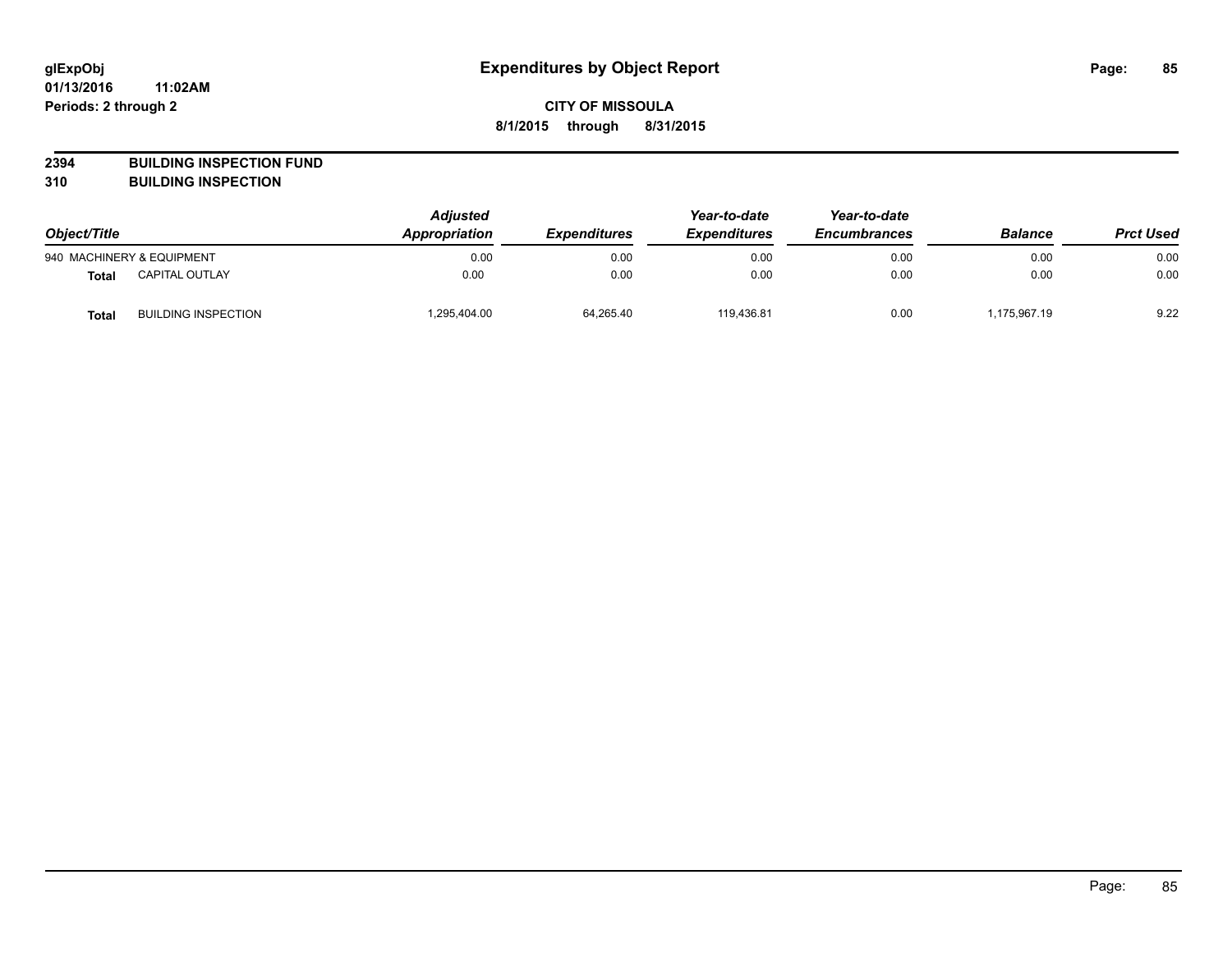### **2394 BUILDING INSPECTION FUND**

|                                           | <b>Adjusted</b>      |                     | Year-to-date        | Year-to-date        |                |                  |
|-------------------------------------------|----------------------|---------------------|---------------------|---------------------|----------------|------------------|
| Object/Title                              | <b>Appropriation</b> | <b>Expenditures</b> | <b>Expenditures</b> | <b>Encumbrances</b> | <b>Balance</b> | <b>Prct Used</b> |
| 100 PERSONAL SERVICES                     |                      |                     |                     |                     |                |                  |
| 110 SALARIES AND WAGES                    | 628,525.00           | 37,710.21           | 71,459.03           | 0.00                | 557,065.97     | 11.37            |
| 115 SALARIES/HEALTH INSURANCE BENEFIT     | 0.00                 | 0.00                | 0.00                | 0.00                | 0.00           | 0.00             |
| 120 OVERTIME/TERMINATION                  | 500.00               | 0.00                | 0.00                | 0.00                | 500.00         | 0.00             |
| 130 OTHER                                 | 19,912.00            | 0.00                | 0.00                | 0.00                | 19,912.00      | 0.00             |
| 140 EMPLOYER CONTRIBUTIONS                | 214,330.00           | 14,269.84           | 32,585.28           | 0.00                | 181,744.72     | 15.20            |
| <b>141 STATE RETIREMENT CONTRIBUTIONS</b> | 0.00                 | 37.71               | 71.46               | 0.00                | $-71.46$       | 0.00             |
| PERSONAL SERVICES<br><b>Total</b>         | 863,267.00           | 52,017.76           | 104,115.77          | 0.00                | 759,151.23     | 12.06            |
| 200 SUPPLIES                              |                      |                     |                     |                     |                |                  |
| 210 OFFICE SUPPLIES                       | 2,200.00             | 10,017.36           | 10,520.08           | 0.00                | $-8,320.08$    | 478.19           |
| 220 OPERATING SUPPLIES                    | 5,500.00             | 199.24              | 199.24              | 0.00                | 5,300.76       | 3.62             |
| 230 REPAIR/MAINTENANCE                    | 3,000.00             | 11.00               | 11.00               | 0.00                | 2,989.00       | 0.37             |
| 231 GASOLINE                              | 11,475.00            | 701.90              | 701.90              | 0.00                | 10,773.10      | 6.12             |
| 250 SUPPLIES FOR RESALE                   | 500.00               | 0.00                | 0.00                | 0.00                | 500.00         | 0.00             |
| <b>SUPPLIES</b><br><b>Total</b>           | 22,675.00            | 10,929.50           | 11,432.22           | 0.00                | 11,242.78      | 50.42            |
| 300 PURCHASED SERVICES                    |                      |                     |                     |                     |                |                  |
| 310 COMMUNICATIONS                        | 1,000.00             | 5.13                | 5.13                | 0.00                | 994.87         | 0.51             |
| 320 PRINTING & DUPLICATING                | 7,600.00             | 0.00                | 0.00                | 0.00                | 7,600.00       | 0.00             |
| 330 PUBLICITY, SUBSCRIPTIONS & DUES       | 2,100.00             | 0.00                | 0.00                | 0.00                | 2,100.00       | 0.00             |
| 344 TELEPHONE SERVICE                     | 13,549.00            | 0.00                | 331.00              | 0.00                | 13,218.00      | 2.44             |
| 350 PROFESSIONAL SERVICES                 | 14,600.00            | 314.99              | 314.99              | 0.00                | 14,285.01      | 2.16             |
| 360 REPAIR & MAINTENANCE                  | 33,378.00            | 0.00                | 0.00                | 0.00                | 33,378.00      | 0.00             |
| 370 TRAVEL                                | 5,025.00             | 423.02              | 863.70              | 0.00                | 4,161.30       | 17.19            |
| 380 TRAINING                              | 6,500.00             | 575.00              | 2,374.00            | 0.00                | 4,126.00       | 36.52            |
| PURCHASED SERVICES<br><b>Total</b>        | 83,752.00            | 1,318.14            | 3,888.82            | 0.00                | 79,863.18      | 4.64             |
| 500 FIXED CHARGES                         |                      |                     |                     |                     |                |                  |
| 500 FIXED CHARGES                         | 310,310.00           | 0.00                | 0.00                | 0.00                | 310,310.00     | 0.00             |
| 550 MERCHANT SERVICE FEES                 | 15,400.00            | 0.00                | 0.00                | 0.00                | 15,400.00      | 0.00             |
| <b>FIXED CHARGES</b><br><b>Total</b>      | 325,710.00           | 0.00                | 0.00                | 0.00                | 325,710.00     | 0.00             |
| 600 DEBT SERVICE                          |                      |                     |                     |                     |                |                  |
| 620 INTEREST / SERVICE FEES               | 0.00                 | 0.00                | 0.00                | 0.00                | 0.00           | 0.00             |
| <b>DEBT SERVICE</b><br><b>Total</b>       | 0.00                 | 0.00                | 0.00                | 0.00                | 0.00           | 0.00             |
| 900 CAPITAL OUTLAY                        |                      |                     |                     |                     |                |                  |
| 940 MACHINERY & EQUIPMENT                 | 0.00                 | 0.00                | 0.00                | 0.00                | 0.00           | 0.00             |
|                                           |                      |                     |                     |                     |                |                  |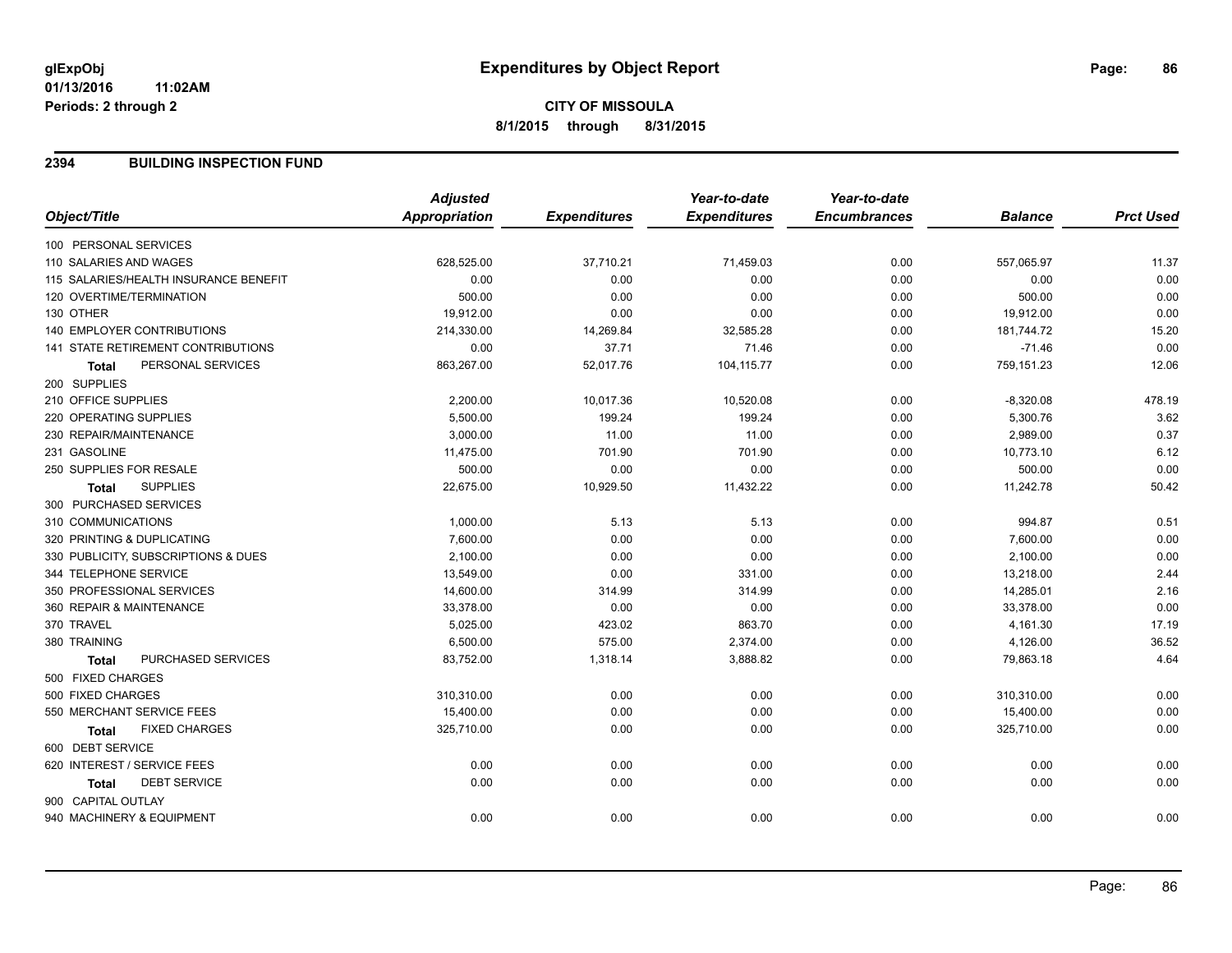### **2394 BUILDING INSPECTION FUND**

| Object/Title |                          | <b>Adjusted</b><br><b>Appropriation</b> | <b>Expenditures</b> | Year-to-date<br><b>Expenditures</b> | Year-to-date<br><b>Encumbrances</b> | <b>Balance</b> | <b>Prct Used</b> |
|--------------|--------------------------|-----------------------------------------|---------------------|-------------------------------------|-------------------------------------|----------------|------------------|
| <b>Total</b> | CAPITAL OUTLAY           | 0.00                                    | 0.00                | 0.00                                | 0.00                                | 0.00           | 0.00             |
| Total        | BUILDING INSPECTION FUND | .295,404.00                             | 64,265.40           | 119.436.81                          | 0.00                                | 175,967.19     | 9.22             |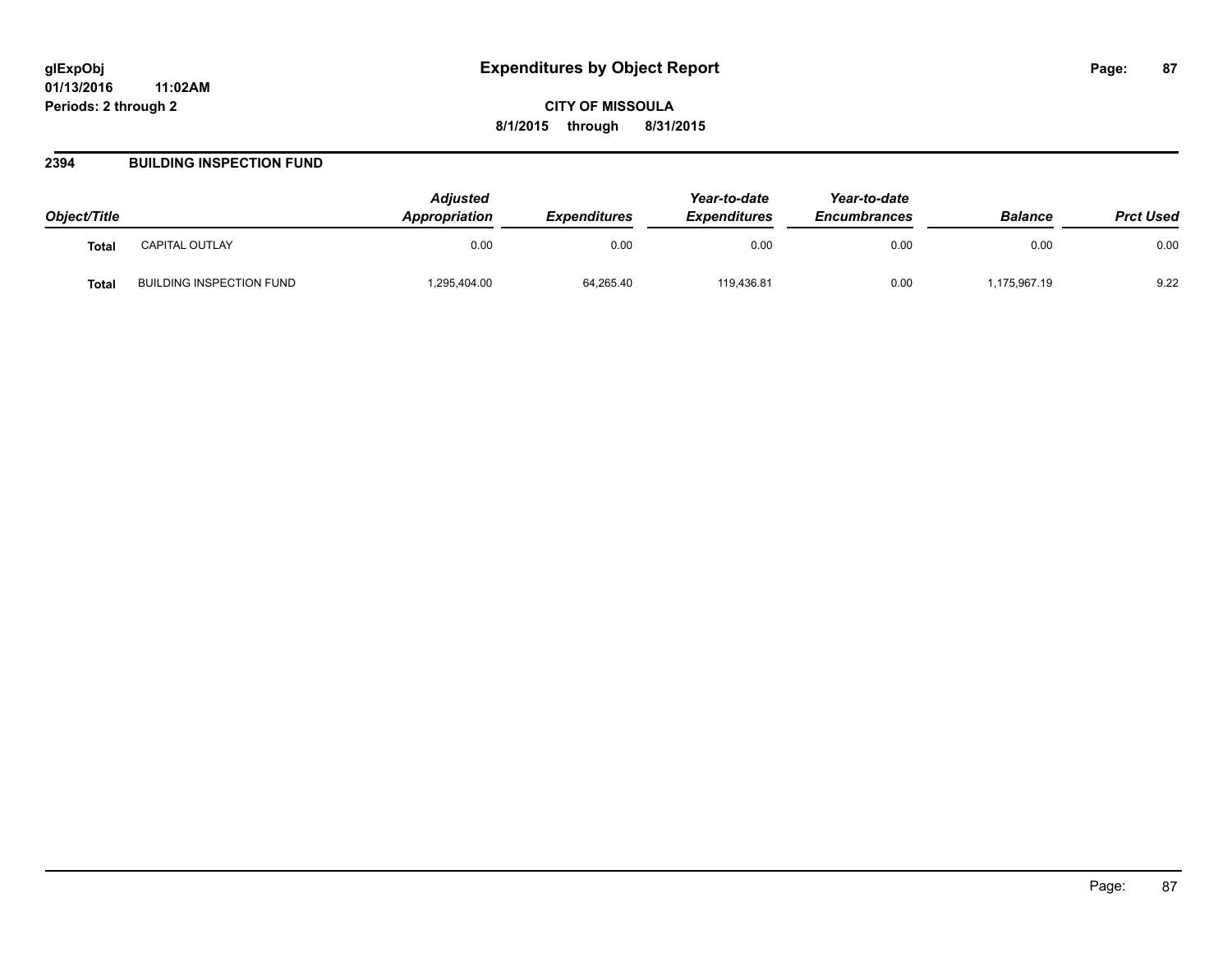#### **2395 CITY GRANTS & PROGRAM INCOME FUND**

**390 NON-DEPARTMENTAL**

| Object/Title           |                                   | <b>Adjusted</b><br>Appropriation | <b>Expenditures</b> | Year-to-date<br><b>Expenditures</b> | Year-to-date<br><b>Encumbrances</b> | <b>Balance</b> | <b>Prct Used</b> |
|------------------------|-----------------------------------|----------------------------------|---------------------|-------------------------------------|-------------------------------------|----------------|------------------|
| 300 PURCHASED SERVICES |                                   |                                  |                     |                                     |                                     |                |                  |
|                        | 350 PROFESSIONAL SERVICES         | 250.00                           | 0.00                | 0.00                                | 0.00                                | 250.00         | 0.00             |
| <b>Total</b>           | <b>PURCHASED SERVICES</b>         | 250.00                           | 0.00                | 0.00                                | 0.00                                | 250.00         | 0.00             |
| 500 FIXED CHARGES      |                                   |                                  |                     |                                     |                                     |                |                  |
|                        | 550 MERCHANT SERVICE FEES         | 0.00                             | 0.00                | 0.00                                | 0.00                                | 0.00           | 0.00             |
| <b>Total</b>           | <b>FIXED CHARGES</b>              | 0.00                             | 0.00                | 0.00                                | 0.00                                | 0.00           | 0.00             |
|                        | 700 GRANTS & CONTRIBUTIONS        |                                  |                     |                                     |                                     |                |                  |
|                        | 700 GRANTS & CONTRIBUTIONS        | 0.00                             | 0.00                | 0.00                                | 0.00                                | 0.00           | 0.00             |
| <b>Total</b>           | <b>GRANTS &amp; CONTRIBUTIONS</b> | 0.00                             | 0.00                | 0.00                                | 0.00                                | 0.00           | 0.00             |
| 800 OTHER OBJECTS      |                                   |                                  |                     |                                     |                                     |                |                  |
|                        | 820 TRANSFERS TO OTHER FUNDS      | 0.00                             | 0.00                | 0.00                                | 0.00                                | 0.00           | 0.00             |
| 845 CONTINGENCY        |                                   | 0.00                             | 0.00                | 0.00                                | 0.00                                | 0.00           | 0.00             |
| <b>Total</b>           | OTHER OBJECTS                     | 0.00                             | 0.00                | 0.00                                | 0.00                                | 0.00           | 0.00             |
| <b>Total</b>           | NON-DEPARTMENTAL                  | 250.00                           | 0.00                | 0.00                                | 0.00                                | 250.00         | 0.00             |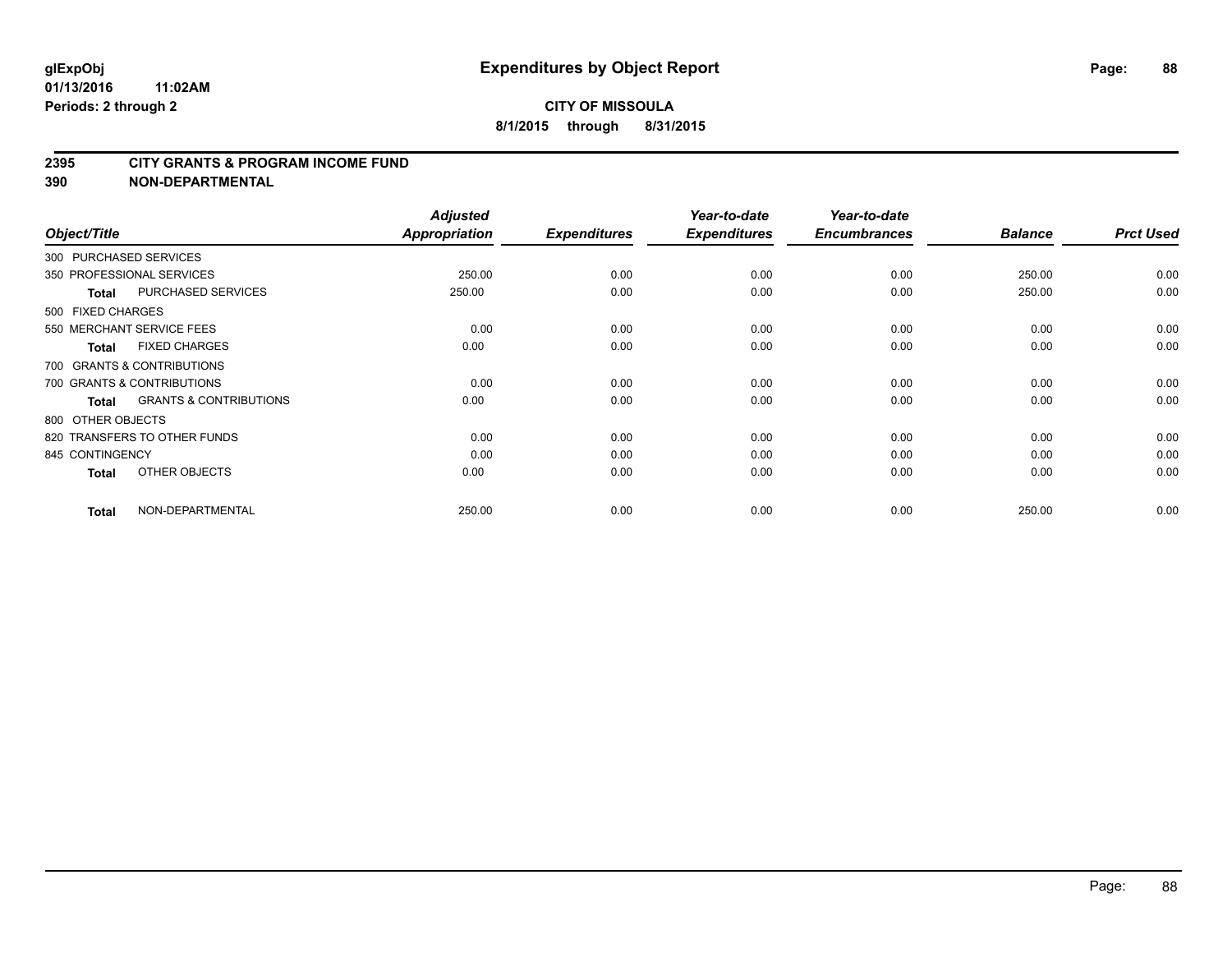**CITY OF MISSOULA 8/1/2015 through 8/31/2015**

## **2395 CITY GRANTS & PROGRAM INCOME FUND**

| Object/Title           |                                   | <b>Adjusted</b><br>Appropriation | <b>Expenditures</b> | Year-to-date<br><b>Expenditures</b> | Year-to-date<br><b>Encumbrances</b> | <b>Balance</b> | <b>Prct Used</b> |
|------------------------|-----------------------------------|----------------------------------|---------------------|-------------------------------------|-------------------------------------|----------------|------------------|
| 300 PURCHASED SERVICES |                                   |                                  |                     |                                     |                                     |                |                  |
|                        | 350 PROFESSIONAL SERVICES         | 250.00                           | 0.00                | 0.00                                | 0.00                                | 250.00         | 0.00             |
| <b>Total</b>           | PURCHASED SERVICES                | 250.00                           | 0.00                | 0.00                                | 0.00                                | 250.00         | 0.00             |
| 500 FIXED CHARGES      |                                   |                                  |                     |                                     |                                     |                |                  |
|                        | 550 MERCHANT SERVICE FEES         | 0.00                             | 0.00                | 0.00                                | 0.00                                | 0.00           | 0.00             |
| <b>Total</b>           | <b>FIXED CHARGES</b>              | 0.00                             | 0.00                | 0.00                                | 0.00                                | 0.00           | 0.00             |
|                        | 700 GRANTS & CONTRIBUTIONS        |                                  |                     |                                     |                                     |                |                  |
|                        | 700 GRANTS & CONTRIBUTIONS        | 0.00                             | 0.00                | 0.00                                | 0.00                                | 0.00           | 0.00             |
| <b>Total</b>           | <b>GRANTS &amp; CONTRIBUTIONS</b> | 0.00                             | 0.00                | 0.00                                | 0.00                                | 0.00           | 0.00             |
| 800 OTHER OBJECTS      |                                   |                                  |                     |                                     |                                     |                |                  |
|                        | 820 TRANSFERS TO OTHER FUNDS      | 0.00                             | 0.00                | 0.00                                | 0.00                                | 0.00           | 0.00             |
| 845 CONTINGENCY        |                                   | 0.00                             | 0.00                | 0.00                                | 0.00                                | 0.00           | 0.00             |
| <b>Total</b>           | OTHER OBJECTS                     | 0.00                             | 0.00                | 0.00                                | 0.00                                | 0.00           | 0.00             |
| Total                  | CITY GRANTS & PROGRAM INCOME FUN  | 250.00                           | 0.00                | 0.00                                | 0.00                                | 250.00         | 0.00             |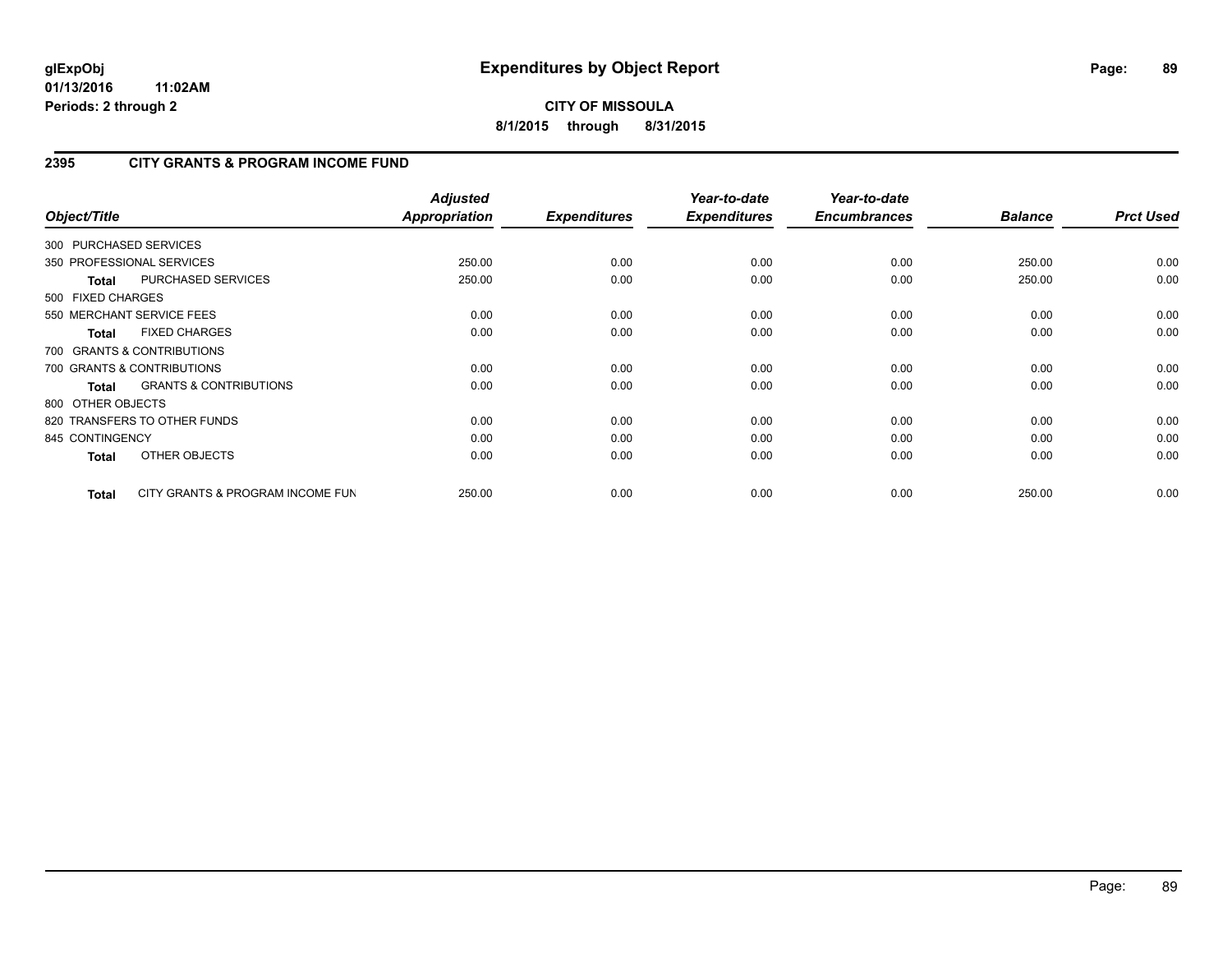#### **2396 ENERGY EFFICIENCY REVOLVING LOAN FUND**

**390 NON-DEPARTMENTAL**

| Object/Title |                                   | <b>Adjusted</b><br>Appropriation | <b>Expenditures</b> | Year-to-date<br><b>Expenditures</b> | Year-to-date<br><b>Encumbrances</b> | <b>Balance</b> | <b>Prct Used</b> |
|--------------|-----------------------------------|----------------------------------|---------------------|-------------------------------------|-------------------------------------|----------------|------------------|
|              | 700 GRANTS & CONTRIBUTIONS        |                                  |                     |                                     |                                     |                |                  |
|              | 700 GRANTS & CONTRIBUTIONS        | 0.00                             | 0.00                | 0.00                                | 0.00                                | 0.00           | 0.00             |
| <b>Total</b> | <b>GRANTS &amp; CONTRIBUTIONS</b> | 0.00                             | 0.00                | 0.00                                | 0.00                                | 0.00           | 0.00             |
| <b>Total</b> | NON-DEPARTMENTAL                  | 0.00                             | 0.00                | 0.00                                | 0.00                                | 0.00           | 0.00             |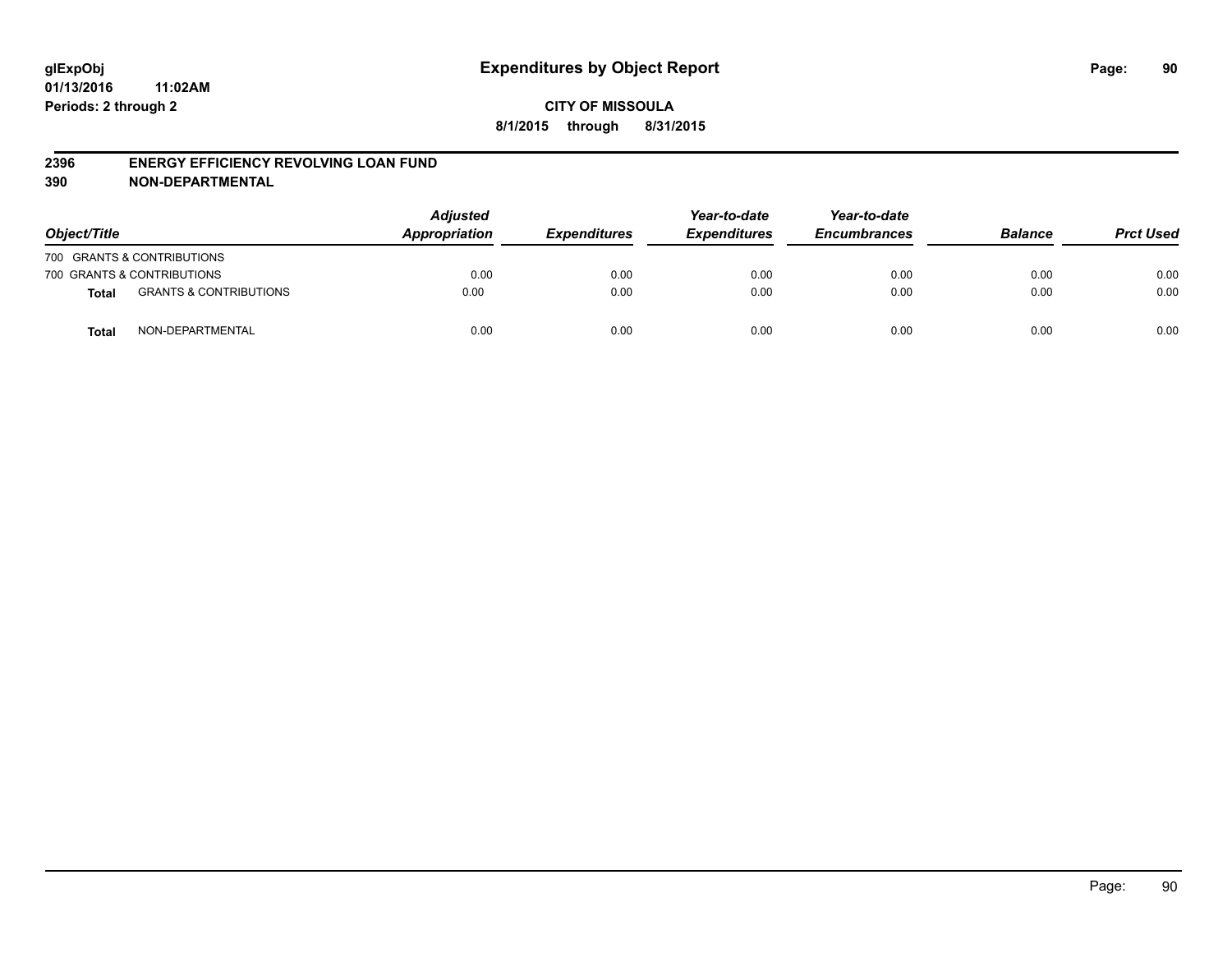# **glExpObj Expenditures by Object Report Page: 91**

**01/13/2016 11:02AM Periods: 2 through 2**

**CITY OF MISSOULA 8/1/2015 through 8/31/2015**

### **2396 ENERGY EFFICIENCY REVOLVING LOAN FUND**

| Object/Title                                     | <b>Adjusted</b><br>Appropriation | <i><b>Expenditures</b></i> | Year-to-date<br><b>Expenditures</b> | Year-to-date<br><b>Encumbrances</b> | <b>Balance</b> | <b>Prct Used</b> |
|--------------------------------------------------|----------------------------------|----------------------------|-------------------------------------|-------------------------------------|----------------|------------------|
| 700 GRANTS & CONTRIBUTIONS                       |                                  |                            |                                     |                                     |                |                  |
| 700 GRANTS & CONTRIBUTIONS                       | 0.00                             | 0.00                       | 0.00                                | 0.00                                | 0.00           | 0.00             |
| <b>GRANTS &amp; CONTRIBUTIONS</b><br>Total       | 0.00                             | 0.00                       | 0.00                                | 0.00                                | 0.00           | 0.00             |
| ENERGY EFFICIENCY REVOLVING LOAN<br><b>Total</b> | 0.00                             | 0.00                       | 0.00                                | 0.00                                | 0.00           | 0.00             |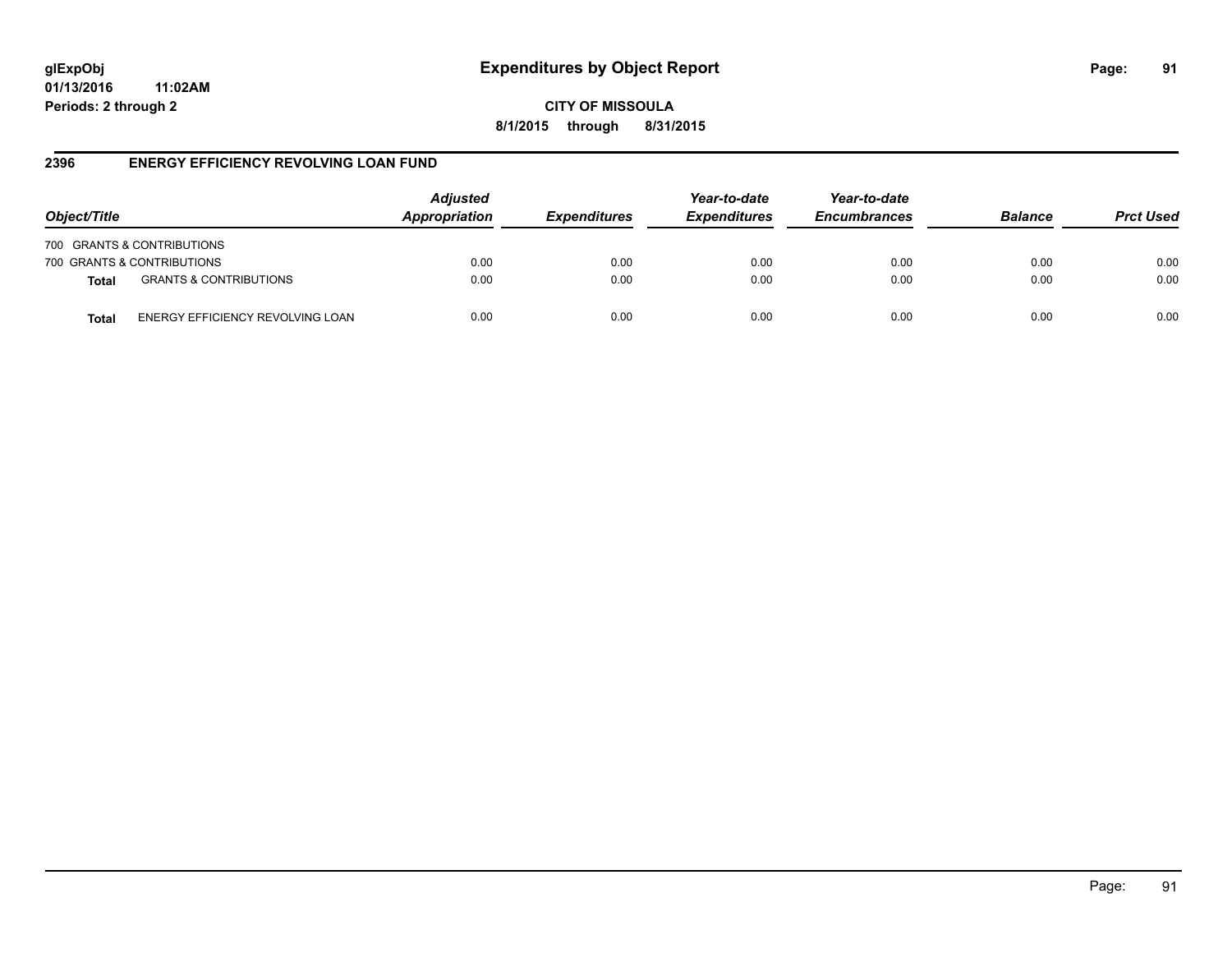#### **2399 DANGEROUS BUILDING DEMOLITION & REPAIR F**

**310 BUILDING INSPECTION**

| Object/Title      |                            | <b>Adjusted</b><br><b>Appropriation</b> | <b>Expenditures</b> | Year-to-date<br><b>Expenditures</b> | Year-to-date<br><b>Encumbrances</b> | <b>Balance</b> | <b>Prct Used</b> |
|-------------------|----------------------------|-----------------------------------------|---------------------|-------------------------------------|-------------------------------------|----------------|------------------|
| 500 FIXED CHARGES |                            |                                         |                     |                                     |                                     |                |                  |
|                   | 550 MERCHANT SERVICE FEES  | 0.00                                    | 0.00                | 0.00                                | 0.00                                | 0.00           | 0.00             |
| <b>Total</b>      | <b>FIXED CHARGES</b>       | 0.00                                    | 0.00                | 0.00                                | 0.00                                | 0.00           | 0.00             |
| 800 OTHER OBJECTS |                            |                                         |                     |                                     |                                     |                |                  |
| 845 CONTINGENCY   |                            | 15,000.00                               | 0.00                | 0.00                                | 0.00                                | 15,000.00      | 0.00             |
| <b>Total</b>      | OTHER OBJECTS              | 15,000.00                               | 0.00                | 0.00                                | 0.00                                | 15,000.00      | 0.00             |
| <b>Total</b>      | <b>BUILDING INSPECTION</b> | 15,000.00                               | 0.00                | 0.00                                | 0.00                                | 15,000.00      | 0.00             |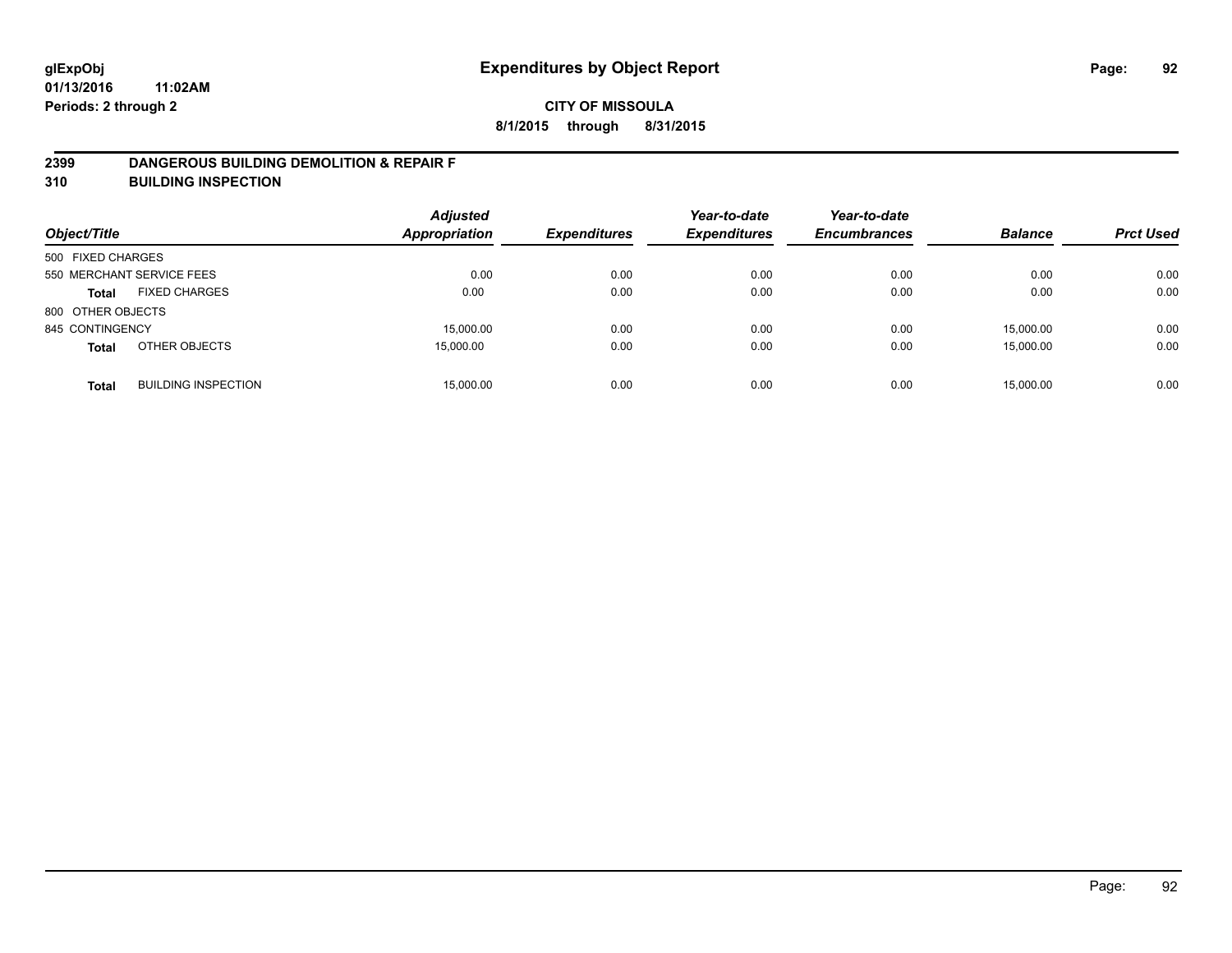## **CITY OF MISSOULA 8/1/2015 through 8/31/2015**

## **2399 DANGEROUS BUILDING DEMOLITION & REPAIR F**

| Object/Title      |                                   | <b>Adjusted</b><br><b>Appropriation</b> | <b>Expenditures</b> | Year-to-date<br><b>Expenditures</b> | Year-to-date<br><b>Encumbrances</b> | <b>Balance</b> | <b>Prct Used</b> |
|-------------------|-----------------------------------|-----------------------------------------|---------------------|-------------------------------------|-------------------------------------|----------------|------------------|
| 500 FIXED CHARGES |                                   |                                         |                     |                                     |                                     |                |                  |
|                   | 550 MERCHANT SERVICE FEES         | 0.00                                    | 0.00                | 0.00                                | 0.00                                | 0.00           | 0.00             |
| <b>Total</b>      | <b>FIXED CHARGES</b>              | 0.00                                    | 0.00                | 0.00                                | 0.00                                | 0.00           | 0.00             |
| 800 OTHER OBJECTS |                                   |                                         |                     |                                     |                                     |                |                  |
| 845 CONTINGENCY   |                                   | 15,000.00                               | 0.00                | 0.00                                | 0.00                                | 15,000.00      | 0.00             |
| <b>Total</b>      | OTHER OBJECTS                     | 15,000.00                               | 0.00                | 0.00                                | 0.00                                | 15,000.00      | 0.00             |
| <b>Total</b>      | DANGEROUS BUILDING DEMOLITION & F | 15.000.00                               | 0.00                | 0.00                                | 0.00                                | 15,000.00      | 0.00             |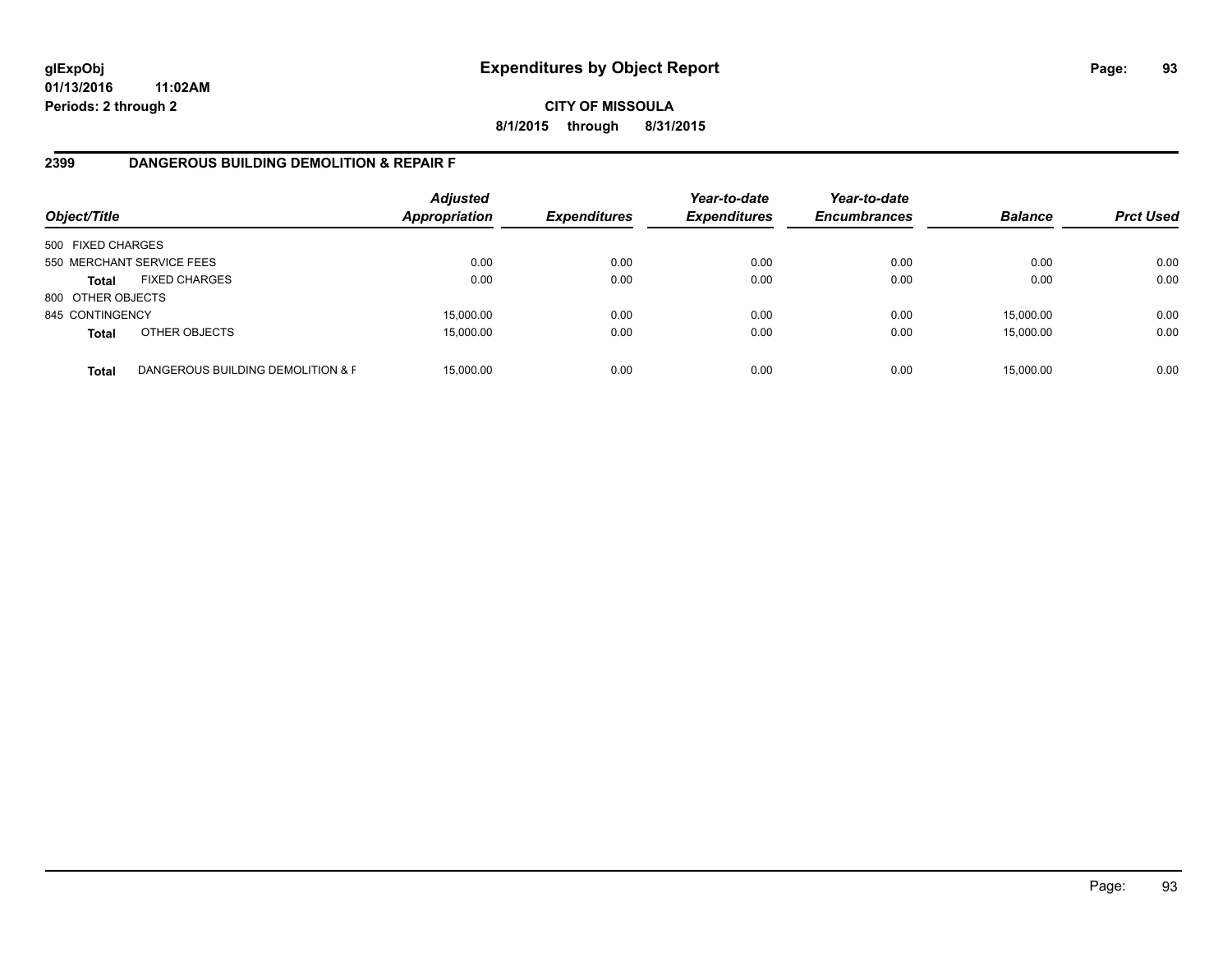#### **2400 STREET LIGHTING ASSESSMENTS FUND**

#### **280 PUBLIC WORKS OPERATIONS**

| Object/Title                  |                           | Adjusted<br>Appropriation | <b>Expenditures</b> | Year-to-date<br><b>Expenditures</b> | Year-to-date<br><b>Encumbrances</b> | <b>Balance</b> | <b>Prct Used</b> |
|-------------------------------|---------------------------|---------------------------|---------------------|-------------------------------------|-------------------------------------|----------------|------------------|
| 300 PURCHASED SERVICES        |                           |                           |                     |                                     |                                     |                |                  |
| 341 ELECTRICITY & NATURAL GAS |                           | 327.174.00                | 0.00                | 0.00                                | 0.00                                | 327.174.00     | 0.00             |
| 350 PROFESSIONAL SERVICES     |                           | 22.902.00                 | 0.00                | 0.00                                | 0.00                                | 22.902.00      | 0.00             |
| 360 REPAIR & MAINTENANCE      |                           | 0.00                      | 0.00                | 0.00                                | 0.00                                | 0.00           | 0.00             |
| <b>Total</b>                  | <b>PURCHASED SERVICES</b> | 350.076.00                | 0.00                | 0.00                                | 0.00                                | 350.076.00     | 0.00             |
| 500 FIXED CHARGES             |                           |                           |                     |                                     |                                     |                |                  |
| 550 MERCHANT SERVICE FEES     |                           | 0.00                      | 0.00                | 0.00                                | 0.00                                | 0.00           | 0.00             |
| <b>Total</b>                  | <b>FIXED CHARGES</b>      | 0.00                      | 0.00                | 0.00                                | 0.00                                | 0.00           | 0.00             |
| <b>Total</b>                  | PUBLIC WORKS OPERATIONS   | 350.076.00                | 0.00                | 0.00                                | 0.00                                | 350.076.00     | 0.00             |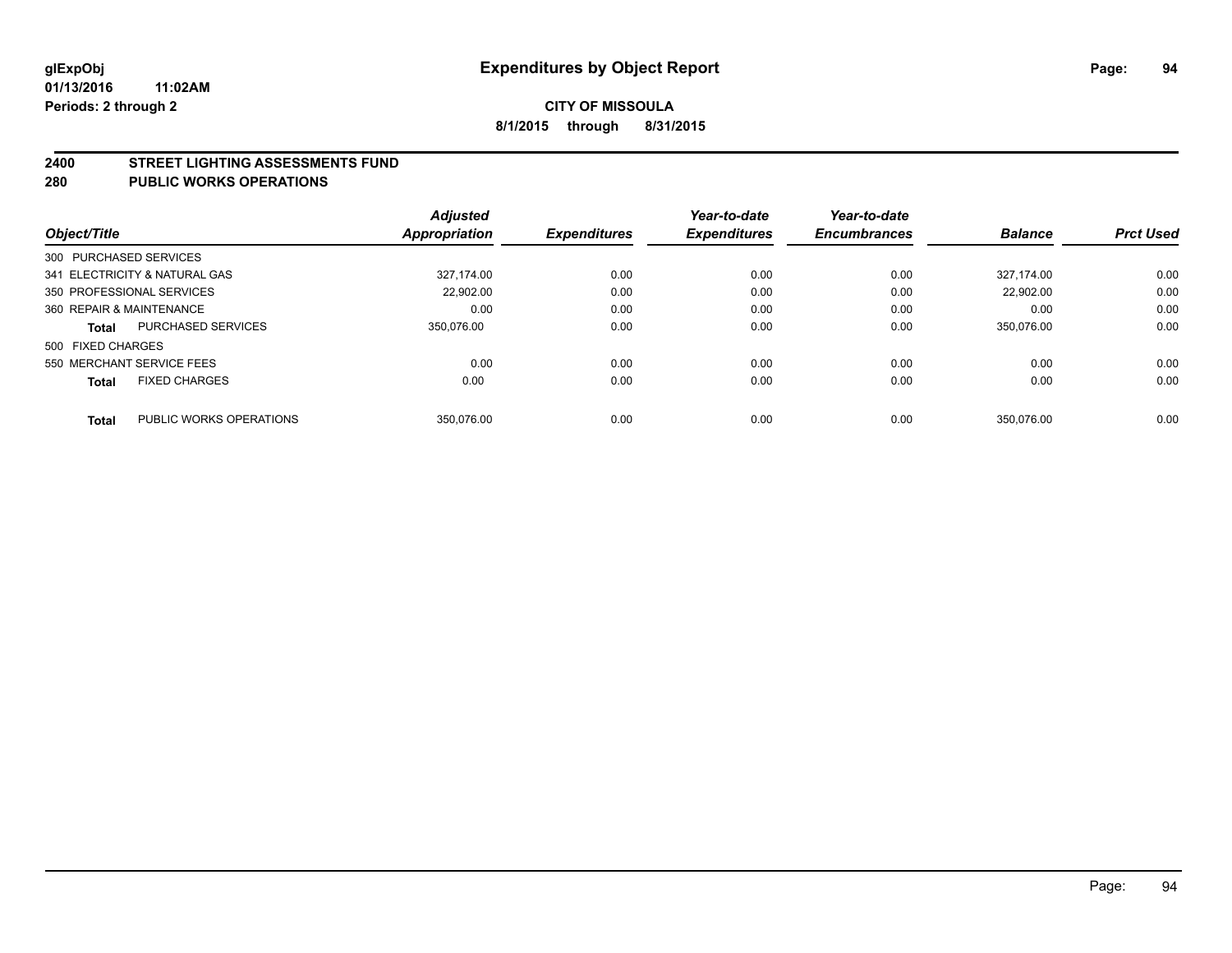## **CITY OF MISSOULA 8/1/2015 through 8/31/2015**

## **2400 STREET LIGHTING ASSESSMENTS FUND**

| Object/Title              |                                  | <b>Adjusted</b><br>Appropriation | <b>Expenditures</b> | Year-to-date<br><b>Expenditures</b> | Year-to-date<br><b>Encumbrances</b> | <b>Balance</b> | <b>Prct Used</b> |
|---------------------------|----------------------------------|----------------------------------|---------------------|-------------------------------------|-------------------------------------|----------------|------------------|
| 300 PURCHASED SERVICES    |                                  |                                  |                     |                                     |                                     |                |                  |
|                           | 341 ELECTRICITY & NATURAL GAS    | 327.174.00                       | 0.00                | 0.00                                | 0.00                                | 327.174.00     | 0.00             |
| 350 PROFESSIONAL SERVICES |                                  | 22.902.00                        | 0.00                | 0.00                                | 0.00                                | 22.902.00      | 0.00             |
| 360 REPAIR & MAINTENANCE  |                                  | 0.00                             | 0.00                | 0.00                                | 0.00                                | 0.00           | 0.00             |
| <b>Total</b>              | PURCHASED SERVICES               | 350,076.00                       | 0.00                | 0.00                                | 0.00                                | 350.076.00     | 0.00             |
| 500 FIXED CHARGES         |                                  |                                  |                     |                                     |                                     |                |                  |
| 550 MERCHANT SERVICE FEES |                                  | 0.00                             | 0.00                | 0.00                                | 0.00                                | 0.00           | 0.00             |
| <b>Total</b>              | <b>FIXED CHARGES</b>             | 0.00                             | 0.00                | 0.00                                | 0.00                                | 0.00           | 0.00             |
| <b>Total</b>              | STREET LIGHTING ASSESSMENTS FUND | 350.076.00                       | 0.00                | 0.00                                | 0.00                                | 350.076.00     | 0.00             |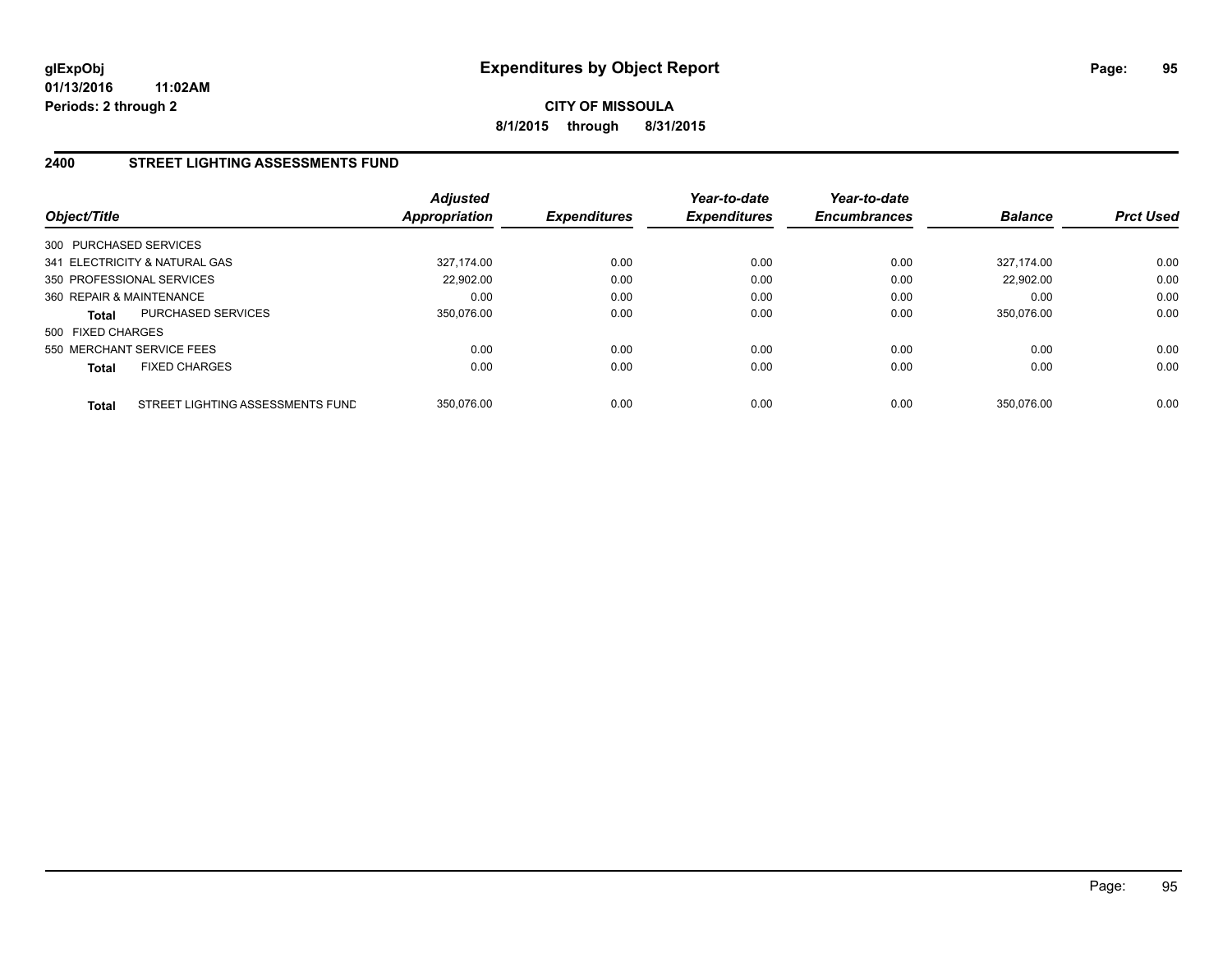#### **2500 STREET MAINTENANCE ASSESSMENT FUND**

**390 NON-DEPARTMENTAL**

| Object/Title           |                              | <b>Adjusted</b><br><b>Appropriation</b> | <b>Expenditures</b> | Year-to-date<br><b>Expenditures</b> | Year-to-date<br><b>Encumbrances</b> | <b>Balance</b> | <b>Prct Used</b> |
|------------------------|------------------------------|-----------------------------------------|---------------------|-------------------------------------|-------------------------------------|----------------|------------------|
|                        |                              |                                         |                     |                                     |                                     |                |                  |
| 300 PURCHASED SERVICES |                              |                                         |                     |                                     |                                     |                |                  |
| 345 GARBAGE            |                              | 32.014.00                               | 2,011.77            | 4,023.54                            | 0.00                                | 27,990.46      | 12.57            |
| <b>Total</b>           | <b>PURCHASED SERVICES</b>    | 32.014.00                               | 2.011.77            | 4,023.54                            | 0.00                                | 27.990.46      | 12.57            |
| 500 FIXED CHARGES      |                              |                                         |                     |                                     |                                     |                |                  |
|                        | 550 MERCHANT SERVICE FEES    | 0.00                                    | 0.00                | 0.00                                | 0.00                                | 0.00           | 0.00             |
| <b>Total</b>           | <b>FIXED CHARGES</b>         | 0.00                                    | 0.00                | 0.00                                | 0.00                                | 0.00           | 0.00             |
| 800 OTHER OBJECTS      |                              |                                         |                     |                                     |                                     |                |                  |
|                        | 820 TRANSFERS TO OTHER FUNDS | 27.281.00                               | 0.00                | 0.00                                | 0.00                                | 27.281.00      | 0.00             |
| <b>Total</b>           | OTHER OBJECTS                | 27,281.00                               | 0.00                | 0.00                                | 0.00                                | 27,281.00      | 0.00             |
|                        |                              |                                         |                     |                                     |                                     |                |                  |
| <b>Total</b>           | NON-DEPARTMENTAL             | 59,295.00                               | 2,011.77            | 4,023.54                            | 0.00                                | 55,271.46      | 6.79             |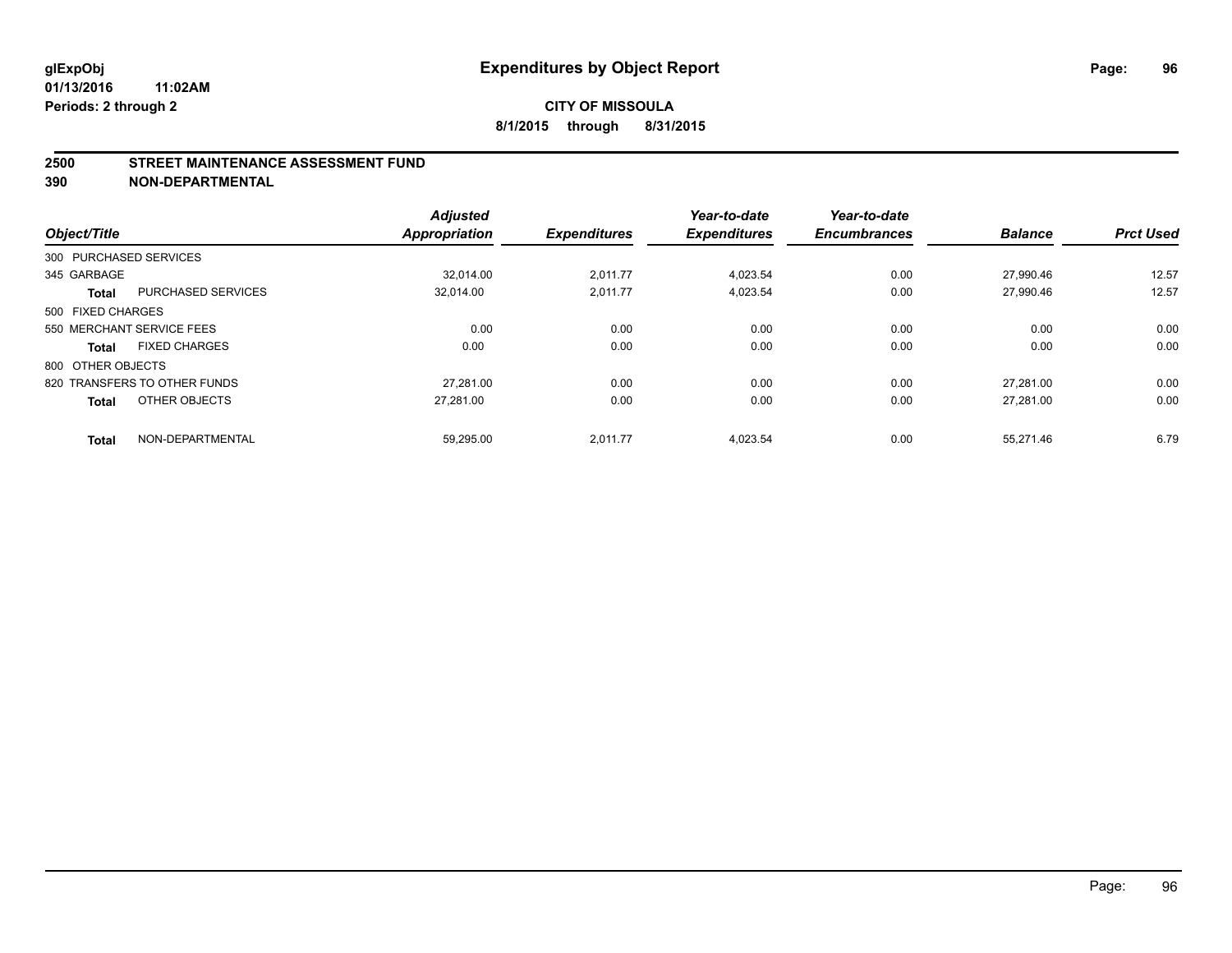**CITY OF MISSOULA 8/1/2015 through 8/31/2015**

## **2500 STREET MAINTENANCE ASSESSMENT FUND**

| Object/Title           |                                  | <b>Adjusted</b><br><b>Appropriation</b> | <b>Expenditures</b> | Year-to-date<br><b>Expenditures</b> | Year-to-date<br><b>Encumbrances</b> | <b>Balance</b> | <b>Prct Used</b> |
|------------------------|----------------------------------|-----------------------------------------|---------------------|-------------------------------------|-------------------------------------|----------------|------------------|
| 300 PURCHASED SERVICES |                                  |                                         |                     |                                     |                                     |                |                  |
| 345 GARBAGE            |                                  | 32.014.00                               | 2,011.77            | 4,023.54                            | 0.00                                | 27.990.46      | 12.57            |
| Total                  | PURCHASED SERVICES               | 32,014.00                               | 2,011.77            | 4,023.54                            | 0.00                                | 27,990.46      | 12.57            |
| 500 FIXED CHARGES      |                                  |                                         |                     |                                     |                                     |                |                  |
|                        | 550 MERCHANT SERVICE FEES        | 0.00                                    | 0.00                | 0.00                                | 0.00                                | 0.00           | 0.00             |
| <b>Total</b>           | <b>FIXED CHARGES</b>             | 0.00                                    | 0.00                | 0.00                                | 0.00                                | 0.00           | 0.00             |
| 800 OTHER OBJECTS      |                                  |                                         |                     |                                     |                                     |                |                  |
|                        | 820 TRANSFERS TO OTHER FUNDS     | 27.281.00                               | 0.00                | 0.00                                | 0.00                                | 27.281.00      | 0.00             |
| <b>Total</b>           | <b>OTHER OBJECTS</b>             | 27,281.00                               | 0.00                | 0.00                                | 0.00                                | 27.281.00      | 0.00             |
| <b>Total</b>           | STREET MAINTENANCE ASSESSMENT FI | 59.295.00                               | 2.011.77            | 4.023.54                            | 0.00                                | 55.271.46      | 6.79             |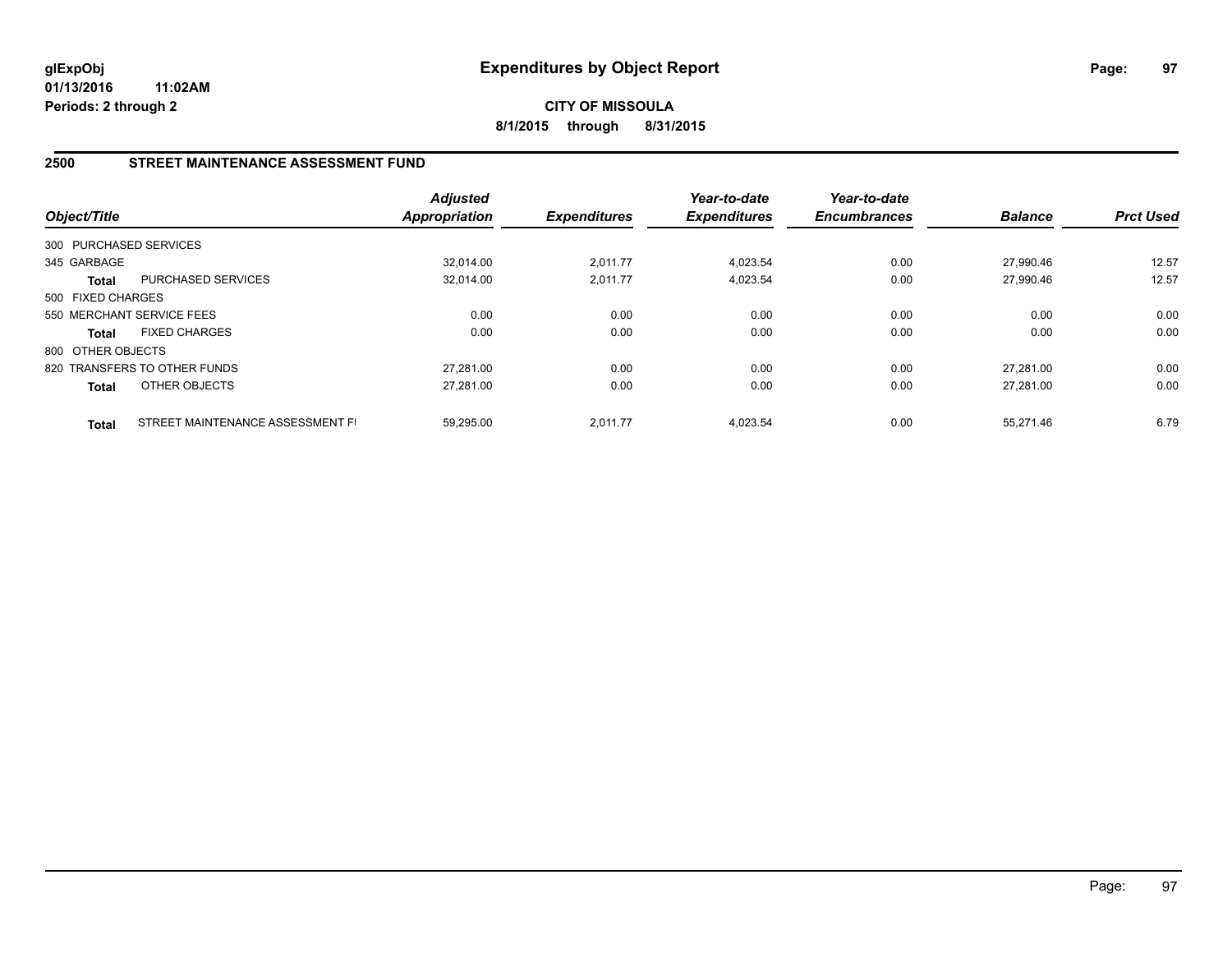## **2510 RUSSELL PARK MAINTENANCE ASSESSMENT FUND**

**370 PARKS & RECREATION**

| Object/Title                         | <b>Adjusted</b><br><b>Appropriation</b> | <b>Expenditures</b> | Year-to-date<br><b>Expenditures</b> | Year-to-date<br><b>Encumbrances</b> | <b>Balance</b> | <b>Prct Used</b> |
|--------------------------------------|-----------------------------------------|---------------------|-------------------------------------|-------------------------------------|----------------|------------------|
| 500 FIXED CHARGES                    |                                         |                     |                                     |                                     |                |                  |
| 550 MERCHANT SERVICE FEES            | 0.00                                    | 0.00                | 0.00                                | 0.00                                | 0.00           | 0.00             |
| <b>FIXED CHARGES</b><br><b>Total</b> | 0.00                                    | 0.00                | 0.00                                | 0.00                                | 0.00           | 0.00             |
| 800 OTHER OBJECTS                    |                                         |                     |                                     |                                     |                |                  |
| 820 TRANSFERS TO OTHER FUNDS         | 0.00                                    | 0.00                | 0.00                                | 0.00                                | 0.00           | 0.00             |
| OTHER OBJECTS<br><b>Total</b>        | 0.00                                    | 0.00                | 0.00                                | 0.00                                | 0.00           | 0.00             |
| PARKS & RECREATION<br><b>Total</b>   | 0.00                                    | 0.00                | 0.00                                | 0.00                                | 0.00           | 0.00             |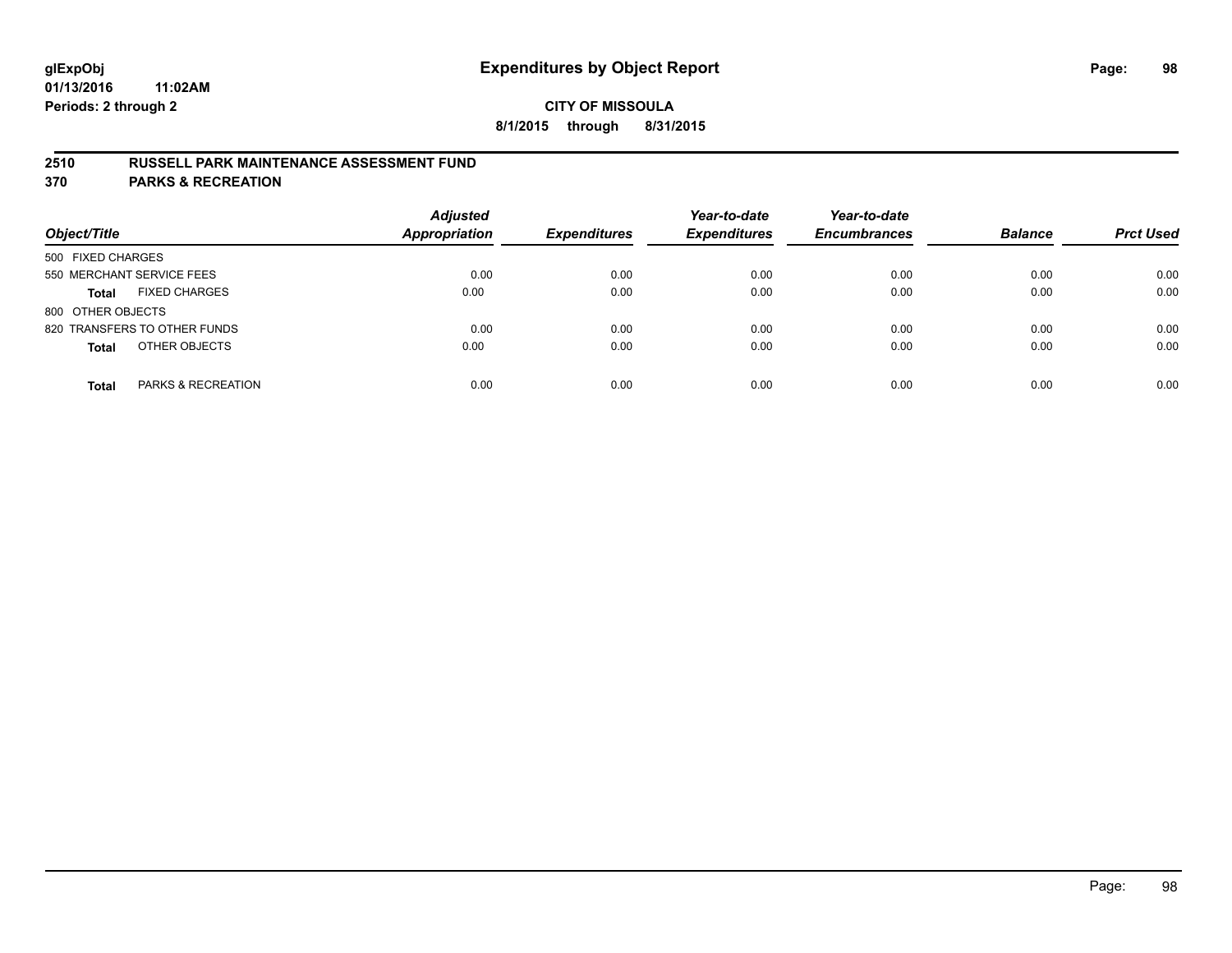**CITY OF MISSOULA 8/1/2015 through 8/31/2015**

### **2510 RUSSELL PARK MAINTENANCE ASSESSMENT FUND**

| Object/Title              |                                  | <b>Adjusted</b><br><b>Appropriation</b> | <b>Expenditures</b> | Year-to-date<br><b>Expenditures</b> | Year-to-date<br><b>Encumbrances</b> | <b>Balance</b> | <b>Prct Used</b> |
|---------------------------|----------------------------------|-----------------------------------------|---------------------|-------------------------------------|-------------------------------------|----------------|------------------|
| 500 FIXED CHARGES         |                                  |                                         |                     |                                     |                                     |                |                  |
| 550 MERCHANT SERVICE FEES |                                  | 0.00                                    | 0.00                | 0.00                                | 0.00                                | 0.00           | 0.00             |
| <b>Total</b>              | <b>FIXED CHARGES</b>             | 0.00                                    | 0.00                | 0.00                                | 0.00                                | 0.00           | 0.00             |
| 800 OTHER OBJECTS         |                                  |                                         |                     |                                     |                                     |                |                  |
|                           | 820 TRANSFERS TO OTHER FUNDS     | 0.00                                    | 0.00                | 0.00                                | 0.00                                | 0.00           | 0.00             |
| <b>Total</b>              | OTHER OBJECTS                    | 0.00                                    | 0.00                | 0.00                                | 0.00                                | 0.00           | 0.00             |
| <b>Total</b>              | RUSSELL PARK MAINTENANCE ASSESSN | 0.00                                    | 0.00                | 0.00                                | 0.00                                | 0.00           | 0.00             |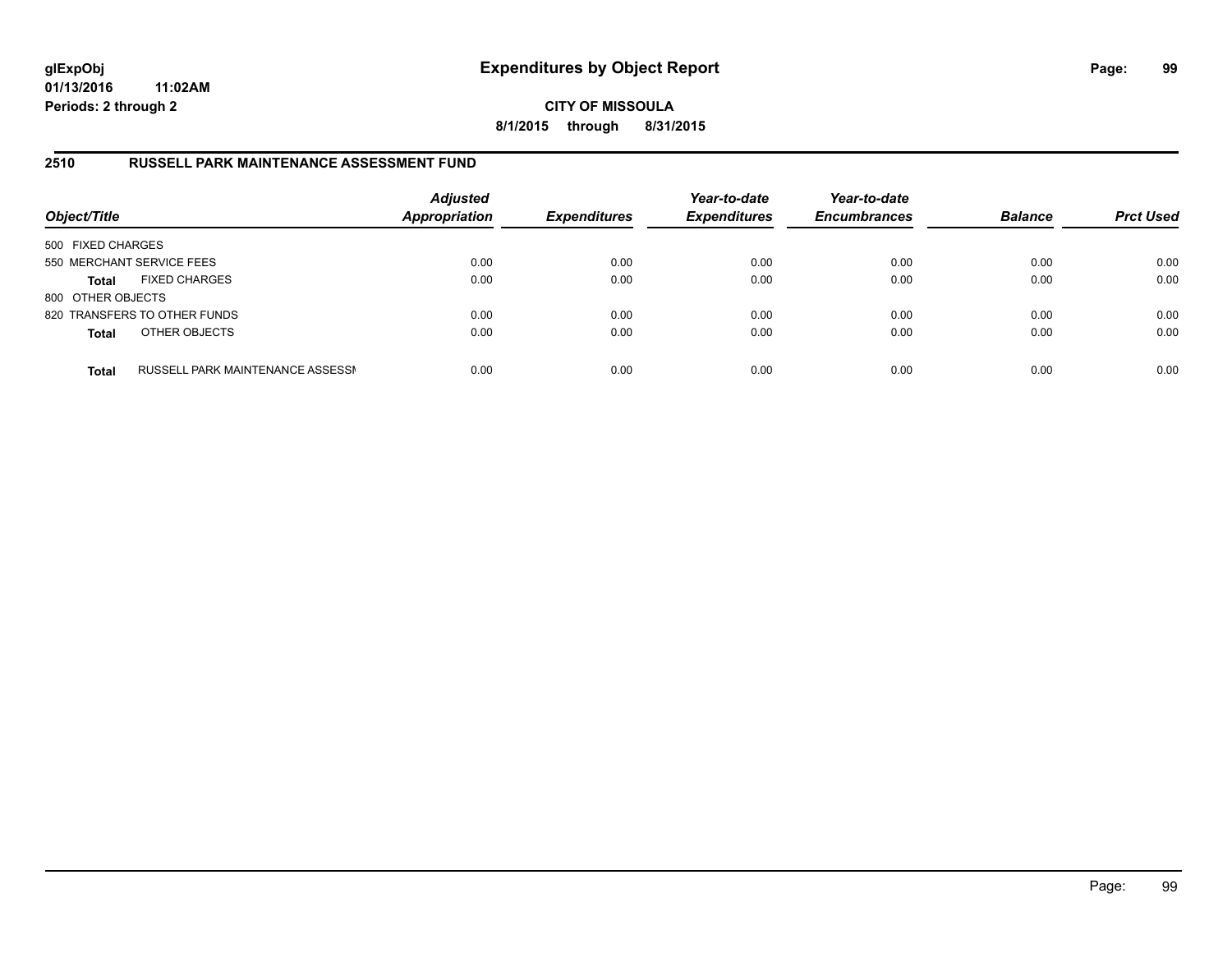## **2511 WILLOWWOOD PARK MAINTENANCE ASSESSMENT F**

**370 PARKS & RECREATION**

| Object/Title                |                               | <b>Adjusted</b><br><b>Appropriation</b> | <b>Expenditures</b> | Year-to-date<br><b>Expenditures</b> | Year-to-date<br><b>Encumbrances</b> | <b>Balance</b> | <b>Prct Used</b> |
|-----------------------------|-------------------------------|-----------------------------------------|---------------------|-------------------------------------|-------------------------------------|----------------|------------------|
| 500 FIXED CHARGES           |                               |                                         |                     |                                     |                                     |                |                  |
|                             | 550 MERCHANT SERVICE FEES     | 0.00                                    | 0.00                | 0.00                                | 0.00                                | 0.00           | 0.00             |
| <b>Total</b>                | <b>FIXED CHARGES</b>          | 0.00                                    | 0.00                | 0.00                                | 0.00                                | 0.00           | 0.00             |
| 600 DEBT SERVICE            |                               |                                         |                     |                                     |                                     |                |                  |
| 620 INTEREST / SERVICE FEES |                               | 0.00                                    | 0.00                | 0.00                                | 0.00                                | 0.00           | 0.00             |
| Total                       | <b>DEBT SERVICE</b>           | 0.00                                    | 0.00                | 0.00                                | 0.00                                | 0.00           | 0.00             |
| 800 OTHER OBJECTS           |                               |                                         |                     |                                     |                                     |                |                  |
|                             | 820 TRANSFERS TO OTHER FUNDS  | 0.00                                    | 0.00                | 0.00                                | 0.00                                | 0.00           | 0.00             |
| Total                       | OTHER OBJECTS                 | 0.00                                    | 0.00                | 0.00                                | 0.00                                | 0.00           | 0.00             |
|                             |                               |                                         |                     |                                     |                                     |                |                  |
| <b>Total</b>                | <b>PARKS &amp; RECREATION</b> | 0.00                                    | 0.00                | 0.00                                | 0.00                                | 0.00           | 0.00             |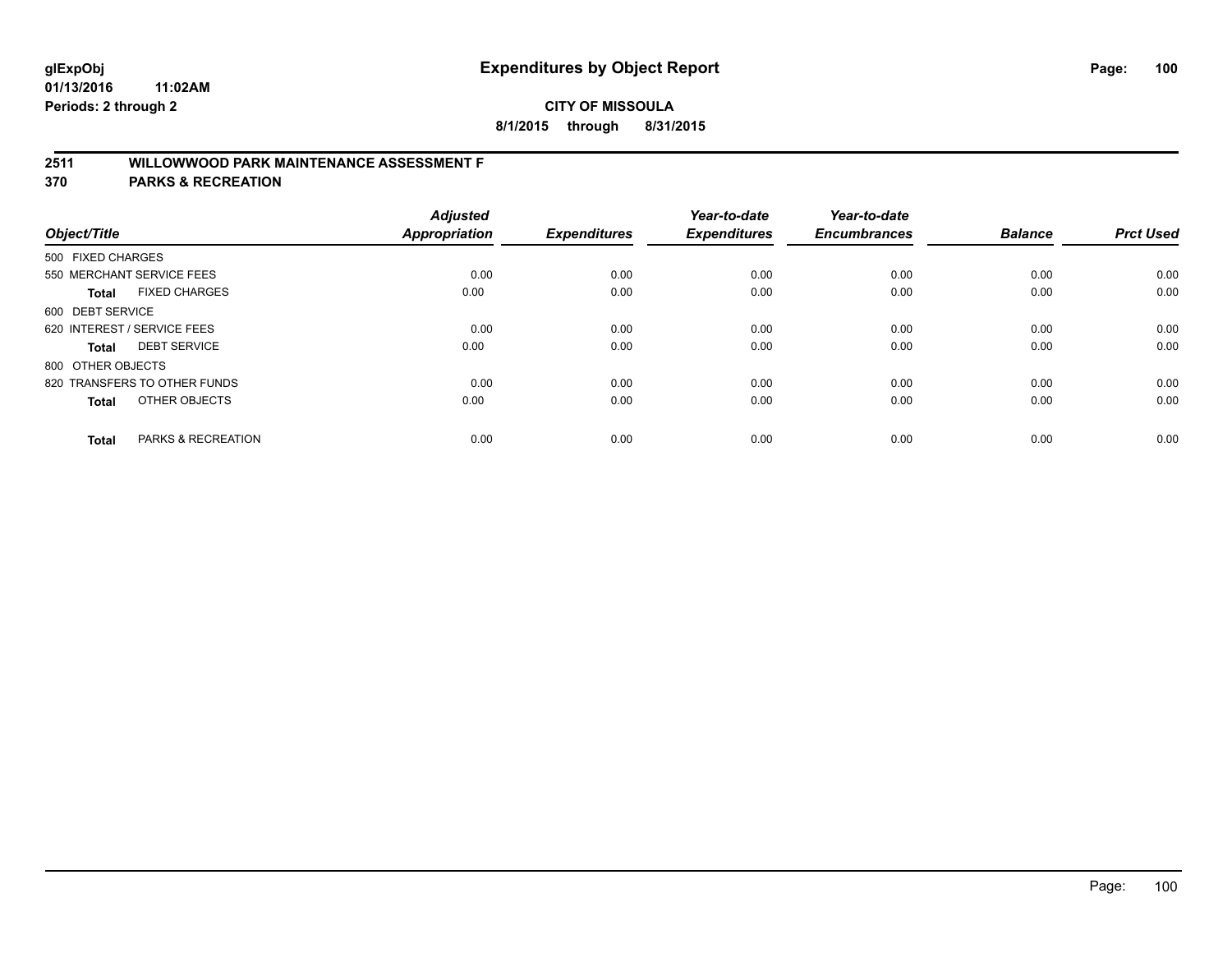**CITY OF MISSOULA 8/1/2015 through 8/31/2015**

## **2511 WILLOWWOOD PARK MAINTENANCE ASSESSMENT F**

| Object/Title                |                                 | <b>Adjusted</b><br><b>Appropriation</b> | <b>Expenditures</b> | Year-to-date<br><b>Expenditures</b> | Year-to-date<br><b>Encumbrances</b> | <b>Balance</b> | <b>Prct Used</b> |
|-----------------------------|---------------------------------|-----------------------------------------|---------------------|-------------------------------------|-------------------------------------|----------------|------------------|
| 500 FIXED CHARGES           |                                 |                                         |                     |                                     |                                     |                |                  |
|                             | 550 MERCHANT SERVICE FEES       | 0.00                                    | 0.00                | 0.00                                | 0.00                                | 0.00           | 0.00             |
| Total                       | <b>FIXED CHARGES</b>            | 0.00                                    | 0.00                | 0.00                                | 0.00                                | 0.00           | 0.00             |
| 600 DEBT SERVICE            |                                 |                                         |                     |                                     |                                     |                |                  |
| 620 INTEREST / SERVICE FEES |                                 | 0.00                                    | 0.00                | 0.00                                | 0.00                                | 0.00           | 0.00             |
| Total                       | <b>DEBT SERVICE</b>             | 0.00                                    | 0.00                | 0.00                                | 0.00                                | 0.00           | 0.00             |
| 800 OTHER OBJECTS           |                                 |                                         |                     |                                     |                                     |                |                  |
|                             | 820 TRANSFERS TO OTHER FUNDS    | 0.00                                    | 0.00                | 0.00                                | 0.00                                | 0.00           | 0.00             |
| <b>Total</b>                | OTHER OBJECTS                   | 0.00                                    | 0.00                | 0.00                                | 0.00                                | 0.00           | 0.00             |
| <b>Total</b>                | WILLOWWOOD PARK MAINTENANCE ASS | 0.00                                    | 0.00                | 0.00                                | 0.00                                | 0.00           | 0.00             |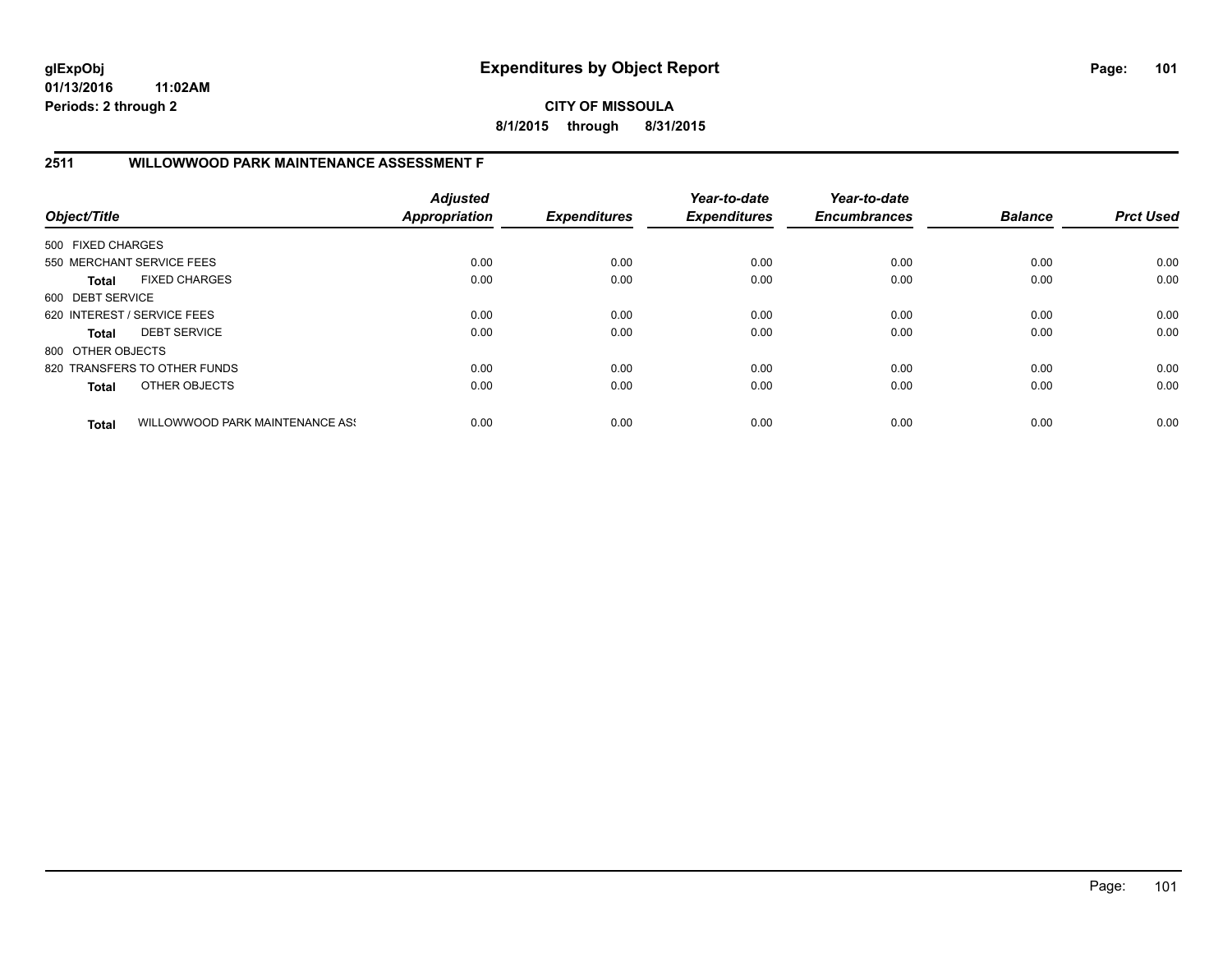#### **2512 ROAD DISTRICT #1**

**320 STREET MAINTENANCE**

|                                           | <b>Adjusted</b> |                     | Year-to-date        | Year-to-date        |                |                  |
|-------------------------------------------|-----------------|---------------------|---------------------|---------------------|----------------|------------------|
| Object/Title                              | Appropriation   | <b>Expenditures</b> | <b>Expenditures</b> | <b>Encumbrances</b> | <b>Balance</b> | <b>Prct Used</b> |
| 100 PERSONAL SERVICES                     |                 |                     |                     |                     |                |                  |
| 110 SALARIES AND WAGES                    | 114,940.00      | 0.00                | 0.00                | 0.00                | 114,940.00     | 0.00             |
| 130 OTHER                                 | 7,057.00        | 0.00                | 0.00                | 0.00                | 7,057.00       | 0.00             |
| 140 EMPLOYER CONTRIBUTIONS                | 37,790.00       | 0.00                | 767.00              | 0.00                | 37,023.00      | 2.03             |
| PERSONAL SERVICES<br><b>Total</b>         | 159,787.00      | 0.00                | 767.00              | 0.00                | 159,020.00     | 0.48             |
| 200 SUPPLIES                              |                 |                     |                     |                     |                |                  |
| 210 OFFICE SUPPLIES                       | 8,503.00        | 0.00                | 0.00                | 0.00                | 8,503.00       | 0.00             |
| 220 OPERATING SUPPLIES                    | 91,014.00       | 3,081.07            | 4,803.96            | 0.00                | 86,210.04      | 5.28             |
| 230 REPAIR/MAINTENANCE                    | 94,978.00       | 14,029.09           | 21,786.37           | 0.00                | 73,191.63      | 22.94            |
| 231 GASOLINE                              | 1,135.00        | 0.00                | 0.00                | 0.00                | 1,135.00       | 0.00             |
| 240 OTHER SUPPLIES                        | 400.00          | 0.00                | 0.00                | 0.00                | 400.00         | 0.00             |
| <b>SUPPLIES</b><br>Total                  | 196,030.00      | 17,110.16           | 26,590.33           | 0.00                | 169,439.67     | 13.56            |
| 300 PURCHASED SERVICES                    |                 |                     |                     |                     |                |                  |
| 310 COMMUNICATIONS                        | 1,000.00        | 0.00                | 0.00                | 0.00                | 1,000.00       | 0.00             |
| 330 PUBLICITY, SUBSCRIPTIONS & DUES       | 7,000.00        | 0.00                | 0.00                | 0.00                | 7,000.00       | 0.00             |
| 343 WATER CHARGES                         | 0.00            | 0.00                | 0.00                | 0.00                | 0.00           | 0.00             |
| 350 PROFESSIONAL SERVICES                 | 89,500.00       | 0.00                | 0.00                | 0.00                | 89,500.00      | 0.00             |
| 370 TRAVEL                                | 1,450.00        | 0.00                | 0.00                | 0.00                | 1,450.00       | 0.00             |
| 380 TRAINING                              | 350.00          | 0.00                | 0.00                | 0.00                | 350.00         | 0.00             |
| PURCHASED SERVICES<br><b>Total</b>        | 99,300.00       | 0.00                | 0.00                | 0.00                | 99,300.00      | 0.00             |
| 400 BUILDING MATERIALS                    |                 |                     |                     |                     |                |                  |
| <b>400 BUILDING MATERIALS</b>             | 275,201.00      | 24,990.44           | 32,077.88           | 0.00                | 243,123.12     | 11.66            |
| <b>BUILDING MATERIALS</b><br><b>Total</b> | 275,201.00      | 24,990.44           | 32,077.88           | 0.00                | 243,123.12     | 11.66            |
| 500 FIXED CHARGES                         |                 |                     |                     |                     |                |                  |
| 500 FIXED CHARGES                         | 10,000.00       | 10,000.00           | 10,000.00           | 0.00                | 0.00           | 100.00           |
| 550 MERCHANT SERVICE FEES                 | 0.00            | 0.00                | 0.00                | 0.00                | 0.00           | 0.00             |
| <b>FIXED CHARGES</b><br><b>Total</b>      | 10,000.00       | 10,000.00           | 10,000.00           | 0.00                | 0.00           | 100.00           |
| 600 DEBT SERVICE                          |                 |                     |                     |                     |                |                  |
| 610 PRINCIPAL                             | 418,252.00      | 88,082.86           | 88,082.86           | 0.00                | 330,169.14     | 21.06            |
| 620 INTEREST / SERVICE FEES               | 48,753.00       | 8,914.14            | 8,914.14            | 0.00                | 39,838.86      | 18.28            |
| <b>DEBT SERVICE</b><br><b>Total</b>       | 467,005.00      | 96,997.00           | 96,997.00           | 0.00                | 370,008.00     | 20.77            |
| 800 OTHER OBJECTS                         |                 |                     |                     |                     |                |                  |
| 820 TRANSFERS TO OTHER FUNDS              | 0.00            | 0.00                | 0.00                | 0.00                | 0.00           | 0.00             |
|                                           |                 |                     |                     |                     |                |                  |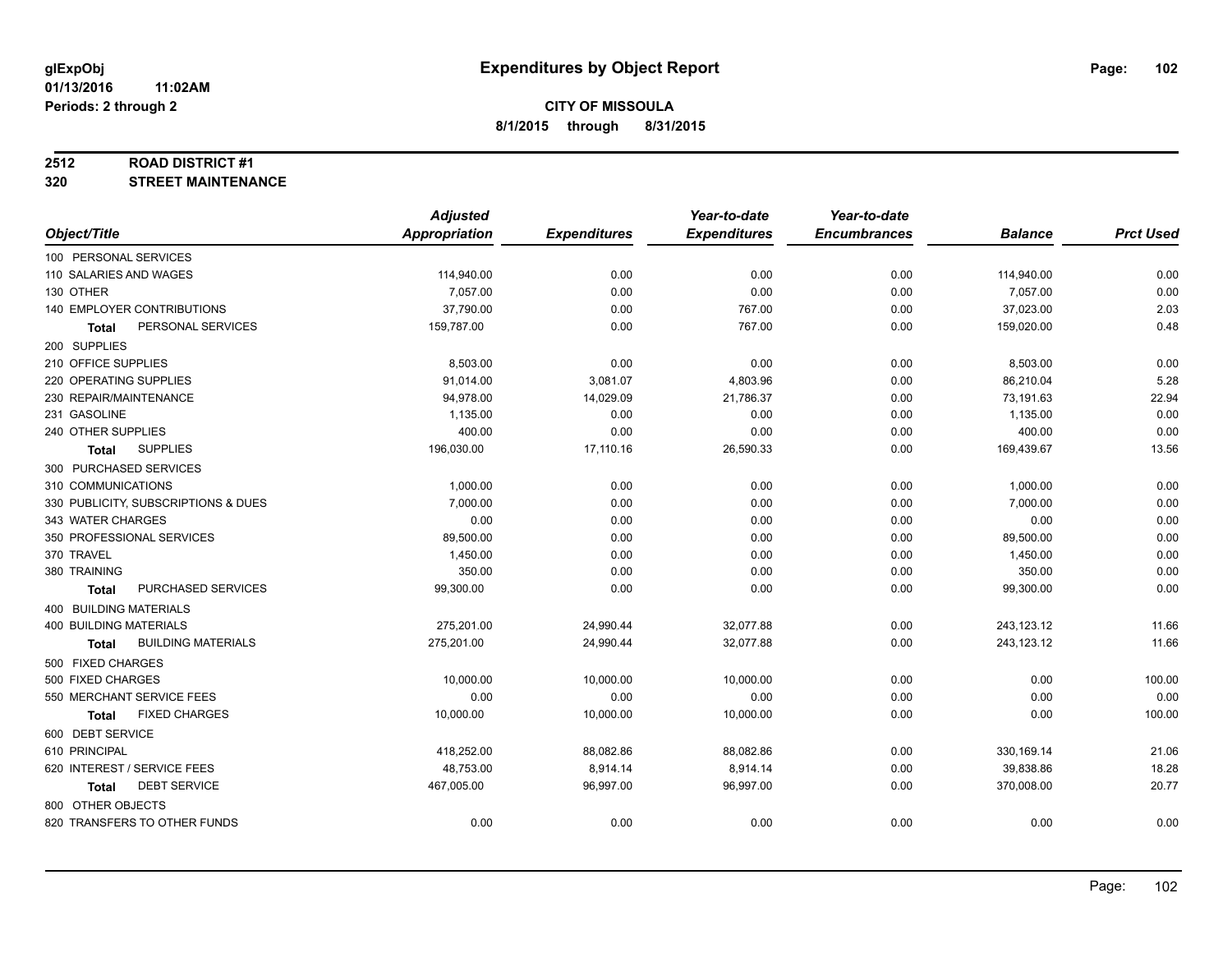#### **2512 ROAD DISTRICT #1**

**320 STREET MAINTENANCE**

|                    |                       | <b>Adjusted</b>      |                     | Year-to-date        | Year-to-date        |                |                  |
|--------------------|-----------------------|----------------------|---------------------|---------------------|---------------------|----------------|------------------|
| Object/Title       |                       | <b>Appropriation</b> | <b>Expenditures</b> | <b>Expenditures</b> | <b>Encumbrances</b> | <b>Balance</b> | <b>Prct Used</b> |
| 845 CONTINGENCY    |                       | 37,295.00            | 0.00                | 24,856.33           | 0.00                | 12.438.67      | 66.65            |
| Total              | OTHER OBJECTS         | 37.295.00            | 0.00                | 24.856.33           | 0.00                | 12.438.67      | 66.65            |
| 900 CAPITAL OUTLAY |                       |                      |                     |                     |                     |                |                  |
| 930 IMPROVEMENTS   |                       | 478.000.00           | 1.600.00            | 1,600.00            | 0.00                | 476.400.00     | 0.33             |
| <b>Total</b>       | <b>CAPITAL OUTLAY</b> | 478.000.00           | 1.600.00            | 1,600.00            | 0.00                | 476.400.00     | 0.33             |
| Total              | STREET MAINTENANCE    | ,722,618.00          | 150.697.60          | 192,888.54          | 0.00                | 1,529,729.46   | 11.20            |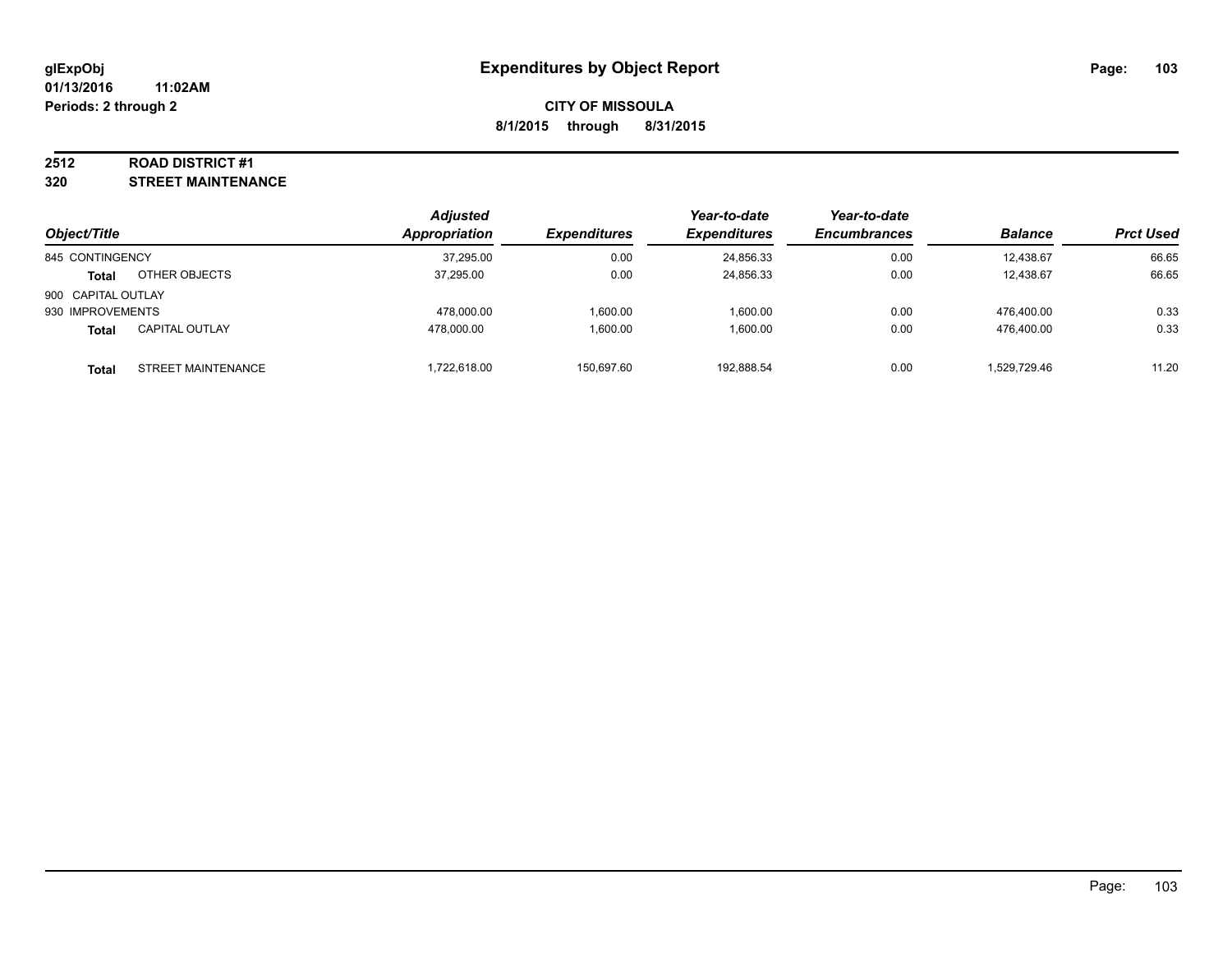#### **2512 ROAD DISTRICT #1**

|              |                                           | <b>Adjusted</b> |                     | Year-to-date        | Year-to-date        |                |                  |
|--------------|-------------------------------------------|-----------------|---------------------|---------------------|---------------------|----------------|------------------|
| Object/Title |                                           | Appropriation   | <b>Expenditures</b> | <b>Expenditures</b> | <b>Encumbrances</b> | <b>Balance</b> | <b>Prct Used</b> |
|              | 100 PERSONAL SERVICES                     |                 |                     |                     |                     |                |                  |
|              | 110 SALARIES AND WAGES                    | 114,940.00      | 0.00                | 0.00                | 0.00                | 114,940.00     | 0.00             |
| 130 OTHER    |                                           | 7,057.00        | 0.00                | 0.00                | 0.00                | 7,057.00       | 0.00             |
|              | <b>140 EMPLOYER CONTRIBUTIONS</b>         | 37,790.00       | 0.00                | 767.00              | 0.00                | 37,023.00      | 2.03             |
|              | PERSONAL SERVICES<br>Total                | 159,787.00      | 0.00                | 767.00              | 0.00                | 159,020.00     | 0.48             |
|              | 200 SUPPLIES                              |                 |                     |                     |                     |                |                  |
|              | 210 OFFICE SUPPLIES                       | 8,503.00        | 0.00                | 0.00                | 0.00                | 8,503.00       | 0.00             |
|              | 220 OPERATING SUPPLIES                    | 91,014.00       | 3,081.07            | 4,803.96            | 0.00                | 86,210.04      | 5.28             |
|              | 230 REPAIR/MAINTENANCE                    | 94,978.00       | 14,029.09           | 21,786.37           | 0.00                | 73,191.63      | 22.94            |
|              | 231 GASOLINE                              | 1,135.00        | 0.00                | 0.00                | 0.00                | 1,135.00       | 0.00             |
|              | 240 OTHER SUPPLIES                        | 400.00          | 0.00                | 0.00                | 0.00                | 400.00         | 0.00             |
|              | <b>SUPPLIES</b><br><b>Total</b>           | 196,030.00      | 17,110.16           | 26,590.33           | 0.00                | 169,439.67     | 13.56            |
|              | 300 PURCHASED SERVICES                    |                 |                     |                     |                     |                |                  |
|              | 310 COMMUNICATIONS                        | 1,000.00        | 0.00                | 0.00                | 0.00                | 1,000.00       | 0.00             |
|              | 330 PUBLICITY, SUBSCRIPTIONS & DUES       | 7,000.00        | 0.00                | 0.00                | 0.00                | 7,000.00       | 0.00             |
|              | 343 WATER CHARGES                         | 0.00            | 0.00                | 0.00                | 0.00                | 0.00           | 0.00             |
|              | 350 PROFESSIONAL SERVICES                 | 89,500.00       | 0.00                | 0.00                | 0.00                | 89,500.00      | 0.00             |
| 370 TRAVEL   |                                           | 1,450.00        | 0.00                | 0.00                | 0.00                | 1,450.00       | 0.00             |
| 380 TRAINING |                                           | 350.00          | 0.00                | 0.00                | 0.00                | 350.00         | 0.00             |
|              | PURCHASED SERVICES<br><b>Total</b>        | 99,300.00       | 0.00                | 0.00                | 0.00                | 99,300.00      | 0.00             |
|              | <b>400 BUILDING MATERIALS</b>             |                 |                     |                     |                     |                |                  |
|              | <b>400 BUILDING MATERIALS</b>             | 275,201.00      | 24,990.44           | 32,077.88           | 0.00                | 243,123.12     | 11.66            |
|              | <b>BUILDING MATERIALS</b><br><b>Total</b> | 275,201.00      | 24,990.44           | 32,077.88           | 0.00                | 243,123.12     | 11.66            |
|              | 500 FIXED CHARGES                         |                 |                     |                     |                     |                |                  |
|              | 500 FIXED CHARGES                         | 10,000.00       | 10,000.00           | 10,000.00           | 0.00                | 0.00           | 100.00           |
|              | 550 MERCHANT SERVICE FEES                 | 0.00            | 0.00                | 0.00                | 0.00                | 0.00           | 0.00             |
|              | <b>FIXED CHARGES</b><br>Total             | 10,000.00       | 10,000.00           | 10,000.00           | 0.00                | 0.00           | 100.00           |
|              | 600 DEBT SERVICE                          |                 |                     |                     |                     |                |                  |
|              | 610 PRINCIPAL                             | 418,252.00      | 88,082.86           | 88,082.86           | 0.00                | 330,169.14     | 21.06            |
|              | 620 INTEREST / SERVICE FEES               | 48,753.00       | 8,914.14            | 8,914.14            | 0.00                | 39,838.86      | 18.28            |
|              | <b>DEBT SERVICE</b><br>Total              | 467,005.00      | 96,997.00           | 96,997.00           | 0.00                | 370,008.00     | 20.77            |
|              | 800 OTHER OBJECTS                         |                 |                     |                     |                     |                |                  |
|              | 820 TRANSFERS TO OTHER FUNDS              | 0.00            | 0.00                | 0.00                | 0.00                | 0.00           | 0.00             |
|              | 845 CONTINGENCY                           | 37,295.00       | 0.00                | 24,856.33           | 0.00                | 12,438.67      | 66.65            |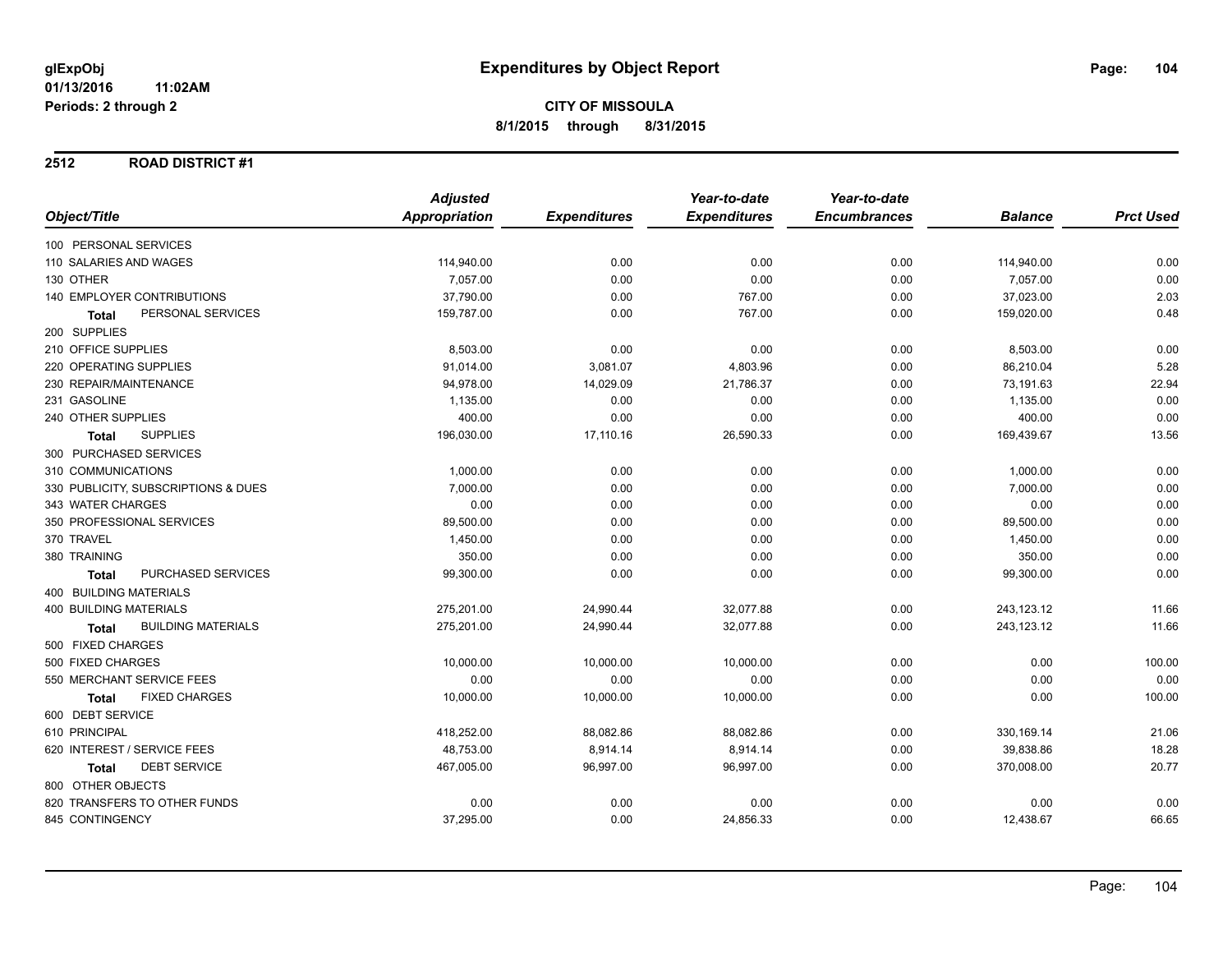#### **2512 ROAD DISTRICT #1**

| Object/Title       |                       | <b>Adjusted</b><br>Appropriation | <b>Expenditures</b> | Year-to-date<br><b>Expenditures</b> | Year-to-date<br><b>Encumbrances</b> | <b>Balance</b> | <b>Prct Used</b> |
|--------------------|-----------------------|----------------------------------|---------------------|-------------------------------------|-------------------------------------|----------------|------------------|
| <b>Total</b>       | OTHER OBJECTS         | 37,295.00                        | 0.00                | 24,856.33                           | 0.00                                | 12,438.67      | 66.65            |
| 900 CAPITAL OUTLAY |                       |                                  |                     |                                     |                                     |                |                  |
| 930 IMPROVEMENTS   |                       | 478.000.00                       | 1.600.00            | 1.600.00                            | 0.00                                | 476.400.00     | 0.33             |
| <b>Total</b>       | <b>CAPITAL OUTLAY</b> | 478.000.00                       | 1.600.00            | 1.600.00                            | 0.00                                | 476.400.00     | 0.33             |
| Total              | ROAD DISTRICT #1      | .722.618.00                      | 150.697.60          | 192.888.54                          | 0.00                                | 1.529.729.46   | 11.20            |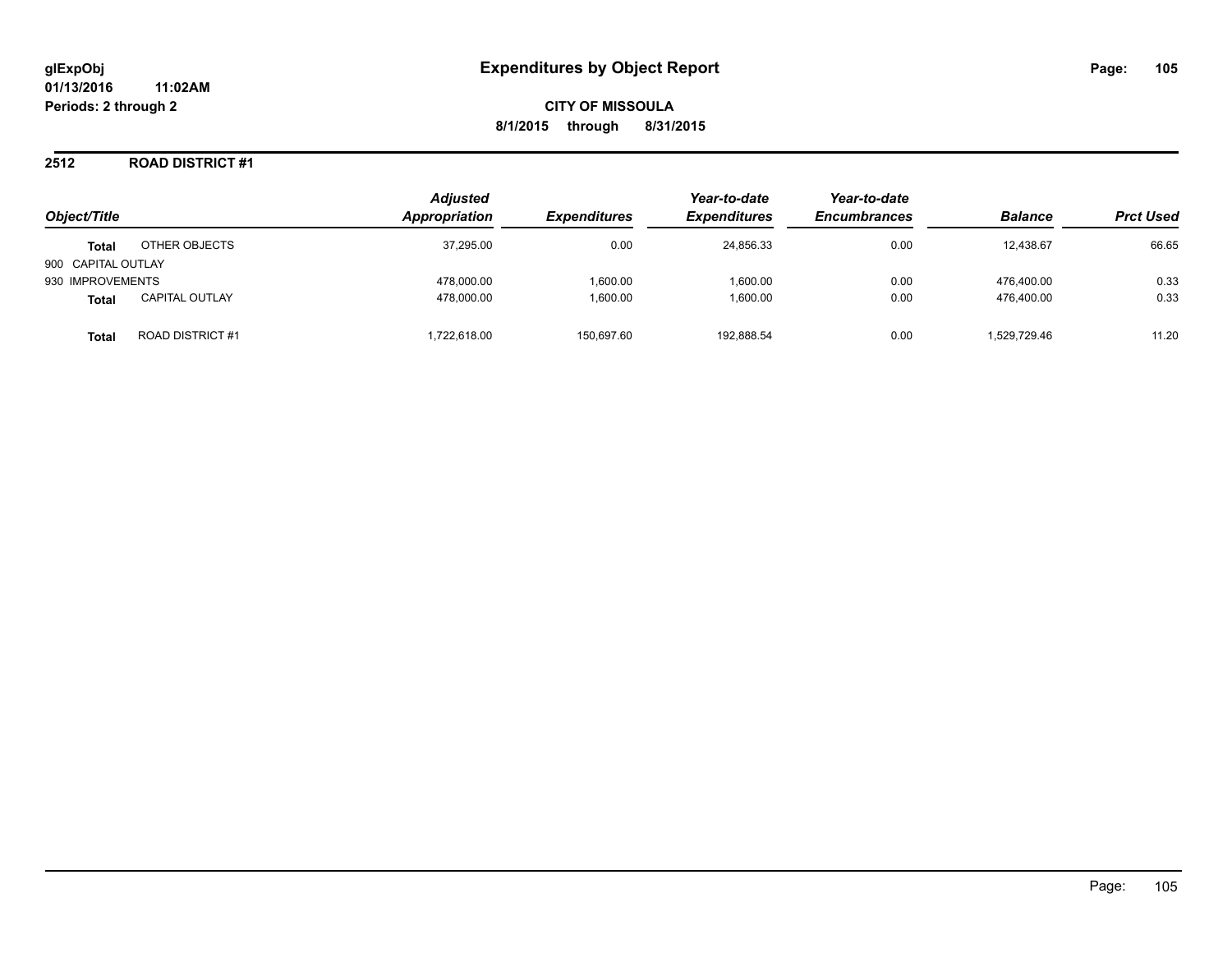#### **2513 PARK DISTRICT #1**

**370 PARKS & RECREATION**

|                                       | <b>Adjusted</b>      |                     | Year-to-date        | Year-to-date        |                |                  |
|---------------------------------------|----------------------|---------------------|---------------------|---------------------|----------------|------------------|
| Object/Title                          | <b>Appropriation</b> | <b>Expenditures</b> | <b>Expenditures</b> | <b>Encumbrances</b> | <b>Balance</b> | <b>Prct Used</b> |
| 100 PERSONAL SERVICES                 |                      |                     |                     |                     |                |                  |
| 110 SALARIES AND WAGES                | 157,892.00           | 6,118.89            | 12,408.81           | 0.00                | 145,483.19     | 7.86             |
| 120 OVERTIME/TERMINATION              | 0.00                 | 483.86              | 483.86              | 0.00                | $-483.86$      | 0.00             |
| 140 EMPLOYER CONTRIBUTIONS            | 66,793.00            | 2,071.75            | 3,834.54            | 0.00                | 62,958.46      | 5.74             |
| 141 STATE RETIREMENT CONTRIBUTIONS    | 0.00                 | 6.12                | 12.41               | 0.00                | $-12.41$       | 0.00             |
| PERSONAL SERVICES<br><b>Total</b>     | 224,685.00           | 8,680.62            | 16,739.62           | 0.00                | 207,945.38     | 7.45             |
| 200 SUPPLIES                          |                      |                     |                     |                     |                |                  |
| 220 OPERATING SUPPLIES                | 71,116.00            | 7,920.77            | 9,671.78            | 0.00                | 61,444.22      | 13.60            |
| 230 REPAIR/MAINTENANCE                | 93,267.00            | 4,417.99            | 9,320.48            | 0.00                | 83,946.52      | 9.99             |
| 231 GASOLINE                          | 10,144.00            | 0.00                | 0.00                | 0.00                | 10,144.00      | 0.00             |
| <b>SUPPLIES</b><br>Total              | 174,527.00           | 12,338.76           | 18,992.26           | 0.00                | 155,534.74     | 10.88            |
| 300 PURCHASED SERVICES                |                      |                     |                     |                     |                |                  |
| 320 PRINTING & DUPLICATING            | 0.00                 | 0.00                | 0.00                | 0.00                | 0.00           | 0.00             |
| 330 PUBLICITY, SUBSCRIPTIONS & DUES   | 2,500.00             | 0.00                | 0.00                | 0.00                | 2,500.00       | 0.00             |
| 341 ELECTRICITY & NATURAL GAS         | 28,622.00            | 1,785.23            | 1,817.83            | 0.00                | 26,804.17      | 6.35             |
| 343 WATER CHARGES                     | 7,685.00             | 177.91              | 177.91              | 0.00                | 7,507.09       | 2.32             |
| 344 TELEPHONE SERVICE                 | 360.00               | 0.00                | 0.00                | 0.00                | 360.00         | 0.00             |
| 345 GARBAGE                           | 3,090.00             | 343.45              | 504.74              | 0.00                | 2,585.26       | 16.33            |
| 350 PROFESSIONAL SERVICES             | 106,344.00           | 6,881.89            | 11,029.75           | 0.00                | 95,314.25      | 10.37            |
| 360 REPAIR & MAINTENANCE              | 130,640.00           | 2,165.00            | 2,491.77            | 0.00                | 128,148.23     | 1.91             |
| 370 TRAVEL                            | 0.00                 | 0.00                | 0.00                | 0.00                | 0.00           | 0.00             |
| 380 TRAINING                          | 295.00               | 0.00                | 0.00                | 0.00                | 295.00         | 0.00             |
| PURCHASED SERVICES<br>Total           | 279,536.00           | 11,353.48           | 16,022.00           | 0.00                | 263,514.00     | 5.73             |
| 500 FIXED CHARGES                     |                      |                     |                     |                     |                |                  |
| 550 MERCHANT SERVICE FEES             | 0.00                 | 0.00                | 0.00                | 0.00                | 0.00           | 0.00             |
| <b>FIXED CHARGES</b><br>Total         | 0.00                 | 0.00                | 0.00                | 0.00                | 0.00           | 0.00             |
| 600 DEBT SERVICE                      |                      |                     |                     |                     |                |                  |
| 610 PRINCIPAL                         | 218,119.00           | 104,154.72          | 104,154.72          | 0.00                | 113,964.28     | 47.75            |
| 620 INTEREST / SERVICE FEES           | 4,413.00             | 1,382.04            | 1,382.04            | 0.00                | 3,030.96       | 31.32            |
| <b>DEBT SERVICE</b><br><b>Total</b>   | 222,532.00           | 105,536.76          | 105,536.76          | 0.00                | 116,995.24     | 47.43            |
| 900 CAPITAL OUTLAY                    |                      |                     |                     |                     |                |                  |
| 930 IMPROVEMENTS                      | 30,000.00            | 0.00                | 1,457.00            | 0.00                | 28,543.00      | 4.86             |
| <b>CAPITAL OUTLAY</b><br><b>Total</b> | 30,000.00            | 0.00                | 1,457.00            | 0.00                | 28,543.00      | 4.86             |
|                                       |                      |                     |                     |                     |                |                  |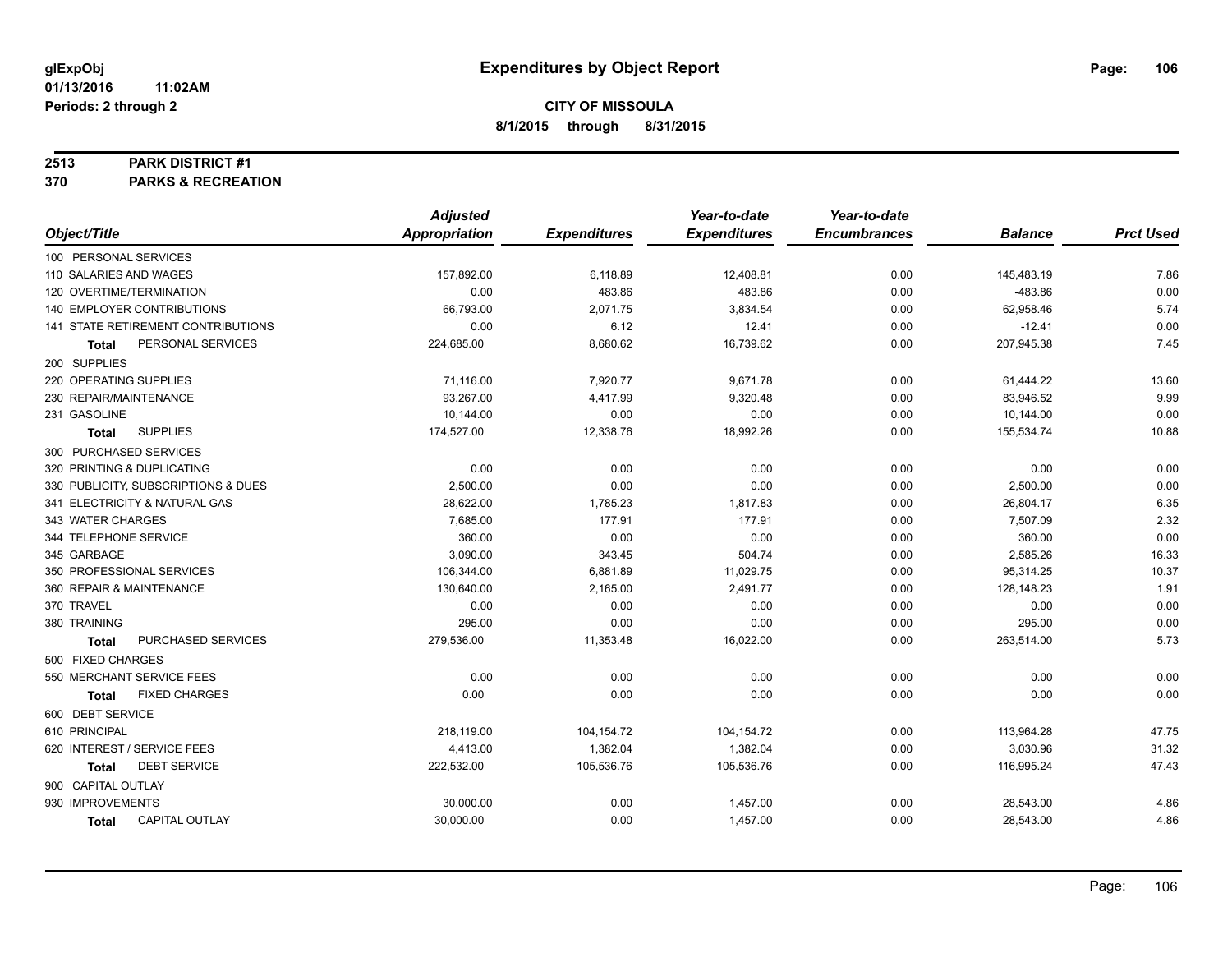| glExpObj             |         |
|----------------------|---------|
| 01/13/2016           | 11:02AM |
| Periods: 2 through 2 |         |

| 2513         | <b>PARK DISTRICT #1</b>       |            |            |            |      |            |       |
|--------------|-------------------------------|------------|------------|------------|------|------------|-------|
| <b>Total</b> | <b>PARKS &amp; RECREATION</b> | 931,280.00 | 137,909.62 | 158.747.64 | 0.00 | 772,532.36 | 17.05 |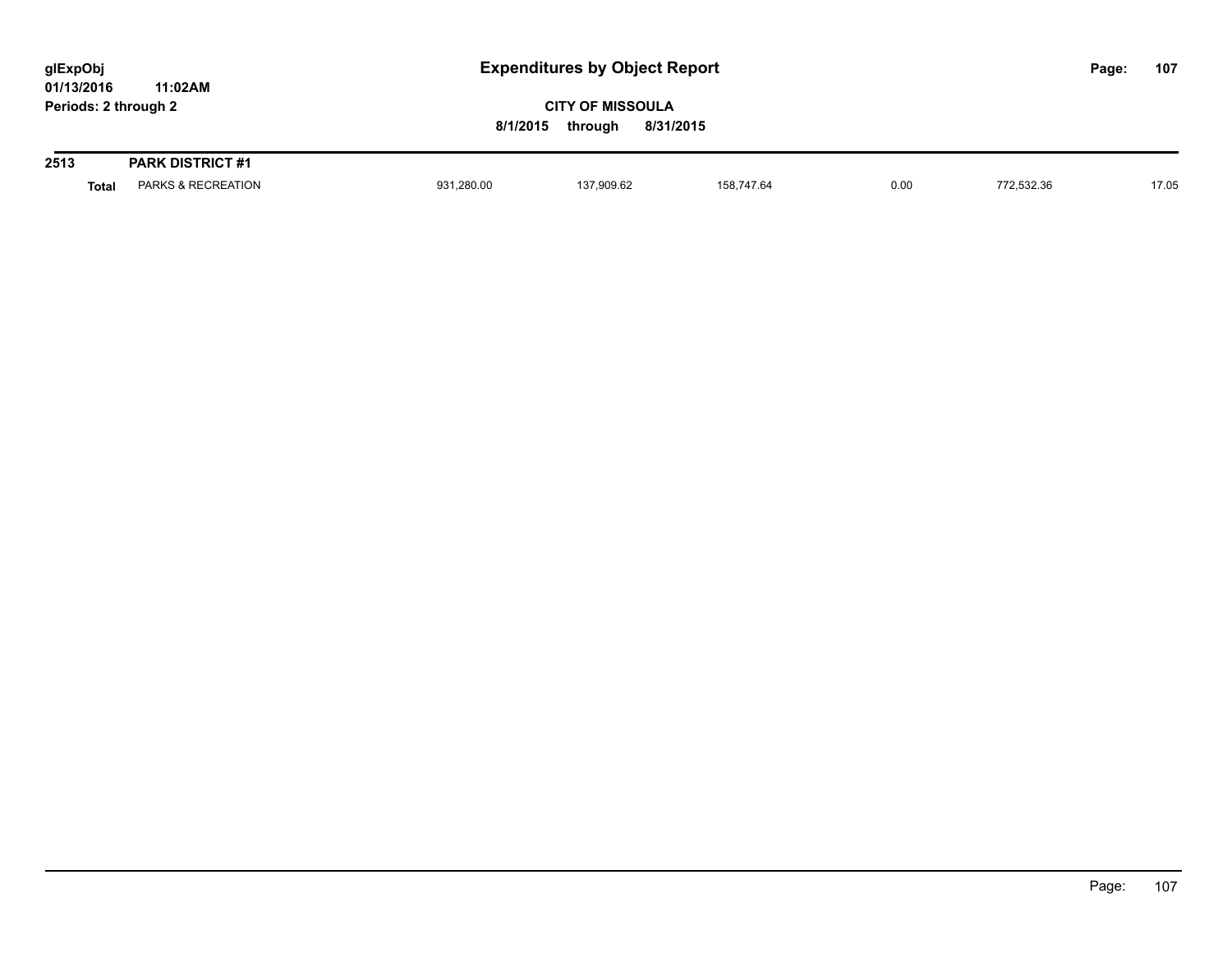### **2513 PARK DISTRICT #1**

| Object/Title                         | <b>Adjusted</b>      |                     | Year-to-date        | Year-to-date        |                |                  |
|--------------------------------------|----------------------|---------------------|---------------------|---------------------|----------------|------------------|
|                                      | <b>Appropriation</b> | <b>Expenditures</b> | <b>Expenditures</b> | <b>Encumbrances</b> | <b>Balance</b> | <b>Prct Used</b> |
| 100 PERSONAL SERVICES                |                      |                     |                     |                     |                |                  |
| 110 SALARIES AND WAGES               | 157,892.00           | 6,118.89            | 12,408.81           | 0.00                | 145,483.19     | 7.86             |
| 120 OVERTIME/TERMINATION             | 0.00                 | 483.86              | 483.86              | 0.00                | $-483.86$      | 0.00             |
| <b>140 EMPLOYER CONTRIBUTIONS</b>    | 66,793.00            | 2,071.75            | 3,834.54            | 0.00                | 62,958.46      | 5.74             |
| 141 STATE RETIREMENT CONTRIBUTIONS   | 0.00                 | 6.12                | 12.41               | 0.00                | $-12.41$       | 0.00             |
| PERSONAL SERVICES<br><b>Total</b>    | 224,685.00           | 8,680.62            | 16,739.62           | 0.00                | 207,945.38     | 7.45             |
| 200 SUPPLIES                         |                      |                     |                     |                     |                |                  |
| 220 OPERATING SUPPLIES               | 71,116.00            | 7,920.77            | 9,671.78            | 0.00                | 61,444.22      | 13.60            |
| 230 REPAIR/MAINTENANCE               | 93,267.00            | 4,417.99            | 9,320.48            | 0.00                | 83,946.52      | 9.99             |
| 231 GASOLINE                         | 10,144.00            | 0.00                | 0.00                | 0.00                | 10,144.00      | 0.00             |
| <b>SUPPLIES</b><br><b>Total</b>      | 174,527.00           | 12,338.76           | 18,992.26           | 0.00                | 155,534.74     | 10.88            |
| 300 PURCHASED SERVICES               |                      |                     |                     |                     |                |                  |
| 320 PRINTING & DUPLICATING           | 0.00                 | 0.00                | 0.00                | 0.00                | 0.00           | 0.00             |
| 330 PUBLICITY, SUBSCRIPTIONS & DUES  | 2,500.00             | 0.00                | 0.00                | 0.00                | 2,500.00       | 0.00             |
| 341 ELECTRICITY & NATURAL GAS        | 28,622.00            | 1,785.23            | 1,817.83            | 0.00                | 26,804.17      | 6.35             |
| 343 WATER CHARGES                    | 7,685.00             | 177.91              | 177.91              | 0.00                | 7,507.09       | 2.32             |
| 344 TELEPHONE SERVICE                | 360.00               | 0.00                | 0.00                | 0.00                | 360.00         | 0.00             |
| 345 GARBAGE                          | 3,090.00             | 343.45              | 504.74              | 0.00                | 2,585.26       | 16.33            |
| 350 PROFESSIONAL SERVICES            | 106,344.00           | 6,881.89            | 11,029.75           | 0.00                | 95,314.25      | 10.37            |
| 360 REPAIR & MAINTENANCE             | 130,640.00           | 2,165.00            | 2,491.77            | 0.00                | 128,148.23     | 1.91             |
| 370 TRAVEL                           | 0.00                 | 0.00                | 0.00                | 0.00                | 0.00           | 0.00             |
| 380 TRAINING                         | 295.00               | 0.00                | 0.00                | 0.00                | 295.00         | 0.00             |
| PURCHASED SERVICES<br><b>Total</b>   | 279,536.00           | 11,353.48           | 16,022.00           | 0.00                | 263,514.00     | 5.73             |
| 500 FIXED CHARGES                    |                      |                     |                     |                     |                |                  |
| 550 MERCHANT SERVICE FEES            | 0.00                 | 0.00                | 0.00                | 0.00                | 0.00           | 0.00             |
| <b>FIXED CHARGES</b><br><b>Total</b> | 0.00                 | 0.00                | 0.00                | 0.00                | 0.00           | 0.00             |
| 600 DEBT SERVICE                     |                      |                     |                     |                     |                |                  |
| 610 PRINCIPAL                        | 218,119.00           | 104,154.72          | 104,154.72          | 0.00                | 113,964.28     | 47.75            |
| 620 INTEREST / SERVICE FEES          | 4,413.00             | 1,382.04            | 1,382.04            | 0.00                | 3,030.96       | 31.32            |
| <b>DEBT SERVICE</b><br><b>Total</b>  | 222,532.00           | 105,536.76          | 105,536.76          | 0.00                | 116,995.24     | 47.43            |
| 900 CAPITAL OUTLAY                   |                      |                     |                     |                     |                |                  |
| 930 IMPROVEMENTS                     | 30,000.00            | 0.00                | 1,457.00            | 0.00                | 28,543.00      | 4.86             |
| <b>CAPITAL OUTLAY</b><br>Total       | 30,000.00            | 0.00                | 1,457.00            | 0.00                | 28,543.00      | 4.86             |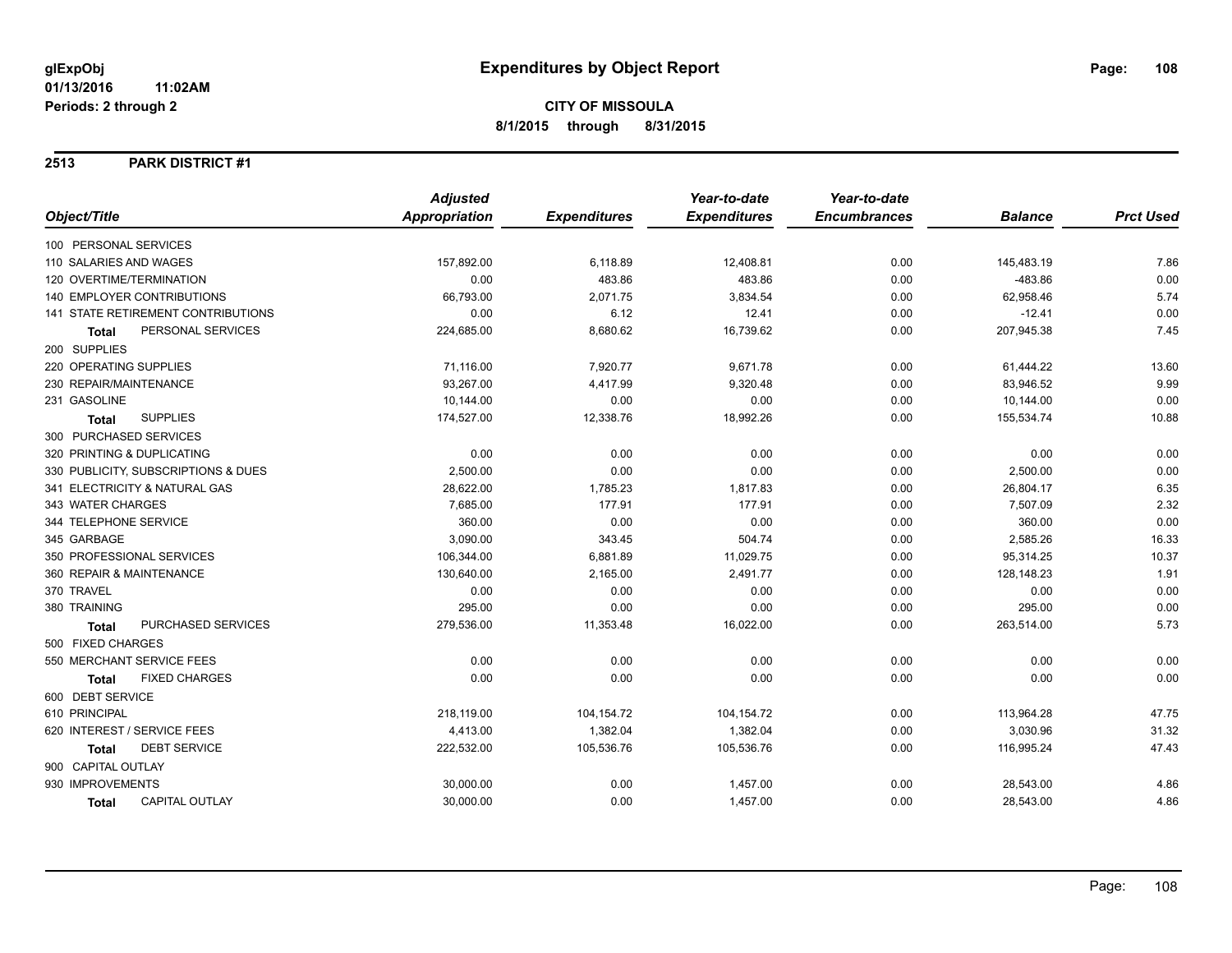## **CITY OF MISSOULA 8/1/2015 through 8/31/2015**

**Total** PARK DISTRICT #1 931,280.00 137,909.62 158,747.64 0.00 772,532.36 17.05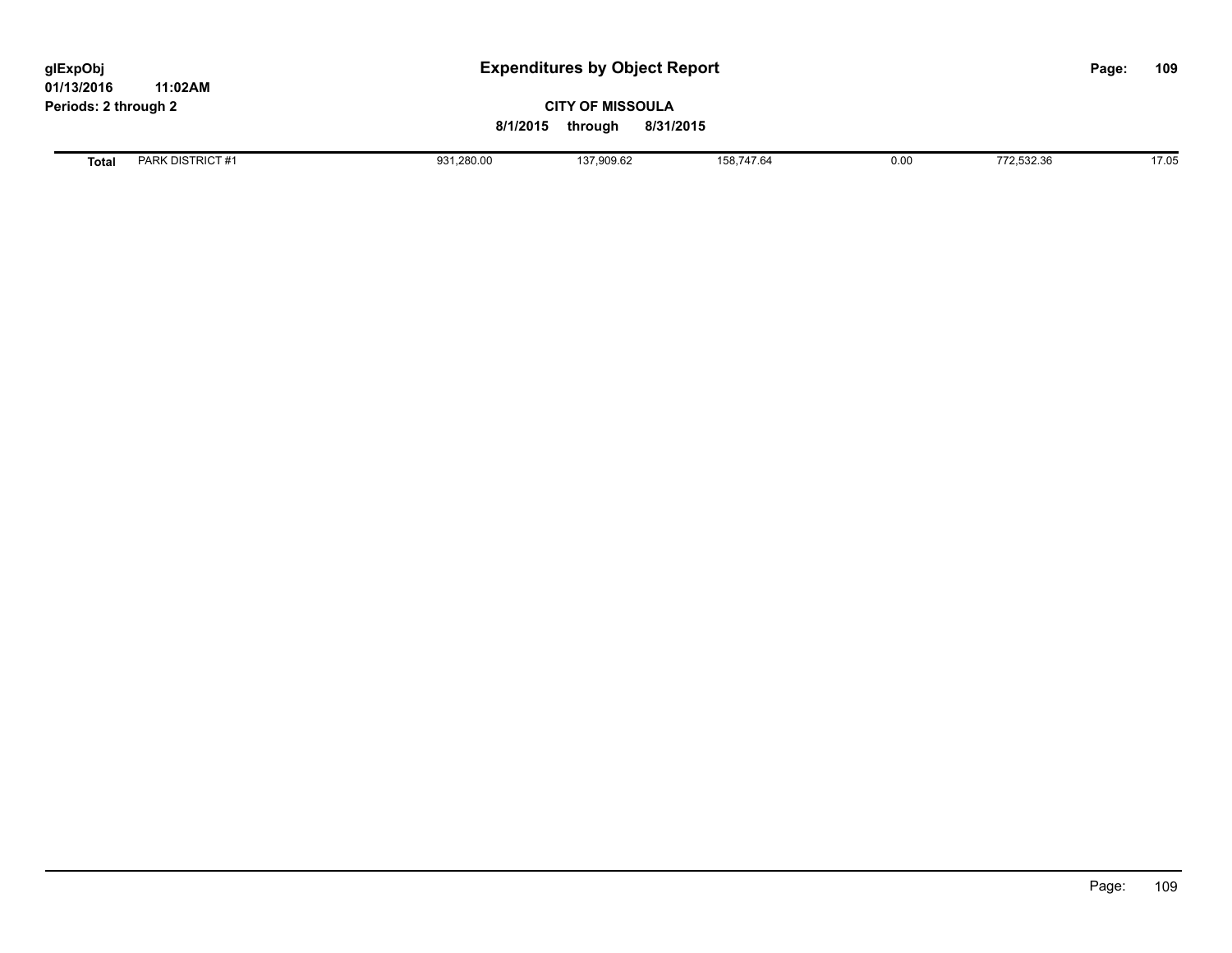### **2514 PUBLIC SAFETY & JUSTICE DISTRICT**

**297 PUBLIC SAFETY/JUSTICE**

| Object/Title                          | <b>Adjusted</b><br>Appropriation | <b>Expenditures</b> | Year-to-date<br><b>Expenditures</b> | Year-to-date<br><b>Encumbrances</b> | <b>Balance</b> | <b>Prct Used</b> |
|---------------------------------------|----------------------------------|---------------------|-------------------------------------|-------------------------------------|----------------|------------------|
| 300 PURCHASED SERVICES                |                                  |                     |                                     |                                     |                |                  |
| 310 COMMUNICATIONS                    | 0.00                             | 0.00                | 0.00                                | 0.00                                | 0.00           | 0.00             |
| PURCHASED SERVICES<br><b>Total</b>    | 0.00                             | 0.00                | 0.00                                | 0.00                                | 0.00           | 0.00             |
| 500 FIXED CHARGES                     |                                  |                     |                                     |                                     |                |                  |
| 550 MERCHANT SERVICE FEES             | 0.00                             | 0.00                | 0.00                                | 0.00                                | 0.00           | 0.00             |
| <b>FIXED CHARGES</b><br><b>Total</b>  | 0.00                             | 0.00                | 0.00                                | 0.00                                | 0.00           | 0.00             |
| PUBLIC SAFETY/JUSTICE<br><b>Total</b> | 0.00                             | 0.00                | 0.00                                | 0.00                                | 0.00           | 0.00             |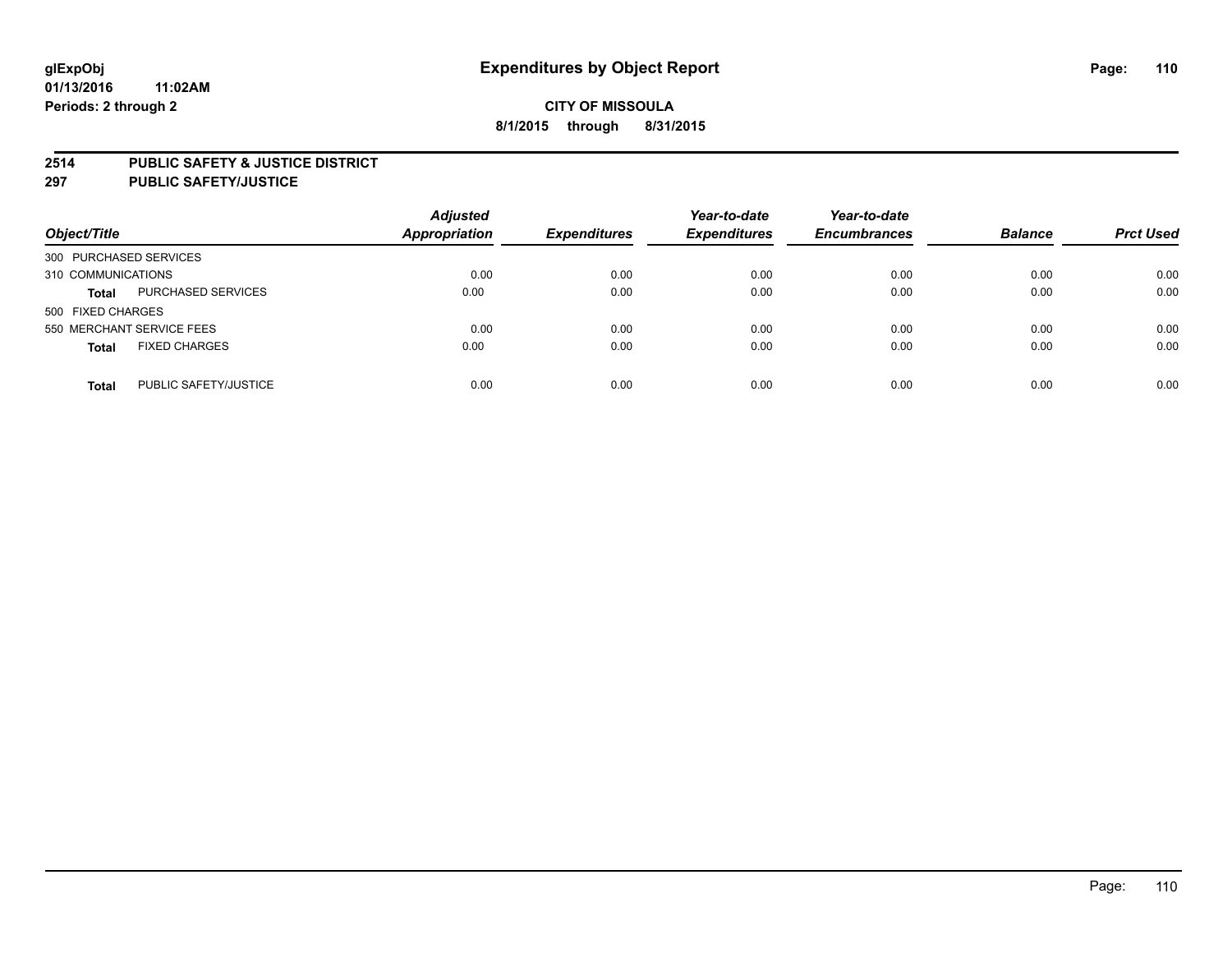## **2514 PUBLIC SAFETY & JUSTICE DISTRICT**

| Object/Title                                     | <b>Adjusted</b><br><b>Appropriation</b> | <b>Expenditures</b> | Year-to-date<br><b>Expenditures</b> | Year-to-date<br><b>Encumbrances</b> | <b>Balance</b> | <b>Prct Used</b> |
|--------------------------------------------------|-----------------------------------------|---------------------|-------------------------------------|-------------------------------------|----------------|------------------|
| 300 PURCHASED SERVICES                           |                                         |                     |                                     |                                     |                |                  |
| 310 COMMUNICATIONS                               | 0.00                                    | 0.00                | 0.00                                | 0.00                                | 0.00           | 0.00             |
| PURCHASED SERVICES<br><b>Total</b>               | 0.00                                    | 0.00                | 0.00                                | 0.00                                | 0.00           | 0.00             |
| 500 FIXED CHARGES                                |                                         |                     |                                     |                                     |                |                  |
| 550 MERCHANT SERVICE FEES                        | 0.00                                    | 0.00                | 0.00                                | 0.00                                | 0.00           | 0.00             |
| <b>FIXED CHARGES</b><br><b>Total</b>             | 0.00                                    | 0.00                | 0.00                                | 0.00                                | 0.00           | 0.00             |
| PUBLIC SAFETY & JUSTICE DISTRICT<br><b>Total</b> | 0.00                                    | 0.00                | 0.00                                | 0.00                                | 0.00           | 0.00             |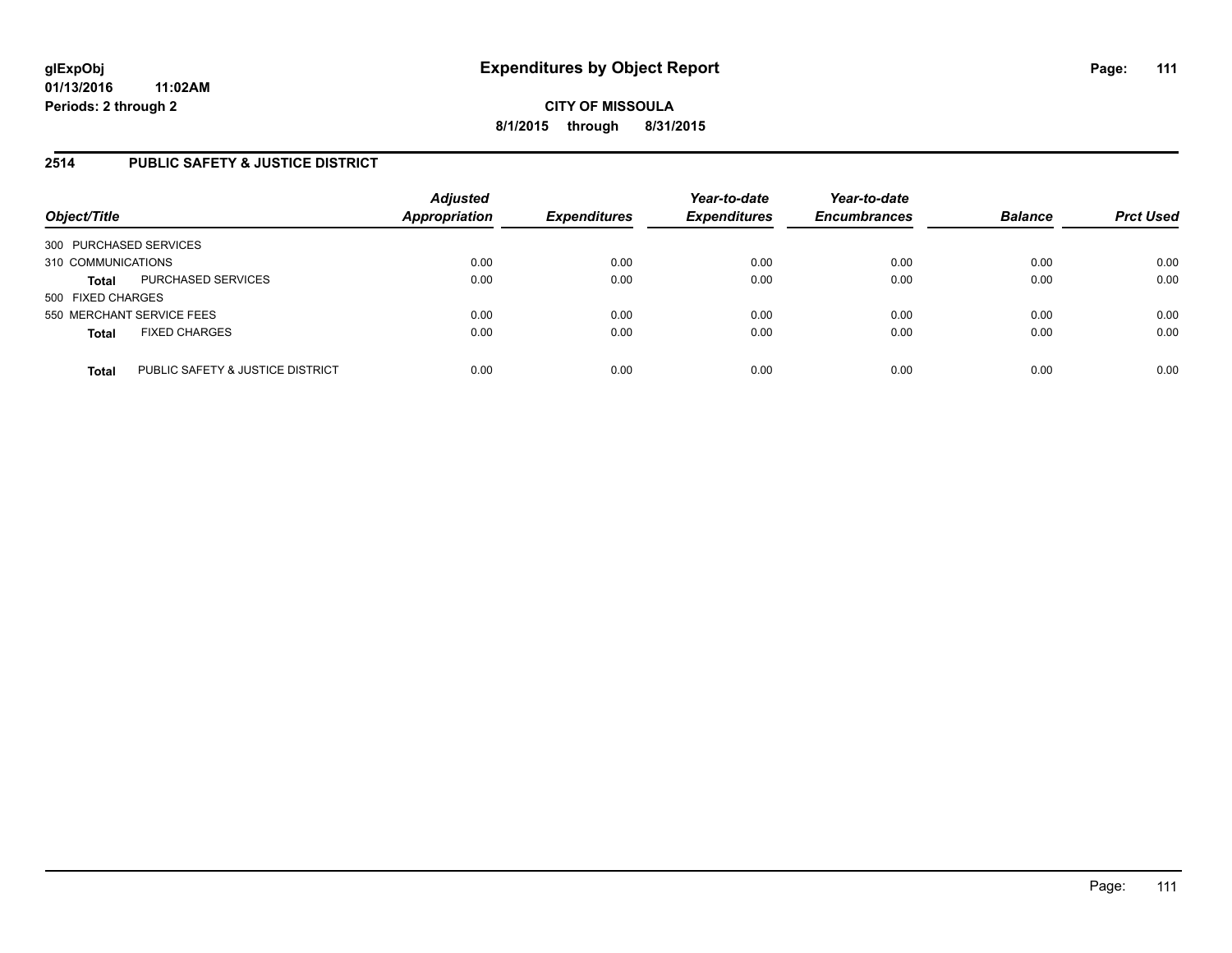#### **2820 STATE GAS TAX FUND**

**280 PUBLIC WORKS OPERATIONS**

|                    |                              | <b>Adjusted</b> |                     | Year-to-date        | Year-to-date        |                |                  |
|--------------------|------------------------------|-----------------|---------------------|---------------------|---------------------|----------------|------------------|
| Object/Title       |                              | Appropriation   | <b>Expenditures</b> | <b>Expenditures</b> | <b>Encumbrances</b> | <b>Balance</b> | <b>Prct Used</b> |
|                    | 300 PURCHASED SERVICES       |                 |                     |                     |                     |                |                  |
|                    | 350 PROFESSIONAL SERVICES    | 0.00            | 0.00                | 0.00                | 0.00                | 0.00           | 0.00             |
| Total              | PURCHASED SERVICES           | 0.00            | 0.00                | 0.00                | 0.00                | 0.00           | 0.00             |
| 500 FIXED CHARGES  |                              |                 |                     |                     |                     |                |                  |
| 500 FIXED CHARGES  |                              | 0.00            | 0.00                | 0.00                | 0.00                | 0.00           | 0.00             |
|                    | 550 MERCHANT SERVICE FEES    | 0.00            | 0.00                | 0.00                | 0.00                | 0.00           | 0.00             |
| Total              | <b>FIXED CHARGES</b>         | 0.00            | 0.00                | 0.00                | 0.00                | 0.00           | 0.00             |
| 800 OTHER OBJECTS  |                              |                 |                     |                     |                     |                |                  |
|                    | 820 TRANSFERS TO OTHER FUNDS | 564,000.00      | 0.00                | 0.00                | 0.00                | 564,000.00     | 0.00             |
| <b>Total</b>       | OTHER OBJECTS                | 564,000.00      | 0.00                | 0.00                | 0.00                | 564,000.00     | 0.00             |
| 900 CAPITAL OUTLAY |                              |                 |                     |                     |                     |                |                  |
| 930 IMPROVEMENTS   |                              | 373,100.00      | 119,725.77          | 136,666.03          | 0.00                | 236,433.97     | 36.63            |
| <b>Total</b>       | <b>CAPITAL OUTLAY</b>        | 373.100.00      | 119.725.77          | 136,666.03          | 0.00                | 236,433.97     | 36.63            |
| <b>Total</b>       | PUBLIC WORKS OPERATIONS      | 937,100.00      | 119,725.77          | 136,666.03          | 0.00                | 800,433.97     | 14.58            |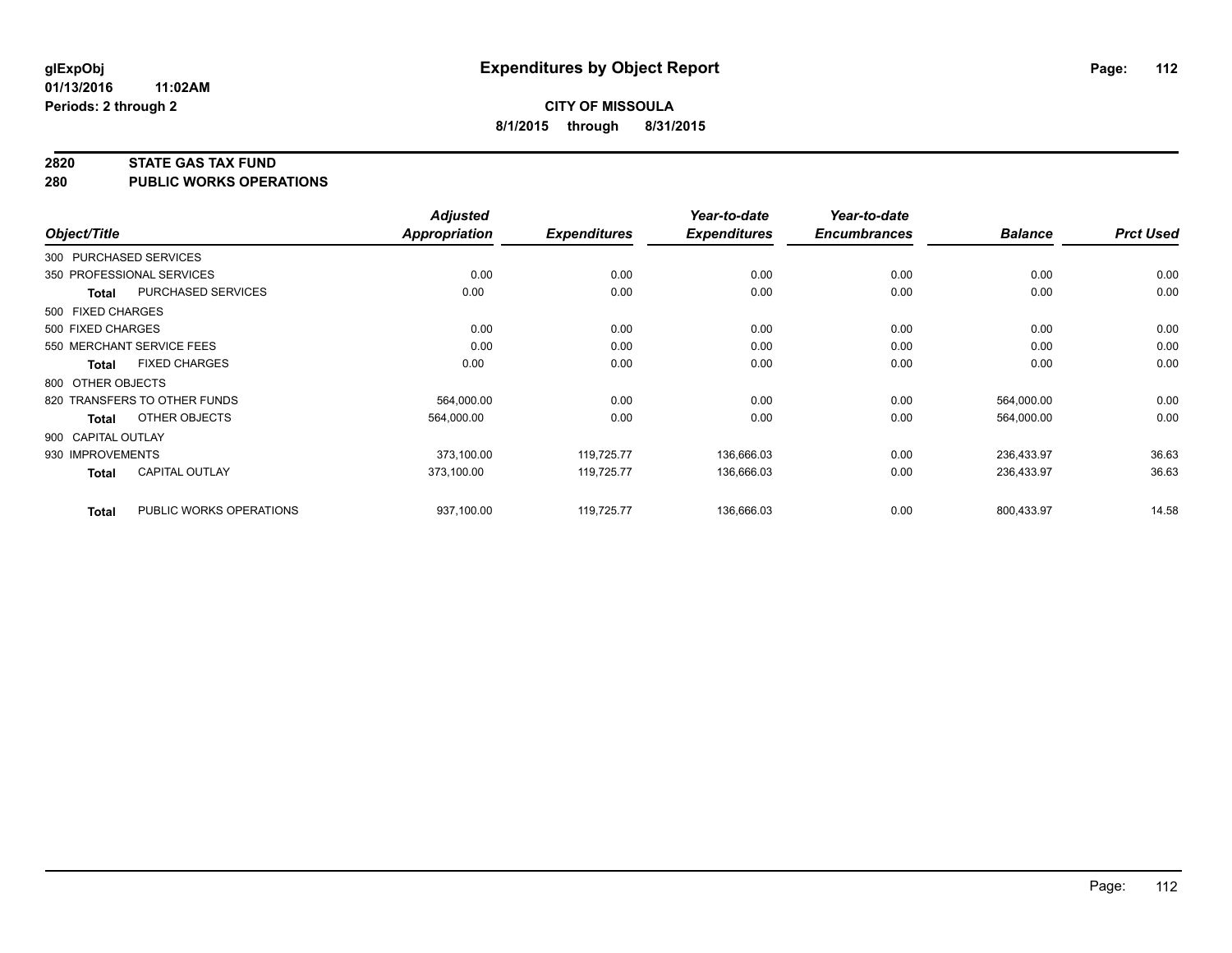## **2820 STATE GAS TAX FUND**

|                        |                              | <b>Adjusted</b>      |                     | Year-to-date        | Year-to-date        |                |                  |
|------------------------|------------------------------|----------------------|---------------------|---------------------|---------------------|----------------|------------------|
| Object/Title           |                              | <b>Appropriation</b> | <b>Expenditures</b> | <b>Expenditures</b> | <b>Encumbrances</b> | <b>Balance</b> | <b>Prct Used</b> |
| 300 PURCHASED SERVICES |                              |                      |                     |                     |                     |                |                  |
|                        | 350 PROFESSIONAL SERVICES    | 0.00                 | 0.00                | 0.00                | 0.00                | 0.00           | 0.00             |
| Total                  | PURCHASED SERVICES           | 0.00                 | 0.00                | 0.00                | 0.00                | 0.00           | 0.00             |
| 500 FIXED CHARGES      |                              |                      |                     |                     |                     |                |                  |
| 500 FIXED CHARGES      |                              | 0.00                 | 0.00                | 0.00                | 0.00                | 0.00           | 0.00             |
|                        | 550 MERCHANT SERVICE FEES    | 0.00                 | 0.00                | 0.00                | 0.00                | 0.00           | 0.00             |
| <b>Total</b>           | <b>FIXED CHARGES</b>         | 0.00                 | 0.00                | 0.00                | 0.00                | 0.00           | 0.00             |
| 800 OTHER OBJECTS      |                              |                      |                     |                     |                     |                |                  |
|                        | 820 TRANSFERS TO OTHER FUNDS | 564,000.00           | 0.00                | 0.00                | 0.00                | 564,000.00     | 0.00             |
| <b>Total</b>           | OTHER OBJECTS                | 564,000.00           | 0.00                | 0.00                | 0.00                | 564,000.00     | 0.00             |
| 900 CAPITAL OUTLAY     |                              |                      |                     |                     |                     |                |                  |
| 930 IMPROVEMENTS       |                              | 373,100.00           | 119,725.77          | 136,666.03          | 0.00                | 236,433.97     | 36.63            |
| <b>Total</b>           | <b>CAPITAL OUTLAY</b>        | 373,100.00           | 119,725.77          | 136,666.03          | 0.00                | 236,433.97     | 36.63            |
| <b>Total</b>           | <b>STATE GAS TAX FUND</b>    | 937,100.00           | 119,725.77          | 136,666.03          | 0.00                | 800,433.97     | 14.58            |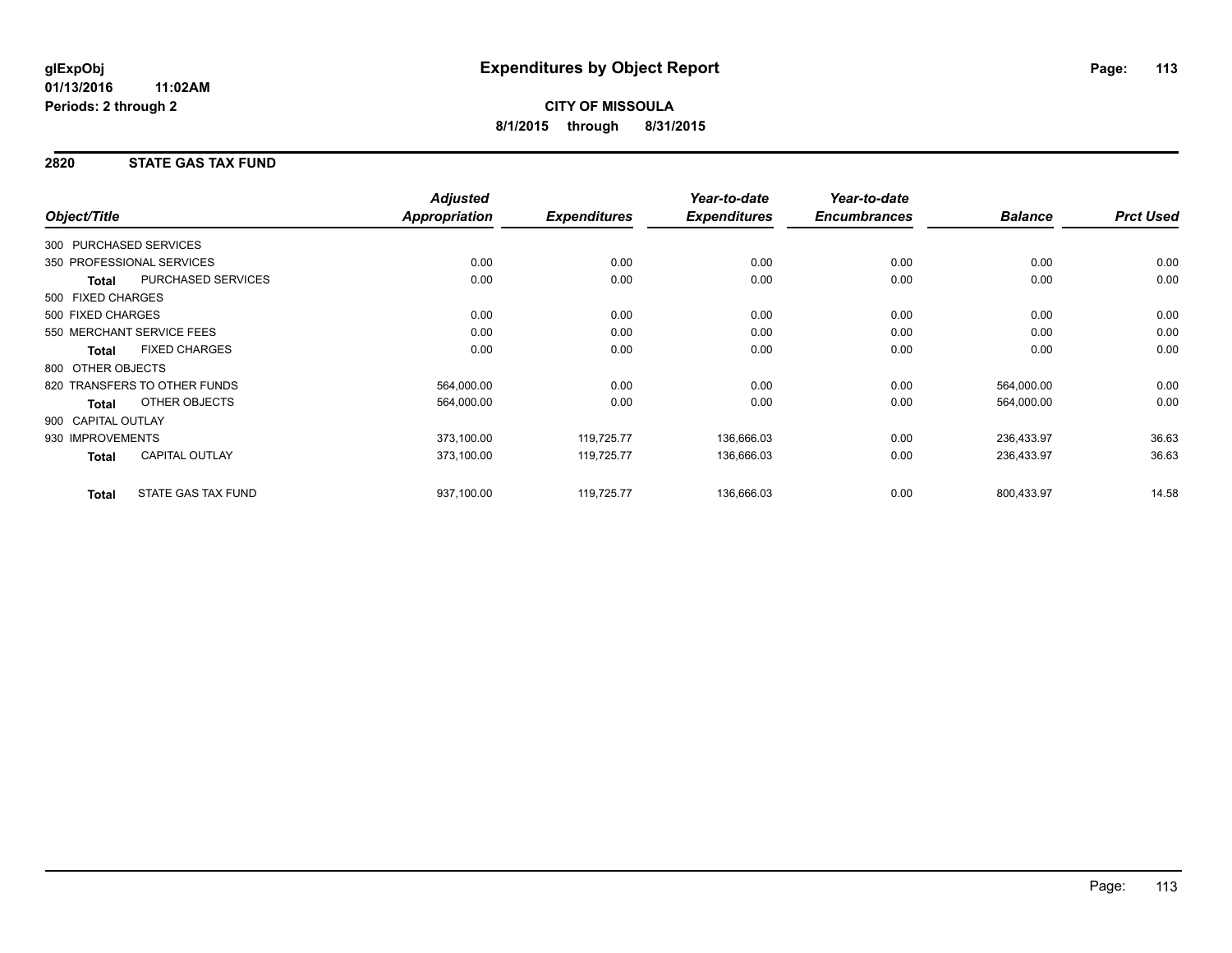**2917 CRIME VICTIM SURCHARGE**

**390 NON-DEPARTMENTAL**

| Object/Title                         | <b>Adjusted</b><br>Appropriation | <b>Expenditures</b> | Year-to-date<br><b>Expenditures</b> | Year-to-date<br><b>Encumbrances</b> | <b>Balance</b> | <b>Prct Used</b> |
|--------------------------------------|----------------------------------|---------------------|-------------------------------------|-------------------------------------|----------------|------------------|
| 500 FIXED CHARGES                    |                                  |                     |                                     |                                     |                |                  |
| 550 MERCHANT SERVICE FEES            | 0.00                             | 0.00                | 0.00                                | 0.00                                | 0.00           | 0.00             |
| <b>FIXED CHARGES</b><br><b>Total</b> | 0.00                             | 0.00                | 0.00                                | 0.00                                | 0.00           | 0.00             |
| NON-DEPARTMENTAL<br><b>Total</b>     | 0.00                             | 0.00                | 0.00                                | 0.00                                | 0.00           | 0.00             |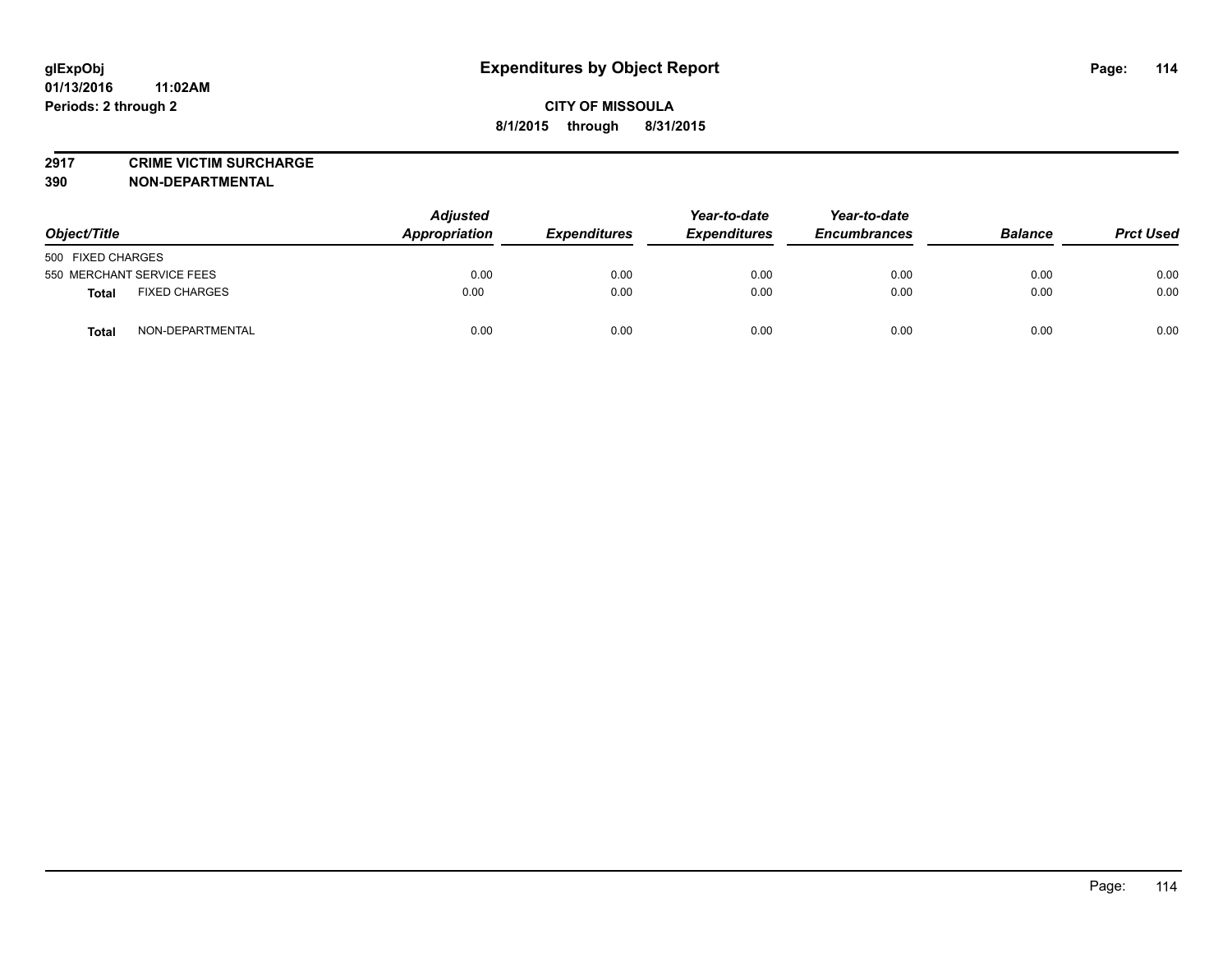### **2917 CRIME VICTIM SURCHARGE**

| Object/Title                           | <b>Adjusted</b><br>Appropriation | <b>Expenditures</b> | Year-to-date<br><b>Expenditures</b> | Year-to-date<br><b>Encumbrances</b> | <b>Balance</b> | <b>Prct Used</b> |
|----------------------------------------|----------------------------------|---------------------|-------------------------------------|-------------------------------------|----------------|------------------|
| 500 FIXED CHARGES                      |                                  |                     |                                     |                                     |                |                  |
| 550 MERCHANT SERVICE FEES              | 0.00                             | 0.00                | 0.00                                | 0.00                                | 0.00           | 0.00             |
| <b>FIXED CHARGES</b><br><b>Total</b>   | 0.00                             | 0.00                | 0.00                                | 0.00                                | 0.00           | 0.00             |
| <b>CRIME VICTIM SURCHARGE</b><br>Total | 0.00                             | 0.00                | 0.00                                | 0.00                                | 0.00           | 0.00             |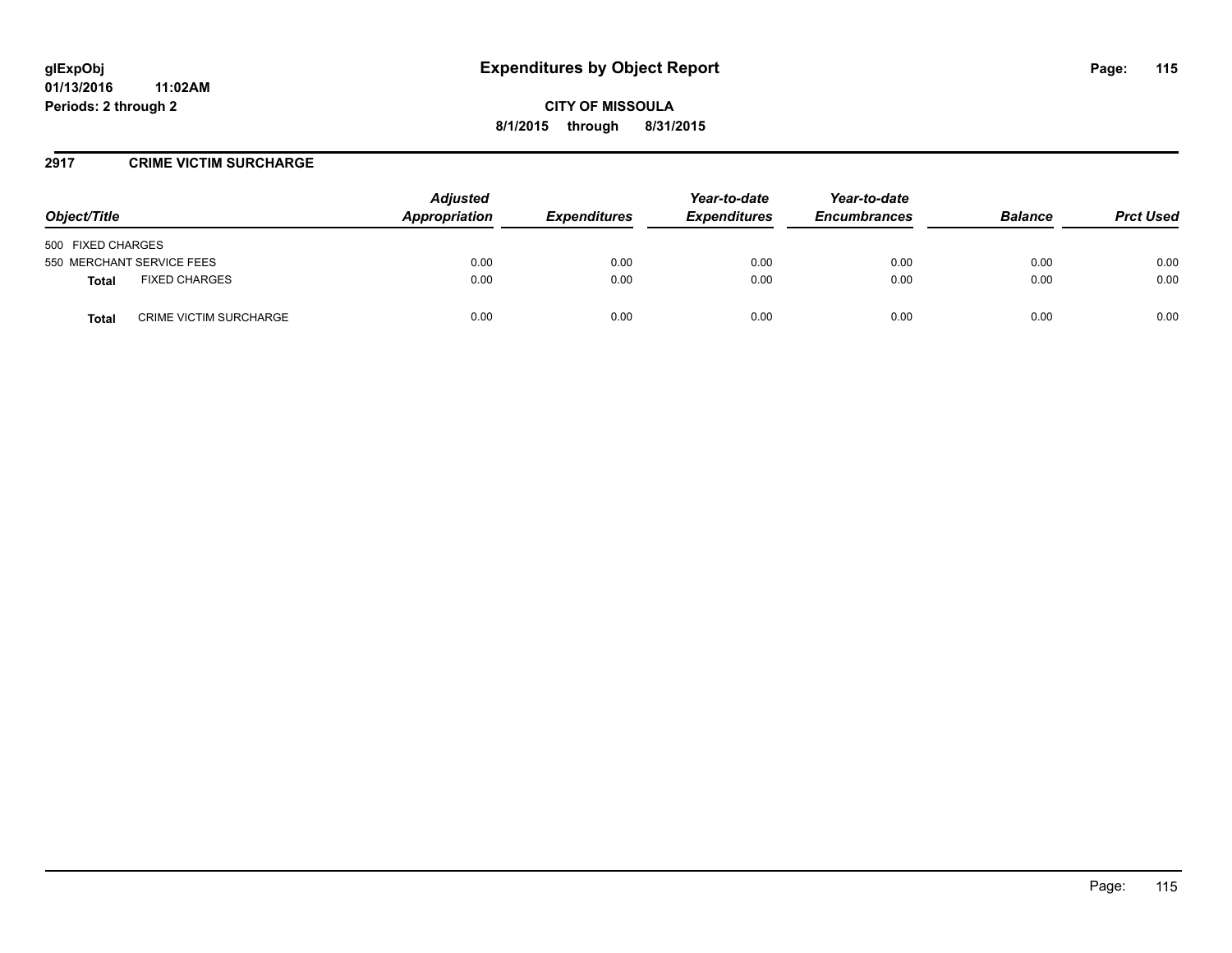## **CITY OF MISSOULA 8/1/2015 through 8/31/2015**

### **2918 LAW ENFORCEMENT BLOCK GRANT FUND**

**290 POLICE**

|                                       |                                   | <b>Adjusted</b>      |                     | Year-to-date        | Year-to-date        |                |                  |
|---------------------------------------|-----------------------------------|----------------------|---------------------|---------------------|---------------------|----------------|------------------|
| Object/Title                          |                                   | <b>Appropriation</b> | <b>Expenditures</b> | <b>Expenditures</b> | <b>Encumbrances</b> | <b>Balance</b> | <b>Prct Used</b> |
| 100 PERSONAL SERVICES                 |                                   |                      |                     |                     |                     |                |                  |
| 110 SALARIES AND WAGES                |                                   | 30,390.00            | 0.00                | 0.00                | 0.00                | 30,390.00      | 0.00             |
| 115 SALARIES/HEALTH INSURANCE BENEFIT |                                   | 0.00                 | 0.00                | 0.00                | 0.00                | 0.00           | 0.00             |
| 120 OVERTIME/TERMINATION              |                                   | 0.00                 | 0.00                | 0.00                | 0.00                | 0.00           | 0.00             |
| 140 EMPLOYER CONTRIBUTIONS            |                                   | 11,610.00            | 0.00                | 0.00                | 0.00                | 11,610.00      | 0.00             |
| 141 STATE RETIREMENT CONTRIBUTIONS    |                                   | 0.00                 | 0.00                | 0.00                | 0.00                | 0.00           | 0.00             |
| <b>Total</b>                          | PERSONAL SERVICES                 | 42,000.00            | 0.00                | 0.00                | 0.00                | 42,000.00      | 0.00             |
| 200 SUPPLIES                          |                                   |                      |                     |                     |                     |                |                  |
| 210 OFFICE SUPPLIES                   |                                   | 0.00                 | 0.00                | 0.00                | 0.00                | 0.00           | 0.00             |
| 220 OPERATING SUPPLIES                |                                   | 0.00                 | 0.00                | 0.00                | 0.00                | 0.00           | 0.00             |
| <b>SUPPLIES</b><br><b>Total</b>       |                                   | 0.00                 | 0.00                | 0.00                | 0.00                | 0.00           | 0.00             |
| 300 PURCHASED SERVICES                |                                   |                      |                     |                     |                     |                |                  |
| 320 PRINTING & DUPLICATING            |                                   | 0.00                 | 0.00                | 0.00                | 0.00                | 0.00           | 0.00             |
| 344 TELEPHONE SERVICE                 |                                   | 0.00                 | 0.00                | 0.00                | 0.00                | 0.00           | 0.00             |
| 350 PROFESSIONAL SERVICES             |                                   | 0.00                 | 0.00                | 0.00                | 0.00                | 0.00           | 0.00             |
| 370 TRAVEL                            |                                   | 0.00                 | 0.00                | 0.00                | 0.00                | 0.00           | 0.00             |
| 380 TRAINING                          |                                   | 0.00                 | 0.00                | 0.00                | 0.00                | 0.00           | 0.00             |
| <b>Total</b>                          | PURCHASED SERVICES                | 0.00                 | 0.00                | 0.00                | 0.00                | 0.00           | 0.00             |
| 500 FIXED CHARGES                     |                                   |                      |                     |                     |                     |                |                  |
| 550 MERCHANT SERVICE FEES             |                                   | 0.00                 | 0.00                | 0.00                | 0.00                | 0.00           | 0.00             |
| <b>FIXED CHARGES</b><br><b>Total</b>  |                                   | 0.00                 | 0.00                | 0.00                | 0.00                | 0.00           | 0.00             |
| 700 GRANTS & CONTRIBUTIONS            |                                   |                      |                     |                     |                     |                |                  |
| 700 GRANTS & CONTRIBUTIONS            |                                   | 24,590.00            | 0.00                | 0.00                | 0.00                | 24,590.00      | 0.00             |
| <b>Total</b>                          | <b>GRANTS &amp; CONTRIBUTIONS</b> | 24,590.00            | 0.00                | 0.00                | 0.00                | 24,590.00      | 0.00             |
| 900 CAPITAL OUTLAY                    |                                   |                      |                     |                     |                     |                |                  |
| 940 MACHINERY & EQUIPMENT             |                                   | 0.00                 | 0.00                | 0.00                | 0.00                | 0.00           | 0.00             |
| <b>CAPITAL OUTLAY</b>                 |                                   | 0.00                 | 0.00                | 0.00                | 0.00                | 0.00           | 0.00             |
| <b>Total</b>                          |                                   |                      |                     |                     |                     |                |                  |
| <b>POLICE</b><br><b>Total</b>         |                                   | 66,590.00            | 0.00                | 0.00                | 0.00                | 66,590.00      | 0.00             |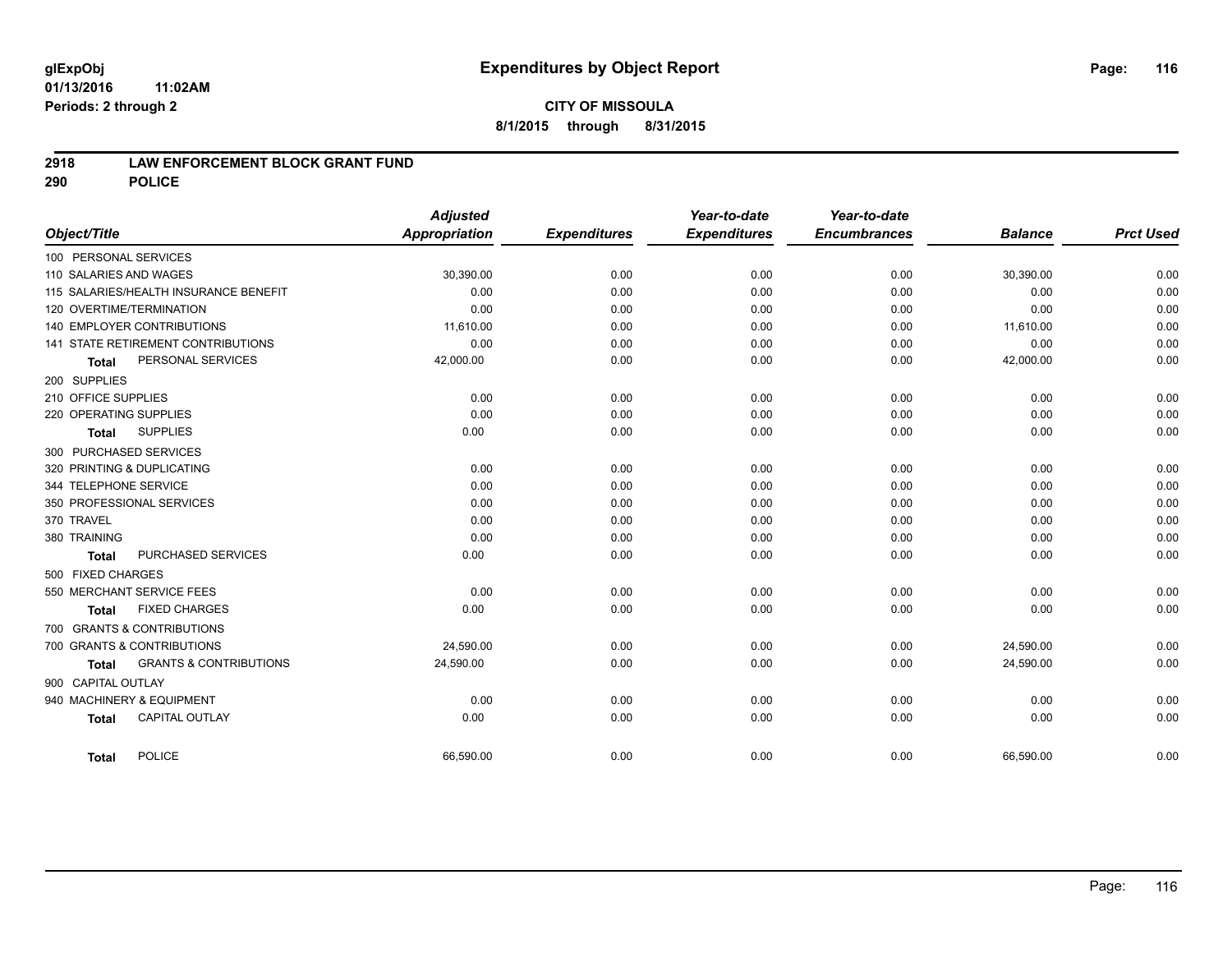#### **2918 LAW ENFORCEMENT BLOCK GRANT FUND**

**390 NON-DEPARTMENTAL**

|                           |                      | <b>Adjusted</b> |                     | Year-to-date        | Year-to-date<br><b>Encumbrances</b> | <b>Balance</b> | <b>Prct Used</b> |
|---------------------------|----------------------|-----------------|---------------------|---------------------|-------------------------------------|----------------|------------------|
| Object/Title              |                      | Appropriation   | <b>Expenditures</b> | <b>Expenditures</b> |                                     |                |                  |
| 300 PURCHASED SERVICES    |                      |                 |                     |                     |                                     |                |                  |
| 350 PROFESSIONAL SERVICES |                      | 0.00            | 0.00                | 0.00                | 0.00                                | 0.00           | 0.00             |
| Total                     | PURCHASED SERVICES   | 0.00            | 0.00                | 0.00                | 0.00                                | 0.00           | 0.00             |
| 500 FIXED CHARGES         |                      |                 |                     |                     |                                     |                |                  |
| 500 FIXED CHARGES         |                      | 0.00            | 0.00                | 0.00                | 0.00                                | 0.00           | 0.00             |
| 550 MERCHANT SERVICE FEES |                      | 0.00            | 0.00                | 0.00                | 0.00                                | 0.00           | 0.00             |
| <b>Total</b>              | <b>FIXED CHARGES</b> | 0.00            | 0.00                | 0.00                | 0.00                                | 0.00           | 0.00             |
| <b>Total</b>              | NON-DEPARTMENTAL     | 0.00            | 0.00                | 0.00                | 0.00                                | 0.00           | 0.00             |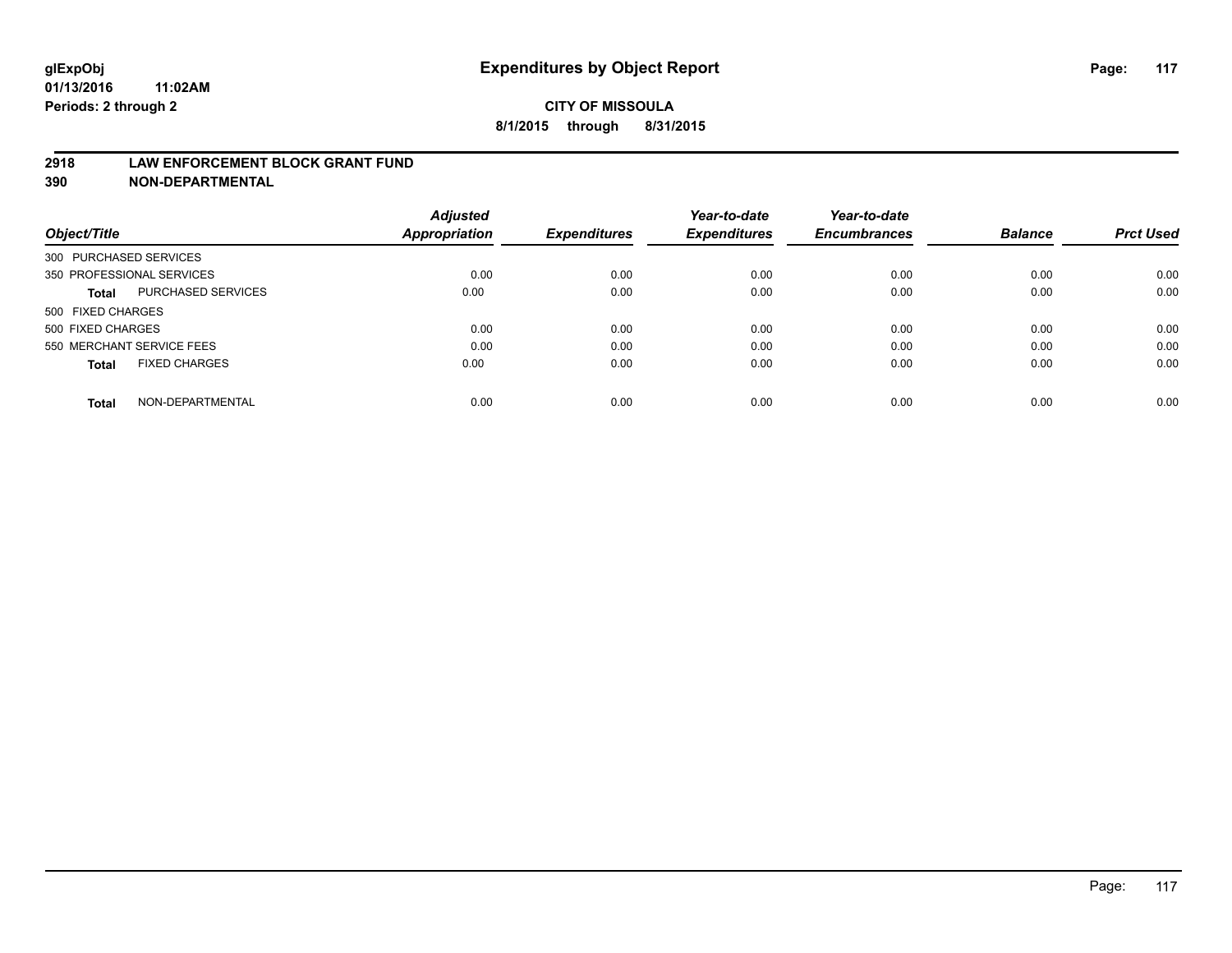# **2918 LAW ENFORCEMENT BLOCK GRANT FUND**

| Object/Title           |                                       | <b>Adjusted</b><br>Appropriation | <b>Expenditures</b> | Year-to-date<br><b>Expenditures</b> | Year-to-date<br><b>Encumbrances</b> | <b>Balance</b> | <b>Prct Used</b> |
|------------------------|---------------------------------------|----------------------------------|---------------------|-------------------------------------|-------------------------------------|----------------|------------------|
| 100 PERSONAL SERVICES  |                                       |                                  |                     |                                     |                                     |                |                  |
| 110 SALARIES AND WAGES |                                       | 30,390.00                        | 0.00                | 0.00                                | 0.00                                | 30,390.00      | 0.00             |
|                        | 115 SALARIES/HEALTH INSURANCE BENEFIT | 0.00                             | 0.00                | 0.00                                | 0.00                                | 0.00           | 0.00             |
|                        | 120 OVERTIME/TERMINATION              | 0.00                             | 0.00                | 0.00                                | 0.00                                | 0.00           | 0.00             |
|                        | <b>140 EMPLOYER CONTRIBUTIONS</b>     | 11,610.00                        | 0.00                | 0.00                                | 0.00                                | 11,610.00      | 0.00             |
|                        | 141 STATE RETIREMENT CONTRIBUTIONS    | 0.00                             | 0.00                | 0.00                                | 0.00                                | 0.00           | 0.00             |
| <b>Total</b>           | PERSONAL SERVICES                     | 42,000.00                        | 0.00                | 0.00                                | 0.00                                | 42,000.00      | 0.00             |
| 200 SUPPLIES           |                                       |                                  |                     |                                     |                                     |                |                  |
| 210 OFFICE SUPPLIES    |                                       | 0.00                             | 0.00                | 0.00                                | 0.00                                | 0.00           | 0.00             |
| 220 OPERATING SUPPLIES |                                       | 0.00                             | 0.00                | 0.00                                | 0.00                                | 0.00           | 0.00             |
| <b>Total</b>           | <b>SUPPLIES</b>                       | 0.00                             | 0.00                | 0.00                                | 0.00                                | 0.00           | 0.00             |
| 300 PURCHASED SERVICES |                                       |                                  |                     |                                     |                                     |                |                  |
|                        | 320 PRINTING & DUPLICATING            | 0.00                             | 0.00                | 0.00                                | 0.00                                | 0.00           | 0.00             |
| 344 TELEPHONE SERVICE  |                                       | 0.00                             | 0.00                | 0.00                                | 0.00                                | 0.00           | 0.00             |
|                        | 350 PROFESSIONAL SERVICES             | 0.00                             | 0.00                | 0.00                                | 0.00                                | 0.00           | 0.00             |
| 370 TRAVEL             |                                       | 0.00                             | 0.00                | 0.00                                | 0.00                                | 0.00           | 0.00             |
| 380 TRAINING           |                                       | 0.00                             | 0.00                | 0.00                                | 0.00                                | 0.00           | 0.00             |
| <b>Total</b>           | PURCHASED SERVICES                    | 0.00                             | 0.00                | 0.00                                | 0.00                                | 0.00           | 0.00             |
| 500 FIXED CHARGES      |                                       |                                  |                     |                                     |                                     |                |                  |
| 500 FIXED CHARGES      |                                       | 0.00                             | 0.00                | 0.00                                | 0.00                                | 0.00           | 0.00             |
|                        | 550 MERCHANT SERVICE FEES             | 0.00                             | 0.00                | 0.00                                | 0.00                                | 0.00           | 0.00             |
| <b>Total</b>           | <b>FIXED CHARGES</b>                  | 0.00                             | 0.00                | 0.00                                | 0.00                                | 0.00           | 0.00             |
|                        | 700 GRANTS & CONTRIBUTIONS            |                                  |                     |                                     |                                     |                |                  |
|                        | 700 GRANTS & CONTRIBUTIONS            | 24,590.00                        | 0.00                | 0.00                                | 0.00                                | 24,590.00      | 0.00             |
| <b>Total</b>           | <b>GRANTS &amp; CONTRIBUTIONS</b>     | 24,590.00                        | 0.00                | 0.00                                | 0.00                                | 24,590.00      | 0.00             |
| 900 CAPITAL OUTLAY     |                                       |                                  |                     |                                     |                                     |                |                  |
|                        | 940 MACHINERY & EQUIPMENT             | 0.00                             | 0.00                | 0.00                                | 0.00                                | 0.00           | 0.00             |
| <b>Total</b>           | <b>CAPITAL OUTLAY</b>                 | 0.00                             | 0.00                | 0.00                                | 0.00                                | 0.00           | 0.00             |
| <b>Total</b>           | LAW ENFORCEMENT BLOCK GRANT FUN       | 66,590.00                        | 0.00                | 0.00                                | 0.00                                | 66,590.00      | 0.00             |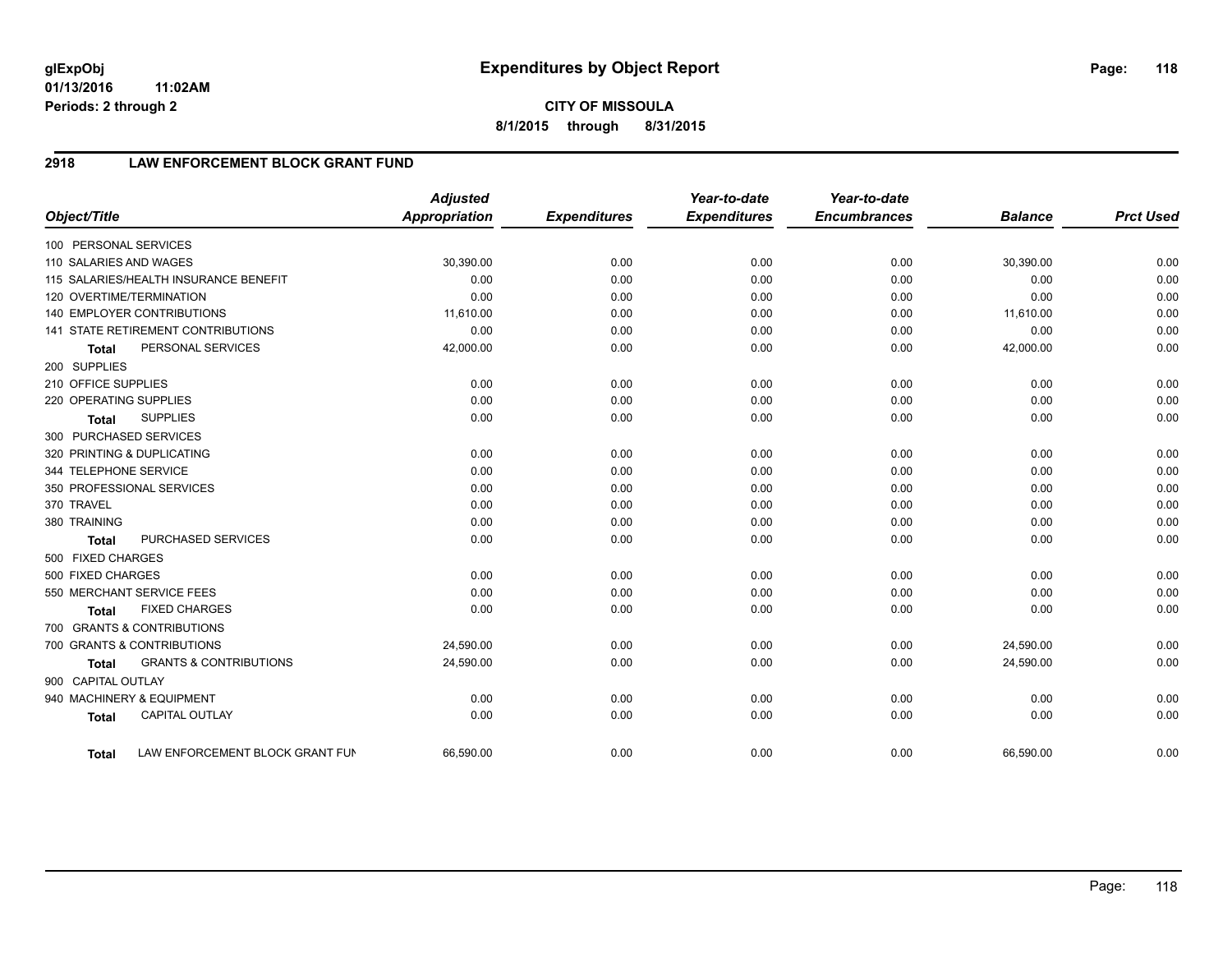### **2919 HIDTA FUND**

**290 POLICE**

|                                            | <b>Adjusted</b> |                     | Year-to-date        | Year-to-date        |                |                  |
|--------------------------------------------|-----------------|---------------------|---------------------|---------------------|----------------|------------------|
| Object/Title                               | Appropriation   | <b>Expenditures</b> | <b>Expenditures</b> | <b>Encumbrances</b> | <b>Balance</b> | <b>Prct Used</b> |
| 100 PERSONAL SERVICES                      |                 |                     |                     |                     |                |                  |
| 120 OVERTIME/TERMINATION                   | 15,000.00       | 0.00                | 0.00                | 0.00                | 15,000.00      | 0.00             |
| <b>140 EMPLOYER CONTRIBUTIONS</b>          | 1,350.00        | 0.00                | 0.00                | 0.00                | 1,350.00       | 0.00             |
| 141 STATE RETIREMENT CONTRIBUTIONS         | 0.00            | 0.00                | 0.00                | 0.00                | 0.00           | 0.00             |
| PERSONAL SERVICES<br>Total                 | 16,350.00       | 0.00                | 0.00                | 0.00                | 16,350.00      | 0.00             |
| 200 SUPPLIES                               |                 |                     |                     |                     |                |                  |
| 210 OFFICE SUPPLIES                        | 500.00          | 0.00                | 0.00                | 0.00                | 500.00         | 0.00             |
| 220 OPERATING SUPPLIES                     | 500.00          | 5,245.00            | 13,452.20           | 0.00                | $-12,952.20$   | 2,690.44         |
| <b>SUPPLIES</b><br><b>Total</b>            | 1,000.00        | 5,245.00            | 13,452.20           | 0.00                | $-12,452.20$   | 1,345.22         |
| 300 PURCHASED SERVICES                     |                 |                     |                     |                     |                |                  |
| 341 ELECTRICITY & NATURAL GAS              | 4,600.00        | 0.00                | 0.00                | 0.00                | 4,600.00       | 0.00             |
| 344 TELEPHONE SERVICE                      | 250.00          | 0.00                | 0.00                | 0.00                | 250.00         | 0.00             |
| 350 PROFESSIONAL SERVICES                  | 4,000.00        | 0.00                | 92.50               | 0.00                | 3,907.50       | 2.31             |
| 360 REPAIR & MAINTENANCE                   | 1,200.00        | 0.00                | 0.00                | 0.00                | 1,200.00       | 0.00             |
| 370 TRAVEL                                 | 1,500.00        | 0.00                | 0.00                | 0.00                | 1,500.00       | 0.00             |
| 380 TRAINING                               | 1,500.00        | 0.00                | 0.00                | 0.00                | 1,500.00       | 0.00             |
| 390 OTHER PURCHASED SERVICES               | 200.00          | 0.00                | 0.00                | 0.00                | 200.00         | 0.00             |
| PURCHASED SERVICES<br><b>Total</b>         | 13,250.00       | 0.00                | 92.50               | 0.00                | 13,157.50      | 0.70             |
| 500 FIXED CHARGES                          |                 |                     |                     |                     |                |                  |
| 500 FIXED CHARGES                          | 11,700.00       | 0.00                | 3,439.74            | 0.00                | 8,260.26       | 29.40            |
| 550 MERCHANT SERVICE FEES                  | 0.00            | 0.00                | 0.00                | 0.00                | 0.00           | 0.00             |
| <b>FIXED CHARGES</b><br>Total              | 11,700.00       | 0.00                | 3,439.74            | 0.00                | 8,260.26       | 29.40            |
| 700 GRANTS & CONTRIBUTIONS                 |                 |                     |                     |                     |                |                  |
| 700 GRANTS & CONTRIBUTIONS                 | 100,000.00      | 6,537.95            | 6,721.29            | 0.00                | 93,278.71      | 6.72             |
| <b>GRANTS &amp; CONTRIBUTIONS</b><br>Total | 100,000.00      | 6,537.95            | 6,721.29            | 0.00                | 93,278.71      | 6.72             |
| 900 CAPITAL OUTLAY                         |                 |                     |                     |                     |                |                  |
| 920 BUILDINGS                              | 50,000.00       | 0.00                | 0.00                | 0.00                | 50,000.00      | 0.00             |
| 940 MACHINERY & EQUIPMENT                  | 0.00            | 0.00                | 0.00                | 0.00                | 0.00           | 0.00             |
| <b>CAPITAL OUTLAY</b><br><b>Total</b>      | 50,000.00       | 0.00                | 0.00                | 0.00                | 50,000.00      | 0.00             |
| POLICE<br><b>Total</b>                     | 192,300.00      | 11,782.95           | 23,705.73           | 0.00                | 168,594.27     | 12.33            |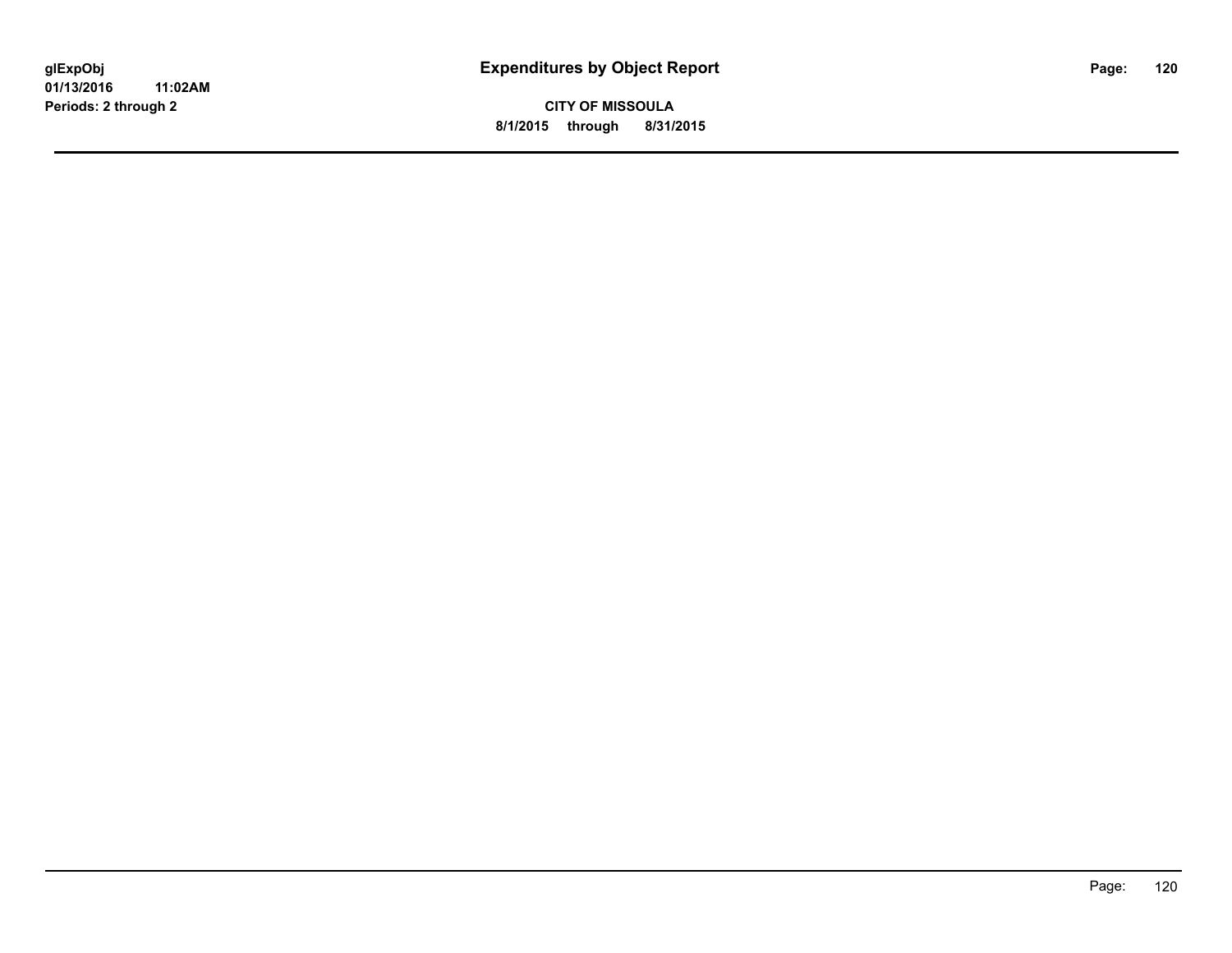**2919 HIDTA FUND**

|                                                   | <b>Adjusted</b>      |                     | Year-to-date        | Year-to-date        |                |                  |
|---------------------------------------------------|----------------------|---------------------|---------------------|---------------------|----------------|------------------|
| Object/Title                                      | <b>Appropriation</b> | <b>Expenditures</b> | <b>Expenditures</b> | <b>Encumbrances</b> | <b>Balance</b> | <b>Prct Used</b> |
| 100 PERSONAL SERVICES                             |                      |                     |                     |                     |                |                  |
| 120 OVERTIME/TERMINATION                          | 15,000.00            | 0.00                | 0.00                | 0.00                | 15,000.00      | 0.00             |
| <b>140 EMPLOYER CONTRIBUTIONS</b>                 | 1,350.00             | 0.00                | 0.00                | 0.00                | 1,350.00       | 0.00             |
| 141 STATE RETIREMENT CONTRIBUTIONS                | 0.00                 | 0.00                | 0.00                | 0.00                | 0.00           | 0.00             |
| PERSONAL SERVICES<br><b>Total</b>                 | 16,350.00            | 0.00                | 0.00                | 0.00                | 16,350.00      | 0.00             |
| 200 SUPPLIES                                      |                      |                     |                     |                     |                |                  |
| 210 OFFICE SUPPLIES                               | 500.00               | 0.00                | 0.00                | 0.00                | 500.00         | 0.00             |
| 220 OPERATING SUPPLIES                            | 500.00               | 5,245.00            | 13,452.20           | 0.00                | $-12,952.20$   | 2,690.44         |
| <b>SUPPLIES</b><br><b>Total</b>                   | 1,000.00             | 5,245.00            | 13,452.20           | 0.00                | $-12,452.20$   | 1,345.22         |
| 300 PURCHASED SERVICES                            |                      |                     |                     |                     |                |                  |
| 341 ELECTRICITY & NATURAL GAS                     | 4,600.00             | 0.00                | 0.00                | 0.00                | 4,600.00       | 0.00             |
| 344 TELEPHONE SERVICE                             | 250.00               | 0.00                | 0.00                | 0.00                | 250.00         | 0.00             |
| 350 PROFESSIONAL SERVICES                         | 4,000.00             | 0.00                | 92.50               | 0.00                | 3,907.50       | 2.31             |
| 360 REPAIR & MAINTENANCE                          | 1,200.00             | 0.00                | 0.00                | 0.00                | 1,200.00       | 0.00             |
| 370 TRAVEL                                        | 1,500.00             | 0.00                | 0.00                | 0.00                | 1,500.00       | 0.00             |
| 380 TRAINING                                      | 1,500.00             | 0.00                | 0.00                | 0.00                | 1,500.00       | 0.00             |
| 390 OTHER PURCHASED SERVICES                      | 200.00               | 0.00                | 0.00                | 0.00                | 200.00         | 0.00             |
| PURCHASED SERVICES<br><b>Total</b>                | 13,250.00            | 0.00                | 92.50               | 0.00                | 13,157.50      | 0.70             |
| 500 FIXED CHARGES                                 |                      |                     |                     |                     |                |                  |
| 500 FIXED CHARGES                                 | 11,700.00            | 0.00                | 3,439.74            | 0.00                | 8,260.26       | 29.40            |
| 550 MERCHANT SERVICE FEES                         | 0.00                 | 0.00                | 0.00                | 0.00                | 0.00           | 0.00             |
| <b>FIXED CHARGES</b><br><b>Total</b>              | 11,700.00            | 0.00                | 3,439.74            | 0.00                | 8,260.26       | 29.40            |
| 700 GRANTS & CONTRIBUTIONS                        |                      |                     |                     |                     |                |                  |
| 700 GRANTS & CONTRIBUTIONS                        | 100,000.00           | 6,537.95            | 6,721.29            | 0.00                | 93,278.71      | 6.72             |
| <b>GRANTS &amp; CONTRIBUTIONS</b><br><b>Total</b> | 100,000.00           | 6,537.95            | 6,721.29            | 0.00                | 93,278.71      | 6.72             |
| 900 CAPITAL OUTLAY                                |                      |                     |                     |                     |                |                  |
| 920 BUILDINGS                                     | 50,000.00            | 0.00                | 0.00                | 0.00                | 50,000.00      | 0.00             |
| 940 MACHINERY & EQUIPMENT                         | 0.00                 | 0.00                | 0.00                | 0.00                | 0.00           | 0.00             |
| <b>CAPITAL OUTLAY</b><br><b>Total</b>             | 50,000.00            | 0.00                | 0.00                | 0.00                | 50,000.00      | 0.00             |
| <b>HIDTA FUND</b><br><b>Total</b>                 | 192,300.00           | 11,782.95           | 23,705.73           | 0.00                | 168,594.27     | 12.33            |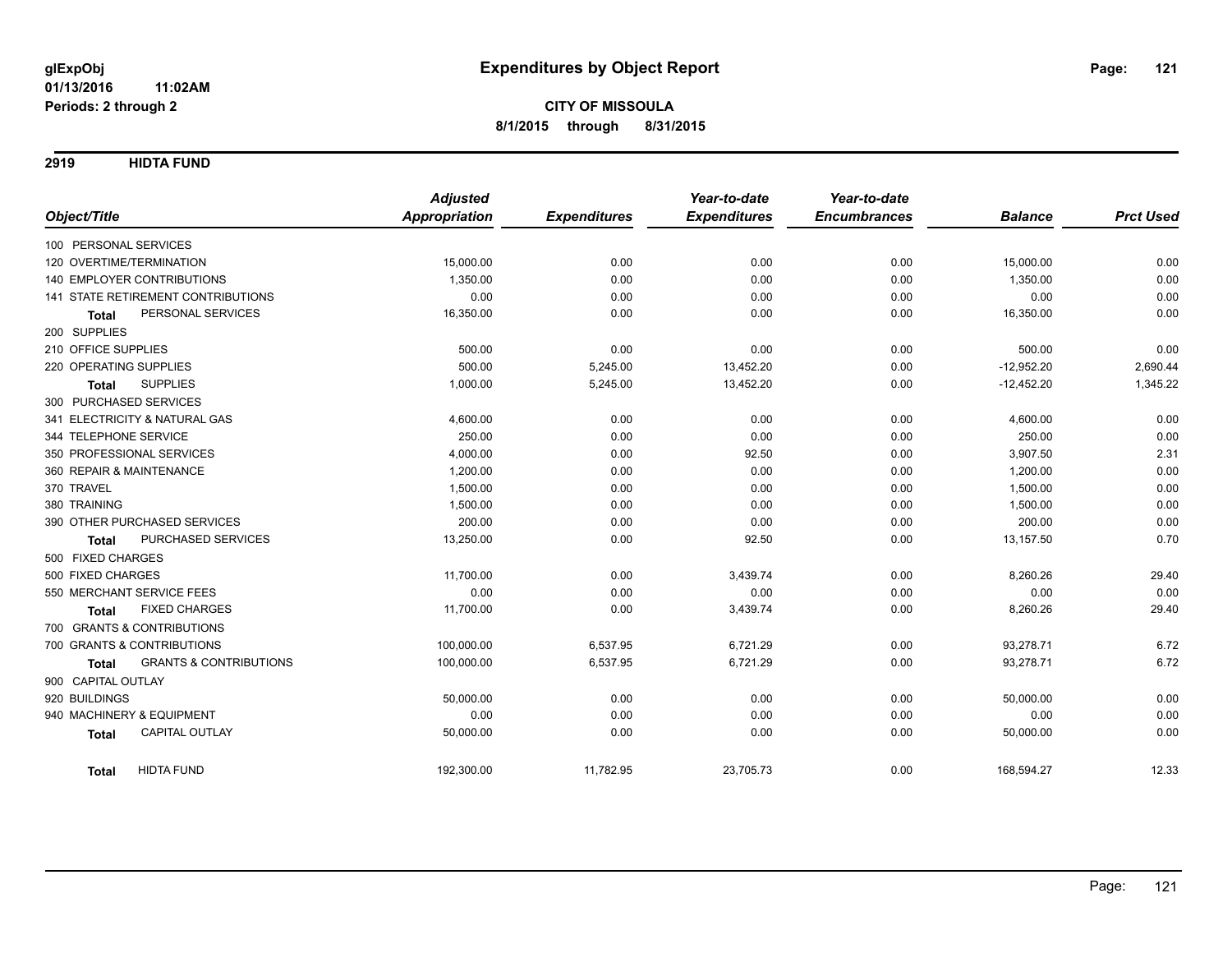#### **2939 CDBG PROGRAM INCOME ACCOUNT**

**400 ENTITLEMENT GRANTS**

| Object/Title           |                              | <b>Adjusted</b><br>Appropriation | <b>Expenditures</b> | Year-to-date<br><b>Expenditures</b> | Year-to-date<br><b>Encumbrances</b> | <b>Balance</b> | <b>Prct Used</b> |
|------------------------|------------------------------|----------------------------------|---------------------|-------------------------------------|-------------------------------------|----------------|------------------|
|                        |                              |                                  |                     |                                     |                                     |                |                  |
| 300 PURCHASED SERVICES |                              |                                  |                     |                                     |                                     |                |                  |
|                        | 350 PROFESSIONAL SERVICES    | 14.383.00                        | 0.00                | 0.00                                | 0.00                                | 14.383.00      | 0.00             |
| <b>Total</b>           | <b>PURCHASED SERVICES</b>    | 14,383.00                        | 0.00                | 0.00                                | 0.00                                | 14.383.00      | 0.00             |
| 500 FIXED CHARGES      |                              |                                  |                     |                                     |                                     |                |                  |
|                        | 550 MERCHANT SERVICE FEES    | 0.00                             | 0.00                | 0.00                                | 0.00                                | 0.00           | 0.00             |
| <b>Total</b>           | <b>FIXED CHARGES</b>         | 0.00                             | 0.00                | 0.00                                | 0.00                                | 0.00           | 0.00             |
| 800 OTHER OBJECTS      |                              |                                  |                     |                                     |                                     |                |                  |
|                        | 820 TRANSFERS TO OTHER FUNDS | 0.00                             | 0.00                | 0.00                                | 0.00                                | 0.00           | 0.00             |
| <b>Total</b>           | OTHER OBJECTS                | 0.00                             | 0.00                | 0.00                                | 0.00                                | 0.00           | 0.00             |
|                        | <b>ENTITLEMENT GRANTS</b>    | 14.383.00                        |                     | 0.00                                | 0.00                                |                |                  |
| <b>Total</b>           |                              |                                  | 0.00                |                                     |                                     | 14,383.00      | 0.00             |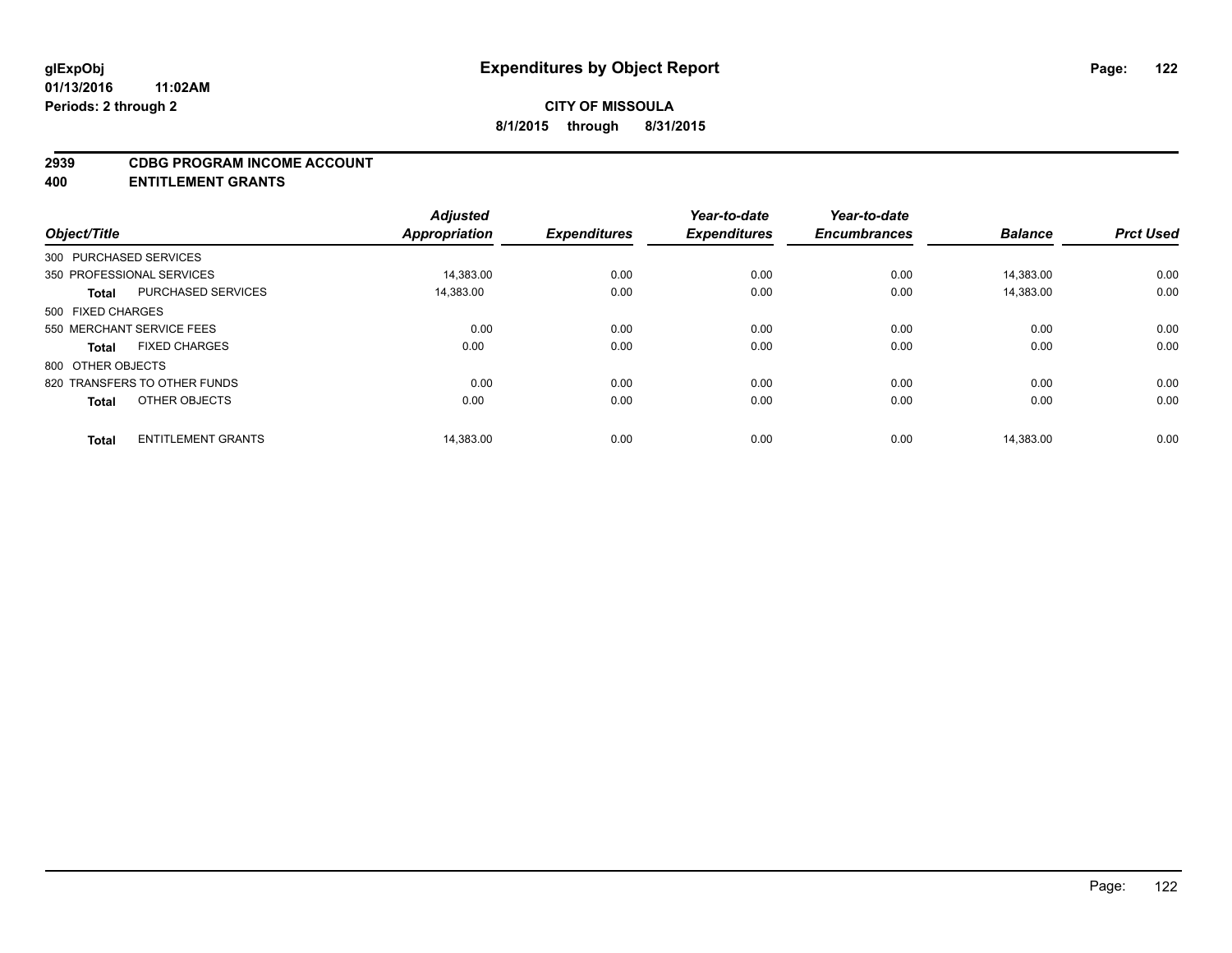# **CITY OF MISSOULA 8/1/2015 through 8/31/2015**

## **2939 CDBG PROGRAM INCOME ACCOUNT**

| Object/Title      |                              | <b>Adjusted</b><br><b>Appropriation</b> | <b>Expenditures</b> | Year-to-date<br><b>Expenditures</b> | Year-to-date<br><b>Encumbrances</b> | <b>Balance</b> | <b>Prct Used</b> |
|-------------------|------------------------------|-----------------------------------------|---------------------|-------------------------------------|-------------------------------------|----------------|------------------|
|                   | 300 PURCHASED SERVICES       |                                         |                     |                                     |                                     |                |                  |
|                   | 350 PROFESSIONAL SERVICES    | 14.383.00                               | 0.00                | 0.00                                | 0.00                                | 14.383.00      | 0.00             |
| <b>Total</b>      | <b>PURCHASED SERVICES</b>    | 14,383.00                               | 0.00                | 0.00                                | 0.00                                | 14.383.00      | 0.00             |
| 500 FIXED CHARGES |                              |                                         |                     |                                     |                                     |                |                  |
|                   | 550 MERCHANT SERVICE FEES    | 0.00                                    | 0.00                | 0.00                                | 0.00                                | 0.00           | 0.00             |
| <b>Total</b>      | <b>FIXED CHARGES</b>         | 0.00                                    | 0.00                | 0.00                                | 0.00                                | 0.00           | 0.00             |
| 800 OTHER OBJECTS |                              |                                         |                     |                                     |                                     |                |                  |
|                   | 820 TRANSFERS TO OTHER FUNDS | 0.00                                    | 0.00                | 0.00                                | 0.00                                | 0.00           | 0.00             |
| <b>Total</b>      | OTHER OBJECTS                | 0.00                                    | 0.00                | 0.00                                | 0.00                                | 0.00           | 0.00             |
| <b>Total</b>      | CDBG PROGRAM INCOME ACCOUNT  | 14.383.00                               | 0.00                | 0.00                                | 0.00                                | 14.383.00      | 0.00             |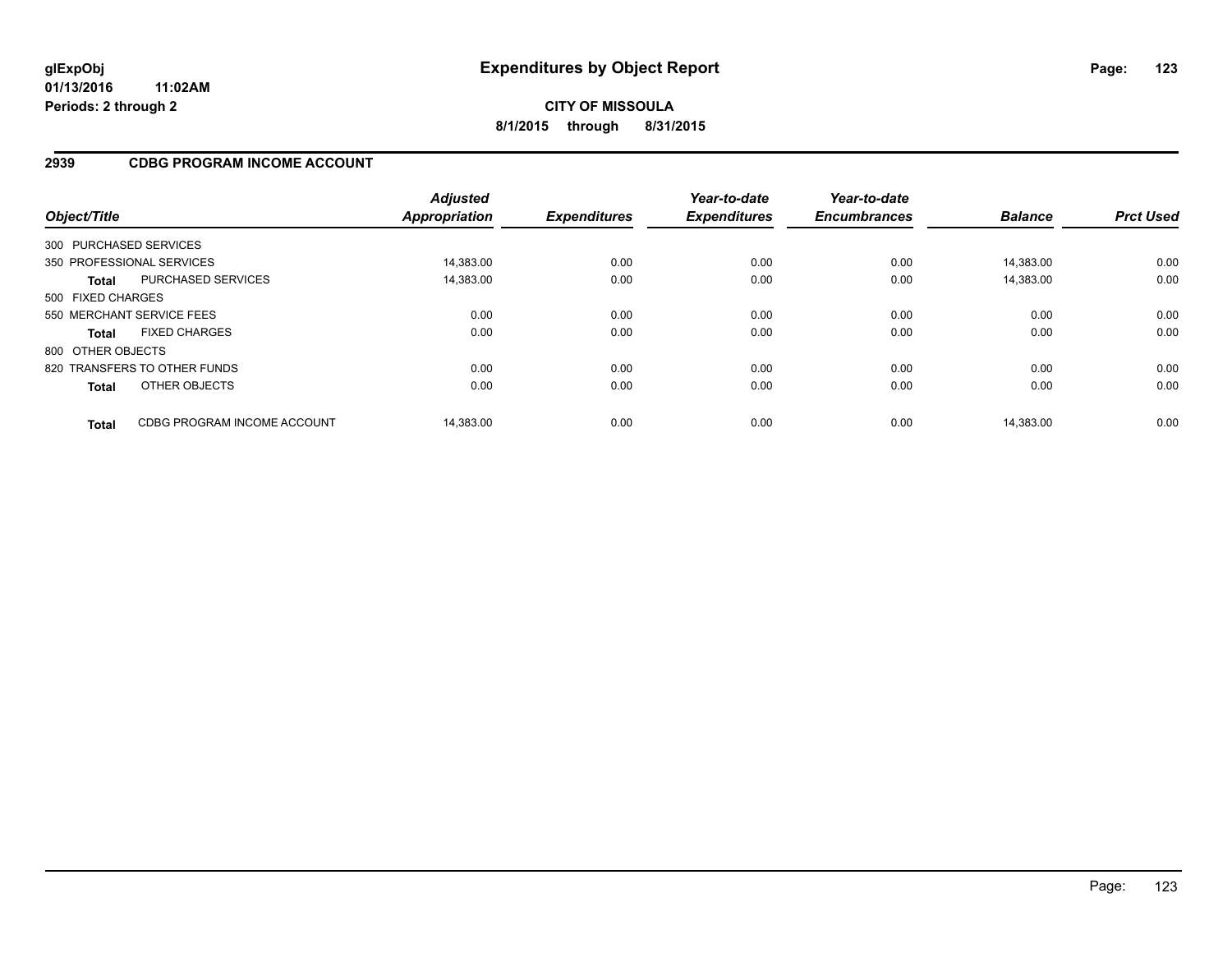# **2940 CDBG FUND**

**400 ENTITLEMENT GRANTS**

| Object/Title           |                                   | <b>Adjusted</b><br>Appropriation | <b>Expenditures</b> | Year-to-date<br><b>Expenditures</b> | Year-to-date<br><b>Encumbrances</b> | <b>Balance</b> | <b>Prct Used</b> |
|------------------------|-----------------------------------|----------------------------------|---------------------|-------------------------------------|-------------------------------------|----------------|------------------|
| 300 PURCHASED SERVICES |                                   |                                  |                     |                                     |                                     |                |                  |
|                        | 350 PROFESSIONAL SERVICES         | 106,591.00                       | 0.00                | 0.00                                | 0.00                                | 106,591.00     | 0.00             |
| <b>Total</b>           | <b>PURCHASED SERVICES</b>         | 106,591.00                       | 0.00                | 0.00                                | 0.00                                | 106,591.00     | 0.00             |
| 500 FIXED CHARGES      |                                   |                                  |                     |                                     |                                     |                |                  |
|                        | 550 MERCHANT SERVICE FEES         | 0.00                             | 0.00                | 0.00                                | 0.00                                | 0.00           | 0.00             |
| <b>Total</b>           | <b>FIXED CHARGES</b>              | 0.00                             | 0.00                | 0.00                                | 0.00                                | 0.00           | 0.00             |
|                        | 700 GRANTS & CONTRIBUTIONS        |                                  |                     |                                     |                                     |                |                  |
|                        | 700 GRANTS & CONTRIBUTIONS        | 457,664.00                       | 3,086.25            | 3,086.25                            | 0.00                                | 454,577.75     | 0.67             |
| <b>Total</b>           | <b>GRANTS &amp; CONTRIBUTIONS</b> | 457,664.00                       | 3,086.25            | 3,086.25                            | 0.00                                | 454,577.75     | 0.67             |
| 800 OTHER OBJECTS      |                                   |                                  |                     |                                     |                                     |                |                  |
|                        | 820 TRANSFERS TO OTHER FUNDS      | 0.00                             | 0.00                | 0.00                                | 0.00                                | 0.00           | 0.00             |
| <b>Total</b>           | OTHER OBJECTS                     | 0.00                             | 0.00                | 0.00                                | 0.00                                | 0.00           | 0.00             |
| <b>Total</b>           | <b>ENTITLEMENT GRANTS</b>         | 564,255.00                       | 3,086.25            | 3,086.25                            | 0.00                                | 561,168.75     | 0.55             |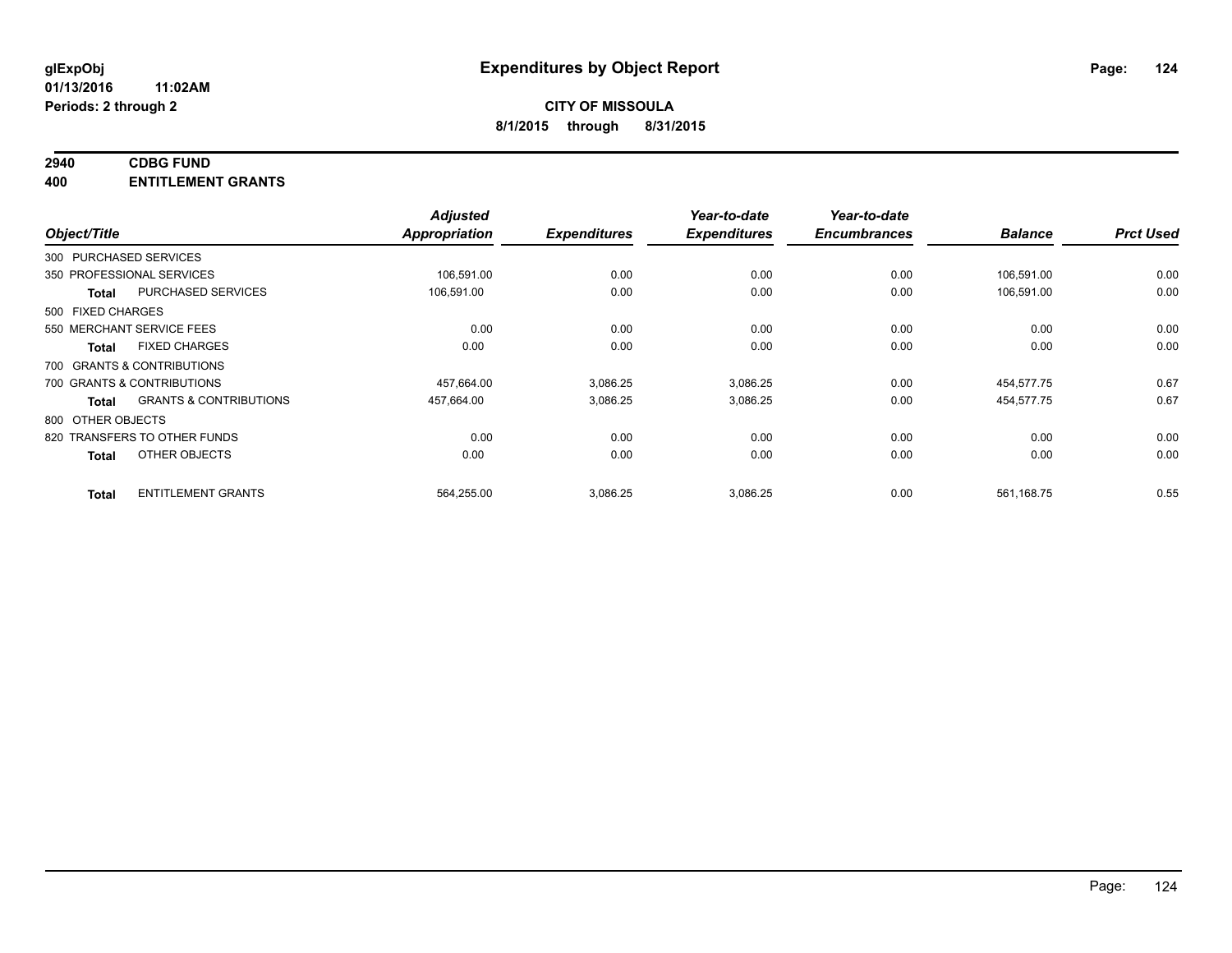**2940 CDBG FUND**

| Object/Title           |                                   | <b>Adjusted</b><br><b>Appropriation</b> | <b>Expenditures</b> | Year-to-date<br><b>Expenditures</b> | Year-to-date<br><b>Encumbrances</b> | <b>Balance</b> | <b>Prct Used</b> |
|------------------------|-----------------------------------|-----------------------------------------|---------------------|-------------------------------------|-------------------------------------|----------------|------------------|
|                        |                                   |                                         |                     |                                     |                                     |                |                  |
| 300 PURCHASED SERVICES |                                   |                                         |                     |                                     |                                     |                |                  |
|                        | 350 PROFESSIONAL SERVICES         | 106,591.00                              | 0.00                | 0.00                                | 0.00                                | 106,591.00     | 0.00             |
| Total                  | PURCHASED SERVICES                | 106,591.00                              | 0.00                | 0.00                                | 0.00                                | 106,591.00     | 0.00             |
| 500 FIXED CHARGES      |                                   |                                         |                     |                                     |                                     |                |                  |
|                        | 550 MERCHANT SERVICE FEES         | 0.00                                    | 0.00                | 0.00                                | 0.00                                | 0.00           | 0.00             |
| <b>Total</b>           | <b>FIXED CHARGES</b>              | 0.00                                    | 0.00                | 0.00                                | 0.00                                | 0.00           | 0.00             |
|                        | 700 GRANTS & CONTRIBUTIONS        |                                         |                     |                                     |                                     |                |                  |
|                        | 700 GRANTS & CONTRIBUTIONS        | 457,664.00                              | 3,086.25            | 3,086.25                            | 0.00                                | 454,577.75     | 0.67             |
| <b>Total</b>           | <b>GRANTS &amp; CONTRIBUTIONS</b> | 457,664.00                              | 3,086.25            | 3,086.25                            | 0.00                                | 454,577.75     | 0.67             |
| 800 OTHER OBJECTS      |                                   |                                         |                     |                                     |                                     |                |                  |
|                        | 820 TRANSFERS TO OTHER FUNDS      | 0.00                                    | 0.00                | 0.00                                | 0.00                                | 0.00           | 0.00             |
| <b>Total</b>           | OTHER OBJECTS                     | 0.00                                    | 0.00                | 0.00                                | 0.00                                | 0.00           | 0.00             |
| <b>Total</b>           | <b>CDBG FUND</b>                  | 564,255.00                              | 3,086.25            | 3,086.25                            | 0.00                                | 561,168.75     | 0.55             |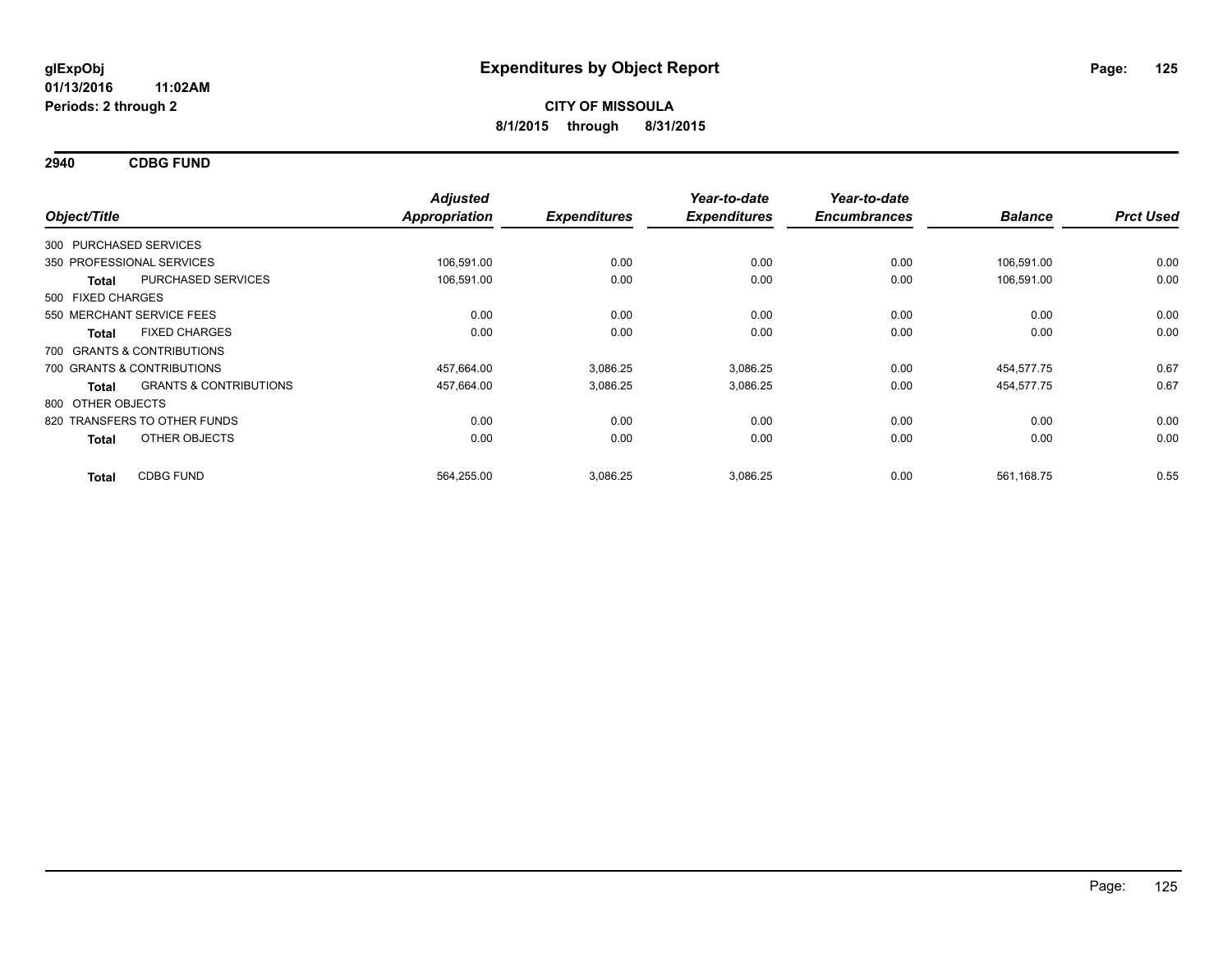### **2941 HOME FUND**

**400 ENTITLEMENT GRANTS**

|                   |                                   | <b>Adjusted</b> |                     | Year-to-date        | Year-to-date        |                |                  |
|-------------------|-----------------------------------|-----------------|---------------------|---------------------|---------------------|----------------|------------------|
| Object/Title      |                                   | Appropriation   | <b>Expenditures</b> | <b>Expenditures</b> | <b>Encumbrances</b> | <b>Balance</b> | <b>Prct Used</b> |
|                   | 300 PURCHASED SERVICES            |                 |                     |                     |                     |                |                  |
|                   | 350 PROFESSIONAL SERVICES         | 57,921.00       | 0.00                | $-8,894.33$         | 0.00                | 66,815.33      | $-15.36$         |
| <b>Total</b>      | PURCHASED SERVICES                | 57,921.00       | 0.00                | $-8,894.33$         | 0.00                | 66,815.33      | $-15.36$         |
| 500 FIXED CHARGES |                                   |                 |                     |                     |                     |                |                  |
|                   | 550 MERCHANT SERVICE FEES         | 0.00            | 0.00                | 0.00                | 0.00                | 0.00           | 0.00             |
| <b>Total</b>      | <b>FIXED CHARGES</b>              | 0.00            | 0.00                | 0.00                | 0.00                | 0.00           | 0.00             |
|                   | 700 GRANTS & CONTRIBUTIONS        |                 |                     |                     |                     |                |                  |
|                   | 700 GRANTS & CONTRIBUTIONS        | 335,666.00      | 0.00                | 0.00                | 0.00                | 335,666.00     | 0.00             |
| <b>Total</b>      | <b>GRANTS &amp; CONTRIBUTIONS</b> | 335,666.00      | 0.00                | 0.00                | 0.00                | 335,666.00     | 0.00             |
| 800 OTHER OBJECTS |                                   |                 |                     |                     |                     |                |                  |
|                   | 820 TRANSFERS TO OTHER FUNDS      | 0.00            | 0.00                | 0.00                | 0.00                | 0.00           | 0.00             |
| 845 CONTINGENCY   |                                   | 0.00            | 0.00                | 0.00                | 0.00                | 0.00           | 0.00             |
| <b>Total</b>      | OTHER OBJECTS                     | 0.00            | 0.00                | 0.00                | 0.00                | 0.00           | 0.00             |
| <b>Total</b>      | <b>ENTITLEMENT GRANTS</b>         | 393,587.00      | 0.00                | $-8,894.33$         | 0.00                | 402,481.33     | $-2.26$          |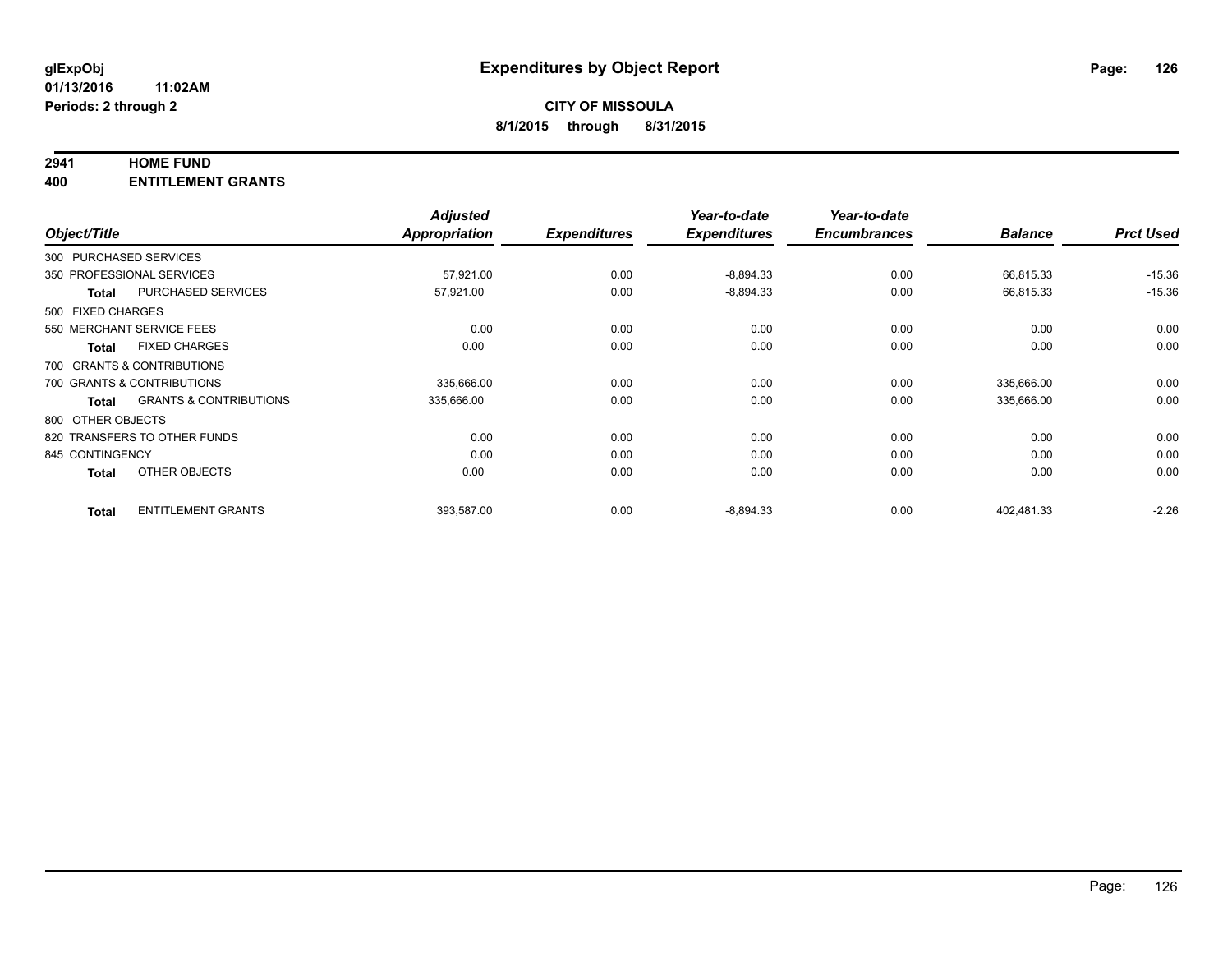**2941 HOME FUND**

|                        |                                   | <b>Adjusted</b>      |                     | Year-to-date        | Year-to-date        |                |                  |
|------------------------|-----------------------------------|----------------------|---------------------|---------------------|---------------------|----------------|------------------|
| Object/Title           |                                   | <b>Appropriation</b> | <b>Expenditures</b> | <b>Expenditures</b> | <b>Encumbrances</b> | <b>Balance</b> | <b>Prct Used</b> |
| 300 PURCHASED SERVICES |                                   |                      |                     |                     |                     |                |                  |
|                        | 350 PROFESSIONAL SERVICES         | 57,921.00            | 0.00                | $-8,894.33$         | 0.00                | 66,815.33      | $-15.36$         |
| <b>Total</b>           | PURCHASED SERVICES                | 57,921.00            | 0.00                | $-8,894.33$         | 0.00                | 66,815.33      | $-15.36$         |
| 500 FIXED CHARGES      |                                   |                      |                     |                     |                     |                |                  |
|                        | 550 MERCHANT SERVICE FEES         | 0.00                 | 0.00                | 0.00                | 0.00                | 0.00           | 0.00             |
| <b>Total</b>           | <b>FIXED CHARGES</b>              | 0.00                 | 0.00                | 0.00                | 0.00                | 0.00           | 0.00             |
|                        | 700 GRANTS & CONTRIBUTIONS        |                      |                     |                     |                     |                |                  |
|                        | 700 GRANTS & CONTRIBUTIONS        | 335,666.00           | 0.00                | 0.00                | 0.00                | 335,666.00     | 0.00             |
| <b>Total</b>           | <b>GRANTS &amp; CONTRIBUTIONS</b> | 335,666.00           | 0.00                | 0.00                | 0.00                | 335,666.00     | 0.00             |
| 800 OTHER OBJECTS      |                                   |                      |                     |                     |                     |                |                  |
|                        | 820 TRANSFERS TO OTHER FUNDS      | 0.00                 | 0.00                | 0.00                | 0.00                | 0.00           | 0.00             |
| 845 CONTINGENCY        |                                   | 0.00                 | 0.00                | 0.00                | 0.00                | 0.00           | 0.00             |
| <b>Total</b>           | OTHER OBJECTS                     | 0.00                 | 0.00                | 0.00                | 0.00                | 0.00           | 0.00             |
| <b>Total</b>           | <b>HOME FUND</b>                  | 393,587.00           | 0.00                | $-8,894.33$         | 0.00                | 402,481.33     | $-2.26$          |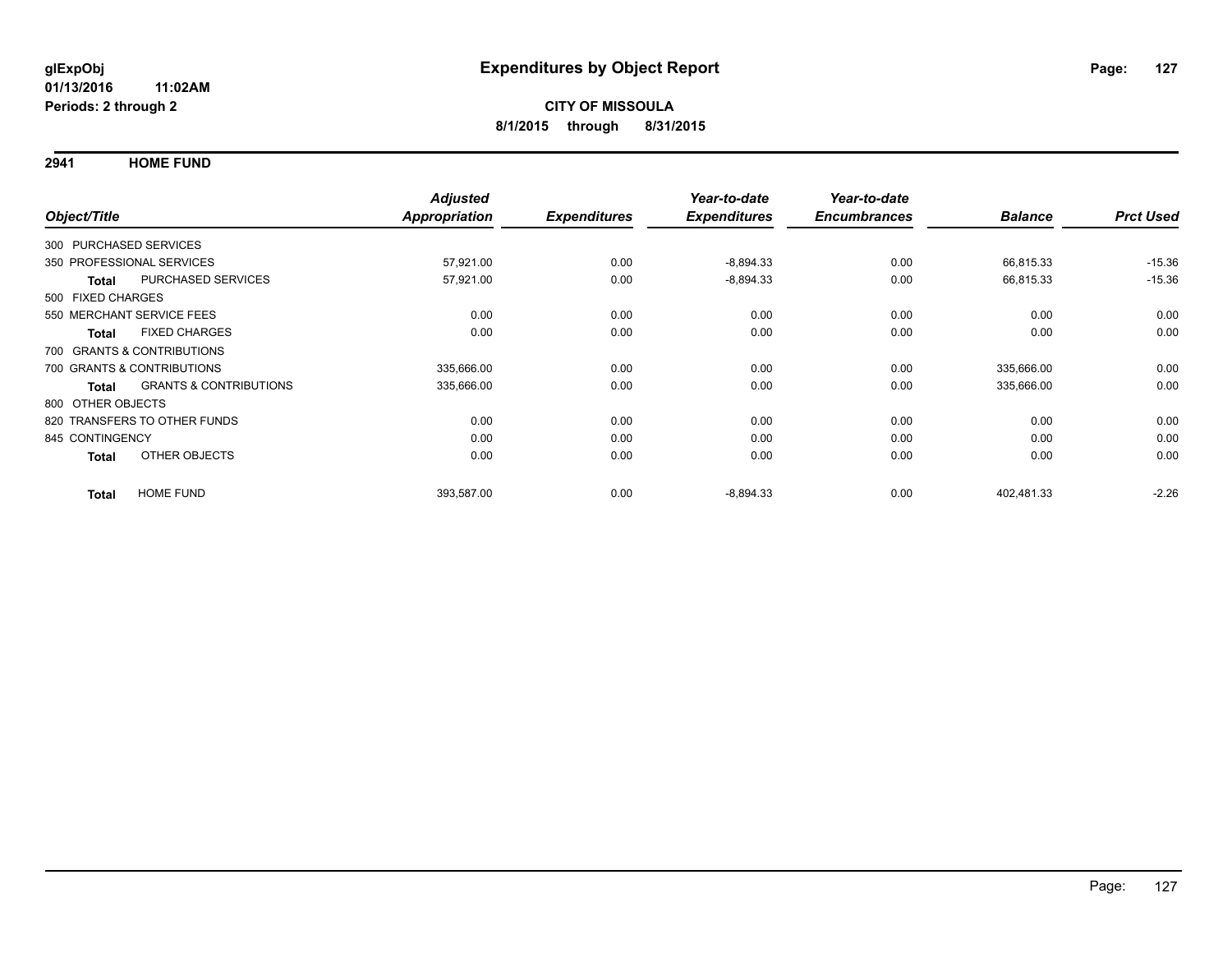#### **2942 ADDI PROGRAM**

**400 ENTITLEMENT GRANTS**

| Object/Title      |                                   | <b>Adjusted</b><br><b>Appropriation</b> | <b>Expenditures</b> | Year-to-date<br><b>Expenditures</b> | Year-to-date<br><b>Encumbrances</b> | <b>Balance</b> | <b>Prct Used</b> |
|-------------------|-----------------------------------|-----------------------------------------|---------------------|-------------------------------------|-------------------------------------|----------------|------------------|
|                   | 300 PURCHASED SERVICES            |                                         |                     |                                     |                                     |                |                  |
|                   | 350 PROFESSIONAL SERVICES         | 12,846.00                               | 0.00                | 0.00                                | 0.00                                | 12,846.00      | 0.00             |
| <b>Total</b>      | <b>PURCHASED SERVICES</b>         | 12.846.00                               | 0.00                | 0.00                                | 0.00                                | 12.846.00      | 0.00             |
| 500 FIXED CHARGES |                                   |                                         |                     |                                     |                                     |                |                  |
|                   | 550 MERCHANT SERVICE FEES         | 0.00                                    | 0.00                | 0.00                                | 0.00                                | 0.00           | 0.00             |
| <b>Total</b>      | <b>FIXED CHARGES</b>              | 0.00                                    | 0.00                | 0.00                                | 0.00                                | 0.00           | 0.00             |
|                   | 700 GRANTS & CONTRIBUTIONS        |                                         |                     |                                     |                                     |                |                  |
|                   | 700 GRANTS & CONTRIBUTIONS        | 0.00                                    | 0.00                | 0.00                                | 0.00                                | 0.00           | 0.00             |
| <b>Total</b>      | <b>GRANTS &amp; CONTRIBUTIONS</b> | 0.00                                    | 0.00                | 0.00                                | 0.00                                | 0.00           | 0.00             |
| <b>Total</b>      | <b>ENTITLEMENT GRANTS</b>         | 12,846.00                               | 0.00                | 0.00                                | 0.00                                | 12.846.00      | 0.00             |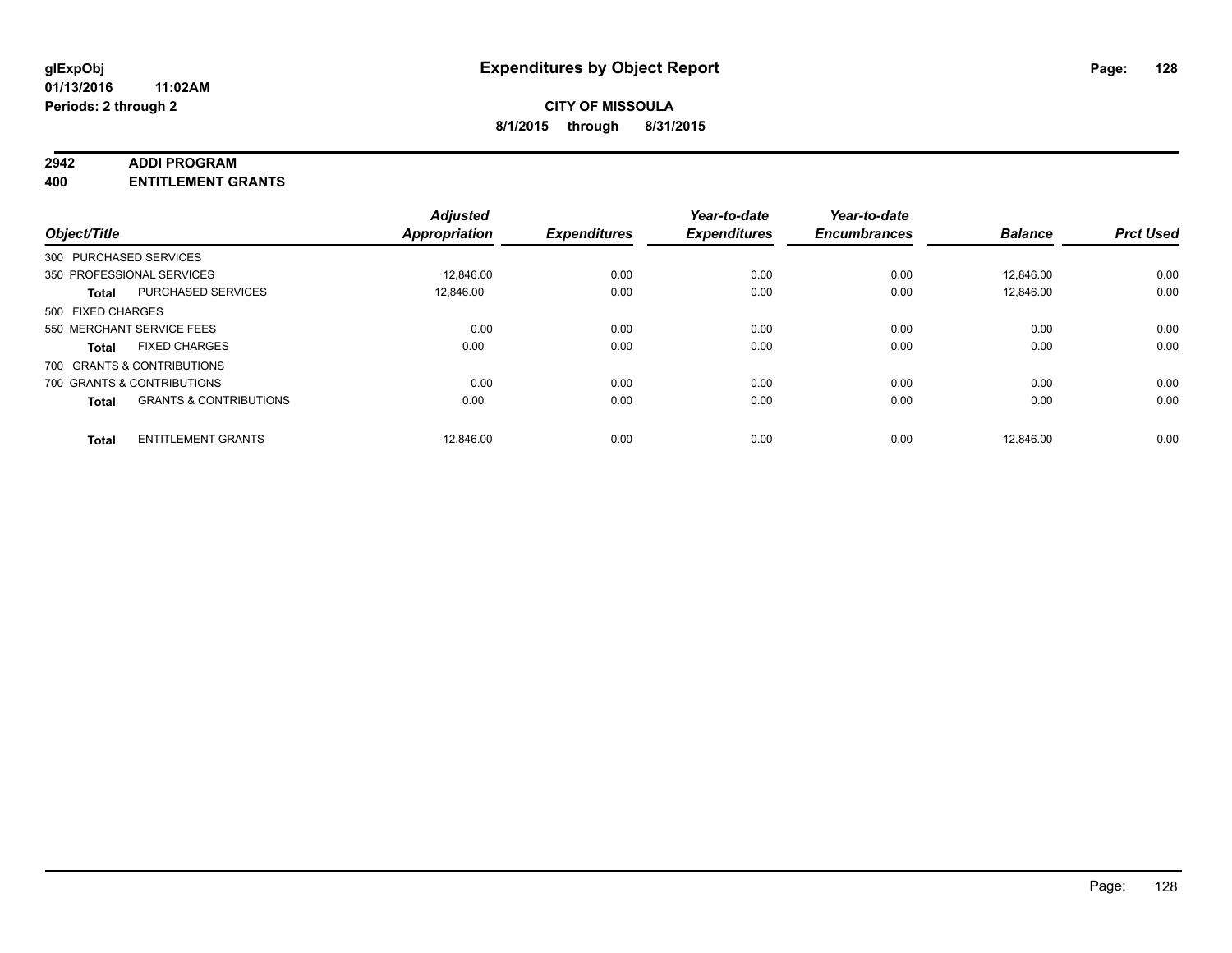**2942 ADDI PROGRAM**

| Object/Title      |                                   | <b>Adjusted</b><br><b>Appropriation</b> | <b>Expenditures</b> | Year-to-date<br><b>Expenditures</b> | Year-to-date<br><b>Encumbrances</b> | <b>Balance</b> | <b>Prct Used</b> |
|-------------------|-----------------------------------|-----------------------------------------|---------------------|-------------------------------------|-------------------------------------|----------------|------------------|
|                   | 300 PURCHASED SERVICES            |                                         |                     |                                     |                                     |                |                  |
|                   | 350 PROFESSIONAL SERVICES         | 12.846.00                               | 0.00                | 0.00                                | 0.00                                | 12.846.00      | 0.00             |
| <b>Total</b>      | PURCHASED SERVICES                | 12.846.00                               | 0.00                | 0.00                                | 0.00                                | 12.846.00      | 0.00             |
| 500 FIXED CHARGES |                                   |                                         |                     |                                     |                                     |                |                  |
|                   | 550 MERCHANT SERVICE FEES         | 0.00                                    | 0.00                | 0.00                                | 0.00                                | 0.00           | 0.00             |
| <b>Total</b>      | <b>FIXED CHARGES</b>              | 0.00                                    | 0.00                | 0.00                                | 0.00                                | 0.00           | 0.00             |
|                   | 700 GRANTS & CONTRIBUTIONS        |                                         |                     |                                     |                                     |                |                  |
|                   | 700 GRANTS & CONTRIBUTIONS        | 0.00                                    | 0.00                | 0.00                                | 0.00                                | 0.00           | 0.00             |
| <b>Total</b>      | <b>GRANTS &amp; CONTRIBUTIONS</b> | 0.00                                    | 0.00                | 0.00                                | 0.00                                | 0.00           | 0.00             |
| <b>Total</b>      | <b>ADDI PROGRAM</b>               | 12.846.00                               | 0.00                | 0.00                                | 0.00                                | 12.846.00      | 0.00             |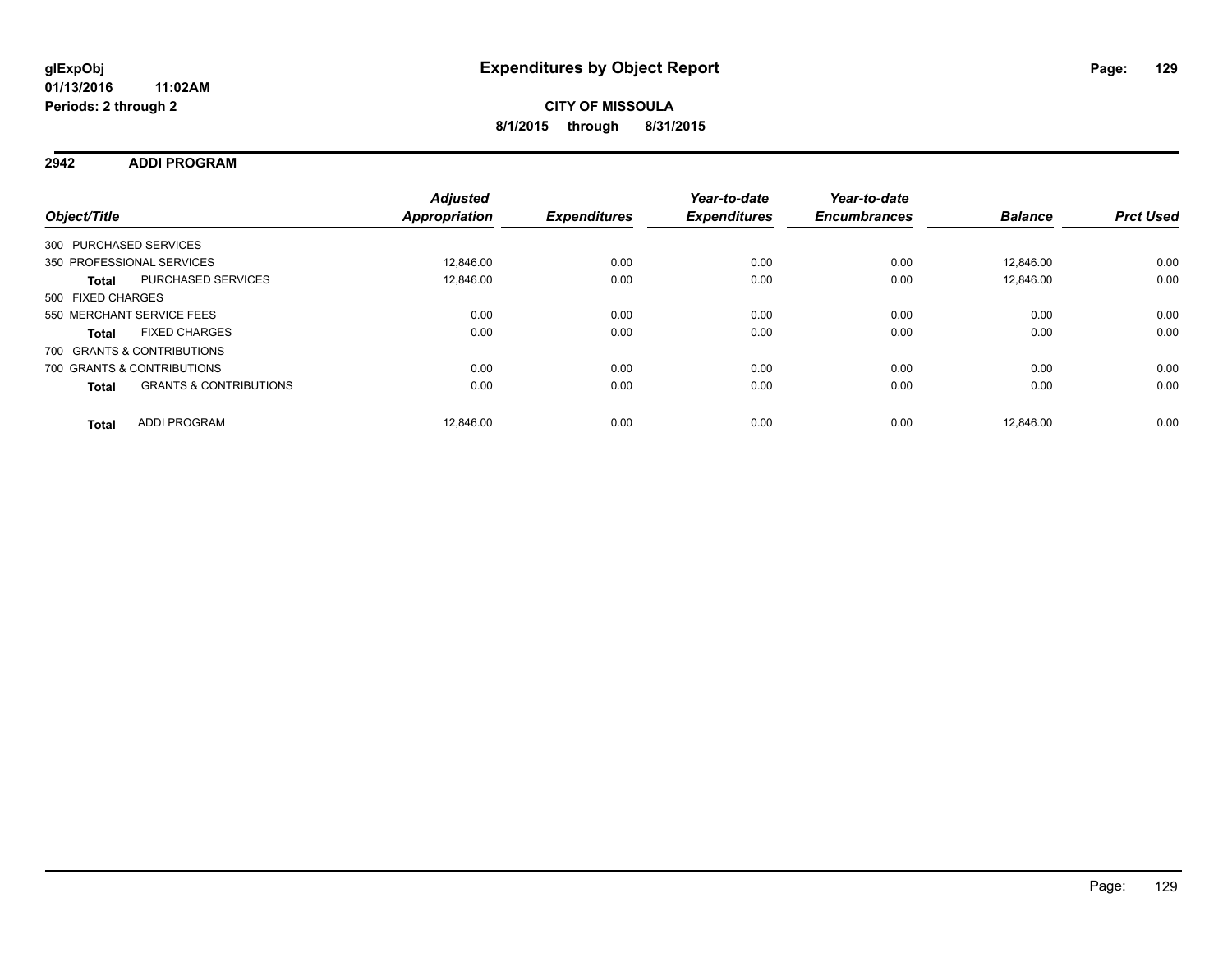#### **2943 CITY HOME PROGRAM INCOME**

**400 ENTITLEMENT GRANTS**

| Object/Title      |                                   | <b>Adjusted</b><br><b>Appropriation</b> | <b>Expenditures</b> | Year-to-date<br><b>Expenditures</b> | Year-to-date<br><b>Encumbrances</b> | <b>Balance</b> | <b>Prct Used</b> |
|-------------------|-----------------------------------|-----------------------------------------|---------------------|-------------------------------------|-------------------------------------|----------------|------------------|
|                   | 300 PURCHASED SERVICES            |                                         |                     |                                     |                                     |                |                  |
|                   | 350 PROFESSIONAL SERVICES         | 31,000.00                               | 0.00                | 0.00                                | 0.00                                | 31,000.00      | 0.00             |
|                   | 390 OTHER PURCHASED SERVICES      | 500.00                                  | 0.00                | 0.00                                | 0.00                                | 500.00         | 0.00             |
| <b>Total</b>      | PURCHASED SERVICES                | 31,500.00                               | 0.00                | 0.00                                | 0.00                                | 31.500.00      | 0.00             |
| 500 FIXED CHARGES |                                   |                                         |                     |                                     |                                     |                |                  |
|                   | 550 MERCHANT SERVICE FEES         | 0.00                                    | 0.00                | 0.00                                | 0.00                                | 0.00           | 0.00             |
| <b>Total</b>      | <b>FIXED CHARGES</b>              | 0.00                                    | 0.00                | 0.00                                | 0.00                                | 0.00           | 0.00             |
|                   | 700 GRANTS & CONTRIBUTIONS        |                                         |                     |                                     |                                     |                |                  |
|                   | 700 GRANTS & CONTRIBUTIONS        | 0.00                                    | 0.00                | 0.00                                | 0.00                                | 0.00           | 0.00             |
| <b>Total</b>      | <b>GRANTS &amp; CONTRIBUTIONS</b> | 0.00                                    | 0.00                | 0.00                                | 0.00                                | 0.00           | 0.00             |
| <b>Total</b>      | <b>ENTITLEMENT GRANTS</b>         | 31,500.00                               | 0.00                | 0.00                                | 0.00                                | 31,500.00      | 0.00             |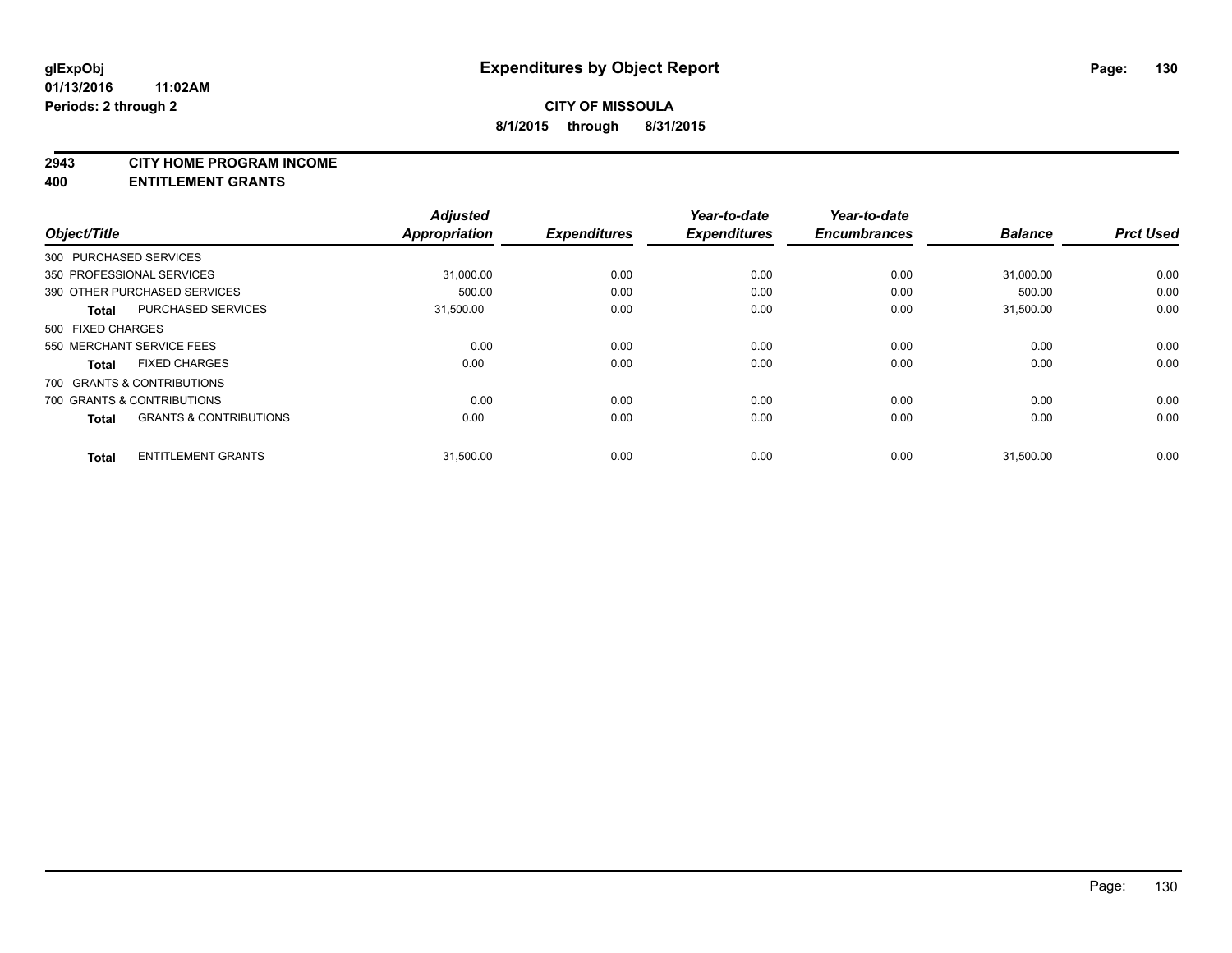### **2943 CITY HOME PROGRAM INCOME**

| Object/Title                                      | <b>Adjusted</b><br><b>Appropriation</b> | <b>Expenditures</b> | Year-to-date<br><b>Expenditures</b> | Year-to-date<br><b>Encumbrances</b> | <b>Balance</b> | <b>Prct Used</b> |
|---------------------------------------------------|-----------------------------------------|---------------------|-------------------------------------|-------------------------------------|----------------|------------------|
| 300 PURCHASED SERVICES                            |                                         |                     |                                     |                                     |                |                  |
| 350 PROFESSIONAL SERVICES                         | 31,000.00                               | 0.00                | 0.00                                | 0.00                                | 31,000.00      | 0.00             |
| 390 OTHER PURCHASED SERVICES                      | 500.00                                  | 0.00                | 0.00                                | 0.00                                | 500.00         | 0.00             |
| PURCHASED SERVICES<br>Total                       | 31,500.00                               | 0.00                | 0.00                                | 0.00                                | 31,500.00      | 0.00             |
| 500 FIXED CHARGES                                 |                                         |                     |                                     |                                     |                |                  |
| 550 MERCHANT SERVICE FEES                         | 0.00                                    | 0.00                | 0.00                                | 0.00                                | 0.00           | 0.00             |
| <b>FIXED CHARGES</b><br><b>Total</b>              | 0.00                                    | 0.00                | 0.00                                | 0.00                                | 0.00           | 0.00             |
| 700 GRANTS & CONTRIBUTIONS                        |                                         |                     |                                     |                                     |                |                  |
| 700 GRANTS & CONTRIBUTIONS                        | 0.00                                    | 0.00                | 0.00                                | 0.00                                | 0.00           | 0.00             |
| <b>GRANTS &amp; CONTRIBUTIONS</b><br><b>Total</b> | 0.00                                    | 0.00                | 0.00                                | 0.00                                | 0.00           | 0.00             |
| CITY HOME PROGRAM INCOME<br><b>Total</b>          | 31,500.00                               | 0.00                | 0.00                                | 0.00                                | 31,500.00      | 0.00             |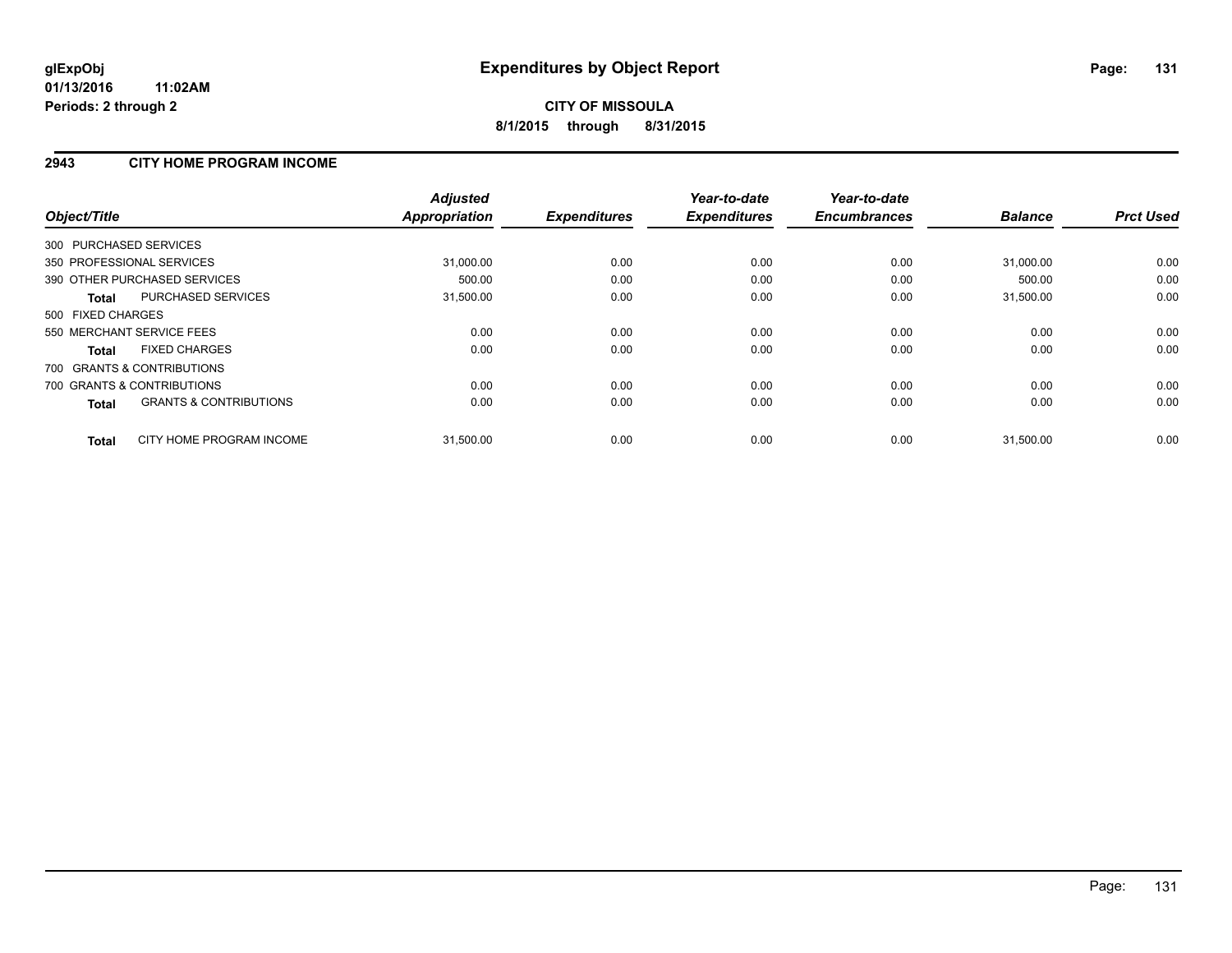#### **2944 NEIGHBORHOOD STABILIZATION PROGRAM**

**400 ENTITLEMENT GRANTS**

|                                           | <b>Adjusted</b>      |                     | Year-to-date        | Year-to-date        |                |                  |
|-------------------------------------------|----------------------|---------------------|---------------------|---------------------|----------------|------------------|
| Object/Title                              | <b>Appropriation</b> | <b>Expenditures</b> | <b>Expenditures</b> | <b>Encumbrances</b> | <b>Balance</b> | <b>Prct Used</b> |
| 300 PURCHASED SERVICES                    |                      |                     |                     |                     |                |                  |
| 350 PROFESSIONAL SERVICES                 | 0.00                 | 0.00                | 0.00                | 0.00                | 0.00           | 0.00             |
| 390 OTHER PURCHASED SERVICES              | 0.00                 | 0.00                | 0.00                | 0.00                | 0.00           | 0.00             |
| <b>PURCHASED SERVICES</b><br><b>Total</b> | 0.00                 | 0.00                | 0.00                | 0.00                | 0.00           | 0.00             |
| 500 FIXED CHARGES                         |                      |                     |                     |                     |                |                  |
| 550 MERCHANT SERVICE FEES                 | 0.00                 | 0.00                | 0.00                | 0.00                | 0.00           | 0.00             |
| <b>FIXED CHARGES</b><br><b>Total</b>      | 0.00                 | 0.00                | 0.00                | 0.00                | 0.00           | 0.00             |
| <b>ENTITLEMENT GRANTS</b><br><b>Total</b> | 0.00                 | 0.00                | 0.00                | 0.00                | 0.00           | 0.00             |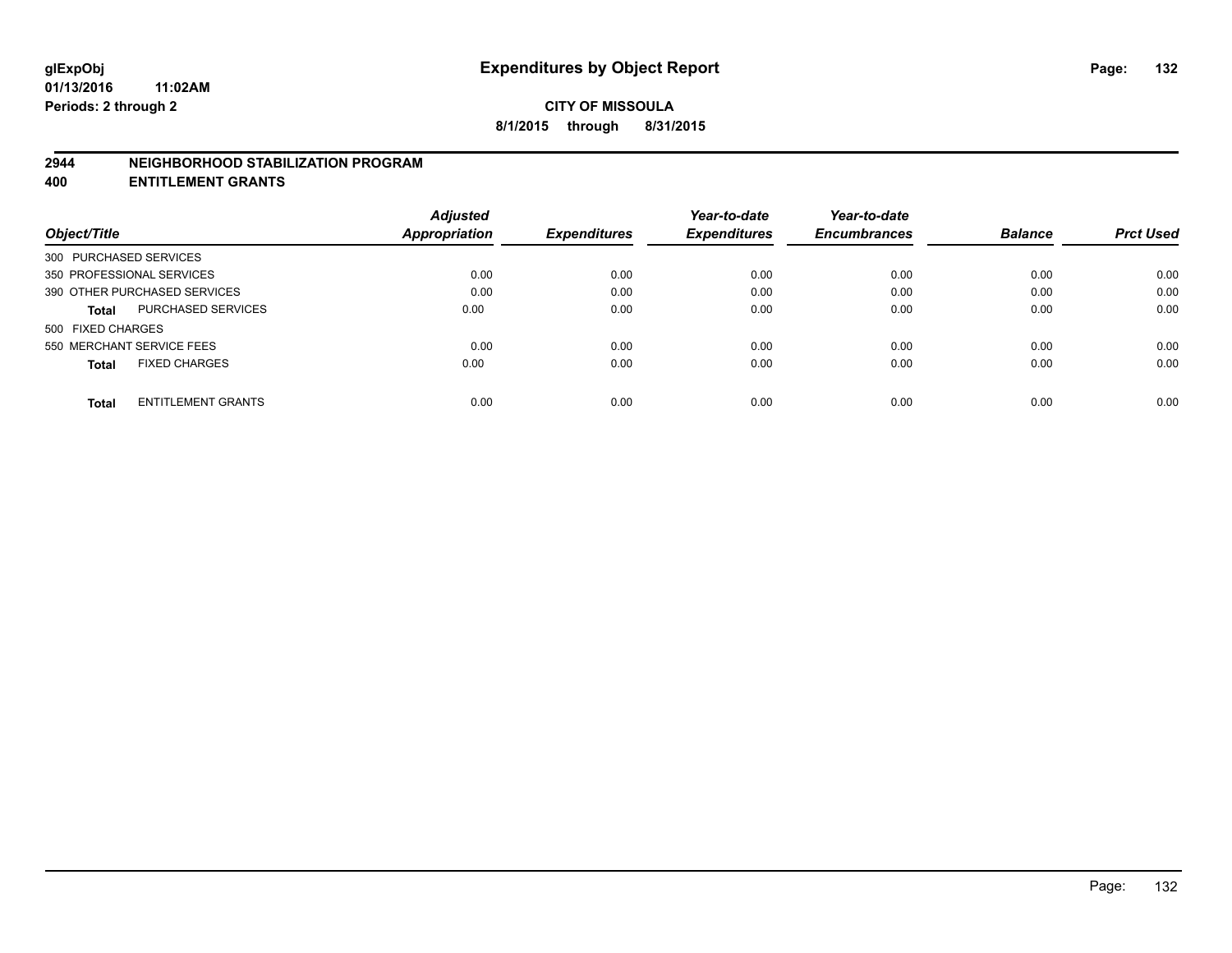### **2944 NEIGHBORHOOD STABILIZATION PROGRAM**

**401 MHA/SILVERTIP**

| Object/Title                              | <b>Adjusted</b><br><b>Appropriation</b> | <b>Expenditures</b> | Year-to-date<br><b>Expenditures</b> | Year-to-date<br><b>Encumbrances</b> | <b>Balance</b> | <b>Prct Used</b> |
|-------------------------------------------|-----------------------------------------|---------------------|-------------------------------------|-------------------------------------|----------------|------------------|
| 300 PURCHASED SERVICES                    |                                         |                     |                                     |                                     |                |                  |
| 350 PROFESSIONAL SERVICES                 | 0.00                                    | 0.00                | 0.00                                | 0.00                                | 0.00           | 0.00             |
| <b>PURCHASED SERVICES</b><br><b>Total</b> | 0.00                                    | 0.00                | 0.00                                | 0.00                                | 0.00           | 0.00             |
| 500 FIXED CHARGES                         |                                         |                     |                                     |                                     |                |                  |
| 550 MERCHANT SERVICE FEES                 | 0.00                                    | 0.00                | 0.00                                | 0.00                                | 0.00           | 0.00             |
| <b>FIXED CHARGES</b><br><b>Total</b>      | 0.00                                    | 0.00                | 0.00                                | 0.00                                | 0.00           | 0.00             |
| <b>MHA/SILVERTIP</b><br>Total             | 0.00                                    | 0.00                | 0.00                                | 0.00                                | 0.00           | 0.00             |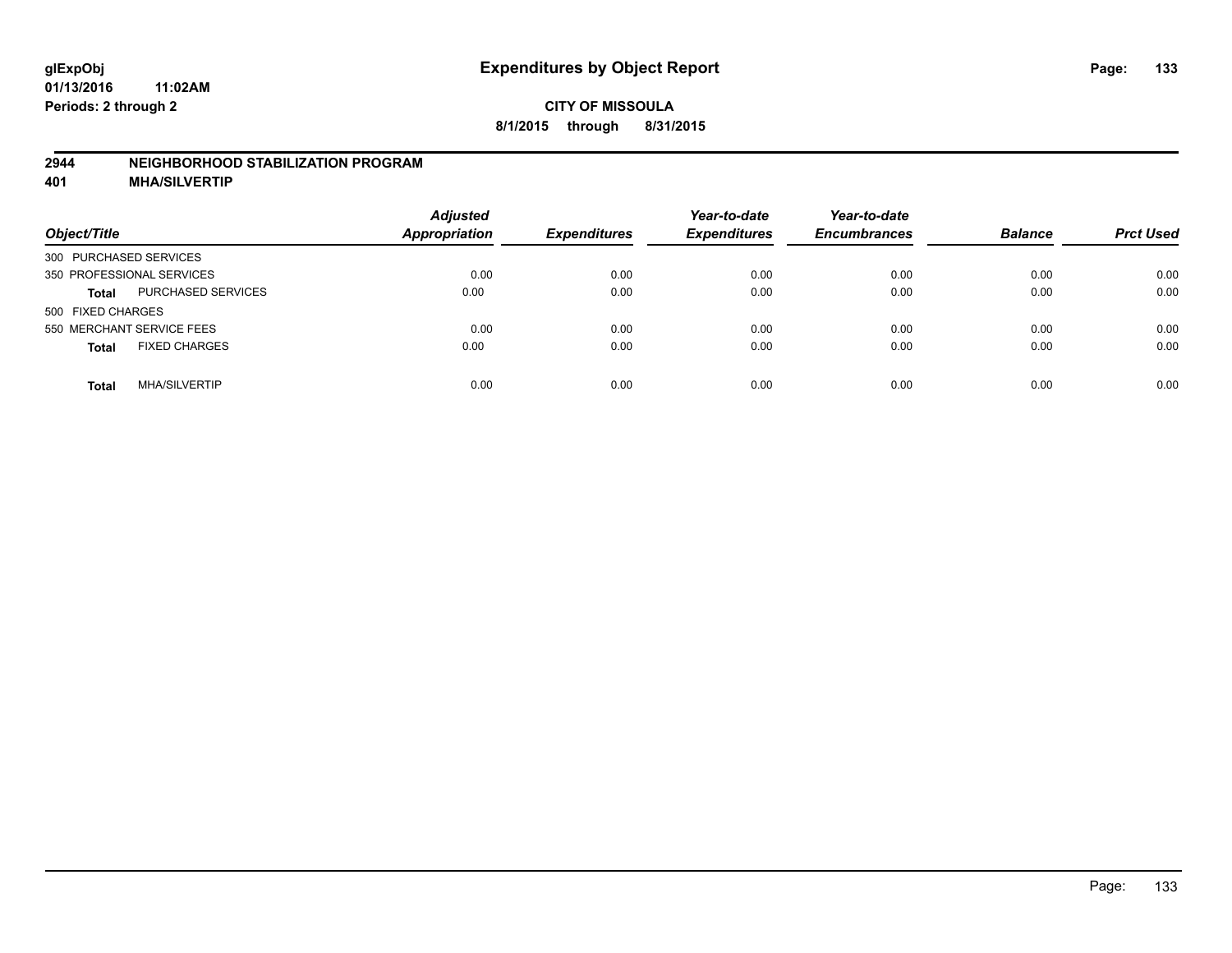#### **2944 NEIGHBORHOOD STABILIZATION PROGRAM**

**402 HUD/SILVERTIP**

| Object/Title                              | <b>Adjusted</b><br>Appropriation | <b>Expenditures</b> | Year-to-date<br><b>Expenditures</b> | Year-to-date<br><b>Encumbrances</b> | <b>Balance</b> | <b>Prct Used</b> |
|-------------------------------------------|----------------------------------|---------------------|-------------------------------------|-------------------------------------|----------------|------------------|
| 300 PURCHASED SERVICES                    |                                  |                     |                                     |                                     |                |                  |
| 350 PROFESSIONAL SERVICES                 | 0.00                             | 0.00                | 0.00                                | 0.00                                | 0.00           | 0.00             |
| 390 OTHER PURCHASED SERVICES              | 0.00                             | 0.00                | 0.00                                | 0.00                                | 0.00           | 0.00             |
| <b>PURCHASED SERVICES</b><br><b>Total</b> | 0.00                             | 0.00                | 0.00                                | 0.00                                | 0.00           | 0.00             |
| 500 FIXED CHARGES                         |                                  |                     |                                     |                                     |                |                  |
| 550 MERCHANT SERVICE FEES                 | 0.00                             | 0.00                | 0.00                                | 0.00                                | 0.00           | 0.00             |
| <b>FIXED CHARGES</b><br><b>Total</b>      | 0.00                             | 0.00                | 0.00                                | 0.00                                | 0.00           | 0.00             |
| <b>HUD/SILVERTIP</b><br><b>Total</b>      | 0.00                             | 0.00                | 0.00                                | 0.00                                | 0.00           | 0.00             |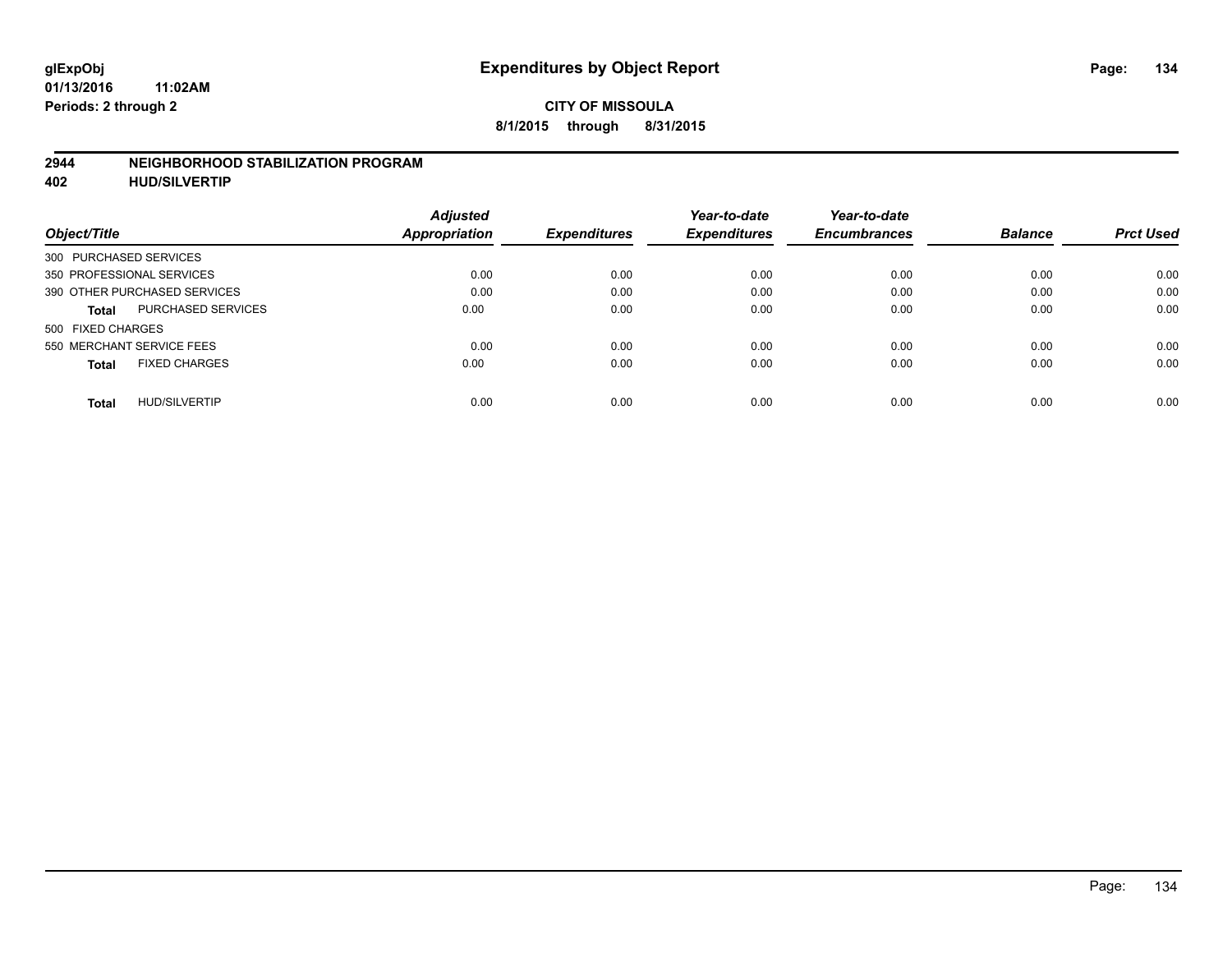**CITY OF MISSOULA 8/1/2015 through 8/31/2015**

## **2944 NEIGHBORHOOD STABILIZATION PROGRAM**

| Object/Title           |                                  | <b>Adjusted</b><br><b>Appropriation</b> | <b>Expenditures</b> | Year-to-date<br><b>Expenditures</b> | Year-to-date<br><b>Encumbrances</b> | <b>Balance</b> | <b>Prct Used</b> |
|------------------------|----------------------------------|-----------------------------------------|---------------------|-------------------------------------|-------------------------------------|----------------|------------------|
| 300 PURCHASED SERVICES |                                  |                                         |                     |                                     |                                     |                |                  |
|                        | 350 PROFESSIONAL SERVICES        | 0.00                                    | 0.00                | 0.00                                | 0.00                                | 0.00           | 0.00             |
|                        | 390 OTHER PURCHASED SERVICES     | 0.00                                    | 0.00                | 0.00                                | 0.00                                | 0.00           | 0.00             |
| <b>Total</b>           | <b>PURCHASED SERVICES</b>        | 0.00                                    | 0.00                | 0.00                                | 0.00                                | 0.00           | 0.00             |
| 500 FIXED CHARGES      |                                  |                                         |                     |                                     |                                     |                |                  |
|                        | 550 MERCHANT SERVICE FEES        | 0.00                                    | 0.00                | 0.00                                | 0.00                                | 0.00           | 0.00             |
| <b>Total</b>           | <b>FIXED CHARGES</b>             | 0.00                                    | 0.00                | 0.00                                | 0.00                                | 0.00           | 0.00             |
| <b>Total</b>           | NEIGHBORHOOD STABILIZATION PROGF | 0.00                                    | 0.00                | 0.00                                | 0.00                                | 0.00           | 0.00             |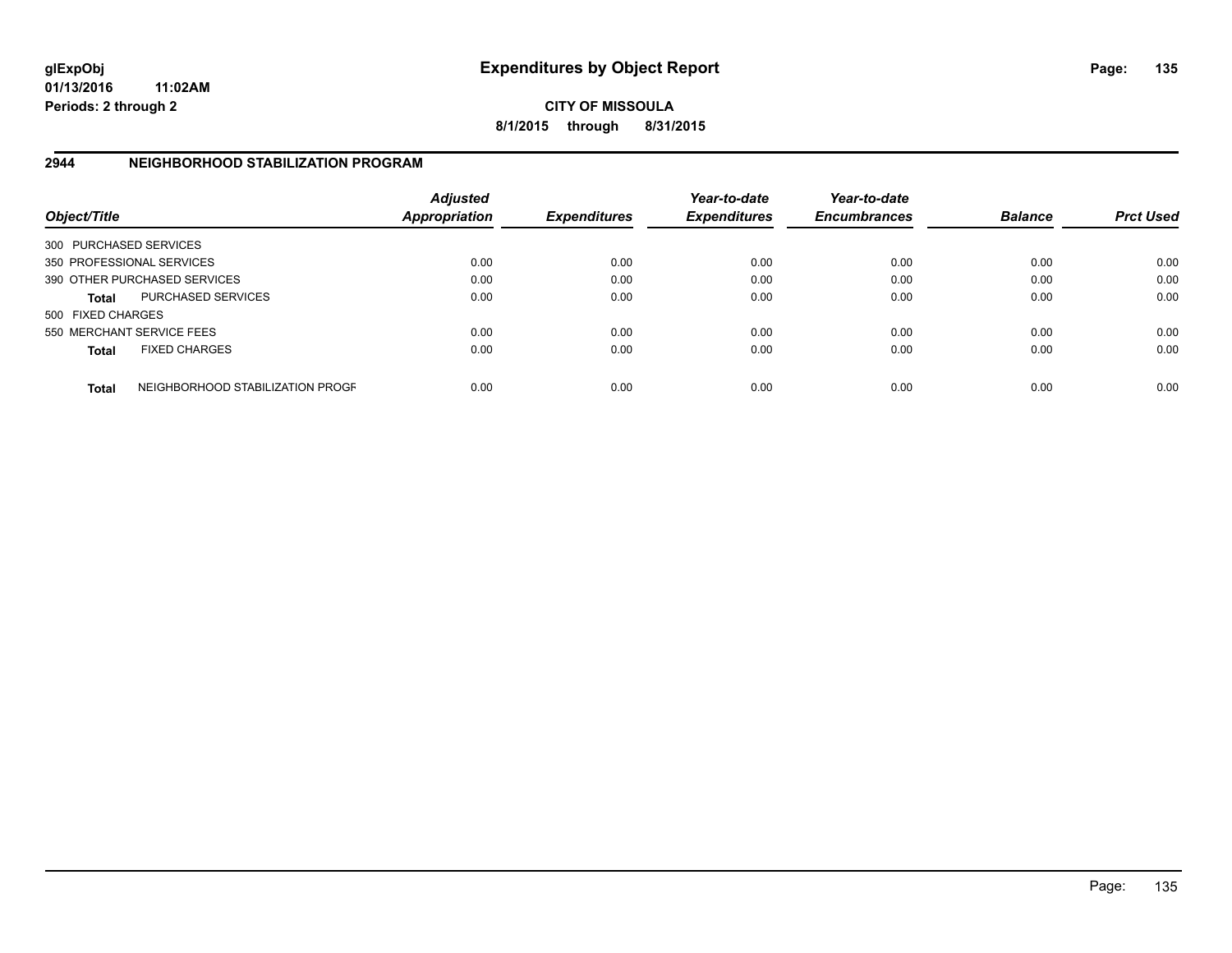#### **2955 TRANSPORTATION**

**250 DEVELOPMENT SERVICES**

|                                            | <b>Adjusted</b>      |                     | Year-to-date        | Year-to-date        |                |                  |
|--------------------------------------------|----------------------|---------------------|---------------------|---------------------|----------------|------------------|
| Object/Title                               | <b>Appropriation</b> | <b>Expenditures</b> | <b>Expenditures</b> | <b>Encumbrances</b> | <b>Balance</b> | <b>Prct Used</b> |
| 100 PERSONAL SERVICES                      |                      |                     |                     |                     |                |                  |
| 110 SALARIES AND WAGES                     | 444,693.00           | 34,617.65           | 63,661.59           | 0.00                | 381,031.41     | 14.32            |
| 120 OVERTIME/TERMINATION                   | 0.00                 | 0.00                | 6.15                | 0.00                | $-6.15$        | 0.00             |
| <b>140 EMPLOYER CONTRIBUTIONS</b>          | 160,137.00           | 11,894.35           | 27,836.31           | 0.00                | 132,300.69     | 17.38            |
| 141 STATE RETIREMENT CONTRIBUTIONS         | 0.00                 | 34.82               | 63.86               | 0.00                | $-63.86$       | 0.00             |
| PERSONAL SERVICES<br>Total                 | 604,830.00           | 46,546.82           | 91,567.91           | 0.00                | 513,262.09     | 15.14            |
| 200 SUPPLIES                               |                      |                     |                     |                     |                |                  |
| 210 OFFICE SUPPLIES                        | 6,770.00             | 62.69               | 62.69               | 0.00                | 6,707.31       | 0.93             |
| 220 OPERATING SUPPLIES                     | 35,457.00            | 8,332.30            | 8,692.30            | 0.00                | 26,764.70      | 24.52            |
| 230 REPAIR/MAINTENANCE                     | 0.00                 | 0.00                | 0.00                | 0.00                | 0.00           | 0.00             |
| 231 GASOLINE                               | 0.00                 | 0.00                | 0.00                | 0.00                | 0.00           | 0.00             |
| 240 OTHER SUPPLIES                         | 360.00               | 0.00                | 0.00                | 0.00                | 360.00         | 0.00             |
| <b>SUPPLIES</b><br><b>Total</b>            | 42,587.00            | 8,394.99            | 8,754.99            | 0.00                | 33,832.01      | 20.56            |
| 300 PURCHASED SERVICES                     |                      |                     |                     |                     |                |                  |
| 310 COMMUNICATIONS                         | 1,000.00             | 81.16               | 81.16               | 0.00                | 918.84         | 8.12             |
| 320 PRINTING & DUPLICATING                 | 8,755.00             | 651.18              | 651.18              | 0.00                | 8,103.82       | 7.44             |
| 330 PUBLICITY, SUBSCRIPTIONS & DUES        | 32,495.00            | 4,200.87            | 4,560.87            | 0.00                | 27,934.13      | 14.04            |
| 341 ELECTRICITY & NATURAL GAS              | 0.00                 | 0.00                | 0.00                | 0.00                | 0.00           | 0.00             |
| 344 TELEPHONE SERVICE                      | 629.00               | 0.00                | 0.00                | 0.00                | 629.00         | 0.00             |
| 350 PROFESSIONAL SERVICES                  | 165,005.00           | 500.24              | 1,020.24            | 0.00                | 163,984.76     | 0.62             |
| 360 REPAIR & MAINTENANCE                   | 8,900.00             | 0.00                | 0.00                | 0.00                | 8,900.00       | 0.00             |
| 370 TRAVEL                                 | 13,200.00            | 46.29               | 46.29               | 0.00                | 13,153.71      | 0.35             |
| 380 TRAINING                               | 15,300.00            | 258.80              | 258.80              | 0.00                | 15,041.20      | 1.69             |
| 390 OTHER PURCHASED SERVICES               | 23,700.00            | 500.00              | 1,755.00            | 0.00                | 21,945.00      | 7.41             |
| PURCHASED SERVICES<br>Total                | 268,984.00           | 6,238.54            | 8,373.54            | 0.00                | 260,610.46     | 3.11             |
| 500 FIXED CHARGES                          |                      |                     |                     |                     |                |                  |
| 500 FIXED CHARGES                          | 38,592.00            | 0.00                | 0.00                | 0.00                | 38,592.00      | 0.00             |
| 550 MERCHANT SERVICE FEES                  | 0.00                 | 0.00                | 0.00                | 0.00                | 0.00           | 0.00             |
| <b>FIXED CHARGES</b><br>Total              | 38,592.00            | 0.00                | 0.00                | 0.00                | 38,592.00      | 0.00             |
| 700 GRANTS & CONTRIBUTIONS                 |                      |                     |                     |                     |                |                  |
| 700 GRANTS & CONTRIBUTIONS                 | 142,802.00           | 0.00                | 0.00                | 0.00                | 142,802.00     | 0.00             |
| <b>GRANTS &amp; CONTRIBUTIONS</b><br>Total | 142,802.00           | 0.00                | 0.00                | 0.00                | 142,802.00     | 0.00             |
|                                            |                      |                     |                     |                     |                |                  |

800 OTHER OBJECTS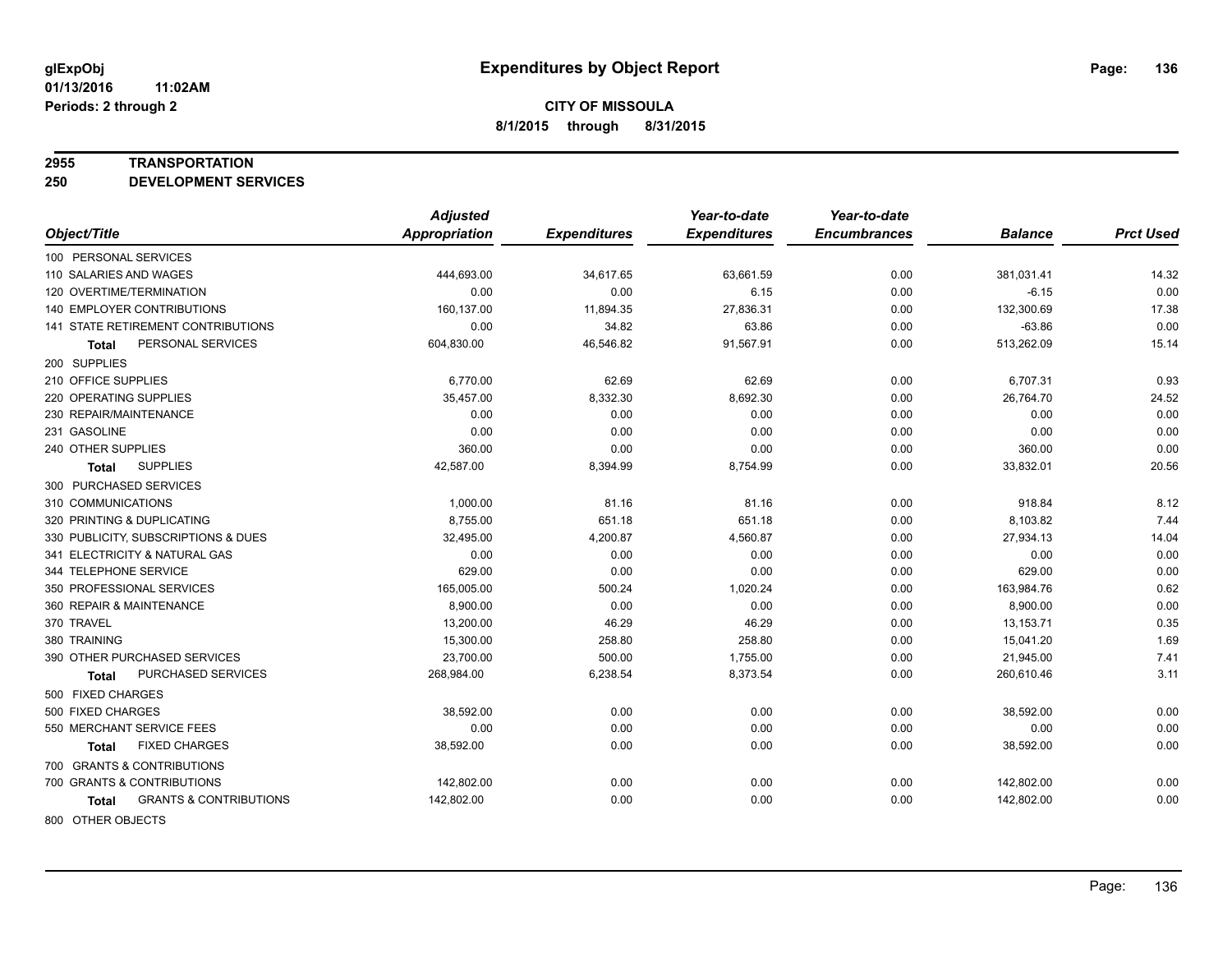#### **2955 TRANSPORTATION**

**250 DEVELOPMENT SERVICES**

| Object/Title                          | <b>Adjusted</b><br><b>Appropriation</b> | <b>Expenditures</b> | Year-to-date<br><b>Expenditures</b> | Year-to-date<br><b>Encumbrances</b> | <b>Balance</b> | <b>Prct Used</b> |
|---------------------------------------|-----------------------------------------|---------------------|-------------------------------------|-------------------------------------|----------------|------------------|
| 820 TRANSFERS TO OTHER FUNDS          | 0.00                                    | 0.00                | 0.00                                | 0.00                                | 0.00           | 0.00             |
| 845 CONTINGENCY                       | 127.295.00                              | 0.00                | 0.00                                | 0.00                                | 127.295.00     | 0.00             |
| OTHER OBJECTS<br><b>Total</b>         | 127.295.00                              | 0.00                | 0.00                                | 0.00                                | 127.295.00     | 0.00             |
| 900 CAPITAL OUTLAY                    |                                         |                     |                                     |                                     |                |                  |
| 940 MACHINERY & EQUIPMENT             | 0.00                                    | 0.00                | 0.00                                | 0.00                                | 0.00           | 0.00             |
| <b>CAPITAL OUTLAY</b><br><b>Total</b> | 0.00                                    | 0.00                | 0.00                                | 0.00                                | 0.00           | 0.00             |
| DEVELOPMENT SERVICES<br><b>Total</b>  | 1,225,090.00                            | 61,180.35           | 108.696.44                          | 0.00                                | 1,116,393.56   | 8.87             |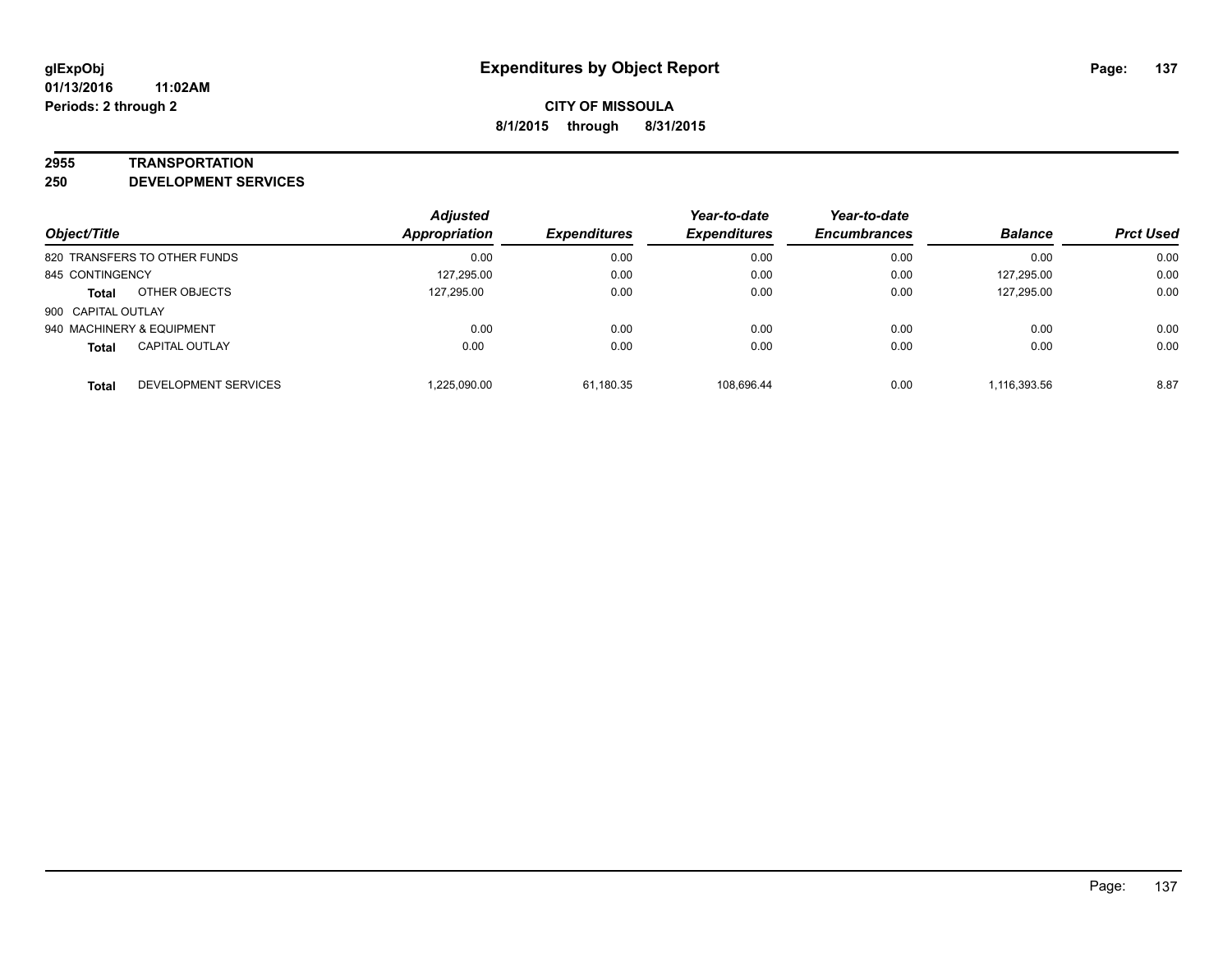### **2955 TRANSPORTATION**

|                                            | <b>Adjusted</b>      |                     | Year-to-date        | Year-to-date        |                |                  |
|--------------------------------------------|----------------------|---------------------|---------------------|---------------------|----------------|------------------|
| Object/Title                               | <b>Appropriation</b> | <b>Expenditures</b> | <b>Expenditures</b> | <b>Encumbrances</b> | <b>Balance</b> | <b>Prct Used</b> |
| 100 PERSONAL SERVICES                      |                      |                     |                     |                     |                |                  |
| 110 SALARIES AND WAGES                     | 444,693.00           | 34,617.65           | 63,661.59           | 0.00                | 381,031.41     | 14.32            |
| 120 OVERTIME/TERMINATION                   | 0.00                 | 0.00                | 6.15                | 0.00                | $-6.15$        | 0.00             |
| 140 EMPLOYER CONTRIBUTIONS                 | 160,137.00           | 11,894.35           | 27,836.31           | 0.00                | 132,300.69     | 17.38            |
| 141 STATE RETIREMENT CONTRIBUTIONS         | 0.00                 | 34.82               | 63.86               | 0.00                | $-63.86$       | 0.00             |
| PERSONAL SERVICES<br><b>Total</b>          | 604,830.00           | 46,546.82           | 91,567.91           | 0.00                | 513,262.09     | 15.14            |
| 200 SUPPLIES                               |                      |                     |                     |                     |                |                  |
| 210 OFFICE SUPPLIES                        | 6,770.00             | 62.69               | 62.69               | 0.00                | 6,707.31       | 0.93             |
| 220 OPERATING SUPPLIES                     | 35,457.00            | 8,332.30            | 8,692.30            | 0.00                | 26,764.70      | 24.52            |
| 230 REPAIR/MAINTENANCE                     | 0.00                 | 0.00                | 0.00                | 0.00                | 0.00           | 0.00             |
| 231 GASOLINE                               | 0.00                 | 0.00                | 0.00                | 0.00                | 0.00           | 0.00             |
| 240 OTHER SUPPLIES                         | 360.00               | 0.00                | 0.00                | 0.00                | 360.00         | 0.00             |
| <b>SUPPLIES</b><br><b>Total</b>            | 42,587.00            | 8,394.99            | 8,754.99            | 0.00                | 33,832.01      | 20.56            |
| 300 PURCHASED SERVICES                     |                      |                     |                     |                     |                |                  |
| 310 COMMUNICATIONS                         | 1,000.00             | 81.16               | 81.16               | 0.00                | 918.84         | 8.12             |
| 320 PRINTING & DUPLICATING                 | 8,755.00             | 651.18              | 651.18              | 0.00                | 8,103.82       | 7.44             |
| 330 PUBLICITY, SUBSCRIPTIONS & DUES        | 32,495.00            | 4,200.87            | 4,560.87            | 0.00                | 27,934.13      | 14.04            |
| 341 ELECTRICITY & NATURAL GAS              | 0.00                 | 0.00                | 0.00                | 0.00                | 0.00           | 0.00             |
| 344 TELEPHONE SERVICE                      | 629.00               | 0.00                | 0.00                | 0.00                | 629.00         | 0.00             |
| 350 PROFESSIONAL SERVICES                  | 165,005.00           | 500.24              | 1,020.24            | 0.00                | 163,984.76     | 0.62             |
| 360 REPAIR & MAINTENANCE                   | 8,900.00             | 0.00                | 0.00                | 0.00                | 8,900.00       | 0.00             |
| 370 TRAVEL                                 | 13,200.00            | 46.29               | 46.29               | 0.00                | 13,153.71      | 0.35             |
| 380 TRAINING                               | 15,300.00            | 258.80              | 258.80              | 0.00                | 15,041.20      | 1.69             |
| 390 OTHER PURCHASED SERVICES               | 23,700.00            | 500.00              | 1,755.00            | 0.00                | 21,945.00      | 7.41             |
| PURCHASED SERVICES<br><b>Total</b>         | 268,984.00           | 6,238.54            | 8,373.54            | 0.00                | 260,610.46     | 3.11             |
| 500 FIXED CHARGES                          |                      |                     |                     |                     |                |                  |
| 500 FIXED CHARGES                          | 38,592.00            | 0.00                | 0.00                | 0.00                | 38,592.00      | 0.00             |
| 550 MERCHANT SERVICE FEES                  | 0.00                 | 0.00                | 0.00                | 0.00                | 0.00           | 0.00             |
| <b>FIXED CHARGES</b><br><b>Total</b>       | 38,592.00            | 0.00                | 0.00                | 0.00                | 38,592.00      | 0.00             |
| 700 GRANTS & CONTRIBUTIONS                 |                      |                     |                     |                     |                |                  |
| 700 GRANTS & CONTRIBUTIONS                 | 142,802.00           | 0.00                | 0.00                | 0.00                | 142,802.00     | 0.00             |
| <b>GRANTS &amp; CONTRIBUTIONS</b><br>Total | 142,802.00           | 0.00                | 0.00                | 0.00                | 142,802.00     | 0.00             |
| 800 OTHER OBJECTS                          |                      |                     |                     |                     |                |                  |
| 820 TRANSFERS TO OTHER FUNDS               | 0.00                 | 0.00                | 0.00                | 0.00                | 0.00           | 0.00             |
| 845 CONTINGENCY                            | 127,295.00           | 0.00                | 0.00                | 0.00                | 127,295.00     | 0.00             |
|                                            |                      |                     |                     |                     |                |                  |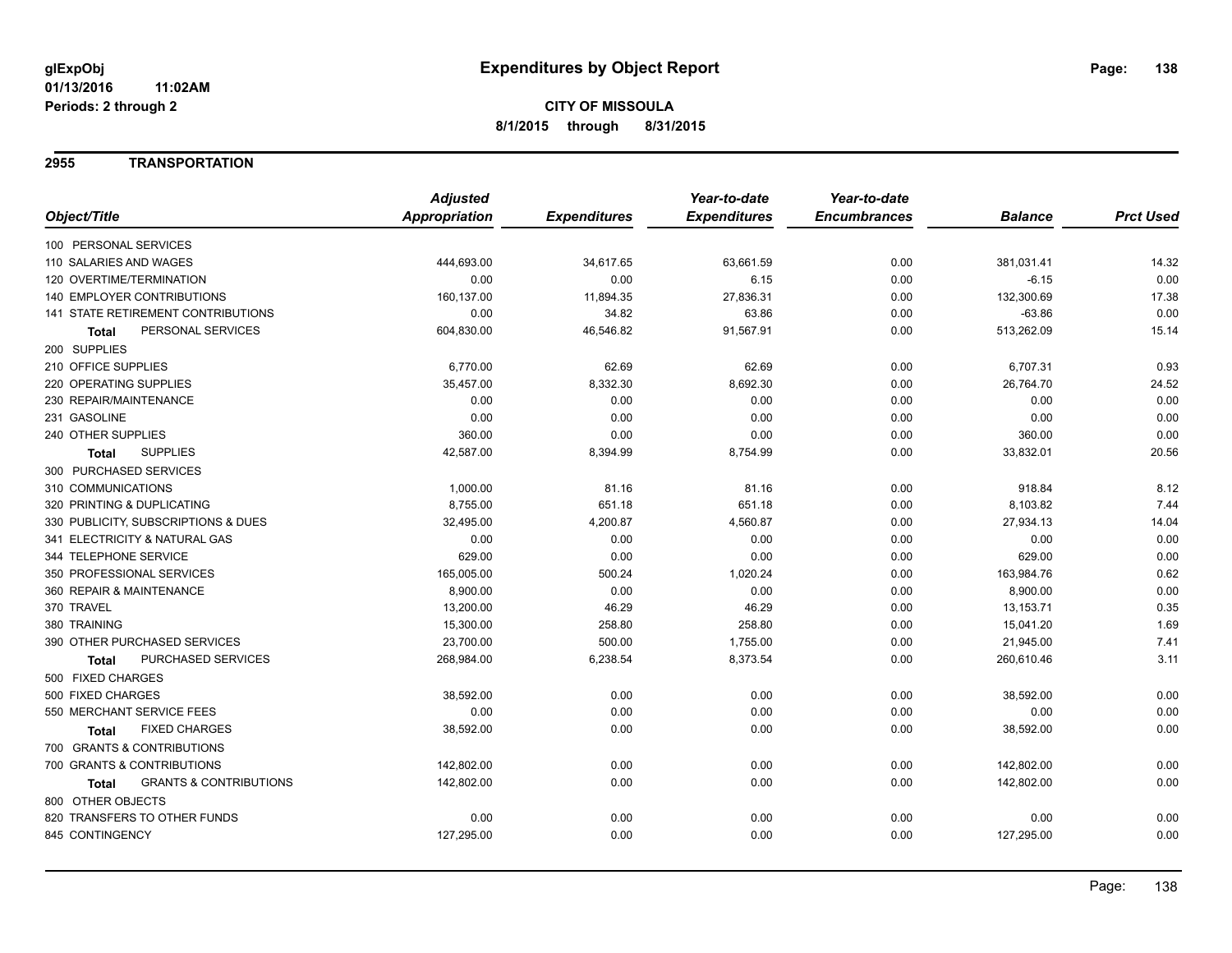**CITY OF MISSOULA 8/1/2015 through 8/31/2015**

### **2955 TRANSPORTATION**

| Object/Title                          | <b>Adjusted</b><br>Appropriation | <i><b>Expenditures</b></i> | Year-to-date<br><b>Expenditures</b> | Year-to-date<br><b>Encumbrances</b> | <b>Balance</b> | <b>Prct Used</b> |
|---------------------------------------|----------------------------------|----------------------------|-------------------------------------|-------------------------------------|----------------|------------------|
| OTHER OBJECTS<br><b>Total</b>         | 127.295.00                       | 0.00                       | 0.00                                | 0.00                                | 127.295.00     | 0.00             |
| 900 CAPITAL OUTLAY                    |                                  |                            |                                     |                                     |                |                  |
| 940 MACHINERY & EQUIPMENT             | 0.00                             | 0.00                       | 0.00                                | 0.00                                | 0.00           | 0.00             |
| <b>CAPITAL OUTLAY</b><br><b>Total</b> | 0.00                             | 0.00                       | 0.00                                | 0.00                                | 0.00           | 0.00             |
| <b>TRANSPORTATION</b><br>Total        | ,225,090.00                      | 61.180.35                  | 108.696.44                          | 0.00                                | 1.116.393.56   | 8.87             |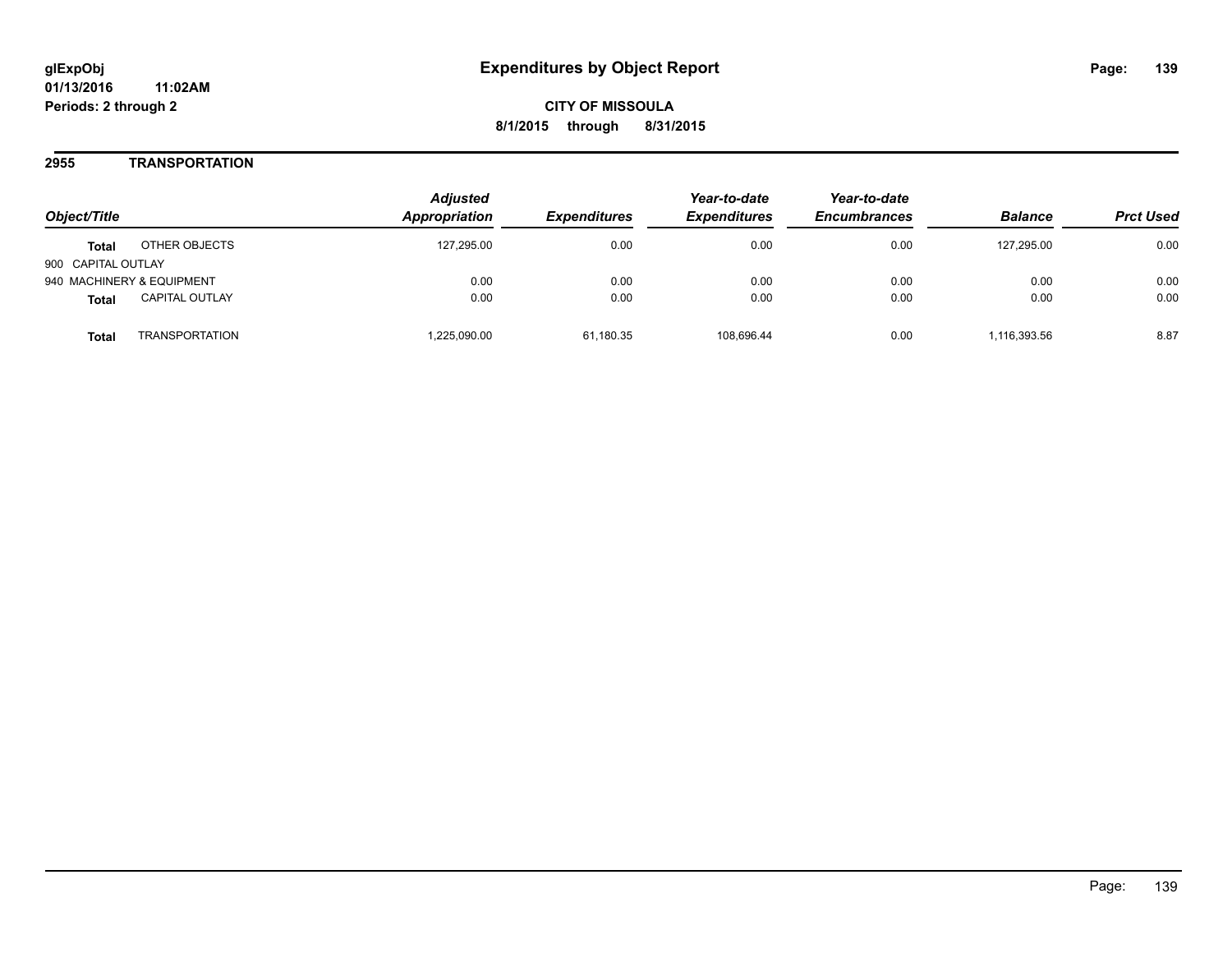#### **2987 FEDERAL TRANSPORTATION FUND**

**370 PARKS & RECREATION**

| Object/Title      |                                    | <b>Adjusted</b><br><b>Appropriation</b> | <b>Expenditures</b> | Year-to-date<br><b>Expenditures</b> | Year-to-date<br><b>Encumbrances</b> | <b>Balance</b> | <b>Prct Used</b> |
|-------------------|------------------------------------|-----------------------------------------|---------------------|-------------------------------------|-------------------------------------|----------------|------------------|
|                   | 100 PERSONAL SERVICES              |                                         |                     |                                     |                                     |                |                  |
|                   | 110 SALARIES AND WAGES             | 0.00                                    | 0.00                | 481.46                              | 0.00                                | $-481.46$      | 0.00             |
|                   | 140 EMPLOYER CONTRIBUTIONS         | 0.00                                    | 0.00                | 107.14                              | 0.00                                | $-107.14$      | 0.00             |
|                   | 141 STATE RETIREMENT CONTRIBUTIONS | 0.00                                    | 0.00                | 0.48                                | 0.00                                | $-0.48$        | 0.00             |
| Total             | PERSONAL SERVICES                  | 0.00                                    | 0.00                | 589.08                              | 0.00                                | $-589.08$      | 0.00             |
| 500 FIXED CHARGES |                                    |                                         |                     |                                     |                                     |                |                  |
|                   | 550 MERCHANT SERVICE FEES          | 0.00                                    | 0.00                | 0.00                                | 0.00                                | 0.00           | 0.00             |
| <b>Total</b>      | <b>FIXED CHARGES</b>               | 0.00                                    | 0.00                | 0.00                                | 0.00                                | 0.00           | 0.00             |
|                   |                                    |                                         |                     |                                     |                                     |                |                  |
| <b>Total</b>      | PARKS & RECREATION                 | 0.00                                    | 0.00                | 589.08                              | 0.00                                | $-589.08$      | 0.00             |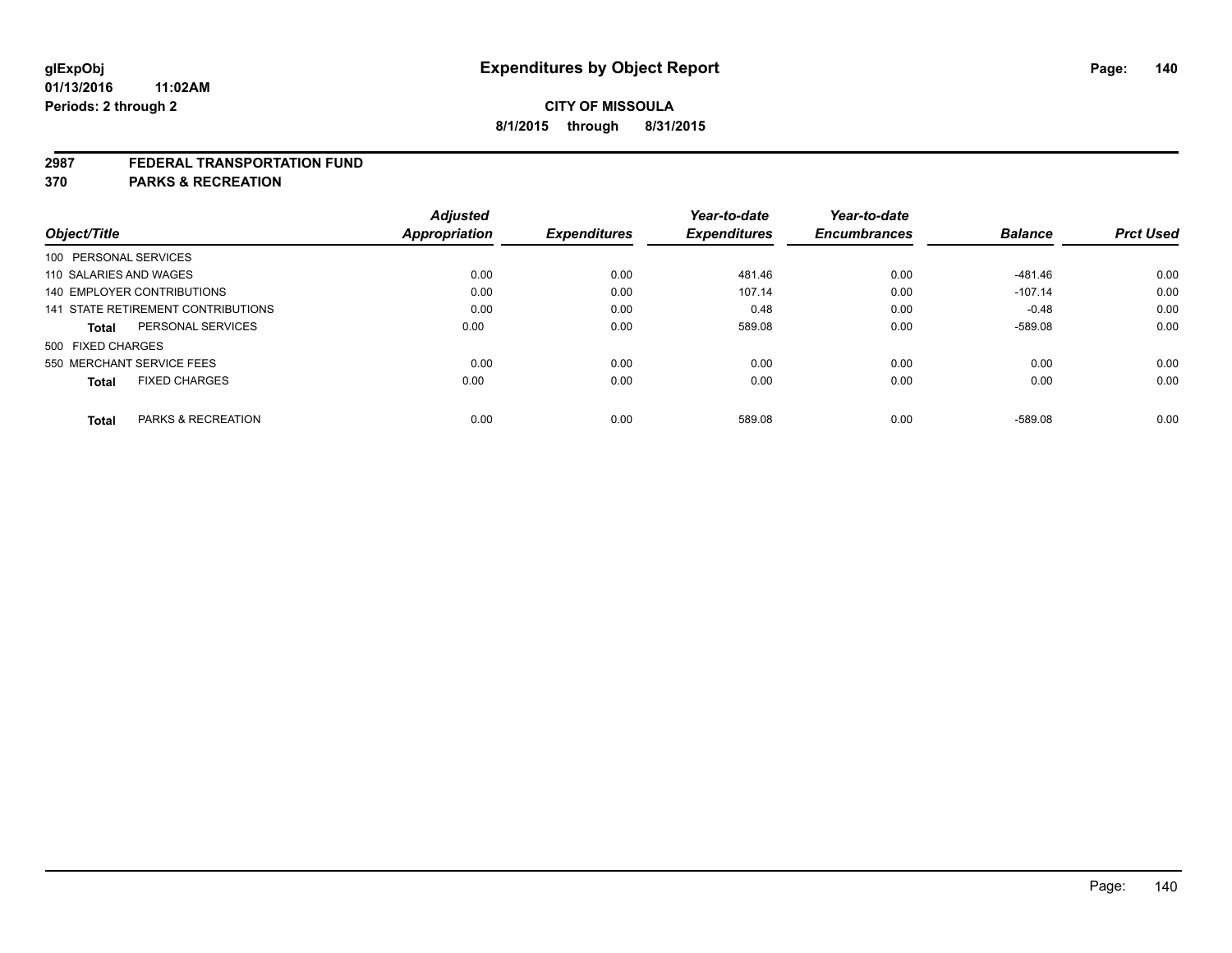#### **2987 FEDERAL TRANSPORTATION FUND**

**390 NON-DEPARTMENTAL**

| Object/Title           |                                   | <b>Adjusted</b><br>Appropriation | <b>Expenditures</b> | Year-to-date<br><b>Expenditures</b> | Year-to-date<br><b>Encumbrances</b> | <b>Balance</b> | <b>Prct Used</b> |
|------------------------|-----------------------------------|----------------------------------|---------------------|-------------------------------------|-------------------------------------|----------------|------------------|
| 100 PERSONAL SERVICES  |                                   |                                  |                     |                                     |                                     |                |                  |
| 110 SALARIES AND WAGES |                                   | 0.00                             | 0.00                | 0.00                                | 0.00                                | 0.00           | 0.00             |
|                        | 120 OVERTIME/TERMINATION          | 0.00                             | 0.00                | 0.00                                | 0.00                                | 0.00           | 0.00             |
|                        | <b>140 EMPLOYER CONTRIBUTIONS</b> | 0.00                             | 0.00                | 0.00                                | 0.00                                | 0.00           | 0.00             |
| <b>Total</b>           | PERSONAL SERVICES                 | 0.00                             | 0.00                | 0.00                                | 0.00                                | 0.00           | 0.00             |
| 500 FIXED CHARGES      |                                   |                                  |                     |                                     |                                     |                |                  |
|                        | 550 MERCHANT SERVICE FEES         | 0.00                             | 0.00                | 0.00                                | 0.00                                | 0.00           | 0.00             |
| Total                  | <b>FIXED CHARGES</b>              | 0.00                             | 0.00                | 0.00                                | 0.00                                | 0.00           | 0.00             |
| 800 OTHER OBJECTS      |                                   |                                  |                     |                                     |                                     |                |                  |
|                        | 820 TRANSFERS TO OTHER FUNDS      | 0.00                             | 0.00                | 0.00                                | 0.00                                | 0.00           | 0.00             |
| <b>Total</b>           | OTHER OBJECTS                     | 0.00                             | 0.00                | 0.00                                | 0.00                                | 0.00           | 0.00             |
| 900 CAPITAL OUTLAY     |                                   |                                  |                     |                                     |                                     |                |                  |
| 930 IMPROVEMENTS       |                                   | 762,189.00                       | 2,639.47            | 3,900.91                            | 0.00                                | 758.288.09     | 0.51             |
| <b>Total</b>           | <b>CAPITAL OUTLAY</b>             | 762,189.00                       | 2,639.47            | 3,900.91                            | 0.00                                | 758,288.09     | 0.51             |
| <b>Total</b>           | NON-DEPARTMENTAL                  | 762,189.00                       | 2,639.47            | 3,900.91                            | 0.00                                | 758,288.09     | 0.51             |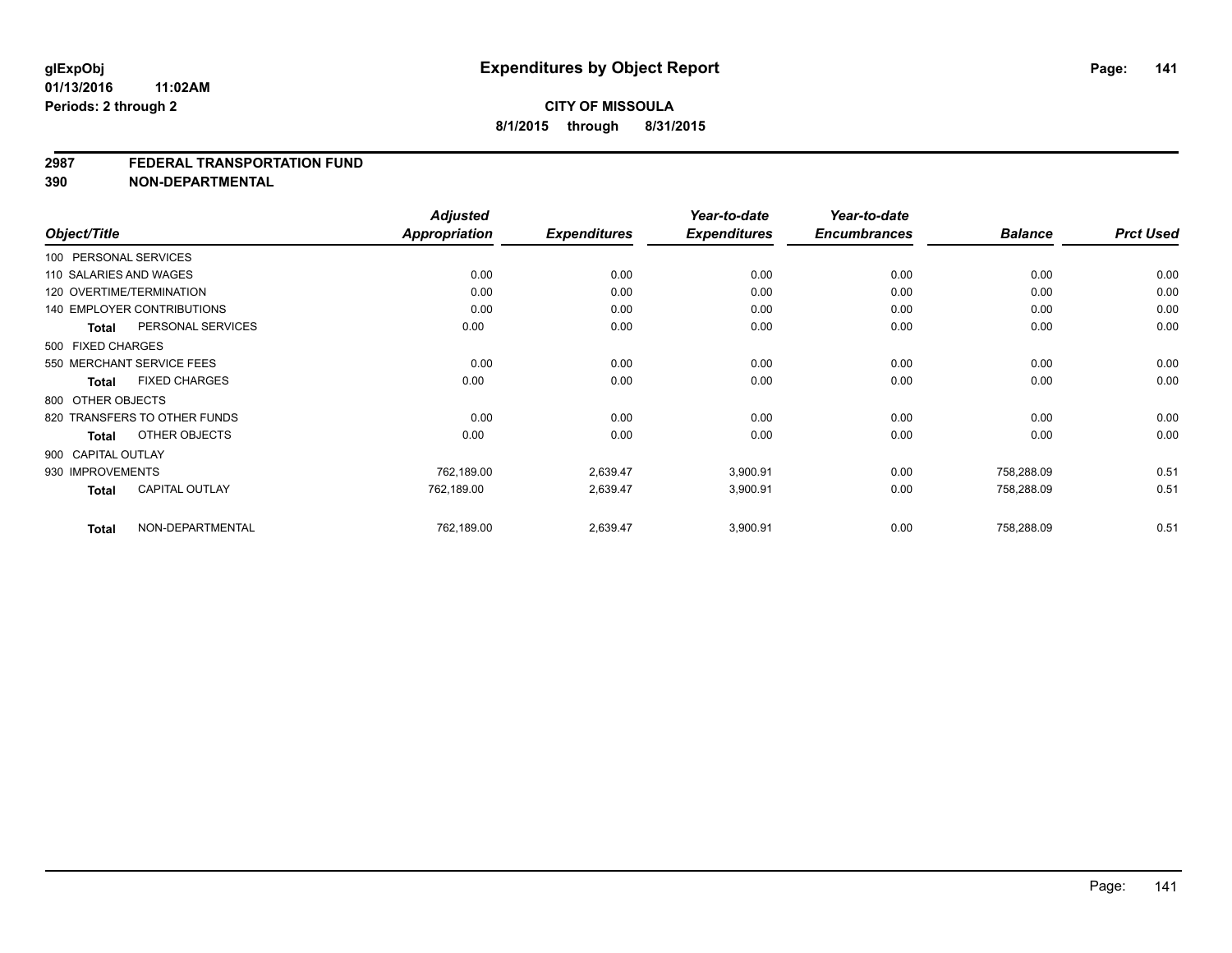**8/1/2015 through 8/31/2015**

## **2987 FEDERAL TRANSPORTATION FUND**

|                    |                                    | <b>Adjusted</b> |                     | Year-to-date        | Year-to-date        |                |                  |
|--------------------|------------------------------------|-----------------|---------------------|---------------------|---------------------|----------------|------------------|
| Object/Title       |                                    | Appropriation   | <b>Expenditures</b> | <b>Expenditures</b> | <b>Encumbrances</b> | <b>Balance</b> | <b>Prct Used</b> |
|                    | 100 PERSONAL SERVICES              |                 |                     |                     |                     |                |                  |
|                    | 110 SALARIES AND WAGES             | 0.00            | 0.00                | 481.46              | 0.00                | $-481.46$      | 0.00             |
|                    | 120 OVERTIME/TERMINATION           | 0.00            | 0.00                | 0.00                | 0.00                | 0.00           | 0.00             |
|                    | <b>140 EMPLOYER CONTRIBUTIONS</b>  | 0.00            | 0.00                | 107.14              | 0.00                | $-107.14$      | 0.00             |
|                    | 141 STATE RETIREMENT CONTRIBUTIONS | 0.00            | 0.00                | 0.48                | 0.00                | $-0.48$        | 0.00             |
| <b>Total</b>       | PERSONAL SERVICES                  | 0.00            | 0.00                | 589.08              | 0.00                | $-589.08$      | 0.00             |
| 500 FIXED CHARGES  |                                    |                 |                     |                     |                     |                |                  |
|                    | 550 MERCHANT SERVICE FEES          | 0.00            | 0.00                | 0.00                | 0.00                | 0.00           | 0.00             |
| Total              | <b>FIXED CHARGES</b>               | 0.00            | 0.00                | 0.00                | 0.00                | 0.00           | 0.00             |
| 800 OTHER OBJECTS  |                                    |                 |                     |                     |                     |                |                  |
|                    | 820 TRANSFERS TO OTHER FUNDS       | 0.00            | 0.00                | 0.00                | 0.00                | 0.00           | 0.00             |
| <b>Total</b>       | OTHER OBJECTS                      | 0.00            | 0.00                | 0.00                | 0.00                | 0.00           | 0.00             |
| 900 CAPITAL OUTLAY |                                    |                 |                     |                     |                     |                |                  |
| 930 IMPROVEMENTS   |                                    | 762,189.00      | 2,639.47            | 3,900.91            | 0.00                | 758,288.09     | 0.51             |
| <b>Total</b>       | <b>CAPITAL OUTLAY</b>              | 762,189.00      | 2,639.47            | 3,900.91            | 0.00                | 758,288.09     | 0.51             |
|                    |                                    |                 |                     |                     |                     |                |                  |
| <b>Total</b>       | FEDERAL TRANSPORTATION FUND        | 762,189.00      | 2,639.47            | 4,489.99            | 0.00                | 757,699.01     | 0.59             |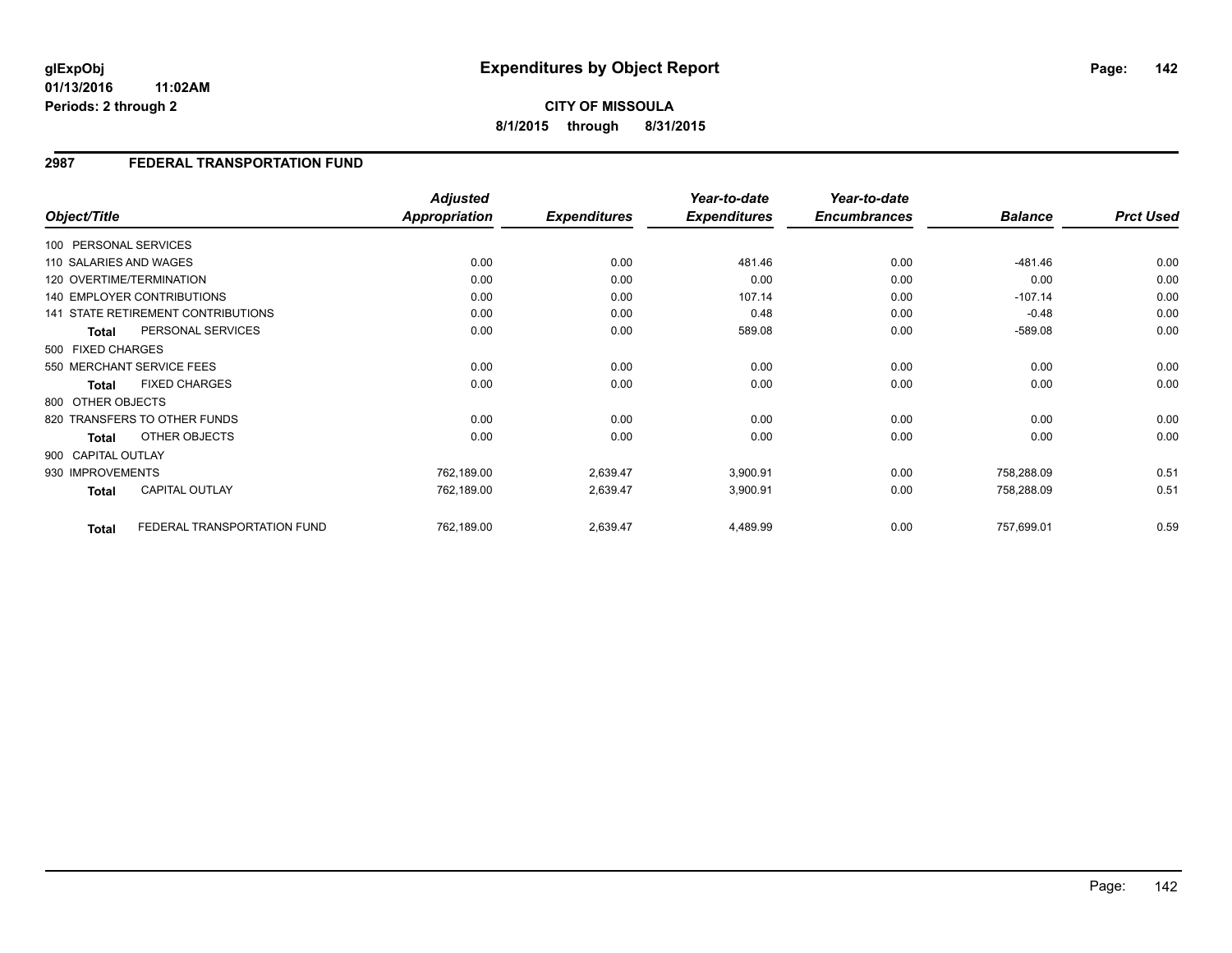## **CITY OF MISSOULA 8/1/2015 through 8/31/2015**

### **2988 GRANTS & DONATIONS FUND**

**223 CITY CLERK**

| Object/Title                         | <b>Adjusted</b><br><b>Appropriation</b> | <b>Expenditures</b> | Year-to-date<br><b>Expenditures</b> | Year-to-date<br><b>Encumbrances</b> | <b>Balance</b> | <b>Prct Used</b> |
|--------------------------------------|-----------------------------------------|---------------------|-------------------------------------|-------------------------------------|----------------|------------------|
| 200 SUPPLIES                         |                                         |                     |                                     |                                     |                |                  |
| 210 OFFICE SUPPLIES                  | 0.00                                    | 0.00                | 0.00                                | 0.00                                | 0.00           | 0.00             |
| <b>SUPPLIES</b><br><b>Total</b>      | 0.00                                    | 0.00                | 0.00                                | 0.00                                | 0.00           | 0.00             |
| 500 FIXED CHARGES                    |                                         |                     |                                     |                                     |                |                  |
| 550 MERCHANT SERVICE FEES            | 0.00                                    | 0.00                | 0.00                                | 0.00                                | 0.00           | 0.00             |
| <b>FIXED CHARGES</b><br><b>Total</b> | 0.00                                    | 0.00                | 0.00                                | 0.00                                | 0.00           | 0.00             |
| <b>CITY CLERK</b><br><b>Total</b>    | 0.00                                    | 0.00                | 0.00                                | 0.00                                | 0.00           | 0.00             |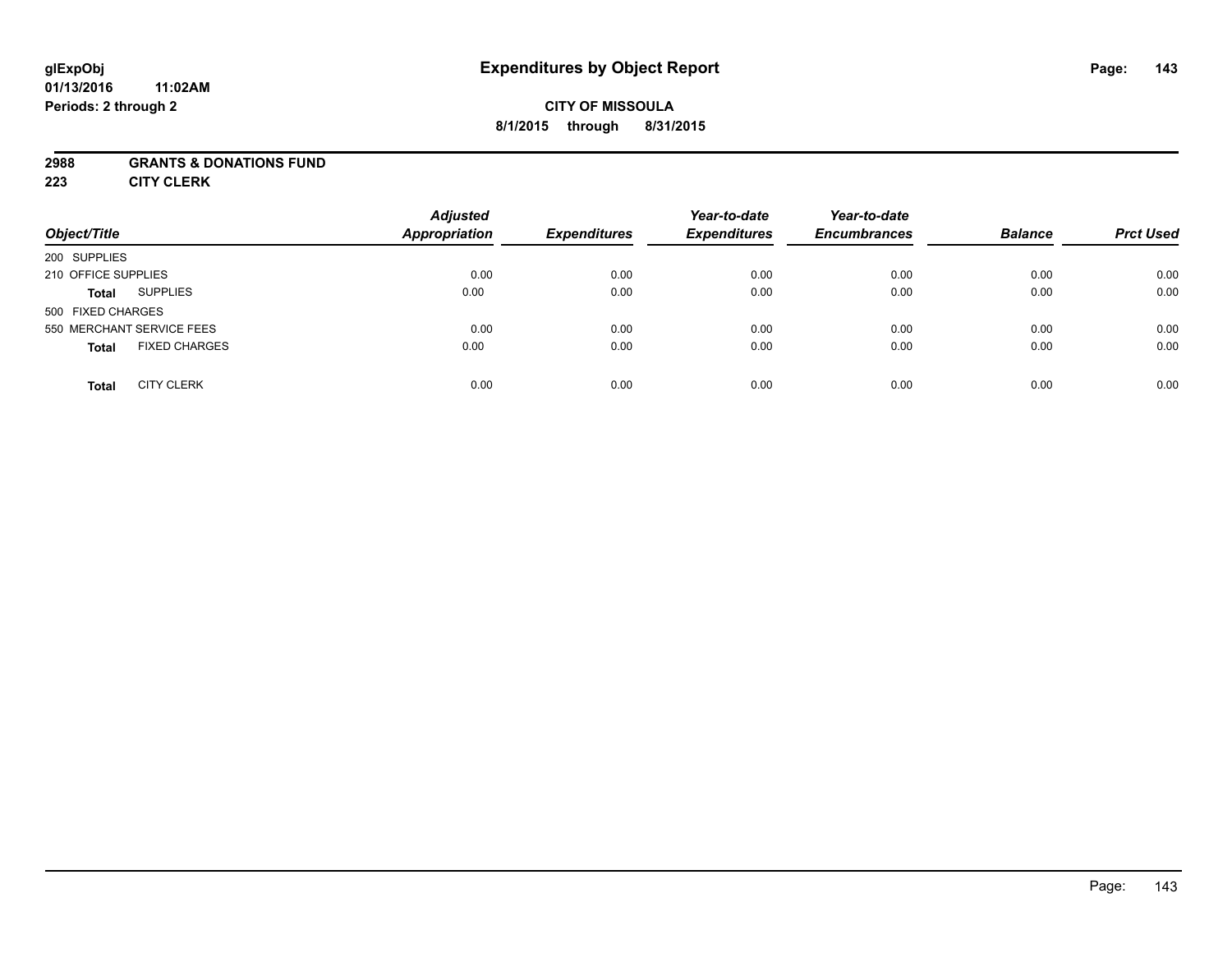#### **2988 GRANTS & DONATIONS FUND**

**270 CITY ATTORNEY**

| Object/Title                              | <b>Adjusted</b><br><b>Appropriation</b> | <b>Expenditures</b> | Year-to-date<br><b>Expenditures</b> | Year-to-date<br><b>Encumbrances</b> | <b>Balance</b> | <b>Prct Used</b> |
|-------------------------------------------|-----------------------------------------|---------------------|-------------------------------------|-------------------------------------|----------------|------------------|
| 100 PERSONAL SERVICES                     |                                         |                     |                                     |                                     |                |                  |
| 110 SALARIES AND WAGES                    | 0.00                                    | 2.317.46            | 4,366.00                            | 0.00                                | $-4,366.00$    | 0.00             |
| 140 EMPLOYER CONTRIBUTIONS                | 0.00                                    | 745.33              | 1,941.64                            | 0.00                                | $-1,941.64$    | 0.00             |
| 141 STATE RETIREMENT CONTRIBUTIONS        | 0.00                                    | 2.32                | 4.37                                | 0.00                                | $-4.37$        | 0.00             |
| PERSONAL SERVICES<br>Total                | 0.00                                    | 3,065.11            | 6,312.01                            | 0.00                                | $-6,312.01$    | 0.00             |
| 300 PURCHASED SERVICES                    |                                         |                     |                                     |                                     |                |                  |
| 390 OTHER PURCHASED SERVICES              | 0.00                                    | 0.00                | 0.00                                | 0.00                                | 0.00           | 0.00             |
| <b>PURCHASED SERVICES</b><br><b>Total</b> | 0.00                                    | 0.00                | 0.00                                | 0.00                                | 0.00           | 0.00             |
| 500 FIXED CHARGES                         |                                         |                     |                                     |                                     |                |                  |
| 550 MERCHANT SERVICE FEES                 | 0.00                                    | 0.00                | 0.00                                | 0.00                                | 0.00           | 0.00             |
| <b>FIXED CHARGES</b><br><b>Total</b>      | 0.00                                    | 0.00                | 0.00                                | 0.00                                | 0.00           | 0.00             |
| <b>CITY ATTORNEY</b><br><b>Total</b>      | 0.00                                    | 3,065.11            | 6.312.01                            | 0.00                                | $-6.312.01$    | 0.00             |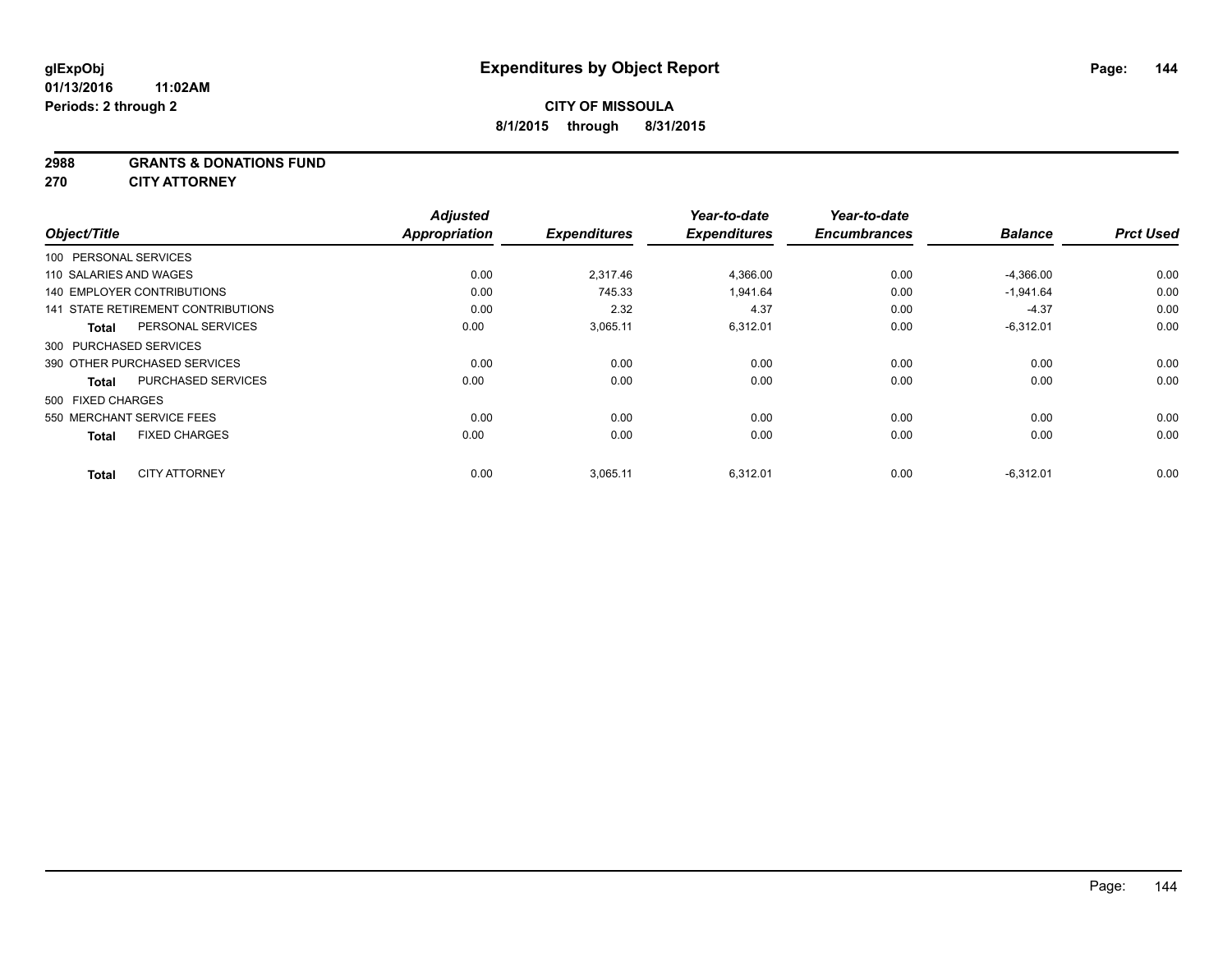### **2988 GRANTS & DONATIONS FUND**

**290 POLICE**

| Object/Title |                                           | <b>Adjusted</b>      | <b>Expenditures</b> | Year-to-date<br><b>Expenditures</b> | Year-to-date<br><b>Encumbrances</b> | <b>Balance</b> | <b>Prct Used</b> |
|--------------|-------------------------------------------|----------------------|---------------------|-------------------------------------|-------------------------------------|----------------|------------------|
|              |                                           | <b>Appropriation</b> |                     |                                     |                                     |                |                  |
|              | 100 PERSONAL SERVICES                     |                      |                     |                                     |                                     |                |                  |
|              | 120 OVERTIME/TERMINATION                  | 0.00                 | 0.00                | 0.00                                | 0.00                                | 0.00           | 0.00             |
|              | PERSONAL SERVICES<br><b>Total</b>         | 0.00                 | 0.00                | 0.00                                | 0.00                                | 0.00           | 0.00             |
| 200 SUPPLIES |                                           |                      |                     |                                     |                                     |                |                  |
|              | 210 OFFICE SUPPLIES                       | 0.00                 | 0.00                | 0.00                                | 0.00                                | 0.00           | 0.00             |
|              | <b>SUPPLIES</b><br><b>Total</b>           | 0.00                 | 0.00                | 0.00                                | 0.00                                | 0.00           | 0.00             |
|              | 300 PURCHASED SERVICES                    |                      |                     |                                     |                                     |                |                  |
|              | 350 PROFESSIONAL SERVICES                 | 0.00                 | 0.00                | 0.00                                | 0.00                                | 0.00           | 0.00             |
|              | <b>PURCHASED SERVICES</b><br><b>Total</b> | 0.00                 | 0.00                | 0.00                                | 0.00                                | 0.00           | 0.00             |
|              | 900 CAPITAL OUTLAY                        |                      |                     |                                     |                                     |                |                  |
|              | 940 MACHINERY & EQUIPMENT                 | 0.00                 | 0.00                | 0.00                                | 0.00                                | 0.00           | 0.00             |
|              | <b>CAPITAL OUTLAY</b><br><b>Total</b>     | 0.00                 | 0.00                | 0.00                                | 0.00                                | 0.00           | 0.00             |
|              | <b>POLICE</b><br><b>Total</b>             | 0.00                 | 0.00                | 0.00                                | 0.00                                | 0.00           | 0.00             |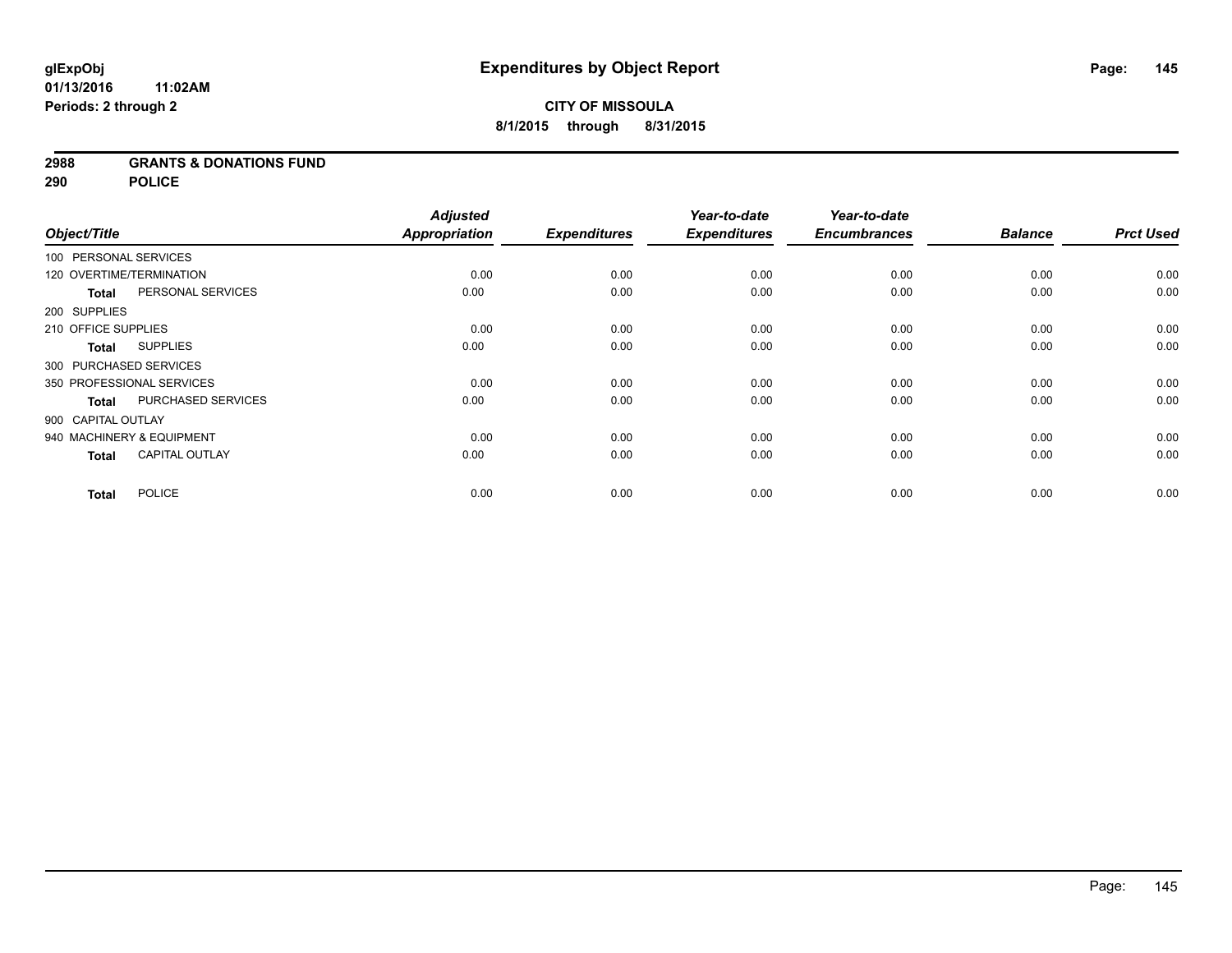# **CITY OF MISSOULA 8/1/2015 through 8/31/2015**

# **2988 GRANTS & DONATIONS FUND**

**300 FIRE**

| Object/Title              |                       | <b>Adjusted</b><br>Appropriation<br><b>Expenditures</b> | Year-to-date<br><b>Expenditures</b> | Year-to-date<br><b>Encumbrances</b> | <b>Balance</b> | <b>Prct Used</b> |      |
|---------------------------|-----------------------|---------------------------------------------------------|-------------------------------------|-------------------------------------|----------------|------------------|------|
| 900 CAPITAL OUTLAY        |                       |                                                         |                                     |                                     |                |                  |      |
| 940 MACHINERY & EQUIPMENT |                       | 0.00                                                    | 0.00                                | 0.00                                | 0.00           | 0.00             | 0.00 |
| <b>Total</b>              | <b>CAPITAL OUTLAY</b> | 0.00                                                    | 0.00                                | 0.00                                | 0.00           | 0.00             | 0.00 |
| <b>Total</b>              | FIRE                  | 0.00                                                    | 0.00                                | 0.00                                | 0.00           | 0.00             | 0.00 |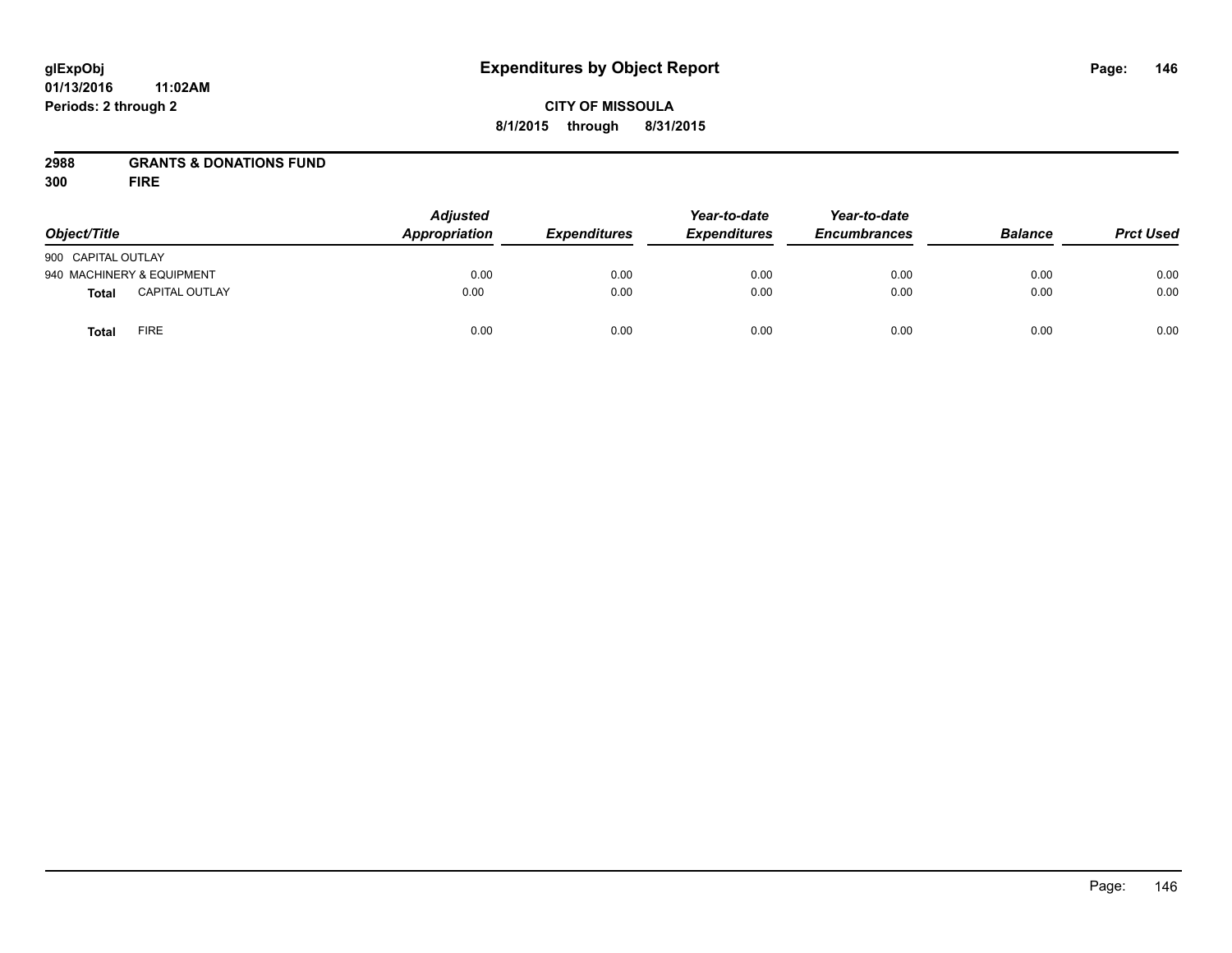**2988 GRANTS & DONATIONS FUND**

|                                       | <b>Adjusted</b> |                     | Year-to-date        | Year-to-date        |                |                  |
|---------------------------------------|-----------------|---------------------|---------------------|---------------------|----------------|------------------|
| Object/Title                          | Appropriation   | <b>Expenditures</b> | <b>Expenditures</b> | <b>Encumbrances</b> | <b>Balance</b> | <b>Prct Used</b> |
| 100 PERSONAL SERVICES                 |                 |                     |                     |                     |                |                  |
| 110 SALARIES AND WAGES                | 0.00            | 5,066.77            | 9,665.26            | 0.00                | $-9,665.26$    | 0.00             |
| 115 SALARIES/HEALTH INSURANCE BENEFIT | 0.00            | 570.00              | 798.00              | 0.00                | $-798.00$      | 0.00             |
| 120 OVERTIME/TERMINATION              | 100,055.00      | 6,292.03            | 9,023.23            | 0.00                | 91,031.77      | 9.02             |
| 130 OTHER                             | 0.00            | 673.09              | 673.09              | 0.00                | $-673.09$      | 0.00             |
| <b>133 EDUCATION COMPENSATION</b>     | 0.00            | 0.00                | 0.00                | 0.00                | 0.00           | 0.00             |
| <b>140 EMPLOYER CONTRIBUTIONS</b>     | 43,953.00       | 1,842.82            | 3,197.43            | 0.00                | 40,755.57      | 7.27             |
| 141 STATE RETIREMENT CONTRIBUTIONS    | 700.00          | 1,655.52            | 2,669.86            | 0.00                | $-1,969.86$    | 381.41           |
| PERSONAL SERVICES<br>Total            | 144,708.00      | 16,100.23           | 26,026.87           | 0.00                | 118,681.13     | 17.99            |
| 200 SUPPLIES                          |                 |                     |                     |                     |                |                  |
| 210 OFFICE SUPPLIES                   | 7,838.00        | 236.18              | 236.18              | 0.00                | 7,601.82       | 3.01             |
| 220 OPERATING SUPPLIES                | 69,986.00       | 7,364.49            | 7,364.49            | 0.00                | 62,621.51      | 10.52            |
| 230 REPAIR/MAINTENANCE                | 0.00            | 0.00                | 0.00                | 0.00                | 0.00           | 0.00             |
| 231 GASOLINE                          | 0.00            | 0.00                | 0.00                | 0.00                | 0.00           | 0.00             |
| <b>SUPPLIES</b><br>Total              | 77,824.00       | 7,600.67            | 7,600.67            | 0.00                | 70,223.33      | 9.77             |
| 300 PURCHASED SERVICES                |                 |                     |                     |                     |                |                  |
| 310 COMMUNICATIONS                    | 0.00            | 0.00                | 0.00                | 0.00                | 0.00           | 0.00             |
| 341 ELECTRICITY & NATURAL GAS         | 750.00          | 0.00                | 0.00                | 0.00                | 750.00         | 0.00             |
| 344 TELEPHONE SERVICE                 | 2,400.00        | 265.40              | 493.60              | 0.00                | 1,906.40       | 20.57            |
| 350 PROFESSIONAL SERVICES             | 106,715.00      | 2,714.23            | 2,765.23            | 0.00                | 103,949.77     | 2.59             |
| 353 ADMINISTRATION EXPENDITURES       | 0.00            | 0.00                | 0.00                | 0.00                | 0.00           | 0.00             |
| 360 REPAIR & MAINTENANCE              | 2,000.00        | 0.00                | 0.00                | 0.00                | 2,000.00       | 0.00             |
| 370 TRAVEL                            | 9,196.00        | 0.00                | 0.00                | 0.00                | 9,196.00       | 0.00             |
| 380 TRAINING                          | 558.00          | 0.00                | 0.00                | 0.00                | 558.00         | 0.00             |
| 390 OTHER PURCHASED SERVICES          | 0.00            | 0.00                | 0.00                | 0.00                | 0.00           | 0.00             |
| <b>PURCHASED SERVICES</b><br>Total    | 121,619.00      | 2,979.63            | 3,258.83            | 0.00                | 118,360.17     | 2.68             |
| <b>400 BUILDING MATERIALS</b>         |                 |                     |                     |                     |                |                  |
| 400 BUILDING MATERIALS                | 0.00            | 0.00                | 0.00                | 0.00                | 0.00           | 0.00             |
| <b>BUILDING MATERIALS</b><br>Total    | 0.00            | 0.00                | 0.00                | 0.00                | 0.00           | 0.00             |
| 500 FIXED CHARGES                     |                 |                     |                     |                     |                |                  |
| 500 FIXED CHARGES                     | 81,280.00       | 136.76              | 11,214.12           | 0.00                | 70,065.88      | 13.80            |
| 550 MERCHANT SERVICE FEES             | 0.00            | 0.00                | 0.00                | 0.00                | 0.00           | 0.00             |
| <b>FIXED CHARGES</b><br><b>Total</b>  | 81,280.00       | 136.76              | 11,214.12           | 0.00                | 70,065.88      | 13.80            |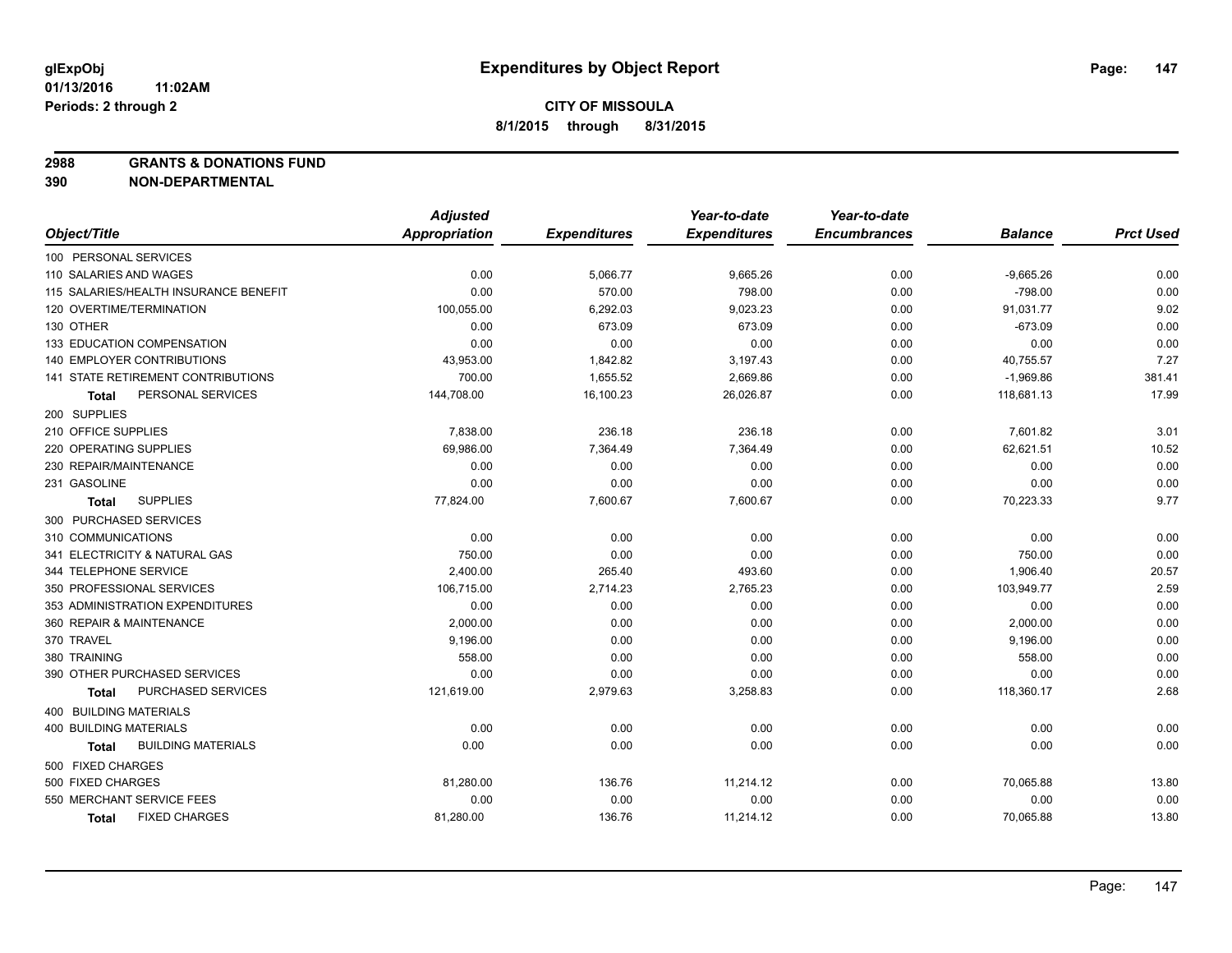**2988 GRANTS & DONATIONS FUND**

| Object/Title       |                                   | <b>Adjusted</b><br><b>Appropriation</b> | <b>Expenditures</b> | Year-to-date<br><b>Expenditures</b> | Year-to-date<br><b>Encumbrances</b> | <b>Balance</b> | <b>Prct Used</b> |
|--------------------|-----------------------------------|-----------------------------------------|---------------------|-------------------------------------|-------------------------------------|----------------|------------------|
|                    |                                   |                                         |                     |                                     |                                     |                |                  |
|                    | 700 GRANTS & CONTRIBUTIONS        |                                         |                     |                                     |                                     |                |                  |
|                    | 700 GRANTS & CONTRIBUTIONS        | 634,756.00                              | 0.00                | 0.00                                | 0.00                                | 634,756.00     | 0.00             |
| Total              | <b>GRANTS &amp; CONTRIBUTIONS</b> | 634,756.00                              | 0.00                | 0.00                                | 0.00                                | 634,756.00     | 0.00             |
| 800 OTHER OBJECTS  |                                   |                                         |                     |                                     |                                     |                |                  |
|                    | 820 TRANSFERS TO OTHER FUNDS      | 0.00                                    | 0.00                | 0.00                                | 0.00                                | 0.00           | 0.00             |
| 845 CONTINGENCY    |                                   | 0.00                                    | 0.00                | 0.00                                | 0.00                                | 0.00           | 0.00             |
| Total              | OTHER OBJECTS                     | 0.00                                    | 0.00                | 0.00                                | 0.00                                | 0.00           | 0.00             |
| 900 CAPITAL OUTLAY |                                   |                                         |                     |                                     |                                     |                |                  |
| 930 IMPROVEMENTS   |                                   | 24,822.00                               | 0.00                | 0.00                                | 0.00                                | 24,822.00      | 0.00             |
|                    | 940 MACHINERY & EQUIPMENT         | 1,003,930.00                            | 10,338.00           | 10,338.00                           | 0.00                                | 993,592.00     | 1.03             |
| <b>Total</b>       | <b>CAPITAL OUTLAY</b>             | 1,028,752.00                            | 10,338.00           | 10,338.00                           | 0.00                                | 1,018,414.00   | 1.00             |
| <b>Total</b>       | NON-DEPARTMENTAL                  | 2,088,939.00                            | 37.155.29           | 58,438.49                           | 0.00                                | 2,030,500.51   | 2.80             |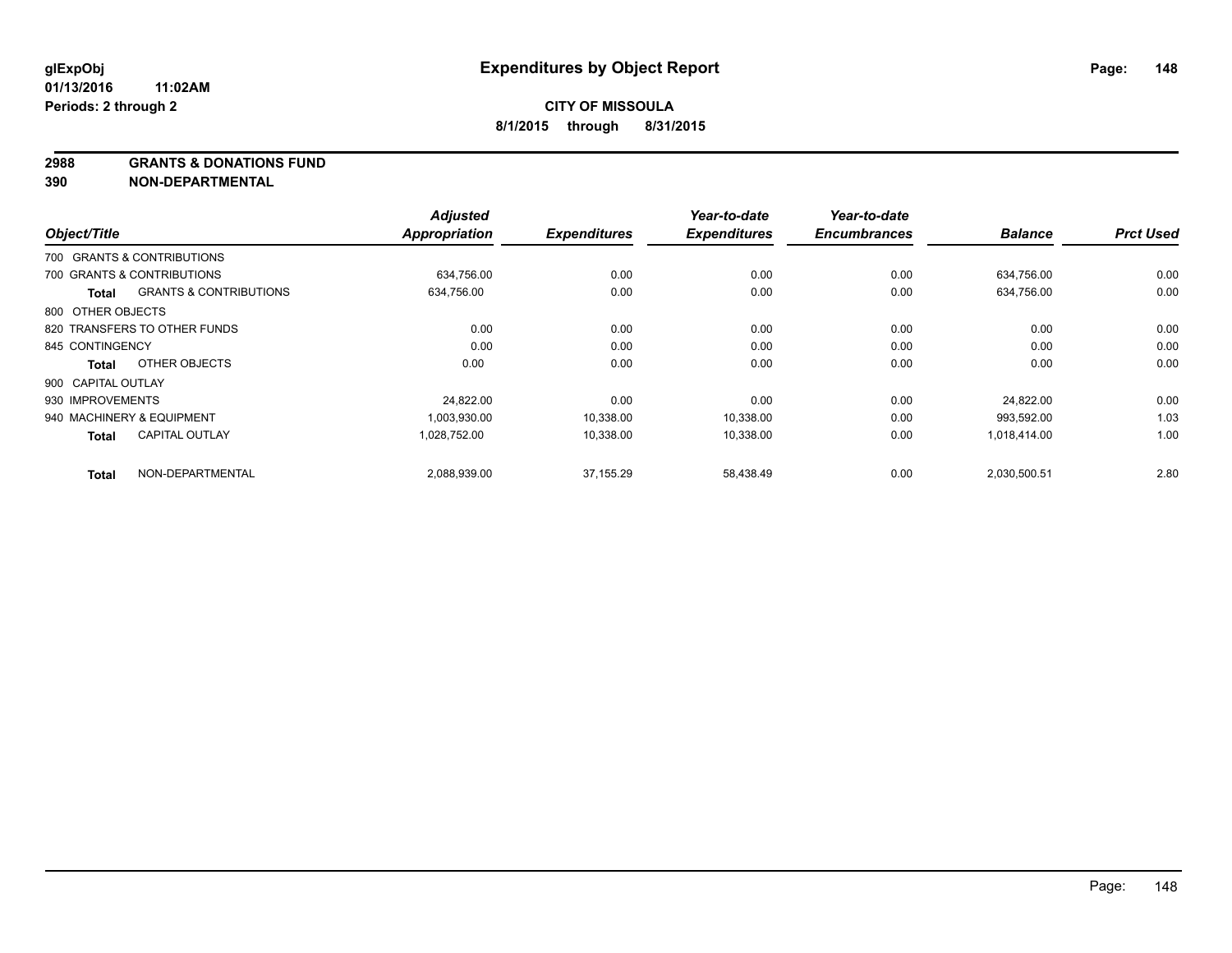**2988 GRANTS & DONATIONS FUND**

**400 ENTITLEMENT GRANTS**

| Object/Title                                      | <b>Adjusted</b><br><b>Appropriation</b><br><b>Expenditures</b> | Year-to-date<br><b>Expenditures</b> | Year-to-date<br><b>Encumbrances</b> | <b>Balance</b> | <b>Prct Used</b> |      |
|---------------------------------------------------|----------------------------------------------------------------|-------------------------------------|-------------------------------------|----------------|------------------|------|
| 500 FIXED CHARGES                                 |                                                                |                                     |                                     |                |                  |      |
| 550 MERCHANT SERVICE FEES                         | 0.00                                                           | 0.00                                | 0.00                                | 0.00           | 0.00             | 0.00 |
| <b>FIXED CHARGES</b><br><b>Total</b>              | 0.00                                                           | 0.00                                | 0.00                                | 0.00           | 0.00             | 0.00 |
| 700 GRANTS & CONTRIBUTIONS                        |                                                                |                                     |                                     |                |                  |      |
| 700 GRANTS & CONTRIBUTIONS                        | 0.00                                                           | 0.00                                | 0.00                                | 0.00           | 0.00             | 0.00 |
| <b>GRANTS &amp; CONTRIBUTIONS</b><br><b>Total</b> | 0.00                                                           | 0.00                                | 0.00                                | 0.00           | 0.00             | 0.00 |
| <b>ENTITLEMENT GRANTS</b><br><b>Total</b>         | 0.00                                                           | 0.00                                | 0.00                                | 0.00           | 0.00             | 0.00 |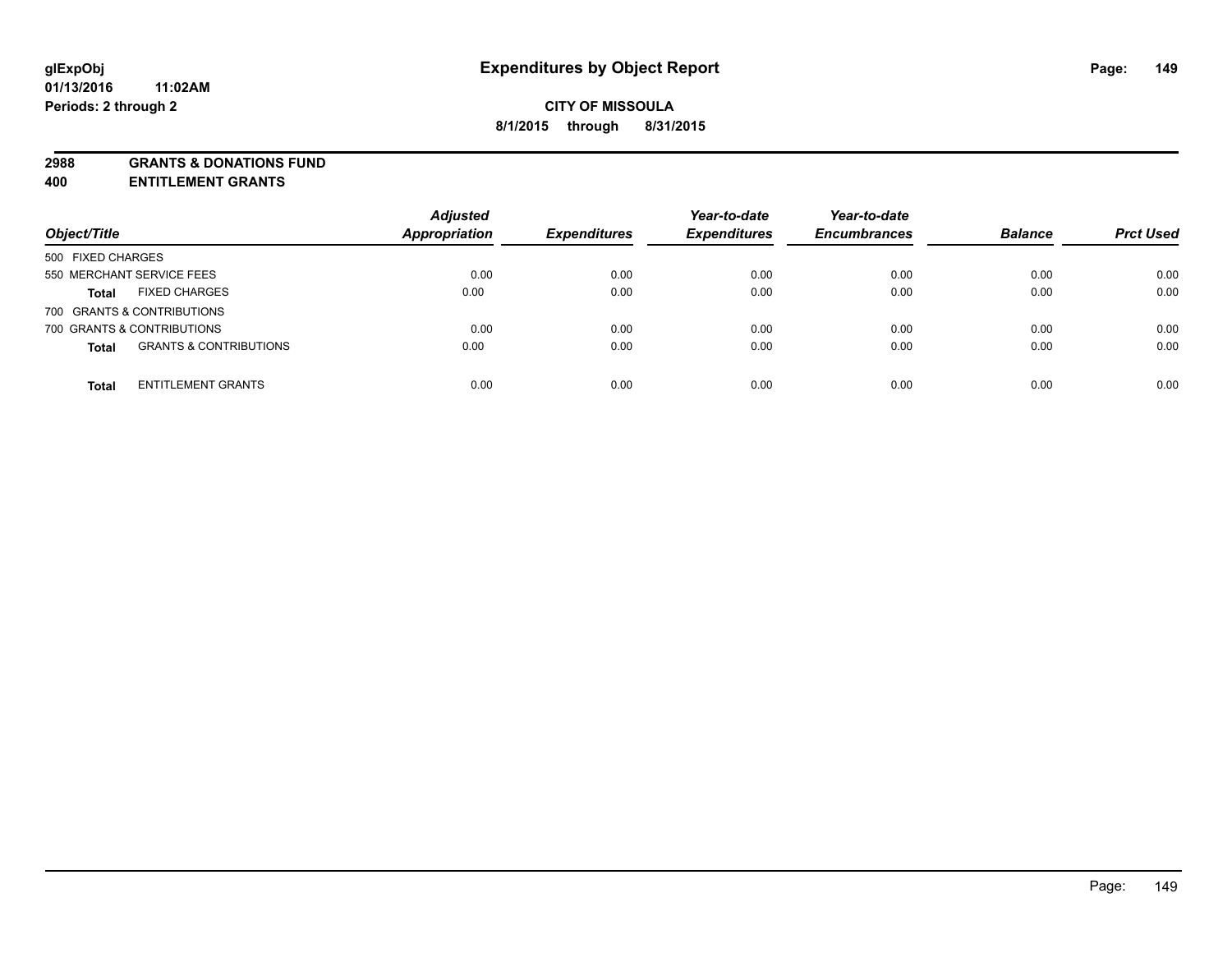# **CITY OF MISSOULA 8/1/2015 through 8/31/2015**

### **2988 GRANTS & DONATIONS FUND**

|                                           | <b>Adjusted</b>      |                     | Year-to-date        | Year-to-date        |                |                  |
|-------------------------------------------|----------------------|---------------------|---------------------|---------------------|----------------|------------------|
| Object/Title                              | <b>Appropriation</b> | <b>Expenditures</b> | <b>Expenditures</b> | <b>Encumbrances</b> | <b>Balance</b> | <b>Prct Used</b> |
| 100 PERSONAL SERVICES                     |                      |                     |                     |                     |                |                  |
| 110 SALARIES AND WAGES                    | 0.00                 | 7,384.23            | 14,031.26           | 0.00                | $-14,031.26$   | 0.00             |
| 115 SALARIES/HEALTH INSURANCE BENEFIT     | 0.00                 | 570.00              | 798.00              | 0.00                | $-798.00$      | 0.00             |
| 120 OVERTIME/TERMINATION                  | 100,055.00           | 6,292.03            | 9,023.23            | 0.00                | 91,031.77      | 9.02             |
| 130 OTHER                                 | 0.00                 | 673.09              | 673.09              | 0.00                | $-673.09$      | 0.00             |
| 133 EDUCATION COMPENSATION                | 0.00                 | 0.00                | 0.00                | 0.00                | 0.00           | 0.00             |
| 140 EMPLOYER CONTRIBUTIONS                | 43,953.00            | 2,588.15            | 5,139.07            | 0.00                | 38,813.93      | 11.69            |
| 141 STATE RETIREMENT CONTRIBUTIONS        | 700.00               | 1,657.84            | 2,674.23            | 0.00                | $-1,974.23$    | 382.03           |
| PERSONAL SERVICES<br><b>Total</b>         | 144,708.00           | 19,165.34           | 32,338.88           | 0.00                | 112,369.12     | 22.35            |
| 200 SUPPLIES                              |                      |                     |                     |                     |                |                  |
| 210 OFFICE SUPPLIES                       | 7,838.00             | 236.18              | 236.18              | 0.00                | 7,601.82       | 3.01             |
| 220 OPERATING SUPPLIES                    | 69,986.00            | 7,364.49            | 7,364.49            | 0.00                | 62,621.51      | 10.52            |
| 230 REPAIR/MAINTENANCE                    | 0.00                 | 0.00                | 0.00                | 0.00                | 0.00           | 0.00             |
| 231 GASOLINE                              | 0.00                 | 0.00                | 0.00                | 0.00                | 0.00           | 0.00             |
| <b>SUPPLIES</b><br><b>Total</b>           | 77,824.00            | 7,600.67            | 7,600.67            | 0.00                | 70,223.33      | 9.77             |
| 300 PURCHASED SERVICES                    |                      |                     |                     |                     |                |                  |
| 310 COMMUNICATIONS                        | 0.00                 | 0.00                | 0.00                | 0.00                | 0.00           | 0.00             |
| 341 ELECTRICITY & NATURAL GAS             | 750.00               | 0.00                | 0.00                | 0.00                | 750.00         | 0.00             |
| 344 TELEPHONE SERVICE                     | 2,400.00             | 265.40              | 493.60              | 0.00                | 1,906.40       | 20.57            |
| 350 PROFESSIONAL SERVICES                 | 106,715.00           | 2,714.23            | 2,765.23            | 0.00                | 103,949.77     | 2.59             |
| 353 ADMINISTRATION EXPENDITURES           | 0.00                 | 0.00                | 0.00                | 0.00                | 0.00           | 0.00             |
| 360 REPAIR & MAINTENANCE                  | 2,000.00             | 0.00                | 0.00                | 0.00                | 2,000.00       | 0.00             |
| 370 TRAVEL                                | 9,196.00             | 0.00                | 0.00                | 0.00                | 9,196.00       | 0.00             |
| 380 TRAINING                              | 558.00               | 0.00                | 0.00                | 0.00                | 558.00         | 0.00             |
| 390 OTHER PURCHASED SERVICES              | 0.00                 | 0.00                | 0.00                | 0.00                | 0.00           | 0.00             |
| PURCHASED SERVICES<br><b>Total</b>        | 121,619.00           | 2,979.63            | 3,258.83            | 0.00                | 118,360.17     | 2.68             |
| <b>400 BUILDING MATERIALS</b>             |                      |                     |                     |                     |                |                  |
| <b>400 BUILDING MATERIALS</b>             | 0.00                 | 0.00                | 0.00                | 0.00                | 0.00           | 0.00             |
| <b>BUILDING MATERIALS</b><br><b>Total</b> | 0.00                 | 0.00                | 0.00                | 0.00                | 0.00           | 0.00             |
| 500 FIXED CHARGES                         |                      |                     |                     |                     |                |                  |
| 500 FIXED CHARGES                         | 81,280.00            | 136.76              | 11,214.12           | 0.00                | 70,065.88      | 13.80            |
| 550 MERCHANT SERVICE FEES                 | 0.00                 | 0.00                | 0.00                | 0.00                | 0.00           | 0.00             |
| <b>FIXED CHARGES</b><br><b>Total</b>      | 81,280.00            | 136.76              | 11,214.12           | 0.00                | 70,065.88      | 13.80            |
| 700 GRANTS & CONTRIBUTIONS                |                      |                     |                     |                     |                |                  |
| 700 GRANTS & CONTRIBUTIONS                | 634,756.00           | 0.00                | 0.00                | 0.00                | 634,756.00     | 0.00             |
|                                           |                      |                     |                     |                     |                |                  |

Page: 150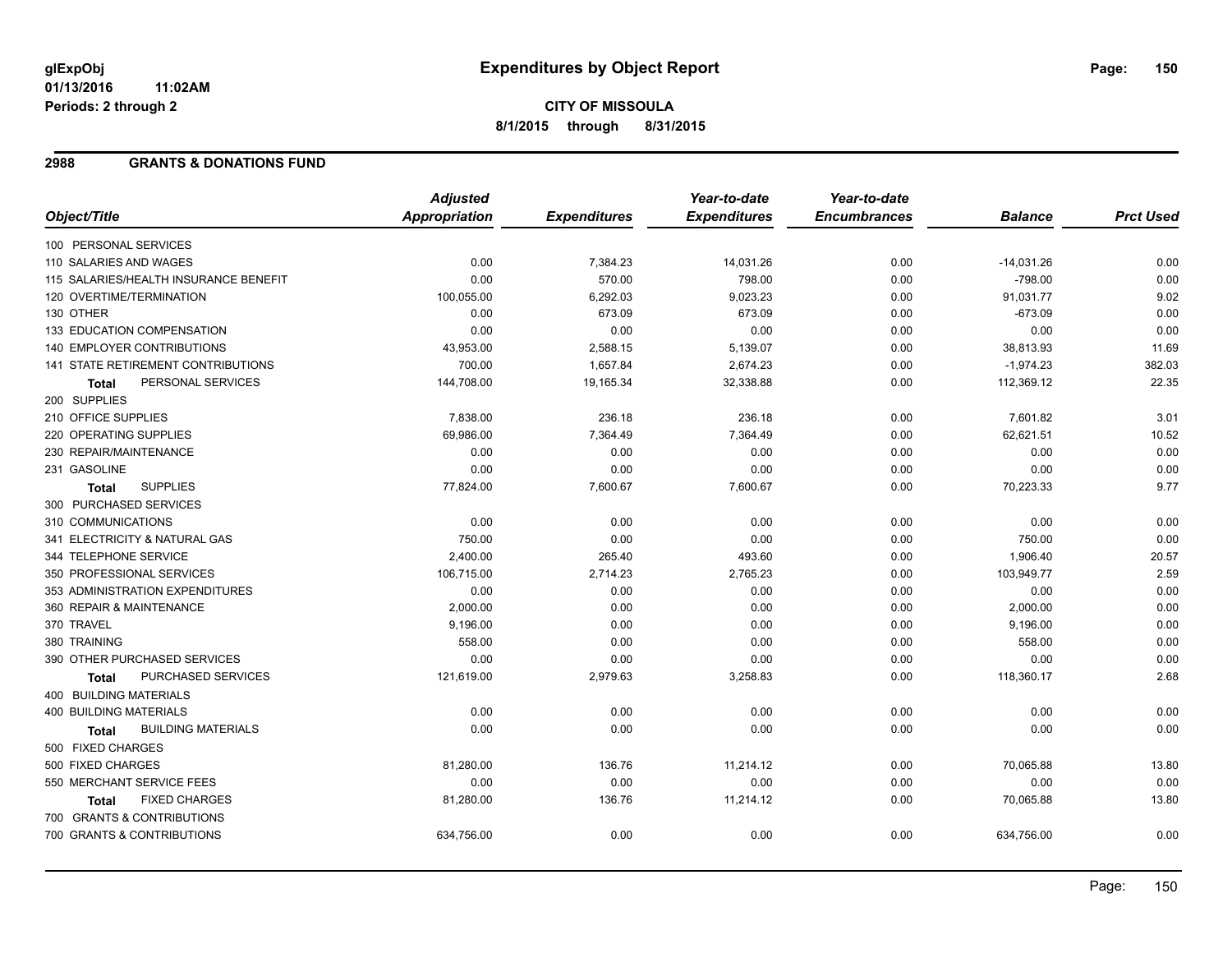### **2988 GRANTS & DONATIONS FUND**

| Object/Title       |                                    | <b>Adjusted</b><br><b>Appropriation</b> | <b>Expenditures</b> | Year-to-date<br><b>Expenditures</b> | Year-to-date<br><b>Encumbrances</b> | <b>Balance</b> | <b>Prct Used</b> |
|--------------------|------------------------------------|-----------------------------------------|---------------------|-------------------------------------|-------------------------------------|----------------|------------------|
| <b>Total</b>       | <b>GRANTS &amp; CONTRIBUTIONS</b>  | 634,756.00                              | 0.00                | 0.00                                | 0.00                                | 634.756.00     | 0.00             |
| 800 OTHER OBJECTS  |                                    |                                         |                     |                                     |                                     |                |                  |
|                    | 820 TRANSFERS TO OTHER FUNDS       | 0.00                                    | 0.00                | 0.00                                | 0.00                                | 0.00           | 0.00             |
| 845 CONTINGENCY    |                                    | 0.00                                    | 0.00                | 0.00                                | 0.00                                | 0.00           | 0.00             |
| <b>Total</b>       | OTHER OBJECTS                      | 0.00                                    | 0.00                | 0.00                                | 0.00                                | 0.00           | 0.00             |
| 900 CAPITAL OUTLAY |                                    |                                         |                     |                                     |                                     |                |                  |
| 930 IMPROVEMENTS   |                                    | 24,822.00                               | 0.00                | 0.00                                | 0.00                                | 24.822.00      | 0.00             |
|                    | 940 MACHINERY & EQUIPMENT          | 1.003.930.00                            | 10,338.00           | 10.338.00                           | 0.00                                | 993.592.00     | 1.03             |
| <b>Total</b>       | <b>CAPITAL OUTLAY</b>              | 1.028.752.00                            | 10,338.00           | 10.338.00                           | 0.00                                | 1.018.414.00   | 1.00             |
| <b>Total</b>       | <b>GRANTS &amp; DONATIONS FUND</b> | 2.088.939.00                            | 40.220.40           | 64.750.50                           | 0.00                                | 2.024.188.50   | 3.10             |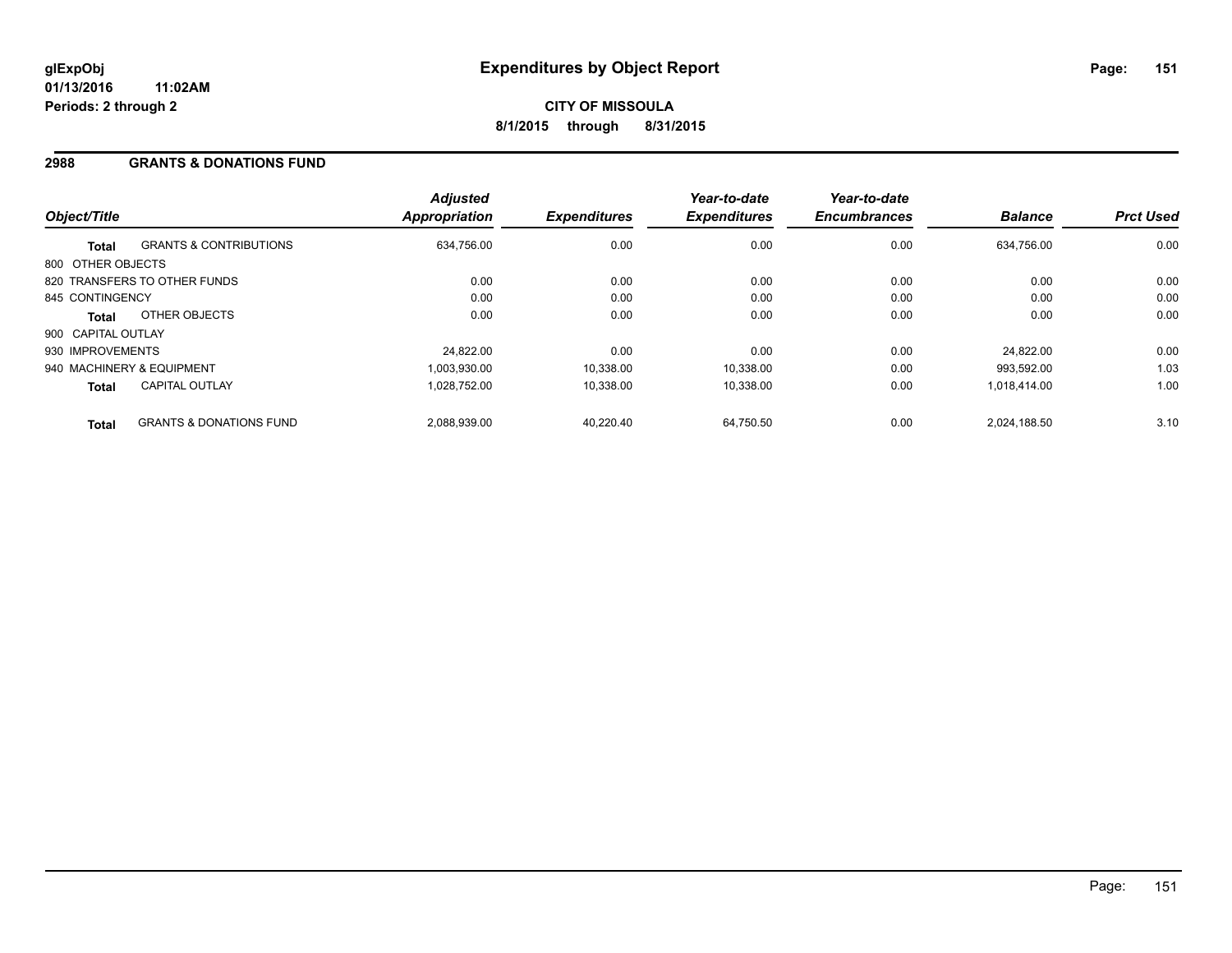# **3000 SID REVOLVING FUND**

| Object/Title                         | <b>Adjusted</b><br>Appropriation | <b>Expenditures</b> | Year-to-date<br><b>Expenditures</b> | Year-to-date<br><b>Encumbrances</b> | <b>Balance</b> | <b>Prct Used</b> |
|--------------------------------------|----------------------------------|---------------------|-------------------------------------|-------------------------------------|----------------|------------------|
| 500 FIXED CHARGES                    |                                  |                     |                                     |                                     |                |                  |
| 550 MERCHANT SERVICE FEES            | 0.00                             | 0.00                | 0.00                                | 0.00                                | 0.00           | 0.00             |
| <b>FIXED CHARGES</b><br><b>Total</b> | 0.00                             | 0.00                | 0.00                                | 0.00                                | 0.00           | 0.00             |
| 800 OTHER OBJECTS                    |                                  |                     |                                     |                                     |                |                  |
| 820 TRANSFERS TO OTHER FUNDS         | 100.000.00                       | 0.00                | 0.00                                | 0.00                                | 100.000.00     | 0.00             |
| OTHER OBJECTS<br><b>Total</b>        | 100,000.00                       | 0.00                | 0.00                                | 0.00                                | 100.000.00     | 0.00             |
| NON-DEPARTMENTAL<br><b>Total</b>     | 100.000.00                       | 0.00                | 0.00                                | 0.00                                | 100.000.00     | 0.00             |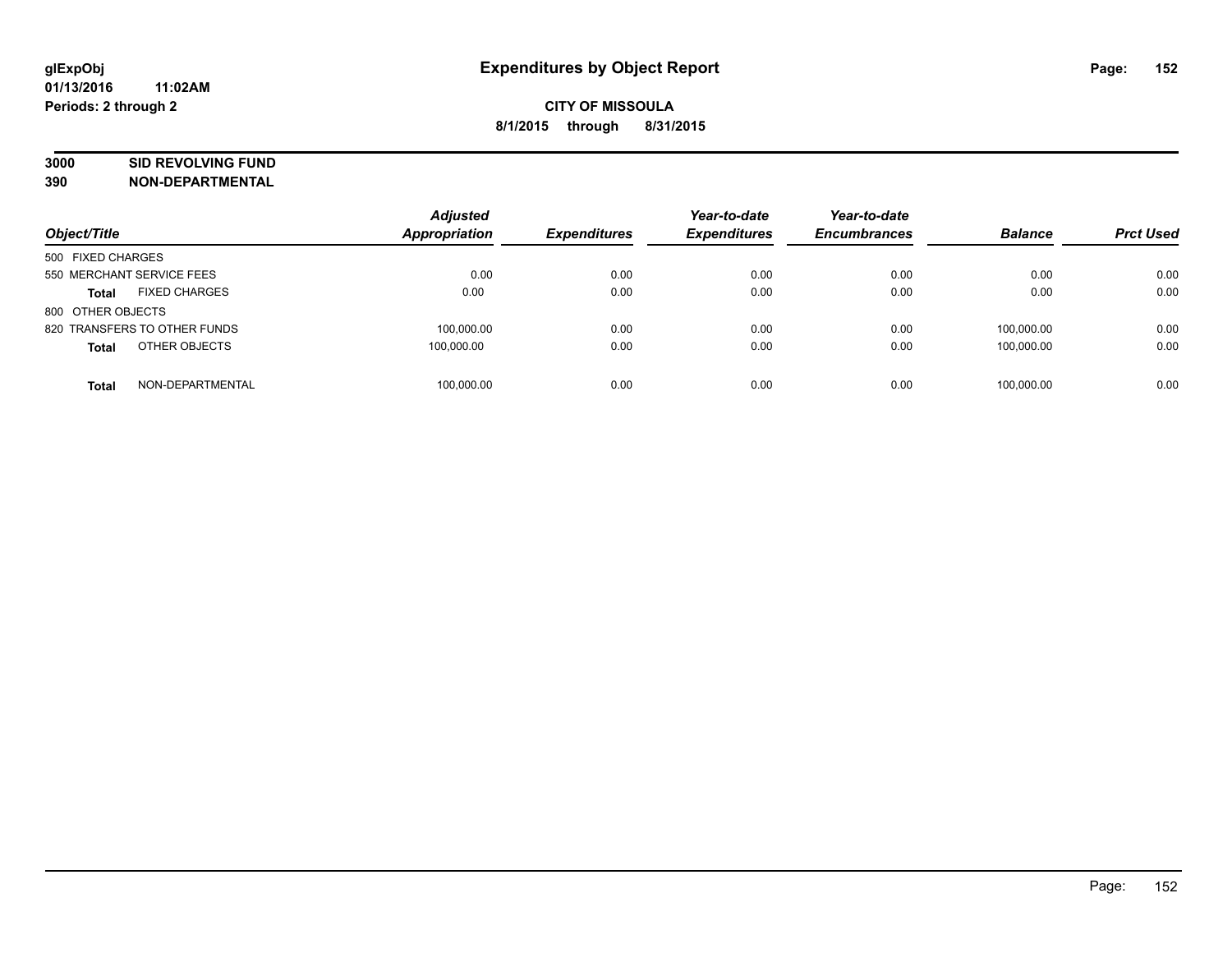### **3000 SID REVOLVING FUND**

| Object/Title                         | <b>Adjusted</b><br><b>Appropriation</b> | <b>Expenditures</b> | Year-to-date<br><b>Expenditures</b> | Year-to-date<br><b>Encumbrances</b> | <b>Balance</b> | <b>Prct Used</b> |
|--------------------------------------|-----------------------------------------|---------------------|-------------------------------------|-------------------------------------|----------------|------------------|
| 500 FIXED CHARGES                    |                                         |                     |                                     |                                     |                |                  |
| 550 MERCHANT SERVICE FEES            | 0.00                                    | 0.00                | 0.00                                | 0.00                                | 0.00           | 0.00             |
| <b>FIXED CHARGES</b><br><b>Total</b> | 0.00                                    | 0.00                | 0.00                                | 0.00                                | 0.00           | 0.00             |
| 800 OTHER OBJECTS                    |                                         |                     |                                     |                                     |                |                  |
| 820 TRANSFERS TO OTHER FUNDS         | 100,000.00                              | 0.00                | 0.00                                | 0.00                                | 100.000.00     | 0.00             |
| OTHER OBJECTS<br><b>Total</b>        | 100,000.00                              | 0.00                | 0.00                                | 0.00                                | 100.000.00     | 0.00             |
| SID REVOLVING FUND<br><b>Total</b>   | 100,000.00                              | 0.00                | 0.00                                | 0.00                                | 100.000.00     | 0.00             |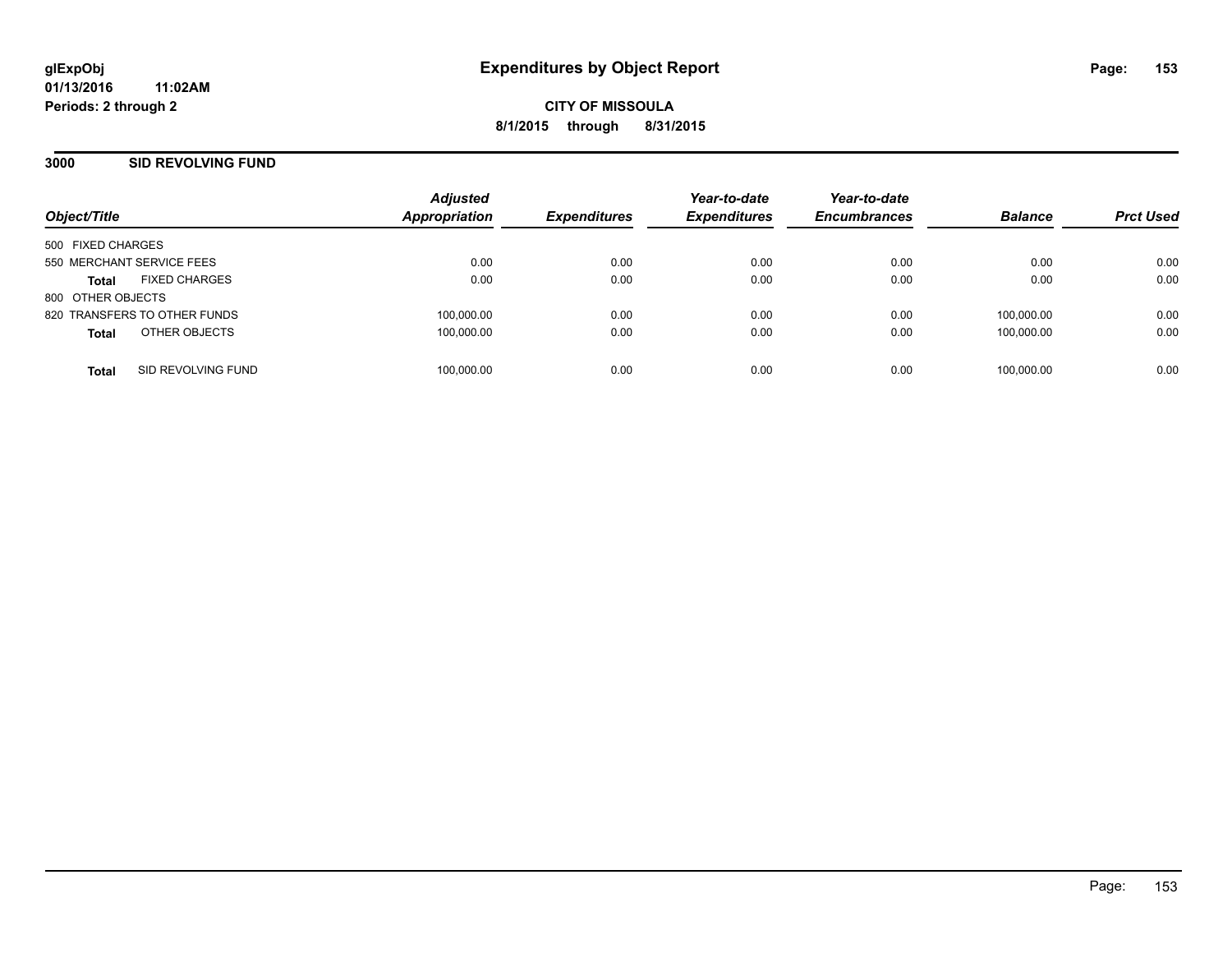# **3005 SID REBATES**

| Object/Title      |                           | <b>Adjusted</b><br>Appropriation<br><b>Expenditures</b> | Year-to-date<br><b>Expenditures</b> | Year-to-date<br><b>Encumbrances</b> | <b>Balance</b> | <b>Prct Used</b> |      |
|-------------------|---------------------------|---------------------------------------------------------|-------------------------------------|-------------------------------------|----------------|------------------|------|
| 500 FIXED CHARGES |                           |                                                         |                                     |                                     |                |                  |      |
|                   | 550 MERCHANT SERVICE FEES | 0.00                                                    | 0.00                                | 0.00                                | 0.00           | 0.00             | 0.00 |
| <b>Total</b>      | <b>FIXED CHARGES</b>      | 0.00                                                    | 0.00                                | 0.00                                | 0.00           | 0.00             | 0.00 |
| <b>Total</b>      | NON-DEPARTMENTAL          | 0.00                                                    | 0.00                                | 0.00                                | 0.00           | 0.00             | 0.00 |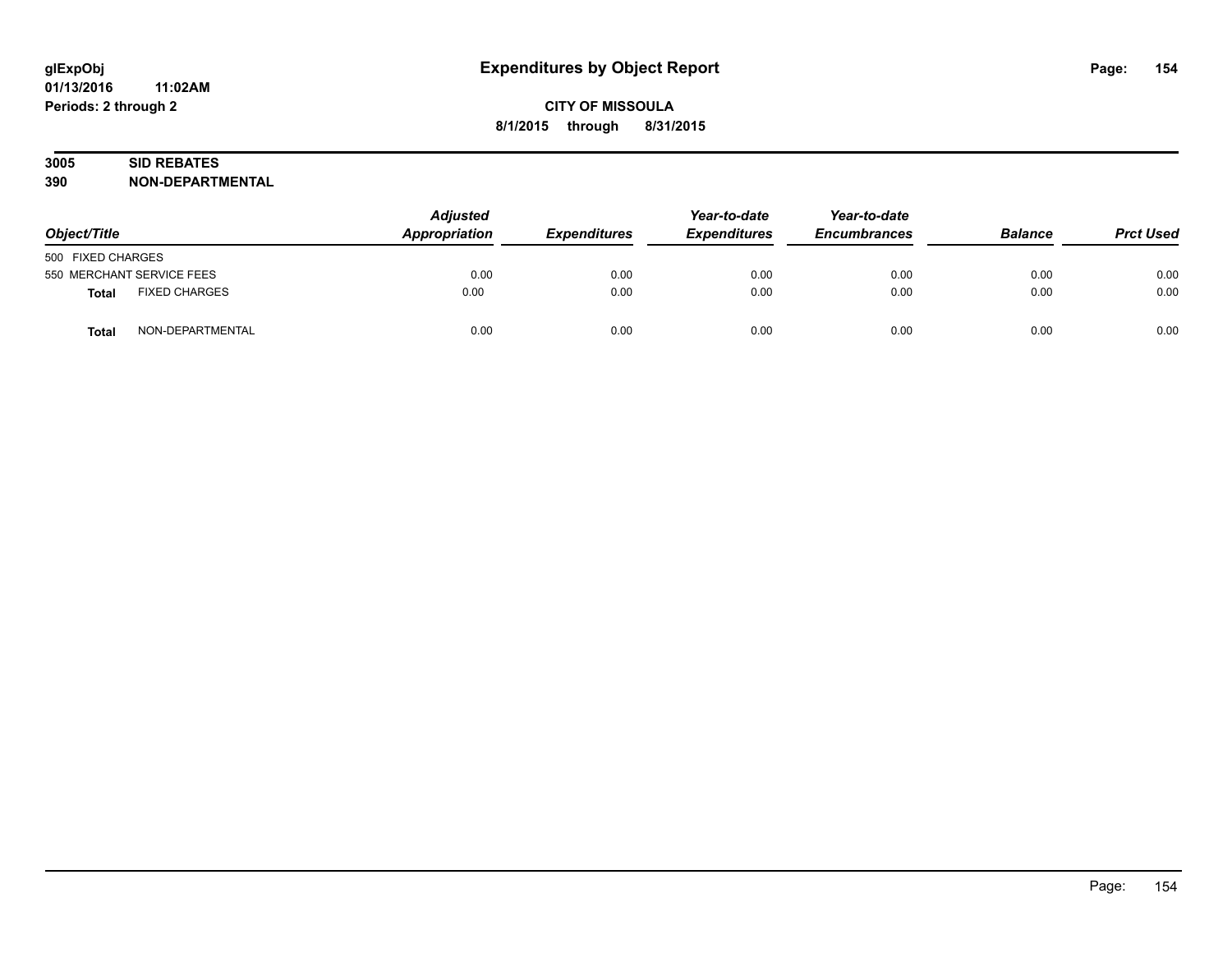**CITY OF MISSOULA 8/1/2015 through 8/31/2015**

**3005 SID REBATES**

| Object/Title                  | <b>Adjusted</b><br>Appropriation<br><b>Expenditures</b> | Year-to-date<br><b>Expenditures</b> | Year-to-date<br><b>Encumbrances</b> | <b>Balance</b> | <b>Prct Used</b> |      |
|-------------------------------|---------------------------------------------------------|-------------------------------------|-------------------------------------|----------------|------------------|------|
| 500 FIXED CHARGES             |                                                         |                                     |                                     |                |                  |      |
| 550 MERCHANT SERVICE FEES     | 0.00                                                    | 0.00                                | 0.00                                | 0.00           | 0.00             | 0.00 |
| <b>FIXED CHARGES</b><br>Total | 0.00                                                    | 0.00                                | 0.00                                | 0.00           | 0.00             | 0.00 |
| SID REBATES<br><b>Total</b>   | 0.00                                                    | 0.00                                | 0.00                                | 0.00           | 0.00             | 0.00 |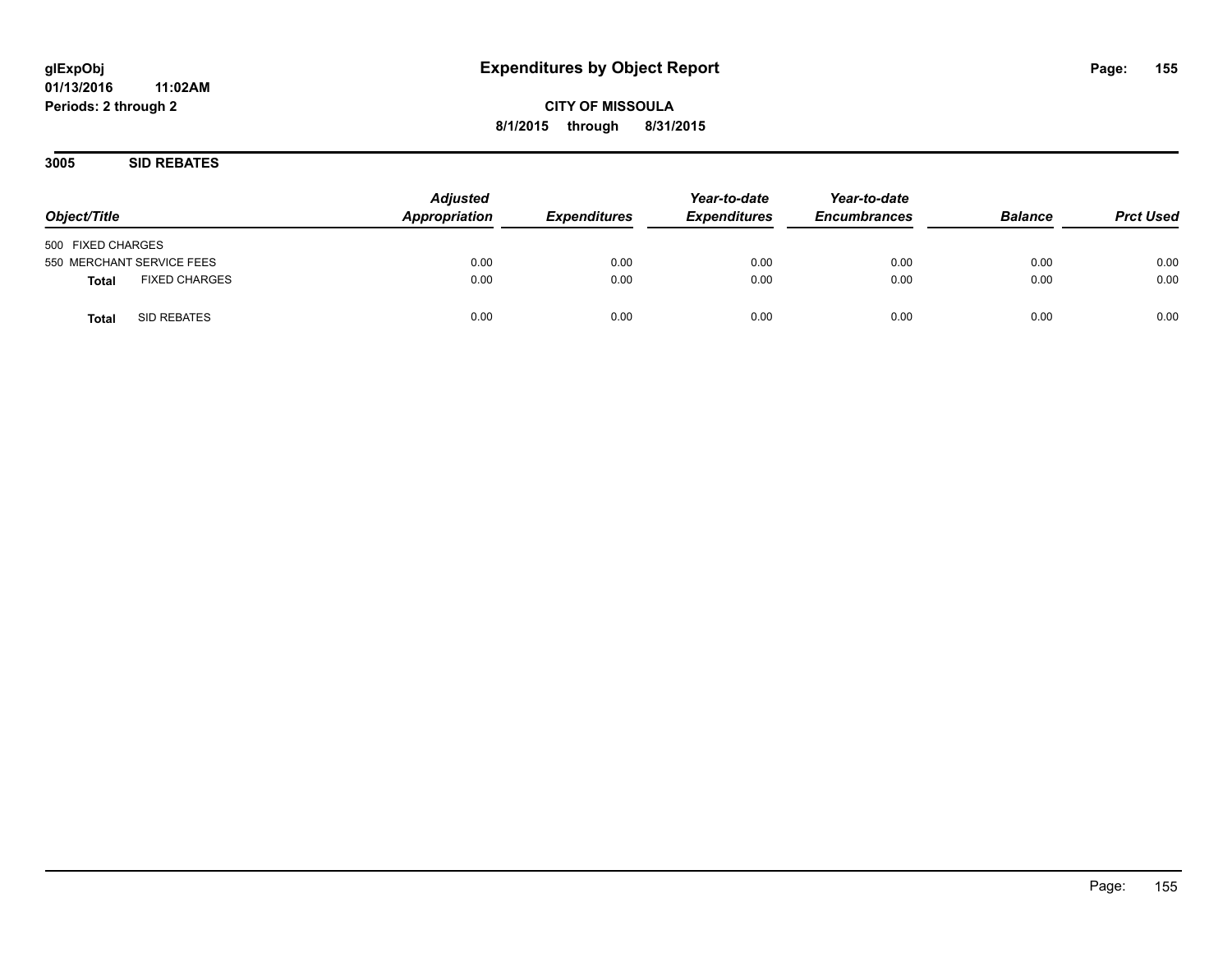# **glExpObj Expenditures by Object Report Page: 156**

**01/13/2016 11:02AM Periods: 2 through 2**

#### **3065 1998 PUBLIC SAFETY G O BONDS FUND**

**000 \*\*\* Title Not Found \*\*\***

| Object/Title                            | <b>Adjusted</b><br>Appropriation<br><b>Expenditures</b> | Year-to-date<br><b>Expenditures</b> | Year-to-date<br><b>Encumbrances</b> | <b>Balance</b> | <b>Prct Used</b> |      |
|-----------------------------------------|---------------------------------------------------------|-------------------------------------|-------------------------------------|----------------|------------------|------|
| 800 OTHER OBJECTS                       |                                                         |                                     |                                     |                |                  |      |
| 820 TRANSFERS TO OTHER FUNDS            | 0.00                                                    | 0.00                                | 0.00                                | 0.00           | 0.00             | 0.00 |
| OTHER OBJECTS<br>Total                  | 0.00                                                    | 0.00                                | 0.00                                | 0.00           | 0.00             | 0.00 |
| *** Title Not Found ***<br><b>Total</b> | 0.00                                                    | 0.00                                | 0.00                                | 0.00           | 0.00             | 0.00 |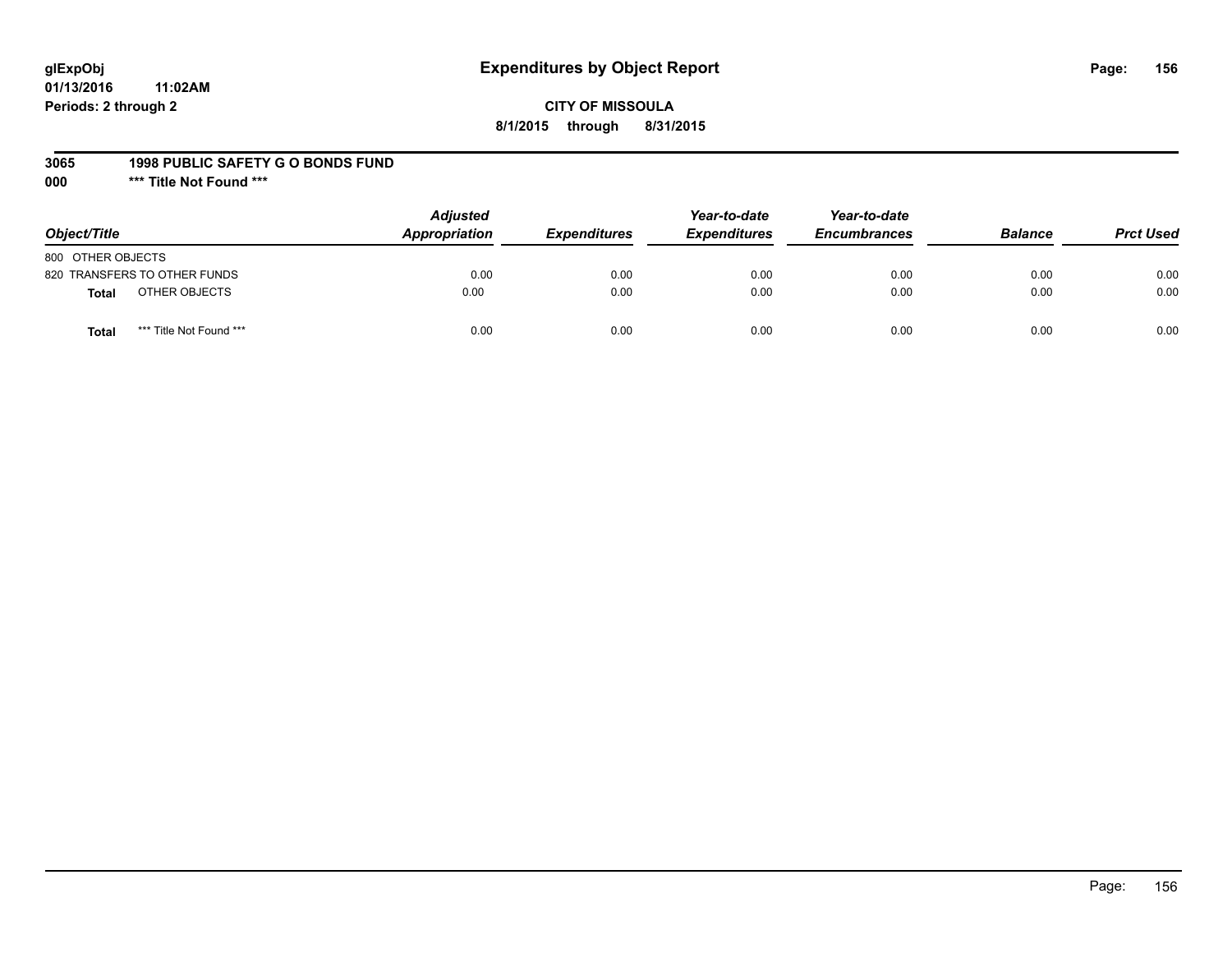#### **3065 1998 PUBLIC SAFETY G O BONDS FUND**

| Object/Title      |                           | <b>Adjusted</b><br>Appropriation<br><b>Expenditures</b> | Year-to-date<br><b>Expenditures</b> | Year-to-date<br><b>Encumbrances</b> | <b>Balance</b> | <b>Prct Used</b> |      |
|-------------------|---------------------------|---------------------------------------------------------|-------------------------------------|-------------------------------------|----------------|------------------|------|
| 500 FIXED CHARGES |                           |                                                         |                                     |                                     |                |                  |      |
|                   | 550 MERCHANT SERVICE FEES | 0.00                                                    | 0.00                                | 0.00                                | 0.00           | 0.00             | 0.00 |
| <b>Total</b>      | <b>FIXED CHARGES</b>      | 0.00                                                    | 0.00                                | 0.00                                | 0.00           | 0.00             | 0.00 |
| <b>Total</b>      | NON-DEPARTMENTAL          | 0.00                                                    | 0.00                                | 0.00                                | 0.00           | 0.00             | 0.00 |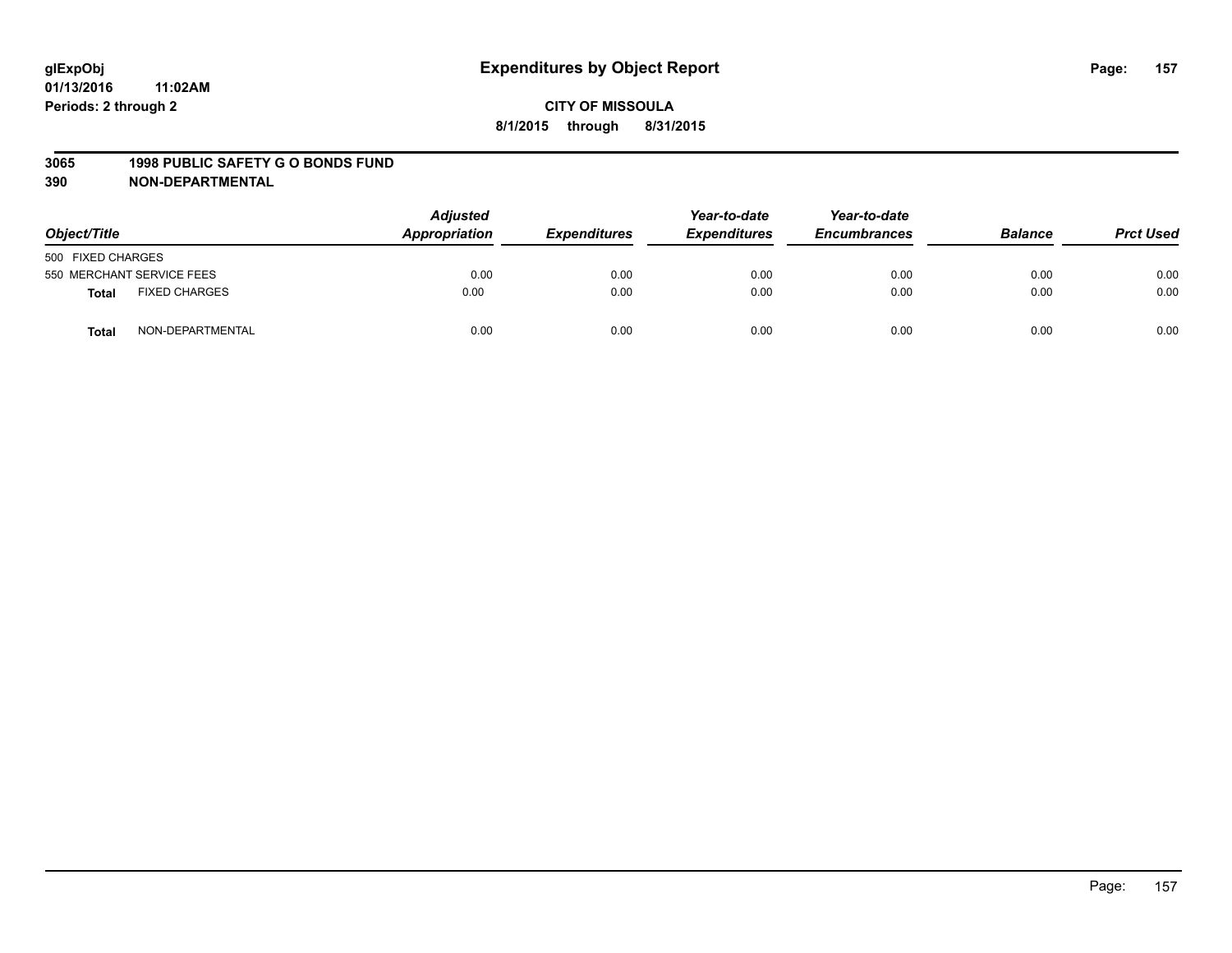**CITY OF MISSOULA 8/1/2015 through 8/31/2015**

### **3065 1998 PUBLIC SAFETY G O BONDS FUND**

| Object/Title              |                                   | <b>Adjusted</b><br>Appropriation | <b>Expenditures</b> | Year-to-date<br><b>Expenditures</b> | Year-to-date<br><b>Encumbrances</b> | <b>Balance</b> | <b>Prct Used</b> |
|---------------------------|-----------------------------------|----------------------------------|---------------------|-------------------------------------|-------------------------------------|----------------|------------------|
| 500 FIXED CHARGES         |                                   |                                  |                     |                                     |                                     |                |                  |
| 550 MERCHANT SERVICE FEES |                                   | 0.00                             | 0.00                | 0.00                                | 0.00                                | 0.00           | 0.00             |
| <b>Total</b>              | <b>FIXED CHARGES</b>              | 0.00                             | 0.00                | 0.00                                | 0.00                                | 0.00           | 0.00             |
| 800 OTHER OBJECTS         |                                   |                                  |                     |                                     |                                     |                |                  |
|                           | 820 TRANSFERS TO OTHER FUNDS      | 0.00                             | 0.00                | 0.00                                | 0.00                                | 0.00           | 0.00             |
| <b>Total</b>              | OTHER OBJECTS                     | 0.00                             | 0.00                | 0.00                                | 0.00                                | 0.00           | 0.00             |
| <b>Total</b>              | 1998 PUBLIC SAFETY G O BONDS FUND | 0.00                             | 0.00                | 0.00                                | 0.00                                | 0.00           | 0.00             |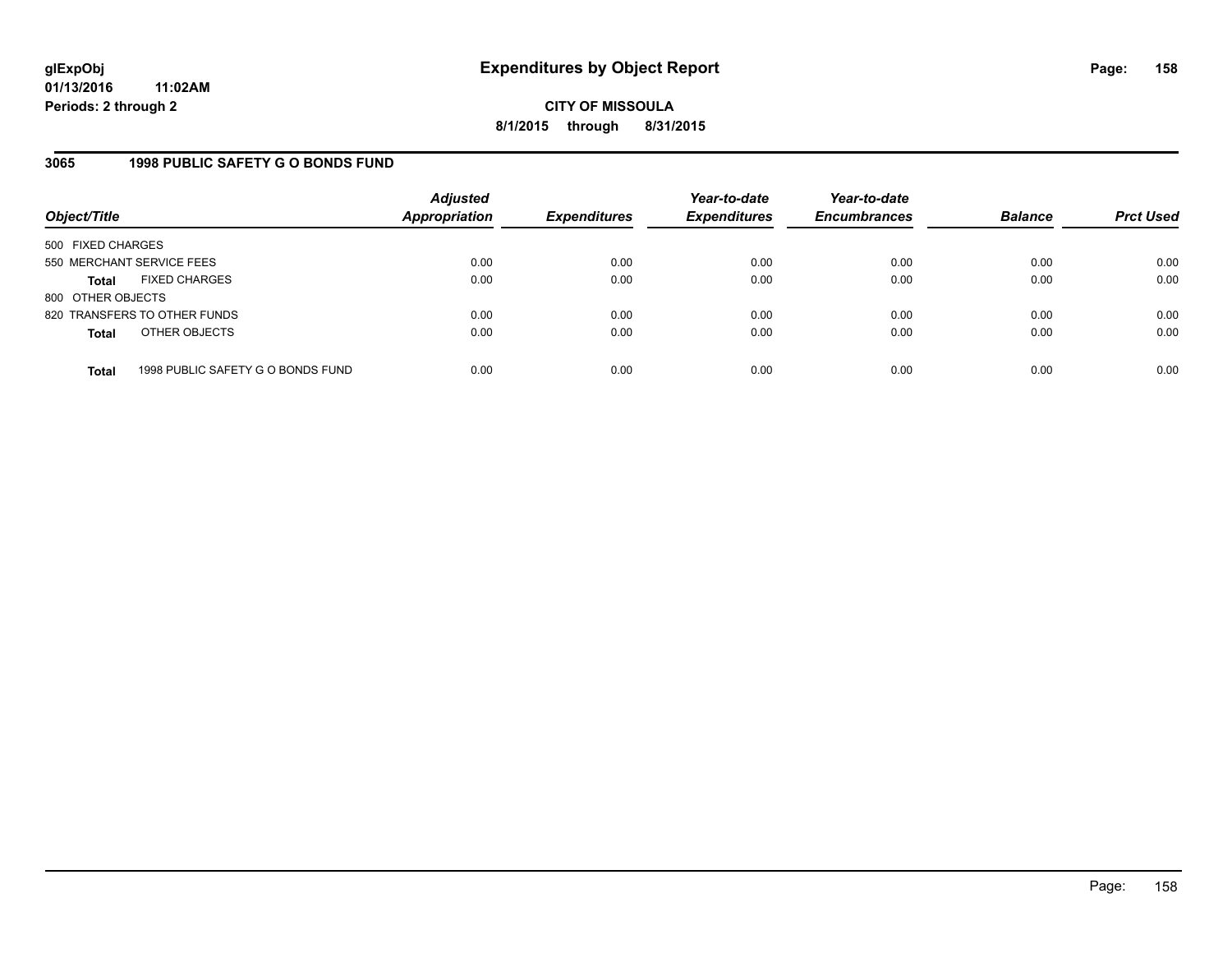#### **3070 1996 OPEN SPACE GO BONDS**

| Object/Title                         | <b>Adjusted</b><br><b>Appropriation</b> | <b>Expenditures</b> | Year-to-date<br><b>Expenditures</b> | Year-to-date<br><b>Encumbrances</b> | <b>Balance</b> | <b>Prct Used</b> |
|--------------------------------------|-----------------------------------------|---------------------|-------------------------------------|-------------------------------------|----------------|------------------|
| 500 FIXED CHARGES                    |                                         |                     |                                     |                                     |                |                  |
| 550 MERCHANT SERVICE FEES            | 0.00                                    | 0.00                | 0.00                                | 0.00                                | 0.00           | 0.00             |
| <b>FIXED CHARGES</b><br><b>Total</b> | 0.00                                    | 0.00                | 0.00                                | 0.00                                | 0.00           | 0.00             |
| 800 OTHER OBJECTS                    |                                         |                     |                                     |                                     |                |                  |
| 820 TRANSFERS TO OTHER FUNDS         | 0.00                                    | 0.00                | 0.00                                | 0.00                                | 0.00           | 0.00             |
| OTHER OBJECTS<br><b>Total</b>        | 0.00                                    | 0.00                | 0.00                                | 0.00                                | 0.00           | 0.00             |
| NON-DEPARTMENTAL<br><b>Total</b>     | 0.00                                    | 0.00                | 0.00                                | 0.00                                | 0.00           | 0.00             |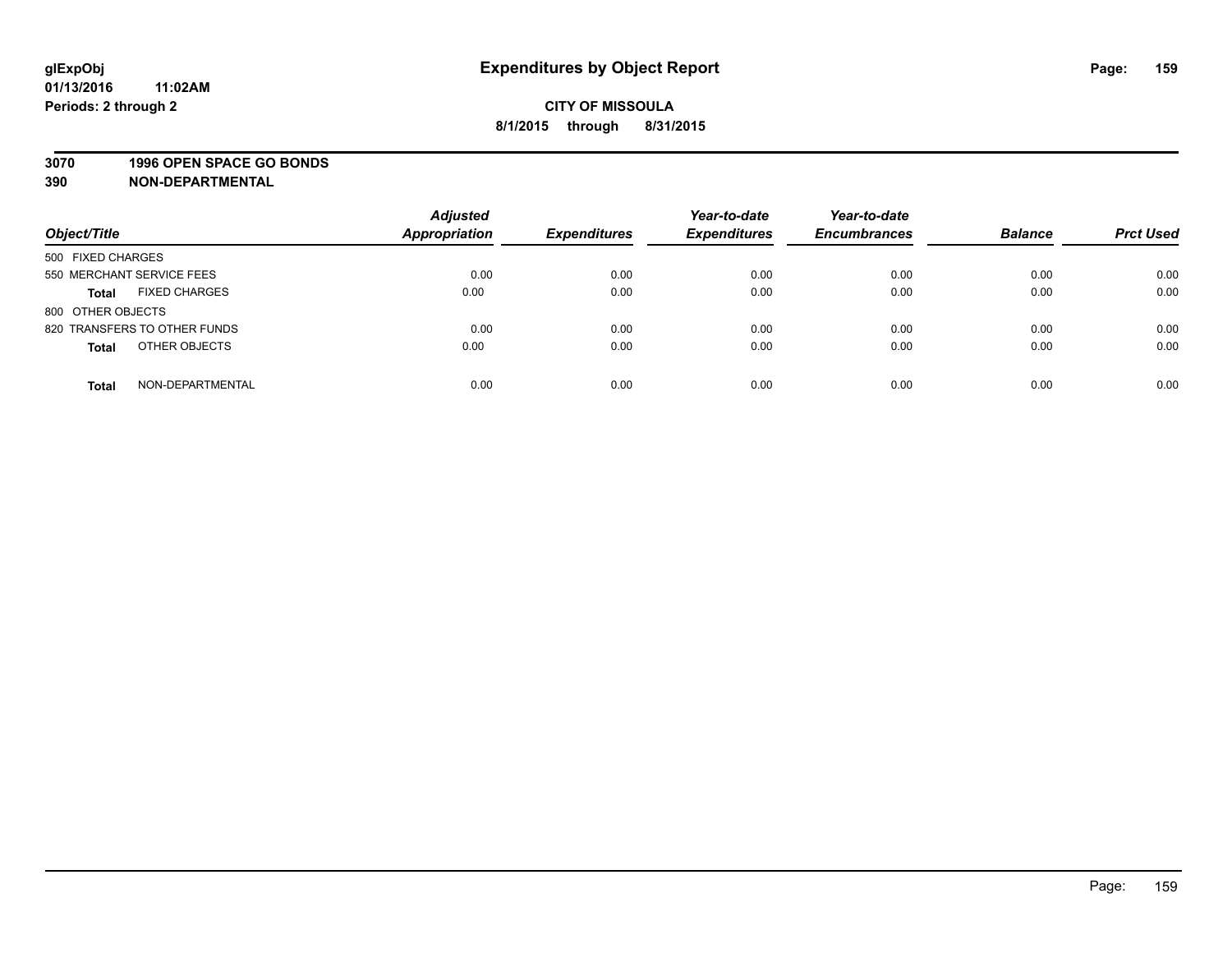### **3070 1996 OPEN SPACE GO BONDS**

| Object/Title              |                              | <b>Adjusted</b><br><b>Appropriation</b> | <b>Expenditures</b> | Year-to-date<br><b>Expenditures</b> | Year-to-date<br><b>Encumbrances</b> | <b>Balance</b> | <b>Prct Used</b> |
|---------------------------|------------------------------|-----------------------------------------|---------------------|-------------------------------------|-------------------------------------|----------------|------------------|
| 500 FIXED CHARGES         |                              |                                         |                     |                                     |                                     |                |                  |
| 550 MERCHANT SERVICE FEES |                              | 0.00                                    | 0.00                | 0.00                                | 0.00                                | 0.00           | 0.00             |
| <b>Total</b>              | <b>FIXED CHARGES</b>         | 0.00                                    | 0.00                | 0.00                                | 0.00                                | 0.00           | 0.00             |
| 800 OTHER OBJECTS         |                              |                                         |                     |                                     |                                     |                |                  |
|                           | 820 TRANSFERS TO OTHER FUNDS | 0.00                                    | 0.00                | 0.00                                | 0.00                                | 0.00           | 0.00             |
| <b>Total</b>              | OTHER OBJECTS                | 0.00                                    | 0.00                | 0.00                                | 0.00                                | 0.00           | 0.00             |
| <b>Total</b>              | 1996 OPEN SPACE GO BONDS     | 0.00                                    | 0.00                | 0.00                                | 0.00                                | 0.00           | 0.00             |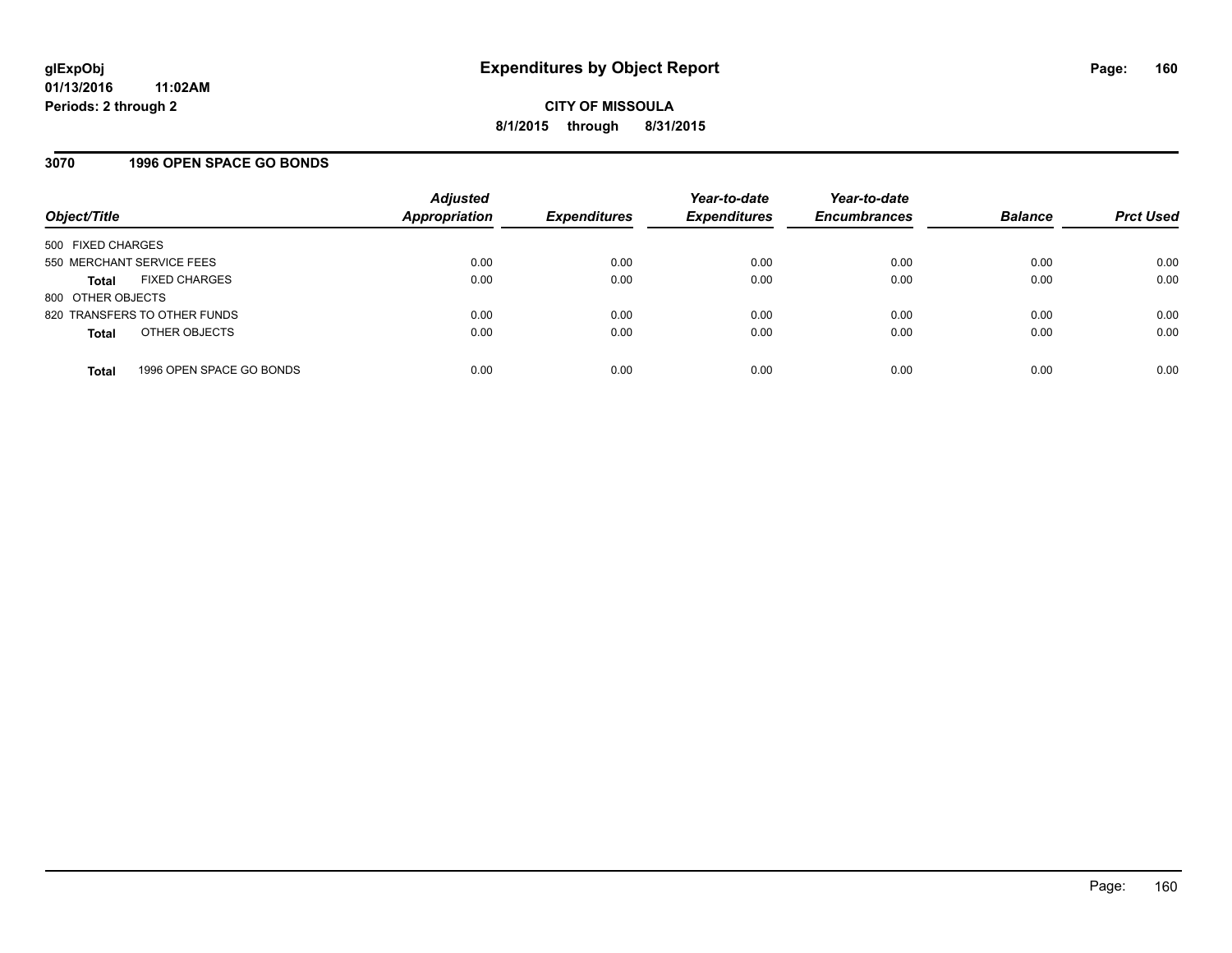#### **3075 1997 OPEN SPACE G O BOND FUND**

| Object/Title                         | <b>Adjusted</b><br><b>Appropriation</b> | <b>Expenditures</b> | Year-to-date<br><b>Expenditures</b> | Year-to-date<br><b>Encumbrances</b> | <b>Balance</b> | <b>Prct Used</b> |
|--------------------------------------|-----------------------------------------|---------------------|-------------------------------------|-------------------------------------|----------------|------------------|
|                                      |                                         |                     |                                     |                                     |                |                  |
| 500 FIXED CHARGES                    |                                         |                     |                                     |                                     |                |                  |
| 550 MERCHANT SERVICE FEES            | 0.00                                    | 0.00                | 0.00                                | 0.00                                | 0.00           | 0.00             |
| <b>FIXED CHARGES</b><br><b>Total</b> | 0.00                                    | 0.00                | 0.00                                | 0.00                                | 0.00           | 0.00             |
| 800 OTHER OBJECTS                    |                                         |                     |                                     |                                     |                |                  |
| 820 TRANSFERS TO OTHER FUNDS         | 0.00                                    | 0.00                | 0.00                                | 0.00                                | 0.00           | 0.00             |
| OTHER OBJECTS<br><b>Total</b>        | 0.00                                    | 0.00                | 0.00                                | 0.00                                | 0.00           | 0.00             |
|                                      |                                         |                     |                                     |                                     |                |                  |
| NON-DEPARTMENTAL<br><b>Total</b>     | 0.00                                    | 0.00                | 0.00                                | 0.00                                | 0.00           | 0.00             |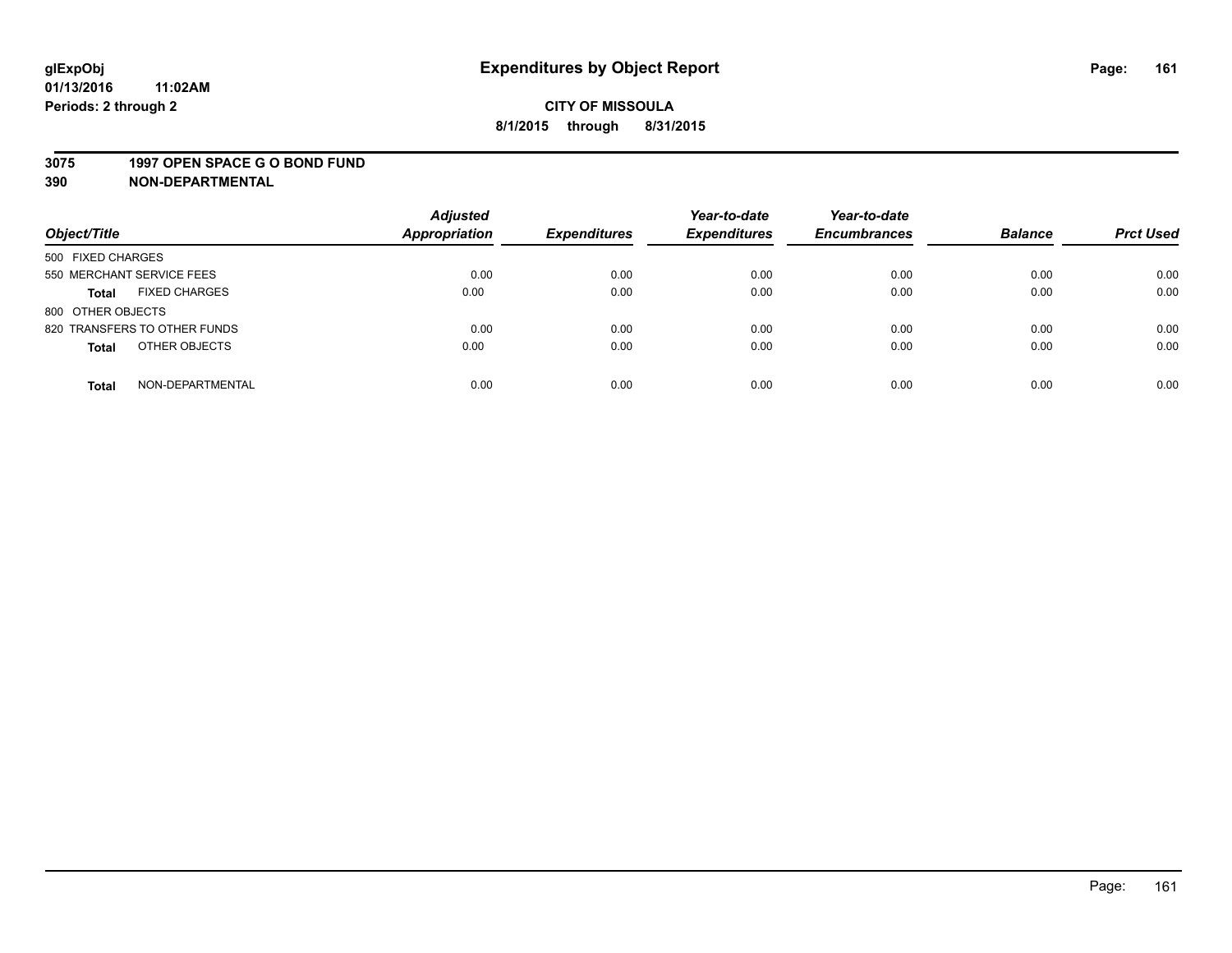### **3075 1997 OPEN SPACE G O BOND FUND**

| Object/Title                         |                               | <b>Adjusted</b><br><b>Appropriation</b> | <b>Expenditures</b> | Year-to-date<br><b>Expenditures</b> | Year-to-date<br><b>Encumbrances</b> | <b>Balance</b> | <b>Prct Used</b> |
|--------------------------------------|-------------------------------|-----------------------------------------|---------------------|-------------------------------------|-------------------------------------|----------------|------------------|
| 500 FIXED CHARGES                    |                               |                                         |                     |                                     |                                     |                |                  |
| 550 MERCHANT SERVICE FEES            |                               | 0.00                                    | 0.00                | 0.00                                | 0.00                                | 0.00           | 0.00             |
| <b>FIXED CHARGES</b><br><b>Total</b> |                               | 0.00                                    | 0.00                | 0.00                                | 0.00                                | 0.00           | 0.00             |
| 800 OTHER OBJECTS                    |                               |                                         |                     |                                     |                                     |                |                  |
| 820 TRANSFERS TO OTHER FUNDS         |                               | 0.00                                    | 0.00                | 0.00                                | 0.00                                | 0.00           | 0.00             |
| OTHER OBJECTS<br><b>Total</b>        |                               | 0.00                                    | 0.00                | 0.00                                | 0.00                                | 0.00           | 0.00             |
|                                      |                               |                                         |                     |                                     |                                     |                |                  |
| <b>Total</b>                         | 1997 OPEN SPACE G O BOND FUND | 0.00                                    | 0.00                | 0.00                                | 0.00                                | 0.00           | 0.00             |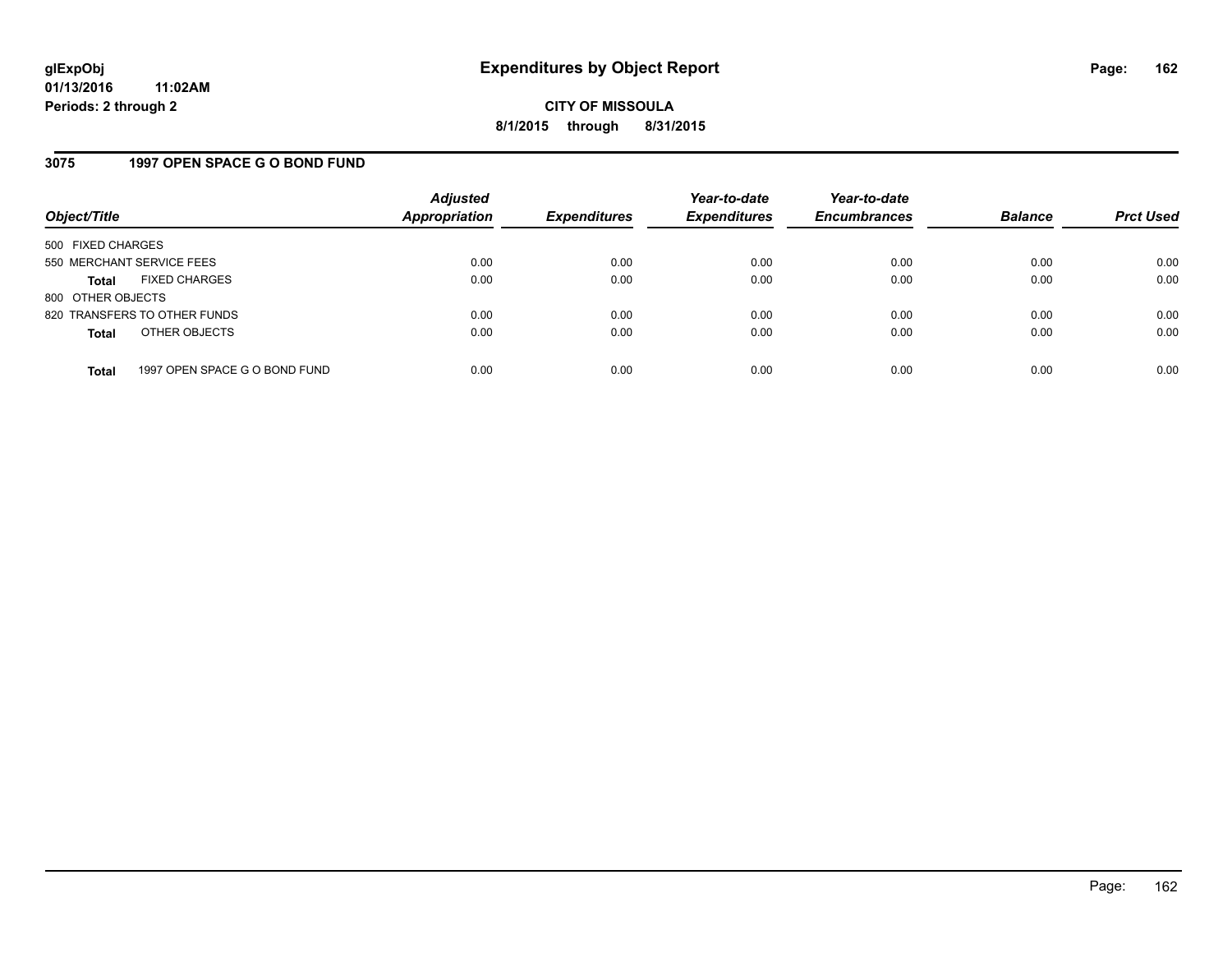### **3080 1994 FIRE EQUIP/CITY HALLS REFUND BOND F**

| Object/Title      |                              | <b>Adjusted</b><br><b>Appropriation</b> | <b>Expenditures</b> | Year-to-date<br><b>Expenditures</b> | Year-to-date<br><b>Encumbrances</b> | <b>Balance</b> | <b>Prct Used</b> |
|-------------------|------------------------------|-----------------------------------------|---------------------|-------------------------------------|-------------------------------------|----------------|------------------|
| 500 FIXED CHARGES |                              |                                         |                     |                                     |                                     |                |                  |
|                   | 550 MERCHANT SERVICE FEES    | 0.00                                    | 0.00                | 0.00                                | 0.00                                | 0.00           | 0.00             |
| <b>Total</b>      | <b>FIXED CHARGES</b>         | 0.00                                    | 0.00                | 0.00                                | 0.00                                | 0.00           | 0.00             |
| 600 DEBT SERVICE  |                              |                                         |                     |                                     |                                     |                |                  |
|                   | 620 INTEREST / SERVICE FEES  | 0.00                                    | 0.00                | 0.00                                | 0.00                                | 0.00           | 0.00             |
| Total             | <b>DEBT SERVICE</b>          | 0.00                                    | 0.00                | 0.00                                | 0.00                                | 0.00           | 0.00             |
| 800 OTHER OBJECTS |                              |                                         |                     |                                     |                                     |                |                  |
|                   | 820 TRANSFERS TO OTHER FUNDS | 0.00                                    | 0.00                | 0.00                                | 0.00                                | 0.00           | 0.00             |
| Total             | OTHER OBJECTS                | 0.00                                    | 0.00                | 0.00                                | 0.00                                | 0.00           | 0.00             |
| <b>Total</b>      | NON-DEPARTMENTAL             | 0.00                                    | 0.00                | 0.00                                | 0.00                                | 0.00           | 0.00             |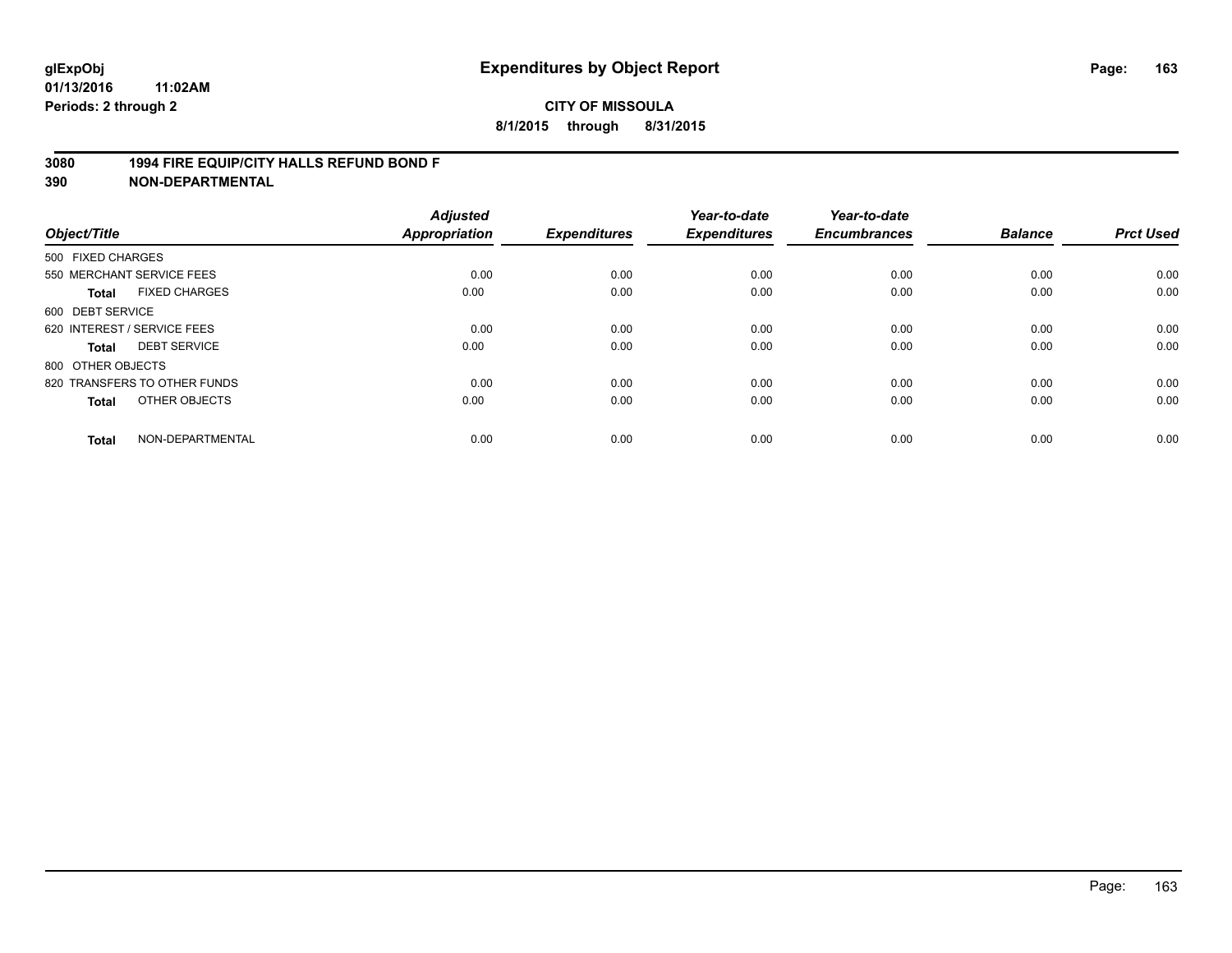**CITY OF MISSOULA 8/1/2015 through 8/31/2015**

### **3080 1994 FIRE EQUIP/CITY HALLS REFUND BOND F**

| Object/Title                |                                     | <b>Adjusted</b><br>Appropriation | <b>Expenditures</b> | Year-to-date<br><b>Expenditures</b> | Year-to-date<br><b>Encumbrances</b> | <b>Balance</b> | <b>Prct Used</b> |
|-----------------------------|-------------------------------------|----------------------------------|---------------------|-------------------------------------|-------------------------------------|----------------|------------------|
| 500 FIXED CHARGES           |                                     |                                  |                     |                                     |                                     |                |                  |
| 550 MERCHANT SERVICE FEES   |                                     | 0.00                             | 0.00                | 0.00                                | 0.00                                | 0.00           | 0.00             |
| <b>Total</b>                | <b>FIXED CHARGES</b>                | 0.00                             | 0.00                | 0.00                                | 0.00                                | 0.00           | 0.00             |
| 600 DEBT SERVICE            |                                     |                                  |                     |                                     |                                     |                |                  |
| 620 INTEREST / SERVICE FEES |                                     | 0.00                             | 0.00                | 0.00                                | 0.00                                | 0.00           | 0.00             |
| <b>Total</b>                | <b>DEBT SERVICE</b>                 | 0.00                             | 0.00                | 0.00                                | 0.00                                | 0.00           | 0.00             |
| 800 OTHER OBJECTS           |                                     |                                  |                     |                                     |                                     |                |                  |
|                             | 820 TRANSFERS TO OTHER FUNDS        | 0.00                             | 0.00                | 0.00                                | 0.00                                | 0.00           | 0.00             |
| <b>Total</b>                | OTHER OBJECTS                       | 0.00                             | 0.00                | 0.00                                | 0.00                                | 0.00           | 0.00             |
| <b>Total</b>                | 1994 FIRE EQUIP/CITY HALLS REFUND B | 0.00                             | 0.00                | 0.00                                | 0.00                                | 0.00           | 0.00             |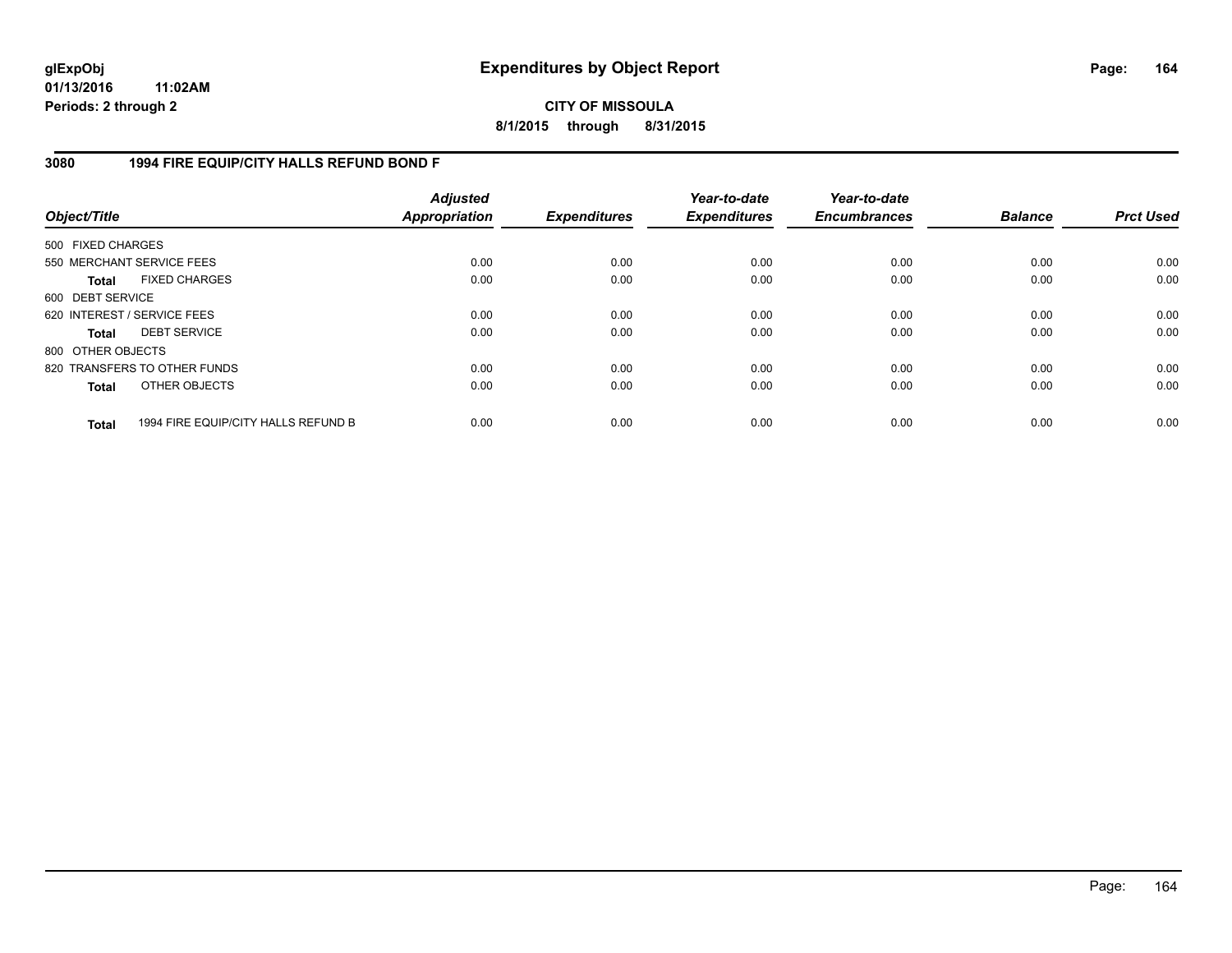#### **3085 1993 FIRE STATION G O BOND FUND**

| Object/Title                         | <b>Adjusted</b><br>Appropriation | <b>Expenditures</b> | Year-to-date<br><b>Expenditures</b> | Year-to-date<br><b>Encumbrances</b> | <b>Balance</b> | <b>Prct Used</b> |
|--------------------------------------|----------------------------------|---------------------|-------------------------------------|-------------------------------------|----------------|------------------|
| 500 FIXED CHARGES                    |                                  |                     |                                     |                                     |                |                  |
| 550 MERCHANT SERVICE FEES            | 0.00                             | 0.00                | 0.00                                | 0.00                                | 0.00           | 0.00             |
| <b>FIXED CHARGES</b><br><b>Total</b> | 0.00                             | 0.00                | 0.00                                | 0.00                                | 0.00           | 0.00             |
| 800 OTHER OBJECTS                    |                                  |                     |                                     |                                     |                |                  |
| 820 TRANSFERS TO OTHER FUNDS         | 0.00                             | 0.00                | 0.00                                | 0.00                                | 0.00           | 0.00             |
| OTHER OBJECTS<br><b>Total</b>        | 0.00                             | 0.00                | 0.00                                | 0.00                                | 0.00           | 0.00             |
| NON-DEPARTMENTAL<br><b>Total</b>     | 0.00                             | 0.00                | 0.00                                | 0.00                                | 0.00           | 0.00             |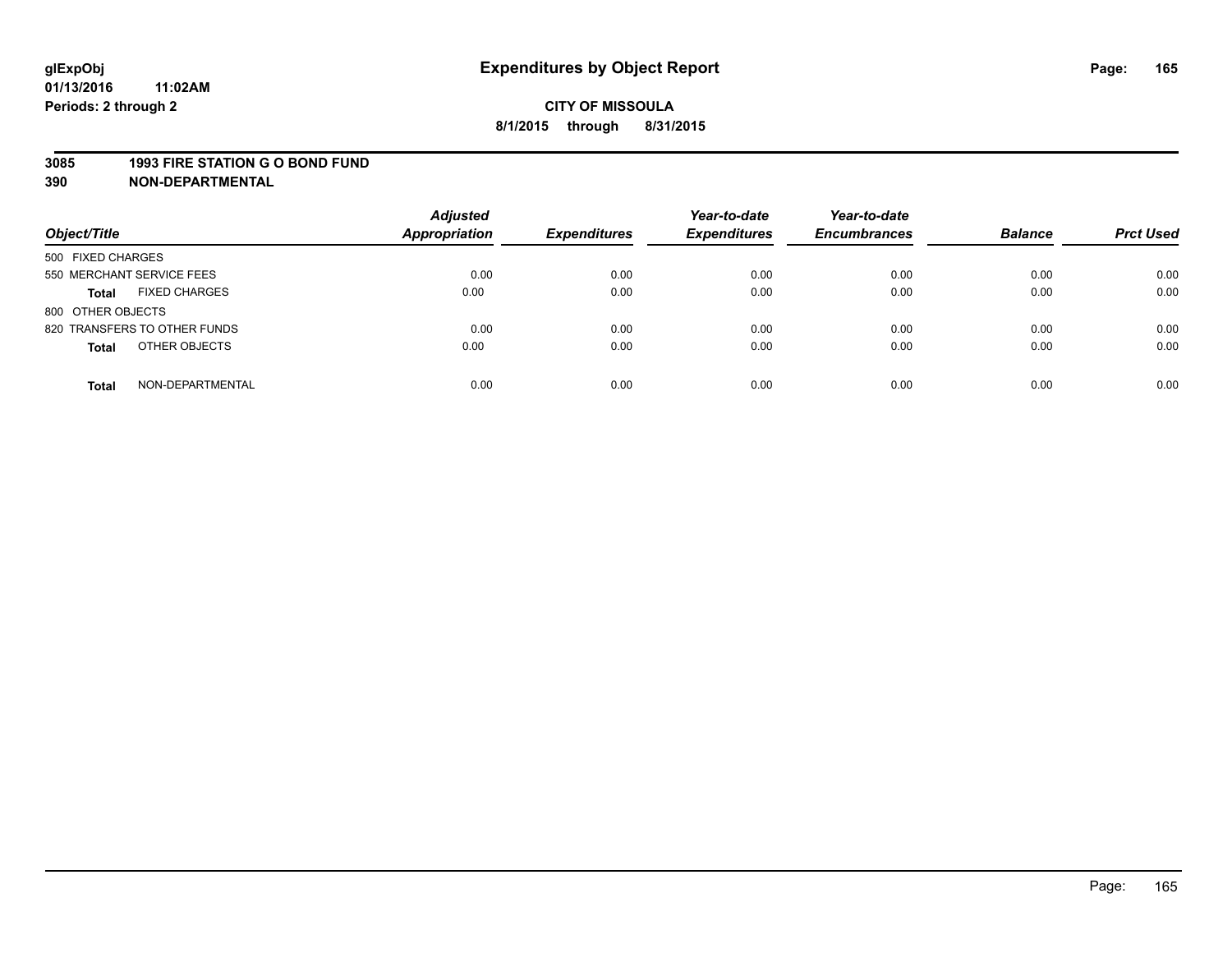### **3085 1993 FIRE STATION G O BOND FUND**

| Object/Title              |                                 | <b>Adjusted</b><br><b>Appropriation</b> | <b>Expenditures</b> | Year-to-date<br><b>Expenditures</b> | Year-to-date<br><b>Encumbrances</b> | <b>Balance</b> | <b>Prct Used</b> |
|---------------------------|---------------------------------|-----------------------------------------|---------------------|-------------------------------------|-------------------------------------|----------------|------------------|
| 500 FIXED CHARGES         |                                 |                                         |                     |                                     |                                     |                |                  |
| 550 MERCHANT SERVICE FEES |                                 | 0.00                                    | 0.00                | 0.00                                | 0.00                                | 0.00           | 0.00             |
| Total                     | <b>FIXED CHARGES</b>            | 0.00                                    | 0.00                | 0.00                                | 0.00                                | 0.00           | 0.00             |
| 800 OTHER OBJECTS         |                                 |                                         |                     |                                     |                                     |                |                  |
|                           | 820 TRANSFERS TO OTHER FUNDS    | 0.00                                    | 0.00                | 0.00                                | 0.00                                | 0.00           | 0.00             |
| <b>Total</b>              | OTHER OBJECTS                   | 0.00                                    | 0.00                | 0.00                                | 0.00                                | 0.00           | 0.00             |
|                           |                                 |                                         |                     |                                     |                                     |                |                  |
| <b>Total</b>              | 1993 FIRE STATION G O BOND FUND | 0.00                                    | 0.00                | 0.00                                | 0.00                                | 0.00           | 0.00             |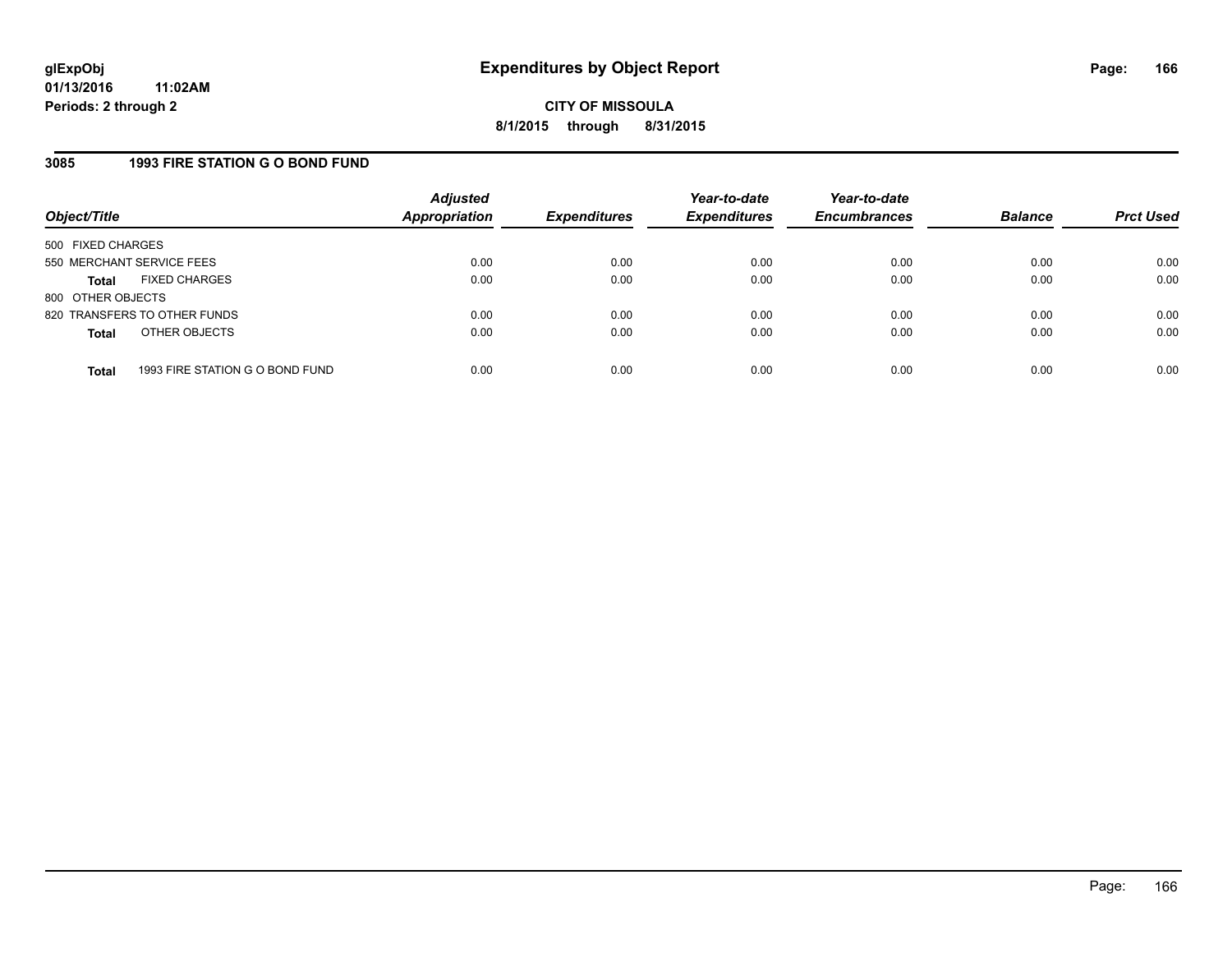### **3090 2004 AQUATICS BOND**

| Object/Title                         | <b>Adjusted</b><br><b>Appropriation</b> | <b>Expenditures</b> | Year-to-date<br><b>Expenditures</b> | Year-to-date<br><b>Encumbrances</b> | <b>Balance</b> | <b>Prct Used</b> |
|--------------------------------------|-----------------------------------------|---------------------|-------------------------------------|-------------------------------------|----------------|------------------|
| 500 FIXED CHARGES                    |                                         |                     |                                     |                                     |                |                  |
| 550 MERCHANT SERVICE FEES            | 0.00                                    | 0.00                | 0.00                                | 0.00                                | 0.00           | 0.00             |
| <b>FIXED CHARGES</b><br><b>Total</b> | 0.00                                    | 0.00                | 0.00                                | 0.00                                | 0.00           | 0.00             |
| 600 DEBT SERVICE                     |                                         |                     |                                     |                                     |                |                  |
| 610 PRINCIPAL                        | 0.00                                    | 0.00                | 0.00                                | 0.00                                | 0.00           | 0.00             |
| 620 INTEREST / SERVICE FEES          | 0.00                                    | 0.00                | 0.00                                | 0.00                                | 0.00           | 0.00             |
| <b>DEBT SERVICE</b><br><b>Total</b>  | 0.00                                    | 0.00                | 0.00                                | 0.00                                | 0.00           | 0.00             |
| 800 OTHER OBJECTS                    |                                         |                     |                                     |                                     |                |                  |
| 820 TRANSFERS TO OTHER FUNDS         | 0.00                                    | 0.00                | 0.00                                | 0.00                                | 0.00           | 0.00             |
| OTHER OBJECTS<br><b>Total</b>        | 0.00                                    | 0.00                | 0.00                                | 0.00                                | 0.00           | 0.00             |
|                                      |                                         |                     |                                     |                                     |                |                  |
| NON-DEPARTMENTAL<br><b>Total</b>     | 0.00                                    | 0.00                | 0.00                                | 0.00                                | 0.00           | 0.00             |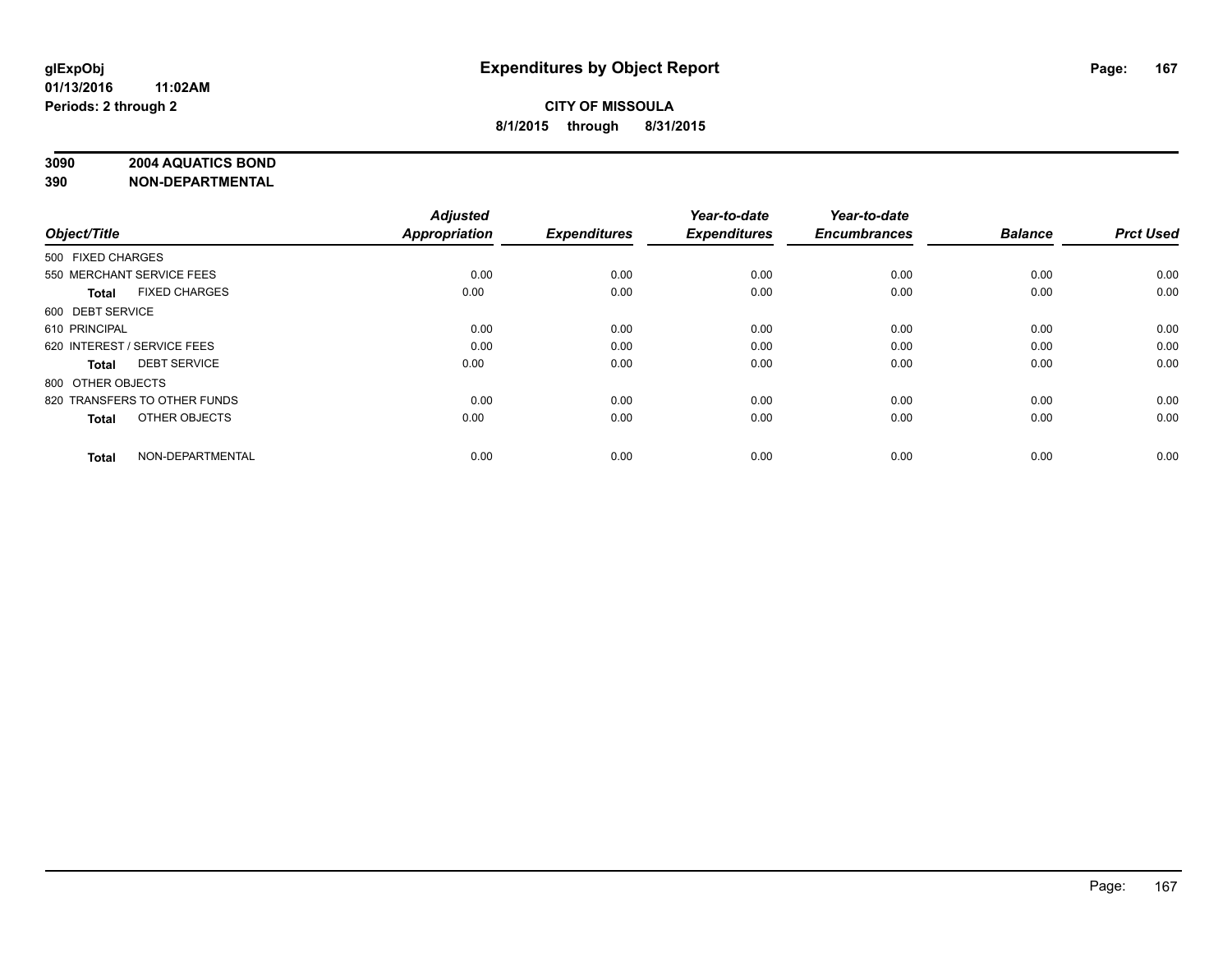# **CITY OF MISSOULA 8/1/2015 through 8/31/2015**

### **3090 2004 AQUATICS BOND**

|                              |                      | <b>Adjusted</b>      |                     | Year-to-date        | Year-to-date<br><b>Encumbrances</b> | <b>Balance</b> | <b>Prct Used</b> |
|------------------------------|----------------------|----------------------|---------------------|---------------------|-------------------------------------|----------------|------------------|
| Object/Title                 |                      | <b>Appropriation</b> | <b>Expenditures</b> | <b>Expenditures</b> |                                     |                |                  |
| 500 FIXED CHARGES            |                      |                      |                     |                     |                                     |                |                  |
| 550 MERCHANT SERVICE FEES    |                      | 0.00                 | 0.00                | 0.00                | 0.00                                | 0.00           | 0.00             |
| Total                        | <b>FIXED CHARGES</b> | 0.00                 | 0.00                | 0.00                | 0.00                                | 0.00           | 0.00             |
| 600 DEBT SERVICE             |                      |                      |                     |                     |                                     |                |                  |
| 610 PRINCIPAL                |                      | 0.00                 | 0.00                | 0.00                | 0.00                                | 0.00           | 0.00             |
| 620 INTEREST / SERVICE FEES  |                      | 0.00                 | 0.00                | 0.00                | 0.00                                | 0.00           | 0.00             |
| Total                        | <b>DEBT SERVICE</b>  | 0.00                 | 0.00                | 0.00                | 0.00                                | 0.00           | 0.00             |
| 800 OTHER OBJECTS            |                      |                      |                     |                     |                                     |                |                  |
| 820 TRANSFERS TO OTHER FUNDS |                      | 0.00                 | 0.00                | 0.00                | 0.00                                | 0.00           | 0.00             |
| <b>Total</b>                 | OTHER OBJECTS        | 0.00                 | 0.00                | 0.00                | 0.00                                | 0.00           | 0.00             |
| <b>Total</b>                 | 2004 AQUATICS BOND   | 0.00                 | 0.00                | 0.00                | 0.00                                | 0.00           | 0.00             |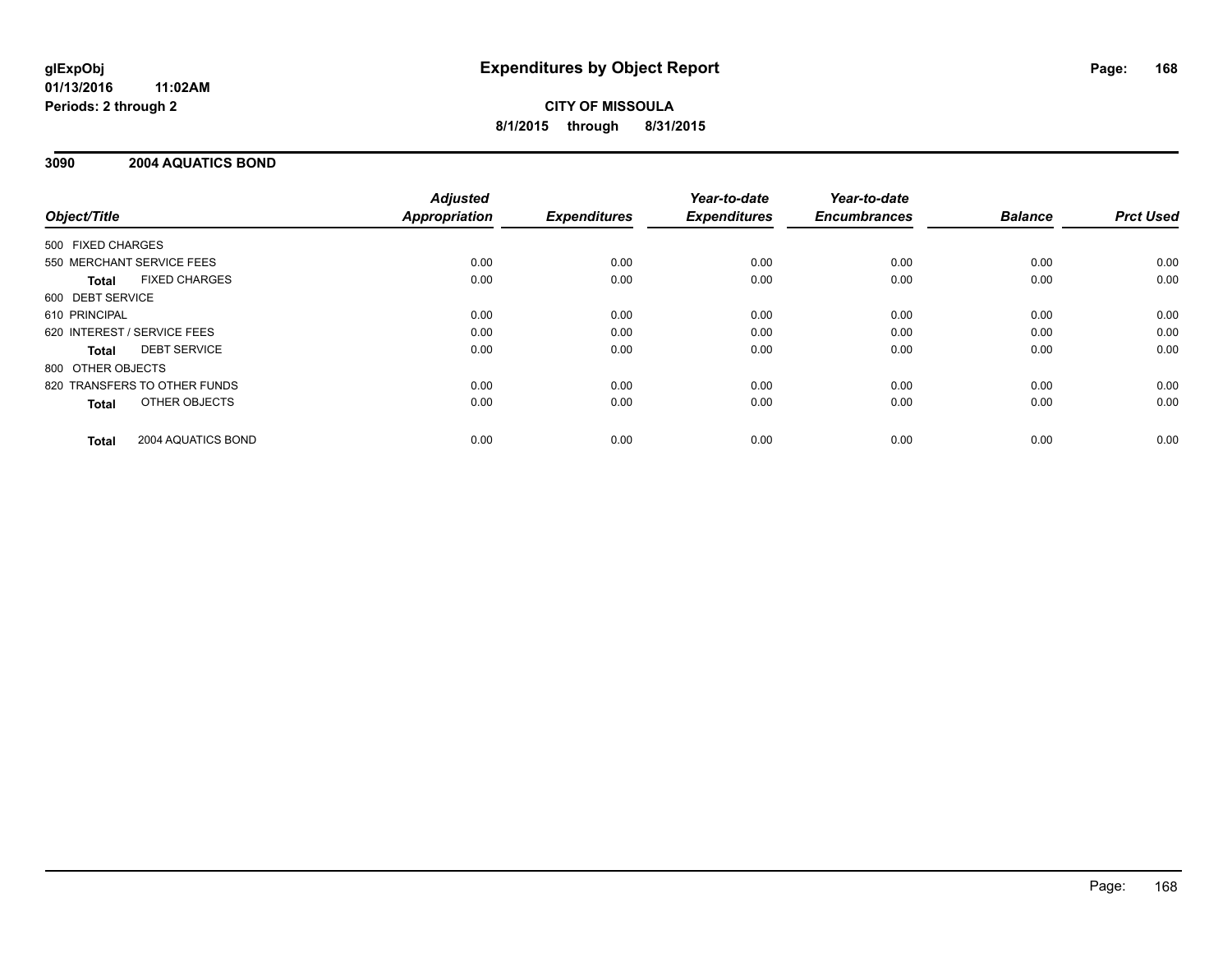### **3091 SERIES 2012A AQUATICS REFUNDING BOND**

| Object/Title                         | <b>Adjusted</b><br><b>Appropriation</b> | <b>Expenditures</b> | Year-to-date<br><b>Expenditures</b> | Year-to-date<br><b>Encumbrances</b> | <b>Balance</b> | <b>Prct Used</b> |
|--------------------------------------|-----------------------------------------|---------------------|-------------------------------------|-------------------------------------|----------------|------------------|
| 500 FIXED CHARGES                    |                                         |                     |                                     |                                     |                |                  |
| 550 MERCHANT SERVICE FEES            | 0.00                                    | 0.00                | 0.00                                | 0.00                                | 0.00           | 0.00             |
| <b>FIXED CHARGES</b><br><b>Total</b> | 0.00                                    | 0.00                | 0.00                                | 0.00                                | 0.00           | 0.00             |
| 600 DEBT SERVICE                     |                                         |                     |                                     |                                     |                |                  |
| 610 PRINCIPAL                        | 505,000.00                              | 0.00                | 0.00                                | 0.00                                | 505,000.00     | 0.00             |
| 620 INTEREST / SERVICE FEES          | 90.148.00                               | 0.00                | 0.00                                | 0.00                                | 90.148.00      | 0.00             |
| <b>DEBT SERVICE</b><br><b>Total</b>  | 595,148.00                              | 0.00                | 0.00                                | 0.00                                | 595,148.00     | 0.00             |
| 800 OTHER OBJECTS                    |                                         |                     |                                     |                                     |                |                  |
| 820 TRANSFERS TO OTHER FUNDS         | 0.00                                    | 0.00                | 0.00                                | 0.00                                | 0.00           | 0.00             |
| OTHER OBJECTS<br><b>Total</b>        | 0.00                                    | 0.00                | 0.00                                | 0.00                                | 0.00           | 0.00             |
| NON-DEPARTMENTAL<br><b>Total</b>     | 595,148.00                              | 0.00                | 0.00                                | 0.00                                | 595,148.00     | 0.00             |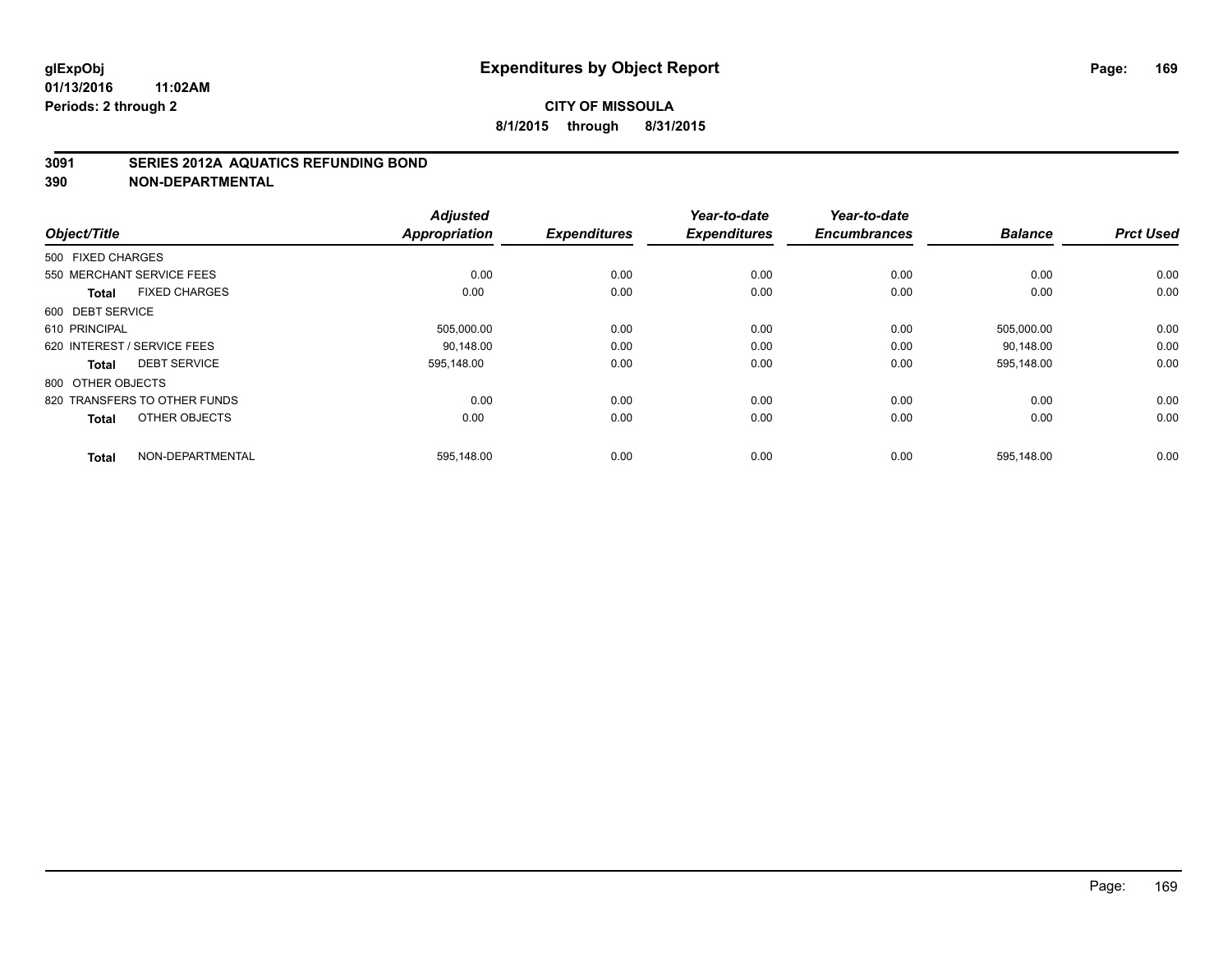**CITY OF MISSOULA 8/1/2015 through 8/31/2015**

# **3091 SERIES 2012A AQUATICS REFUNDING BOND**

| Object/Title      |                                   | <b>Adjusted</b><br><b>Appropriation</b> | <b>Expenditures</b> | Year-to-date<br><b>Expenditures</b> | Year-to-date<br><b>Encumbrances</b> | <b>Balance</b> | <b>Prct Used</b> |
|-------------------|-----------------------------------|-----------------------------------------|---------------------|-------------------------------------|-------------------------------------|----------------|------------------|
|                   |                                   |                                         |                     |                                     |                                     |                |                  |
| 500 FIXED CHARGES |                                   |                                         |                     |                                     |                                     |                |                  |
|                   | 550 MERCHANT SERVICE FEES         | 0.00                                    | 0.00                | 0.00                                | 0.00                                | 0.00           | 0.00             |
| Total             | <b>FIXED CHARGES</b>              | 0.00                                    | 0.00                | 0.00                                | 0.00                                | 0.00           | 0.00             |
| 600 DEBT SERVICE  |                                   |                                         |                     |                                     |                                     |                |                  |
| 610 PRINCIPAL     |                                   | 505,000.00                              | 0.00                | 0.00                                | 0.00                                | 505,000.00     | 0.00             |
|                   | 620 INTEREST / SERVICE FEES       | 90,148.00                               | 0.00                | 0.00                                | 0.00                                | 90,148.00      | 0.00             |
| Total             | <b>DEBT SERVICE</b>               | 595,148.00                              | 0.00                | 0.00                                | 0.00                                | 595,148.00     | 0.00             |
| 800 OTHER OBJECTS |                                   |                                         |                     |                                     |                                     |                |                  |
|                   | 820 TRANSFERS TO OTHER FUNDS      | 0.00                                    | 0.00                | 0.00                                | 0.00                                | 0.00           | 0.00             |
| Total             | OTHER OBJECTS                     | 0.00                                    | 0.00                | 0.00                                | 0.00                                | 0.00           | 0.00             |
| <b>Total</b>      | SERIES 2012A AQUATICS REFUNDING B | 595,148.00                              | 0.00                | 0.00                                | 0.00                                | 595,148.00     | 0.00             |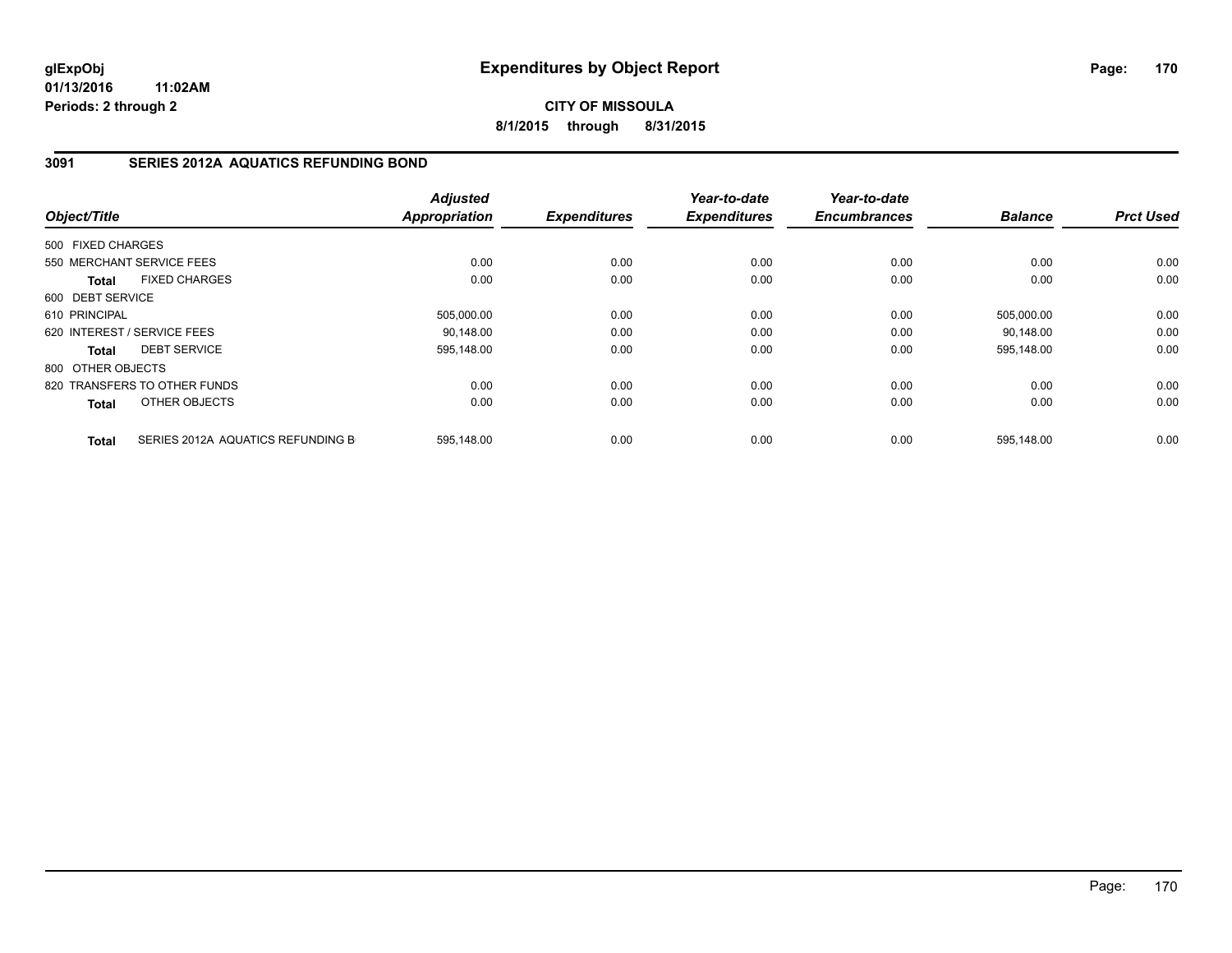#### **3092 Series 2013A GO REFUNDING BONDS**

| Object/Title                 |                      | <b>Adjusted</b><br><b>Appropriation</b> | <b>Expenditures</b> | Year-to-date<br><b>Expenditures</b> | Year-to-date<br><b>Encumbrances</b> | <b>Balance</b> | <b>Prct Used</b> |
|------------------------------|----------------------|-----------------------------------------|---------------------|-------------------------------------|-------------------------------------|----------------|------------------|
| 500 FIXED CHARGES            |                      |                                         |                     |                                     |                                     |                |                  |
| 550 MERCHANT SERVICE FEES    |                      | 0.00                                    | 0.00                | 0.00                                | 0.00                                | 0.00           | 0.00             |
| <b>Total</b>                 | <b>FIXED CHARGES</b> | 0.00                                    | 0.00                | 0.00                                | 0.00                                | 0.00           | 0.00             |
| 600 DEBT SERVICE             |                      |                                         |                     |                                     |                                     |                |                  |
| 610 PRINCIPAL                |                      | 580,000.00                              | 0.00                | 0.00                                | 0.00                                | 580,000.00     | 0.00             |
| 620 INTEREST / SERVICE FEES  |                      | 108,926.00                              | 0.00                | 0.00                                | 0.00                                | 108.926.00     | 0.00             |
| <b>Total</b>                 | <b>DEBT SERVICE</b>  | 688,926.00                              | 0.00                | 0.00                                | 0.00                                | 688,926.00     | 0.00             |
| 800 OTHER OBJECTS            |                      |                                         |                     |                                     |                                     |                |                  |
| 820 TRANSFERS TO OTHER FUNDS |                      | 0.00                                    | 0.00                | 0.00                                | 0.00                                | 0.00           | 0.00             |
| <b>Total</b>                 | OTHER OBJECTS        | 0.00                                    | 0.00                | 0.00                                | 0.00                                | 0.00           | 0.00             |
| <b>Total</b>                 | NON-DEPARTMENTAL     | 688,926.00                              | 0.00                | 0.00                                | 0.00                                | 688,926.00     | 0.00             |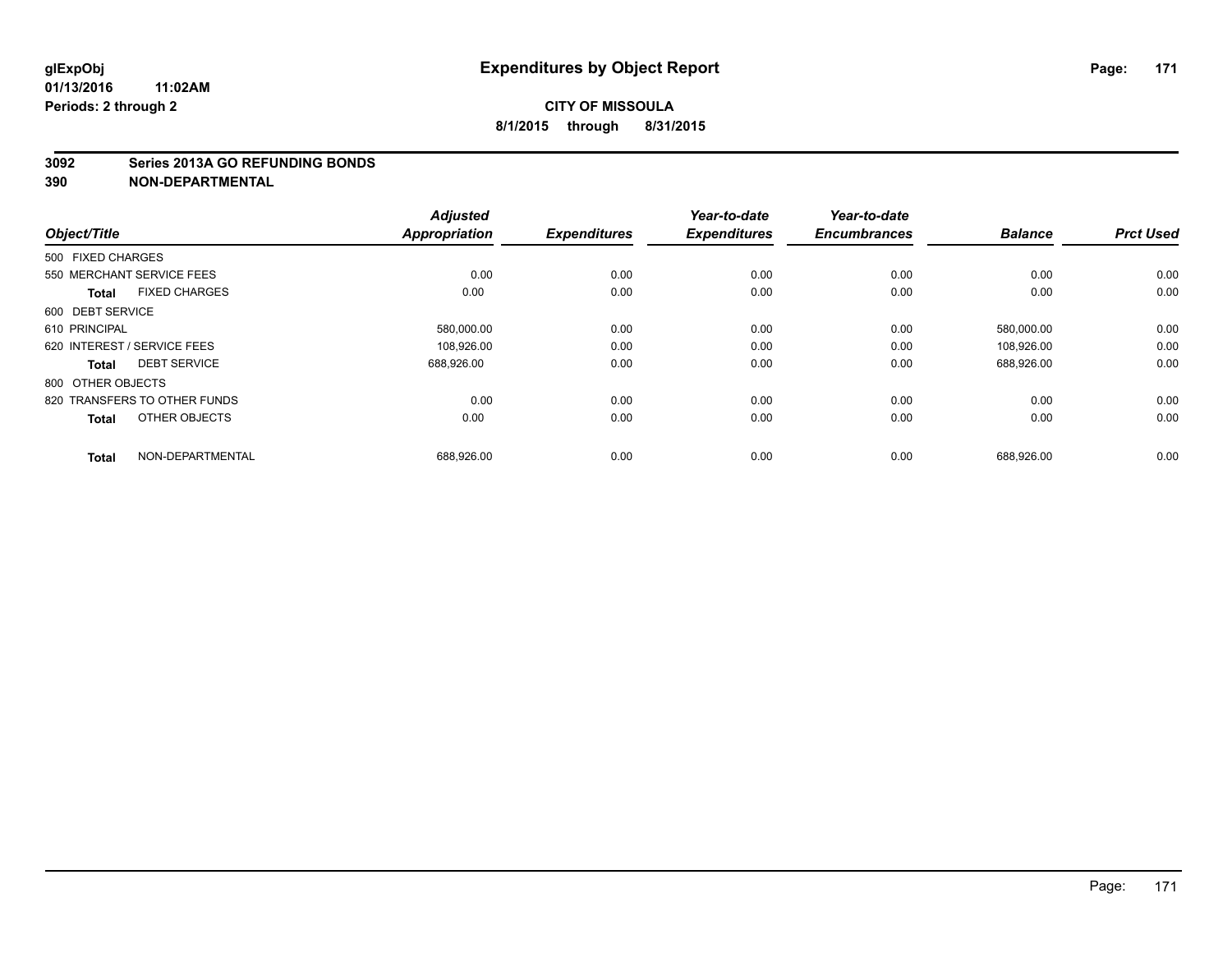# **CITY OF MISSOULA 8/1/2015 through 8/31/2015**

### **3092 Series 2013A GO REFUNDING BONDS**

| Object/Title      |                                 | <b>Adjusted</b><br><b>Appropriation</b> | <b>Expenditures</b> | Year-to-date<br><b>Expenditures</b> | Year-to-date<br><b>Encumbrances</b> | <b>Balance</b> | <b>Prct Used</b> |
|-------------------|---------------------------------|-----------------------------------------|---------------------|-------------------------------------|-------------------------------------|----------------|------------------|
| 500 FIXED CHARGES |                                 |                                         |                     |                                     |                                     |                |                  |
|                   | 550 MERCHANT SERVICE FEES       | 0.00                                    | 0.00                | 0.00                                | 0.00                                | 0.00           | 0.00             |
| <b>Total</b>      | <b>FIXED CHARGES</b>            | 0.00                                    | 0.00                | 0.00                                | 0.00                                | 0.00           | 0.00             |
| 600 DEBT SERVICE  |                                 |                                         |                     |                                     |                                     |                |                  |
| 610 PRINCIPAL     |                                 | 580,000.00                              | 0.00                | 0.00                                | 0.00                                | 580,000.00     | 0.00             |
|                   | 620 INTEREST / SERVICE FEES     | 108,926.00                              | 0.00                | 0.00                                | 0.00                                | 108.926.00     | 0.00             |
| Total             | <b>DEBT SERVICE</b>             | 688,926.00                              | 0.00                | 0.00                                | 0.00                                | 688,926.00     | 0.00             |
| 800 OTHER OBJECTS |                                 |                                         |                     |                                     |                                     |                |                  |
|                   | 820 TRANSFERS TO OTHER FUNDS    | 0.00                                    | 0.00                | 0.00                                | 0.00                                | 0.00           | 0.00             |
| Total             | OTHER OBJECTS                   | 0.00                                    | 0.00                | 0.00                                | 0.00                                | 0.00           | 0.00             |
| <b>Total</b>      | Series 2013A GO REFUNDING BONDS | 688,926.00                              | 0.00                | 0.00                                | 0.00                                | 688,926.00     | 0.00             |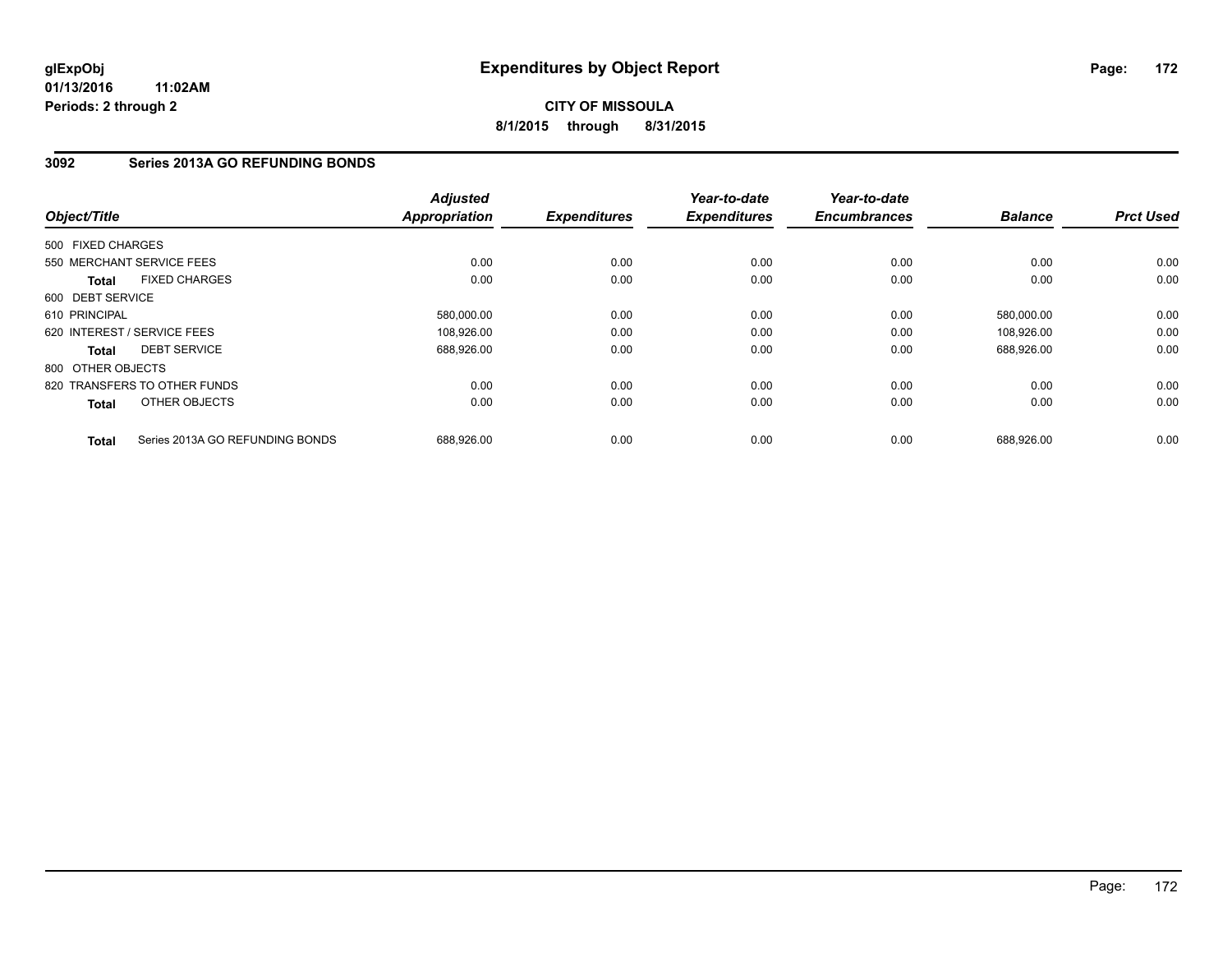#### **3095 2004 REFUNDING BONDS DEBT SERVICE**

|                                      | <b>Adjusted</b>      |                     | Year-to-date        | Year-to-date        |                |                  |
|--------------------------------------|----------------------|---------------------|---------------------|---------------------|----------------|------------------|
| Object/Title                         | <b>Appropriation</b> | <b>Expenditures</b> | <b>Expenditures</b> | <b>Encumbrances</b> | <b>Balance</b> | <b>Prct Used</b> |
| 500 FIXED CHARGES                    |                      |                     |                     |                     |                |                  |
| 550 MERCHANT SERVICE FEES            | 0.00                 | 0.00                | 0.00                | 0.00                | 0.00           | 0.00             |
| <b>FIXED CHARGES</b><br><b>Total</b> | 0.00                 | 0.00                | 0.00                | 0.00                | 0.00           | 0.00             |
| 600 DEBT SERVICE                     |                      |                     |                     |                     |                |                  |
| 610 PRINCIPAL                        | 0.00                 | 0.00                | 0.00                | 0.00                | 0.00           | 0.00             |
| 620 INTEREST / SERVICE FEES          | 0.00                 | 0.00                | 0.00                | 0.00                | 0.00           | 0.00             |
| <b>DEBT SERVICE</b><br><b>Total</b>  | 0.00                 | 0.00                | 0.00                | 0.00                | 0.00           | 0.00             |
| NON-DEPARTMENTAL<br><b>Total</b>     | 0.00                 | 0.00                | 0.00                | 0.00                | 0.00           | 0.00             |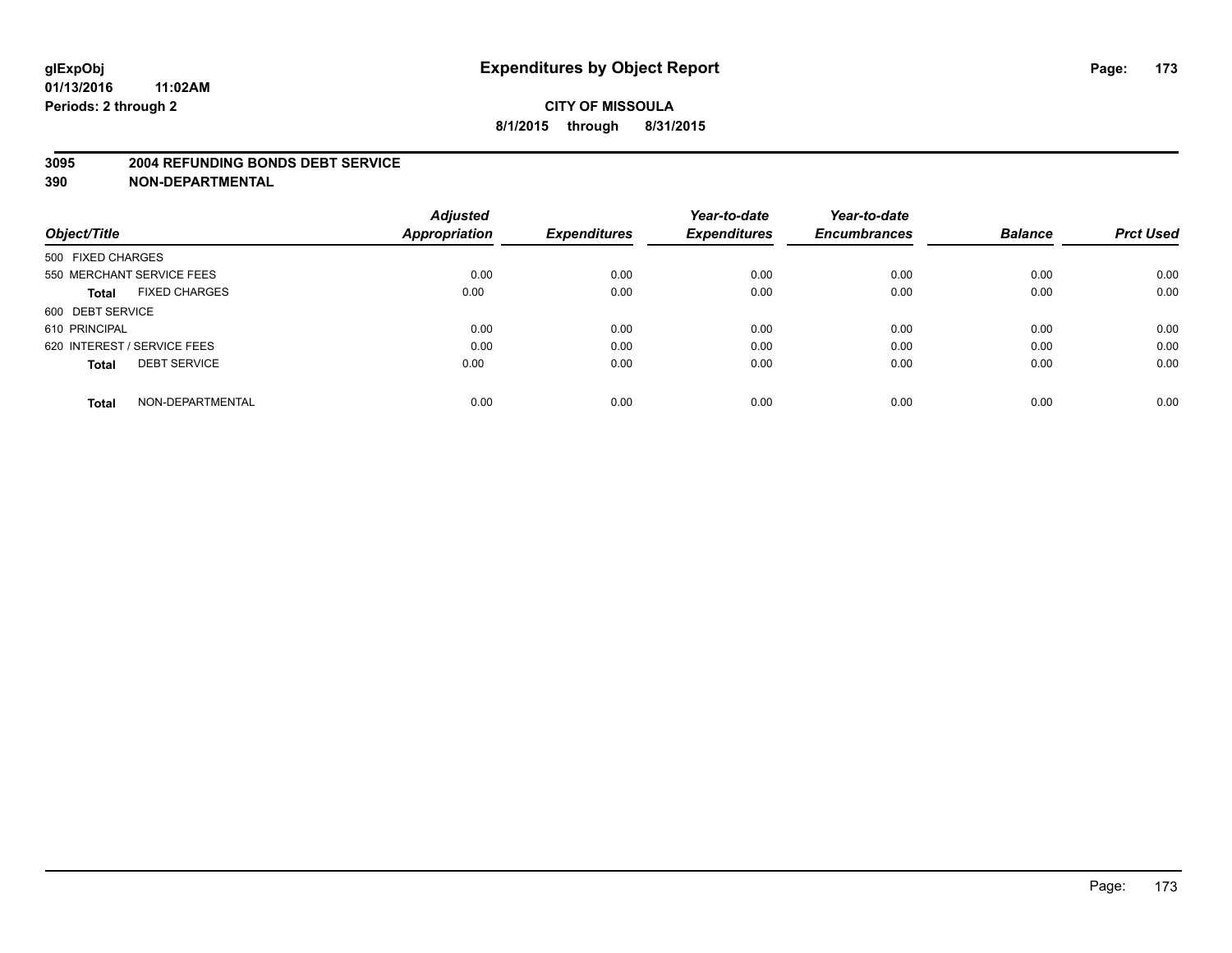**CITY OF MISSOULA 8/1/2015 through 8/31/2015**

### **3095 2004 REFUNDING BONDS DEBT SERVICE**

| Object/Title                |                                   | <b>Adjusted</b><br><b>Appropriation</b> | <b>Expenditures</b> | Year-to-date<br><b>Expenditures</b> | Year-to-date<br><b>Encumbrances</b> | <b>Balance</b> | <b>Prct Used</b> |
|-----------------------------|-----------------------------------|-----------------------------------------|---------------------|-------------------------------------|-------------------------------------|----------------|------------------|
| 500 FIXED CHARGES           |                                   |                                         |                     |                                     |                                     |                |                  |
| 550 MERCHANT SERVICE FEES   |                                   | 0.00                                    | 0.00                | 0.00                                | 0.00                                | 0.00           | 0.00             |
| <b>Total</b>                | <b>FIXED CHARGES</b>              | 0.00                                    | 0.00                | 0.00                                | 0.00                                | 0.00           | 0.00             |
| 600 DEBT SERVICE            |                                   |                                         |                     |                                     |                                     |                |                  |
| 610 PRINCIPAL               |                                   | 0.00                                    | 0.00                | 0.00                                | 0.00                                | 0.00           | 0.00             |
| 620 INTEREST / SERVICE FEES |                                   | 0.00                                    | 0.00                | 0.00                                | 0.00                                | 0.00           | 0.00             |
| <b>Total</b>                | <b>DEBT SERVICE</b>               | 0.00                                    | 0.00                | 0.00                                | 0.00                                | 0.00           | 0.00             |
| <b>Total</b>                | 2004 REFUNDING BONDS DEBT SERVICE | 0.00                                    | 0.00                | 0.00                                | 0.00                                | 0.00           | 0.00             |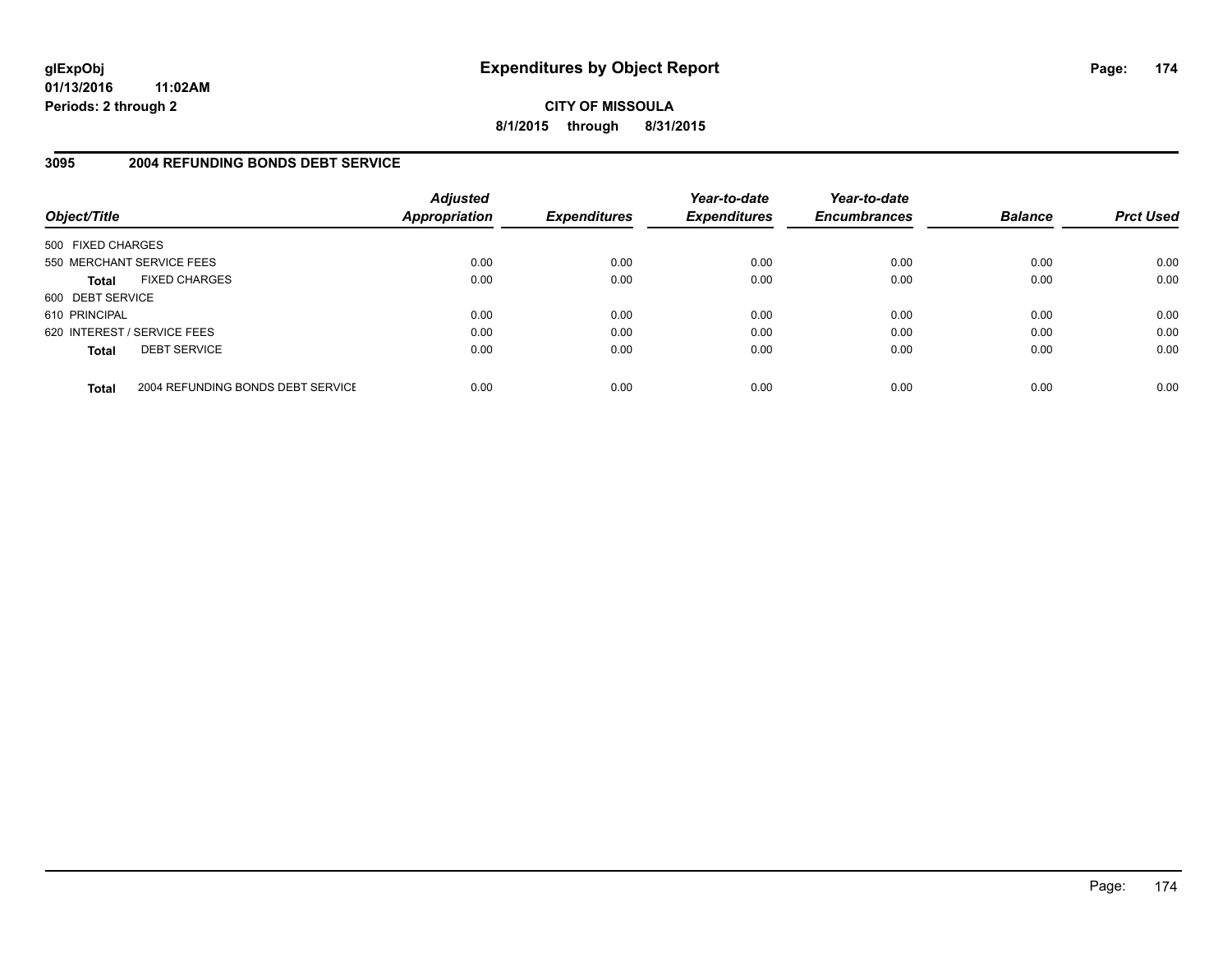**3096 NEW FIRE STATION GO BOND**

|                   |                              | <b>Adjusted</b>      | <b>Expenditures</b> | Year-to-date<br><b>Expenditures</b> | Year-to-date<br><b>Encumbrances</b> | <b>Balance</b> | <b>Prct Used</b> |
|-------------------|------------------------------|----------------------|---------------------|-------------------------------------|-------------------------------------|----------------|------------------|
| Object/Title      |                              | <b>Appropriation</b> |                     |                                     |                                     |                |                  |
| 500 FIXED CHARGES |                              |                      |                     |                                     |                                     |                |                  |
|                   | 550 MERCHANT SERVICE FEES    | 0.00                 | 0.00                | 0.00                                | 0.00                                | 0.00           | 0.00             |
| <b>Total</b>      | <b>FIXED CHARGES</b>         | 0.00                 | 0.00                | 0.00                                | 0.00                                | 0.00           | 0.00             |
| 600 DEBT SERVICE  |                              |                      |                     |                                     |                                     |                |                  |
| 610 PRINCIPAL     |                              | 3,876,559.00         | 0.00                | 0.00                                | 0.00                                | 3,876,559.00   | 0.00             |
|                   | 620 INTEREST / SERVICE FEES  | 12,500.00            | 350.00              | 350.00                              | 0.00                                | 12,150.00      | 2.80             |
| <b>Total</b>      | <b>DEBT SERVICE</b>          | 3,889,059.00         | 350.00              | 350.00                              | 0.00                                | 3,888,709.00   | 0.01             |
| 800 OTHER OBJECTS |                              |                      |                     |                                     |                                     |                |                  |
|                   | 820 TRANSFERS TO OTHER FUNDS | 0.00                 | 0.00                | 0.00                                | 0.00                                | 0.00           | 0.00             |
| <b>Total</b>      | OTHER OBJECTS                | 0.00                 | 0.00                | 0.00                                | 0.00                                | 0.00           | 0.00             |
| <b>Total</b>      | NON-DEPARTMENTAL             | 3,889,059.00         | 350.00              | 350.00                              | 0.00                                | 3,888,709.00   | 0.01             |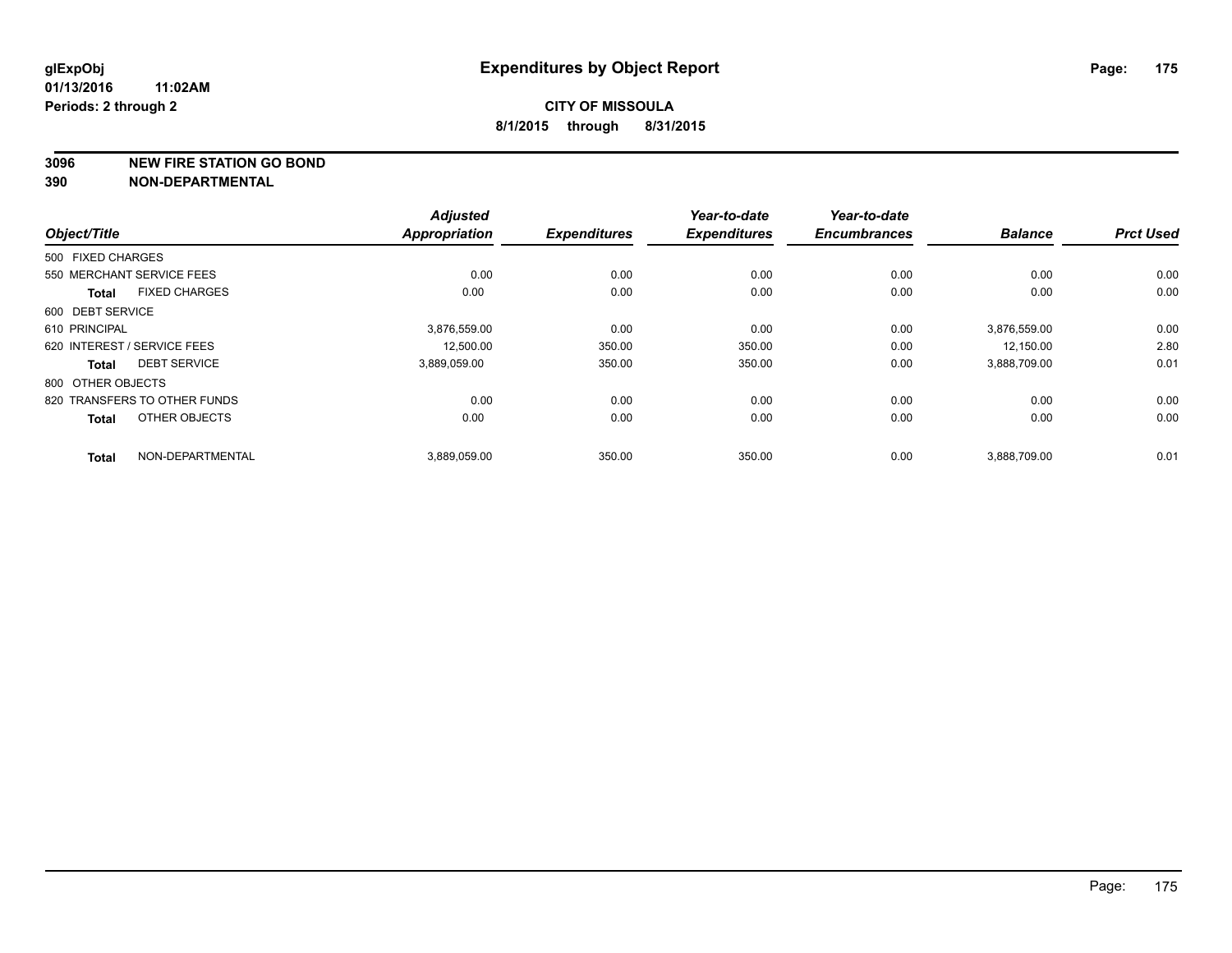# **3096 NEW FIRE STATION GO BOND**

| Object/Title      |                              | <b>Adjusted</b><br><b>Appropriation</b> | <b>Expenditures</b> | Year-to-date<br><b>Expenditures</b> | Year-to-date<br><b>Encumbrances</b> | <b>Balance</b> | <b>Prct Used</b> |
|-------------------|------------------------------|-----------------------------------------|---------------------|-------------------------------------|-------------------------------------|----------------|------------------|
|                   |                              |                                         |                     |                                     |                                     |                |                  |
| 500 FIXED CHARGES |                              |                                         |                     |                                     |                                     |                |                  |
|                   | 550 MERCHANT SERVICE FEES    | 0.00                                    | 0.00                | 0.00                                | 0.00                                | 0.00           | 0.00             |
| <b>Total</b>      | <b>FIXED CHARGES</b>         | 0.00                                    | 0.00                | 0.00                                | 0.00                                | 0.00           | 0.00             |
| 600 DEBT SERVICE  |                              |                                         |                     |                                     |                                     |                |                  |
| 610 PRINCIPAL     |                              | 3,876,559.00                            | 0.00                | 0.00                                | 0.00                                | 3.876.559.00   | 0.00             |
|                   | 620 INTEREST / SERVICE FEES  | 12,500.00                               | 350.00              | 350.00                              | 0.00                                | 12,150.00      | 2.80             |
| Total             | <b>DEBT SERVICE</b>          | 3,889,059.00                            | 350.00              | 350.00                              | 0.00                                | 3,888,709.00   | 0.01             |
| 800 OTHER OBJECTS |                              |                                         |                     |                                     |                                     |                |                  |
|                   | 820 TRANSFERS TO OTHER FUNDS | 0.00                                    | 0.00                | 0.00                                | 0.00                                | 0.00           | 0.00             |
| <b>Total</b>      | OTHER OBJECTS                | 0.00                                    | 0.00                | 0.00                                | 0.00                                | 0.00           | 0.00             |
| <b>Total</b>      | NEW FIRE STATION GO BOND     | 3.889.059.00                            | 350.00              | 350.00                              | 0.00                                | 3.888.709.00   | 0.01             |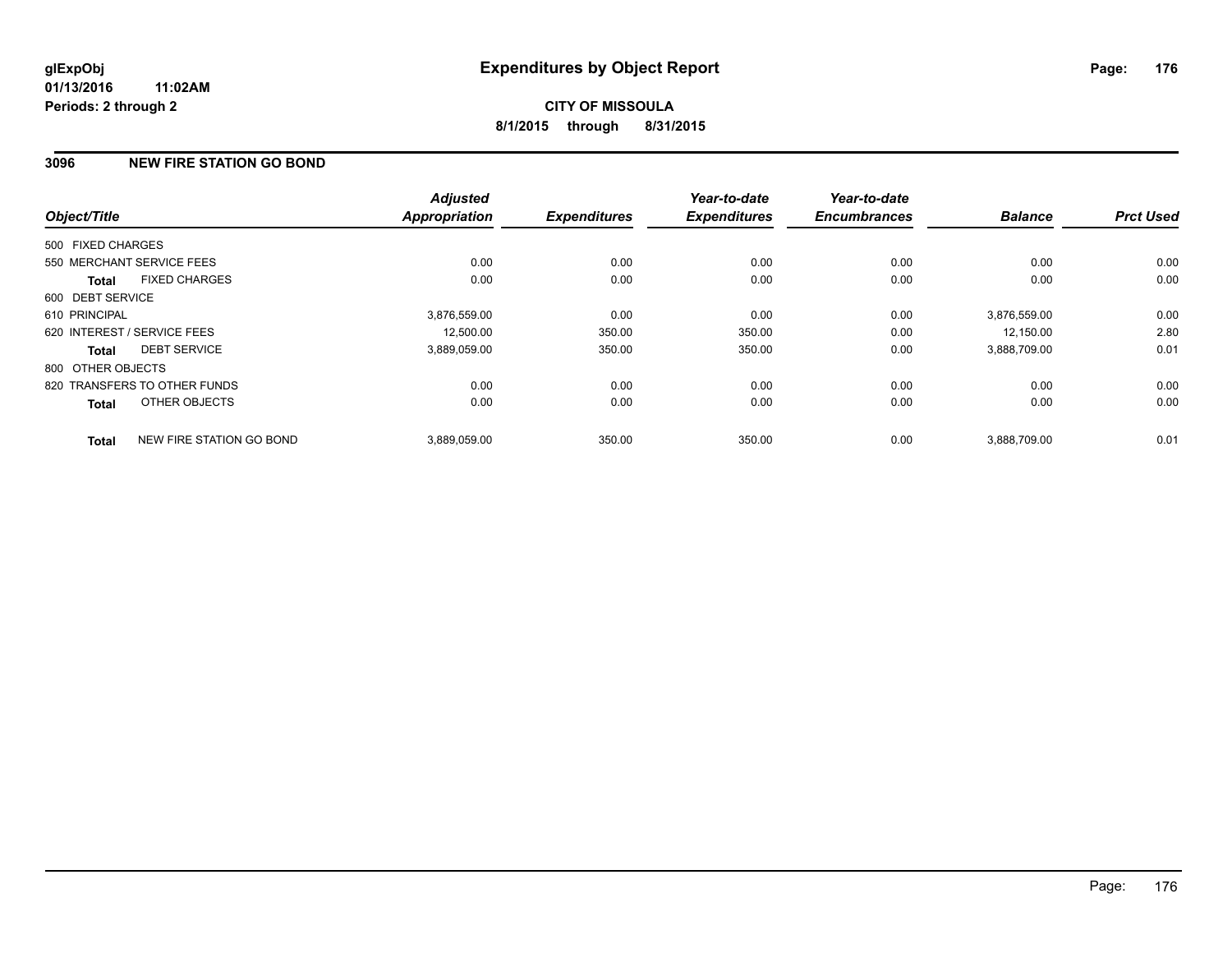**3097 2007 REFUNDING BONDS**

| Object/Title                         | <b>Adjusted</b><br>Appropriation | <b>Expenditures</b> | Year-to-date<br><b>Expenditures</b> | Year-to-date<br><b>Encumbrances</b> | <b>Balance</b> | <b>Prct Used</b> |
|--------------------------------------|----------------------------------|---------------------|-------------------------------------|-------------------------------------|----------------|------------------|
| 500 FIXED CHARGES                    |                                  |                     |                                     |                                     |                |                  |
| 500 FIXED CHARGES                    | 0.00                             | 0.00                | 0.00                                | 0.00                                | 0.00           | 0.00             |
| 550 MERCHANT SERVICE FEES            | 0.00                             | 0.00                | 0.00                                | 0.00                                | 0.00           | 0.00             |
| <b>FIXED CHARGES</b><br><b>Total</b> | 0.00                             | 0.00                | 0.00                                | 0.00                                | 0.00           | 0.00             |
| 600 DEBT SERVICE                     |                                  |                     |                                     |                                     |                |                  |
| 610 PRINCIPAL                        | 0.00                             | 0.00                | 0.00                                | 0.00                                | 0.00           | 0.00             |
| 620 INTEREST / SERVICE FEES          | 0.00                             | 0.00                | 0.00                                | 0.00                                | 0.00           | 0.00             |
| <b>DEBT SERVICE</b><br><b>Total</b>  | 0.00                             | 0.00                | 0.00                                | 0.00                                | 0.00           | 0.00             |
| NON-DEPARTMENTAL<br><b>Total</b>     | 0.00                             | 0.00                | 0.00                                | 0.00                                | 0.00           | 0.00             |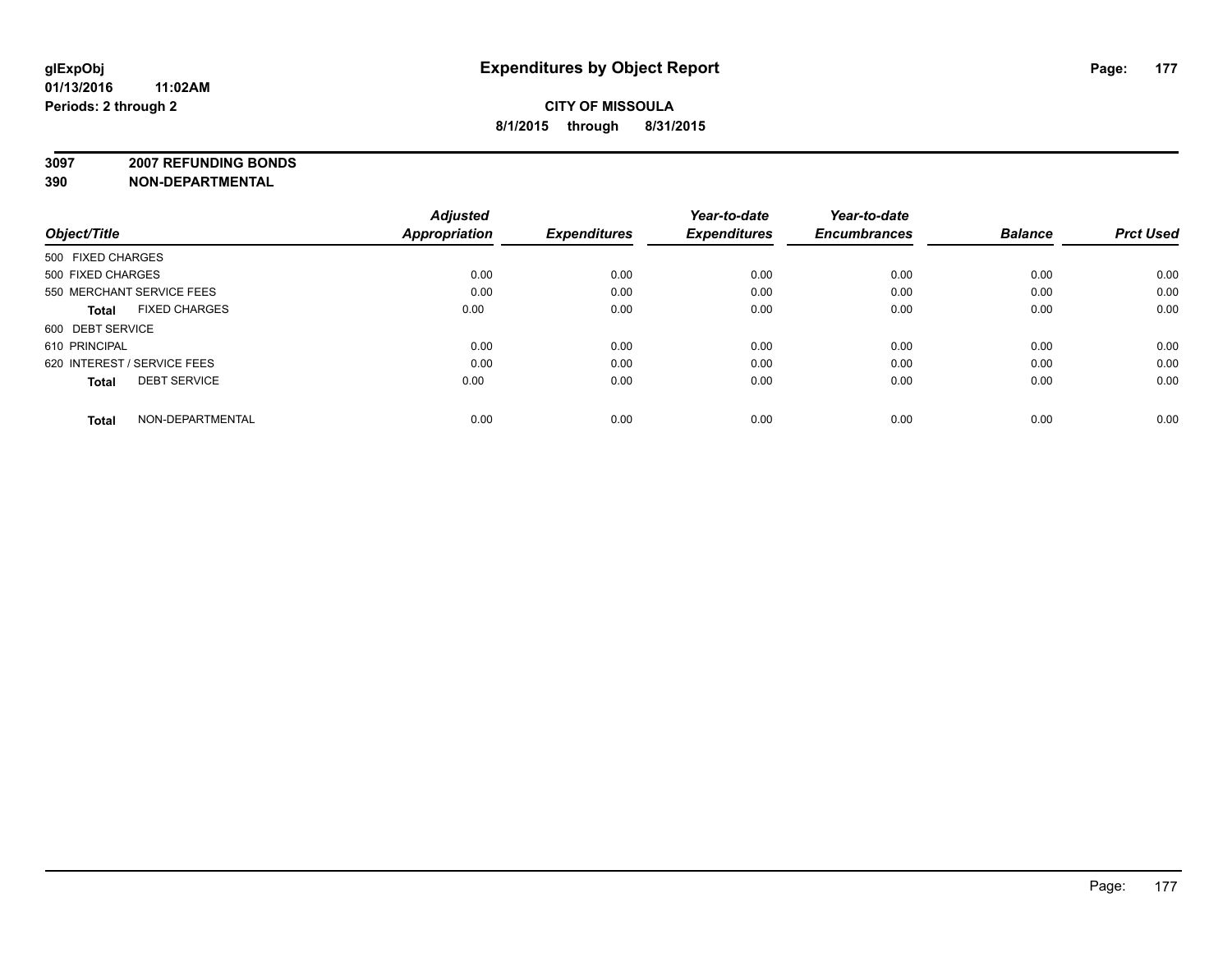# **CITY OF MISSOULA 8/1/2015 through 8/31/2015**

### **3097 2007 REFUNDING BONDS**

| Object/Title                |                      | <b>Adjusted</b><br><b>Appropriation</b> | <b>Expenditures</b> | Year-to-date<br><b>Expenditures</b> | Year-to-date<br><b>Encumbrances</b> | <b>Balance</b> | <b>Prct Used</b> |
|-----------------------------|----------------------|-----------------------------------------|---------------------|-------------------------------------|-------------------------------------|----------------|------------------|
| 500 FIXED CHARGES           |                      |                                         |                     |                                     |                                     |                |                  |
| 500 FIXED CHARGES           |                      | 0.00                                    | 0.00                | 0.00                                | 0.00                                | 0.00           | 0.00             |
| 550 MERCHANT SERVICE FEES   |                      | 0.00                                    | 0.00                | 0.00                                | 0.00                                | 0.00           | 0.00             |
| <b>Total</b>                | <b>FIXED CHARGES</b> | 0.00                                    | 0.00                | 0.00                                | 0.00                                | 0.00           | 0.00             |
| 600 DEBT SERVICE            |                      |                                         |                     |                                     |                                     |                |                  |
| 610 PRINCIPAL               |                      | 0.00                                    | 0.00                | 0.00                                | 0.00                                | 0.00           | 0.00             |
| 620 INTEREST / SERVICE FEES |                      | 0.00                                    | 0.00                | 0.00                                | 0.00                                | 0.00           | 0.00             |
| <b>Total</b>                | <b>DEBT SERVICE</b>  | 0.00                                    | 0.00                | 0.00                                | 0.00                                | 0.00           | 0.00             |
| <b>Total</b>                | 2007 REFUNDING BONDS | 0.00                                    | 0.00                | 0.00                                | 0.00                                | 0.00           | 0.00             |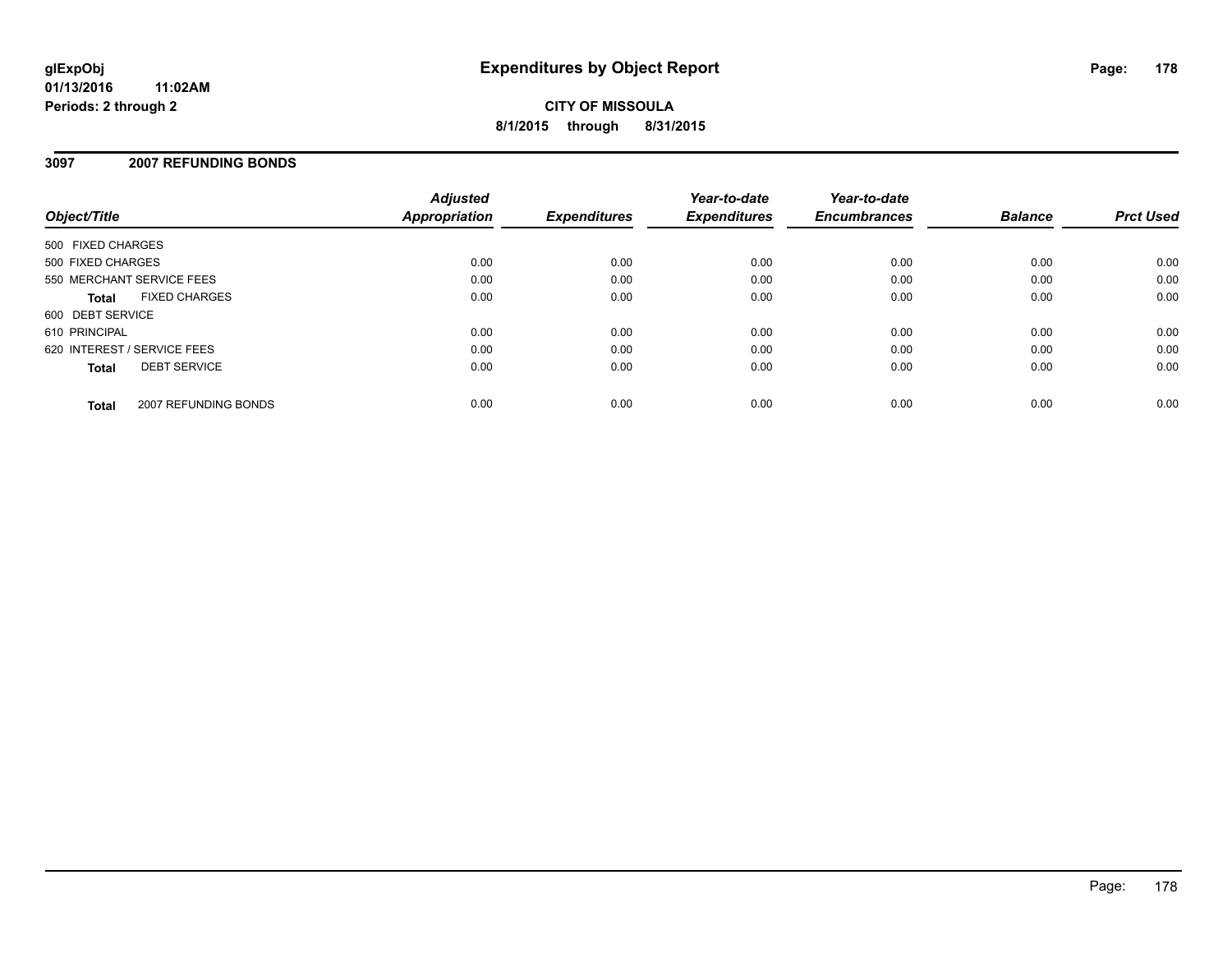#### **3100 SIDEWALK & CURB WARRANTS FUND**

| Object/Title                         | <b>Adjusted</b><br><b>Appropriation</b> | <b>Expenditures</b> | Year-to-date<br><b>Expenditures</b> | Year-to-date<br><b>Encumbrances</b> | <b>Balance</b> | <b>Prct Used</b> |
|--------------------------------------|-----------------------------------------|---------------------|-------------------------------------|-------------------------------------|----------------|------------------|
| 500 FIXED CHARGES                    |                                         |                     |                                     |                                     |                |                  |
| 550 MERCHANT SERVICE FEES            | 0.00                                    | 0.00                | 0.00                                | 0.00                                | 0.00           | 0.00             |
| <b>FIXED CHARGES</b><br><b>Total</b> | 0.00                                    | 0.00                | 0.00                                | 0.00                                | 0.00           | 0.00             |
| 600 DEBT SERVICE                     |                                         |                     |                                     |                                     |                |                  |
| 610 PRINCIPAL                        | 0.00                                    | 0.00                | 0.00                                | 0.00                                | 0.00           | 0.00             |
| 620 INTEREST / SERVICE FEES          | 0.00                                    | 0.00                | 0.00                                | 0.00                                | 0.00           | 0.00             |
| <b>DEBT SERVICE</b><br><b>Total</b>  | 0.00                                    | 0.00                | 0.00                                | 0.00                                | 0.00           | 0.00             |
| 800 OTHER OBJECTS                    |                                         |                     |                                     |                                     |                |                  |
| 820 TRANSFERS TO OTHER FUNDS         | 0.00                                    | 0.00                | 0.00                                | 0.00                                | 0.00           | 0.00             |
| OTHER OBJECTS<br><b>Total</b>        | 0.00                                    | 0.00                | 0.00                                | 0.00                                | 0.00           | 0.00             |
|                                      |                                         |                     |                                     |                                     |                |                  |
| NON-DEPARTMENTAL<br><b>Total</b>     | 0.00                                    | 0.00                | 0.00                                | 0.00                                | 0.00           | 0.00             |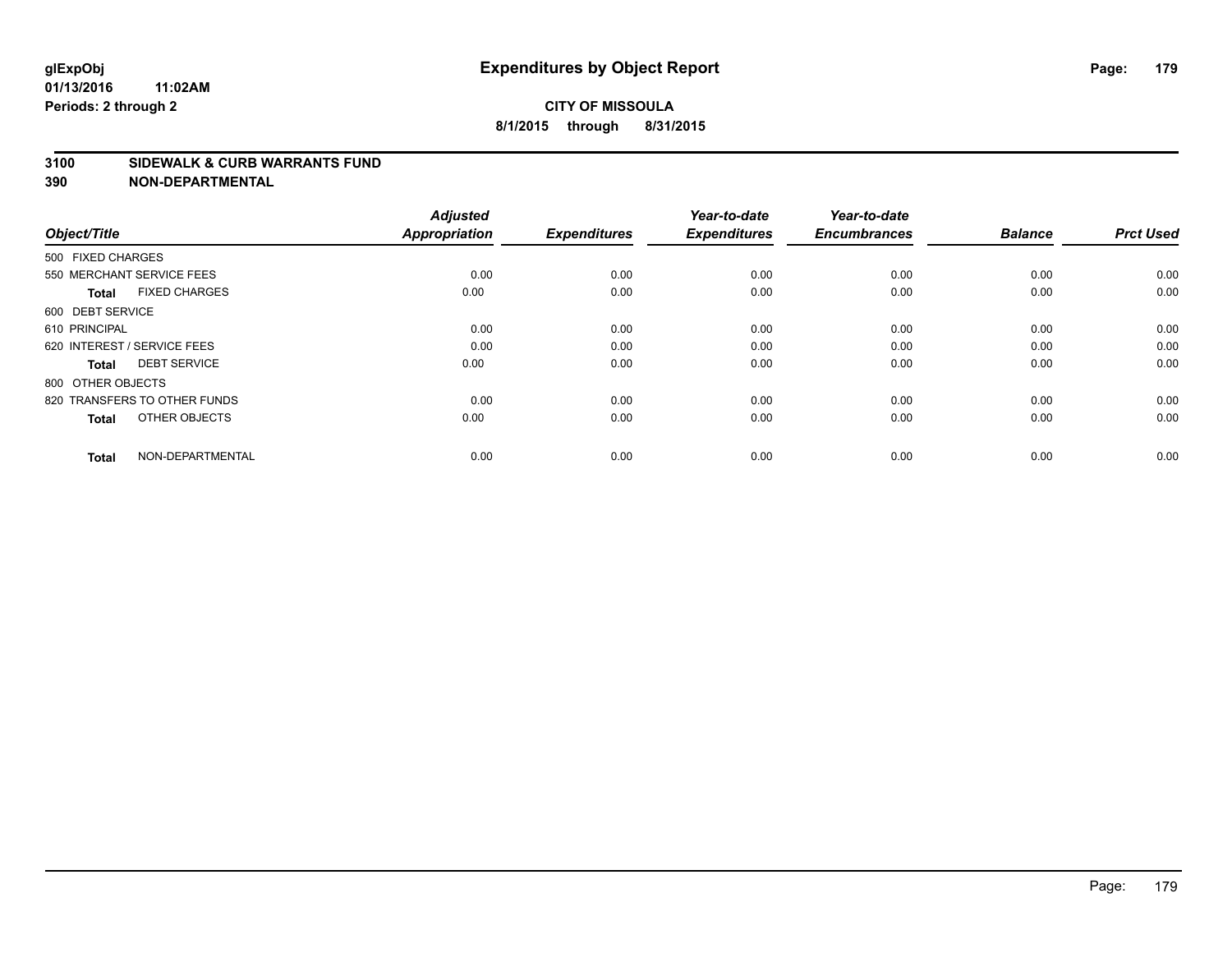# **CITY OF MISSOULA 8/1/2015 through 8/31/2015**

# **3100 SIDEWALK & CURB WARRANTS FUND**

| Object/Title                |                               | <b>Adjusted</b><br><b>Appropriation</b> | <b>Expenditures</b> | Year-to-date<br><b>Expenditures</b> | Year-to-date<br><b>Encumbrances</b> | <b>Balance</b> | <b>Prct Used</b> |
|-----------------------------|-------------------------------|-----------------------------------------|---------------------|-------------------------------------|-------------------------------------|----------------|------------------|
| 500 FIXED CHARGES           |                               |                                         |                     |                                     |                                     |                |                  |
| 550 MERCHANT SERVICE FEES   |                               | 0.00                                    | 0.00                | 0.00                                | 0.00                                | 0.00           | 0.00             |
| <b>Total</b>                | <b>FIXED CHARGES</b>          | 0.00                                    | 0.00                | 0.00                                | 0.00                                | 0.00           | 0.00             |
| 600 DEBT SERVICE            |                               |                                         |                     |                                     |                                     |                |                  |
| 610 PRINCIPAL               |                               | 0.00                                    | 0.00                | 0.00                                | 0.00                                | 0.00           | 0.00             |
| 620 INTEREST / SERVICE FEES |                               | 0.00                                    | 0.00                | 0.00                                | 0.00                                | 0.00           | 0.00             |
| <b>Total</b>                | <b>DEBT SERVICE</b>           | 0.00                                    | 0.00                | 0.00                                | 0.00                                | 0.00           | 0.00             |
| 800 OTHER OBJECTS           |                               |                                         |                     |                                     |                                     |                |                  |
|                             | 820 TRANSFERS TO OTHER FUNDS  | 0.00                                    | 0.00                | 0.00                                | 0.00                                | 0.00           | 0.00             |
| <b>Total</b>                | OTHER OBJECTS                 | 0.00                                    | 0.00                | 0.00                                | 0.00                                | 0.00           | 0.00             |
| <b>Total</b>                | SIDEWALK & CURB WARRANTS FUND | 0.00                                    | 0.00                | 0.00                                | 0.00                                | 0.00           | 0.00             |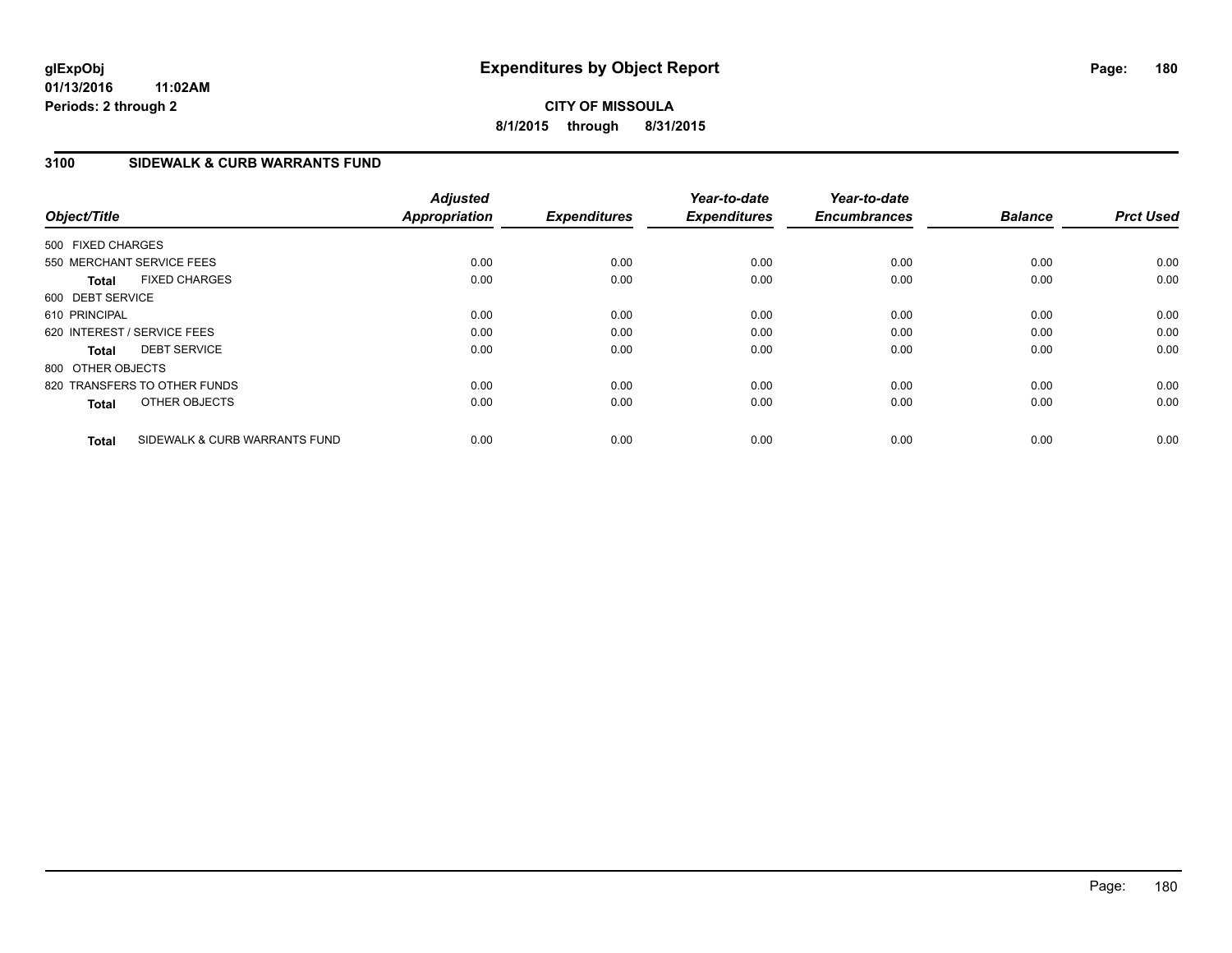#### **3200 FY99 SIDEWALK & CURB DEBT SERVICE FUND**

| Object/Title                         | <b>Adjusted</b><br><b>Appropriation</b> | <b>Expenditures</b> | Year-to-date<br><b>Expenditures</b> | Year-to-date<br><b>Encumbrances</b> | <b>Balance</b> | <b>Prct Used</b> |
|--------------------------------------|-----------------------------------------|---------------------|-------------------------------------|-------------------------------------|----------------|------------------|
| 500 FIXED CHARGES                    |                                         |                     |                                     |                                     |                |                  |
| 550 MERCHANT SERVICE FEES            | 0.00                                    | 0.00                | 0.00                                | 0.00                                | 0.00           | 0.00             |
| <b>FIXED CHARGES</b><br><b>Total</b> | 0.00                                    | 0.00                | 0.00                                | 0.00                                | 0.00           | 0.00             |
| 600 DEBT SERVICE                     |                                         |                     |                                     |                                     |                |                  |
| 610 PRINCIPAL                        | 0.00                                    | 0.00                | 0.00                                | 0.00                                | 0.00           | 0.00             |
| 620 INTEREST / SERVICE FEES          | 0.00                                    | 0.00                | 0.00                                | 0.00                                | 0.00           | 0.00             |
| <b>DEBT SERVICE</b><br><b>Total</b>  | 0.00                                    | 0.00                | 0.00                                | 0.00                                | 0.00           | 0.00             |
| 800 OTHER OBJECTS                    |                                         |                     |                                     |                                     |                |                  |
| 820 TRANSFERS TO OTHER FUNDS         | 0.00                                    | 0.00                | 0.00                                | 0.00                                | 0.00           | 0.00             |
| OTHER OBJECTS<br><b>Total</b>        | 0.00                                    | 0.00                | 0.00                                | 0.00                                | 0.00           | 0.00             |
|                                      |                                         |                     |                                     |                                     |                |                  |
| NON-DEPARTMENTAL<br><b>Total</b>     | 0.00                                    | 0.00                | 0.00                                | 0.00                                | 0.00           | 0.00             |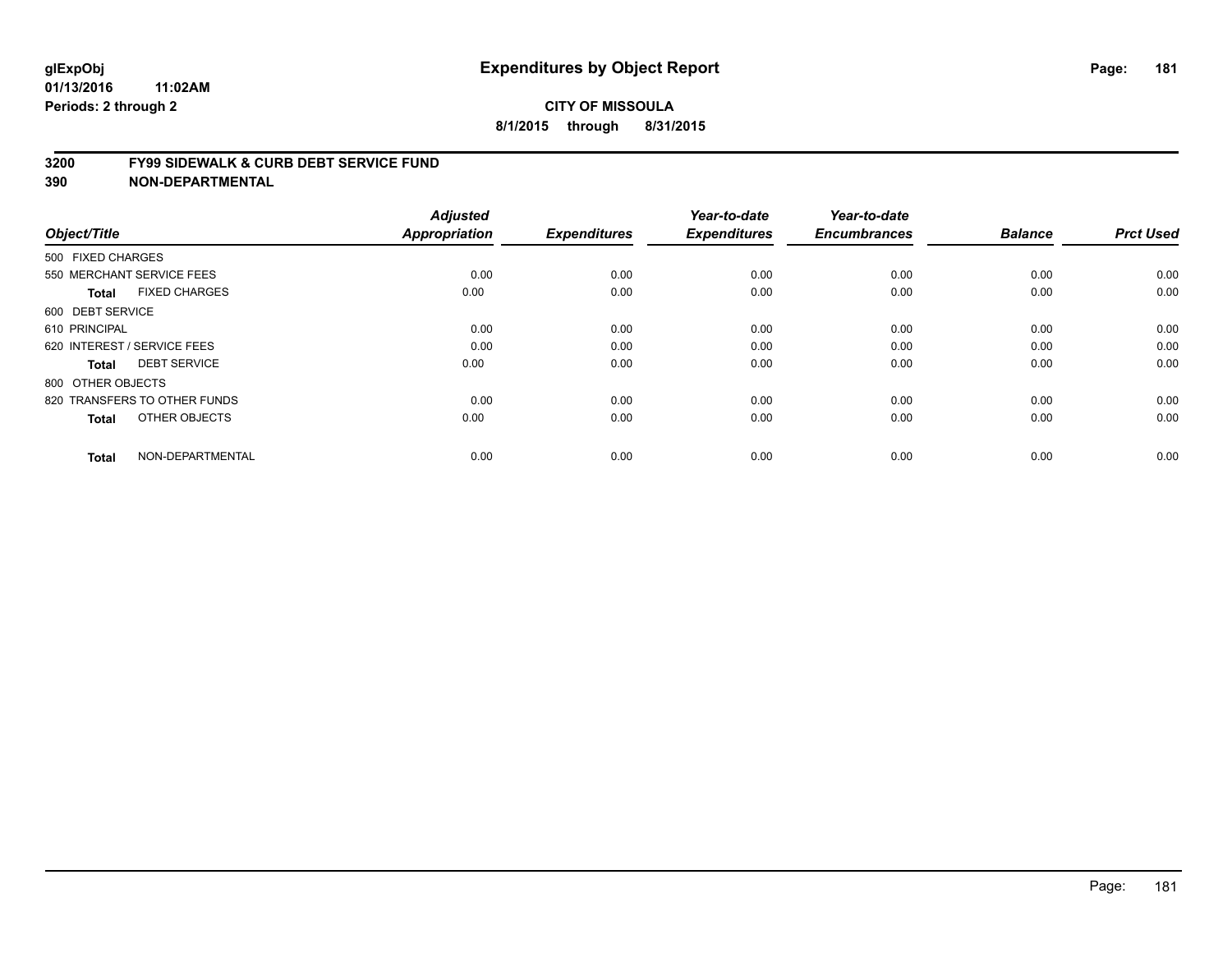# **CITY OF MISSOULA 8/1/2015 through 8/31/2015**

# **3200 FY99 SIDEWALK & CURB DEBT SERVICE FUND**

| Object/Title      |                                              | <b>Adjusted</b><br><b>Appropriation</b> | <b>Expenditures</b> | Year-to-date<br><b>Expenditures</b> | Year-to-date<br><b>Encumbrances</b> | <b>Balance</b> | <b>Prct Used</b> |
|-------------------|----------------------------------------------|-----------------------------------------|---------------------|-------------------------------------|-------------------------------------|----------------|------------------|
| 500 FIXED CHARGES |                                              |                                         |                     |                                     |                                     |                |                  |
|                   | 550 MERCHANT SERVICE FEES                    | 0.00                                    | 0.00                | 0.00                                | 0.00                                | 0.00           | 0.00             |
| Total             | <b>FIXED CHARGES</b>                         | 0.00                                    | 0.00                | 0.00                                | 0.00                                | 0.00           | 0.00             |
| 600 DEBT SERVICE  |                                              |                                         |                     |                                     |                                     |                |                  |
| 610 PRINCIPAL     |                                              | 0.00                                    | 0.00                | 0.00                                | 0.00                                | 0.00           | 0.00             |
|                   | 620 INTEREST / SERVICE FEES                  | 0.00                                    | 0.00                | 0.00                                | 0.00                                | 0.00           | 0.00             |
| Total             | <b>DEBT SERVICE</b>                          | 0.00                                    | 0.00                | 0.00                                | 0.00                                | 0.00           | 0.00             |
| 800 OTHER OBJECTS |                                              |                                         |                     |                                     |                                     |                |                  |
|                   | 820 TRANSFERS TO OTHER FUNDS                 | 0.00                                    | 0.00                | 0.00                                | 0.00                                | 0.00           | 0.00             |
| <b>Total</b>      | OTHER OBJECTS                                | 0.00                                    | 0.00                | 0.00                                | 0.00                                | 0.00           | 0.00             |
| <b>Total</b>      | <b>FY99 SIDEWALK &amp; CURB DEBT SERVICE</b> | 0.00                                    | 0.00                | 0.00                                | 0.00                                | 0.00           | 0.00             |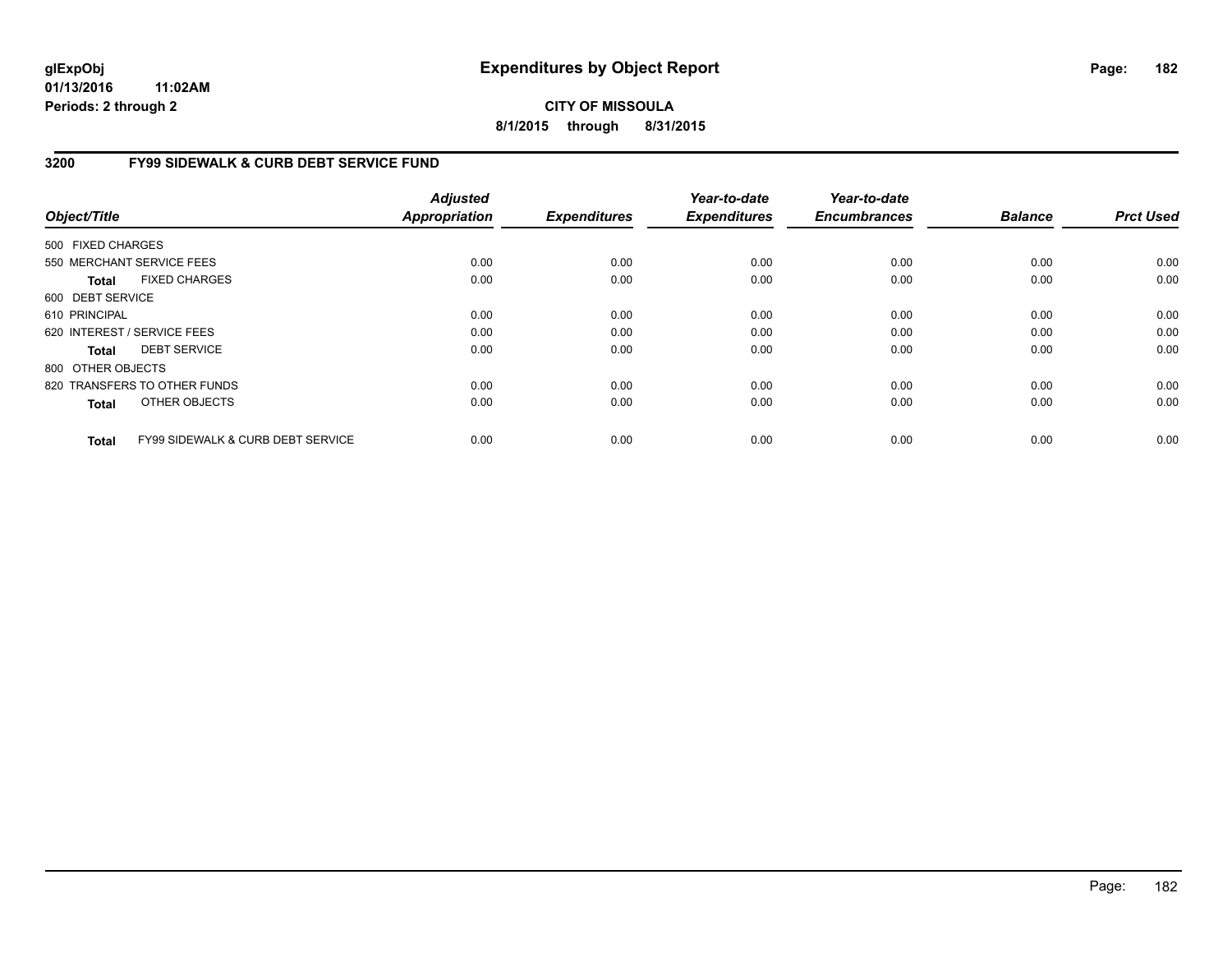#### **3300 FY00 SIDEWALK & CURB DEBT SERVICE FUND**

| Object/Title                         | <b>Adjusted</b><br><b>Appropriation</b> | <b>Expenditures</b> | Year-to-date<br><b>Expenditures</b> | Year-to-date<br><b>Encumbrances</b> | <b>Balance</b> | <b>Prct Used</b> |
|--------------------------------------|-----------------------------------------|---------------------|-------------------------------------|-------------------------------------|----------------|------------------|
| 500 FIXED CHARGES                    |                                         |                     |                                     |                                     |                |                  |
| 550 MERCHANT SERVICE FEES            | 0.00                                    | 0.00                | 0.00                                | 0.00                                | 0.00           | 0.00             |
| <b>FIXED CHARGES</b><br><b>Total</b> | 0.00                                    | 0.00                | 0.00                                | 0.00                                | 0.00           | 0.00             |
| 600 DEBT SERVICE                     |                                         |                     |                                     |                                     |                |                  |
| 610 PRINCIPAL                        | 0.00                                    | 0.00                | 0.00                                | 0.00                                | 0.00           | 0.00             |
| 620 INTEREST / SERVICE FEES          | 0.00                                    | 0.00                | 0.00                                | 0.00                                | 0.00           | 0.00             |
| <b>DEBT SERVICE</b><br><b>Total</b>  | 0.00                                    | 0.00                | 0.00                                | 0.00                                | 0.00           | 0.00             |
| NON-DEPARTMENTAL<br><b>Total</b>     | 0.00                                    | 0.00                | 0.00                                | 0.00                                | 0.00           | 0.00             |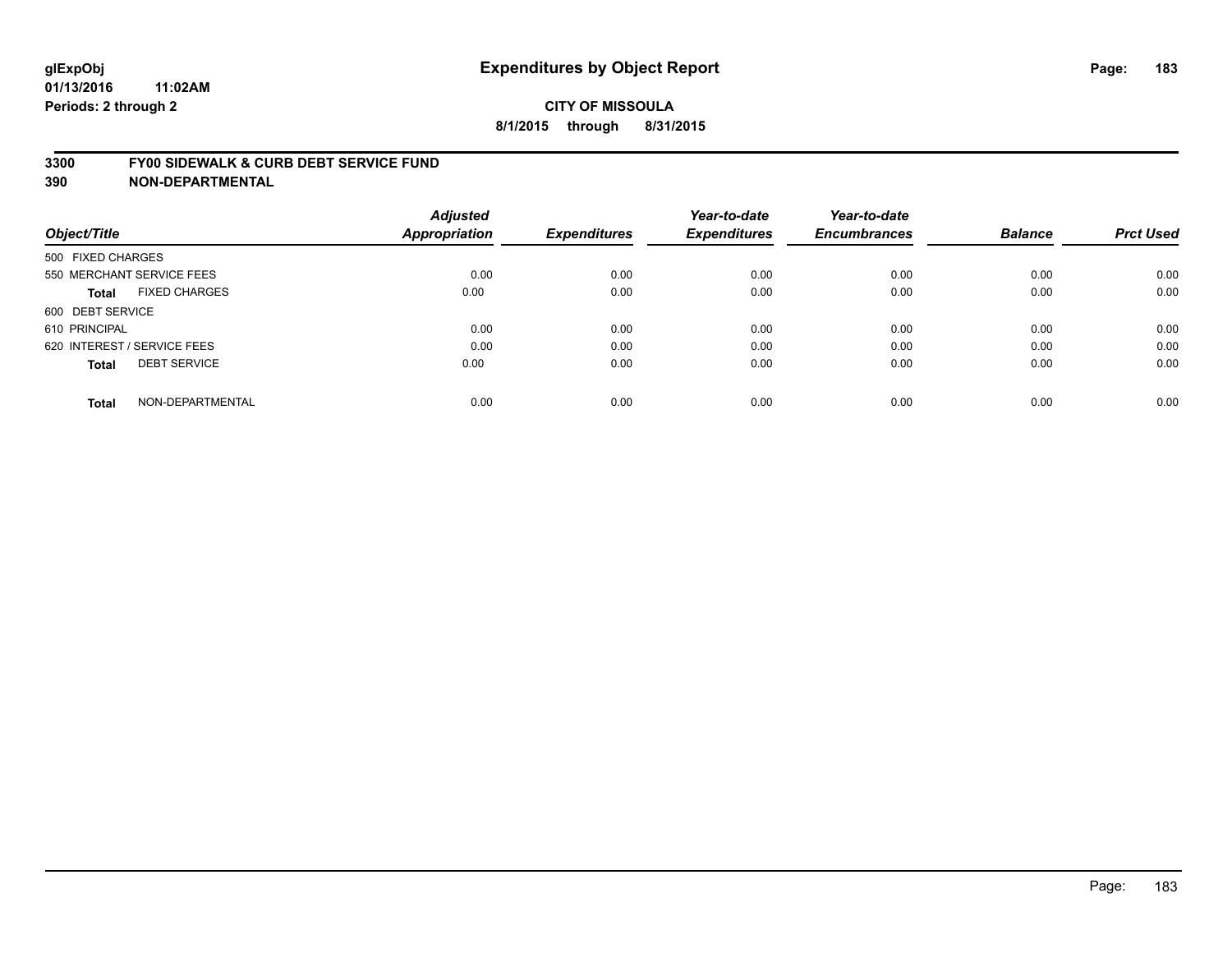**CITY OF MISSOULA 8/1/2015 through 8/31/2015**

# **3300 FY00 SIDEWALK & CURB DEBT SERVICE FUND**

| Object/Title      |                                   | <b>Adjusted</b><br><b>Appropriation</b> | <b>Expenditures</b> | Year-to-date<br><b>Expenditures</b> | Year-to-date<br><b>Encumbrances</b> | <b>Balance</b> | <b>Prct Used</b> |
|-------------------|-----------------------------------|-----------------------------------------|---------------------|-------------------------------------|-------------------------------------|----------------|------------------|
| 500 FIXED CHARGES |                                   |                                         |                     |                                     |                                     |                |                  |
|                   | 550 MERCHANT SERVICE FEES         | 0.00                                    | 0.00                | 0.00                                | 0.00                                | 0.00           | 0.00             |
| <b>Total</b>      | <b>FIXED CHARGES</b>              | 0.00                                    | 0.00                | 0.00                                | 0.00                                | 0.00           | 0.00             |
| 600 DEBT SERVICE  |                                   |                                         |                     |                                     |                                     |                |                  |
| 610 PRINCIPAL     |                                   | 0.00                                    | 0.00                | 0.00                                | 0.00                                | 0.00           | 0.00             |
|                   | 620 INTEREST / SERVICE FEES       | 0.00                                    | 0.00                | 0.00                                | 0.00                                | 0.00           | 0.00             |
| <b>Total</b>      | <b>DEBT SERVICE</b>               | 0.00                                    | 0.00                | 0.00                                | 0.00                                | 0.00           | 0.00             |
| <b>Total</b>      | FY00 SIDEWALK & CURB DEBT SERVICE | 0.00                                    | 0.00                | 0.00                                | 0.00                                | 0.00           | 0.00             |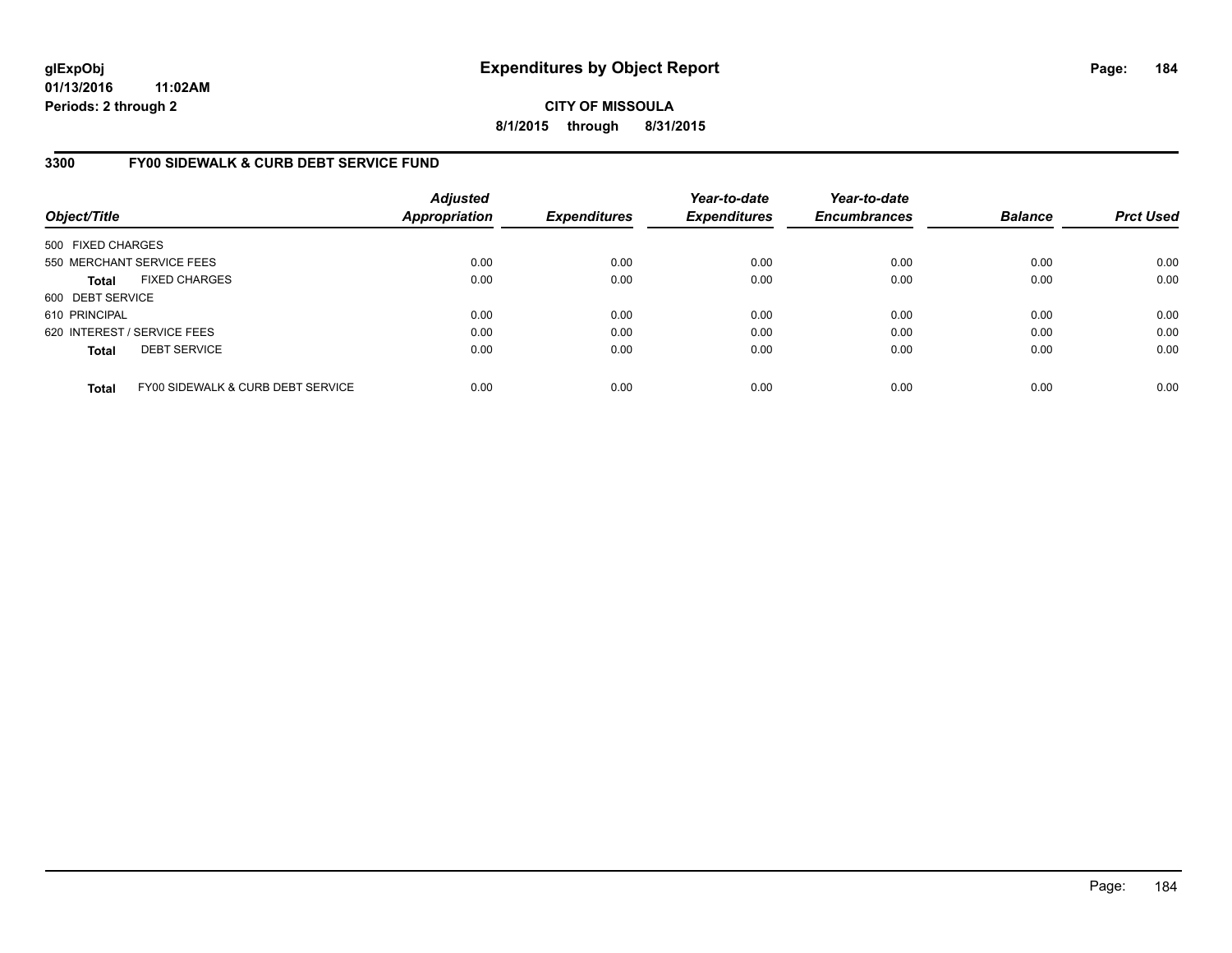# **3305 JUDGMENT LEVIES**

| Object/Title                        | <b>Adjusted</b><br><b>Appropriation</b> | <b>Expenditures</b> | Year-to-date<br><b>Expenditures</b> | Year-to-date<br><b>Encumbrances</b> | <b>Balance</b> | <b>Prct Used</b> |
|-------------------------------------|-----------------------------------------|---------------------|-------------------------------------|-------------------------------------|----------------|------------------|
| 600 DEBT SERVICE                    |                                         |                     |                                     |                                     |                |                  |
| 615 JUDGMENT LEVY DEBT PAYMENT      | 0.00                                    | 0.00                | 0.00                                | 0.00                                | 0.00           | 0.00             |
| <b>DEBT SERVICE</b><br><b>Total</b> | 0.00                                    | 0.00                | 0.00                                | 0.00                                | 0.00           | 0.00             |
| 800 OTHER OBJECTS                   |                                         |                     |                                     |                                     |                |                  |
| 820 TRANSFERS TO OTHER FUNDS        | 0.00                                    | 0.00                | 0.00                                | 0.00                                | 0.00           | 0.00             |
| OTHER OBJECTS<br><b>Total</b>       | 0.00                                    | 0.00                | 0.00                                | 0.00                                | 0.00           | 0.00             |
| NON-DEPARTMENTAL<br>Total           | 0.00                                    | 0.00                | 0.00                                | 0.00                                | 0.00           | 0.00             |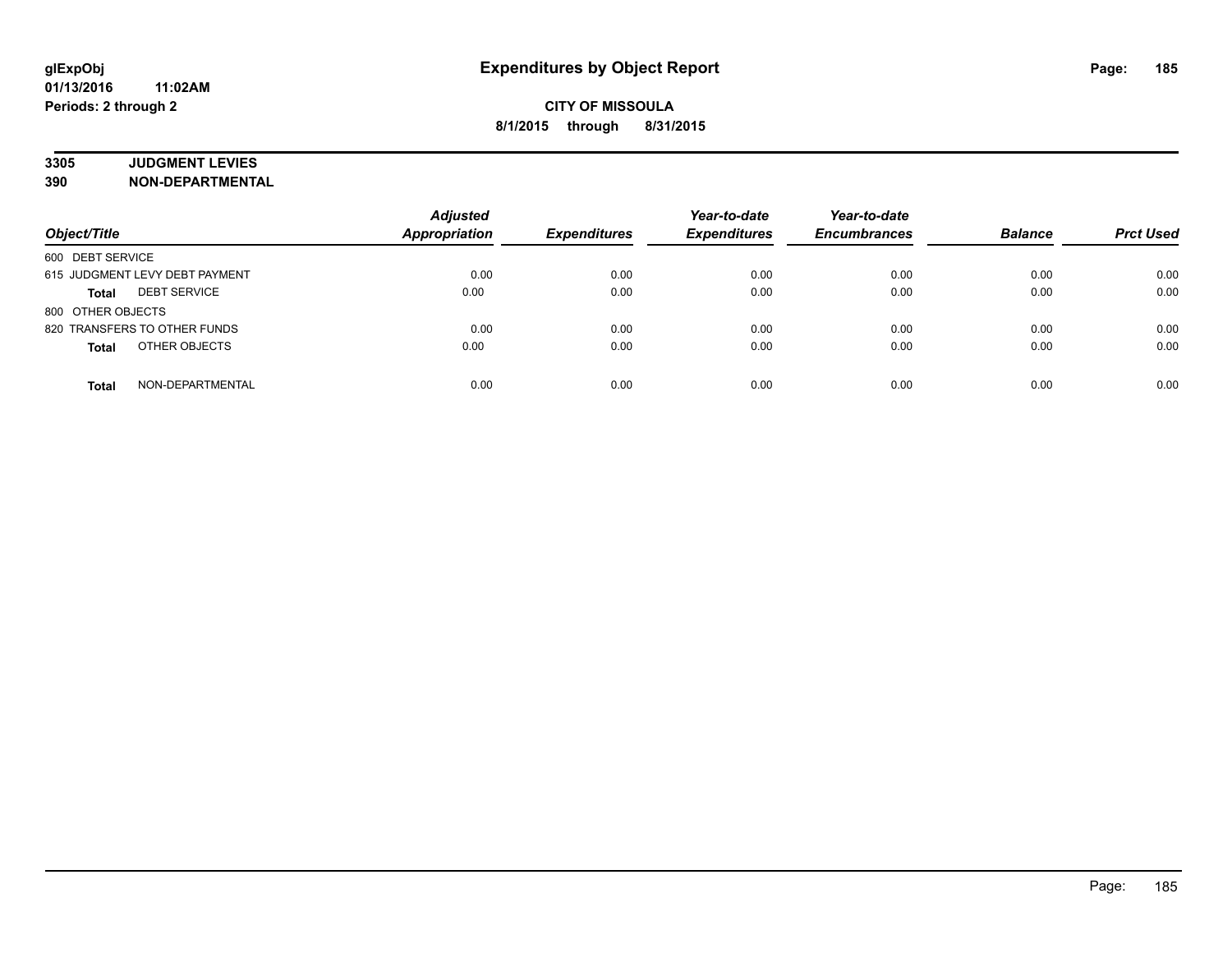**3305 JUDGMENT LEVIES**

| Object/Title                           | <b>Adjusted</b><br><b>Appropriation</b> | <b>Expenditures</b> | Year-to-date<br><b>Expenditures</b> | Year-to-date<br><b>Encumbrances</b> | <b>Balance</b> | <b>Prct Used</b> |
|----------------------------------------|-----------------------------------------|---------------------|-------------------------------------|-------------------------------------|----------------|------------------|
| 600 DEBT SERVICE                       |                                         |                     |                                     |                                     |                |                  |
| 615 JUDGMENT LEVY DEBT PAYMENT         | 0.00                                    | 0.00                | 0.00                                | 0.00                                | 0.00           | 0.00             |
| <b>DEBT SERVICE</b><br><b>Total</b>    | 0.00                                    | 0.00                | 0.00                                | 0.00                                | 0.00           | 0.00             |
| 800 OTHER OBJECTS                      |                                         |                     |                                     |                                     |                |                  |
| 820 TRANSFERS TO OTHER FUNDS           | 0.00                                    | 0.00                | 0.00                                | 0.00                                | 0.00           | 0.00             |
| OTHER OBJECTS<br><b>Total</b>          | 0.00                                    | 0.00                | 0.00                                | 0.00                                | 0.00           | 0.00             |
| <b>JUDGMENT LEVIES</b><br><b>Total</b> | 0.00                                    | 0.00                | 0.00                                | 0.00                                | 0.00           | 0.00             |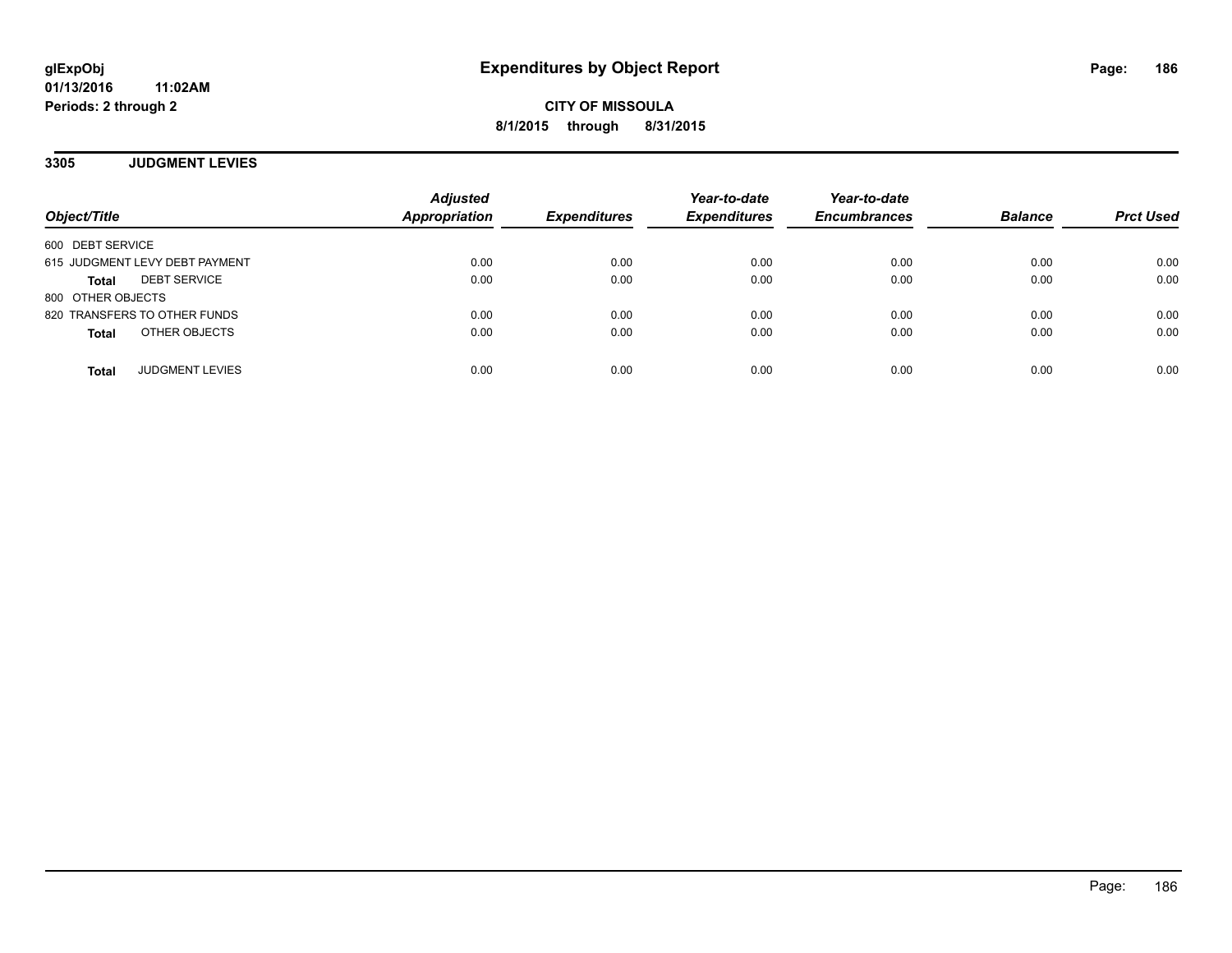# **glExpObj Expenditures by Object Report Page: 187**

**01/13/2016 11:02AM Periods: 2 through 2**

### **3400 FY01 SIDEWALK & CURB DEBT SERVICE FUND**

**000 \*\*\* Title Not Found \*\*\***

| Object/Title                            | <b>Adjusted</b><br>Appropriation | <b>Expenditures</b> | Year-to-date<br><b>Expenditures</b> | Year-to-date<br><b>Encumbrances</b> | <b>Balance</b> | <b>Prct Used</b> |
|-----------------------------------------|----------------------------------|---------------------|-------------------------------------|-------------------------------------|----------------|------------------|
| 800 OTHER OBJECTS                       |                                  |                     |                                     |                                     |                |                  |
| 820 TRANSFERS TO OTHER FUNDS            | 0.00                             | 0.00                | 0.00                                | 0.00                                | 0.00           | 0.00             |
| OTHER OBJECTS<br>Total                  | 0.00                             | 0.00                | 0.00                                | 0.00                                | 0.00           | 0.00             |
| *** Title Not Found ***<br><b>Total</b> | 0.00                             | 0.00                | 0.00                                | 0.00                                | 0.00           | 0.00             |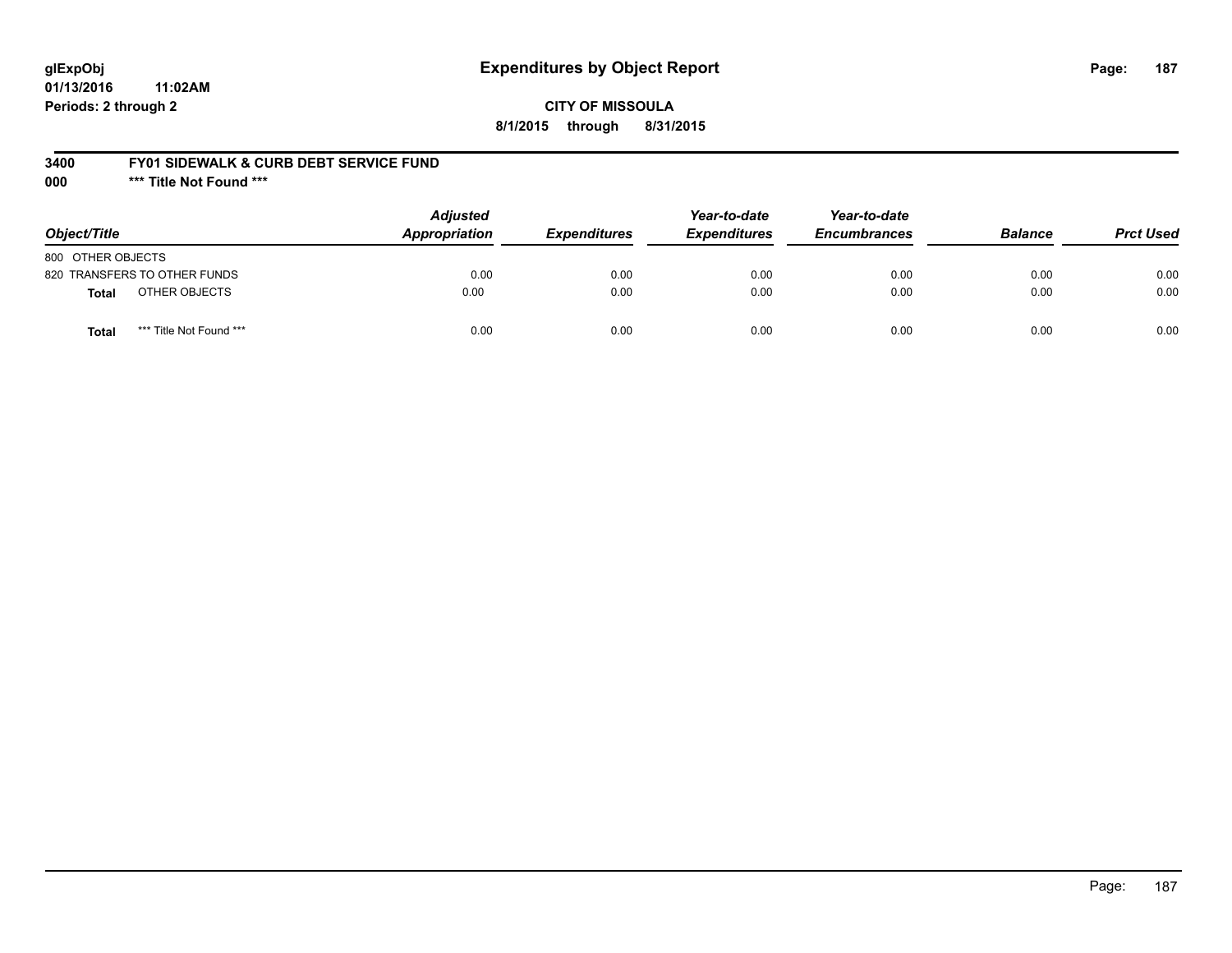#### **3400 FY01 SIDEWALK & CURB DEBT SERVICE FUND**

| Object/Title                         | <b>Adjusted</b><br>Appropriation | <b>Expenditures</b> | Year-to-date<br><b>Expenditures</b> | Year-to-date<br><b>Encumbrances</b> | <b>Balance</b> | <b>Prct Used</b> |
|--------------------------------------|----------------------------------|---------------------|-------------------------------------|-------------------------------------|----------------|------------------|
| 500 FIXED CHARGES                    |                                  |                     |                                     |                                     |                |                  |
|                                      |                                  |                     |                                     |                                     |                |                  |
| 550 MERCHANT SERVICE FEES            | 0.00                             | 0.00                | 0.00                                | 0.00                                | 0.00           | 0.00             |
| <b>FIXED CHARGES</b><br><b>Total</b> | 0.00                             | 0.00                | 0.00                                | 0.00                                | 0.00           | 0.00             |
| 600 DEBT SERVICE                     |                                  |                     |                                     |                                     |                |                  |
| 610 PRINCIPAL                        | 0.00                             | 0.00                | 0.00                                | 0.00                                | 0.00           | 0.00             |
| 620 INTEREST / SERVICE FEES          | 0.00                             | 0.00                | 0.00                                | 0.00                                | 0.00           | 0.00             |
| <b>DEBT SERVICE</b><br><b>Total</b>  | 0.00                             | 0.00                | 0.00                                | 0.00                                | 0.00           | 0.00             |
| 800 OTHER OBJECTS                    |                                  |                     |                                     |                                     |                |                  |
| 820 TRANSFERS TO OTHER FUNDS         | 0.00                             | 0.00                | 0.00                                | 0.00                                | 0.00           | 0.00             |
| OTHER OBJECTS<br><b>Total</b>        | 0.00                             | 0.00                | 0.00                                | 0.00                                | 0.00           | 0.00             |
|                                      |                                  |                     |                                     |                                     |                |                  |
| NON-DEPARTMENTAL<br><b>Total</b>     | 0.00                             | 0.00                | 0.00                                | 0.00                                | 0.00           | 0.00             |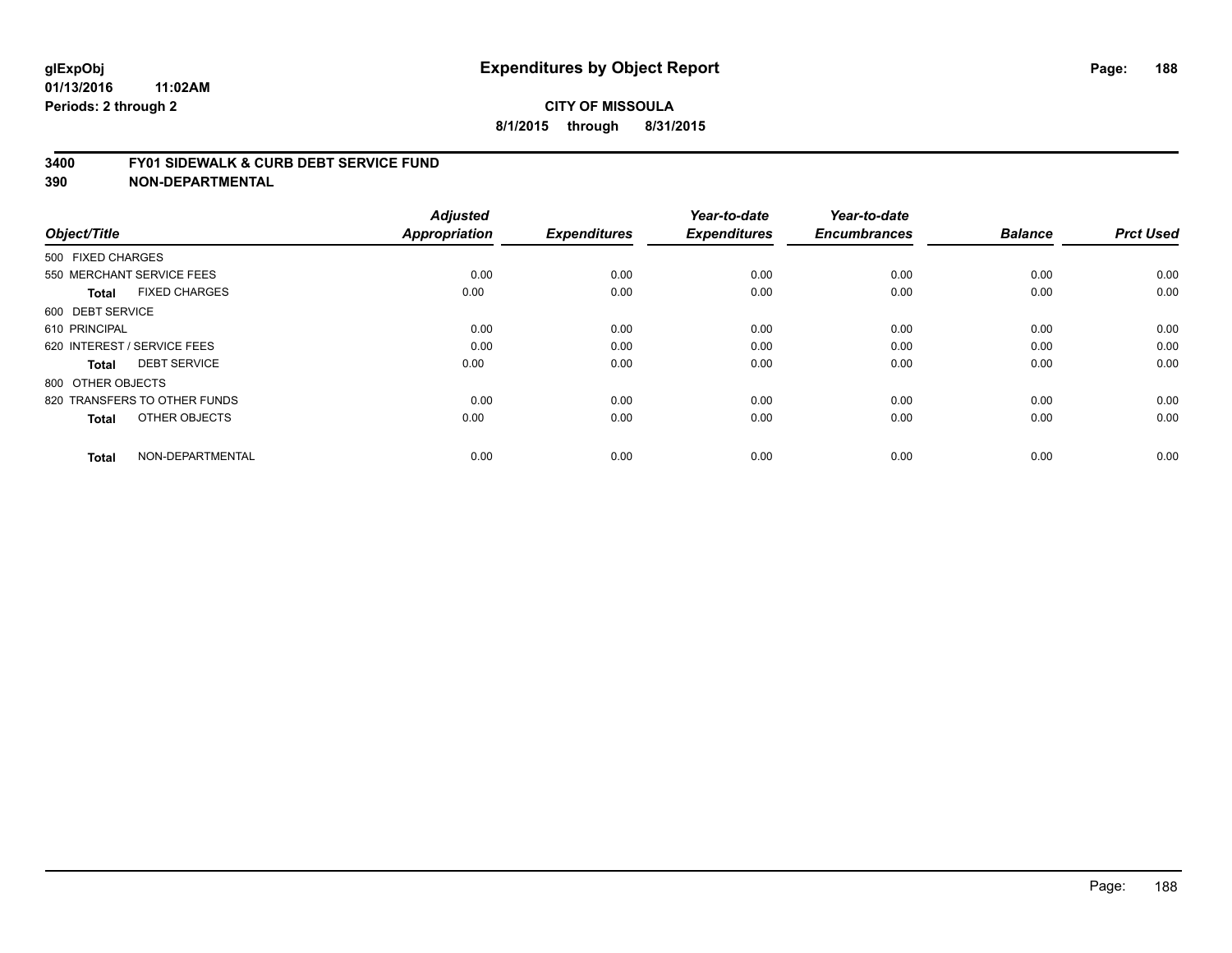# **CITY OF MISSOULA 8/1/2015 through 8/31/2015**

# **3400 FY01 SIDEWALK & CURB DEBT SERVICE FUND**

| Object/Title      |                                              | <b>Adjusted</b><br><b>Appropriation</b> | <b>Expenditures</b> | Year-to-date<br><b>Expenditures</b> | Year-to-date<br><b>Encumbrances</b> | <b>Balance</b> | <b>Prct Used</b> |
|-------------------|----------------------------------------------|-----------------------------------------|---------------------|-------------------------------------|-------------------------------------|----------------|------------------|
| 500 FIXED CHARGES |                                              |                                         |                     |                                     |                                     |                |                  |
|                   | 550 MERCHANT SERVICE FEES                    | 0.00                                    | 0.00                | 0.00                                | 0.00                                | 0.00           | 0.00             |
| Total             | <b>FIXED CHARGES</b>                         | 0.00                                    | 0.00                | 0.00                                | 0.00                                | 0.00           | 0.00             |
| 600 DEBT SERVICE  |                                              |                                         |                     |                                     |                                     |                |                  |
| 610 PRINCIPAL     |                                              | 0.00                                    | 0.00                | 0.00                                | 0.00                                | 0.00           | 0.00             |
|                   | 620 INTEREST / SERVICE FEES                  | 0.00                                    | 0.00                | 0.00                                | 0.00                                | 0.00           | 0.00             |
| Total             | <b>DEBT SERVICE</b>                          | 0.00                                    | 0.00                | 0.00                                | 0.00                                | 0.00           | 0.00             |
| 800 OTHER OBJECTS |                                              |                                         |                     |                                     |                                     |                |                  |
|                   | 820 TRANSFERS TO OTHER FUNDS                 | 0.00                                    | 0.00                | 0.00                                | 0.00                                | 0.00           | 0.00             |
| <b>Total</b>      | OTHER OBJECTS                                | 0.00                                    | 0.00                | 0.00                                | 0.00                                | 0.00           | 0.00             |
| <b>Total</b>      | <b>FY01 SIDEWALK &amp; CURB DEBT SERVICE</b> | 0.00                                    | 0.00                | 0.00                                | 0.00                                | 0.00           | 0.00             |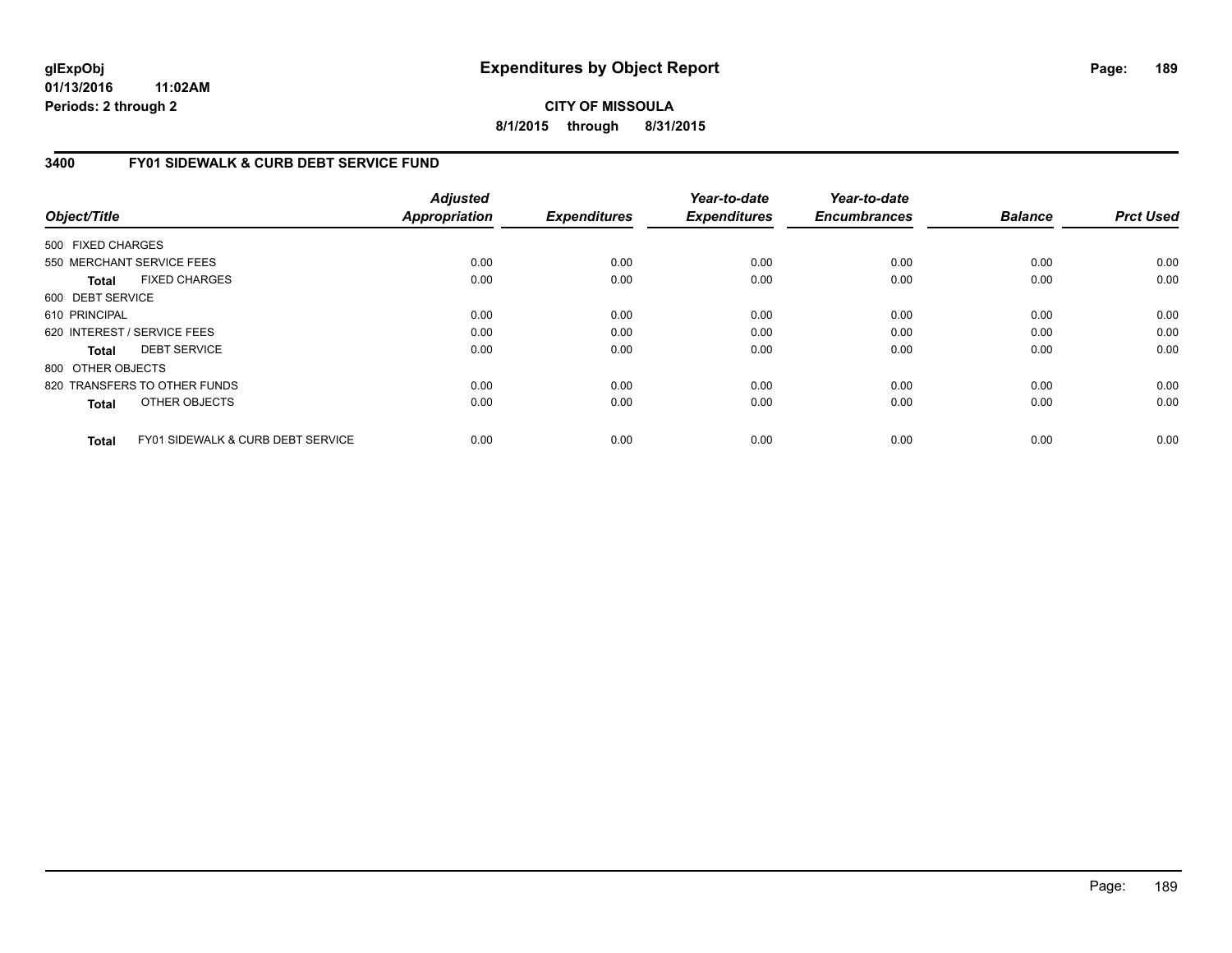# **glExpObj Expenditures by Object Report Page: 190**

**01/13/2016 11:02AM Periods: 2 through 2**

### **3410 FY02 SIDEWALK & CURB DEBT SERVICE FUND**

**000 \*\*\* Title Not Found \*\*\***

| Object/Title                            | <b>Adjusted</b><br>Appropriation | <b>Expenditures</b> | Year-to-date<br><b>Expenditures</b> | Year-to-date<br><b>Encumbrances</b> | <b>Balance</b> | <b>Prct Used</b> |
|-----------------------------------------|----------------------------------|---------------------|-------------------------------------|-------------------------------------|----------------|------------------|
| 800 OTHER OBJECTS                       |                                  |                     |                                     |                                     |                |                  |
| 820 TRANSFERS TO OTHER FUNDS            | 0.00                             | 0.00                | 0.00                                | 0.00                                | 0.00           | 0.00             |
| OTHER OBJECTS<br><b>Total</b>           | 0.00                             | 0.00                | 0.00                                | 0.00                                | 0.00           | 0.00             |
| *** Title Not Found ***<br><b>Total</b> | 0.00                             | 0.00                | 0.00                                | 0.00                                | 0.00           | 0.00             |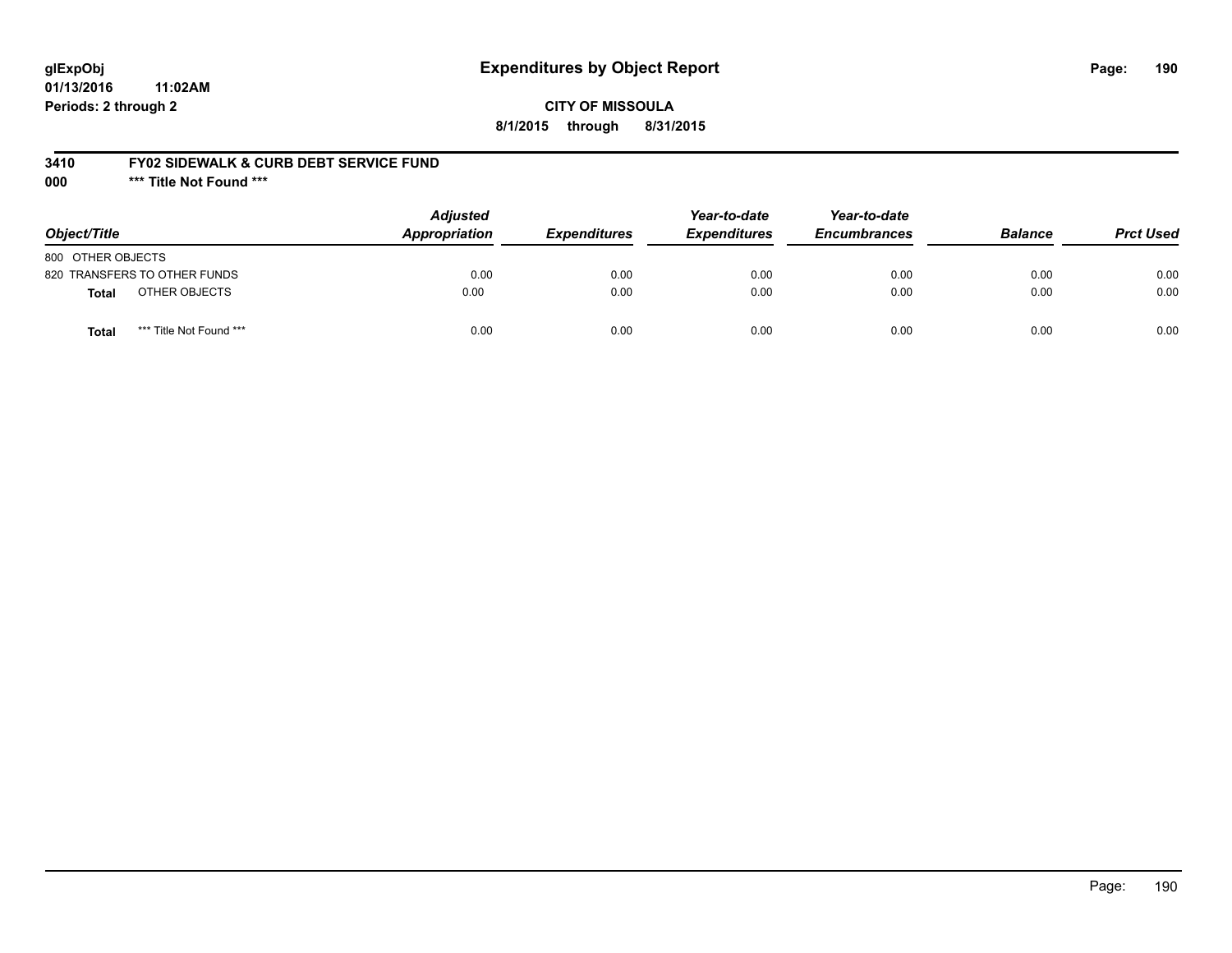#### **3410 FY02 SIDEWALK & CURB DEBT SERVICE FUND**

| Object/Title      |                             | <b>Adjusted</b><br><b>Appropriation</b> | <b>Expenditures</b> | Year-to-date<br><b>Expenditures</b> | Year-to-date<br><b>Encumbrances</b> | <b>Balance</b> | <b>Prct Used</b> |
|-------------------|-----------------------------|-----------------------------------------|---------------------|-------------------------------------|-------------------------------------|----------------|------------------|
| 500 FIXED CHARGES |                             |                                         |                     |                                     |                                     |                |                  |
|                   | 550 MERCHANT SERVICE FEES   | 0.00                                    | 0.00                | 0.00                                | 0.00                                | 0.00           | 0.00             |
| <b>Total</b>      | <b>FIXED CHARGES</b>        | 0.00                                    | 0.00                | 0.00                                | 0.00                                | 0.00           | 0.00             |
| 600 DEBT SERVICE  |                             |                                         |                     |                                     |                                     |                |                  |
| 610 PRINCIPAL     |                             | 0.00                                    | 0.00                | 0.00                                | 0.00                                | 0.00           | 0.00             |
|                   | 620 INTEREST / SERVICE FEES | 0.00                                    | 0.00                | 350.00                              | 0.00                                | $-350.00$      | 0.00             |
| <b>Total</b>      | <b>DEBT SERVICE</b>         | 0.00                                    | 0.00                | 350.00                              | 0.00                                | $-350.00$      | 0.00             |
| <b>Total</b>      | NON-DEPARTMENTAL            | 0.00                                    | 0.00                | 350.00                              | 0.00                                | $-350.00$      | 0.00             |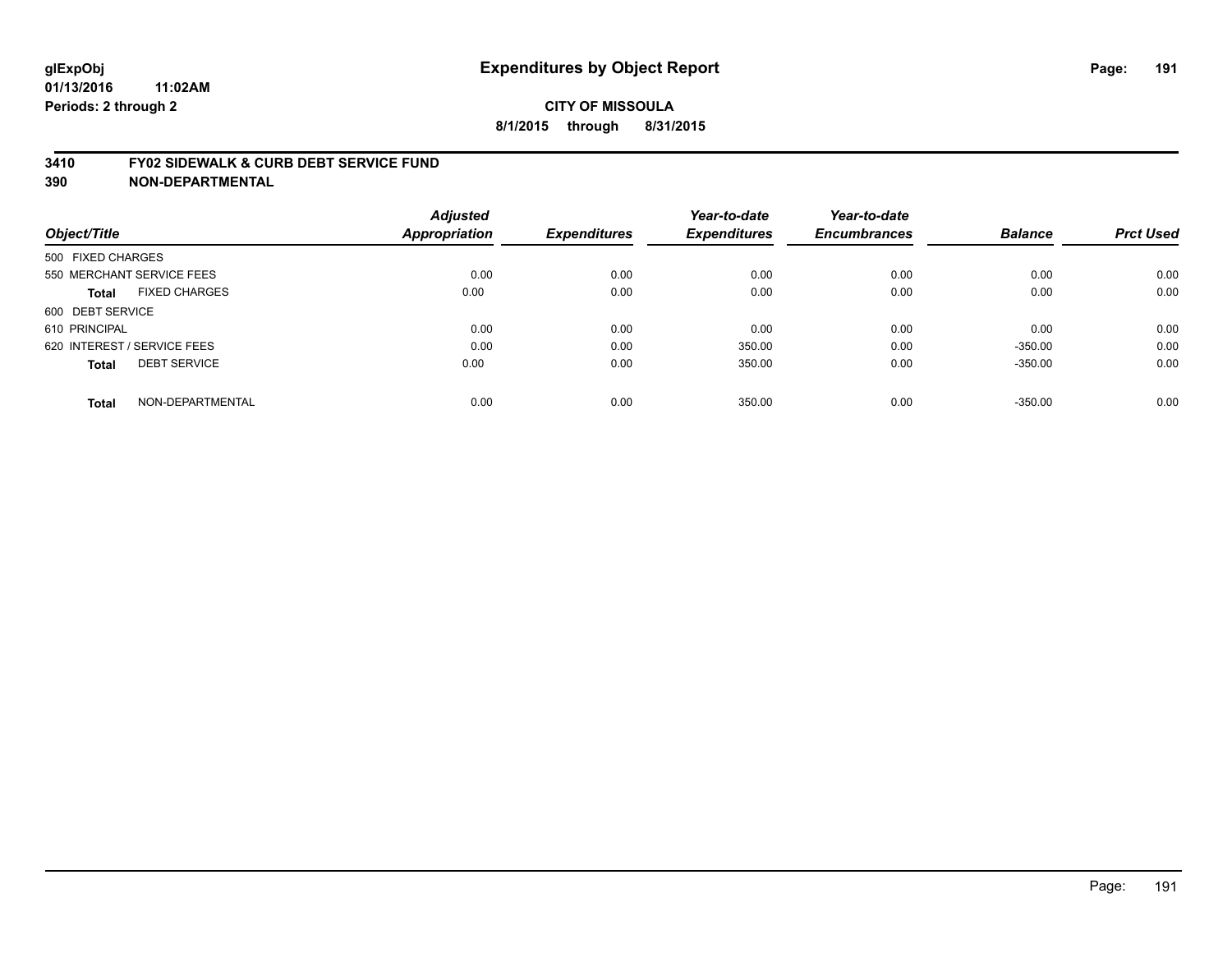# **CITY OF MISSOULA 8/1/2015 through 8/31/2015**

# **3410 FY02 SIDEWALK & CURB DEBT SERVICE FUND**

| Object/Title      |                                              | <b>Adjusted</b><br><b>Appropriation</b> | <b>Expenditures</b> | Year-to-date<br><b>Expenditures</b> | Year-to-date<br><b>Encumbrances</b> | <b>Balance</b> | <b>Prct Used</b> |
|-------------------|----------------------------------------------|-----------------------------------------|---------------------|-------------------------------------|-------------------------------------|----------------|------------------|
|                   |                                              |                                         |                     |                                     |                                     |                |                  |
| 500 FIXED CHARGES |                                              |                                         |                     |                                     |                                     |                |                  |
|                   | 550 MERCHANT SERVICE FEES                    | 0.00                                    | 0.00                | 0.00                                | 0.00                                | 0.00           | 0.00             |
| <b>Total</b>      | <b>FIXED CHARGES</b>                         | 0.00                                    | 0.00                | 0.00                                | 0.00                                | 0.00           | 0.00             |
| 600 DEBT SERVICE  |                                              |                                         |                     |                                     |                                     |                |                  |
| 610 PRINCIPAL     |                                              | 0.00                                    | 0.00                | 0.00                                | 0.00                                | 0.00           | 0.00             |
|                   | 620 INTEREST / SERVICE FEES                  | 0.00                                    | 0.00                | 350.00                              | 0.00                                | $-350.00$      | 0.00             |
| <b>Total</b>      | <b>DEBT SERVICE</b>                          | 0.00                                    | 0.00                | 350.00                              | 0.00                                | $-350.00$      | 0.00             |
| 800 OTHER OBJECTS |                                              |                                         |                     |                                     |                                     |                |                  |
|                   | 820 TRANSFERS TO OTHER FUNDS                 | 0.00                                    | 0.00                | 0.00                                | 0.00                                | 0.00           | 0.00             |
| <b>Total</b>      | OTHER OBJECTS                                | 0.00                                    | 0.00                | 0.00                                | 0.00                                | 0.00           | 0.00             |
| <b>Total</b>      | <b>FY02 SIDEWALK &amp; CURB DEBT SERVICE</b> | 0.00                                    | 0.00                | 350.00                              | 0.00                                | $-350.00$      | 0.00             |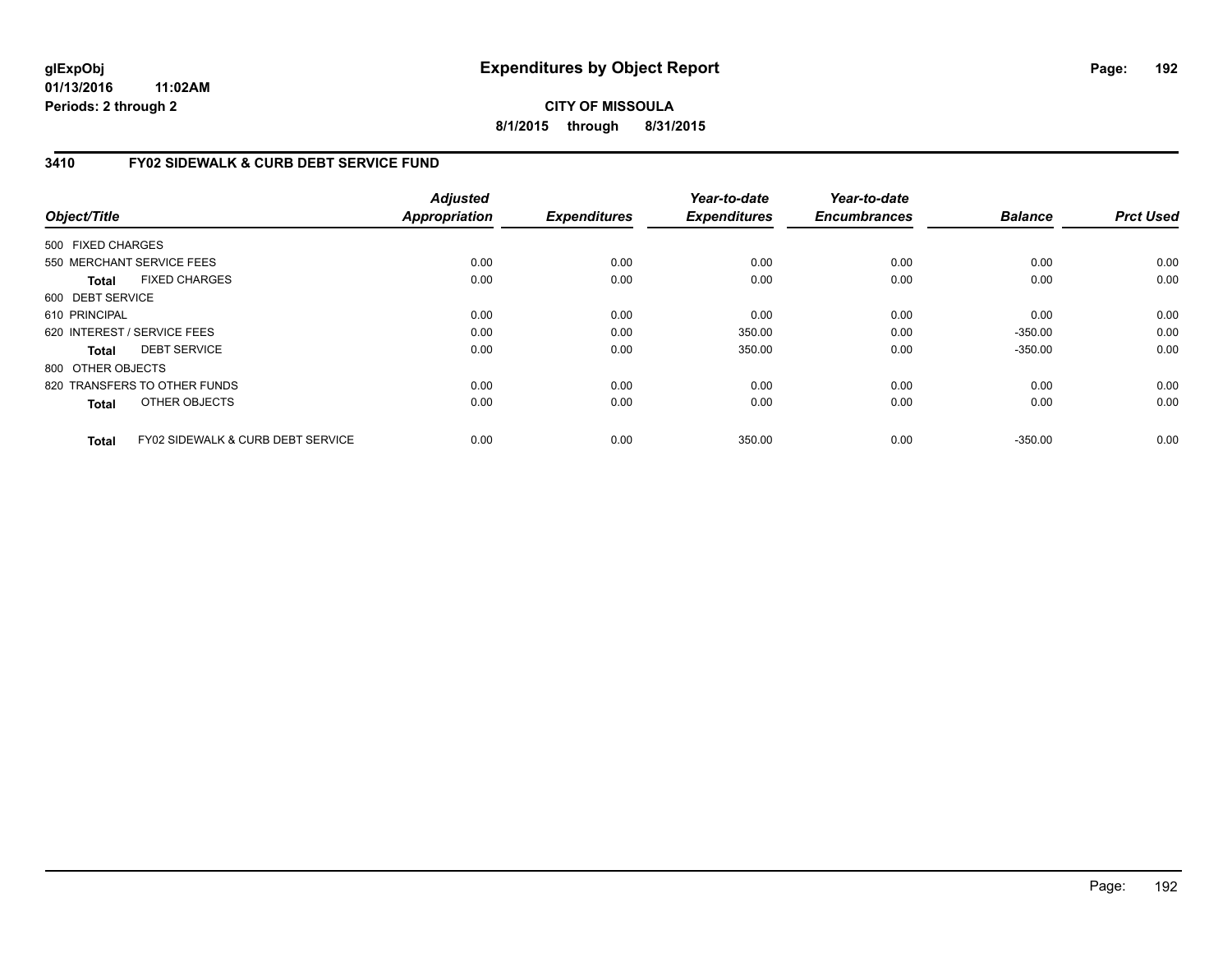#### **3420 FY03 SIDEWALK & CURB DEBT SERVICE**

|                                      | <b>Adjusted</b> |                     | Year-to-date        | Year-to-date        |                |                  |
|--------------------------------------|-----------------|---------------------|---------------------|---------------------|----------------|------------------|
| Object/Title                         | Appropriation   | <b>Expenditures</b> | <b>Expenditures</b> | <b>Encumbrances</b> | <b>Balance</b> | <b>Prct Used</b> |
| 500 FIXED CHARGES                    |                 |                     |                     |                     |                |                  |
| 550 MERCHANT SERVICE FEES            | 0.00            | 0.00                | 0.00                | 0.00                | 0.00           | 0.00             |
| <b>FIXED CHARGES</b><br><b>Total</b> | 0.00            | 0.00                | 0.00                | 0.00                | 0.00           | 0.00             |
| 600 DEBT SERVICE                     |                 |                     |                     |                     |                |                  |
| 610 PRINCIPAL                        | 0.00            | 0.00                | 0.00                | 0.00                | 0.00           | 0.00             |
| 620 INTEREST / SERVICE FEES          | 0.00            | 0.00                | 350.00              | 0.00                | $-350.00$      | 0.00             |
| <b>DEBT SERVICE</b><br><b>Total</b>  | 0.00            | 0.00                | 350.00              | 0.00                | $-350.00$      | 0.00             |
| NON-DEPARTMENTAL<br><b>Total</b>     | 0.00            | 0.00                | 350.00              | 0.00                | $-350.00$      | 0.00             |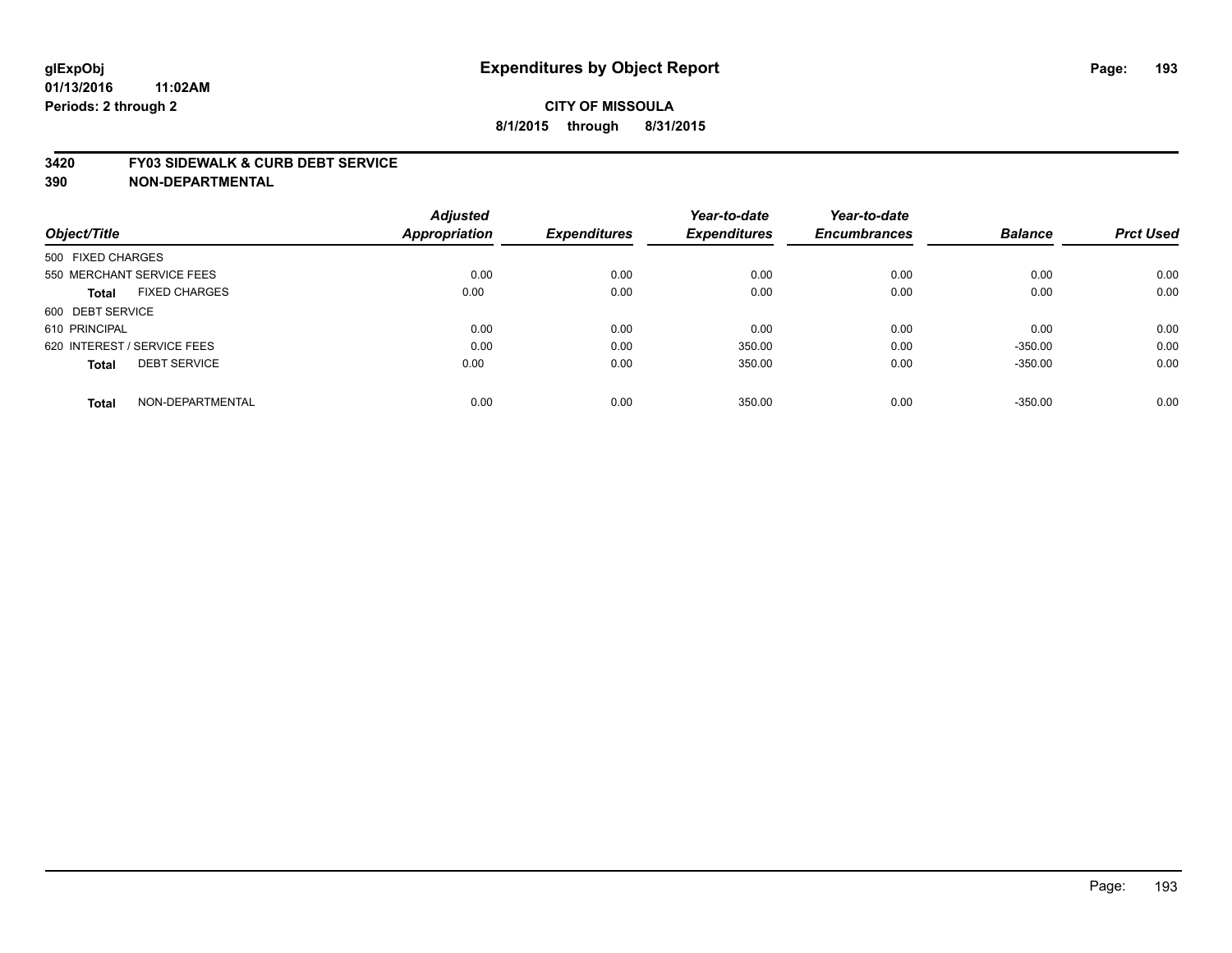**CITY OF MISSOULA 8/1/2015 through 8/31/2015**

# **3420 FY03 SIDEWALK & CURB DEBT SERVICE**

| Object/Title                |                                   | <b>Adjusted</b><br>Appropriation | <b>Expenditures</b> | Year-to-date<br><b>Expenditures</b> | Year-to-date<br><b>Encumbrances</b> | <b>Balance</b> | <b>Prct Used</b> |
|-----------------------------|-----------------------------------|----------------------------------|---------------------|-------------------------------------|-------------------------------------|----------------|------------------|
| 500 FIXED CHARGES           |                                   |                                  |                     |                                     |                                     |                |                  |
| 550 MERCHANT SERVICE FEES   |                                   | 0.00                             | 0.00                | 0.00                                | 0.00                                | 0.00           | 0.00             |
| <b>Total</b>                | <b>FIXED CHARGES</b>              | 0.00                             | 0.00                | 0.00                                | 0.00                                | 0.00           | 0.00             |
| 600 DEBT SERVICE            |                                   |                                  |                     |                                     |                                     |                |                  |
| 610 PRINCIPAL               |                                   | 0.00                             | 0.00                | 0.00                                | 0.00                                | 0.00           | 0.00             |
| 620 INTEREST / SERVICE FEES |                                   | 0.00                             | 0.00                | 350.00                              | 0.00                                | $-350.00$      | 0.00             |
| <b>Total</b>                | <b>DEBT SERVICE</b>               | 0.00                             | 0.00                | 350.00                              | 0.00                                | $-350.00$      | 0.00             |
| <b>Total</b>                | FY03 SIDEWALK & CURB DEBT SERVICE | 0.00                             | 0.00                | 350.00                              | 0.00                                | $-350.00$      | 0.00             |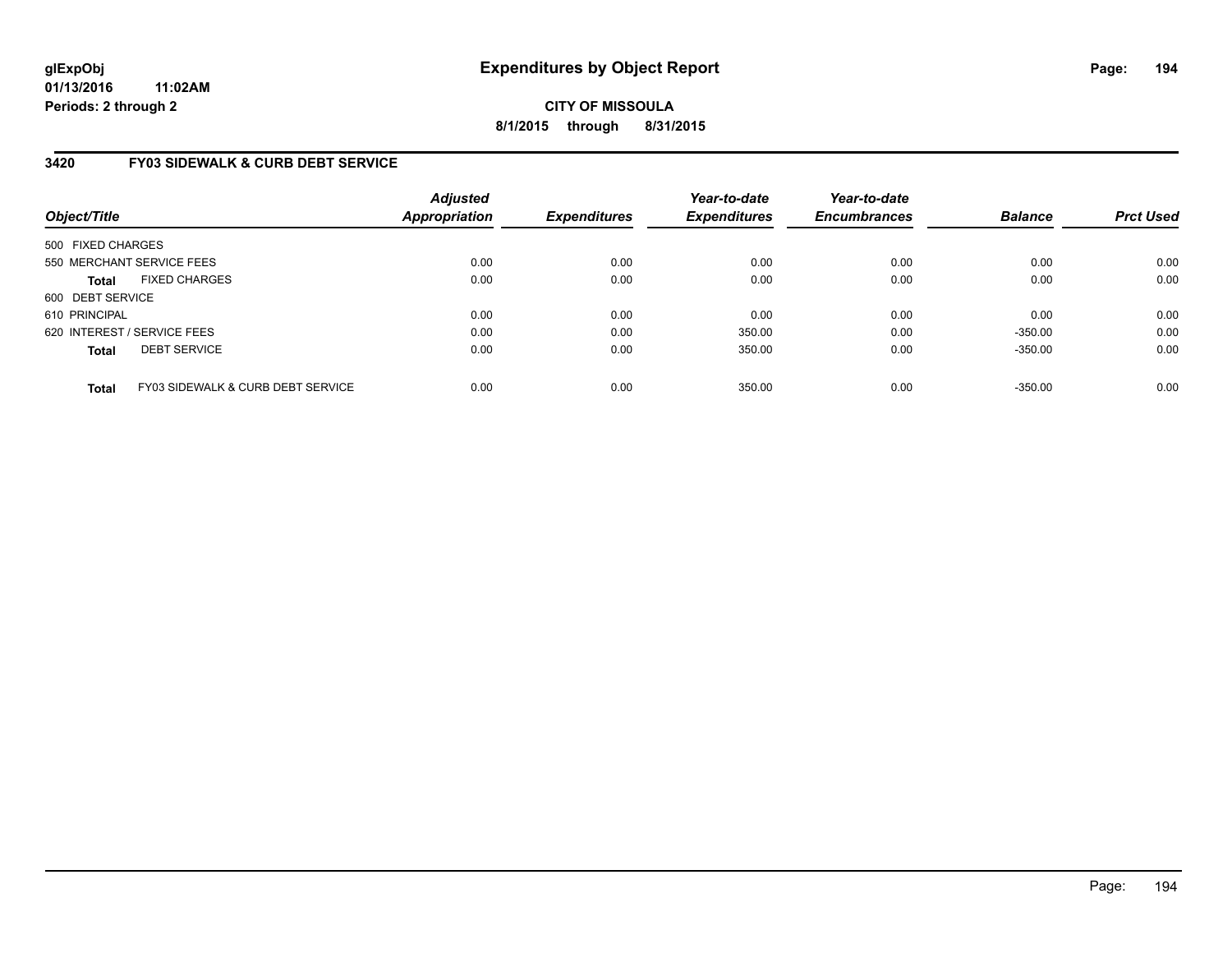#### **3430 FY04 SIDEWALK CURB DEBT SERVICE**

|                                      | <b>Adjusted</b>      |                     | Year-to-date        | Year-to-date        |                |                  |
|--------------------------------------|----------------------|---------------------|---------------------|---------------------|----------------|------------------|
| Object/Title                         | <b>Appropriation</b> | <b>Expenditures</b> | <b>Expenditures</b> | <b>Encumbrances</b> | <b>Balance</b> | <b>Prct Used</b> |
| 500 FIXED CHARGES                    |                      |                     |                     |                     |                |                  |
| 550 MERCHANT SERVICE FEES            | 0.00                 | 0.00                | 0.00                | 0.00                | 0.00           | 0.00             |
| <b>FIXED CHARGES</b><br><b>Total</b> | 0.00                 | 0.00                | 0.00                | 0.00                | 0.00           | 0.00             |
| 600 DEBT SERVICE                     |                      |                     |                     |                     |                |                  |
| 610 PRINCIPAL                        | 10.000.00            | 0.00                | 0.00                | 0.00                | 10.000.00      | 0.00             |
| 620 INTEREST / SERVICE FEES          | 824.00               | 0.00                | 0.00                | 0.00                | 824.00         | 0.00             |
| <b>DEBT SERVICE</b><br><b>Total</b>  | 10.824.00            | 0.00                | 0.00                | 0.00                | 10.824.00      | 0.00             |
| NON-DEPARTMENTAL<br><b>Total</b>     | 10.824.00            | 0.00                | 0.00                | 0.00                | 10.824.00      | 0.00             |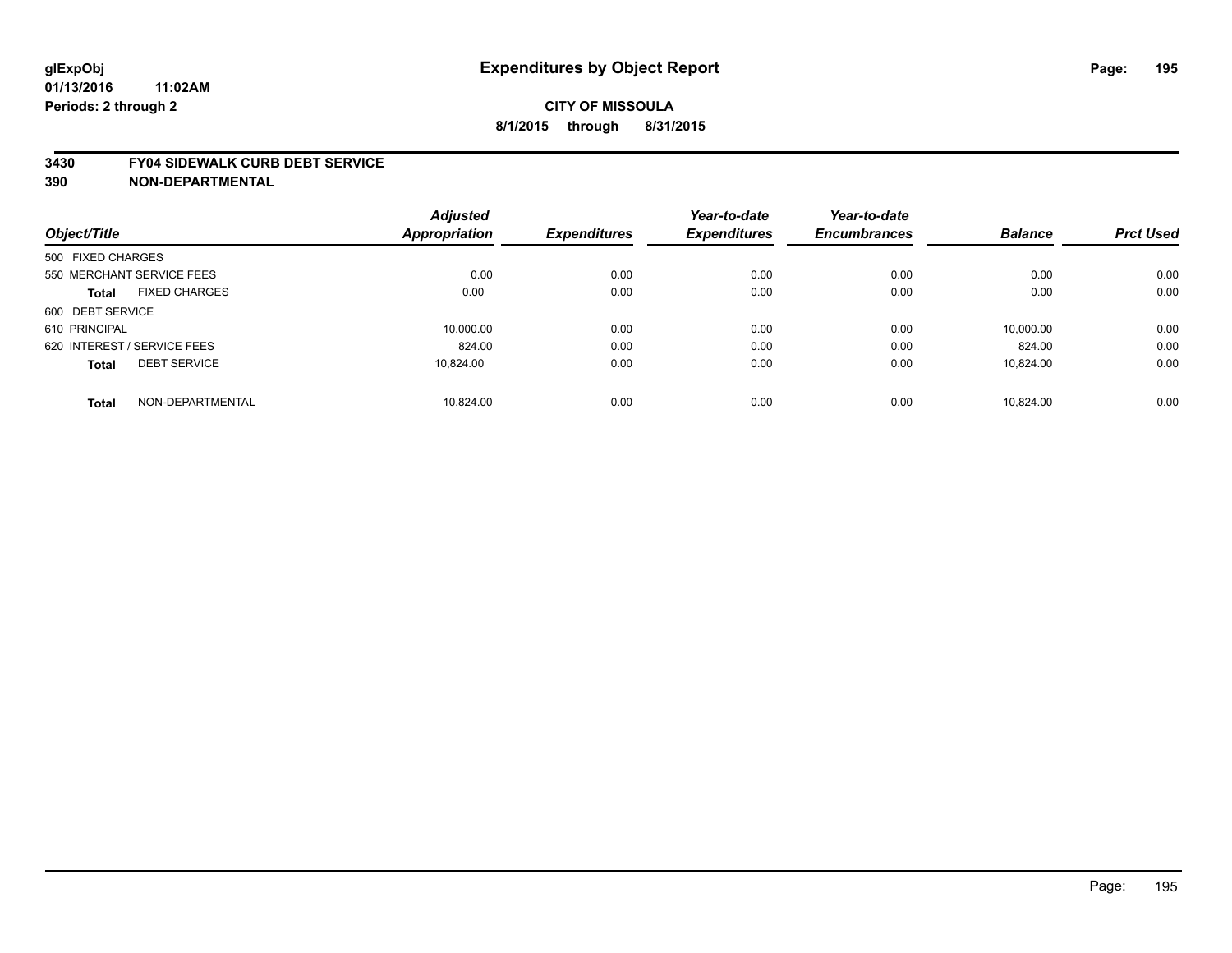**CITY OF MISSOULA 8/1/2015 through 8/31/2015**

# **3430 FY04 SIDEWALK CURB DEBT SERVICE**

| Object/Title                |                                        | <b>Adjusted</b><br>Appropriation | <b>Expenditures</b> | Year-to-date<br><b>Expenditures</b> | Year-to-date<br><b>Encumbrances</b> | <b>Balance</b> | <b>Prct Used</b> |
|-----------------------------|----------------------------------------|----------------------------------|---------------------|-------------------------------------|-------------------------------------|----------------|------------------|
| 500 FIXED CHARGES           |                                        |                                  |                     |                                     |                                     |                |                  |
| 550 MERCHANT SERVICE FEES   |                                        | 0.00                             | 0.00                | 0.00                                | 0.00                                | 0.00           | 0.00             |
| <b>Total</b>                | <b>FIXED CHARGES</b>                   | 0.00                             | 0.00                | 0.00                                | 0.00                                | 0.00           | 0.00             |
| 600 DEBT SERVICE            |                                        |                                  |                     |                                     |                                     |                |                  |
| 610 PRINCIPAL               |                                        | 10.000.00                        | 0.00                | 0.00                                | 0.00                                | 10,000.00      | 0.00             |
| 620 INTEREST / SERVICE FEES |                                        | 824.00                           | 0.00                | 0.00                                | 0.00                                | 824.00         | 0.00             |
| <b>Total</b>                | <b>DEBT SERVICE</b>                    | 10.824.00                        | 0.00                | 0.00                                | 0.00                                | 10.824.00      | 0.00             |
| <b>Total</b>                | <b>FY04 SIDEWALK CURB DEBT SERVICE</b> | 10.824.00                        | 0.00                | 0.00                                | 0.00                                | 10.824.00      | 0.00             |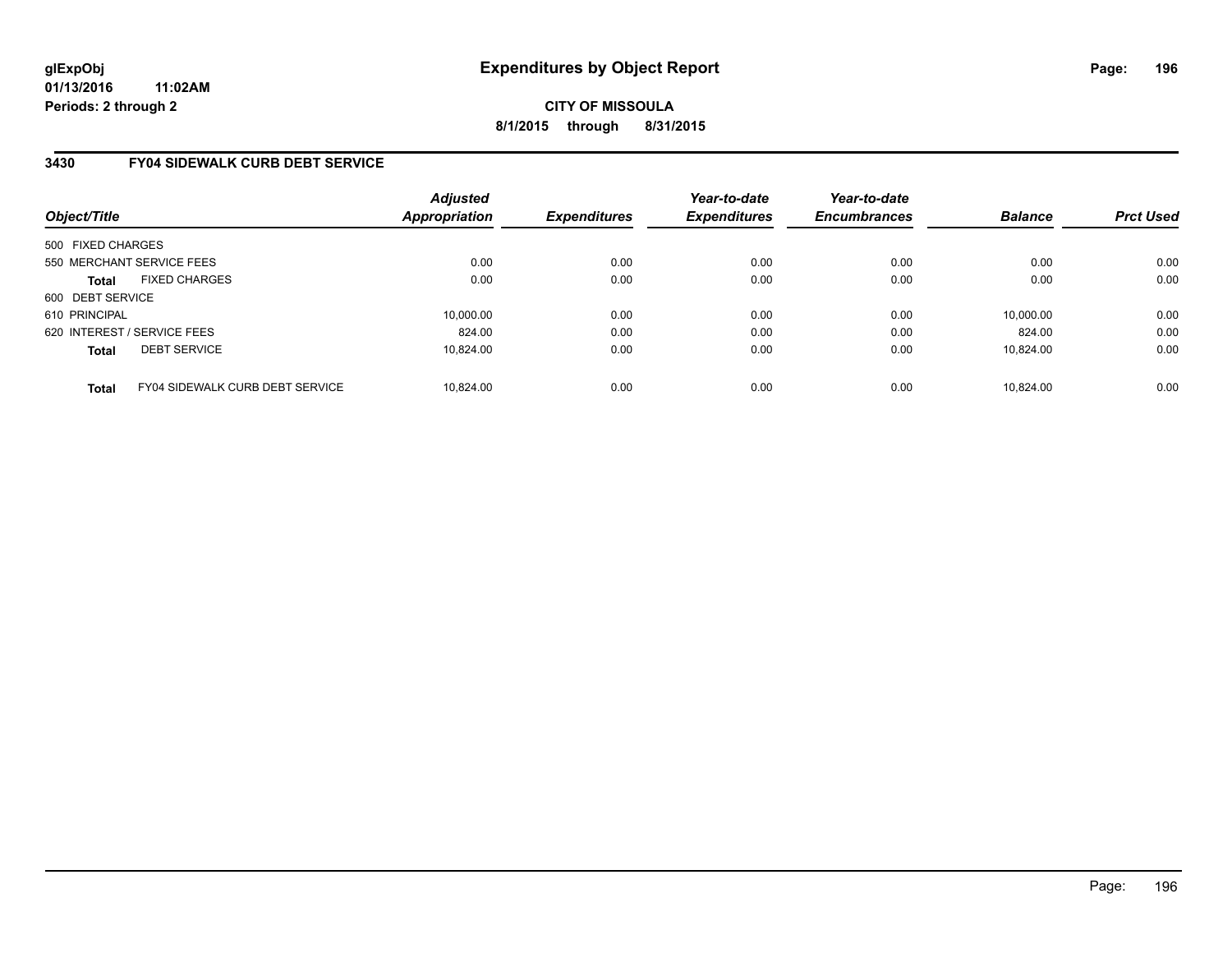**3440 FY 05 SIDEWALK AND CURB**

| Object/Title                |                      | <b>Adjusted</b> |                     | Year-to-date<br><b>Expenditures</b> | Year-to-date<br><b>Encumbrances</b> | <b>Balance</b> | <b>Prct Used</b> |
|-----------------------------|----------------------|-----------------|---------------------|-------------------------------------|-------------------------------------|----------------|------------------|
|                             |                      | Appropriation   | <b>Expenditures</b> |                                     |                                     |                |                  |
| 500 FIXED CHARGES           |                      |                 |                     |                                     |                                     |                |                  |
| 550 MERCHANT SERVICE FEES   |                      | 0.00            | 0.00                | 0.00                                | 0.00                                | 0.00           | 0.00             |
| <b>Total</b>                | <b>FIXED CHARGES</b> | 0.00            | 0.00                | 0.00                                | 0.00                                | 0.00           | 0.00             |
| 600 DEBT SERVICE            |                      |                 |                     |                                     |                                     |                |                  |
| 610 PRINCIPAL               |                      | 35,000.00       | 0.00                | 0.00                                | 0.00                                | 35.000.00      | 0.00             |
| 620 INTEREST / SERVICE FEES |                      | 3.588.00        | 0.00                | 0.00                                | 0.00                                | 3,588.00       | 0.00             |
| <b>Total</b>                | <b>DEBT SERVICE</b>  | 38,588.00       | 0.00                | 0.00                                | 0.00                                | 38,588.00      | 0.00             |
| <b>Total</b>                | NON-DEPARTMENTAL     | 38.588.00       | 0.00                | 0.00                                | 0.00                                | 38,588.00      | 0.00             |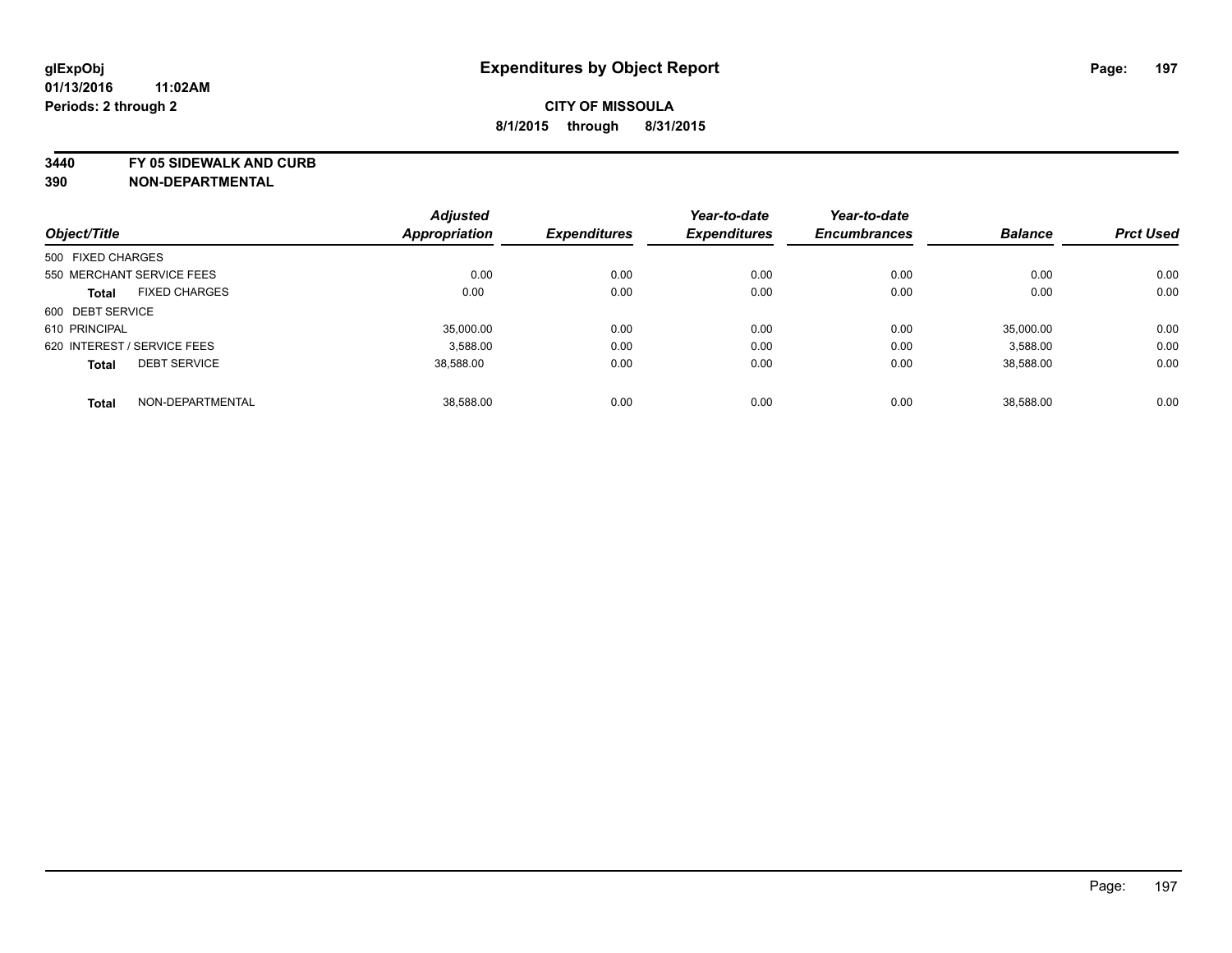### **3440 FY 05 SIDEWALK AND CURB**

| Object/Title                            | <b>Adjusted</b><br>Appropriation | <b>Expenditures</b> | Year-to-date<br><b>Expenditures</b> | Year-to-date<br><b>Encumbrances</b> | <b>Balance</b> | <b>Prct Used</b> |
|-----------------------------------------|----------------------------------|---------------------|-------------------------------------|-------------------------------------|----------------|------------------|
| 500 FIXED CHARGES                       |                                  |                     |                                     |                                     |                |                  |
| 550 MERCHANT SERVICE FEES               | 0.00                             | 0.00                | 0.00                                | 0.00                                | 0.00           | 0.00             |
| <b>FIXED CHARGES</b><br><b>Total</b>    | 0.00                             | 0.00                | 0.00                                | 0.00                                | 0.00           | 0.00             |
| 600 DEBT SERVICE                        |                                  |                     |                                     |                                     |                |                  |
| 610 PRINCIPAL                           | 35,000.00                        | 0.00                | 0.00                                | 0.00                                | 35,000.00      | 0.00             |
| 620 INTEREST / SERVICE FEES             | 3,588.00                         | 0.00                | 0.00                                | 0.00                                | 3,588.00       | 0.00             |
| <b>DEBT SERVICE</b><br><b>Total</b>     | 38,588.00                        | 0.00                | 0.00                                | 0.00                                | 38.588.00      | 0.00             |
| FY 05 SIDEWALK AND CURB<br><b>Total</b> | 38.588.00                        | 0.00                | 0.00                                | 0.00                                | 38.588.00      | 0.00             |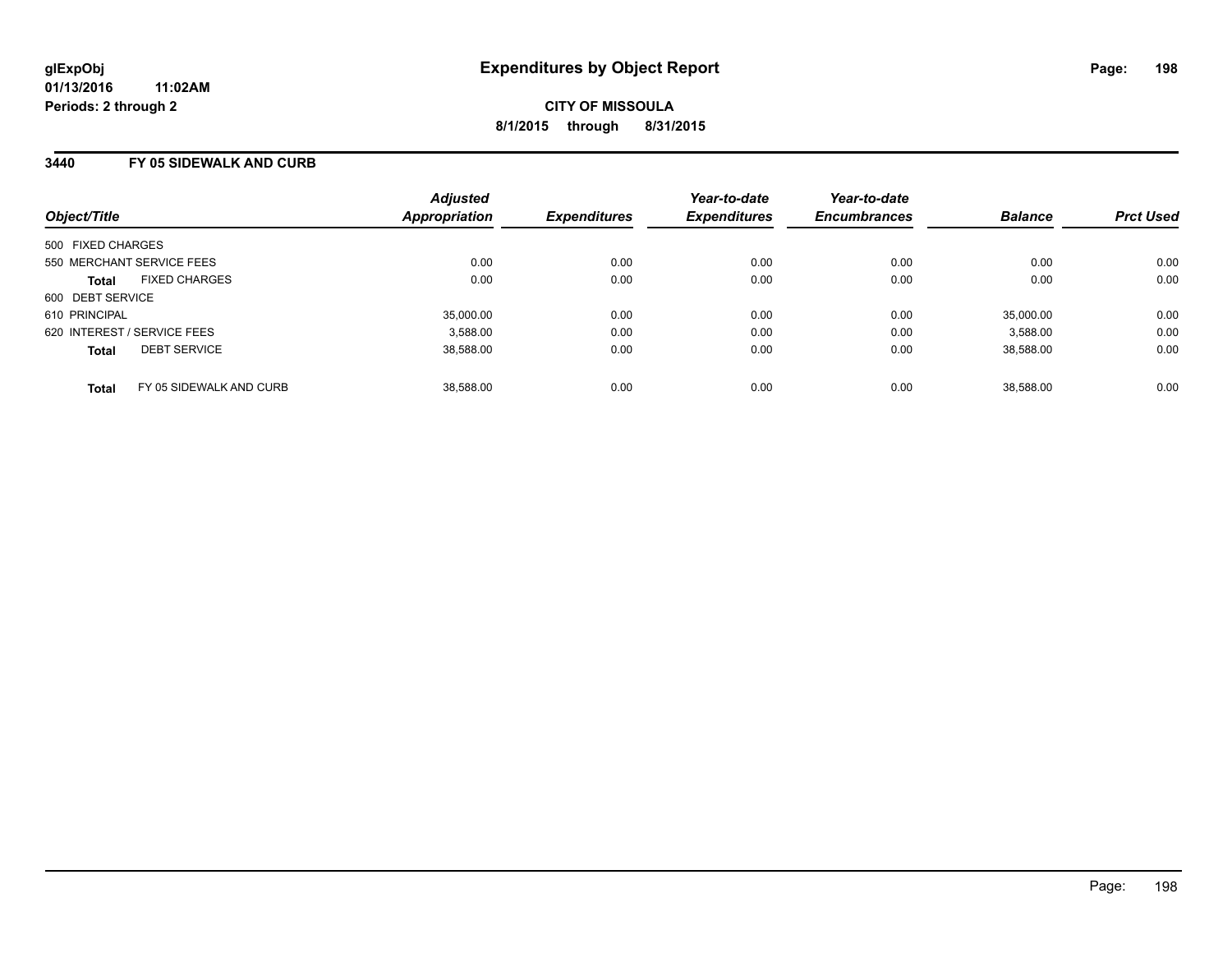**3450 FY 06 SIDEWALK AND CURB**

|                             |                      | <b>Adjusted</b>      |                     | Year-to-date        | Year-to-date        |                |                  |
|-----------------------------|----------------------|----------------------|---------------------|---------------------|---------------------|----------------|------------------|
| Object/Title                |                      | <b>Appropriation</b> | <b>Expenditures</b> | <b>Expenditures</b> | <b>Encumbrances</b> | <b>Balance</b> | <b>Prct Used</b> |
| 500 FIXED CHARGES           |                      |                      |                     |                     |                     |                |                  |
| 550 MERCHANT SERVICE FEES   |                      | 0.00                 | 0.00                | 0.00                | 0.00                | 0.00           | 0.00             |
| <b>Total</b>                | <b>FIXED CHARGES</b> | 0.00                 | 0.00                | 0.00                | 0.00                | 0.00           | 0.00             |
| 600 DEBT SERVICE            |                      |                      |                     |                     |                     |                |                  |
| 610 PRINCIPAL               |                      | 25,000.00            | 0.00                | 0.00                | 0.00                | 25.000.00      | 0.00             |
| 620 INTEREST / SERVICE FEES |                      | 3.537.00             | 0.00                | 0.00                | 0.00                | 3.537.00       | 0.00             |
| <b>Total</b>                | <b>DEBT SERVICE</b>  | 28.537.00            | 0.00                | 0.00                | 0.00                | 28.537.00      | 0.00             |
| <b>Total</b>                | NON-DEPARTMENTAL     | 28.537.00            | 0.00                | 0.00                | 0.00                | 28.537.00      | 0.00             |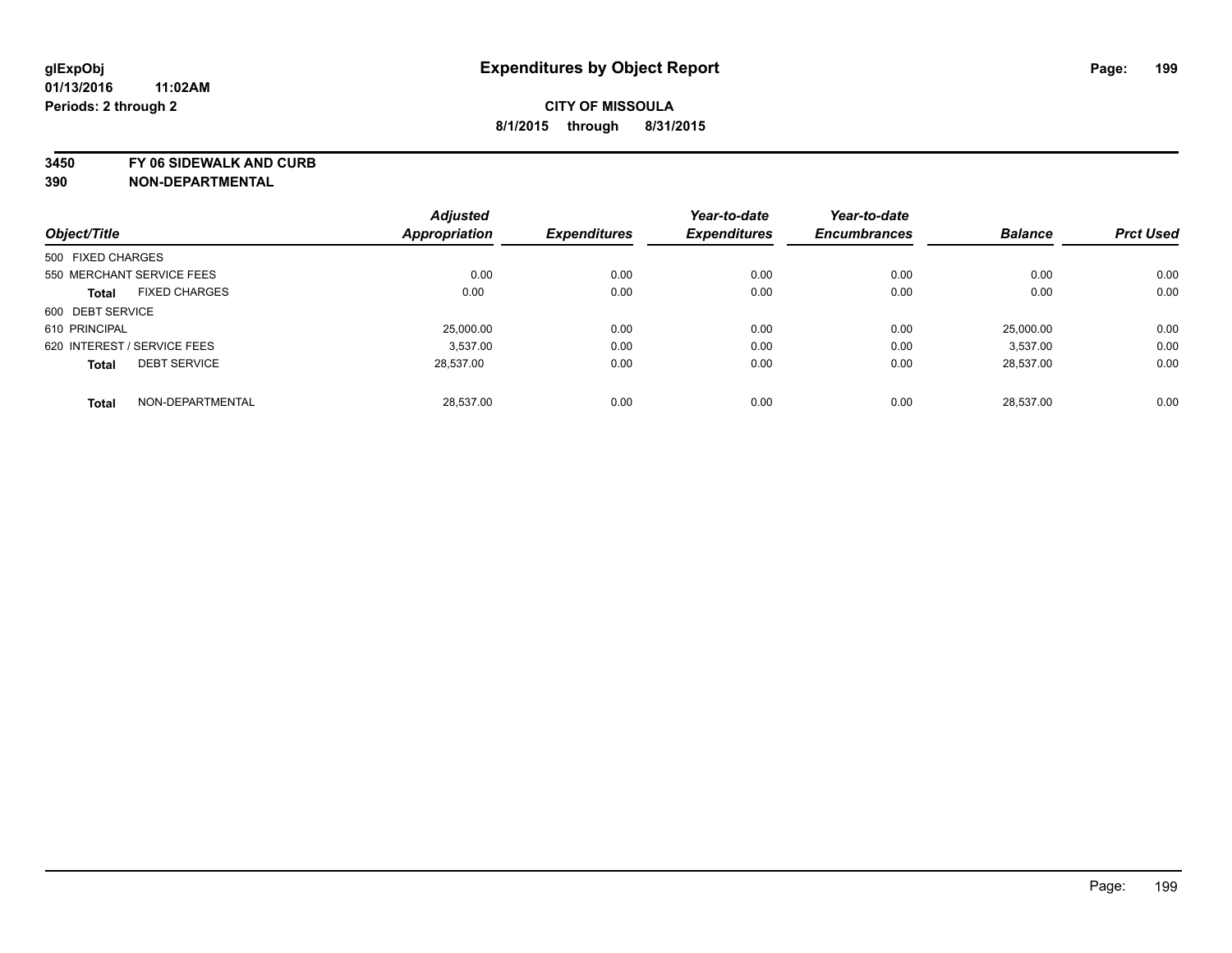### **3450 FY 06 SIDEWALK AND CURB**

| Object/Title                            | <b>Adjusted</b><br>Appropriation | <b>Expenditures</b> | Year-to-date<br><b>Expenditures</b> | Year-to-date<br><b>Encumbrances</b> | <b>Balance</b> | <b>Prct Used</b> |
|-----------------------------------------|----------------------------------|---------------------|-------------------------------------|-------------------------------------|----------------|------------------|
| 500 FIXED CHARGES                       |                                  |                     |                                     |                                     |                |                  |
| 550 MERCHANT SERVICE FEES               |                                  | 0.00<br>0.00        | 0.00                                | 0.00                                | 0.00           | 0.00             |
| <b>FIXED CHARGES</b><br><b>Total</b>    |                                  | 0.00<br>0.00        | 0.00                                | 0.00                                | 0.00           | 0.00             |
| 600 DEBT SERVICE                        |                                  |                     |                                     |                                     |                |                  |
| 610 PRINCIPAL                           |                                  | 25,000.00<br>0.00   | 0.00                                | 0.00                                | 25,000.00      | 0.00             |
| 620 INTEREST / SERVICE FEES             |                                  | 0.00<br>3,537.00    | 0.00                                | 0.00                                | 3.537.00       | 0.00             |
| <b>DEBT SERVICE</b><br><b>Total</b>     |                                  | 28.537.00<br>0.00   | 0.00                                | 0.00                                | 28,537.00      | 0.00             |
| FY 06 SIDEWALK AND CURB<br><b>Total</b> |                                  | 28.537.00<br>0.00   | 0.00                                | 0.00                                | 28.537.00      | 0.00             |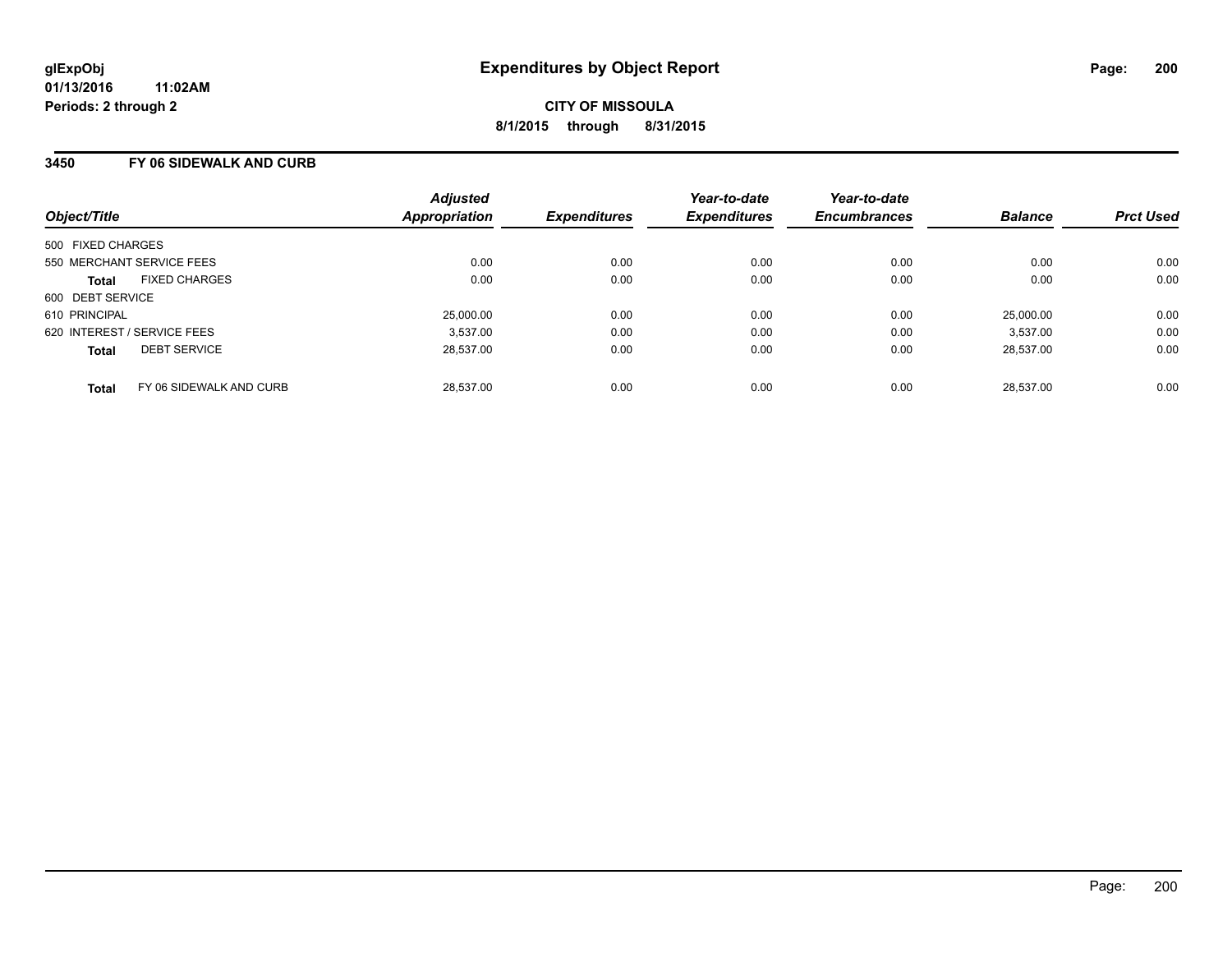#### **3460 FY07 SIDEWALK AND CURB DEBT**

|                                      | <b>Adjusted</b> |                     | Year-to-date        | Year-to-date        |                |                  |
|--------------------------------------|-----------------|---------------------|---------------------|---------------------|----------------|------------------|
| Object/Title                         | Appropriation   | <b>Expenditures</b> | <b>Expenditures</b> | <b>Encumbrances</b> | <b>Balance</b> | <b>Prct Used</b> |
| 500 FIXED CHARGES                    |                 |                     |                     |                     |                |                  |
| 550 MERCHANT SERVICE FEES            | 0.00            | 0.00                | 0.00                | 0.00                | 0.00           | 0.00             |
| <b>FIXED CHARGES</b><br><b>Total</b> | 0.00            | 0.00                | 0.00                | 0.00                | 0.00           | 0.00             |
| 600 DEBT SERVICE                     |                 |                     |                     |                     |                |                  |
| 610 PRINCIPAL                        | 45,000.00       | 0.00                | 0.00                | 0.00                | 45,000.00      | 0.00             |
| 620 INTEREST / SERVICE FEES          | 13.810.00       | 0.00                | 0.00                | 0.00                | 13.810.00      | 0.00             |
| <b>DEBT SERVICE</b><br><b>Total</b>  | 58.810.00       | 0.00                | 0.00                | 0.00                | 58.810.00      | 0.00             |
| NON-DEPARTMENTAL<br><b>Total</b>     | 58.810.00       | 0.00                | 0.00                | 0.00                | 58.810.00      | 0.00             |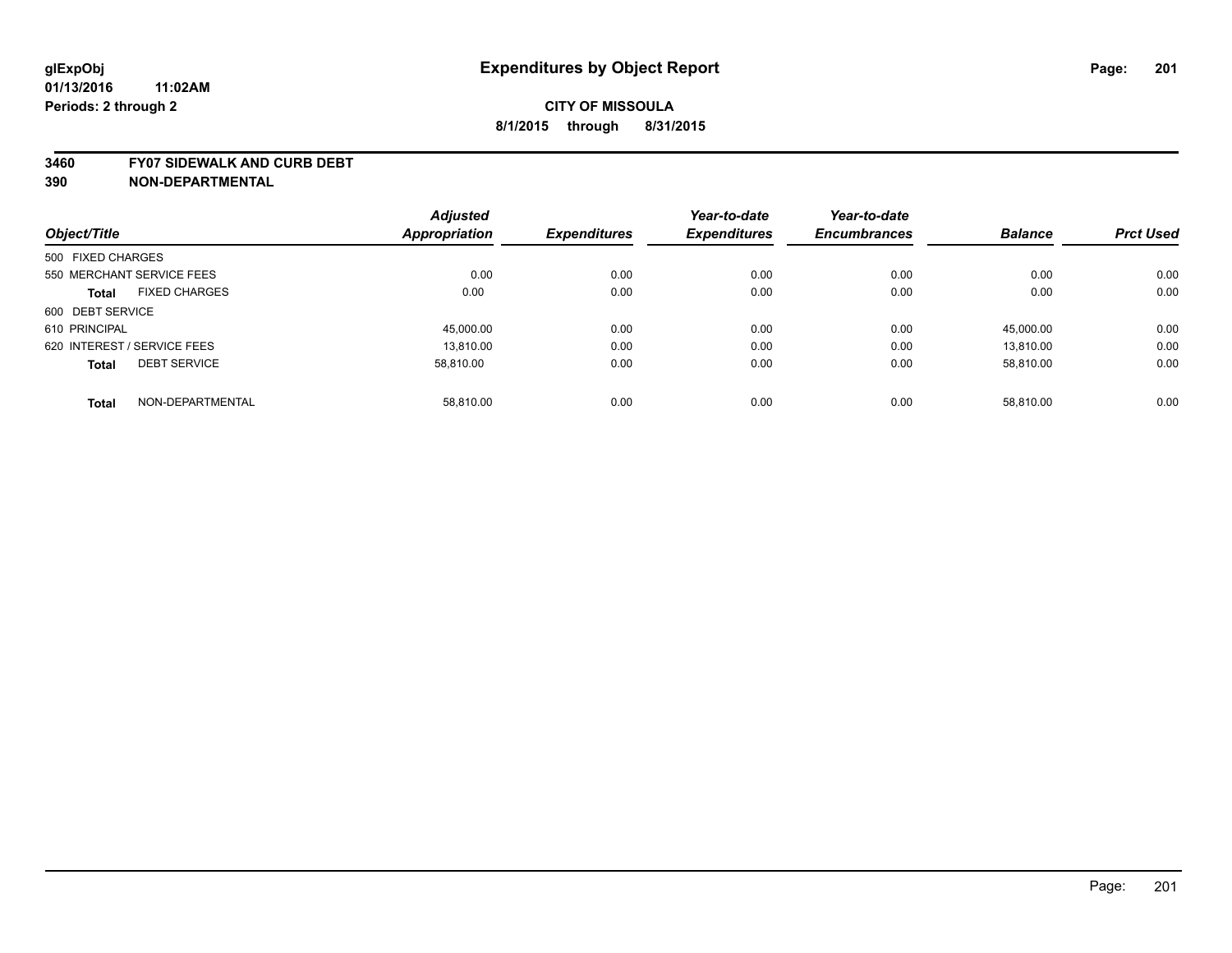### **3460 FY07 SIDEWALK AND CURB DEBT**

| Object/Title                                | <b>Adjusted</b><br><b>Appropriation</b> | <b>Expenditures</b> | Year-to-date<br><b>Expenditures</b> | Year-to-date<br><b>Encumbrances</b> | <b>Balance</b> | <b>Prct Used</b> |
|---------------------------------------------|-----------------------------------------|---------------------|-------------------------------------|-------------------------------------|----------------|------------------|
| 500 FIXED CHARGES                           |                                         |                     |                                     |                                     |                |                  |
| 550 MERCHANT SERVICE FEES                   | 0.00                                    | 0.00                | 0.00                                | 0.00                                | 0.00           | 0.00             |
| <b>FIXED CHARGES</b><br><b>Total</b>        | 0.00                                    | 0.00                | 0.00                                | 0.00                                | 0.00           | 0.00             |
| 600 DEBT SERVICE                            |                                         |                     |                                     |                                     |                |                  |
| 610 PRINCIPAL                               | 45,000.00                               | 0.00                | 0.00                                | 0.00                                | 45.000.00      | 0.00             |
| 620 INTEREST / SERVICE FEES                 | 13.810.00                               | 0.00                | 0.00                                | 0.00                                | 13.810.00      | 0.00             |
| <b>DEBT SERVICE</b><br><b>Total</b>         | 58.810.00                               | 0.00                | 0.00                                | 0.00                                | 58.810.00      | 0.00             |
| FY07 SIDEWALK AND CURB DEBT<br><b>Total</b> | 58.810.00                               | 0.00                | 0.00                                | 0.00                                | 58.810.00      | 0.00             |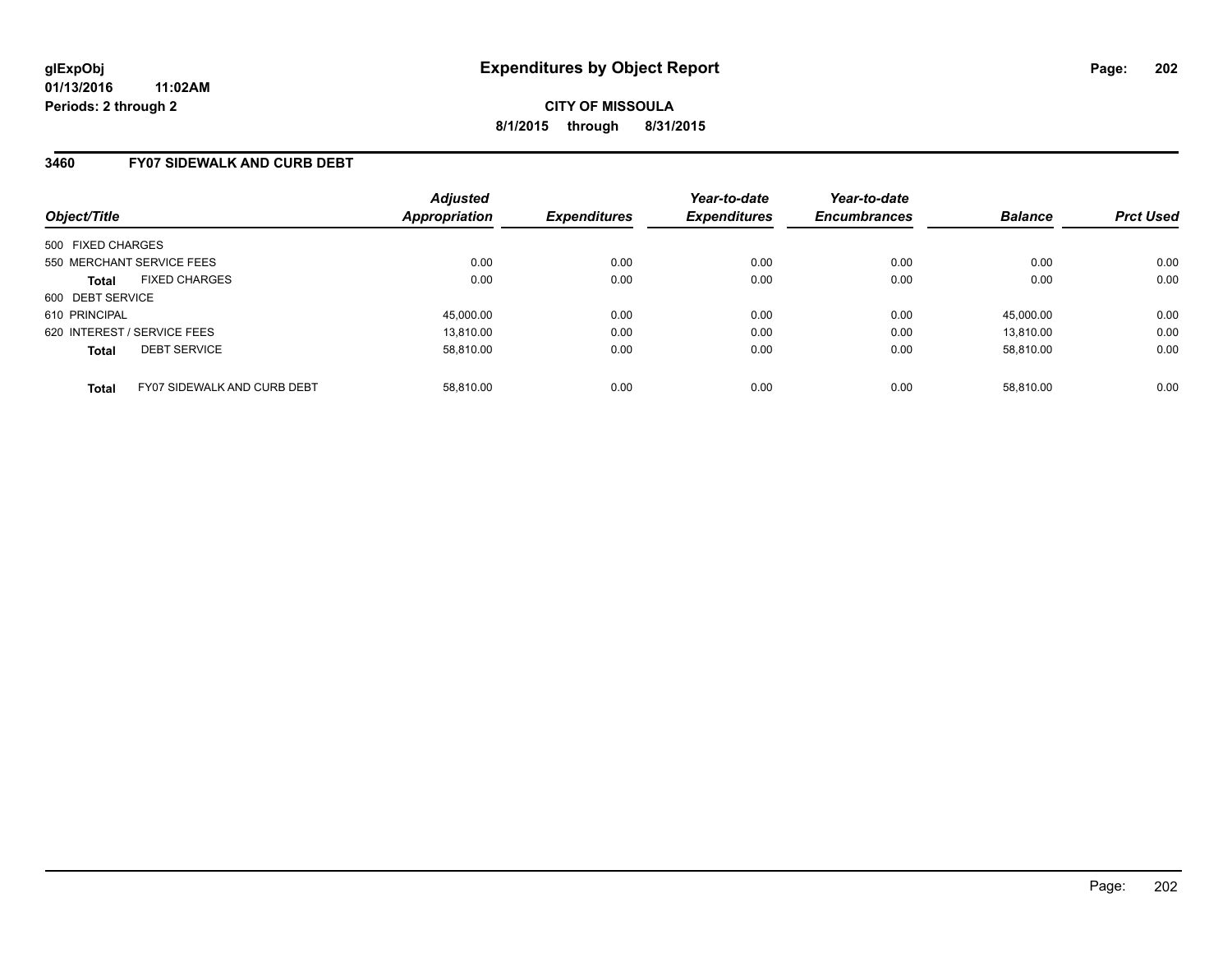#### **3461 SERIES 2008A SIDEWALK AND CURB**

#### **280 PUBLIC WORKS OPERATIONS**

| Object/Title                            | <b>Adjusted</b><br><b>Appropriation</b> | <b>Expenditures</b> | Year-to-date<br><b>Expenditures</b> | Year-to-date<br><b>Encumbrances</b> | <b>Balance</b> | <b>Prct Used</b> |
|-----------------------------------------|-----------------------------------------|---------------------|-------------------------------------|-------------------------------------|----------------|------------------|
| 500 FIXED CHARGES                       |                                         |                     |                                     |                                     |                |                  |
| 550 MERCHANT SERVICE FEES               | 0.00                                    | 0.00                | 0.00                                | 0.00                                | 0.00           | 0.00             |
| <b>FIXED CHARGES</b><br><b>Total</b>    | 0.00                                    | 0.00                | 0.00                                | 0.00                                | 0.00           | 0.00             |
| 800 OTHER OBJECTS                       |                                         |                     |                                     |                                     |                |                  |
| 820 TRANSFERS TO OTHER FUNDS            | 0.00                                    | 0.00                | 0.00                                | 0.00                                | 0.00           | 0.00             |
| OTHER OBJECTS<br><b>Total</b>           | 0.00                                    | 0.00                | 0.00                                | 0.00                                | 0.00           | 0.00             |
| PUBLIC WORKS OPERATIONS<br><b>Total</b> | 0.00                                    | 0.00                | 0.00                                | 0.00                                | 0.00           | 0.00             |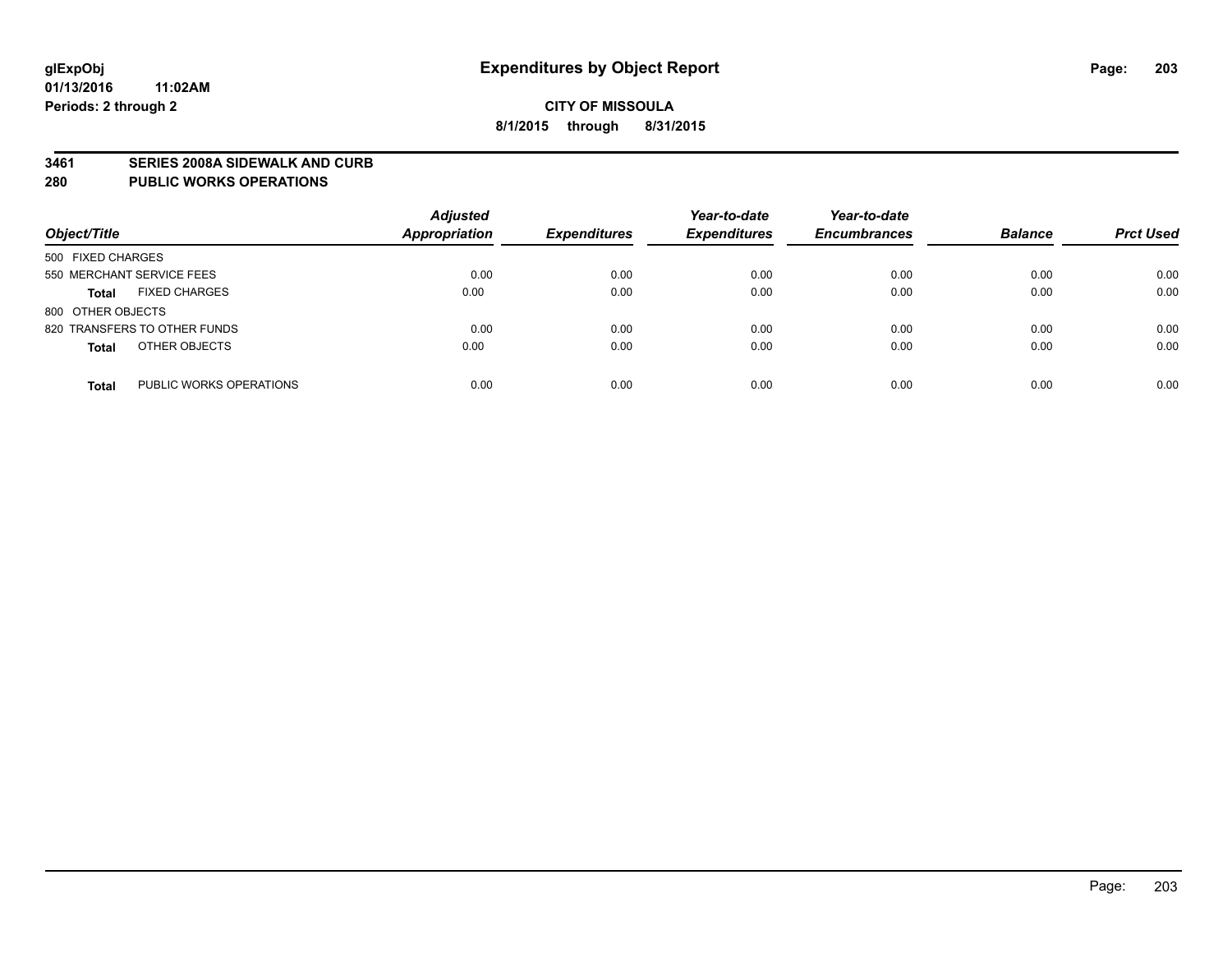#### **3461 SERIES 2008A SIDEWALK AND CURB**

| Object/Title                         | <b>Adjusted</b><br><b>Appropriation</b> | <b>Expenditures</b> | Year-to-date<br><b>Expenditures</b> | Year-to-date<br><b>Encumbrances</b> | <b>Balance</b> | <b>Prct Used</b> |
|--------------------------------------|-----------------------------------------|---------------------|-------------------------------------|-------------------------------------|----------------|------------------|
| 500 FIXED CHARGES                    |                                         |                     |                                     |                                     |                |                  |
| 550 MERCHANT SERVICE FEES            | 0.00                                    | 0.00                | 0.00                                | 0.00                                | 0.00           | 0.00             |
| <b>FIXED CHARGES</b><br><b>Total</b> | 0.00                                    | 0.00                | 0.00                                | 0.00                                | 0.00           | 0.00             |
| 600 DEBT SERVICE                     |                                         |                     |                                     |                                     |                |                  |
| 610 PRINCIPAL                        | 50,000.00                               | 0.00                | 0.00                                | 0.00                                | 50,000.00      | 0.00             |
| 620 INTEREST / SERVICE FEES          | 10.213.00                               | 0.00                | 0.00                                | 0.00                                | 10.213.00      | 0.00             |
| <b>DEBT SERVICE</b><br><b>Total</b>  | 60,213.00                               | 0.00                | 0.00                                | 0.00                                | 60,213.00      | 0.00             |
| 800 OTHER OBJECTS                    |                                         |                     |                                     |                                     |                |                  |
| 820 TRANSFERS TO OTHER FUNDS         | 0.00                                    | 0.00                | 0.00                                | 0.00                                | 0.00           | 0.00             |
| OTHER OBJECTS<br><b>Total</b>        | 0.00                                    | 0.00                | 0.00                                | 0.00                                | 0.00           | 0.00             |
|                                      |                                         |                     |                                     |                                     |                |                  |
| NON-DEPARTMENTAL<br><b>Total</b>     | 60,213.00                               | 0.00                | 0.00                                | 0.00                                | 60,213.00      | 0.00             |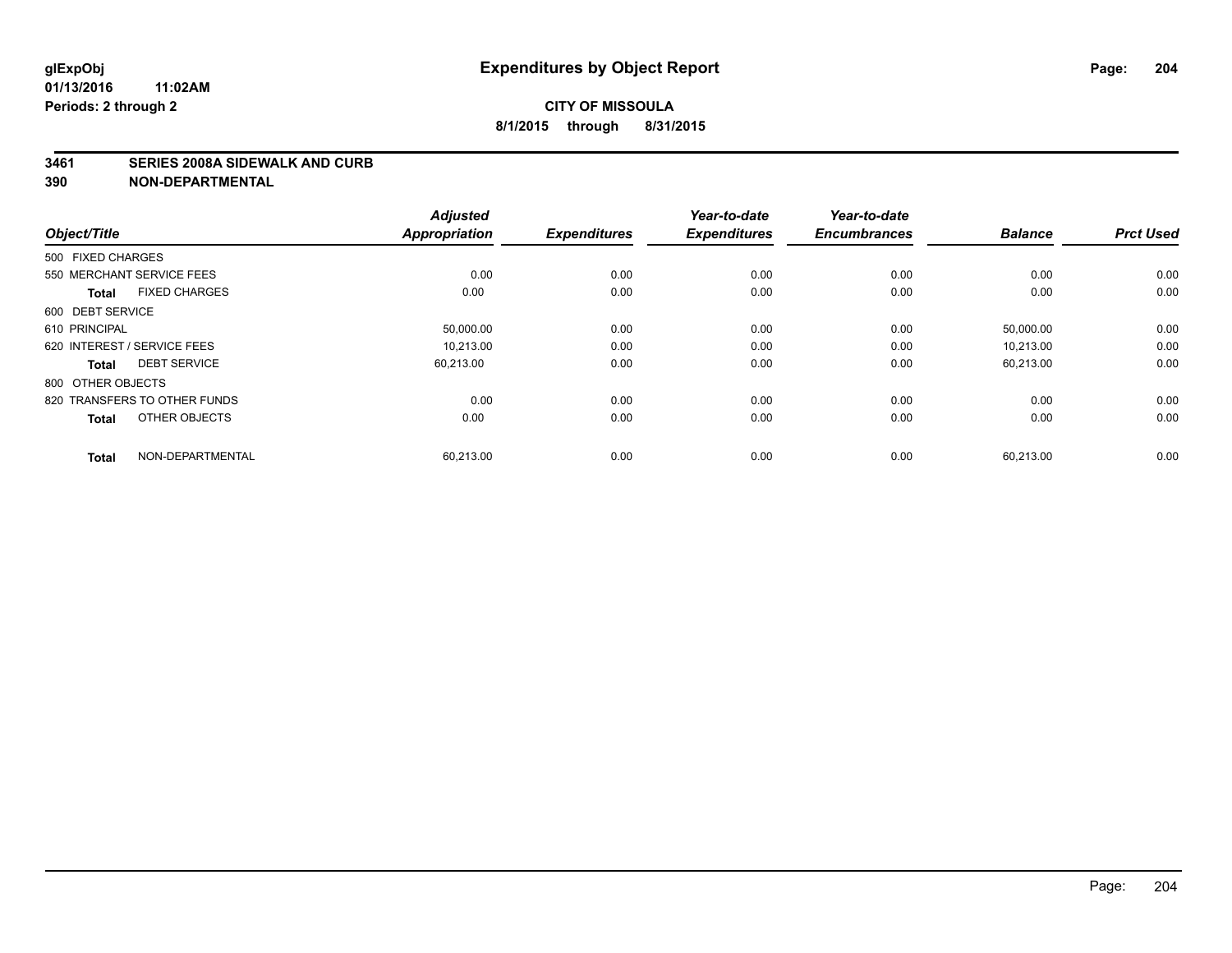**CITY OF MISSOULA 8/1/2015 through 8/31/2015**

# **3461 SERIES 2008A SIDEWALK AND CURB**

| Object/Title                                   | <b>Adjusted</b><br><b>Appropriation</b> | <b>Expenditures</b> | Year-to-date<br><b>Expenditures</b> | Year-to-date<br><b>Encumbrances</b> | <b>Balance</b> | <b>Prct Used</b> |
|------------------------------------------------|-----------------------------------------|---------------------|-------------------------------------|-------------------------------------|----------------|------------------|
| 500 FIXED CHARGES                              |                                         |                     |                                     |                                     |                |                  |
| 550 MERCHANT SERVICE FEES                      | 0.00                                    | 0.00                | 0.00                                | 0.00                                | 0.00           | 0.00             |
| <b>FIXED CHARGES</b><br><b>Total</b>           | 0.00                                    | 0.00                | 0.00                                | 0.00                                | 0.00           | 0.00             |
| 600 DEBT SERVICE                               |                                         |                     |                                     |                                     |                |                  |
| 610 PRINCIPAL                                  | 50,000.00                               | 0.00                | 0.00                                | 0.00                                | 50,000.00      | 0.00             |
| 620 INTEREST / SERVICE FEES                    | 10.213.00                               | 0.00                | 0.00                                | 0.00                                | 10.213.00      | 0.00             |
| <b>DEBT SERVICE</b><br><b>Total</b>            | 60,213.00                               | 0.00                | 0.00                                | 0.00                                | 60,213.00      | 0.00             |
| 800 OTHER OBJECTS                              |                                         |                     |                                     |                                     |                |                  |
| 820 TRANSFERS TO OTHER FUNDS                   | 0.00                                    | 0.00                | 0.00                                | 0.00                                | 0.00           | 0.00             |
| OTHER OBJECTS<br><b>Total</b>                  | 0.00                                    | 0.00                | 0.00                                | 0.00                                | 0.00           | 0.00             |
| SERIES 2008A SIDEWALK AND CURB<br><b>Total</b> | 60,213.00                               | 0.00                | 0.00                                | 0.00                                | 60,213.00      | 0.00             |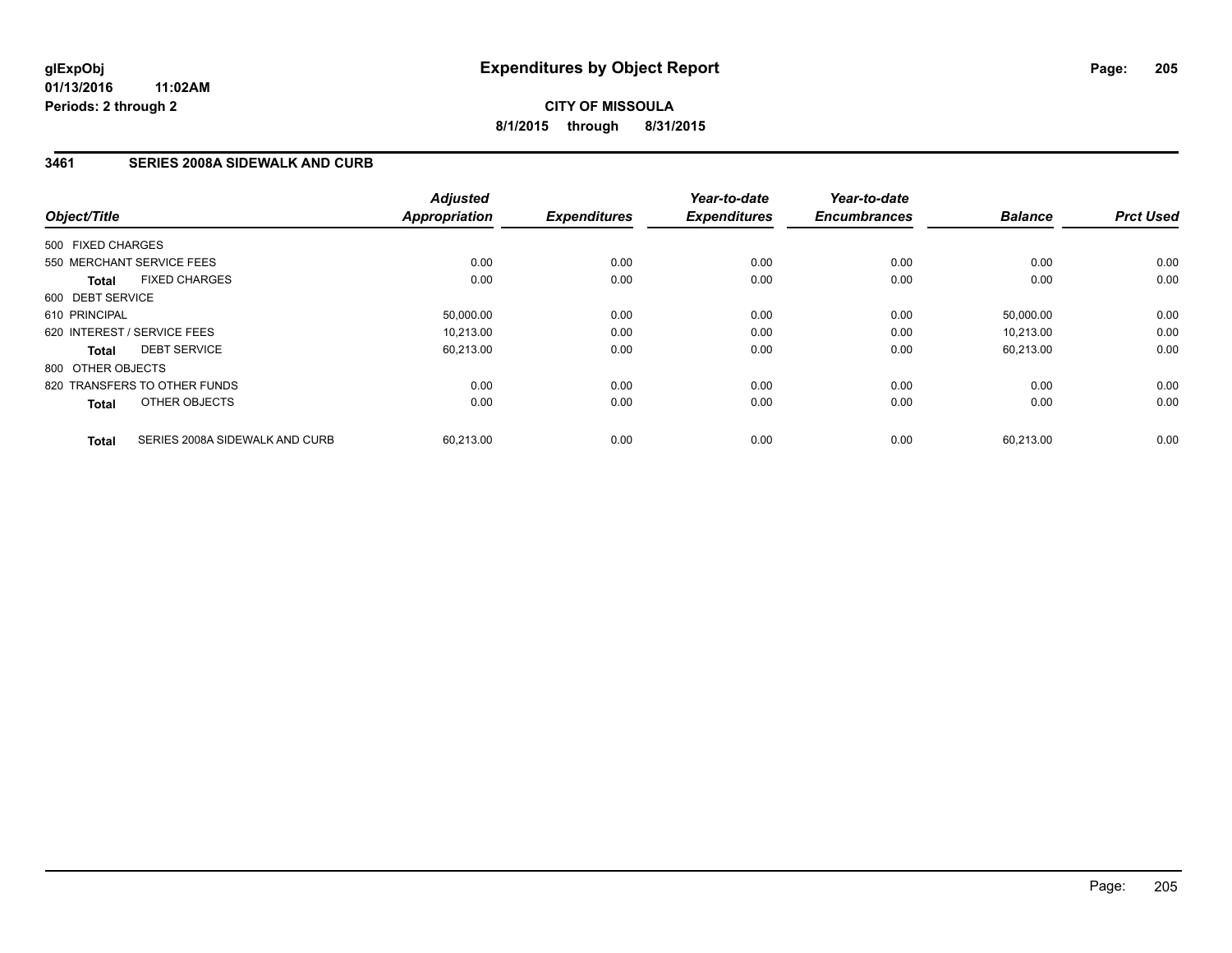#### **3462 SERIES 2009 SIDEWALK AND CURB**

|                             |                              | <b>Adjusted</b>      | <b>Expenditures</b> | Year-to-date        | Year-to-date<br><b>Encumbrances</b> | <b>Balance</b> | <b>Prct Used</b> |
|-----------------------------|------------------------------|----------------------|---------------------|---------------------|-------------------------------------|----------------|------------------|
| Object/Title                |                              | <b>Appropriation</b> |                     | <b>Expenditures</b> |                                     |                |                  |
| 500 FIXED CHARGES           |                              |                      |                     |                     |                                     |                |                  |
|                             | 550 MERCHANT SERVICE FEES    | 0.00                 | 0.00                | 0.00                | 0.00                                | 0.00           | 0.00             |
| <b>Total</b>                | <b>FIXED CHARGES</b>         | 0.00                 | 0.00                | 0.00                | 0.00                                | 0.00           | 0.00             |
| 600 DEBT SERVICE            |                              |                      |                     |                     |                                     |                |                  |
| 610 PRINCIPAL               |                              | 50,000.00            | 0.00                | 0.00                | 0.00                                | 50,000.00      | 0.00             |
| 620 INTEREST / SERVICE FEES |                              | 15.342.00            | 300.00              | 300.00              | 0.00                                | 15,042.00      | 1.96             |
| <b>Total</b>                | <b>DEBT SERVICE</b>          | 65,342.00            | 300.00              | 300.00              | 0.00                                | 65,042.00      | 0.46             |
| 800 OTHER OBJECTS           |                              |                      |                     |                     |                                     |                |                  |
|                             | 820 TRANSFERS TO OTHER FUNDS | 0.00                 | 0.00                | 0.00                | 0.00                                | 0.00           | 0.00             |
| <b>Total</b>                | OTHER OBJECTS                | 0.00                 | 0.00                | 0.00                | 0.00                                | 0.00           | 0.00             |
| <b>Total</b>                | NON-DEPARTMENTAL             | 65,342.00            | 300.00              | 300.00              | 0.00                                | 65,042.00      | 0.46             |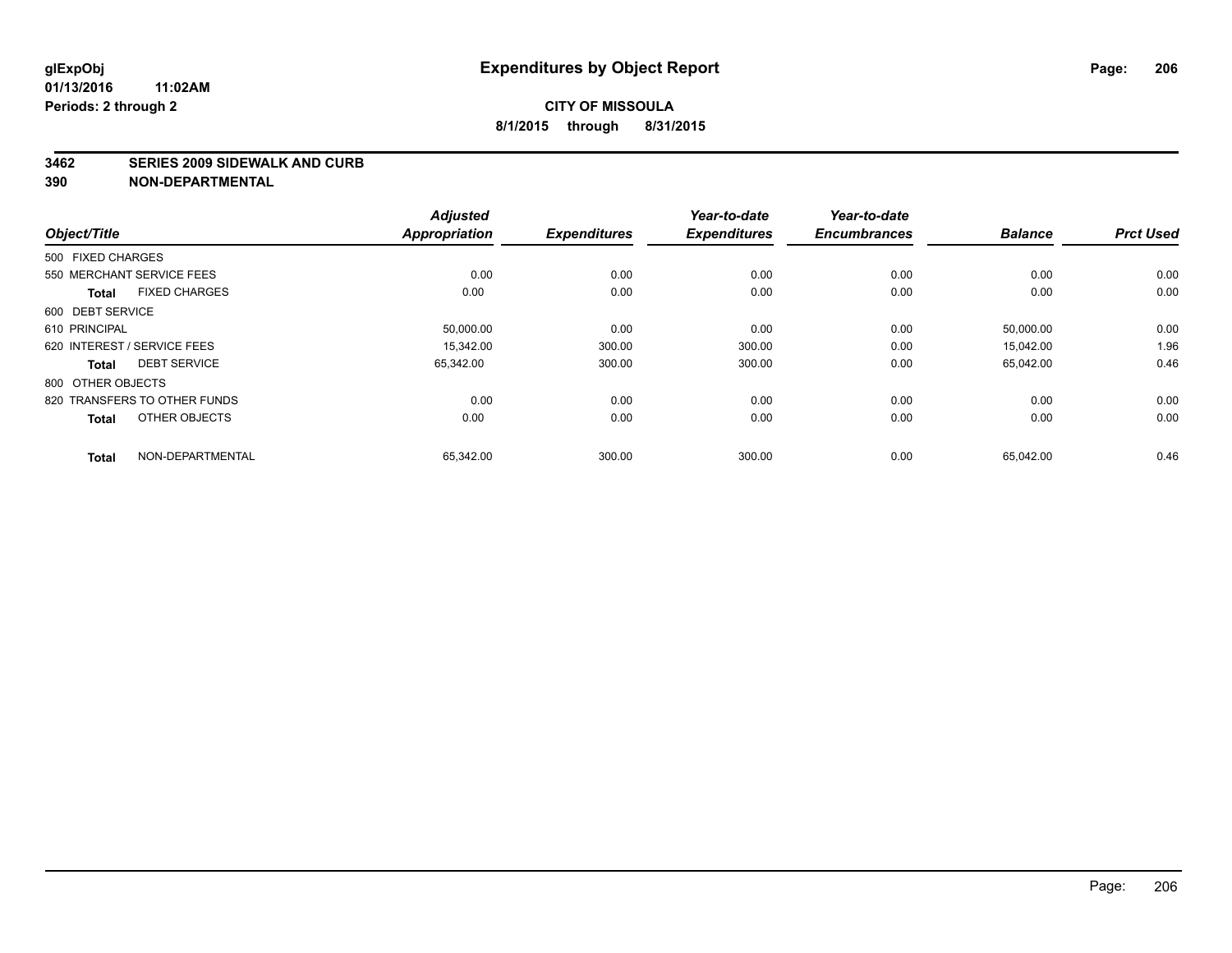# **3462 SERIES 2009 SIDEWALK AND CURB**

| Object/Title                                  | <b>Adjusted</b><br><b>Appropriation</b> | <b>Expenditures</b> | Year-to-date<br><b>Expenditures</b> | Year-to-date<br><b>Encumbrances</b> | <b>Balance</b> | <b>Prct Used</b> |
|-----------------------------------------------|-----------------------------------------|---------------------|-------------------------------------|-------------------------------------|----------------|------------------|
|                                               |                                         |                     |                                     |                                     |                |                  |
| 500 FIXED CHARGES                             |                                         |                     |                                     |                                     |                |                  |
| 550 MERCHANT SERVICE FEES                     | 0.00                                    | 0.00                | 0.00                                | 0.00                                | 0.00           | 0.00             |
| <b>FIXED CHARGES</b><br><b>Total</b>          | 0.00                                    | 0.00                | 0.00                                | 0.00                                | 0.00           | 0.00             |
| 600 DEBT SERVICE                              |                                         |                     |                                     |                                     |                |                  |
| 610 PRINCIPAL                                 | 50,000.00                               | 0.00                | 0.00                                | 0.00                                | 50,000.00      | 0.00             |
| 620 INTEREST / SERVICE FEES                   | 15.342.00                               | 300.00              | 300.00                              | 0.00                                | 15.042.00      | 1.96             |
| <b>DEBT SERVICE</b><br><b>Total</b>           | 65,342.00                               | 300.00              | 300.00                              | 0.00                                | 65,042.00      | 0.46             |
| 800 OTHER OBJECTS                             |                                         |                     |                                     |                                     |                |                  |
| 820 TRANSFERS TO OTHER FUNDS                  | 0.00                                    | 0.00                | 0.00                                | 0.00                                | 0.00           | 0.00             |
| <b>OTHER OBJECTS</b><br><b>Total</b>          | 0.00                                    | 0.00                | 0.00                                | 0.00                                | 0.00           | 0.00             |
| SERIES 2009 SIDEWALK AND CURB<br><b>Total</b> | 65.342.00                               | 300.00              | 300.00                              | 0.00                                | 65.042.00      | 0.46             |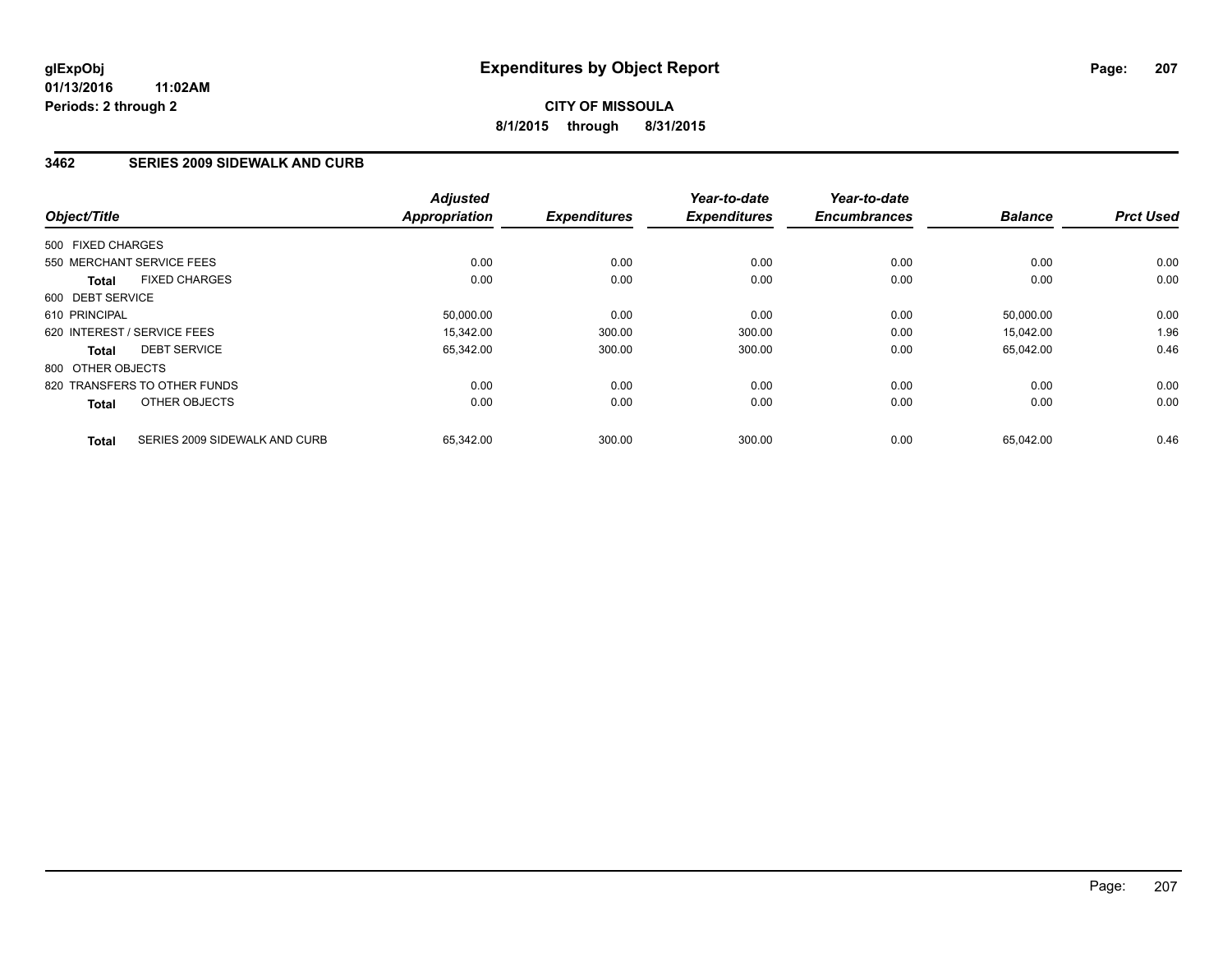#### **3463 SERIES 2010 SIDEWALK AND CURB**

|                                      | <b>Adjusted</b>      |                     | Year-to-date        | Year-to-date        |                |                  |
|--------------------------------------|----------------------|---------------------|---------------------|---------------------|----------------|------------------|
| Object/Title                         | <b>Appropriation</b> | <b>Expenditures</b> | <b>Expenditures</b> | <b>Encumbrances</b> | <b>Balance</b> | <b>Prct Used</b> |
| 500 FIXED CHARGES                    |                      |                     |                     |                     |                |                  |
| 550 MERCHANT SERVICE FEES            | 0.00                 | 0.00                | 0.00                | 0.00                | 0.00           | 0.00             |
| <b>FIXED CHARGES</b><br><b>Total</b> | 0.00                 | 0.00                | 0.00                | 0.00                | 0.00           | 0.00             |
| 600 DEBT SERVICE                     |                      |                     |                     |                     |                |                  |
| 610 PRINCIPAL                        | 75.000.00            | 0.00                | 0.00                | 0.00                | 75.000.00      | 0.00             |
| 620 INTEREST / SERVICE FEES          | 25.413.00            | 350.00              | 350.00              | 0.00                | 25.063.00      | 1.38             |
| <b>DEBT SERVICE</b><br><b>Total</b>  | 100.413.00           | 350.00              | 350.00              | 0.00                | 100,063.00     | 0.35             |
| NON-DEPARTMENTAL<br><b>Total</b>     | 100.413.00           | 350.00              | 350.00              | 0.00                | 100.063.00     | 0.35             |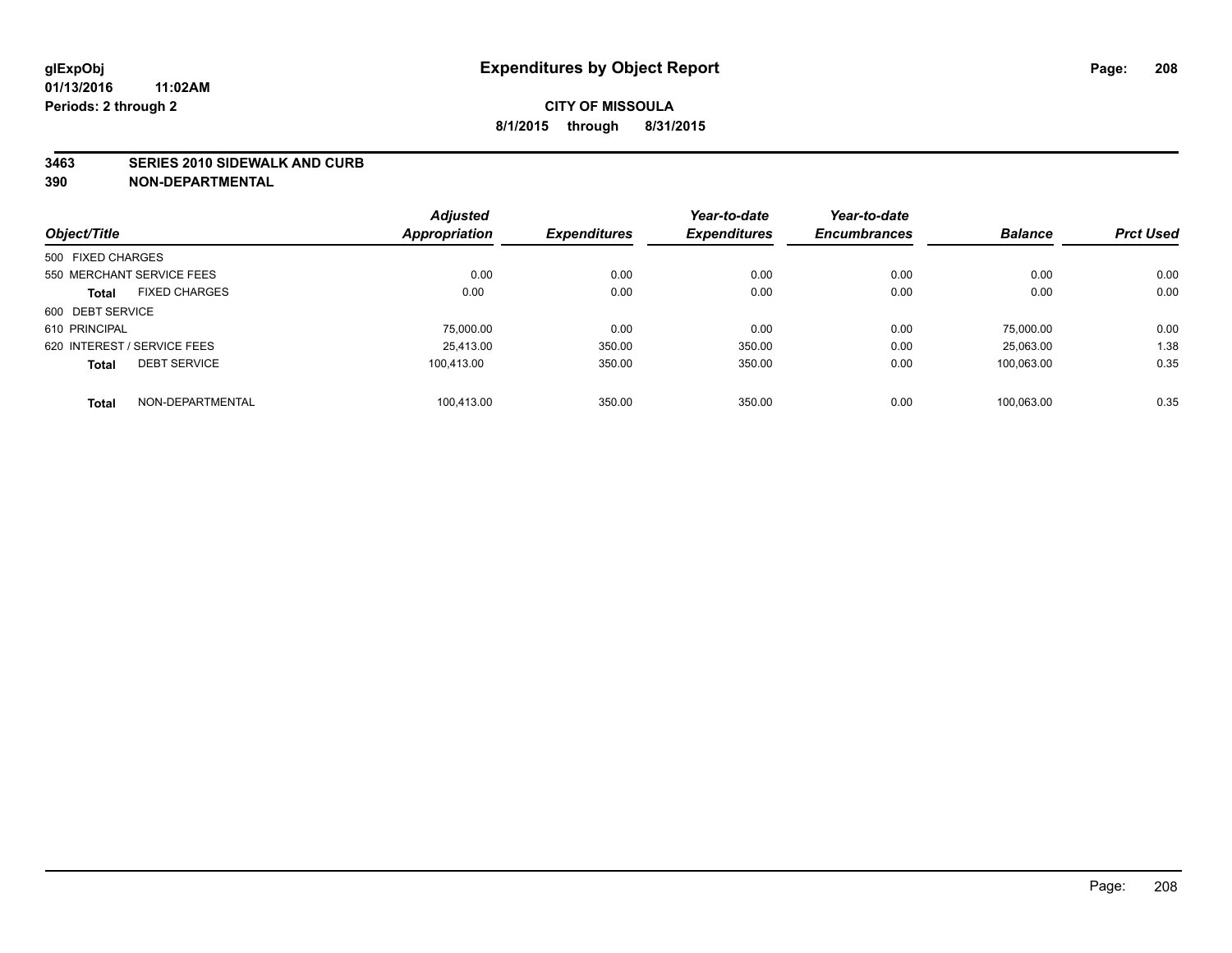### **3463 SERIES 2010 SIDEWALK AND CURB**

| Object/Title      |                               | <b>Adjusted</b><br><b>Appropriation</b> | <b>Expenditures</b> | Year-to-date<br><b>Expenditures</b> | Year-to-date<br><b>Encumbrances</b> | <b>Balance</b> | <b>Prct Used</b> |
|-------------------|-------------------------------|-----------------------------------------|---------------------|-------------------------------------|-------------------------------------|----------------|------------------|
| 500 FIXED CHARGES |                               |                                         |                     |                                     |                                     |                |                  |
|                   | 550 MERCHANT SERVICE FEES     | 0.00                                    | 0.00                | 0.00                                | 0.00                                | 0.00           | 0.00             |
| <b>Total</b>      | <b>FIXED CHARGES</b>          | 0.00                                    | 0.00                | 0.00                                | 0.00                                | 0.00           | 0.00             |
| 600 DEBT SERVICE  |                               |                                         |                     |                                     |                                     |                |                  |
| 610 PRINCIPAL     |                               | 75,000.00                               | 0.00                | 0.00                                | 0.00                                | 75,000.00      | 0.00             |
|                   | 620 INTEREST / SERVICE FEES   | 25.413.00                               | 350.00              | 350.00                              | 0.00                                | 25.063.00      | 1.38             |
| <b>Total</b>      | <b>DEBT SERVICE</b>           | 100.413.00                              | 350.00              | 350.00                              | 0.00                                | 100.063.00     | 0.35             |
| <b>Total</b>      | SERIES 2010 SIDEWALK AND CURB | 100.413.00                              | 350.00              | 350.00                              | 0.00                                | 100.063.00     | 0.35             |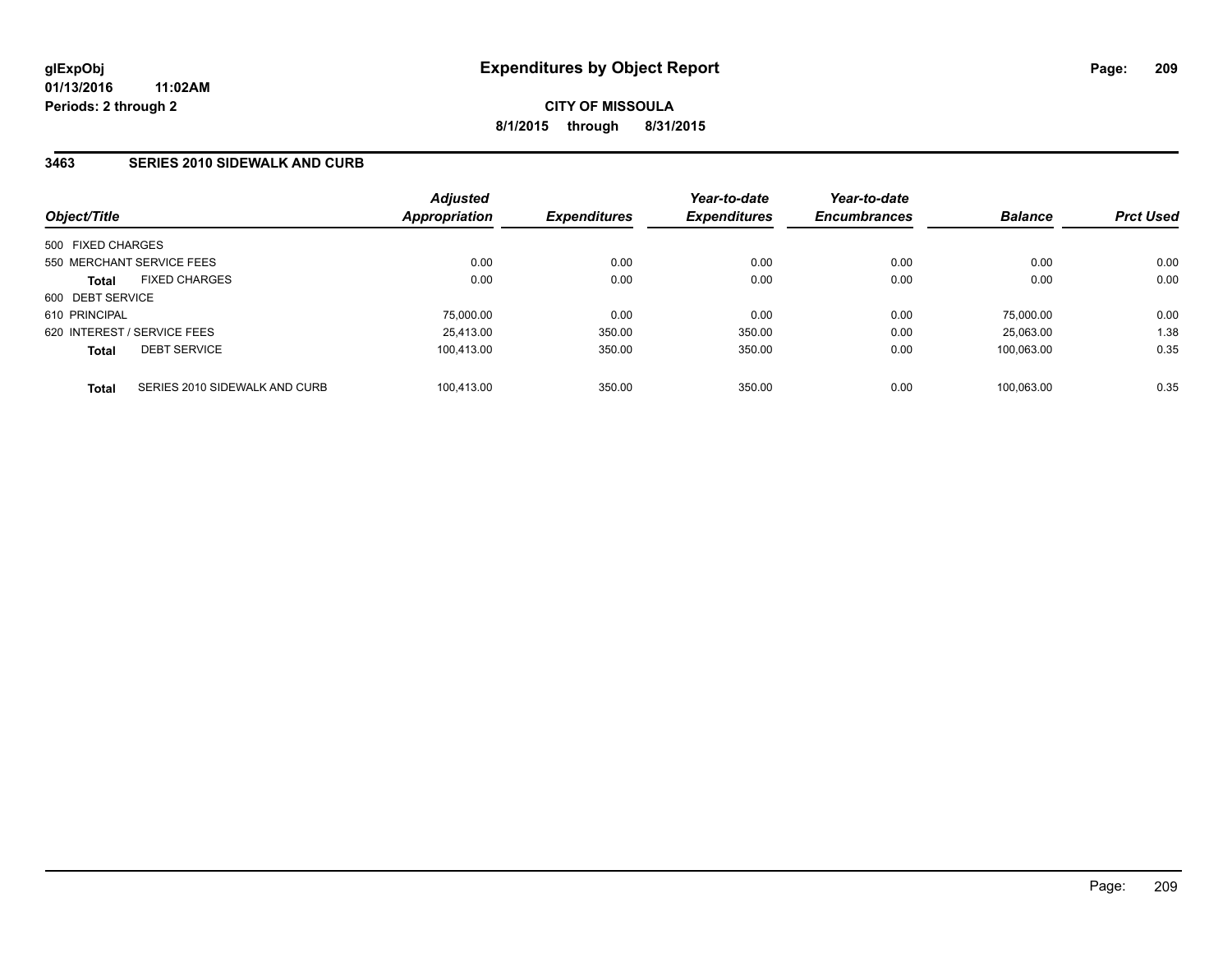**3464 FY12 S/C DEBT SERVICE**

| Object/Title                         | <b>Adjusted</b><br><b>Appropriation</b> | <b>Expenditures</b> | Year-to-date<br><b>Expenditures</b> | Year-to-date<br><b>Encumbrances</b> | <b>Balance</b> | <b>Prct Used</b> |
|--------------------------------------|-----------------------------------------|---------------------|-------------------------------------|-------------------------------------|----------------|------------------|
|                                      |                                         |                     |                                     |                                     |                |                  |
| 500 FIXED CHARGES                    |                                         |                     |                                     |                                     |                |                  |
| 550 MERCHANT SERVICE FEES            | 0.00                                    | 0.00                | 0.00                                | 0.00                                | 0.00           | 0.00             |
| <b>FIXED CHARGES</b><br><b>Total</b> | 0.00                                    | 0.00                | 0.00                                | 0.00                                | 0.00           | 0.00             |
| 600 DEBT SERVICE                     |                                         |                     |                                     |                                     |                |                  |
| 610 PRINCIPAL                        | 50.000.00                               | 0.00                | 0.00                                | 0.00                                | 50,000.00      | 0.00             |
| 620 INTEREST / SERVICE FEES          | 21,785.00                               | 350.00              | 350.00                              | 0.00                                | 21,435.00      | 1.61             |
| <b>DEBT SERVICE</b><br><b>Total</b>  | 71.785.00                               | 350.00              | 350.00                              | 0.00                                | 71,435.00      | 0.49             |
| NON-DEPARTMENTAL<br><b>Total</b>     | 71.785.00                               | 350.00              | 350.00                              | 0.00                                | 71.435.00      | 0.49             |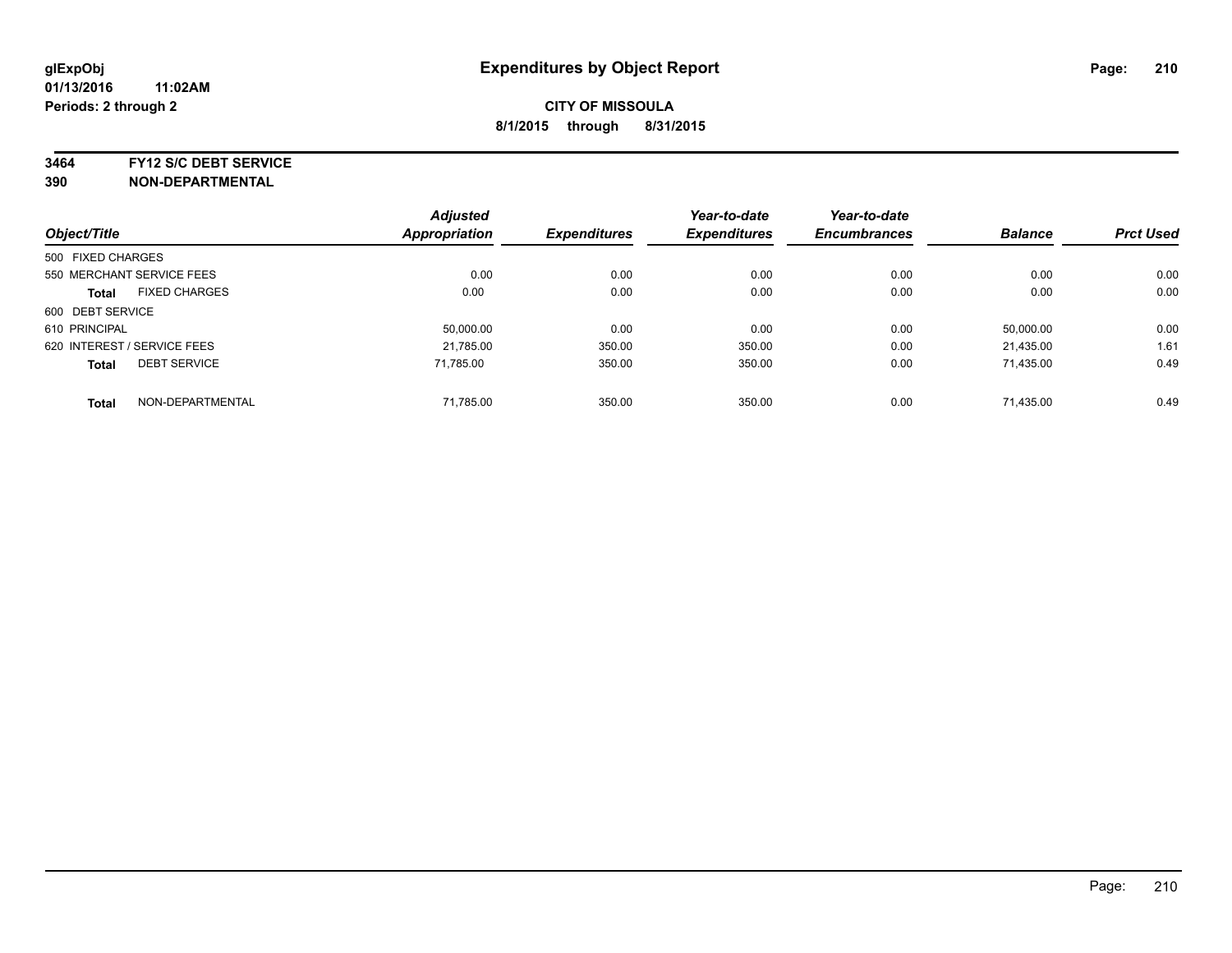# **3464 FY12 S/C DEBT SERVICE**

| Object/Title      |                             | <b>Adjusted</b><br><b>Appropriation</b> | <b>Expenditures</b> | Year-to-date<br><b>Expenditures</b> | Year-to-date<br><b>Encumbrances</b> | <b>Balance</b> | <b>Prct Used</b> |
|-------------------|-----------------------------|-----------------------------------------|---------------------|-------------------------------------|-------------------------------------|----------------|------------------|
| 500 FIXED CHARGES |                             |                                         |                     |                                     |                                     |                |                  |
|                   | 550 MERCHANT SERVICE FEES   | 0.00                                    | 0.00                | 0.00                                | 0.00                                | 0.00           | 0.00             |
| <b>Total</b>      | <b>FIXED CHARGES</b>        | 0.00                                    | 0.00                | 0.00                                | 0.00                                | 0.00           | 0.00             |
| 600 DEBT SERVICE  |                             |                                         |                     |                                     |                                     |                |                  |
| 610 PRINCIPAL     |                             | 50.000.00                               | 0.00                | 0.00                                | 0.00                                | 50,000.00      | 0.00             |
|                   | 620 INTEREST / SERVICE FEES | 21,785.00                               | 350.00              | 350.00                              | 0.00                                | 21.435.00      | 1.61             |
| <b>Total</b>      | <b>DEBT SERVICE</b>         | 71.785.00                               | 350.00              | 350.00                              | 0.00                                | 71.435.00      | 0.49             |
| <b>Total</b>      | FY12 S/C DEBT SERVICE       | 71.785.00                               | 350.00              | 350.00                              | 0.00                                | 71.435.00      | 0.49             |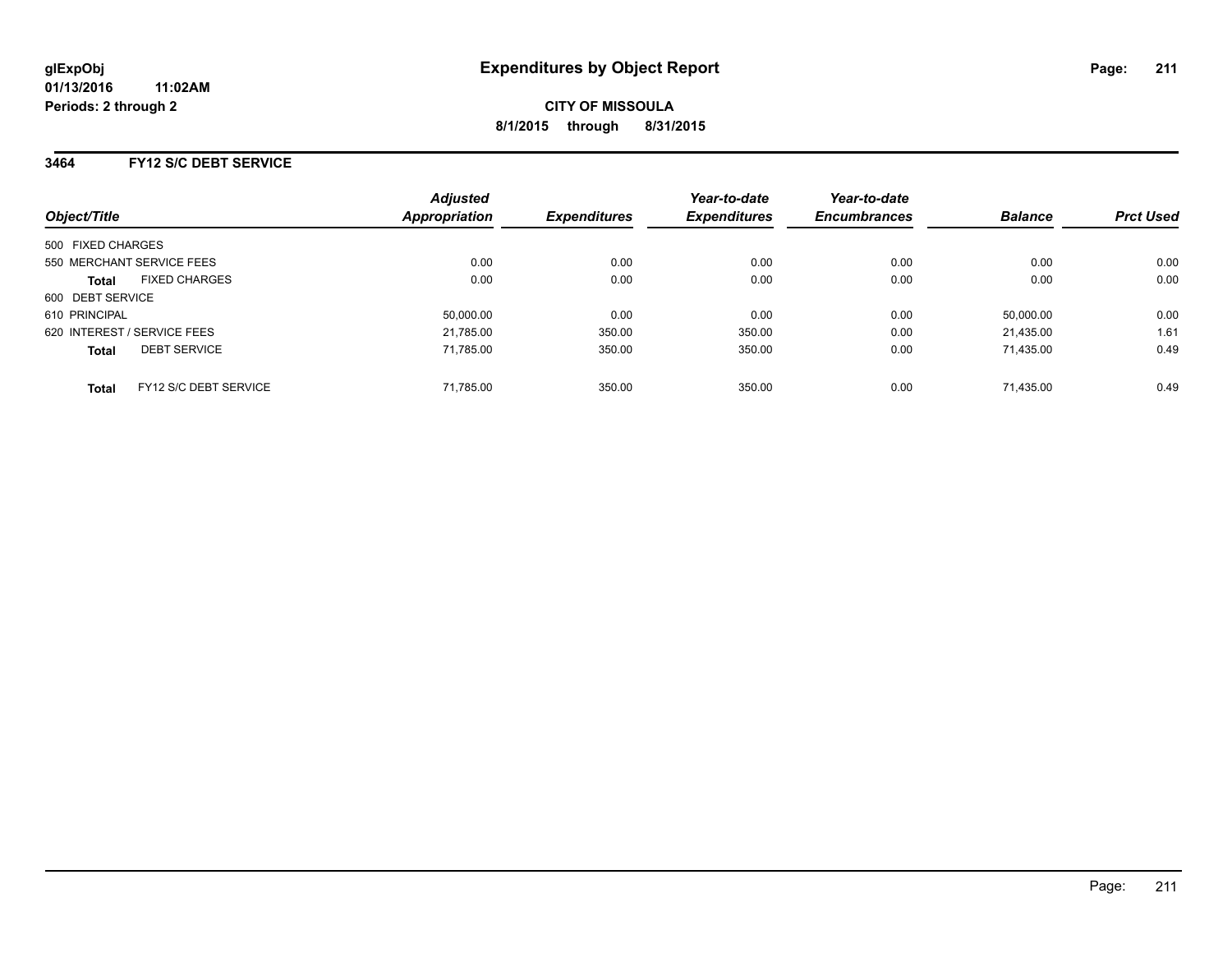#### **3465 FY13 SIDEWALK/CURB DEBT SERVICE**

|                                      | <b>Adjusted</b>      |                     | Year-to-date        | Year-to-date        |                |                  |
|--------------------------------------|----------------------|---------------------|---------------------|---------------------|----------------|------------------|
| Object/Title                         | <b>Appropriation</b> | <b>Expenditures</b> | <b>Expenditures</b> | <b>Encumbrances</b> | <b>Balance</b> | <b>Prct Used</b> |
| 500 FIXED CHARGES                    |                      |                     |                     |                     |                |                  |
| 550 MERCHANT SERVICE FEES            | 0.00                 | 0.00                | 0.00                | 0.00                | 0.00           | 0.00             |
| <b>FIXED CHARGES</b><br><b>Total</b> | 0.00                 | 0.00                | 0.00                | 0.00                | 0.00           | 0.00             |
| 600 DEBT SERVICE                     |                      |                     |                     |                     |                |                  |
| 610 PRINCIPAL                        | 29.000.00            | 0.00                | 0.00                | 0.00                | 29.000.00      | 0.00             |
| 620 INTEREST / SERVICE FEES          | 11.021.00            | 0.00                | 0.00                | 0.00                | 11.021.00      | 0.00             |
| <b>DEBT SERVICE</b><br><b>Total</b>  | 40.021.00            | 0.00                | 0.00                | 0.00                | 40.021.00      | 0.00             |
| NON-DEPARTMENTAL<br><b>Total</b>     | 40.021.00            | 0.00                | 0.00                | 0.00                | 40.021.00      | 0.00             |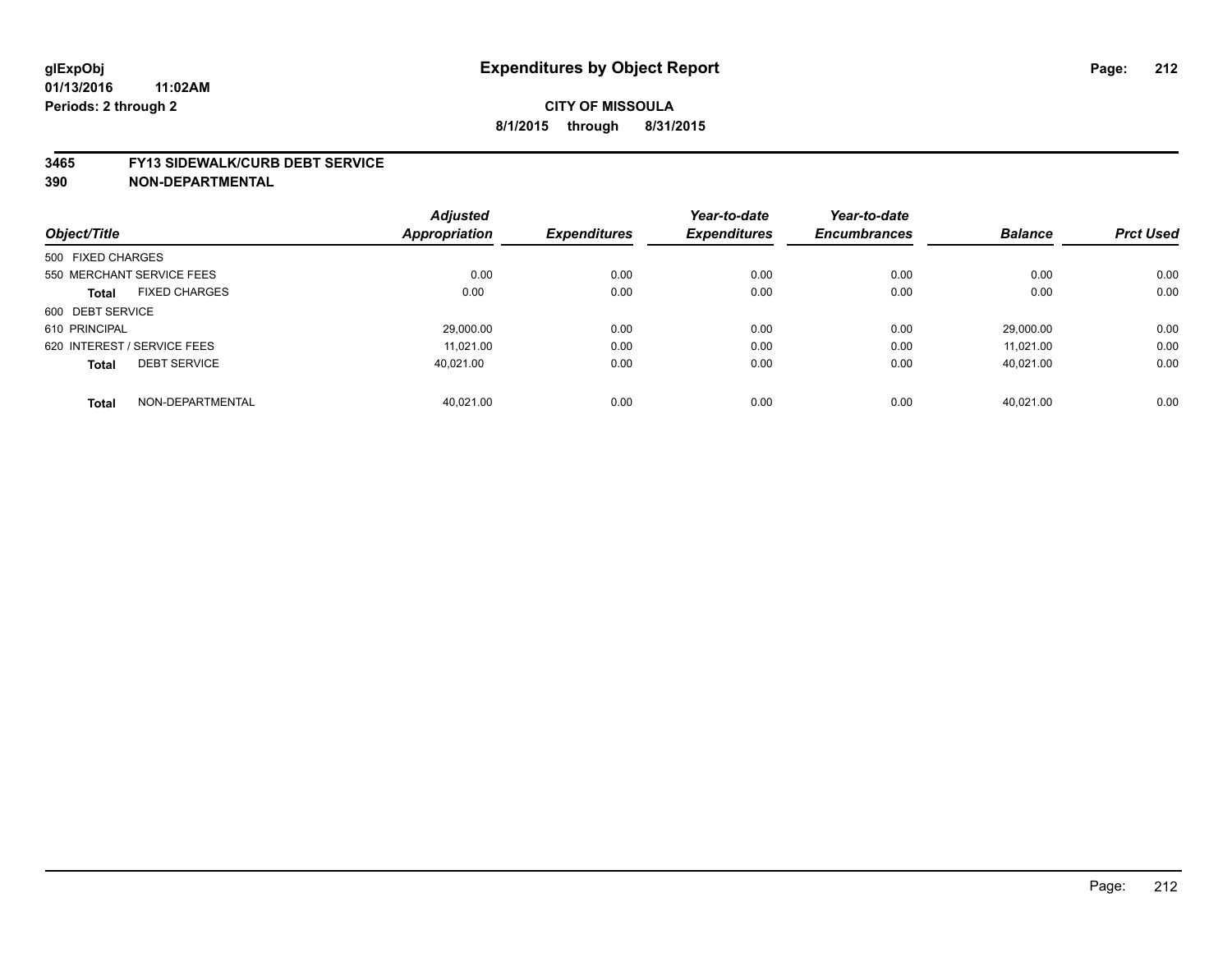**CITY OF MISSOULA 8/1/2015 through 8/31/2015**

### **3465 FY13 SIDEWALK/CURB DEBT SERVICE**

| Object/Title                |                                 | <b>Adjusted</b><br><b>Appropriation</b> | <b>Expenditures</b> | Year-to-date<br><b>Expenditures</b> | Year-to-date<br><b>Encumbrances</b> | <b>Balance</b> | <b>Prct Used</b> |
|-----------------------------|---------------------------------|-----------------------------------------|---------------------|-------------------------------------|-------------------------------------|----------------|------------------|
| 500 FIXED CHARGES           |                                 |                                         |                     |                                     |                                     |                |                  |
| 550 MERCHANT SERVICE FEES   |                                 | 0.00                                    | 0.00                | 0.00                                | 0.00                                | 0.00           | 0.00             |
| <b>Total</b>                | <b>FIXED CHARGES</b>            | 0.00                                    | 0.00                | 0.00                                | 0.00                                | 0.00           | 0.00             |
| 600 DEBT SERVICE            |                                 |                                         |                     |                                     |                                     |                |                  |
| 610 PRINCIPAL               |                                 | 29,000.00                               | 0.00                | 0.00                                | 0.00                                | 29.000.00      | 0.00             |
| 620 INTEREST / SERVICE FEES |                                 | 11.021.00                               | 0.00                | 0.00                                | 0.00                                | 11.021.00      | 0.00             |
| <b>Total</b>                | <b>DEBT SERVICE</b>             | 40.021.00                               | 0.00                | 0.00                                | 0.00                                | 40.021.00      | 0.00             |
| <b>Total</b>                | FY13 SIDEWALK/CURB DEBT SERVICE | 40.021.00                               | 0.00                | 0.00                                | 0.00                                | 40.021.00      | 0.00             |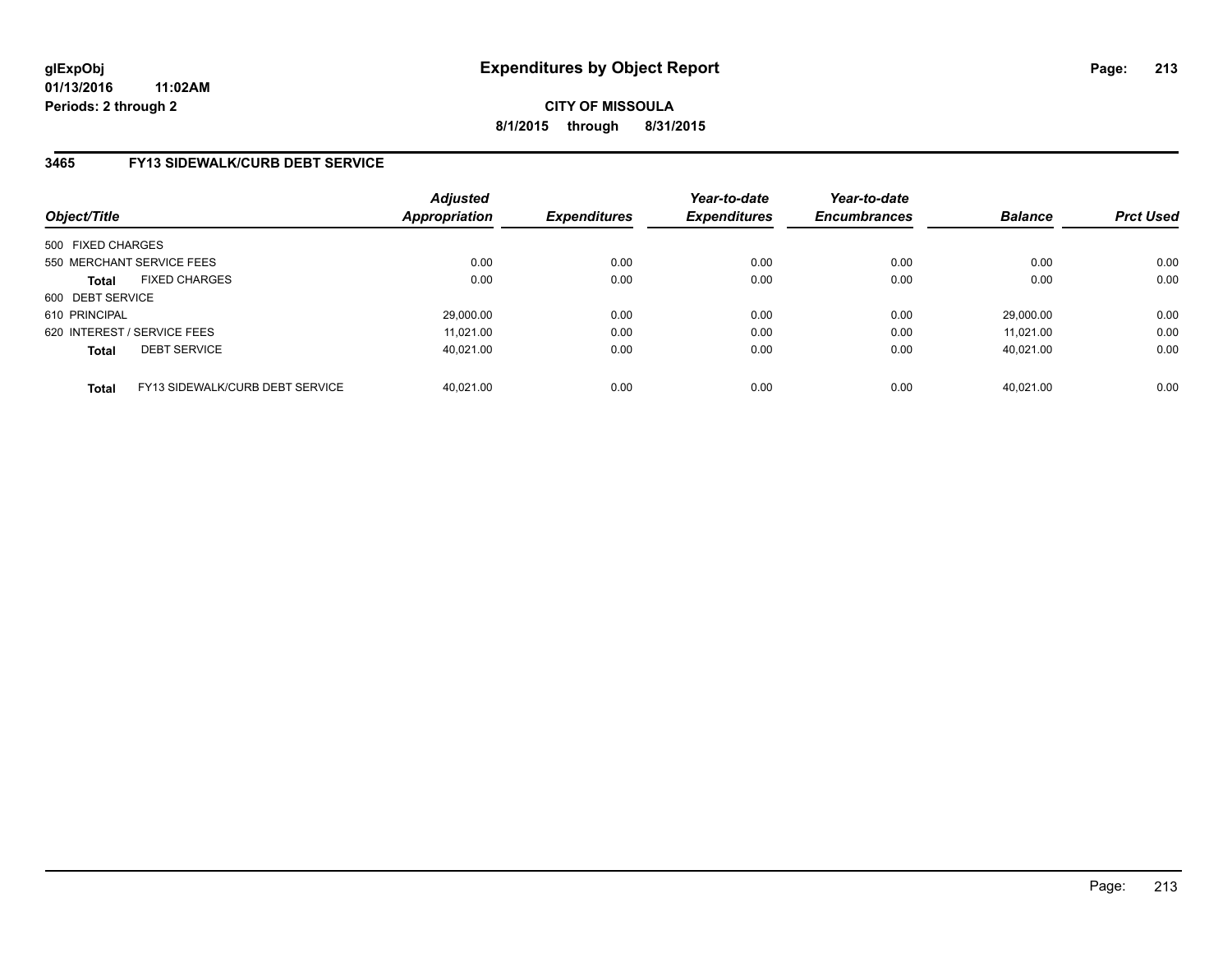#### **3466 FY15 SIDEWALK/CURB DEBT SERVICE**

| Object/Title                              | <b>Adjusted</b><br>Appropriation | <b>Expenditures</b> | Year-to-date<br><b>Expenditures</b> | Year-to-date<br><b>Encumbrances</b> | <b>Balance</b> | <b>Prct Used</b> |
|-------------------------------------------|----------------------------------|---------------------|-------------------------------------|-------------------------------------|----------------|------------------|
|                                           |                                  |                     |                                     |                                     |                |                  |
| 300 PURCHASED SERVICES                    |                                  |                     |                                     |                                     |                |                  |
| 350 PROFESSIONAL SERVICES                 | 0.00                             | 0.00                | 0.00                                | 0.00                                | 0.00           | 0.00             |
| <b>PURCHASED SERVICES</b><br><b>Total</b> | 0.00                             | 0.00                | 0.00                                | 0.00                                | 0.00           | 0.00             |
| 500 FIXED CHARGES                         |                                  |                     |                                     |                                     |                |                  |
| 550 MERCHANT SERVICE FEES                 | 0.00                             | 0.00                | 0.00                                | 0.00                                | 0.00           | 0.00             |
| <b>FIXED CHARGES</b><br><b>Total</b>      | 0.00                             | 0.00                | 0.00                                | 0.00                                | 0.00           | 0.00             |
| 600 DEBT SERVICE                          |                                  |                     |                                     |                                     |                |                  |
| 610 PRINCIPAL                             | 0.00                             | 0.00                | 0.00                                | 0.00                                | 0.00           | 0.00             |
| 620 INTEREST / SERVICE FEES               | 0.00                             | 0.00                | 0.00                                | 0.00                                | 0.00           | 0.00             |
| <b>DEBT SERVICE</b><br><b>Total</b>       | 0.00                             | 0.00                | 0.00                                | 0.00                                | 0.00           | 0.00             |
| NON-DEPARTMENTAL<br><b>Total</b>          | 0.00                             | 0.00                | 0.00                                | 0.00                                | 0.00           | 0.00             |
|                                           |                                  |                     |                                     |                                     |                |                  |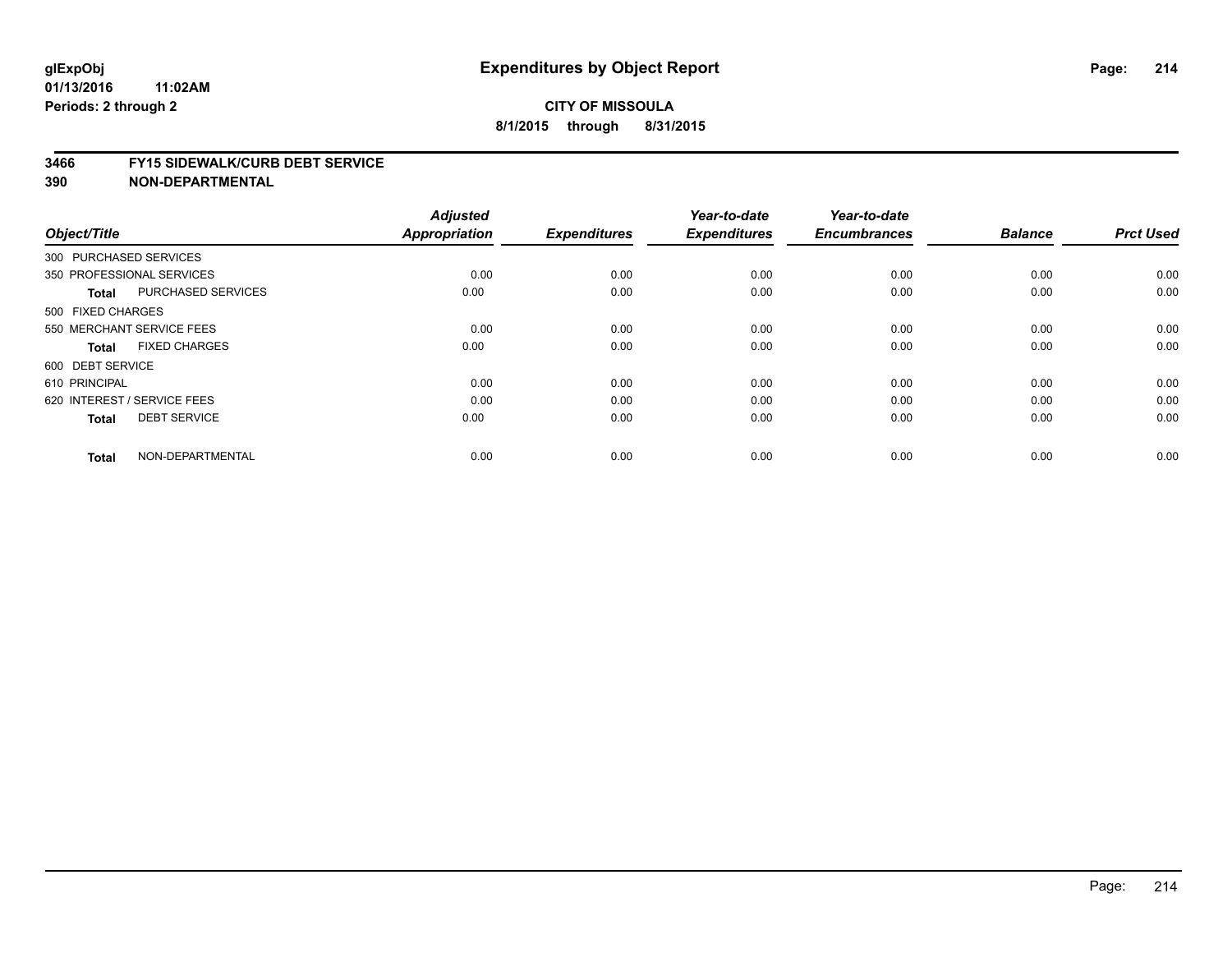# **CITY OF MISSOULA 8/1/2015 through 8/31/2015**

# **3466 FY15 SIDEWALK/CURB DEBT SERVICE**

| Object/Title           |                                 | <b>Adjusted</b><br><b>Appropriation</b> | <b>Expenditures</b> | Year-to-date<br><b>Expenditures</b> | Year-to-date<br><b>Encumbrances</b> | <b>Balance</b> | <b>Prct Used</b> |
|------------------------|---------------------------------|-----------------------------------------|---------------------|-------------------------------------|-------------------------------------|----------------|------------------|
|                        |                                 |                                         |                     |                                     |                                     |                |                  |
| 300 PURCHASED SERVICES |                                 |                                         |                     |                                     |                                     |                |                  |
|                        | 350 PROFESSIONAL SERVICES       | 0.00                                    | 0.00                | 0.00                                | 0.00                                | 0.00           | 0.00             |
| Total                  | PURCHASED SERVICES              | 0.00                                    | 0.00                | 0.00                                | 0.00                                | 0.00           | 0.00             |
| 500 FIXED CHARGES      |                                 |                                         |                     |                                     |                                     |                |                  |
|                        | 550 MERCHANT SERVICE FEES       | 0.00                                    | 0.00                | 0.00                                | 0.00                                | 0.00           | 0.00             |
| <b>Total</b>           | <b>FIXED CHARGES</b>            | 0.00                                    | 0.00                | 0.00                                | 0.00                                | 0.00           | 0.00             |
| 600 DEBT SERVICE       |                                 |                                         |                     |                                     |                                     |                |                  |
| 610 PRINCIPAL          |                                 | 0.00                                    | 0.00                | 0.00                                | 0.00                                | 0.00           | 0.00             |
|                        | 620 INTEREST / SERVICE FEES     | 0.00                                    | 0.00                | 0.00                                | 0.00                                | 0.00           | 0.00             |
| <b>Total</b>           | <b>DEBT SERVICE</b>             | 0.00                                    | 0.00                | 0.00                                | 0.00                                | 0.00           | 0.00             |
|                        |                                 |                                         |                     |                                     |                                     |                |                  |
| <b>Total</b>           | FY15 SIDEWALK/CURB DEBT SERVICE | 0.00                                    | 0.00                | 0.00                                | 0.00                                | 0.00           | 0.00             |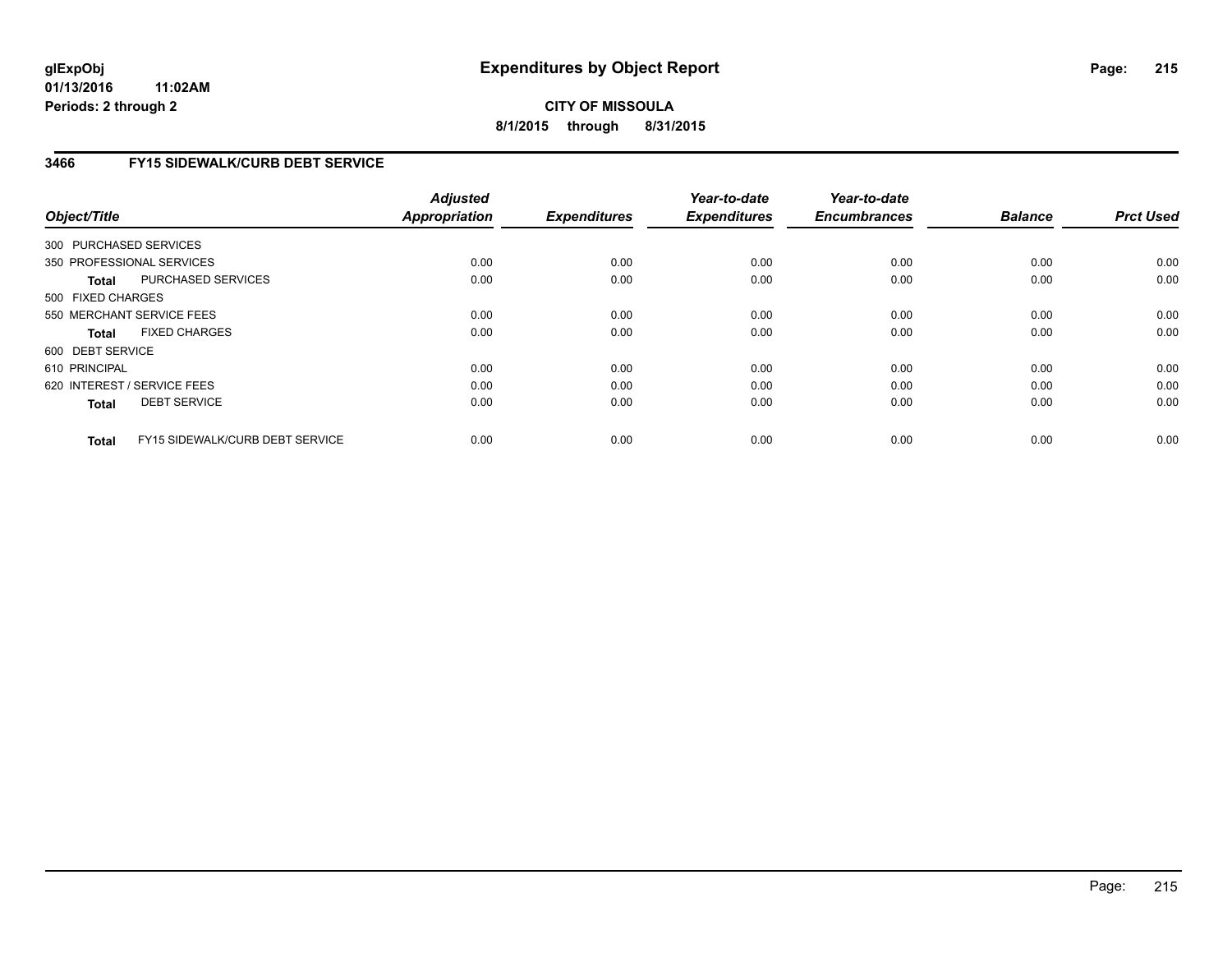### **3491 SID 491 DEBT SERVICE FUND**

| Object/Title                 | <b>Adjusted</b><br>Appropriation | <b>Expenditures</b> | Year-to-date<br><b>Expenditures</b> | Year-to-date<br><b>Encumbrances</b> | <b>Balance</b> | <b>Prct Used</b> |
|------------------------------|----------------------------------|---------------------|-------------------------------------|-------------------------------------|----------------|------------------|
| 600 DEBT SERVICE             |                                  |                     |                                     |                                     |                |                  |
| 620 INTEREST / SERVICE FEES  | 0.00                             | 0.00                | 0.00                                | 0.00                                | 0.00           | 0.00             |
| <b>DEBT SERVICE</b><br>Total | 0.00                             | 0.00                | 0.00                                | 0.00                                | 0.00           | 0.00             |
| NON-DEPARTMENTAL<br>Total    | 0.00                             | 0.00                | 0.00                                | 0.00                                | 0.00           | 0.00             |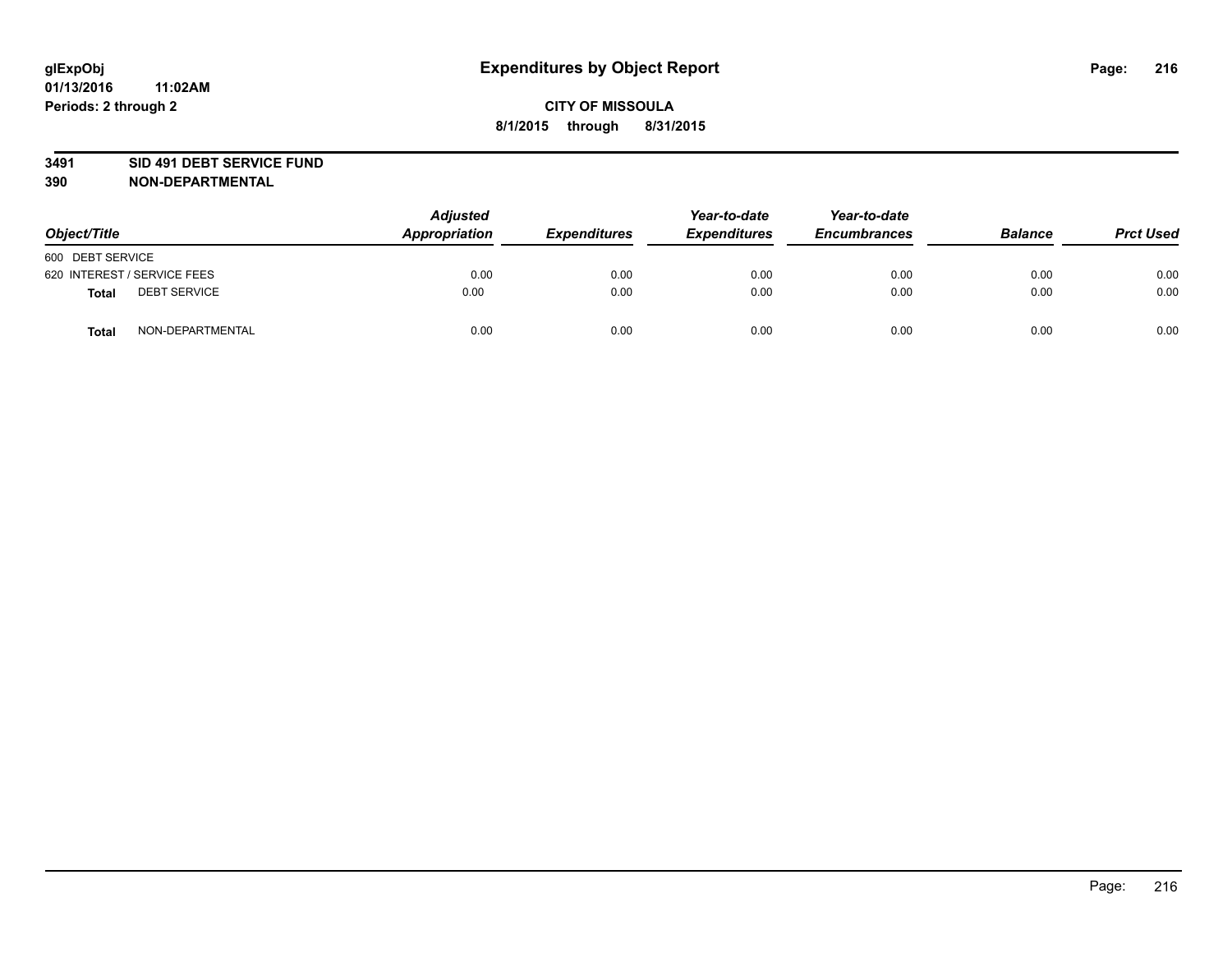### **3491 SID 491 DEBT SERVICE FUND**

| Object/Title                              | <b>Adjusted</b><br>Appropriation | <b>Expenditures</b> | Year-to-date<br><b>Expenditures</b> | Year-to-date<br><b>Encumbrances</b> | <b>Balance</b> | <b>Prct Used</b> |
|-------------------------------------------|----------------------------------|---------------------|-------------------------------------|-------------------------------------|----------------|------------------|
| 600 DEBT SERVICE                          |                                  |                     |                                     |                                     |                |                  |
| 620 INTEREST / SERVICE FEES               | 0.00                             | 0.00                | 0.00                                | 0.00                                | 0.00           | 0.00             |
| <b>DEBT SERVICE</b><br><b>Total</b>       | 0.00                             | 0.00                | 0.00                                | 0.00                                | 0.00           | 0.00             |
| SID 491 DEBT SERVICE FUND<br><b>Total</b> | 0.00                             | 0.00                | 0.00                                | 0.00                                | 0.00           | 0.00             |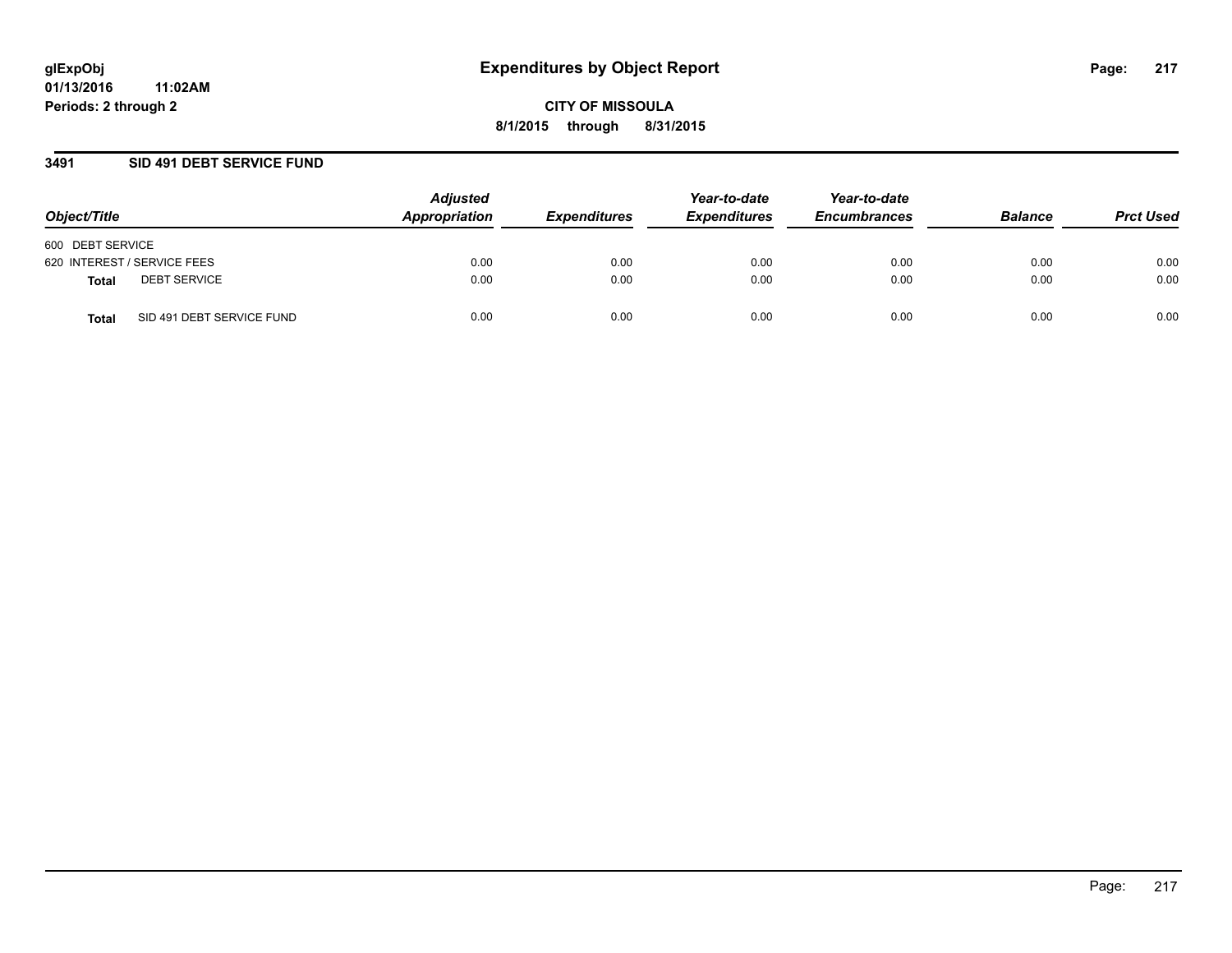## **CITY OF MISSOULA 8/1/2015 through 8/31/2015**

**3495 SID 495 DEBT SERVICE FUND**

| Object/Title                            | <b>Adjusted</b><br>Appropriation | <b>Expenditures</b> | Year-to-date<br><b>Expenditures</b> | Year-to-date<br><b>Encumbrances</b> | <b>Balance</b> | <b>Prct Used</b> |
|-----------------------------------------|----------------------------------|---------------------|-------------------------------------|-------------------------------------|----------------|------------------|
| 800 OTHER OBJECTS                       |                                  |                     |                                     |                                     |                |                  |
| 820 TRANSFERS TO OTHER FUNDS            | 0.00                             | 0.00                | 0.00                                | 0.00                                | 0.00           | 0.00             |
| OTHER OBJECTS<br><b>Total</b>           | 0.00                             | 0.00                | 0.00                                | 0.00                                | 0.00           | 0.00             |
| *** Title Not Found ***<br><b>Total</b> | 0.00                             | 0.00                | 0.00                                | 0.00                                | 0.00           | 0.00             |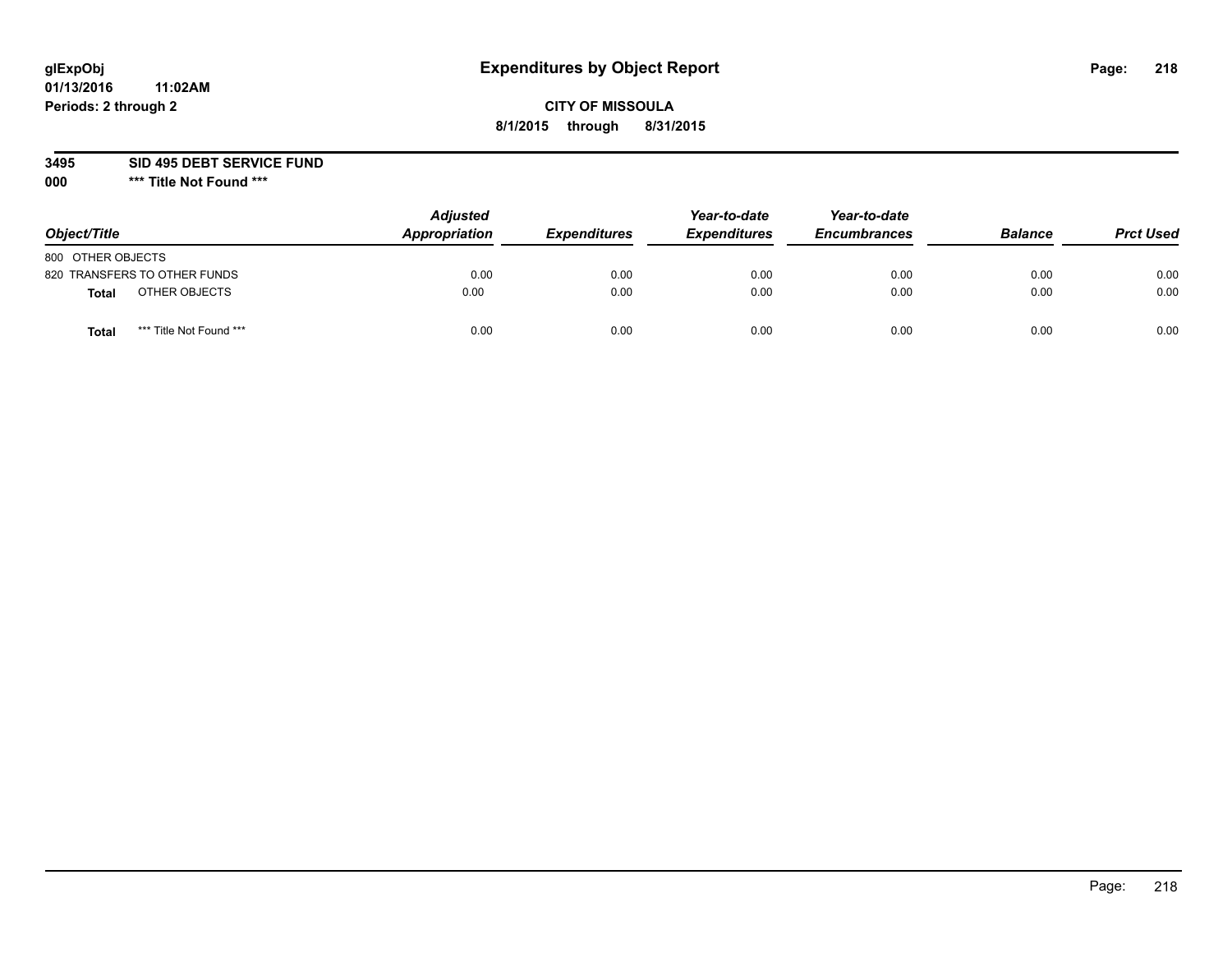#### **3495 SID 495 DEBT SERVICE FUND**

| Object/Title                         | <b>Adjusted</b><br><b>Appropriation</b> | <b>Expenditures</b> | Year-to-date<br><b>Expenditures</b> | Year-to-date<br><b>Encumbrances</b> | <b>Balance</b> | <b>Prct Used</b> |
|--------------------------------------|-----------------------------------------|---------------------|-------------------------------------|-------------------------------------|----------------|------------------|
| 500 FIXED CHARGES                    |                                         |                     |                                     |                                     |                |                  |
| 550 MERCHANT SERVICE FEES            | 0.00                                    | 0.00                | 0.00                                | 0.00                                | 0.00           | 0.00             |
| <b>FIXED CHARGES</b><br><b>Total</b> | 0.00                                    | 0.00                | 0.00                                | 0.00                                | 0.00           | 0.00             |
| 800 OTHER OBJECTS                    |                                         |                     |                                     |                                     |                |                  |
| 820 TRANSFERS TO OTHER FUNDS         | 0.00                                    | 0.00                | 0.00                                | 0.00                                | 0.00           | 0.00             |
| OTHER OBJECTS<br><b>Total</b>        | 0.00                                    | 0.00                | 0.00                                | 0.00                                | 0.00           | 0.00             |
| NON-DEPARTMENTAL<br><b>Total</b>     | 0.00                                    | 0.00                | 0.00                                | 0.00                                | 0.00           | 0.00             |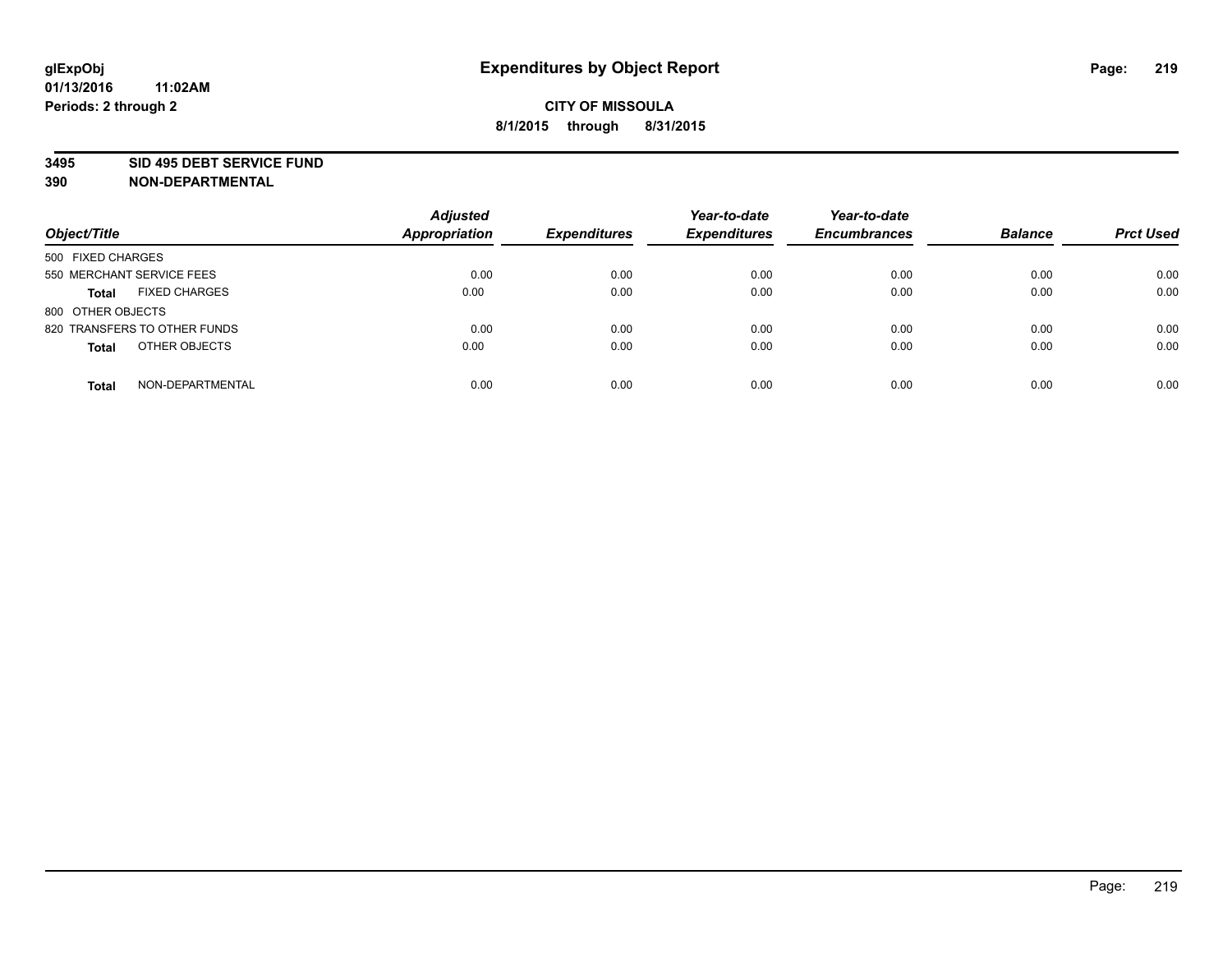### **3495 SID 495 DEBT SERVICE FUND**

| Object/Title                              | <b>Adjusted</b><br>Appropriation | <b>Expenditures</b> | Year-to-date<br><b>Expenditures</b> | Year-to-date<br><b>Encumbrances</b> | <b>Balance</b> | <b>Prct Used</b> |
|-------------------------------------------|----------------------------------|---------------------|-------------------------------------|-------------------------------------|----------------|------------------|
| 500 FIXED CHARGES                         |                                  |                     |                                     |                                     |                |                  |
| 550 MERCHANT SERVICE FEES                 | 0.00                             | 0.00                | 0.00                                | 0.00                                | 0.00           | 0.00             |
| <b>FIXED CHARGES</b><br><b>Total</b>      | 0.00                             | 0.00                | 0.00                                | 0.00                                | 0.00           | 0.00             |
| 800 OTHER OBJECTS                         |                                  |                     |                                     |                                     |                |                  |
| 820 TRANSFERS TO OTHER FUNDS              | 0.00                             | 0.00                | 0.00                                | 0.00                                | 0.00           | 0.00             |
| OTHER OBJECTS<br><b>Total</b>             | 0.00                             | 0.00                | 0.00                                | 0.00                                | 0.00           | 0.00             |
| SID 495 DEBT SERVICE FUND<br><b>Total</b> | 0.00                             | 0.00                | 0.00                                | 0.00                                | 0.00           | 0.00             |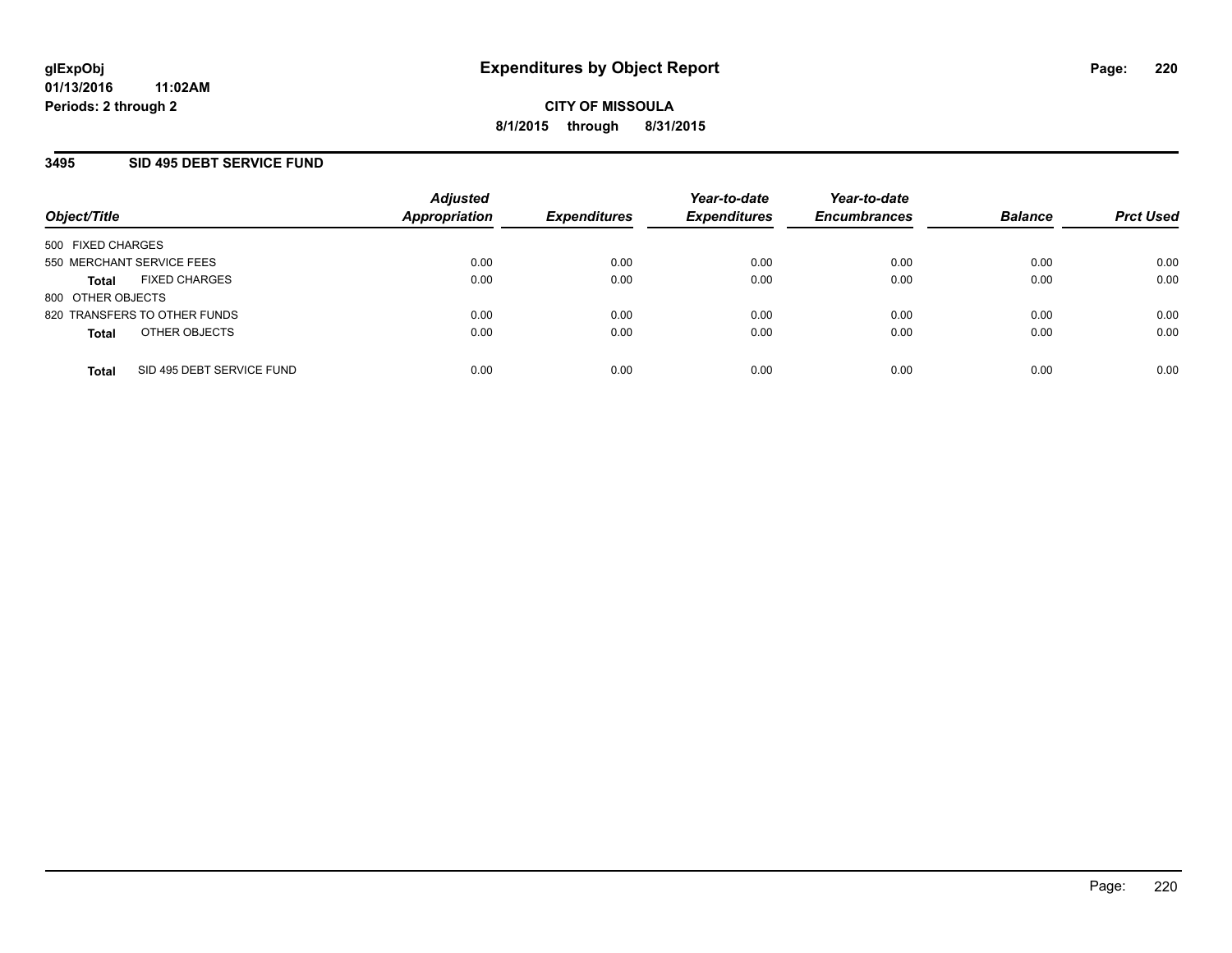## **CITY OF MISSOULA 8/1/2015 through 8/31/2015**

### **3497 SID 497 DEBT SERVICE FUND**

| Object/Title                            | <b>Adjusted</b><br>Appropriation | <b>Expenditures</b> | Year-to-date<br><b>Expenditures</b> | Year-to-date<br><b>Encumbrances</b> | <b>Balance</b> | <b>Prct Used</b> |
|-----------------------------------------|----------------------------------|---------------------|-------------------------------------|-------------------------------------|----------------|------------------|
| 800 OTHER OBJECTS                       |                                  |                     |                                     |                                     |                |                  |
| 820 TRANSFERS TO OTHER FUNDS            | 0.00                             | 0.00                | 0.00                                | 0.00                                | 0.00           | 0.00             |
| OTHER OBJECTS<br>Total                  | 0.00                             | 0.00                | 0.00                                | 0.00                                | 0.00           | 0.00             |
| *** Title Not Found ***<br><b>Total</b> | 0.00                             | 0.00                | 0.00                                | 0.00                                | 0.00           | 0.00             |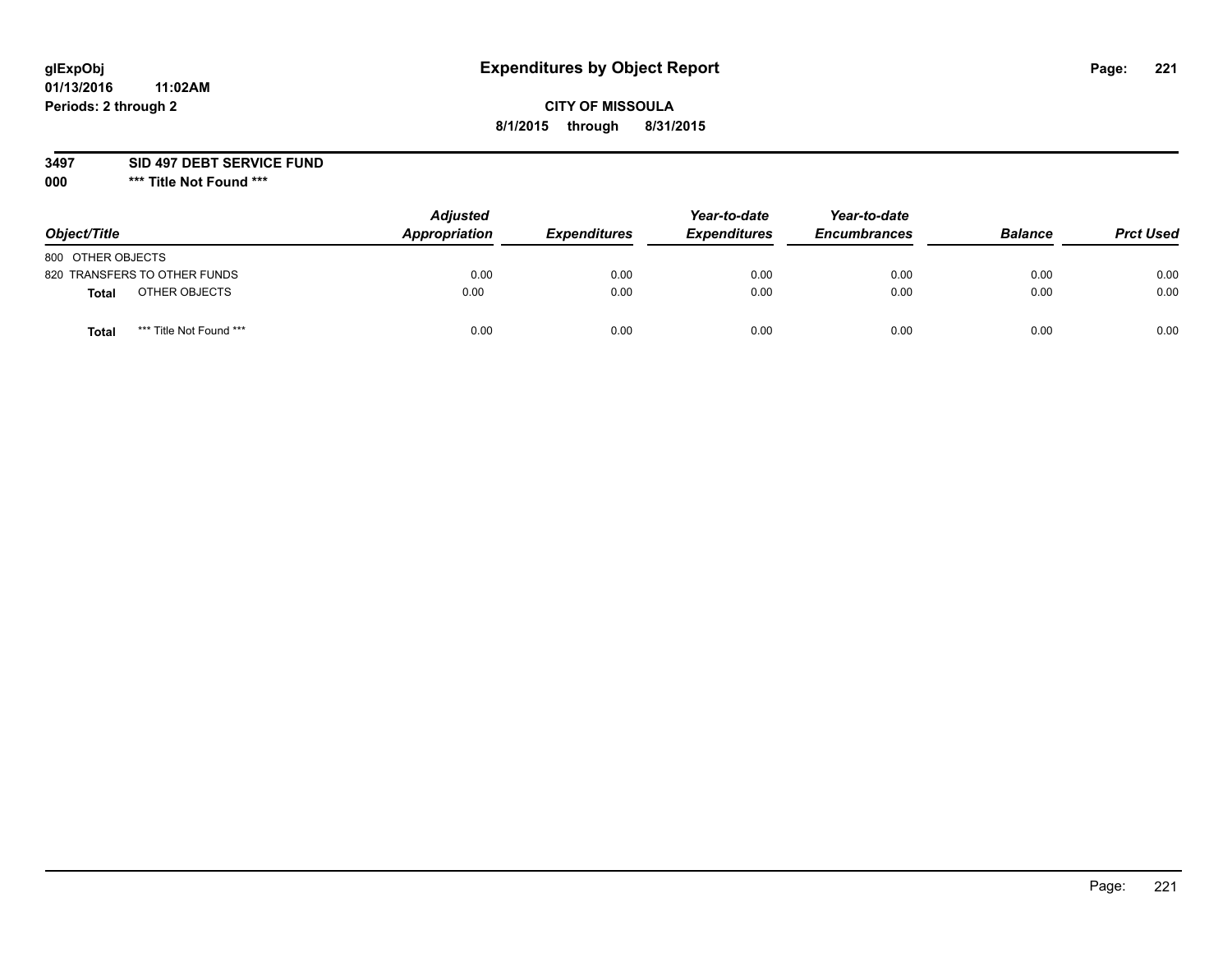#### **3497 SID 497 DEBT SERVICE FUND**

| Object/Title                         | <b>Adjusted</b><br><b>Appropriation</b> | <b>Expenditures</b> | Year-to-date<br><b>Expenditures</b> | Year-to-date<br><b>Encumbrances</b> | <b>Balance</b> | <b>Prct Used</b> |
|--------------------------------------|-----------------------------------------|---------------------|-------------------------------------|-------------------------------------|----------------|------------------|
| 500 FIXED CHARGES                    |                                         |                     |                                     |                                     |                |                  |
| 550 MERCHANT SERVICE FEES            | 0.00                                    | 0.00                | 0.00                                | 0.00                                | 0.00           | 0.00             |
| <b>FIXED CHARGES</b><br><b>Total</b> | 0.00                                    | 0.00                | 0.00                                | 0.00                                | 0.00           | 0.00             |
| 600 DEBT SERVICE                     |                                         |                     |                                     |                                     |                |                  |
| 620 INTEREST / SERVICE FEES          | 0.00                                    | 0.00                | 0.00                                | 0.00                                | 0.00           | 0.00             |
| <b>DEBT SERVICE</b><br><b>Total</b>  | 0.00                                    | 0.00                | 0.00                                | 0.00                                | 0.00           | 0.00             |
| 800 OTHER OBJECTS                    |                                         |                     |                                     |                                     |                |                  |
| 800 OTHER OBJECTS                    | 0.00                                    | 0.00                | 0.00                                | 0.00                                | 0.00           | 0.00             |
| 820 TRANSFERS TO OTHER FUNDS         | 0.00                                    | 0.00                | 0.00                                | 0.00                                | 0.00           | 0.00             |
| OTHER OBJECTS<br><b>Total</b>        | 0.00                                    | 0.00                | 0.00                                | 0.00                                | 0.00           | 0.00             |
|                                      |                                         |                     |                                     |                                     |                |                  |
| NON-DEPARTMENTAL<br><b>Total</b>     | 0.00                                    | 0.00                | 0.00                                | 0.00                                | 0.00           | 0.00             |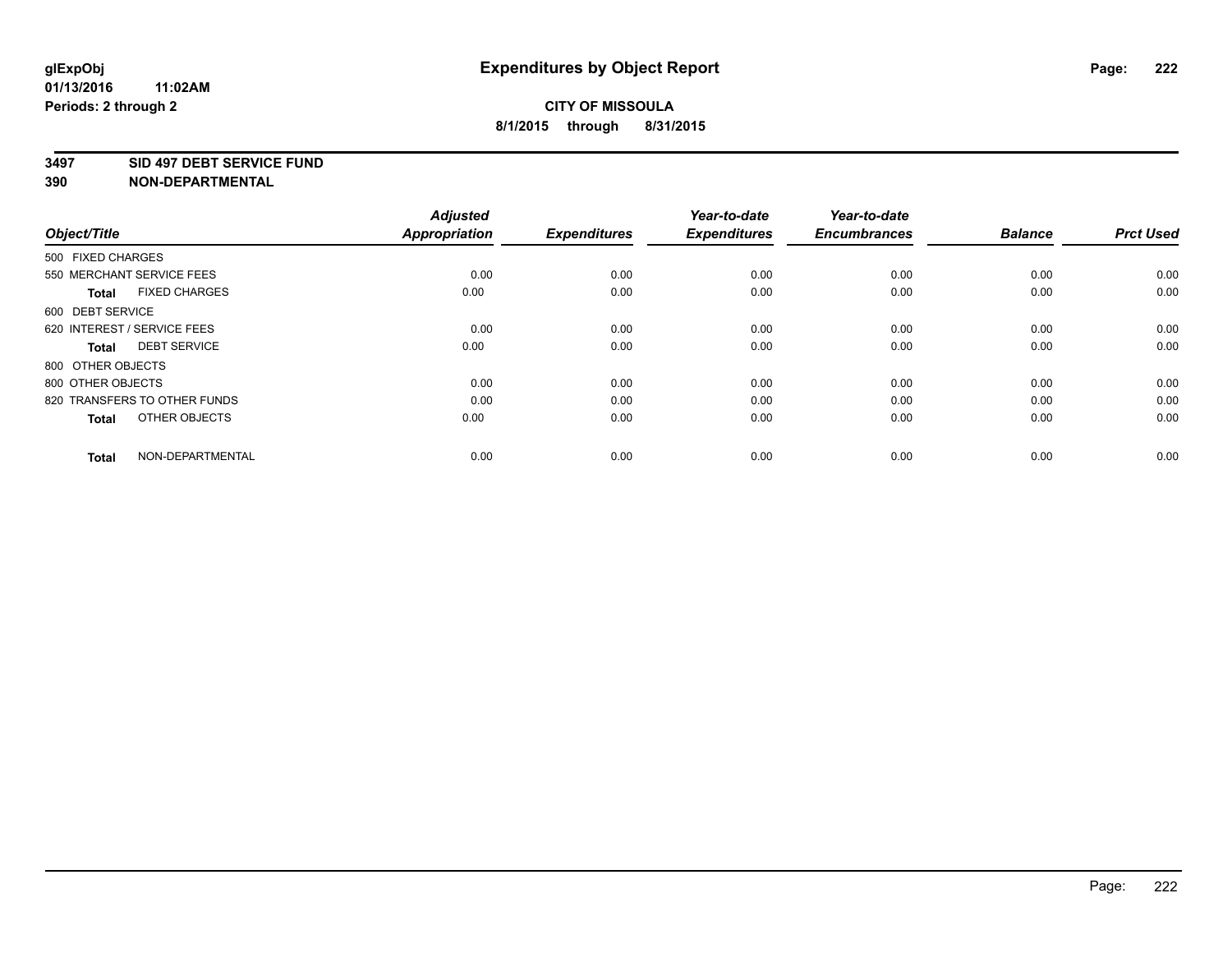### **3497 SID 497 DEBT SERVICE FUND**

| Object/Title      |                              | <b>Adjusted</b><br>Appropriation | <b>Expenditures</b> | Year-to-date<br><b>Expenditures</b> | Year-to-date<br><b>Encumbrances</b> | <b>Balance</b> | <b>Prct Used</b> |
|-------------------|------------------------------|----------------------------------|---------------------|-------------------------------------|-------------------------------------|----------------|------------------|
| 500 FIXED CHARGES |                              |                                  |                     |                                     |                                     |                |                  |
|                   | 550 MERCHANT SERVICE FEES    | 0.00                             | 0.00                | 0.00                                | 0.00                                | 0.00           | 0.00             |
| <b>Total</b>      | <b>FIXED CHARGES</b>         | 0.00                             | 0.00                | 0.00                                | 0.00                                | 0.00           | 0.00             |
| 600 DEBT SERVICE  |                              |                                  |                     |                                     |                                     |                |                  |
|                   | 620 INTEREST / SERVICE FEES  | 0.00                             | 0.00                | 0.00                                | 0.00                                | 0.00           | 0.00             |
| Total             | <b>DEBT SERVICE</b>          | 0.00                             | 0.00                | 0.00                                | 0.00                                | 0.00           | 0.00             |
| 800 OTHER OBJECTS |                              |                                  |                     |                                     |                                     |                |                  |
| 800 OTHER OBJECTS |                              | 0.00                             | 0.00                | 0.00                                | 0.00                                | 0.00           | 0.00             |
|                   | 820 TRANSFERS TO OTHER FUNDS | 0.00                             | 0.00                | 0.00                                | 0.00                                | 0.00           | 0.00             |
| <b>Total</b>      | OTHER OBJECTS                | 0.00                             | 0.00                | 0.00                                | 0.00                                | 0.00           | 0.00             |
| <b>Total</b>      | SID 497 DEBT SERVICE FUND    | 0.00                             | 0.00                | 0.00                                | 0.00                                | 0.00           | 0.00             |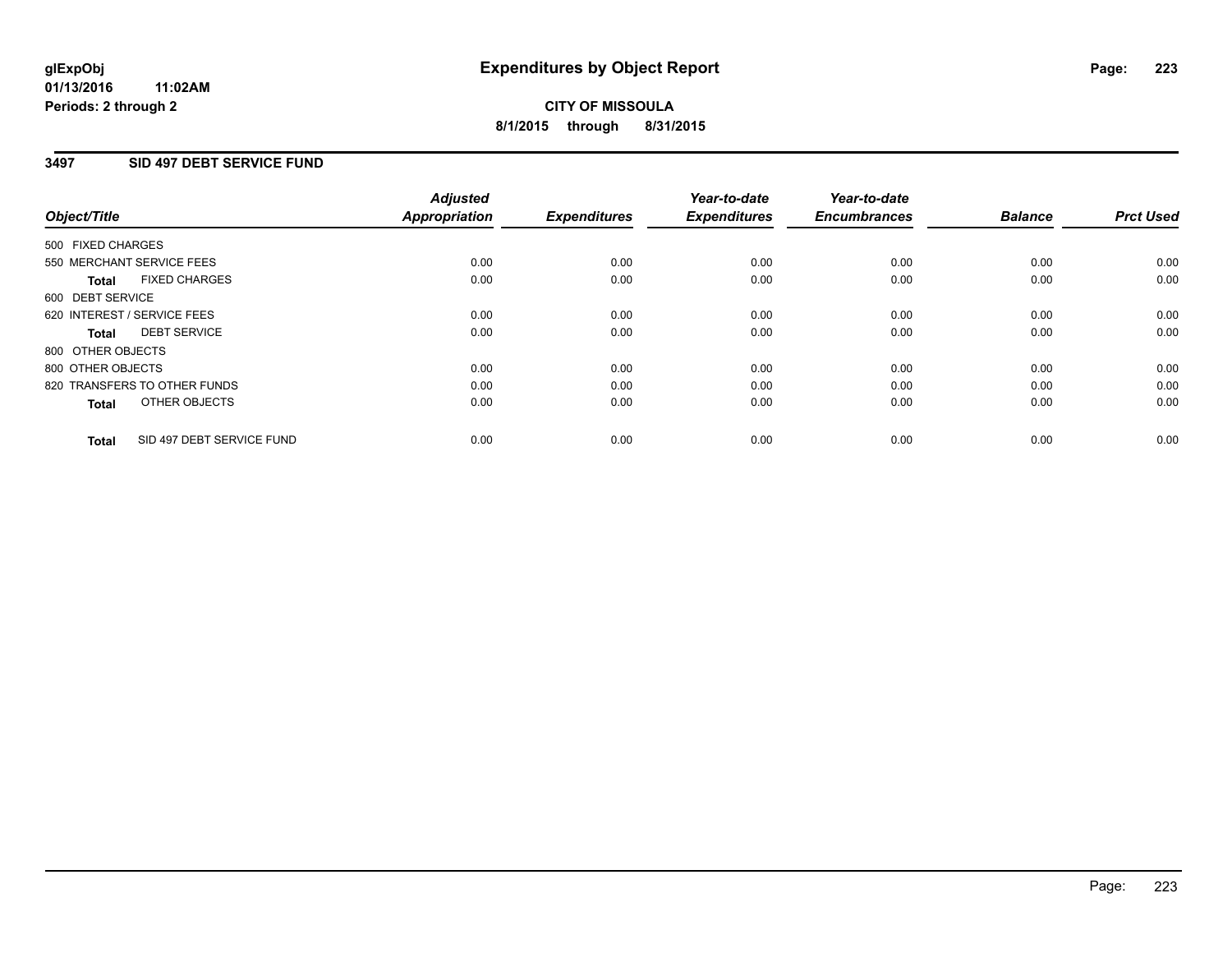## **CITY OF MISSOULA 8/1/2015 through 8/31/2015**

**3498 SID 498 DEBT SERVICE FUND**

| Object/Title                            | <b>Adjusted</b><br>Appropriation | <b>Expenditures</b> | Year-to-date<br><b>Expenditures</b> | Year-to-date<br><b>Encumbrances</b> | <b>Balance</b> | <b>Prct Used</b> |
|-----------------------------------------|----------------------------------|---------------------|-------------------------------------|-------------------------------------|----------------|------------------|
| 800 OTHER OBJECTS                       |                                  |                     |                                     |                                     |                |                  |
| 820 TRANSFERS TO OTHER FUNDS            | 0.00                             | 0.00                | 0.00                                | 0.00                                | 0.00           | 0.00             |
| OTHER OBJECTS<br><b>Total</b>           | 0.00                             | 0.00                | 0.00                                | 0.00                                | 0.00           | 0.00             |
| *** Title Not Found ***<br><b>Total</b> | 0.00                             | 0.00                | 0.00                                | 0.00                                | 0.00           | 0.00             |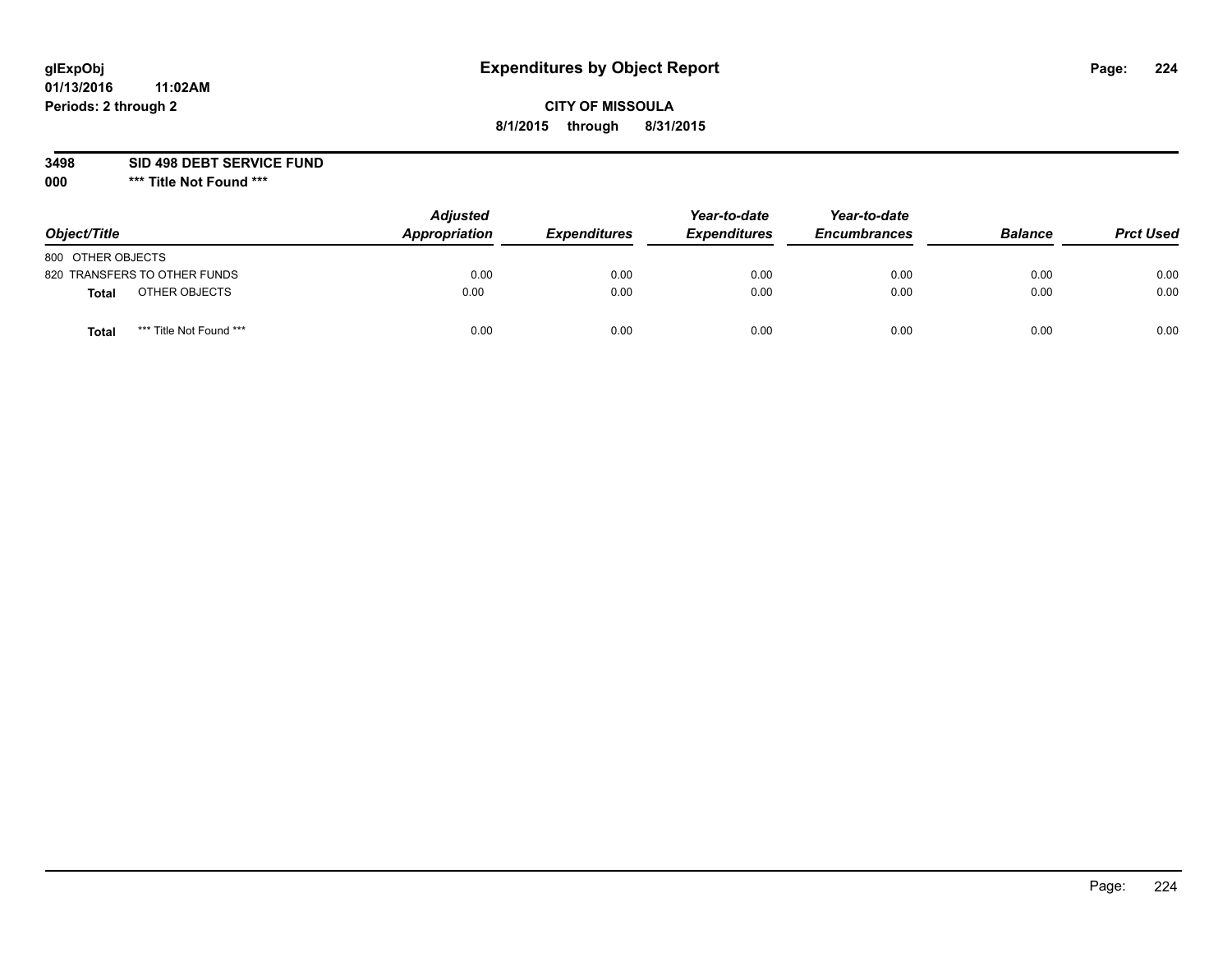#### **3498 SID 498 DEBT SERVICE FUND**

| Object/Title                         | <b>Adjusted</b><br><b>Appropriation</b> | <b>Expenditures</b> | Year-to-date<br><b>Expenditures</b> | Year-to-date<br><b>Encumbrances</b> | <b>Balance</b> | <b>Prct Used</b> |
|--------------------------------------|-----------------------------------------|---------------------|-------------------------------------|-------------------------------------|----------------|------------------|
| 500 FIXED CHARGES                    |                                         |                     |                                     |                                     |                |                  |
| 550 MERCHANT SERVICE FEES            | 0.00                                    | 0.00                | 0.00                                | 0.00                                | 0.00           | 0.00             |
| <b>FIXED CHARGES</b><br><b>Total</b> | 0.00                                    | 0.00                | 0.00                                | 0.00                                | 0.00           | 0.00             |
| 600 DEBT SERVICE                     |                                         |                     |                                     |                                     |                |                  |
| 610 PRINCIPAL                        | 0.00                                    | 0.00                | 0.00                                | 0.00                                | 0.00           | 0.00             |
| 620 INTEREST / SERVICE FEES          | 0.00                                    | 0.00                | 0.00                                | 0.00                                | 0.00           | 0.00             |
| <b>DEBT SERVICE</b><br><b>Total</b>  | 0.00                                    | 0.00                | 0.00                                | 0.00                                | 0.00           | 0.00             |
| NON-DEPARTMENTAL<br><b>Total</b>     | 0.00                                    | 0.00                | 0.00                                | 0.00                                | 0.00           | 0.00             |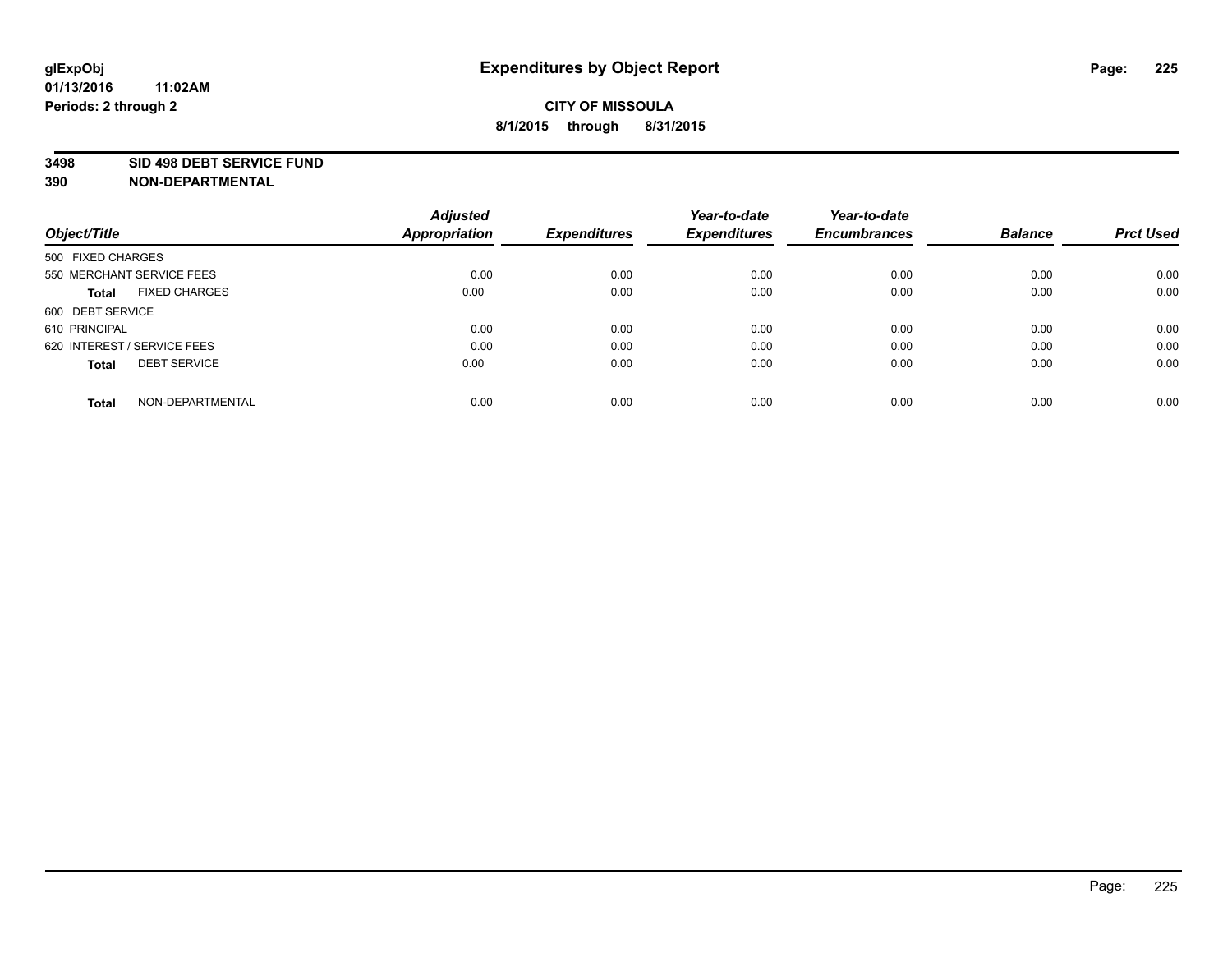### **3498 SID 498 DEBT SERVICE FUND**

| Object/Title                              | <b>Adjusted</b><br><b>Appropriation</b> | <b>Expenditures</b> | Year-to-date<br><b>Expenditures</b> | Year-to-date<br><b>Encumbrances</b> | <b>Balance</b> | <b>Prct Used</b> |
|-------------------------------------------|-----------------------------------------|---------------------|-------------------------------------|-------------------------------------|----------------|------------------|
|                                           |                                         |                     |                                     |                                     |                |                  |
| 500 FIXED CHARGES                         |                                         |                     |                                     |                                     |                |                  |
| 550 MERCHANT SERVICE FEES                 | 0.00                                    | 0.00                | 0.00                                | 0.00                                | 0.00           | 0.00             |
| <b>FIXED CHARGES</b><br>Total             | 0.00                                    | 0.00                | 0.00                                | 0.00                                | 0.00           | 0.00             |
| 600 DEBT SERVICE                          |                                         |                     |                                     |                                     |                |                  |
| 610 PRINCIPAL                             | 0.00                                    | 0.00                | 0.00                                | 0.00                                | 0.00           | 0.00             |
| 620 INTEREST / SERVICE FEES               | 0.00                                    | 0.00                | 0.00                                | 0.00                                | 0.00           | 0.00             |
| <b>DEBT SERVICE</b><br><b>Total</b>       | 0.00                                    | 0.00                | 0.00                                | 0.00                                | 0.00           | 0.00             |
| 800 OTHER OBJECTS                         |                                         |                     |                                     |                                     |                |                  |
| 820 TRANSFERS TO OTHER FUNDS              | 0.00                                    | 0.00                | 0.00                                | 0.00                                | 0.00           | 0.00             |
| OTHER OBJECTS<br><b>Total</b>             | 0.00                                    | 0.00                | 0.00                                | 0.00                                | 0.00           | 0.00             |
|                                           |                                         |                     |                                     |                                     |                |                  |
| SID 498 DEBT SERVICE FUND<br><b>Total</b> | 0.00                                    | 0.00                | 0.00                                | 0.00                                | 0.00           | 0.00             |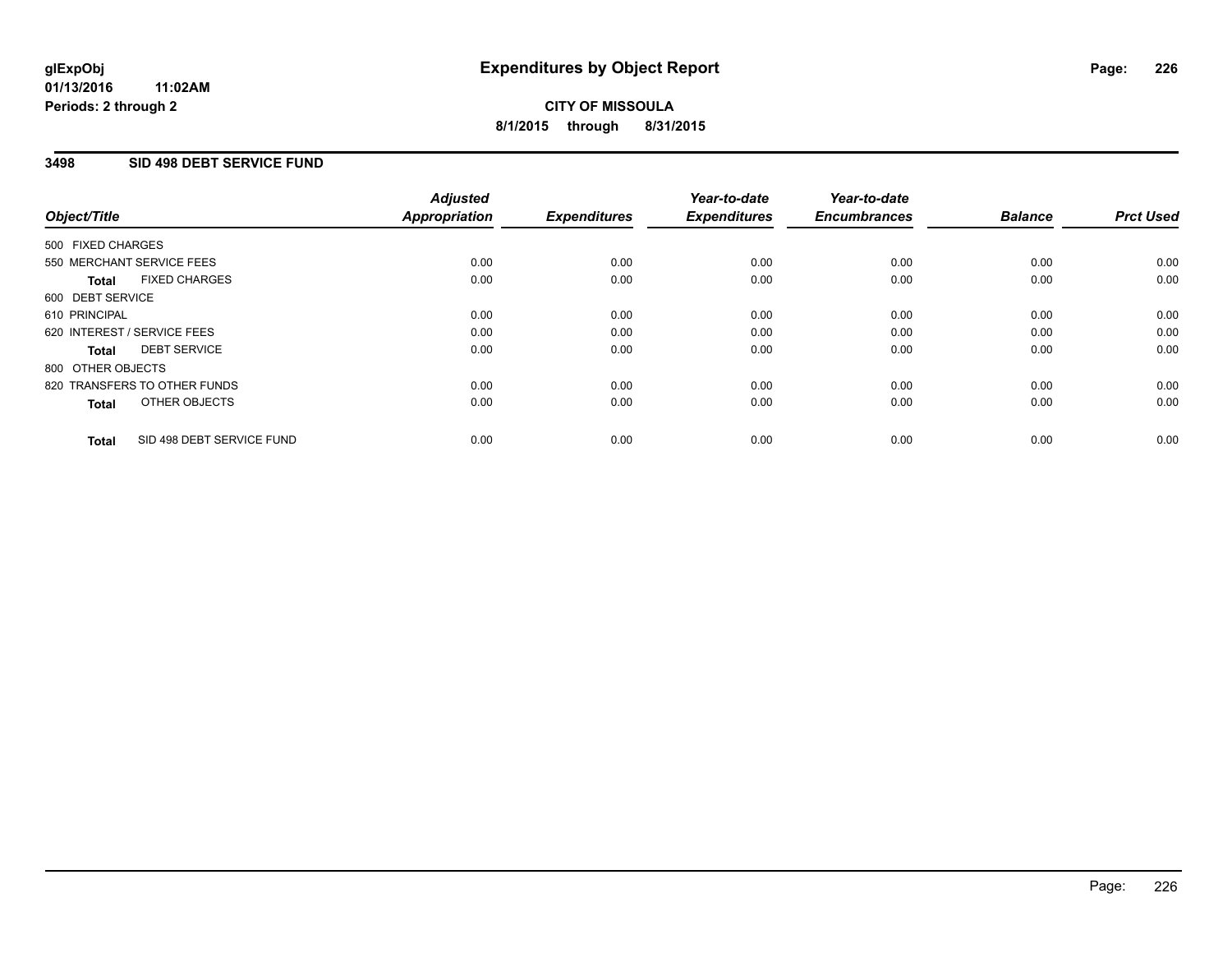#### **3500 SID 500 DEBT SERVICE FUND**

| Object/Title                        | <b>Adjusted</b><br><b>Appropriation</b> | <b>Expenditures</b> | Year-to-date<br><b>Expenditures</b> | Year-to-date<br><b>Encumbrances</b> | <b>Balance</b> | <b>Prct Used</b> |
|-------------------------------------|-----------------------------------------|---------------------|-------------------------------------|-------------------------------------|----------------|------------------|
| 600 DEBT SERVICE                    |                                         |                     |                                     |                                     |                |                  |
| 620 INTEREST / SERVICE FEES         | 0.00                                    | 0.00                | 0.00                                | 0.00                                | 0.00           | 0.00             |
| <b>DEBT SERVICE</b><br><b>Total</b> | 0.00                                    | 0.00                | 0.00                                | 0.00                                | 0.00           | 0.00             |
| 800 OTHER OBJECTS                   |                                         |                     |                                     |                                     |                |                  |
| 820 TRANSFERS TO OTHER FUNDS        | 0.00                                    | 0.00                | 0.00                                | 0.00                                | 0.00           | 0.00             |
| OTHER OBJECTS<br><b>Total</b>       | 0.00                                    | 0.00                | 0.00                                | 0.00                                | 0.00           | 0.00             |
| NON-DEPARTMENTAL<br><b>Total</b>    | 0.00                                    | 0.00                | 0.00                                | 0.00                                | 0.00           | 0.00             |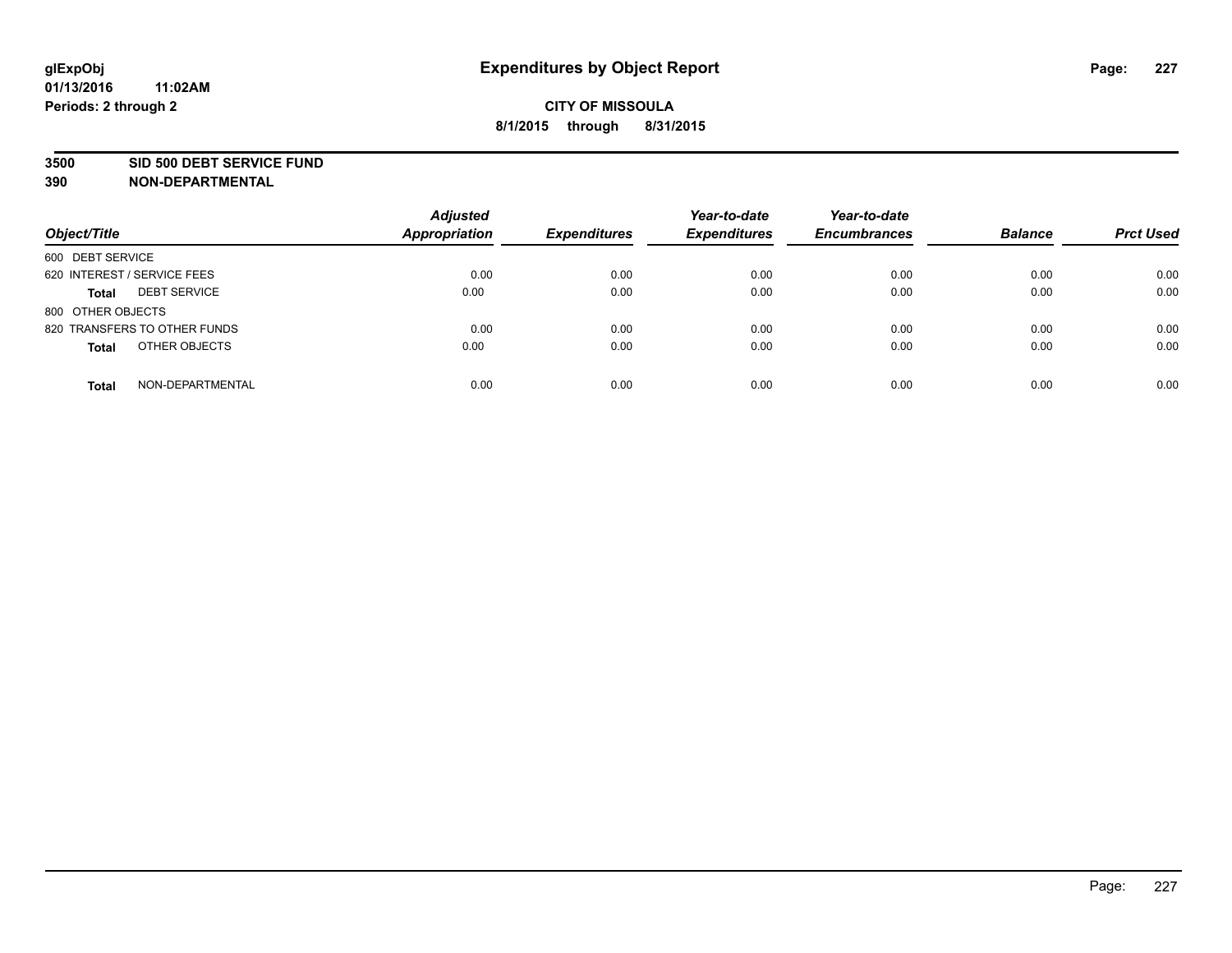### **3500 SID 500 DEBT SERVICE FUND**

| Object/Title                |                              | <b>Adjusted</b><br>Appropriation | <b>Expenditures</b> | Year-to-date<br><b>Expenditures</b> | Year-to-date<br><b>Encumbrances</b> | <b>Balance</b> | <b>Prct Used</b> |
|-----------------------------|------------------------------|----------------------------------|---------------------|-------------------------------------|-------------------------------------|----------------|------------------|
| 600 DEBT SERVICE            |                              |                                  |                     |                                     |                                     |                |                  |
| 620 INTEREST / SERVICE FEES |                              | 0.00                             | 0.00                | 0.00                                | 0.00                                | 0.00           | 0.00             |
| <b>Total</b>                | <b>DEBT SERVICE</b>          | 0.00                             | 0.00                | 0.00                                | 0.00                                | 0.00           | 0.00             |
| 800 OTHER OBJECTS           |                              |                                  |                     |                                     |                                     |                |                  |
|                             | 820 TRANSFERS TO OTHER FUNDS | 0.00                             | 0.00                | 0.00                                | 0.00                                | 0.00           | 0.00             |
| <b>Total</b>                | OTHER OBJECTS                | 0.00                             | 0.00                | 0.00                                | 0.00                                | 0.00           | 0.00             |
| <b>Total</b>                | SID 500 DEBT SERVICE FUND    | 0.00                             | 0.00                | 0.00                                | 0.00                                | 0.00           | 0.00             |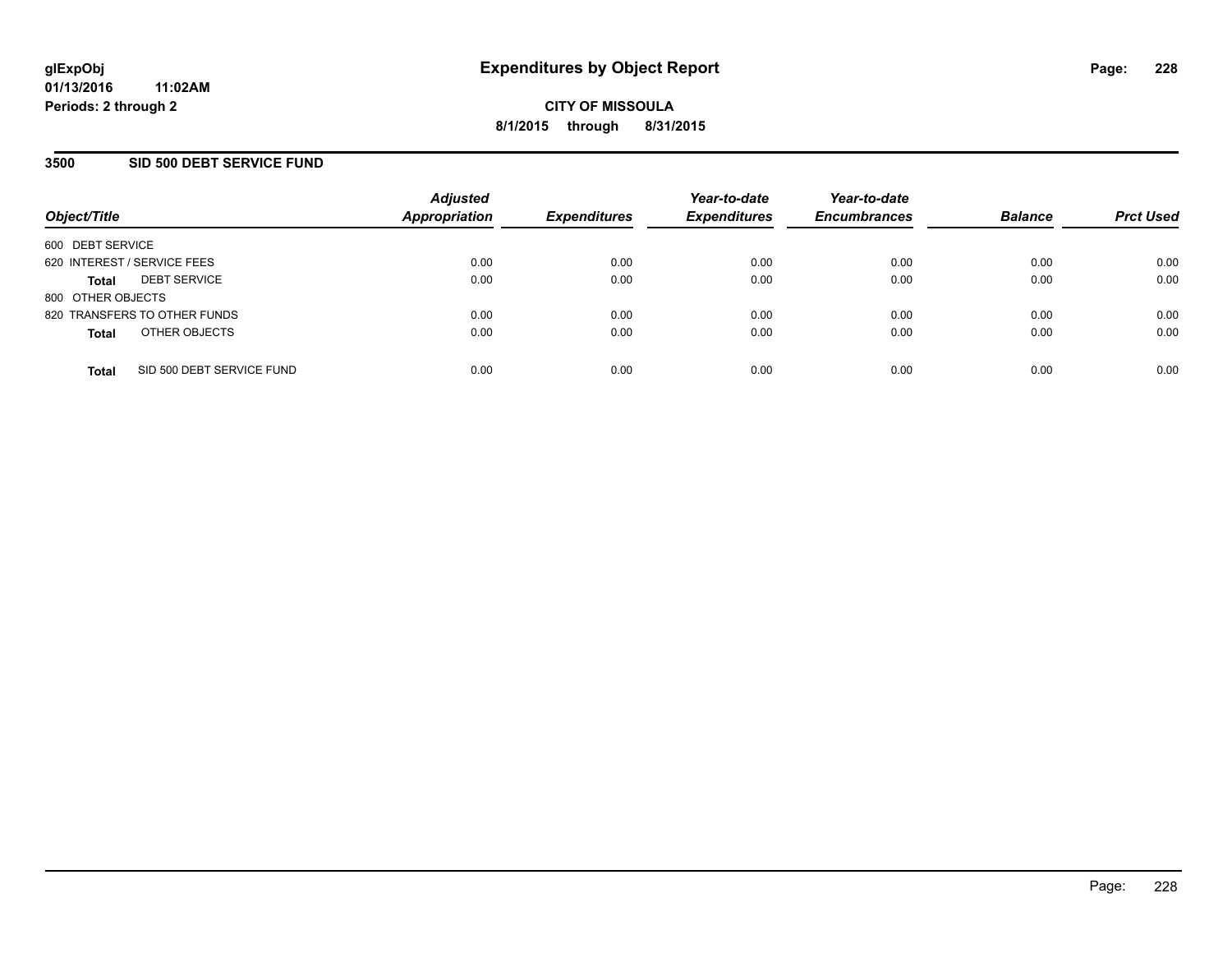## **CITY OF MISSOULA 8/1/2015 through 8/31/2015**

**3501 SID 501 DEBT SERVICE FUND**

| Object/Title                            | <b>Adjusted</b><br>Appropriation | <b>Expenditures</b> | Year-to-date<br><b>Expenditures</b> | Year-to-date<br><b>Encumbrances</b> | <b>Balance</b> | <b>Prct Used</b> |
|-----------------------------------------|----------------------------------|---------------------|-------------------------------------|-------------------------------------|----------------|------------------|
| 800 OTHER OBJECTS                       |                                  |                     |                                     |                                     |                |                  |
| 820 TRANSFERS TO OTHER FUNDS            | 0.00                             | 0.00                | 0.00                                | 0.00                                | 0.00           | 0.00             |
| OTHER OBJECTS<br><b>Total</b>           | 0.00                             | 0.00                | 0.00                                | 0.00                                | 0.00           | 0.00             |
| *** Title Not Found ***<br><b>Total</b> | 0.00                             | 0.00                | 0.00                                | 0.00                                | 0.00           | 0.00             |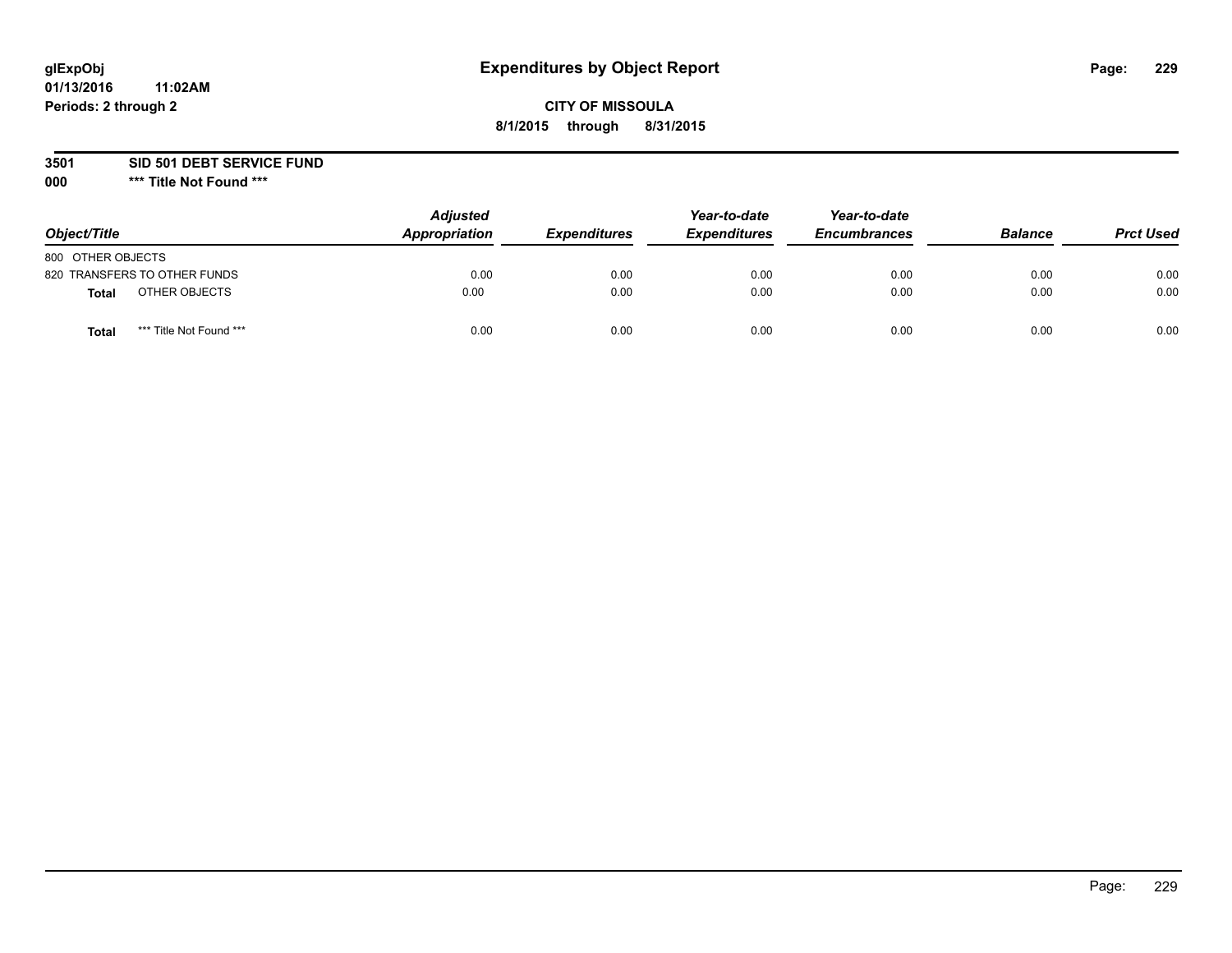#### **3501 SID 501 DEBT SERVICE FUND**

| Object/Title                         | <b>Adjusted</b><br><b>Appropriation</b> | <b>Expenditures</b> | Year-to-date<br><b>Expenditures</b> | Year-to-date<br><b>Encumbrances</b> | <b>Balance</b> | <b>Prct Used</b> |
|--------------------------------------|-----------------------------------------|---------------------|-------------------------------------|-------------------------------------|----------------|------------------|
|                                      |                                         |                     |                                     |                                     |                |                  |
| 500 FIXED CHARGES                    |                                         |                     |                                     |                                     |                |                  |
| 550 MERCHANT SERVICE FEES            | 0.00                                    | 0.00                | 0.00                                | 0.00                                | 0.00           | 0.00             |
| <b>FIXED CHARGES</b><br><b>Total</b> | 0.00                                    | 0.00                | 0.00                                | 0.00                                | 0.00           | 0.00             |
| 600 DEBT SERVICE                     |                                         |                     |                                     |                                     |                |                  |
| 610 PRINCIPAL                        | 0.00                                    | 0.00                | 0.00                                | 0.00                                | 0.00           | 0.00             |
| 620 INTEREST / SERVICE FEES          | 0.00                                    | 0.00                | 0.00                                | 0.00                                | 0.00           | 0.00             |
| <b>DEBT SERVICE</b><br><b>Total</b>  | 0.00                                    | 0.00                | 0.00                                | 0.00                                | 0.00           | 0.00             |
|                                      |                                         |                     |                                     |                                     |                |                  |
| NON-DEPARTMENTAL<br><b>Total</b>     | 0.00                                    | 0.00                | 0.00                                | 0.00                                | 0.00           | 0.00             |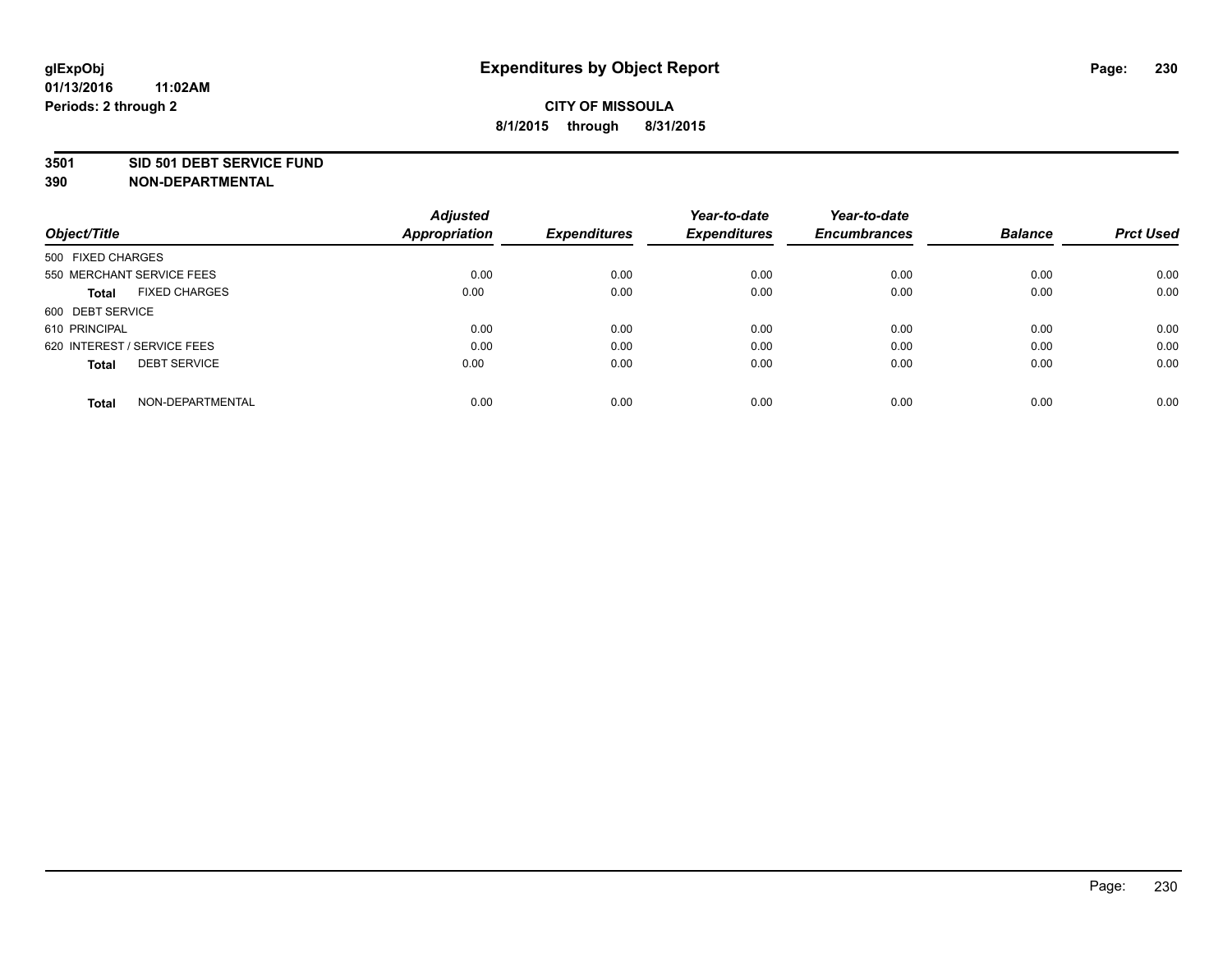### **3501 SID 501 DEBT SERVICE FUND**

|                                           | <b>Adjusted</b>      | <b>Expenditures</b> | Year-to-date<br><b>Expenditures</b> | Year-to-date<br><b>Encumbrances</b> | <b>Balance</b> | <b>Prct Used</b> |
|-------------------------------------------|----------------------|---------------------|-------------------------------------|-------------------------------------|----------------|------------------|
| Object/Title                              | <b>Appropriation</b> |                     |                                     |                                     |                |                  |
| 500 FIXED CHARGES                         |                      |                     |                                     |                                     |                |                  |
| 550 MERCHANT SERVICE FEES                 | 0.00                 | 0.00                | 0.00                                | 0.00                                | 0.00           | 0.00             |
| <b>FIXED CHARGES</b><br><b>Total</b>      | 0.00                 | 0.00                | 0.00                                | 0.00                                | 0.00           | 0.00             |
| 600 DEBT SERVICE                          |                      |                     |                                     |                                     |                |                  |
| 610 PRINCIPAL                             | 0.00                 | 0.00                | 0.00                                | 0.00                                | 0.00           | 0.00             |
| 620 INTEREST / SERVICE FEES               | 0.00                 | 0.00                | 0.00                                | 0.00                                | 0.00           | 0.00             |
| <b>DEBT SERVICE</b><br><b>Total</b>       | 0.00                 | 0.00                | 0.00                                | 0.00                                | 0.00           | 0.00             |
| 800 OTHER OBJECTS                         |                      |                     |                                     |                                     |                |                  |
| 820 TRANSFERS TO OTHER FUNDS              | 0.00                 | 0.00                | 0.00                                | 0.00                                | 0.00           | 0.00             |
| OTHER OBJECTS<br><b>Total</b>             | 0.00                 | 0.00                | 0.00                                | 0.00                                | 0.00           | 0.00             |
| SID 501 DEBT SERVICE FUND<br><b>Total</b> | 0.00                 | 0.00                | 0.00                                | 0.00                                | 0.00           | 0.00             |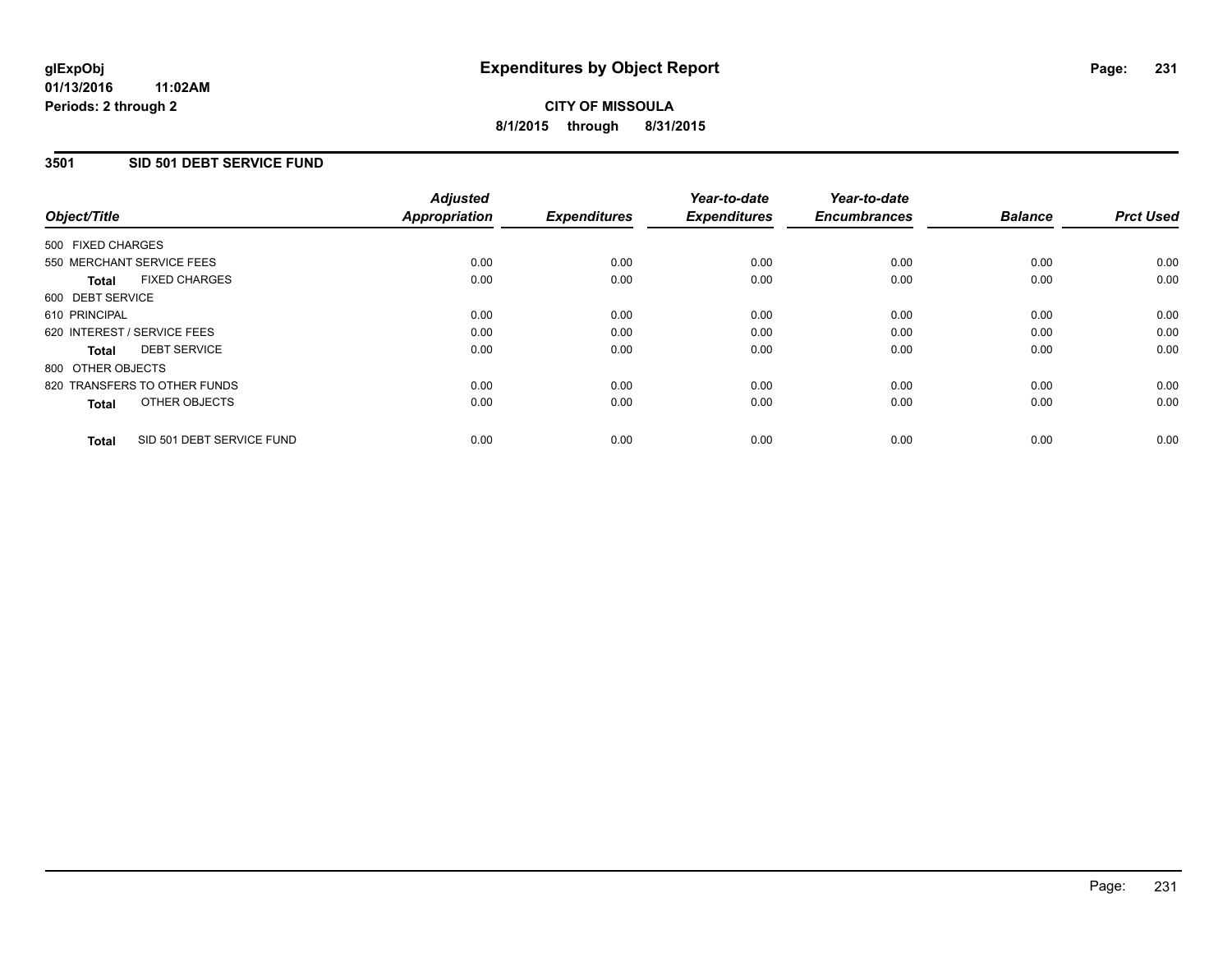## **CITY OF MISSOULA 8/1/2015 through 8/31/2015**

**3503 SID 503 DEBT SERVICE FUND**

| Object/Title      |                              | <b>Adjusted</b><br>Appropriation | <b>Expenditures</b> | Year-to-date<br><b>Expenditures</b> | Year-to-date<br><b>Encumbrances</b> | <b>Balance</b> | <b>Prct Used</b> |
|-------------------|------------------------------|----------------------------------|---------------------|-------------------------------------|-------------------------------------|----------------|------------------|
| 800 OTHER OBJECTS |                              |                                  |                     |                                     |                                     |                |                  |
|                   | 820 TRANSFERS TO OTHER FUNDS | 0.00                             | 0.00                | 0.00                                | 0.00                                | 0.00           | 0.00             |
| Total             | OTHER OBJECTS                | 0.00                             | 0.00                | 0.00                                | 0.00                                | 0.00           | 0.00             |
| Tota              | *** Title Not Found ***      | 0.00                             | 0.00                | 0.00                                | 0.00                                | 0.00           | 0.00             |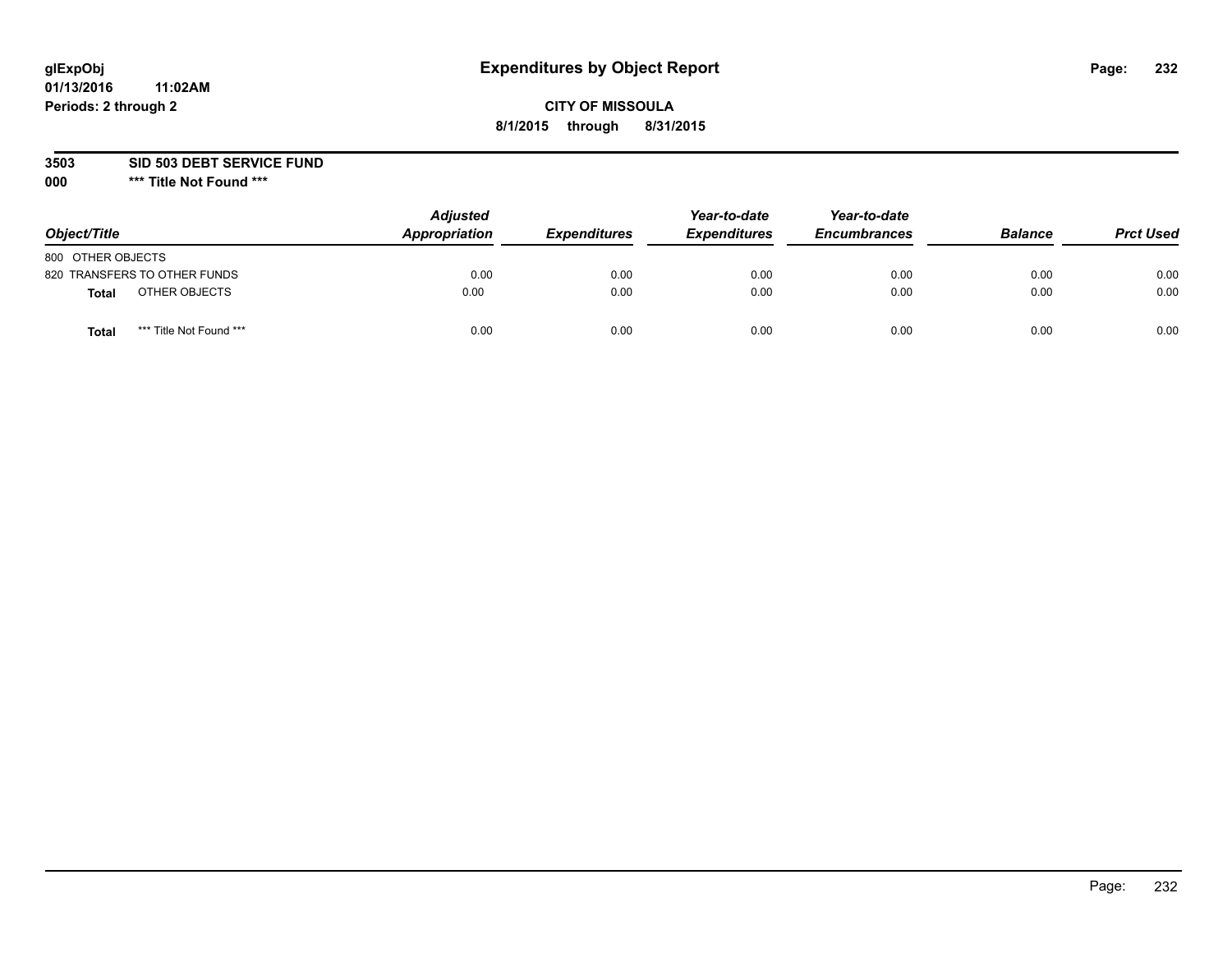#### **3503 SID 503 DEBT SERVICE FUND**

| Object/Title                         | <b>Adjusted</b><br><b>Appropriation</b> | <b>Expenditures</b> | Year-to-date<br><b>Expenditures</b> | Year-to-date<br><b>Encumbrances</b> | <b>Balance</b> | <b>Prct Used</b> |
|--------------------------------------|-----------------------------------------|---------------------|-------------------------------------|-------------------------------------|----------------|------------------|
|                                      |                                         |                     |                                     |                                     |                |                  |
| 500 FIXED CHARGES                    |                                         |                     |                                     |                                     |                |                  |
| 550 MERCHANT SERVICE FEES            | 0.00                                    | 0.00                | 0.00                                | 0.00                                | 0.00           | 0.00             |
| <b>FIXED CHARGES</b><br><b>Total</b> | 0.00                                    | 0.00                | 0.00                                | 0.00                                | 0.00           | 0.00             |
| 600 DEBT SERVICE                     |                                         |                     |                                     |                                     |                |                  |
| 610 PRINCIPAL                        | 0.00                                    | 0.00                | 0.00                                | 0.00                                | 0.00           | 0.00             |
| 620 INTEREST / SERVICE FEES          | 0.00                                    | 0.00                | 0.00                                | 0.00                                | 0.00           | 0.00             |
| <b>DEBT SERVICE</b><br><b>Total</b>  | 0.00                                    | 0.00                | 0.00                                | 0.00                                | 0.00           | 0.00             |
|                                      |                                         |                     |                                     |                                     |                |                  |
| NON-DEPARTMENTAL<br><b>Total</b>     | 0.00                                    | 0.00                | 0.00                                | 0.00                                | 0.00           | 0.00             |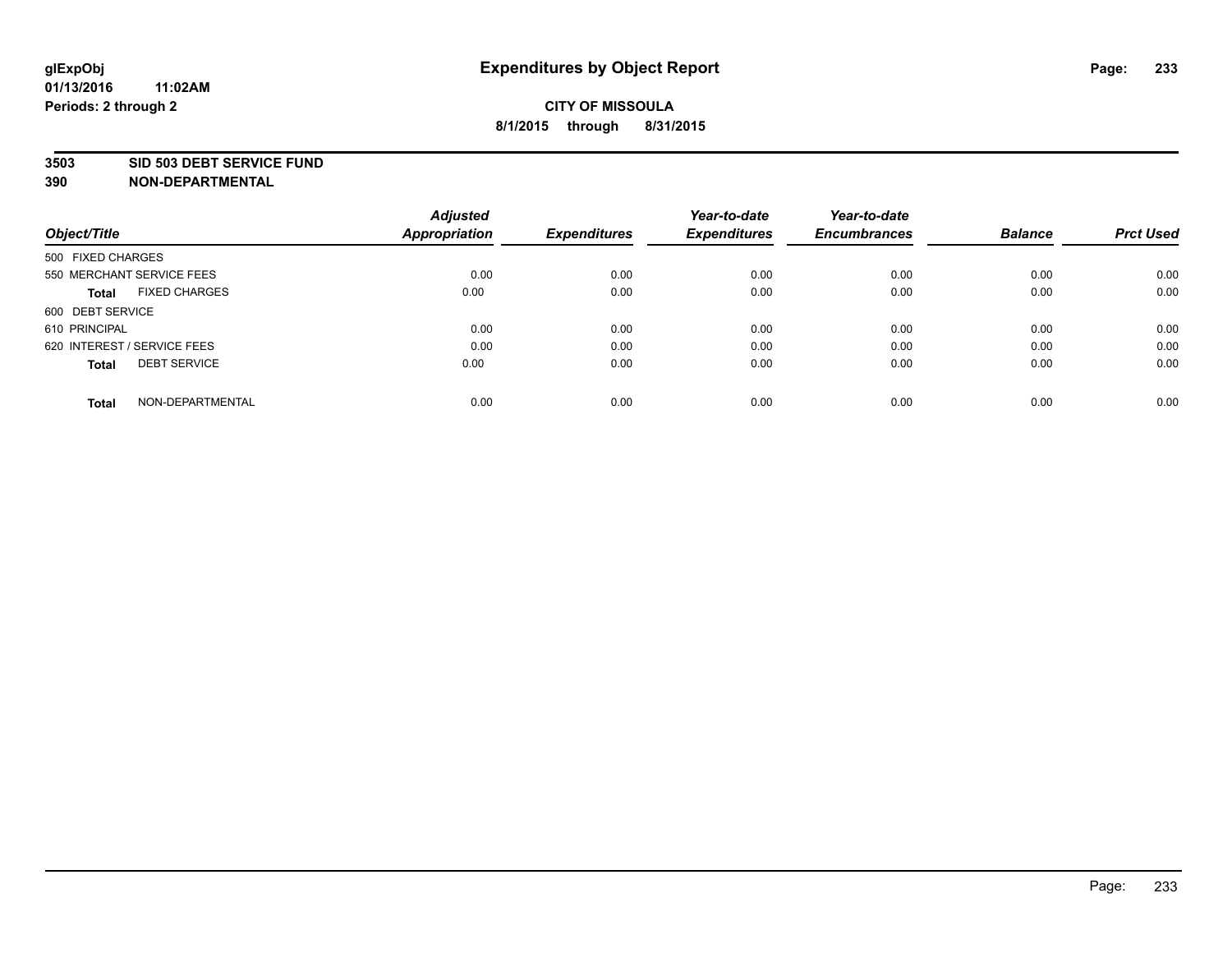#### **01/13/2016 11:02AM Periods: 2 through 2**

# **CITY OF MISSOULA 8/1/2015 through 8/31/2015**

### **3503 SID 503 DEBT SERVICE FUND**

| Object/Title                              | <b>Adjusted</b><br><b>Appropriation</b> | <b>Expenditures</b> | Year-to-date<br><b>Expenditures</b> | Year-to-date<br><b>Encumbrances</b> | <b>Balance</b> | <b>Prct Used</b> |
|-------------------------------------------|-----------------------------------------|---------------------|-------------------------------------|-------------------------------------|----------------|------------------|
|                                           |                                         |                     |                                     |                                     |                |                  |
| 500 FIXED CHARGES                         |                                         |                     |                                     |                                     |                |                  |
| 550 MERCHANT SERVICE FEES                 | 0.00                                    | 0.00                | 0.00                                | 0.00                                | 0.00           | 0.00             |
| <b>FIXED CHARGES</b><br>Total             | 0.00                                    | 0.00                | 0.00                                | 0.00                                | 0.00           | 0.00             |
| 600 DEBT SERVICE                          |                                         |                     |                                     |                                     |                |                  |
| 610 PRINCIPAL                             | 0.00                                    | 0.00                | 0.00                                | 0.00                                | 0.00           | 0.00             |
| 620 INTEREST / SERVICE FEES               | 0.00                                    | 0.00                | 0.00                                | 0.00                                | 0.00           | 0.00             |
| <b>DEBT SERVICE</b><br><b>Total</b>       | 0.00                                    | 0.00                | 0.00                                | 0.00                                | 0.00           | 0.00             |
| 800 OTHER OBJECTS                         |                                         |                     |                                     |                                     |                |                  |
| 820 TRANSFERS TO OTHER FUNDS              | 0.00                                    | 0.00                | 0.00                                | 0.00                                | 0.00           | 0.00             |
| OTHER OBJECTS<br><b>Total</b>             | 0.00                                    | 0.00                | 0.00                                | 0.00                                | 0.00           | 0.00             |
|                                           |                                         |                     |                                     |                                     |                |                  |
| SID 503 DEBT SERVICE FUND<br><b>Total</b> | 0.00                                    | 0.00                | 0.00                                | 0.00                                | 0.00           | 0.00             |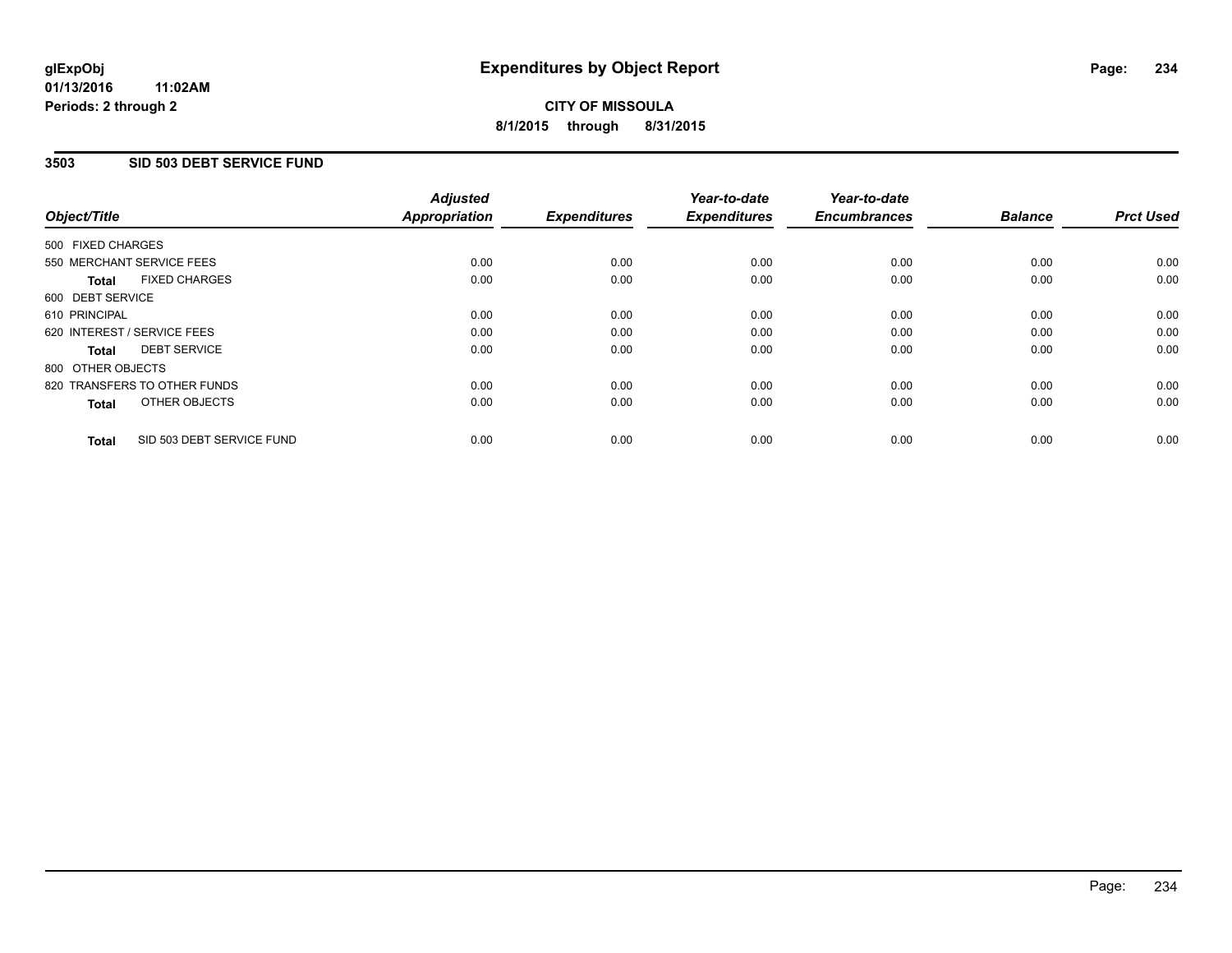## **CITY OF MISSOULA 8/1/2015 through 8/31/2015**

**3505 SID 505 DEBT SERVICE FUND**

| Object/Title                            | <b>Adjusted</b><br>Appropriation | <b>Expenditures</b> | Year-to-date<br><b>Expenditures</b> | Year-to-date<br><b>Encumbrances</b> | <b>Balance</b> | <b>Prct Used</b> |
|-----------------------------------------|----------------------------------|---------------------|-------------------------------------|-------------------------------------|----------------|------------------|
| 800 OTHER OBJECTS                       |                                  |                     |                                     |                                     |                |                  |
| 820 TRANSFERS TO OTHER FUNDS            | 0.00                             | 0.00                | 0.00                                | 0.00                                | 0.00           | 0.00             |
| OTHER OBJECTS<br>Total                  | 0.00                             | 0.00                | 0.00                                | 0.00                                | 0.00           | 0.00             |
| *** Title Not Found ***<br><b>Total</b> | 0.00                             | 0.00                | 0.00                                | 0.00                                | 0.00           | 0.00             |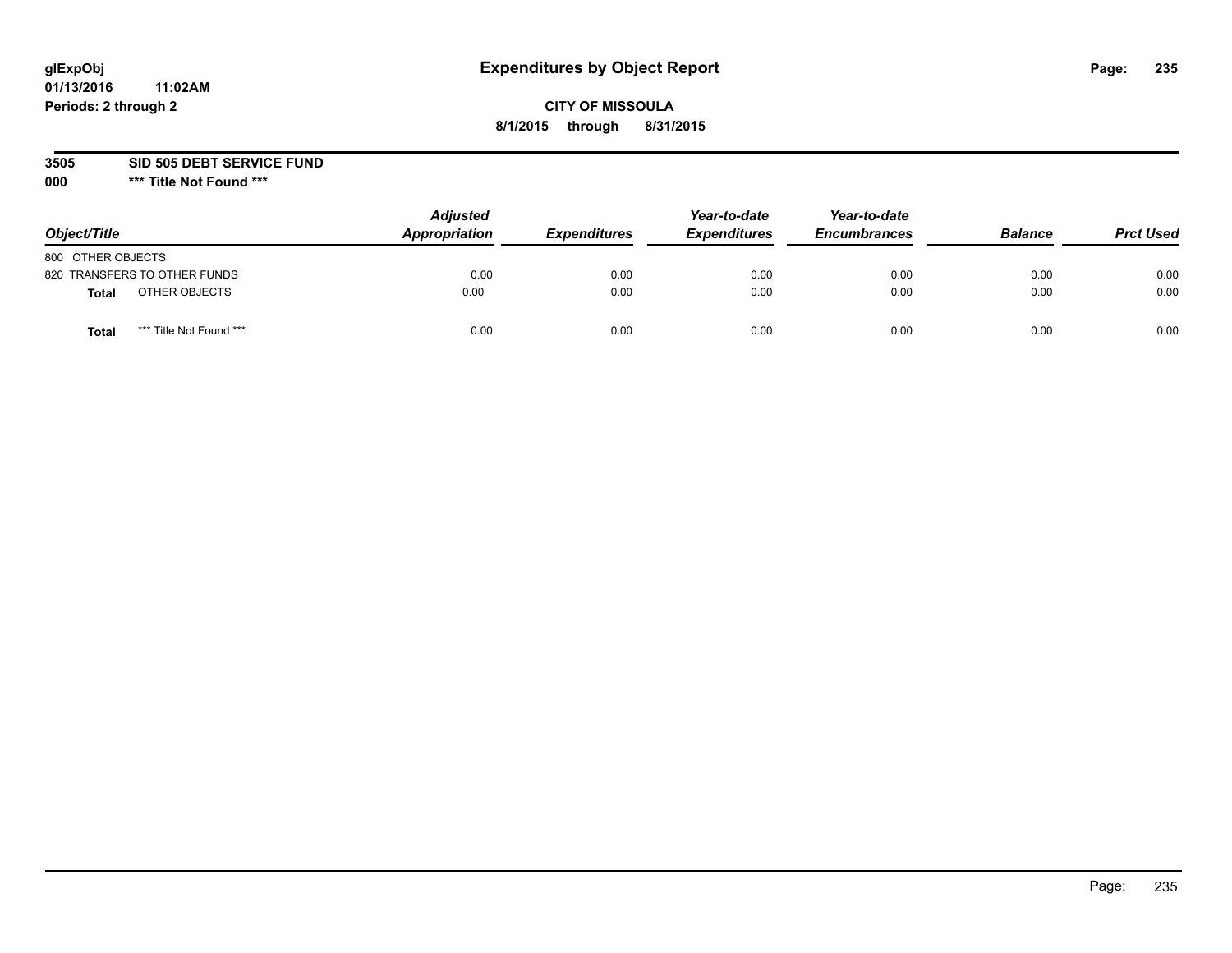#### **3505 SID 505 DEBT SERVICE FUND**

| Object/Title                         | <b>Adjusted</b><br><b>Appropriation</b> | <b>Expenditures</b> | Year-to-date<br><b>Expenditures</b> | Year-to-date<br><b>Encumbrances</b> | <b>Balance</b> | <b>Prct Used</b> |
|--------------------------------------|-----------------------------------------|---------------------|-------------------------------------|-------------------------------------|----------------|------------------|
|                                      |                                         |                     |                                     |                                     |                |                  |
| 500 FIXED CHARGES                    |                                         |                     |                                     |                                     |                |                  |
| 550 MERCHANT SERVICE FEES            | 0.00                                    | 0.00                | 0.00                                | 0.00                                | 0.00           | 0.00             |
| <b>FIXED CHARGES</b><br><b>Total</b> | 0.00                                    | 0.00                | 0.00                                | 0.00                                | 0.00           | 0.00             |
| 600 DEBT SERVICE                     |                                         |                     |                                     |                                     |                |                  |
| 610 PRINCIPAL                        | 0.00                                    | 0.00                | 0.00                                | 0.00                                | 0.00           | 0.00             |
| 620 INTEREST / SERVICE FEES          | 0.00                                    | 0.00                | 0.00                                | 0.00                                | 0.00           | 0.00             |
| <b>DEBT SERVICE</b><br><b>Total</b>  | 0.00                                    | 0.00                | 0.00                                | 0.00                                | 0.00           | 0.00             |
|                                      |                                         |                     |                                     |                                     |                |                  |
| NON-DEPARTMENTAL<br><b>Total</b>     | 0.00                                    | 0.00                | 0.00                                | 0.00                                | 0.00           | 0.00             |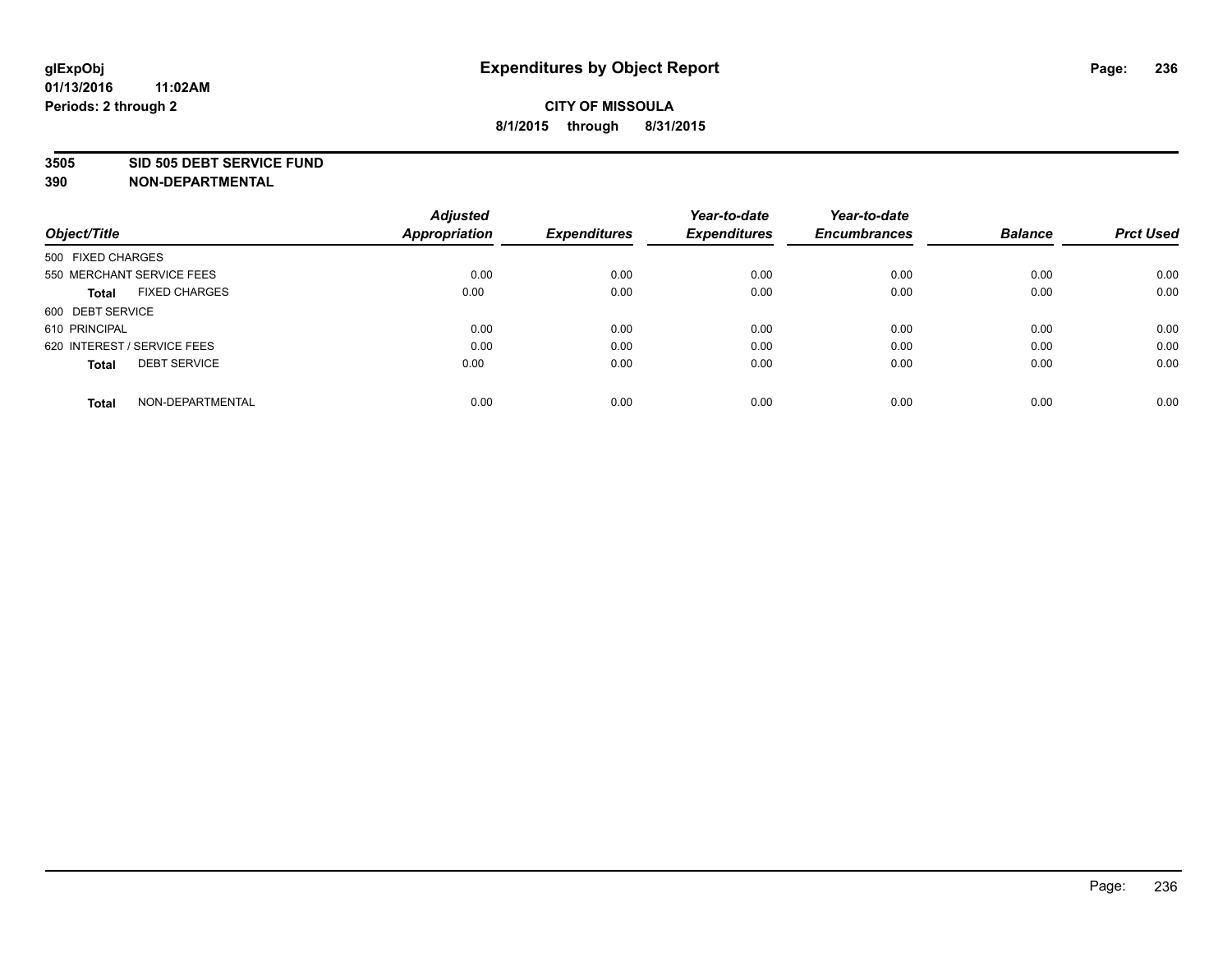#### **01/13/2016 11:02AM Periods: 2 through 2**

# **CITY OF MISSOULA 8/1/2015 through 8/31/2015**

### **3505 SID 505 DEBT SERVICE FUND**

| Object/Title                              | <b>Adjusted</b><br><b>Appropriation</b> | <b>Expenditures</b> | Year-to-date<br><b>Expenditures</b> | Year-to-date<br><b>Encumbrances</b> | <b>Balance</b> | <b>Prct Used</b> |
|-------------------------------------------|-----------------------------------------|---------------------|-------------------------------------|-------------------------------------|----------------|------------------|
|                                           |                                         |                     |                                     |                                     |                |                  |
| 500 FIXED CHARGES                         |                                         |                     |                                     |                                     |                |                  |
| 550 MERCHANT SERVICE FEES                 | 0.00                                    | 0.00                | 0.00                                | 0.00                                | 0.00           | 0.00             |
| <b>FIXED CHARGES</b><br>Total             | 0.00                                    | 0.00                | 0.00                                | 0.00                                | 0.00           | 0.00             |
| 600 DEBT SERVICE                          |                                         |                     |                                     |                                     |                |                  |
| 610 PRINCIPAL                             | 0.00                                    | 0.00                | 0.00                                | 0.00                                | 0.00           | 0.00             |
| 620 INTEREST / SERVICE FEES               | 0.00                                    | 0.00                | 0.00                                | 0.00                                | 0.00           | 0.00             |
| <b>DEBT SERVICE</b><br><b>Total</b>       | 0.00                                    | 0.00                | 0.00                                | 0.00                                | 0.00           | 0.00             |
| 800 OTHER OBJECTS                         |                                         |                     |                                     |                                     |                |                  |
| 820 TRANSFERS TO OTHER FUNDS              | 0.00                                    | 0.00                | 0.00                                | 0.00                                | 0.00           | 0.00             |
| OTHER OBJECTS<br><b>Total</b>             | 0.00                                    | 0.00                | 0.00                                | 0.00                                | 0.00           | 0.00             |
|                                           |                                         |                     |                                     |                                     |                |                  |
| SID 505 DEBT SERVICE FUND<br><b>Total</b> | 0.00                                    | 0.00                | 0.00                                | 0.00                                | 0.00           | 0.00             |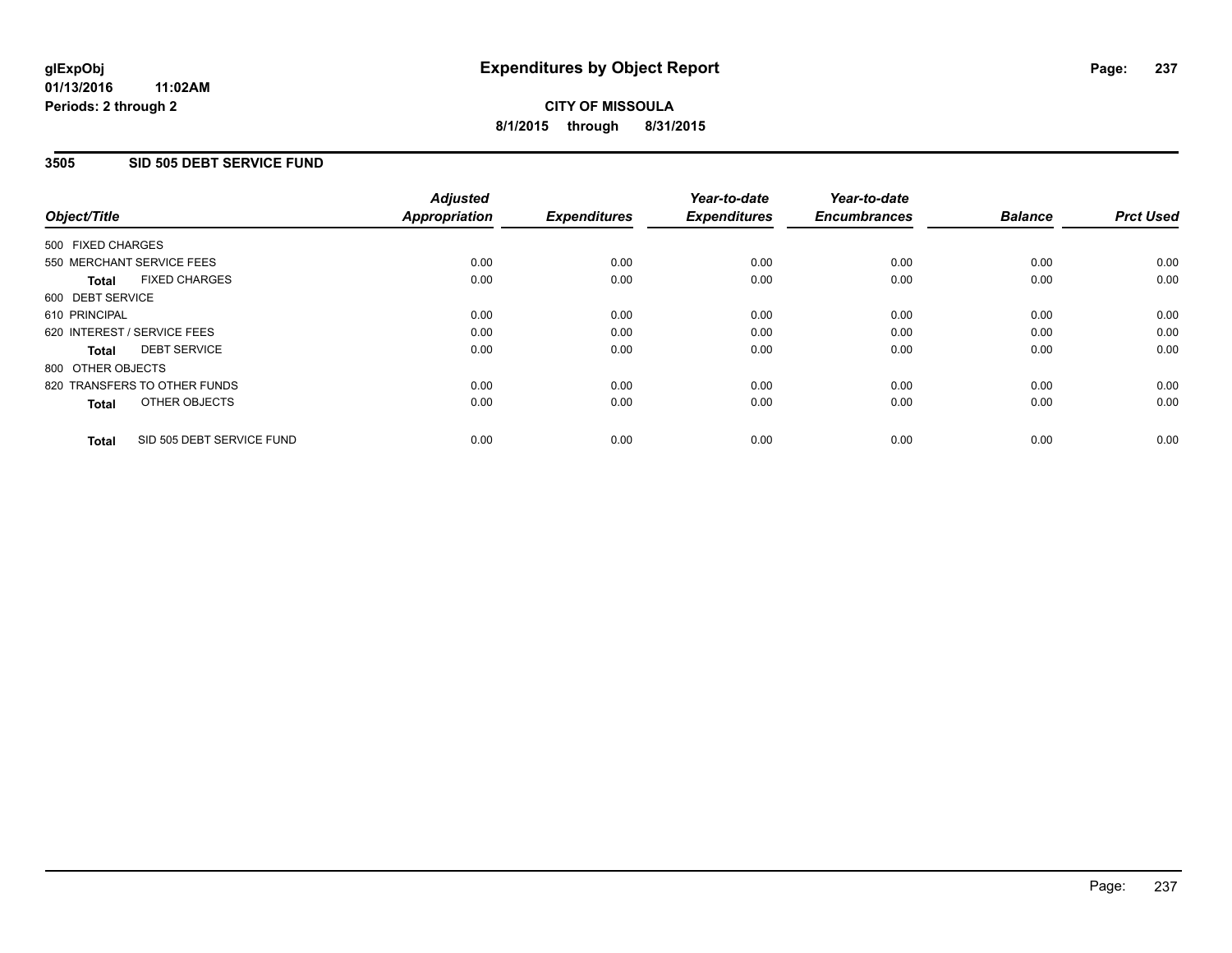## **CITY OF MISSOULA 8/1/2015 through 8/31/2015**

**3506 SID 506 DEBT SERVICE FUND**

| Object/Title                            | <b>Adjusted</b><br>Appropriation | <b>Expenditures</b> | Year-to-date<br><b>Expenditures</b> | Year-to-date<br><b>Encumbrances</b> | <b>Balance</b> | <b>Prct Used</b> |
|-----------------------------------------|----------------------------------|---------------------|-------------------------------------|-------------------------------------|----------------|------------------|
| 800 OTHER OBJECTS                       |                                  |                     |                                     |                                     |                |                  |
| 820 TRANSFERS TO OTHER FUNDS            | 0.00                             | 0.00                | 0.00                                | 0.00                                | 0.00           | 0.00             |
| OTHER OBJECTS<br><b>Total</b>           | 0.00                             | 0.00                | 0.00                                | 0.00                                | 0.00           | 0.00             |
| *** Title Not Found ***<br><b>Total</b> | 0.00                             | 0.00                | 0.00                                | 0.00                                | 0.00           | 0.00             |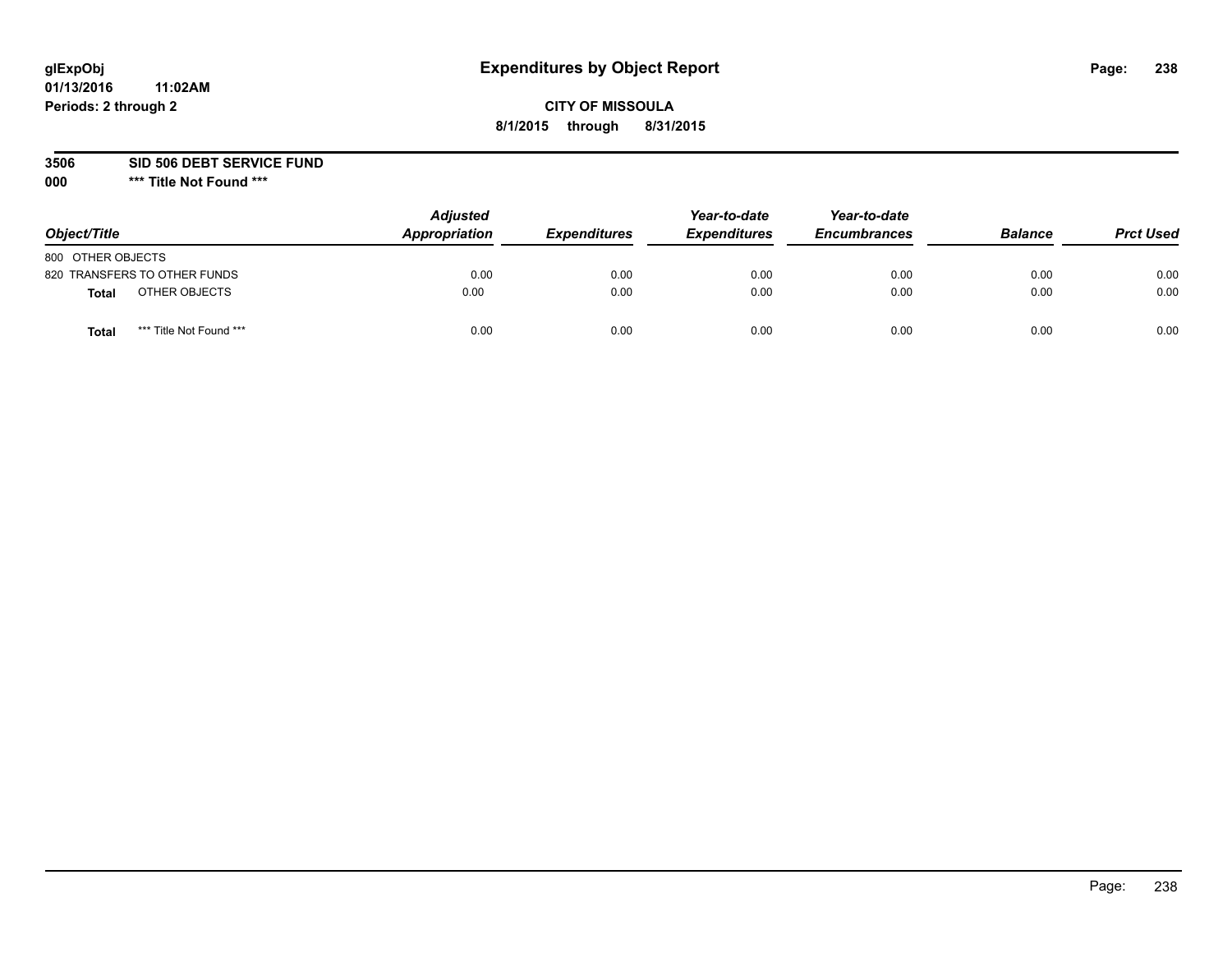#### **3506 SID 506 DEBT SERVICE FUND**

| Object/Title                         | <b>Adjusted</b><br><b>Appropriation</b> | <b>Expenditures</b> | Year-to-date<br><b>Expenditures</b> | Year-to-date<br><b>Encumbrances</b> | <b>Balance</b> | <b>Prct Used</b> |
|--------------------------------------|-----------------------------------------|---------------------|-------------------------------------|-------------------------------------|----------------|------------------|
|                                      |                                         |                     |                                     |                                     |                |                  |
| 500 FIXED CHARGES                    |                                         |                     |                                     |                                     |                |                  |
| 550 MERCHANT SERVICE FEES            | 0.00                                    | 0.00                | 0.00                                | 0.00                                | 0.00           | 0.00             |
| <b>FIXED CHARGES</b><br><b>Total</b> | 0.00                                    | 0.00                | 0.00                                | 0.00                                | 0.00           | 0.00             |
| 600 DEBT SERVICE                     |                                         |                     |                                     |                                     |                |                  |
| 610 PRINCIPAL                        | 0.00                                    | 0.00                | 0.00                                | 0.00                                | 0.00           | 0.00             |
| 620 INTEREST / SERVICE FEES          | 0.00                                    | 0.00                | 0.00                                | 0.00                                | 0.00           | 0.00             |
| <b>DEBT SERVICE</b><br><b>Total</b>  | 0.00                                    | 0.00                | 0.00                                | 0.00                                | 0.00           | 0.00             |
|                                      |                                         |                     |                                     |                                     |                |                  |
| NON-DEPARTMENTAL<br><b>Total</b>     | 0.00                                    | 0.00                | 0.00                                | 0.00                                | 0.00           | 0.00             |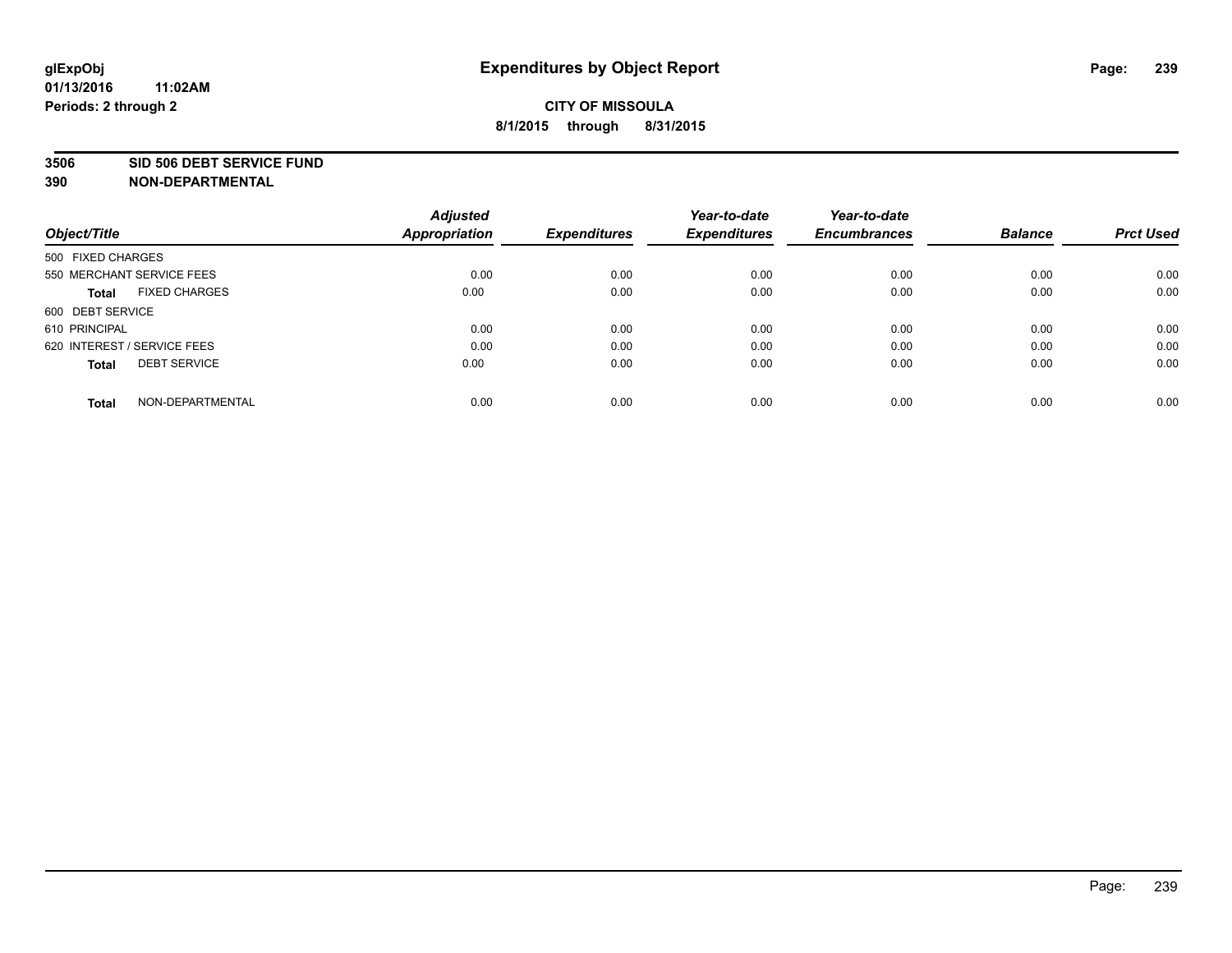### **3506 SID 506 DEBT SERVICE FUND**

|                                           | <b>Adjusted</b>      | <b>Expenditures</b> | Year-to-date<br><b>Expenditures</b> | Year-to-date<br><b>Encumbrances</b> | <b>Balance</b> | <b>Prct Used</b> |
|-------------------------------------------|----------------------|---------------------|-------------------------------------|-------------------------------------|----------------|------------------|
| Object/Title                              | <b>Appropriation</b> |                     |                                     |                                     |                |                  |
| 500 FIXED CHARGES                         |                      |                     |                                     |                                     |                |                  |
| 550 MERCHANT SERVICE FEES                 | 0.00                 | 0.00                | 0.00                                | 0.00                                | 0.00           | 0.00             |
| <b>FIXED CHARGES</b><br><b>Total</b>      | 0.00                 | 0.00                | 0.00                                | 0.00                                | 0.00           | 0.00             |
| 600 DEBT SERVICE                          |                      |                     |                                     |                                     |                |                  |
| 610 PRINCIPAL                             | 0.00                 | 0.00                | 0.00                                | 0.00                                | 0.00           | 0.00             |
| 620 INTEREST / SERVICE FEES               | 0.00                 | 0.00                | 0.00                                | 0.00                                | 0.00           | 0.00             |
| <b>DEBT SERVICE</b><br><b>Total</b>       | 0.00                 | 0.00                | 0.00                                | 0.00                                | 0.00           | 0.00             |
| 800 OTHER OBJECTS                         |                      |                     |                                     |                                     |                |                  |
| 820 TRANSFERS TO OTHER FUNDS              | 0.00                 | 0.00                | 0.00                                | 0.00                                | 0.00           | 0.00             |
| OTHER OBJECTS<br><b>Total</b>             | 0.00                 | 0.00                | 0.00                                | 0.00                                | 0.00           | 0.00             |
| SID 506 DEBT SERVICE FUND<br><b>Total</b> | 0.00                 | 0.00                | 0.00                                | 0.00                                | 0.00           | 0.00             |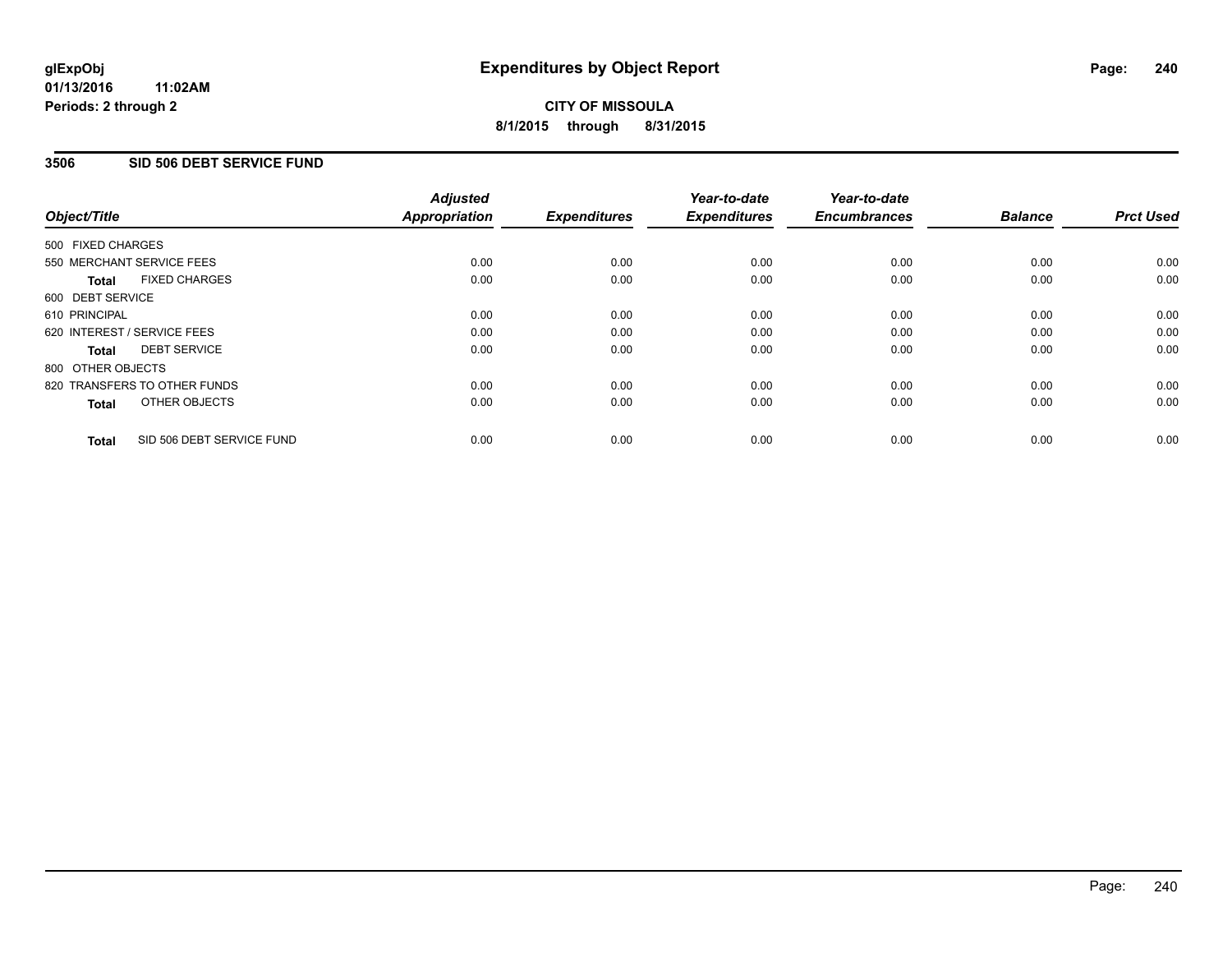## **CITY OF MISSOULA 8/1/2015 through 8/31/2015**

**3507 SID 507 DEBT SERVICE FUND**

| Object/Title                            | <b>Adjusted</b><br>Appropriation | <b>Expenditures</b> | Year-to-date<br><b>Expenditures</b> | Year-to-date<br><b>Encumbrances</b> | <b>Balance</b> | <b>Prct Used</b> |
|-----------------------------------------|----------------------------------|---------------------|-------------------------------------|-------------------------------------|----------------|------------------|
| 800 OTHER OBJECTS                       |                                  |                     |                                     |                                     |                |                  |
| 820 TRANSFERS TO OTHER FUNDS            | 0.00                             | 0.00                | 0.00                                | 0.00                                | 0.00           | 0.00             |
| OTHER OBJECTS<br><b>Total</b>           | 0.00                             | 0.00                | 0.00                                | 0.00                                | 0.00           | 0.00             |
| *** Title Not Found ***<br><b>Total</b> | 0.00                             | 0.00                | 0.00                                | 0.00                                | 0.00           | 0.00             |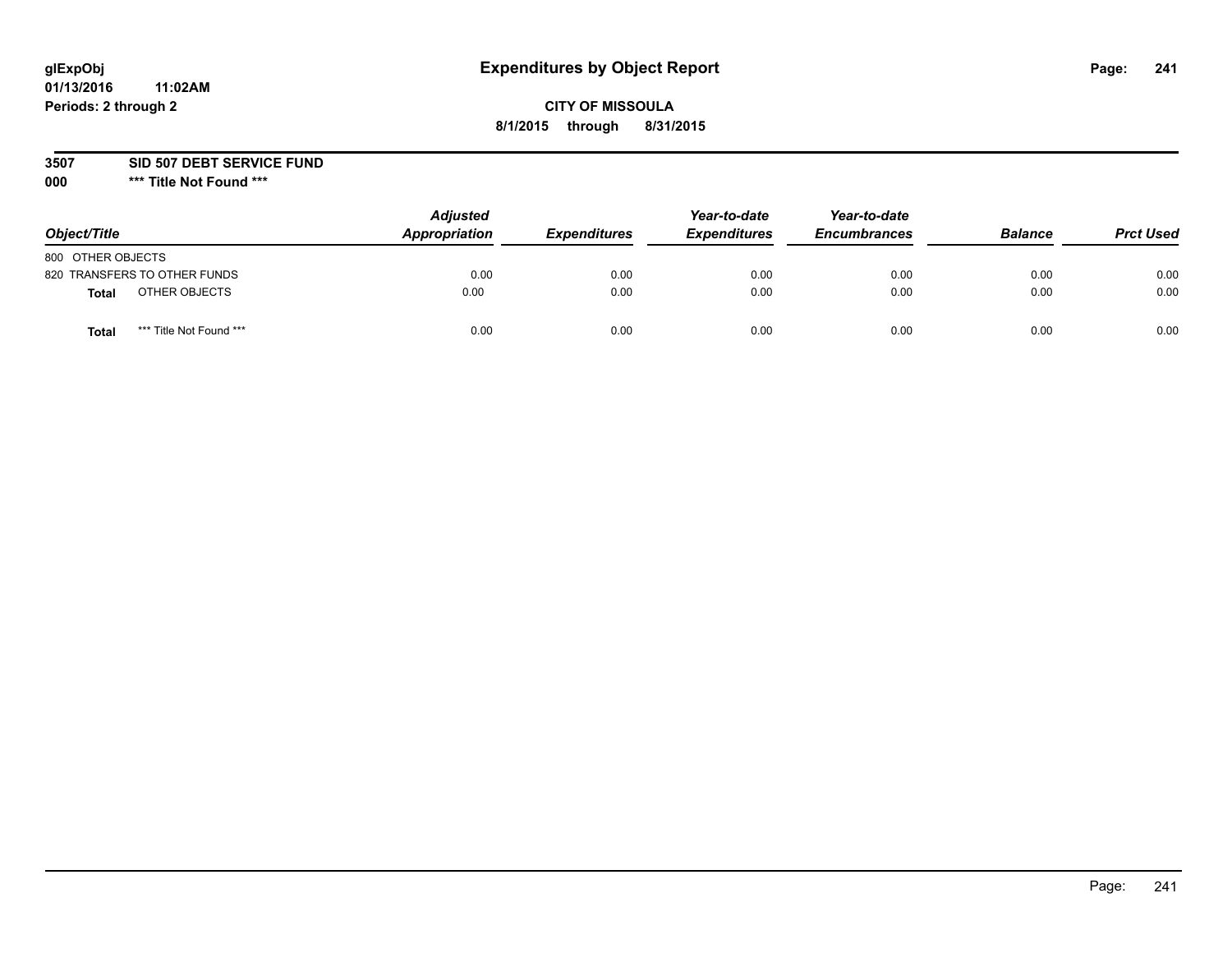#### **3507 SID 507 DEBT SERVICE FUND**

| Object/Title      |                           | <b>Adjusted</b><br>Appropriation | <b>Expenditures</b> | Year-to-date<br><b>Expenditures</b> | Year-to-date<br><b>Encumbrances</b> | <b>Balance</b> | <b>Prct Used</b> |
|-------------------|---------------------------|----------------------------------|---------------------|-------------------------------------|-------------------------------------|----------------|------------------|
| 500 FIXED CHARGES |                           |                                  |                     |                                     |                                     |                |                  |
|                   | 550 MERCHANT SERVICE FEES | 0.00                             | 0.00                | 0.00                                | 0.00                                | 0.00           | 0.00             |
| <b>Total</b>      | <b>FIXED CHARGES</b>      | 0.00                             | 0.00                | 0.00                                | 0.00                                | 0.00           | 0.00             |
| <b>Total</b>      | NON-DEPARTMENTAL          | 0.00                             | 0.00                | 0.00                                | 0.00                                | 0.00           | 0.00             |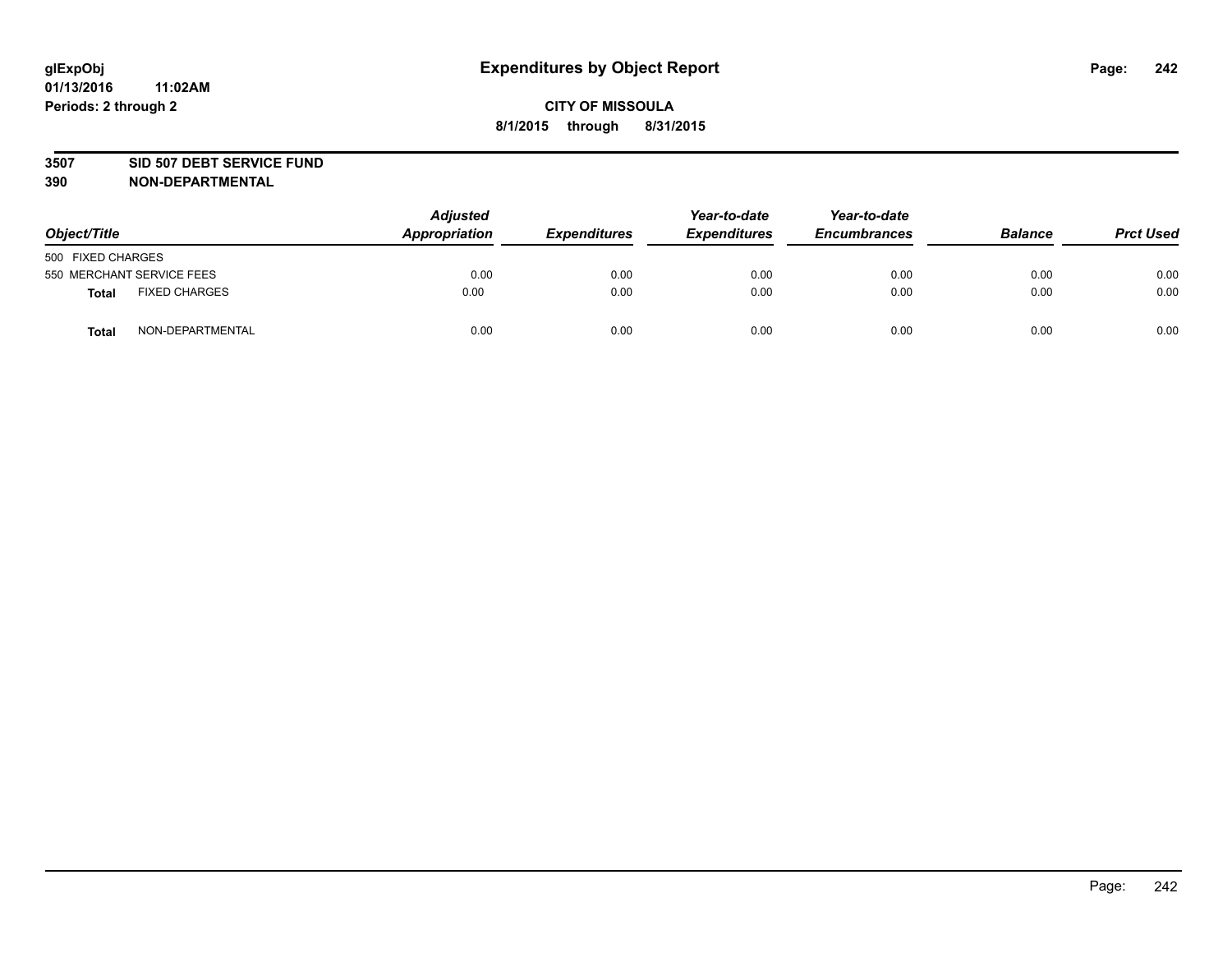### **3507 SID 507 DEBT SERVICE FUND**

| Object/Title                              | <b>Adjusted</b><br>Appropriation | <b>Expenditures</b> | Year-to-date<br><b>Expenditures</b> | Year-to-date<br><b>Encumbrances</b> | <b>Balance</b> | <b>Prct Used</b> |
|-------------------------------------------|----------------------------------|---------------------|-------------------------------------|-------------------------------------|----------------|------------------|
| 500 FIXED CHARGES                         |                                  |                     |                                     |                                     |                |                  |
| 550 MERCHANT SERVICE FEES                 | 0.00                             | 0.00                | 0.00                                | 0.00                                | 0.00           | 0.00             |
| <b>FIXED CHARGES</b><br><b>Total</b>      | 0.00                             | 0.00                | 0.00                                | 0.00                                | 0.00           | 0.00             |
| 800 OTHER OBJECTS                         |                                  |                     |                                     |                                     |                |                  |
| 820 TRANSFERS TO OTHER FUNDS              | 0.00                             | 0.00                | 0.00                                | 0.00                                | 0.00           | 0.00             |
| OTHER OBJECTS<br><b>Total</b>             | 0.00                             | 0.00                | 0.00                                | 0.00                                | 0.00           | 0.00             |
| SID 507 DEBT SERVICE FUND<br><b>Total</b> | 0.00                             | 0.00                | 0.00                                | 0.00                                | 0.00           | 0.00             |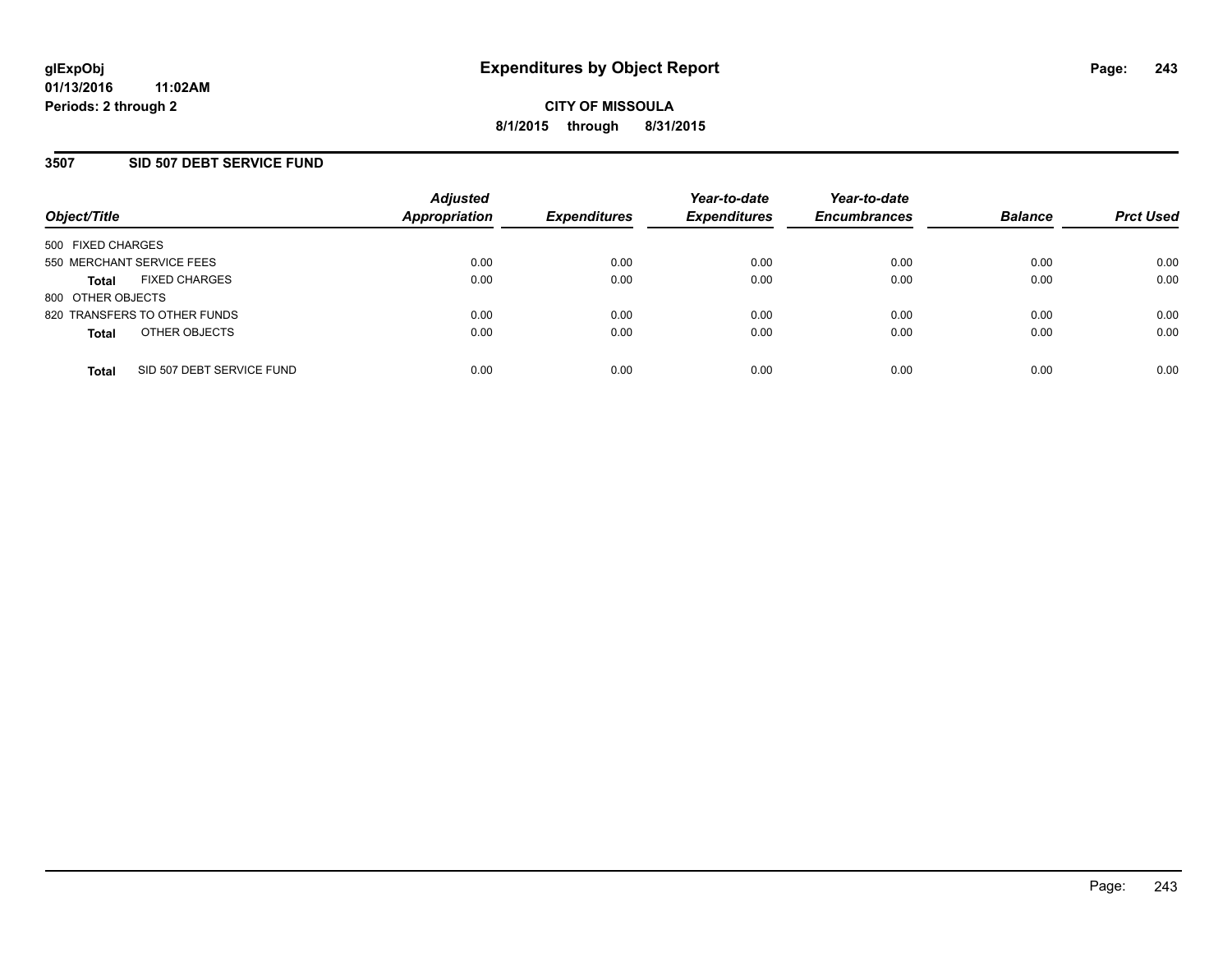## **CITY OF MISSOULA 8/1/2015 through 8/31/2015**

**3508 SID 508 DEBT SERVICE FUND**

| Object/Title                            | <b>Adjusted</b><br>Appropriation | <b>Expenditures</b> | Year-to-date<br><b>Expenditures</b> | Year-to-date<br><b>Encumbrances</b> | <b>Balance</b> | <b>Prct Used</b> |
|-----------------------------------------|----------------------------------|---------------------|-------------------------------------|-------------------------------------|----------------|------------------|
| 800 OTHER OBJECTS                       |                                  |                     |                                     |                                     |                |                  |
| 820 TRANSFERS TO OTHER FUNDS            | 0.00                             | 0.00                | 0.00                                | 0.00                                | 0.00           | 0.00             |
| OTHER OBJECTS<br><b>Total</b>           | 0.00                             | 0.00                | 0.00                                | 0.00                                | 0.00           | 0.00             |
| *** Title Not Found ***<br><b>Total</b> | 0.00                             | 0.00                | 0.00                                | 0.00                                | 0.00           | 0.00             |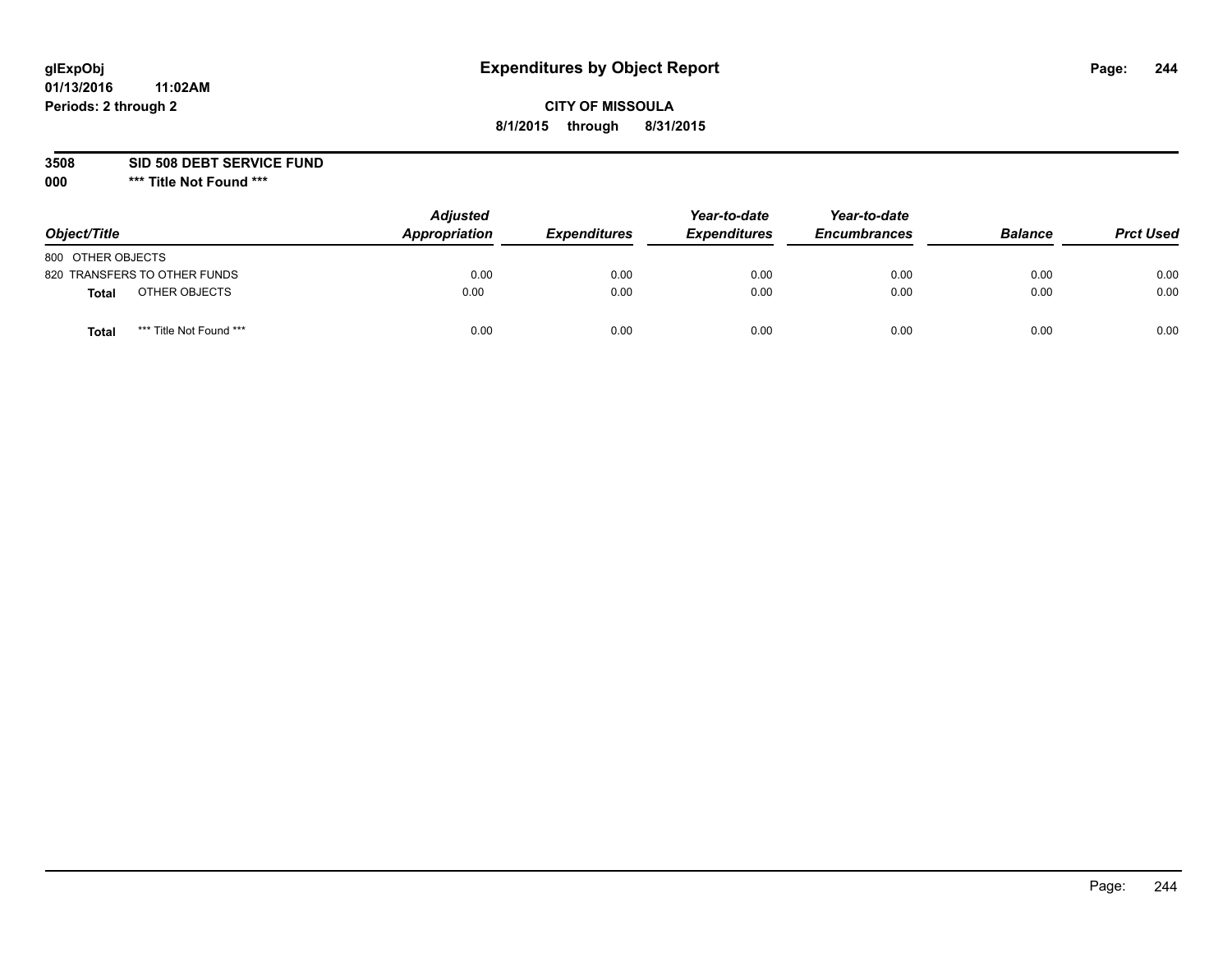#### **3508 SID 508 DEBT SERVICE FUND**

| Object/Title      |                           | <b>Adjusted</b><br>Appropriation | <b>Expenditures</b> | Year-to-date<br><b>Expenditures</b> | Year-to-date<br><b>Encumbrances</b> | <b>Balance</b> | <b>Prct Used</b> |
|-------------------|---------------------------|----------------------------------|---------------------|-------------------------------------|-------------------------------------|----------------|------------------|
| 500 FIXED CHARGES |                           |                                  |                     |                                     |                                     |                |                  |
|                   | 550 MERCHANT SERVICE FEES | 0.00                             | 0.00                | 0.00                                | 0.00                                | 0.00           | 0.00             |
| <b>Total</b>      | <b>FIXED CHARGES</b>      | 0.00                             | 0.00                | 0.00                                | 0.00                                | 0.00           | 0.00             |
| <b>Total</b>      | NON-DEPARTMENTAL          | 0.00                             | 0.00                | 0.00                                | 0.00                                | 0.00           | 0.00             |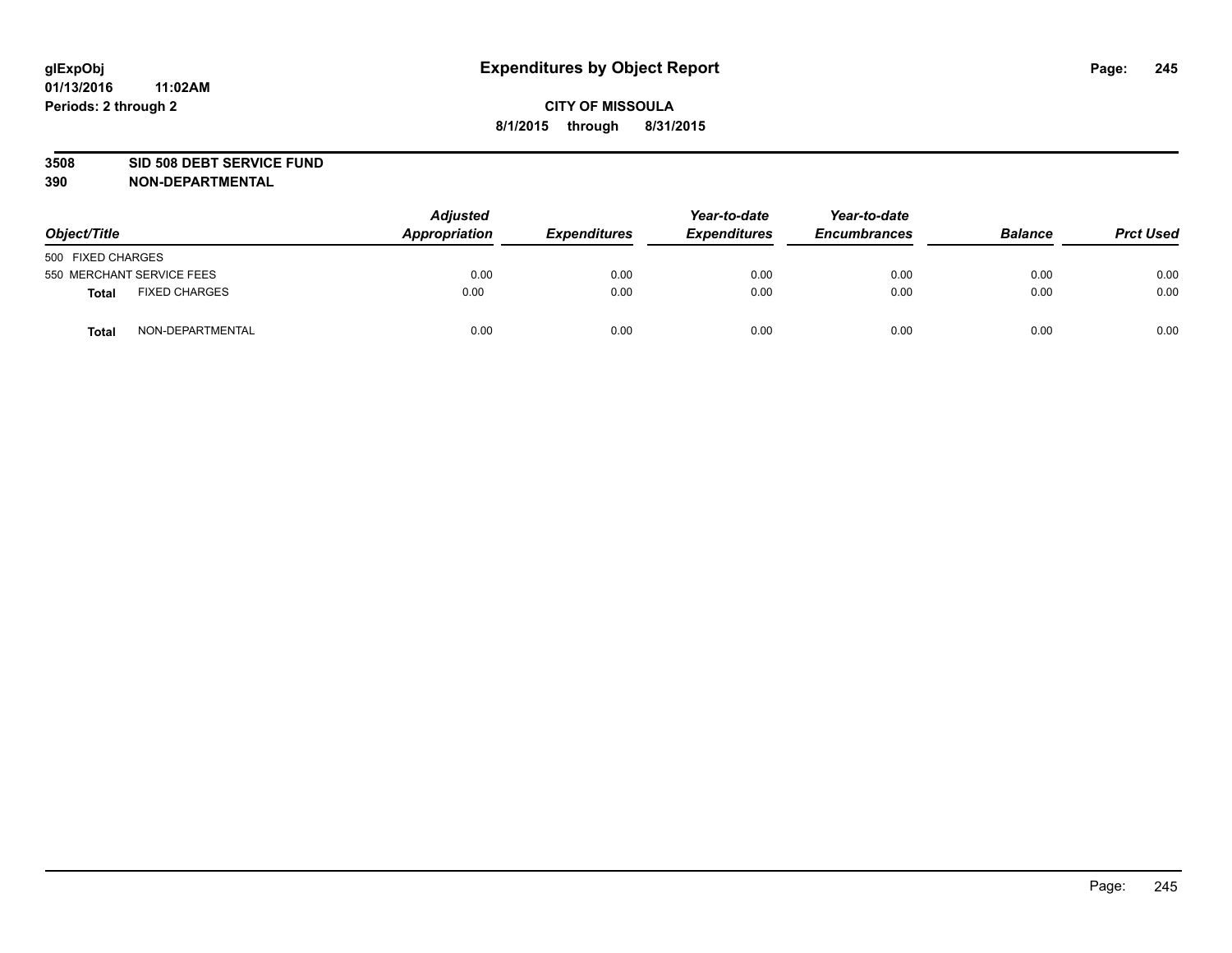### **3508 SID 508 DEBT SERVICE FUND**

| Object/Title                              | <b>Adjusted</b><br>Appropriation | <b>Expenditures</b> | Year-to-date<br><b>Expenditures</b> | Year-to-date<br><b>Encumbrances</b> | <b>Balance</b> | <b>Prct Used</b> |
|-------------------------------------------|----------------------------------|---------------------|-------------------------------------|-------------------------------------|----------------|------------------|
| 500 FIXED CHARGES                         |                                  |                     |                                     |                                     |                |                  |
| 550 MERCHANT SERVICE FEES                 | 0.00                             | 0.00                | 0.00                                | 0.00                                | 0.00           | 0.00             |
| <b>FIXED CHARGES</b><br><b>Total</b>      | 0.00                             | 0.00                | 0.00                                | 0.00                                | 0.00           | 0.00             |
| 800 OTHER OBJECTS                         |                                  |                     |                                     |                                     |                |                  |
| 820 TRANSFERS TO OTHER FUNDS              | 0.00                             | 0.00                | 0.00                                | 0.00                                | 0.00           | 0.00             |
| OTHER OBJECTS<br><b>Total</b>             | 0.00                             | 0.00                | 0.00                                | 0.00                                | 0.00           | 0.00             |
| SID 508 DEBT SERVICE FUND<br><b>Total</b> | 0.00                             | 0.00                | 0.00                                | 0.00                                | 0.00           | 0.00             |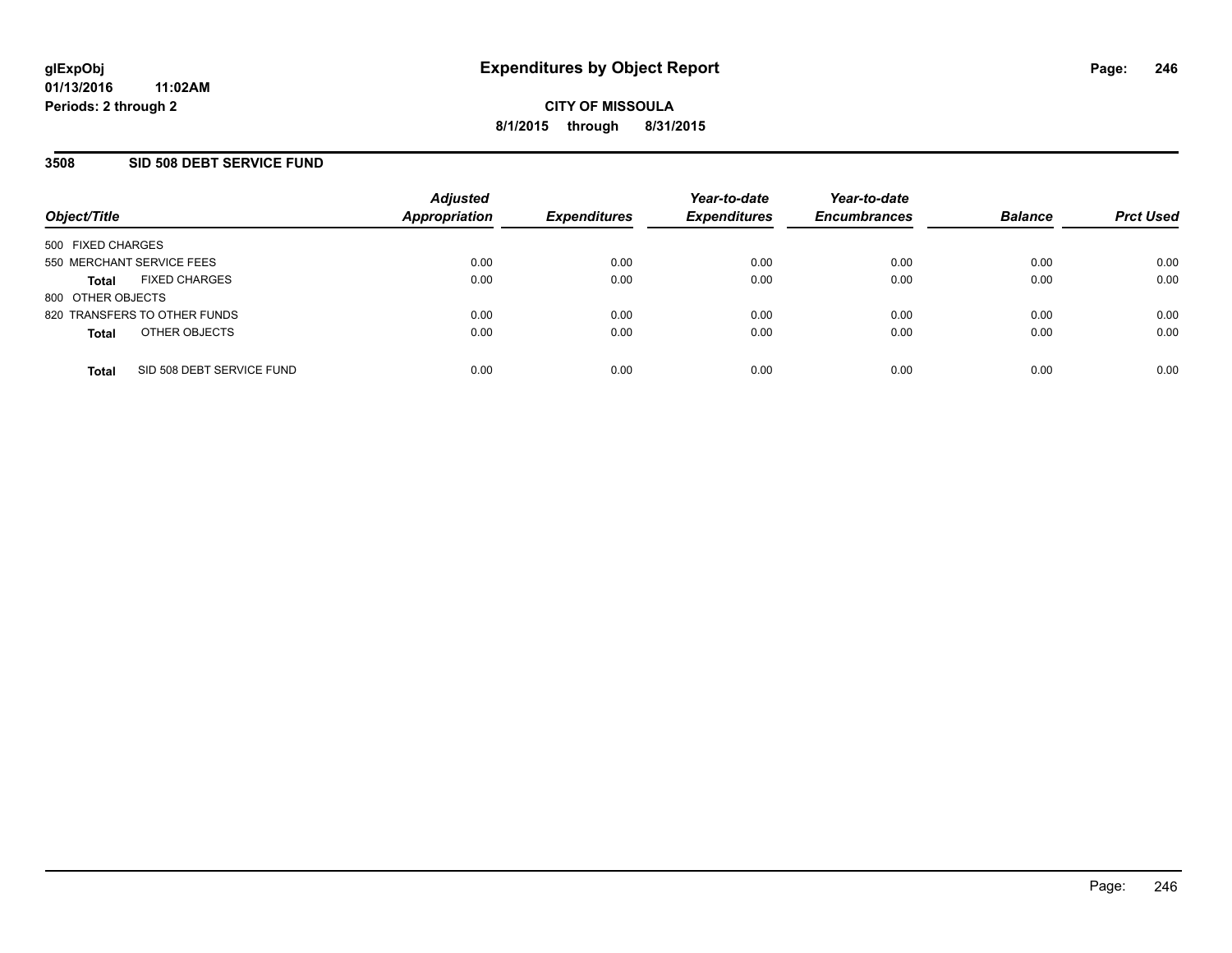## **CITY OF MISSOULA 8/1/2015 through 8/31/2015**

**3510 SID 510 DEBT SERVICE FUND**

| Object/Title                            | <b>Adjusted</b><br>Appropriation | <b>Expenditures</b> | Year-to-date<br><b>Expenditures</b> | Year-to-date<br><b>Encumbrances</b> | <b>Balance</b> | <b>Prct Used</b> |
|-----------------------------------------|----------------------------------|---------------------|-------------------------------------|-------------------------------------|----------------|------------------|
| 800 OTHER OBJECTS                       |                                  |                     |                                     |                                     |                |                  |
| 820 TRANSFERS TO OTHER FUNDS            | 0.00                             | 0.00                | 0.00                                | 0.00                                | 0.00           | 0.00             |
| OTHER OBJECTS<br><b>Total</b>           | 0.00                             | 0.00                | 0.00                                | 0.00                                | 0.00           | 0.00             |
| *** Title Not Found ***<br><b>Total</b> | 0.00                             | 0.00                | 0.00                                | 0.00                                | 0.00           | 0.00             |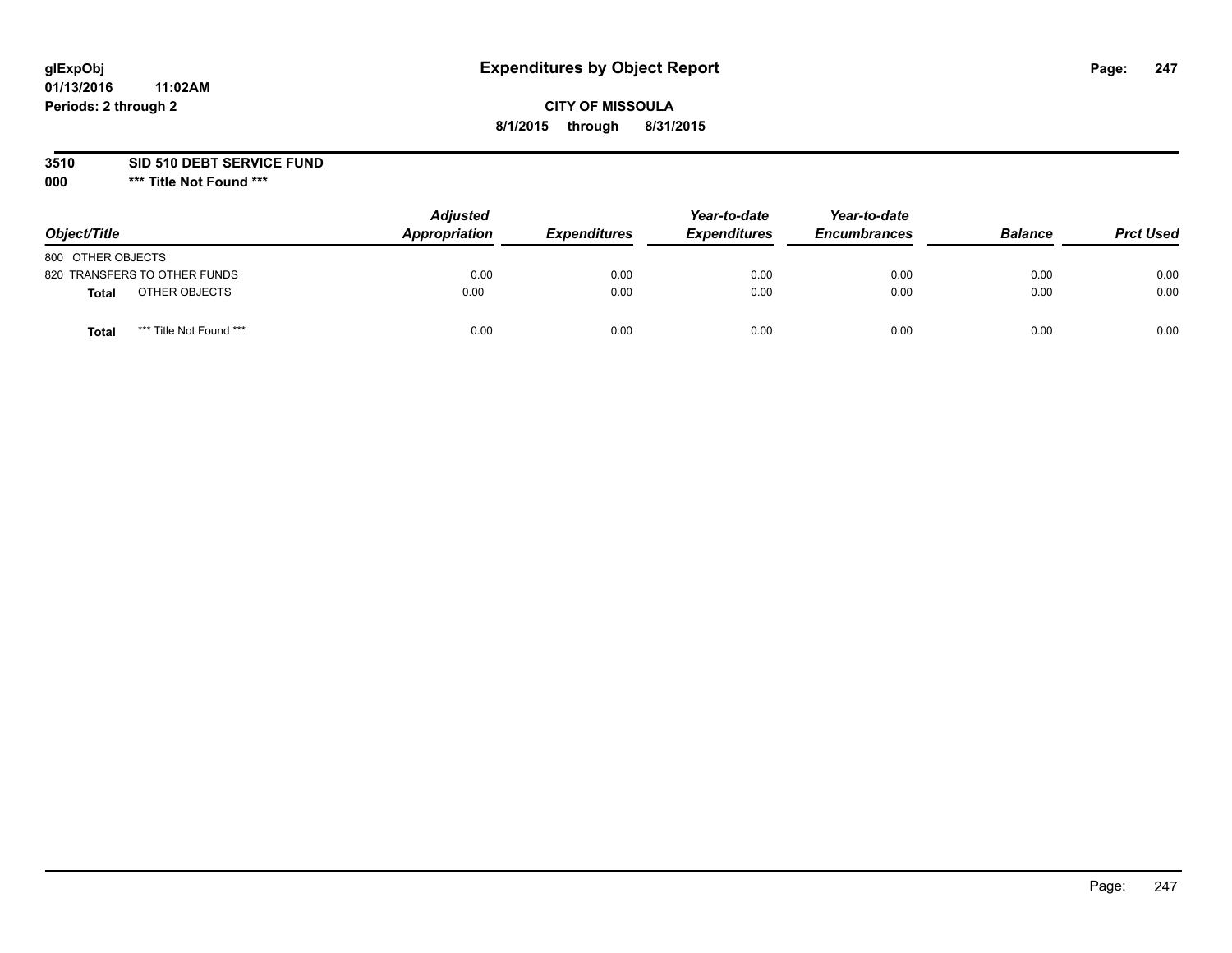#### **3510 SID 510 DEBT SERVICE FUND**

| Object/Title                         | <b>Adjusted</b><br><b>Appropriation</b> | <b>Expenditures</b> | Year-to-date<br><b>Expenditures</b> | Year-to-date<br><b>Encumbrances</b> | <b>Balance</b> | <b>Prct Used</b> |
|--------------------------------------|-----------------------------------------|---------------------|-------------------------------------|-------------------------------------|----------------|------------------|
|                                      |                                         |                     |                                     |                                     |                |                  |
| 500 FIXED CHARGES                    |                                         |                     |                                     |                                     |                |                  |
| 550 MERCHANT SERVICE FEES            | 0.00                                    | 0.00                | 0.00                                | 0.00                                | 0.00           | 0.00             |
| <b>FIXED CHARGES</b><br><b>Total</b> | 0.00                                    | 0.00                | 0.00                                | 0.00                                | 0.00           | 0.00             |
| 600 DEBT SERVICE                     |                                         |                     |                                     |                                     |                |                  |
| 610 PRINCIPAL                        | 0.00                                    | 0.00                | 0.00                                | 0.00                                | 0.00           | 0.00             |
| 620 INTEREST / SERVICE FEES          | 0.00                                    | 0.00                | 0.00                                | 0.00                                | 0.00           | 0.00             |
| <b>DEBT SERVICE</b><br><b>Total</b>  | 0.00                                    | 0.00                | 0.00                                | 0.00                                | 0.00           | 0.00             |
|                                      |                                         |                     |                                     |                                     |                |                  |
| NON-DEPARTMENTAL<br><b>Total</b>     | 0.00                                    | 0.00                | 0.00                                | 0.00                                | 0.00           | 0.00             |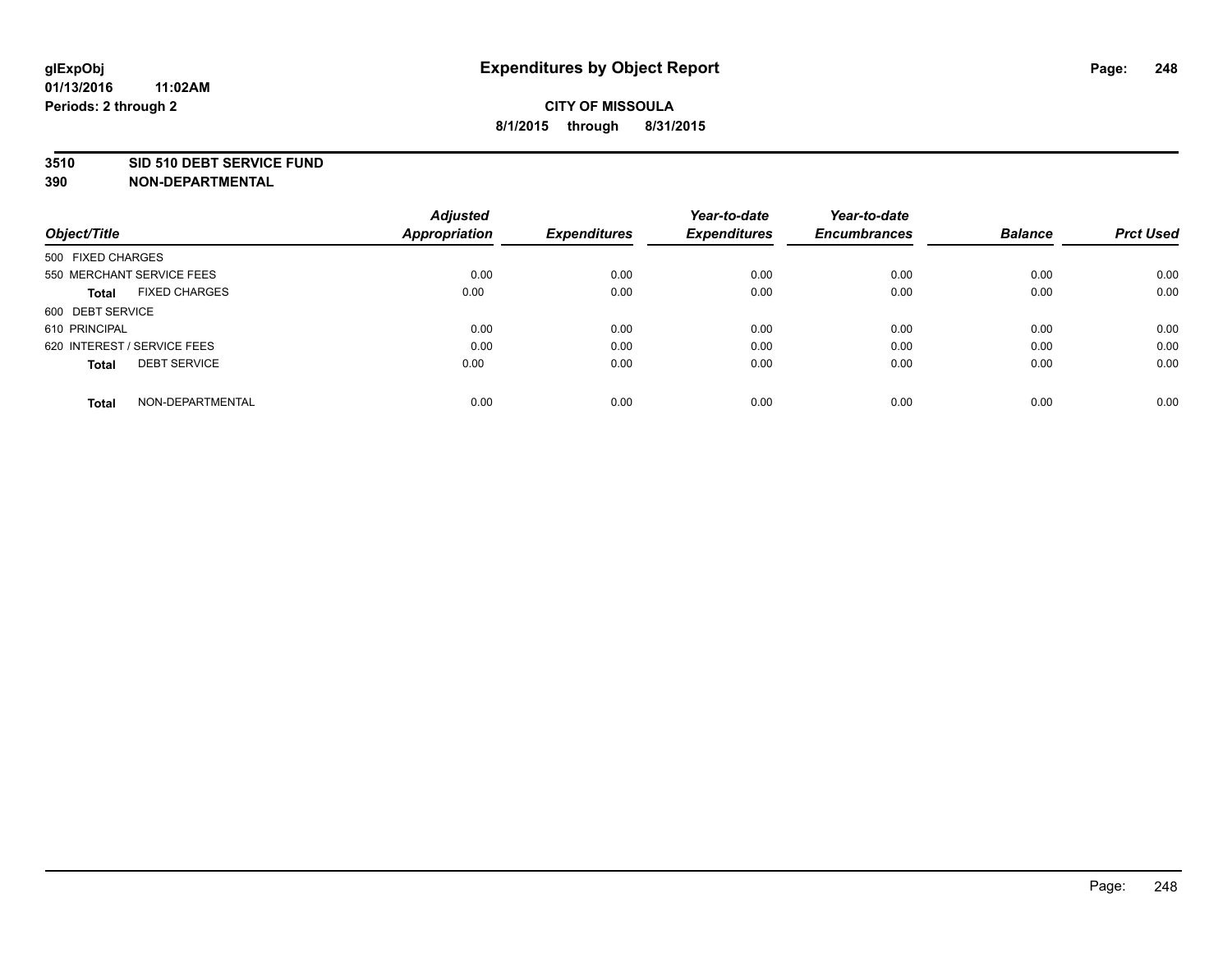### **3510 SID 510 DEBT SERVICE FUND**

| Object/Title      |                              | <b>Adjusted</b><br>Appropriation | <b>Expenditures</b> | Year-to-date<br><b>Expenditures</b> | Year-to-date<br><b>Encumbrances</b> | <b>Balance</b> | <b>Prct Used</b> |
|-------------------|------------------------------|----------------------------------|---------------------|-------------------------------------|-------------------------------------|----------------|------------------|
| 500 FIXED CHARGES |                              |                                  |                     |                                     |                                     |                |                  |
|                   | 550 MERCHANT SERVICE FEES    | 0.00                             | 0.00                | 0.00                                | 0.00                                | 0.00           | 0.00             |
| <b>Total</b>      | <b>FIXED CHARGES</b>         | 0.00                             | 0.00                | 0.00                                | 0.00                                | 0.00           | 0.00             |
| 600 DEBT SERVICE  |                              |                                  |                     |                                     |                                     |                |                  |
| 610 PRINCIPAL     |                              | 0.00                             | 0.00                | 0.00                                | 0.00                                | 0.00           | 0.00             |
|                   | 620 INTEREST / SERVICE FEES  | 0.00                             | 0.00                | 0.00                                | 0.00                                | 0.00           | 0.00             |
| Total             | <b>DEBT SERVICE</b>          | 0.00                             | 0.00                | 0.00                                | 0.00                                | 0.00           | 0.00             |
| 800 OTHER OBJECTS |                              |                                  |                     |                                     |                                     |                |                  |
|                   | 820 TRANSFERS TO OTHER FUNDS | 0.00                             | 0.00                | 0.00                                | 0.00                                | 0.00           | 0.00             |
| <b>Total</b>      | OTHER OBJECTS                | 0.00                             | 0.00                | 0.00                                | 0.00                                | 0.00           | 0.00             |
| <b>Total</b>      | SID 510 DEBT SERVICE FUND    | 0.00                             | 0.00                | 0.00                                | 0.00                                | 0.00           | 0.00             |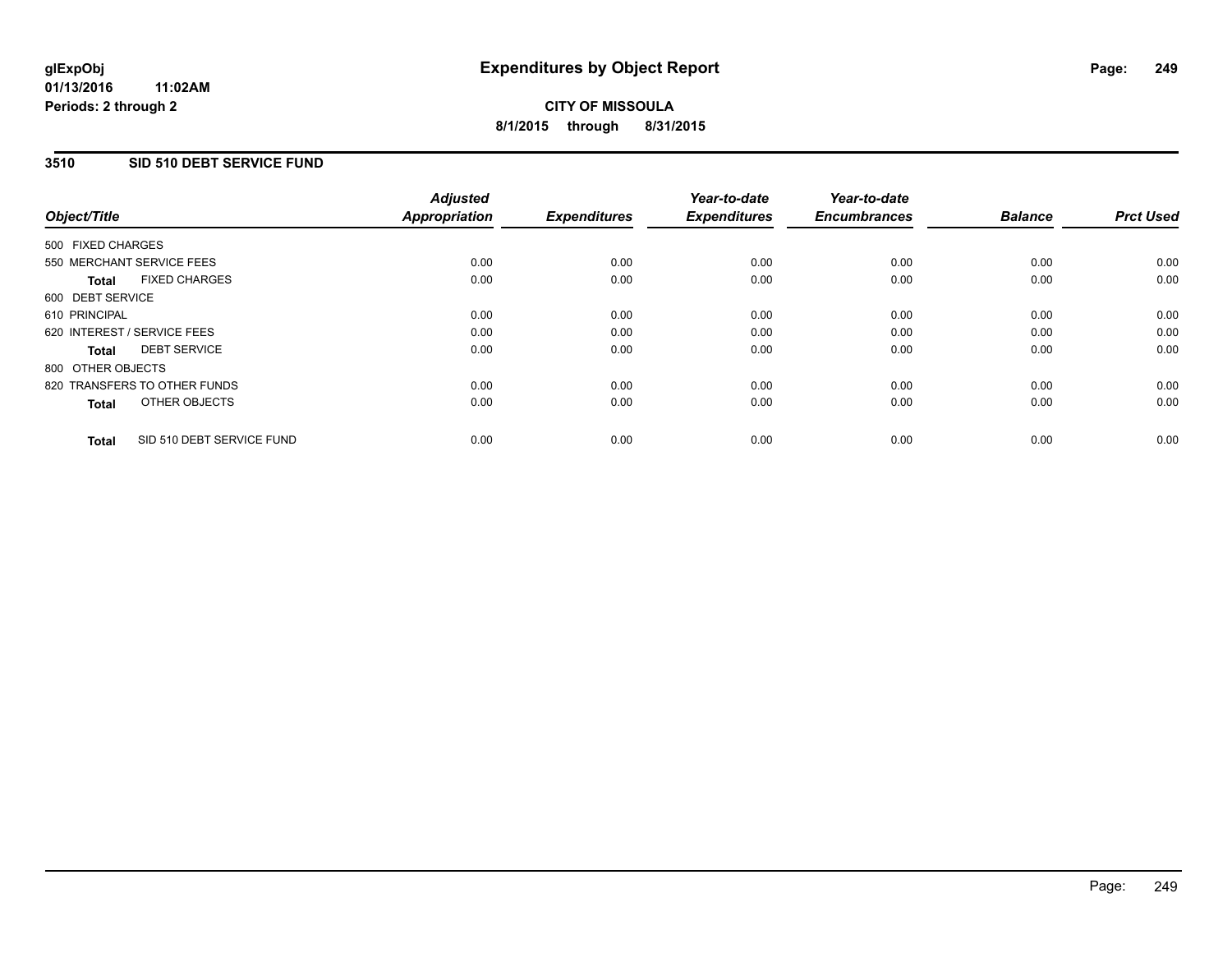## **CITY OF MISSOULA 8/1/2015 through 8/31/2015**

**3511 SID 511 DEBT SERVICE FUND**

| Object/Title                     | <b>Adjusted</b><br>Appropriation | <b>Expenditures</b> | Year-to-date<br><b>Expenditures</b> | Year-to-date<br><b>Encumbrances</b> | <b>Balance</b> | <b>Prct Used</b> |
|----------------------------------|----------------------------------|---------------------|-------------------------------------|-------------------------------------|----------------|------------------|
| 800 OTHER OBJECTS                |                                  |                     |                                     |                                     |                |                  |
| 820 TRANSFERS TO OTHER FUNDS     | 0.00                             | 0.00                | 0.00                                | 0.00                                | 0.00           | 0.00             |
| OTHER OBJECTS<br><b>Total</b>    | 0.00                             | 0.00                | 0.00                                | 0.00                                | 0.00           | 0.00             |
| *** Title Not Found ***<br>Total | 0.00                             | 0.00                | 0.00                                | 0.00                                | 0.00           | 0.00             |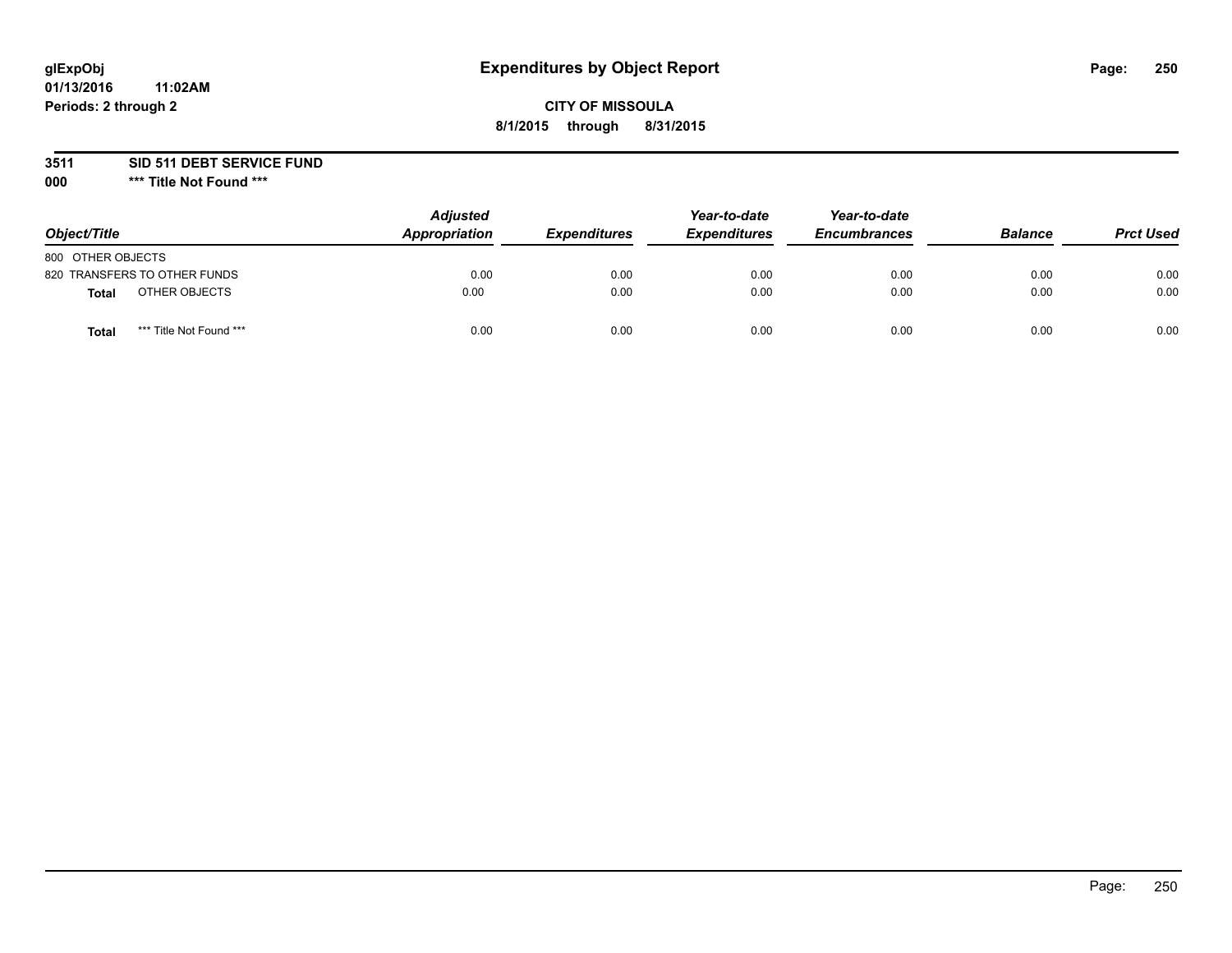#### **3511 SID 511 DEBT SERVICE FUND**

| Object/Title                         | <b>Adjusted</b><br><b>Appropriation</b> | <b>Expenditures</b> | Year-to-date<br><b>Expenditures</b> | Year-to-date<br><b>Encumbrances</b> | <b>Balance</b> | <b>Prct Used</b> |
|--------------------------------------|-----------------------------------------|---------------------|-------------------------------------|-------------------------------------|----------------|------------------|
|                                      |                                         |                     |                                     |                                     |                |                  |
| 500 FIXED CHARGES                    |                                         |                     |                                     |                                     |                |                  |
| 550 MERCHANT SERVICE FEES            | 0.00                                    | 0.00                | 0.00                                | 0.00                                | 0.00           | 0.00             |
| <b>FIXED CHARGES</b><br><b>Total</b> | 0.00                                    | 0.00                | 0.00                                | 0.00                                | 0.00           | 0.00             |
| 600 DEBT SERVICE                     |                                         |                     |                                     |                                     |                |                  |
| 610 PRINCIPAL                        | 0.00                                    | 0.00                | 0.00                                | 0.00                                | 0.00           | 0.00             |
| 620 INTEREST / SERVICE FEES          | 0.00                                    | 0.00                | 0.00                                | 0.00                                | 0.00           | 0.00             |
| <b>DEBT SERVICE</b><br><b>Total</b>  | 0.00                                    | 0.00                | 0.00                                | 0.00                                | 0.00           | 0.00             |
| NON-DEPARTMENTAL<br><b>Total</b>     | 0.00                                    | 0.00                | 0.00                                | 0.00                                | 0.00           | 0.00             |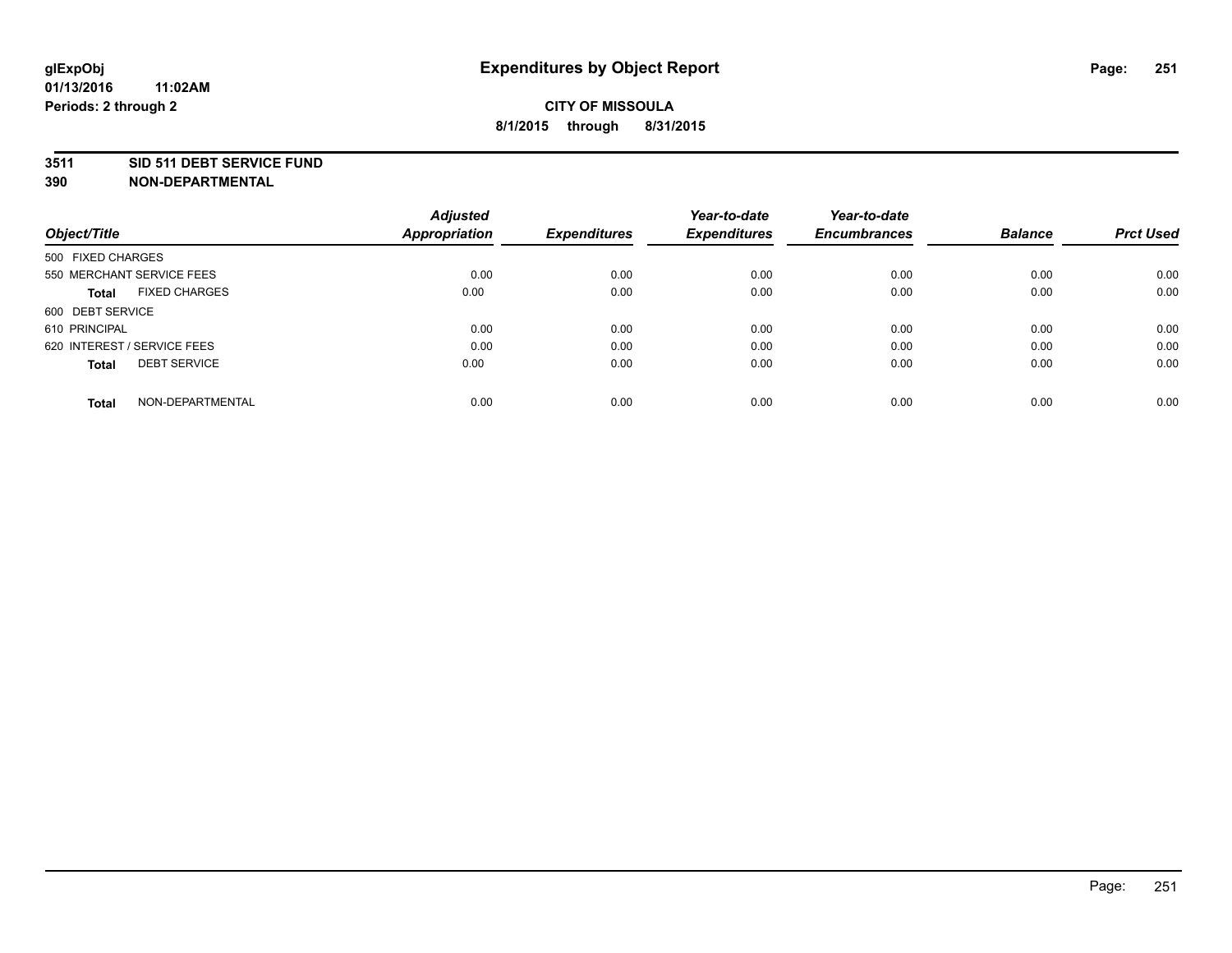### **3511 SID 511 DEBT SERVICE FUND**

| Object/Title                              | <b>Adjusted</b><br><b>Appropriation</b> | <b>Expenditures</b> | Year-to-date<br><b>Expenditures</b> | Year-to-date<br><b>Encumbrances</b> | <b>Balance</b> | <b>Prct Used</b> |
|-------------------------------------------|-----------------------------------------|---------------------|-------------------------------------|-------------------------------------|----------------|------------------|
|                                           |                                         |                     |                                     |                                     |                |                  |
| 500 FIXED CHARGES                         |                                         |                     |                                     |                                     |                |                  |
| 550 MERCHANT SERVICE FEES                 | 0.00                                    | 0.00                | 0.00                                | 0.00                                | 0.00           | 0.00             |
| <b>FIXED CHARGES</b><br>Total             | 0.00                                    | 0.00                | 0.00                                | 0.00                                | 0.00           | 0.00             |
| 600 DEBT SERVICE                          |                                         |                     |                                     |                                     |                |                  |
| 610 PRINCIPAL                             | 0.00                                    | 0.00                | 0.00                                | 0.00                                | 0.00           | 0.00             |
| 620 INTEREST / SERVICE FEES               | 0.00                                    | 0.00                | 0.00                                | 0.00                                | 0.00           | 0.00             |
| <b>DEBT SERVICE</b><br><b>Total</b>       | 0.00                                    | 0.00                | 0.00                                | 0.00                                | 0.00           | 0.00             |
| 800 OTHER OBJECTS                         |                                         |                     |                                     |                                     |                |                  |
| 820 TRANSFERS TO OTHER FUNDS              | 0.00                                    | 0.00                | 0.00                                | 0.00                                | 0.00           | 0.00             |
| OTHER OBJECTS<br><b>Total</b>             | 0.00                                    | 0.00                | 0.00                                | 0.00                                | 0.00           | 0.00             |
|                                           |                                         |                     |                                     |                                     |                |                  |
| SID 511 DEBT SERVICE FUND<br><b>Total</b> | 0.00                                    | 0.00                | 0.00                                | 0.00                                | 0.00           | 0.00             |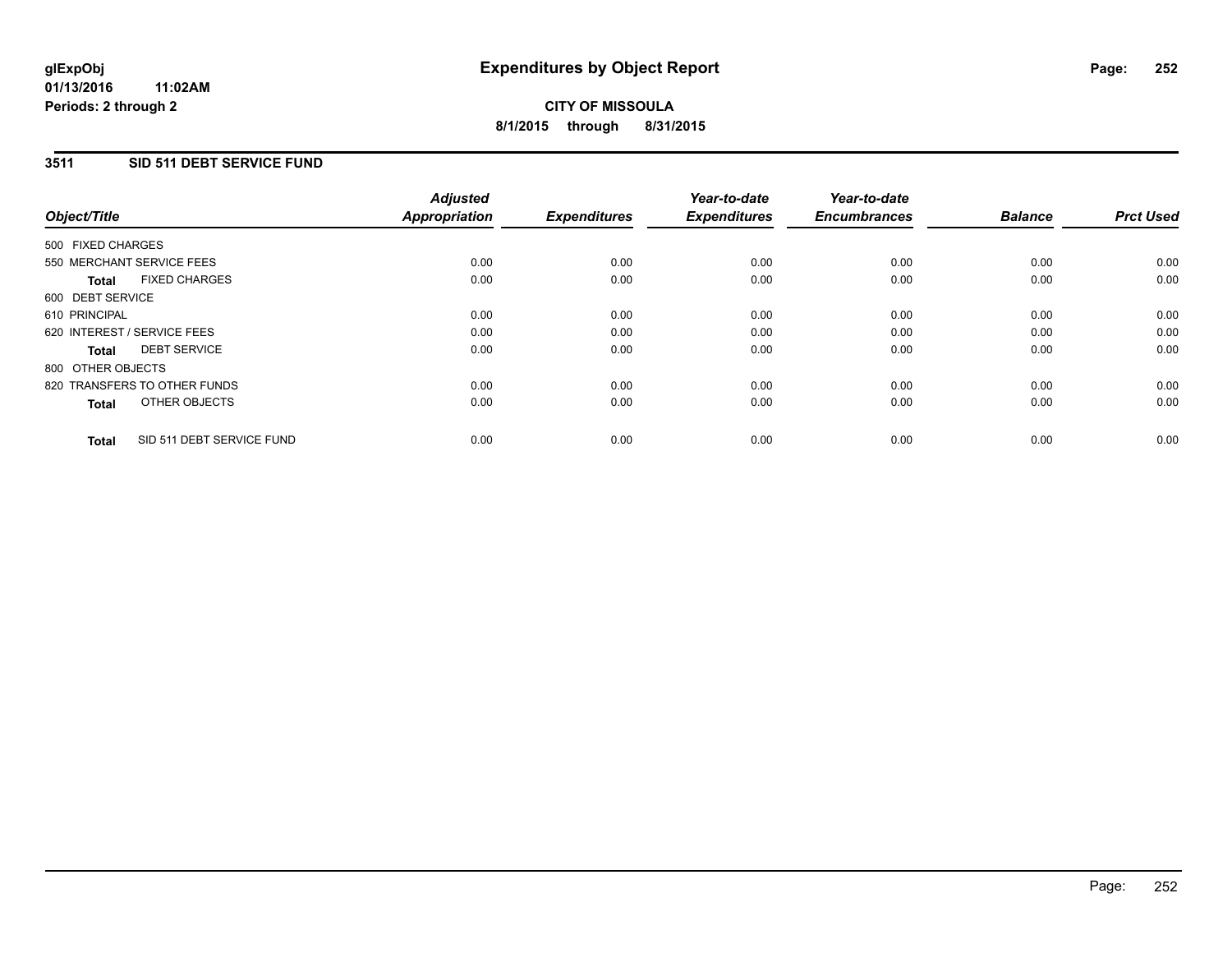#### **3512 SID 512 DEBT SERVICE FUND**

|                                      | <b>Adjusted</b>      |                     | Year-to-date        | Year-to-date        |                |                  |
|--------------------------------------|----------------------|---------------------|---------------------|---------------------|----------------|------------------|
| Object/Title                         | <b>Appropriation</b> | <b>Expenditures</b> | <b>Expenditures</b> | <b>Encumbrances</b> | <b>Balance</b> | <b>Prct Used</b> |
| 500 FIXED CHARGES                    |                      |                     |                     |                     |                |                  |
| 550 MERCHANT SERVICE FEES            | 0.00                 | 0.00                | 0.00                | 0.00                | 0.00           | 0.00             |
| <b>FIXED CHARGES</b><br><b>Total</b> | 0.00                 | 0.00                | 0.00                | 0.00                | 0.00           | 0.00             |
| 600 DEBT SERVICE                     |                      |                     |                     |                     |                |                  |
| 610 PRINCIPAL                        | 29.670.00            | 0.00                | 0.00                | 0.00                | 29.670.00      | 0.00             |
| 620 INTEREST / SERVICE FEES          | 3,685.00             | 350.00              | 350.00              | 0.00                | 3,335.00       | 9.50             |
| <b>DEBT SERVICE</b><br><b>Total</b>  | 33.355.00            | 350.00              | 350.00              | 0.00                | 33.005.00      | 1.05             |
| NON-DEPARTMENTAL<br><b>Total</b>     | 33,355.00            | 350.00              | 350.00              | 0.00                | 33,005.00      | 1.05             |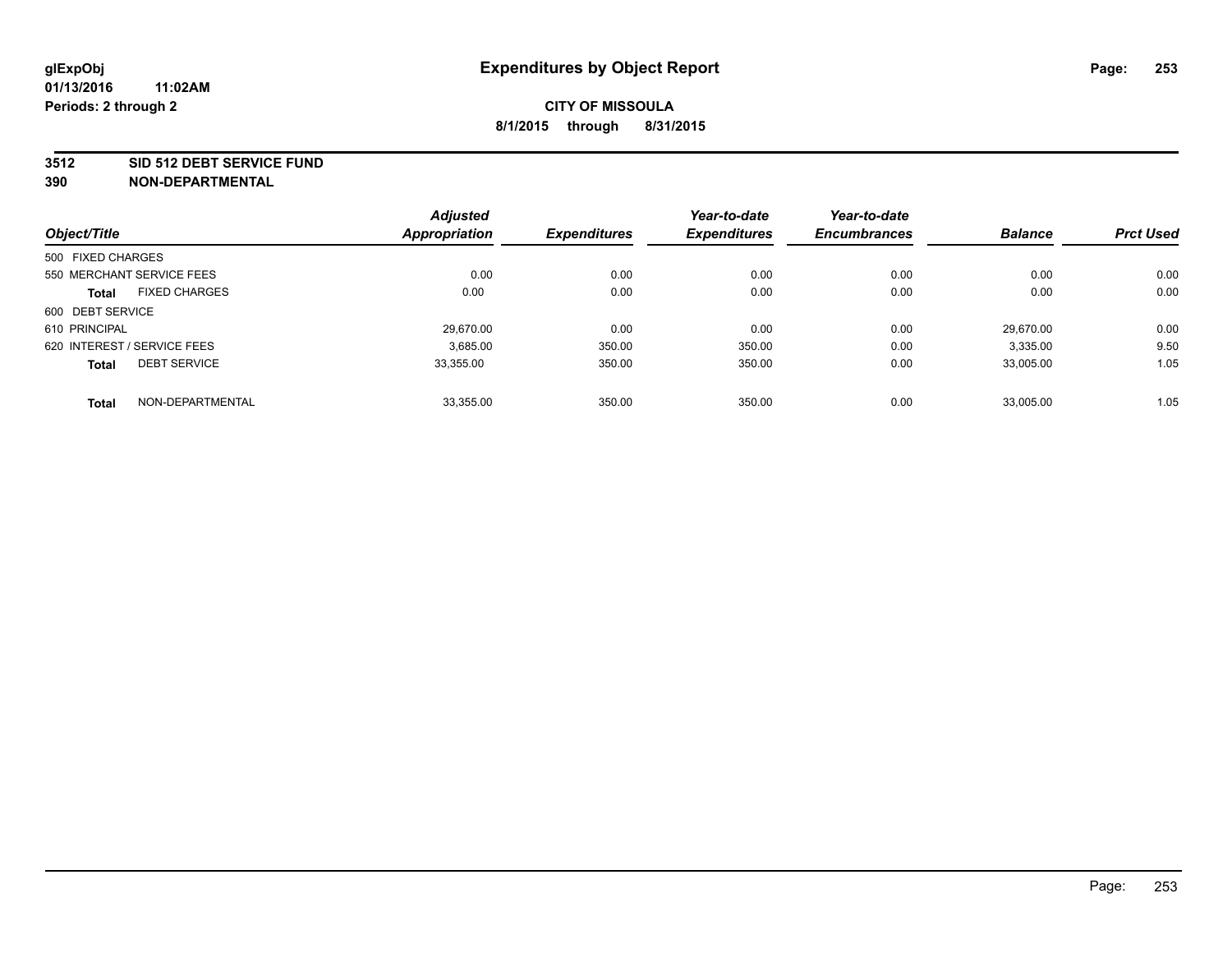### **3512 SID 512 DEBT SERVICE FUND**

|                             | <b>Adjusted</b>                                | <b>Expenditures</b>        | Year-to-date<br><b>Expenditures</b> | Year-to-date<br><b>Encumbrances</b> | <b>Balance</b> | <b>Prct Used</b> |
|-----------------------------|------------------------------------------------|----------------------------|-------------------------------------|-------------------------------------|----------------|------------------|
|                             |                                                |                            |                                     |                                     |                |                  |
|                             |                                                |                            |                                     |                                     |                |                  |
| 550 MERCHANT SERVICE FEES   | 0.00                                           | 0.00                       | 0.00                                | 0.00                                | 0.00           | 0.00             |
| <b>FIXED CHARGES</b>        | 0.00                                           | 0.00                       | 0.00                                | 0.00                                | 0.00           | 0.00             |
| 600 DEBT SERVICE            |                                                |                            |                                     |                                     |                |                  |
|                             | 29,670.00                                      | 0.00                       | 0.00                                | 0.00                                | 29.670.00      | 0.00             |
| 620 INTEREST / SERVICE FEES | 3,685.00                                       | 350.00                     | 350.00                              | 0.00                                | 3,335.00       | 9.50             |
| <b>DEBT SERVICE</b>         | 33,355.00                                      | 350.00                     | 350.00                              | 0.00                                | 33.005.00      | 1.05             |
|                             |                                                |                            |                                     |                                     |                | 1.05             |
|                             | 500 FIXED CHARGES<br>SID 512 DEBT SERVICE FUND | Appropriation<br>33,355.00 | 350.00                              | 350.00                              | 0.00           | 33.005.00        |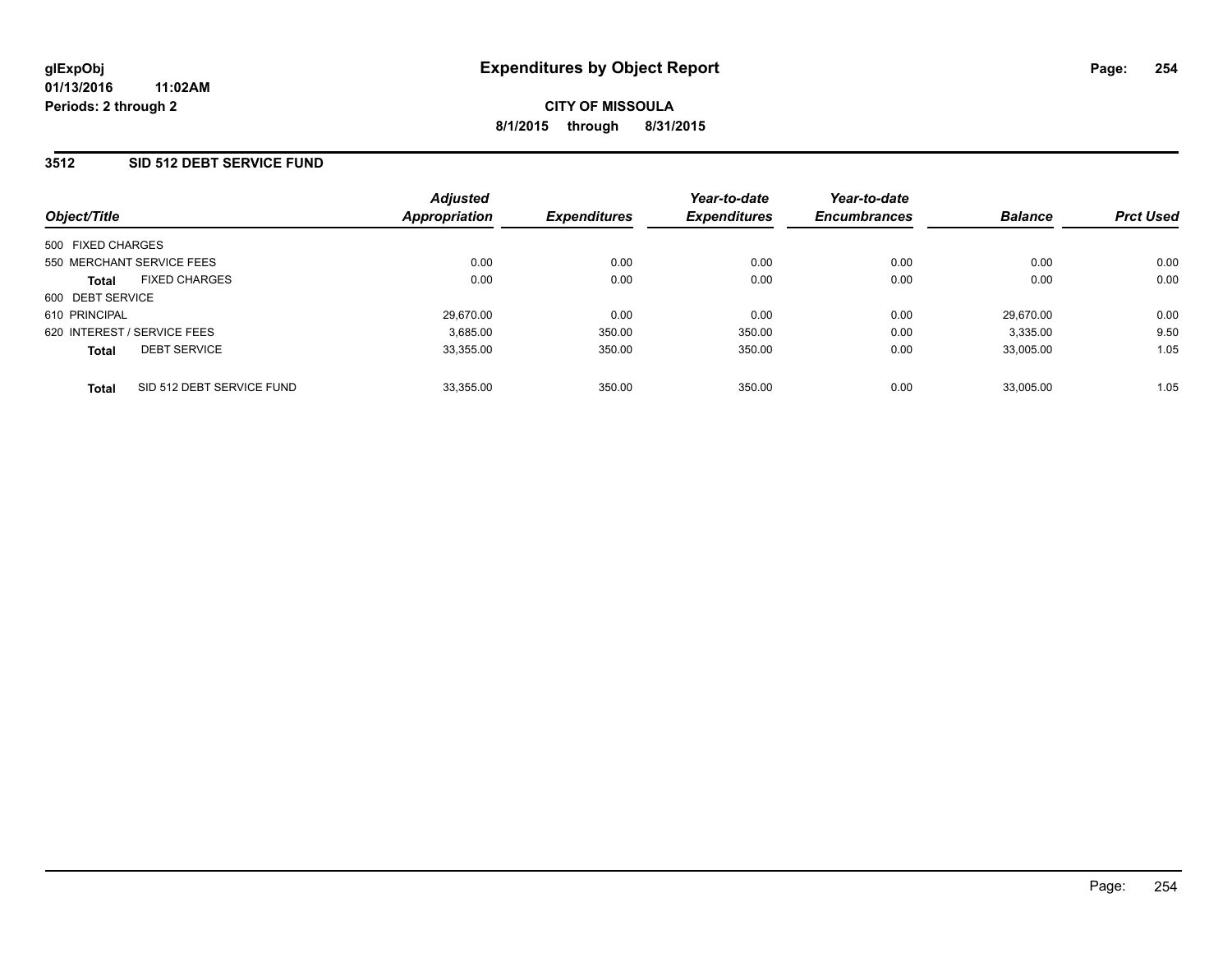### **3513 SID 513 DEBT SERVICE FUND**

**280 PUBLIC WORKS OPERATIONS**

| Object/Title                            | <b>Adjusted</b><br><b>Appropriation</b> | <b>Expenditures</b> | Year-to-date<br><b>Expenditures</b> | Year-to-date<br><b>Encumbrances</b> | <b>Balance</b> | <b>Prct Used</b> |
|-----------------------------------------|-----------------------------------------|---------------------|-------------------------------------|-------------------------------------|----------------|------------------|
| 500 FIXED CHARGES                       |                                         |                     |                                     |                                     |                |                  |
| 550 MERCHANT SERVICE FEES               | 0.00                                    | 0.00                | 0.00                                | 0.00                                | 0.00           | 0.00             |
| <b>FIXED CHARGES</b><br><b>Total</b>    | 0.00                                    | 0.00                | 0.00                                | 0.00                                | 0.00           | 0.00             |
| 800 OTHER OBJECTS                       |                                         |                     |                                     |                                     |                |                  |
| 820 TRANSFERS TO OTHER FUNDS            | 0.00                                    | 0.00                | 0.00                                | 0.00                                | 0.00           | 0.00             |
| OTHER OBJECTS<br><b>Total</b>           | 0.00                                    | 0.00                | 0.00                                | 0.00                                | 0.00           | 0.00             |
| PUBLIC WORKS OPERATIONS<br><b>Total</b> | 0.00                                    | 0.00                | 0.00                                | 0.00                                | 0.00           | 0.00             |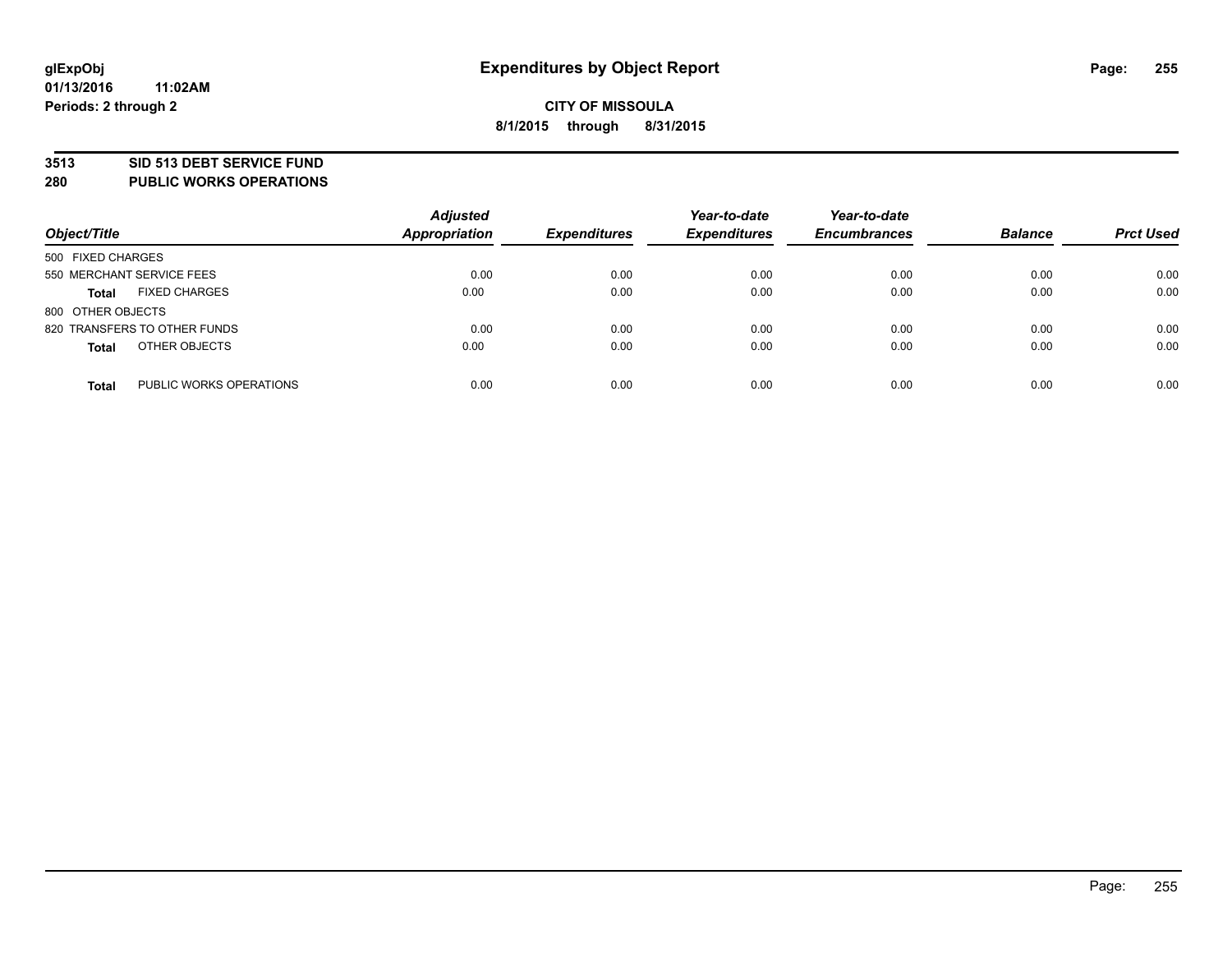### **3513 SID 513 DEBT SERVICE FUND**

| Object/Title                         | <b>Adjusted</b><br><b>Appropriation</b> | <b>Expenditures</b> | Year-to-date<br><b>Expenditures</b> | Year-to-date<br><b>Encumbrances</b> | <b>Balance</b> | <b>Prct Used</b> |
|--------------------------------------|-----------------------------------------|---------------------|-------------------------------------|-------------------------------------|----------------|------------------|
| 500 FIXED CHARGES                    |                                         |                     |                                     |                                     |                |                  |
| 550 MERCHANT SERVICE FEES            | 0.00                                    | 0.00                | 0.00                                | 0.00                                | 0.00           | 0.00             |
| <b>FIXED CHARGES</b><br><b>Total</b> | 0.00                                    | 0.00                | 0.00                                | 0.00                                | 0.00           | 0.00             |
| 600 DEBT SERVICE                     |                                         |                     |                                     |                                     |                |                  |
| 610 PRINCIPAL                        | 0.00                                    | 0.00                | 0.00                                | 0.00                                | 0.00           | 0.00             |
| 620 INTEREST / SERVICE FEES          | 0.00                                    | 0.00                | 0.00                                | 0.00                                | 0.00           | 0.00             |
| <b>DEBT SERVICE</b><br><b>Total</b>  | 0.00                                    | 0.00                | 0.00                                | 0.00                                | 0.00           | 0.00             |
| 800 OTHER OBJECTS                    |                                         |                     |                                     |                                     |                |                  |
| 820 TRANSFERS TO OTHER FUNDS         | 0.00                                    | 0.00                | 0.00                                | 0.00                                | 0.00           | 0.00             |
| OTHER OBJECTS<br><b>Total</b>        | 0.00                                    | 0.00                | 0.00                                | 0.00                                | 0.00           | 0.00             |
|                                      |                                         |                     |                                     |                                     |                |                  |
| NON-DEPARTMENTAL<br><b>Total</b>     | 0.00                                    | 0.00                | 0.00                                | 0.00                                | 0.00           | 0.00             |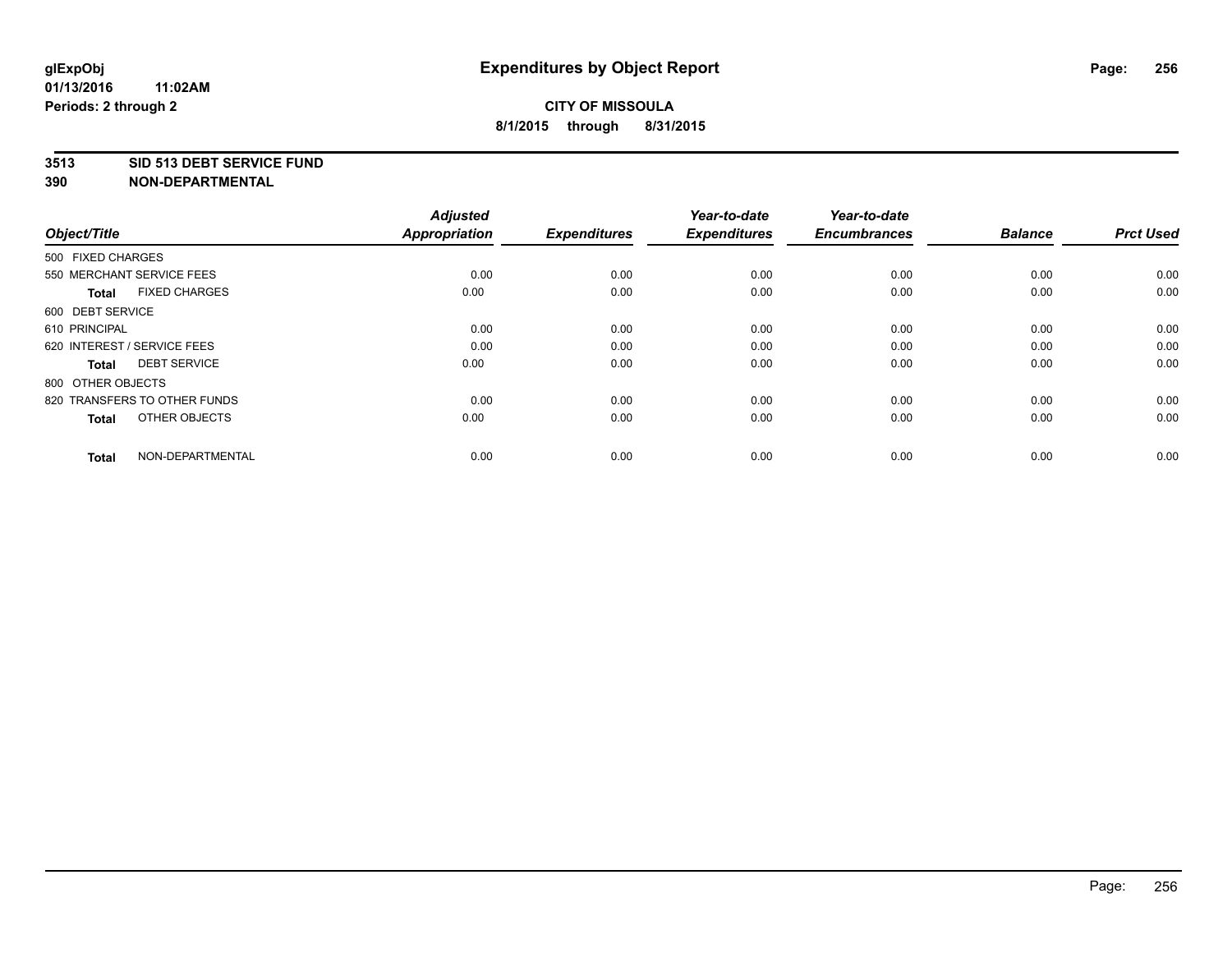### **01/13/2016 11:02AM Periods: 2 through 2**

# **CITY OF MISSOULA 8/1/2015 through 8/31/2015**

### **3513 SID 513 DEBT SERVICE FUND**

| Object/Title                              | <b>Adjusted</b><br><b>Appropriation</b> | <b>Expenditures</b> | Year-to-date<br><b>Expenditures</b> | Year-to-date<br><b>Encumbrances</b> | <b>Balance</b> | <b>Prct Used</b> |
|-------------------------------------------|-----------------------------------------|---------------------|-------------------------------------|-------------------------------------|----------------|------------------|
|                                           |                                         |                     |                                     |                                     |                |                  |
| 500 FIXED CHARGES                         |                                         |                     |                                     |                                     |                |                  |
| 550 MERCHANT SERVICE FEES                 | 0.00                                    | 0.00                | 0.00                                | 0.00                                | 0.00           | 0.00             |
| <b>FIXED CHARGES</b><br>Total             | 0.00                                    | 0.00                | 0.00                                | 0.00                                | 0.00           | 0.00             |
| 600 DEBT SERVICE                          |                                         |                     |                                     |                                     |                |                  |
| 610 PRINCIPAL                             | 0.00                                    | 0.00                | 0.00                                | 0.00                                | 0.00           | 0.00             |
| 620 INTEREST / SERVICE FEES               | 0.00                                    | 0.00                | 0.00                                | 0.00                                | 0.00           | 0.00             |
| <b>DEBT SERVICE</b><br><b>Total</b>       | 0.00                                    | 0.00                | 0.00                                | 0.00                                | 0.00           | 0.00             |
| 800 OTHER OBJECTS                         |                                         |                     |                                     |                                     |                |                  |
| 820 TRANSFERS TO OTHER FUNDS              | 0.00                                    | 0.00                | 0.00                                | 0.00                                | 0.00           | 0.00             |
| OTHER OBJECTS<br><b>Total</b>             | 0.00                                    | 0.00                | 0.00                                | 0.00                                | 0.00           | 0.00             |
|                                           |                                         |                     |                                     |                                     |                |                  |
| SID 513 DEBT SERVICE FUND<br><b>Total</b> | 0.00                                    | 0.00                | 0.00                                | 0.00                                | 0.00           | 0.00             |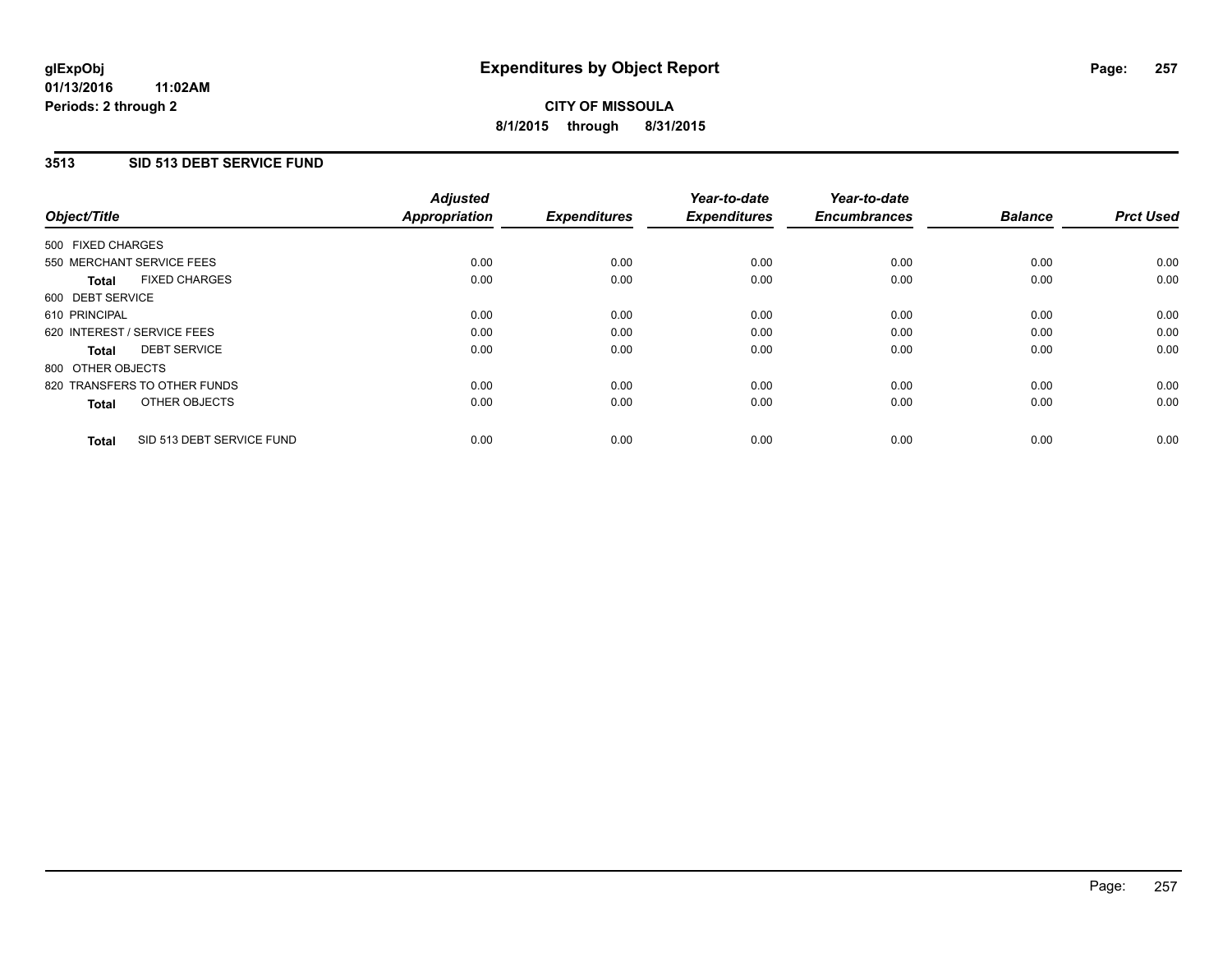# **glExpObj Expenditures by Object Report Page: 258**

### **CITY OF MISSOULA 8/1/2015 through 8/31/2015**

**3514 SID 514 DEBT SERVICE FUND**

**000 \*\*\* Title Not Found \*\*\***

| Object/Title                     | <b>Adjusted</b><br>Appropriation | <b>Expenditures</b> | Year-to-date<br><b>Expenditures</b> | Year-to-date<br><b>Encumbrances</b> | <b>Balance</b> | <b>Prct Used</b> |
|----------------------------------|----------------------------------|---------------------|-------------------------------------|-------------------------------------|----------------|------------------|
| 800 OTHER OBJECTS                |                                  |                     |                                     |                                     |                |                  |
| 820 TRANSFERS TO OTHER FUNDS     | 0.00                             | 0.00                | 0.00                                | 0.00                                | 0.00           | 0.00             |
| OTHER OBJECTS<br><b>Total</b>    | 0.00                             | 0.00                | 0.00                                | 0.00                                | 0.00           | 0.00             |
| *** Title Not Found ***<br>Total | 0.00                             | 0.00                | 0.00                                | 0.00                                | 0.00           | 0.00             |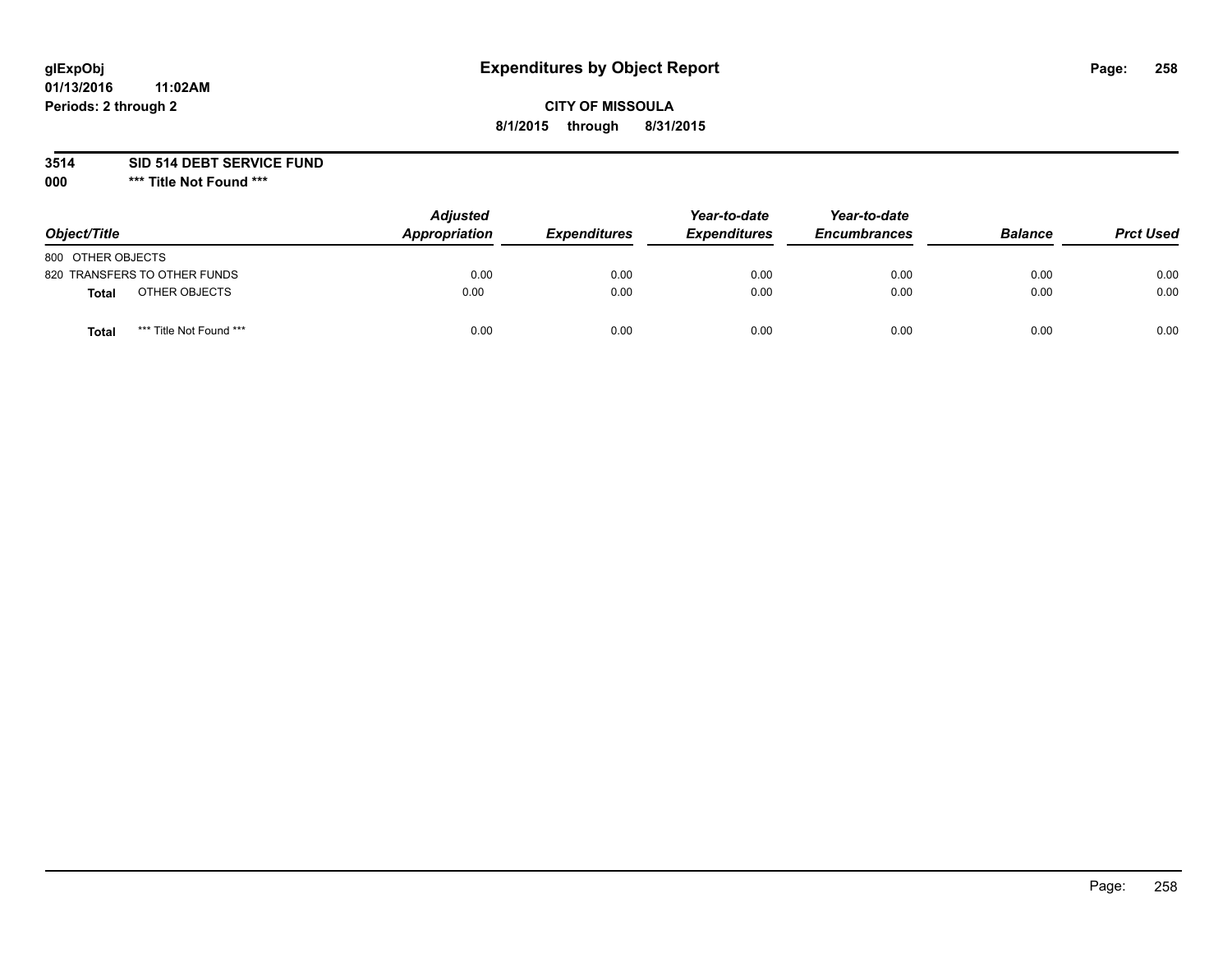### **3514 SID 514 DEBT SERVICE FUND**

| Object/Title                         | <b>Adjusted</b><br><b>Appropriation</b> | <b>Expenditures</b> | Year-to-date<br><b>Expenditures</b> | Year-to-date<br><b>Encumbrances</b> | <b>Balance</b> | <b>Prct Used</b> |
|--------------------------------------|-----------------------------------------|---------------------|-------------------------------------|-------------------------------------|----------------|------------------|
|                                      |                                         |                     |                                     |                                     |                |                  |
| 500 FIXED CHARGES                    |                                         |                     |                                     |                                     |                |                  |
| 550 MERCHANT SERVICE FEES            | 0.00                                    | 0.00                | 0.00                                | 0.00                                | 0.00           | 0.00             |
| <b>FIXED CHARGES</b><br><b>Total</b> | 0.00                                    | 0.00                | 0.00                                | 0.00                                | 0.00           | 0.00             |
| 600 DEBT SERVICE                     |                                         |                     |                                     |                                     |                |                  |
| 610 PRINCIPAL                        | 0.00                                    | 0.00                | 0.00                                | 0.00                                | 0.00           | 0.00             |
| 620 INTEREST / SERVICE FEES          | 0.00                                    | 0.00                | 0.00                                | 0.00                                | 0.00           | 0.00             |
| <b>DEBT SERVICE</b><br><b>Total</b>  | 0.00                                    | 0.00                | 0.00                                | 0.00                                | 0.00           | 0.00             |
|                                      |                                         |                     |                                     |                                     |                |                  |
| NON-DEPARTMENTAL<br><b>Total</b>     | 0.00                                    | 0.00                | 0.00                                | 0.00                                | 0.00           | 0.00             |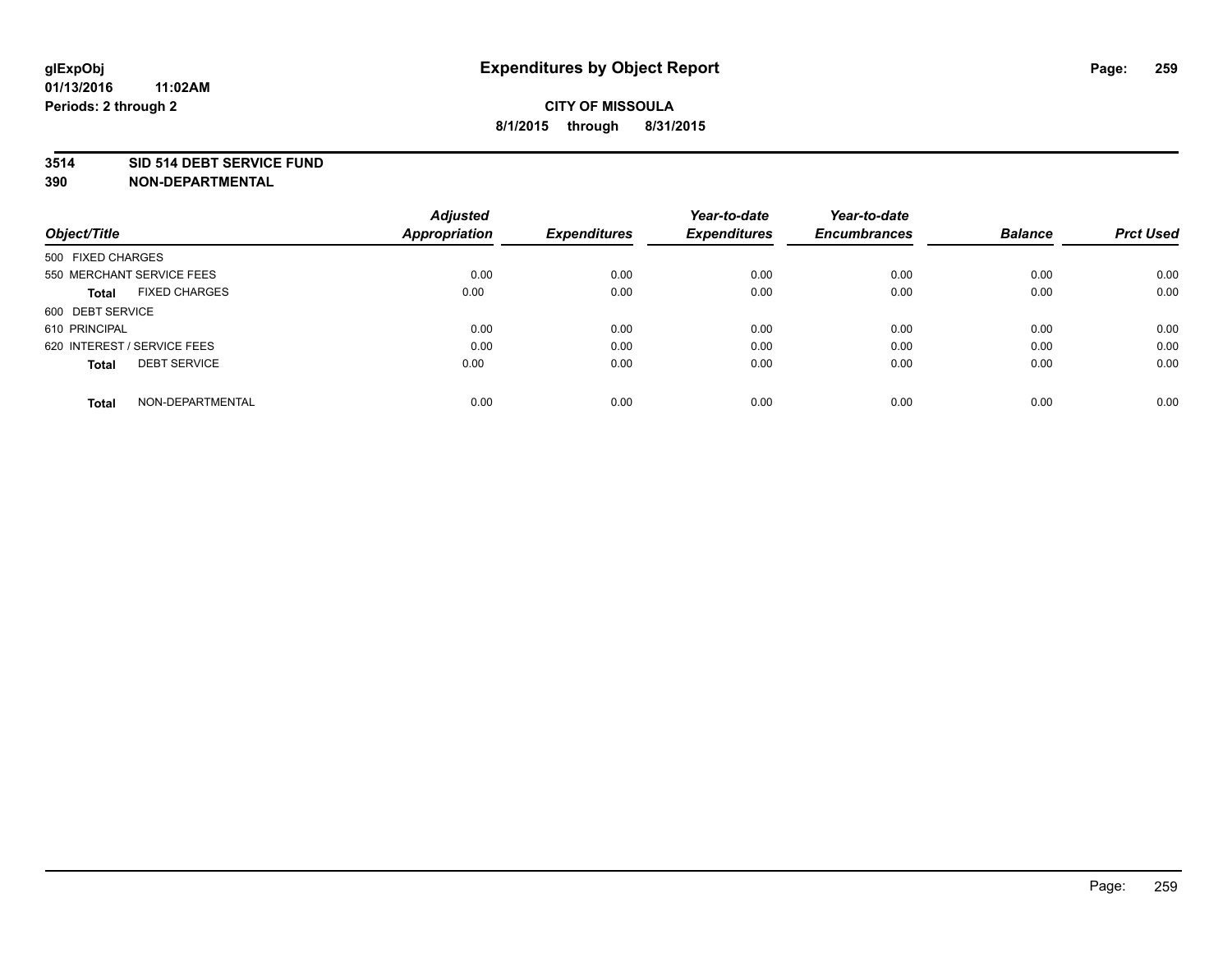### **3514 SID 514 DEBT SERVICE FUND**

| Object/Title                              | <b>Adjusted</b><br><b>Appropriation</b> | <b>Expenditures</b> | Year-to-date<br><b>Expenditures</b> | Year-to-date<br><b>Encumbrances</b> | <b>Balance</b> | <b>Prct Used</b> |
|-------------------------------------------|-----------------------------------------|---------------------|-------------------------------------|-------------------------------------|----------------|------------------|
|                                           |                                         |                     |                                     |                                     |                |                  |
| 500 FIXED CHARGES                         |                                         |                     |                                     |                                     |                |                  |
| 550 MERCHANT SERVICE FEES                 | 0.00                                    | 0.00                | 0.00                                | 0.00                                | 0.00           | 0.00             |
| <b>FIXED CHARGES</b><br>Total             | 0.00                                    | 0.00                | 0.00                                | 0.00                                | 0.00           | 0.00             |
| 600 DEBT SERVICE                          |                                         |                     |                                     |                                     |                |                  |
| 610 PRINCIPAL                             | 0.00                                    | 0.00                | 0.00                                | 0.00                                | 0.00           | 0.00             |
| 620 INTEREST / SERVICE FEES               | 0.00                                    | 0.00                | 0.00                                | 0.00                                | 0.00           | 0.00             |
| <b>DEBT SERVICE</b><br><b>Total</b>       | 0.00                                    | 0.00                | 0.00                                | 0.00                                | 0.00           | 0.00             |
| 800 OTHER OBJECTS                         |                                         |                     |                                     |                                     |                |                  |
| 820 TRANSFERS TO OTHER FUNDS              | 0.00                                    | 0.00                | 0.00                                | 0.00                                | 0.00           | 0.00             |
| OTHER OBJECTS<br><b>Total</b>             | 0.00                                    | 0.00                | 0.00                                | 0.00                                | 0.00           | 0.00             |
|                                           |                                         |                     |                                     |                                     |                |                  |
| SID 514 DEBT SERVICE FUND<br><b>Total</b> | 0.00                                    | 0.00                | 0.00                                | 0.00                                | 0.00           | 0.00             |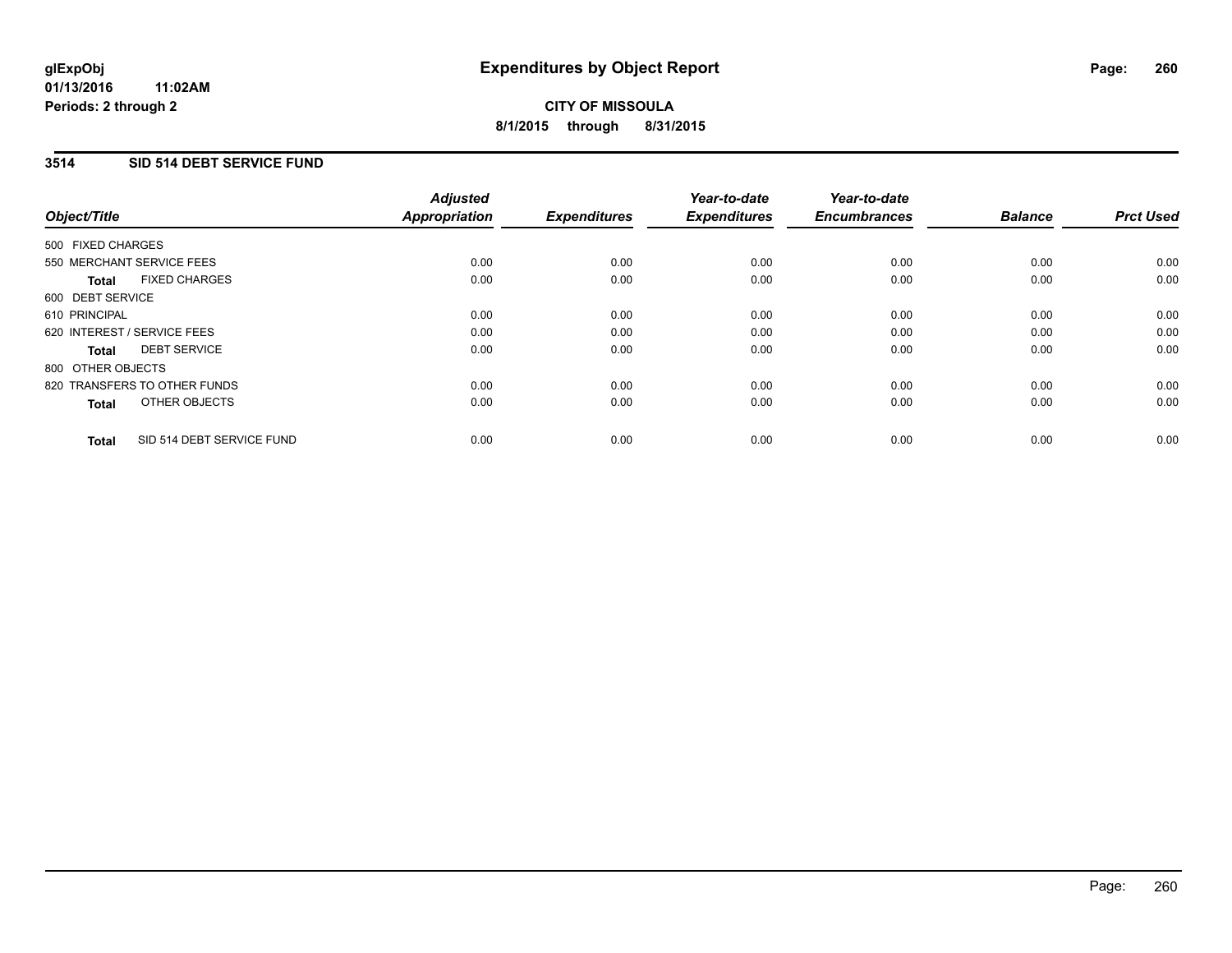### **3515 SID 515 DEBT SERVICE FUND**

| Object/Title                         | <b>Adjusted</b><br><b>Appropriation</b> | <b>Expenditures</b> | Year-to-date<br><b>Expenditures</b> | Year-to-date<br><b>Encumbrances</b> | <b>Balance</b> | <b>Prct Used</b> |
|--------------------------------------|-----------------------------------------|---------------------|-------------------------------------|-------------------------------------|----------------|------------------|
| 500 FIXED CHARGES                    |                                         |                     |                                     |                                     |                |                  |
| 550 MERCHANT SERVICE FEES            | 0.00                                    | 0.00                | 0.00                                | 0.00                                | 0.00           | 0.00             |
| <b>FIXED CHARGES</b><br><b>Total</b> | 0.00                                    | 0.00                | 0.00                                | 0.00                                | 0.00           | 0.00             |
| 600 DEBT SERVICE                     |                                         |                     |                                     |                                     |                |                  |
| 610 PRINCIPAL                        | 0.00                                    | 0.00                | 0.00                                | 0.00                                | 0.00           | 0.00             |
| 620 INTEREST / SERVICE FEES          | 0.00                                    | 0.00                | 0.00                                | 0.00                                | 0.00           | 0.00             |
| <b>DEBT SERVICE</b><br><b>Total</b>  | 0.00                                    | 0.00                | 0.00                                | 0.00                                | 0.00           | 0.00             |
| 800 OTHER OBJECTS                    |                                         |                     |                                     |                                     |                |                  |
| 820 TRANSFERS TO OTHER FUNDS         | 0.00                                    | 0.00                | 0.00                                | 0.00                                | 0.00           | 0.00             |
| OTHER OBJECTS<br><b>Total</b>        | 0.00                                    | 0.00                | 0.00                                | 0.00                                | 0.00           | 0.00             |
|                                      |                                         |                     |                                     |                                     |                |                  |
| NON-DEPARTMENTAL<br><b>Total</b>     | 0.00                                    | 0.00                | 0.00                                | 0.00                                | 0.00           | 0.00             |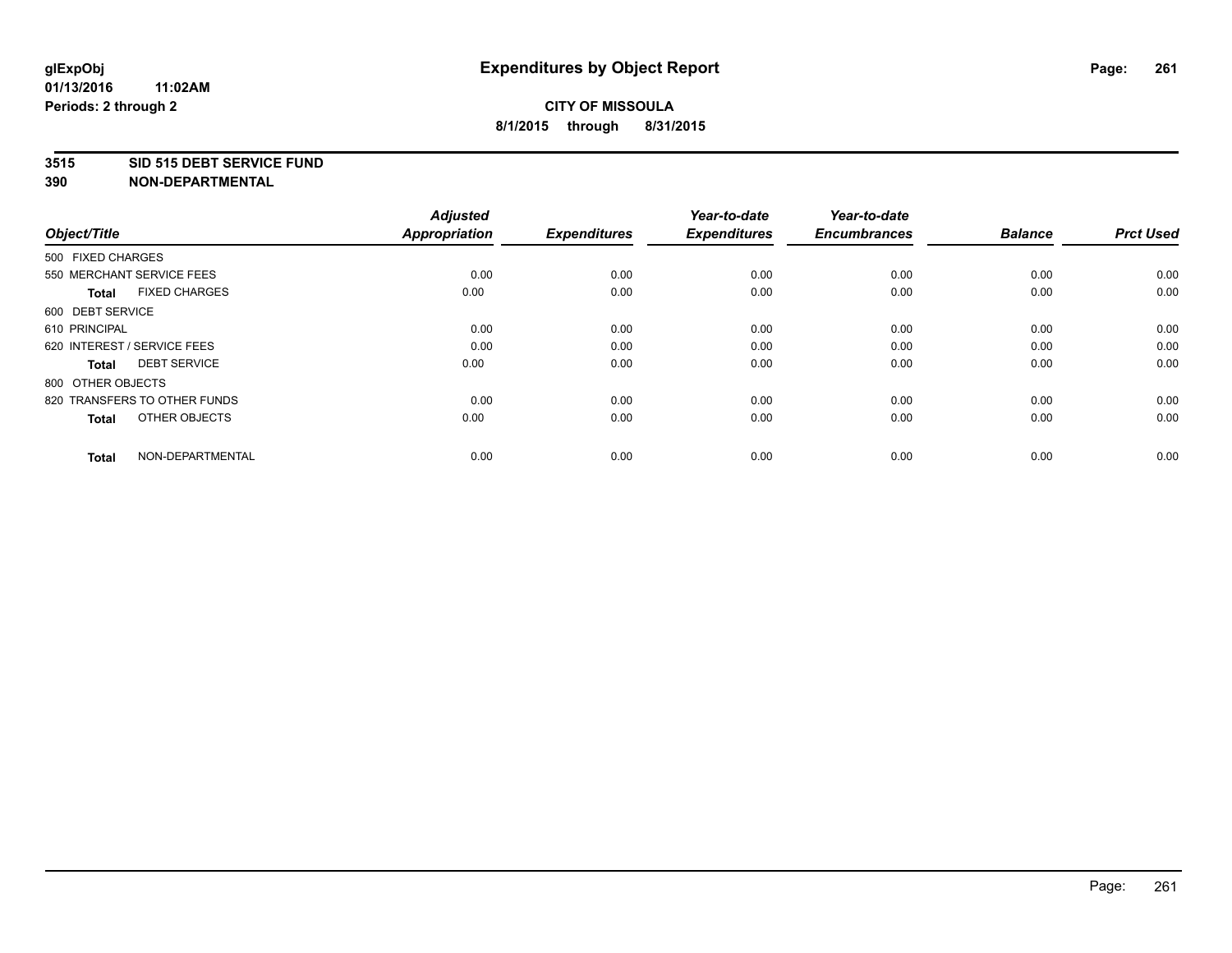### **01/13/2016 11:02AM Periods: 2 through 2**

# **CITY OF MISSOULA 8/1/2015 through 8/31/2015**

### **3515 SID 515 DEBT SERVICE FUND**

| Object/Title                              | <b>Adjusted</b><br><b>Appropriation</b> | <b>Expenditures</b> | Year-to-date<br><b>Expenditures</b> | Year-to-date<br><b>Encumbrances</b> | <b>Balance</b> | <b>Prct Used</b> |
|-------------------------------------------|-----------------------------------------|---------------------|-------------------------------------|-------------------------------------|----------------|------------------|
|                                           |                                         |                     |                                     |                                     |                |                  |
| 500 FIXED CHARGES                         |                                         |                     |                                     |                                     |                |                  |
| 550 MERCHANT SERVICE FEES                 | 0.00                                    | 0.00                | 0.00                                | 0.00                                | 0.00           | 0.00             |
| <b>FIXED CHARGES</b><br>Total             | 0.00                                    | 0.00                | 0.00                                | 0.00                                | 0.00           | 0.00             |
| 600 DEBT SERVICE                          |                                         |                     |                                     |                                     |                |                  |
| 610 PRINCIPAL                             | 0.00                                    | 0.00                | 0.00                                | 0.00                                | 0.00           | 0.00             |
| 620 INTEREST / SERVICE FEES               | 0.00                                    | 0.00                | 0.00                                | 0.00                                | 0.00           | 0.00             |
| <b>DEBT SERVICE</b><br><b>Total</b>       | 0.00                                    | 0.00                | 0.00                                | 0.00                                | 0.00           | 0.00             |
| 800 OTHER OBJECTS                         |                                         |                     |                                     |                                     |                |                  |
| 820 TRANSFERS TO OTHER FUNDS              | 0.00                                    | 0.00                | 0.00                                | 0.00                                | 0.00           | 0.00             |
| OTHER OBJECTS<br><b>Total</b>             | 0.00                                    | 0.00                | 0.00                                | 0.00                                | 0.00           | 0.00             |
|                                           |                                         |                     |                                     |                                     |                |                  |
| SID 515 DEBT SERVICE FUND<br><b>Total</b> | 0.00                                    | 0.00                | 0.00                                | 0.00                                | 0.00           | 0.00             |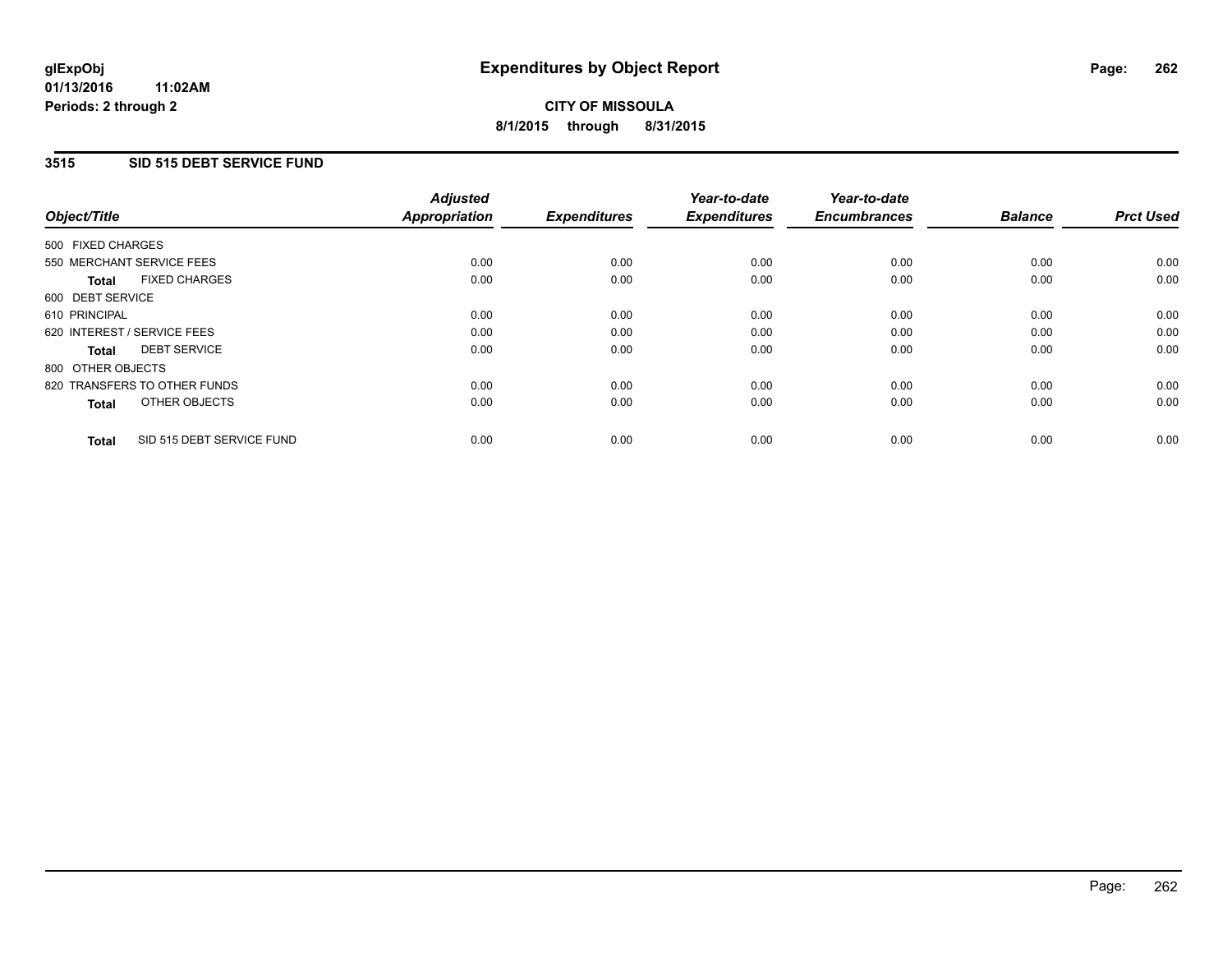# **glExpObj Expenditures by Object Report Page: 263**

### **CITY OF MISSOULA 8/1/2015 through 8/31/2015**

### **3517 SID 517 DEBT SERVICE FUND**

**000 \*\*\* Title Not Found \*\*\***

| Object/Title                            | <b>Adjusted</b><br>Appropriation | <b>Expenditures</b> | Year-to-date<br><b>Expenditures</b> | Year-to-date<br><b>Encumbrances</b> | <b>Balance</b> | <b>Prct Used</b> |
|-----------------------------------------|----------------------------------|---------------------|-------------------------------------|-------------------------------------|----------------|------------------|
| 800 OTHER OBJECTS                       |                                  |                     |                                     |                                     |                |                  |
| 820 TRANSFERS TO OTHER FUNDS            | 0.00                             | 0.00                | 0.00                                | 0.00                                | 0.00           | 0.00             |
| OTHER OBJECTS<br>Total                  | 0.00                             | 0.00                | 0.00                                | 0.00                                | 0.00           | 0.00             |
| *** Title Not Found ***<br><b>Total</b> | 0.00                             | 0.00                | 0.00                                | 0.00                                | 0.00           | 0.00             |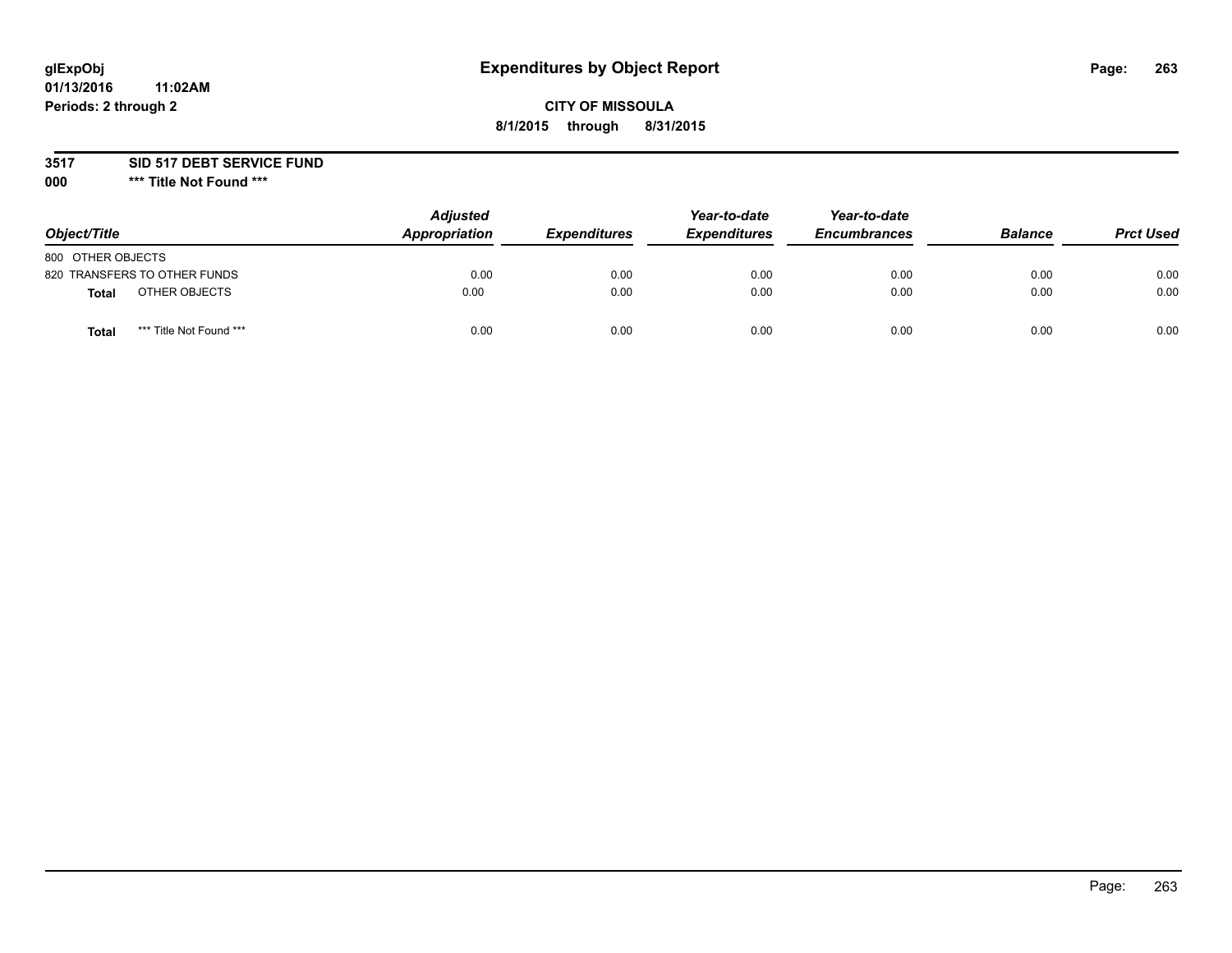### **3517 SID 517 DEBT SERVICE FUND**

|                                      | <b>Adjusted</b>      |                     | Year-to-date        | Year-to-date        |                |                  |
|--------------------------------------|----------------------|---------------------|---------------------|---------------------|----------------|------------------|
| Object/Title                         | <b>Appropriation</b> | <b>Expenditures</b> | <b>Expenditures</b> | <b>Encumbrances</b> | <b>Balance</b> | <b>Prct Used</b> |
| 500 FIXED CHARGES                    |                      |                     |                     |                     |                |                  |
| 550 MERCHANT SERVICE FEES            | 0.00                 | 0.00                | 0.00                | 0.00                | 0.00           | 0.00             |
| <b>FIXED CHARGES</b><br><b>Total</b> | 0.00                 | 0.00                | 0.00                | 0.00                | 0.00           | 0.00             |
| 600 DEBT SERVICE                     |                      |                     |                     |                     |                |                  |
| 610 PRINCIPAL                        | 0.00                 | 0.00                | 0.00                | 0.00                | 0.00           | 0.00             |
| 620 INTEREST / SERVICE FEES          | 0.00                 | 0.00                | 0.00                | 0.00                | 0.00           | 0.00             |
| <b>DEBT SERVICE</b><br><b>Total</b>  | 0.00                 | 0.00                | 0.00                | 0.00                | 0.00           | 0.00             |
| NON-DEPARTMENTAL<br>Total            | 0.00                 | 0.00                | 0.00                | 0.00                | 0.00           | 0.00             |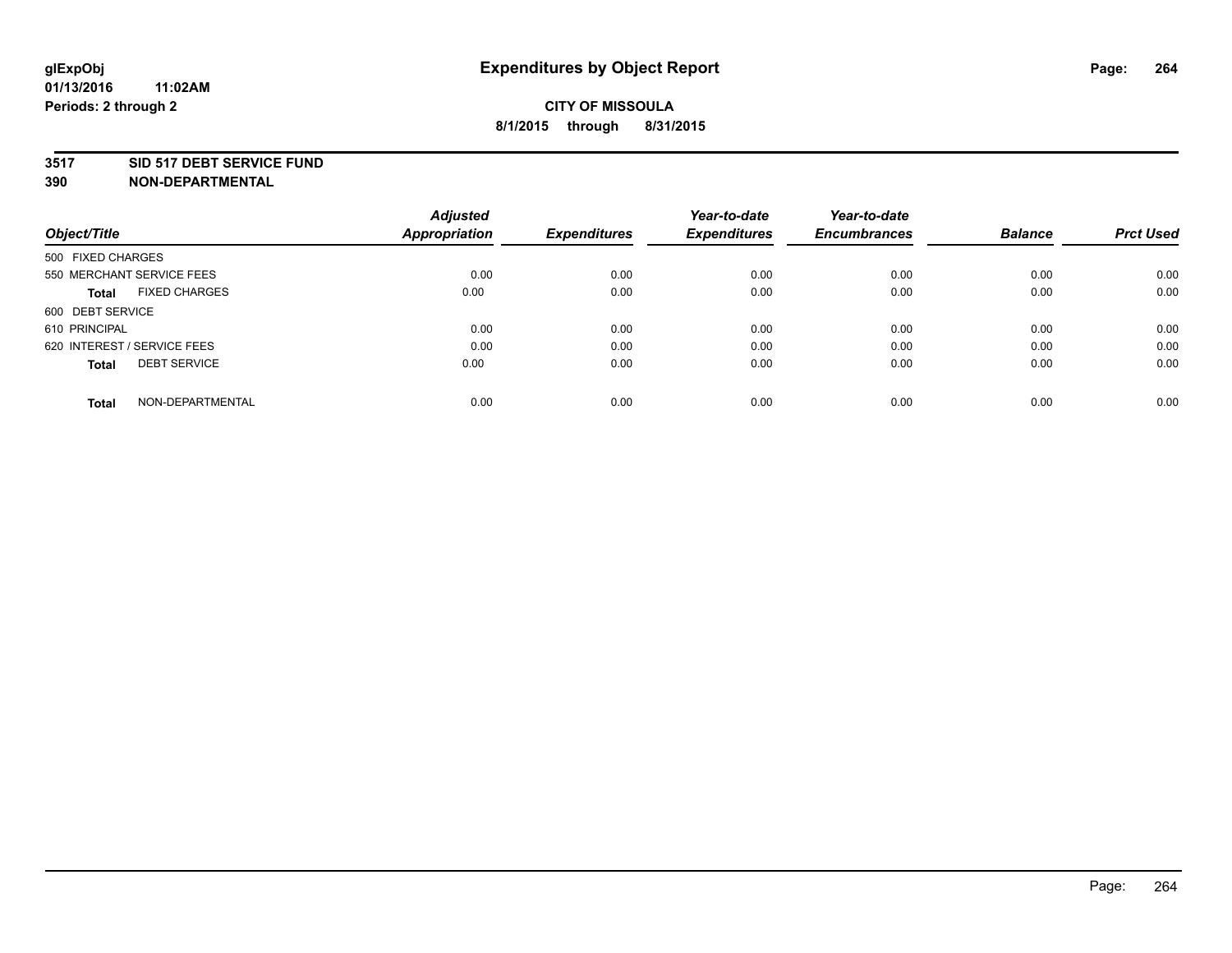### **3517 SID 517 DEBT SERVICE FUND**

| Object/Title                              | <b>Adjusted</b><br><b>Appropriation</b> | <b>Expenditures</b> | Year-to-date<br><b>Expenditures</b> | Year-to-date<br><b>Encumbrances</b> | <b>Balance</b> | <b>Prct Used</b> |
|-------------------------------------------|-----------------------------------------|---------------------|-------------------------------------|-------------------------------------|----------------|------------------|
| 500 FIXED CHARGES                         |                                         |                     |                                     |                                     |                |                  |
| 550 MERCHANT SERVICE FEES                 | 0.00                                    | 0.00                | 0.00                                | 0.00                                | 0.00           | 0.00             |
| <b>FIXED CHARGES</b><br><b>Total</b>      | 0.00                                    | 0.00                | 0.00                                | 0.00                                | 0.00           | 0.00             |
| 600 DEBT SERVICE                          |                                         |                     |                                     |                                     |                |                  |
| 610 PRINCIPAL                             | 0.00                                    | 0.00                | 0.00                                | 0.00                                | 0.00           | 0.00             |
| 620 INTEREST / SERVICE FEES               | 0.00                                    | 0.00                | 0.00                                | 0.00                                | 0.00           | 0.00             |
| <b>DEBT SERVICE</b><br><b>Total</b>       | 0.00                                    | 0.00                | 0.00                                | 0.00                                | 0.00           | 0.00             |
| 800 OTHER OBJECTS                         |                                         |                     |                                     |                                     |                |                  |
| 820 TRANSFERS TO OTHER FUNDS              | 0.00                                    | 0.00                | 0.00                                | 0.00                                | 0.00           | 0.00             |
| OTHER OBJECTS<br><b>Total</b>             | 0.00                                    | 0.00                | 0.00                                | 0.00                                | 0.00           | 0.00             |
| SID 517 DEBT SERVICE FUND<br><b>Total</b> | 0.00                                    | 0.00                | 0.00                                | 0.00                                | 0.00           | 0.00             |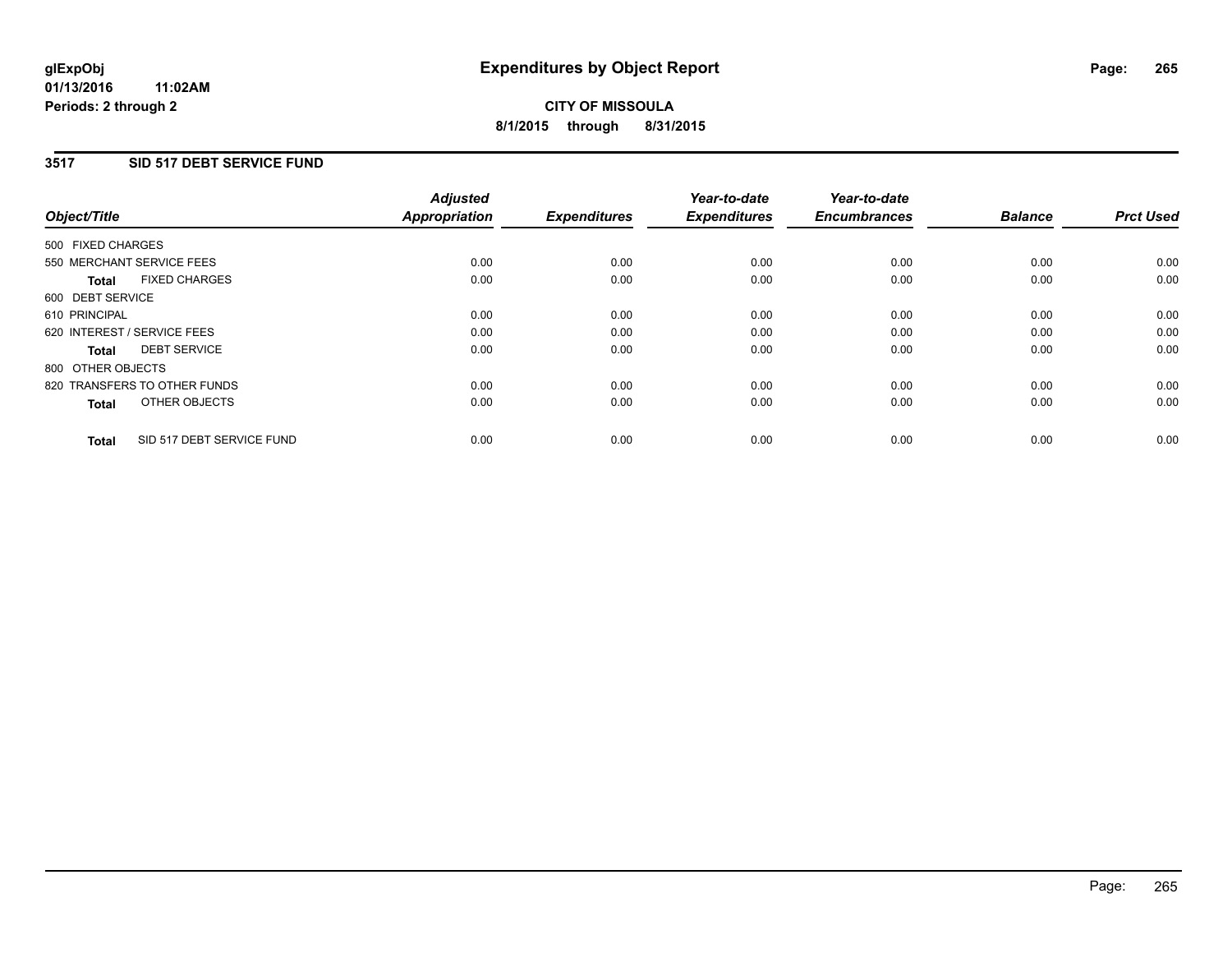# **glExpObj Expenditures by Object Report Page: 266**

### **CITY OF MISSOULA 8/1/2015 through 8/31/2015**

**3518 SID 518 DEBT SERVICE FUND**

**000 \*\*\* Title Not Found \*\*\***

| Object/Title                            | <b>Adjusted</b><br>Appropriation | <b>Expenditures</b> | Year-to-date<br><b>Expenditures</b> | Year-to-date<br><b>Encumbrances</b> | <b>Balance</b> | <b>Prct Used</b> |
|-----------------------------------------|----------------------------------|---------------------|-------------------------------------|-------------------------------------|----------------|------------------|
| 800 OTHER OBJECTS                       |                                  |                     |                                     |                                     |                |                  |
| 820 TRANSFERS TO OTHER FUNDS            | 0.00                             | 0.00                | 0.00                                | 0.00                                | 0.00           | 0.00             |
| OTHER OBJECTS<br><b>Total</b>           | 0.00                             | 0.00                | 0.00                                | 0.00                                | 0.00           | 0.00             |
| *** Title Not Found ***<br><b>Total</b> | 0.00                             | 0.00                | 0.00                                | 0.00                                | 0.00           | 0.00             |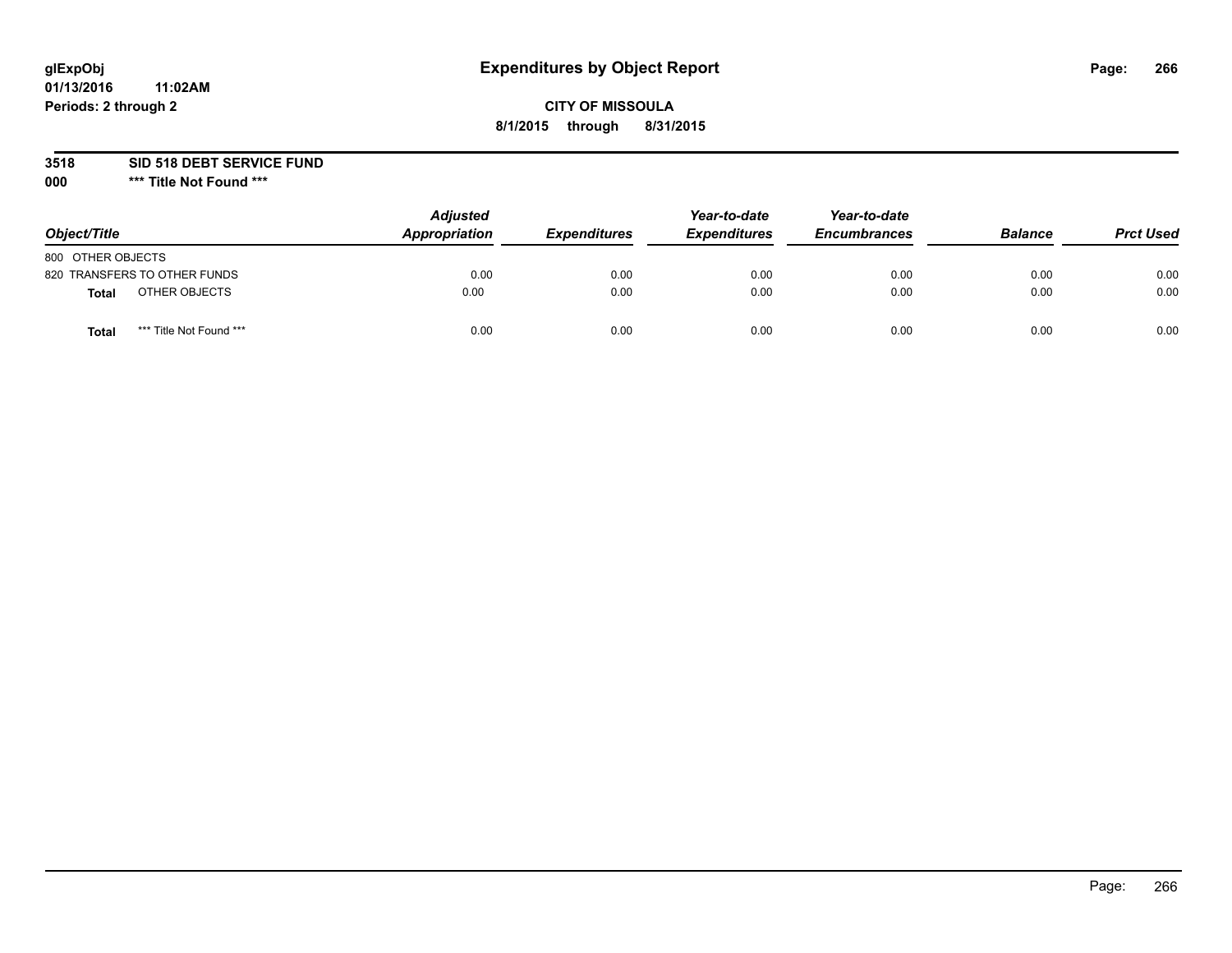### **3518 SID 518 DEBT SERVICE FUND**

| Object/Title                         | <b>Adjusted</b><br><b>Appropriation</b> | <b>Expenditures</b> | Year-to-date<br><b>Expenditures</b> | Year-to-date<br><b>Encumbrances</b> | <b>Balance</b> | <b>Prct Used</b> |
|--------------------------------------|-----------------------------------------|---------------------|-------------------------------------|-------------------------------------|----------------|------------------|
| 500 FIXED CHARGES                    |                                         |                     |                                     |                                     |                |                  |
| 550 MERCHANT SERVICE FEES            | 0.00                                    | 0.00                | 0.00                                | 0.00                                | 0.00           | 0.00             |
| <b>FIXED CHARGES</b><br><b>Total</b> | 0.00                                    | 0.00                | 0.00                                | 0.00                                | 0.00           | 0.00             |
| 600 DEBT SERVICE                     |                                         |                     |                                     |                                     |                |                  |
| 610 PRINCIPAL                        | 0.00                                    | 0.00                | 0.00                                | 0.00                                | 0.00           | 0.00             |
| 620 INTEREST / SERVICE FEES          | 0.00                                    | 0.00                | 0.00                                | 0.00                                | 0.00           | 0.00             |
| <b>DEBT SERVICE</b><br><b>Total</b>  | 0.00                                    | 0.00                | 0.00                                | 0.00                                | 0.00           | 0.00             |
| 800 OTHER OBJECTS                    |                                         |                     |                                     |                                     |                |                  |
| 820 TRANSFERS TO OTHER FUNDS         | 0.00                                    | 0.00                | 0.00                                | 0.00                                | 0.00           | 0.00             |
| OTHER OBJECTS<br><b>Total</b>        | 0.00                                    | 0.00                | 0.00                                | 0.00                                | 0.00           | 0.00             |
|                                      |                                         |                     |                                     |                                     |                |                  |
| NON-DEPARTMENTAL<br><b>Total</b>     | 0.00                                    | 0.00                | 0.00                                | 0.00                                | 0.00           | 0.00             |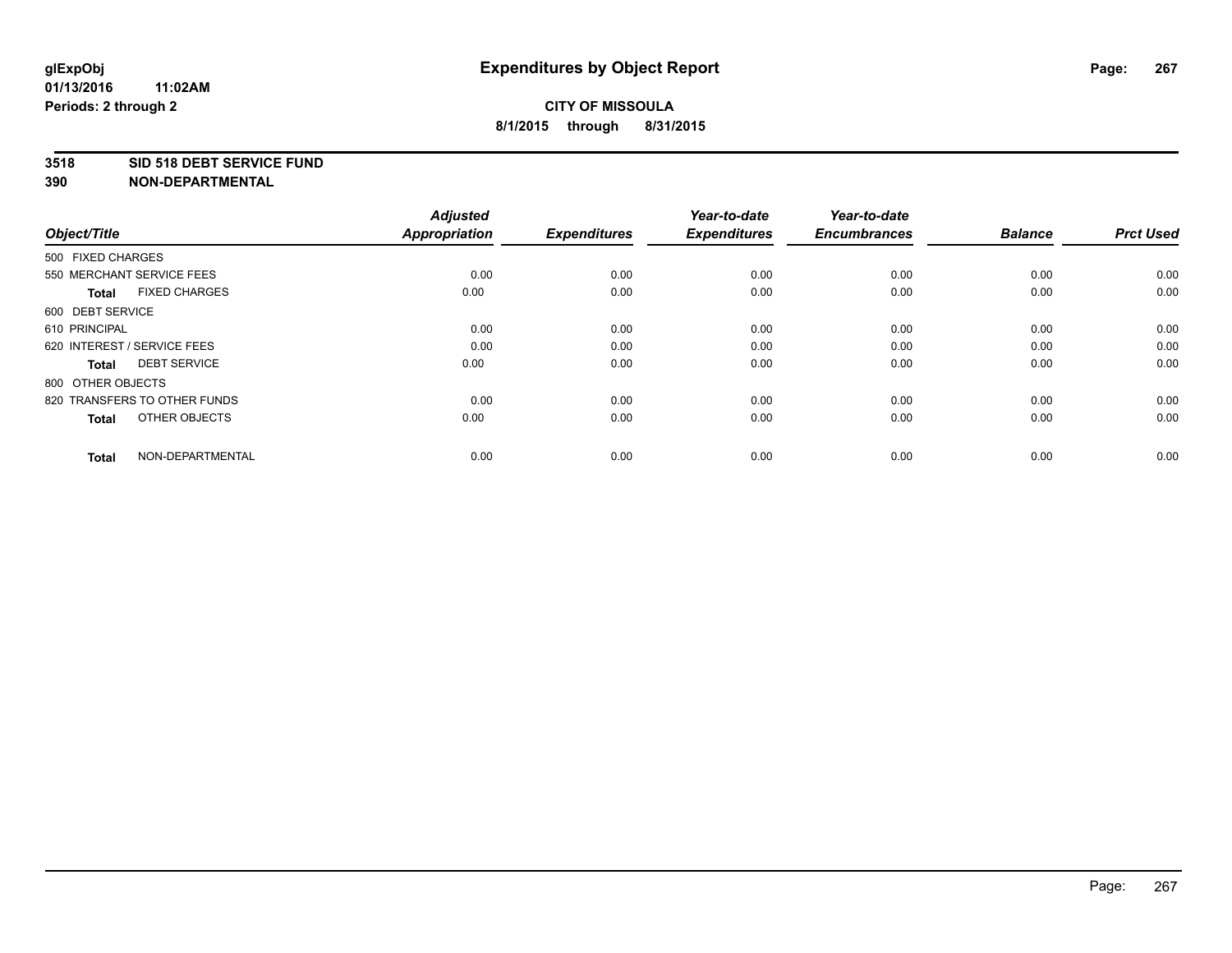### **01/13/2016 11:02AM Periods: 2 through 2**

# **CITY OF MISSOULA 8/1/2015 through 8/31/2015**

### **3518 SID 518 DEBT SERVICE FUND**

| Object/Title                              | <b>Adjusted</b><br><b>Appropriation</b> | <b>Expenditures</b> | Year-to-date<br><b>Expenditures</b> | Year-to-date<br><b>Encumbrances</b> | <b>Balance</b> | <b>Prct Used</b> |
|-------------------------------------------|-----------------------------------------|---------------------|-------------------------------------|-------------------------------------|----------------|------------------|
|                                           |                                         |                     |                                     |                                     |                |                  |
| 500 FIXED CHARGES                         |                                         |                     |                                     |                                     |                |                  |
| 550 MERCHANT SERVICE FEES                 | 0.00                                    | 0.00                | 0.00                                | 0.00                                | 0.00           | 0.00             |
| <b>FIXED CHARGES</b><br>Total             | 0.00                                    | 0.00                | 0.00                                | 0.00                                | 0.00           | 0.00             |
| 600 DEBT SERVICE                          |                                         |                     |                                     |                                     |                |                  |
| 610 PRINCIPAL                             | 0.00                                    | 0.00                | 0.00                                | 0.00                                | 0.00           | 0.00             |
| 620 INTEREST / SERVICE FEES               | 0.00                                    | 0.00                | 0.00                                | 0.00                                | 0.00           | 0.00             |
| <b>DEBT SERVICE</b><br><b>Total</b>       | 0.00                                    | 0.00                | 0.00                                | 0.00                                | 0.00           | 0.00             |
| 800 OTHER OBJECTS                         |                                         |                     |                                     |                                     |                |                  |
| 820 TRANSFERS TO OTHER FUNDS              | 0.00                                    | 0.00                | 0.00                                | 0.00                                | 0.00           | 0.00             |
| OTHER OBJECTS<br><b>Total</b>             | 0.00                                    | 0.00                | 0.00                                | 0.00                                | 0.00           | 0.00             |
|                                           |                                         |                     |                                     |                                     |                |                  |
| SID 518 DEBT SERVICE FUND<br><b>Total</b> | 0.00                                    | 0.00                | 0.00                                | 0.00                                | 0.00           | 0.00             |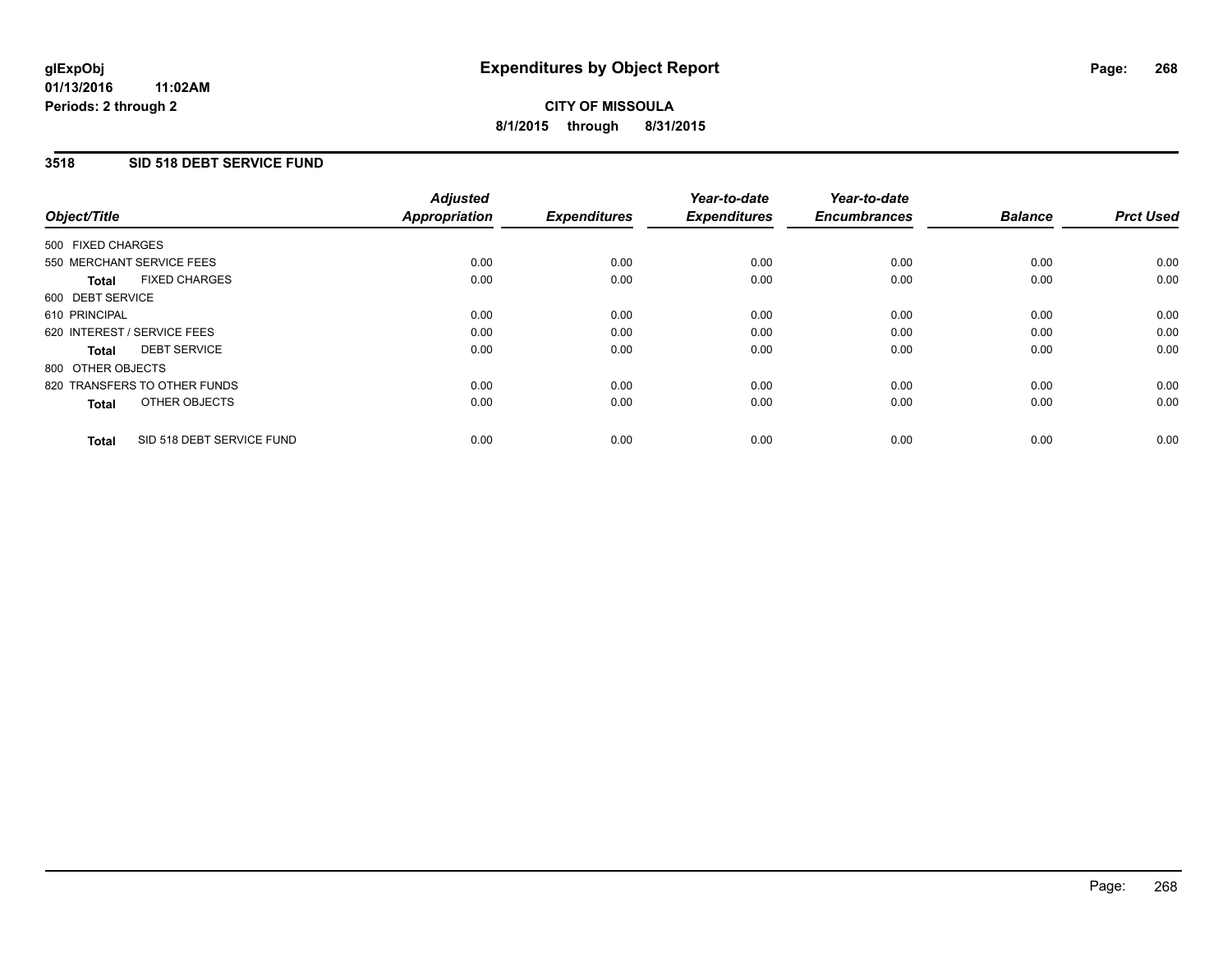### **3519 SID 519 DEBT SERVICE FUND**

| Object/Title                         | <b>Adjusted</b><br><b>Appropriation</b> | <b>Expenditures</b> | Year-to-date<br><b>Expenditures</b> | Year-to-date<br><b>Encumbrances</b> | <b>Balance</b> | <b>Prct Used</b> |
|--------------------------------------|-----------------------------------------|---------------------|-------------------------------------|-------------------------------------|----------------|------------------|
| 500 FIXED CHARGES                    |                                         |                     |                                     |                                     |                |                  |
| 550 MERCHANT SERVICE FEES            | 0.00                                    | 0.00                | 0.00                                | 0.00                                | 0.00           | 0.00             |
| <b>FIXED CHARGES</b><br><b>Total</b> | 0.00                                    | 0.00                | 0.00                                | 0.00                                | 0.00           | 0.00             |
| 600 DEBT SERVICE                     |                                         |                     |                                     |                                     |                |                  |
| 610 PRINCIPAL                        | 0.00                                    | 0.00                | 0.00                                | 0.00                                | 0.00           | 0.00             |
| 620 INTEREST / SERVICE FEES          | 0.00                                    | 0.00                | 0.00                                | 0.00                                | 0.00           | 0.00             |
| <b>DEBT SERVICE</b><br><b>Total</b>  | 0.00                                    | 0.00                | 0.00                                | 0.00                                | 0.00           | 0.00             |
| 800 OTHER OBJECTS                    |                                         |                     |                                     |                                     |                |                  |
| 820 TRANSFERS TO OTHER FUNDS         | 0.00                                    | 0.00                | 0.00                                | 0.00                                | 0.00           | 0.00             |
| OTHER OBJECTS<br><b>Total</b>        | 0.00                                    | 0.00                | 0.00                                | 0.00                                | 0.00           | 0.00             |
|                                      |                                         |                     |                                     |                                     |                |                  |
| NON-DEPARTMENTAL<br><b>Total</b>     | 0.00                                    | 0.00                | 0.00                                | 0.00                                | 0.00           | 0.00             |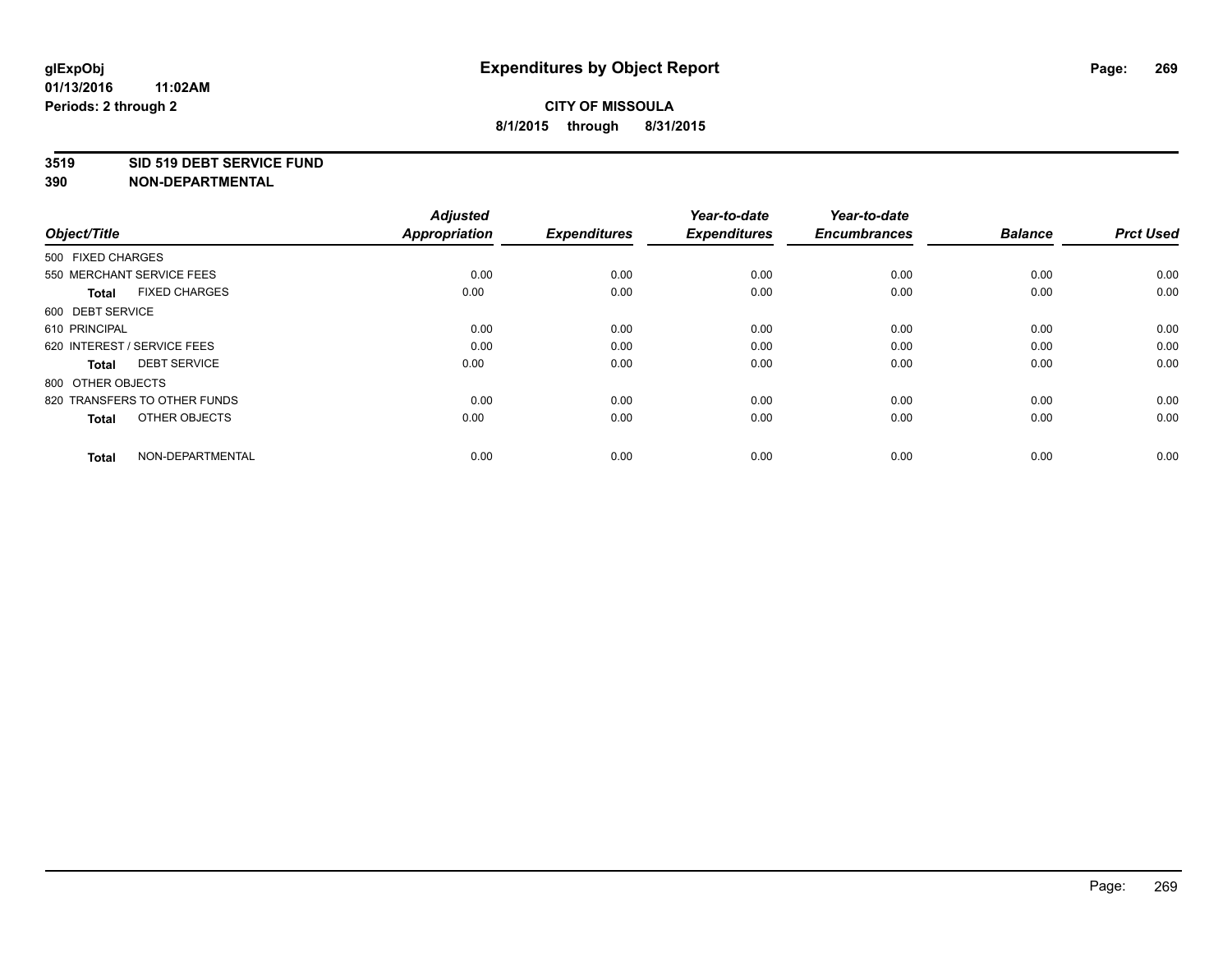### **01/13/2016 11:02AM Periods: 2 through 2**

# **CITY OF MISSOULA 8/1/2015 through 8/31/2015**

### **3519 SID 519 DEBT SERVICE FUND**

| Object/Title                              | <b>Adjusted</b><br><b>Appropriation</b> | <b>Expenditures</b> | Year-to-date<br><b>Expenditures</b> | Year-to-date<br><b>Encumbrances</b> | <b>Balance</b> | <b>Prct Used</b> |
|-------------------------------------------|-----------------------------------------|---------------------|-------------------------------------|-------------------------------------|----------------|------------------|
|                                           |                                         |                     |                                     |                                     |                |                  |
| 500 FIXED CHARGES                         |                                         |                     |                                     |                                     |                |                  |
| 550 MERCHANT SERVICE FEES                 | 0.00                                    | 0.00                | 0.00                                | 0.00                                | 0.00           | 0.00             |
| <b>FIXED CHARGES</b><br>Total             | 0.00                                    | 0.00                | 0.00                                | 0.00                                | 0.00           | 0.00             |
| 600 DEBT SERVICE                          |                                         |                     |                                     |                                     |                |                  |
| 610 PRINCIPAL                             | 0.00                                    | 0.00                | 0.00                                | 0.00                                | 0.00           | 0.00             |
| 620 INTEREST / SERVICE FEES               | 0.00                                    | 0.00                | 0.00                                | 0.00                                | 0.00           | 0.00             |
| <b>DEBT SERVICE</b><br><b>Total</b>       | 0.00                                    | 0.00                | 0.00                                | 0.00                                | 0.00           | 0.00             |
| 800 OTHER OBJECTS                         |                                         |                     |                                     |                                     |                |                  |
| 820 TRANSFERS TO OTHER FUNDS              | 0.00                                    | 0.00                | 0.00                                | 0.00                                | 0.00           | 0.00             |
| OTHER OBJECTS<br><b>Total</b>             | 0.00                                    | 0.00                | 0.00                                | 0.00                                | 0.00           | 0.00             |
|                                           |                                         |                     |                                     |                                     |                |                  |
| SID 519 DEBT SERVICE FUND<br><b>Total</b> | 0.00                                    | 0.00                | 0.00                                | 0.00                                | 0.00           | 0.00             |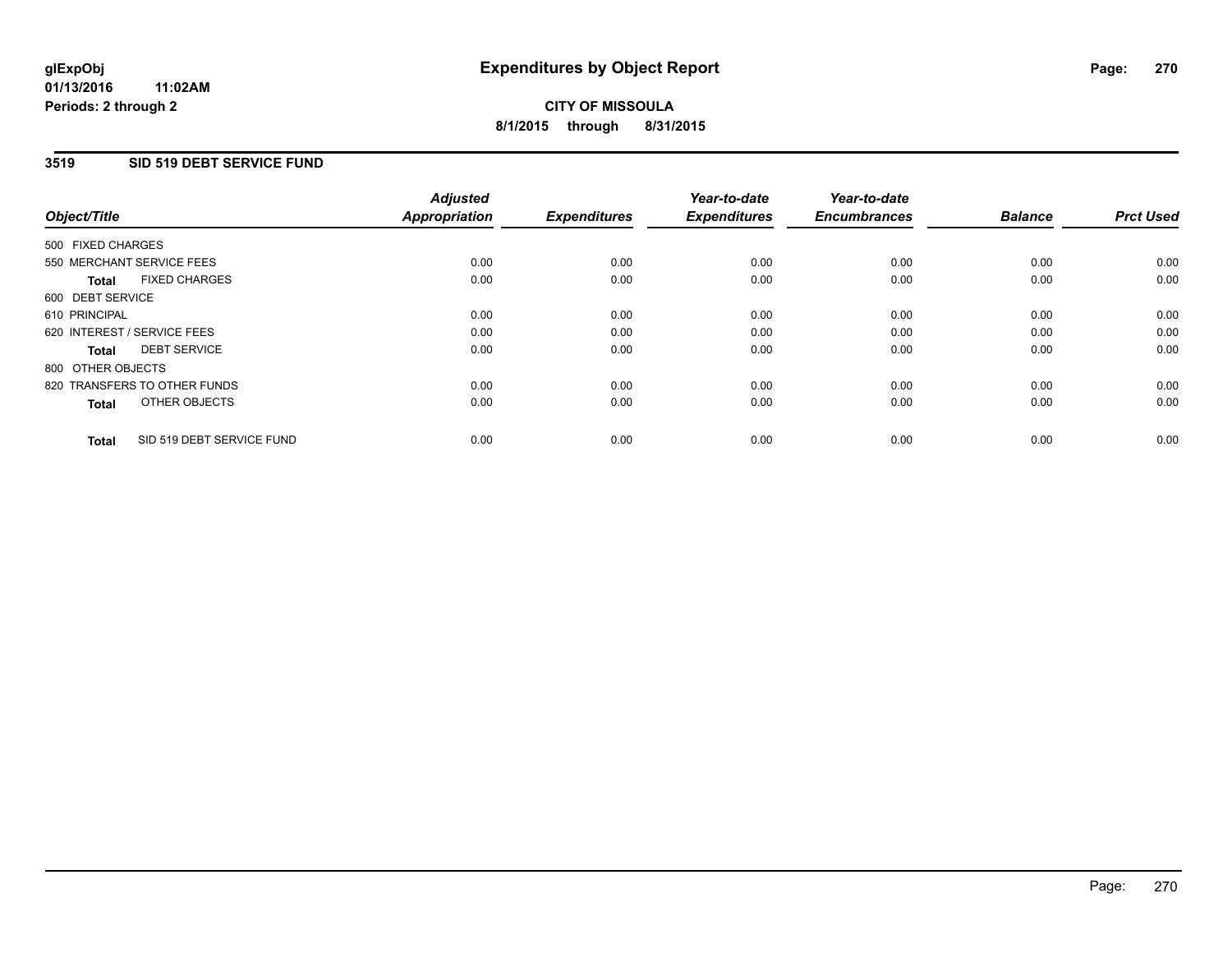#### **3520 SID 520 DEBT SERVICE FUND**

| Object/Title                |                      | <b>Adjusted</b><br>Appropriation | <b>Expenditures</b> | Year-to-date<br><b>Expenditures</b> | Year-to-date<br><b>Encumbrances</b> | <b>Balance</b> | <b>Prct Used</b> |
|-----------------------------|----------------------|----------------------------------|---------------------|-------------------------------------|-------------------------------------|----------------|------------------|
|                             |                      |                                  |                     |                                     |                                     |                |                  |
| 500 FIXED CHARGES           |                      |                                  |                     |                                     |                                     |                |                  |
| 550 MERCHANT SERVICE FEES   |                      | 0.00                             | 0.00                | 0.00                                | 0.00                                | 0.00           | 0.00             |
| <b>Total</b>                | <b>FIXED CHARGES</b> | 0.00                             | 0.00                | 0.00                                | 0.00                                | 0.00           | 0.00             |
| 600 DEBT SERVICE            |                      |                                  |                     |                                     |                                     |                |                  |
| 610 PRINCIPAL               |                      | 138.000.00                       | 0.00                | 0.00                                | 0.00                                | 138.000.00     | 0.00             |
| 620 INTEREST / SERVICE FEES |                      | 21,920.00                        | 0.00                | 0.00                                | 0.00                                | 21.920.00      | 0.00             |
| <b>Total</b>                | <b>DEBT SERVICE</b>  | 159.920.00                       | 0.00                | 0.00                                | 0.00                                | 159.920.00     | 0.00             |
| <b>Total</b>                | NON-DEPARTMENTAL     | 159.920.00                       | 0.00                | 0.00                                | 0.00                                | 159.920.00     | 0.00             |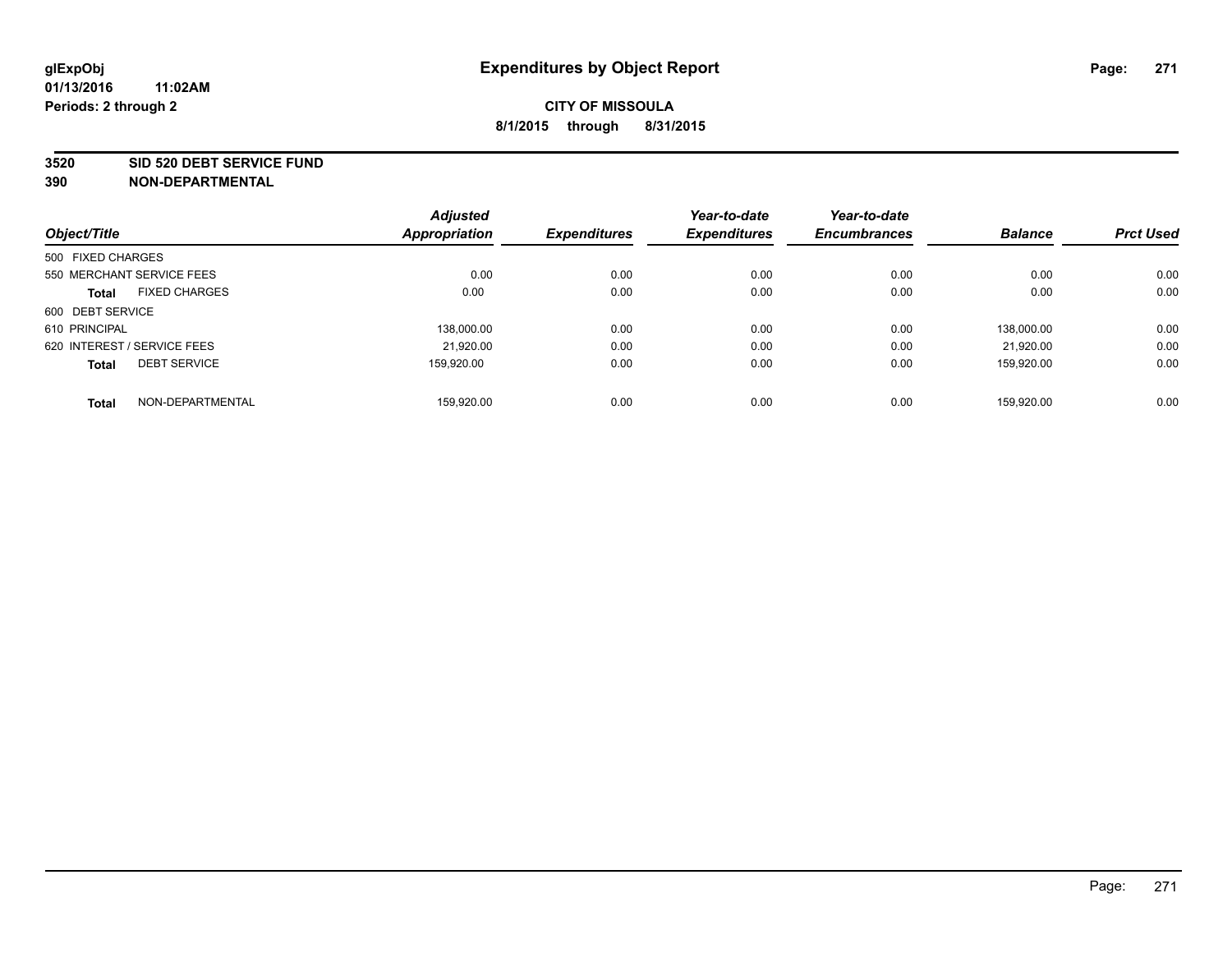### **3520 SID 520 DEBT SERVICE FUND**

| Object/Title                              | <b>Adjusted</b><br>Appropriation | <b>Expenditures</b> | Year-to-date<br><b>Expenditures</b> | Year-to-date<br><b>Encumbrances</b> | <b>Balance</b> | <b>Prct Used</b> |
|-------------------------------------------|----------------------------------|---------------------|-------------------------------------|-------------------------------------|----------------|------------------|
| 500 FIXED CHARGES                         |                                  |                     |                                     |                                     |                |                  |
| 550 MERCHANT SERVICE FEES                 | 0.00                             | 0.00                | 0.00                                | 0.00                                | 0.00           | 0.00             |
| <b>FIXED CHARGES</b><br><b>Total</b>      | 0.00                             | 0.00                | 0.00                                | 0.00                                | 0.00           | 0.00             |
| 600 DEBT SERVICE                          |                                  |                     |                                     |                                     |                |                  |
| 610 PRINCIPAL                             | 138,000.00                       | 0.00                | 0.00                                | 0.00                                | 138.000.00     | 0.00             |
| 620 INTEREST / SERVICE FEES               | 21,920.00                        | 0.00                | 0.00                                | 0.00                                | 21.920.00      | 0.00             |
| <b>DEBT SERVICE</b><br><b>Total</b>       | 159.920.00                       | 0.00                | 0.00                                | 0.00                                | 159.920.00     | 0.00             |
| SID 520 DEBT SERVICE FUND<br><b>Total</b> | 159.920.00                       | 0.00                | 0.00                                | 0.00                                | 159.920.00     | 0.00             |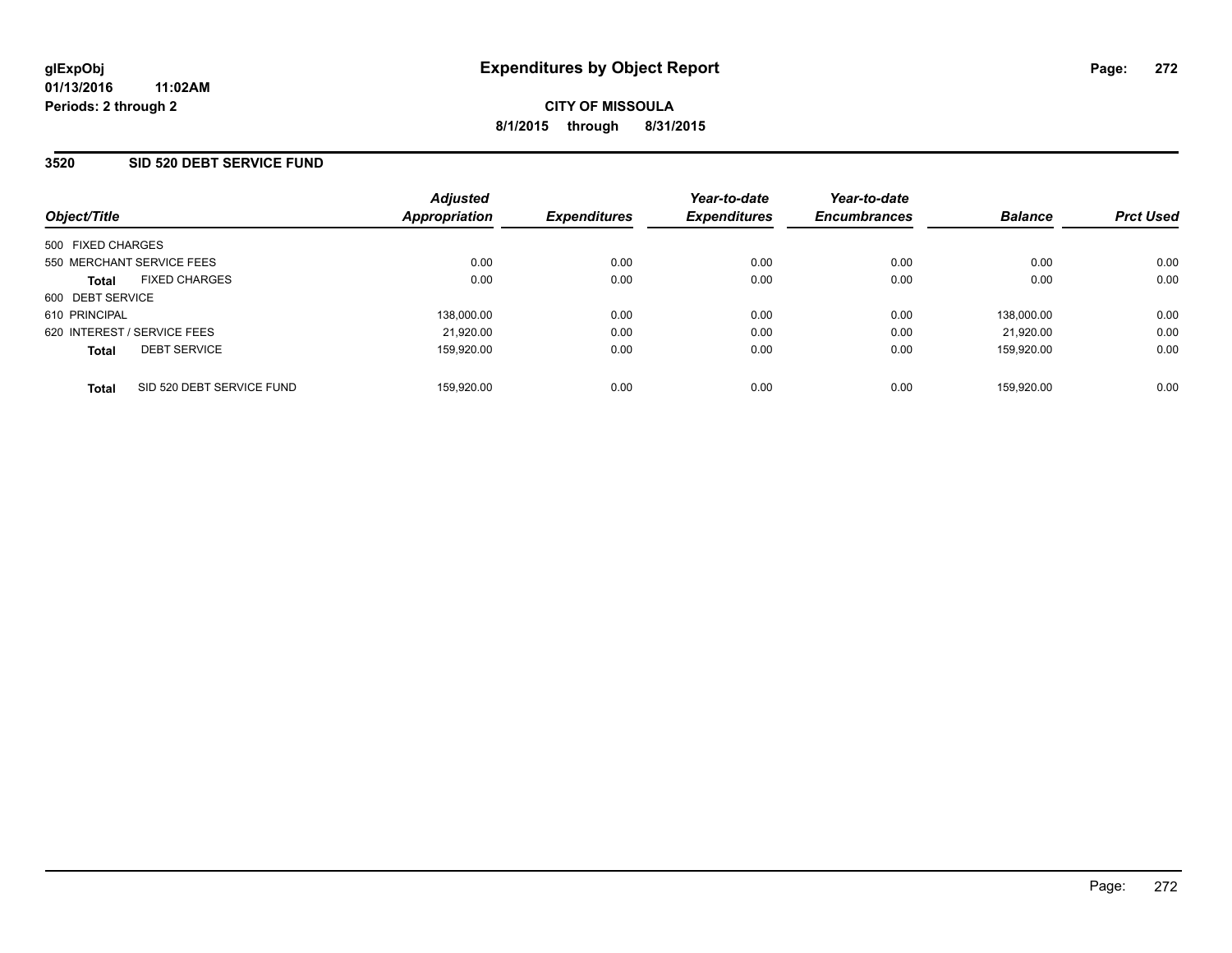### **3521 SID 521 DEBT SERVICE FUND**

|                                      | <b>Adjusted</b>      |                     | Year-to-date        | Year-to-date        |                |                  |
|--------------------------------------|----------------------|---------------------|---------------------|---------------------|----------------|------------------|
| Object/Title                         | <b>Appropriation</b> | <b>Expenditures</b> | <b>Expenditures</b> | <b>Encumbrances</b> | <b>Balance</b> | <b>Prct Used</b> |
| 500 FIXED CHARGES                    |                      |                     |                     |                     |                |                  |
| 550 MERCHANT SERVICE FEES            | 0.00                 | 0.00                | 0.00                | 0.00                | 0.00           | 0.00             |
| <b>FIXED CHARGES</b><br><b>Total</b> | 0.00                 | 0.00                | 0.00                | 0.00                | 0.00           | 0.00             |
| 600 DEBT SERVICE                     |                      |                     |                     |                     |                |                  |
| 610 PRINCIPAL                        | 135.00               | 0.00                | 0.00                | 0.00                | 135.00         | 0.00             |
| 620 INTEREST / SERVICE FEES          | 15.00                | 0.00                | 0.00                | 0.00                | 15.00          | 0.00             |
| <b>DEBT SERVICE</b><br><b>Total</b>  | 150.00               | 0.00                | 0.00                | 0.00                | 150.00         | 0.00             |
| NON-DEPARTMENTAL<br>Total            | 150.00               | 0.00                | 0.00                | 0.00                | 150.00         | 0.00             |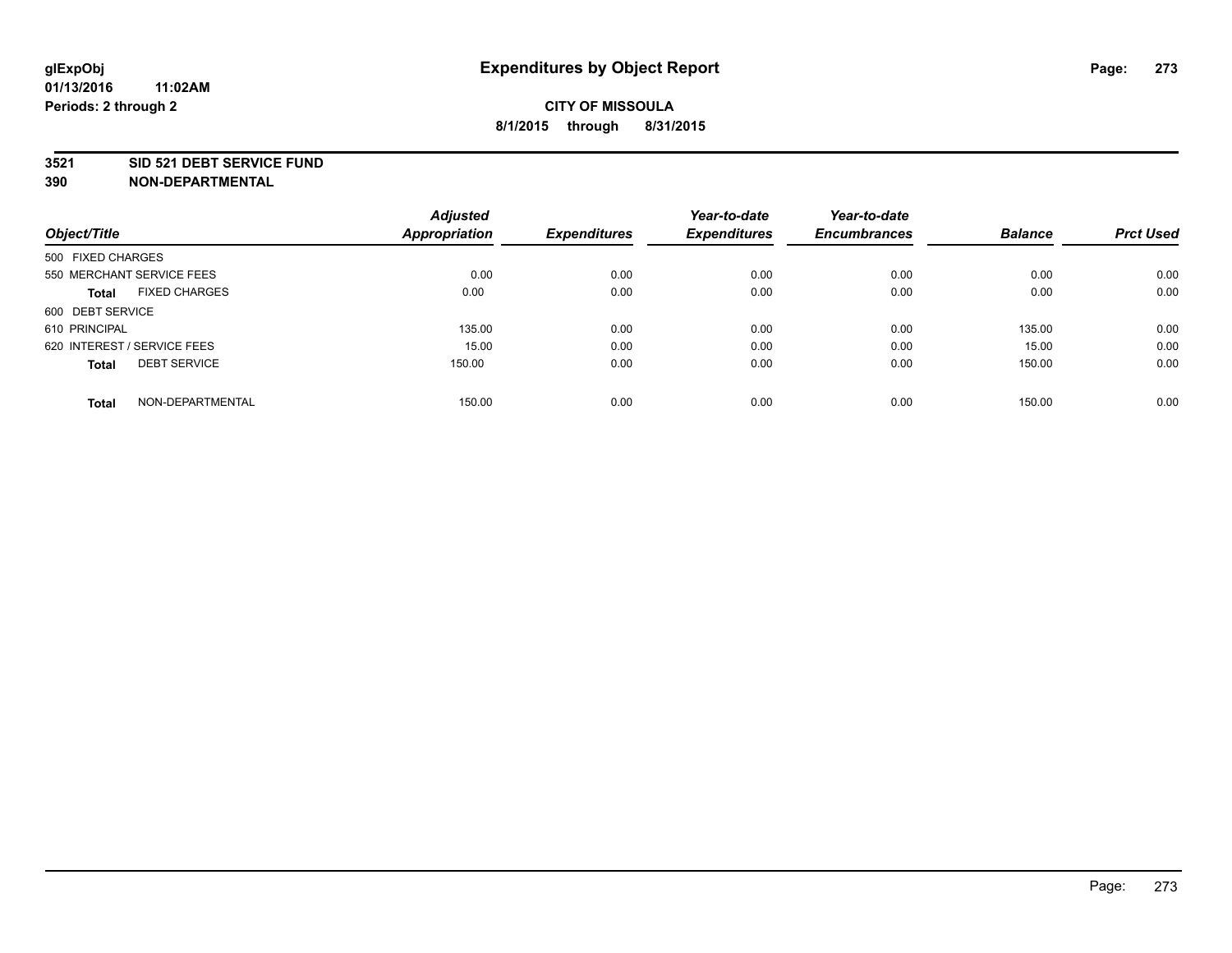### **3521 SID 521 DEBT SERVICE FUND**

| Object/Title                              | <b>Adjusted</b><br>Appropriation | <b>Expenditures</b> | Year-to-date<br><b>Expenditures</b> | Year-to-date<br><b>Encumbrances</b> | <b>Balance</b> | <b>Prct Used</b> |
|-------------------------------------------|----------------------------------|---------------------|-------------------------------------|-------------------------------------|----------------|------------------|
| 500 FIXED CHARGES                         |                                  |                     |                                     |                                     |                |                  |
| 550 MERCHANT SERVICE FEES                 | 0.00                             | 0.00                | 0.00                                | 0.00                                | 0.00           | 0.00             |
| <b>FIXED CHARGES</b><br><b>Total</b>      | 0.00                             | 0.00                | 0.00                                | 0.00                                | 0.00           | 0.00             |
| 600 DEBT SERVICE                          |                                  |                     |                                     |                                     |                |                  |
| 610 PRINCIPAL                             | 135.00                           | 0.00                | 0.00                                | 0.00                                | 135.00         | 0.00             |
| 620 INTEREST / SERVICE FEES               | 15.00                            | 0.00                | 0.00                                | 0.00                                | 15.00          | 0.00             |
| <b>DEBT SERVICE</b><br><b>Total</b>       | 150.00                           | 0.00                | 0.00                                | 0.00                                | 150.00         | 0.00             |
| SID 521 DEBT SERVICE FUND<br><b>Total</b> | 150.00                           | 0.00                | 0.00                                | 0.00                                | 150.00         | 0.00             |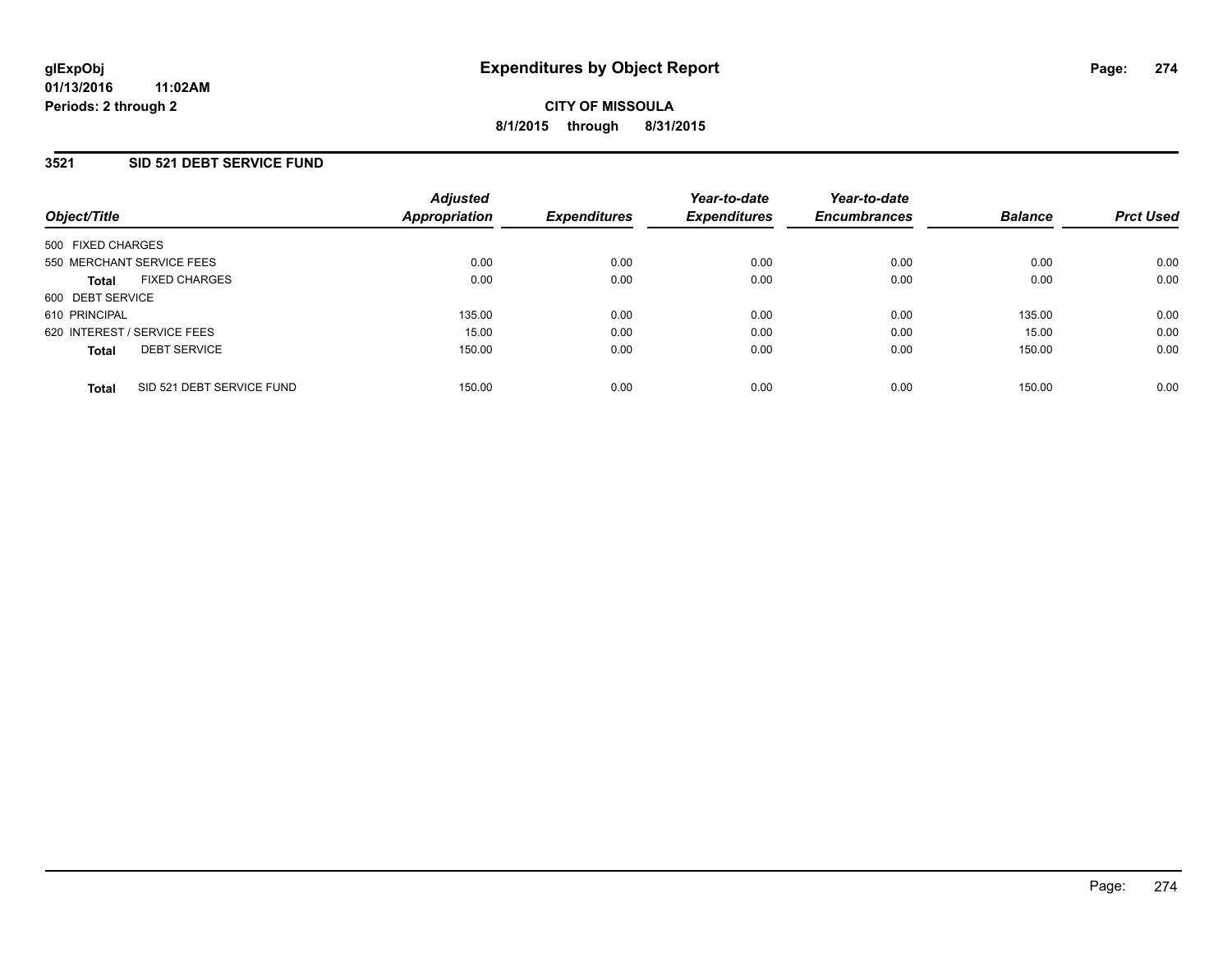### **3522 SID 522 DEBT SERVICE FUND**

|                                      | <b>Adjusted</b>      |                     | Year-to-date        | Year-to-date        |                |                  |
|--------------------------------------|----------------------|---------------------|---------------------|---------------------|----------------|------------------|
| Object/Title                         | <b>Appropriation</b> | <b>Expenditures</b> | <b>Expenditures</b> | <b>Encumbrances</b> | <b>Balance</b> | <b>Prct Used</b> |
| 500 FIXED CHARGES                    |                      |                     |                     |                     |                |                  |
| 550 MERCHANT SERVICE FEES            | 0.00                 | 0.00                | 0.00                | 0.00                | 0.00           | 0.00             |
| <b>FIXED CHARGES</b><br><b>Total</b> | 0.00                 | 0.00                | 0.00                | 0.00                | 0.00           | 0.00             |
| 600 DEBT SERVICE                     |                      |                     |                     |                     |                |                  |
| 610 PRINCIPAL                        | 195.00               | 0.00                | 0.00                | 0.00                | 195.00         | 0.00             |
| 620 INTEREST / SERVICE FEES          | 22.00                | 0.00                | 0.00                | 0.00                | 22.00          | 0.00             |
| <b>DEBT SERVICE</b><br><b>Total</b>  | 217.00               | 0.00                | 0.00                | 0.00                | 217.00         | 0.00             |
| NON-DEPARTMENTAL<br><b>Total</b>     | 217.00               | 0.00                | 0.00                | 0.00                | 217.00         | 0.00             |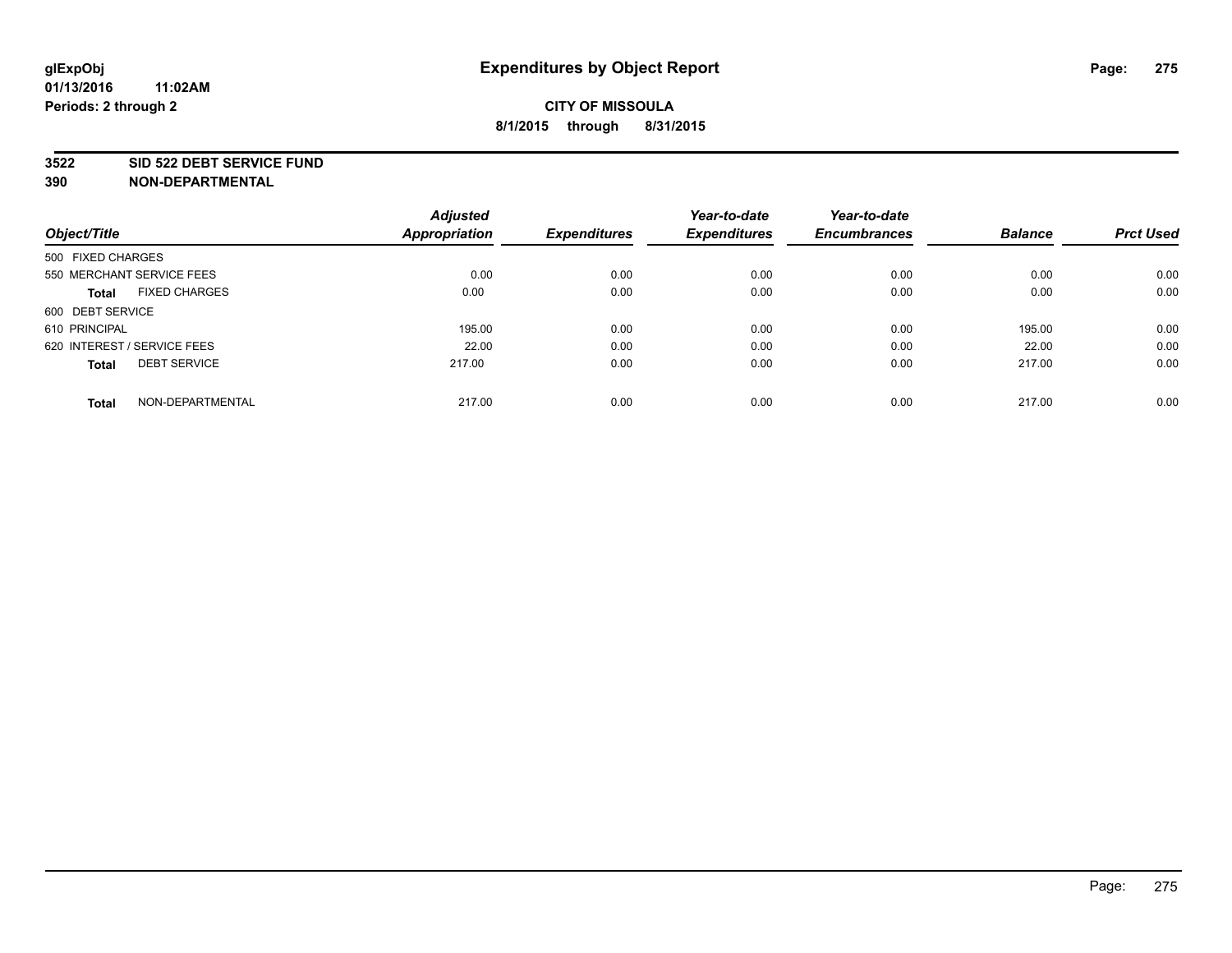### **3522 SID 522 DEBT SERVICE FUND**

| Object/Title                              | <b>Adjusted</b><br>Appropriation | <b>Expenditures</b> | Year-to-date<br><b>Expenditures</b> | Year-to-date<br><b>Encumbrances</b> | <b>Balance</b> | <b>Prct Used</b> |
|-------------------------------------------|----------------------------------|---------------------|-------------------------------------|-------------------------------------|----------------|------------------|
| 500 FIXED CHARGES                         |                                  |                     |                                     |                                     |                |                  |
| 550 MERCHANT SERVICE FEES                 | 0.00                             | 0.00                | 0.00                                | 0.00                                | 0.00           | 0.00             |
| <b>FIXED CHARGES</b><br><b>Total</b>      | 0.00                             | 0.00                | 0.00                                | 0.00                                | 0.00           | 0.00             |
| 600 DEBT SERVICE                          |                                  |                     |                                     |                                     |                |                  |
| 610 PRINCIPAL                             | 195.00                           | 0.00                | 0.00                                | 0.00                                | 195.00         | 0.00             |
| 620 INTEREST / SERVICE FEES               | 22.00                            | 0.00                | 0.00                                | 0.00                                | 22.00          | 0.00             |
| <b>DEBT SERVICE</b><br><b>Total</b>       | 217.00                           | 0.00                | 0.00                                | 0.00                                | 217.00         | 0.00             |
| SID 522 DEBT SERVICE FUND<br><b>Total</b> | 217.00                           | 0.00                | 0.00                                | 0.00                                | 217.00         | 0.00             |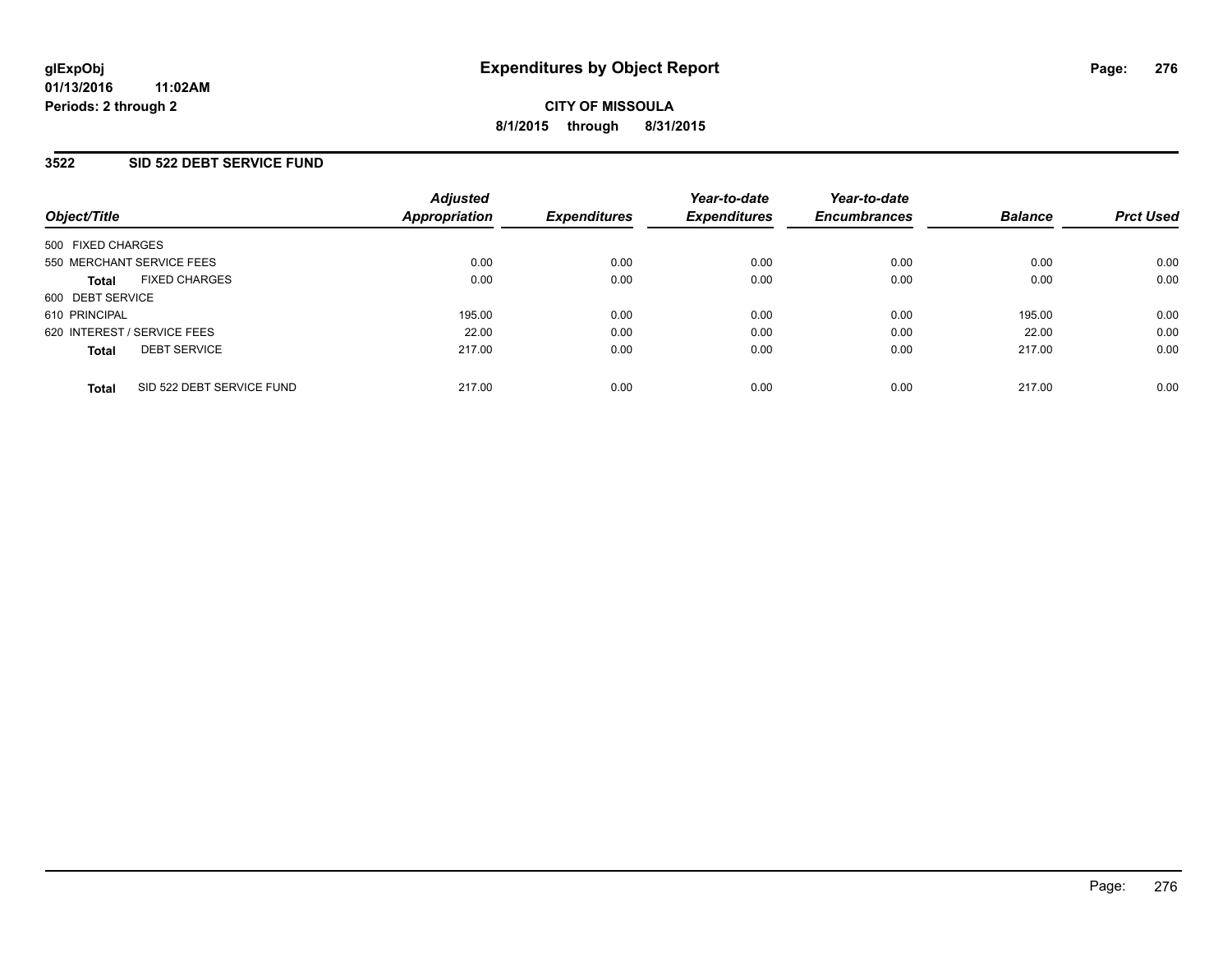#### **3524 SID 524 DEBT SERVICE FUND**

|                                      | <b>Adjusted</b>      |                     | Year-to-date        | Year-to-date        |                |                  |
|--------------------------------------|----------------------|---------------------|---------------------|---------------------|----------------|------------------|
| Object/Title                         | <b>Appropriation</b> | <b>Expenditures</b> | <b>Expenditures</b> | <b>Encumbrances</b> | <b>Balance</b> | <b>Prct Used</b> |
| 500 FIXED CHARGES                    |                      |                     |                     |                     |                |                  |
| 550 MERCHANT SERVICE FEES            | 0.00                 | 0.00                | 0.00                | 0.00                | 0.00           | 0.00             |
| <b>FIXED CHARGES</b><br><b>Total</b> | 0.00                 | 0.00                | 0.00                | 0.00                | 0.00           | 0.00             |
| 600 DEBT SERVICE                     |                      |                     |                     |                     |                |                  |
| 610 PRINCIPAL                        | 224,000.00           | 0.00                | 0.00                | 0.00                | 224.000.00     | 0.00             |
| 620 INTEREST / SERVICE FEES          | 80,660.00            | 0.00                | 0.00                | 0.00                | 80,660.00      | 0.00             |
| <b>DEBT SERVICE</b><br><b>Total</b>  | 304.660.00           | 0.00                | 0.00                | 0.00                | 304.660.00     | 0.00             |
| NON-DEPARTMENTAL<br><b>Total</b>     | 304.660.00           | 0.00                | 0.00                | 0.00                | 304.660.00     | 0.00             |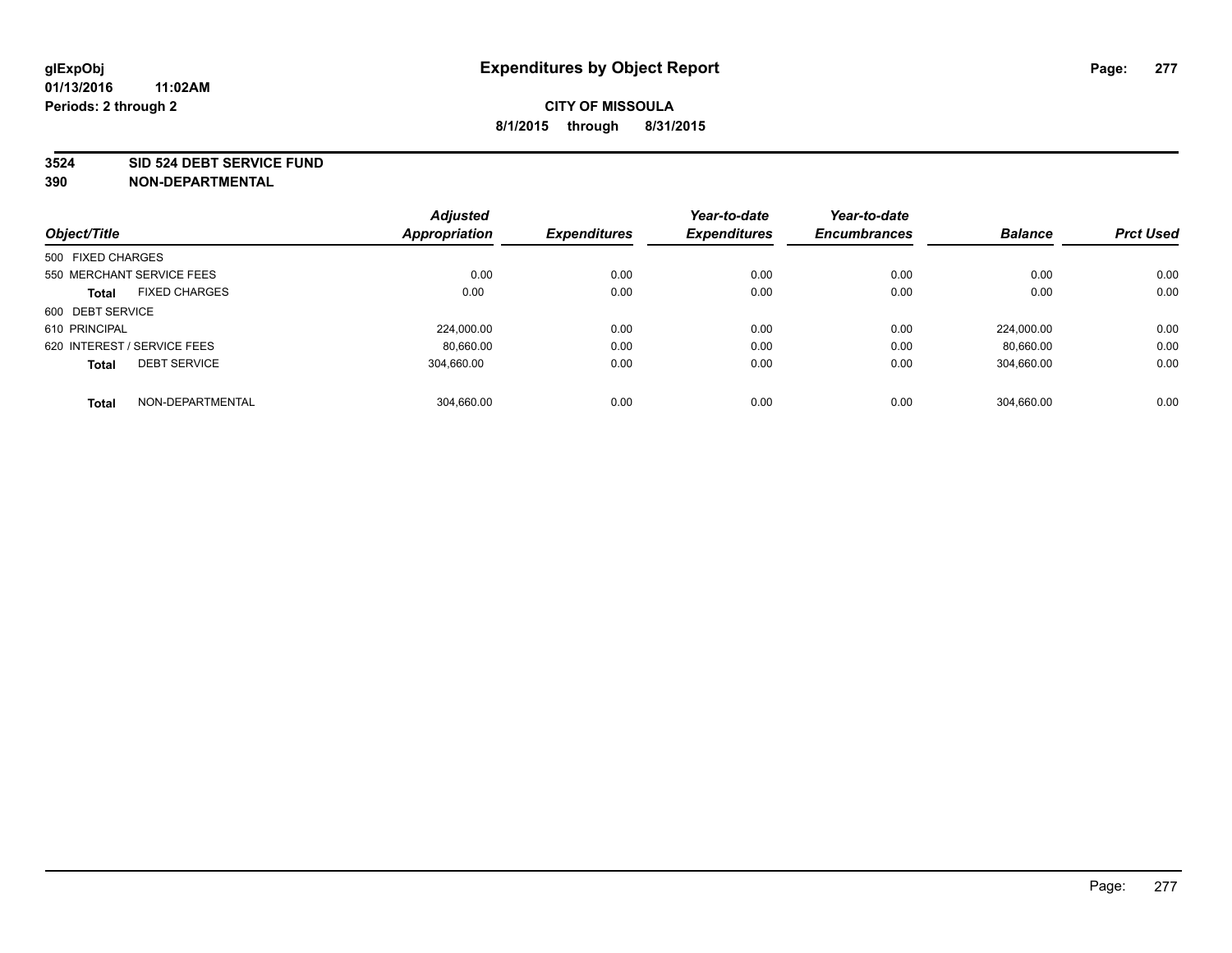### **3524 SID 524 DEBT SERVICE FUND**

| Object/Title                              | <b>Adjusted</b><br>Appropriation | <b>Expenditures</b> | Year-to-date<br><b>Expenditures</b> | Year-to-date<br><b>Encumbrances</b> | <b>Balance</b> | <b>Prct Used</b> |
|-------------------------------------------|----------------------------------|---------------------|-------------------------------------|-------------------------------------|----------------|------------------|
| 500 FIXED CHARGES                         |                                  |                     |                                     |                                     |                |                  |
| 550 MERCHANT SERVICE FEES                 | 0.00                             | 0.00                | 0.00                                | 0.00                                | 0.00           | 0.00             |
| <b>FIXED CHARGES</b><br><b>Total</b>      | 0.00                             | 0.00                | 0.00                                | 0.00                                | 0.00           | 0.00             |
| 600 DEBT SERVICE                          |                                  |                     |                                     |                                     |                |                  |
| 610 PRINCIPAL                             | 224,000.00                       | 0.00                | 0.00                                | 0.00                                | 224.000.00     | 0.00             |
| 620 INTEREST / SERVICE FEES               | 80,660.00                        | 0.00                | 0.00                                | 0.00                                | 80.660.00      | 0.00             |
| <b>DEBT SERVICE</b><br><b>Total</b>       | 304.660.00                       | 0.00                | 0.00                                | 0.00                                | 304,660.00     | 0.00             |
| SID 524 DEBT SERVICE FUND<br><b>Total</b> | 304.660.00                       | 0.00                | 0.00                                | 0.00                                | 304.660.00     | 0.00             |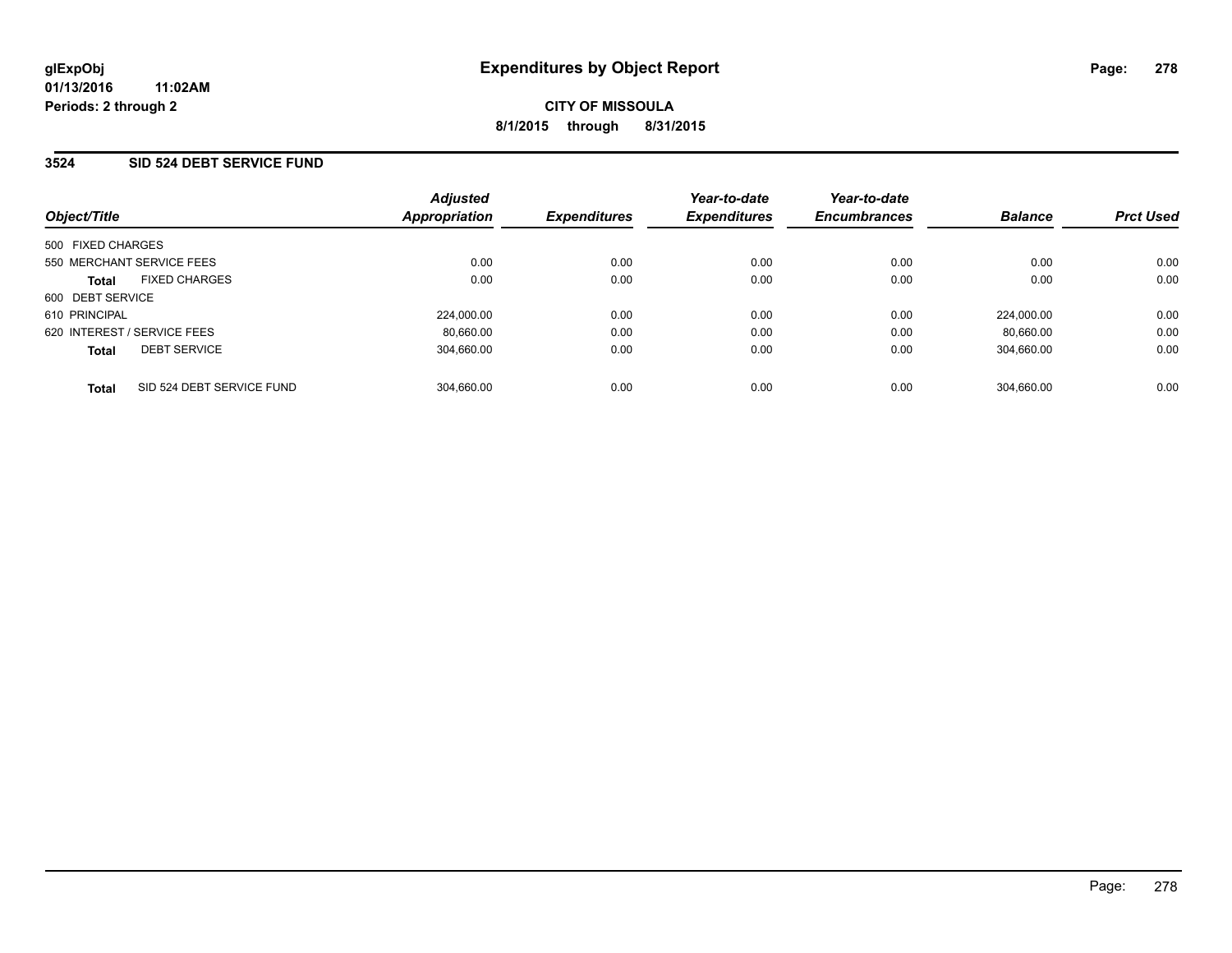#### **3525 SID 525 DEBT SERVICE FUND**

| Object/Title                |                           | <b>Adjusted</b><br><b>Appropriation</b> | <b>Expenditures</b> | Year-to-date<br><b>Expenditures</b> | Year-to-date<br><b>Encumbrances</b> | <b>Balance</b> | <b>Prct Used</b> |
|-----------------------------|---------------------------|-----------------------------------------|---------------------|-------------------------------------|-------------------------------------|----------------|------------------|
|                             |                           |                                         |                     |                                     |                                     |                |                  |
| 500 FIXED CHARGES           |                           |                                         |                     |                                     |                                     |                |                  |
|                             | 550 MERCHANT SERVICE FEES | 0.00                                    | 0.00                | 0.00                                | 0.00                                | 0.00           | 0.00             |
| <b>Total</b>                | <b>FIXED CHARGES</b>      | 0.00                                    | 0.00                | 0.00                                | 0.00                                | 0.00           | 0.00             |
| 600 DEBT SERVICE            |                           |                                         |                     |                                     |                                     |                |                  |
| 610 PRINCIPAL               |                           | 26,000.00                               | 0.00                | 0.00                                | 0.00                                | 26.000.00      | 0.00             |
| 620 INTEREST / SERVICE FEES |                           | 5,500.00                                | 0.00                | 0.00                                | 0.00                                | 5,500.00       | 0.00             |
| <b>Total</b>                | <b>DEBT SERVICE</b>       | 31.500.00                               | 0.00                | 0.00                                | 0.00                                | 31.500.00      | 0.00             |
|                             |                           |                                         |                     |                                     |                                     |                |                  |
| <b>Total</b>                | NON-DEPARTMENTAL          | 31,500.00                               | 0.00                | 0.00                                | 0.00                                | 31.500.00      | 0.00             |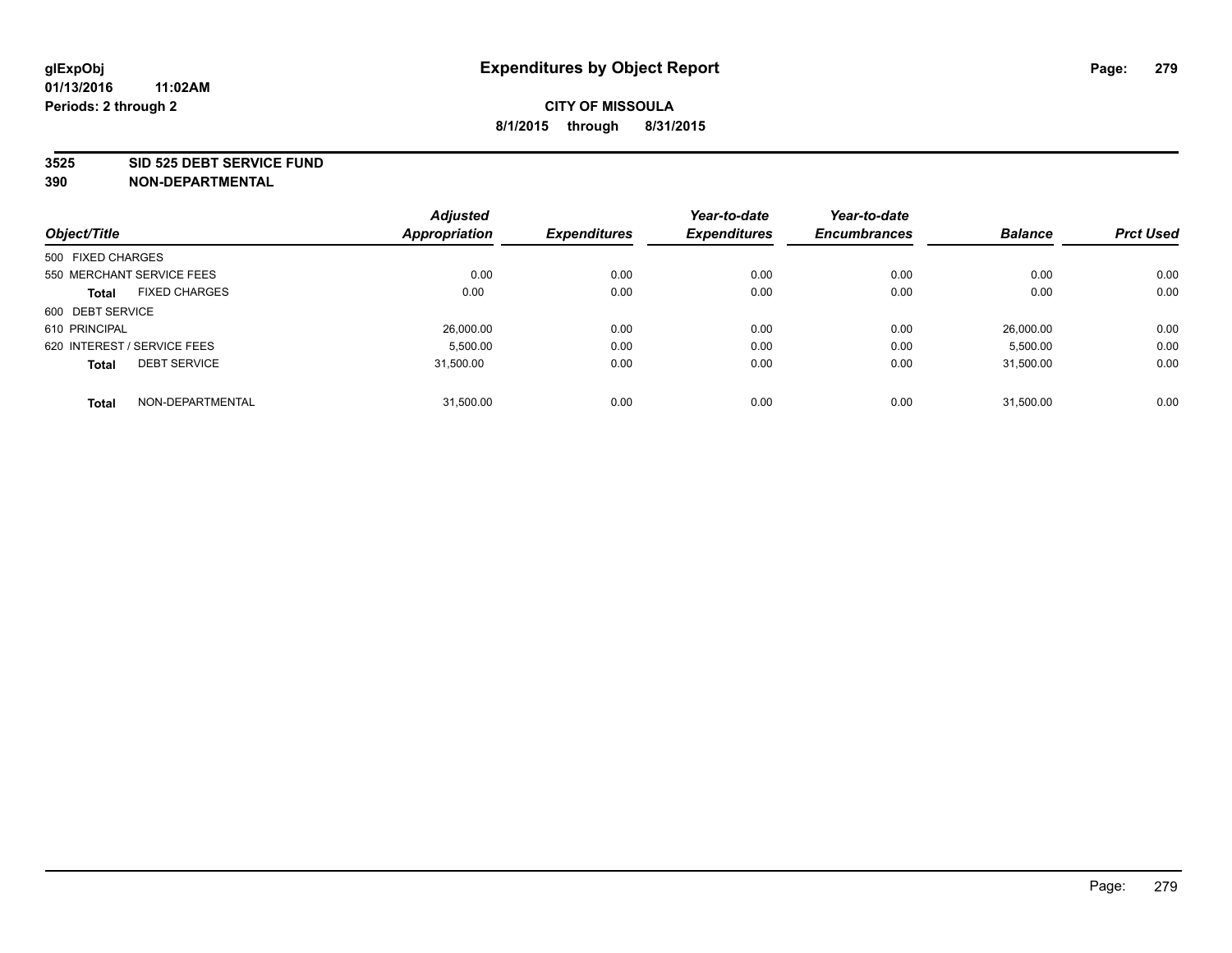### **3525 SID 525 DEBT SERVICE FUND**

| Object/Title                              | <b>Adjusted</b><br>Appropriation | <b>Expenditures</b> | Year-to-date<br><b>Expenditures</b> | Year-to-date<br><b>Encumbrances</b> | <b>Balance</b> | <b>Prct Used</b> |
|-------------------------------------------|----------------------------------|---------------------|-------------------------------------|-------------------------------------|----------------|------------------|
| 500 FIXED CHARGES                         |                                  |                     |                                     |                                     |                |                  |
| 550 MERCHANT SERVICE FEES                 | 0.00                             | 0.00                | 0.00                                | 0.00                                | 0.00           | 0.00             |
| <b>FIXED CHARGES</b><br><b>Total</b>      | 0.00                             | 0.00                | 0.00                                | 0.00                                | 0.00           | 0.00             |
| 600 DEBT SERVICE                          |                                  |                     |                                     |                                     |                |                  |
| 610 PRINCIPAL                             | 26,000.00                        | 0.00                | 0.00                                | 0.00                                | 26,000.00      | 0.00             |
| 620 INTEREST / SERVICE FEES               | 5,500.00                         | 0.00                | 0.00                                | 0.00                                | 5,500.00       | 0.00             |
| <b>DEBT SERVICE</b><br><b>Total</b>       | 31,500.00                        | 0.00                | 0.00                                | 0.00                                | 31.500.00      | 0.00             |
| SID 525 DEBT SERVICE FUND<br><b>Total</b> | 31.500.00                        | 0.00                | 0.00                                | 0.00                                | 31.500.00      | 0.00             |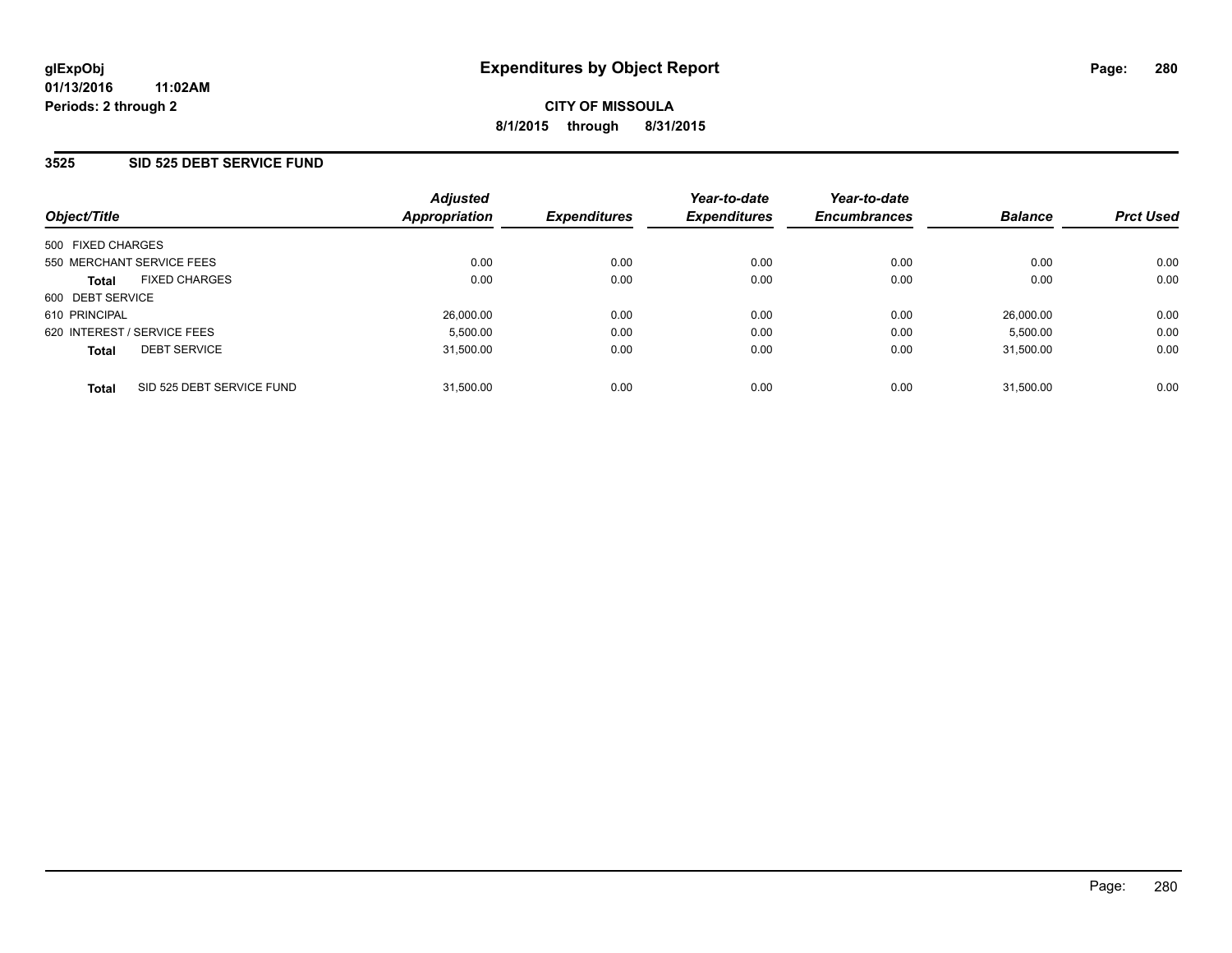#### **3526 SID 526 DEBT SERVICE FUND**

| Object/Title                         | <b>Adjusted</b><br><b>Appropriation</b> | <b>Expenditures</b> | Year-to-date<br><b>Expenditures</b> | Year-to-date<br><b>Encumbrances</b> | <b>Balance</b> | <b>Prct Used</b> |
|--------------------------------------|-----------------------------------------|---------------------|-------------------------------------|-------------------------------------|----------------|------------------|
| 500 FIXED CHARGES                    |                                         |                     |                                     |                                     |                |                  |
|                                      |                                         |                     |                                     |                                     |                |                  |
| 550 MERCHANT SERVICE FEES            | 0.00                                    | 0.00                | 0.00                                | 0.00                                | 0.00           | 0.00             |
| <b>FIXED CHARGES</b><br><b>Total</b> | 0.00                                    | 0.00                | 0.00                                | 0.00                                | 0.00           | 0.00             |
| 600 DEBT SERVICE                     |                                         |                     |                                     |                                     |                |                  |
| 610 PRINCIPAL                        | 154.000.00                              | 0.00                | 0.00                                | 0.00                                | 154.000.00     | 0.00             |
| 620 INTEREST / SERVICE FEES          | 39,320.00                               | 0.00                | 0.00                                | 0.00                                | 39.320.00      | 0.00             |
| <b>DEBT SERVICE</b><br><b>Total</b>  | 193.320.00                              | 0.00                | 0.00                                | 0.00                                | 193.320.00     | 0.00             |
|                                      |                                         |                     |                                     |                                     |                |                  |
| NON-DEPARTMENTAL<br><b>Total</b>     | 193.320.00                              | 0.00                | 0.00                                | 0.00                                | 193.320.00     | 0.00             |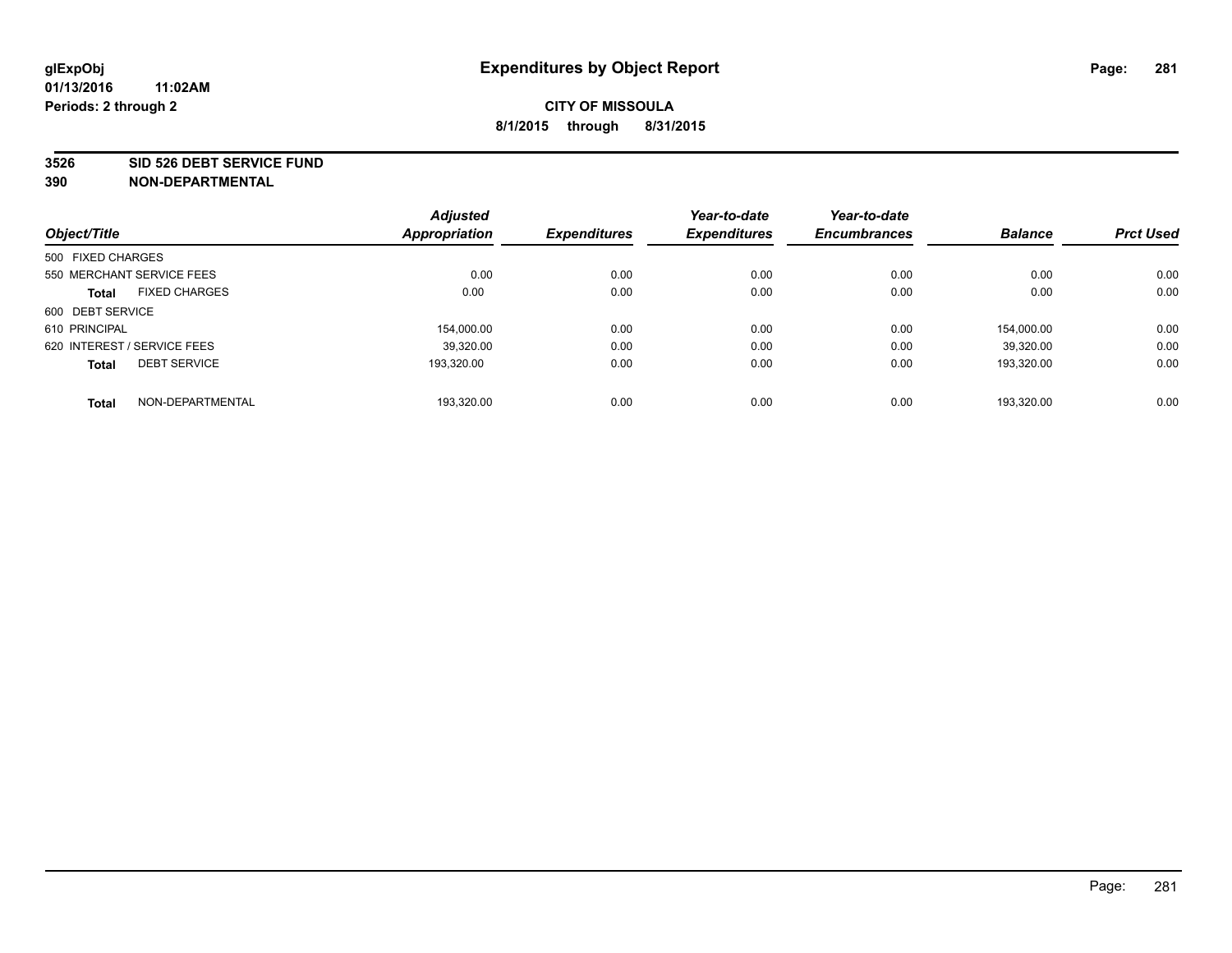### **3526 SID 526 DEBT SERVICE FUND**

| Object/Title                              | <b>Adjusted</b><br>Appropriation | <b>Expenditures</b> | Year-to-date<br><b>Expenditures</b> | Year-to-date<br><b>Encumbrances</b> | <b>Balance</b> | <b>Prct Used</b> |
|-------------------------------------------|----------------------------------|---------------------|-------------------------------------|-------------------------------------|----------------|------------------|
| 500 FIXED CHARGES                         |                                  |                     |                                     |                                     |                |                  |
| 550 MERCHANT SERVICE FEES                 | 0.00                             | 0.00                | 0.00                                | 0.00                                | 0.00           | 0.00             |
| <b>FIXED CHARGES</b><br><b>Total</b>      | 0.00                             | 0.00                | 0.00                                | 0.00                                | 0.00           | 0.00             |
| 600 DEBT SERVICE                          |                                  |                     |                                     |                                     |                |                  |
| 610 PRINCIPAL                             | 154,000.00                       | 0.00                | 0.00                                | 0.00                                | 154.000.00     | 0.00             |
| 620 INTEREST / SERVICE FEES               | 39,320.00                        | 0.00                | 0.00                                | 0.00                                | 39.320.00      | 0.00             |
| <b>DEBT SERVICE</b><br><b>Total</b>       | 193,320.00                       | 0.00                | 0.00                                | 0.00                                | 193.320.00     | 0.00             |
| SID 526 DEBT SERVICE FUND<br><b>Total</b> | 193,320.00                       | 0.00                | 0.00                                | 0.00                                | 193.320.00     | 0.00             |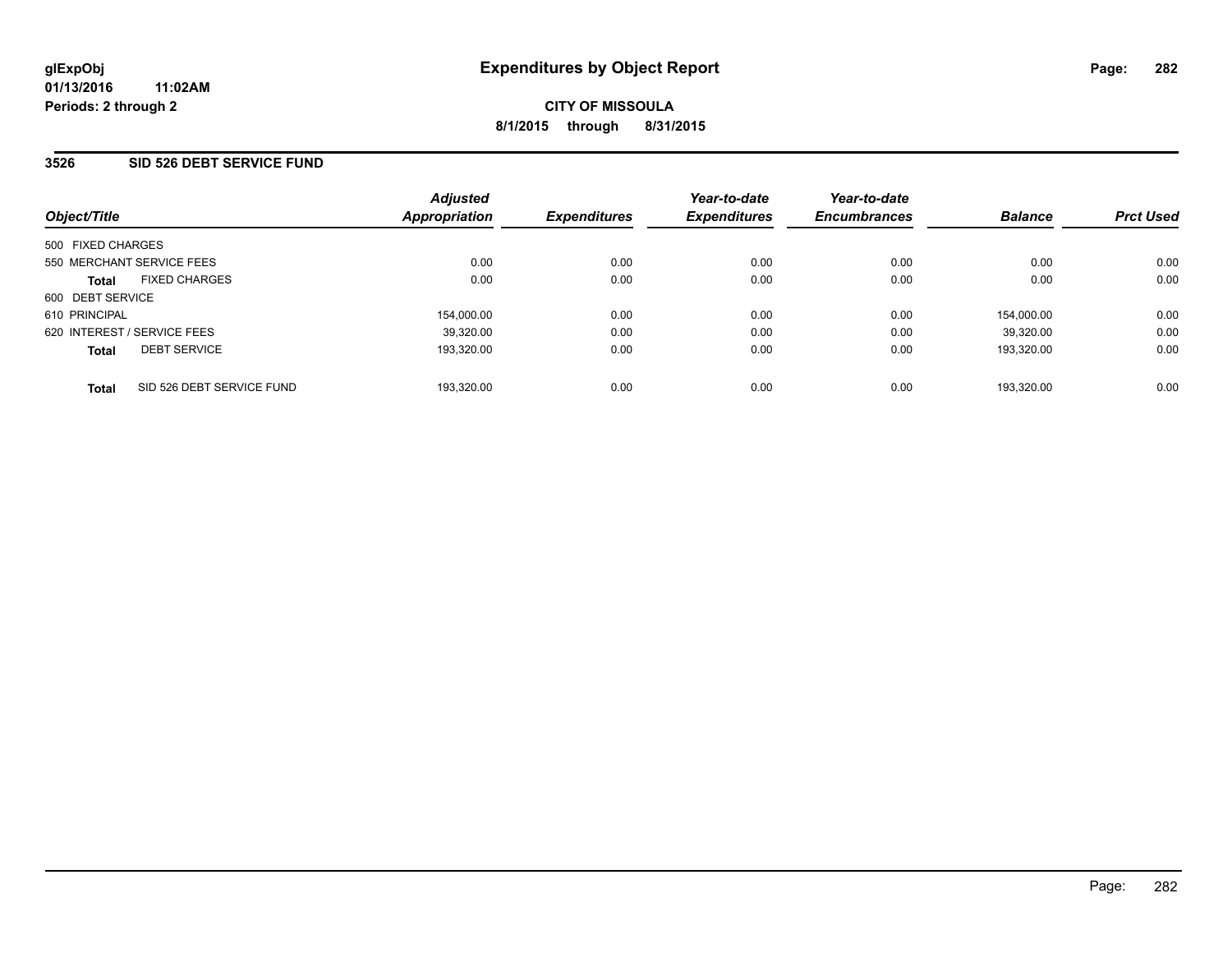# **glExpObj Expenditures by Object Report Page: 283**

### **CITY OF MISSOULA 8/1/2015 through 8/31/2015**

**3527 SID 527 DEBT SERVICE FUND**

**000 \*\*\* Title Not Found \*\*\***

| Object/Title                    | <b>Adjusted</b><br>Appropriation | <b>Expenditures</b> | Year-to-date<br><b>Expenditures</b> | Year-to-date<br><b>Encumbrances</b> | <b>Balance</b> | <b>Prct Used</b> |
|---------------------------------|----------------------------------|---------------------|-------------------------------------|-------------------------------------|----------------|------------------|
| 800 OTHER OBJECTS               |                                  |                     |                                     |                                     |                |                  |
| 820 TRANSFERS TO OTHER FUNDS    | 0.00                             | 0.00                | 0.00                                | 0.00                                | 0.00           | 0.00             |
| OTHER OBJECTS<br>Total          | 0.00                             | 0.00                | 0.00                                | 0.00                                | 0.00           | 0.00             |
| *** Title Not Found ***<br>Tota | 0.00                             | 0.00                | 0.00                                | 0.00                                | 0.00           | 0.00             |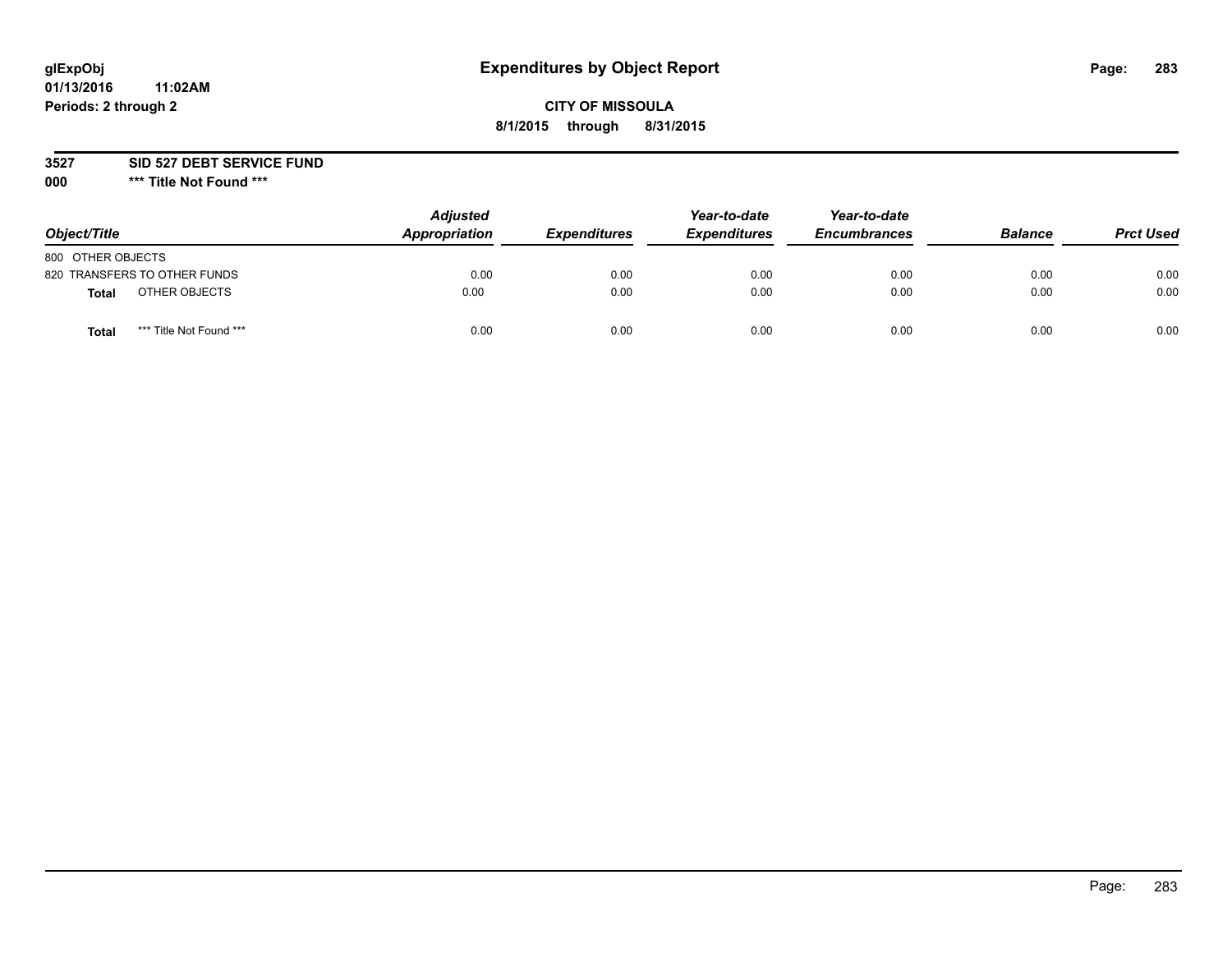### **3527 SID 527 DEBT SERVICE FUND**

|                                      | <b>Adjusted</b>      |                     | Year-to-date        | Year-to-date        |                |                  |
|--------------------------------------|----------------------|---------------------|---------------------|---------------------|----------------|------------------|
| Object/Title                         | <b>Appropriation</b> | <b>Expenditures</b> | <b>Expenditures</b> | <b>Encumbrances</b> | <b>Balance</b> | <b>Prct Used</b> |
| 500 FIXED CHARGES                    |                      |                     |                     |                     |                |                  |
| 550 MERCHANT SERVICE FEES            | 0.00                 | 0.00                | 0.00                | 0.00                | 0.00           | 0.00             |
| <b>FIXED CHARGES</b><br><b>Total</b> | 0.00                 | 0.00                | 0.00                | 0.00                | 0.00           | 0.00             |
| 600 DEBT SERVICE                     |                      |                     |                     |                     |                |                  |
| 610 PRINCIPAL                        | 0.00                 | 0.00                | 0.00                | 0.00                | 0.00           | 0.00             |
| 620 INTEREST / SERVICE FEES          | 0.00                 | 0.00                | 0.00                | 0.00                | 0.00           | 0.00             |
| <b>DEBT SERVICE</b><br><b>Total</b>  | 0.00                 | 0.00                | 0.00                | 0.00                | 0.00           | 0.00             |
| NON-DEPARTMENTAL<br><b>Total</b>     | 0.00                 | 0.00                | 0.00                | 0.00                | 0.00           | 0.00             |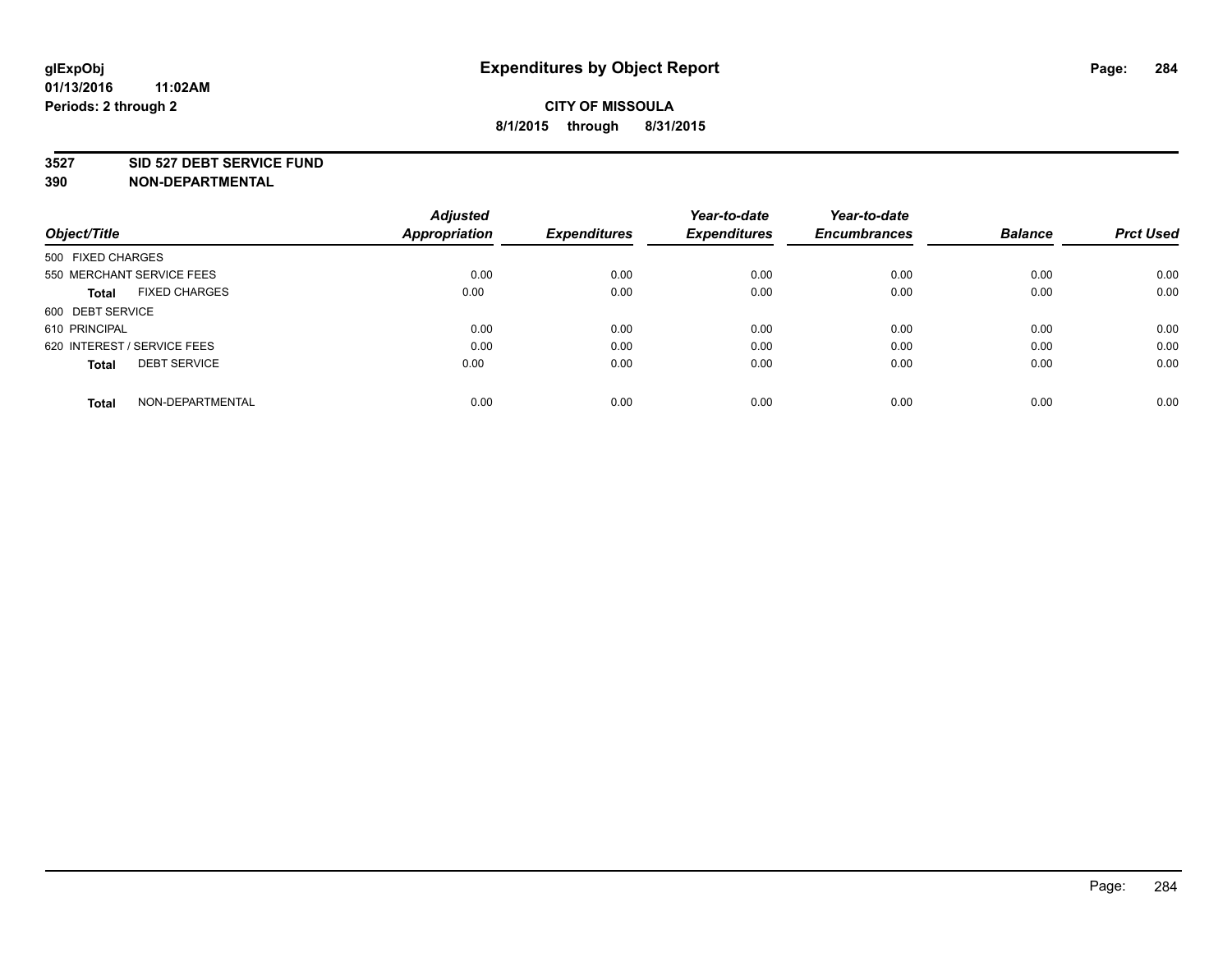### **3527 SID 527 DEBT SERVICE FUND**

| Object/Title                              | <b>Adjusted</b><br><b>Appropriation</b> | <b>Expenditures</b> | Year-to-date<br><b>Expenditures</b> | Year-to-date<br><b>Encumbrances</b> | <b>Balance</b> | <b>Prct Used</b> |
|-------------------------------------------|-----------------------------------------|---------------------|-------------------------------------|-------------------------------------|----------------|------------------|
|                                           |                                         |                     |                                     |                                     |                |                  |
| 500 FIXED CHARGES                         |                                         |                     |                                     |                                     |                |                  |
| 550 MERCHANT SERVICE FEES                 | 0.00                                    | 0.00                | 0.00                                | 0.00                                | 0.00           | 0.00             |
| <b>FIXED CHARGES</b><br>Total             | 0.00                                    | 0.00                | 0.00                                | 0.00                                | 0.00           | 0.00             |
| 600 DEBT SERVICE                          |                                         |                     |                                     |                                     |                |                  |
| 610 PRINCIPAL                             | 0.00                                    | 0.00                | 0.00                                | 0.00                                | 0.00           | 0.00             |
| 620 INTEREST / SERVICE FEES               | 0.00                                    | 0.00                | 0.00                                | 0.00                                | 0.00           | 0.00             |
| <b>DEBT SERVICE</b><br><b>Total</b>       | 0.00                                    | 0.00                | 0.00                                | 0.00                                | 0.00           | 0.00             |
| 800 OTHER OBJECTS                         |                                         |                     |                                     |                                     |                |                  |
| 820 TRANSFERS TO OTHER FUNDS              | 0.00                                    | 0.00                | 0.00                                | 0.00                                | 0.00           | 0.00             |
| OTHER OBJECTS<br><b>Total</b>             | 0.00                                    | 0.00                | 0.00                                | 0.00                                | 0.00           | 0.00             |
|                                           |                                         |                     |                                     |                                     |                |                  |
| SID 527 DEBT SERVICE FUND<br><b>Total</b> | 0.00                                    | 0.00                | 0.00                                | 0.00                                | 0.00           | 0.00             |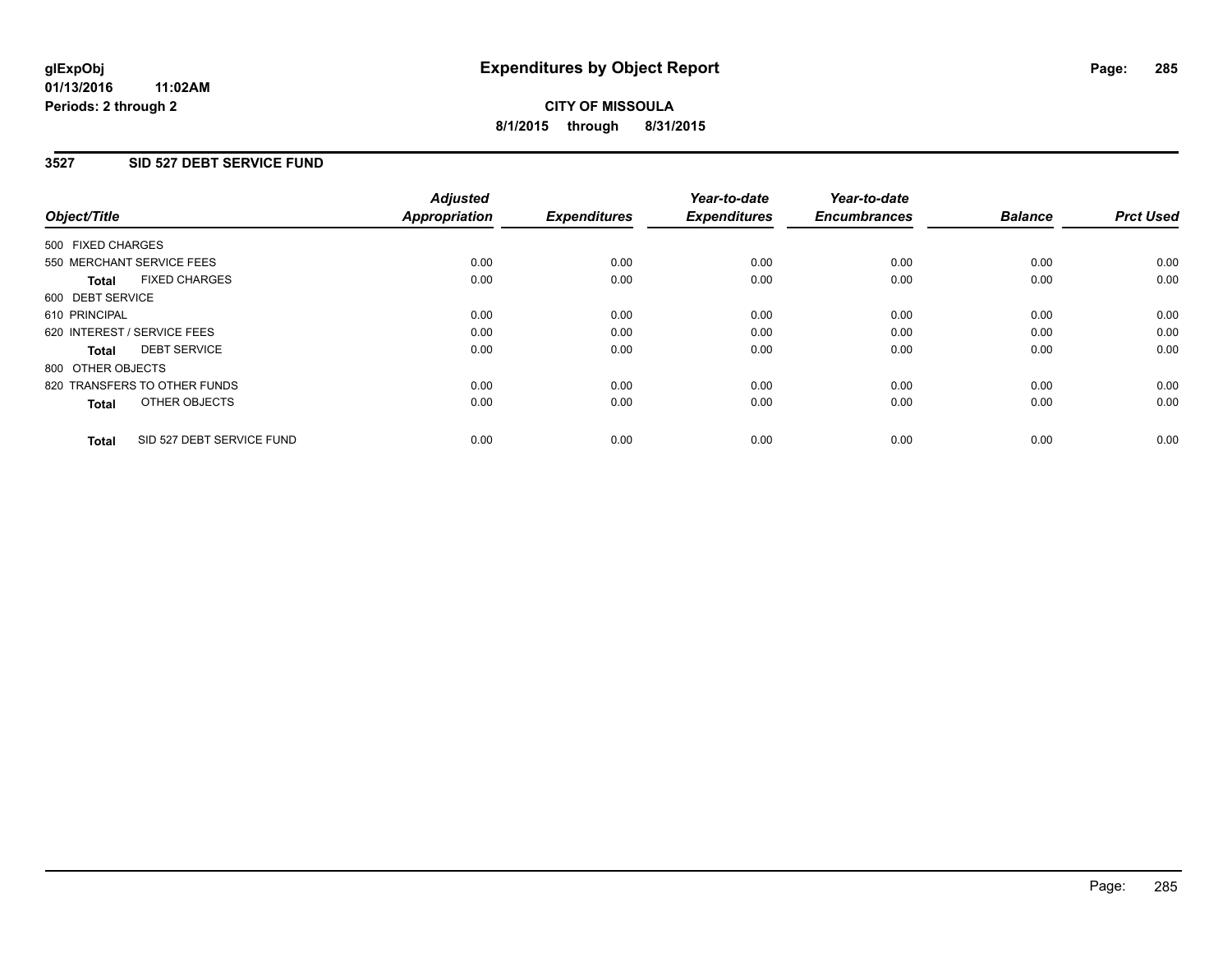#### **3530 SID 530 DEBT SERVICE FUND**

|                                      | <b>Adjusted</b> |                     | Year-to-date        | Year-to-date        |                |                  |
|--------------------------------------|-----------------|---------------------|---------------------|---------------------|----------------|------------------|
| Object/Title                         | Appropriation   | <b>Expenditures</b> | <b>Expenditures</b> | <b>Encumbrances</b> | <b>Balance</b> | <b>Prct Used</b> |
| 500 FIXED CHARGES                    |                 |                     |                     |                     |                |                  |
| 550 MERCHANT SERVICE FEES            | 0.00            | 0.00                | 0.00                | 0.00                | 0.00           | 0.00             |
| <b>FIXED CHARGES</b><br><b>Total</b> | 0.00            | 0.00                | 0.00                | 0.00                | 0.00           | 0.00             |
| 600 DEBT SERVICE                     |                 |                     |                     |                     |                |                  |
| 610 PRINCIPAL                        | 677.00          | 0.00                | 676.45              | 0.00                | 0.55           | 99.92            |
| 620 INTEREST / SERVICE FEES          | 4.00            | 0.00                | 4.19                | 0.00                | $-0.19$        | 104.75           |
| <b>DEBT SERVICE</b><br><b>Total</b>  | 681.00          | 0.00                | 680.64              | 0.00                | 0.36           | 99.95            |
| 800 OTHER OBJECTS                    |                 |                     |                     |                     |                |                  |
| 820 TRANSFERS TO OTHER FUNDS         | 0.00            | 0.00                | 0.00                | 0.00                | 0.00           | 0.00             |
| OTHER OBJECTS<br><b>Total</b>        | 0.00            | 0.00                | 0.00                | 0.00                | 0.00           | 0.00             |
|                                      |                 |                     |                     |                     |                |                  |
| NON-DEPARTMENTAL<br><b>Total</b>     | 681.00          | 0.00                | 680.64              | 0.00                | 0.36           | 99.95            |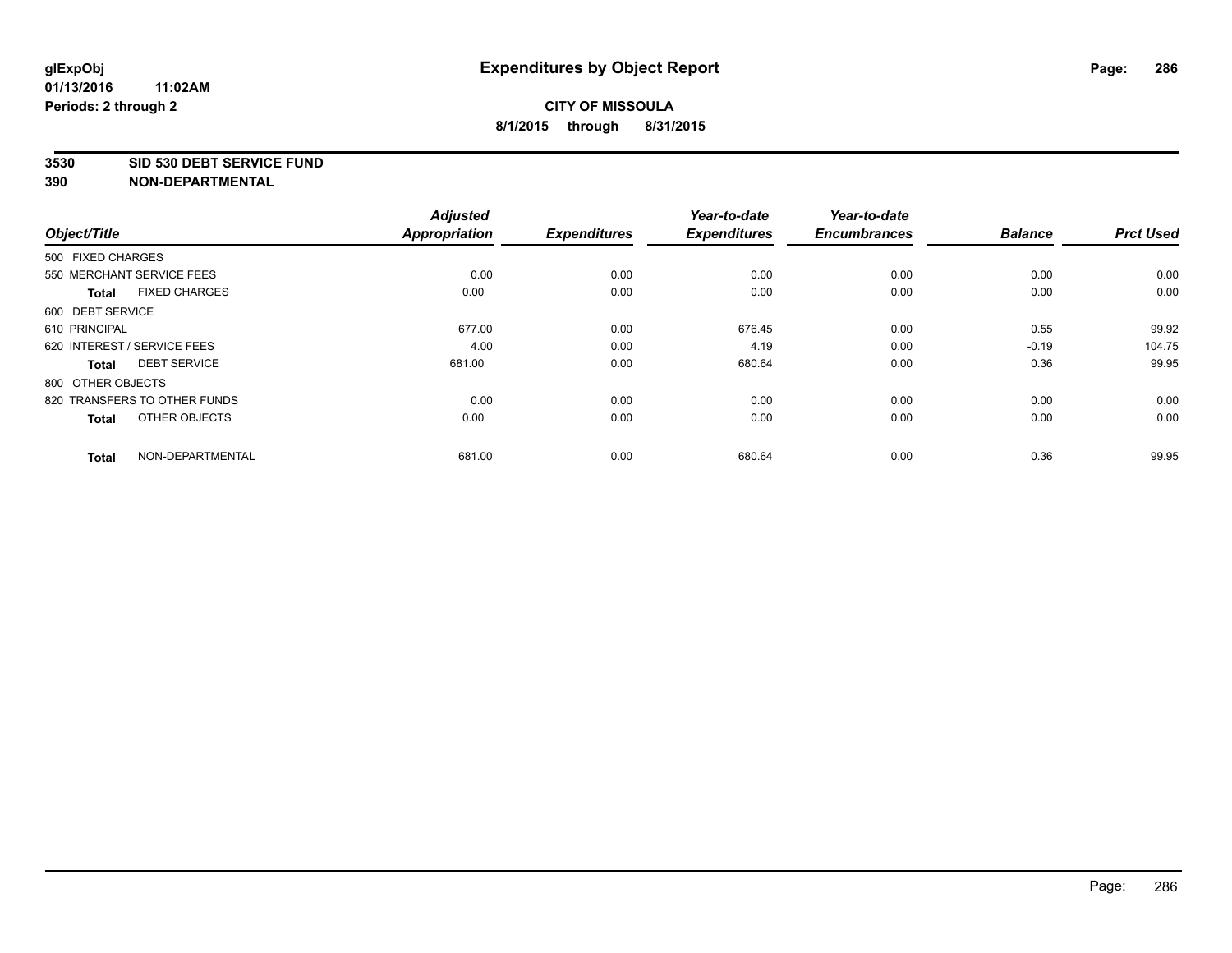### **01/13/2016 11:02AM Periods: 2 through 2**

# **CITY OF MISSOULA 8/1/2015 through 8/31/2015**

### **3530 SID 530 DEBT SERVICE FUND**

| Object/Title      |                              | <b>Adjusted</b><br><b>Appropriation</b> | <b>Expenditures</b> | Year-to-date<br><b>Expenditures</b> | Year-to-date<br><b>Encumbrances</b> | <b>Balance</b> | <b>Prct Used</b> |
|-------------------|------------------------------|-----------------------------------------|---------------------|-------------------------------------|-------------------------------------|----------------|------------------|
|                   |                              |                                         |                     |                                     |                                     |                |                  |
| 500 FIXED CHARGES |                              |                                         |                     |                                     |                                     |                |                  |
|                   | 550 MERCHANT SERVICE FEES    | 0.00                                    | 0.00                | 0.00                                | 0.00                                | 0.00           | 0.00             |
| <b>Total</b>      | <b>FIXED CHARGES</b>         | 0.00                                    | 0.00                | 0.00                                | 0.00                                | 0.00           | 0.00             |
| 600 DEBT SERVICE  |                              |                                         |                     |                                     |                                     |                |                  |
| 610 PRINCIPAL     |                              | 677.00                                  | 0.00                | 676.45                              | 0.00                                | 0.55           | 99.92            |
|                   | 620 INTEREST / SERVICE FEES  | 4.00                                    | 0.00                | 4.19                                | 0.00                                | $-0.19$        | 104.75           |
| Total             | <b>DEBT SERVICE</b>          | 681.00                                  | 0.00                | 680.64                              | 0.00                                | 0.36           | 99.95            |
| 800 OTHER OBJECTS |                              |                                         |                     |                                     |                                     |                |                  |
|                   | 820 TRANSFERS TO OTHER FUNDS | 0.00                                    | 0.00                | 0.00                                | 0.00                                | 0.00           | 0.00             |
| <b>Total</b>      | OTHER OBJECTS                | 0.00                                    | 0.00                | 0.00                                | 0.00                                | 0.00           | 0.00             |
| <b>Total</b>      | SID 530 DEBT SERVICE FUND    | 681.00                                  | 0.00                | 680.64                              | 0.00                                | 0.36           | 99.95            |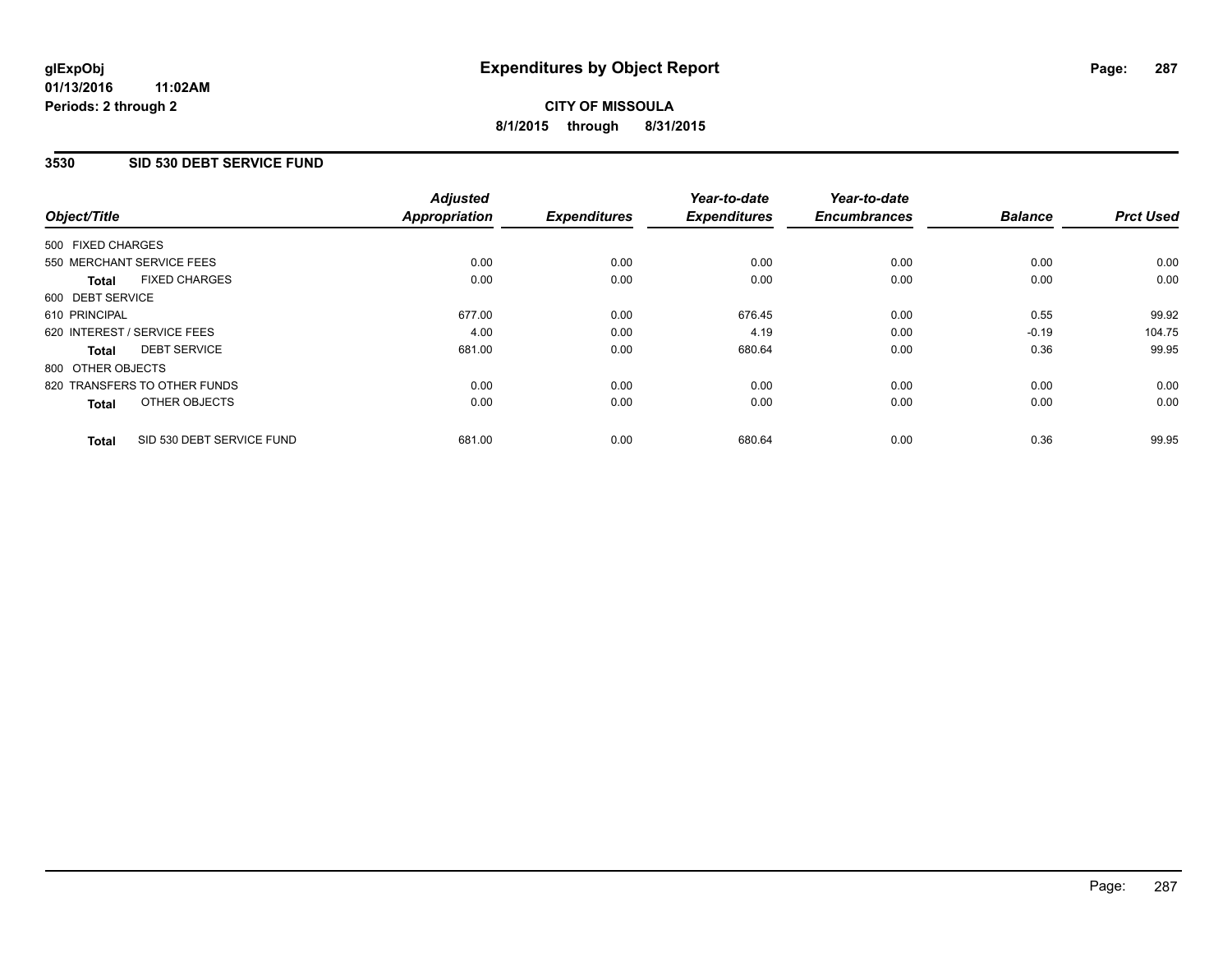### **3531 SID 531 HICKORY ST CALMING**

| Object/Title                         | <b>Adjusted</b><br><b>Appropriation</b> | <b>Expenditures</b> | Year-to-date<br><b>Expenditures</b> | Year-to-date<br><b>Encumbrances</b> | <b>Balance</b> | <b>Prct Used</b> |
|--------------------------------------|-----------------------------------------|---------------------|-------------------------------------|-------------------------------------|----------------|------------------|
| 500 FIXED CHARGES                    |                                         |                     |                                     |                                     |                |                  |
| 550 MERCHANT SERVICE FEES            | 0.00                                    | 0.00                | 0.00                                | 0.00                                | 0.00           | 0.00             |
| <b>FIXED CHARGES</b><br><b>Total</b> | 0.00                                    | 0.00                | 0.00                                | 0.00                                | 0.00           | 0.00             |
| 800 OTHER OBJECTS                    |                                         |                     |                                     |                                     |                |                  |
| 820 TRANSFERS TO OTHER FUNDS         | 0.00                                    | 0.00                | 0.00                                | 0.00                                | 0.00           | 0.00             |
| OTHER OBJECTS<br><b>Total</b>        | 0.00                                    | 0.00                | 0.00                                | 0.00                                | 0.00           | 0.00             |
| NON-DEPARTMENTAL<br><b>Total</b>     | 0.00                                    | 0.00                | 0.00                                | 0.00                                | 0.00           | 0.00             |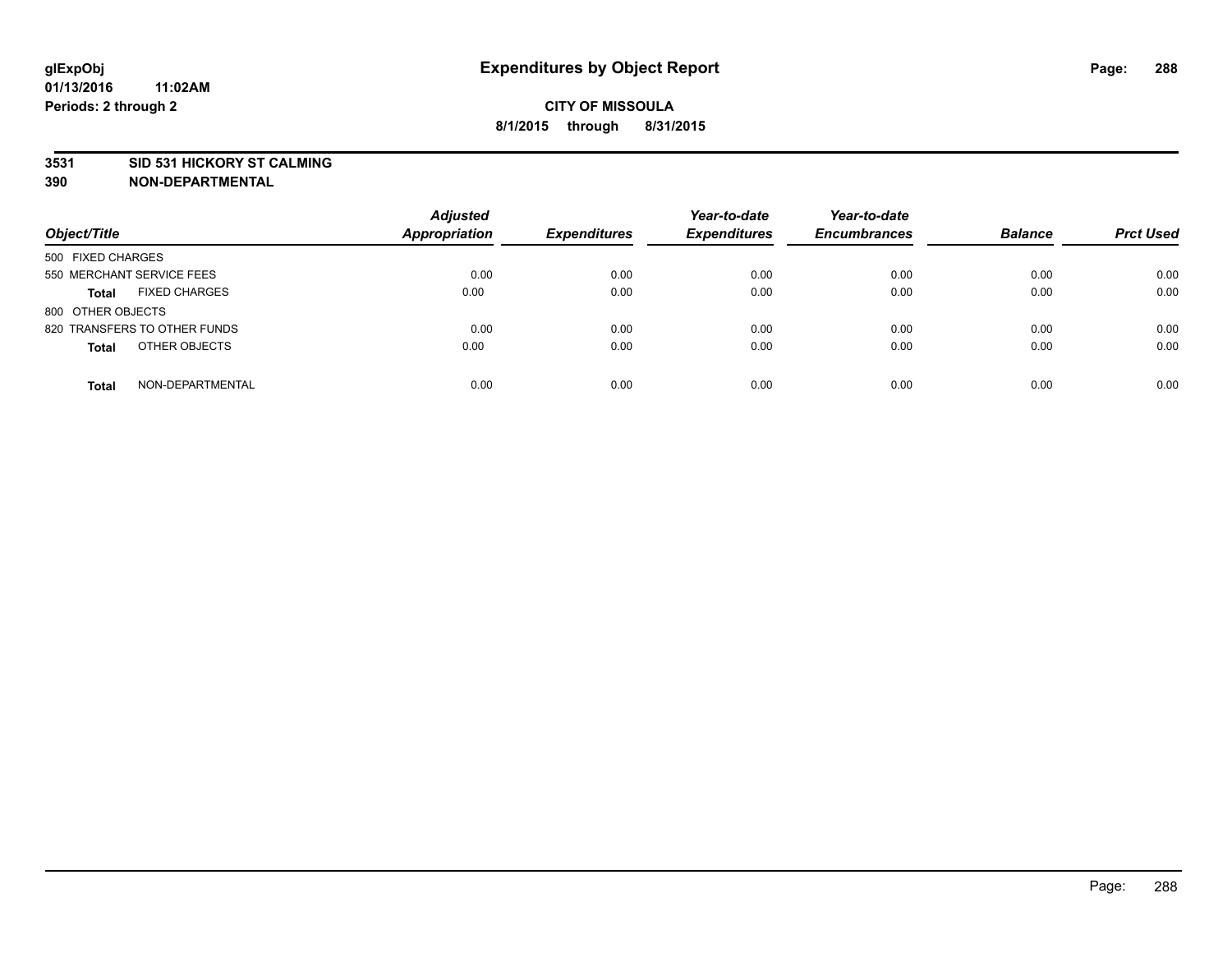# **3531 SID 531 HICKORY ST CALMING**

| Object/Title              |                              | <b>Adjusted</b><br><b>Appropriation</b> | <b>Expenditures</b> | Year-to-date<br><b>Expenditures</b> | Year-to-date<br><b>Encumbrances</b> | <b>Balance</b> | <b>Prct Used</b> |
|---------------------------|------------------------------|-----------------------------------------|---------------------|-------------------------------------|-------------------------------------|----------------|------------------|
| 500 FIXED CHARGES         |                              |                                         |                     |                                     |                                     |                |                  |
| 550 MERCHANT SERVICE FEES |                              | 0.00                                    | 0.00                | 0.00                                | 0.00                                | 0.00           | 0.00             |
| <b>Total</b>              | <b>FIXED CHARGES</b>         | 0.00                                    | 0.00                | 0.00                                | 0.00                                | 0.00           | 0.00             |
| 800 OTHER OBJECTS         |                              |                                         |                     |                                     |                                     |                |                  |
|                           | 820 TRANSFERS TO OTHER FUNDS | 0.00                                    | 0.00                | 0.00                                | 0.00                                | 0.00           | 0.00             |
| <b>Total</b>              | OTHER OBJECTS                | 0.00                                    | 0.00                | 0.00                                | 0.00                                | 0.00           | 0.00             |
| <b>Total</b>              | SID 531 HICKORY ST CALMING   | 0.00                                    | 0.00                | 0.00                                | 0.00                                | 0.00           | 0.00             |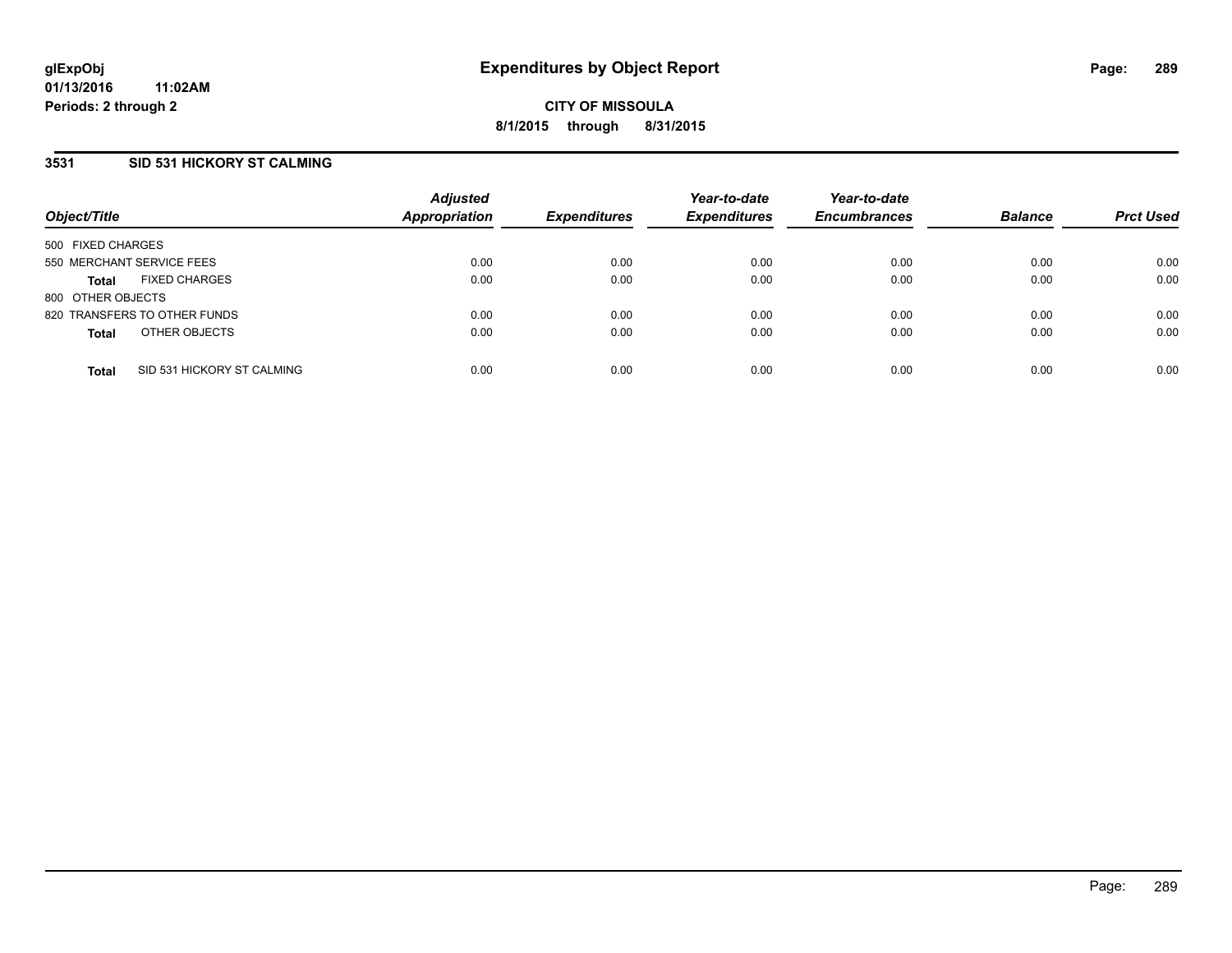#### **3532 SID 532 DEBT SERVICE FUND**

| Object/Title                |                      | <b>Adjusted</b><br><b>Appropriation</b> | <b>Expenditures</b> | Year-to-date<br><b>Expenditures</b> | Year-to-date<br><b>Encumbrances</b> | <b>Balance</b> | <b>Prct Used</b> |
|-----------------------------|----------------------|-----------------------------------------|---------------------|-------------------------------------|-------------------------------------|----------------|------------------|
|                             |                      |                                         |                     |                                     |                                     |                |                  |
| 500 FIXED CHARGES           |                      |                                         |                     |                                     |                                     |                |                  |
| 550 MERCHANT SERVICE FEES   |                      | 0.00                                    | 0.00                | 0.00                                | 0.00                                | 0.00           | 0.00             |
| <b>Total</b>                | <b>FIXED CHARGES</b> | 0.00                                    | 0.00                | 0.00                                | 0.00                                | 0.00           | 0.00             |
| 600 DEBT SERVICE            |                      |                                         |                     |                                     |                                     |                |                  |
| 610 PRINCIPAL               |                      | 30.000.00                               | 0.00                | 0.00                                | 0.00                                | 30.000.00      | 0.00             |
| 620 INTEREST / SERVICE FEES |                      | 12,363.00                               | 0.00                | 0.00                                | 0.00                                | 12,363.00      | 0.00             |
| <b>Total</b>                | <b>DEBT SERVICE</b>  | 42.363.00                               | 0.00                | 0.00                                | 0.00                                | 42.363.00      | 0.00             |
| <b>Total</b>                | NON-DEPARTMENTAL     | 42,363.00                               | 0.00                | 0.00                                | 0.00                                | 42,363.00      | 0.00             |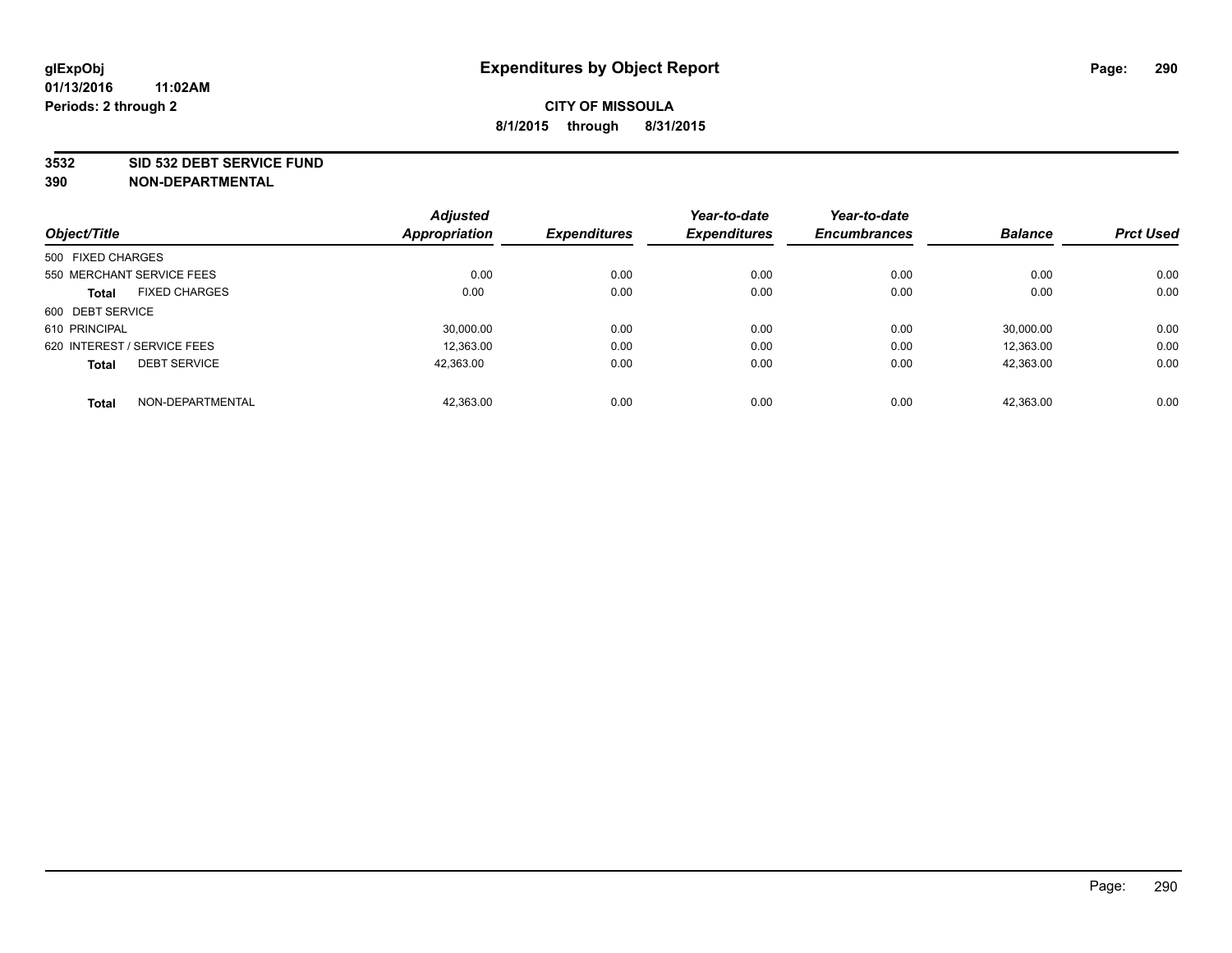## **3532 SID 532 DEBT SERVICE FUND**

| Object/Title                              | <b>Adjusted</b><br>Appropriation | <b>Expenditures</b> | Year-to-date<br><b>Expenditures</b> | Year-to-date<br><b>Encumbrances</b> | <b>Balance</b> | <b>Prct Used</b> |
|-------------------------------------------|----------------------------------|---------------------|-------------------------------------|-------------------------------------|----------------|------------------|
| 500 FIXED CHARGES                         |                                  |                     |                                     |                                     |                |                  |
| 550 MERCHANT SERVICE FEES                 | 0.00                             | 0.00                | 0.00                                | 0.00                                | 0.00           | 0.00             |
| <b>FIXED CHARGES</b><br><b>Total</b>      | 0.00                             | 0.00                | 0.00                                | 0.00                                | 0.00           | 0.00             |
| 600 DEBT SERVICE                          |                                  |                     |                                     |                                     |                |                  |
| 610 PRINCIPAL                             | 30,000.00                        | 0.00                | 0.00                                | 0.00                                | 30,000.00      | 0.00             |
| 620 INTEREST / SERVICE FEES               | 12,363.00                        | 0.00                | 0.00                                | 0.00                                | 12,363.00      | 0.00             |
| <b>DEBT SERVICE</b><br><b>Total</b>       | 42,363.00                        | 0.00                | 0.00                                | 0.00                                | 42.363.00      | 0.00             |
| SID 532 DEBT SERVICE FUND<br><b>Total</b> | 42.363.00                        | 0.00                | 0.00                                | 0.00                                | 42.363.00      | 0.00             |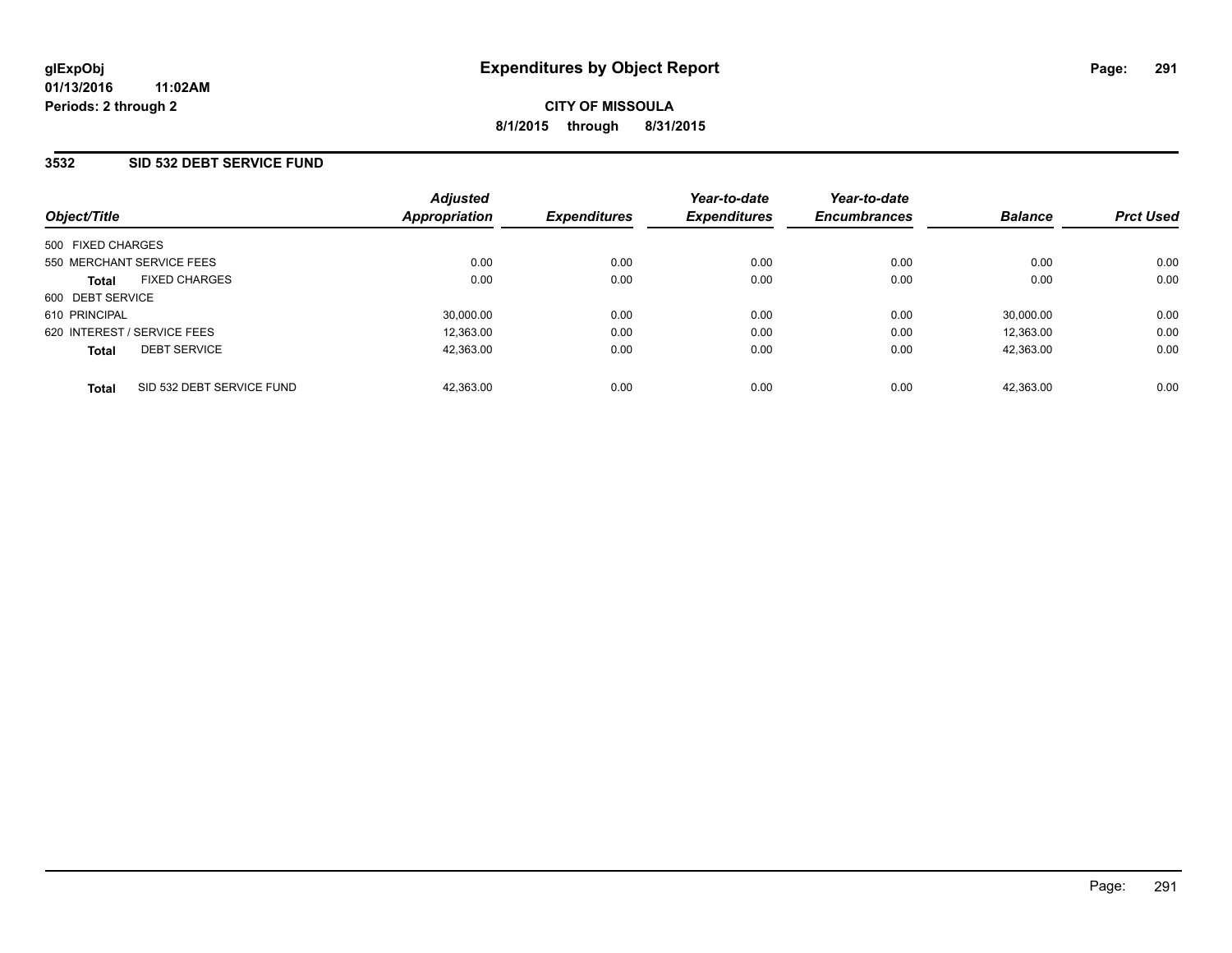### **01/13/2016 11:02AM Periods: 2 through 2**

# **CITY OF MISSOULA 8/1/2015 through 8/31/2015**

### **3533 GILBERT ST SEWER SID DEBT FUND**

**330 WASTEWATER**

| Object/Title                         | <b>Adjusted</b><br>Appropriation | <b>Expenditures</b> | Year-to-date<br><b>Expenditures</b> | Year-to-date<br><b>Encumbrances</b> | <b>Balance</b> | <b>Prct Used</b> |
|--------------------------------------|----------------------------------|---------------------|-------------------------------------|-------------------------------------|----------------|------------------|
| 500 FIXED CHARGES                    |                                  |                     |                                     |                                     |                |                  |
| 550 MERCHANT SERVICE FEES            | 0.00                             | 0.00                | 0.00                                | 0.00                                | 0.00           | 0.00             |
| <b>FIXED CHARGES</b><br><b>Total</b> | 0.00                             | 0.00                | 0.00                                | 0.00                                | 0.00           | 0.00             |
| <b>WASTEWATER</b><br>Total           | 0.00                             | 0.00                | 0.00                                | 0.00                                | 0.00           | 0.00             |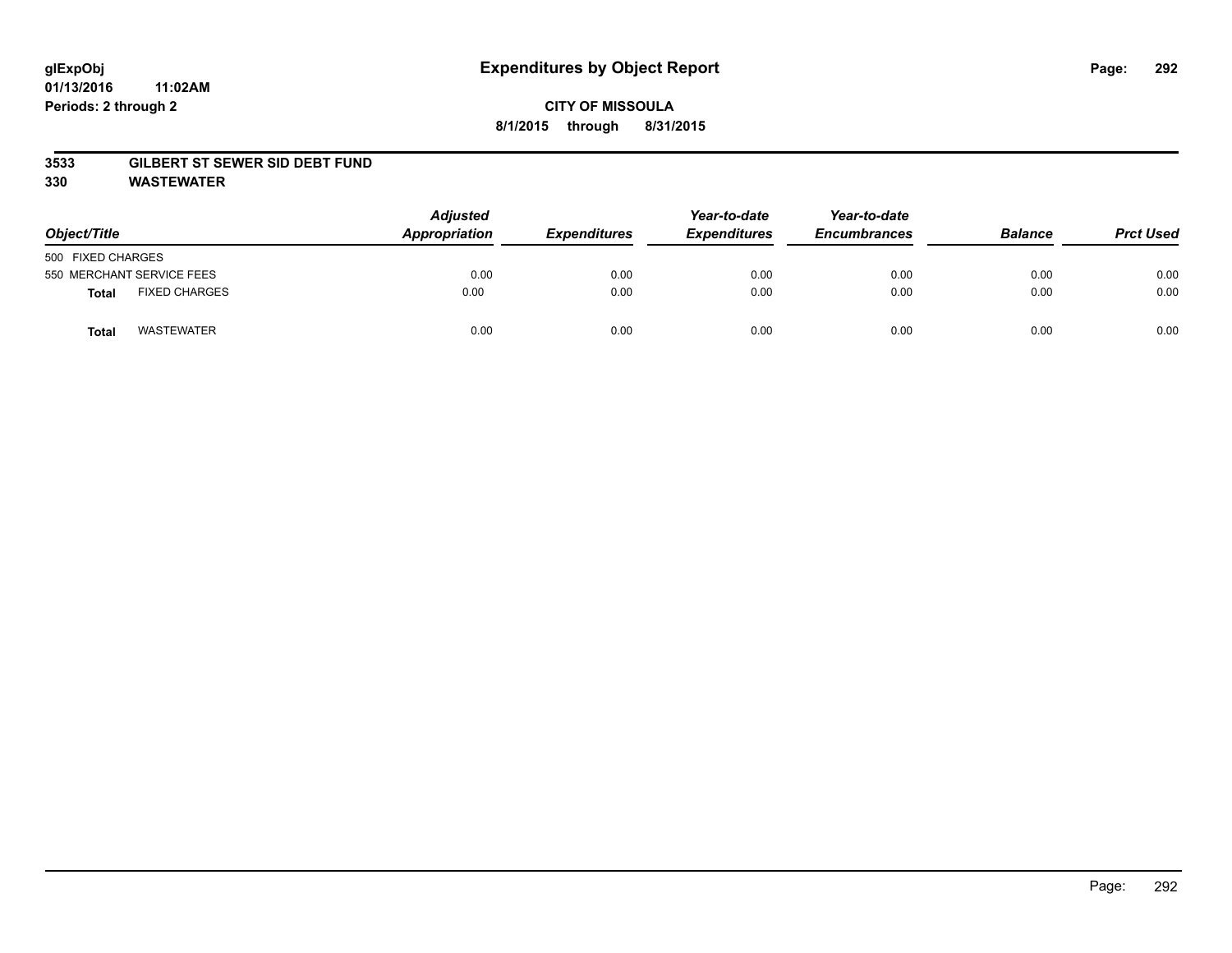#### **3533 GILBERT ST SEWER SID DEBT FUND**

|                                      | <b>Adjusted</b><br><b>Appropriation</b> |                     | Year-to-date        | Year-to-date<br><b>Encumbrances</b> | <b>Balance</b> | <b>Prct Used</b> |
|--------------------------------------|-----------------------------------------|---------------------|---------------------|-------------------------------------|----------------|------------------|
| Object/Title                         |                                         | <b>Expenditures</b> | <b>Expenditures</b> |                                     |                |                  |
| 500 FIXED CHARGES                    |                                         |                     |                     |                                     |                |                  |
| 500 FIXED CHARGES                    | 0.00                                    | 0.00                | 0.00                | 0.00                                | 0.00           | 0.00             |
| 550 MERCHANT SERVICE FEES            | 0.00                                    | 0.00                | 0.00                | 0.00                                | 0.00           | 0.00             |
| <b>FIXED CHARGES</b><br><b>Total</b> | 0.00                                    | 0.00                | 0.00                | 0.00                                | 0.00           | 0.00             |
| 600 DEBT SERVICE                     |                                         |                     |                     |                                     |                |                  |
| 610 PRINCIPAL                        | 12,000.00                               | 0.00                | 0.00                | 0.00                                | 12,000.00      | 0.00             |
| 620 INTEREST / SERVICE FEES          | 5,325.00                                | 0.00                | 0.00                | 0.00                                | 5,325.00       | 0.00             |
| <b>DEBT SERVICE</b><br><b>Total</b>  | 17,325.00                               | 0.00                | 0.00                | 0.00                                | 17,325.00      | 0.00             |
| 800 OTHER OBJECTS                    |                                         |                     |                     |                                     |                |                  |
| 820 TRANSFERS TO OTHER FUNDS         | 0.00                                    | 0.00                | 0.00                | 0.00                                | 0.00           | 0.00             |
| OTHER OBJECTS<br><b>Total</b>        | 0.00                                    | 0.00                | 0.00                | 0.00                                | 0.00           | 0.00             |
| NON-DEPARTMENTAL<br><b>Total</b>     | 17,325.00                               | 0.00                | 0.00                | 0.00                                | 17.325.00      | 0.00             |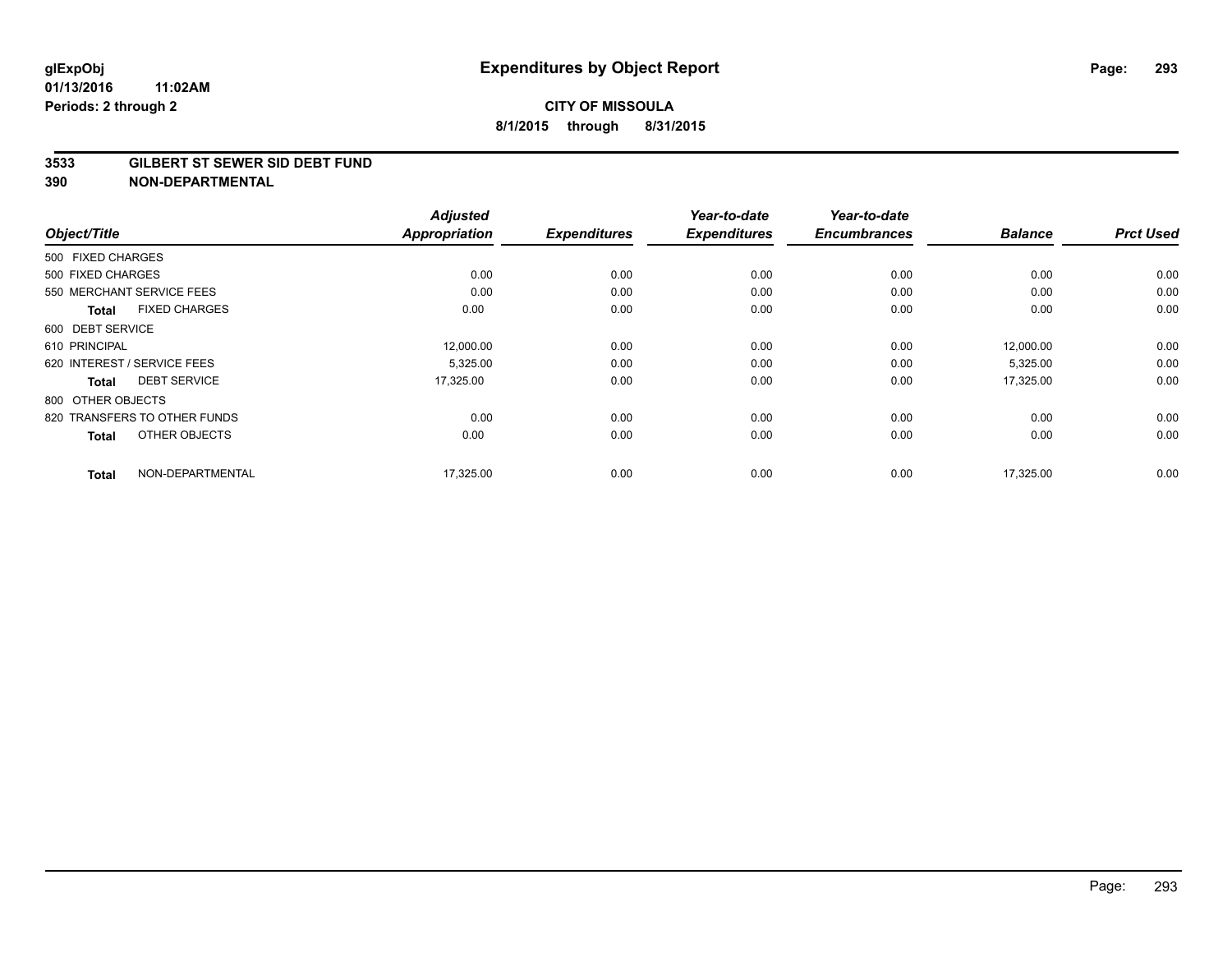**01/13/2016 11:02AM Periods: 2 through 2**

# **CITY OF MISSOULA 8/1/2015 through 8/31/2015**

### **3533 GILBERT ST SEWER SID DEBT FUND**

| Object/Title      |                                | <b>Adjusted</b><br><b>Appropriation</b> | <b>Expenditures</b> | Year-to-date<br><b>Expenditures</b> | Year-to-date<br><b>Encumbrances</b> | <b>Balance</b> | <b>Prct Used</b> |
|-------------------|--------------------------------|-----------------------------------------|---------------------|-------------------------------------|-------------------------------------|----------------|------------------|
| 500 FIXED CHARGES |                                |                                         |                     |                                     |                                     |                |                  |
| 500 FIXED CHARGES |                                | 0.00                                    | 0.00                | 0.00                                | 0.00                                | 0.00           | 0.00             |
|                   | 550 MERCHANT SERVICE FEES      | 0.00                                    | 0.00                | 0.00                                | 0.00                                | 0.00           | 0.00             |
| <b>Total</b>      | <b>FIXED CHARGES</b>           | 0.00                                    | 0.00                | 0.00                                | 0.00                                | 0.00           | 0.00             |
| 600 DEBT SERVICE  |                                |                                         |                     |                                     |                                     |                |                  |
| 610 PRINCIPAL     |                                | 12,000.00                               | 0.00                | 0.00                                | 0.00                                | 12,000.00      | 0.00             |
|                   | 620 INTEREST / SERVICE FEES    | 5,325.00                                | 0.00                | 0.00                                | 0.00                                | 5,325.00       | 0.00             |
| Total             | <b>DEBT SERVICE</b>            | 17,325.00                               | 0.00                | 0.00                                | 0.00                                | 17,325.00      | 0.00             |
| 800 OTHER OBJECTS |                                |                                         |                     |                                     |                                     |                |                  |
|                   | 820 TRANSFERS TO OTHER FUNDS   | 0.00                                    | 0.00                | 0.00                                | 0.00                                | 0.00           | 0.00             |
| <b>Total</b>      | OTHER OBJECTS                  | 0.00                                    | 0.00                | 0.00                                | 0.00                                | 0.00           | 0.00             |
| <b>Total</b>      | GILBERT ST SEWER SID DEBT FUND | 17,325.00                               | 0.00                | 0.00                                | 0.00                                | 17,325.00      | 0.00             |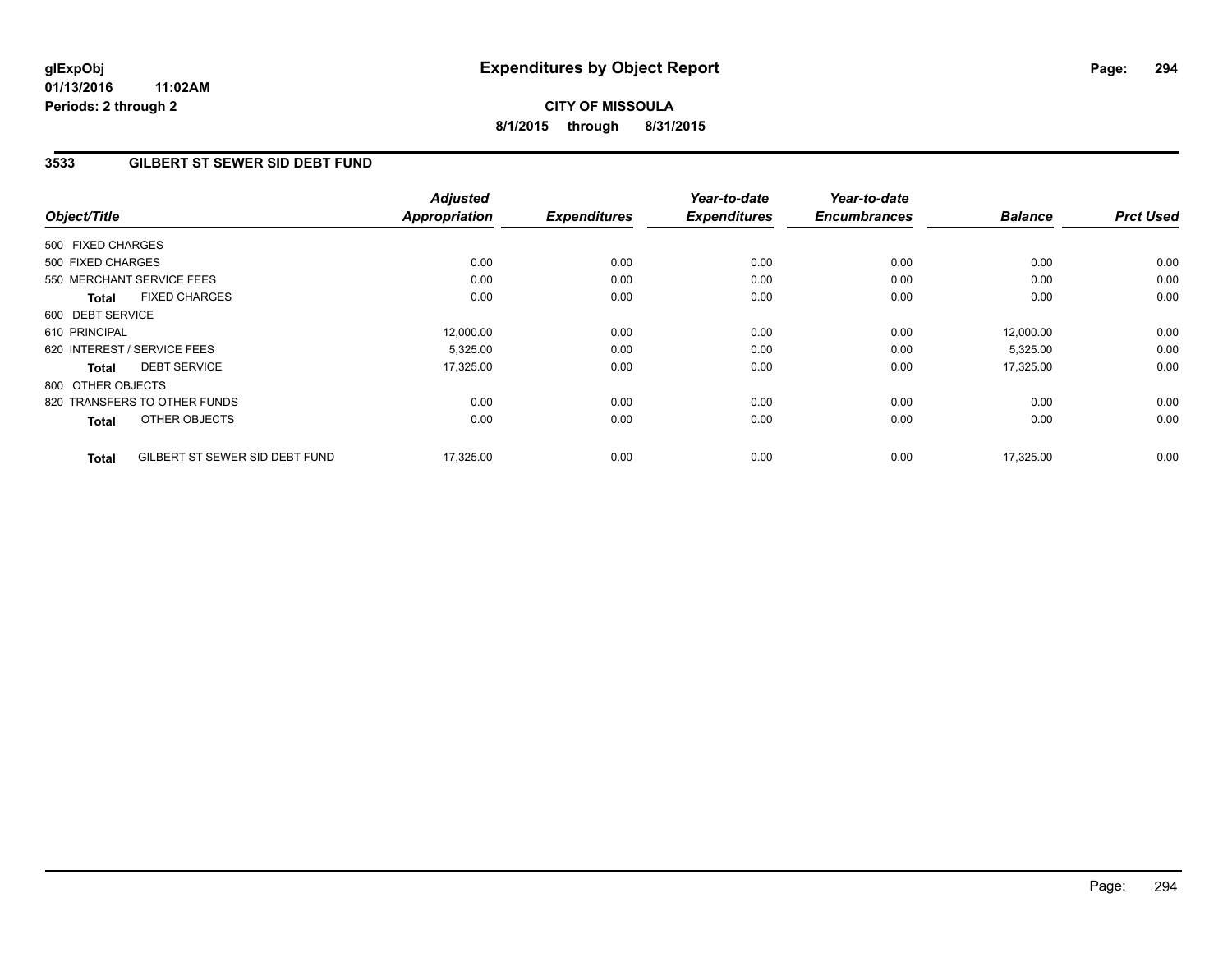#### **3534 LINCOLNWOOD SEWER PHASE I**

|                                      | <b>Adjusted</b><br><b>Appropriation</b> | <b>Expenditures</b> | Year-to-date<br><b>Expenditures</b> | Year-to-date<br><b>Encumbrances</b> | <b>Balance</b> | <b>Prct Used</b> |
|--------------------------------------|-----------------------------------------|---------------------|-------------------------------------|-------------------------------------|----------------|------------------|
| Object/Title                         |                                         |                     |                                     |                                     |                |                  |
| 500 FIXED CHARGES                    |                                         |                     |                                     |                                     |                |                  |
| 550 MERCHANT SERVICE FEES            | 0.00                                    | 0.00                | 0.00                                | 0.00                                | 0.00           | 0.00             |
| <b>FIXED CHARGES</b><br><b>Total</b> | 0.00                                    | 0.00                | 0.00                                | 0.00                                | 0.00           | 0.00             |
| 600 DEBT SERVICE                     |                                         |                     |                                     |                                     |                |                  |
| 610 PRINCIPAL                        | 12.000.00                               | 0.00                | 0.00                                | 0.00                                | 12.000.00      | 0.00             |
| 620 INTEREST / SERVICE FEES          | 5,963.00                                | 0.00                | 0.00                                | 0.00                                | 5,963.00       | 0.00             |
| <b>DEBT SERVICE</b><br><b>Total</b>  | 17.963.00                               | 0.00                | 0.00                                | 0.00                                | 17.963.00      | 0.00             |
| NON-DEPARTMENTAL<br><b>Total</b>     | 17.963.00                               | 0.00                | 0.00                                | 0.00                                | 17.963.00      | 0.00             |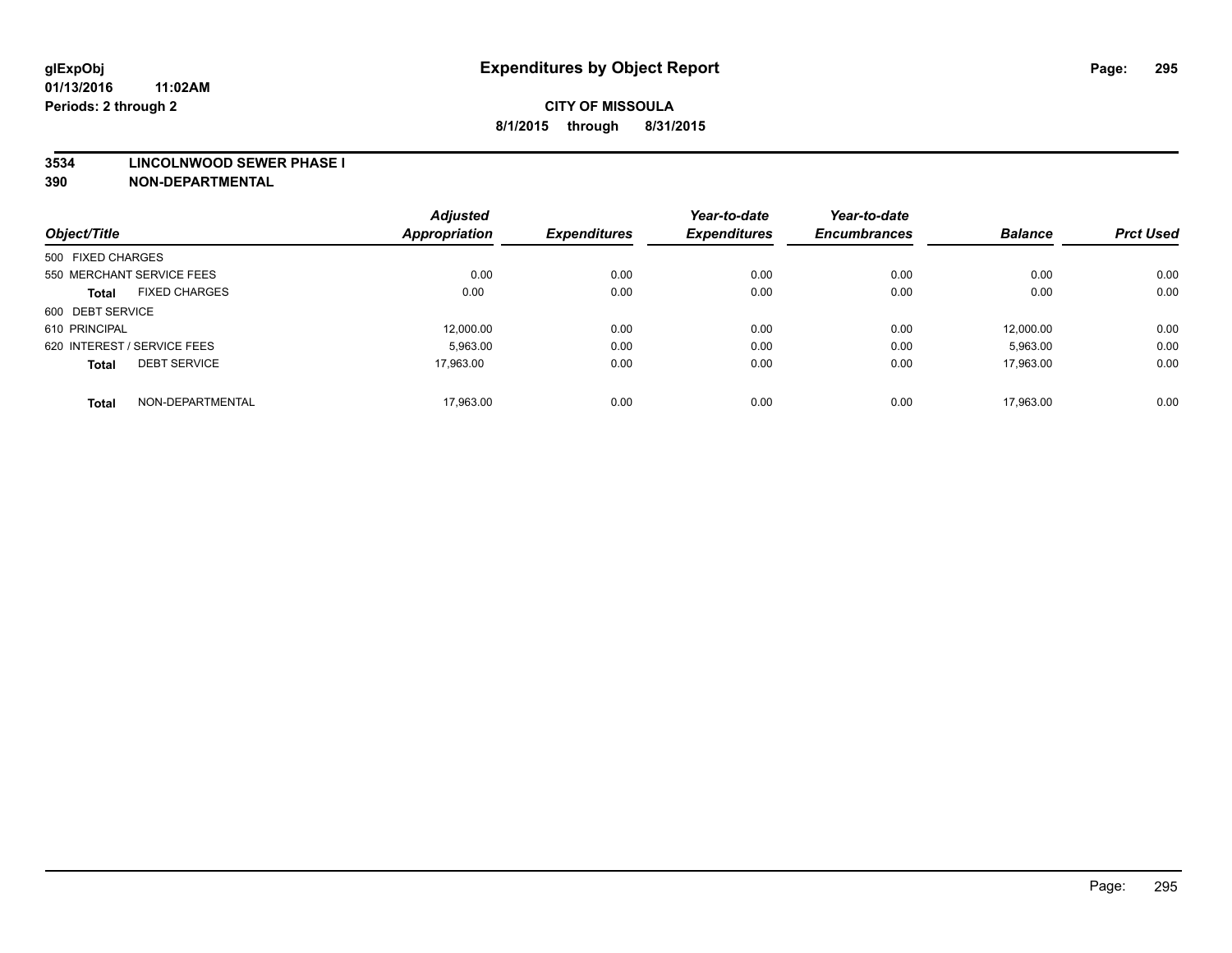### **3534 LINCOLNWOOD SEWER PHASE I**

| Object/Title                |                           | <b>Adjusted</b><br><b>Appropriation</b> | <b>Expenditures</b> | Year-to-date<br><b>Expenditures</b> | Year-to-date<br><b>Encumbrances</b> | <b>Balance</b> | <b>Prct Used</b> |
|-----------------------------|---------------------------|-----------------------------------------|---------------------|-------------------------------------|-------------------------------------|----------------|------------------|
| 500 FIXED CHARGES           |                           |                                         |                     |                                     |                                     |                |                  |
| 550 MERCHANT SERVICE FEES   |                           | 0.00                                    | 0.00                | 0.00                                | 0.00                                | 0.00           | 0.00             |
| <b>Total</b>                | <b>FIXED CHARGES</b>      | 0.00                                    | 0.00                | 0.00                                | 0.00                                | 0.00           | 0.00             |
| 600 DEBT SERVICE            |                           |                                         |                     |                                     |                                     |                |                  |
| 610 PRINCIPAL               |                           | 12.000.00                               | 0.00                | 0.00                                | 0.00                                | 12,000.00      | 0.00             |
| 620 INTEREST / SERVICE FEES |                           | 5.963.00                                | 0.00                | 0.00                                | 0.00                                | 5,963.00       | 0.00             |
| <b>Total</b>                | <b>DEBT SERVICE</b>       | 17.963.00                               | 0.00                | 0.00                                | 0.00                                | 17.963.00      | 0.00             |
| <b>Total</b>                | LINCOLNWOOD SEWER PHASE I | 17.963.00                               | 0.00                | 0.00                                | 0.00                                | 17.963.00      | 0.00             |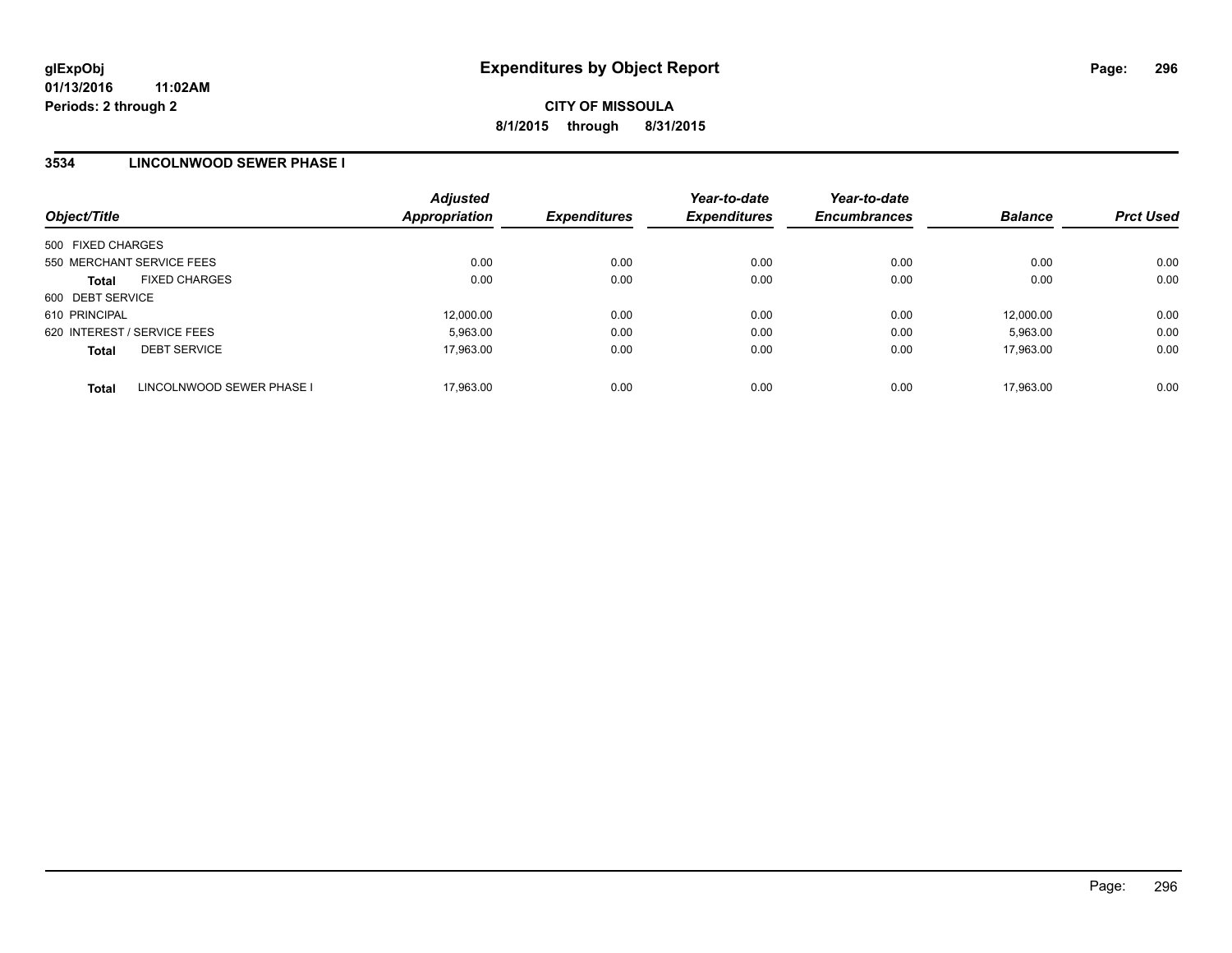### **3535 SLANT STREET TRAFFIC CALMING**

| Object/Title                         | <b>Adjusted</b><br><b>Appropriation</b> | <b>Expenditures</b> | Year-to-date<br><b>Expenditures</b> | Year-to-date<br><b>Encumbrances</b> | <b>Balance</b> | <b>Prct Used</b> |
|--------------------------------------|-----------------------------------------|---------------------|-------------------------------------|-------------------------------------|----------------|------------------|
|                                      |                                         |                     |                                     |                                     |                |                  |
| 500 FIXED CHARGES                    |                                         |                     |                                     |                                     |                |                  |
| 550 MERCHANT SERVICE FEES            | 0.00                                    | 0.00                | 0.00                                | 0.00                                | 0.00           | 0.00             |
| <b>FIXED CHARGES</b><br><b>Total</b> | 0.00                                    | 0.00                | 0.00                                | 0.00                                | 0.00           | 0.00             |
| 800 OTHER OBJECTS                    |                                         |                     |                                     |                                     |                |                  |
| 820 TRANSFERS TO OTHER FUNDS         | 0.00                                    | 0.00                | 0.00                                | 0.00                                | 0.00           | 0.00             |
| OTHER OBJECTS<br><b>Total</b>        | 0.00                                    | 0.00                | 0.00                                | 0.00                                | 0.00           | 0.00             |
|                                      |                                         |                     |                                     |                                     |                |                  |
| NON-DEPARTMENTAL<br><b>Total</b>     | 0.00                                    | 0.00                | 0.00                                | 0.00                                | 0.00           | 0.00             |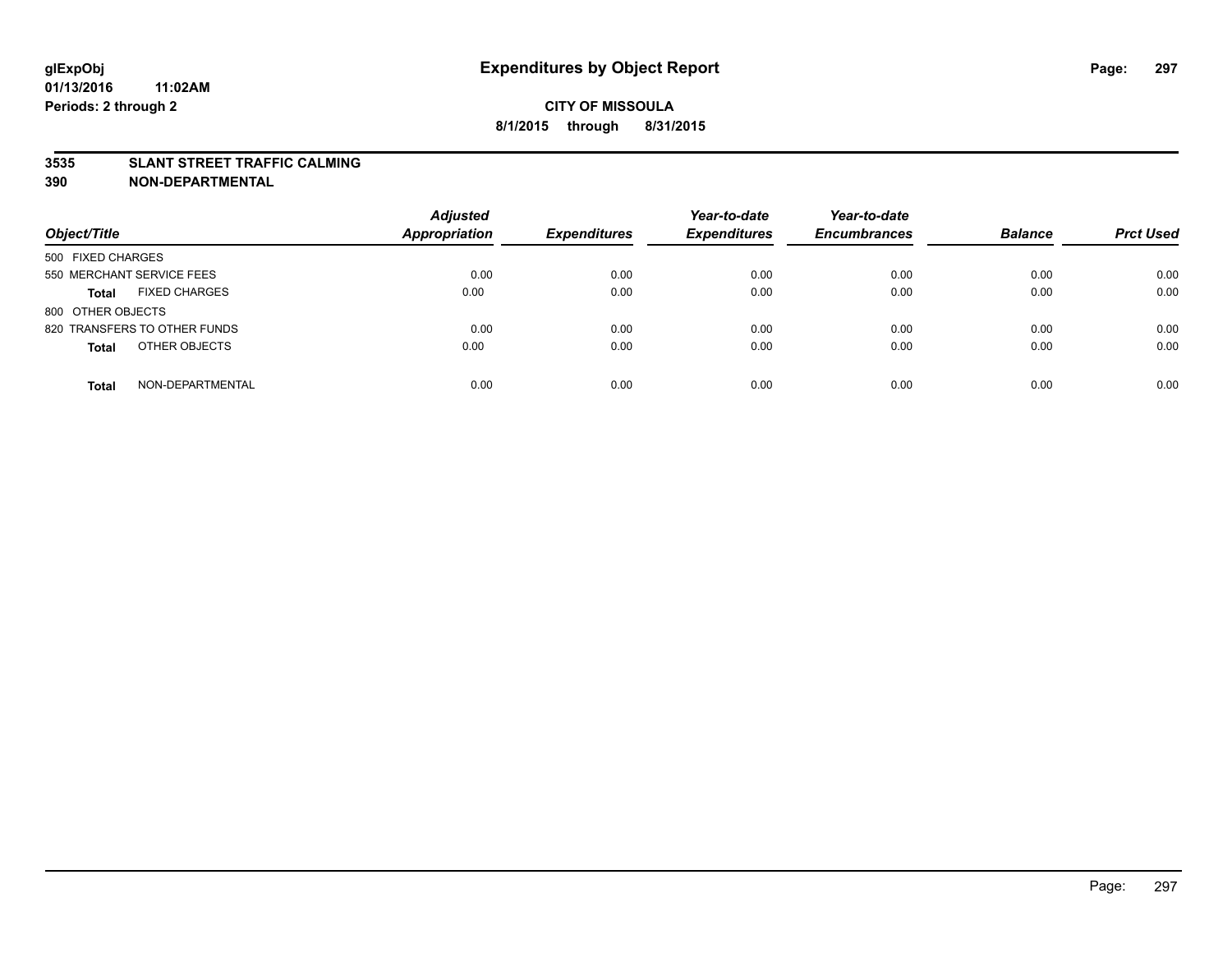## **3535 SLANT STREET TRAFFIC CALMING**

| Object/Title                                 | <b>Adjusted</b><br><b>Appropriation</b> | <b>Expenditures</b> | Year-to-date<br><b>Expenditures</b> | Year-to-date<br><b>Encumbrances</b> | <b>Balance</b> | <b>Prct Used</b> |
|----------------------------------------------|-----------------------------------------|---------------------|-------------------------------------|-------------------------------------|----------------|------------------|
| 500 FIXED CHARGES                            |                                         |                     |                                     |                                     |                |                  |
| 550 MERCHANT SERVICE FEES                    | 0.00                                    | 0.00                | 0.00                                | 0.00                                | 0.00           | 0.00             |
| <b>FIXED CHARGES</b><br><b>Total</b>         | 0.00                                    | 0.00                | 0.00                                | 0.00                                | 0.00           | 0.00             |
| 800 OTHER OBJECTS                            |                                         |                     |                                     |                                     |                |                  |
| 820 TRANSFERS TO OTHER FUNDS                 | 0.00                                    | 0.00                | 0.00                                | 0.00                                | 0.00           | 0.00             |
| OTHER OBJECTS<br><b>Total</b>                | 0.00                                    | 0.00                | 0.00                                | 0.00                                | 0.00           | 0.00             |
| SLANT STREET TRAFFIC CALMING<br><b>Total</b> | 0.00                                    | 0.00                | 0.00                                | 0.00                                | 0.00           | 0.00             |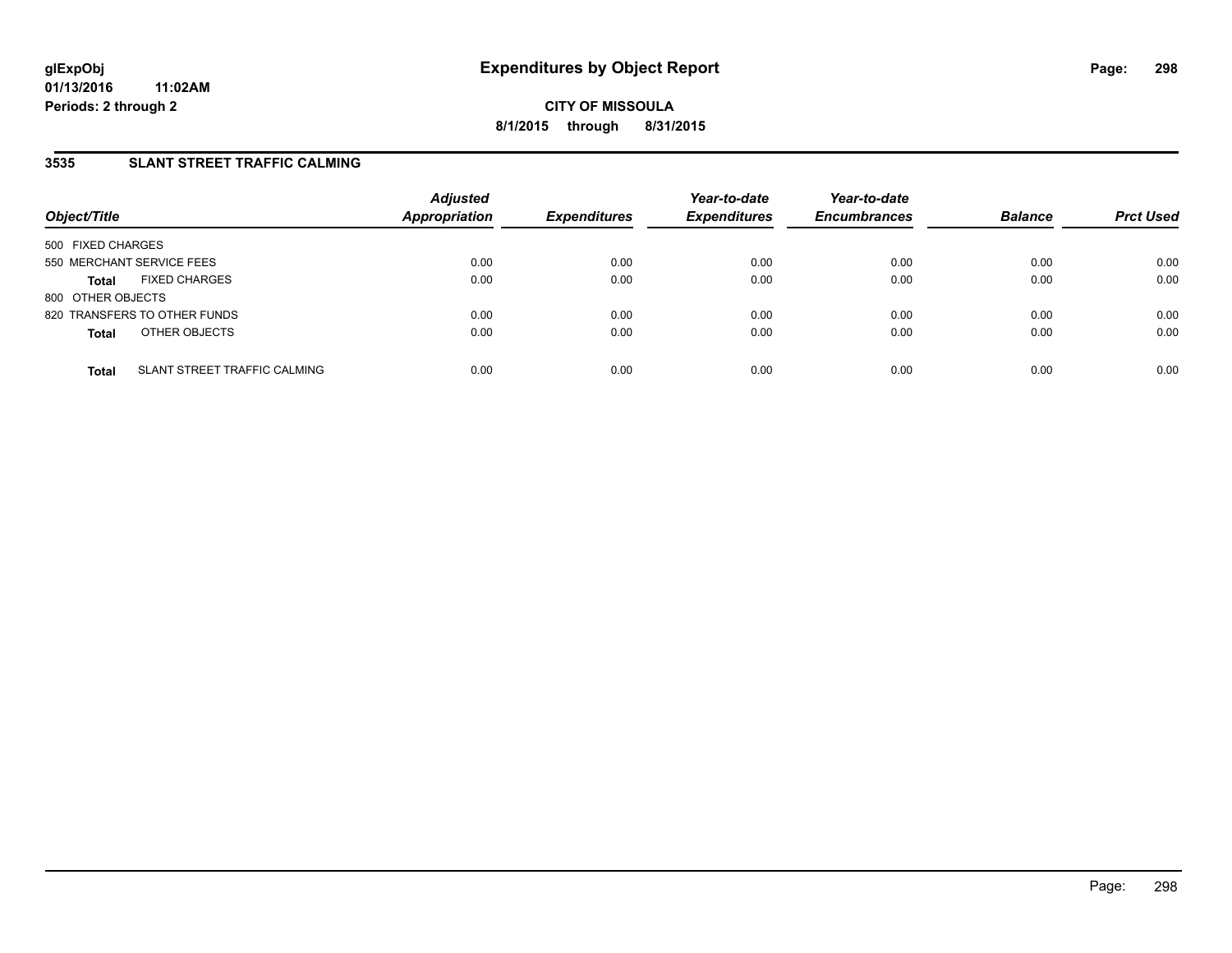#### **3536 LINCOLNWOOD SEWER PHASE II**

| Object/Title                         | <b>Adjusted</b><br><b>Appropriation</b> | <b>Expenditures</b> | Year-to-date<br><b>Expenditures</b> | Year-to-date<br><b>Encumbrances</b> | <b>Balance</b> | <b>Prct Used</b> |
|--------------------------------------|-----------------------------------------|---------------------|-------------------------------------|-------------------------------------|----------------|------------------|
|                                      |                                         |                     |                                     |                                     |                |                  |
| 500 FIXED CHARGES                    |                                         |                     |                                     |                                     |                |                  |
| 550 MERCHANT SERVICE FEES            | 0.00                                    | 0.00                | 0.00                                | 0.00                                | 0.00           | 0.00             |
| <b>FIXED CHARGES</b><br><b>Total</b> | 0.00                                    | 0.00                | 0.00                                | 0.00                                | 0.00           | 0.00             |
| 600 DEBT SERVICE                     |                                         |                     |                                     |                                     |                |                  |
| 610 PRINCIPAL                        | 21.000.00                               | 0.00                | 0.00                                | 0.00                                | 21.000.00      | 0.00             |
| 620 INTEREST / SERVICE FEES          | 10,350.00                               | 0.00                | 0.00                                | 0.00                                | 10,350.00      | 0.00             |
| <b>DEBT SERVICE</b><br><b>Total</b>  | 31.350.00                               | 0.00                | 0.00                                | 0.00                                | 31.350.00      | 0.00             |
| NON-DEPARTMENTAL<br><b>Total</b>     | 31,350.00                               | 0.00                | 0.00                                | 0.00                                | 31,350.00      | 0.00             |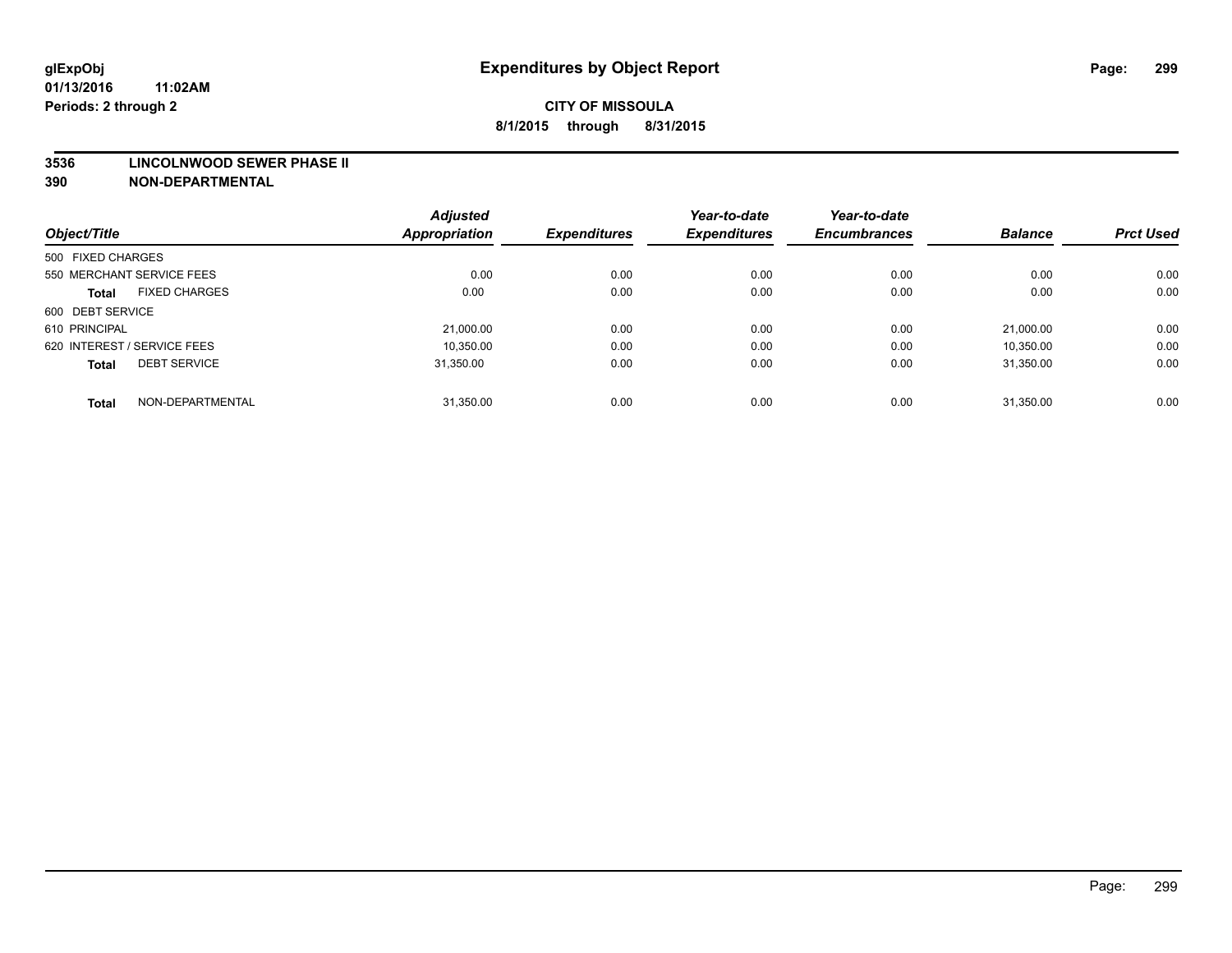### **3536 LINCOLNWOOD SEWER PHASE II**

| Object/Title                               | <b>Adjusted</b><br><b>Appropriation</b> | <b>Expenditures</b> | Year-to-date<br><b>Expenditures</b> | Year-to-date<br><b>Encumbrances</b> | <b>Balance</b> | <b>Prct Used</b> |
|--------------------------------------------|-----------------------------------------|---------------------|-------------------------------------|-------------------------------------|----------------|------------------|
| 500 FIXED CHARGES                          |                                         |                     |                                     |                                     |                |                  |
| 550 MERCHANT SERVICE FEES                  | 0.00                                    | 0.00                | 0.00                                | 0.00                                | 0.00           | 0.00             |
| <b>FIXED CHARGES</b><br><b>Total</b>       | 0.00                                    | 0.00                | 0.00                                | 0.00                                | 0.00           | 0.00             |
| 600 DEBT SERVICE                           |                                         |                     |                                     |                                     |                |                  |
| 610 PRINCIPAL                              | 21,000.00                               | 0.00                | 0.00                                | 0.00                                | 21.000.00      | 0.00             |
| 620 INTEREST / SERVICE FEES                | 10,350.00                               | 0.00                | 0.00                                | 0.00                                | 10,350.00      | 0.00             |
| <b>DEBT SERVICE</b><br><b>Total</b>        | 31.350.00                               | 0.00                | 0.00                                | 0.00                                | 31.350.00      | 0.00             |
| LINCOLNWOOD SEWER PHASE II<br><b>Total</b> | 31.350.00                               | 0.00                | 0.00                                | 0.00                                | 31.350.00      | 0.00             |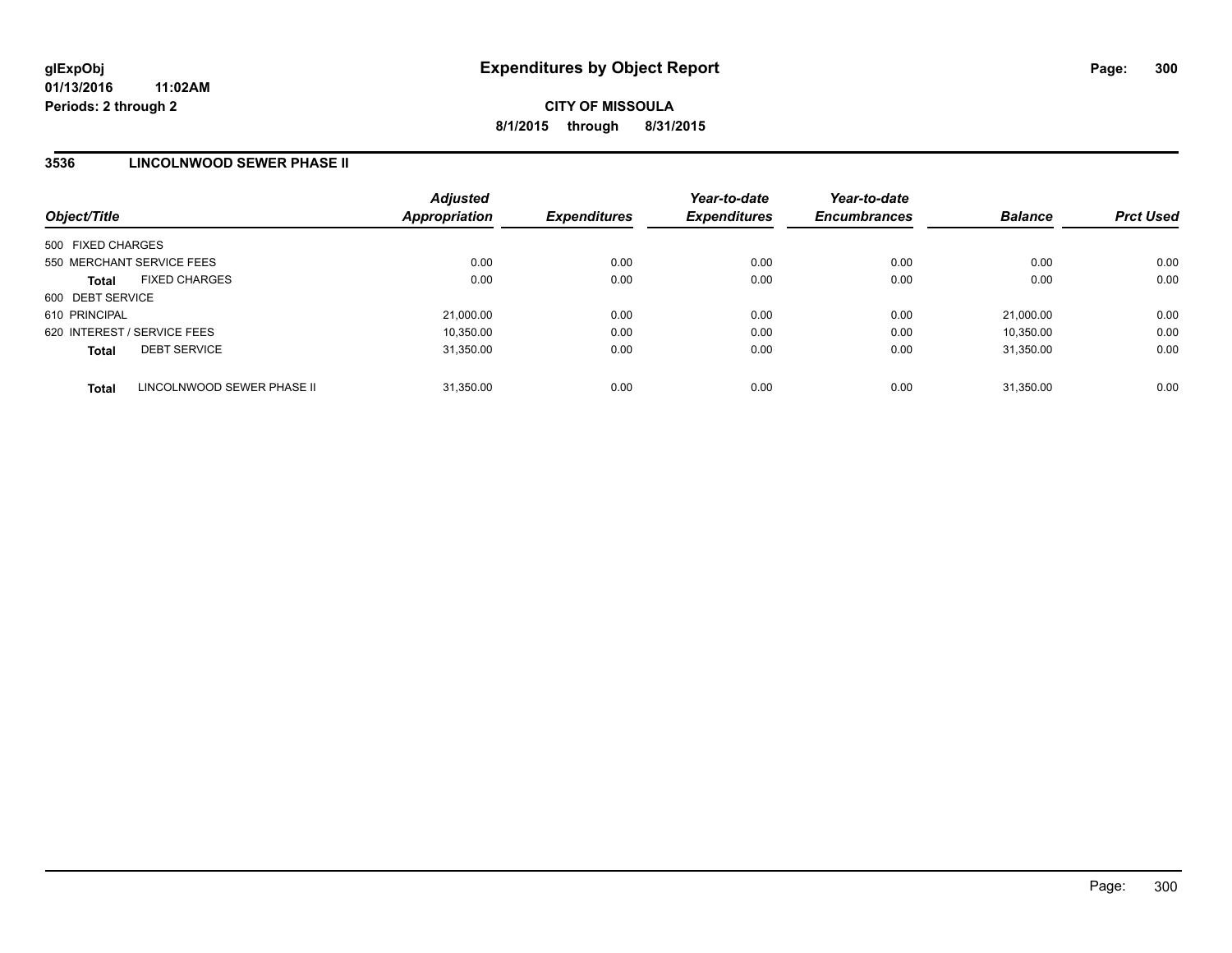### **3539 SOUTH 4TH STREET W TRAFFIC**

| Object/Title                         | <b>Adjusted</b><br><b>Appropriation</b> | <b>Expenditures</b> | Year-to-date<br><b>Expenditures</b> | Year-to-date<br><b>Encumbrances</b> | <b>Balance</b> | <b>Prct Used</b> |
|--------------------------------------|-----------------------------------------|---------------------|-------------------------------------|-------------------------------------|----------------|------------------|
| 500 FIXED CHARGES                    |                                         |                     |                                     |                                     |                |                  |
| 550 MERCHANT SERVICE FEES            | 0.00                                    | 0.00                | 0.00                                | 0.00                                | 0.00           | 0.00             |
| <b>FIXED CHARGES</b><br><b>Total</b> | 0.00                                    | 0.00                | 0.00                                | 0.00                                | 0.00           | 0.00             |
| 800 OTHER OBJECTS                    |                                         |                     |                                     |                                     |                |                  |
| 820 TRANSFERS TO OTHER FUNDS         | 0.00                                    | 0.00                | 0.00                                | 0.00                                | 0.00           | 0.00             |
| OTHER OBJECTS<br><b>Total</b>        | 0.00                                    | 0.00                | 0.00                                | 0.00                                | 0.00           | 0.00             |
| NON-DEPARTMENTAL<br><b>Total</b>     | 0.00                                    | 0.00                | 0.00                                | 0.00                                | 0.00           | 0.00             |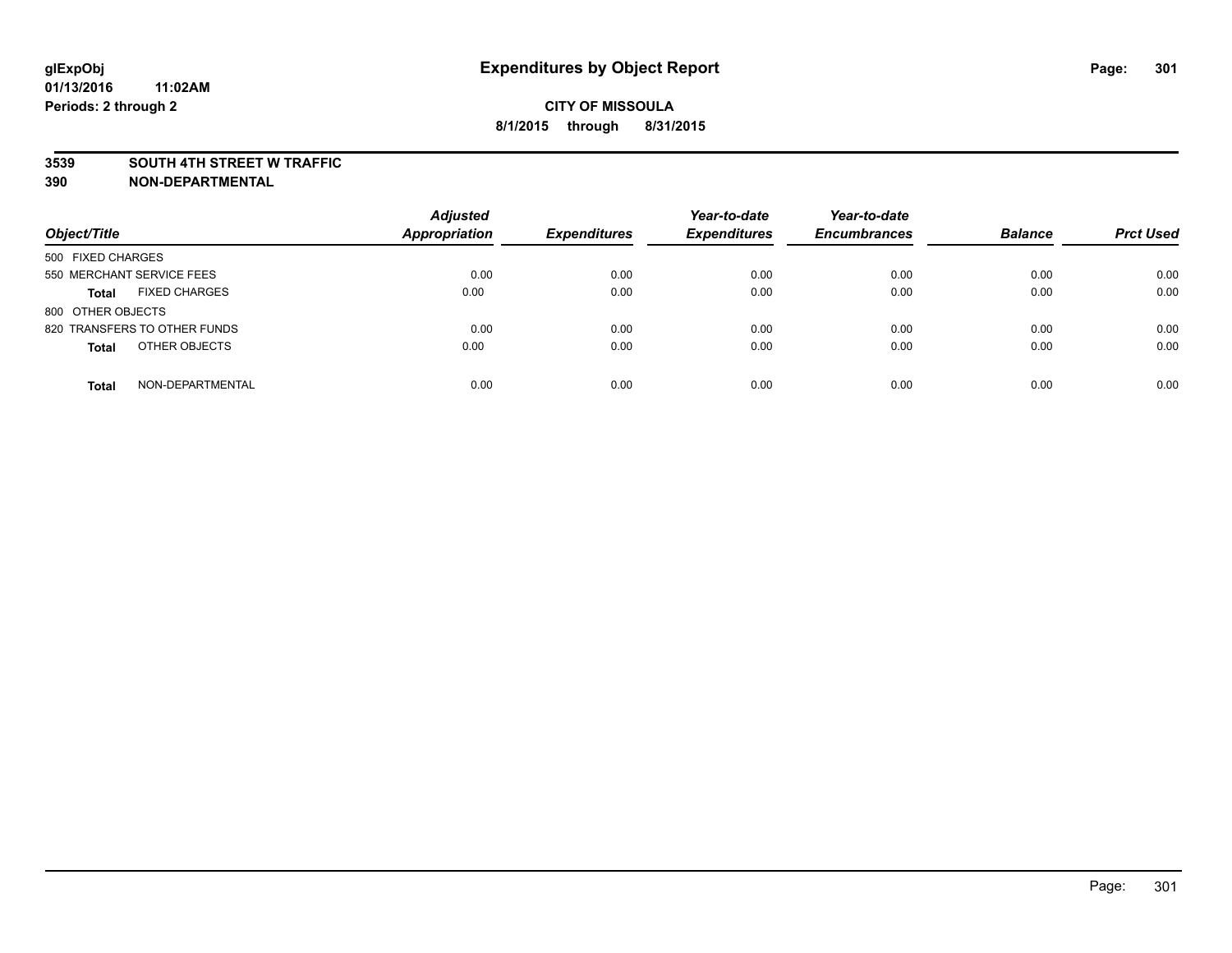## **3539 SOUTH 4TH STREET W TRAFFIC**

| Object/Title              |                              | <b>Adjusted</b><br><b>Appropriation</b> | <b>Expenditures</b> | Year-to-date<br><b>Expenditures</b> | Year-to-date<br><b>Encumbrances</b> | <b>Balance</b> | <b>Prct Used</b> |
|---------------------------|------------------------------|-----------------------------------------|---------------------|-------------------------------------|-------------------------------------|----------------|------------------|
| 500 FIXED CHARGES         |                              |                                         |                     |                                     |                                     |                |                  |
| 550 MERCHANT SERVICE FEES |                              | 0.00                                    | 0.00                | 0.00                                | 0.00                                | 0.00           | 0.00             |
| <b>Total</b>              | <b>FIXED CHARGES</b>         | 0.00                                    | 0.00                | 0.00                                | 0.00                                | 0.00           | 0.00             |
| 800 OTHER OBJECTS         |                              |                                         |                     |                                     |                                     |                |                  |
|                           | 820 TRANSFERS TO OTHER FUNDS | 0.00                                    | 0.00                | 0.00                                | 0.00                                | 0.00           | 0.00             |
| <b>Total</b>              | OTHER OBJECTS                | 0.00                                    | 0.00                | 0.00                                | 0.00                                | 0.00           | 0.00             |
| <b>Total</b>              | SOUTH 4TH STREET W TRAFFIC   | 0.00                                    | 0.00                | 0.00                                | 0.00                                | 0.00           | 0.00             |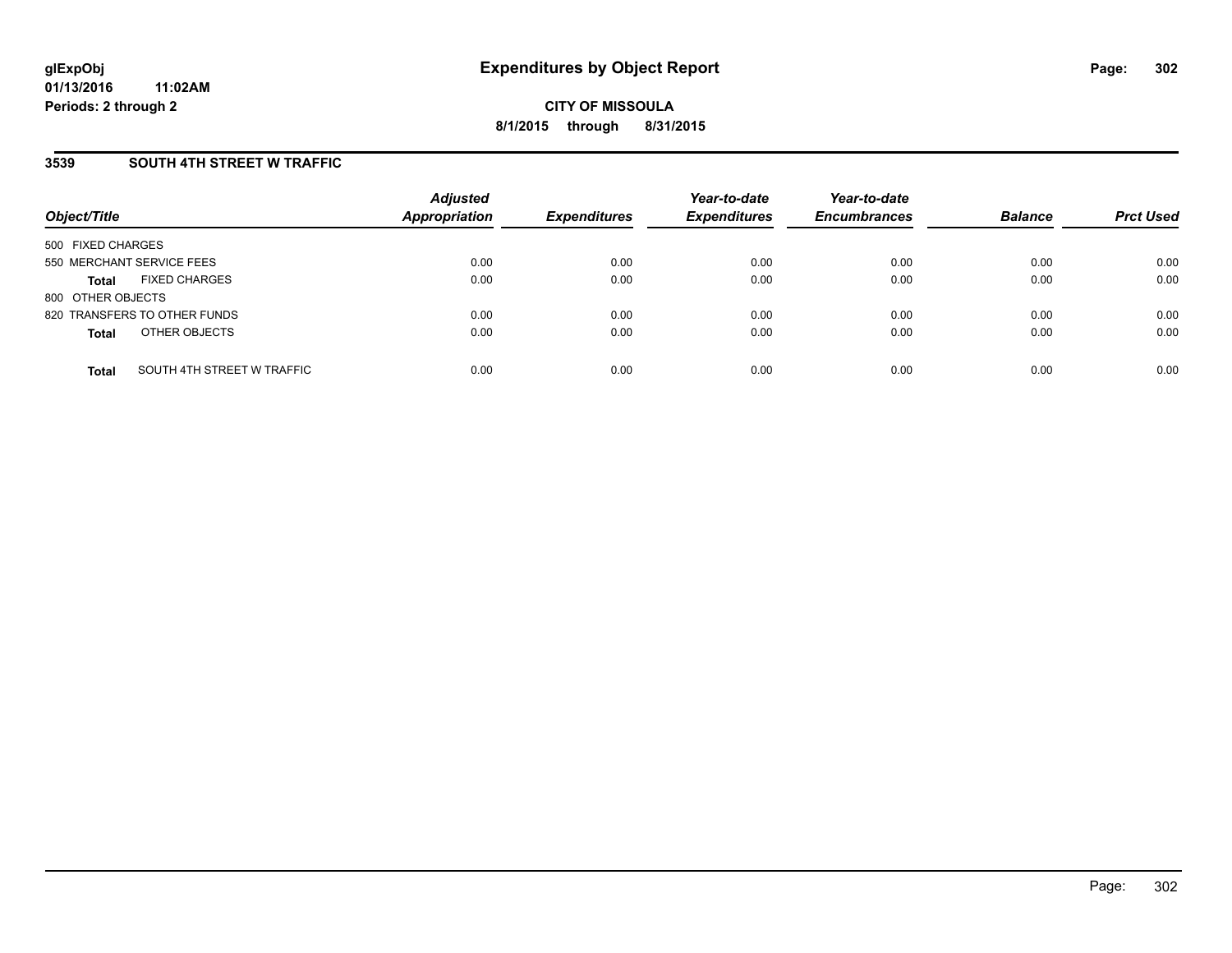#### **3540 SID 540 DEBT SERVICE FUND**

| Object/Title                         | <b>Adjusted</b><br><b>Appropriation</b> | <b>Expenditures</b> | Year-to-date<br><b>Expenditures</b> | Year-to-date<br><b>Encumbrances</b> | <b>Balance</b> | <b>Prct Used</b> |
|--------------------------------------|-----------------------------------------|---------------------|-------------------------------------|-------------------------------------|----------------|------------------|
|                                      |                                         |                     |                                     |                                     |                |                  |
| 500 FIXED CHARGES                    |                                         |                     |                                     |                                     |                |                  |
| 550 MERCHANT SERVICE FEES            | 0.00                                    | 0.00                | 0.00                                | 0.00                                | 0.00           | 0.00             |
| <b>FIXED CHARGES</b><br><b>Total</b> | 0.00                                    | 0.00                | 0.00                                | 0.00                                | 0.00           | 0.00             |
| 600 DEBT SERVICE                     |                                         |                     |                                     |                                     |                |                  |
| 610 PRINCIPAL                        | 70.000.00                               | 0.00                | 0.00                                | 0.00                                | 70.000.00      | 0.00             |
| 620 INTEREST / SERVICE FEES          | 49.192.00                               | 0.00                | 0.00                                | 0.00                                | 49,192.00      | 0.00             |
| <b>DEBT SERVICE</b><br><b>Total</b>  | 119.192.00                              | 0.00                | 0.00                                | 0.00                                | 119.192.00     | 0.00             |
| NON-DEPARTMENTAL<br><b>Total</b>     | 119.192.00                              | 0.00                | 0.00                                | 0.00                                | 119.192.00     | 0.00             |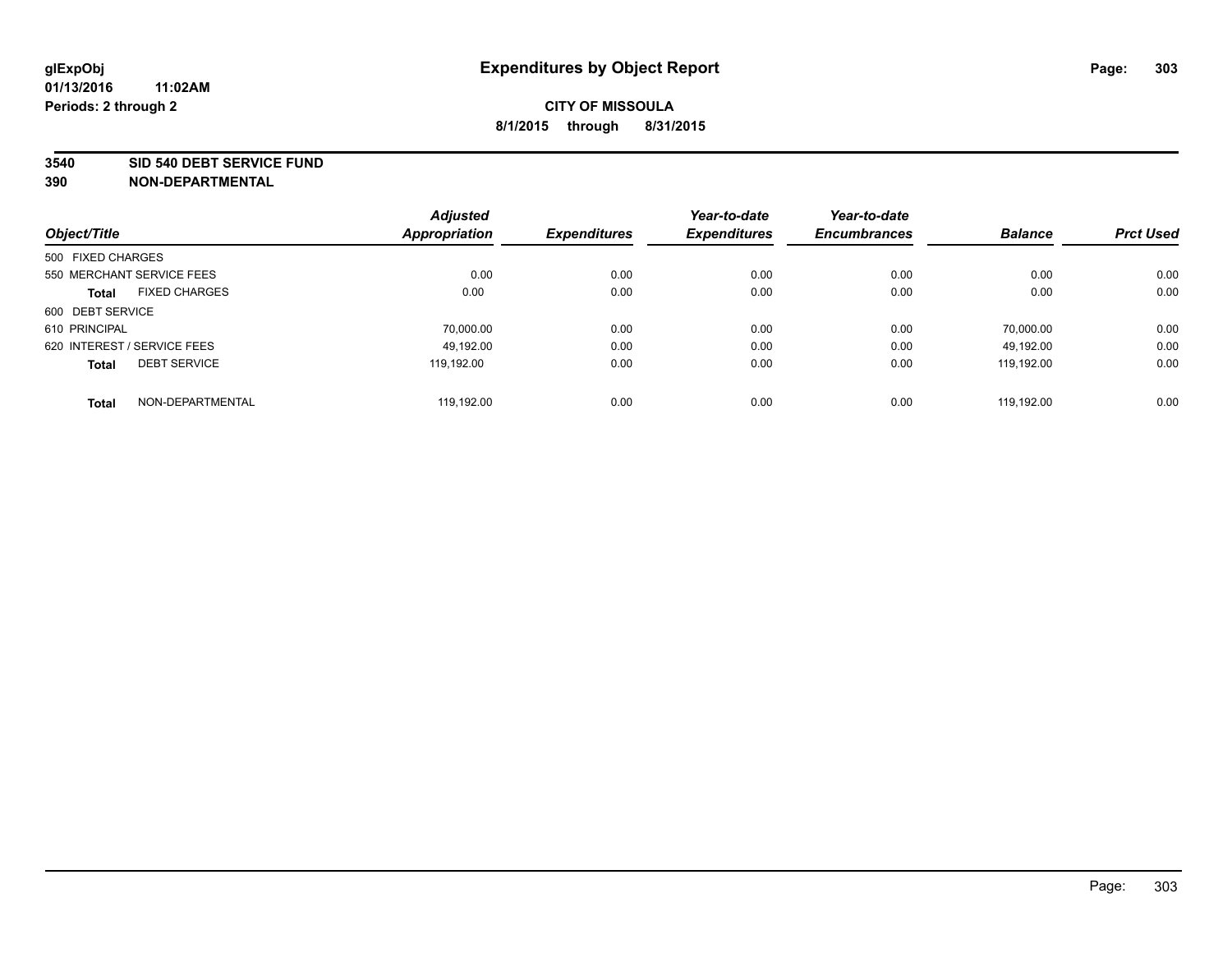### **3540 SID 540 DEBT SERVICE FUND**

| Object/Title                              | <b>Adjusted</b><br>Appropriation | <b>Expenditures</b> | Year-to-date<br><b>Expenditures</b> | Year-to-date<br><b>Encumbrances</b> | <b>Balance</b> | <b>Prct Used</b> |
|-------------------------------------------|----------------------------------|---------------------|-------------------------------------|-------------------------------------|----------------|------------------|
| 500 FIXED CHARGES                         |                                  |                     |                                     |                                     |                |                  |
| 550 MERCHANT SERVICE FEES                 | 0.00                             | 0.00                | 0.00                                | 0.00                                | 0.00           | 0.00             |
| <b>FIXED CHARGES</b><br><b>Total</b>      | 0.00                             | 0.00                | 0.00                                | 0.00                                | 0.00           | 0.00             |
| 600 DEBT SERVICE                          |                                  |                     |                                     |                                     |                |                  |
| 610 PRINCIPAL                             | 70,000.00                        | 0.00                | 0.00                                | 0.00                                | 70,000.00      | 0.00             |
| 620 INTEREST / SERVICE FEES               | 49,192.00                        | 0.00                | 0.00                                | 0.00                                | 49.192.00      | 0.00             |
| <b>DEBT SERVICE</b><br><b>Total</b>       | 119.192.00                       | 0.00                | 0.00                                | 0.00                                | 119.192.00     | 0.00             |
| SID 540 DEBT SERVICE FUND<br><b>Total</b> | 119.192.00                       | 0.00                | 0.00                                | 0.00                                | 119.192.00     | 0.00             |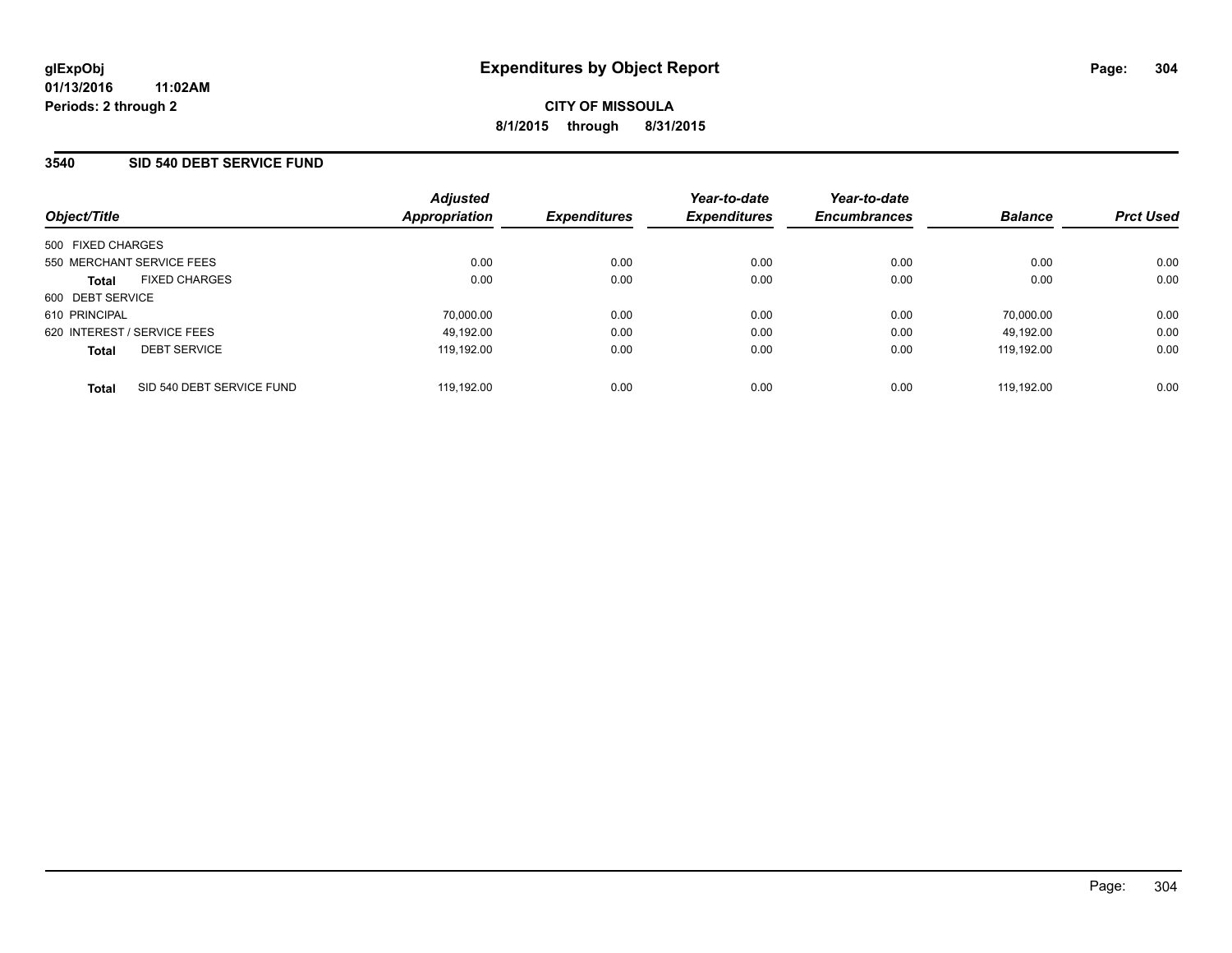#### **3541 SID 541 DEBT SERVICE**

|                             |                           | <b>Adjusted</b> |                     | Year-to-date        | Year-to-date        |                |                  |
|-----------------------------|---------------------------|-----------------|---------------------|---------------------|---------------------|----------------|------------------|
| Object/Title                |                           | Appropriation   | <b>Expenditures</b> | <b>Expenditures</b> | <b>Encumbrances</b> | <b>Balance</b> | <b>Prct Used</b> |
| 500 FIXED CHARGES           |                           |                 |                     |                     |                     |                |                  |
|                             | 550 MERCHANT SERVICE FEES | 0.00            | 0.00                | 0.00                | 0.00                | 0.00           | 0.00             |
| <b>Total</b>                | <b>FIXED CHARGES</b>      | 0.00            | 0.00                | 0.00                | 0.00                | 0.00           | 0.00             |
| 600 DEBT SERVICE            |                           |                 |                     |                     |                     |                |                  |
| 610 PRINCIPAL               |                           | 30,000.00       | 0.00                | 0.00                | 0.00                | 30.000.00      | 0.00             |
| 620 INTEREST / SERVICE FEES |                           | 29.303.00       | 300.00              | 300.00              | 0.00                | 29.003.00      | 1.02             |
| <b>Total</b>                | <b>DEBT SERVICE</b>       | 59.303.00       | 300.00              | 300.00              | 0.00                | 59,003.00      | 0.51             |
| <b>Total</b>                | NON-DEPARTMENTAL          | 59.303.00       | 300.00              | 300.00              | 0.00                | 59,003.00      | 0.51             |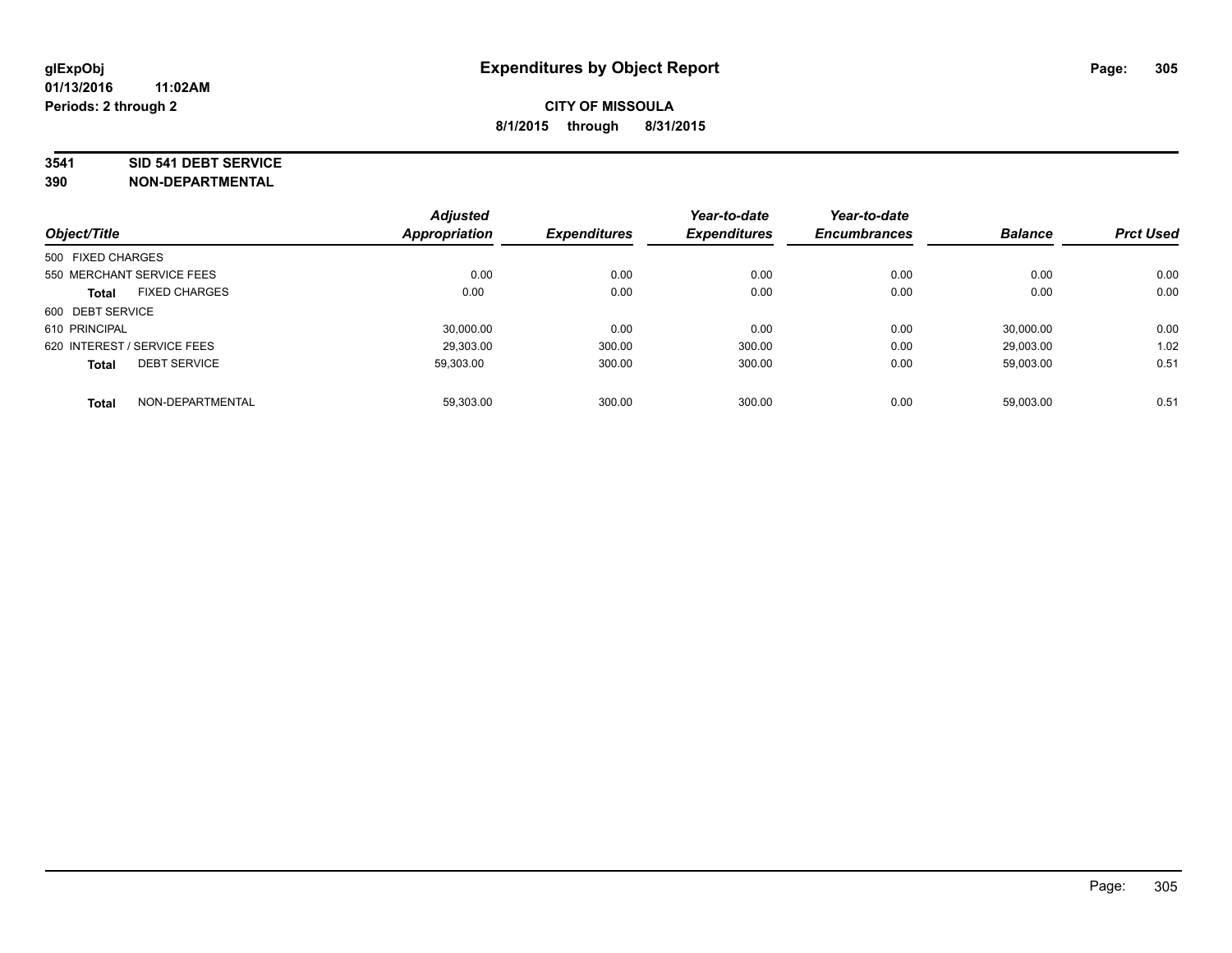### **3541 SID 541 DEBT SERVICE**

|                             |                      | <b>Adjusted</b> |                     | Year-to-date        | Year-to-date        |                |                  |
|-----------------------------|----------------------|-----------------|---------------------|---------------------|---------------------|----------------|------------------|
| Object/Title                |                      | Appropriation   | <b>Expenditures</b> | <b>Expenditures</b> | <b>Encumbrances</b> | <b>Balance</b> | <b>Prct Used</b> |
| 500 FIXED CHARGES           |                      |                 |                     |                     |                     |                |                  |
| 550 MERCHANT SERVICE FEES   |                      | 0.00            | 0.00                | 0.00                | 0.00                | 0.00           | 0.00             |
| <b>Total</b>                | <b>FIXED CHARGES</b> | 0.00            | 0.00                | 0.00                | 0.00                | 0.00           | 0.00             |
| 600 DEBT SERVICE            |                      |                 |                     |                     |                     |                |                  |
| 610 PRINCIPAL               |                      | 30,000.00       | 0.00                | 0.00                | 0.00                | 30.000.00      | 0.00             |
| 620 INTEREST / SERVICE FEES |                      | 29.303.00       | 300.00              | 300.00              | 0.00                | 29.003.00      | 1.02             |
| <b>Total</b>                | <b>DEBT SERVICE</b>  | 59,303.00       | 300.00              | 300.00              | 0.00                | 59,003.00      | 0.51             |
| <b>Total</b>                | SID 541 DEBT SERVICE | 59.303.00       | 300.00              | 300.00              | 0.00                | 59.003.00      | 0.51             |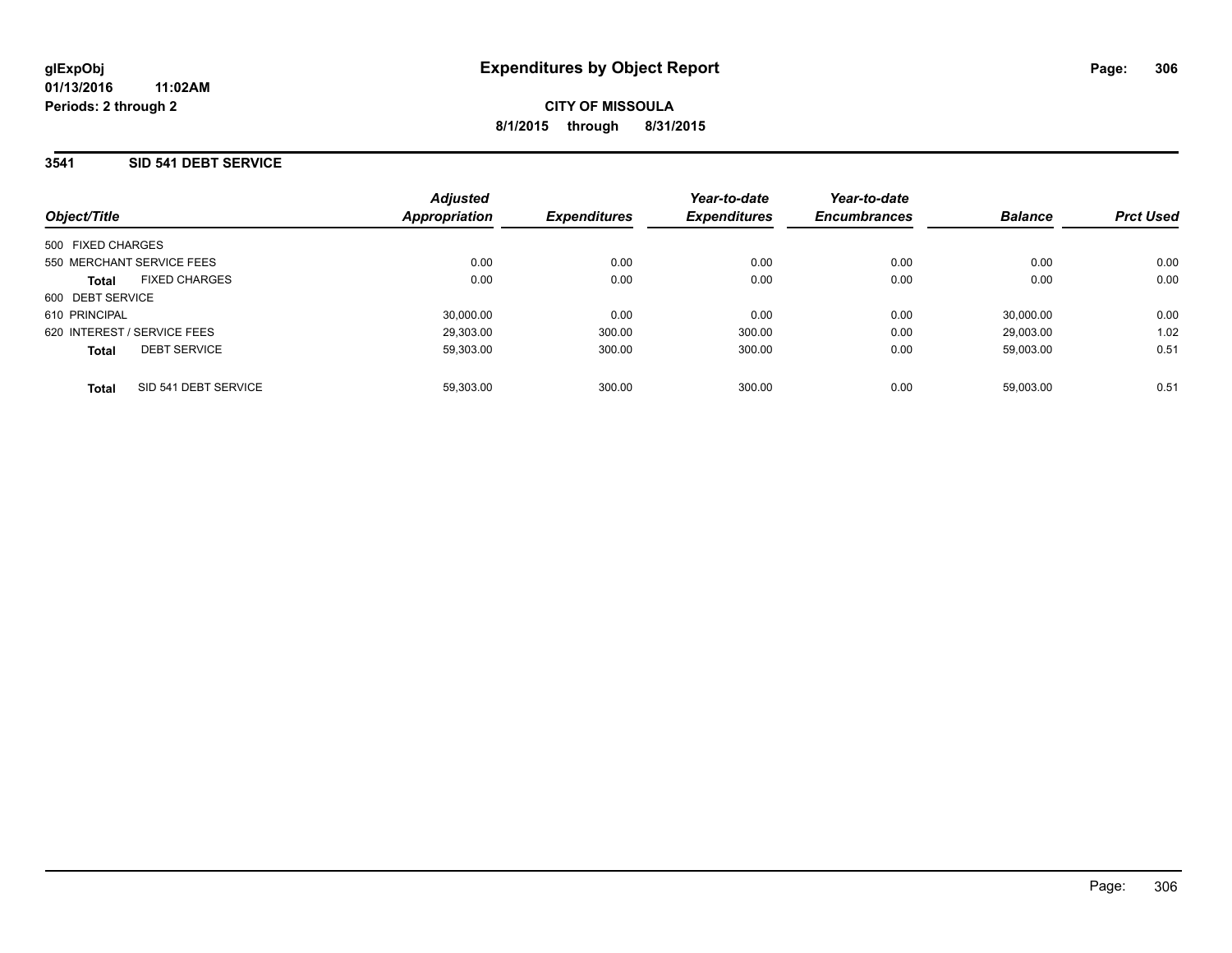#### **3543 SID 543 DEBT SERVICE**

| Object/Title                |                              | <b>Adjusted</b><br><b>Appropriation</b> | <b>Expenditures</b> | Year-to-date<br><b>Expenditures</b> | Year-to-date<br><b>Encumbrances</b> | <b>Balance</b> | <b>Prct Used</b> |
|-----------------------------|------------------------------|-----------------------------------------|---------------------|-------------------------------------|-------------------------------------|----------------|------------------|
|                             |                              |                                         |                     |                                     |                                     |                |                  |
| 500 FIXED CHARGES           |                              |                                         |                     |                                     |                                     |                |                  |
| 550 MERCHANT SERVICE FEES   |                              | 0.00                                    | 0.00                | 0.00                                | 0.00                                | 0.00           | 0.00             |
| <b>Total</b>                | <b>FIXED CHARGES</b>         | 0.00                                    | 0.00                | 0.00                                | 0.00                                | 0.00           | 0.00             |
| 600 DEBT SERVICE            |                              |                                         |                     |                                     |                                     |                |                  |
| 610 PRINCIPAL               |                              | 0.00                                    | 0.00                | 0.00                                | 0.00                                | 0.00           | 0.00             |
| 620 INTEREST / SERVICE FEES |                              | 0.00                                    | 0.00                | 0.00                                | 0.00                                | 0.00           | 0.00             |
| <b>Total</b>                | <b>DEBT SERVICE</b>          | 0.00                                    | 0.00                | 0.00                                | 0.00                                | 0.00           | 0.00             |
| 800 OTHER OBJECTS           |                              |                                         |                     |                                     |                                     |                |                  |
|                             | 820 TRANSFERS TO OTHER FUNDS | 0.00                                    | 0.00                | 0.00                                | 0.00                                | 0.00           | 0.00             |
| <b>Total</b>                | OTHER OBJECTS                | 0.00                                    | 0.00                | 0.00                                | 0.00                                | 0.00           | 0.00             |
|                             |                              |                                         |                     |                                     |                                     |                |                  |
| <b>Total</b>                | NON-DEPARTMENTAL             | 0.00                                    | 0.00                | 0.00                                | 0.00                                | 0.00           | 0.00             |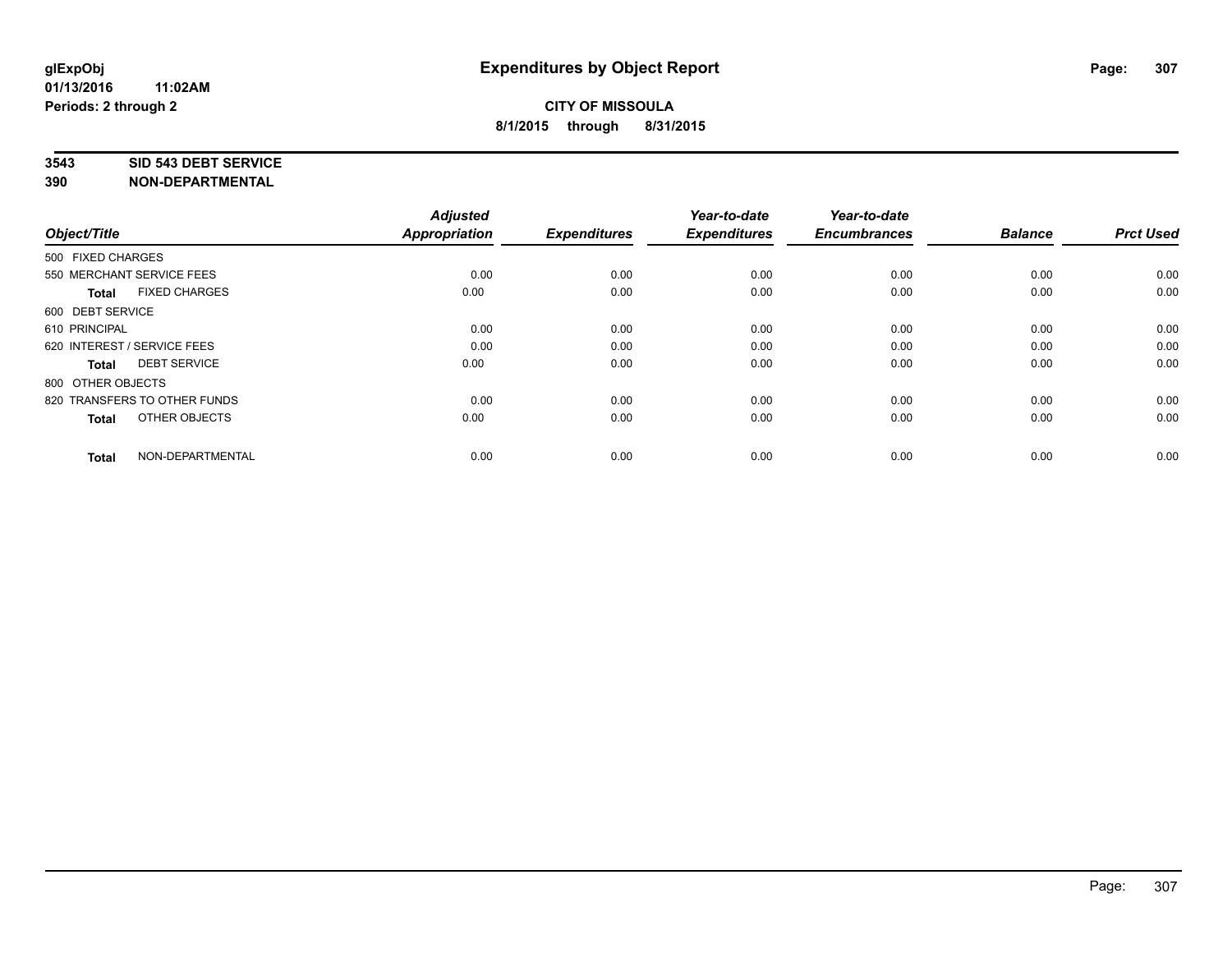**01/13/2016 11:02AM Periods: 2 through 2**

# **CITY OF MISSOULA 8/1/2015 through 8/31/2015**

## **3543 SID 543 DEBT SERVICE**

|                                      | <b>Adjusted</b>      |                     | Year-to-date        | Year-to-date        |                |                  |
|--------------------------------------|----------------------|---------------------|---------------------|---------------------|----------------|------------------|
| Object/Title                         | <b>Appropriation</b> | <b>Expenditures</b> | <b>Expenditures</b> | <b>Encumbrances</b> | <b>Balance</b> | <b>Prct Used</b> |
| 500 FIXED CHARGES                    |                      |                     |                     |                     |                |                  |
| 550 MERCHANT SERVICE FEES            | 0.00                 | 0.00                | 0.00                | 0.00                | 0.00           | 0.00             |
| <b>FIXED CHARGES</b><br><b>Total</b> | 0.00                 | 0.00                | 0.00                | 0.00                | 0.00           | 0.00             |
| 600 DEBT SERVICE                     |                      |                     |                     |                     |                |                  |
| 610 PRINCIPAL                        | 0.00                 | 0.00                | 0.00                | 0.00                | 0.00           | 0.00             |
| 620 INTEREST / SERVICE FEES          | 0.00                 | 0.00                | 0.00                | 0.00                | 0.00           | 0.00             |
| <b>DEBT SERVICE</b><br>Total         | 0.00                 | 0.00                | 0.00                | 0.00                | 0.00           | 0.00             |
| 800 OTHER OBJECTS                    |                      |                     |                     |                     |                |                  |
| 820 TRANSFERS TO OTHER FUNDS         | 0.00                 | 0.00                | 0.00                | 0.00                | 0.00           | 0.00             |
| OTHER OBJECTS<br><b>Total</b>        | 0.00                 | 0.00                | 0.00                | 0.00                | 0.00           | 0.00             |
|                                      |                      |                     |                     |                     |                |                  |
| SID 543 DEBT SERVICE<br><b>Total</b> | 0.00                 | 0.00                | 0.00                | 0.00                | 0.00           | 0.00             |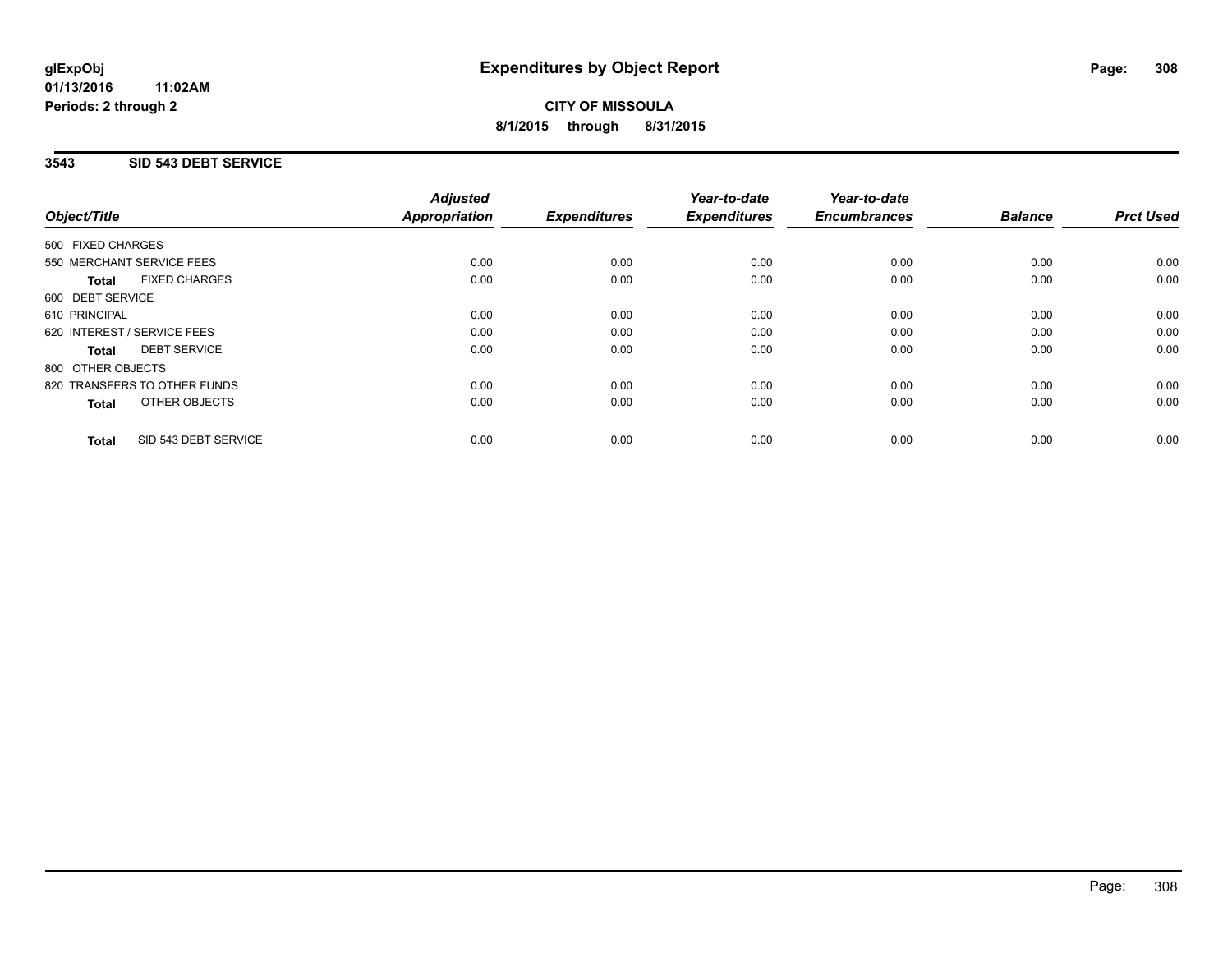### **3544 SID 544 RATTLESNAKE DEBT SERVICE**

| Object/Title                        | <b>Adjusted</b><br>Appropriation | <b>Expenditures</b> | Year-to-date<br><b>Expenditures</b> | Year-to-date<br><b>Encumbrances</b> | <b>Balance</b> | <b>Prct Used</b> |
|-------------------------------------|----------------------------------|---------------------|-------------------------------------|-------------------------------------|----------------|------------------|
| 600 DEBT SERVICE                    |                                  |                     |                                     |                                     |                |                  |
| 610 PRINCIPAL                       | 67,000.00                        | 0.00                | 0.00                                | 0.00                                | 67,000.00      | 0.00             |
| 620 INTEREST / SERVICE FEES         | 49.181.00                        | 0.00                | 0.00                                | 0.00                                | 49.181.00      | 0.00             |
| <b>DEBT SERVICE</b><br><b>Total</b> | 116.181.00                       | 0.00                | 0.00                                | 0.00                                | 116.181.00     | 0.00             |
| NON-DEPARTMENTAL<br><b>Total</b>    | 116,181.00                       | 0.00                | 0.00                                | 0.00                                | 116.181.00     | 0.00             |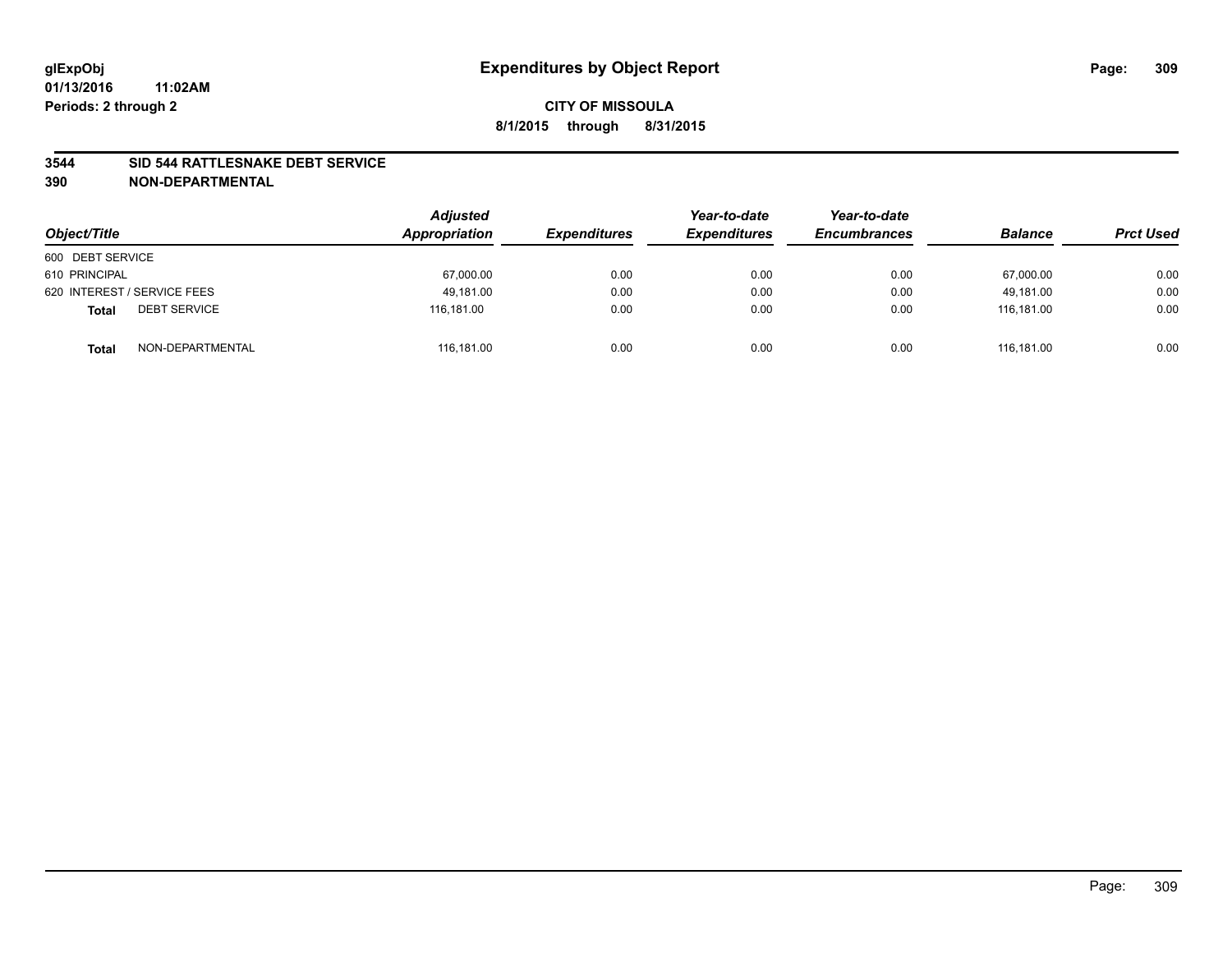### **3544 SID 544 RATTLESNAKE DEBT SERVICE**

**550 SID 544 PROJECT**

| Object/Title                        | <b>Adjusted</b><br>Appropriation | <b>Expenditures</b> | Year-to-date<br><b>Expenditures</b> | Year-to-date<br><b>Encumbrances</b> | <b>Balance</b> | <b>Prct Used</b> |
|-------------------------------------|----------------------------------|---------------------|-------------------------------------|-------------------------------------|----------------|------------------|
| 600 DEBT SERVICE                    |                                  |                     |                                     |                                     |                |                  |
| 610 PRINCIPAL                       | 16,000.00                        | 0.00                | 0.00                                | 0.00                                | 16,000.00      | 0.00             |
| 620 INTEREST / SERVICE FEES         | 4.830.00                         | 0.00                | 0.00                                | 0.00                                | 4,830.00       | 0.00             |
| <b>DEBT SERVICE</b><br><b>Total</b> | 20.830.00                        | 0.00                | 0.00                                | 0.00                                | 20.830.00      | 0.00             |
| SID 544 PROJECT<br><b>Total</b>     | 20,830.00                        | 0.00                | 0.00                                | 0.00                                | 20,830.00      | 0.00             |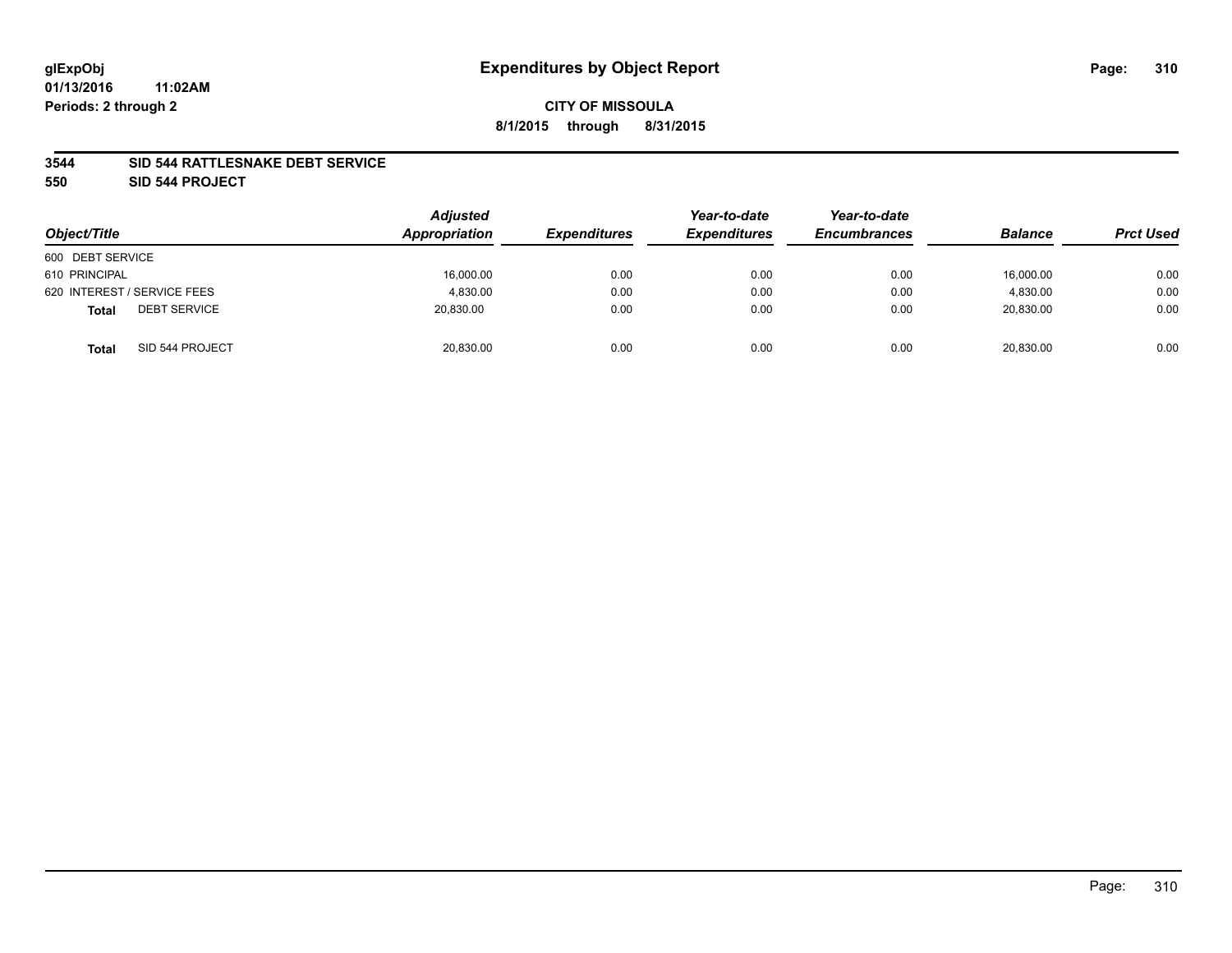### **3544 SID 544 RATTLESNAKE DEBT SERVICE**

**555 LOLO STREET PROJECT**

|                             | <b>Adjusted</b> |                      | Year-to-date        | Year-to-date        |                |                  |
|-----------------------------|-----------------|----------------------|---------------------|---------------------|----------------|------------------|
|                             |                 | <b>Expenditures</b>  | <b>Expenditures</b> | <b>Encumbrances</b> | <b>Balance</b> | <b>Prct Used</b> |
| 500 FIXED CHARGES           |                 |                      |                     |                     |                |                  |
| 550 MERCHANT SERVICE FEES   | 0.00            | 0.00                 | 0.00                | 0.00                | 0.00           | 0.00             |
| <b>FIXED CHARGES</b>        | 0.00            | 0.00                 | 0.00                | 0.00                | 0.00           | 0.00             |
| 600 DEBT SERVICE            |                 |                      |                     |                     |                |                  |
|                             | 1.500.00        | 0.00                 | 0.00                | 0.00                | 1,500.00       | 0.00             |
| 620 INTEREST / SERVICE FEES | 872.00          | 0.00                 | 0.00                | 0.00                | 872.00         | 0.00             |
| <b>DEBT SERVICE</b>         | 2.372.00        | 0.00                 | 0.00                | 0.00                | 2,372.00       | 0.00             |
| <b>LOLO STREET PROJECT</b>  | 2.372.00        | 0.00                 | 0.00                | 0.00                | 2.372.00       | 0.00             |
|                             |                 | <b>Appropriation</b> |                     |                     |                |                  |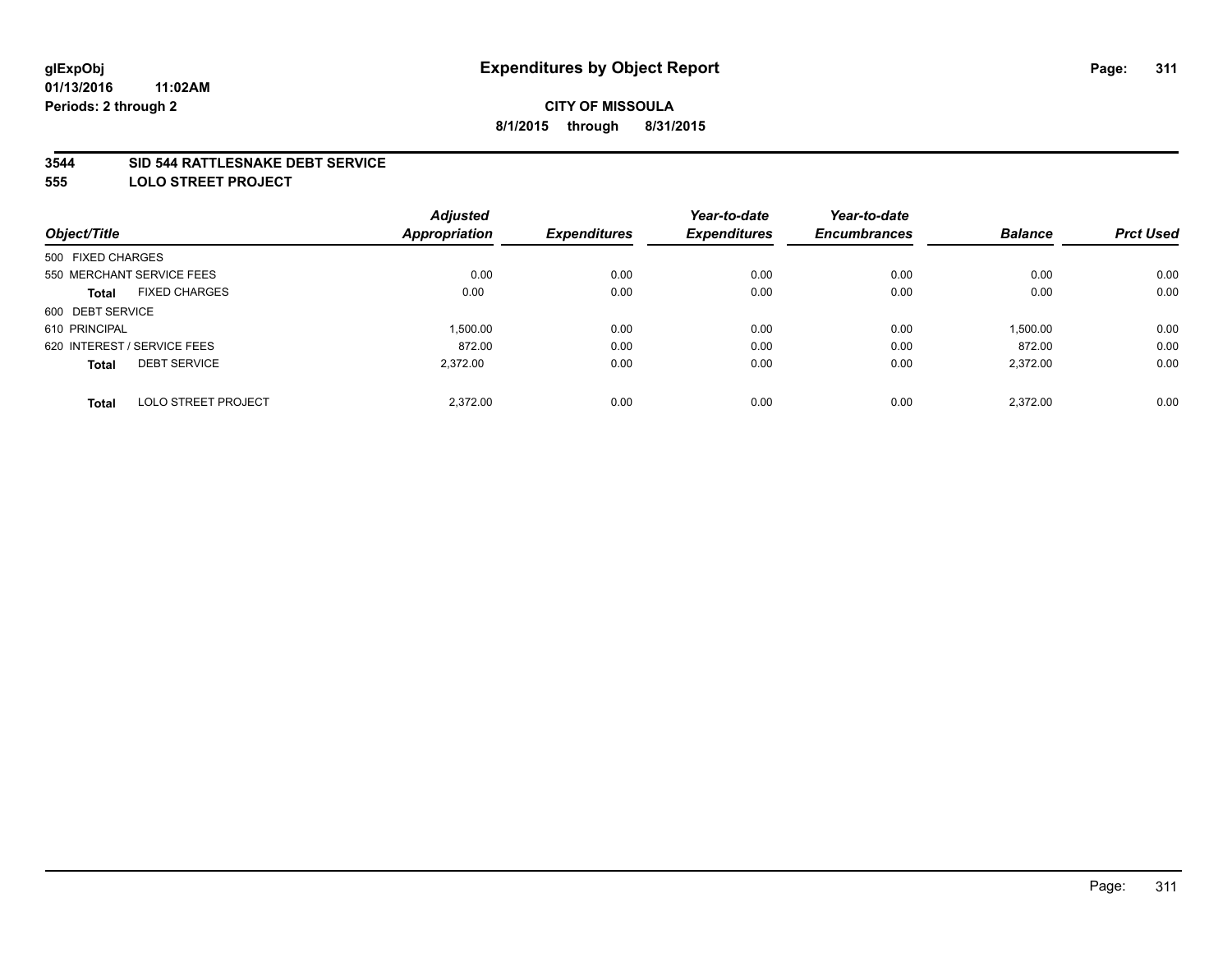**01/13/2016 11:02AM Periods: 2 through 2**

**CITY OF MISSOULA 8/1/2015 through 8/31/2015**

## **3544 SID 544 RATTLESNAKE DEBT SERVICE**

| Object/Title                         |                                  | <b>Adjusted</b><br><b>Appropriation</b> | <b>Expenditures</b> | Year-to-date<br><b>Expenditures</b> | Year-to-date<br><b>Encumbrances</b> | <b>Balance</b> | <b>Prct Used</b> |
|--------------------------------------|----------------------------------|-----------------------------------------|---------------------|-------------------------------------|-------------------------------------|----------------|------------------|
| 500 FIXED CHARGES                    |                                  |                                         |                     |                                     |                                     |                |                  |
| 550 MERCHANT SERVICE FEES            |                                  | 0.00                                    | 0.00                | 0.00                                | 0.00                                | 0.00           | 0.00             |
| <b>FIXED CHARGES</b><br><b>Total</b> |                                  | 0.00                                    | 0.00                | 0.00                                | 0.00                                | 0.00           | 0.00             |
| 600 DEBT SERVICE                     |                                  |                                         |                     |                                     |                                     |                |                  |
| 610 PRINCIPAL                        |                                  | 84,500.00                               | 0.00                | 0.00                                | 0.00                                | 84,500.00      | 0.00             |
| 620 INTEREST / SERVICE FEES          |                                  | 54.883.00                               | 0.00                | 0.00                                | 0.00                                | 54.883.00      | 0.00             |
| <b>DEBT SERVICE</b><br><b>Total</b>  |                                  | 139.383.00                              | 0.00                | 0.00                                | 0.00                                | 139.383.00     | 0.00             |
| <b>Total</b>                         | SID 544 RATTLESNAKE DEBT SERVICE | 139.383.00                              | 0.00                | 0.00                                | 0.00                                | 139.383.00     | 0.00             |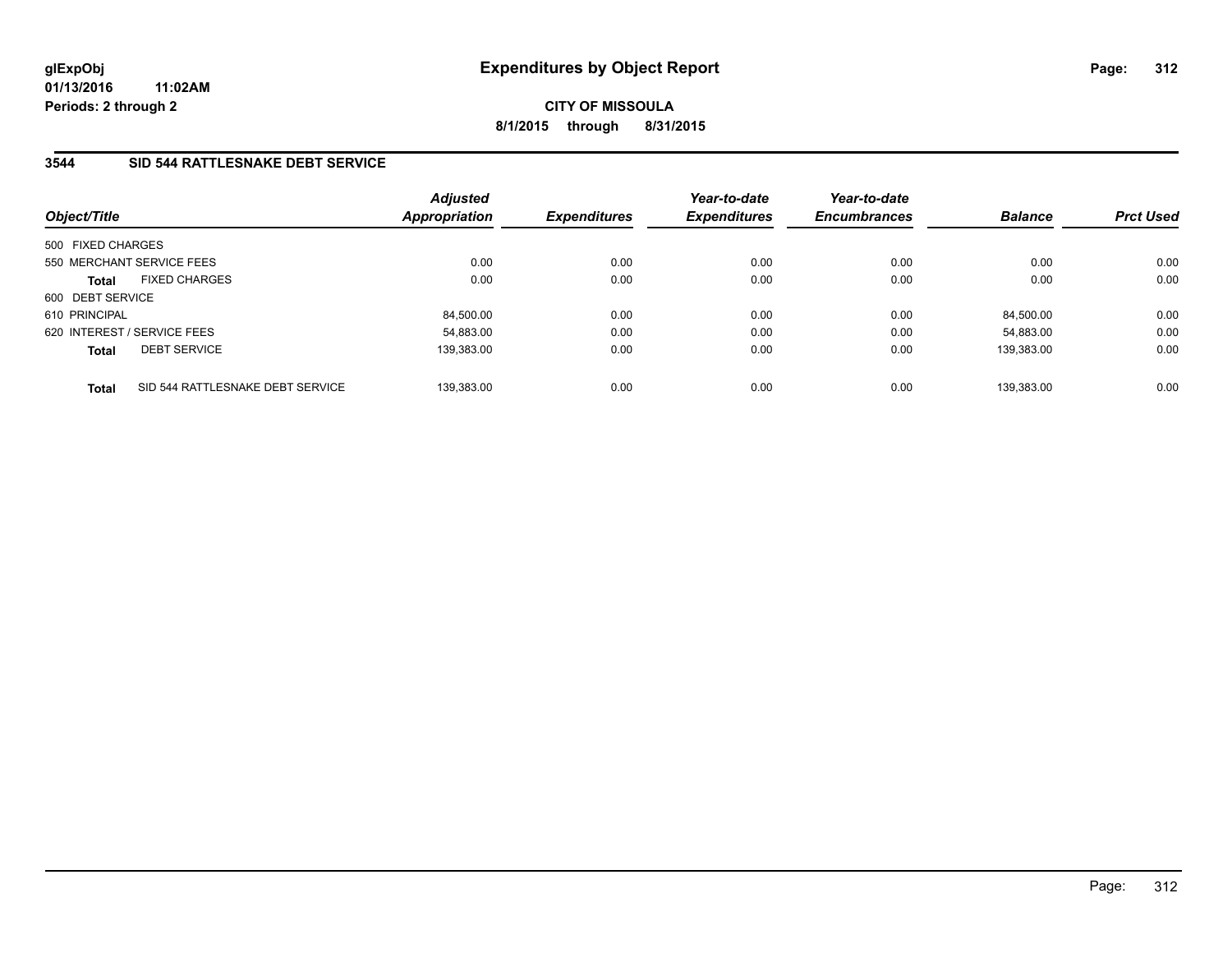#### **3545 SID 545 DEBT SERVICE**

| Object/Title                         | <b>Adjusted</b><br><b>Appropriation</b> | <b>Expenditures</b> | Year-to-date<br><b>Expenditures</b> | Year-to-date<br><b>Encumbrances</b> | <b>Balance</b> | <b>Prct Used</b> |
|--------------------------------------|-----------------------------------------|---------------------|-------------------------------------|-------------------------------------|----------------|------------------|
| 500 FIXED CHARGES                    |                                         |                     |                                     |                                     |                |                  |
| 550 MERCHANT SERVICE FEES            | 0.00                                    | 0.00                | 0.00                                | 0.00                                | 0.00           | 0.00             |
| <b>FIXED CHARGES</b><br><b>Total</b> | 0.00                                    | 0.00                | 0.00                                | 0.00                                | 0.00           | 0.00             |
| 600 DEBT SERVICE                     |                                         |                     |                                     |                                     |                |                  |
| 610 PRINCIPAL                        | 0.00                                    | 0.00                | 0.00                                | 0.00                                | 0.00           | 0.00             |
| 620 INTEREST / SERVICE FEES          | 0.00                                    | 0.00                | 0.00                                | 0.00                                | 0.00           | 0.00             |
| <b>DEBT SERVICE</b><br><b>Total</b>  | 0.00                                    | 0.00                | 0.00                                | 0.00                                | 0.00           | 0.00             |
| 800 OTHER OBJECTS                    |                                         |                     |                                     |                                     |                |                  |
| 820 TRANSFERS TO OTHER FUNDS         | 0.00                                    | 0.00                | 0.00                                | 0.00                                | 0.00           | 0.00             |
| OTHER OBJECTS<br><b>Total</b>        | 0.00                                    | 0.00                | 0.00                                | 0.00                                | 0.00           | 0.00             |
|                                      |                                         |                     |                                     |                                     |                |                  |
| NON-DEPARTMENTAL<br><b>Total</b>     | 0.00                                    | 0.00                | 0.00                                | 0.00                                | 0.00           | 0.00             |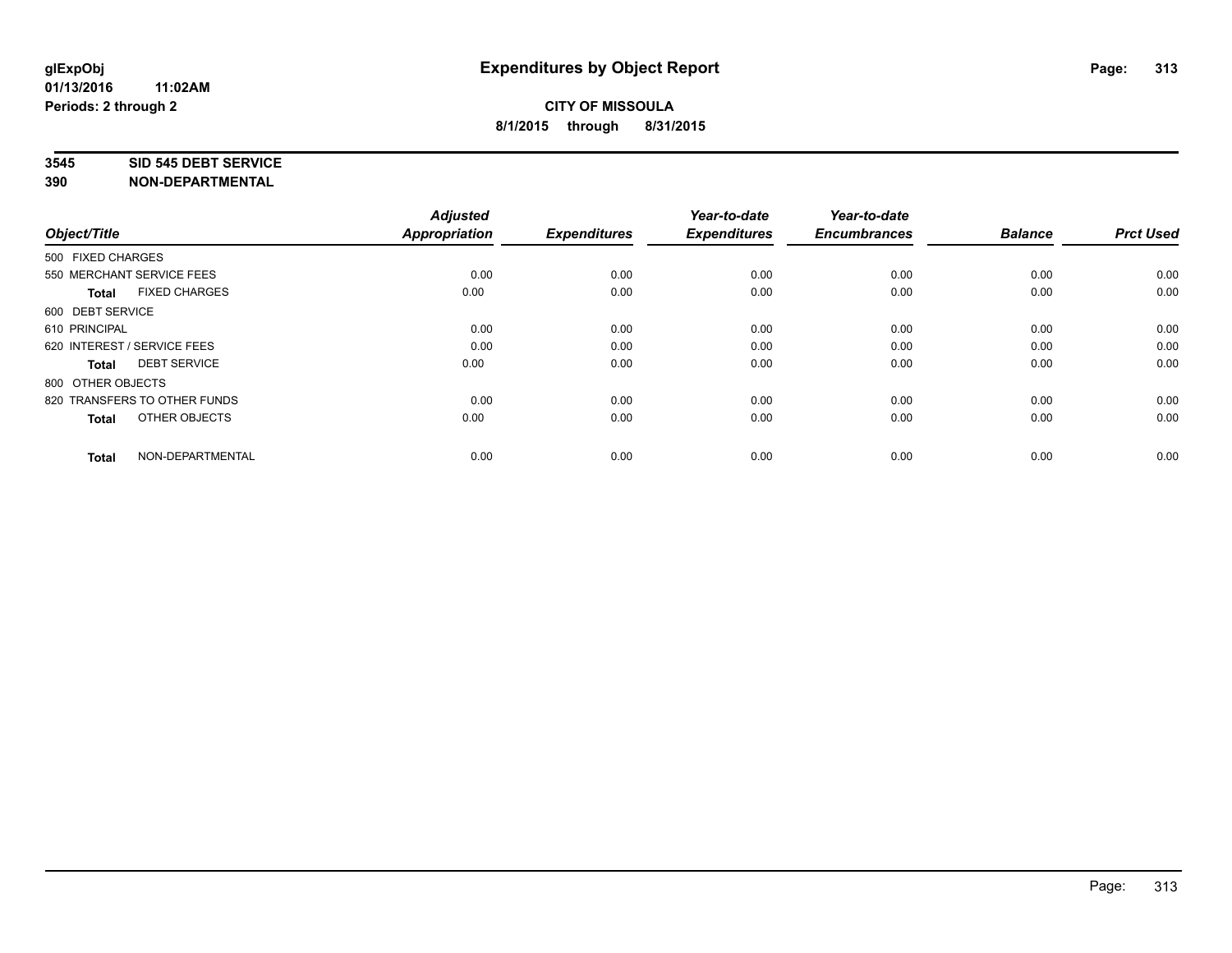**01/13/2016 11:02AM Periods: 2 through 2**

# **CITY OF MISSOULA 8/1/2015 through 8/31/2015**

## **3545 SID 545 DEBT SERVICE**

|                                      | <b>Adjusted</b>      |                     | Year-to-date        | Year-to-date        |                |                  |
|--------------------------------------|----------------------|---------------------|---------------------|---------------------|----------------|------------------|
| Object/Title                         | <b>Appropriation</b> | <b>Expenditures</b> | <b>Expenditures</b> | <b>Encumbrances</b> | <b>Balance</b> | <b>Prct Used</b> |
| 500 FIXED CHARGES                    |                      |                     |                     |                     |                |                  |
| 550 MERCHANT SERVICE FEES            | 0.00                 | 0.00                | 0.00                | 0.00                | 0.00           | 0.00             |
| <b>FIXED CHARGES</b><br><b>Total</b> | 0.00                 | 0.00                | 0.00                | 0.00                | 0.00           | 0.00             |
| 600 DEBT SERVICE                     |                      |                     |                     |                     |                |                  |
| 610 PRINCIPAL                        | 0.00                 | 0.00                | 0.00                | 0.00                | 0.00           | 0.00             |
| 620 INTEREST / SERVICE FEES          | 0.00                 | 0.00                | 0.00                | 0.00                | 0.00           | 0.00             |
| <b>DEBT SERVICE</b><br>Total         | 0.00                 | 0.00                | 0.00                | 0.00                | 0.00           | 0.00             |
| 800 OTHER OBJECTS                    |                      |                     |                     |                     |                |                  |
| 820 TRANSFERS TO OTHER FUNDS         | 0.00                 | 0.00                | 0.00                | 0.00                | 0.00           | 0.00             |
| OTHER OBJECTS<br><b>Total</b>        | 0.00                 | 0.00                | 0.00                | 0.00                | 0.00           | 0.00             |
|                                      |                      |                     |                     |                     |                |                  |
| SID 545 DEBT SERVICE<br><b>Total</b> | 0.00                 | 0.00                | 0.00                | 0.00                | 0.00           | 0.00             |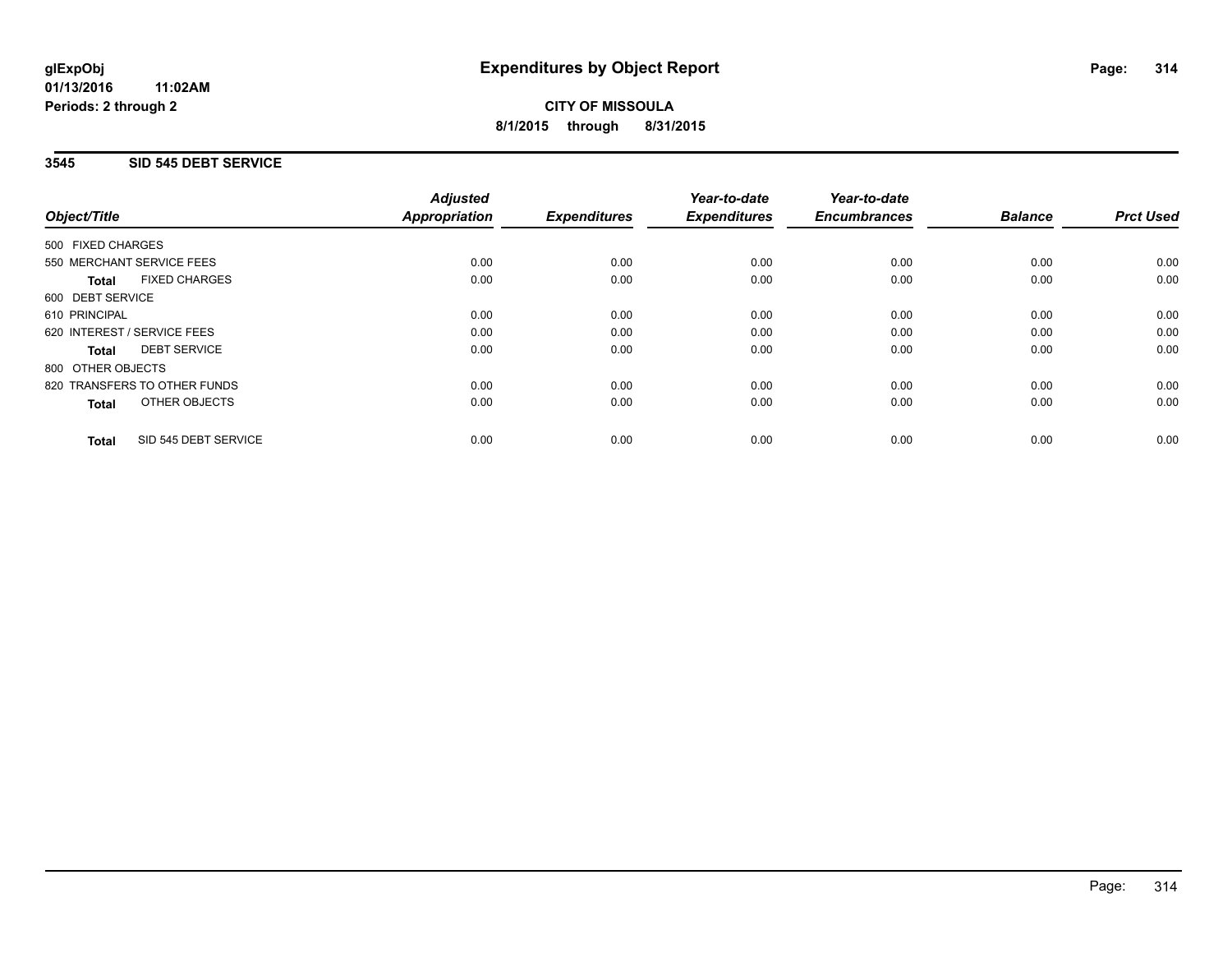#### **3546 SID 546 DEBT SERVICE**

| Object/Title                         | <b>Adjusted</b><br><b>Appropriation</b> | <b>Expenditures</b> | Year-to-date<br><b>Expenditures</b> | Year-to-date<br><b>Encumbrances</b> | <b>Balance</b> | <b>Prct Used</b> |
|--------------------------------------|-----------------------------------------|---------------------|-------------------------------------|-------------------------------------|----------------|------------------|
| 500 FIXED CHARGES                    |                                         |                     |                                     |                                     |                |                  |
| 550 MERCHANT SERVICE FEES            | 0.00                                    | 0.00                | 0.00                                | 0.00                                | 0.00           | 0.00             |
| <b>FIXED CHARGES</b><br><b>Total</b> | 0.00                                    | 0.00                | 0.00                                | 0.00                                | 0.00           | 0.00             |
| 600 DEBT SERVICE                     |                                         |                     |                                     |                                     |                |                  |
| 610 PRINCIPAL                        | 0.00                                    | 0.00                | 0.00                                | 0.00                                | 0.00           | 0.00             |
| 620 INTEREST / SERVICE FEES          | 0.00                                    | 0.00                | 0.00                                | 0.00                                | 0.00           | 0.00             |
| <b>DEBT SERVICE</b><br><b>Total</b>  | 0.00                                    | 0.00                | 0.00                                | 0.00                                | 0.00           | 0.00             |
| 800 OTHER OBJECTS                    |                                         |                     |                                     |                                     |                |                  |
| 820 TRANSFERS TO OTHER FUNDS         | 0.00                                    | 0.00                | 0.00                                | 0.00                                | 0.00           | 0.00             |
| OTHER OBJECTS<br><b>Total</b>        | 0.00                                    | 0.00                | 0.00                                | 0.00                                | 0.00           | 0.00             |
|                                      |                                         |                     |                                     |                                     |                |                  |
| NON-DEPARTMENTAL<br><b>Total</b>     | 0.00                                    | 0.00                | 0.00                                | 0.00                                | 0.00           | 0.00             |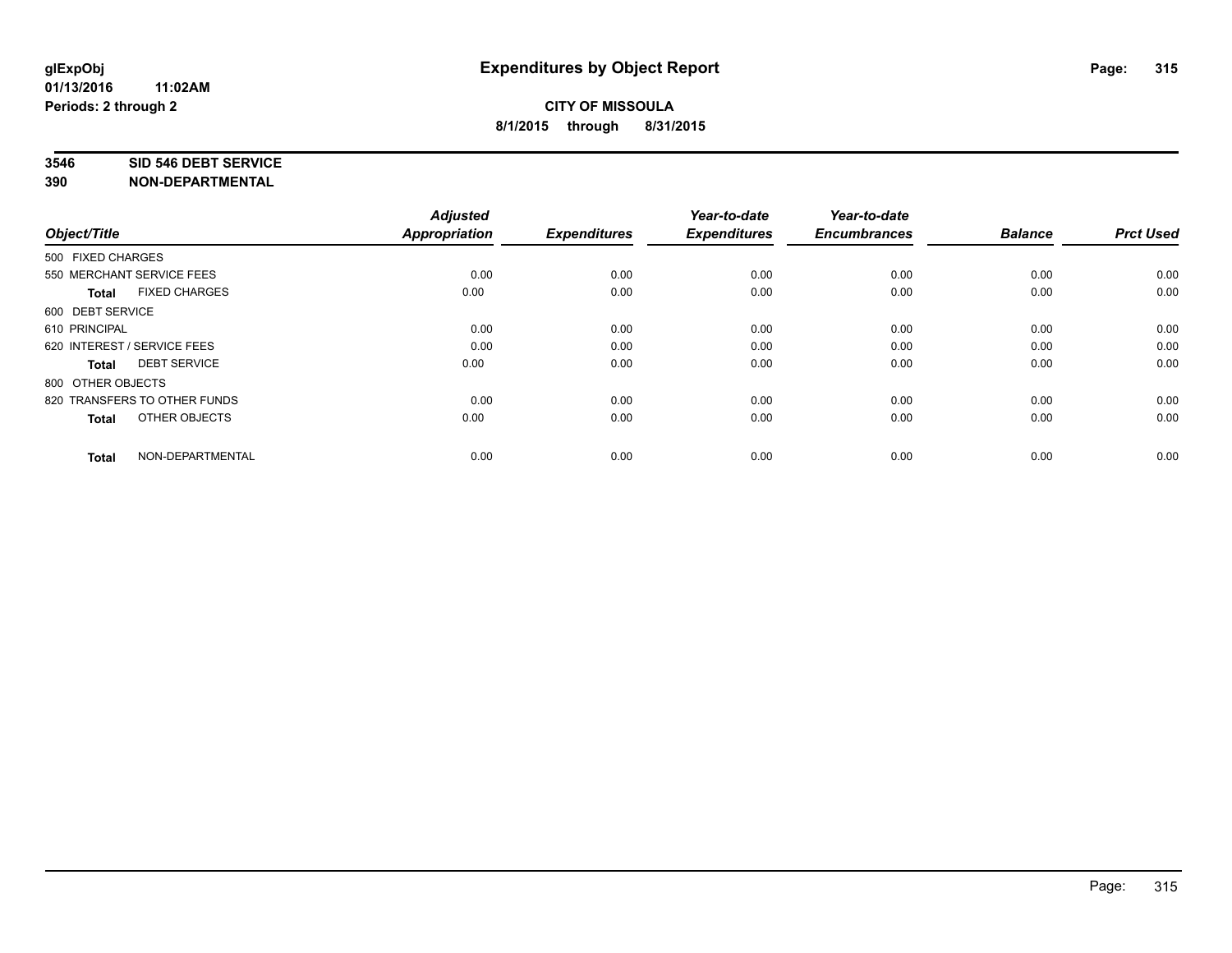**01/13/2016 11:02AM Periods: 2 through 2**

# **CITY OF MISSOULA 8/1/2015 through 8/31/2015**

## **3546 SID 546 DEBT SERVICE**

|                                      | <b>Adjusted</b>      |                     | Year-to-date        | Year-to-date<br><b>Encumbrances</b> | <b>Balance</b> | <b>Prct Used</b> |
|--------------------------------------|----------------------|---------------------|---------------------|-------------------------------------|----------------|------------------|
| Object/Title                         | <b>Appropriation</b> | <b>Expenditures</b> | <b>Expenditures</b> |                                     |                |                  |
| 500 FIXED CHARGES                    |                      |                     |                     |                                     |                |                  |
| 550 MERCHANT SERVICE FEES            | 0.00                 | 0.00                | 0.00                | 0.00                                | 0.00           | 0.00             |
| <b>FIXED CHARGES</b><br><b>Total</b> | 0.00                 | 0.00                | 0.00                | 0.00                                | 0.00           | 0.00             |
| 600 DEBT SERVICE                     |                      |                     |                     |                                     |                |                  |
| 610 PRINCIPAL                        | 0.00                 | 0.00                | 0.00                | 0.00                                | 0.00           | 0.00             |
| 620 INTEREST / SERVICE FEES          | 0.00                 | 0.00                | 0.00                | 0.00                                | 0.00           | 0.00             |
| <b>DEBT SERVICE</b><br><b>Total</b>  | 0.00                 | 0.00                | 0.00                | 0.00                                | 0.00           | 0.00             |
| 800 OTHER OBJECTS                    |                      |                     |                     |                                     |                |                  |
| 820 TRANSFERS TO OTHER FUNDS         | 0.00                 | 0.00                | 0.00                | 0.00                                | 0.00           | 0.00             |
| <b>OTHER OBJECTS</b><br><b>Total</b> | 0.00                 | 0.00                | 0.00                | 0.00                                | 0.00           | 0.00             |
| SID 546 DEBT SERVICE<br><b>Total</b> | 0.00                 | 0.00                | 0.00                | 0.00                                | 0.00           | 0.00             |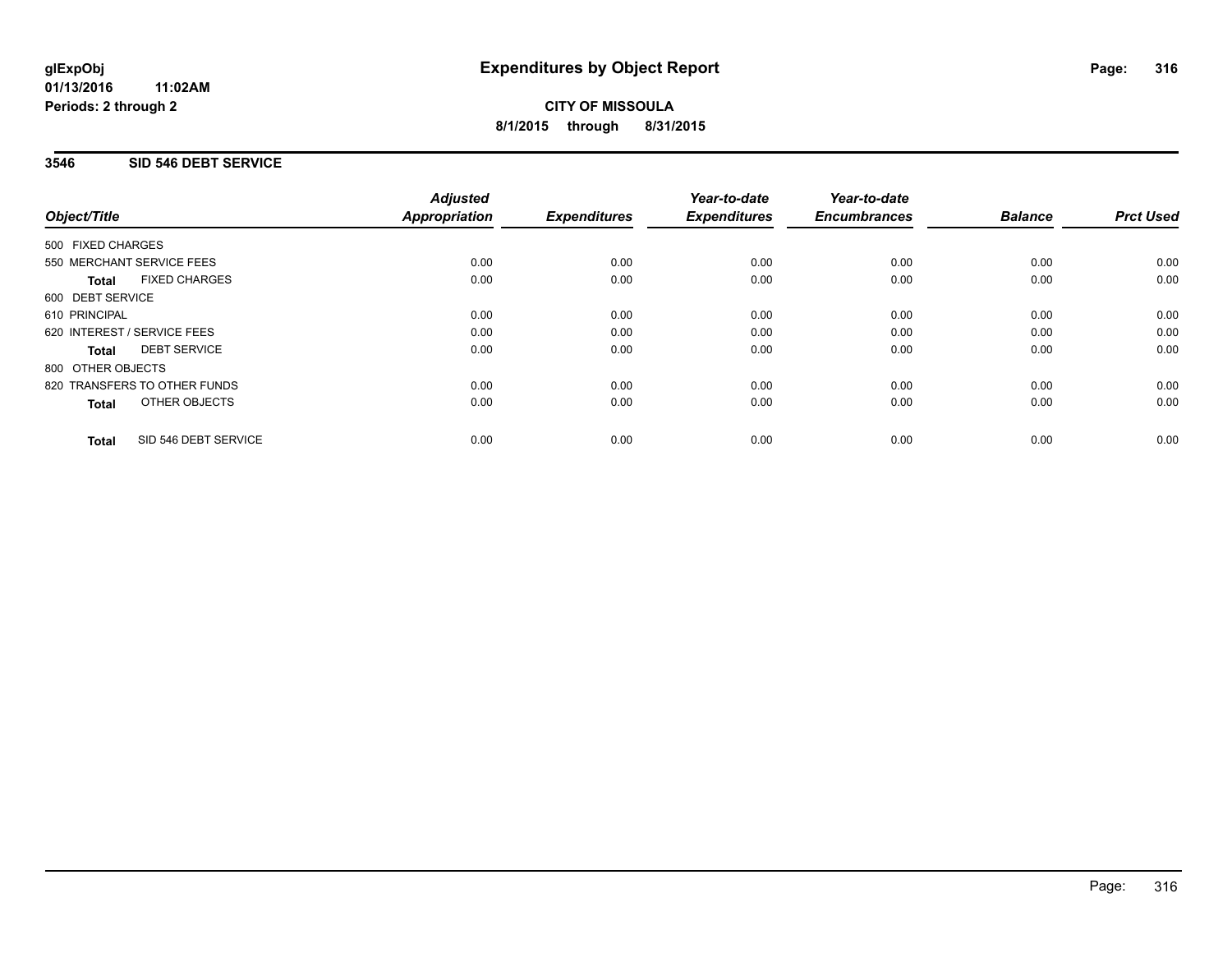**3548 SID 548-5TH, 6TH & ARTHUR**

|                             |                      | <b>Adjusted</b>      |                     | Year-to-date        | Year-to-date        |                |                  |
|-----------------------------|----------------------|----------------------|---------------------|---------------------|---------------------|----------------|------------------|
| Object/Title                |                      | <b>Appropriation</b> | <b>Expenditures</b> | <b>Expenditures</b> | <b>Encumbrances</b> | <b>Balance</b> | <b>Prct Used</b> |
| 500 FIXED CHARGES           |                      |                      |                     |                     |                     |                |                  |
| 550 MERCHANT SERVICE FEES   |                      | 0.00                 | 0.00                | 0.00                | 0.00                | 0.00           | 0.00             |
| <b>Total</b>                | <b>FIXED CHARGES</b> | 0.00                 | 0.00                | 0.00                | 0.00                | 0.00           | 0.00             |
| 600 DEBT SERVICE            |                      |                      |                     |                     |                     |                |                  |
| 610 PRINCIPAL               |                      | 65,000.00            | 0.00                | 0.00                | 0.00                | 65.000.00      | 0.00             |
| 620 INTEREST / SERVICE FEES |                      | 46.525.00            | 350.00              | 350.00              | 0.00                | 46.175.00      | 0.75             |
| <b>Total</b>                | <b>DEBT SERVICE</b>  | 111.525.00           | 350.00              | 350.00              | 0.00                | 111.175.00     | 0.31             |
| Total                       | NON-DEPARTMENTAL     | 111.525.00           | 350.00              | 350.00              | 0.00                | 111.175.00     | 0.31             |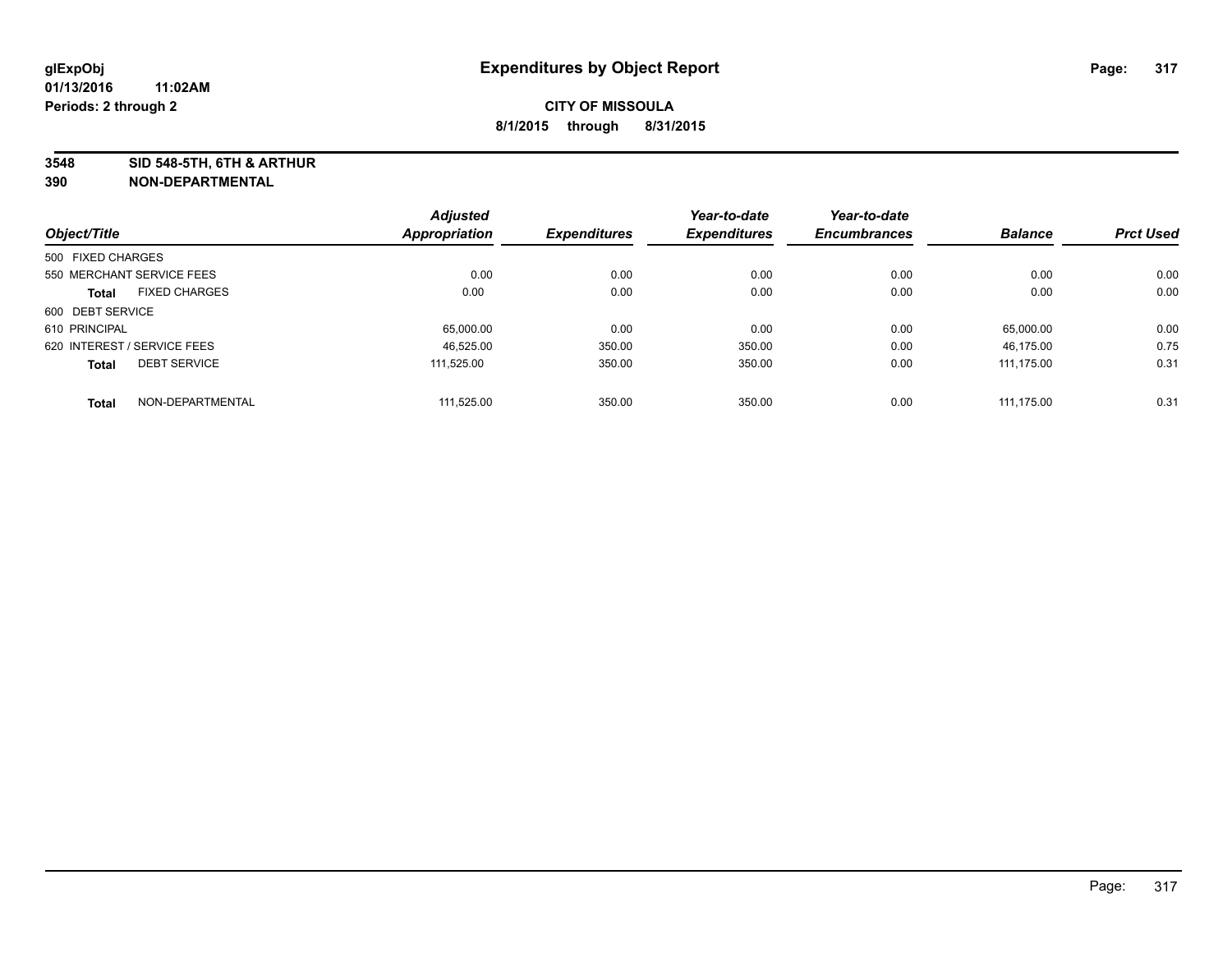### **3548 SID 548-5TH, 6TH & ARTHUR**

| Object/Title                |                           | <b>Adjusted</b><br>Appropriation | <b>Expenditures</b> | Year-to-date<br><b>Expenditures</b> | Year-to-date<br><b>Encumbrances</b> | <b>Balance</b> | <b>Prct Used</b> |
|-----------------------------|---------------------------|----------------------------------|---------------------|-------------------------------------|-------------------------------------|----------------|------------------|
| 500 FIXED CHARGES           |                           |                                  |                     |                                     |                                     |                |                  |
| 550 MERCHANT SERVICE FEES   |                           | 0.00                             | 0.00                | 0.00                                | 0.00                                | 0.00           | 0.00             |
| <b>Total</b>                | <b>FIXED CHARGES</b>      | 0.00                             | 0.00                | 0.00                                | 0.00                                | 0.00           | 0.00             |
| 600 DEBT SERVICE            |                           |                                  |                     |                                     |                                     |                |                  |
| 610 PRINCIPAL               |                           | 65,000.00                        | 0.00                | 0.00                                | 0.00                                | 65.000.00      | 0.00             |
| 620 INTEREST / SERVICE FEES |                           | 46.525.00                        | 350.00              | 350.00                              | 0.00                                | 46.175.00      | 0.75             |
| <b>Total</b>                | <b>DEBT SERVICE</b>       | 111.525.00                       | 350.00              | 350.00                              | 0.00                                | 111.175.00     | 0.31             |
| <b>Total</b>                | SID 548-5TH, 6TH & ARTHUR | 111.525.00                       | 350.00              | 350.00                              | 0.00                                | 111.175.00     | 0.31             |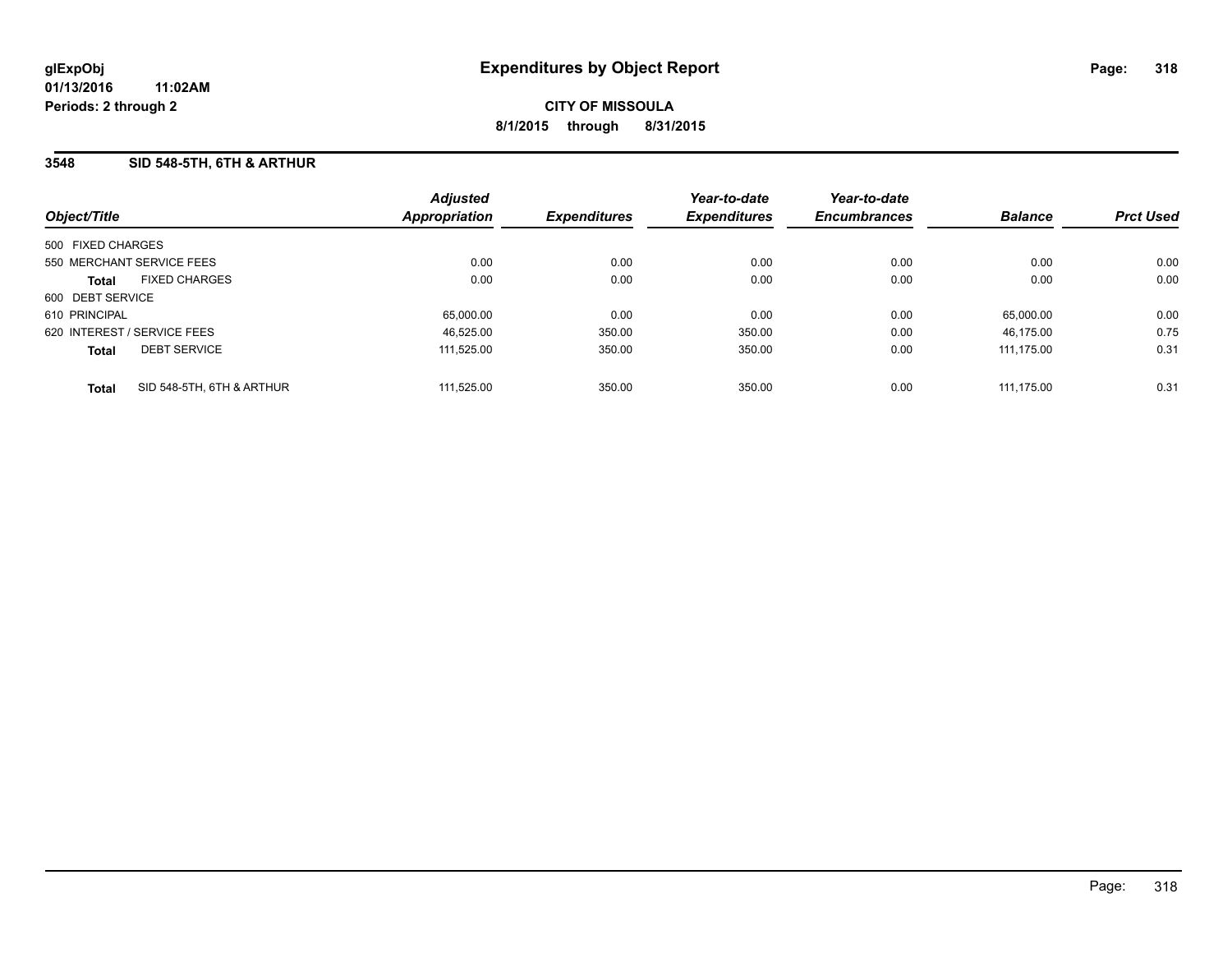## **3549 SID 549 HILLVIEW WAY**

| Object/Title                        | <b>Adjusted</b><br>Appropriation | <b>Expenditures</b> | Year-to-date<br><b>Expenditures</b> | Year-to-date<br><b>Encumbrances</b> | <b>Balance</b> | <b>Prct Used</b> |
|-------------------------------------|----------------------------------|---------------------|-------------------------------------|-------------------------------------|----------------|------------------|
| 600 DEBT SERVICE                    |                                  |                     |                                     |                                     |                |                  |
| 610 PRINCIPAL                       | 0.00                             | 0.00                | 0.00                                | 0.00                                | 0.00           | 0.00             |
| 620 INTEREST / SERVICE FEES         | 0.00                             | 0.00                | 0.00                                | 0.00                                | 0.00           | 0.00             |
| <b>DEBT SERVICE</b><br><b>Total</b> | 0.00                             | 0.00                | 0.00                                | 0.00                                | 0.00           | 0.00             |
| NON-DEPARTMENTAL<br><b>Total</b>    | 0.00                             | 0.00                | 0.00                                | 0.00                                | 0.00           | 0.00             |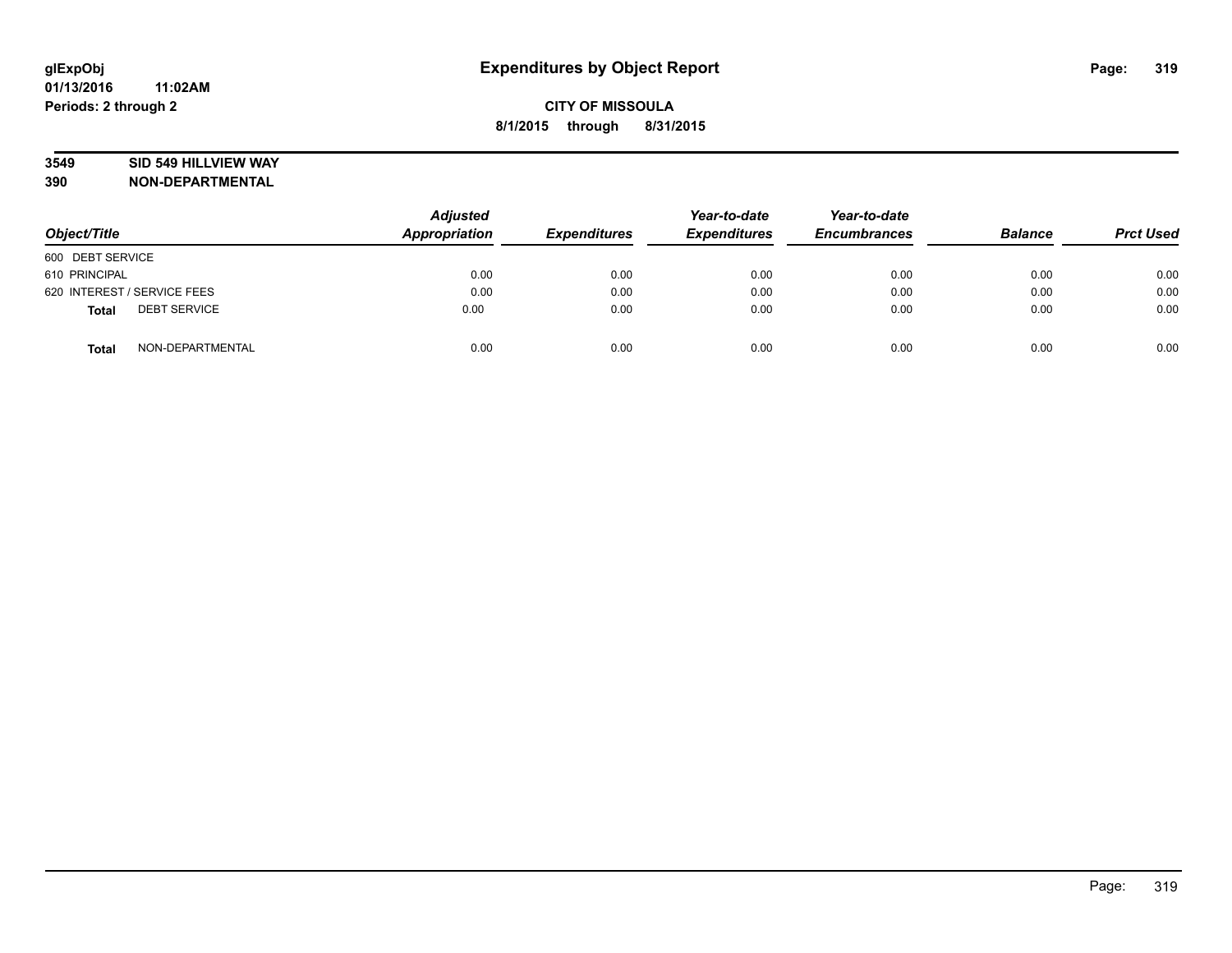## **3549 SID 549 HILLVIEW WAY**

| Object/Title                |                      | <b>Adjusted</b><br>Appropriation | <b>Expenditures</b> | Year-to-date<br><b>Expenditures</b> | Year-to-date<br><b>Encumbrances</b> | <b>Balance</b> | <b>Prct Used</b> |
|-----------------------------|----------------------|----------------------------------|---------------------|-------------------------------------|-------------------------------------|----------------|------------------|
| 600 DEBT SERVICE            |                      |                                  |                     |                                     |                                     |                |                  |
| 610 PRINCIPAL               |                      | 0.00                             | 0.00                | 0.00                                | 0.00                                | 0.00           | 0.00             |
| 620 INTEREST / SERVICE FEES |                      | 0.00                             | 0.00                | 0.00                                | 0.00                                | 0.00           | 0.00             |
| <b>Total</b>                | <b>DEBT SERVICE</b>  | 0.00                             | 0.00                | 0.00                                | 0.00                                | 0.00           | 0.00             |
| <b>Total</b>                | SID 549 HILLVIEW WAY | 0.00                             | 0.00                | 0.00                                | 0.00                                | 0.00           | 0.00             |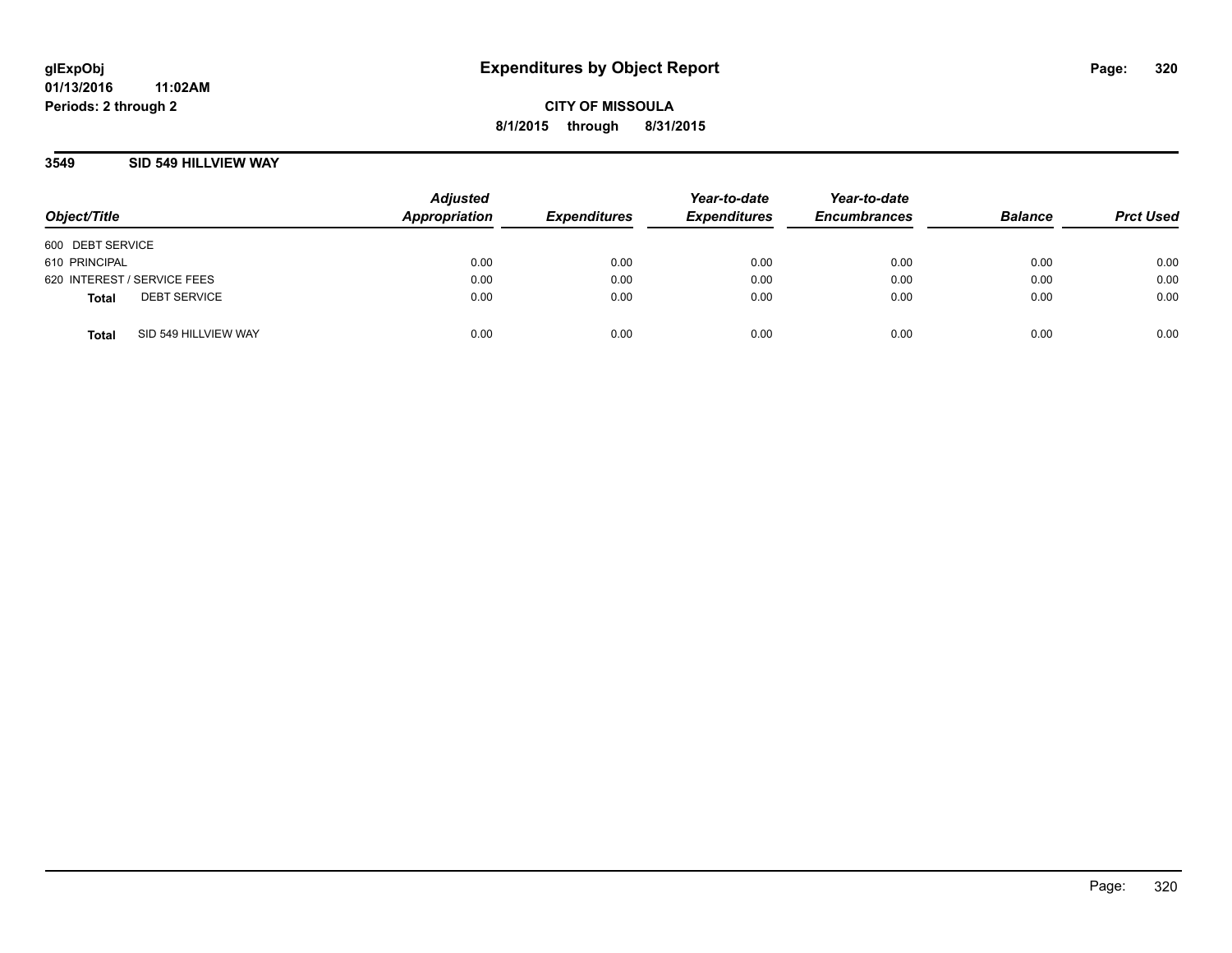# **glExpObj Expenditures by Object Report Page: 321**

**01/13/2016 11:02AM Periods: 2 through 2**

### **4060 CAPITAL IMPROVEMENT PROGRAM FUND**

**360 \*\*\* Title Not Found \*\*\***

| Object/Title                            | <b>Adjusted</b><br><b>Appropriation</b> | <b>Expenditures</b> | Year-to-date<br><b>Expenditures</b> | Year-to-date<br><b>Encumbrances</b> | <b>Balance</b> | <b>Prct Used</b> |
|-----------------------------------------|-----------------------------------------|---------------------|-------------------------------------|-------------------------------------|----------------|------------------|
| 900 CAPITAL OUTLAY                      |                                         |                     |                                     |                                     |                |                  |
| 941 DUI DIGITAL EQUIPMENT               | 0.00                                    | 0.00                | 0.00                                | 0.00                                | 0.00           | 0.00             |
| <b>CAPITAL OUTLAY</b><br><b>Total</b>   | 0.00                                    | 0.00                | 0.00                                | 0.00                                | 0.00           | 0.00             |
| *** Title Not Found ***<br><b>Total</b> | 0.00                                    | 0.00                | 0.00                                | 0.00                                | 0.00           | 0.00             |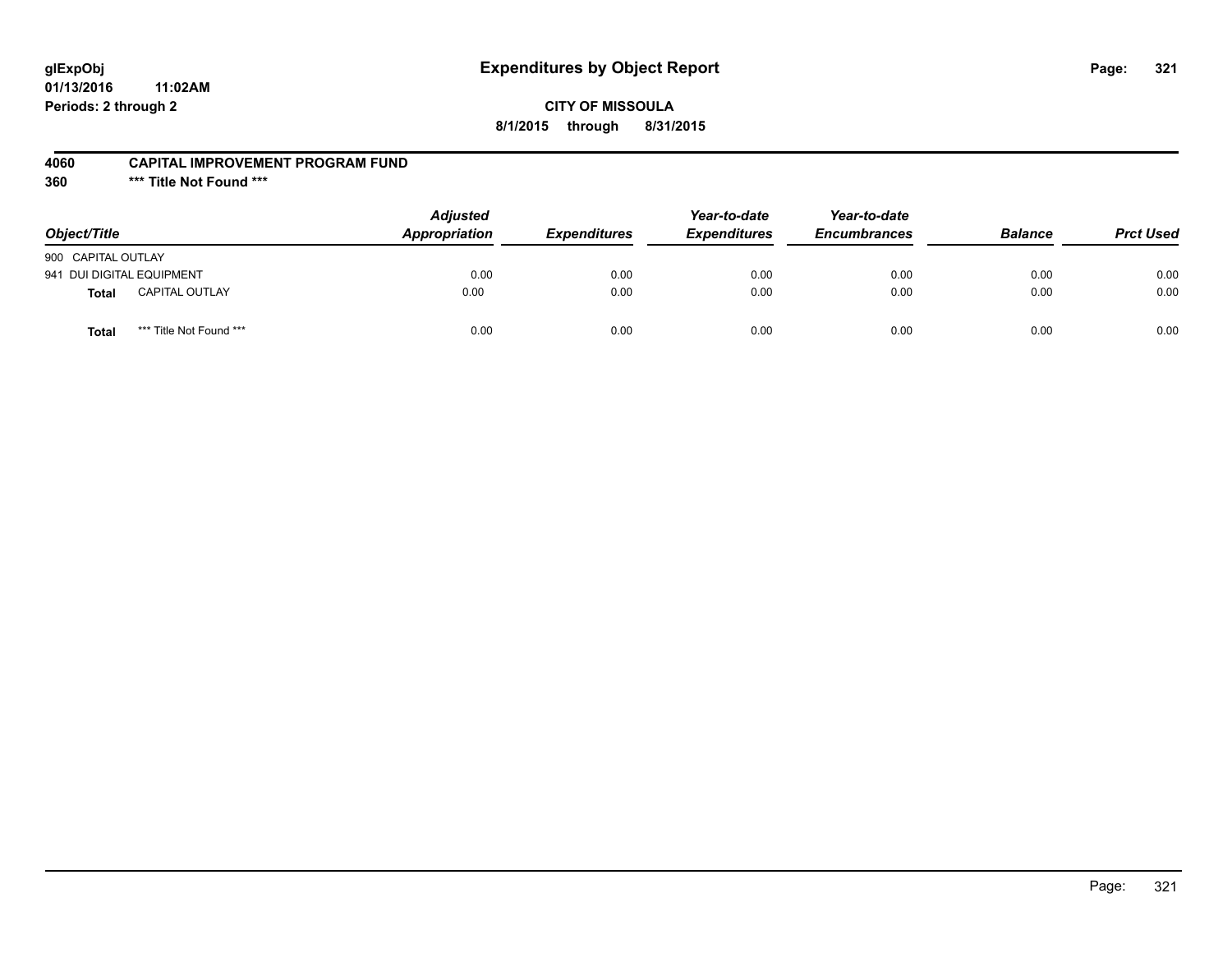#### **4060 CAPITAL IMPROVEMENT PROGRAM FUND**

|                                   |                       | <b>Adjusted</b>      |                     | Year-to-date        | Year-to-date        |                |                  |
|-----------------------------------|-----------------------|----------------------|---------------------|---------------------|---------------------|----------------|------------------|
| Object/Title                      |                       | <b>Appropriation</b> | <b>Expenditures</b> | <b>Expenditures</b> | <b>Encumbrances</b> | <b>Balance</b> | <b>Prct Used</b> |
| 100 PERSONAL SERVICES             |                       |                      |                     |                     |                     |                |                  |
| 110 SALARIES AND WAGES            |                       | 0.00                 | 0.00                | 0.00                | 0.00                | 0.00           | 0.00             |
| <b>140 EMPLOYER CONTRIBUTIONS</b> |                       | 0.00                 | 0.00                | 0.00                | 0.00                | 0.00           | 0.00             |
| <b>Total</b>                      | PERSONAL SERVICES     | 0.00                 | 0.00                | 0.00                | 0.00                | 0.00           | 0.00             |
| 300 PURCHASED SERVICES            |                       |                      |                     |                     |                     |                |                  |
| 350 PROFESSIONAL SERVICES         |                       | 0.00                 | 0.00                | 0.00                | 0.00                | 0.00           | 0.00             |
| <b>Total</b>                      | PURCHASED SERVICES    | 0.00                 | 0.00                | 0.00                | 0.00                | 0.00           | 0.00             |
| 500 FIXED CHARGES                 |                       |                      |                     |                     |                     |                |                  |
| 550 MERCHANT SERVICE FEES         |                       | 0.00                 | 0.00                | 0.00                | 0.00                | 0.00           | 0.00             |
| <b>Total</b>                      | <b>FIXED CHARGES</b>  | 0.00                 | 0.00                | 0.00                | 0.00                | 0.00           | 0.00             |
| 600 DEBT SERVICE                  |                       |                      |                     |                     |                     |                |                  |
| 610 PRINCIPAL                     |                       | 828.684.00           | 38,452.70           | 38,452.70           | 0.00                | 790.231.30     | 4.64             |
| 620 INTEREST / SERVICE FEES       |                       | 235.881.00           | 12,666.73           | 13,366.73           | 0.00                | 222.514.27     | 5.67             |
| <b>Total</b>                      | <b>DEBT SERVICE</b>   | 1,064,565.00         | 51,119.43           | 51,819.43           | 0.00                | 1,012,745.57   | 4.87             |
| 800 OTHER OBJECTS                 |                       |                      |                     |                     |                     |                |                  |
| 820 TRANSFERS TO OTHER FUNDS      |                       | 0.00                 | 0.00                | 0.00                | 0.00                | 0.00           | 0.00             |
| <b>Total</b>                      | OTHER OBJECTS         | 0.00                 | 0.00                | 0.00                | 0.00                | 0.00           | 0.00             |
| 900 CAPITAL OUTLAY                |                       |                      |                     |                     |                     |                |                  |
| 930 IMPROVEMENTS                  |                       | 0.00                 | 0.00                | 0.00                | 0.00                | 0.00           | 0.00             |
| 940 MACHINERY & EQUIPMENT         |                       | 20,000.00            | 59,381.56           | 66,401.44           | 0.00                | $-46,401.44$   | 332.01           |
| 941 DUI DIGITAL EQUIPMENT         |                       | 0.00                 | 0.00                | 0.00                | 0.00                | 0.00           | 0.00             |
| <b>Total</b>                      | <b>CAPITAL OUTLAY</b> | 20,000.00            | 59,381.56           | 66,401.44           | 0.00                | $-46,401.44$   | 332.01           |
| <b>Total</b>                      | NON-DEPARTMENTAL      | 1,084,565.00         | 110,500.99          | 118,220.87          | 0.00                | 966,344.13     | 10.90            |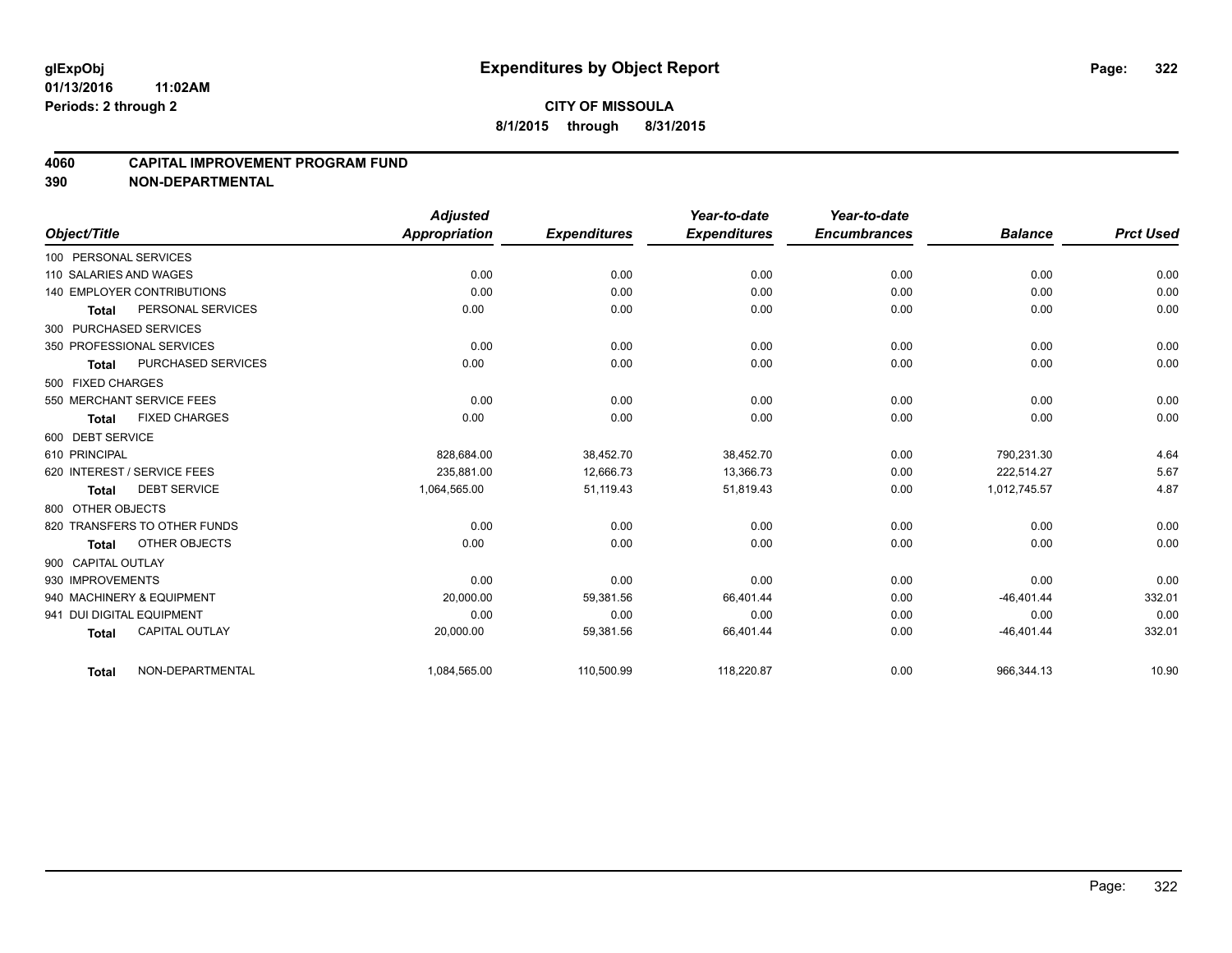#### **4060 CAPITAL IMPROVEMENT PROGRAM FUND**

**391 ENERGY PERFORMANCE PROJ.**

| Object/Title       |                                 | <b>Adjusted</b><br><b>Appropriation</b> | <b>Expenditures</b> | Year-to-date<br><b>Expenditures</b> | Year-to-date<br><b>Encumbrances</b> | <b>Balance</b> | <b>Prct Used</b> |
|--------------------|---------------------------------|-----------------------------------------|---------------------|-------------------------------------|-------------------------------------|----------------|------------------|
|                    | 300 PURCHASED SERVICES          |                                         |                     |                                     |                                     |                |                  |
|                    | 350 PROFESSIONAL SERVICES       | 0.00                                    | 0.00                | 0.00                                | 0.00                                | 0.00           | 0.00             |
| <b>Total</b>       | <b>PURCHASED SERVICES</b>       | 0.00                                    | 0.00                | 0.00                                | 0.00                                | 0.00           | 0.00             |
| 500 FIXED CHARGES  |                                 |                                         |                     |                                     |                                     |                |                  |
|                    | 550 MERCHANT SERVICE FEES       | 0.00                                    | 0.00                | 0.00                                | 0.00                                | 0.00           | 0.00             |
| Total              | <b>FIXED CHARGES</b>            | 0.00                                    | 0.00                | 0.00                                | 0.00                                | 0.00           | 0.00             |
| 900 CAPITAL OUTLAY |                                 |                                         |                     |                                     |                                     |                |                  |
| 930 IMPROVEMENTS   |                                 | 0.00                                    | 0.00                | 0.00                                | 0.00                                | 0.00           | 0.00             |
| Total              | <b>CAPITAL OUTLAY</b>           | 0.00                                    | 0.00                | 0.00                                | 0.00                                | 0.00           | 0.00             |
| <b>Total</b>       | <b>ENERGY PERFORMANCE PROJ.</b> | 0.00                                    | 0.00                | 0.00                                | 0.00                                | 0.00           | 0.00             |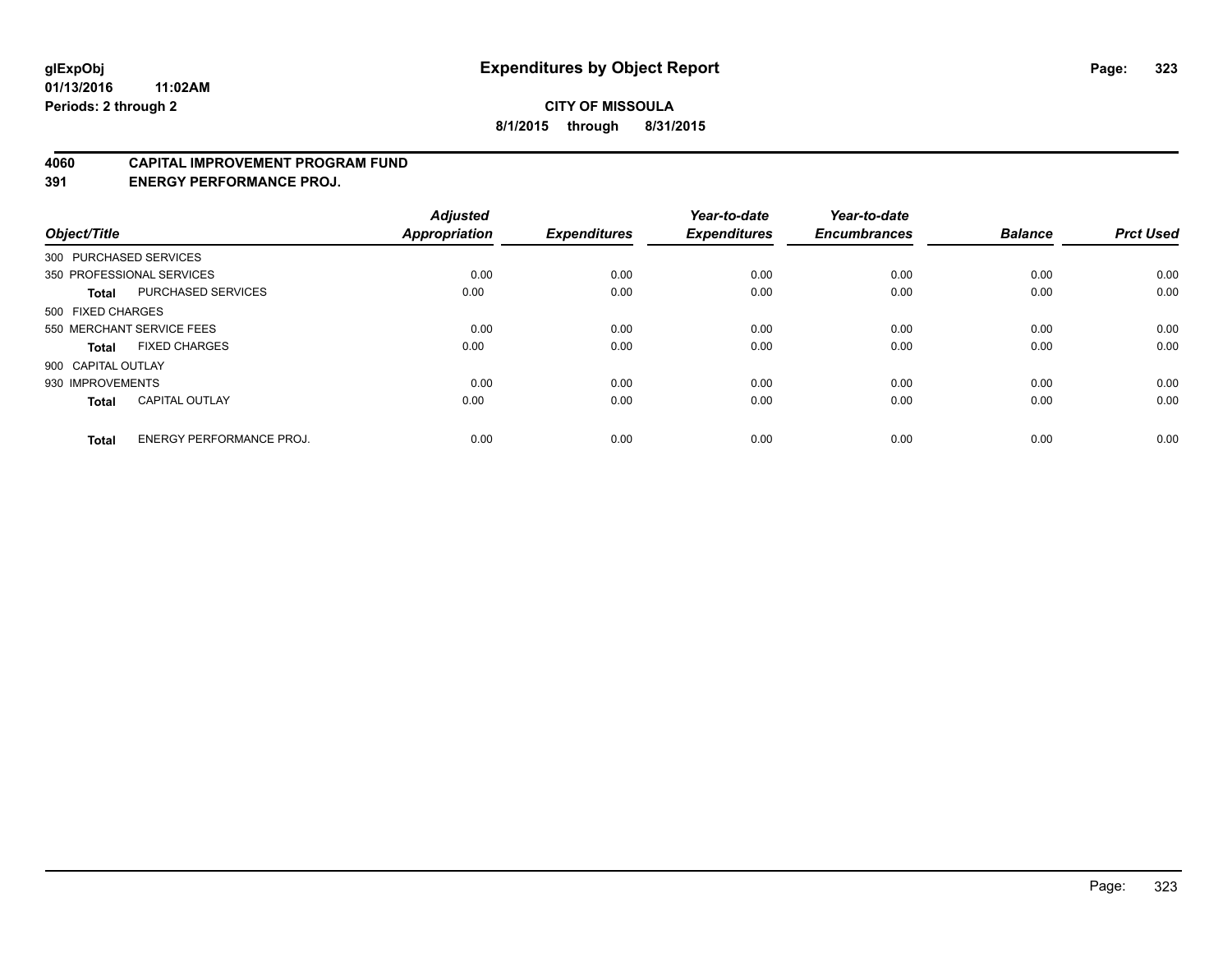**01/13/2016 11:02AM Periods: 2 through 2**

# **4060 CAPITAL IMPROVEMENT PROGRAM FUND**

|                           |                                   | <b>Adjusted</b> |                     | Year-to-date        | Year-to-date<br><b>Encumbrances</b> |                | <b>Prct Used</b> |
|---------------------------|-----------------------------------|-----------------|---------------------|---------------------|-------------------------------------|----------------|------------------|
| Object/Title              |                                   | Appropriation   | <b>Expenditures</b> | <b>Expenditures</b> |                                     | <b>Balance</b> |                  |
| 100 PERSONAL SERVICES     |                                   |                 |                     |                     |                                     |                |                  |
| 110 SALARIES AND WAGES    |                                   | 0.00            | 0.00                | 0.00                | 0.00                                | 0.00           | 0.00             |
|                           | <b>140 EMPLOYER CONTRIBUTIONS</b> | 0.00            | 0.00                | 0.00                | 0.00                                | 0.00           | 0.00             |
| <b>Total</b>              | PERSONAL SERVICES                 | 0.00            | 0.00                | 0.00                | 0.00                                | 0.00           | 0.00             |
| 300 PURCHASED SERVICES    |                                   |                 |                     |                     |                                     |                |                  |
|                           | 350 PROFESSIONAL SERVICES         | 0.00            | 0.00                | 0.00                | 0.00                                | 0.00           | 0.00             |
| <b>Total</b>              | PURCHASED SERVICES                | 0.00            | 0.00                | 0.00                | 0.00                                | 0.00           | 0.00             |
| 500 FIXED CHARGES         |                                   |                 |                     |                     |                                     |                |                  |
|                           | 550 MERCHANT SERVICE FEES         | 0.00            | 0.00                | 0.00                | 0.00                                | 0.00           | 0.00             |
| <b>Total</b>              | <b>FIXED CHARGES</b>              | 0.00            | 0.00                | 0.00                | 0.00                                | 0.00           | 0.00             |
| 600 DEBT SERVICE          |                                   |                 |                     |                     |                                     |                |                  |
| 610 PRINCIPAL             |                                   | 828,684.00      | 38,452.70           | 38,452.70           | 0.00                                | 790,231.30     | 4.64             |
|                           | 620 INTEREST / SERVICE FEES       | 235.881.00      | 12,666.73           | 13,366.73           | 0.00                                | 222,514.27     | 5.67             |
| Total                     | <b>DEBT SERVICE</b>               | 1,064,565.00    | 51,119.43           | 51,819.43           | 0.00                                | 1,012,745.57   | 4.87             |
| 800 OTHER OBJECTS         |                                   |                 |                     |                     |                                     |                |                  |
|                           | 820 TRANSFERS TO OTHER FUNDS      | 0.00            | 0.00                | 0.00                | 0.00                                | 0.00           | 0.00             |
| <b>Total</b>              | OTHER OBJECTS                     | 0.00            | 0.00                | 0.00                | 0.00                                | 0.00           | 0.00             |
| 900 CAPITAL OUTLAY        |                                   |                 |                     |                     |                                     |                |                  |
| 930 IMPROVEMENTS          |                                   | 0.00            | 0.00                | 0.00                | 0.00                                | 0.00           | 0.00             |
|                           | 940 MACHINERY & EQUIPMENT         | 20,000.00       | 59,381.56           | 66,401.44           | 0.00                                | $-46,401.44$   | 332.01           |
| 941 DUI DIGITAL EQUIPMENT |                                   | 0.00            | 0.00                | 0.00                | 0.00                                | 0.00           | 0.00             |
| <b>Total</b>              | <b>CAPITAL OUTLAY</b>             | 20,000.00       | 59,381.56           | 66,401.44           | 0.00                                | $-46,401.44$   | 332.01           |
| Total                     | CAPITAL IMPROVEMENT PROGRAM FUN   | 1,084,565.00    | 110,500.99          | 118,220.87          | 0.00                                | 966,344.13     | 10.90            |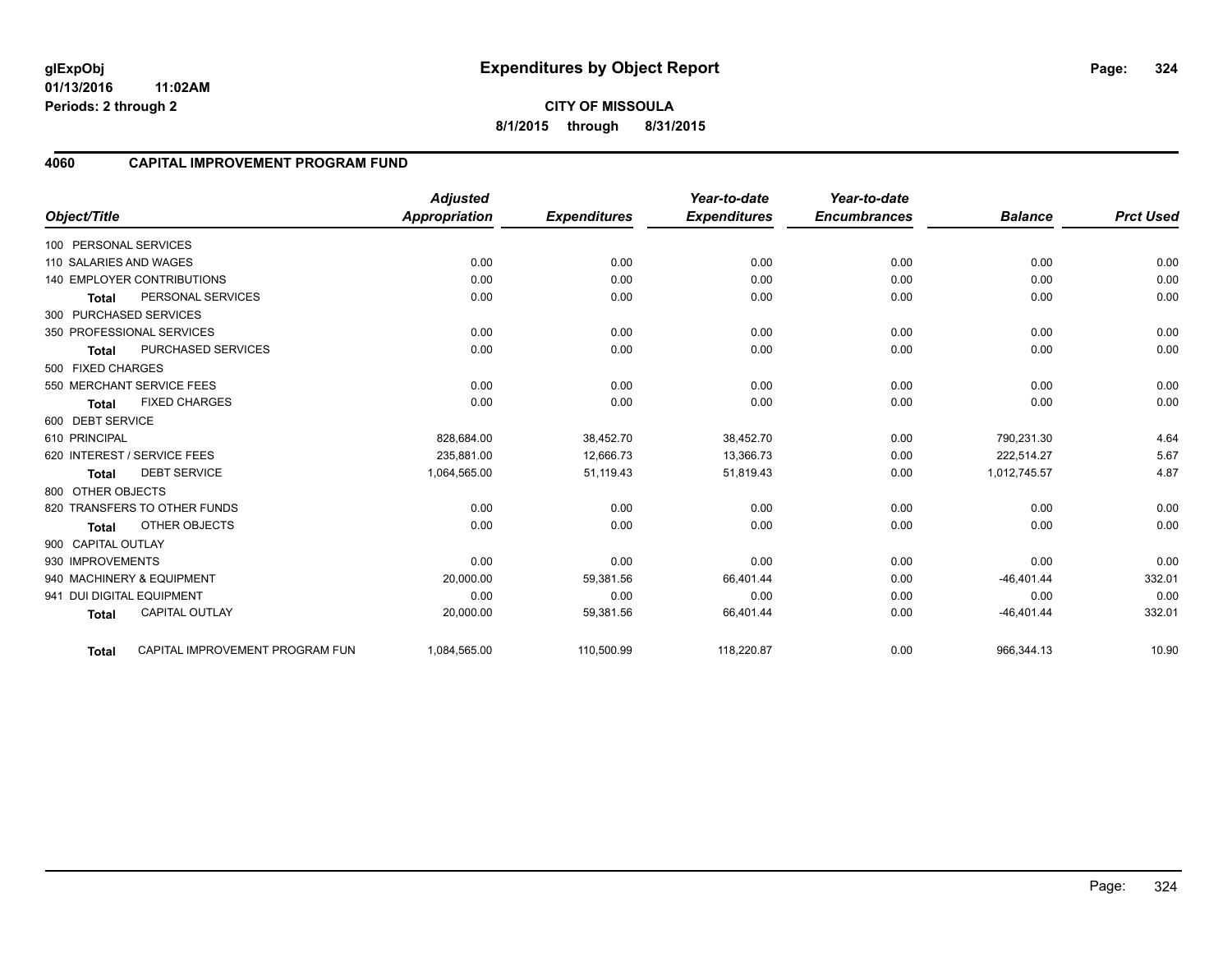#### **4130 1997 G O BOND OPEN SPACE PURCHASE FUND**

**390 NON-DEPARTMENTAL**

| Object/Title                          | <b>Adjusted</b><br><b>Appropriation</b> | <b>Expenditures</b> | Year-to-date<br><b>Expenditures</b> | Year-to-date<br><b>Encumbrances</b> | <b>Balance</b> | <b>Prct Used</b> |
|---------------------------------------|-----------------------------------------|---------------------|-------------------------------------|-------------------------------------|----------------|------------------|
| 500 FIXED CHARGES                     |                                         |                     |                                     |                                     |                |                  |
| 550 MERCHANT SERVICE FEES             |                                         | 0.00<br>0.00        | 0.00                                | 0.00                                | 0.00           | 0.00             |
| <b>FIXED CHARGES</b><br><b>Total</b>  | 0.00                                    | 0.00                | 0.00                                | 0.00                                | 0.00           | 0.00             |
| 800 OTHER OBJECTS                     |                                         |                     |                                     |                                     |                |                  |
| 820 TRANSFERS TO OTHER FUNDS          |                                         | 0.00<br>0.00        | 0.00                                | 0.00                                | 0.00           | 0.00             |
| OTHER OBJECTS<br>Total                | 0.00                                    | 0.00                | 0.00                                | 0.00                                | 0.00           | 0.00             |
| 900 CAPITAL OUTLAY                    |                                         |                     |                                     |                                     |                |                  |
| 930 IMPROVEMENTS                      | 375.602.00                              | 0.00                | 0.00                                | 0.00                                | 375.602.00     | 0.00             |
| <b>CAPITAL OUTLAY</b><br><b>Total</b> | 375.602.00                              | 0.00                | 0.00                                | 0.00                                | 375,602.00     | 0.00             |
| NON-DEPARTMENTAL<br><b>Total</b>      | 375,602.00                              | 0.00                | 0.00                                | 0.00                                | 375.602.00     | 0.00             |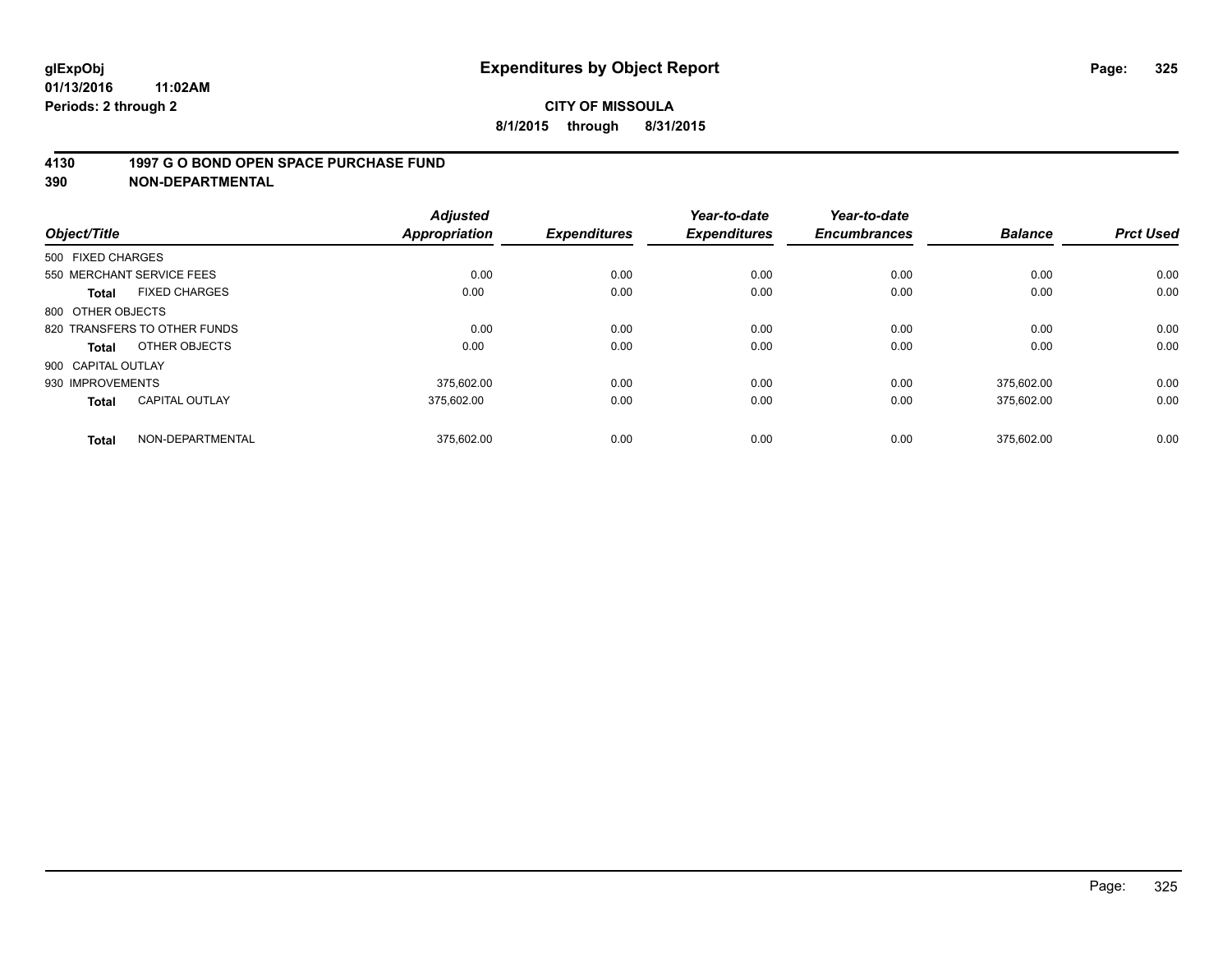**CITY OF MISSOULA 8/1/2015 through 8/31/2015**

## **4130 1997 G O BOND OPEN SPACE PURCHASE FUND**

| Object/Title       |                                   | <b>Adjusted</b><br><b>Appropriation</b> | <b>Expenditures</b> | Year-to-date<br><b>Expenditures</b> | Year-to-date<br><b>Encumbrances</b> | <b>Balance</b> | <b>Prct Used</b> |
|--------------------|-----------------------------------|-----------------------------------------|---------------------|-------------------------------------|-------------------------------------|----------------|------------------|
| 500 FIXED CHARGES  |                                   |                                         |                     |                                     |                                     |                |                  |
|                    | 550 MERCHANT SERVICE FEES         | 0.00                                    | 0.00                | 0.00                                | 0.00                                | 0.00           | 0.00             |
| Total              | <b>FIXED CHARGES</b>              | 0.00                                    | 0.00                | 0.00                                | 0.00                                | 0.00           | 0.00             |
| 800 OTHER OBJECTS  |                                   |                                         |                     |                                     |                                     |                |                  |
|                    | 820 TRANSFERS TO OTHER FUNDS      | 0.00                                    | 0.00                | 0.00                                | 0.00                                | 0.00           | 0.00             |
| Total              | OTHER OBJECTS                     | 0.00                                    | 0.00                | 0.00                                | 0.00                                | 0.00           | 0.00             |
| 900 CAPITAL OUTLAY |                                   |                                         |                     |                                     |                                     |                |                  |
| 930 IMPROVEMENTS   |                                   | 375,602.00                              | 0.00                | 0.00                                | 0.00                                | 375,602.00     | 0.00             |
| <b>Total</b>       | CAPITAL OUTLAY                    | 375,602.00                              | 0.00                | 0.00                                | 0.00                                | 375,602.00     | 0.00             |
| <b>Total</b>       | 1997 G O BOND OPEN SPACE PURCHASI | 375.602.00                              | 0.00                | 0.00                                | 0.00                                | 375.602.00     | 0.00             |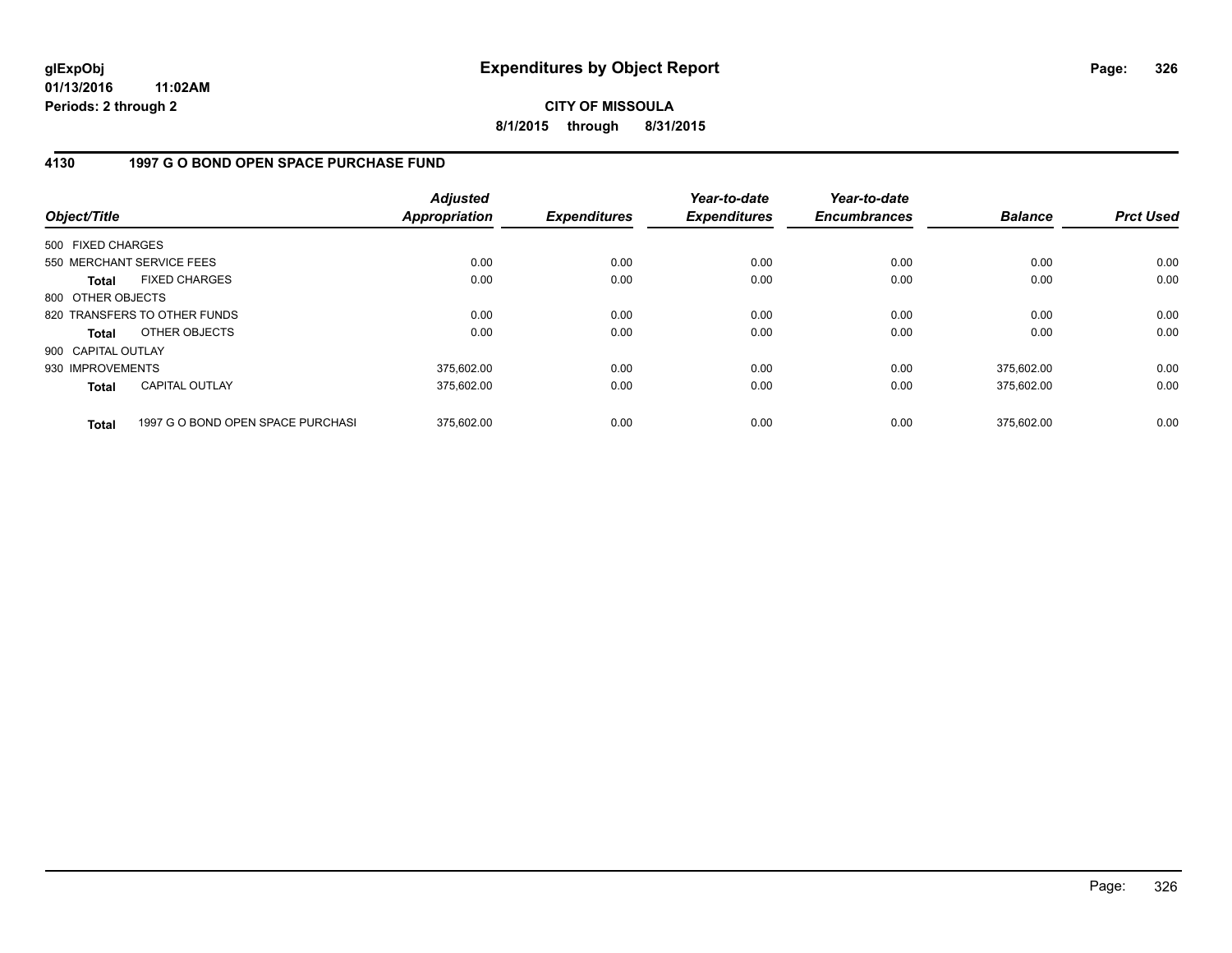#### **4196 NEW FIRE STATION GO BOND**

**300 FIRE**

|                              |                       | <b>Adjusted</b>      |                     | Year-to-date        | Year-to-date        |                |                  |
|------------------------------|-----------------------|----------------------|---------------------|---------------------|---------------------|----------------|------------------|
| Object/Title                 |                       | <b>Appropriation</b> | <b>Expenditures</b> | <b>Expenditures</b> | <b>Encumbrances</b> | <b>Balance</b> | <b>Prct Used</b> |
| 500 FIXED CHARGES            |                       |                      |                     |                     |                     |                |                  |
| 550 MERCHANT SERVICE FEES    |                       | 0.00                 | 0.00                | 0.00                | 0.00                | 0.00           | 0.00             |
| <b>Total</b>                 | <b>FIXED CHARGES</b>  | 0.00                 | 0.00                | 0.00                | 0.00                | 0.00           | 0.00             |
| 800 OTHER OBJECTS            |                       |                      |                     |                     |                     |                |                  |
| 820 TRANSFERS TO OTHER FUNDS |                       | 0.00                 | 0.00                | 0.00                | 0.00                | 0.00           | 0.00             |
| <b>Total</b>                 | OTHER OBJECTS         | 0.00                 | 0.00                | 0.00                | 0.00                | 0.00           | 0.00             |
| 900 CAPITAL OUTLAY           |                       |                      |                     |                     |                     |                |                  |
| 920 BUILDINGS                |                       | 0.00                 | 0.00                | 0.00                | 0.00                | 0.00           | 0.00             |
| 930 IMPROVEMENTS             |                       | 0.00                 | 0.00                | 0.00                | 0.00                | 0.00           | 0.00             |
| 940 MACHINERY & EQUIPMENT    |                       | 0.00                 | 0.00                | 0.00                | 0.00                | 0.00           | 0.00             |
| <b>Total</b>                 | <b>CAPITAL OUTLAY</b> | 0.00                 | 0.00                | 0.00                | 0.00                | 0.00           | 0.00             |
| <b>FIRE</b><br><b>Total</b>  |                       | 0.00                 | 0.00                | 0.00                | 0.00                | 0.00           | 0.00             |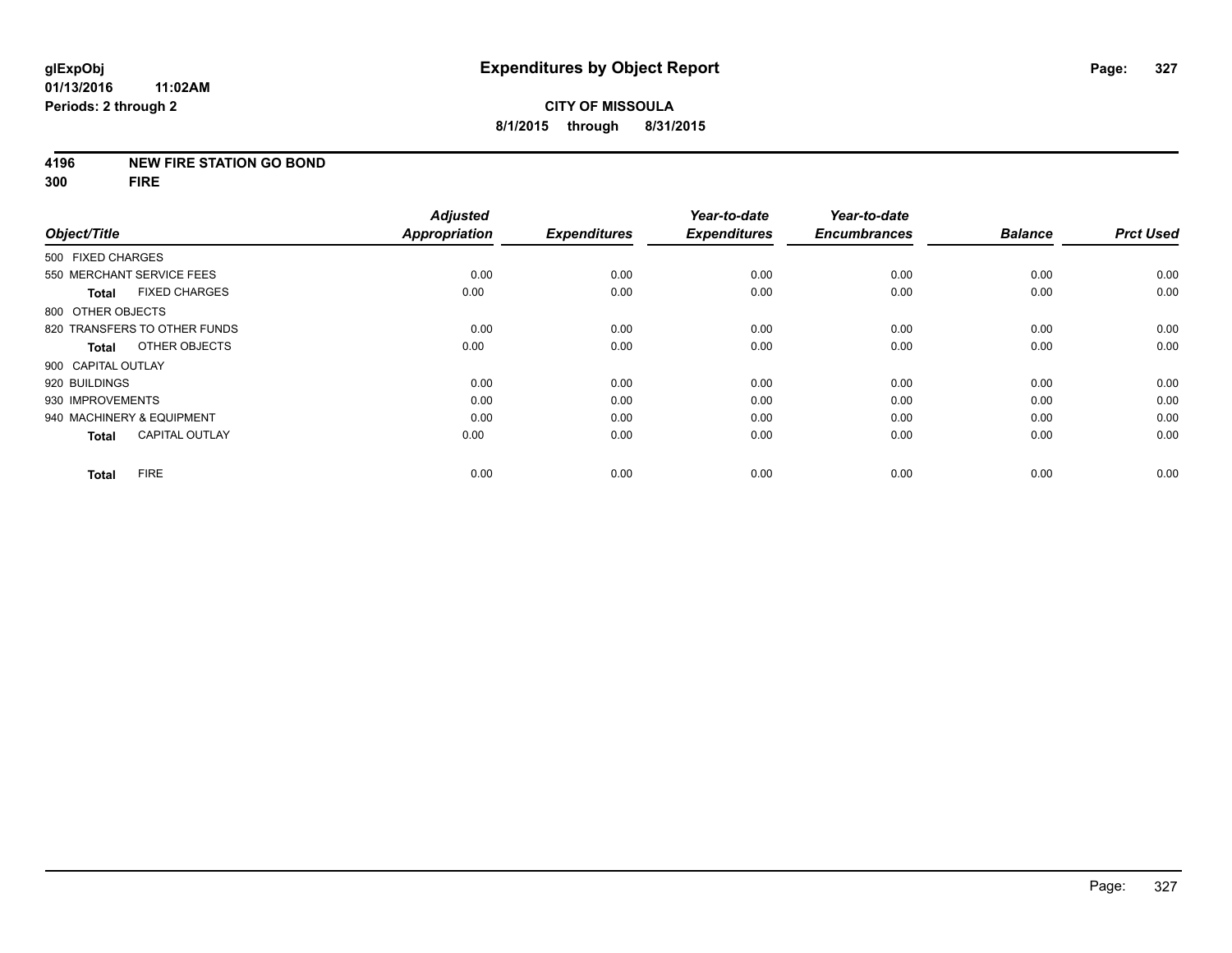## **4196 NEW FIRE STATION GO BOND**

| Object/Title              |                              | <b>Adjusted</b><br><b>Appropriation</b> | <b>Expenditures</b> | Year-to-date<br><b>Expenditures</b> | Year-to-date<br><b>Encumbrances</b> | <b>Balance</b> | <b>Prct Used</b> |
|---------------------------|------------------------------|-----------------------------------------|---------------------|-------------------------------------|-------------------------------------|----------------|------------------|
|                           |                              |                                         |                     |                                     |                                     |                |                  |
| 500 FIXED CHARGES         |                              |                                         |                     |                                     |                                     |                |                  |
| 550 MERCHANT SERVICE FEES |                              | 0.00                                    | 0.00                | 0.00                                | 0.00                                | 0.00           | 0.00             |
| Total                     | <b>FIXED CHARGES</b>         | 0.00                                    | 0.00                | 0.00                                | 0.00                                | 0.00           | 0.00             |
| 800 OTHER OBJECTS         |                              |                                         |                     |                                     |                                     |                |                  |
|                           | 820 TRANSFERS TO OTHER FUNDS | 0.00                                    | 0.00                | 0.00                                | 0.00                                | 0.00           | 0.00             |
| Total                     | OTHER OBJECTS                | 0.00                                    | 0.00                | 0.00                                | 0.00                                | 0.00           | 0.00             |
| 900 CAPITAL OUTLAY        |                              |                                         |                     |                                     |                                     |                |                  |
| 920 BUILDINGS             |                              | 0.00                                    | 0.00                | 0.00                                | 0.00                                | 0.00           | 0.00             |
| 930 IMPROVEMENTS          |                              | 0.00                                    | 0.00                | 0.00                                | 0.00                                | 0.00           | 0.00             |
| 940 MACHINERY & EQUIPMENT |                              | 0.00                                    | 0.00                | 0.00                                | 0.00                                | 0.00           | 0.00             |
| <b>Total</b>              | <b>CAPITAL OUTLAY</b>        | 0.00                                    | 0.00                | 0.00                                | 0.00                                | 0.00           | 0.00             |
| <b>Total</b>              | NEW FIRE STATION GO BOND     | 0.00                                    | 0.00                | 0.00                                | 0.00                                | 0.00           | 0.00             |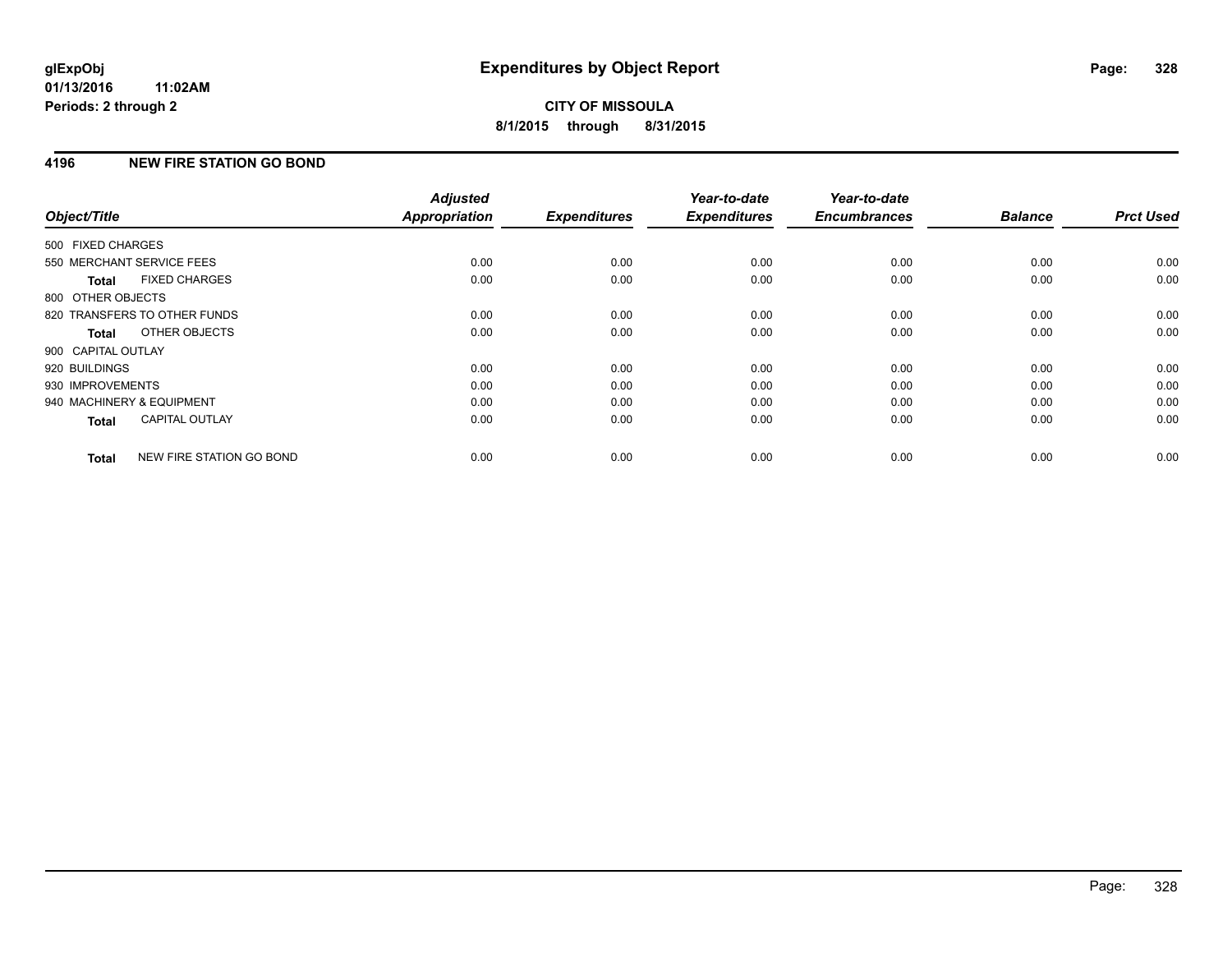#### **4450 S/C CONSTRUCTION FUND FOR FY06**

| Object/Title                            | <b>Adjusted</b><br><b>Appropriation</b> | <b>Expenditures</b> | Year-to-date<br><b>Expenditures</b> | Year-to-date<br><b>Encumbrances</b> | <b>Balance</b> | <b>Prct Used</b> |
|-----------------------------------------|-----------------------------------------|---------------------|-------------------------------------|-------------------------------------|----------------|------------------|
| 500 FIXED CHARGES                       |                                         |                     |                                     |                                     |                |                  |
| 550 MERCHANT SERVICE FEES               | 0.00                                    | 0.00                | 0.00                                | 0.00                                | 0.00           | 0.00             |
| <b>FIXED CHARGES</b><br><b>Total</b>    | 0.00                                    | 0.00                | 0.00                                | 0.00                                | 0.00           | 0.00             |
| 800 OTHER OBJECTS                       |                                         |                     |                                     |                                     |                |                  |
| 820 TRANSFERS TO OTHER FUNDS            | 0.00                                    | 0.00                | 0.00                                | 0.00                                | 0.00           | 0.00             |
| OTHER OBJECTS<br><b>Total</b>           | 0.00                                    | 0.00                | 0.00                                | 0.00                                | 0.00           | 0.00             |
| PUBLIC WORKS OPERATIONS<br><b>Total</b> | 0.00                                    | 0.00                | 0.00                                | 0.00                                | 0.00           | 0.00             |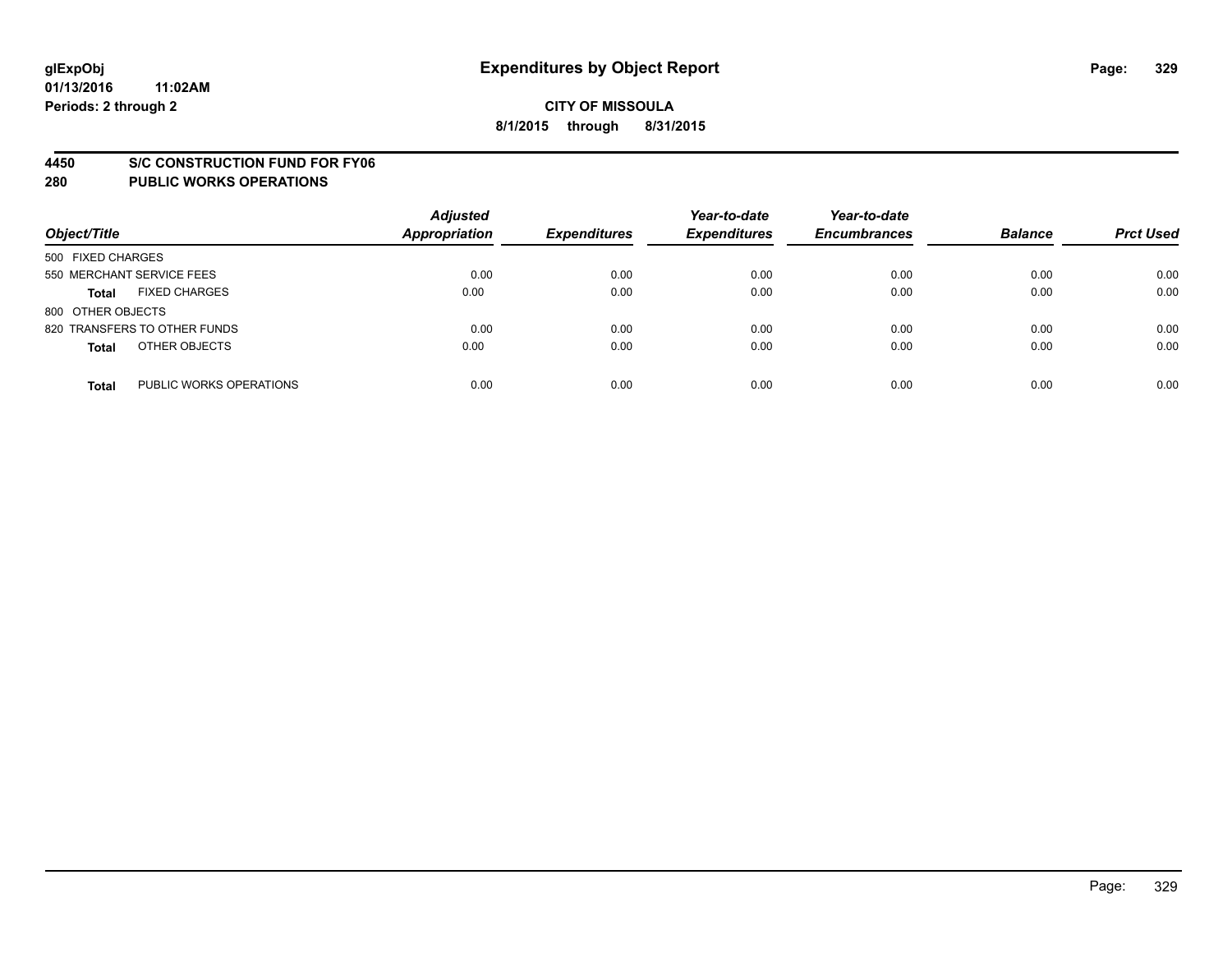**CITY OF MISSOULA 8/1/2015 through 8/31/2015**

## **4450 S/C CONSTRUCTION FUND FOR FY06**

| Object/Title                                   | <b>Adjusted</b><br>Appropriation | <b>Expenditures</b> | Year-to-date<br><b>Expenditures</b> | Year-to-date<br><b>Encumbrances</b> | <b>Balance</b> | <b>Prct Used</b> |
|------------------------------------------------|----------------------------------|---------------------|-------------------------------------|-------------------------------------|----------------|------------------|
| 500 FIXED CHARGES                              |                                  |                     |                                     |                                     |                |                  |
| 550 MERCHANT SERVICE FEES                      | 0.00                             | 0.00                | 0.00                                | 0.00                                | 0.00           | 0.00             |
| <b>FIXED CHARGES</b><br><b>Total</b>           | 0.00                             | 0.00                | 0.00                                | 0.00                                | 0.00           | 0.00             |
| 800 OTHER OBJECTS                              |                                  |                     |                                     |                                     |                |                  |
| 820 TRANSFERS TO OTHER FUNDS                   | 0.00                             | 0.00                | 0.00                                | 0.00                                | 0.00           | 0.00             |
| OTHER OBJECTS<br><b>Total</b>                  | 0.00                             | 0.00                | 0.00                                | 0.00                                | 0.00           | 0.00             |
| S/C CONSTRUCTION FUND FOR FY06<br><b>Total</b> | 0.00                             | 0.00                | 0.00                                | 0.00                                | 0.00           | 0.00             |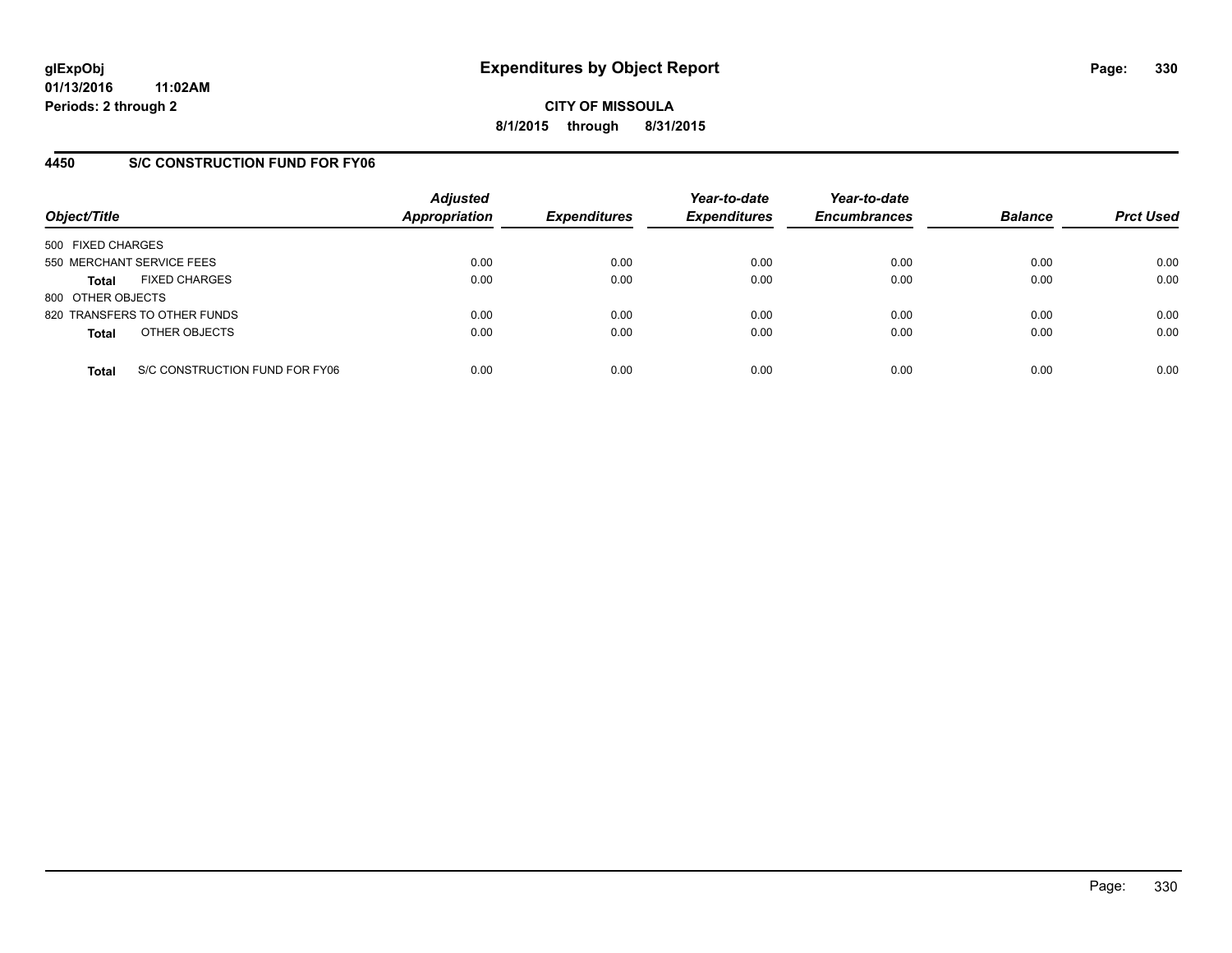#### **4451 FY07 S/C BOND FUND**

| Object/Title                            | <b>Adjusted</b><br><b>Appropriation</b> | <b>Expenditures</b> | Year-to-date<br><b>Expenditures</b> | Year-to-date<br><b>Encumbrances</b> | <b>Balance</b> | <b>Prct Used</b> |
|-----------------------------------------|-----------------------------------------|---------------------|-------------------------------------|-------------------------------------|----------------|------------------|
| 500 FIXED CHARGES                       |                                         |                     |                                     |                                     |                |                  |
| 550 MERCHANT SERVICE FEES               | 0.00                                    | 0.00                | 0.00                                | 0.00                                | 0.00           | 0.00             |
| <b>FIXED CHARGES</b><br><b>Total</b>    | 0.00                                    | 0.00                | 0.00                                | 0.00                                | 0.00           | 0.00             |
| 800 OTHER OBJECTS                       |                                         |                     |                                     |                                     |                |                  |
| 820 TRANSFERS TO OTHER FUNDS            | 0.00                                    | 0.00                | 0.00                                | 0.00                                | 0.00           | 0.00             |
| OTHER OBJECTS<br><b>Total</b>           | 0.00                                    | 0.00                | 0.00                                | 0.00                                | 0.00           | 0.00             |
| PUBLIC WORKS OPERATIONS<br><b>Total</b> | 0.00                                    | 0.00                | 0.00                                | 0.00                                | 0.00           | 0.00             |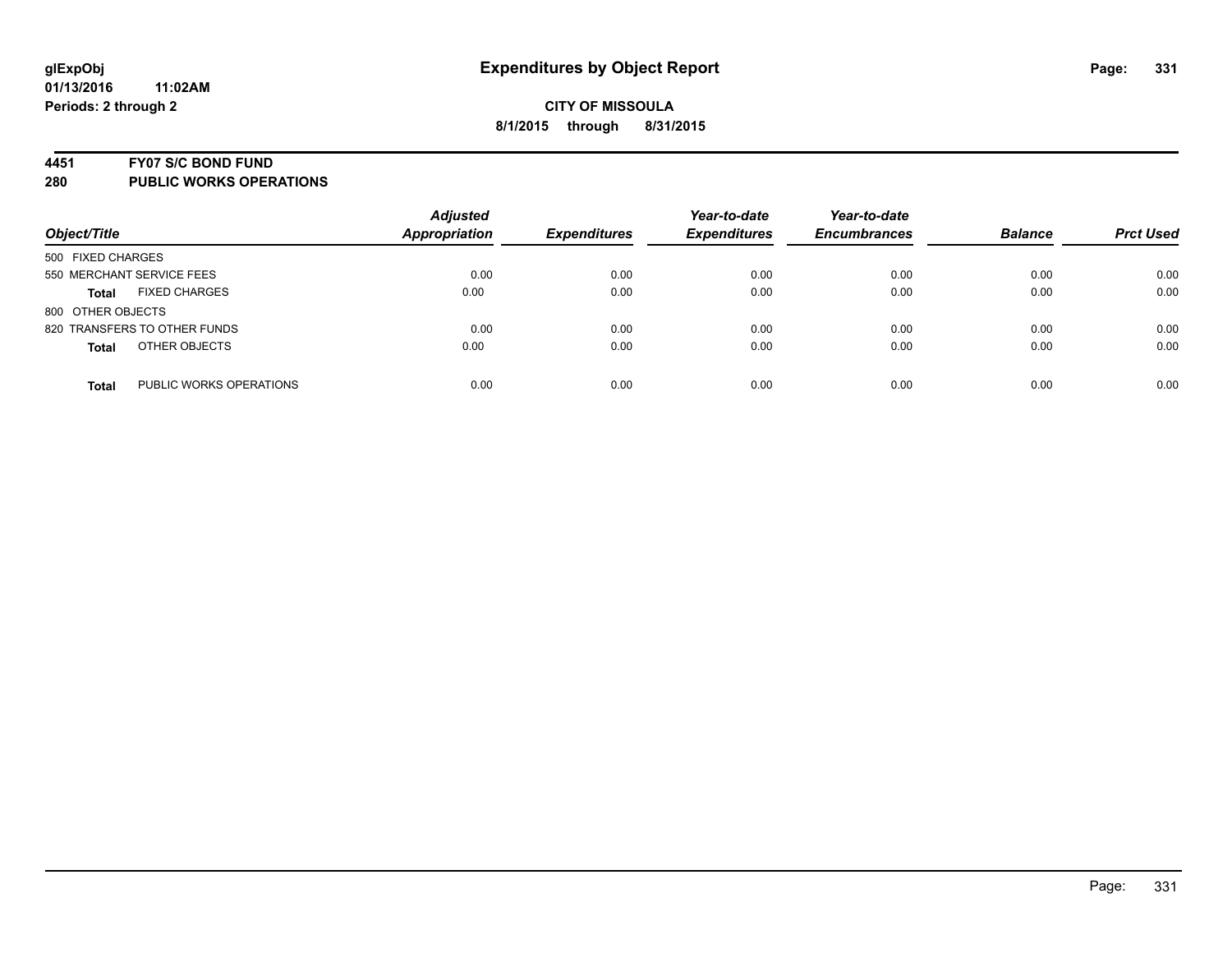#### **4451 FY07 S/C BOND FUND**

| Object/Title                         | <b>Adjusted</b><br><b>Appropriation</b> | <b>Expenditures</b> | Year-to-date<br><b>Expenditures</b> | Year-to-date<br><b>Encumbrances</b> | <b>Balance</b> | <b>Prct Used</b> |
|--------------------------------------|-----------------------------------------|---------------------|-------------------------------------|-------------------------------------|----------------|------------------|
| 500 FIXED CHARGES                    |                                         |                     |                                     |                                     |                |                  |
| 550 MERCHANT SERVICE FEES            | 0.00                                    | 0.00                | 0.00                                | 0.00                                | 0.00           | 0.00             |
| <b>FIXED CHARGES</b><br><b>Total</b> | 0.00                                    | 0.00                | 0.00                                | 0.00                                | 0.00           | 0.00             |
| 800 OTHER OBJECTS                    |                                         |                     |                                     |                                     |                |                  |
| 820 TRANSFERS TO OTHER FUNDS         | 0.00                                    | 0.00                | 0.00                                | 0.00                                | 0.00           | 0.00             |
| OTHER OBJECTS<br><b>Total</b>        | 0.00                                    | 0.00                | 0.00                                | 0.00                                | 0.00           | 0.00             |
| FY07 S/C BOND FUND<br>Total          | 0.00                                    | 0.00                | 0.00                                | 0.00                                | 0.00           | 0.00             |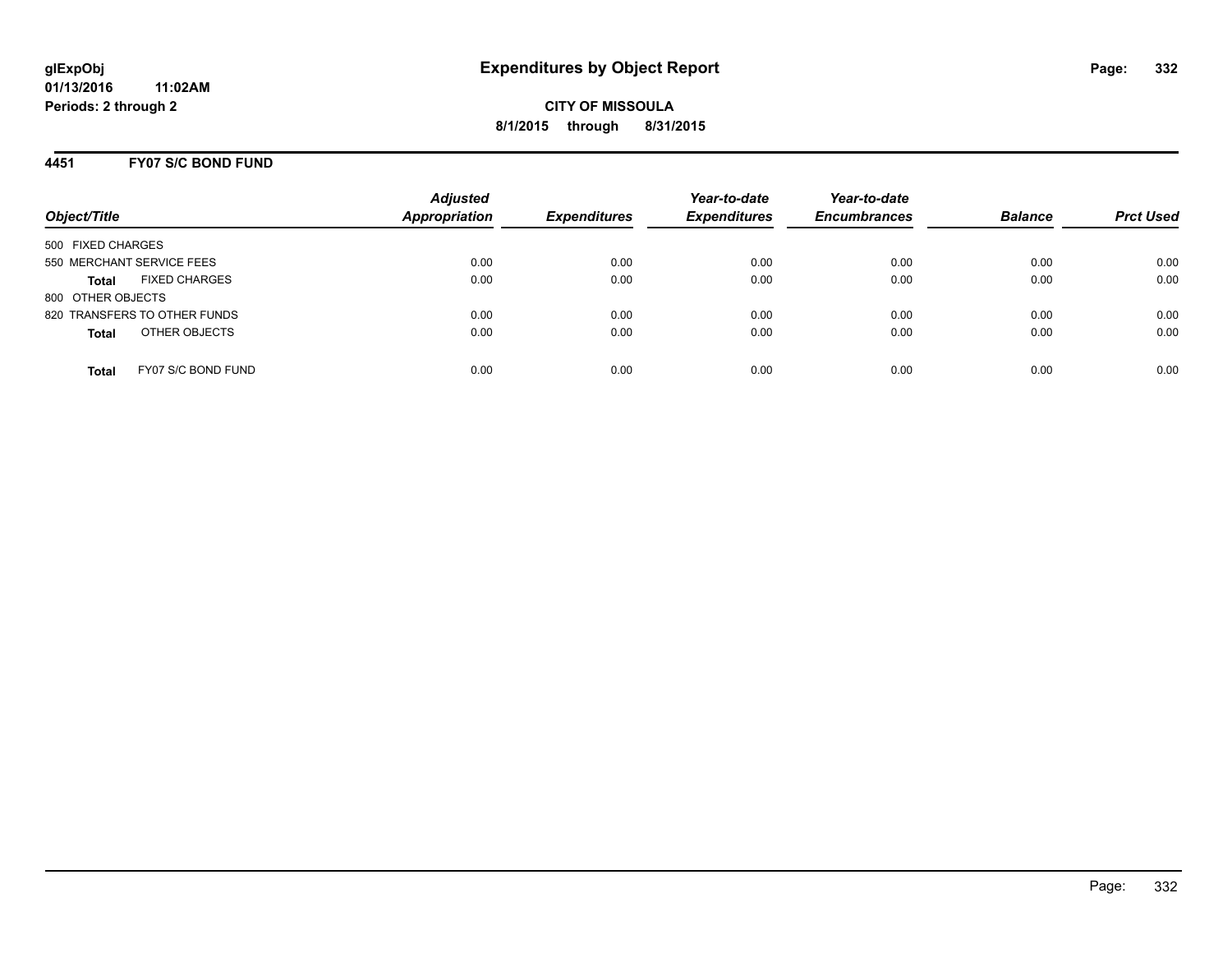#### **4452 S/C CONSTRUCTION FUND FOR FY 08 BOND SAL**

| Object/Title       |                           | <b>Adjusted</b><br><b>Appropriation</b> | <b>Expenditures</b> | Year-to-date<br><b>Expenditures</b> | Year-to-date<br><b>Encumbrances</b> | <b>Balance</b> | <b>Prct Used</b> |
|--------------------|---------------------------|-----------------------------------------|---------------------|-------------------------------------|-------------------------------------|----------------|------------------|
| 500 FIXED CHARGES  |                           |                                         |                     |                                     |                                     |                |                  |
|                    | 550 MERCHANT SERVICE FEES | 0.00                                    | 0.00                | 0.00                                | 0.00                                | 0.00           | 0.00             |
| <b>Total</b>       | <b>FIXED CHARGES</b>      | 0.00                                    | 0.00                | 0.00                                | 0.00                                | 0.00           | 0.00             |
| 900 CAPITAL OUTLAY |                           |                                         |                     |                                     |                                     |                |                  |
| 930 IMPROVEMENTS   |                           | 0.00                                    | 0.00                | 0.00                                | 0.00                                | 0.00           | 0.00             |
| <b>Total</b>       | <b>CAPITAL OUTLAY</b>     | 0.00                                    | 0.00                | 0.00                                | 0.00                                | 0.00           | 0.00             |
| <b>Total</b>       | PUBLIC WORKS OPERATIONS   | 0.00                                    | 0.00                | 0.00                                | 0.00                                | 0.00           | 0.00             |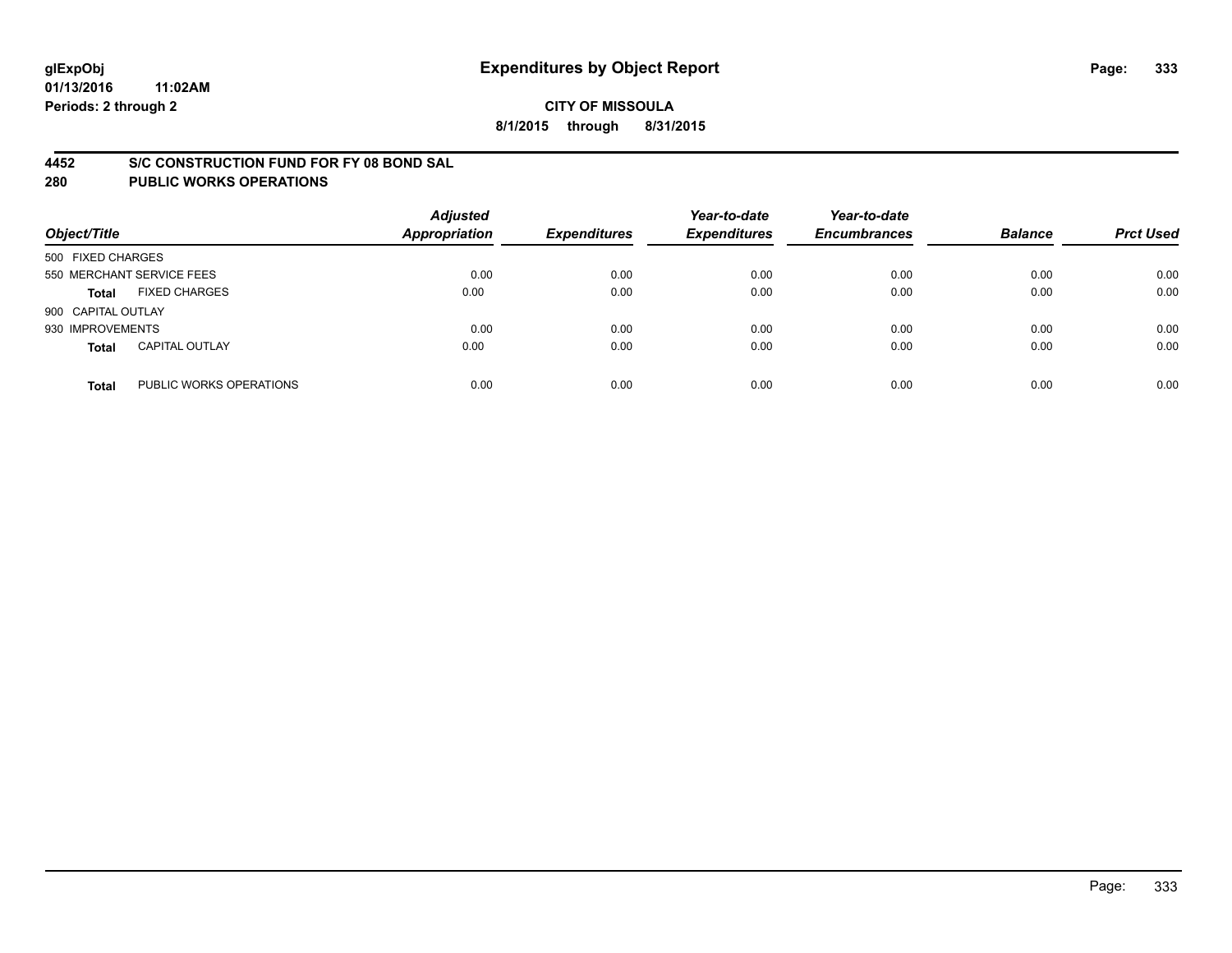**CITY OF MISSOULA 8/1/2015 through 8/31/2015**

## **4452 S/C CONSTRUCTION FUND FOR FY 08 BOND SAL**

| Object/Title       |                                    | <b>Adjusted</b><br><b>Appropriation</b> | <b>Expenditures</b> | Year-to-date<br><b>Expenditures</b> | Year-to-date<br><b>Encumbrances</b> | <b>Balance</b> | <b>Prct Used</b> |
|--------------------|------------------------------------|-----------------------------------------|---------------------|-------------------------------------|-------------------------------------|----------------|------------------|
| 500 FIXED CHARGES  |                                    |                                         |                     |                                     |                                     |                |                  |
|                    | 550 MERCHANT SERVICE FEES          | 0.00                                    | 0.00                | 0.00                                | 0.00                                | 0.00           | 0.00             |
| Total              | <b>FIXED CHARGES</b>               | 0.00                                    | 0.00                | 0.00                                | 0.00                                | 0.00           | 0.00             |
| 900 CAPITAL OUTLAY |                                    |                                         |                     |                                     |                                     |                |                  |
| 930 IMPROVEMENTS   |                                    | 0.00                                    | 0.00                | 0.00                                | 0.00                                | 0.00           | 0.00             |
| <b>Total</b>       | <b>CAPITAL OUTLAY</b>              | 0.00                                    | 0.00                | 0.00                                | 0.00                                | 0.00           | 0.00             |
| <b>Total</b>       | S/C CONSTRUCTION FUND FOR FY 08 BO | 0.00                                    | 0.00                | 0.00                                | 0.00                                | 0.00           | 0.00             |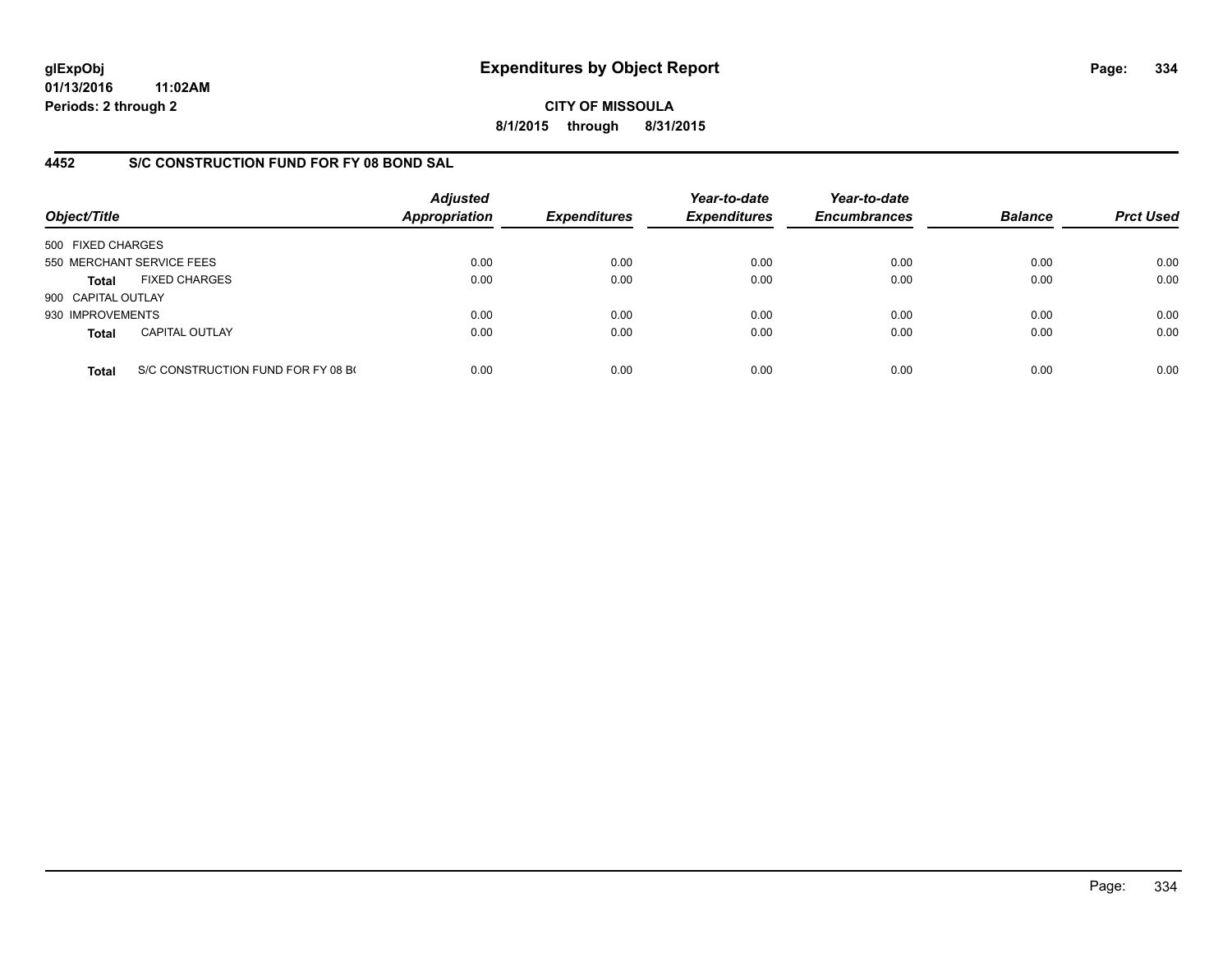#### **4453 S/C CONSTRUCTION FUND FY09 BOND**

| Object/Title       |                              | <b>Adjusted</b><br><b>Appropriation</b> | <b>Expenditures</b> | Year-to-date<br><b>Expenditures</b> | Year-to-date<br><b>Encumbrances</b> | <b>Balance</b> | <b>Prct Used</b> |
|--------------------|------------------------------|-----------------------------------------|---------------------|-------------------------------------|-------------------------------------|----------------|------------------|
| 500 FIXED CHARGES  |                              |                                         |                     |                                     |                                     |                |                  |
|                    | 550 MERCHANT SERVICE FEES    | 0.00                                    | 0.00                | 0.00                                | 0.00                                | 0.00           | 0.00             |
| <b>Total</b>       | <b>FIXED CHARGES</b>         | 0.00                                    | 0.00                | 0.00                                | 0.00                                | 0.00           | 0.00             |
| 800 OTHER OBJECTS  |                              |                                         |                     |                                     |                                     |                |                  |
|                    | 820 TRANSFERS TO OTHER FUNDS | 0.00                                    | 0.00                | 0.00                                | 0.00                                | 0.00           | 0.00             |
| Total              | OTHER OBJECTS                | 0.00                                    | 0.00                | 0.00                                | 0.00                                | 0.00           | 0.00             |
| 900 CAPITAL OUTLAY |                              |                                         |                     |                                     |                                     |                |                  |
| 930 IMPROVEMENTS   |                              | 0.00                                    | 0.00                | 0.00                                | 0.00                                | 0.00           | 0.00             |
| Total              | <b>CAPITAL OUTLAY</b>        | 0.00                                    | 0.00                | 0.00                                | 0.00                                | 0.00           | 0.00             |
| <b>Total</b>       | PUBLIC WORKS OPERATIONS      | 0.00                                    | 0.00                | 0.00                                | 0.00                                | 0.00           | 0.00             |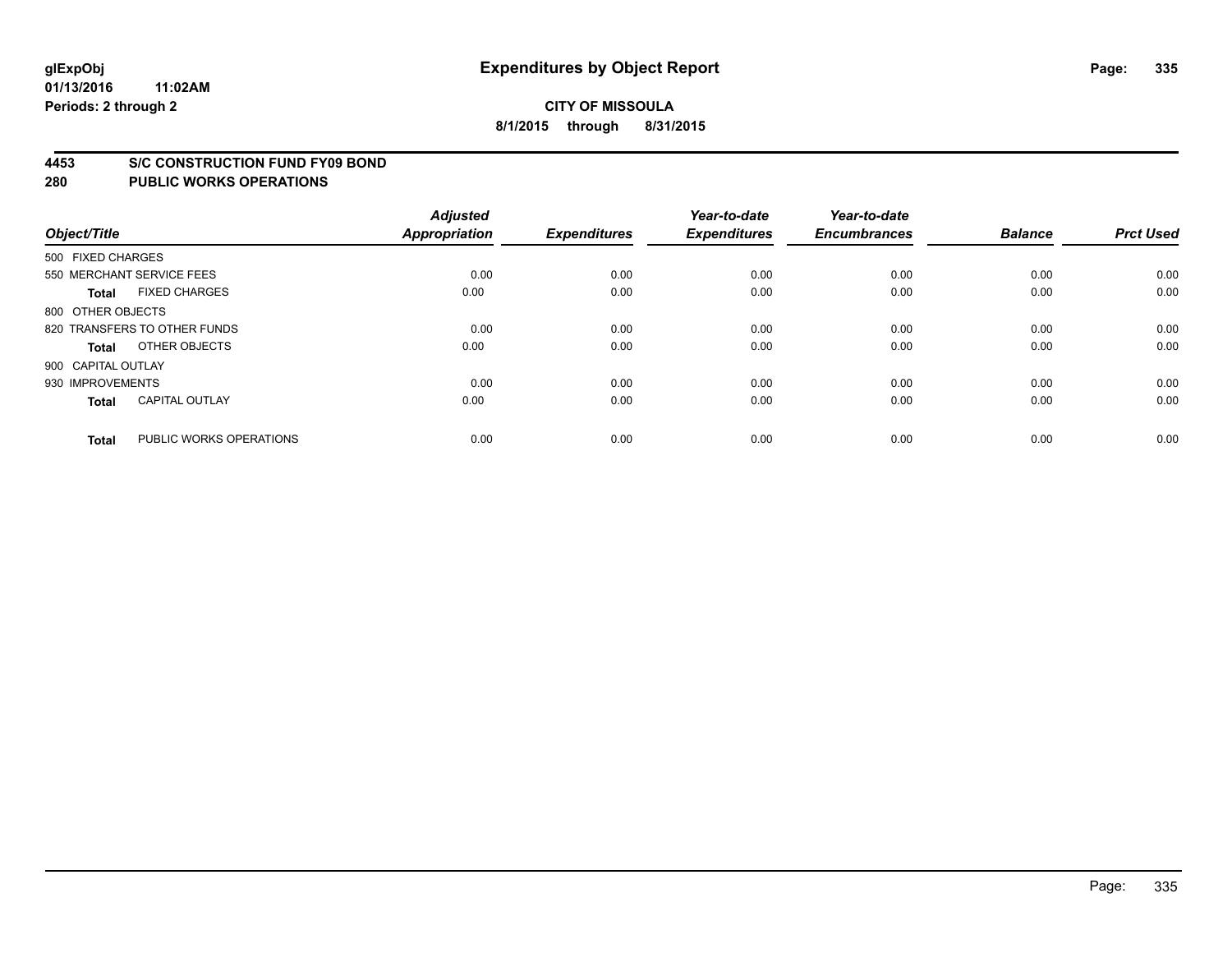#### **4453 S/C CONSTRUCTION FUND FY09 BOND**

**390 NON-DEPARTMENTAL**

| Object/Title                  | <b>Adjusted</b><br>Appropriation | <b>Expenditures</b> | Year-to-date<br><b>Expenditures</b> | Year-to-date<br><b>Encumbrances</b> | <b>Balance</b> | <b>Prct Used</b> |
|-------------------------------|----------------------------------|---------------------|-------------------------------------|-------------------------------------|----------------|------------------|
| 500 FIXED CHARGES             |                                  |                     |                                     |                                     |                |                  |
| 500 FIXED CHARGES             | 0.00                             | 0.00                | 0.00                                | 0.00                                | 0.00           | 0.00             |
| 550 MERCHANT SERVICE FEES     | 0.00                             | 0.00                | 0.00                                | 0.00                                | 0.00           | 0.00             |
| <b>FIXED CHARGES</b><br>Total | 0.00                             | 0.00                | 0.00                                | 0.00                                | 0.00           | 0.00             |
| NON-DEPARTMENTAL<br>Total     | 0.00                             | 0.00                | 0.00                                | 0.00                                | 0.00           | 0.00             |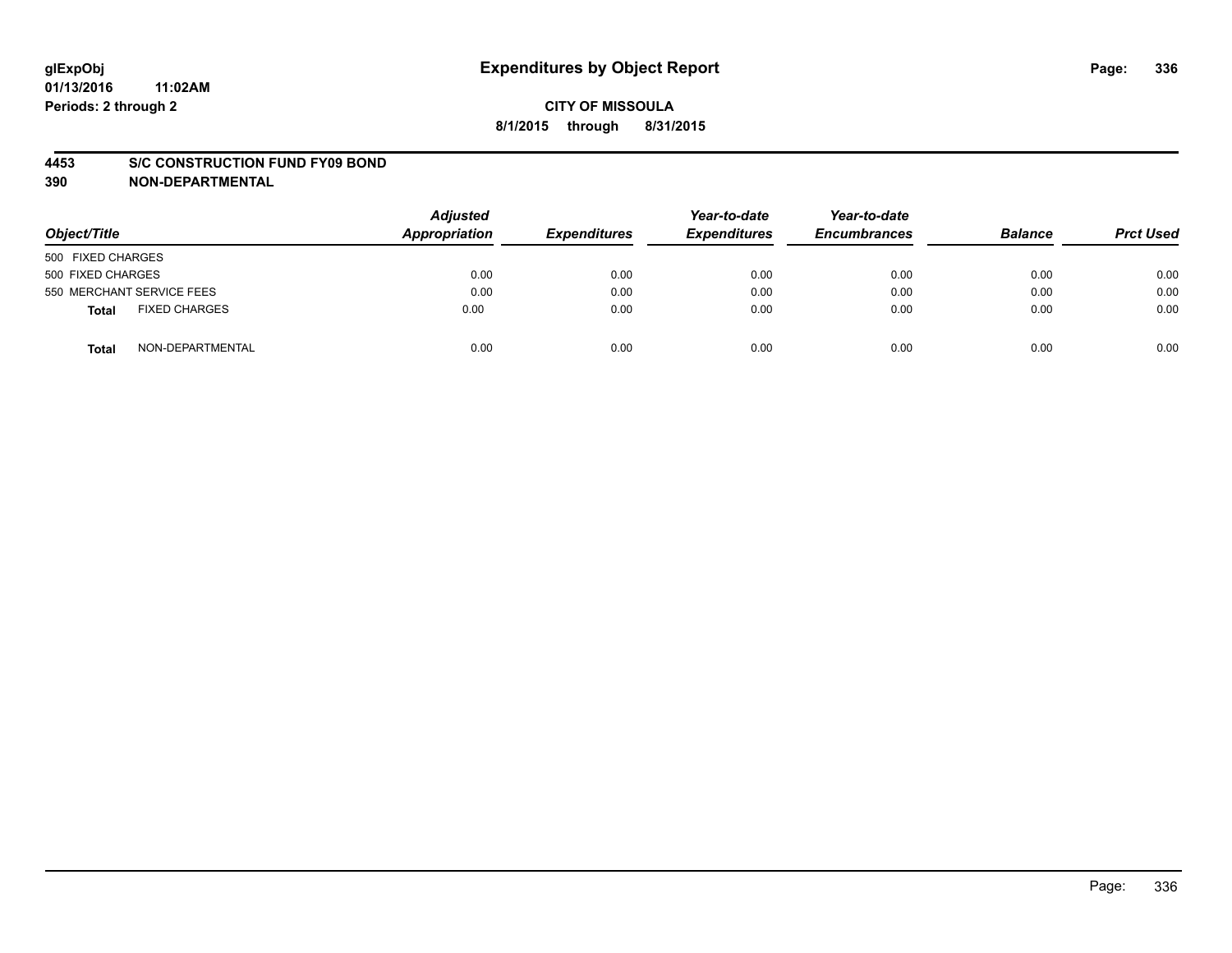**CITY OF MISSOULA 8/1/2015 through 8/31/2015**

## **4453 S/C CONSTRUCTION FUND FY09 BOND**

| Object/Title                 |                                 | <b>Adjusted</b><br><b>Appropriation</b> | <b>Expenditures</b> | Year-to-date<br><b>Expenditures</b> | Year-to-date<br><b>Encumbrances</b> | <b>Balance</b> | <b>Prct Used</b> |
|------------------------------|---------------------------------|-----------------------------------------|---------------------|-------------------------------------|-------------------------------------|----------------|------------------|
| 500 FIXED CHARGES            |                                 |                                         |                     |                                     |                                     |                |                  |
| 500 FIXED CHARGES            |                                 | 0.00                                    | 0.00                | 0.00                                | 0.00                                | 0.00           | 0.00             |
| 550 MERCHANT SERVICE FEES    |                                 | 0.00                                    | 0.00                | 0.00                                | 0.00                                | 0.00           | 0.00             |
| <b>Total</b>                 | <b>FIXED CHARGES</b>            | 0.00                                    | 0.00                | 0.00                                | 0.00                                | 0.00           | 0.00             |
| 800 OTHER OBJECTS            |                                 |                                         |                     |                                     |                                     |                |                  |
| 820 TRANSFERS TO OTHER FUNDS |                                 | 0.00                                    | 0.00                | 0.00                                | 0.00                                | 0.00           | 0.00             |
| <b>Total</b>                 | OTHER OBJECTS                   | 0.00                                    | 0.00                | 0.00                                | 0.00                                | 0.00           | 0.00             |
| 900 CAPITAL OUTLAY           |                                 |                                         |                     |                                     |                                     |                |                  |
| 930 IMPROVEMENTS             |                                 | 0.00                                    | 0.00                | 0.00                                | 0.00                                | 0.00           | 0.00             |
| <b>Total</b>                 | <b>CAPITAL OUTLAY</b>           | 0.00                                    | 0.00                | 0.00                                | 0.00                                | 0.00           | 0.00             |
| <b>Total</b>                 | S/C CONSTRUCTION FUND FY09 BOND | 0.00                                    | 0.00                | 0.00                                | 0.00                                | 0.00           | 0.00             |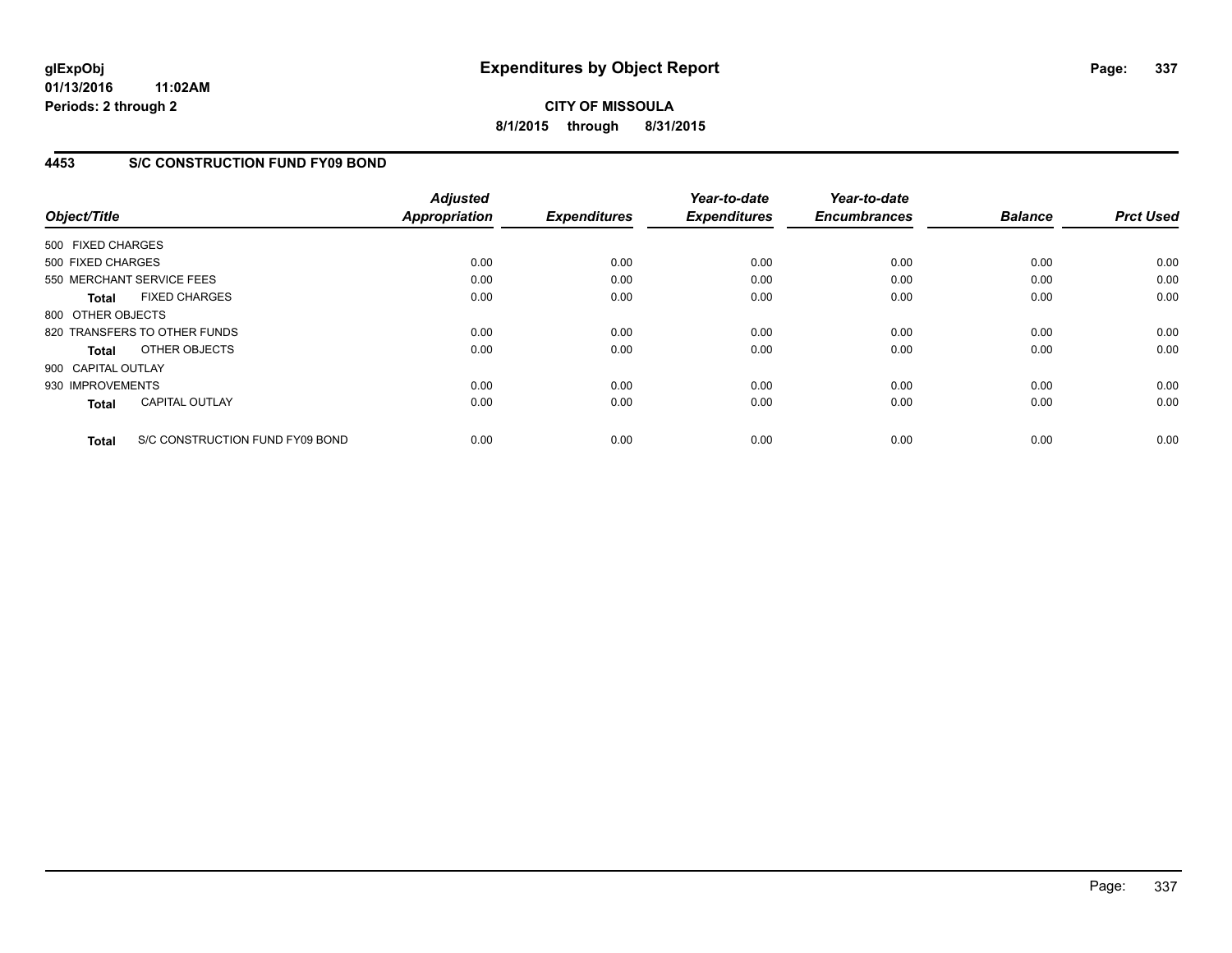#### **4454 S/C CONSTRUCTION FUND FOR FY10**

| Object/Title       |                           | <b>Adjusted</b><br><b>Appropriation</b> | <b>Expenditures</b> | Year-to-date<br><b>Expenditures</b> | Year-to-date<br><b>Encumbrances</b> | <b>Balance</b> | <b>Prct Used</b> |
|--------------------|---------------------------|-----------------------------------------|---------------------|-------------------------------------|-------------------------------------|----------------|------------------|
| 500 FIXED CHARGES  |                           |                                         |                     |                                     |                                     |                |                  |
|                    | 550 MERCHANT SERVICE FEES | 0.00                                    | 0.00                | 0.00                                | 0.00                                | 0.00           | 0.00             |
| <b>Total</b>       | <b>FIXED CHARGES</b>      | 0.00                                    | 0.00                | 0.00                                | 0.00                                | 0.00           | 0.00             |
| 900 CAPITAL OUTLAY |                           |                                         |                     |                                     |                                     |                |                  |
| 930 IMPROVEMENTS   |                           | 0.00                                    | 0.00                | 0.00                                | 0.00                                | 0.00           | 0.00             |
| <b>Total</b>       | <b>CAPITAL OUTLAY</b>     | 0.00                                    | 0.00                | 0.00                                | 0.00                                | 0.00           | 0.00             |
| <b>Total</b>       | PUBLIC WORKS OPERATIONS   | 0.00                                    | 0.00                | 0.00                                | 0.00                                | 0.00           | 0.00             |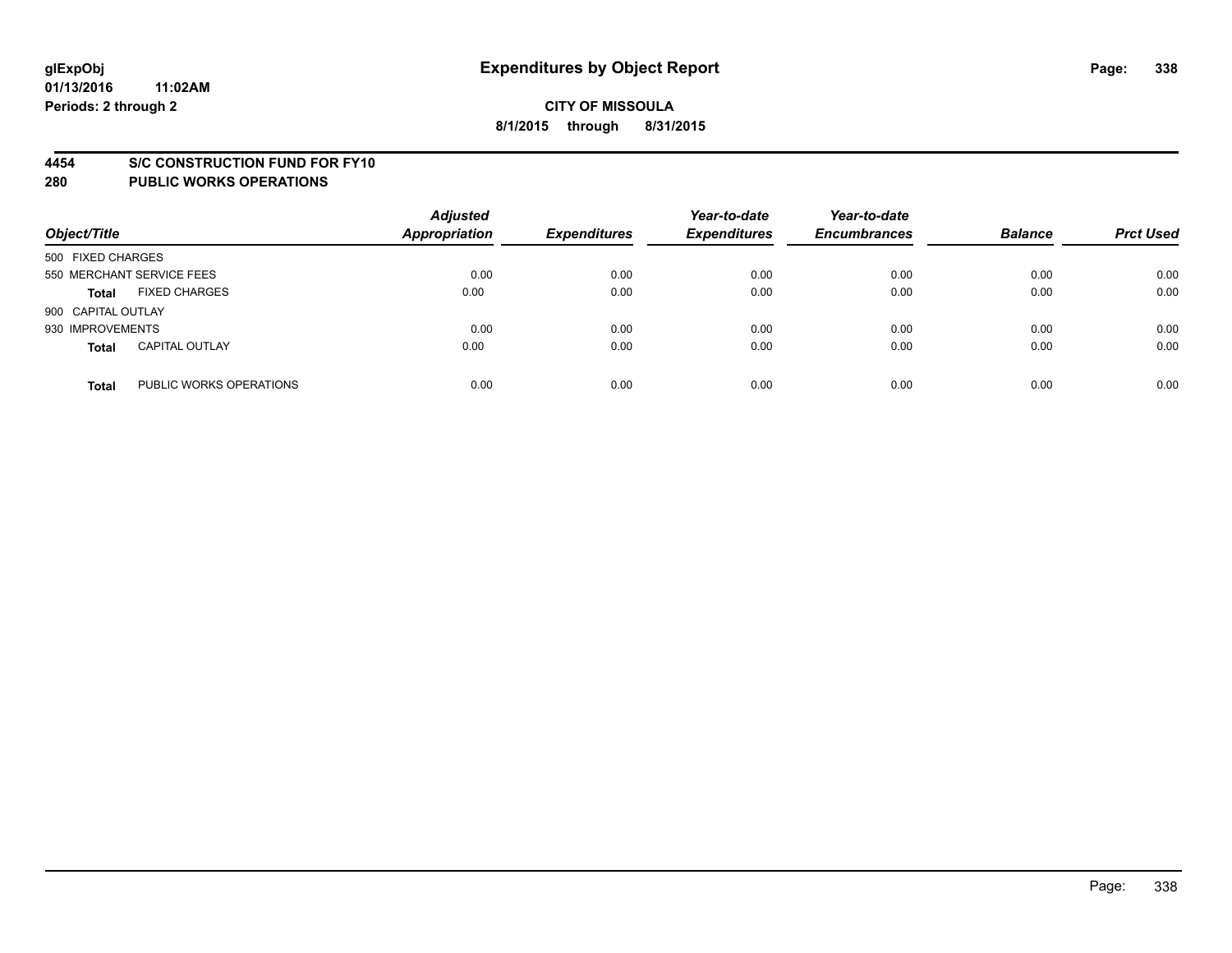## **4454 S/C CONSTRUCTION FUND FOR FY10**

| Object/Title       |                                | <b>Adjusted</b><br><b>Appropriation</b> | <b>Expenditures</b> | Year-to-date<br><b>Expenditures</b> | Year-to-date<br><b>Encumbrances</b> | <b>Balance</b> | <b>Prct Used</b> |
|--------------------|--------------------------------|-----------------------------------------|---------------------|-------------------------------------|-------------------------------------|----------------|------------------|
| 500 FIXED CHARGES  |                                |                                         |                     |                                     |                                     |                |                  |
|                    | 550 MERCHANT SERVICE FEES      | 0.00                                    | 0.00                | 0.00                                | 0.00                                | 0.00           | 0.00             |
| <b>Total</b>       | <b>FIXED CHARGES</b>           | 0.00                                    | 0.00                | 0.00                                | 0.00                                | 0.00           | 0.00             |
| 900 CAPITAL OUTLAY |                                |                                         |                     |                                     |                                     |                |                  |
| 930 IMPROVEMENTS   |                                | 0.00                                    | 0.00                | 0.00                                | 0.00                                | 0.00           | 0.00             |
| <b>Total</b>       | <b>CAPITAL OUTLAY</b>          | 0.00                                    | 0.00                | 0.00                                | 0.00                                | 0.00           | 0.00             |
| <b>Total</b>       | S/C CONSTRUCTION FUND FOR FY10 | 0.00                                    | 0.00                | 0.00                                | 0.00                                | 0.00           | 0.00             |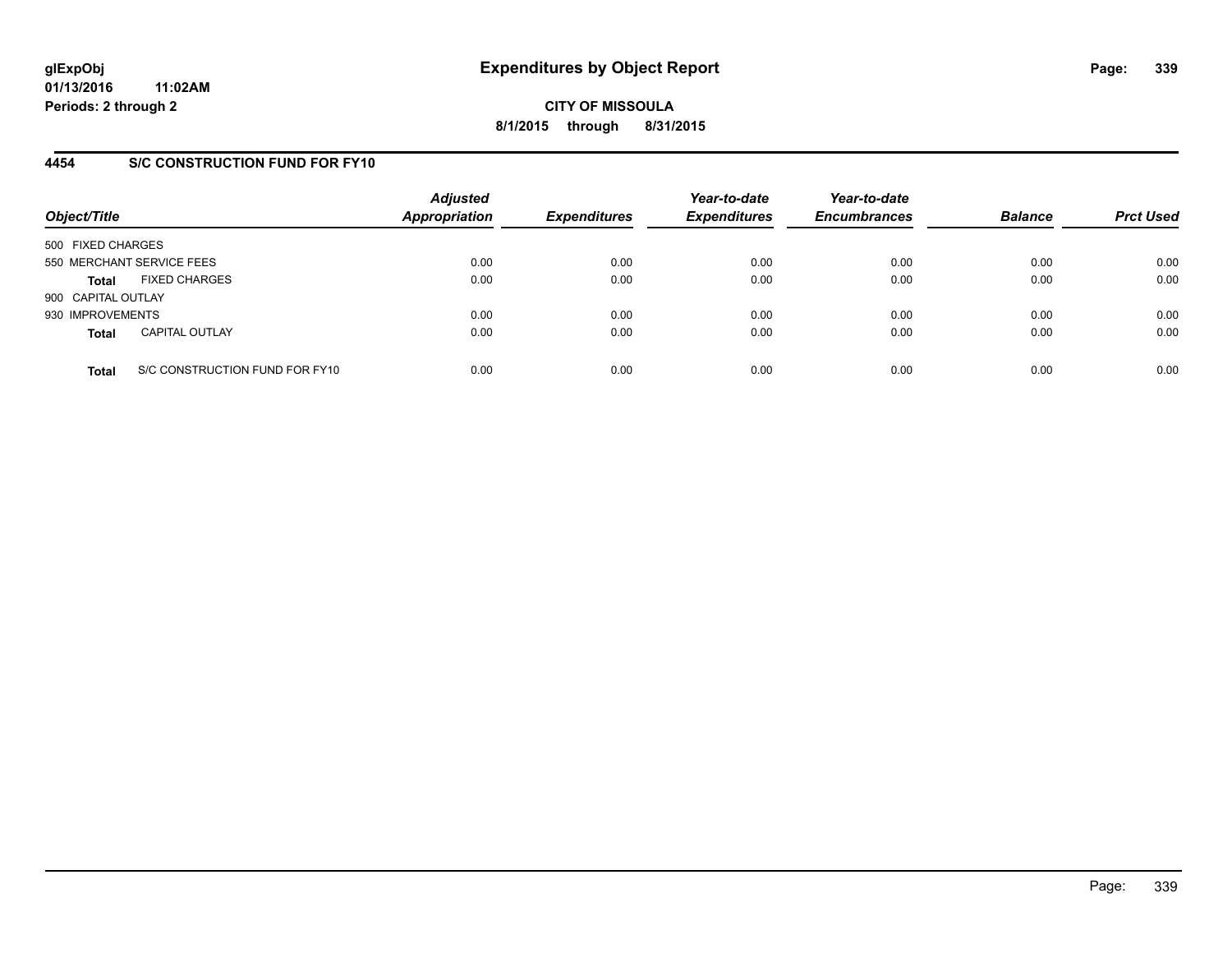**4455 FY11 S/C CONSTRUCTION FUND**

| Object/Title                            | <b>Adjusted</b><br><b>Appropriation</b> | <b>Expenditures</b> | Year-to-date<br><b>Expenditures</b> | Year-to-date<br><b>Encumbrances</b> | <b>Balance</b> | <b>Prct Used</b> |
|-----------------------------------------|-----------------------------------------|---------------------|-------------------------------------|-------------------------------------|----------------|------------------|
| 500 FIXED CHARGES                       |                                         |                     |                                     |                                     |                |                  |
| 550 MERCHANT SERVICE FEES               | 0.00                                    | 0.00                | 0.00                                | 0.00                                | 0.00           | 0.00             |
| <b>FIXED CHARGES</b><br><b>Total</b>    | 0.00                                    | 0.00                | 0.00                                | 0.00                                | 0.00           | 0.00             |
| 900 CAPITAL OUTLAY                      |                                         |                     |                                     |                                     |                |                  |
| 930 IMPROVEMENTS                        | 0.00                                    | 0.00                | 0.00                                | 0.00                                | 0.00           | 0.00             |
| <b>CAPITAL OUTLAY</b><br><b>Total</b>   | 0.00                                    | 0.00                | 0.00                                | 0.00                                | 0.00           | 0.00             |
| PUBLIC WORKS OPERATIONS<br><b>Total</b> | 0.00                                    | 0.00                | 0.00                                | 0.00                                | 0.00           | 0.00             |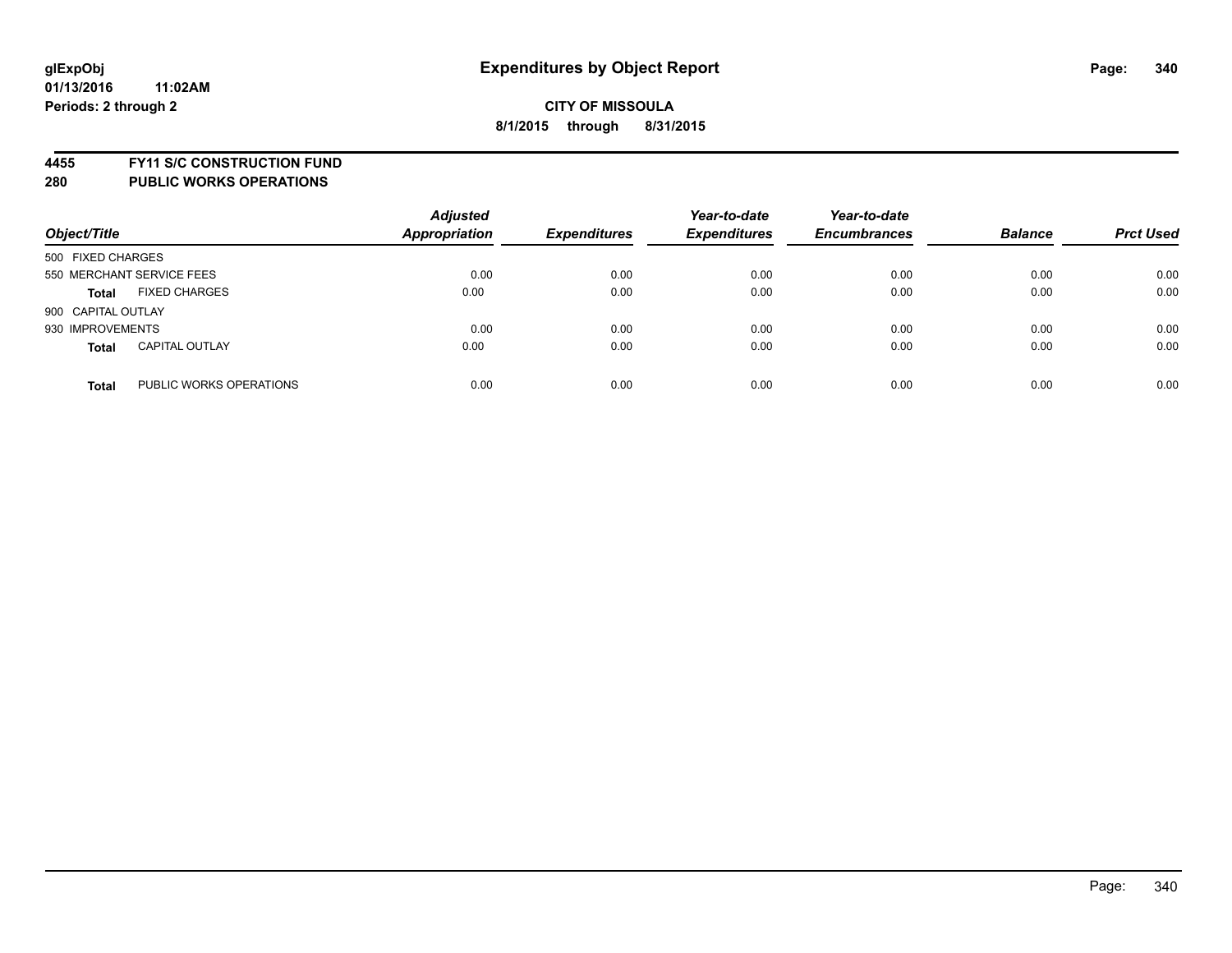## **4455 FY11 S/C CONSTRUCTION FUND**

| Object/Title       |                                   | <b>Adjusted</b><br><b>Appropriation</b> | <b>Expenditures</b> | Year-to-date<br><b>Expenditures</b> | Year-to-date<br><b>Encumbrances</b> | <b>Balance</b> | <b>Prct Used</b> |
|--------------------|-----------------------------------|-----------------------------------------|---------------------|-------------------------------------|-------------------------------------|----------------|------------------|
| 500 FIXED CHARGES  |                                   |                                         |                     |                                     |                                     |                |                  |
|                    | 550 MERCHANT SERVICE FEES         | 0.00                                    | 0.00                | 0.00                                | 0.00                                | 0.00           | 0.00             |
| <b>Total</b>       | <b>FIXED CHARGES</b>              | 0.00                                    | 0.00                | 0.00                                | 0.00                                | 0.00           | 0.00             |
| 900 CAPITAL OUTLAY |                                   |                                         |                     |                                     |                                     |                |                  |
| 930 IMPROVEMENTS   |                                   | 0.00                                    | 0.00                | 0.00                                | 0.00                                | 0.00           | 0.00             |
| <b>Total</b>       | <b>CAPITAL OUTLAY</b>             | 0.00                                    | 0.00                | 0.00                                | 0.00                                | 0.00           | 0.00             |
| <b>Total</b>       | <b>FY11 S/C CONSTRUCTION FUND</b> | 0.00                                    | 0.00                | 0.00                                | 0.00                                | 0.00           | 0.00             |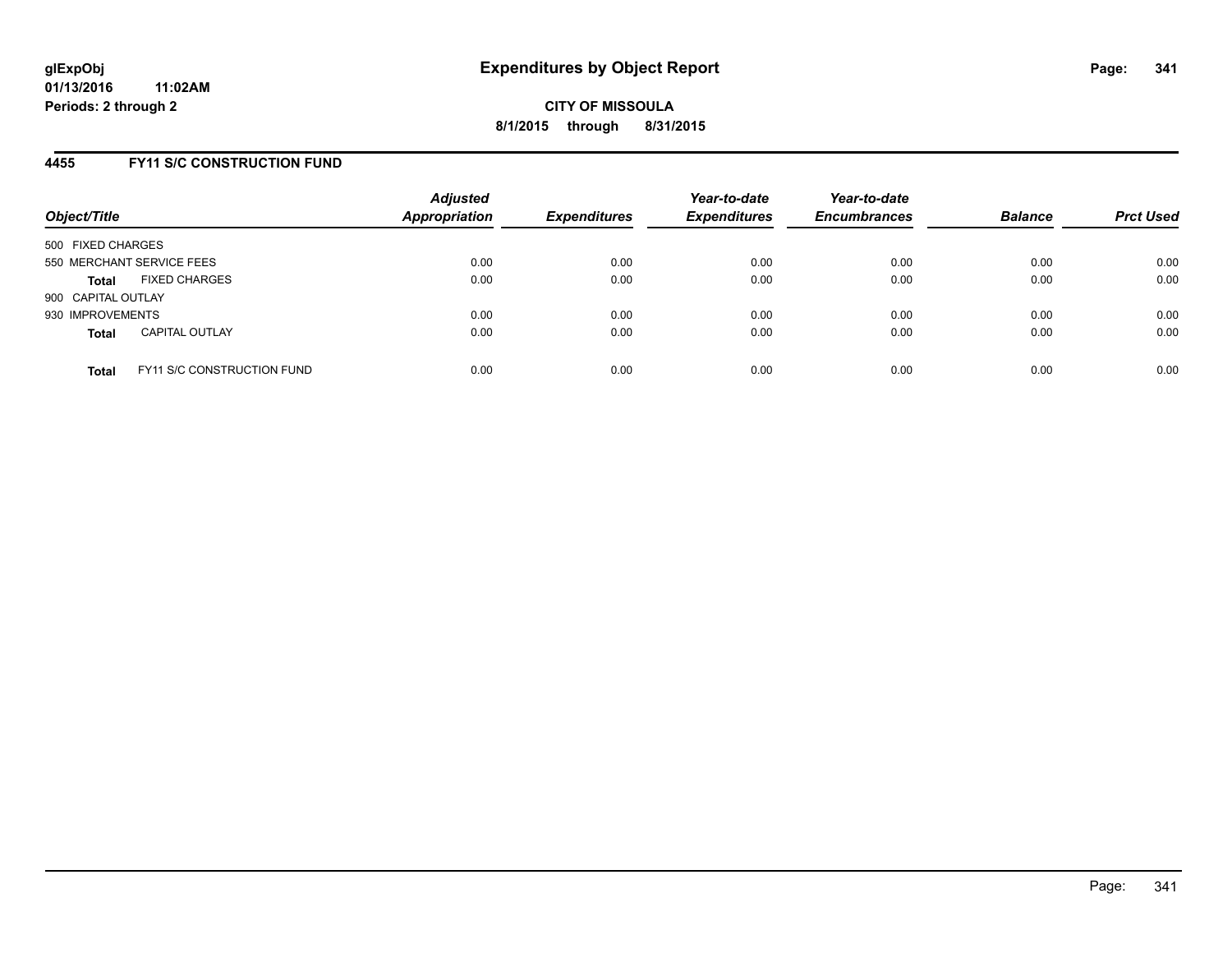# **4456 FY12 S/C CONSTRUCTION FUND**

| Object/Title       |                              | <b>Adjusted</b><br>Appropriation | <b>Expenditures</b> | Year-to-date<br><b>Expenditures</b> | Year-to-date<br><b>Encumbrances</b> | <b>Balance</b> | <b>Prct Used</b> |
|--------------------|------------------------------|----------------------------------|---------------------|-------------------------------------|-------------------------------------|----------------|------------------|
| 500 FIXED CHARGES  |                              |                                  |                     |                                     |                                     |                |                  |
|                    | 550 MERCHANT SERVICE FEES    | 0.00                             | 0.00                | 0.00                                | 0.00                                | 0.00           | 0.00             |
| <b>Total</b>       | <b>FIXED CHARGES</b>         | 0.00                             | 0.00                | 0.00                                | 0.00                                | 0.00           | 0.00             |
| 800 OTHER OBJECTS  |                              |                                  |                     |                                     |                                     |                |                  |
|                    | 820 TRANSFERS TO OTHER FUNDS | 0.00                             | 0.00                | 0.00                                | 0.00                                | 0.00           | 0.00             |
| Total              | OTHER OBJECTS                | 0.00                             | 0.00                | 0.00                                | 0.00                                | 0.00           | 0.00             |
| 900 CAPITAL OUTLAY |                              |                                  |                     |                                     |                                     |                |                  |
| 930 IMPROVEMENTS   |                              | 0.00                             | 0.00                | 0.00                                | 0.00                                | 0.00           | 0.00             |
| Total              | <b>CAPITAL OUTLAY</b>        | 0.00                             | 0.00                | 0.00                                | 0.00                                | 0.00           | 0.00             |
| <b>Total</b>       | PUBLIC WORKS OPERATIONS      | 0.00                             | 0.00                | 0.00                                | 0.00                                | 0.00           | 0.00             |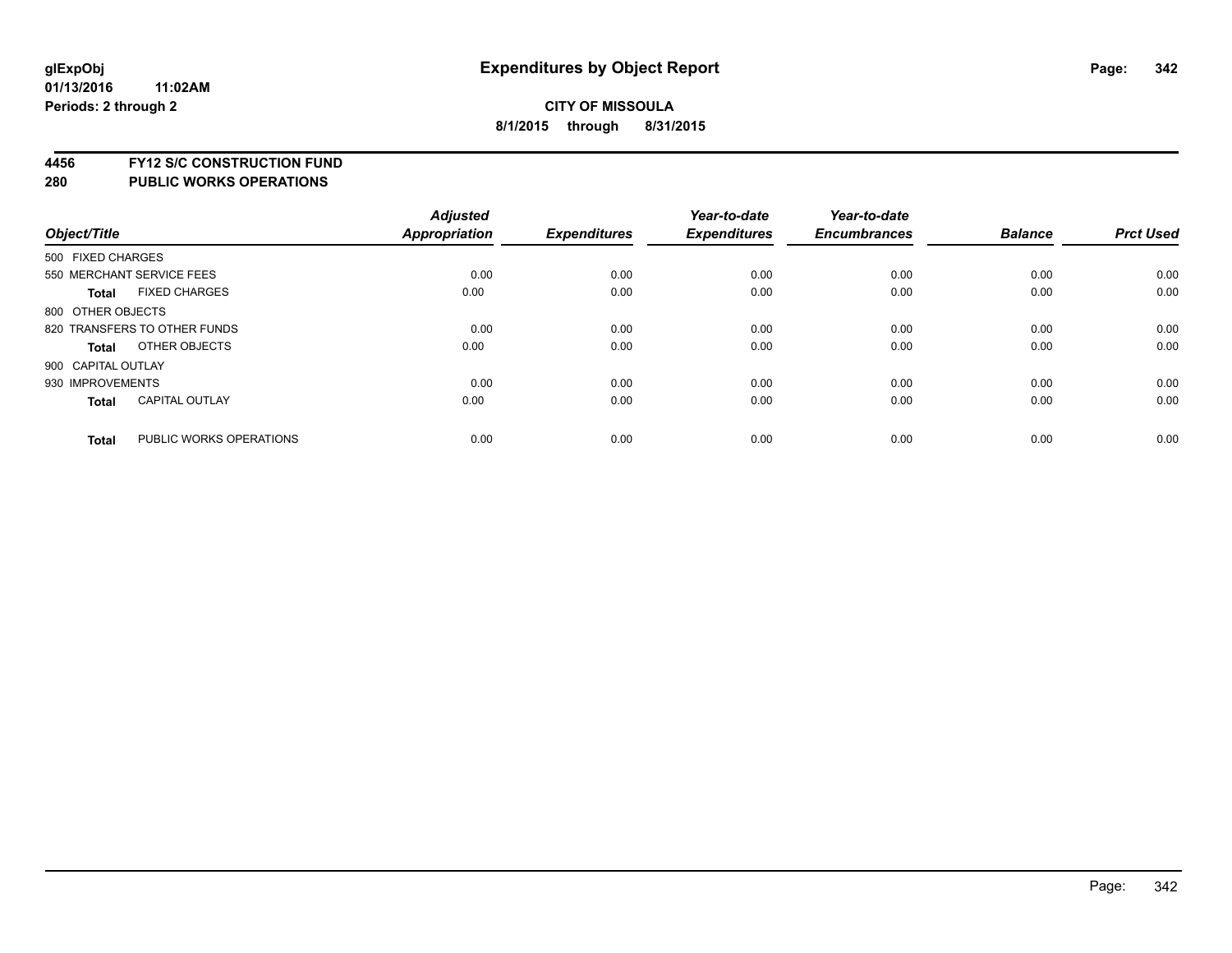## **4456 FY12 S/C CONSTRUCTION FUND**

| Object/Title       |                                   | <b>Adjusted</b><br>Appropriation | <b>Expenditures</b> | Year-to-date<br><b>Expenditures</b> | Year-to-date<br><b>Encumbrances</b> | <b>Balance</b> | <b>Prct Used</b> |
|--------------------|-----------------------------------|----------------------------------|---------------------|-------------------------------------|-------------------------------------|----------------|------------------|
| 500 FIXED CHARGES  |                                   |                                  |                     |                                     |                                     |                |                  |
|                    | 550 MERCHANT SERVICE FEES         | 0.00                             | 0.00                | 0.00                                | 0.00                                | 0.00           | 0.00             |
| Total              | <b>FIXED CHARGES</b>              | 0.00                             | 0.00                | 0.00                                | 0.00                                | 0.00           | 0.00             |
| 800 OTHER OBJECTS  |                                   |                                  |                     |                                     |                                     |                |                  |
|                    | 820 TRANSFERS TO OTHER FUNDS      | 0.00                             | 0.00                | 0.00                                | 0.00                                | 0.00           | 0.00             |
| Total              | OTHER OBJECTS                     | 0.00                             | 0.00                | 0.00                                | 0.00                                | 0.00           | 0.00             |
| 900 CAPITAL OUTLAY |                                   |                                  |                     |                                     |                                     |                |                  |
| 930 IMPROVEMENTS   |                                   | 0.00                             | 0.00                | 0.00                                | 0.00                                | 0.00           | 0.00             |
| Total              | <b>CAPITAL OUTLAY</b>             | 0.00                             | 0.00                | 0.00                                | 0.00                                | 0.00           | 0.00             |
| <b>Total</b>       | <b>FY12 S/C CONSTRUCTION FUND</b> | 0.00                             | 0.00                | 0.00                                | 0.00                                | 0.00           | 0.00             |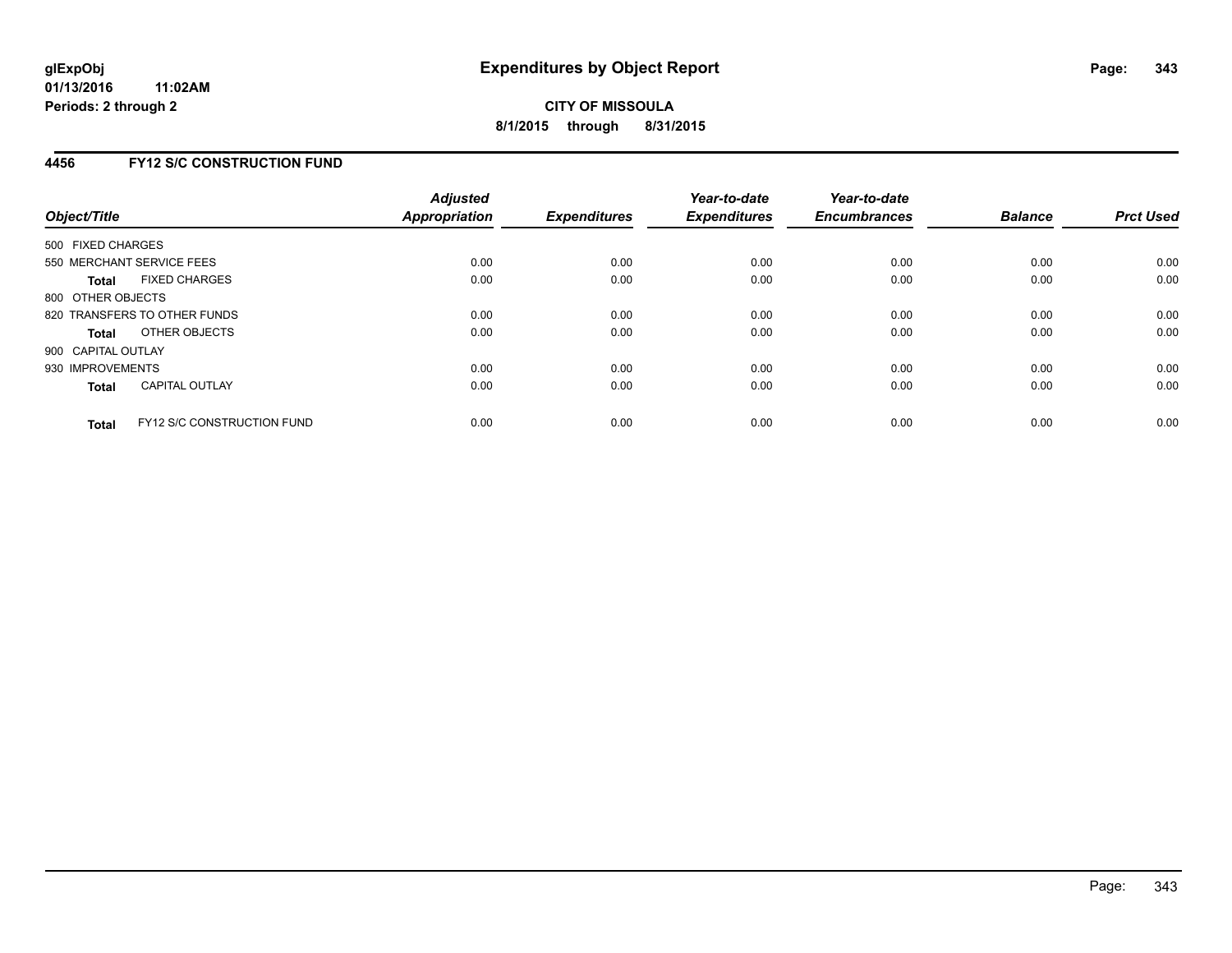## **CITY OF MISSOULA 8/1/2015 through 8/31/2015**

#### **4457 FY13 SIDEWALK/CURB CONSTRUCTION**

|                    |                              | <b>Adjusted</b> |                     | Year-to-date        | Year-to-date        |                |                  |
|--------------------|------------------------------|-----------------|---------------------|---------------------|---------------------|----------------|------------------|
| Object/Title       |                              | Appropriation   | <b>Expenditures</b> | <b>Expenditures</b> | <b>Encumbrances</b> | <b>Balance</b> | <b>Prct Used</b> |
|                    | 300 PURCHASED SERVICES       |                 |                     |                     |                     |                |                  |
|                    | 350 PROFESSIONAL SERVICES    | 0.00            | 0.00                | 0.00                | 0.00                | 0.00           | 0.00             |
| Total              | PURCHASED SERVICES           | 0.00            | 0.00                | 0.00                | 0.00                | 0.00           | 0.00             |
| 500 FIXED CHARGES  |                              |                 |                     |                     |                     |                |                  |
|                    | 550 MERCHANT SERVICE FEES    | 0.00            | 0.00                | 0.00                | 0.00                | 0.00           | 0.00             |
| <b>Total</b>       | <b>FIXED CHARGES</b>         | 0.00            | 0.00                | 0.00                | 0.00                | 0.00           | 0.00             |
| 800 OTHER OBJECTS  |                              |                 |                     |                     |                     |                |                  |
|                    | 820 TRANSFERS TO OTHER FUNDS | 0.00            | 0.00                | 0.00                | 0.00                | 0.00           | 0.00             |
| Total              | OTHER OBJECTS                | 0.00            | 0.00                | 0.00                | 0.00                | 0.00           | 0.00             |
| 900 CAPITAL OUTLAY |                              |                 |                     |                     |                     |                |                  |
| 930 IMPROVEMENTS   |                              | 0.00            | 0.00                | 0.00                | 0.00                | 0.00           | 0.00             |
| <b>Total</b>       | <b>CAPITAL OUTLAY</b>        | 0.00            | 0.00                | 0.00                | 0.00                | 0.00           | 0.00             |
| <b>Total</b>       | PUBLIC WORKS OPERATIONS      | 0.00            | 0.00                | 0.00                | 0.00                | 0.00           | 0.00             |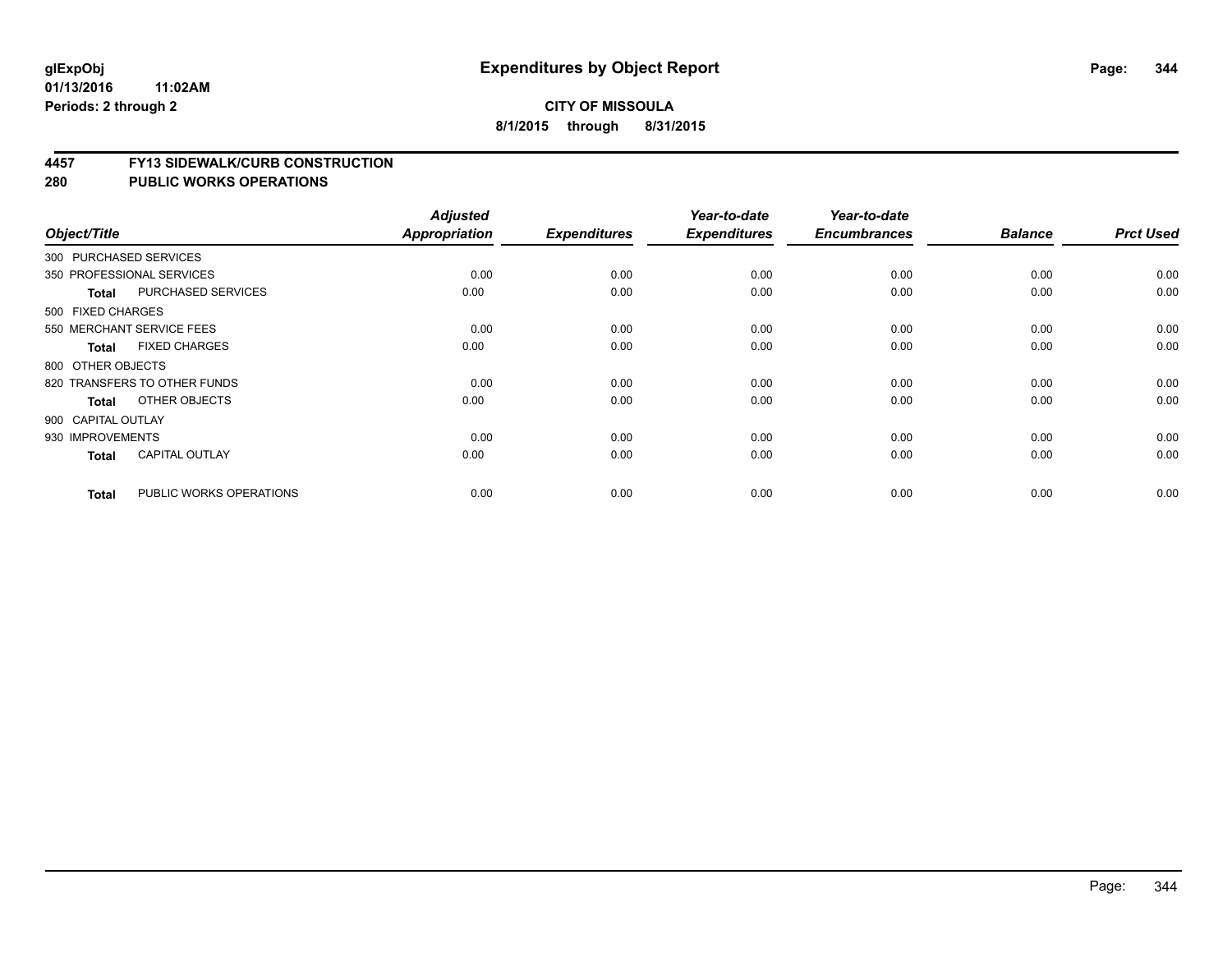# **CITY OF MISSOULA 8/1/2015 through 8/31/2015**

# **4457 FY13 SIDEWALK/CURB CONSTRUCTION**

| Object/Title           |                                 | <b>Adjusted</b><br>Appropriation | <b>Expenditures</b> | Year-to-date<br><b>Expenditures</b> | Year-to-date<br><b>Encumbrances</b> | <b>Balance</b> | <b>Prct Used</b> |
|------------------------|---------------------------------|----------------------------------|---------------------|-------------------------------------|-------------------------------------|----------------|------------------|
| 300 PURCHASED SERVICES |                                 |                                  |                     |                                     |                                     |                |                  |
|                        | 350 PROFESSIONAL SERVICES       | 0.00                             | 0.00                | 0.00                                | 0.00                                | 0.00           | 0.00             |
| <b>Total</b>           | PURCHASED SERVICES              | 0.00                             | 0.00                | 0.00                                | 0.00                                | 0.00           | 0.00             |
| 500 FIXED CHARGES      |                                 |                                  |                     |                                     |                                     |                |                  |
|                        | 550 MERCHANT SERVICE FEES       | 0.00                             | 0.00                | 0.00                                | 0.00                                | 0.00           | 0.00             |
| <b>Total</b>           | <b>FIXED CHARGES</b>            | 0.00                             | 0.00                | 0.00                                | 0.00                                | 0.00           | 0.00             |
| 800 OTHER OBJECTS      |                                 |                                  |                     |                                     |                                     |                |                  |
|                        | 820 TRANSFERS TO OTHER FUNDS    | 0.00                             | 0.00                | 0.00                                | 0.00                                | 0.00           | 0.00             |
| Total                  | OTHER OBJECTS                   | 0.00                             | 0.00                | 0.00                                | 0.00                                | 0.00           | 0.00             |
| 900 CAPITAL OUTLAY     |                                 |                                  |                     |                                     |                                     |                |                  |
| 930 IMPROVEMENTS       |                                 | 0.00                             | 0.00                | 0.00                                | 0.00                                | 0.00           | 0.00             |
| <b>Total</b>           | <b>CAPITAL OUTLAY</b>           | 0.00                             | 0.00                | 0.00                                | 0.00                                | 0.00           | 0.00             |
| <b>Total</b>           | FY13 SIDEWALK/CURB CONSTRUCTION | 0.00                             | 0.00                | 0.00                                | 0.00                                | 0.00           | 0.00             |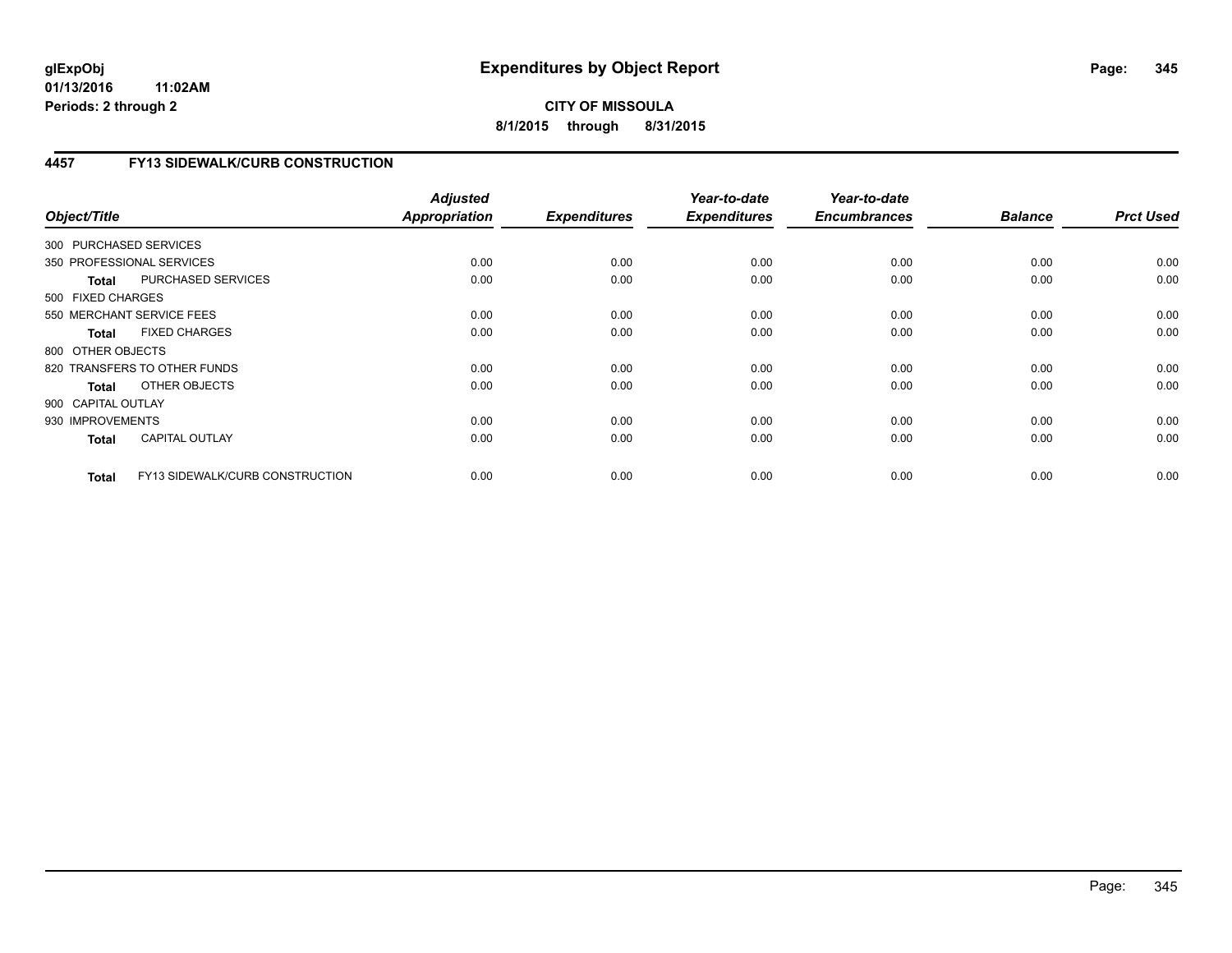#### **4458 FY14 SIDEWALK & CURB CONSTRUCTION**

| Object/Title       |                              | <b>Adjusted</b><br><b>Appropriation</b> | <b>Expenditures</b> | Year-to-date<br><b>Expenditures</b> | Year-to-date<br><b>Encumbrances</b> | <b>Balance</b> | <b>Prct Used</b> |
|--------------------|------------------------------|-----------------------------------------|---------------------|-------------------------------------|-------------------------------------|----------------|------------------|
| 500 FIXED CHARGES  |                              |                                         |                     |                                     |                                     |                |                  |
|                    | 550 MERCHANT SERVICE FEES    | 0.00                                    | 0.00                | 0.00                                | 0.00                                | 0.00           | 0.00             |
| <b>Total</b>       | <b>FIXED CHARGES</b>         | 0.00                                    | 0.00                | 0.00                                | 0.00                                | 0.00           | 0.00             |
| 800 OTHER OBJECTS  |                              |                                         |                     |                                     |                                     |                |                  |
|                    | 820 TRANSFERS TO OTHER FUNDS | 0.00                                    | 0.00                | 0.00                                | 0.00                                | 0.00           | 0.00             |
| Total              | OTHER OBJECTS                | 0.00                                    | 0.00                | 0.00                                | 0.00                                | 0.00           | 0.00             |
| 900 CAPITAL OUTLAY |                              |                                         |                     |                                     |                                     |                |                  |
| 930 IMPROVEMENTS   |                              | 0.00                                    | 0.00                | 0.00                                | 0.00                                | 0.00           | 0.00             |
| <b>Total</b>       | <b>CAPITAL OUTLAY</b>        | 0.00                                    | 0.00                | 0.00                                | 0.00                                | 0.00           | 0.00             |
| <b>Total</b>       | PUBLIC WORKS OPERATIONS      | 0.00                                    | 0.00                | 0.00                                | 0.00                                | 0.00           | 0.00             |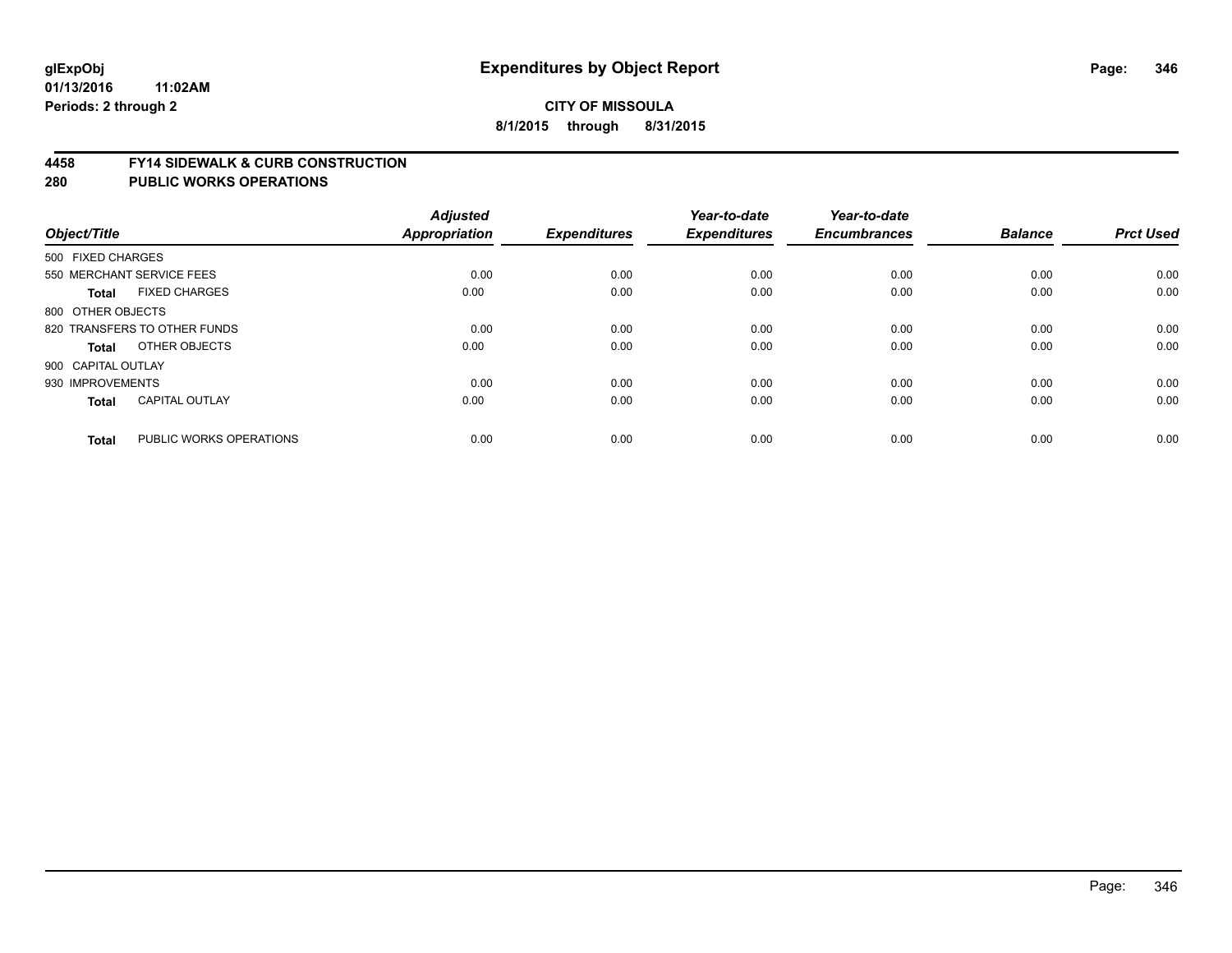# **CITY OF MISSOULA 8/1/2015 through 8/31/2015**

# **4458 FY14 SIDEWALK & CURB CONSTRUCTION**

| Object/Title       |                                              | <b>Adjusted</b><br>Appropriation | <b>Expenditures</b> | Year-to-date<br><b>Expenditures</b> | Year-to-date<br><b>Encumbrances</b> | <b>Balance</b> | <b>Prct Used</b> |
|--------------------|----------------------------------------------|----------------------------------|---------------------|-------------------------------------|-------------------------------------|----------------|------------------|
| 500 FIXED CHARGES  |                                              |                                  |                     |                                     |                                     |                |                  |
|                    | 550 MERCHANT SERVICE FEES                    | 0.00                             | 0.00                | 0.00                                | 0.00                                | 0.00           | 0.00             |
| <b>Total</b>       | <b>FIXED CHARGES</b>                         | 0.00                             | 0.00                | 0.00                                | 0.00                                | 0.00           | 0.00             |
| 800 OTHER OBJECTS  |                                              |                                  |                     |                                     |                                     |                |                  |
|                    | 820 TRANSFERS TO OTHER FUNDS                 | 0.00                             | 0.00                | 0.00                                | 0.00                                | 0.00           | 0.00             |
| <b>Total</b>       | OTHER OBJECTS                                | 0.00                             | 0.00                | 0.00                                | 0.00                                | 0.00           | 0.00             |
| 900 CAPITAL OUTLAY |                                              |                                  |                     |                                     |                                     |                |                  |
| 930 IMPROVEMENTS   |                                              | 0.00                             | 0.00                | 0.00                                | 0.00                                | 0.00           | 0.00             |
| <b>Total</b>       | <b>CAPITAL OUTLAY</b>                        | 0.00                             | 0.00                | 0.00                                | 0.00                                | 0.00           | 0.00             |
| <b>Total</b>       | <b>FY14 SIDEWALK &amp; CURB CONSTRUCTIOL</b> | 0.00                             | 0.00                | 0.00                                | 0.00                                | 0.00           | 0.00             |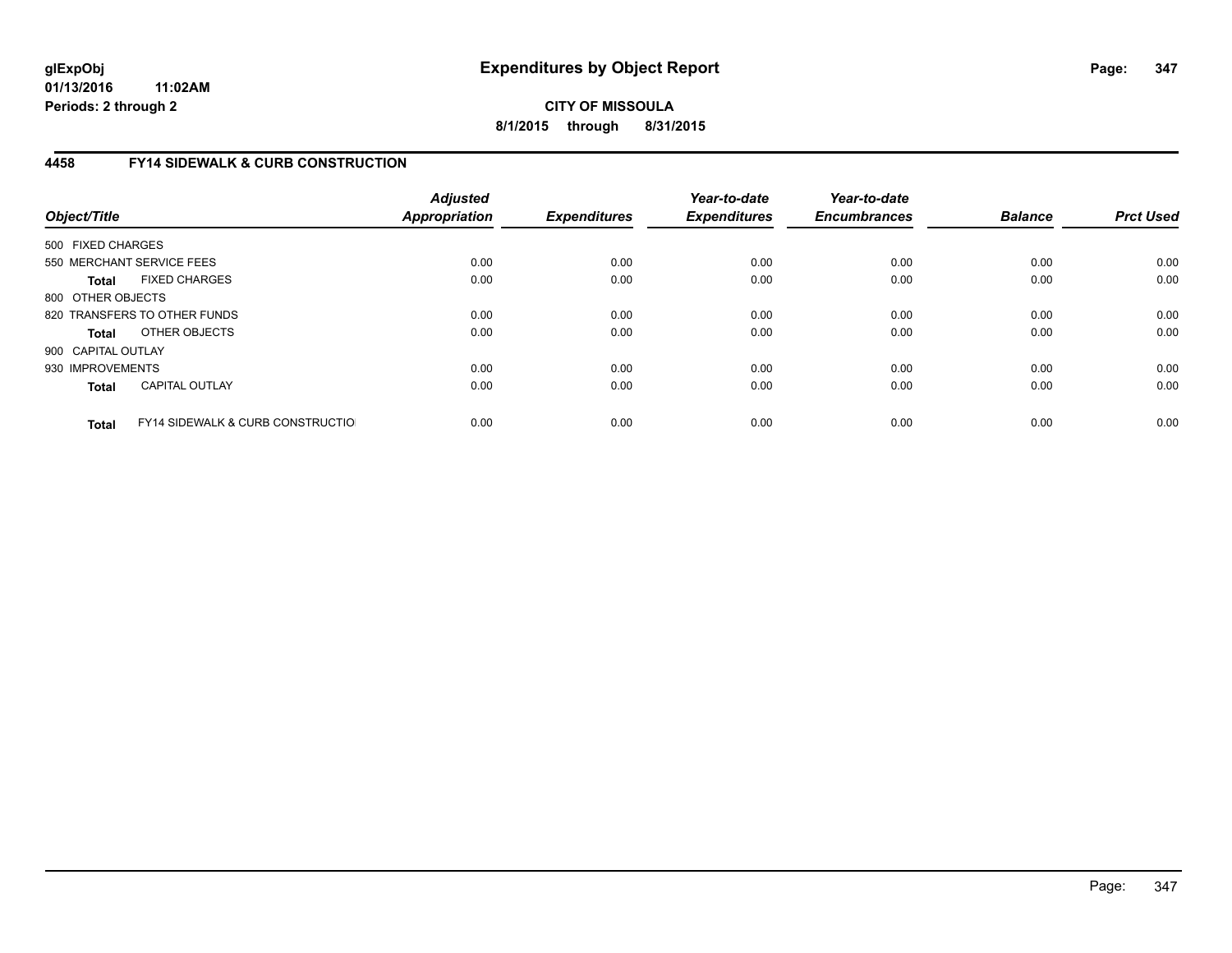#### **4459 FY15 SIDEWALK/CURB CONSTRUCTION**

| Object/Title              |                              | <b>Adjusted</b><br>Appropriation | <b>Expenditures</b> | Year-to-date<br><b>Expenditures</b> | Year-to-date<br><b>Encumbrances</b> | <b>Balance</b> | <b>Prct Used</b> |
|---------------------------|------------------------------|----------------------------------|---------------------|-------------------------------------|-------------------------------------|----------------|------------------|
| 500 FIXED CHARGES         |                              |                                  |                     |                                     |                                     |                |                  |
| 550 MERCHANT SERVICE FEES |                              | 0.00                             | 0.00                | 0.00                                | 0.00                                | 0.00           | 0.00             |
| <b>Total</b>              | <b>FIXED CHARGES</b>         | 0.00                             | 0.00                | 0.00                                | 0.00                                | 0.00           | 0.00             |
| 800 OTHER OBJECTS         |                              |                                  |                     |                                     |                                     |                |                  |
|                           | 820 TRANSFERS TO OTHER FUNDS | 0.00                             | 0.00                | 0.00                                | 0.00                                | 0.00           | 0.00             |
| Total                     | OTHER OBJECTS                | 0.00                             | 0.00                | 0.00                                | 0.00                                | 0.00           | 0.00             |
| 900 CAPITAL OUTLAY        |                              |                                  |                     |                                     |                                     |                |                  |
| 930 IMPROVEMENTS          |                              | 0.00                             | 0.00                | 0.00                                | 0.00                                | 0.00           | 0.00             |
| Total                     | <b>CAPITAL OUTLAY</b>        | 0.00                             | 0.00                | 0.00                                | 0.00                                | 0.00           | 0.00             |
|                           |                              |                                  |                     |                                     |                                     |                |                  |
| <b>Total</b>              | PUBLIC WORKS OPERATIONS      | 0.00                             | 0.00                | 0.00                                | 0.00                                | 0.00           | 0.00             |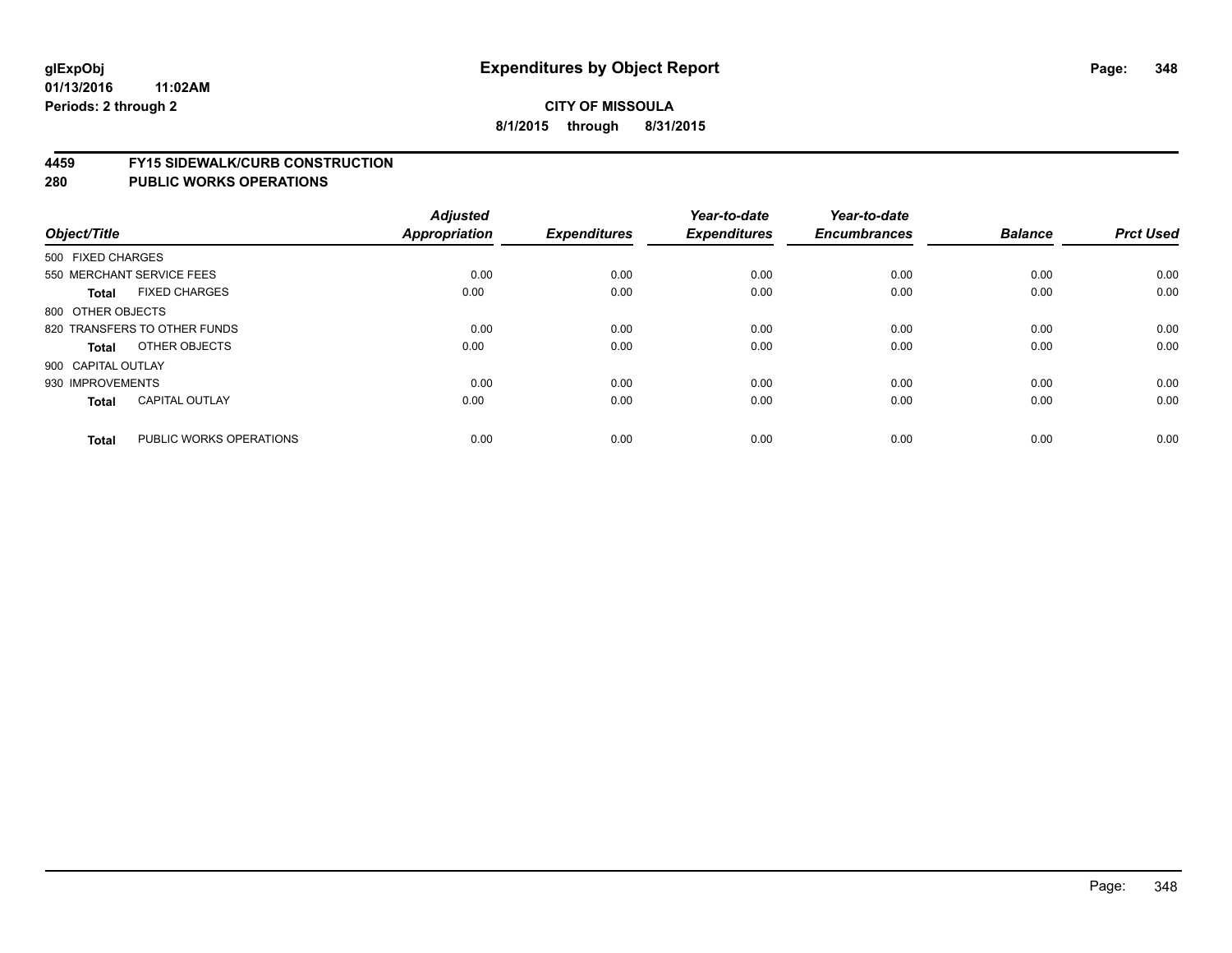**CITY OF MISSOULA 8/1/2015 through 8/31/2015**

## **4459 FY15 SIDEWALK/CURB CONSTRUCTION**

| Object/Title       |                                        | <b>Adjusted</b><br>Appropriation | <b>Expenditures</b> | Year-to-date<br><b>Expenditures</b> | Year-to-date<br><b>Encumbrances</b> | <b>Balance</b> | <b>Prct Used</b> |
|--------------------|----------------------------------------|----------------------------------|---------------------|-------------------------------------|-------------------------------------|----------------|------------------|
| 500 FIXED CHARGES  |                                        |                                  |                     |                                     |                                     |                |                  |
|                    | 550 MERCHANT SERVICE FEES              | 0.00                             | 0.00                | 0.00                                | 0.00                                | 0.00           | 0.00             |
| <b>Total</b>       | <b>FIXED CHARGES</b>                   | 0.00                             | 0.00                | 0.00                                | 0.00                                | 0.00           | 0.00             |
| 800 OTHER OBJECTS  |                                        |                                  |                     |                                     |                                     |                |                  |
|                    | 820 TRANSFERS TO OTHER FUNDS           | 0.00                             | 0.00                | 0.00                                | 0.00                                | 0.00           | 0.00             |
| <b>Total</b>       | OTHER OBJECTS                          | 0.00                             | 0.00                | 0.00                                | 0.00                                | 0.00           | 0.00             |
| 900 CAPITAL OUTLAY |                                        |                                  |                     |                                     |                                     |                |                  |
| 930 IMPROVEMENTS   |                                        | 0.00                             | 0.00                | 0.00                                | 0.00                                | 0.00           | 0.00             |
| <b>Total</b>       | <b>CAPITAL OUTLAY</b>                  | 0.00                             | 0.00                | 0.00                                | 0.00                                | 0.00           | 0.00             |
| <b>Total</b>       | <b>FY15 SIDEWALK/CURB CONSTRUCTION</b> | 0.00                             | 0.00                | 0.00                                | 0.00                                | 0.00           | 0.00             |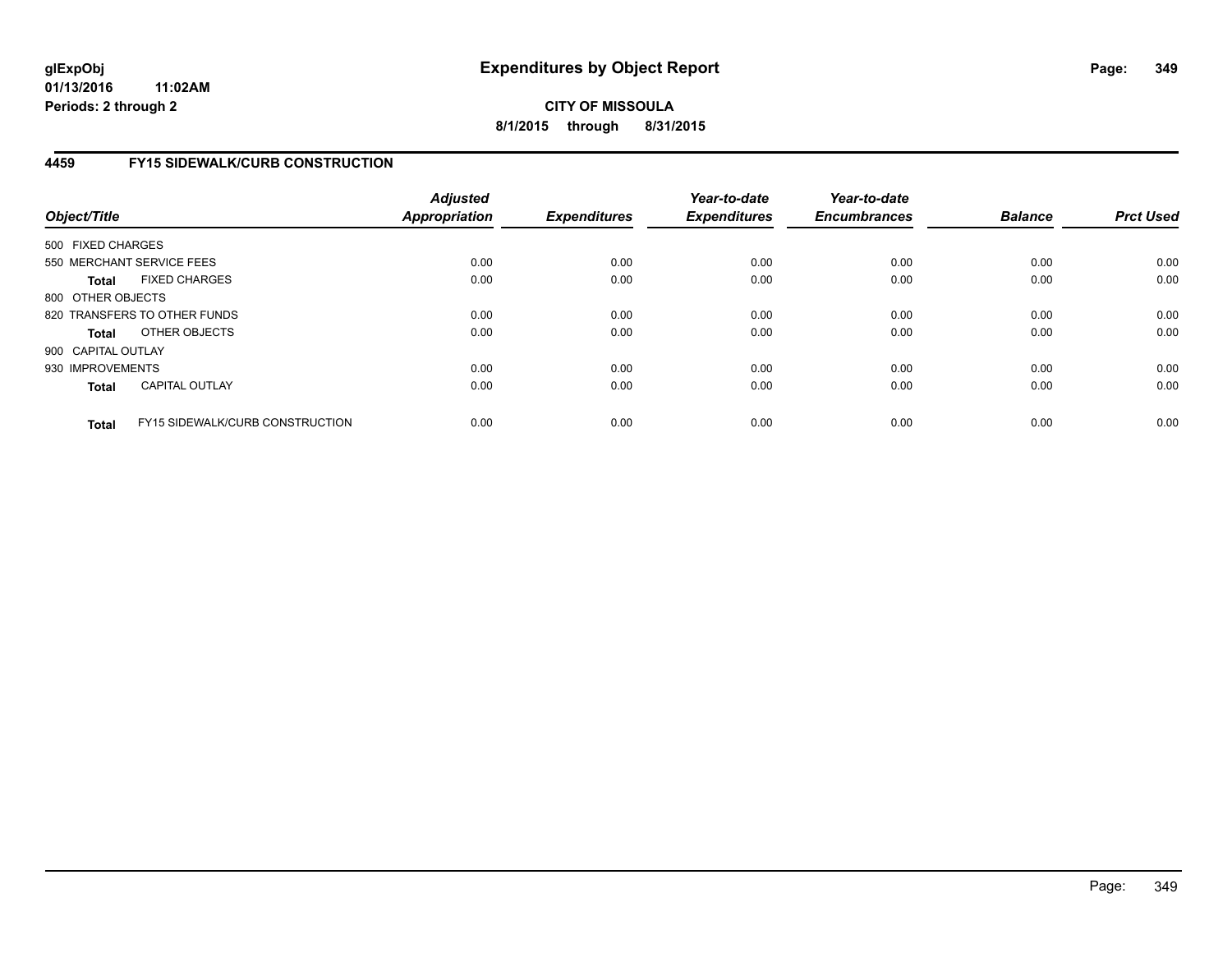#### **4460 FY16 SIDEWALK/CURB CONSTRUCTION**

| Object/Title       |                           | <b>Adjusted</b><br>Appropriation | <b>Expenditures</b> | Year-to-date<br><b>Expenditures</b> | Year-to-date<br><b>Encumbrances</b> | <b>Balance</b> | <b>Prct Used</b> |
|--------------------|---------------------------|----------------------------------|---------------------|-------------------------------------|-------------------------------------|----------------|------------------|
| 500 FIXED CHARGES  |                           |                                  |                     |                                     |                                     |                |                  |
|                    | 550 MERCHANT SERVICE FEES | 0.00                             | 0.00                | 0.00                                | 0.00                                | 0.00           | 0.00             |
| <b>Total</b>       | <b>FIXED CHARGES</b>      | 0.00                             | 0.00                | 0.00                                | 0.00                                | 0.00           | 0.00             |
| 900 CAPITAL OUTLAY |                           |                                  |                     |                                     |                                     |                |                  |
| 930 IMPROVEMENTS   |                           | 0.00                             | 115.846.68          | 115.846.68                          | 0.00                                | -115.846.68    | 0.00             |
| <b>Total</b>       | <b>CAPITAL OUTLAY</b>     | 0.00                             | 115.846.68          | 115.846.68                          | 0.00                                | -115.846.68    | 0.00             |
| <b>Total</b>       | PUBLIC WORKS OPERATIONS   | 0.00                             | 115.846.68          | 115.846.68                          | 0.00                                | $-115.846.68$  | 0.00             |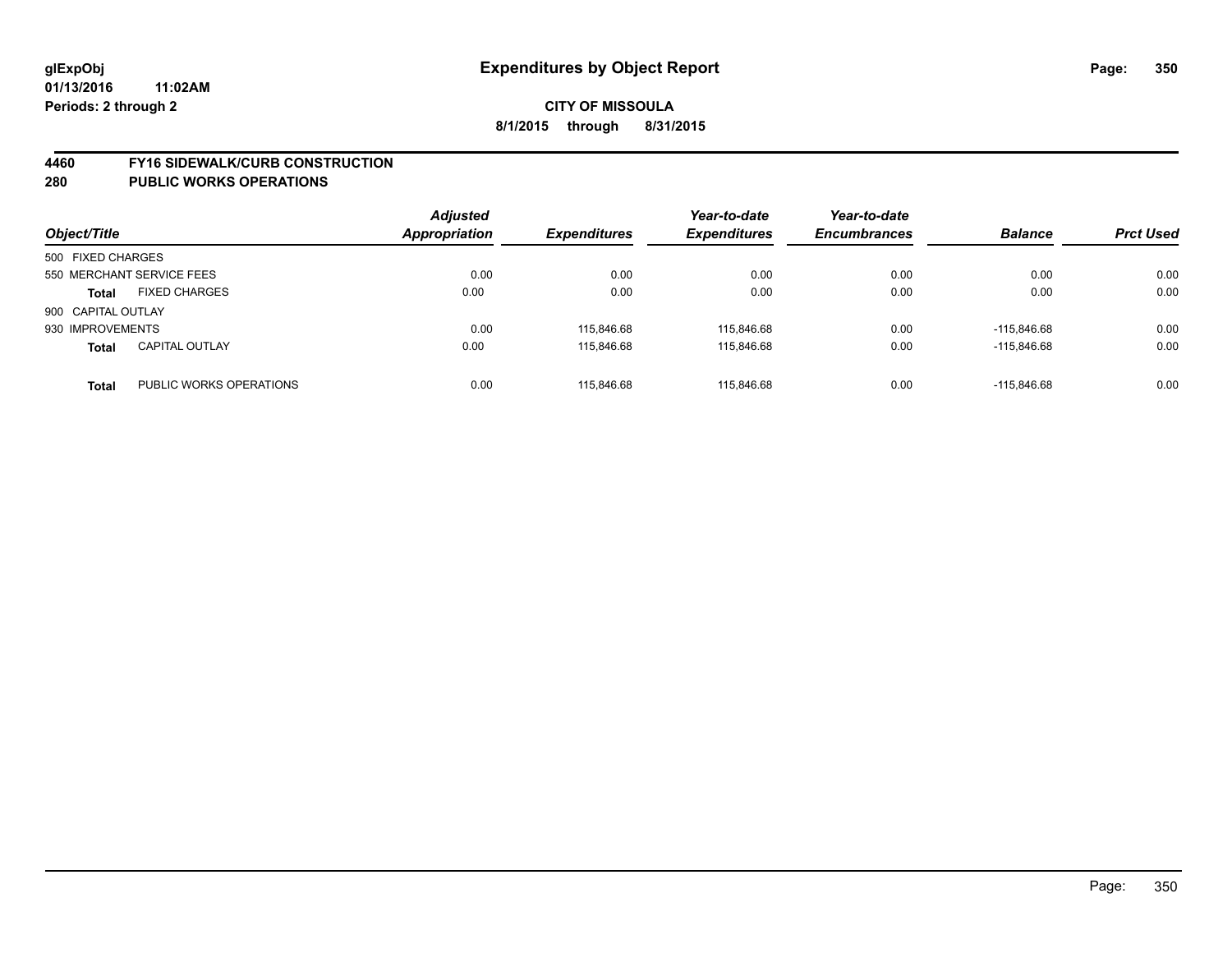# **CITY OF MISSOULA 8/1/2015 through 8/31/2015**

## **4460 FY16 SIDEWALK/CURB CONSTRUCTION**

| Object/Title                                           | <b>Adjusted</b><br>Appropriation | <b>Expenditures</b> | Year-to-date<br><b>Expenditures</b> | Year-to-date<br><b>Encumbrances</b> | <b>Balance</b> | <b>Prct Used</b> |
|--------------------------------------------------------|----------------------------------|---------------------|-------------------------------------|-------------------------------------|----------------|------------------|
| 500 FIXED CHARGES                                      |                                  |                     |                                     |                                     |                |                  |
| 550 MERCHANT SERVICE FEES                              | 0.00                             | 0.00                | 0.00                                | 0.00                                | 0.00           | 0.00             |
| <b>FIXED CHARGES</b><br><b>Total</b>                   | 0.00                             | 0.00                | 0.00                                | 0.00                                | 0.00           | 0.00             |
| 900 CAPITAL OUTLAY                                     |                                  |                     |                                     |                                     |                |                  |
| 930 IMPROVEMENTS                                       | 0.00                             | 115.846.68          | 115,846.68                          | 0.00                                | -115.846.68    | 0.00             |
| <b>CAPITAL OUTLAY</b><br><b>Total</b>                  | 0.00                             | 115,846.68          | 115,846.68                          | 0.00                                | $-115,846.68$  | 0.00             |
| <b>FY16 SIDEWALK/CURB CONSTRUCTION</b><br><b>Total</b> | 0.00                             | 115.846.68          | 115.846.68                          | 0.00                                | -115.846.68    | 0.00             |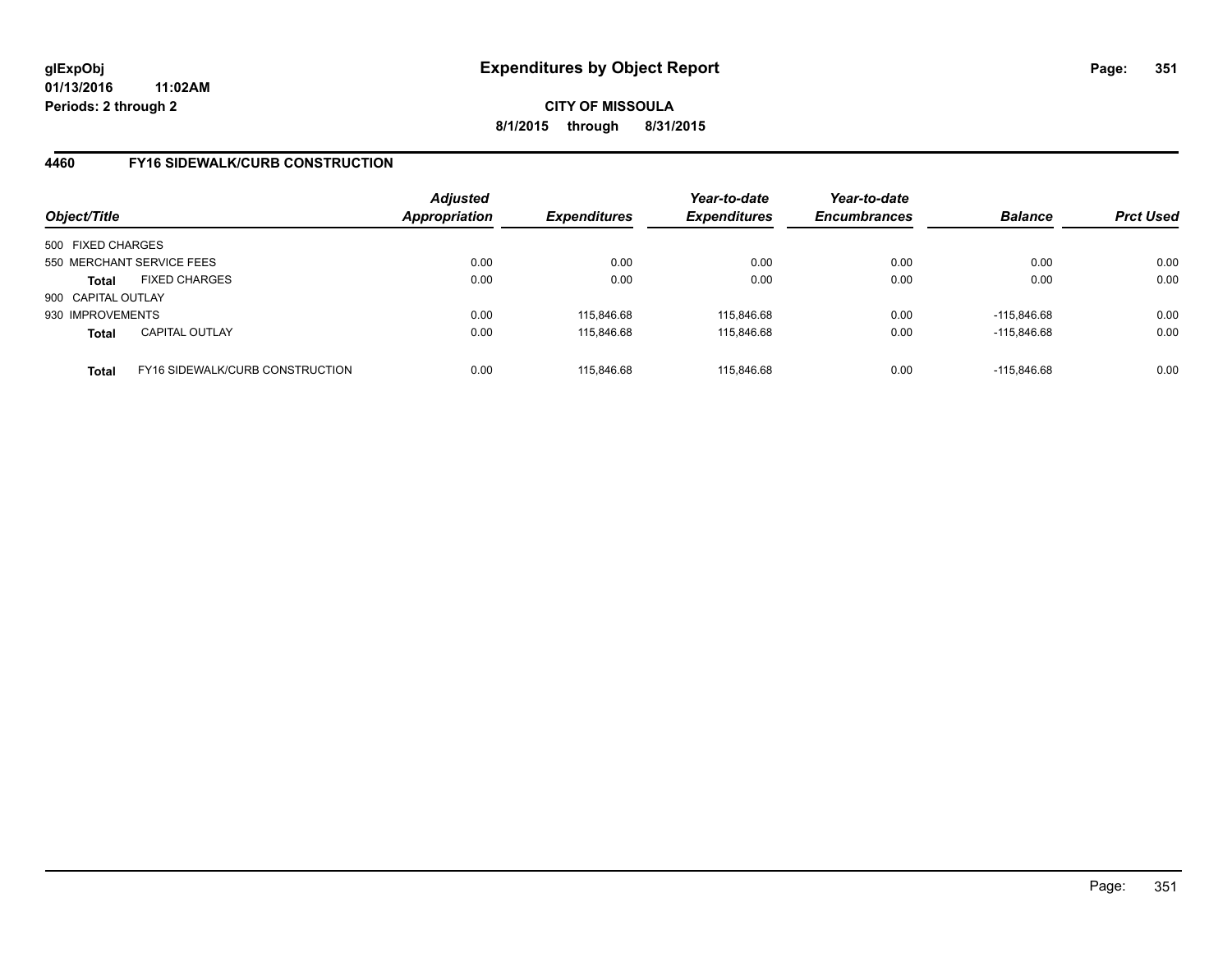## **CITY OF MISSOULA 8/1/2015 through 8/31/2015**

**4531 SID 531 TRAFFIC CALMING**

**000 \*\*\* Title Not Found \*\*\***

| Object/Title                            | <b>Adjusted</b><br><b>Appropriation</b> | <b>Expenditures</b> | Year-to-date<br><b>Expenditures</b> | Year-to-date<br><b>Encumbrances</b> | <b>Balance</b> | <b>Prct Used</b> |
|-----------------------------------------|-----------------------------------------|---------------------|-------------------------------------|-------------------------------------|----------------|------------------|
| 500 FIXED CHARGES                       |                                         |                     |                                     |                                     |                |                  |
| 550 MERCHANT SERVICE FEES               | 0.00                                    | 0.00                | 0.00                                | 0.00                                | 0.00           | 0.00             |
| <b>FIXED CHARGES</b><br><b>Total</b>    | 0.00                                    | 0.00                | 0.00                                | 0.00                                | 0.00           | 0.00             |
| 600 DEBT SERVICE                        |                                         |                     |                                     |                                     |                |                  |
| 620 INTEREST / SERVICE FEES             | 0.00                                    | 0.00                | 0.00                                | 0.00                                | 0.00           | 0.00             |
| <b>DEBT SERVICE</b><br><b>Total</b>     | 0.00                                    | 0.00                | 0.00                                | 0.00                                | 0.00           | 0.00             |
| *** Title Not Found ***<br><b>Total</b> | 0.00                                    | 0.00                | 0.00                                | 0.00                                | 0.00           | 0.00             |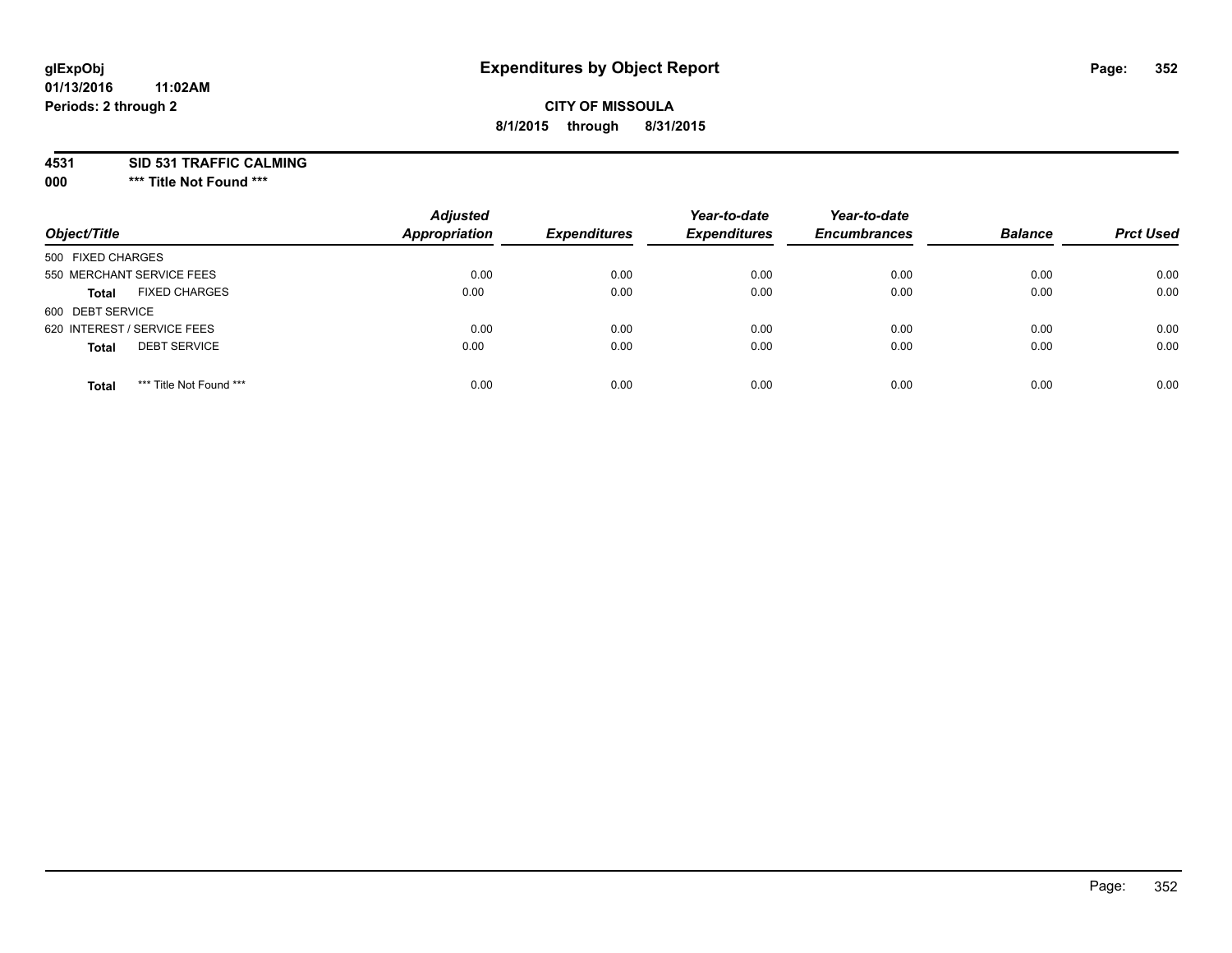**4531 SID 531 TRAFFIC CALMING**

**390 NON-DEPARTMENTAL**

| Object/Title              |                       | <b>Adjusted</b><br><b>Appropriation</b> | <b>Expenditures</b> | Year-to-date<br><b>Expenditures</b> | Year-to-date<br><b>Encumbrances</b> | <b>Balance</b> | <b>Prct Used</b> |
|---------------------------|-----------------------|-----------------------------------------|---------------------|-------------------------------------|-------------------------------------|----------------|------------------|
| 500 FIXED CHARGES         |                       |                                         |                     |                                     |                                     |                |                  |
| 550 MERCHANT SERVICE FEES |                       | 0.00                                    | 0.00                | 0.00                                | 0.00                                | 0.00           | 0.00             |
| <b>Total</b>              | <b>FIXED CHARGES</b>  | 0.00                                    | 0.00                | 0.00                                | 0.00                                | 0.00           | 0.00             |
| 900 CAPITAL OUTLAY        |                       |                                         |                     |                                     |                                     |                |                  |
| 930 IMPROVEMENTS          |                       | 0.00                                    | 0.00                | 0.00                                | 0.00                                | 0.00           | 0.00             |
| <b>Total</b>              | <b>CAPITAL OUTLAY</b> | 0.00                                    | 0.00                | 0.00                                | 0.00                                | 0.00           | 0.00             |
| <b>Total</b>              | NON-DEPARTMENTAL      | 0.00                                    | 0.00                | 0.00                                | 0.00                                | 0.00           | 0.00             |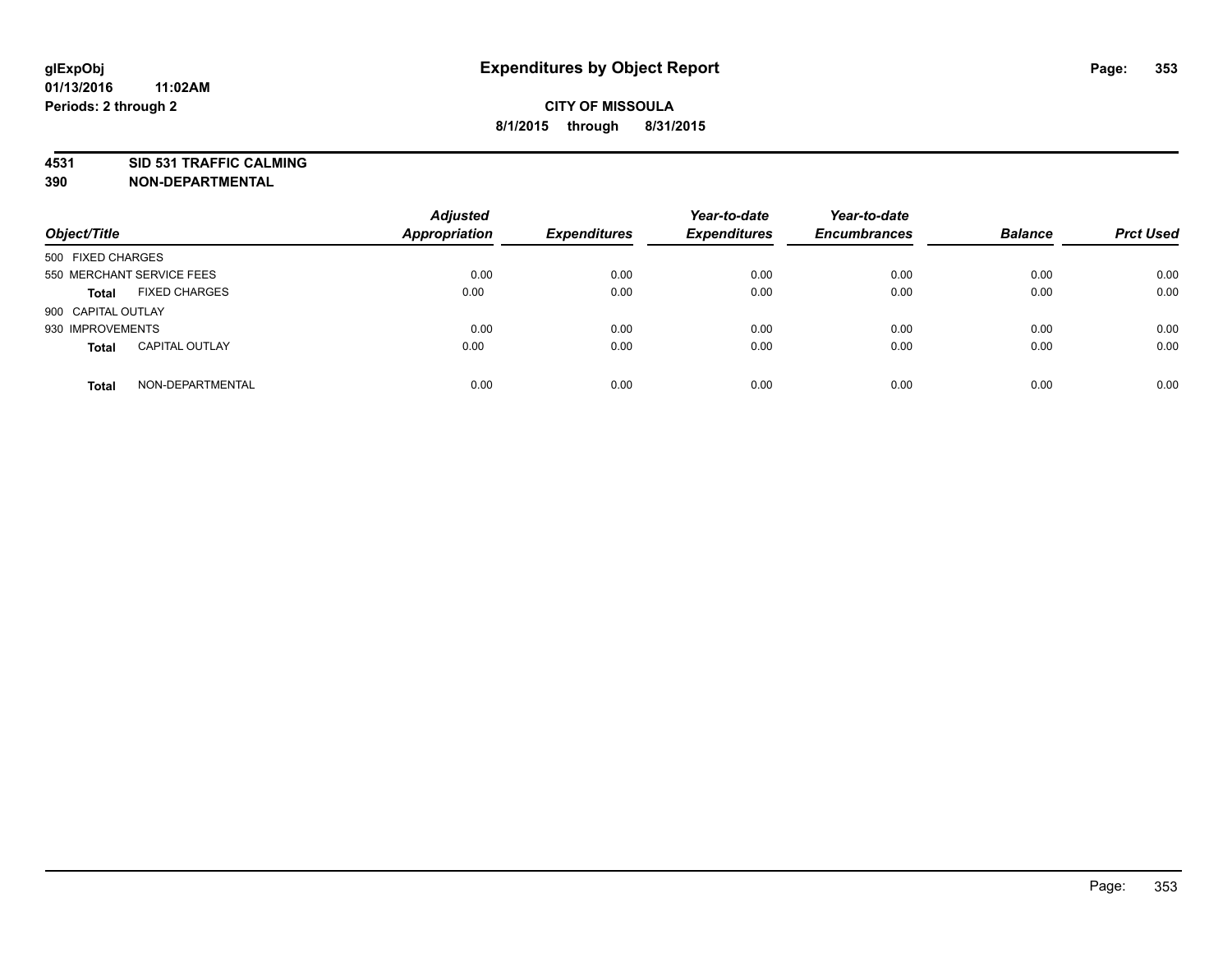# **4531 SID 531 TRAFFIC CALMING**

| Object/Title                |                           | <b>Adjusted</b><br>Appropriation | <b>Expenditures</b> | Year-to-date<br><b>Expenditures</b> | Year-to-date<br><b>Encumbrances</b> | <b>Balance</b> | <b>Prct Used</b> |
|-----------------------------|---------------------------|----------------------------------|---------------------|-------------------------------------|-------------------------------------|----------------|------------------|
| 500 FIXED CHARGES           |                           |                                  |                     |                                     |                                     |                |                  |
|                             | 550 MERCHANT SERVICE FEES | 0.00                             | 0.00                | 0.00                                | 0.00                                | 0.00           | 0.00             |
| <b>Total</b>                | <b>FIXED CHARGES</b>      | 0.00                             | 0.00                | 0.00                                | 0.00                                | 0.00           | 0.00             |
| 600 DEBT SERVICE            |                           |                                  |                     |                                     |                                     |                |                  |
| 620 INTEREST / SERVICE FEES |                           | 0.00                             | 0.00                | 0.00                                | 0.00                                | 0.00           | 0.00             |
| <b>Total</b>                | <b>DEBT SERVICE</b>       | 0.00                             | 0.00                | 0.00                                | 0.00                                | 0.00           | 0.00             |
| 900 CAPITAL OUTLAY          |                           |                                  |                     |                                     |                                     |                |                  |
| 930 IMPROVEMENTS            |                           | 0.00                             | 0.00                | 0.00                                | 0.00                                | 0.00           | 0.00             |
| <b>Total</b>                | <b>CAPITAL OUTLAY</b>     | 0.00                             | 0.00                | 0.00                                | 0.00                                | 0.00           | 0.00             |
| <b>Total</b>                | SID 531 TRAFFIC CALMING   | 0.00                             | 0.00                | 0.00                                | 0.00                                | 0.00           | 0.00             |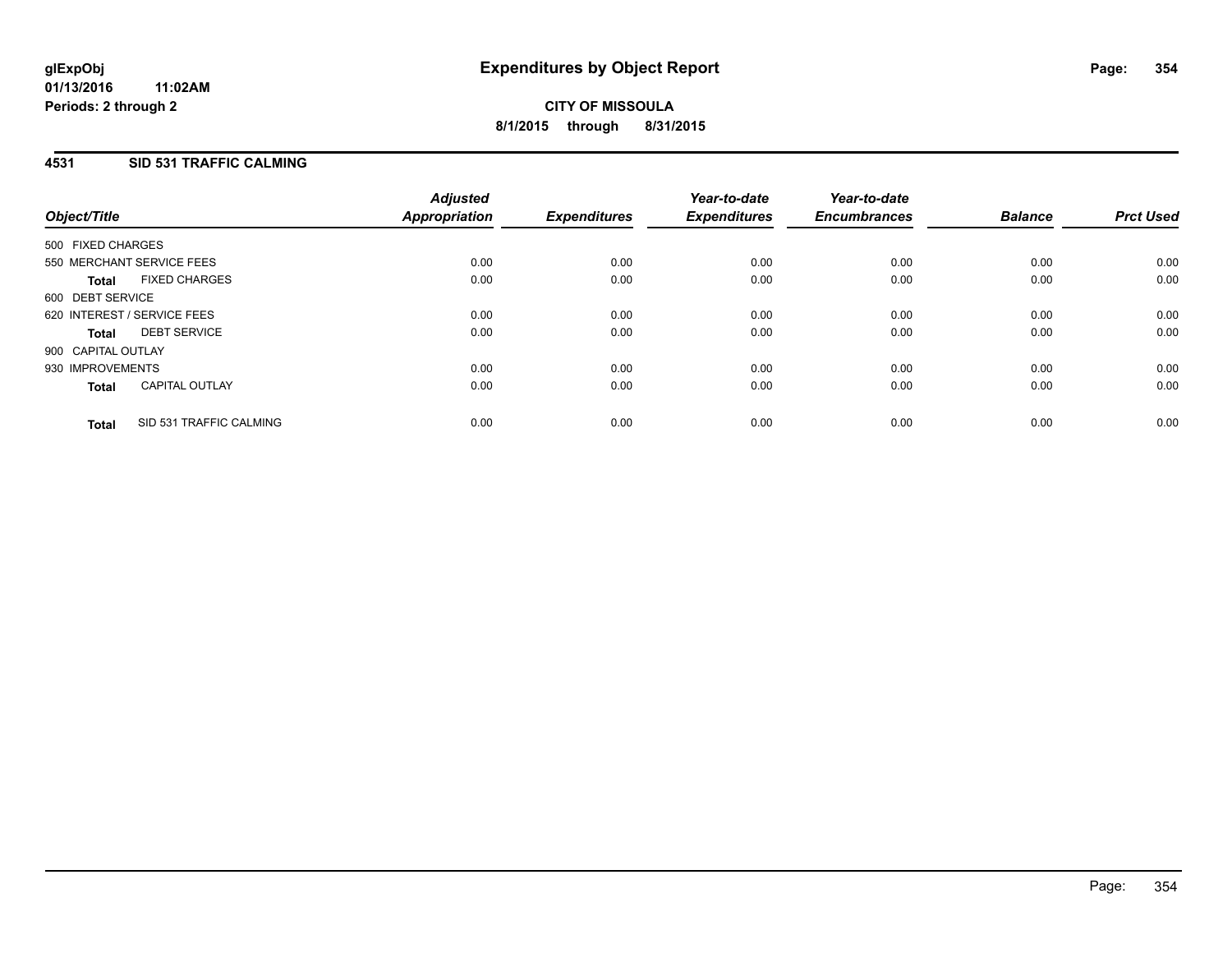#### **4532 MALONEY RANCH SID**

**390 NON-DEPARTMENTAL**

| Object/Title                          | <b>Adjusted</b><br><b>Appropriation</b> | <b>Expenditures</b> | Year-to-date<br><b>Expenditures</b> | Year-to-date<br><b>Encumbrances</b> | <b>Balance</b> | <b>Prct Used</b> |
|---------------------------------------|-----------------------------------------|---------------------|-------------------------------------|-------------------------------------|----------------|------------------|
| 500 FIXED CHARGES                     |                                         |                     |                                     |                                     |                |                  |
| 550 MERCHANT SERVICE FEES             | 0.00                                    | 0.00                | 0.00                                | 0.00                                | 0.00           | 0.00             |
| <b>FIXED CHARGES</b><br><b>Total</b>  | 0.00                                    | 0.00                | 0.00                                | 0.00                                | 0.00           | 0.00             |
| 900 CAPITAL OUTLAY                    |                                         |                     |                                     |                                     |                |                  |
| 930 IMPROVEMENTS                      | 0.00                                    | 0.00                | 0.00                                | 0.00                                | 0.00           | 0.00             |
| <b>CAPITAL OUTLAY</b><br><b>Total</b> | 0.00                                    | 0.00                | 0.00                                | 0.00                                | 0.00           | 0.00             |
| NON-DEPARTMENTAL<br><b>Total</b>      | 0.00                                    | 0.00                | 0.00                                | 0.00                                | 0.00           | 0.00             |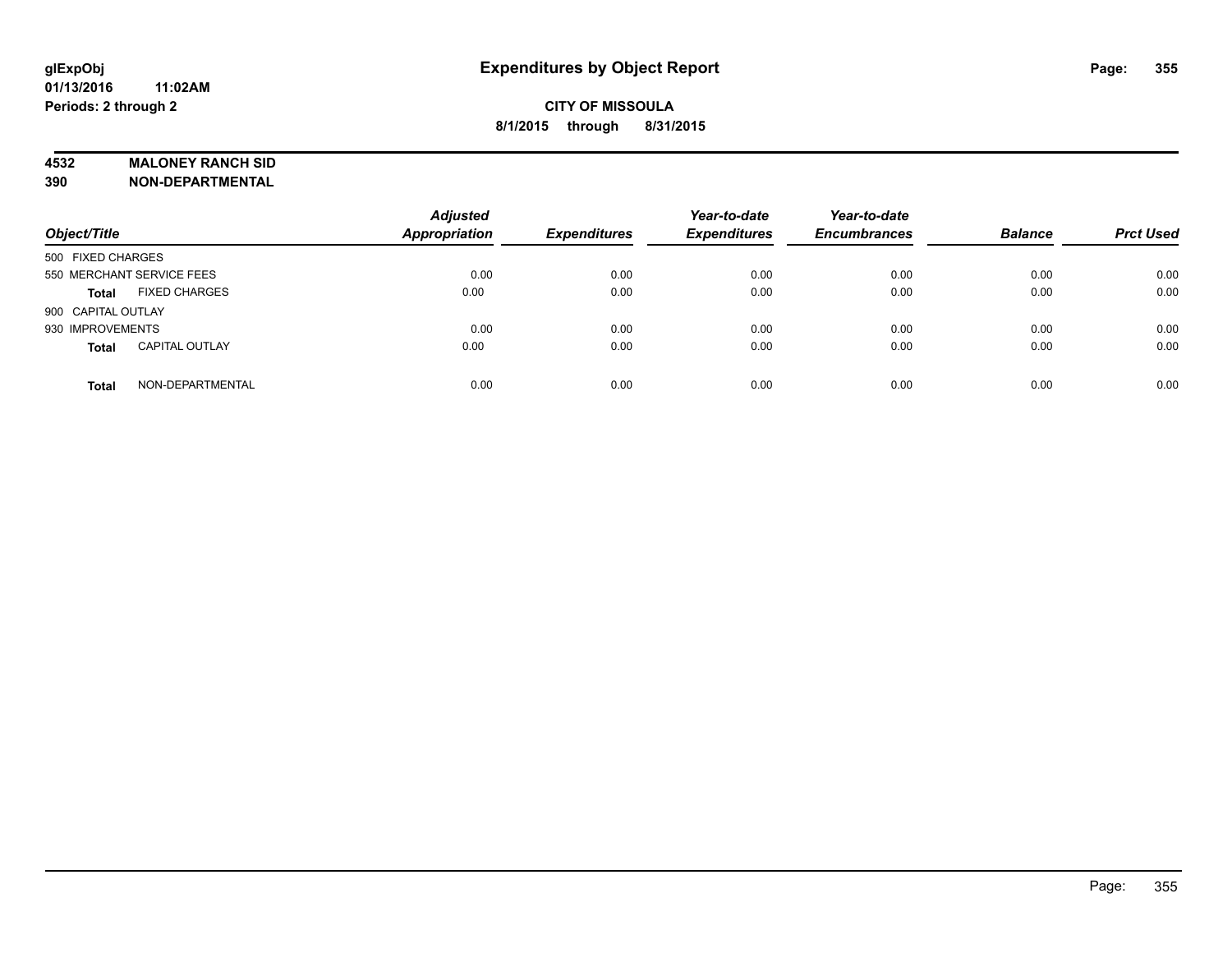## **4532 MALONEY RANCH SID**

| Object/Title                             | <b>Adjusted</b><br><b>Appropriation</b> | <b>Expenditures</b> | Year-to-date<br><b>Expenditures</b> | Year-to-date<br><b>Encumbrances</b> | <b>Balance</b> | <b>Prct Used</b> |
|------------------------------------------|-----------------------------------------|---------------------|-------------------------------------|-------------------------------------|----------------|------------------|
| 500 FIXED CHARGES                        |                                         |                     |                                     |                                     |                |                  |
| 550 MERCHANT SERVICE FEES                | 0.00                                    | 0.00                | 0.00                                | 0.00                                | 0.00           | 0.00             |
| <b>FIXED CHARGES</b><br><b>Total</b>     | 0.00                                    | 0.00                | 0.00                                | 0.00                                | 0.00           | 0.00             |
| 900 CAPITAL OUTLAY                       |                                         |                     |                                     |                                     |                |                  |
| 930 IMPROVEMENTS                         | 0.00                                    | 0.00                | 0.00                                | 0.00                                | 0.00           | 0.00             |
| <b>CAPITAL OUTLAY</b><br><b>Total</b>    | 0.00                                    | 0.00                | 0.00                                | 0.00                                | 0.00           | 0.00             |
| <b>MALONEY RANCH SID</b><br><b>Total</b> | 0.00                                    | 0.00                | 0.00                                | 0.00                                | 0.00           | 0.00             |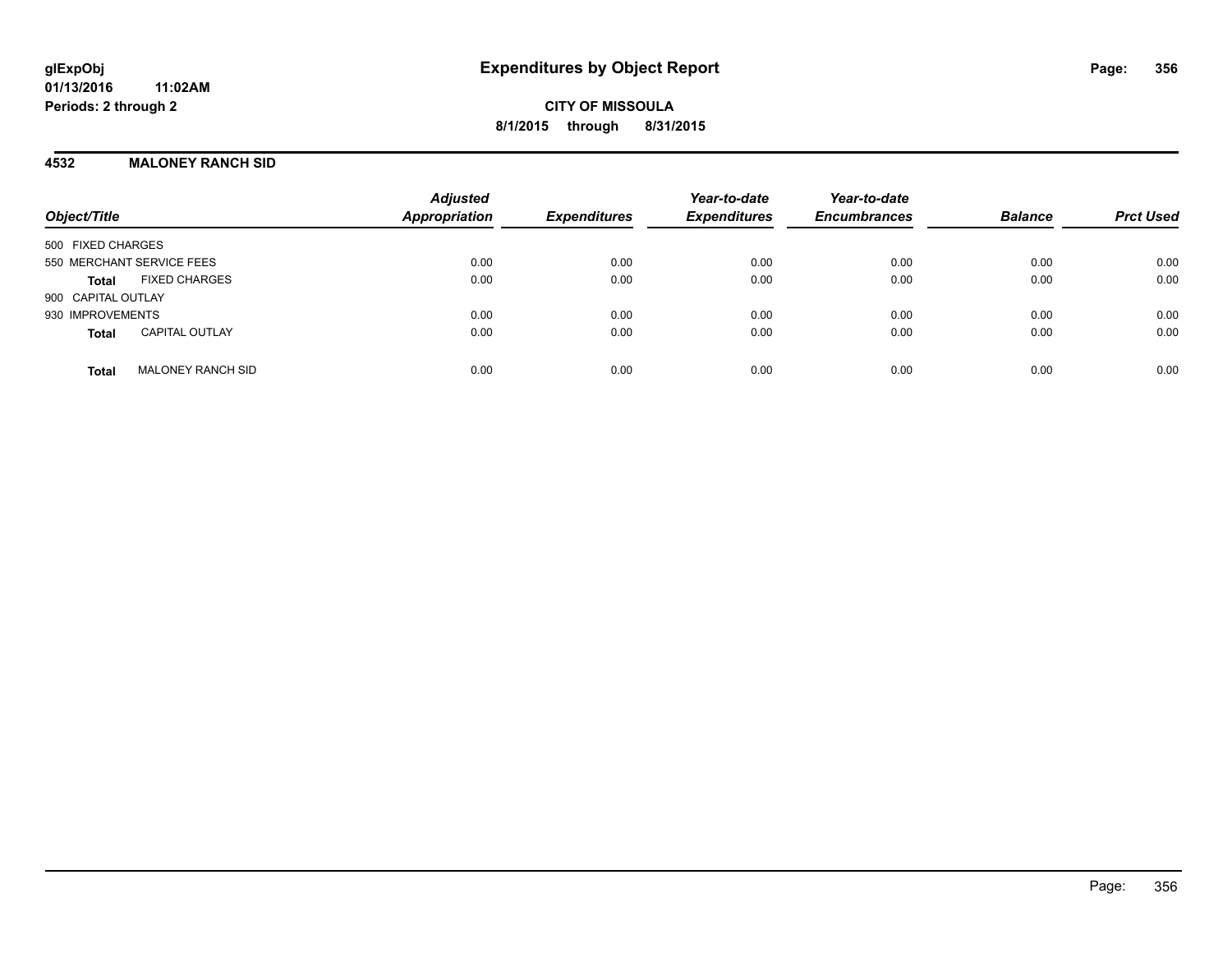**4533 RATTLESNAKE SEWER SID 390 NON-DEPARTMENTAL**

| Object/Title                         | <b>Adjusted</b><br>Appropriation | <b>Expenditures</b> | Year-to-date<br><b>Expenditures</b> | Year-to-date<br><b>Encumbrances</b> | <b>Balance</b> | <b>Prct Used</b> |
|--------------------------------------|----------------------------------|---------------------|-------------------------------------|-------------------------------------|----------------|------------------|
| 500 FIXED CHARGES                    |                                  |                     |                                     |                                     |                |                  |
| 550 MERCHANT SERVICE FEES            | 0.00                             | 0.00                | 0.00                                | 0.00                                | 0.00           | 0.00             |
| <b>FIXED CHARGES</b><br><b>Total</b> | 0.00                             | 0.00                | 0.00                                | 0.00                                | 0.00           | 0.00             |
| NON-DEPARTMENTAL<br><b>Total</b>     | 0.00                             | 0.00                | 0.00                                | 0.00                                | 0.00           | 0.00             |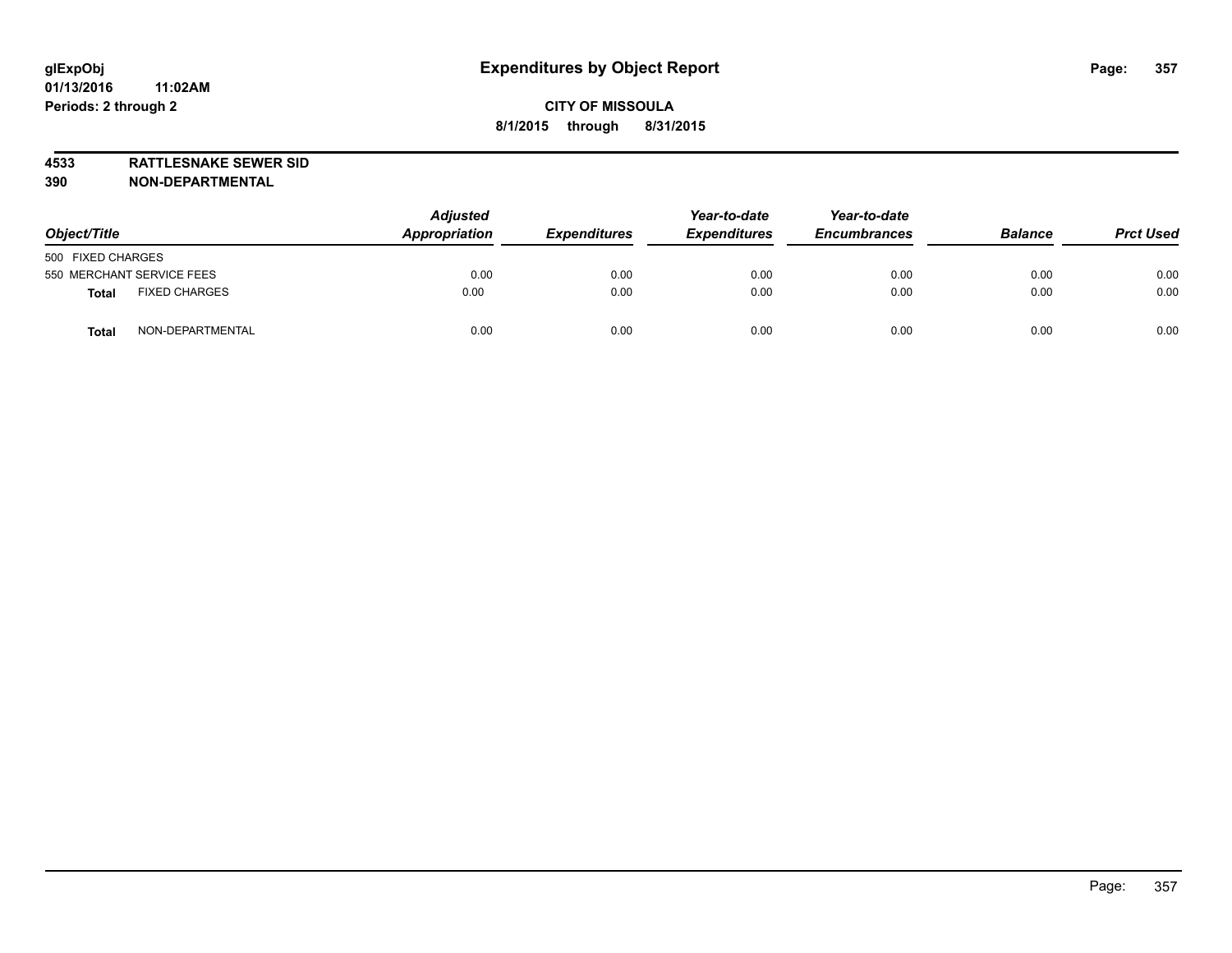#### **4533 RATTLESNAKE SEWER SID**

| Object/Title                         | <b>Adjusted</b><br>Appropriation | <b>Expenditures</b> | Year-to-date<br><b>Expenditures</b> | Year-to-date<br><b>Encumbrances</b> | <b>Balance</b> | <b>Prct Used</b> |
|--------------------------------------|----------------------------------|---------------------|-------------------------------------|-------------------------------------|----------------|------------------|
| 500 FIXED CHARGES                    |                                  |                     |                                     |                                     |                |                  |
| 550 MERCHANT SERVICE FEES            | 0.00                             | 0.00                | 0.00                                | 0.00                                | 0.00           | 0.00             |
| <b>FIXED CHARGES</b><br><b>Total</b> | 0.00                             | 0.00                | 0.00                                | 0.00                                | 0.00           | 0.00             |
| RATTLESNAKE SEWER SID<br>Total       | 0.00                             | 0.00                | 0.00                                | 0.00                                | 0.00           | 0.00             |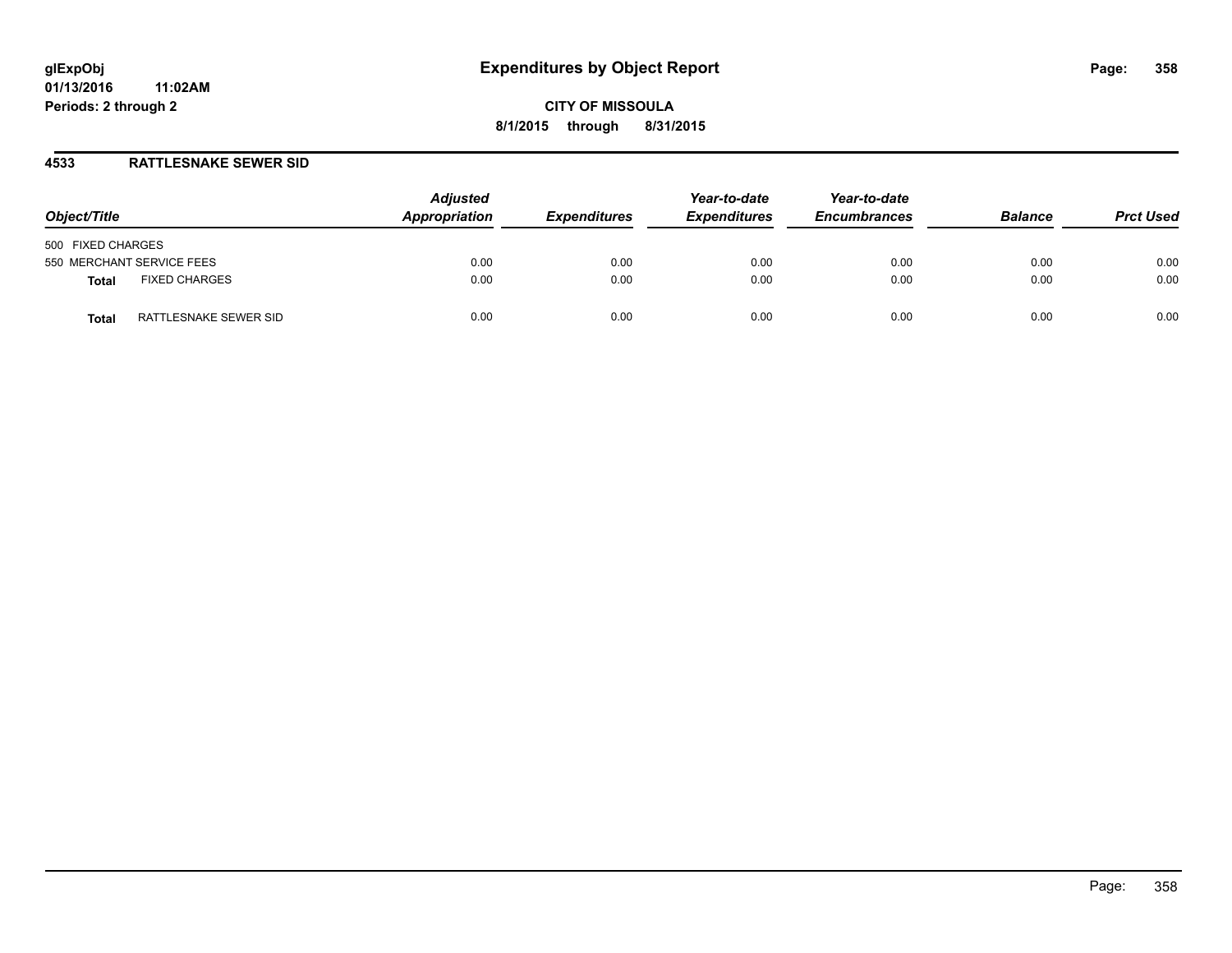#### **4534 SID 534 LINCOLNWOOD**

**390 NON-DEPARTMENTAL**

| Object/Title                         | <b>Adjusted</b><br><b>Appropriation</b> | <b>Expenditures</b> | Year-to-date<br><b>Expenditures</b> | Year-to-date<br><b>Encumbrances</b> | <b>Balance</b> | <b>Prct Used</b> |
|--------------------------------------|-----------------------------------------|---------------------|-------------------------------------|-------------------------------------|----------------|------------------|
|                                      |                                         |                     |                                     |                                     |                |                  |
| 500 FIXED CHARGES                    |                                         |                     |                                     |                                     |                |                  |
| 550 MERCHANT SERVICE FEES            | 0.00                                    | 0.00                | 0.00                                | 0.00                                | 0.00           | 0.00             |
| <b>FIXED CHARGES</b><br><b>Total</b> | 0.00                                    | 0.00                | 0.00                                | 0.00                                | 0.00           | 0.00             |
| 800 OTHER OBJECTS                    |                                         |                     |                                     |                                     |                |                  |
| 820 TRANSFERS TO OTHER FUNDS         | 0.00                                    | 0.00                | 0.00                                | 0.00                                | 0.00           | 0.00             |
| OTHER OBJECTS<br><b>Total</b>        | 0.00                                    | 0.00                | 0.00                                | 0.00                                | 0.00           | 0.00             |
| NON-DEPARTMENTAL<br><b>Total</b>     | 0.00                                    | 0.00                | 0.00                                | 0.00                                | 0.00           | 0.00             |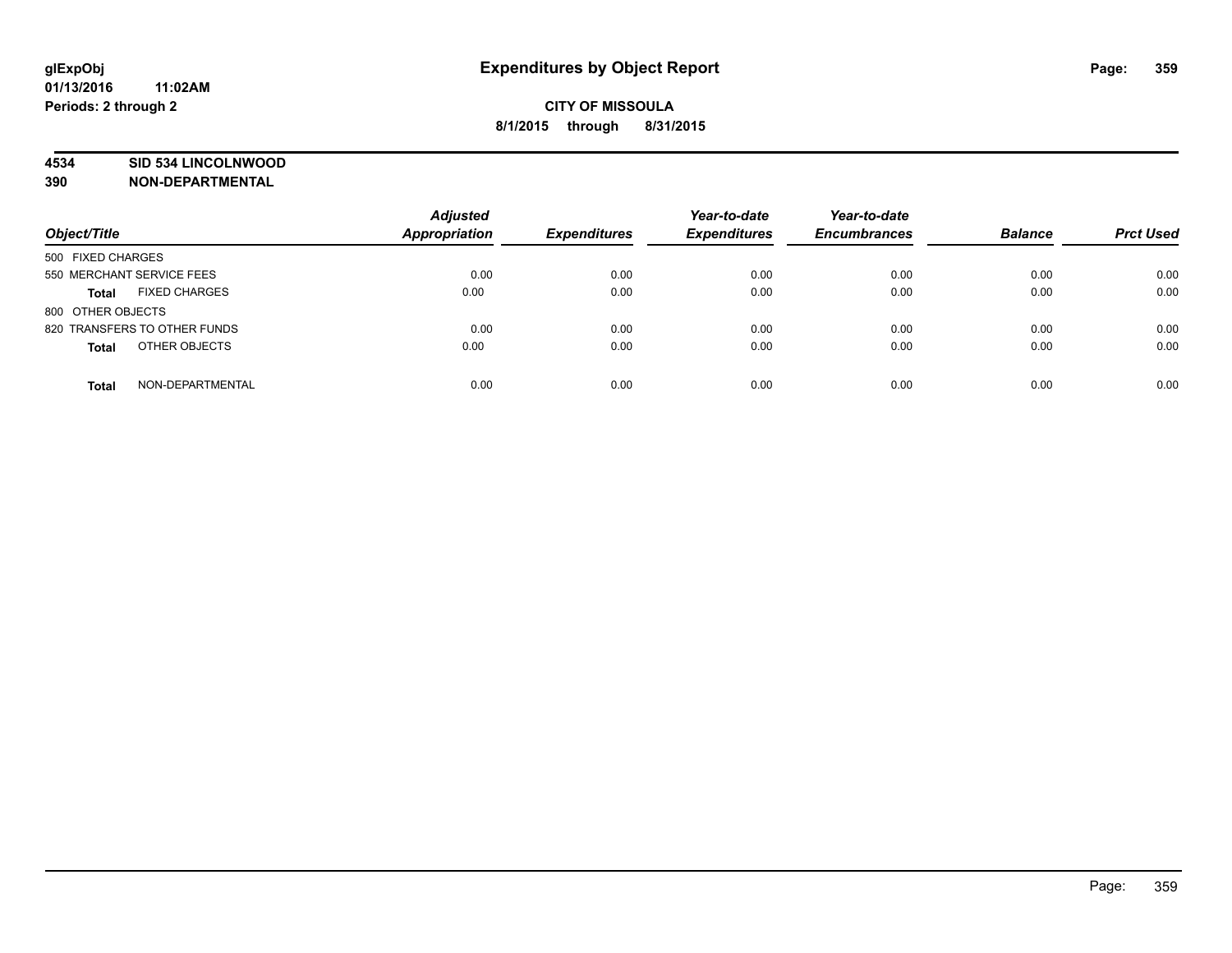#### **4534 SID 534 LINCOLNWOOD**

| Object/Title                         | <b>Adjusted</b><br><b>Appropriation</b> | <b>Expenditures</b> | Year-to-date<br><b>Expenditures</b> | Year-to-date<br><b>Encumbrances</b> | <b>Balance</b> | <b>Prct Used</b> |
|--------------------------------------|-----------------------------------------|---------------------|-------------------------------------|-------------------------------------|----------------|------------------|
| 500 FIXED CHARGES                    |                                         |                     |                                     |                                     |                |                  |
| 550 MERCHANT SERVICE FEES            | 0.00                                    | 0.00                | 0.00                                | 0.00                                | 0.00           | 0.00             |
| <b>FIXED CHARGES</b><br><b>Total</b> | 0.00                                    | 0.00                | 0.00                                | 0.00                                | 0.00           | 0.00             |
| 800 OTHER OBJECTS                    |                                         |                     |                                     |                                     |                |                  |
| 820 TRANSFERS TO OTHER FUNDS         | 0.00                                    | 0.00                | 0.00                                | 0.00                                | 0.00           | 0.00             |
| OTHER OBJECTS<br><b>Total</b>        | 0.00                                    | 0.00                | 0.00                                | 0.00                                | 0.00           | 0.00             |
|                                      |                                         |                     |                                     |                                     |                |                  |
| SID 534 LINCOLNWOOD<br><b>Total</b>  | 0.00                                    | 0.00                | 0.00                                | 0.00                                | 0.00           | 0.00             |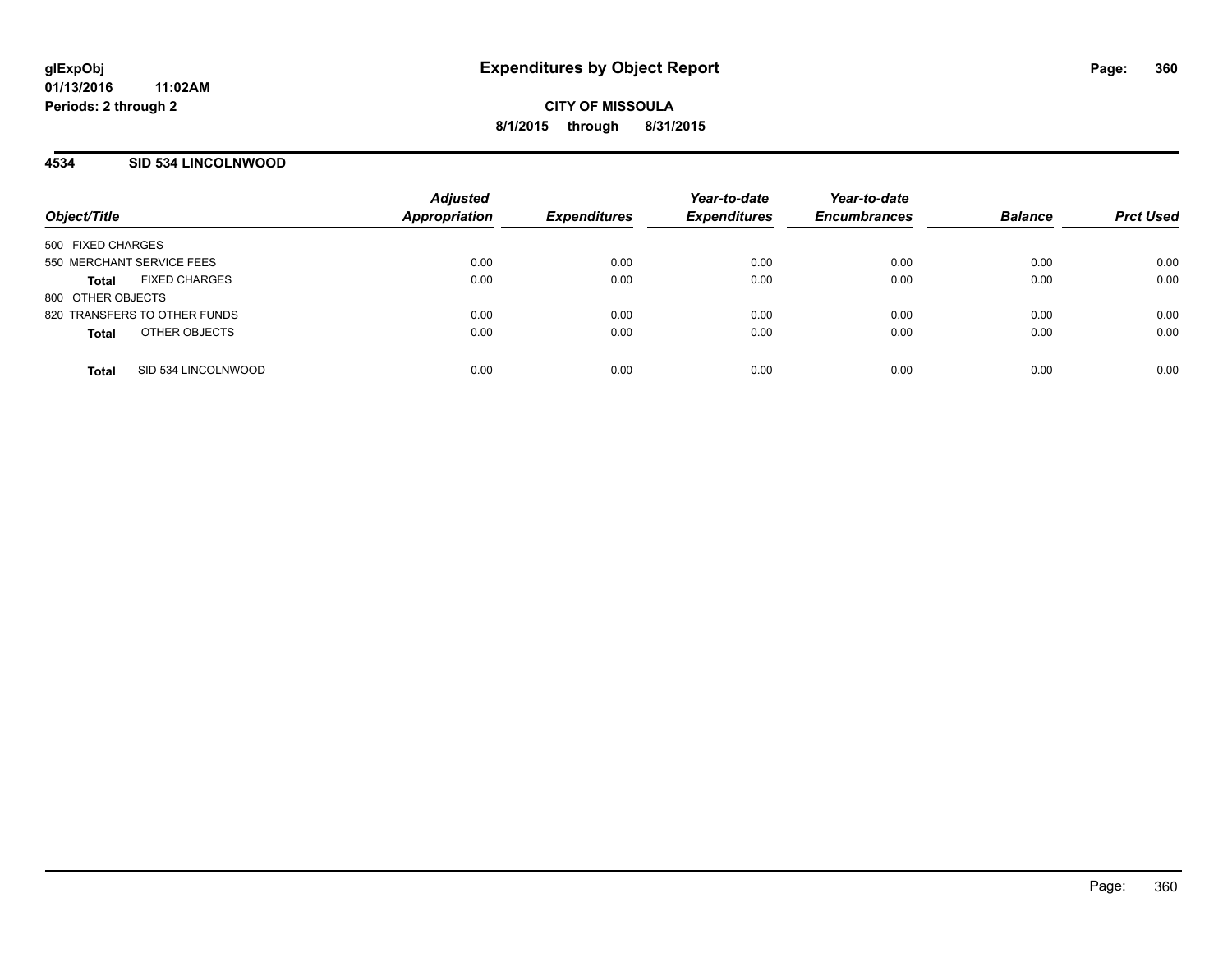## **CITY OF MISSOULA 8/1/2015 through 8/31/2015**

#### **4535 SLANT STREET TRAFFIC CALMING**

**000 \*\*\* Title Not Found \*\*\***

| Object/Title                            | <b>Adjusted</b><br><b>Appropriation</b> | <b>Expenditures</b> | Year-to-date<br><b>Expenditures</b> | Year-to-date<br><b>Encumbrances</b> | <b>Balance</b> | <b>Prct Used</b> |
|-----------------------------------------|-----------------------------------------|---------------------|-------------------------------------|-------------------------------------|----------------|------------------|
| 500 FIXED CHARGES                       |                                         |                     |                                     |                                     |                |                  |
| 550 MERCHANT SERVICE FEES               | 0.00                                    | 0.00                | 0.00                                | 0.00                                | 0.00           | 0.00             |
| <b>FIXED CHARGES</b><br><b>Total</b>    | 0.00                                    | 0.00                | 0.00                                | 0.00                                | 0.00           | 0.00             |
| 600 DEBT SERVICE                        |                                         |                     |                                     |                                     |                |                  |
| 620 INTEREST / SERVICE FEES             | 0.00                                    | 0.00                | 0.00                                | 0.00                                | 0.00           | 0.00             |
| <b>DEBT SERVICE</b><br><b>Total</b>     | 0.00                                    | 0.00                | 0.00                                | 0.00                                | 0.00           | 0.00             |
| *** Title Not Found ***<br><b>Total</b> | 0.00                                    | 0.00                | 0.00                                | 0.00                                | 0.00           | 0.00             |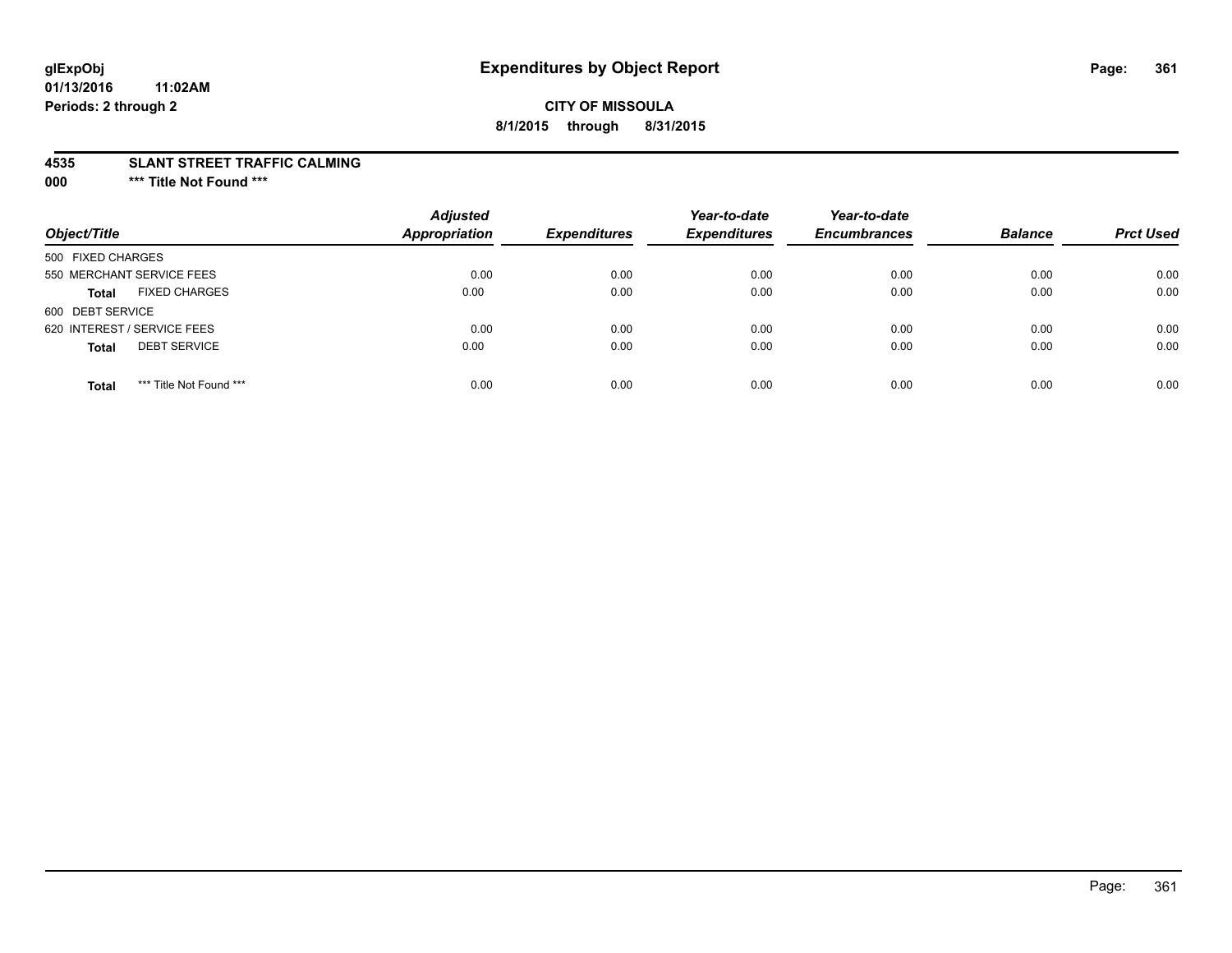### **4535 SLANT STREET TRAFFIC CALMING**

| Object/Title                                 | <b>Adjusted</b><br>Appropriation | <b>Expenditures</b> | Year-to-date<br><b>Expenditures</b> | Year-to-date<br><b>Encumbrances</b> | <b>Balance</b> | <b>Prct Used</b> |
|----------------------------------------------|----------------------------------|---------------------|-------------------------------------|-------------------------------------|----------------|------------------|
| 500 FIXED CHARGES                            |                                  |                     |                                     |                                     |                |                  |
| 550 MERCHANT SERVICE FEES                    | 0.00                             | 0.00                | 0.00                                | 0.00                                | 0.00           | 0.00             |
| <b>FIXED CHARGES</b><br><b>Total</b>         | 0.00                             | 0.00                | 0.00                                | 0.00                                | 0.00           | 0.00             |
| 600 DEBT SERVICE                             |                                  |                     |                                     |                                     |                |                  |
| 620 INTEREST / SERVICE FEES                  | 0.00                             | 0.00                | 0.00                                | 0.00                                | 0.00           | 0.00             |
| <b>DEBT SERVICE</b><br><b>Total</b>          | 0.00                             | 0.00                | 0.00                                | 0.00                                | 0.00           | 0.00             |
|                                              |                                  |                     |                                     |                                     |                |                  |
| SLANT STREET TRAFFIC CALMING<br><b>Total</b> | 0.00                             | 0.00                | 0.00                                | 0.00                                | 0.00           | 0.00             |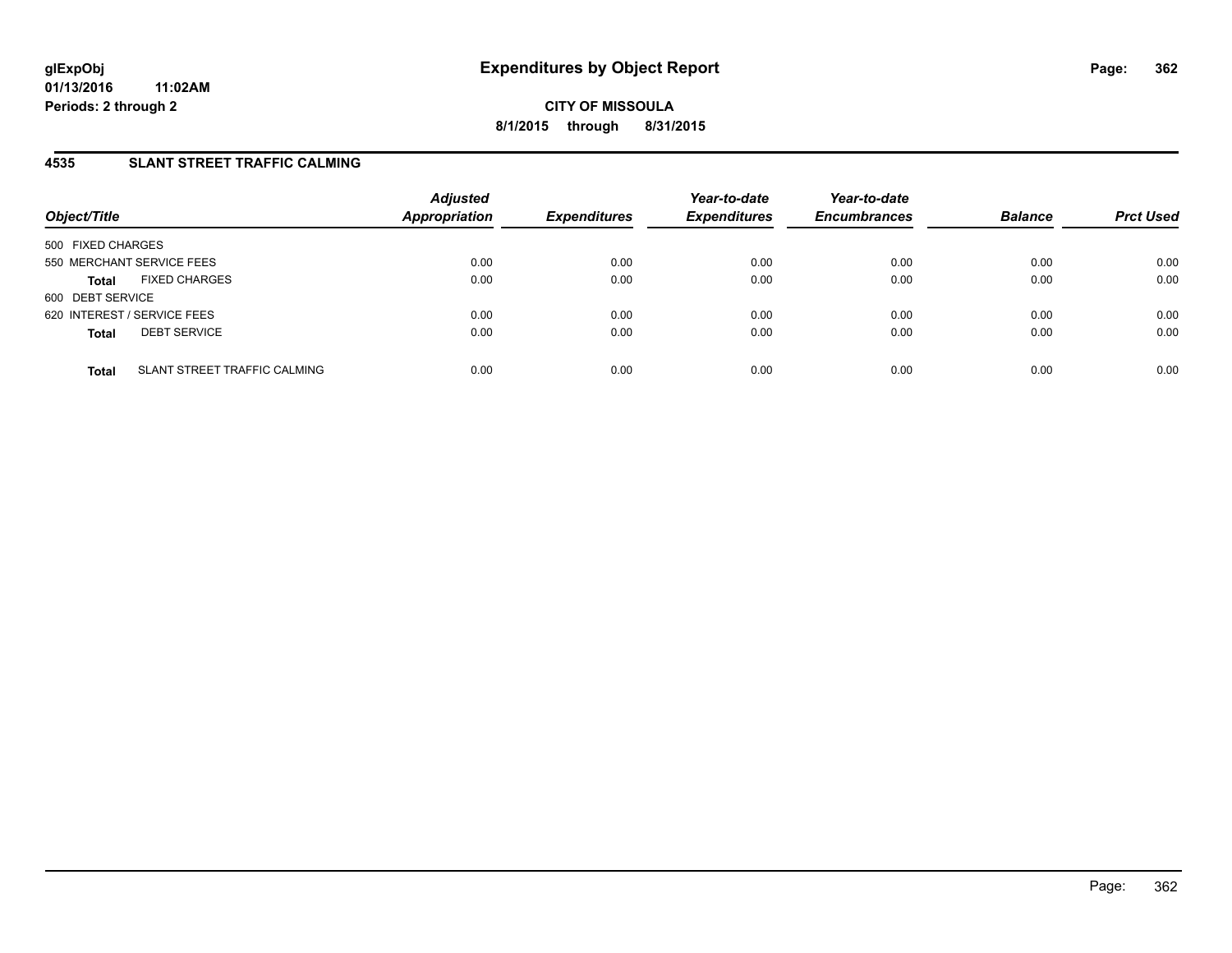#### **4536 SID536 LINCOLNWOOD SWR PH2**

| Object/Title                         | <b>Adjusted</b><br>Appropriation | <b>Expenditures</b> | Year-to-date<br><b>Expenditures</b> | Year-to-date<br><b>Encumbrances</b> | <b>Balance</b> | <b>Prct Used</b> |
|--------------------------------------|----------------------------------|---------------------|-------------------------------------|-------------------------------------|----------------|------------------|
| 500 FIXED CHARGES                    |                                  |                     |                                     |                                     |                |                  |
| 550 MERCHANT SERVICE FEES            | 0.00                             | 0.00                | 0.00                                | 0.00                                | 0.00           | 0.00             |
| <b>FIXED CHARGES</b><br><b>Total</b> | 0.00                             | 0.00                | 0.00                                | 0.00                                | 0.00           | 0.00             |
| NON-DEPARTMENTAL<br>Total            | 0.00                             | 0.00                | 0.00                                | 0.00                                | 0.00           | 0.00             |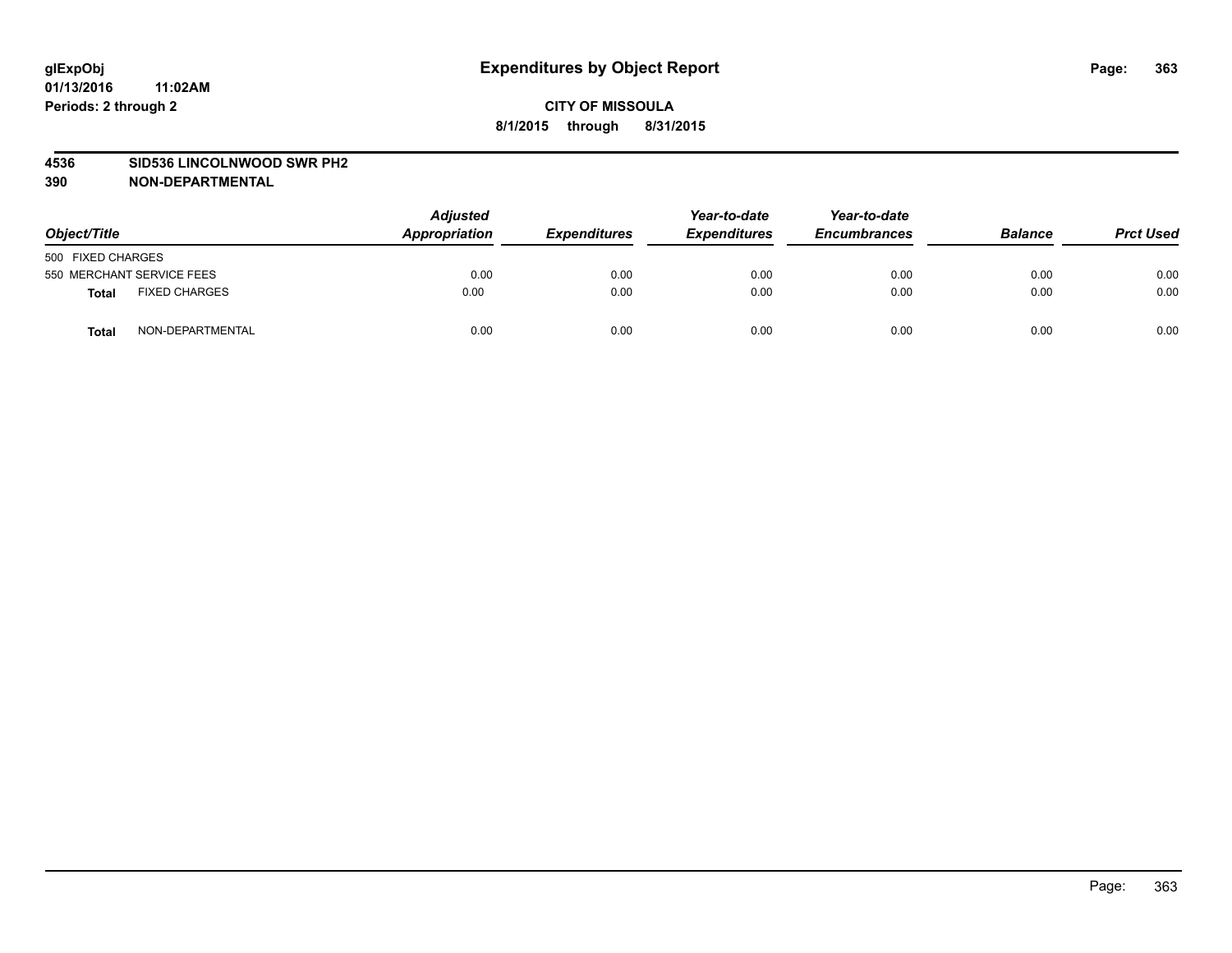#### **4536 SID536 LINCOLNWOOD SWR PH2**

| Object/Title                         | <b>Adjusted</b><br>Appropriation | <i><b>Expenditures</b></i> | Year-to-date<br><b>Expenditures</b> | Year-to-date<br><b>Encumbrances</b> | <b>Balance</b> | <b>Prct Used</b> |
|--------------------------------------|----------------------------------|----------------------------|-------------------------------------|-------------------------------------|----------------|------------------|
| 500 FIXED CHARGES                    |                                  |                            |                                     |                                     |                |                  |
| 550 MERCHANT SERVICE FEES            | 0.00                             | 0.00                       | 0.00                                | 0.00                                | 0.00           | 0.00             |
| <b>FIXED CHARGES</b><br><b>Total</b> | 0.00                             | 0.00                       | 0.00                                | 0.00                                | 0.00           | 0.00             |
| SID536 LINCOLNWOOD SWR PH2<br>Total  | 0.00                             | 0.00                       | 0.00                                | 0.00                                | 0.00           | 0.00             |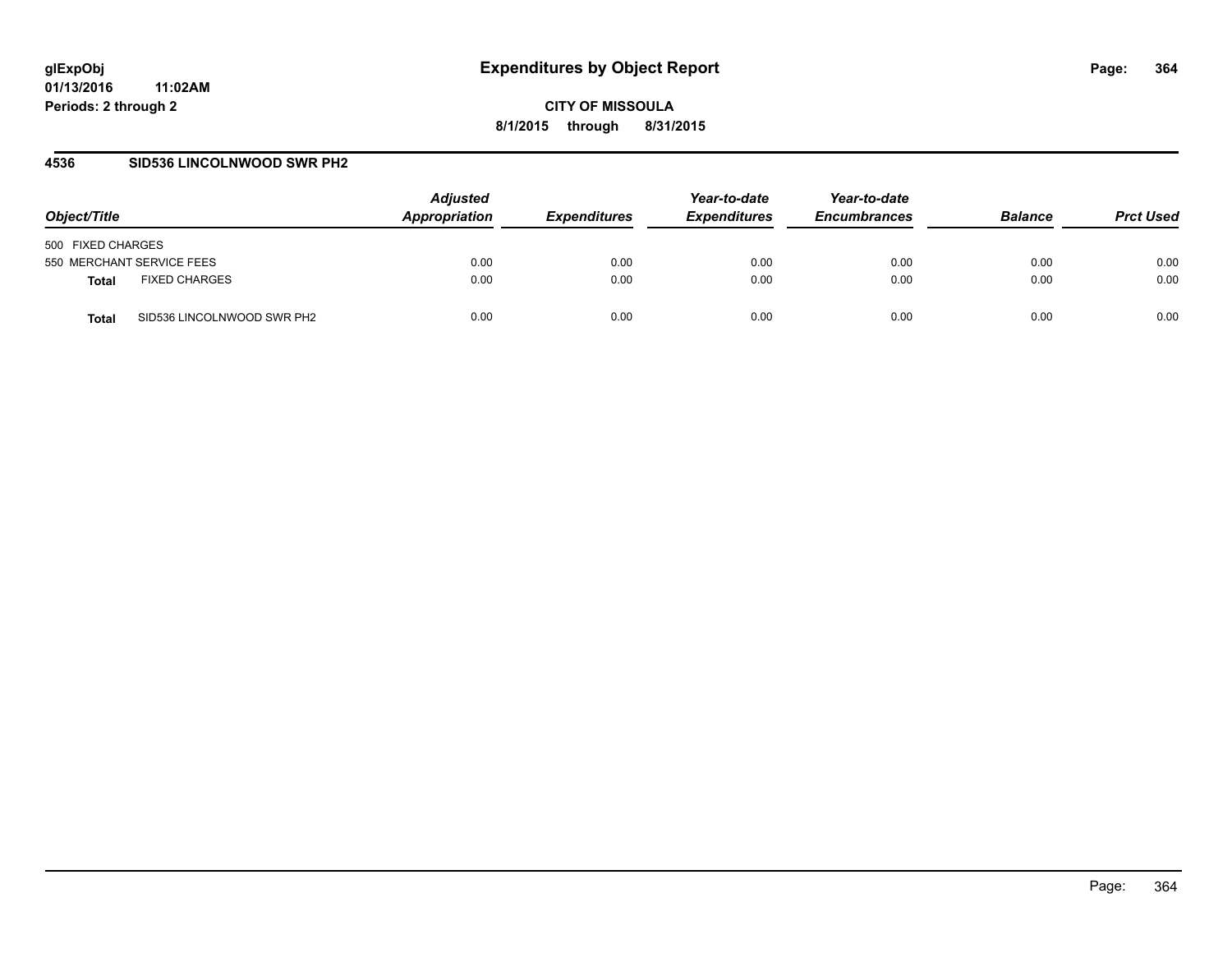## **CITY OF MISSOULA 8/1/2015 through 8/31/2015**

#### **4539 SID 539 4th STREET**

**000 \*\*\* Title Not Found \*\*\***

| Object/Title                            | <b>Adjusted</b><br>Appropriation | <b>Expenditures</b> | Year-to-date<br><b>Expenditures</b> | Year-to-date<br><b>Encumbrances</b> | <b>Balance</b> | <b>Prct Used</b> |
|-----------------------------------------|----------------------------------|---------------------|-------------------------------------|-------------------------------------|----------------|------------------|
| 500 FIXED CHARGES                       |                                  |                     |                                     |                                     |                |                  |
| 550 MERCHANT SERVICE FEES               | 0.00                             | 0.00                | 0.00                                | 0.00                                | 0.00           | 0.00             |
| <b>FIXED CHARGES</b><br><b>Total</b>    | 0.00                             | 0.00                | 0.00                                | 0.00                                | 0.00           | 0.00             |
| 600 DEBT SERVICE                        |                                  |                     |                                     |                                     |                |                  |
| 620 INTEREST / SERVICE FEES             | 0.00                             | 0.00                | 0.00                                | 0.00                                | 0.00           | 0.00             |
| <b>DEBT SERVICE</b><br><b>Total</b>     | 0.00                             | 0.00                | 0.00                                | 0.00                                | 0.00           | 0.00             |
| *** Title Not Found ***<br><b>Total</b> | 0.00                             | 0.00                | 0.00                                | 0.00                                | 0.00           | 0.00             |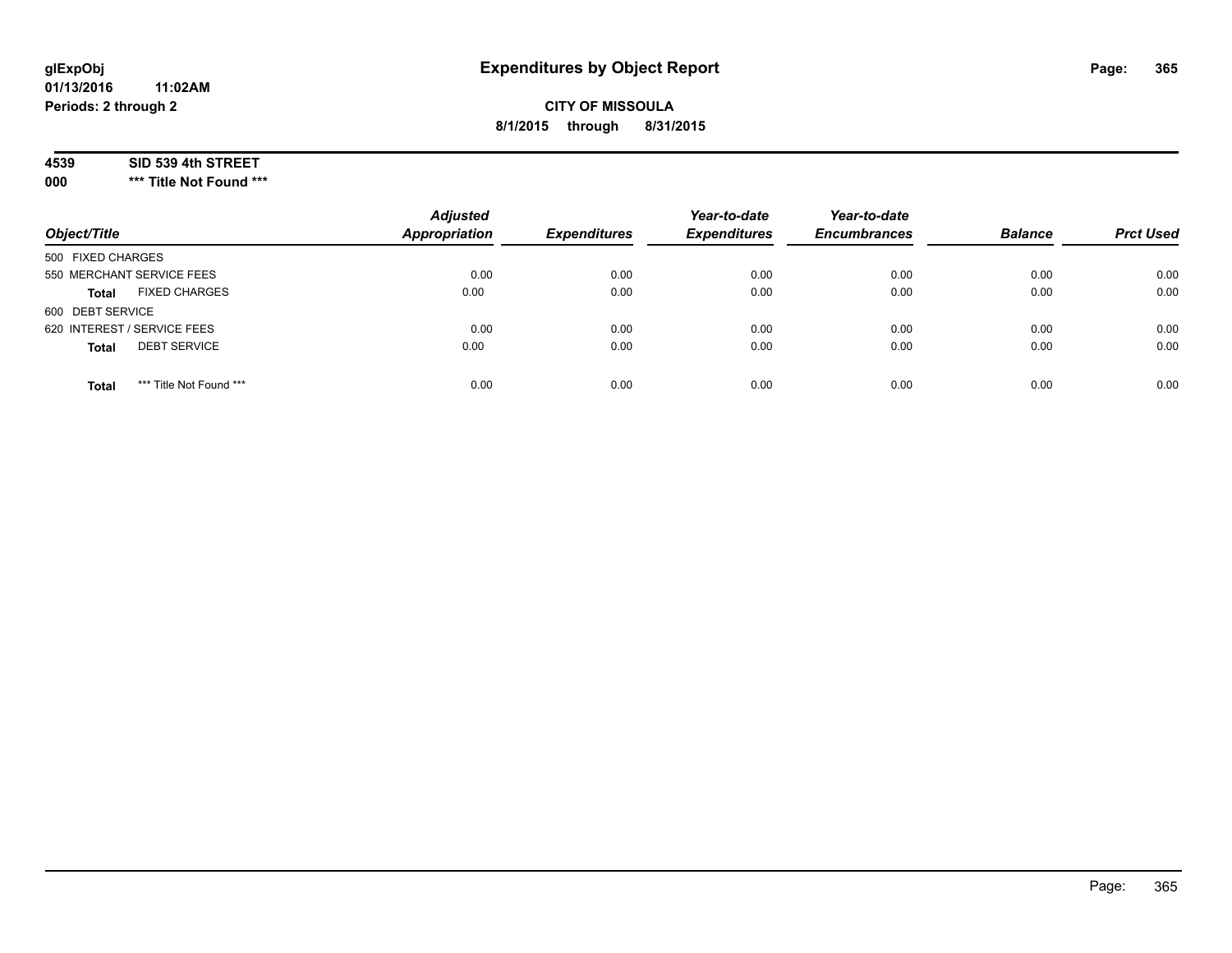**CITY OF MISSOULA 8/1/2015 through 8/31/2015**

#### **4539 SID 539 4th STREET**

|                                      | <b>Adjusted</b>      |                     | Year-to-date        | Year-to-date        |                |                  |
|--------------------------------------|----------------------|---------------------|---------------------|---------------------|----------------|------------------|
| Object/Title                         | <b>Appropriation</b> | <b>Expenditures</b> | <b>Expenditures</b> | <b>Encumbrances</b> | <b>Balance</b> | <b>Prct Used</b> |
| 500 FIXED CHARGES                    |                      |                     |                     |                     |                |                  |
| 550 MERCHANT SERVICE FEES            | 0.00                 | 0.00                | 0.00                | 0.00                | 0.00           | 0.00             |
| <b>FIXED CHARGES</b><br><b>Total</b> | 0.00                 | 0.00                | 0.00                | 0.00                | 0.00           | 0.00             |
| 600 DEBT SERVICE                     |                      |                     |                     |                     |                |                  |
| 620 INTEREST / SERVICE FEES          | 0.00                 | 0.00                | 0.00                | 0.00                | 0.00           | 0.00             |
| <b>DEBT SERVICE</b><br><b>Total</b>  | 0.00                 | 0.00                | 0.00                | 0.00                | 0.00           | 0.00             |
| SID 539 4th STREET<br><b>Total</b>   | 0.00                 | 0.00                | 0.00                | 0.00                | 0.00           | 0.00             |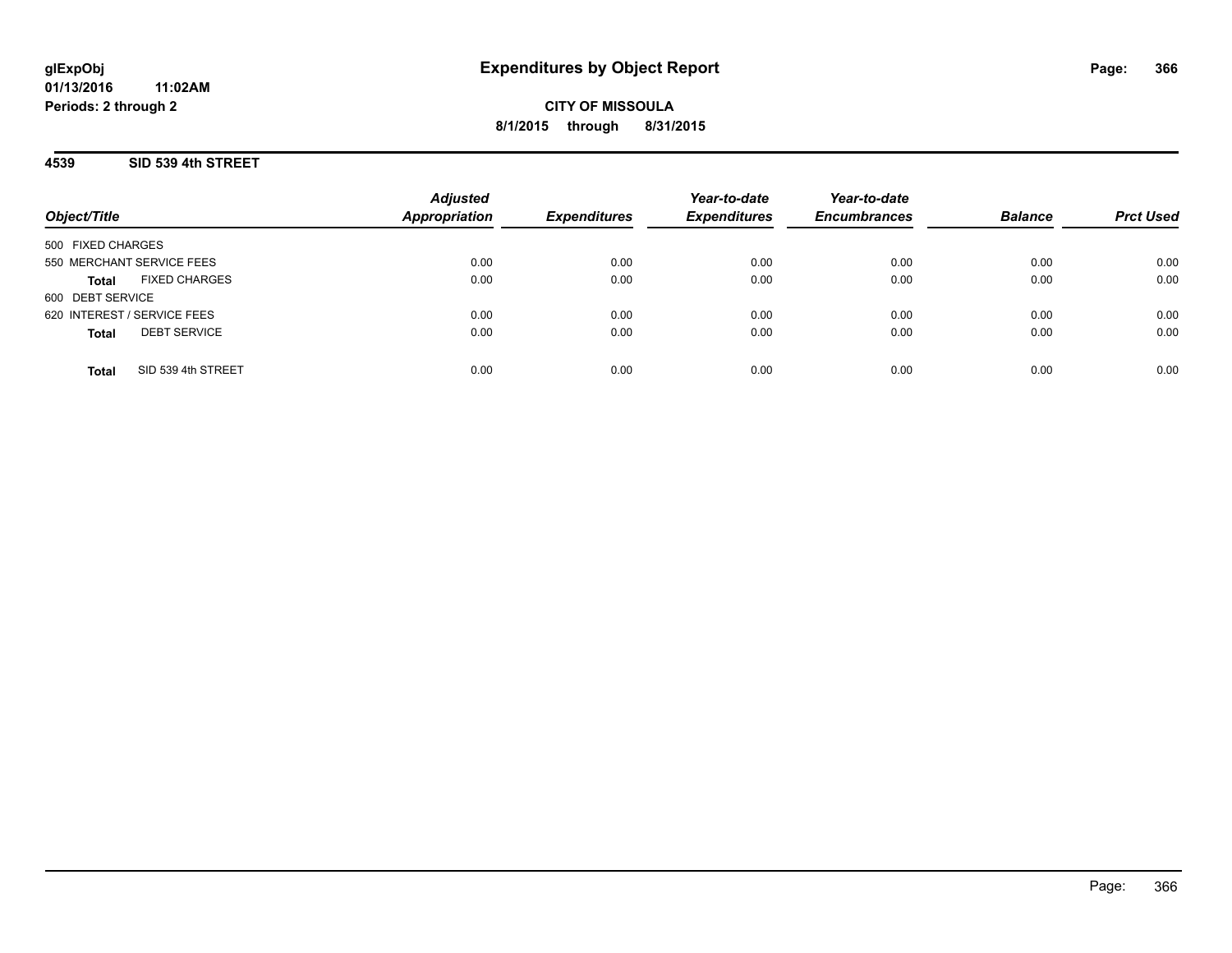#### **4540 SID 540 ENGLAND BLVD**

| Object/Title                         | <b>Adjusted</b><br>Appropriation | <b>Expenditures</b> | Year-to-date<br><b>Expenditures</b> | Year-to-date<br><b>Encumbrances</b> | <b>Balance</b> | <b>Prct Used</b> |
|--------------------------------------|----------------------------------|---------------------|-------------------------------------|-------------------------------------|----------------|------------------|
| 500 FIXED CHARGES                    |                                  |                     |                                     |                                     |                |                  |
| 550 MERCHANT SERVICE FEES            | 0.00                             | 0.00                | 0.00                                | 0.00                                | 0.00           | 0.00             |
| <b>FIXED CHARGES</b><br><b>Total</b> | 0.00                             | 0.00                | 0.00                                | 0.00                                | 0.00           | 0.00             |
| 800 OTHER OBJECTS                    |                                  |                     |                                     |                                     |                |                  |
| 820 TRANSFERS TO OTHER FUNDS         | 0.00                             | 0.00                | 0.00                                | 0.00                                | 0.00           | 0.00             |
| OTHER OBJECTS<br><b>Total</b>        | 0.00                             | 0.00                | 0.00                                | 0.00                                | 0.00           | 0.00             |
| NON-DEPARTMENTAL<br><b>Total</b>     | 0.00                             | 0.00                | 0.00                                | 0.00                                | 0.00           | 0.00             |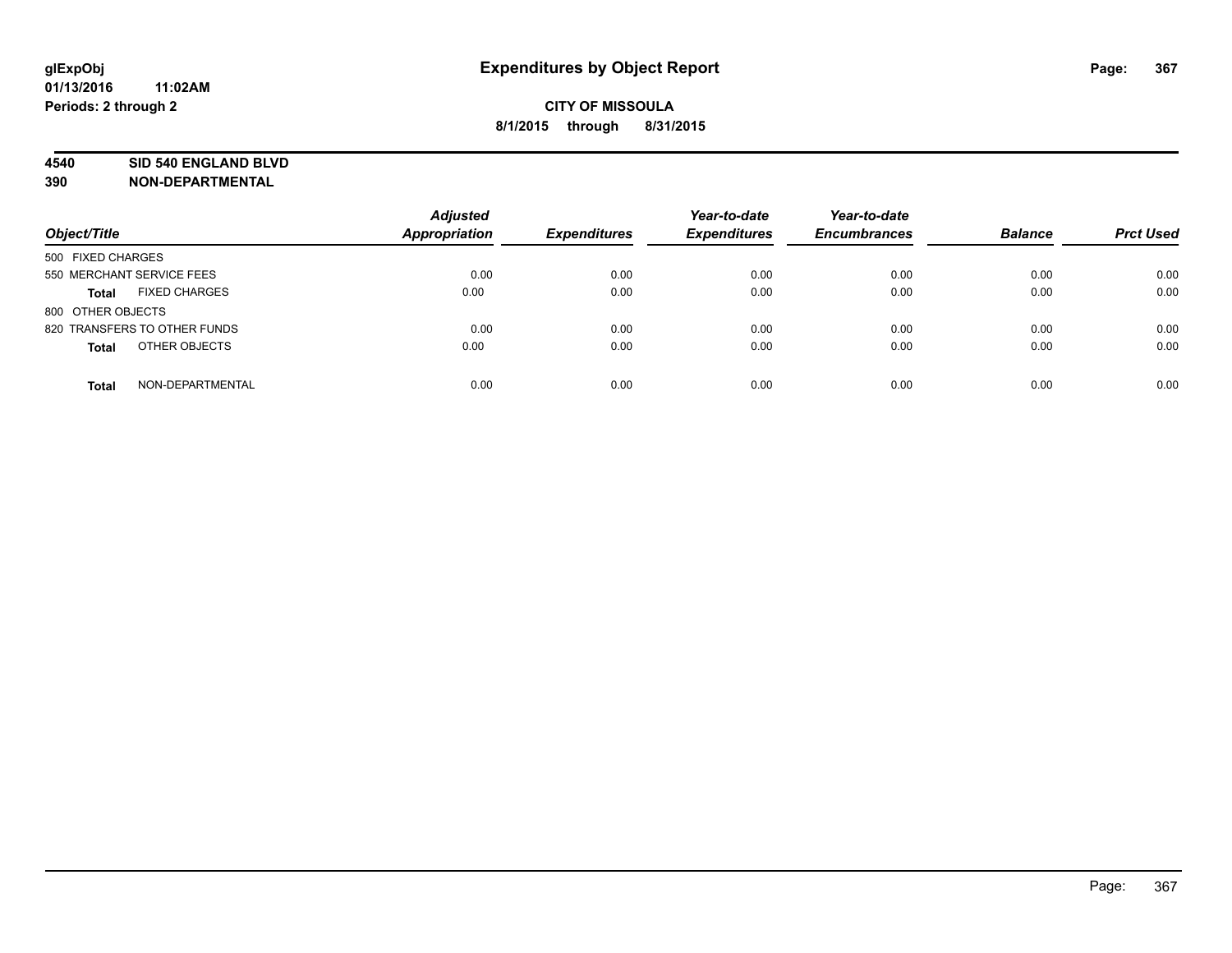**CITY OF MISSOULA 8/1/2015 through 8/31/2015**

#### **4540 SID 540 ENGLAND BLVD**

| Object/Title                 |                      | <b>Adjusted</b><br>Appropriation | <b>Expenditures</b> | Year-to-date<br><b>Expenditures</b> | Year-to-date<br><b>Encumbrances</b> | <b>Balance</b> | <b>Prct Used</b> |
|------------------------------|----------------------|----------------------------------|---------------------|-------------------------------------|-------------------------------------|----------------|------------------|
|                              |                      |                                  |                     |                                     |                                     |                |                  |
| 500 FIXED CHARGES            |                      |                                  |                     |                                     |                                     |                |                  |
| 550 MERCHANT SERVICE FEES    |                      | 0.00                             | 0.00                | 0.00                                | 0.00                                | 0.00           | 0.00             |
| Total                        | <b>FIXED CHARGES</b> | 0.00                             | 0.00                | 0.00                                | 0.00                                | 0.00           | 0.00             |
| 800 OTHER OBJECTS            |                      |                                  |                     |                                     |                                     |                |                  |
| 820 TRANSFERS TO OTHER FUNDS |                      | 0.00                             | 0.00                | 0.00                                | 0.00                                | 0.00           | 0.00             |
| <b>Total</b>                 | OTHER OBJECTS        | 0.00                             | 0.00                | 0.00                                | 0.00                                | 0.00           | 0.00             |
|                              |                      |                                  |                     |                                     |                                     |                |                  |
| <b>Total</b>                 | SID 540 ENGLAND BLVD | 0.00                             | 0.00                | 0.00                                | 0.00                                | 0.00           | 0.00             |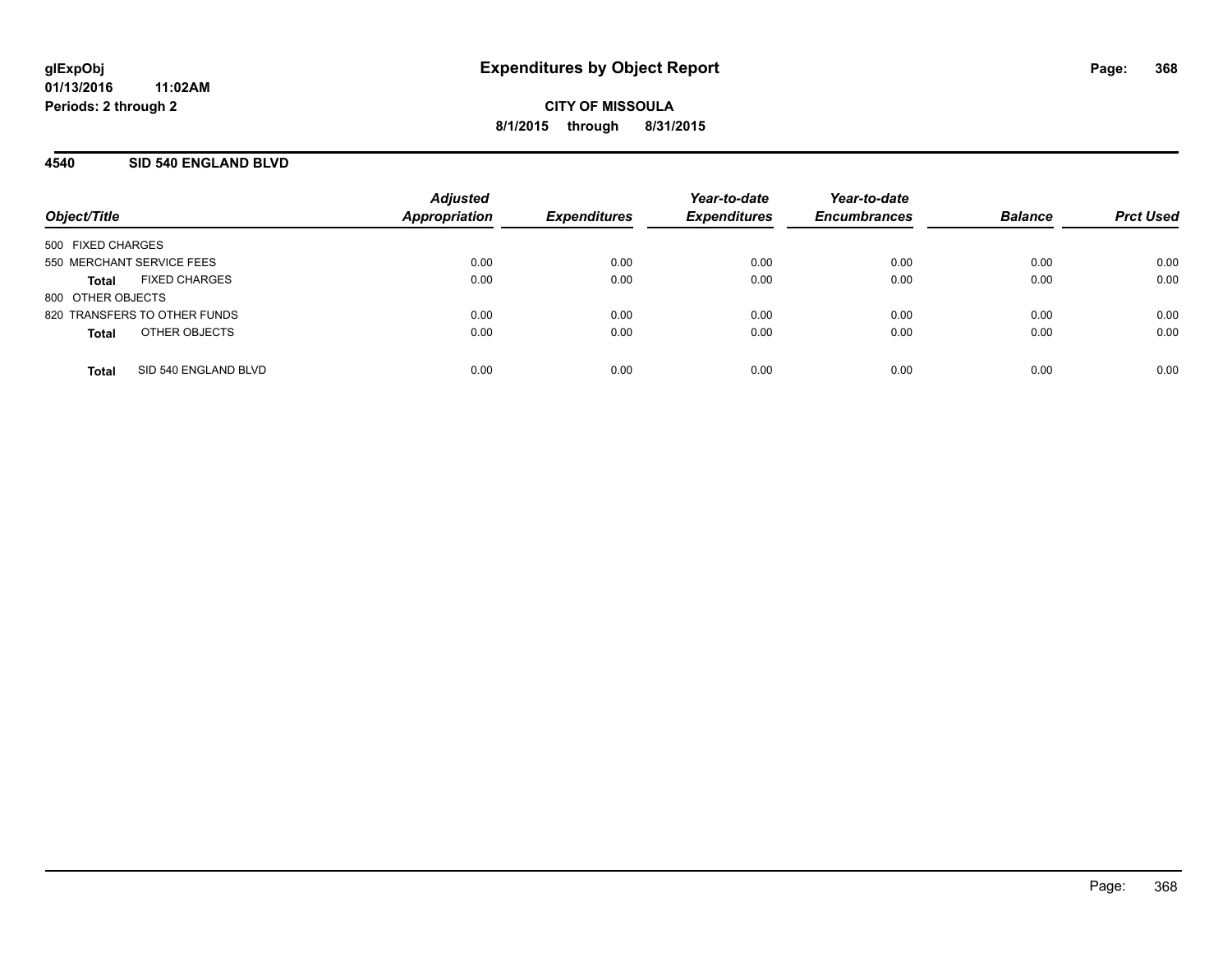#### **4541 SID 541 PINEVIEW PARK**

|                                       | <b>Adjusted</b> |                     | Year-to-date        | Year-to-date        |                |                  |
|---------------------------------------|-----------------|---------------------|---------------------|---------------------|----------------|------------------|
| Object/Title                          | Appropriation   | <b>Expenditures</b> | <b>Expenditures</b> | <b>Encumbrances</b> | <b>Balance</b> | <b>Prct Used</b> |
| 500 FIXED CHARGES                     |                 |                     |                     |                     |                |                  |
| 500 FIXED CHARGES                     | 0.00            | 0.00                | 0.00                | 0.00                | 0.00           | 0.00             |
| 550 MERCHANT SERVICE FEES             | 0.00            | 0.00                | 0.00                | 0.00                | 0.00           | 0.00             |
| <b>FIXED CHARGES</b><br>Total         | 0.00            | 0.00                | 0.00                | 0.00                | 0.00           | 0.00             |
| 900 CAPITAL OUTLAY                    |                 |                     |                     |                     |                |                  |
| 930 IMPROVEMENTS                      | 0.00            | 0.00                | 0.00                | 0.00                | 0.00           | 0.00             |
| <b>CAPITAL OUTLAY</b><br><b>Total</b> | 0.00            | 0.00                | 0.00                | 0.00                | 0.00           | 0.00             |
| NON-DEPARTMENTAL<br><b>Total</b>      | 0.00            | 0.00                | 0.00                | 0.00                | 0.00           | 0.00             |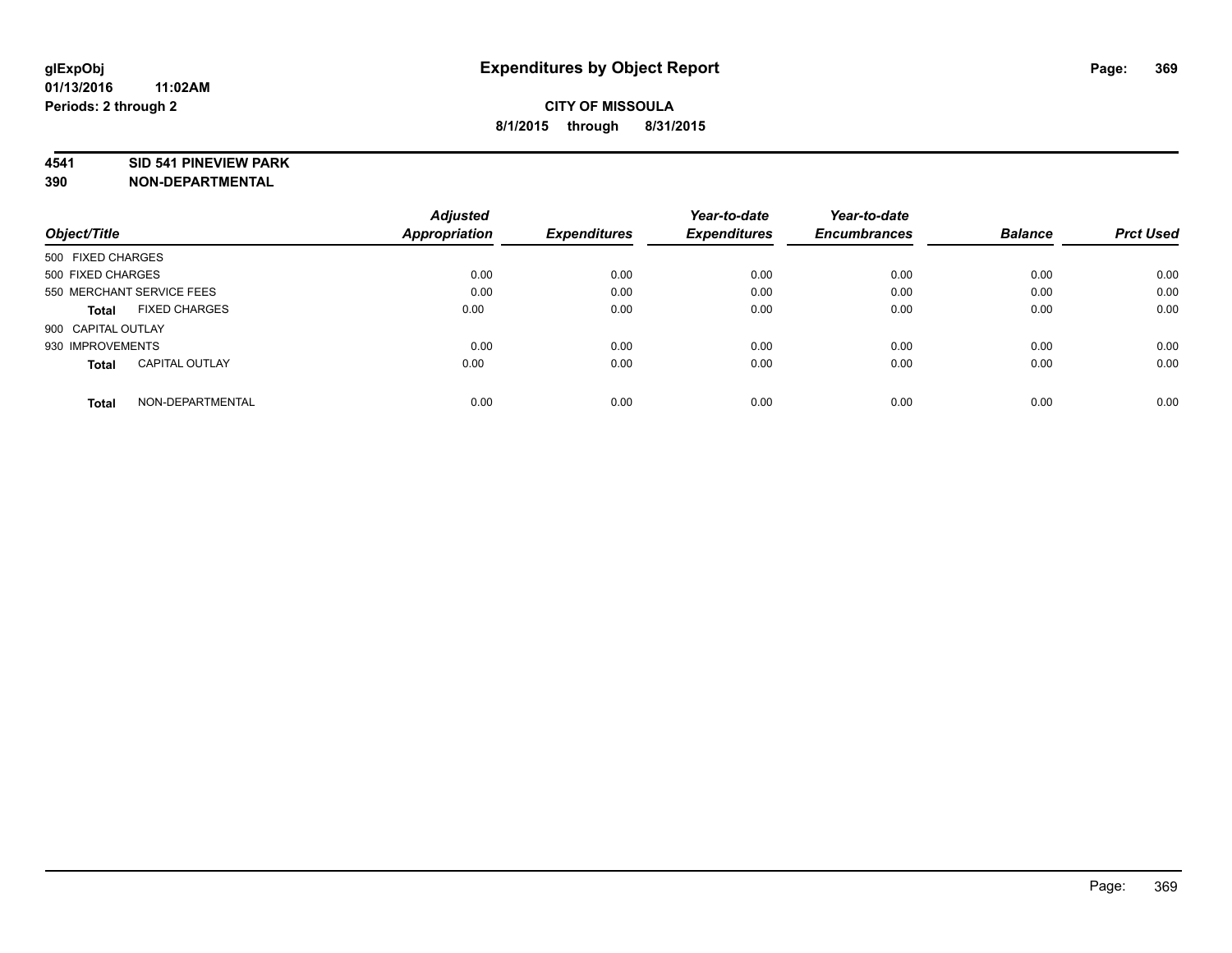**CITY OF MISSOULA 8/1/2015 through 8/31/2015**

#### **4541 SID 541 PINEVIEW PARK**

| Object/Title       |                           | <b>Adjusted</b><br>Appropriation |                     | Year-to-date        | Year-to-date<br><b>Encumbrances</b> | <b>Balance</b> |                  |
|--------------------|---------------------------|----------------------------------|---------------------|---------------------|-------------------------------------|----------------|------------------|
|                    |                           |                                  | <b>Expenditures</b> | <b>Expenditures</b> |                                     |                | <b>Prct Used</b> |
| 500 FIXED CHARGES  |                           |                                  |                     |                     |                                     |                |                  |
| 500 FIXED CHARGES  |                           | 0.00                             | 0.00                | 0.00                | 0.00                                | 0.00           | 0.00             |
|                    | 550 MERCHANT SERVICE FEES | 0.00                             | 0.00                | 0.00                | 0.00                                | 0.00           | 0.00             |
| <b>Total</b>       | <b>FIXED CHARGES</b>      | 0.00                             | 0.00                | 0.00                | 0.00                                | 0.00           | 0.00             |
| 900 CAPITAL OUTLAY |                           |                                  |                     |                     |                                     |                |                  |
| 930 IMPROVEMENTS   |                           | 0.00                             | 0.00                | 0.00                | 0.00                                | 0.00           | 0.00             |
| <b>Total</b>       | <b>CAPITAL OUTLAY</b>     | 0.00                             | 0.00                | 0.00                | 0.00                                | 0.00           | 0.00             |
| <b>Total</b>       | SID 541 PINEVIEW PARK     | 0.00                             | 0.00                | 0.00                | 0.00                                | 0.00           | 0.00             |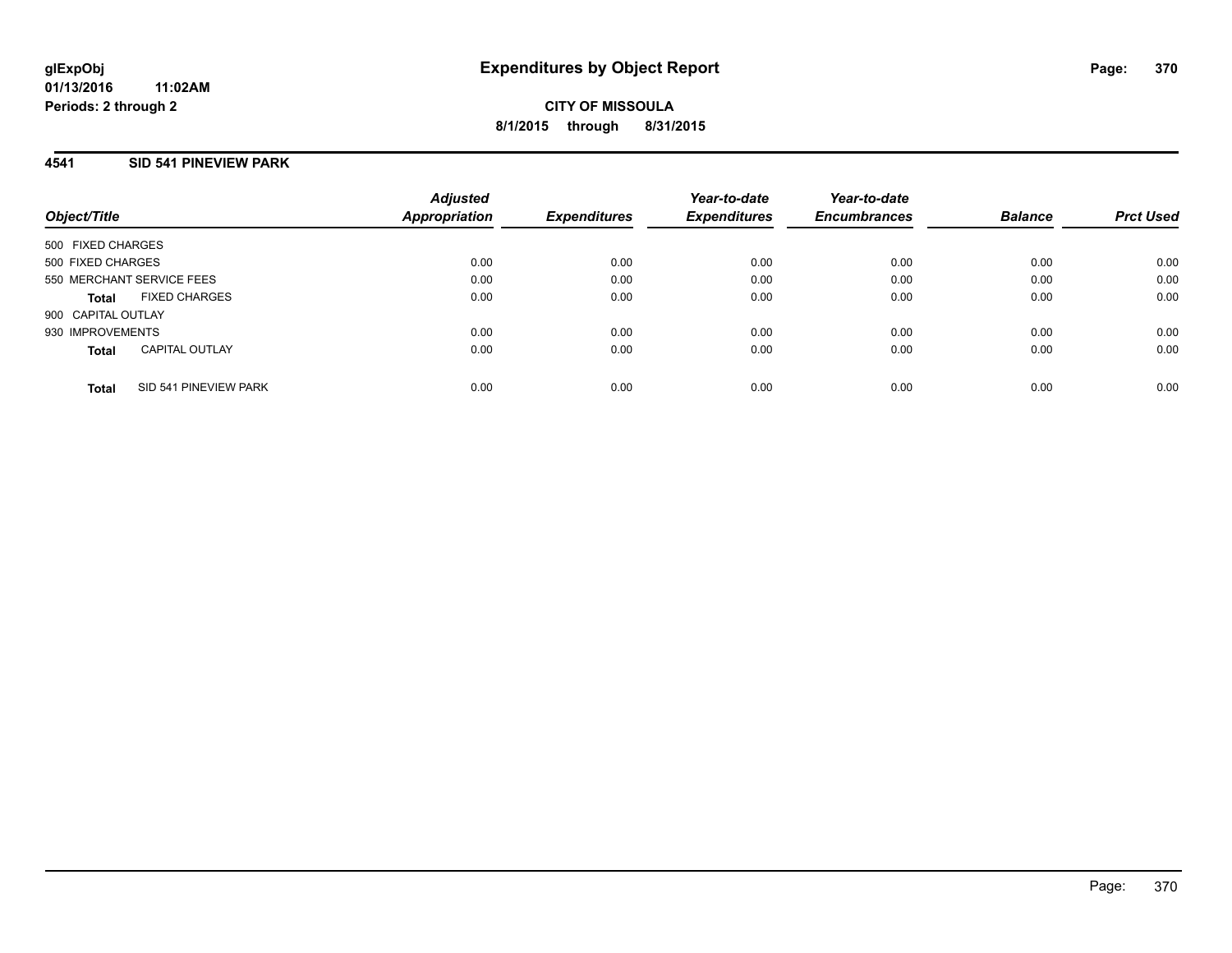#### **4542 SID 542 HILLVIEW WAY**

| Object/Title           |                           | <b>Adjusted</b><br>Appropriation | <b>Expenditures</b> | Year-to-date<br><b>Expenditures</b> | Year-to-date<br><b>Encumbrances</b> | <b>Balance</b> | <b>Prct Used</b> |
|------------------------|---------------------------|----------------------------------|---------------------|-------------------------------------|-------------------------------------|----------------|------------------|
| 300 PURCHASED SERVICES |                           |                                  |                     |                                     |                                     |                |                  |
|                        | 350 PROFESSIONAL SERVICES | 0.00                             | 0.00                | 0.00                                | 0.00                                | 0.00           | 0.00             |
| <b>Total</b>           | PURCHASED SERVICES        | 0.00                             | 0.00                | 0.00                                | 0.00                                | 0.00           | 0.00             |
| 500 FIXED CHARGES      |                           |                                  |                     |                                     |                                     |                |                  |
|                        | 550 MERCHANT SERVICE FEES | 0.00                             | 0.00                | 0.00                                | 0.00                                | 0.00           | 0.00             |
| Total                  | <b>FIXED CHARGES</b>      | 0.00                             | 0.00                | 0.00                                | 0.00                                | 0.00           | 0.00             |
| 900 CAPITAL OUTLAY     |                           |                                  |                     |                                     |                                     |                |                  |
| 930 IMPROVEMENTS       |                           | 0.00                             | 0.00                | 0.00                                | 0.00                                | 0.00           | 0.00             |
| Total                  | <b>CAPITAL OUTLAY</b>     | 0.00                             | 0.00                | 0.00                                | 0.00                                | 0.00           | 0.00             |
| <b>Total</b>           | NON-DEPARTMENTAL          | 0.00                             | 0.00                | 0.00                                | 0.00                                | 0.00           | 0.00             |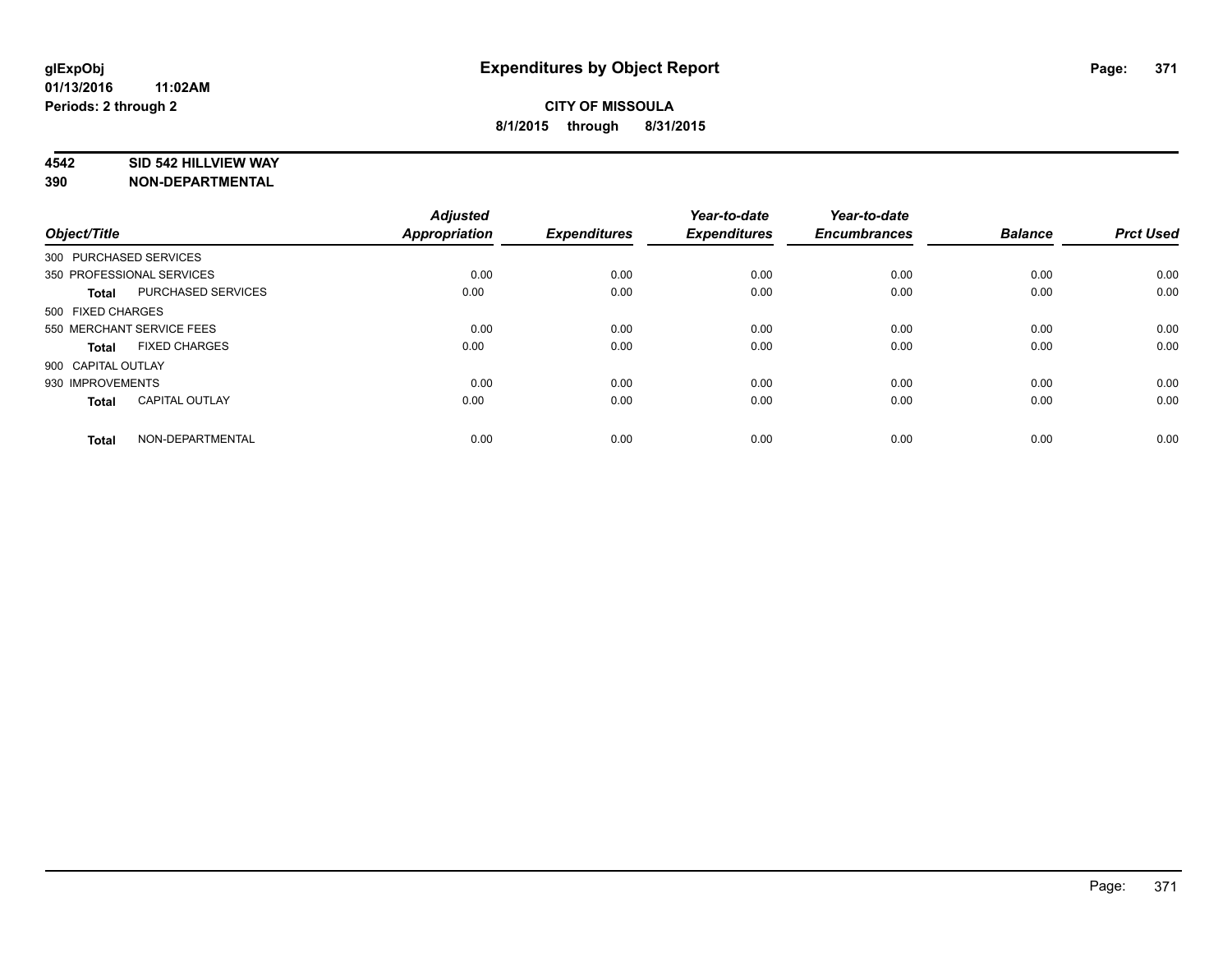### **4542 SID 542 HILLVIEW WAY**

| Object/Title              |                       | <b>Adjusted</b><br>Appropriation | <b>Expenditures</b> | Year-to-date<br><b>Expenditures</b> | Year-to-date<br><b>Encumbrances</b> | <b>Balance</b> | <b>Prct Used</b> |
|---------------------------|-----------------------|----------------------------------|---------------------|-------------------------------------|-------------------------------------|----------------|------------------|
| 300 PURCHASED SERVICES    |                       |                                  |                     |                                     |                                     |                |                  |
| 350 PROFESSIONAL SERVICES |                       | 0.00                             | 0.00                | 0.00                                | 0.00                                | 0.00           | 0.00             |
| <b>Total</b>              | PURCHASED SERVICES    | 0.00                             | 0.00                | 0.00                                | 0.00                                | 0.00           | 0.00             |
| 500 FIXED CHARGES         |                       |                                  |                     |                                     |                                     |                |                  |
| 550 MERCHANT SERVICE FEES |                       | 0.00                             | 0.00                | 0.00                                | 0.00                                | 0.00           | 0.00             |
| <b>Total</b>              | <b>FIXED CHARGES</b>  | 0.00                             | 0.00                | 0.00                                | 0.00                                | 0.00           | 0.00             |
| 900 CAPITAL OUTLAY        |                       |                                  |                     |                                     |                                     |                |                  |
| 930 IMPROVEMENTS          |                       | 0.00                             | 0.00                | 0.00                                | 0.00                                | 0.00           | 0.00             |
| <b>Total</b>              | <b>CAPITAL OUTLAY</b> | 0.00                             | 0.00                | 0.00                                | 0.00                                | 0.00           | 0.00             |
| <b>Total</b>              | SID 542 HILLVIEW WAY  | 0.00                             | 0.00                | 0.00                                | 0.00                                | 0.00           | 0.00             |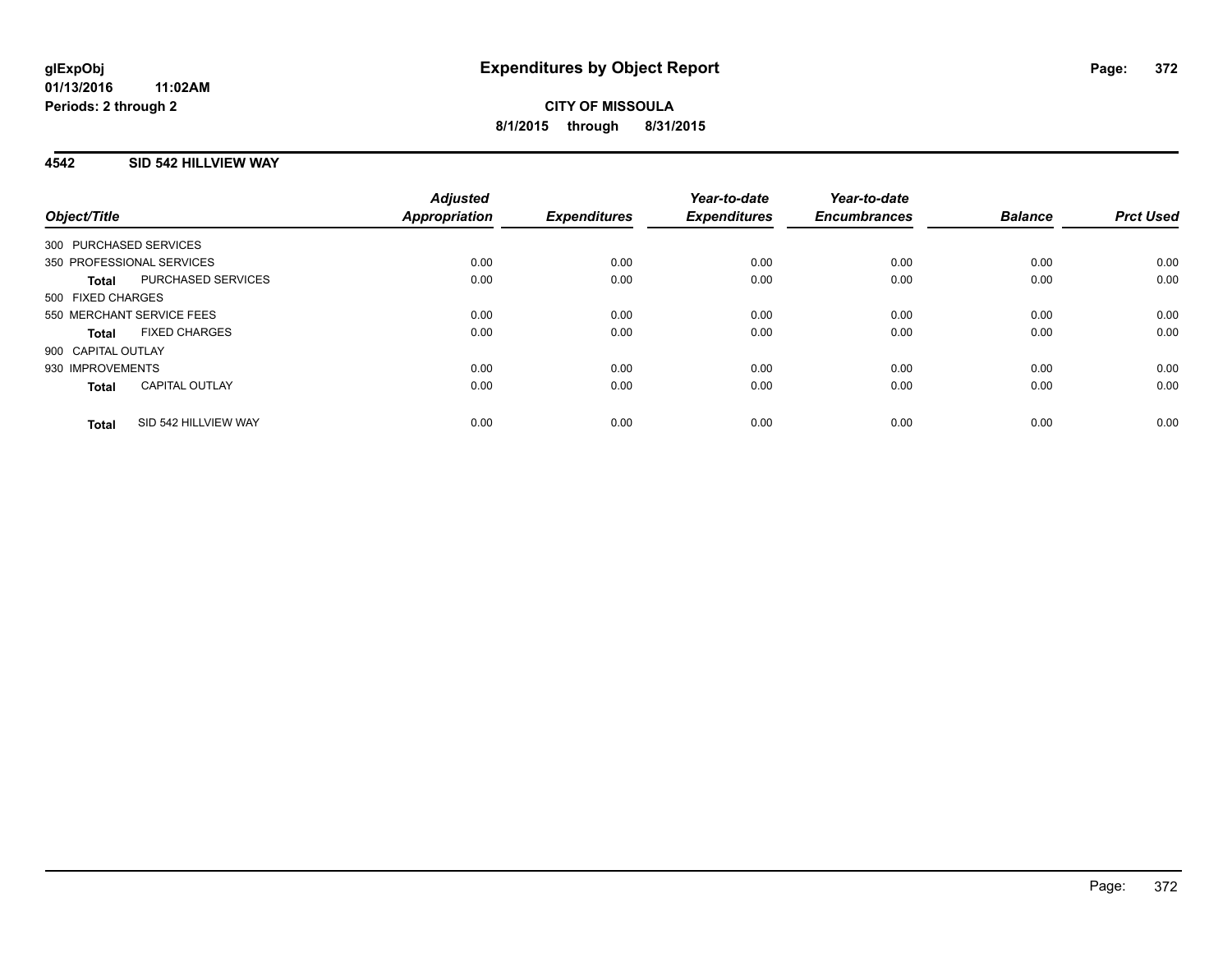## **CITY OF MISSOULA 8/1/2015 through 8/31/2015**

**4543 SID 543 TRAFFIC CALMING**

**000 \*\*\* Title Not Found \*\*\***

| Object/Title                            | <b>Adjusted</b><br><b>Appropriation</b> | <b>Expenditures</b> | Year-to-date<br><b>Expenditures</b> | Year-to-date<br><b>Encumbrances</b> | <b>Balance</b> | <b>Prct Used</b> |
|-----------------------------------------|-----------------------------------------|---------------------|-------------------------------------|-------------------------------------|----------------|------------------|
| 500 FIXED CHARGES                       |                                         |                     |                                     |                                     |                |                  |
| 550 MERCHANT SERVICE FEES               | 0.00                                    | 0.00                | 0.00                                | 0.00                                | 0.00           | 0.00             |
| <b>FIXED CHARGES</b><br><b>Total</b>    | 0.00                                    | 0.00                | 0.00                                | 0.00                                | 0.00           | 0.00             |
| 600 DEBT SERVICE                        |                                         |                     |                                     |                                     |                |                  |
| 620 INTEREST / SERVICE FEES             | 0.00                                    | 0.00                | 0.00                                | 0.00                                | 0.00           | 0.00             |
| <b>DEBT SERVICE</b><br><b>Total</b>     | 0.00                                    | 0.00                | 0.00                                | 0.00                                | 0.00           | 0.00             |
| *** Title Not Found ***<br><b>Total</b> | 0.00                                    | 0.00                | 0.00                                | 0.00                                | 0.00           | 0.00             |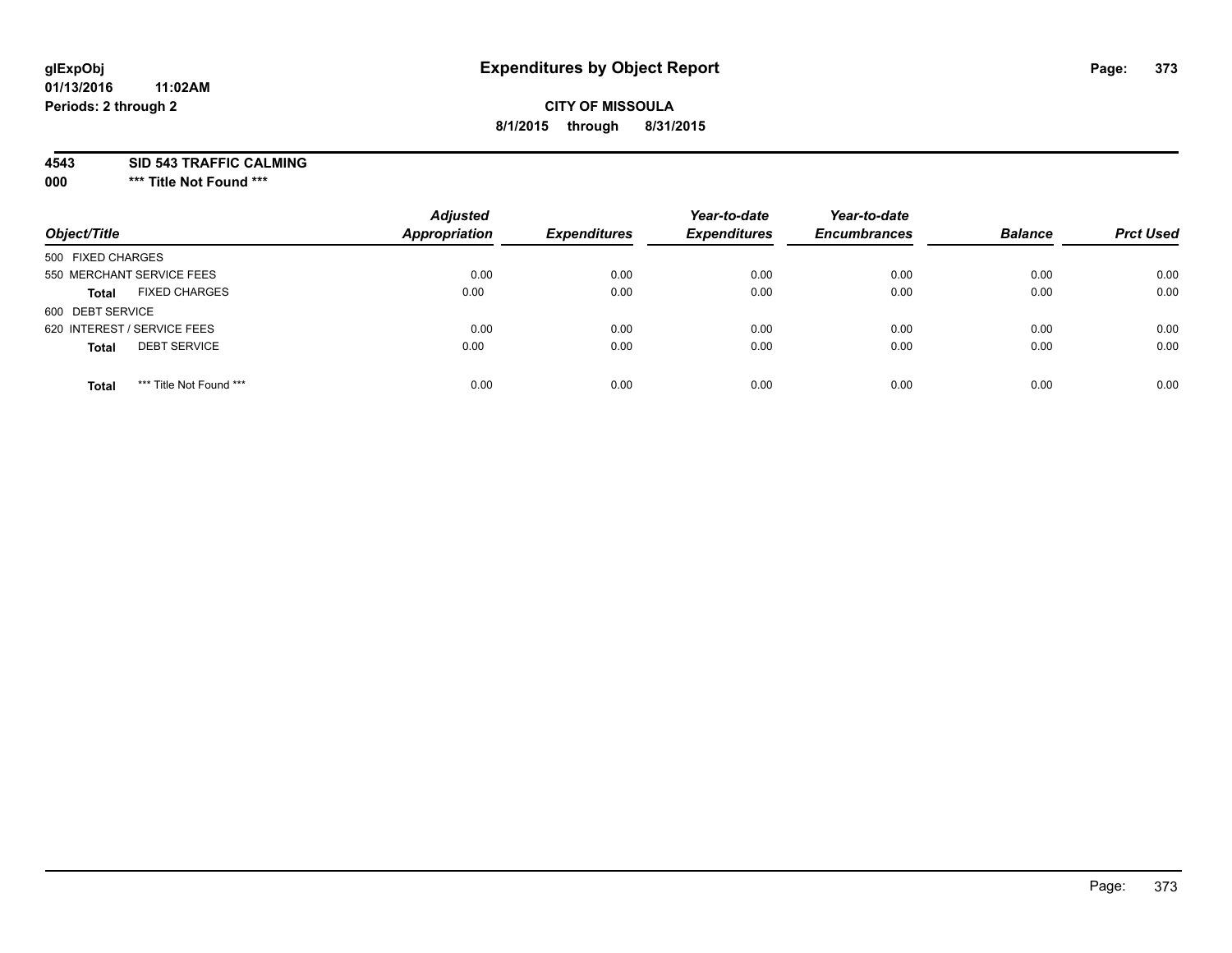**4543 SID 543 TRAFFIC CALMING**

| Object/Title       |                           | <b>Adjusted</b><br><b>Appropriation</b> | <b>Expenditures</b> | Year-to-date<br><b>Expenditures</b> | Year-to-date<br><b>Encumbrances</b> | <b>Balance</b> | <b>Prct Used</b> |
|--------------------|---------------------------|-----------------------------------------|---------------------|-------------------------------------|-------------------------------------|----------------|------------------|
|                    | 300 PURCHASED SERVICES    |                                         |                     |                                     |                                     |                |                  |
|                    | 350 PROFESSIONAL SERVICES | 0.00                                    | 0.00                | 0.00                                | 0.00                                | 0.00           | 0.00             |
| <b>Total</b>       | <b>PURCHASED SERVICES</b> | 0.00                                    | 0.00                | 0.00                                | 0.00                                | 0.00           | 0.00             |
| 500 FIXED CHARGES  |                           |                                         |                     |                                     |                                     |                |                  |
|                    | 550 MERCHANT SERVICE FEES | 0.00                                    | 0.00                | 0.00                                | 0.00                                | 0.00           | 0.00             |
| Total              | <b>FIXED CHARGES</b>      | 0.00                                    | 0.00                | 0.00                                | 0.00                                | 0.00           | 0.00             |
| 900 CAPITAL OUTLAY |                           |                                         |                     |                                     |                                     |                |                  |
| 930 IMPROVEMENTS   |                           | 0.00                                    | 0.00                | 0.00                                | 0.00                                | 0.00           | 0.00             |
| Total              | <b>CAPITAL OUTLAY</b>     | 0.00                                    | 0.00                | 0.00                                | 0.00                                | 0.00           | 0.00             |
| <b>Total</b>       | NON-DEPARTMENTAL          | 0.00                                    | 0.00                | 0.00                                | 0.00                                | 0.00           | 0.00             |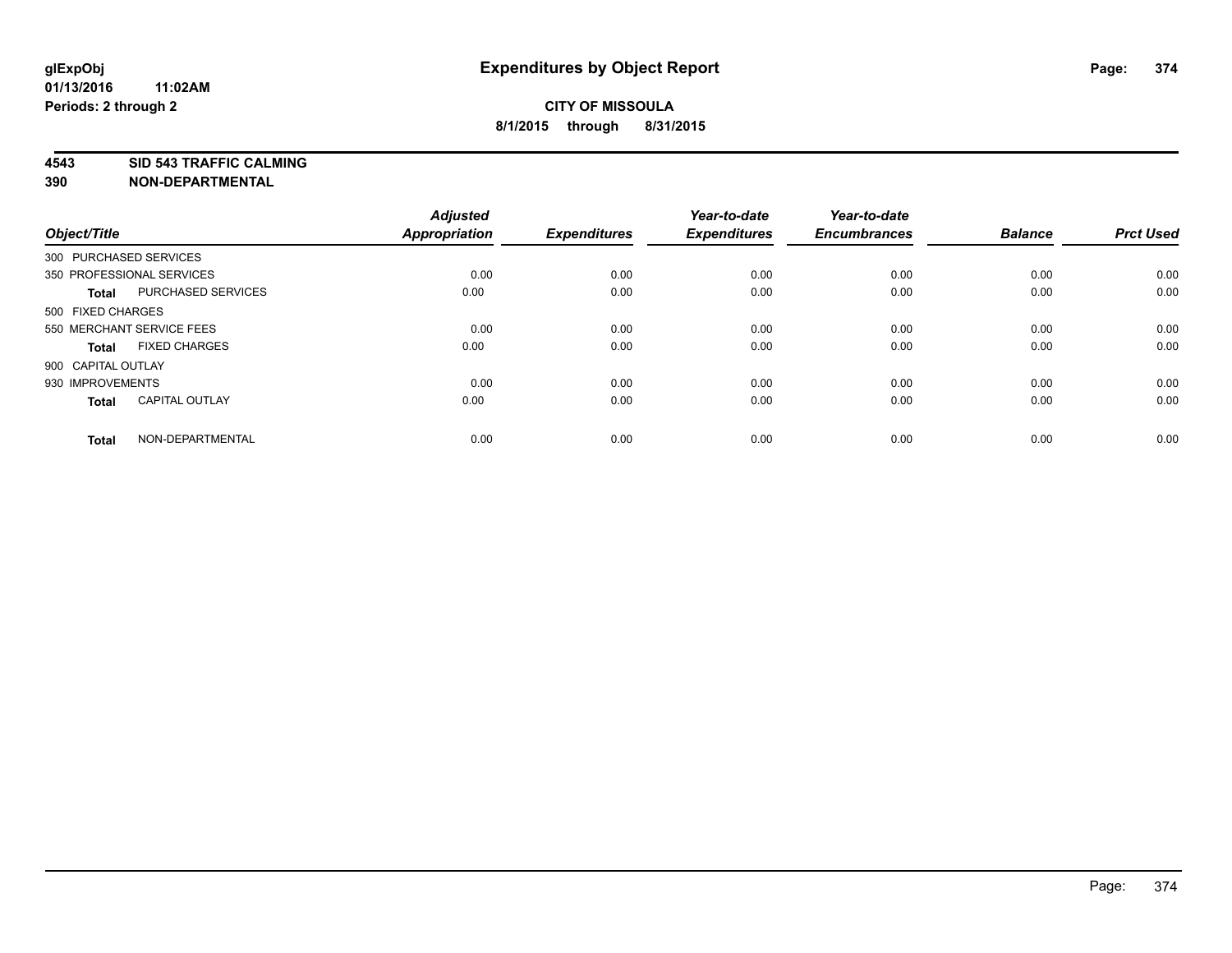### **4543 SID 543 TRAFFIC CALMING**

| Object/Title           |                             | <b>Adjusted</b><br>Appropriation | <b>Expenditures</b> | Year-to-date<br><b>Expenditures</b> | Year-to-date<br><b>Encumbrances</b> | <b>Balance</b> | <b>Prct Used</b> |
|------------------------|-----------------------------|----------------------------------|---------------------|-------------------------------------|-------------------------------------|----------------|------------------|
| 300 PURCHASED SERVICES |                             |                                  |                     |                                     |                                     |                |                  |
|                        | 350 PROFESSIONAL SERVICES   | 0.00                             | 0.00                | 0.00                                | 0.00                                | 0.00           | 0.00             |
| <b>Total</b>           | PURCHASED SERVICES          | 0.00                             | 0.00                | 0.00                                | 0.00                                | 0.00           | 0.00             |
| 500 FIXED CHARGES      |                             |                                  |                     |                                     |                                     |                |                  |
|                        | 550 MERCHANT SERVICE FEES   | 0.00                             | 0.00                | 0.00                                | 0.00                                | 0.00           | 0.00             |
| <b>Total</b>           | <b>FIXED CHARGES</b>        | 0.00                             | 0.00                | 0.00                                | 0.00                                | 0.00           | 0.00             |
| 600 DEBT SERVICE       |                             |                                  |                     |                                     |                                     |                |                  |
|                        | 620 INTEREST / SERVICE FEES | 0.00                             | 0.00                | 0.00                                | 0.00                                | 0.00           | 0.00             |
| Total                  | <b>DEBT SERVICE</b>         | 0.00                             | 0.00                | 0.00                                | 0.00                                | 0.00           | 0.00             |
| 900 CAPITAL OUTLAY     |                             |                                  |                     |                                     |                                     |                |                  |
| 930 IMPROVEMENTS       |                             | 0.00                             | 0.00                | 0.00                                | 0.00                                | 0.00           | 0.00             |
| <b>Total</b>           | <b>CAPITAL OUTLAY</b>       | 0.00                             | 0.00                | 0.00                                | 0.00                                | 0.00           | 0.00             |
| <b>Total</b>           | SID 543 TRAFFIC CALMING     | 0.00                             | 0.00                | 0.00                                | 0.00                                | 0.00           | 0.00             |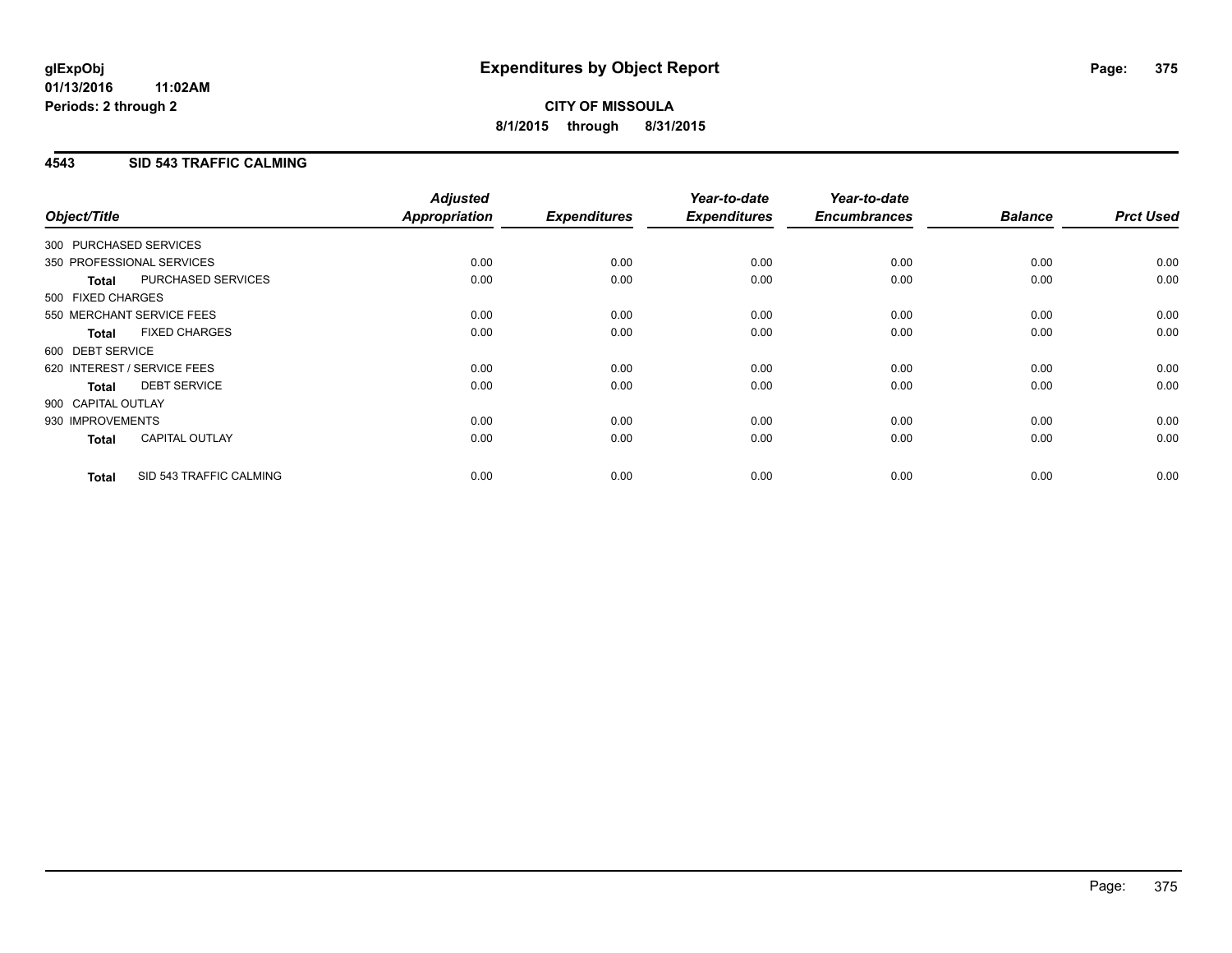#### **4544 MILLER CREEK MITIGATION FUND**

| Object/Title                          | <b>Adjusted</b><br>Appropriation | <b>Expenditures</b> | Year-to-date<br><b>Expenditures</b> | Year-to-date<br><b>Encumbrances</b> | <b>Balance</b> | <b>Prct Used</b> |
|---------------------------------------|----------------------------------|---------------------|-------------------------------------|-------------------------------------|----------------|------------------|
| 500 FIXED CHARGES                     |                                  |                     |                                     |                                     |                |                  |
| 550 MERCHANT SERVICE FEES             | 0.00                             | 0.00                | 0.00                                | 0.00                                | 0.00           | 0.00             |
| <b>FIXED CHARGES</b><br><b>Total</b>  | 0.00                             | 0.00                | 0.00                                | 0.00                                | 0.00           | 0.00             |
| 900 CAPITAL OUTLAY                    |                                  |                     |                                     |                                     |                |                  |
| 930 IMPROVEMENTS                      | 0.00                             | 0.00                | 0.00                                | 0.00                                | 0.00           | 0.00             |
| <b>CAPITAL OUTLAY</b><br><b>Total</b> | 0.00                             | 0.00                | 0.00                                | 0.00                                | 0.00           | 0.00             |
| NON-DEPARTMENTAL<br><b>Total</b>      | 0.00                             | 0.00                | 0.00                                | 0.00                                | 0.00           | 0.00             |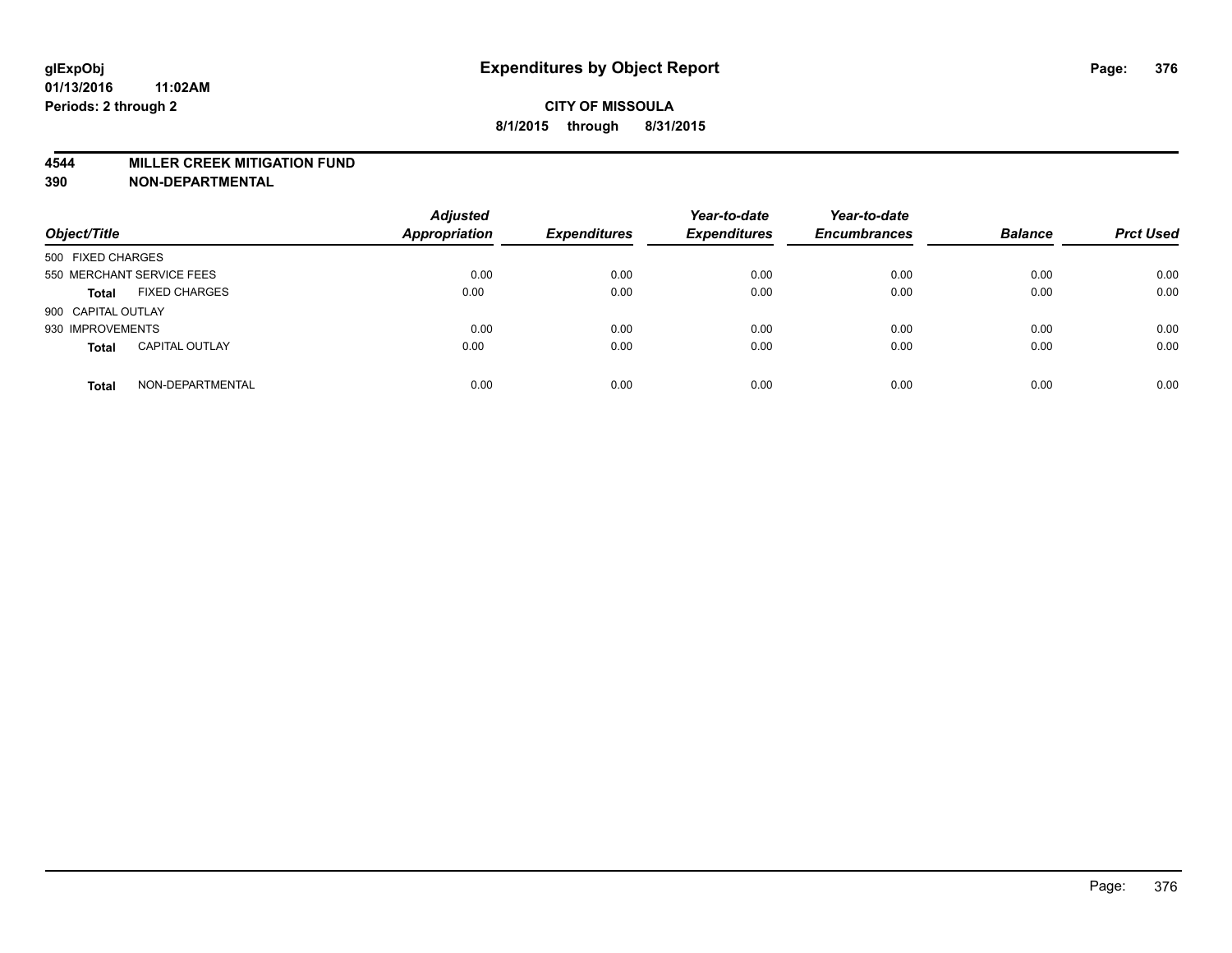#### **4544 MILLER CREEK MITIGATION FUND**

| Object/Title                                 | <b>Adjusted</b><br>Appropriation | <b>Expenditures</b> | Year-to-date<br><b>Expenditures</b> | Year-to-date<br><b>Encumbrances</b> | <b>Balance</b> | <b>Prct Used</b> |
|----------------------------------------------|----------------------------------|---------------------|-------------------------------------|-------------------------------------|----------------|------------------|
| 500 FIXED CHARGES                            |                                  |                     |                                     |                                     |                |                  |
| 550 MERCHANT SERVICE FEES                    | 0.00                             | 0.00                | 0.00                                | 0.00                                | 0.00           | 0.00             |
| <b>FIXED CHARGES</b><br><b>Total</b>         | 0.00                             | 0.00                | 0.00                                | 0.00                                | 0.00           | 0.00             |
| 900 CAPITAL OUTLAY                           |                                  |                     |                                     |                                     |                |                  |
| 930 IMPROVEMENTS                             | 0.00                             | 0.00                | 0.00                                | 0.00                                | 0.00           | 0.00             |
| <b>CAPITAL OUTLAY</b><br><b>Total</b>        | 0.00                             | 0.00                | 0.00                                | 0.00                                | 0.00           | 0.00             |
| MILLER CREEK MITIGATION FUND<br><b>Total</b> | 0.00                             | 0.00                | 0.00                                | 0.00                                | 0.00           | 0.00             |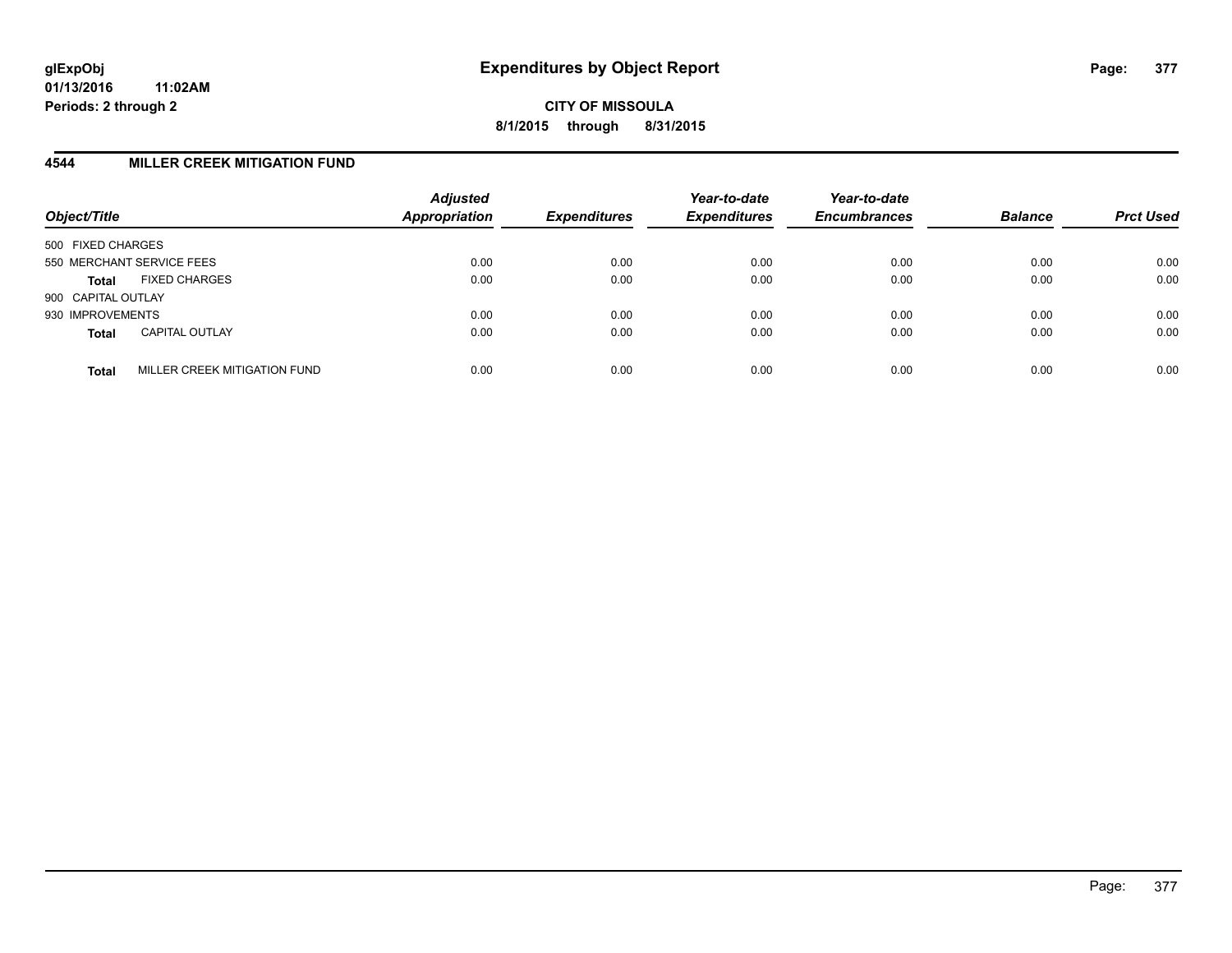#### **4545 MILLER CREEK TWITE CONSTRUCTION**

| Object/Title       |                           | <b>Adjusted</b><br>Appropriation | <b>Expenditures</b> | Year-to-date<br><b>Expenditures</b> | Year-to-date<br><b>Encumbrances</b> | <b>Balance</b> | <b>Prct Used</b> |
|--------------------|---------------------------|----------------------------------|---------------------|-------------------------------------|-------------------------------------|----------------|------------------|
|                    | 300 PURCHASED SERVICES    |                                  |                     |                                     |                                     |                |                  |
|                    | 350 PROFESSIONAL SERVICES | 0.00                             | 0.00                | 0.00                                | 0.00                                | 0.00           | 0.00             |
| <b>Total</b>       | PURCHASED SERVICES        | 0.00                             | 0.00                | 0.00                                | 0.00                                | 0.00           | 0.00             |
| 500 FIXED CHARGES  |                           |                                  |                     |                                     |                                     |                |                  |
|                    | 550 MERCHANT SERVICE FEES | 0.00                             | 0.00                | 0.00                                | 0.00                                | 0.00           | 0.00             |
| <b>Total</b>       | <b>FIXED CHARGES</b>      | 0.00                             | 0.00                | 0.00                                | 0.00                                | 0.00           | 0.00             |
| 900 CAPITAL OUTLAY |                           |                                  |                     |                                     |                                     |                |                  |
| 930 IMPROVEMENTS   |                           | 0.00                             | 0.00                | 0.00                                | 0.00                                | 0.00           | 0.00             |
| <b>Total</b>       | <b>CAPITAL OUTLAY</b>     | 0.00                             | 0.00                | 0.00                                | 0.00                                | 0.00           | 0.00             |
| <b>Total</b>       | NON-DEPARTMENTAL          | 0.00                             | 0.00                | 0.00                                | 0.00                                | 0.00           | 0.00             |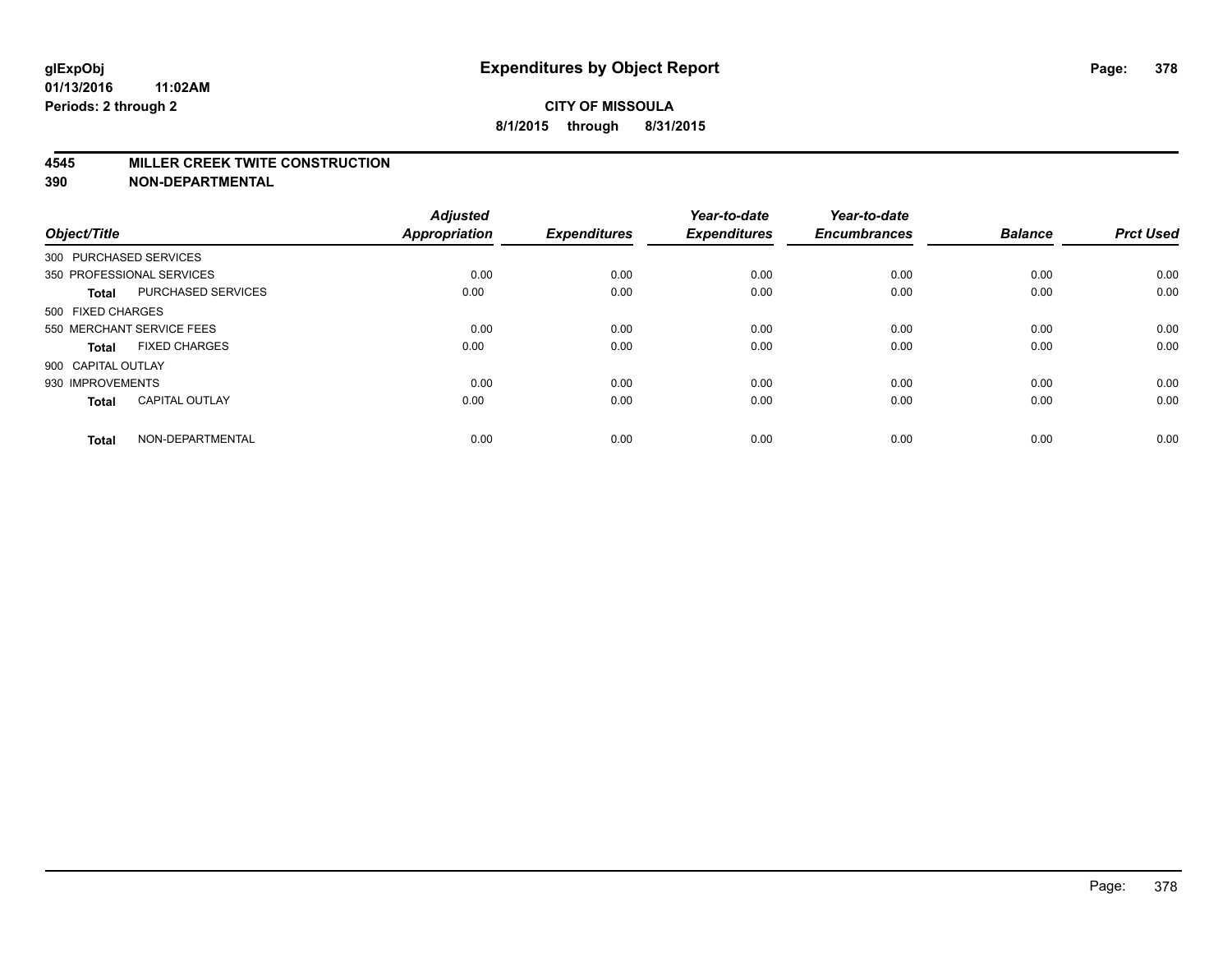**CITY OF MISSOULA 8/1/2015 through 8/31/2015**

## **4545 MILLER CREEK TWITE CONSTRUCTION**

| Object/Title           |                                 | <b>Adjusted</b><br><b>Appropriation</b> | <b>Expenditures</b> | Year-to-date<br><b>Expenditures</b> | Year-to-date<br><b>Encumbrances</b> | <b>Balance</b> | <b>Prct Used</b> |
|------------------------|---------------------------------|-----------------------------------------|---------------------|-------------------------------------|-------------------------------------|----------------|------------------|
| 300 PURCHASED SERVICES |                                 |                                         |                     |                                     |                                     |                |                  |
|                        | 350 PROFESSIONAL SERVICES       | 0.00                                    | 0.00                | 0.00                                | 0.00                                | 0.00           | 0.00             |
| <b>Total</b>           | <b>PURCHASED SERVICES</b>       | 0.00                                    | 0.00                | 0.00                                | 0.00                                | 0.00           | 0.00             |
| 500 FIXED CHARGES      |                                 |                                         |                     |                                     |                                     |                |                  |
|                        | 550 MERCHANT SERVICE FEES       | 0.00                                    | 0.00                | 0.00                                | 0.00                                | 0.00           | 0.00             |
| <b>Total</b>           | <b>FIXED CHARGES</b>            | 0.00                                    | 0.00                | 0.00                                | 0.00                                | 0.00           | 0.00             |
| 900 CAPITAL OUTLAY     |                                 |                                         |                     |                                     |                                     |                |                  |
| 930 IMPROVEMENTS       |                                 | 0.00                                    | 0.00                | 0.00                                | 0.00                                | 0.00           | 0.00             |
| <b>Total</b>           | <b>CAPITAL OUTLAY</b>           | 0.00                                    | 0.00                | 0.00                                | 0.00                                | 0.00           | 0.00             |
| <b>Total</b>           | MILLER CREEK TWITE CONSTRUCTION | 0.00                                    | 0.00                | 0.00                                | 0.00                                | 0.00           | 0.00             |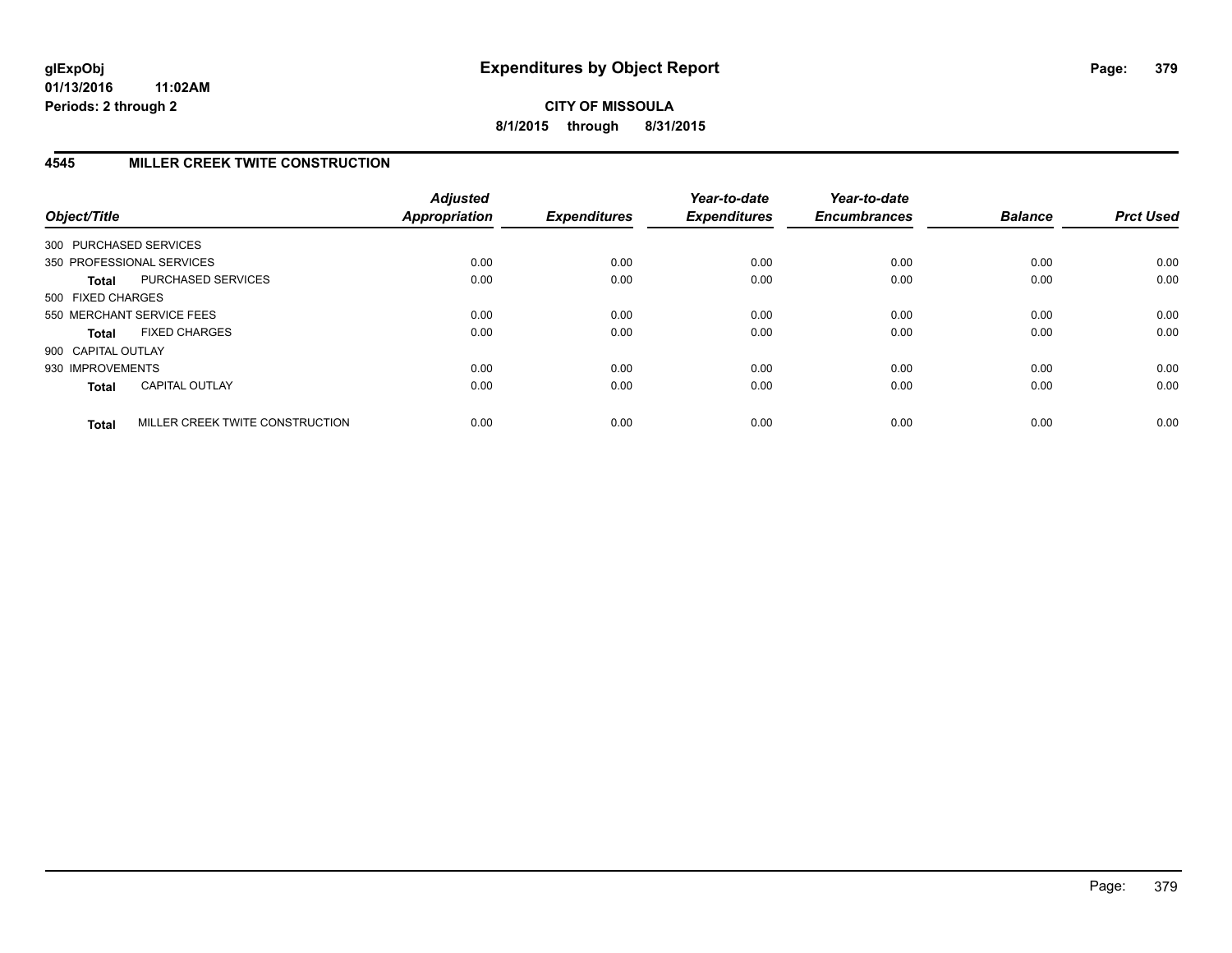#### **4546 MILLER CREEK MALOHNEY CONSTRUCTION**

| Object/Title           |                           | <b>Adjusted</b><br><b>Appropriation</b> | <b>Expenditures</b> | Year-to-date<br><b>Expenditures</b> | Year-to-date<br><b>Encumbrances</b> | <b>Balance</b> | <b>Prct Used</b> |
|------------------------|---------------------------|-----------------------------------------|---------------------|-------------------------------------|-------------------------------------|----------------|------------------|
| 300 PURCHASED SERVICES |                           |                                         |                     |                                     |                                     |                |                  |
|                        | 350 PROFESSIONAL SERVICES | 0.00                                    | 0.00                | 0.00                                | 0.00                                | 0.00           | 0.00             |
| <b>Total</b>           | <b>PURCHASED SERVICES</b> | 0.00                                    | 0.00                | 0.00                                | 0.00                                | 0.00           | 0.00             |
| 500 FIXED CHARGES      |                           |                                         |                     |                                     |                                     |                |                  |
|                        | 550 MERCHANT SERVICE FEES | 0.00                                    | 0.00                | 0.00                                | 0.00                                | 0.00           | 0.00             |
| Total                  | <b>FIXED CHARGES</b>      | 0.00                                    | 0.00                | 0.00                                | 0.00                                | 0.00           | 0.00             |
| 900 CAPITAL OUTLAY     |                           |                                         |                     |                                     |                                     |                |                  |
| 930 IMPROVEMENTS       |                           | 0.00                                    | 0.00                | 0.00                                | 0.00                                | 0.00           | 0.00             |
| Total                  | <b>CAPITAL OUTLAY</b>     | 0.00                                    | 0.00                | 0.00                                | 0.00                                | 0.00           | 0.00             |
| <b>Total</b>           | NON-DEPARTMENTAL          | 0.00                                    | 0.00                | 0.00                                | 0.00                                | 0.00           | 0.00             |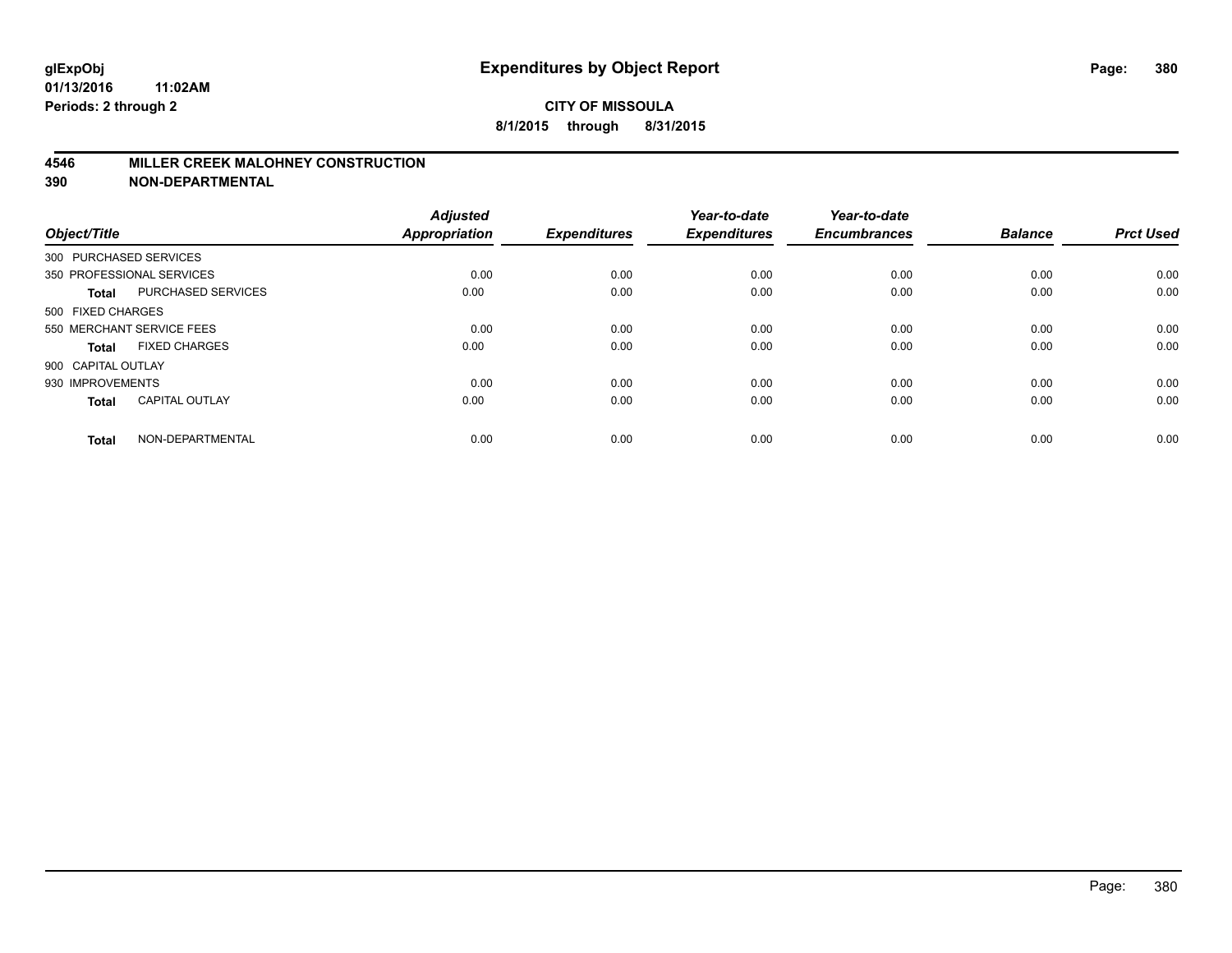**CITY OF MISSOULA 8/1/2015 through 8/31/2015**

## **4546 MILLER CREEK MALOHNEY CONSTRUCTION**

| Object/Title           |                                 | <b>Adjusted</b><br><b>Appropriation</b> | <b>Expenditures</b> | Year-to-date<br><b>Expenditures</b> | Year-to-date<br><b>Encumbrances</b> | <b>Balance</b> | <b>Prct Used</b> |
|------------------------|---------------------------------|-----------------------------------------|---------------------|-------------------------------------|-------------------------------------|----------------|------------------|
| 300 PURCHASED SERVICES |                                 |                                         |                     |                                     |                                     |                |                  |
|                        | 350 PROFESSIONAL SERVICES       | 0.00                                    | 0.00                | 0.00                                | 0.00                                | 0.00           | 0.00             |
| <b>Total</b>           | PURCHASED SERVICES              | 0.00                                    | 0.00                | 0.00                                | 0.00                                | 0.00           | 0.00             |
| 500 FIXED CHARGES      |                                 |                                         |                     |                                     |                                     |                |                  |
|                        | 550 MERCHANT SERVICE FEES       | 0.00                                    | 0.00                | 0.00                                | 0.00                                | 0.00           | 0.00             |
| <b>Total</b>           | <b>FIXED CHARGES</b>            | 0.00                                    | 0.00                | 0.00                                | 0.00                                | 0.00           | 0.00             |
| 900 CAPITAL OUTLAY     |                                 |                                         |                     |                                     |                                     |                |                  |
| 930 IMPROVEMENTS       |                                 | 0.00                                    | 0.00                | 0.00                                | 0.00                                | 0.00           | 0.00             |
| <b>Total</b>           | <b>CAPITAL OUTLAY</b>           | 0.00                                    | 0.00                | 0.00                                | 0.00                                | 0.00           | 0.00             |
| <b>Total</b>           | MILLER CREEK MALOHNEY CONSTRUCT | 0.00                                    | 0.00                | 0.00                                | 0.00                                | 0.00           | 0.00             |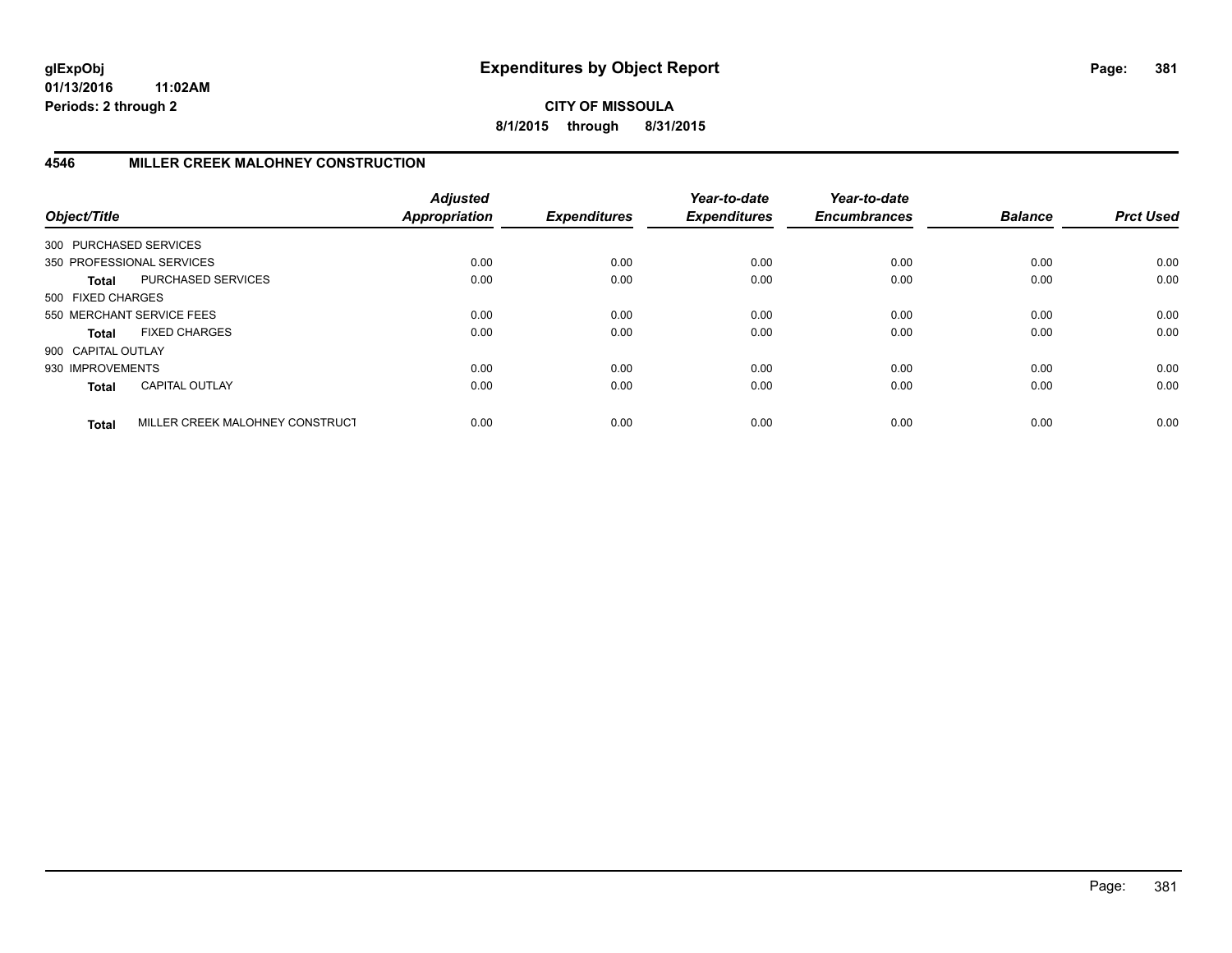#### **4547 MILLER CREEK MCCARTHY CONSTRUCTION**

| Object/Title       |                           | <b>Adjusted</b><br><b>Appropriation</b> | <b>Expenditures</b> | Year-to-date<br><b>Expenditures</b> | Year-to-date<br><b>Encumbrances</b> | <b>Balance</b> | <b>Prct Used</b> |
|--------------------|---------------------------|-----------------------------------------|---------------------|-------------------------------------|-------------------------------------|----------------|------------------|
|                    | 300 PURCHASED SERVICES    |                                         |                     |                                     |                                     |                |                  |
|                    | 350 PROFESSIONAL SERVICES | 0.00                                    | 0.00                | 0.00                                | 0.00                                | 0.00           | 0.00             |
| <b>Total</b>       | <b>PURCHASED SERVICES</b> | 0.00                                    | 0.00                | 0.00                                | 0.00                                | 0.00           | 0.00             |
| 500 FIXED CHARGES  |                           |                                         |                     |                                     |                                     |                |                  |
|                    | 550 MERCHANT SERVICE FEES | 0.00                                    | 0.00                | 0.00                                | 0.00                                | 0.00           | 0.00             |
| Total              | <b>FIXED CHARGES</b>      | 0.00                                    | 0.00                | 0.00                                | 0.00                                | 0.00           | 0.00             |
| 900 CAPITAL OUTLAY |                           |                                         |                     |                                     |                                     |                |                  |
| 930 IMPROVEMENTS   |                           | 0.00                                    | 0.00                | 0.00                                | 0.00                                | 0.00           | 0.00             |
| Total              | <b>CAPITAL OUTLAY</b>     | 0.00                                    | 0.00                | 0.00                                | 0.00                                | 0.00           | 0.00             |
| <b>Total</b>       | NON-DEPARTMENTAL          | 0.00                                    | 0.00                | 0.00                                | 0.00                                | 0.00           | 0.00             |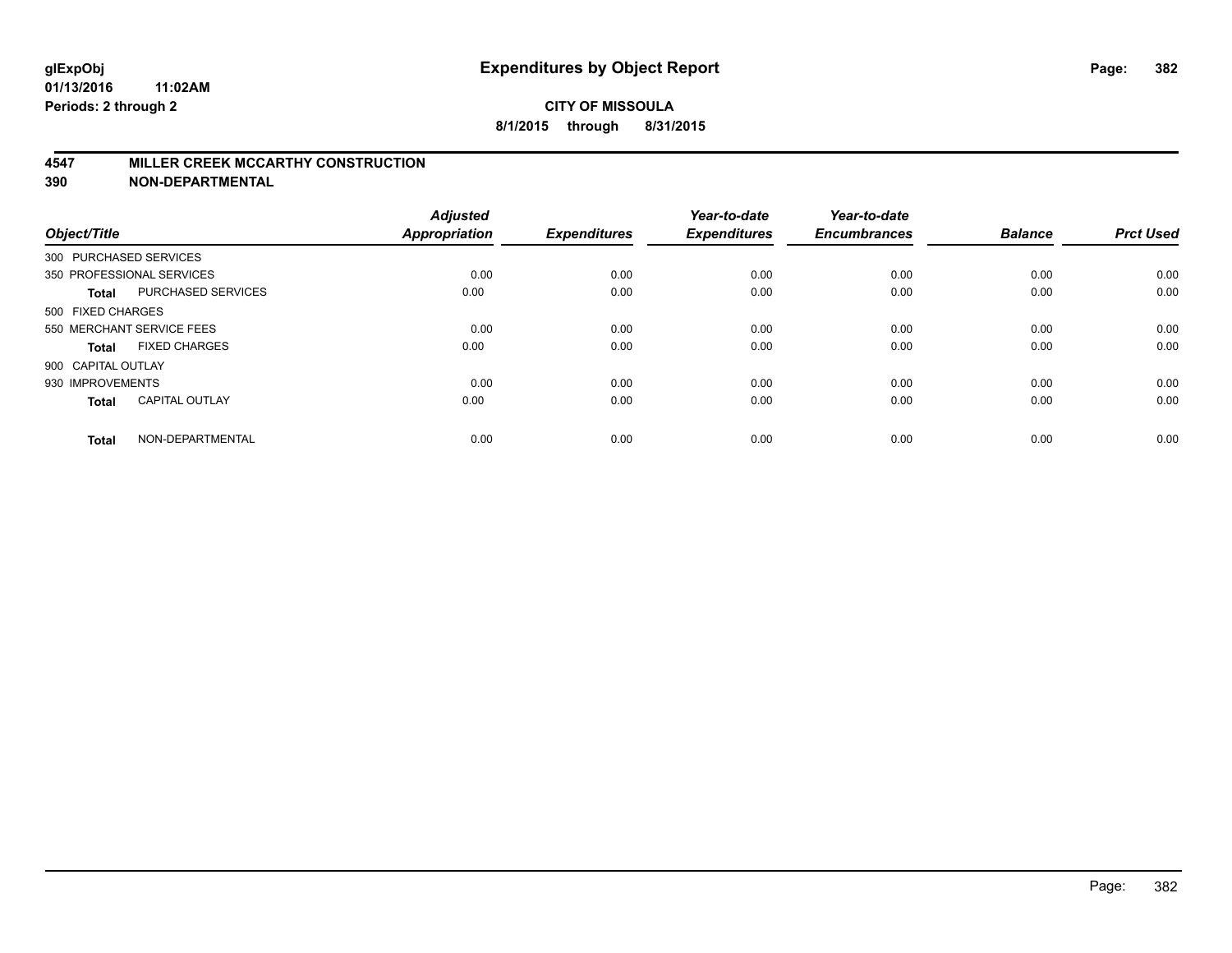**CITY OF MISSOULA 8/1/2015 through 8/31/2015**

## **4547 MILLER CREEK MCCARTHY CONSTRUCTION**

| Object/Title           |                                 | <b>Adjusted</b><br><b>Appropriation</b> | <b>Expenditures</b> | Year-to-date<br><b>Expenditures</b> | Year-to-date<br><b>Encumbrances</b> | <b>Balance</b> | <b>Prct Used</b> |
|------------------------|---------------------------------|-----------------------------------------|---------------------|-------------------------------------|-------------------------------------|----------------|------------------|
| 300 PURCHASED SERVICES |                                 |                                         |                     |                                     |                                     |                |                  |
|                        | 350 PROFESSIONAL SERVICES       | 0.00                                    | 0.00                | 0.00                                | 0.00                                | 0.00           | 0.00             |
| <b>Total</b>           | PURCHASED SERVICES              | 0.00                                    | 0.00                | 0.00                                | 0.00                                | 0.00           | 0.00             |
| 500 FIXED CHARGES      |                                 |                                         |                     |                                     |                                     |                |                  |
|                        | 550 MERCHANT SERVICE FEES       | 0.00                                    | 0.00                | 0.00                                | 0.00                                | 0.00           | 0.00             |
| <b>Total</b>           | <b>FIXED CHARGES</b>            | 0.00                                    | 0.00                | 0.00                                | 0.00                                | 0.00           | 0.00             |
| 900 CAPITAL OUTLAY     |                                 |                                         |                     |                                     |                                     |                |                  |
| 930 IMPROVEMENTS       |                                 | 0.00                                    | 0.00                | 0.00                                | 0.00                                | 0.00           | 0.00             |
| <b>Total</b>           | <b>CAPITAL OUTLAY</b>           | 0.00                                    | 0.00                | 0.00                                | 0.00                                | 0.00           | 0.00             |
| <b>Total</b>           | MILLER CREEK MCCARTHY CONSTRUCT | 0.00                                    | 0.00                | 0.00                                | 0.00                                | 0.00           | 0.00             |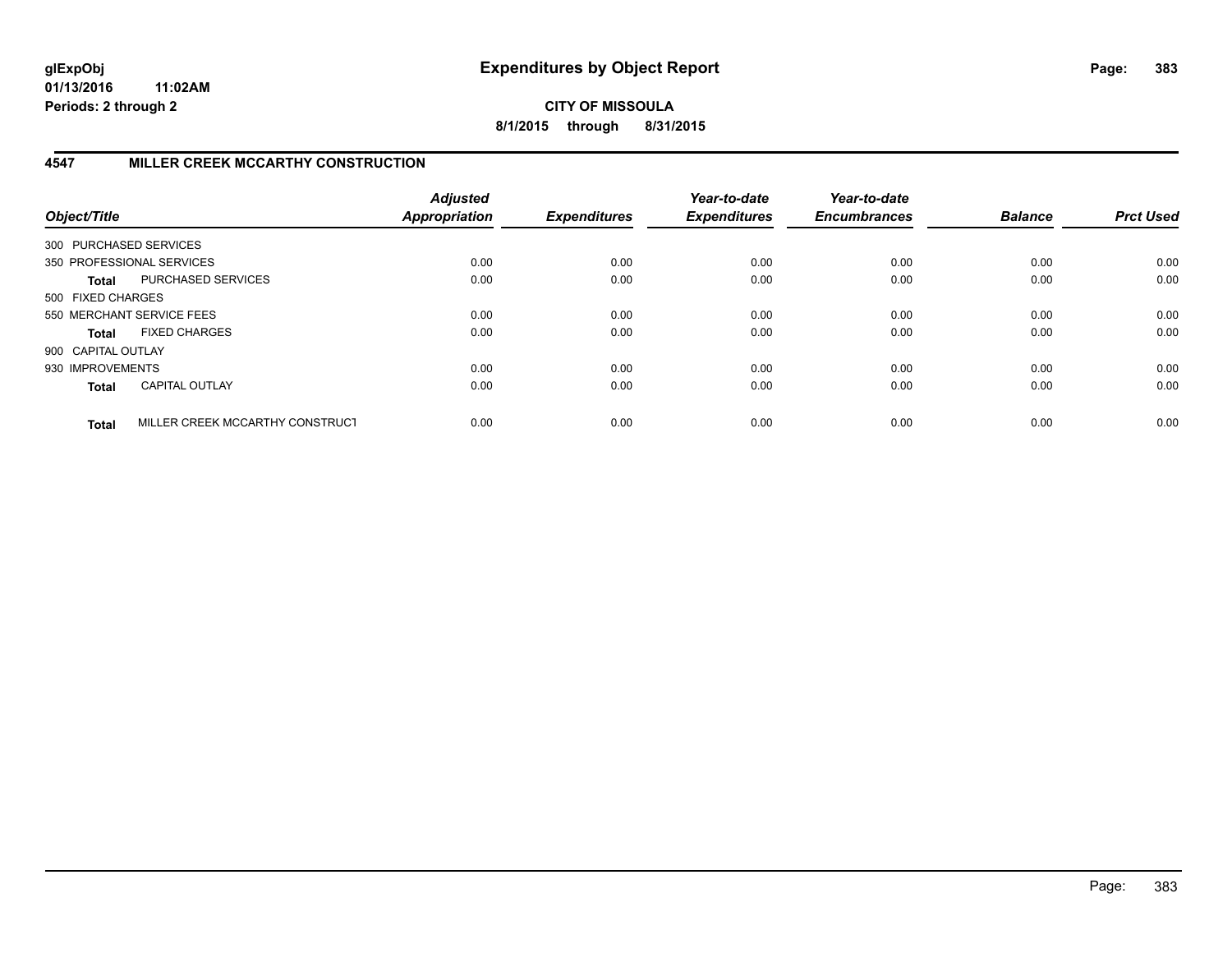#### **4548 5TH,6TH & ARTHUR ROAD IMPROVEMENTS**

| Object/Title           |                              | <b>Adjusted</b><br><b>Appropriation</b> | <b>Expenditures</b> | Year-to-date<br><b>Expenditures</b> | Year-to-date<br><b>Encumbrances</b> | <b>Balance</b> | <b>Prct Used</b> |
|------------------------|------------------------------|-----------------------------------------|---------------------|-------------------------------------|-------------------------------------|----------------|------------------|
| 300 PURCHASED SERVICES |                              |                                         |                     |                                     |                                     |                |                  |
|                        | 350 PROFESSIONAL SERVICES    | 0.00                                    | 0.00                | 0.00                                | 0.00                                | 0.00           | 0.00             |
| <b>Total</b>           | <b>PURCHASED SERVICES</b>    | 0.00                                    | 0.00                | 0.00                                | 0.00                                | 0.00           | 0.00             |
| 500 FIXED CHARGES      |                              |                                         |                     |                                     |                                     |                |                  |
|                        | 550 MERCHANT SERVICE FEES    | 0.00                                    | 0.00                | 0.00                                | 0.00                                | 0.00           | 0.00             |
| <b>Total</b>           | <b>FIXED CHARGES</b>         | 0.00                                    | 0.00                | 0.00                                | 0.00                                | 0.00           | 0.00             |
| 800 OTHER OBJECTS      |                              |                                         |                     |                                     |                                     |                |                  |
|                        | 820 TRANSFERS TO OTHER FUNDS | 0.00                                    | 0.00                | 0.00                                | 0.00                                | 0.00           | 0.00             |
| <b>Total</b>           | OTHER OBJECTS                | 0.00                                    | 0.00                | 0.00                                | 0.00                                | 0.00           | 0.00             |
| 900 CAPITAL OUTLAY     |                              |                                         |                     |                                     |                                     |                |                  |
| 930 IMPROVEMENTS       |                              | 0.00                                    | 0.00                | 0.00                                | 0.00                                | 0.00           | 0.00             |
| <b>Total</b>           | <b>CAPITAL OUTLAY</b>        | 0.00                                    | 0.00                | 0.00                                | 0.00                                | 0.00           | 0.00             |
| <b>Total</b>           | NON-DEPARTMENTAL             | 0.00                                    | 0.00                | 0.00                                | 0.00                                | 0.00           | 0.00             |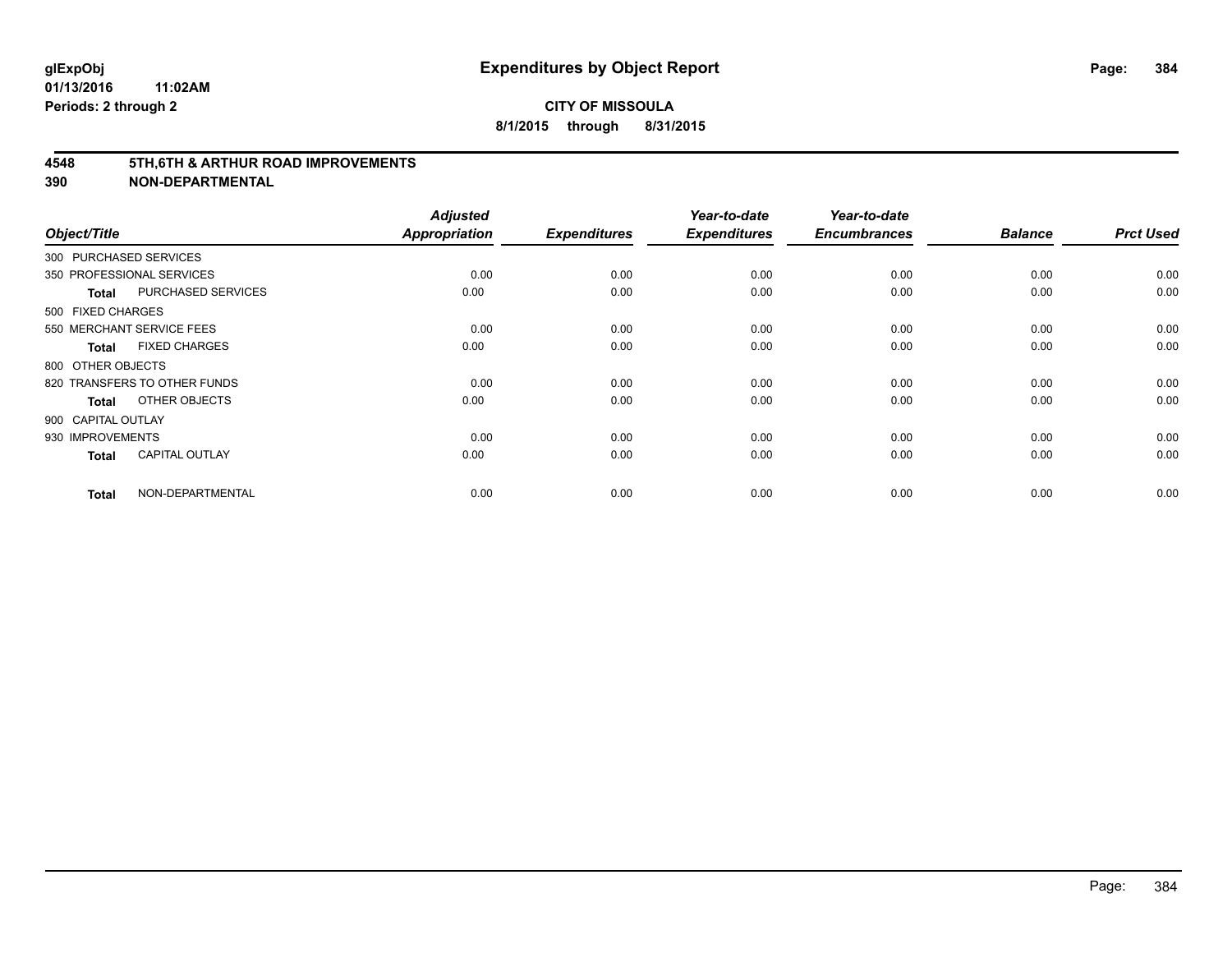**CITY OF MISSOULA 8/1/2015 through 8/31/2015**

## **4548 5TH,6TH & ARTHUR ROAD IMPROVEMENTS**

| Object/Title           |                                   | <b>Adjusted</b><br><b>Appropriation</b> | <b>Expenditures</b> | Year-to-date<br><b>Expenditures</b> | Year-to-date<br><b>Encumbrances</b> | <b>Balance</b> | <b>Prct Used</b> |
|------------------------|-----------------------------------|-----------------------------------------|---------------------|-------------------------------------|-------------------------------------|----------------|------------------|
| 300 PURCHASED SERVICES |                                   |                                         |                     |                                     |                                     |                |                  |
|                        | 350 PROFESSIONAL SERVICES         | 0.00                                    | 0.00                | 0.00                                | 0.00                                | 0.00           | 0.00             |
| <b>Total</b>           | PURCHASED SERVICES                | 0.00                                    | 0.00                | 0.00                                | 0.00                                | 0.00           | 0.00             |
| 500 FIXED CHARGES      |                                   |                                         |                     |                                     |                                     |                |                  |
|                        | 550 MERCHANT SERVICE FEES         | 0.00                                    | 0.00                | 0.00                                | 0.00                                | 0.00           | 0.00             |
| <b>Total</b>           | <b>FIXED CHARGES</b>              | 0.00                                    | 0.00                | 0.00                                | 0.00                                | 0.00           | 0.00             |
| 800 OTHER OBJECTS      |                                   |                                         |                     |                                     |                                     |                |                  |
|                        | 820 TRANSFERS TO OTHER FUNDS      | 0.00                                    | 0.00                | 0.00                                | 0.00                                | 0.00           | 0.00             |
| <b>Total</b>           | OTHER OBJECTS                     | 0.00                                    | 0.00                | 0.00                                | 0.00                                | 0.00           | 0.00             |
| 900 CAPITAL OUTLAY     |                                   |                                         |                     |                                     |                                     |                |                  |
| 930 IMPROVEMENTS       |                                   | 0.00                                    | 0.00                | 0.00                                | 0.00                                | 0.00           | 0.00             |
| <b>Total</b>           | <b>CAPITAL OUTLAY</b>             | 0.00                                    | 0.00                | 0.00                                | 0.00                                | 0.00           | 0.00             |
| <b>Total</b>           | 5TH, 6TH & ARTHUR ROAD IMPROVEMEN | 0.00                                    | 0.00                | 0.00                                | 0.00                                | 0.00           | 0.00             |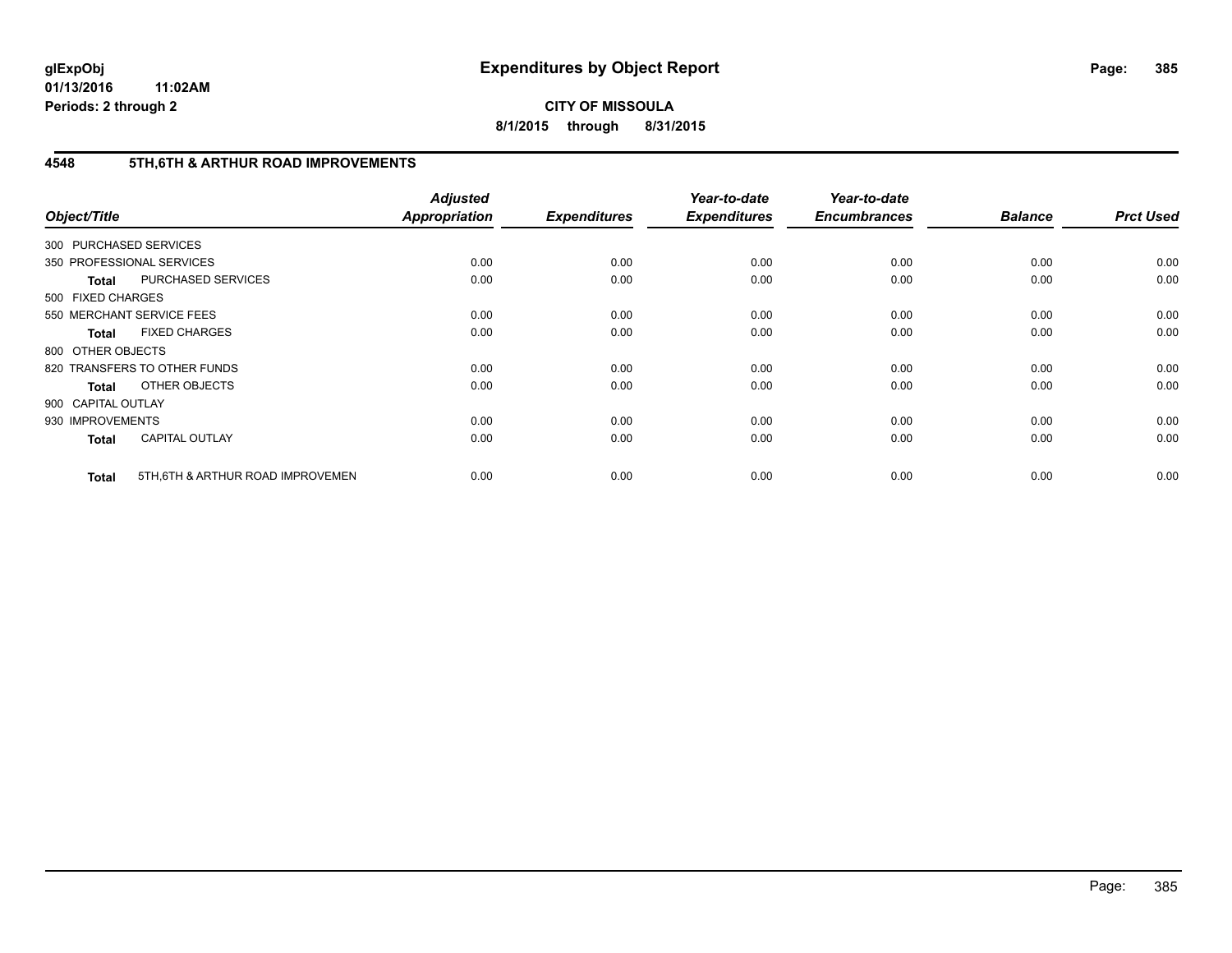#### **4745 MALONEY/TWITE MILLER CR \$1.2M CONTRIB**

| Object/Title           |                              | <b>Adjusted</b><br><b>Appropriation</b> | <b>Expenditures</b> | Year-to-date<br><b>Expenditures</b> | Year-to-date<br><b>Encumbrances</b> | <b>Balance</b> | <b>Prct Used</b> |
|------------------------|------------------------------|-----------------------------------------|---------------------|-------------------------------------|-------------------------------------|----------------|------------------|
| 300 PURCHASED SERVICES |                              |                                         |                     |                                     |                                     |                |                  |
|                        | 350 PROFESSIONAL SERVICES    | 0.00                                    | 0.00                | 0.00                                | 0.00                                | 0.00           | 0.00             |
| <b>Total</b>           | <b>PURCHASED SERVICES</b>    | 0.00                                    | 0.00                | 0.00                                | 0.00                                | 0.00           | 0.00             |
| 500 FIXED CHARGES      |                              |                                         |                     |                                     |                                     |                |                  |
|                        | 550 MERCHANT SERVICE FEES    | 0.00                                    | 0.00                | 0.00                                | 0.00                                | 0.00           | 0.00             |
| <b>Total</b>           | <b>FIXED CHARGES</b>         | 0.00                                    | 0.00                | 0.00                                | 0.00                                | 0.00           | 0.00             |
| 800 OTHER OBJECTS      |                              |                                         |                     |                                     |                                     |                |                  |
|                        | 820 TRANSFERS TO OTHER FUNDS | 0.00                                    | 0.00                | 0.00                                | 0.00                                | 0.00           | 0.00             |
| <b>Total</b>           | OTHER OBJECTS                | 0.00                                    | 0.00                | 0.00                                | 0.00                                | 0.00           | 0.00             |
| 900 CAPITAL OUTLAY     |                              |                                         |                     |                                     |                                     |                |                  |
| 930 IMPROVEMENTS       |                              | 0.00                                    | 0.00                | 0.00                                | 0.00                                | 0.00           | 0.00             |
| <b>Total</b>           | <b>CAPITAL OUTLAY</b>        | 0.00                                    | 0.00                | 0.00                                | 0.00                                | 0.00           | 0.00             |
| <b>Total</b>           | NON-DEPARTMENTAL             | 0.00                                    | 0.00                | 0.00                                | 0.00                                | 0.00           | 0.00             |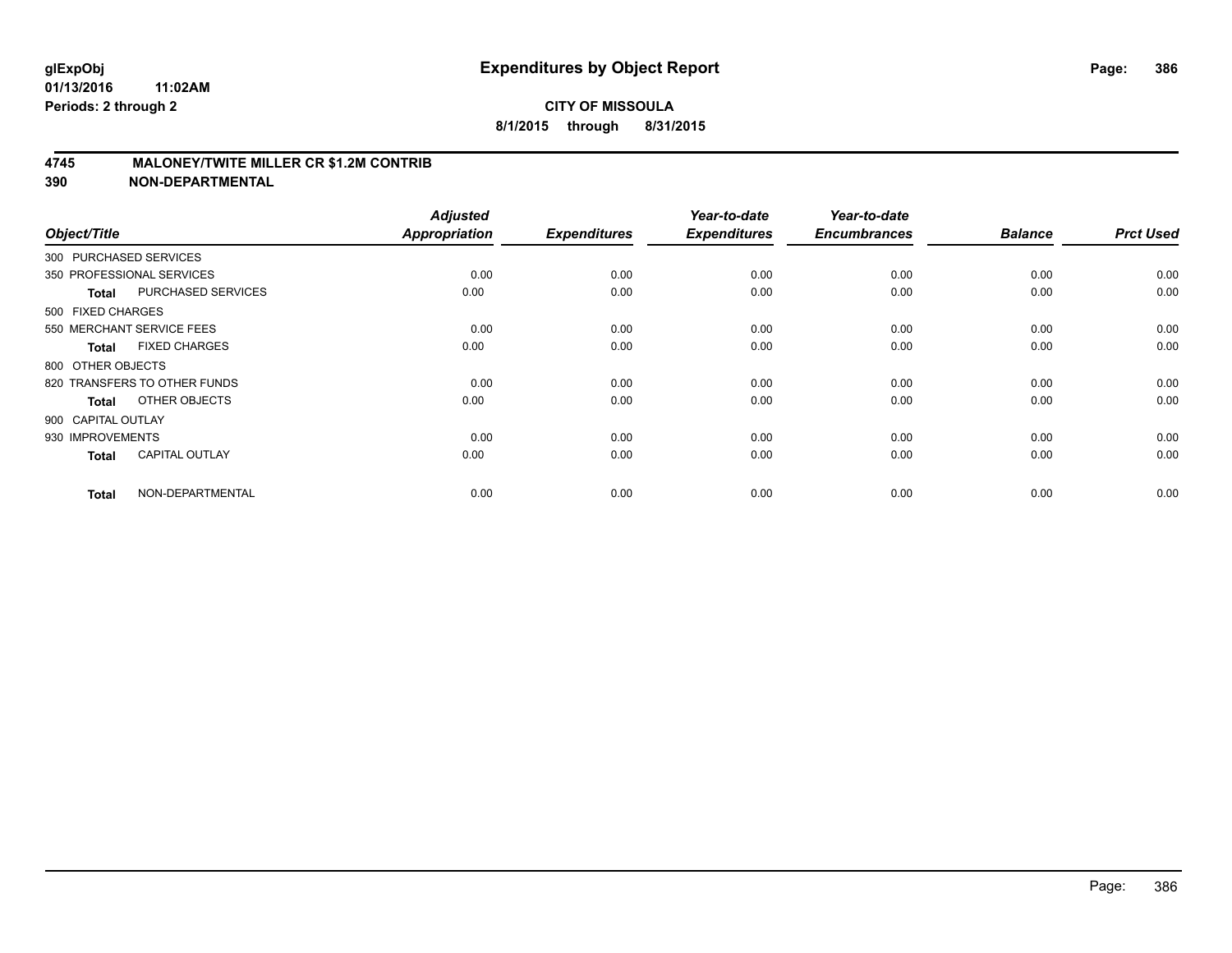**CITY OF MISSOULA 8/1/2015 through 8/31/2015**

## **4745 MALONEY/TWITE MILLER CR \$1.2M CONTRIB**

| Object/Title              |                                    | <b>Adjusted</b><br><b>Appropriation</b> | <b>Expenditures</b> | Year-to-date<br><b>Expenditures</b> | Year-to-date<br><b>Encumbrances</b> | <b>Balance</b> | <b>Prct Used</b> |
|---------------------------|------------------------------------|-----------------------------------------|---------------------|-------------------------------------|-------------------------------------|----------------|------------------|
| 300 PURCHASED SERVICES    |                                    |                                         |                     |                                     |                                     |                |                  |
| 350 PROFESSIONAL SERVICES |                                    | 0.00                                    | 0.00                | 0.00                                | 0.00                                | 0.00           | 0.00             |
| <b>Total</b>              | PURCHASED SERVICES                 | 0.00                                    | 0.00                | 0.00                                | 0.00                                | 0.00           | 0.00             |
| 500 FIXED CHARGES         |                                    |                                         |                     |                                     |                                     |                |                  |
| 550 MERCHANT SERVICE FEES |                                    | 0.00                                    | 0.00                | 0.00                                | 0.00                                | 0.00           | 0.00             |
| <b>Total</b>              | <b>FIXED CHARGES</b>               | 0.00                                    | 0.00                | 0.00                                | 0.00                                | 0.00           | 0.00             |
| 800 OTHER OBJECTS         |                                    |                                         |                     |                                     |                                     |                |                  |
|                           | 820 TRANSFERS TO OTHER FUNDS       | 0.00                                    | 0.00                | 0.00                                | 0.00                                | 0.00           | 0.00             |
| Total                     | OTHER OBJECTS                      | 0.00                                    | 0.00                | 0.00                                | 0.00                                | 0.00           | 0.00             |
| 900 CAPITAL OUTLAY        |                                    |                                         |                     |                                     |                                     |                |                  |
| 930 IMPROVEMENTS          |                                    | 0.00                                    | 0.00                | 0.00                                | 0.00                                | 0.00           | 0.00             |
| <b>Total</b>              | <b>CAPITAL OUTLAY</b>              | 0.00                                    | 0.00                | 0.00                                | 0.00                                | 0.00           | 0.00             |
| <b>Total</b>              | MALONEY/TWITE MILLER CR \$1.2M CON | 0.00                                    | 0.00                | 0.00                                | 0.00                                | 0.00           | 0.00             |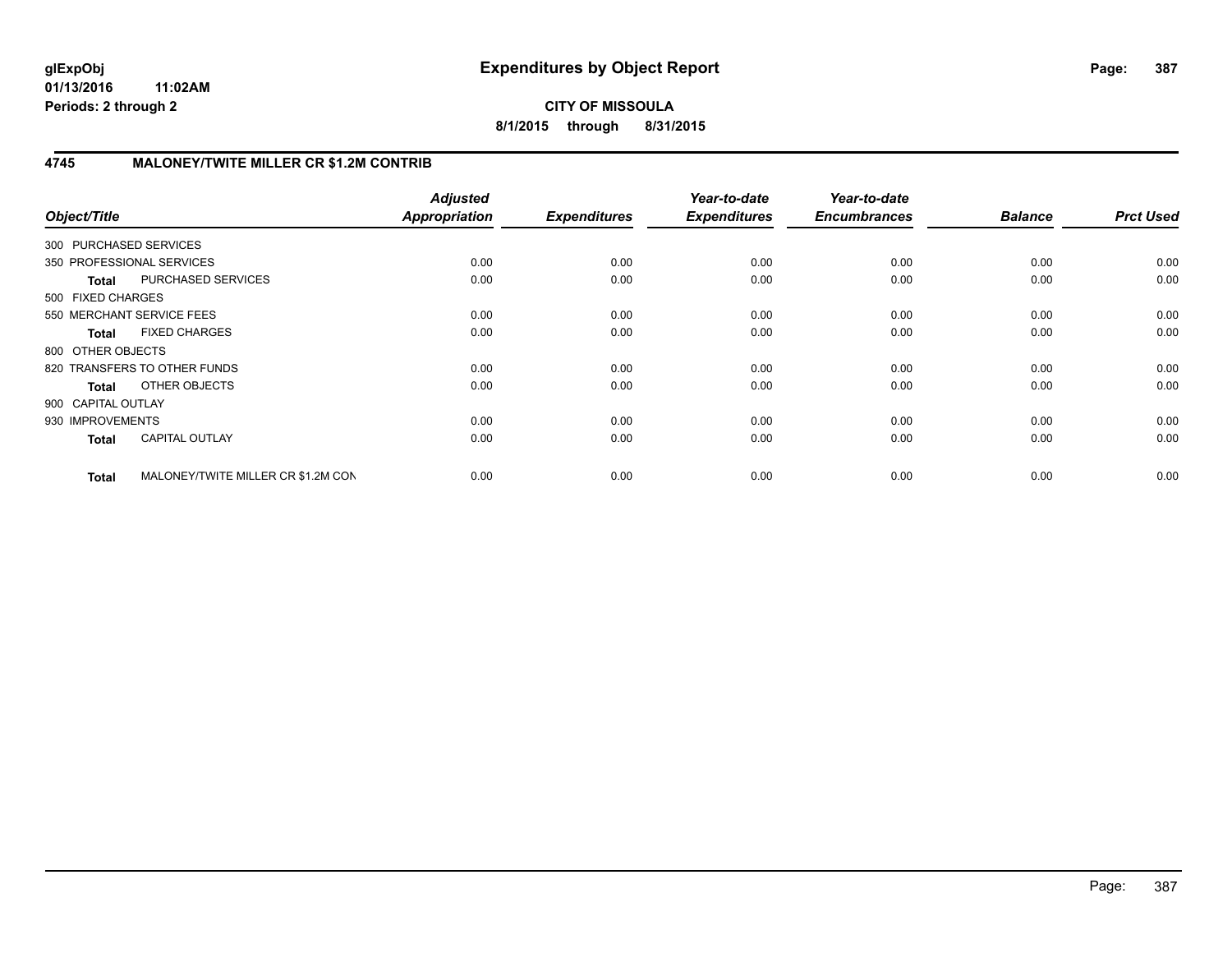## **4941 HILLVIEW WAY CONSTRUCTION**

#### **280 PUBLIC WORKS OPERATIONS**

| Object/Title        |                            | <b>Adjusted</b><br><b>Appropriation</b> | <b>Expenditures</b> | Year-to-date<br><b>Expenditures</b> | Year-to-date<br><b>Encumbrances</b> | <b>Balance</b> | <b>Prct Used</b> |
|---------------------|----------------------------|-----------------------------------------|---------------------|-------------------------------------|-------------------------------------|----------------|------------------|
| 200 SUPPLIES        |                            |                                         |                     |                                     |                                     |                |                  |
| 210 OFFICE SUPPLIES |                            | 0.00                                    | 0.00                | 0.00                                | 0.00                                | 0.00           | 0.00             |
| <b>Total</b>        | <b>SUPPLIES</b>            | 0.00                                    | 0.00                | 0.00                                | 0.00                                | 0.00           | 0.00             |
|                     | 300 PURCHASED SERVICES     |                                         |                     |                                     |                                     |                |                  |
| 310 COMMUNICATIONS  |                            | 0.00                                    | 0.00                | 0.00                                | 0.00                                | 0.00           | 0.00             |
|                     | 320 PRINTING & DUPLICATING | 0.00                                    | 0.00                | 0.00                                | 0.00                                | 0.00           | 0.00             |
|                     | 350 PROFESSIONAL SERVICES  | 0.00                                    | 0.00                | 0.00                                | 0.00                                | 0.00           | 0.00             |
| <b>Total</b>        | PURCHASED SERVICES         | 0.00                                    | 0.00                | 0.00                                | 0.00                                | 0.00           | 0.00             |
| 500 FIXED CHARGES   |                            |                                         |                     |                                     |                                     |                |                  |
|                     | 550 MERCHANT SERVICE FEES  | 0.00                                    | 0.00                | 0.00                                | 0.00                                | 0.00           | 0.00             |
| <b>Total</b>        | <b>FIXED CHARGES</b>       | 0.00                                    | 0.00                | 0.00                                | 0.00                                | 0.00           | 0.00             |
| 900 CAPITAL OUTLAY  |                            |                                         |                     |                                     |                                     |                |                  |
| 930 IMPROVEMENTS    |                            | 0.00                                    | 0.00                | 0.00                                | 0.00                                | 0.00           | 0.00             |
| Total               | CAPITAL OUTLAY             | 0.00                                    | 0.00                | 0.00                                | 0.00                                | 0.00           | 0.00             |
| <b>Total</b>        | PUBLIC WORKS OPERATIONS    | 0.00                                    | 0.00                | 0.00                                | 0.00                                | 0.00           | 0.00             |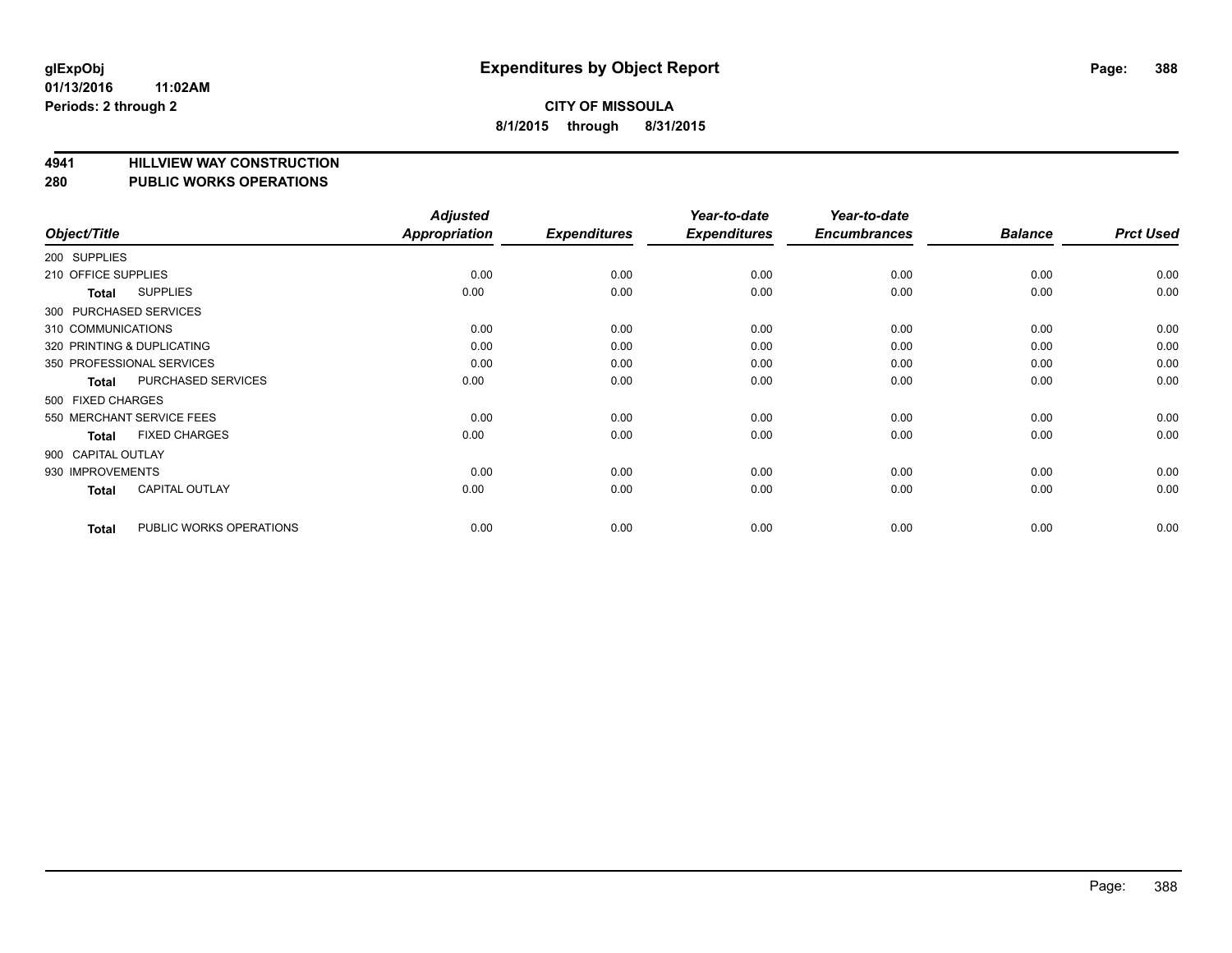## **CITY OF MISSOULA 8/1/2015 through 8/31/2015**

#### **4941 HILLVIEW WAY CONSTRUCTION**

|                                                  | <b>Adjusted</b>      |                     | Year-to-date        | Year-to-date        |                |                  |
|--------------------------------------------------|----------------------|---------------------|---------------------|---------------------|----------------|------------------|
| Object/Title                                     | <b>Appropriation</b> | <b>Expenditures</b> | <b>Expenditures</b> | <b>Encumbrances</b> | <b>Balance</b> | <b>Prct Used</b> |
| 200 SUPPLIES                                     |                      |                     |                     |                     |                |                  |
| 210 OFFICE SUPPLIES                              | 0.00                 | 0.00                | 0.00                | 0.00                | 0.00           | 0.00             |
| <b>SUPPLIES</b><br>Total                         | 0.00                 | 0.00                | 0.00                | 0.00                | 0.00           | 0.00             |
| 300 PURCHASED SERVICES                           |                      |                     |                     |                     |                |                  |
| 310 COMMUNICATIONS                               | 0.00                 | 0.00                | 0.00                | 0.00                | 0.00           | 0.00             |
| 320 PRINTING & DUPLICATING                       | 0.00                 | 0.00                | 0.00                | 0.00                | 0.00           | 0.00             |
| 350 PROFESSIONAL SERVICES                        | 0.00                 | 0.00                | 0.00                | 0.00                | 0.00           | 0.00             |
| PURCHASED SERVICES<br><b>Total</b>               | 0.00                 | 0.00                | 0.00                | 0.00                | 0.00           | 0.00             |
| 500 FIXED CHARGES                                |                      |                     |                     |                     |                |                  |
| 550 MERCHANT SERVICE FEES                        | 0.00                 | 0.00                | 0.00                | 0.00                | 0.00           | 0.00             |
| <b>FIXED CHARGES</b><br><b>Total</b>             | 0.00                 | 0.00                | 0.00                | 0.00                | 0.00           | 0.00             |
| 900 CAPITAL OUTLAY                               |                      |                     |                     |                     |                |                  |
| 930 IMPROVEMENTS                                 | 0.00                 | 0.00                | 0.00                | 0.00                | 0.00           | 0.00             |
| <b>CAPITAL OUTLAY</b><br>Total                   | 0.00                 | 0.00                | 0.00                | 0.00                | 0.00           | 0.00             |
|                                                  |                      |                     |                     |                     |                |                  |
| <b>HILLVIEW WAY CONSTRUCTION</b><br><b>Total</b> | 0.00                 | 0.00                | 0.00                | 0.00                | 0.00           | 0.00             |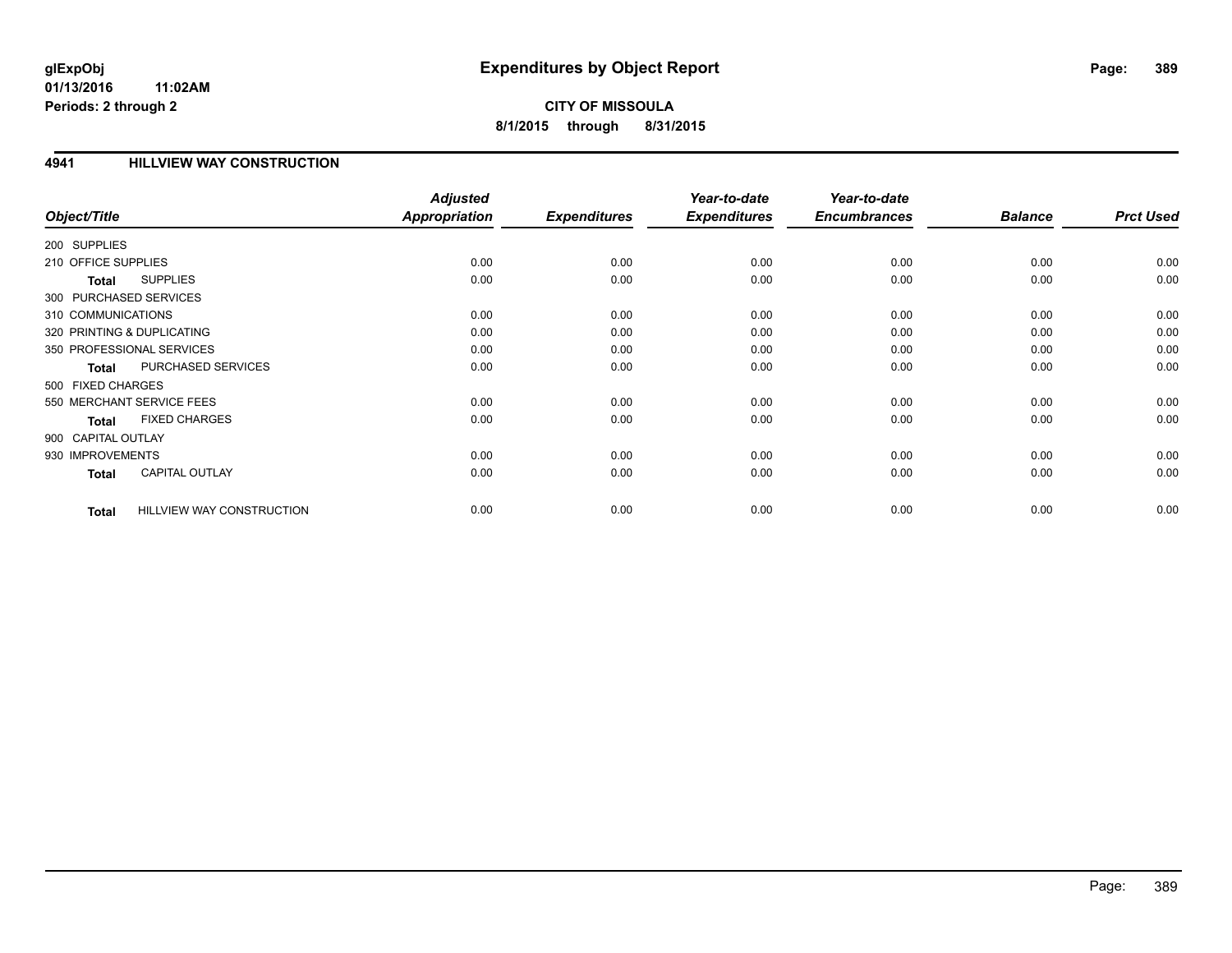## **glExpObj Expenditures by Object Report Page: 390**

### **CITY OF MISSOULA 8/1/2015 through 8/31/2015**

#### **4944 RATTLESNAKE SEWER COLLECTION (544)**

**000 \*\*\* Title Not Found \*\*\***

| Object/Title              |                         | <b>Adjusted</b><br><b>Appropriation</b> | <i><b>Expenditures</b></i> | Year-to-date<br><b>Expenditures</b> | Year-to-date<br><b>Encumbrances</b> | <b>Balance</b> | <b>Prct Used</b> |
|---------------------------|-------------------------|-----------------------------------------|----------------------------|-------------------------------------|-------------------------------------|----------------|------------------|
| 500 FIXED CHARGES         |                         |                                         |                            |                                     |                                     |                |                  |
| 550 MERCHANT SERVICE FEES |                         | 0.00                                    | 0.00                       | 0.00                                | 0.00                                | 0.00           | 0.00             |
| <b>Total</b>              | <b>FIXED CHARGES</b>    | 0.00                                    | 0.00                       | 0.00                                | 0.00                                | 0.00           | 0.00             |
| Total                     | *** Title Not Found *** | 0.00                                    | 0.00                       | 0.00                                | 0.00                                | 0.00           | 0.00             |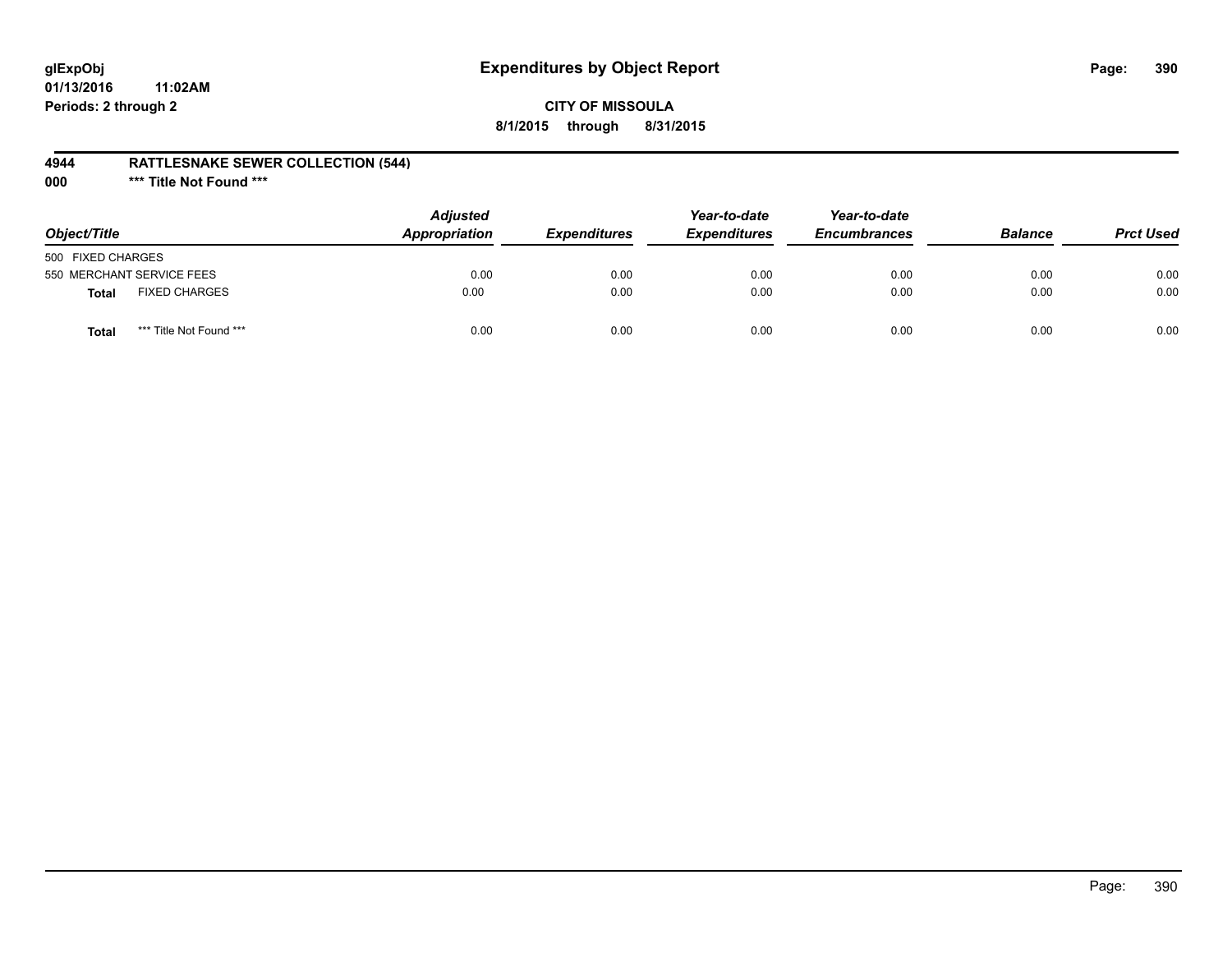#### **4944 RATTLESNAKE SEWER COLLECTION (544)**

| Object/Title           |                           | <b>Adjusted</b><br><b>Appropriation</b> | <b>Expenditures</b> | Year-to-date<br><b>Expenditures</b> | Year-to-date<br><b>Encumbrances</b> | <b>Balance</b> | <b>Prct Used</b> |
|------------------------|---------------------------|-----------------------------------------|---------------------|-------------------------------------|-------------------------------------|----------------|------------------|
| 300 PURCHASED SERVICES |                           |                                         |                     |                                     |                                     |                |                  |
|                        | 350 PROFESSIONAL SERVICES | 0.00                                    | 0.00                | 0.00                                | 0.00                                | 0.00           | 0.00             |
| Total                  | PURCHASED SERVICES        | 0.00                                    | 0.00                | 0.00                                | 0.00                                | 0.00           | 0.00             |
| 500 FIXED CHARGES      |                           |                                         |                     |                                     |                                     |                |                  |
|                        | 550 MERCHANT SERVICE FEES | 0.00                                    | 0.00                | 0.00                                | 0.00                                | 0.00           | 0.00             |
| <b>Total</b>           | <b>FIXED CHARGES</b>      | 0.00                                    | 0.00                | 0.00                                | 0.00                                | 0.00           | 0.00             |
| 600 DEBT SERVICE       |                           |                                         |                     |                                     |                                     |                |                  |
| 610 PRINCIPAL          |                           | 0.00                                    | 0.00                | 0.00                                | 0.00                                | 0.00           | 0.00             |
| <b>Total</b>           | <b>DEBT SERVICE</b>       | 0.00                                    | 0.00                | 0.00                                | 0.00                                | 0.00           | 0.00             |
| 900 CAPITAL OUTLAY     |                           |                                         |                     |                                     |                                     |                |                  |
| 930 IMPROVEMENTS       |                           | 0.00                                    | 0.00                | 0.00                                | 0.00                                | 0.00           | 0.00             |
| <b>Total</b>           | <b>CAPITAL OUTLAY</b>     | 0.00                                    | 0.00                | 0.00                                | 0.00                                | 0.00           | 0.00             |
| <b>Total</b>           | NON-DEPARTMENTAL          | 0.00                                    | 0.00                | 0.00                                | 0.00                                | 0.00           | 0.00             |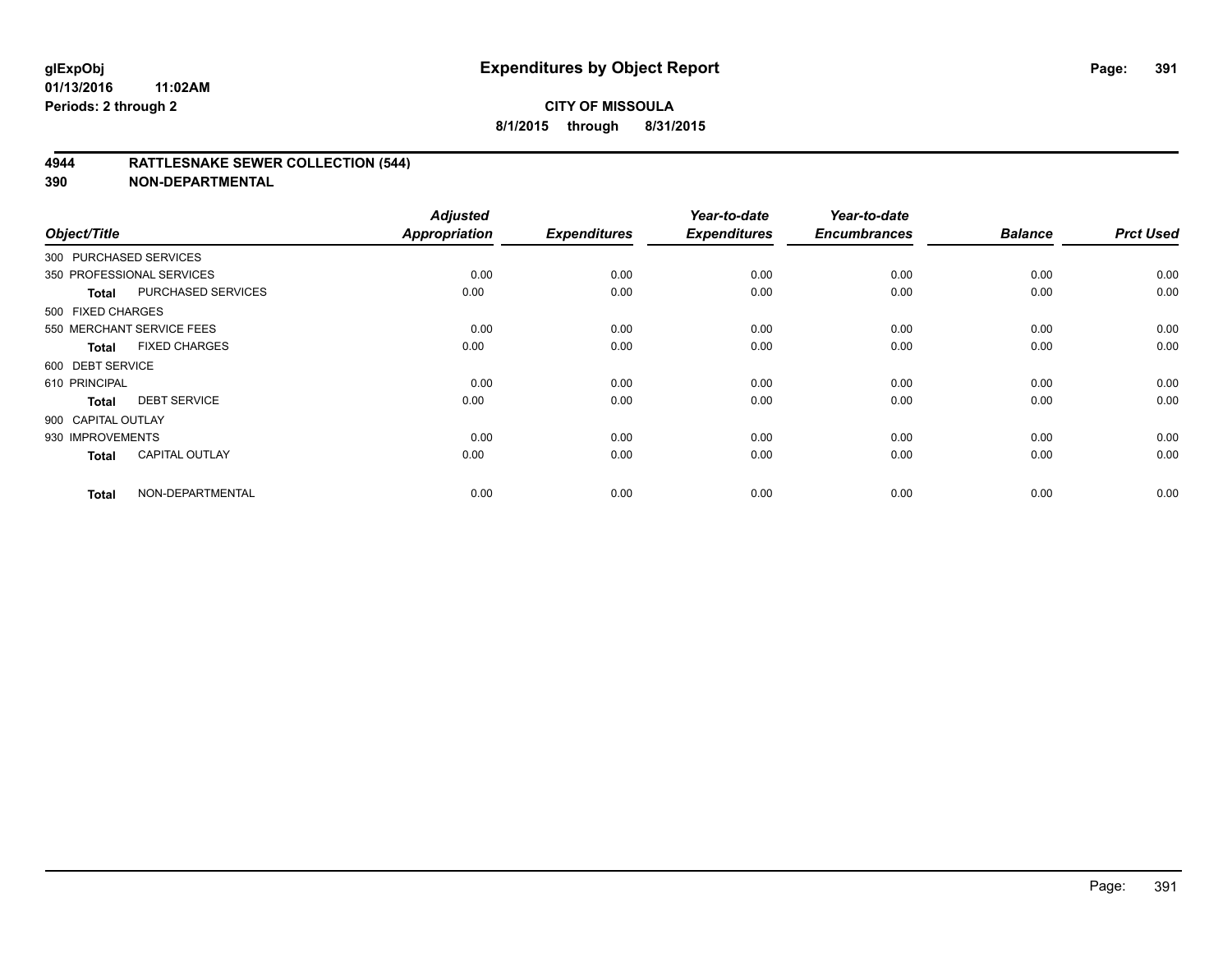#### **4944 RATTLESNAKE SEWER COLLECTION (544)**

**550 SID 544 PROJECT**

| Object/Title            |                           | <b>Adjusted</b><br><b>Appropriation</b> | <b>Expenditures</b> | Year-to-date<br><b>Expenditures</b> | Year-to-date<br><b>Encumbrances</b> | <b>Balance</b> | <b>Prct Used</b> |
|-------------------------|---------------------------|-----------------------------------------|---------------------|-------------------------------------|-------------------------------------|----------------|------------------|
| 300 PURCHASED SERVICES  |                           |                                         |                     |                                     |                                     |                |                  |
|                         | 350 PROFESSIONAL SERVICES | 0.00                                    | 0.00                | 0.00                                | 0.00                                | 0.00           | 0.00             |
| Total                   | <b>PURCHASED SERVICES</b> | 0.00                                    | 0.00                | 0.00                                | 0.00                                | 0.00           | 0.00             |
| 500 FIXED CHARGES       |                           |                                         |                     |                                     |                                     |                |                  |
|                         | 550 MERCHANT SERVICE FEES | 0.00                                    | 0.00                | 0.00                                | 0.00                                | 0.00           | 0.00             |
| <b>Total</b>            | <b>FIXED CHARGES</b>      | 0.00                                    | 0.00                | 0.00                                | 0.00                                | 0.00           | 0.00             |
| 900 CAPITAL OUTLAY      |                           |                                         |                     |                                     |                                     |                |                  |
| 915 EASEMENTS           |                           | 0.00                                    | 0.00                | 0.00                                | 0.00                                | 0.00           | 0.00             |
| 930 IMPROVEMENTS        |                           | 0.00                                    | 0.00                | 0.00                                | 0.00                                | 0.00           | 0.00             |
| 960 CAPITAL CONTINGENCY |                           | 0.00                                    | 0.00                | 0.00                                | 0.00                                | 0.00           | 0.00             |
| <b>Total</b>            | <b>CAPITAL OUTLAY</b>     | 0.00                                    | 0.00                | 0.00                                | 0.00                                | 0.00           | 0.00             |
| <b>Total</b>            | SID 544 PROJECT           | 0.00                                    | 0.00                | 0.00                                | 0.00                                | 0.00           | 0.00             |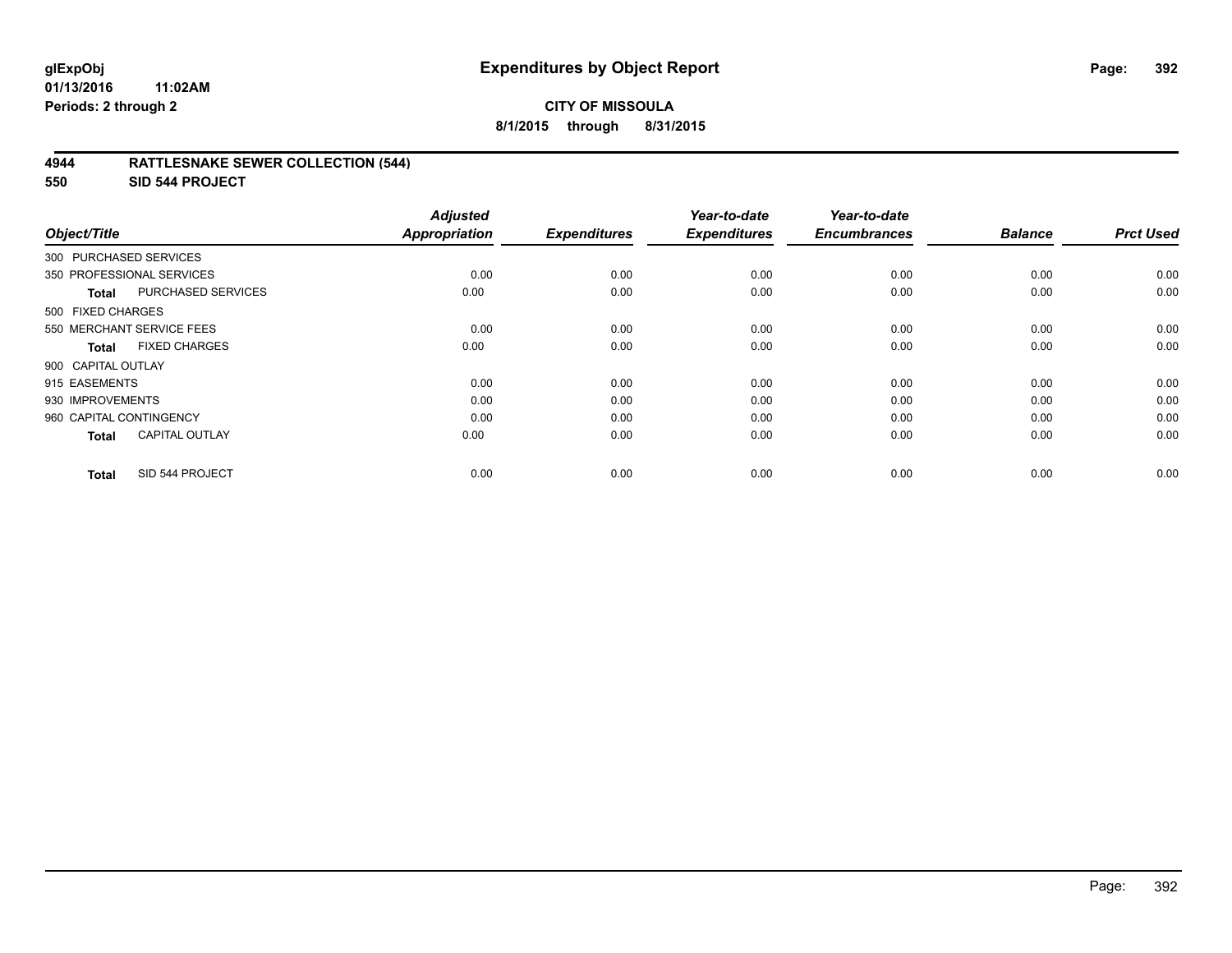#### **4944 RATTLESNAKE SEWER COLLECTION (544)**

**555 LOLO STREET PROJECT**

|                                            | <b>Adjusted</b> |                     | Year-to-date        | Year-to-date        |                |                  |
|--------------------------------------------|-----------------|---------------------|---------------------|---------------------|----------------|------------------|
| Object/Title                               | Appropriation   | <b>Expenditures</b> | <b>Expenditures</b> | <b>Encumbrances</b> | <b>Balance</b> | <b>Prct Used</b> |
| 500 FIXED CHARGES                          |                 |                     |                     |                     |                |                  |
| 550 MERCHANT SERVICE FEES                  | 0.00            | 0.00                | 0.00                | 0.00                | 0.00           | 0.00             |
| <b>FIXED CHARGES</b><br><b>Total</b>       | 0.00            | 0.00                | 0.00                | 0.00                | 0.00           | 0.00             |
| 900 CAPITAL OUTLAY                         |                 |                     |                     |                     |                |                  |
| 930 IMPROVEMENTS                           | 0.00            | 0.00                | 0.00                | 0.00                | 0.00           | 0.00             |
| 960 CAPITAL CONTINGENCY                    | 0.00            | 0.00                | 0.00                | 0.00                | 0.00           | 0.00             |
| <b>CAPITAL OUTLAY</b><br><b>Total</b>      | 0.00            | 0.00                | 0.00                | 0.00                | 0.00           | 0.00             |
|                                            |                 |                     |                     |                     |                |                  |
| <b>LOLO STREET PROJECT</b><br><b>Total</b> | 0.00            | 0.00                | 0.00                | 0.00                | 0.00           | 0.00             |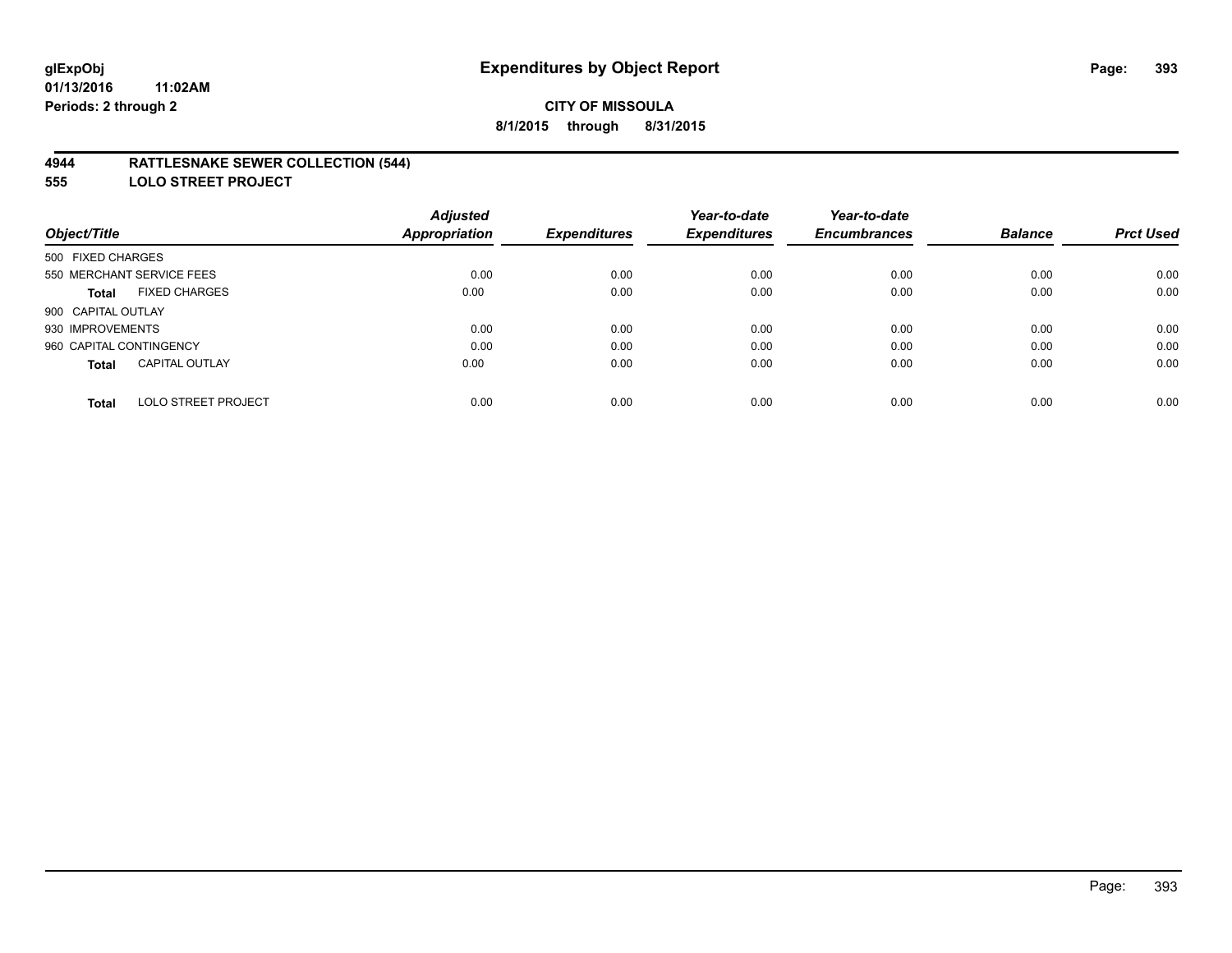## **CITY OF MISSOULA 8/1/2015 through 8/31/2015**

## **4944 RATTLESNAKE SEWER COLLECTION (544)**

| Object/Title            |                                   | <b>Adjusted</b><br><b>Appropriation</b> | <b>Expenditures</b> | Year-to-date<br><b>Expenditures</b> | Year-to-date<br><b>Encumbrances</b> | <b>Balance</b> | <b>Prct Used</b> |
|-------------------------|-----------------------------------|-----------------------------------------|---------------------|-------------------------------------|-------------------------------------|----------------|------------------|
| 300 PURCHASED SERVICES  |                                   |                                         |                     |                                     |                                     |                |                  |
|                         | 350 PROFESSIONAL SERVICES         | 0.00                                    | 0.00                | 0.00                                | 0.00                                | 0.00           | 0.00             |
| <b>Total</b>            | PURCHASED SERVICES                | 0.00                                    | 0.00                | 0.00                                | 0.00                                | 0.00           | 0.00             |
| 500 FIXED CHARGES       |                                   |                                         |                     |                                     |                                     |                |                  |
|                         | 550 MERCHANT SERVICE FEES         | 0.00                                    | 0.00                | 0.00                                | 0.00                                | 0.00           | 0.00             |
| <b>Total</b>            | <b>FIXED CHARGES</b>              | 0.00                                    | 0.00                | 0.00                                | 0.00                                | 0.00           | 0.00             |
| 600 DEBT SERVICE        |                                   |                                         |                     |                                     |                                     |                |                  |
| 610 PRINCIPAL           |                                   | 0.00                                    | 0.00                | 0.00                                | 0.00                                | 0.00           | 0.00             |
| <b>Total</b>            | <b>DEBT SERVICE</b>               | 0.00                                    | 0.00                | 0.00                                | 0.00                                | 0.00           | 0.00             |
| 900 CAPITAL OUTLAY      |                                   |                                         |                     |                                     |                                     |                |                  |
| 915 EASEMENTS           |                                   | 0.00                                    | 0.00                | 0.00                                | 0.00                                | 0.00           | 0.00             |
| 930 IMPROVEMENTS        |                                   | 0.00                                    | 0.00                | 0.00                                | 0.00                                | 0.00           | 0.00             |
| 960 CAPITAL CONTINGENCY |                                   | 0.00                                    | 0.00                | 0.00                                | 0.00                                | 0.00           | 0.00             |
| <b>Total</b>            | <b>CAPITAL OUTLAY</b>             | 0.00                                    | 0.00                | 0.00                                | 0.00                                | 0.00           | 0.00             |
| <b>Total</b>            | RATTLESNAKE SEWER COLLECTION (54- | 0.00                                    | 0.00                | 0.00                                | 0.00                                | 0.00           | 0.00             |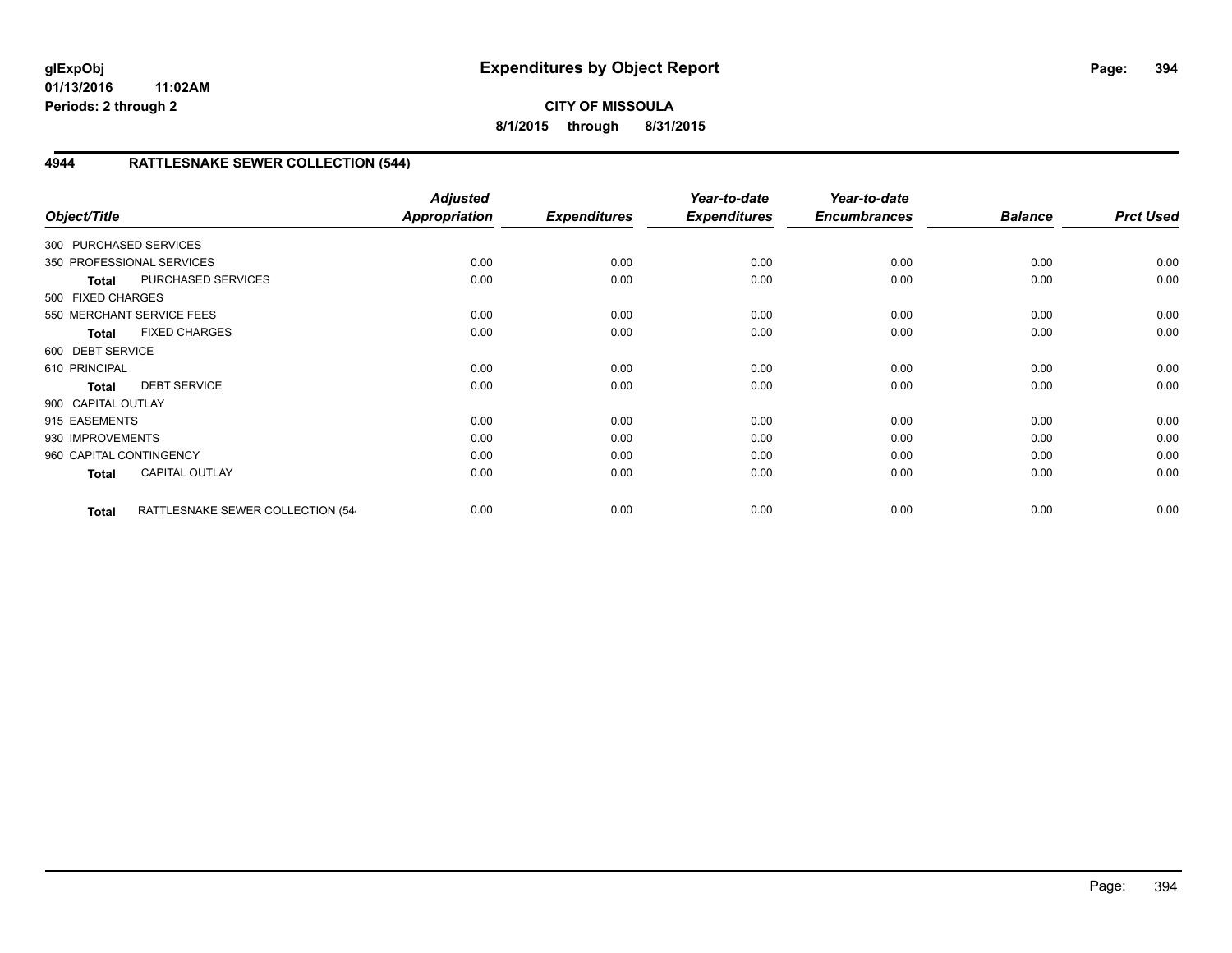# **glExpObj Expenditures by Object Report Page: 395**

#### **01/13/2016 11:02AM Periods: 2 through 2**

## **CITY OF MISSOULA 8/1/2015 through 8/31/2015**

#### **4945 PHILLIPS ST TRAFFIC CALMING**

**000 \*\*\* Title Not Found \*\*\***

| Object/Title                            | <b>Adjusted</b><br><b>Appropriation</b> | <b>Expenditures</b> | Year-to-date<br><b>Expenditures</b> | Year-to-date<br><b>Encumbrances</b> | <b>Balance</b> | <b>Prct Used</b> |
|-----------------------------------------|-----------------------------------------|---------------------|-------------------------------------|-------------------------------------|----------------|------------------|
| 500 FIXED CHARGES                       |                                         |                     |                                     |                                     |                |                  |
| 550 MERCHANT SERVICE FEES               | 0.00                                    | 0.00                | 0.00                                | 0.00                                | 0.00           | 0.00             |
| <b>FIXED CHARGES</b><br><b>Total</b>    | 0.00                                    | 0.00                | 0.00                                | 0.00                                | 0.00           | 0.00             |
| 600 DEBT SERVICE                        |                                         |                     |                                     |                                     |                |                  |
| 620 INTEREST / SERVICE FEES             | 0.00                                    | 0.00                | 0.00                                | 0.00                                | 0.00           | 0.00             |
| <b>DEBT SERVICE</b><br><b>Total</b>     | 0.00                                    | 0.00                | 0.00                                | 0.00                                | 0.00           | 0.00             |
| *** Title Not Found ***<br><b>Total</b> | 0.00                                    | 0.00                | 0.00                                | 0.00                                | 0.00           | 0.00             |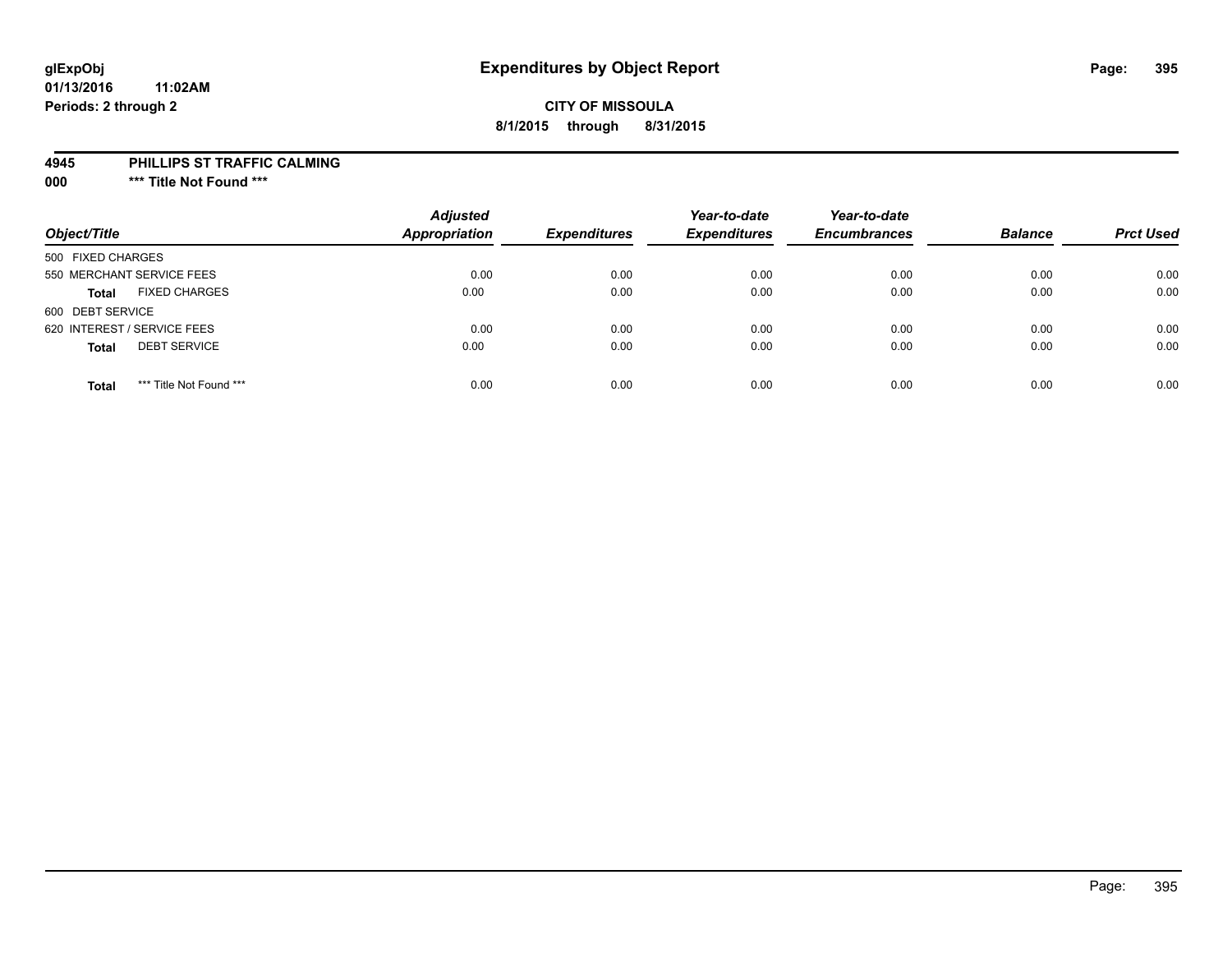#### **4945 PHILLIPS ST TRAFFIC CALMING**

| Object/Title                                | <b>Adjusted</b><br><b>Appropriation</b> | <b>Expenditures</b> | Year-to-date<br><b>Expenditures</b> | Year-to-date<br><b>Encumbrances</b> | <b>Balance</b> | <b>Prct Used</b> |
|---------------------------------------------|-----------------------------------------|---------------------|-------------------------------------|-------------------------------------|----------------|------------------|
| 500 FIXED CHARGES                           |                                         |                     |                                     |                                     |                |                  |
| 550 MERCHANT SERVICE FEES                   | 0.00                                    | 0.00                | 0.00                                | 0.00                                | 0.00           | 0.00             |
| <b>FIXED CHARGES</b><br><b>Total</b>        | 0.00                                    | 0.00                | 0.00                                | 0.00                                | 0.00           | 0.00             |
| 600 DEBT SERVICE                            |                                         |                     |                                     |                                     |                |                  |
| 620 INTEREST / SERVICE FEES                 | 0.00                                    | 0.00                | 0.00                                | 0.00                                | 0.00           | 0.00             |
| <b>DEBT SERVICE</b><br><b>Total</b>         | 0.00                                    | 0.00                | 0.00                                | 0.00                                | 0.00           | 0.00             |
| PHILLIPS ST TRAFFIC CALMING<br><b>Total</b> | 0.00                                    | 0.00                | 0.00                                | 0.00                                | 0.00           | 0.00             |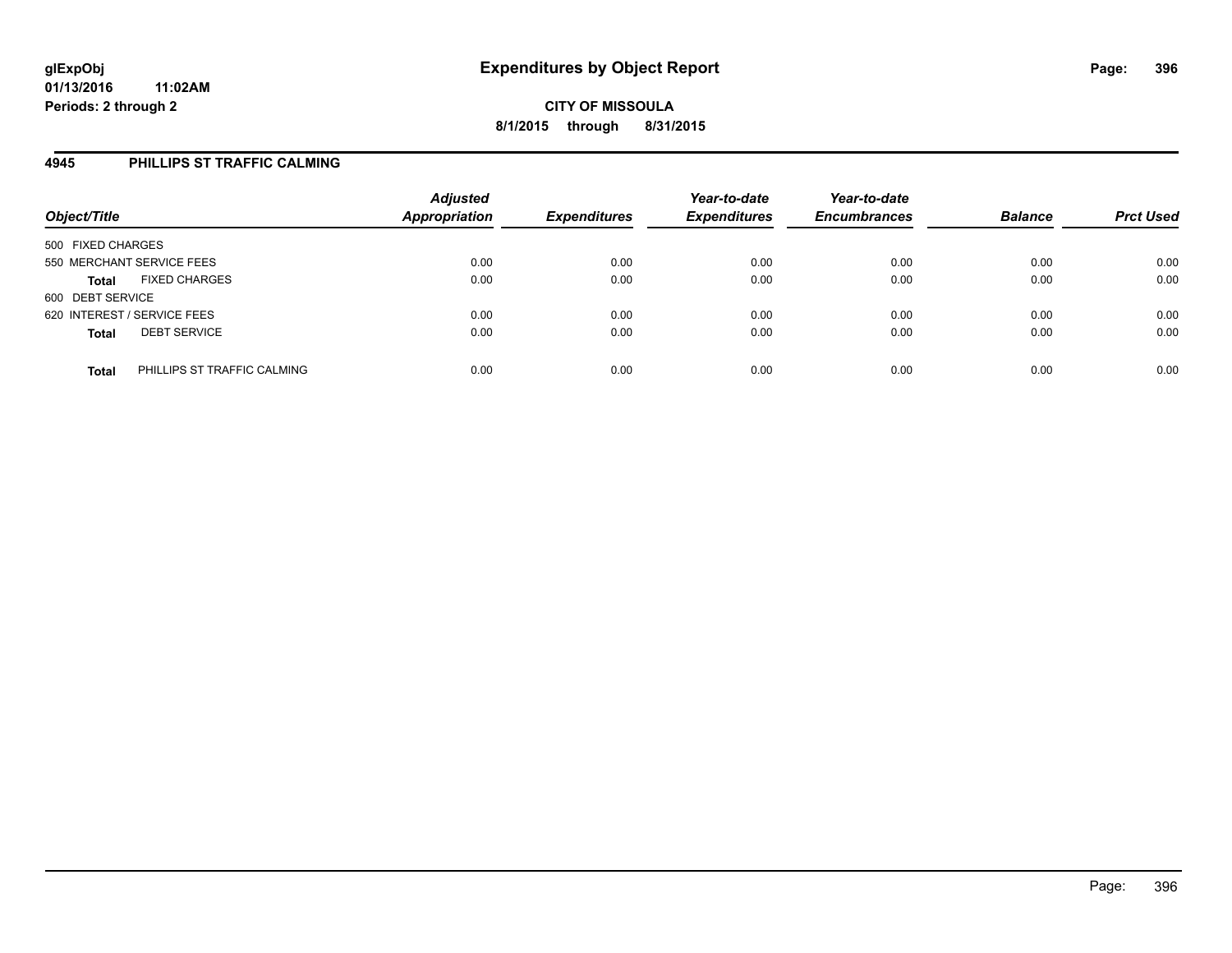## **glExpObj Expenditures by Object Report Page: 397**

## **CITY OF MISSOULA 8/1/2015 through 8/31/2015**

#### **4946 PATTEE CREEK DR. TRAFFIC CALMING**

**000 \*\*\* Title Not Found \*\*\***

| Object/Title                            | <b>Adjusted</b><br><b>Appropriation</b> | <b>Expenditures</b> | Year-to-date<br><b>Expenditures</b> | Year-to-date<br><b>Encumbrances</b> | <b>Balance</b> | <b>Prct Used</b> |
|-----------------------------------------|-----------------------------------------|---------------------|-------------------------------------|-------------------------------------|----------------|------------------|
| 500 FIXED CHARGES                       |                                         |                     |                                     |                                     |                |                  |
| 550 MERCHANT SERVICE FEES               | 0.00                                    | 0.00                | 0.00                                | 0.00                                | 0.00           | 0.00             |
| <b>FIXED CHARGES</b><br><b>Total</b>    | 0.00                                    | 0.00                | 0.00                                | 0.00                                | 0.00           | 0.00             |
| 600 DEBT SERVICE                        |                                         |                     |                                     |                                     |                |                  |
| 620 INTEREST / SERVICE FEES             | 0.00                                    | 0.00                | 0.00                                | 0.00                                | 0.00           | 0.00             |
| <b>DEBT SERVICE</b><br><b>Total</b>     | 0.00                                    | 0.00                | 0.00                                | 0.00                                | 0.00           | 0.00             |
| *** Title Not Found ***<br><b>Total</b> | 0.00                                    | 0.00                | 0.00                                | 0.00                                | 0.00           | 0.00             |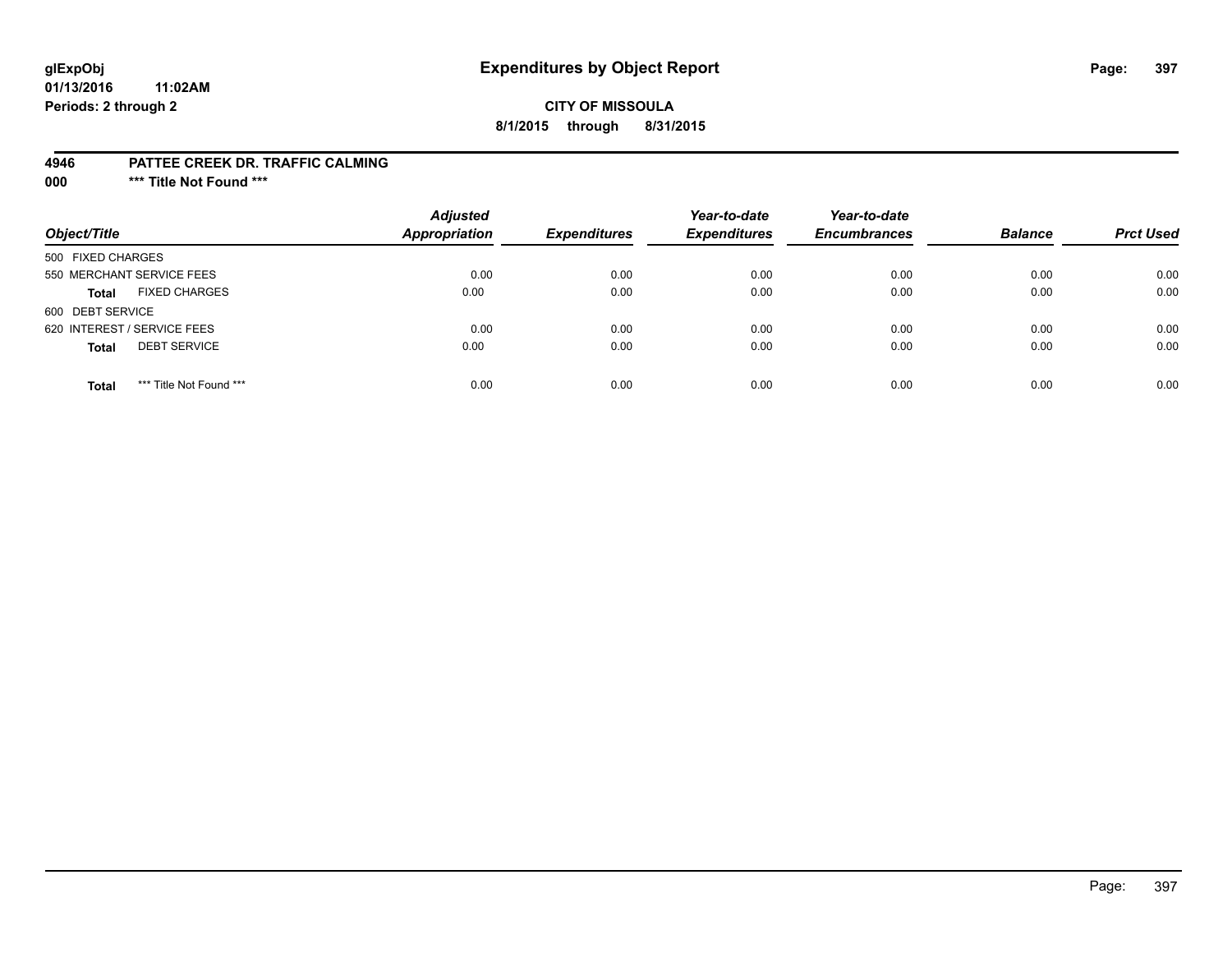#### **4946 PATTEE CREEK DR. TRAFFIC CALMING**

**390 NON-DEPARTMENTAL**

| Object/Title           |                           | <b>Adjusted</b><br>Appropriation | <b>Expenditures</b> | Year-to-date<br><b>Expenditures</b> | Year-to-date<br><b>Encumbrances</b> | <b>Balance</b> | <b>Prct Used</b> |
|------------------------|---------------------------|----------------------------------|---------------------|-------------------------------------|-------------------------------------|----------------|------------------|
| 300 PURCHASED SERVICES |                           |                                  |                     |                                     |                                     |                |                  |
|                        | 350 PROFESSIONAL SERVICES | 0.00                             | 0.00                | 0.00                                | 0.00                                | 0.00           | 0.00             |
| <b>Total</b>           | PURCHASED SERVICES        | 0.00                             | 0.00                | 0.00                                | 0.00                                | 0.00           | 0.00             |
| 500 FIXED CHARGES      |                           |                                  |                     |                                     |                                     |                |                  |
|                        | 550 MERCHANT SERVICE FEES | 0.00                             | 0.00                | 0.00                                | 0.00                                | 0.00           | 0.00             |
| Total                  | <b>FIXED CHARGES</b>      | 0.00                             | 0.00                | 0.00                                | 0.00                                | 0.00           | 0.00             |
| 900 CAPITAL OUTLAY     |                           |                                  |                     |                                     |                                     |                |                  |
| 930 IMPROVEMENTS       |                           | 0.00                             | 0.00                | 0.00                                | 0.00                                | 0.00           | 0.00             |
| Total                  | <b>CAPITAL OUTLAY</b>     | 0.00                             | 0.00                | 0.00                                | 0.00                                | 0.00           | 0.00             |
| <b>Total</b>           | NON-DEPARTMENTAL          | 0.00                             | 0.00                | 0.00                                | 0.00                                | 0.00           | 0.00             |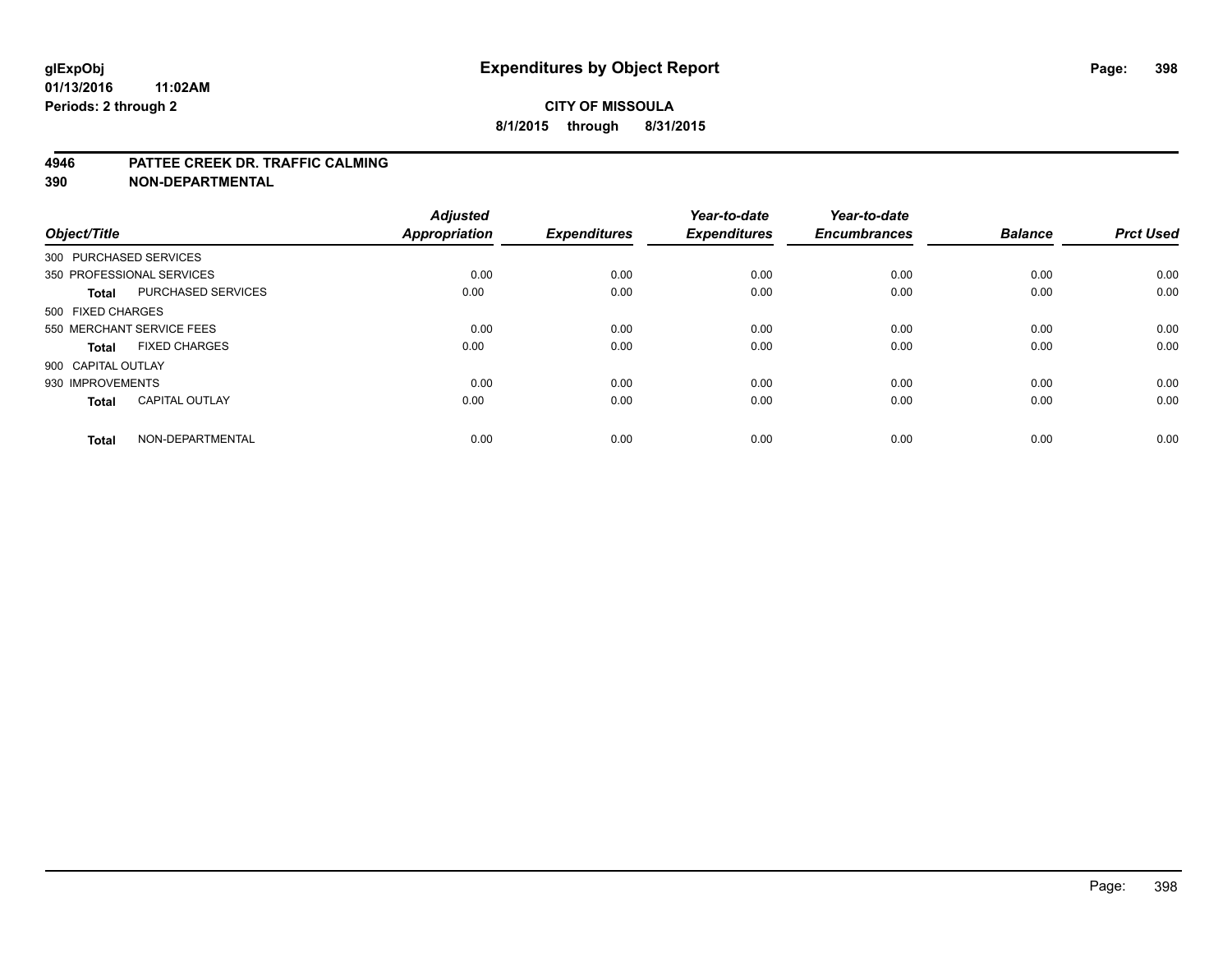## **CITY OF MISSOULA 8/1/2015 through 8/31/2015**

## **4946 PATTEE CREEK DR. TRAFFIC CALMING**

| Object/Title           |                                  | <b>Adjusted</b><br>Appropriation | <b>Expenditures</b> | Year-to-date<br><b>Expenditures</b> | Year-to-date<br><b>Encumbrances</b> | <b>Balance</b> | <b>Prct Used</b> |
|------------------------|----------------------------------|----------------------------------|---------------------|-------------------------------------|-------------------------------------|----------------|------------------|
| 300 PURCHASED SERVICES |                                  |                                  |                     |                                     |                                     |                |                  |
|                        | 350 PROFESSIONAL SERVICES        | 0.00                             | 0.00                | 0.00                                | 0.00                                | 0.00           | 0.00             |
| <b>Total</b>           | PURCHASED SERVICES               | 0.00                             | 0.00                | 0.00                                | 0.00                                | 0.00           | 0.00             |
| 500 FIXED CHARGES      |                                  |                                  |                     |                                     |                                     |                |                  |
|                        | 550 MERCHANT SERVICE FEES        | 0.00                             | 0.00                | 0.00                                | 0.00                                | 0.00           | 0.00             |
| <b>Total</b>           | <b>FIXED CHARGES</b>             | 0.00                             | 0.00                | 0.00                                | 0.00                                | 0.00           | 0.00             |
| 600 DEBT SERVICE       |                                  |                                  |                     |                                     |                                     |                |                  |
|                        | 620 INTEREST / SERVICE FEES      | 0.00                             | 0.00                | 0.00                                | 0.00                                | 0.00           | 0.00             |
| <b>Total</b>           | <b>DEBT SERVICE</b>              | 0.00                             | 0.00                | 0.00                                | 0.00                                | 0.00           | 0.00             |
| 900 CAPITAL OUTLAY     |                                  |                                  |                     |                                     |                                     |                |                  |
| 930 IMPROVEMENTS       |                                  | 0.00                             | 0.00                | 0.00                                | 0.00                                | 0.00           | 0.00             |
| <b>Total</b>           | <b>CAPITAL OUTLAY</b>            | 0.00                             | 0.00                | 0.00                                | 0.00                                | 0.00           | 0.00             |
| <b>Total</b>           | PATTEE CREEK DR. TRAFFIC CALMING | 0.00                             | 0.00                | 0.00                                | 0.00                                | 0.00           | 0.00             |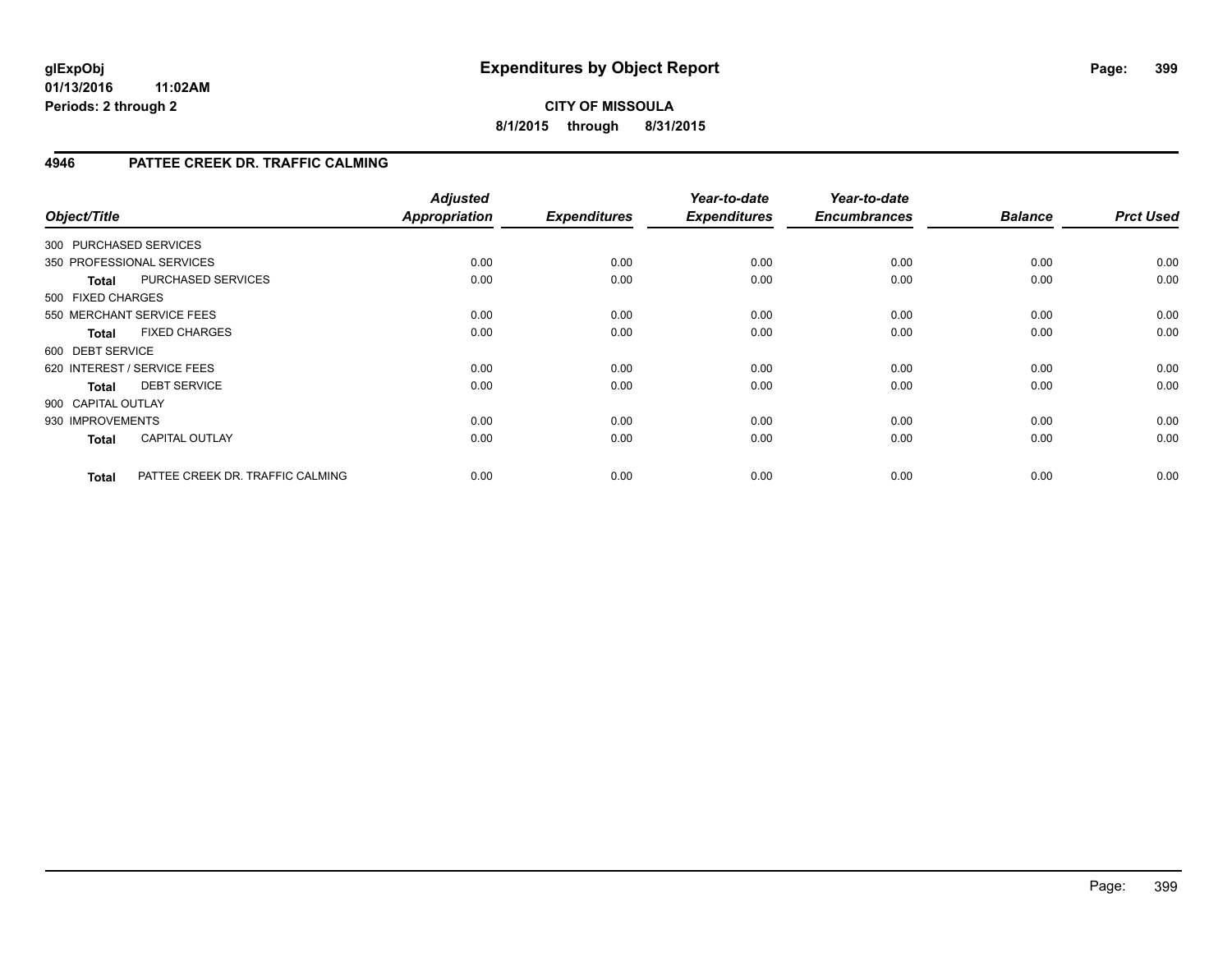#### **4948 STORMWATER OUTFALL RETROFITS**

**390 NON-DEPARTMENTAL**

| Object/Title                              | <b>Adjusted</b><br><b>Appropriation</b> | <b>Expenditures</b> | Year-to-date<br><b>Expenditures</b> | Year-to-date<br><b>Encumbrances</b> | <b>Balance</b> | <b>Prct Used</b> |
|-------------------------------------------|-----------------------------------------|---------------------|-------------------------------------|-------------------------------------|----------------|------------------|
| 300 PURCHASED SERVICES                    |                                         |                     |                                     |                                     |                |                  |
| 350 PROFESSIONAL SERVICES                 | 0.00                                    | 0.00                | 0.00                                | 0.00                                | 0.00           | 0.00             |
| <b>PURCHASED SERVICES</b><br><b>Total</b> | 0.00                                    | 0.00                | 0.00                                | 0.00                                | 0.00           | 0.00             |
| 500 FIXED CHARGES                         |                                         |                     |                                     |                                     |                |                  |
| 550 MERCHANT SERVICE FEES                 | 0.00                                    | 0.00                | 0.00                                | 0.00                                | 0.00           | 0.00             |
| <b>FIXED CHARGES</b><br><b>Total</b>      | 0.00                                    | 0.00                | 0.00                                | 0.00                                | 0.00           | 0.00             |
| NON-DEPARTMENTAL<br><b>Total</b>          | 0.00                                    | 0.00                | 0.00                                | 0.00                                | 0.00           | 0.00             |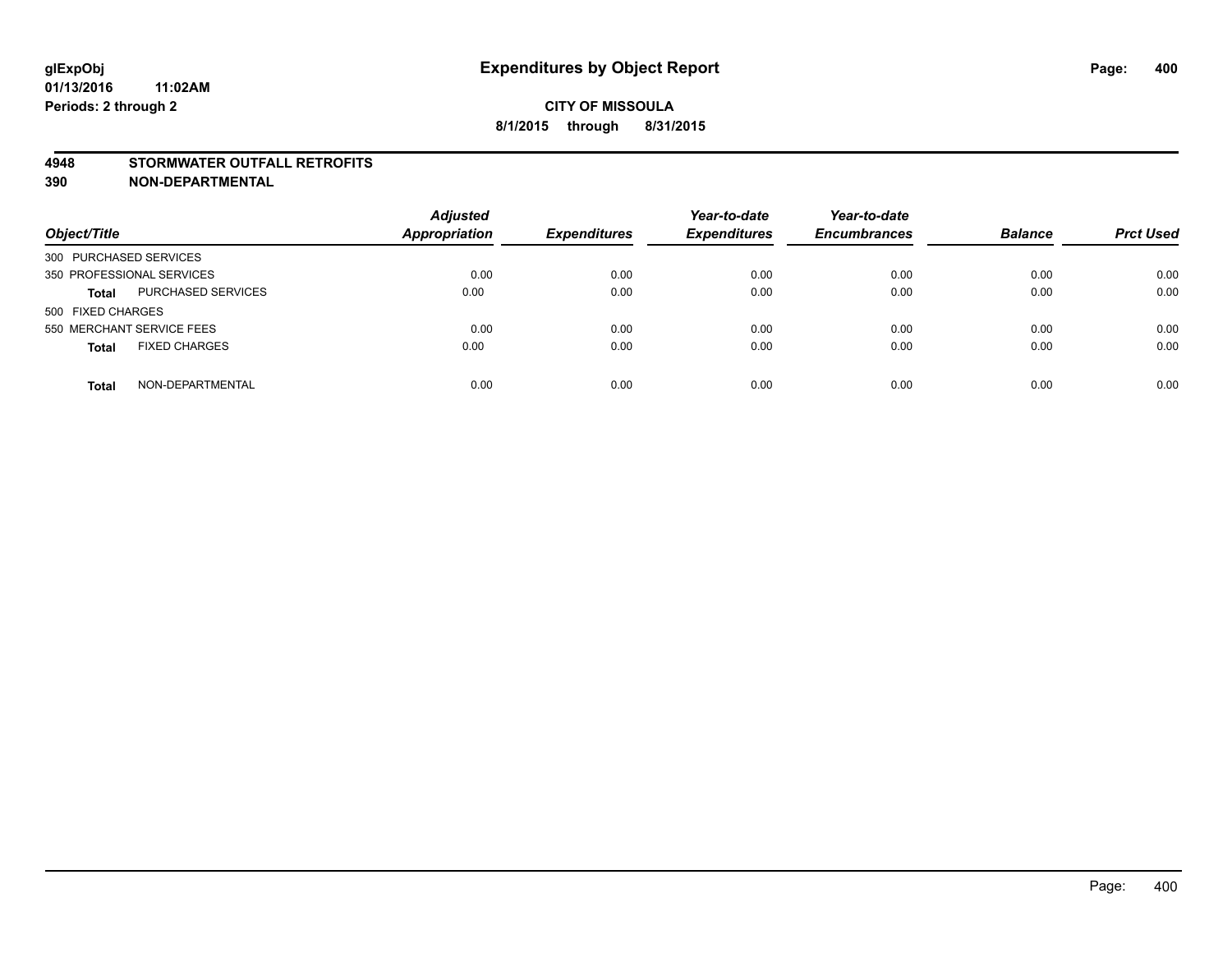## **4948 STORMWATER OUTFALL RETROFITS**

| Object/Title              |                              | <b>Adjusted</b><br><b>Appropriation</b> | <b>Expenditures</b> | Year-to-date<br><b>Expenditures</b> | Year-to-date<br><b>Encumbrances</b> | <b>Balance</b> | <b>Prct Used</b> |
|---------------------------|------------------------------|-----------------------------------------|---------------------|-------------------------------------|-------------------------------------|----------------|------------------|
| 300 PURCHASED SERVICES    |                              |                                         |                     |                                     |                                     |                |                  |
| 350 PROFESSIONAL SERVICES |                              | 0.00                                    | 0.00                | 0.00                                | 0.00                                | 0.00           | 0.00             |
| <b>Total</b>              | PURCHASED SERVICES           | 0.00                                    | 0.00                | 0.00                                | 0.00                                | 0.00           | 0.00             |
| 500 FIXED CHARGES         |                              |                                         |                     |                                     |                                     |                |                  |
| 550 MERCHANT SERVICE FEES |                              | 0.00                                    | 0.00                | 0.00                                | 0.00                                | 0.00           | 0.00             |
| <b>Total</b>              | <b>FIXED CHARGES</b>         | 0.00                                    | 0.00                | 0.00                                | 0.00                                | 0.00           | 0.00             |
| <b>Total</b>              | STORMWATER OUTFALL RETROFITS | 0.00                                    | 0.00                | 0.00                                | 0.00                                | 0.00           | 0.00             |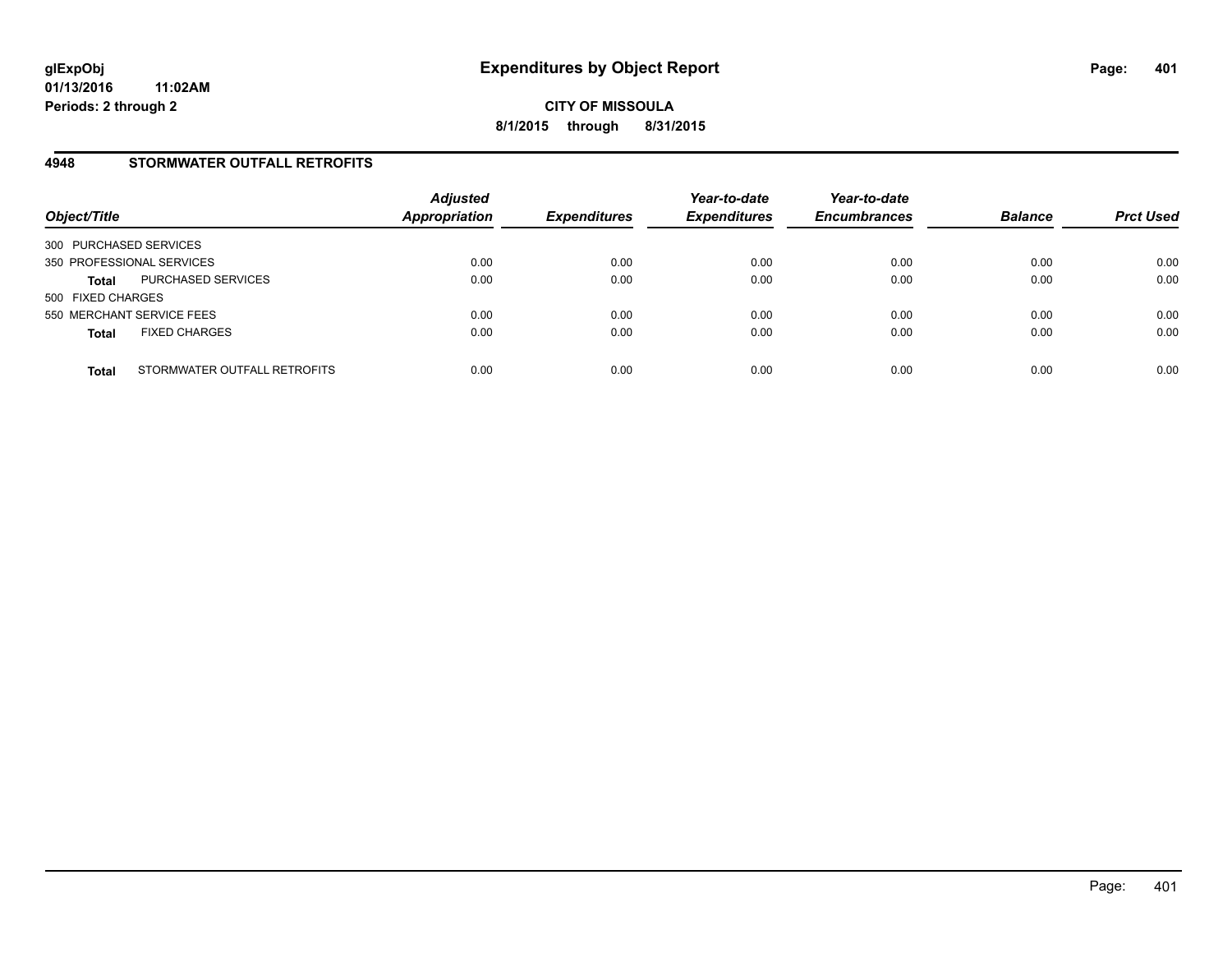#### **4949 WAYFINDING PROJECT**

**390 NON-DEPARTMENTAL**

|                        |                            | <b>Adjusted</b> |                     | Year-to-date        | Year-to-date        |                |                  |
|------------------------|----------------------------|-----------------|---------------------|---------------------|---------------------|----------------|------------------|
| Object/Title           |                            | Appropriation   | <b>Expenditures</b> | <b>Expenditures</b> | <b>Encumbrances</b> | <b>Balance</b> | <b>Prct Used</b> |
| 100 PERSONAL SERVICES  |                            |                 |                     |                     |                     |                |                  |
| 110 SALARIES AND WAGES |                            | 0.00            | 0.00                | 0.00                | 0.00                | 0.00           | 0.00             |
|                        | 140 EMPLOYER CONTRIBUTIONS | 0.00            | 0.00                | 0.00                | 0.00                | 0.00           | 0.00             |
| <b>Total</b>           | PERSONAL SERVICES          | 0.00            | 0.00                | 0.00                | 0.00                | 0.00           | 0.00             |
| 200 SUPPLIES           |                            |                 |                     |                     |                     |                |                  |
| 210 OFFICE SUPPLIES    |                            | 0.00            | 0.00                | 0.00                | 0.00                | 0.00           | 0.00             |
| <b>Total</b>           | <b>SUPPLIES</b>            | 0.00            | 0.00                | 0.00                | 0.00                | 0.00           | 0.00             |
|                        | 300 PURCHASED SERVICES     |                 |                     |                     |                     |                |                  |
|                        | 350 PROFESSIONAL SERVICES  | 0.00            | 0.00                | 0.00                | 0.00                | 0.00           | 0.00             |
|                        | 360 REPAIR & MAINTENANCE   | 0.00            | 0.00                | 0.00                | 0.00                | 0.00           | 0.00             |
| <b>Total</b>           | PURCHASED SERVICES         | 0.00            | 0.00                | 0.00                | 0.00                | 0.00           | 0.00             |
| 500 FIXED CHARGES      |                            |                 |                     |                     |                     |                |                  |
|                        | 550 MERCHANT SERVICE FEES  | 0.00            | 0.00                | 0.00                | 0.00                | 0.00           | 0.00             |
| <b>Total</b>           | <b>FIXED CHARGES</b>       | 0.00            | 0.00                | 0.00                | 0.00                | 0.00           | 0.00             |
| 900 CAPITAL OUTLAY     |                            |                 |                     |                     |                     |                |                  |
| 930 IMPROVEMENTS       |                            | 0.00            | 0.00                | 0.00                | 0.00                | 0.00           | 0.00             |
|                        | 940 MACHINERY & EQUIPMENT  | 0.00            | 0.00                | 0.00                | 0.00                | 0.00           | 0.00             |
| <b>Total</b>           | CAPITAL OUTLAY             | 0.00            | 0.00                | 0.00                | 0.00                | 0.00           | 0.00             |
| <b>Total</b>           | NON-DEPARTMENTAL           | 0.00            | 0.00                | 0.00                | 0.00                | 0.00           | 0.00             |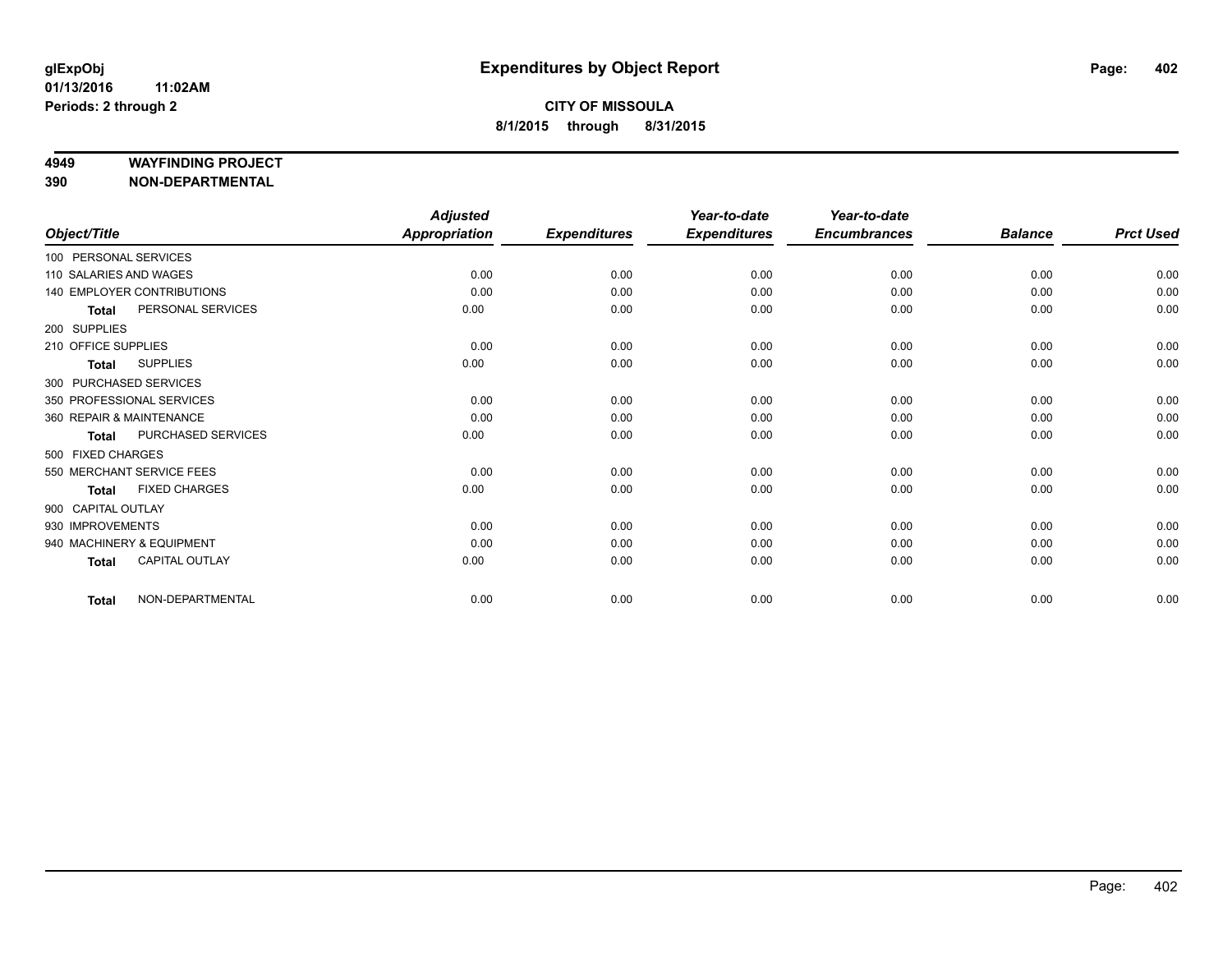**CITY OF MISSOULA 8/1/2015 through 8/31/2015**

#### **4949 WAYFINDING PROJECT**

|                           |                            | <b>Adjusted</b>      |                     | Year-to-date        | Year-to-date        |                |                  |
|---------------------------|----------------------------|----------------------|---------------------|---------------------|---------------------|----------------|------------------|
| Object/Title              |                            | <b>Appropriation</b> | <b>Expenditures</b> | <b>Expenditures</b> | <b>Encumbrances</b> | <b>Balance</b> | <b>Prct Used</b> |
| 100 PERSONAL SERVICES     |                            |                      |                     |                     |                     |                |                  |
| 110 SALARIES AND WAGES    |                            | 0.00                 | 0.00                | 0.00                | 0.00                | 0.00           | 0.00             |
|                           | 140 EMPLOYER CONTRIBUTIONS | 0.00                 | 0.00                | 0.00                | 0.00                | 0.00           | 0.00             |
| <b>Total</b>              | PERSONAL SERVICES          | 0.00                 | 0.00                | 0.00                | 0.00                | 0.00           | 0.00             |
| 200 SUPPLIES              |                            |                      |                     |                     |                     |                |                  |
| 210 OFFICE SUPPLIES       |                            | 0.00                 | 0.00                | 0.00                | 0.00                | 0.00           | 0.00             |
| <b>Total</b>              | <b>SUPPLIES</b>            | 0.00                 | 0.00                | 0.00                | 0.00                | 0.00           | 0.00             |
| 300 PURCHASED SERVICES    |                            |                      |                     |                     |                     |                |                  |
| 350 PROFESSIONAL SERVICES |                            | 0.00                 | 0.00                | 0.00                | 0.00                | 0.00           | 0.00             |
| 360 REPAIR & MAINTENANCE  |                            | 0.00                 | 0.00                | 0.00                | 0.00                | 0.00           | 0.00             |
| <b>Total</b>              | PURCHASED SERVICES         | 0.00                 | 0.00                | 0.00                | 0.00                | 0.00           | 0.00             |
| 500 FIXED CHARGES         |                            |                      |                     |                     |                     |                |                  |
| 550 MERCHANT SERVICE FEES |                            | 0.00                 | 0.00                | 0.00                | 0.00                | 0.00           | 0.00             |
| <b>Total</b>              | <b>FIXED CHARGES</b>       | 0.00                 | 0.00                | 0.00                | 0.00                | 0.00           | 0.00             |
| 900 CAPITAL OUTLAY        |                            |                      |                     |                     |                     |                |                  |
| 930 IMPROVEMENTS          |                            | 0.00                 | 0.00                | 0.00                | 0.00                | 0.00           | 0.00             |
| 940 MACHINERY & EQUIPMENT |                            | 0.00                 | 0.00                | 0.00                | 0.00                | 0.00           | 0.00             |
| <b>Total</b>              | <b>CAPITAL OUTLAY</b>      | 0.00                 | 0.00                | 0.00                | 0.00                | 0.00           | 0.00             |
| <b>Total</b>              | <b>WAYFINDING PROJECT</b>  | 0.00                 | 0.00                | 0.00                | 0.00                | 0.00           | 0.00             |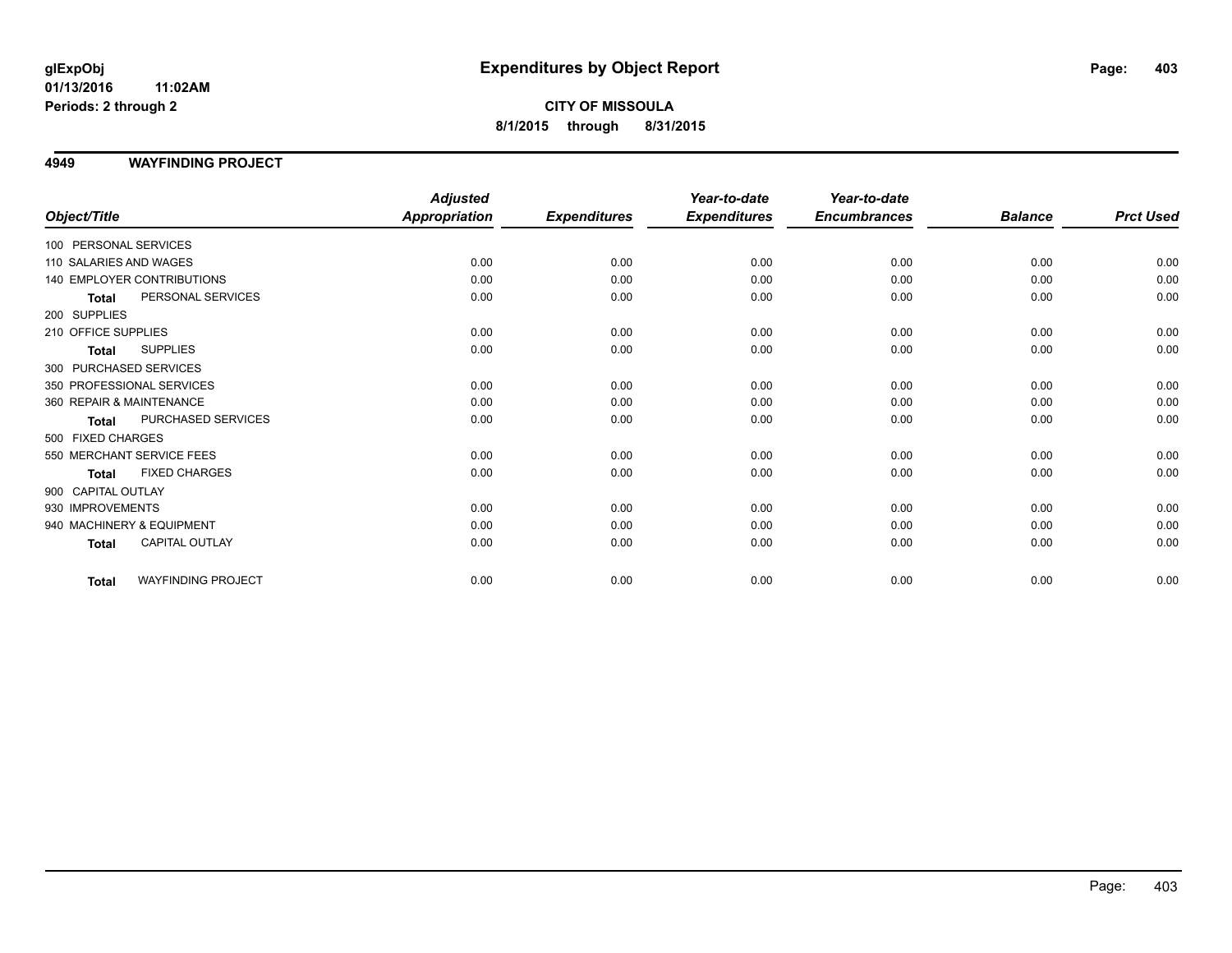#### **4990 ARRA ENHANCEMENTS**

**500 N HIGGINS STREETSCAPE**

| Object/Title              |                       | <b>Adjusted</b><br><b>Appropriation</b> | <b>Expenditures</b> | Year-to-date<br><b>Expenditures</b> | Year-to-date<br><b>Encumbrances</b> | <b>Balance</b> | <b>Prct Used</b> |
|---------------------------|-----------------------|-----------------------------------------|---------------------|-------------------------------------|-------------------------------------|----------------|------------------|
| 500 FIXED CHARGES         |                       |                                         |                     |                                     |                                     |                |                  |
| 550 MERCHANT SERVICE FEES |                       | 0.00                                    | 0.00                | 0.00                                | 0.00                                | 0.00           | 0.00             |
| <b>Total</b>              | <b>FIXED CHARGES</b>  | 0.00                                    | 0.00                | 0.00                                | 0.00                                | 0.00           | 0.00             |
| 900 CAPITAL OUTLAY        |                       |                                         |                     |                                     |                                     |                |                  |
| 930 IMPROVEMENTS          |                       | 0.00                                    | 0.00                | 0.00                                | 0.00                                | 0.00           | 0.00             |
| <b>Total</b>              | <b>CAPITAL OUTLAY</b> | 0.00                                    | 0.00                | 0.00                                | 0.00                                | 0.00           | 0.00             |
| <b>Total</b>              | N HIGGINS STREETSCAPE | 0.00                                    | 0.00                | 0.00                                | 0.00                                | 0.00           | 0.00             |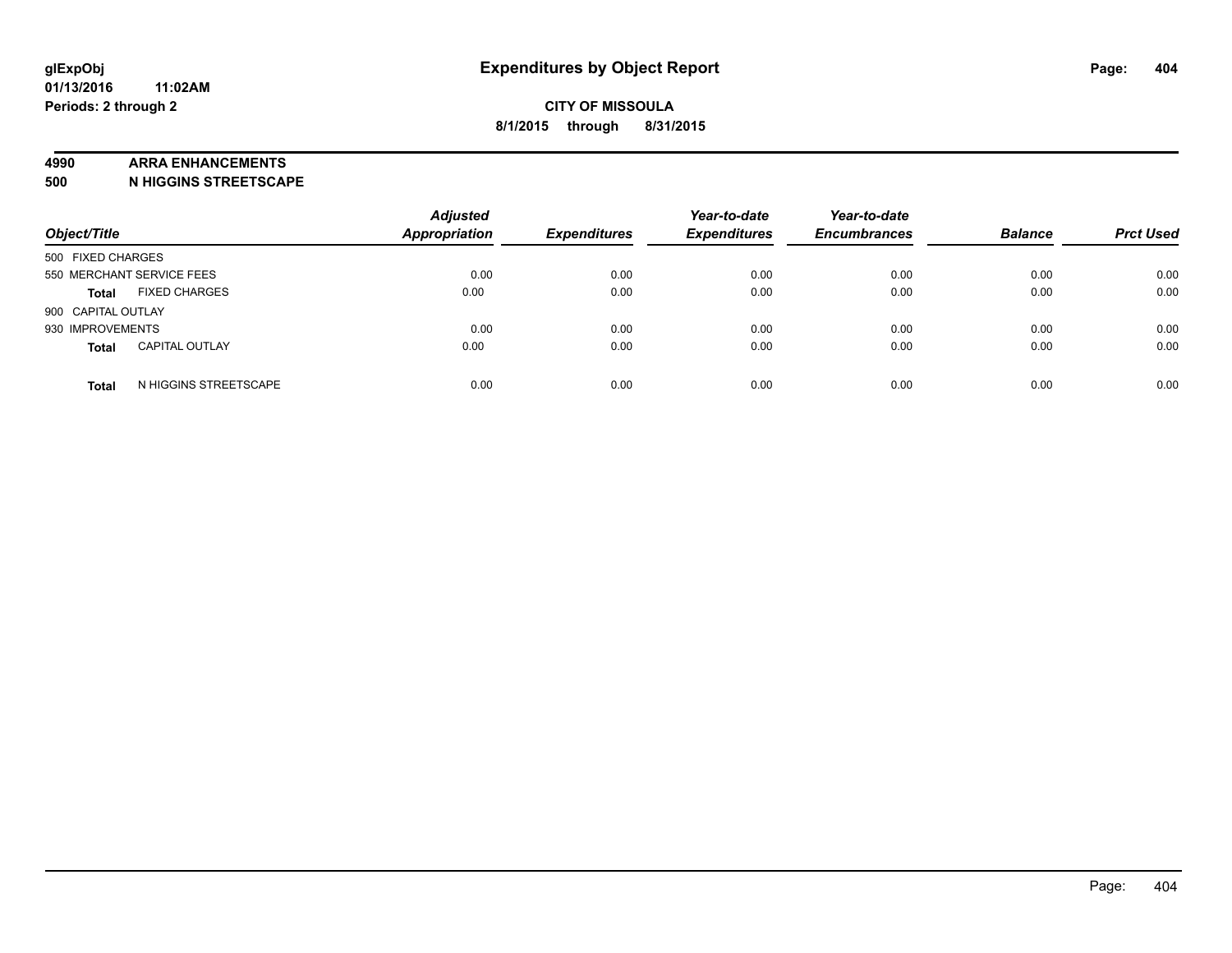## **CITY OF MISSOULA 8/1/2015 through 8/31/2015**

**4990 ARRA ENHANCEMENTS 510 CURB RAMPS**

|                    |                           | <b>Adjusted</b>      |                     | Year-to-date        | Year-to-date        |                |                  |
|--------------------|---------------------------|----------------------|---------------------|---------------------|---------------------|----------------|------------------|
| Object/Title       |                           | <b>Appropriation</b> | <b>Expenditures</b> | <b>Expenditures</b> | <b>Encumbrances</b> | <b>Balance</b> | <b>Prct Used</b> |
| 500 FIXED CHARGES  |                           |                      |                     |                     |                     |                |                  |
|                    | 550 MERCHANT SERVICE FEES | 0.00                 | 0.00                | 0.00                | 0.00                | 0.00           | 0.00             |
| <b>Total</b>       | <b>FIXED CHARGES</b>      | 0.00                 | 0.00                | 0.00                | 0.00                | 0.00           | 0.00             |
| 900 CAPITAL OUTLAY |                           |                      |                     |                     |                     |                |                  |
| 930 IMPROVEMENTS   |                           | 0.00                 | 0.00                | 0.00                | 0.00                | 0.00           | 0.00             |
| <b>Total</b>       | <b>CAPITAL OUTLAY</b>     | 0.00                 | 0.00                | 0.00                | 0.00                | 0.00           | 0.00             |
| <b>Total</b>       | <b>CURB RAMPS</b>         | 0.00                 | 0.00                | 0.00                | 0.00                | 0.00           | 0.00             |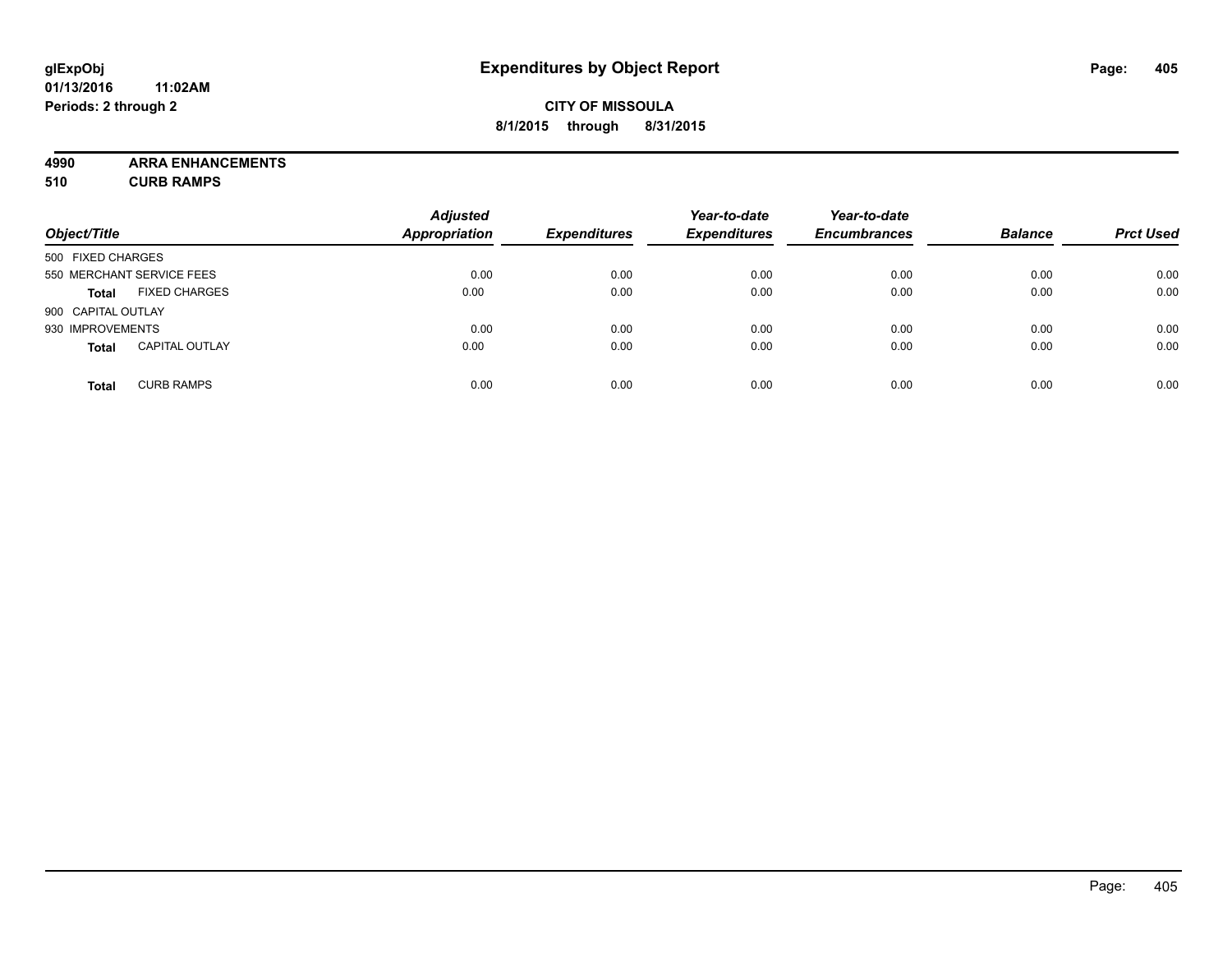#### **CITY OF MISSOULA 8/1/2015 through 8/31/2015**

#### **4990 ARRA ENHANCEMENTS**

**515 RSNAKE GATEWAY GREENOUGH DRIVE**

| Object/Title              |                                | <b>Adjusted</b><br><b>Appropriation</b> | <b>Expenditures</b> | Year-to-date<br><b>Expenditures</b> | Year-to-date<br><b>Encumbrances</b> | <b>Balance</b> | <b>Prct Used</b> |
|---------------------------|--------------------------------|-----------------------------------------|---------------------|-------------------------------------|-------------------------------------|----------------|------------------|
| 500 FIXED CHARGES         |                                |                                         |                     |                                     |                                     |                |                  |
| 550 MERCHANT SERVICE FEES |                                | 0.00                                    | 0.00                | 0.00                                | 0.00                                | 0.00           | 0.00             |
| <b>Total</b>              | <b>FIXED CHARGES</b>           | 0.00                                    | 0.00                | 0.00                                | 0.00                                | 0.00           | 0.00             |
| 900 CAPITAL OUTLAY        |                                |                                         |                     |                                     |                                     |                |                  |
| 930 IMPROVEMENTS          |                                | 0.00                                    | 0.00                | 0.00                                | 0.00                                | 0.00           | 0.00             |
| <b>Total</b>              | <b>CAPITAL OUTLAY</b>          | 0.00                                    | 0.00                | 0.00                                | 0.00                                | 0.00           | 0.00             |
| <b>Total</b>              | RSNAKE GATEWAY GREENOUGH DRIVE | 0.00                                    | 0.00                | 0.00                                | 0.00                                | 0.00           | 0.00             |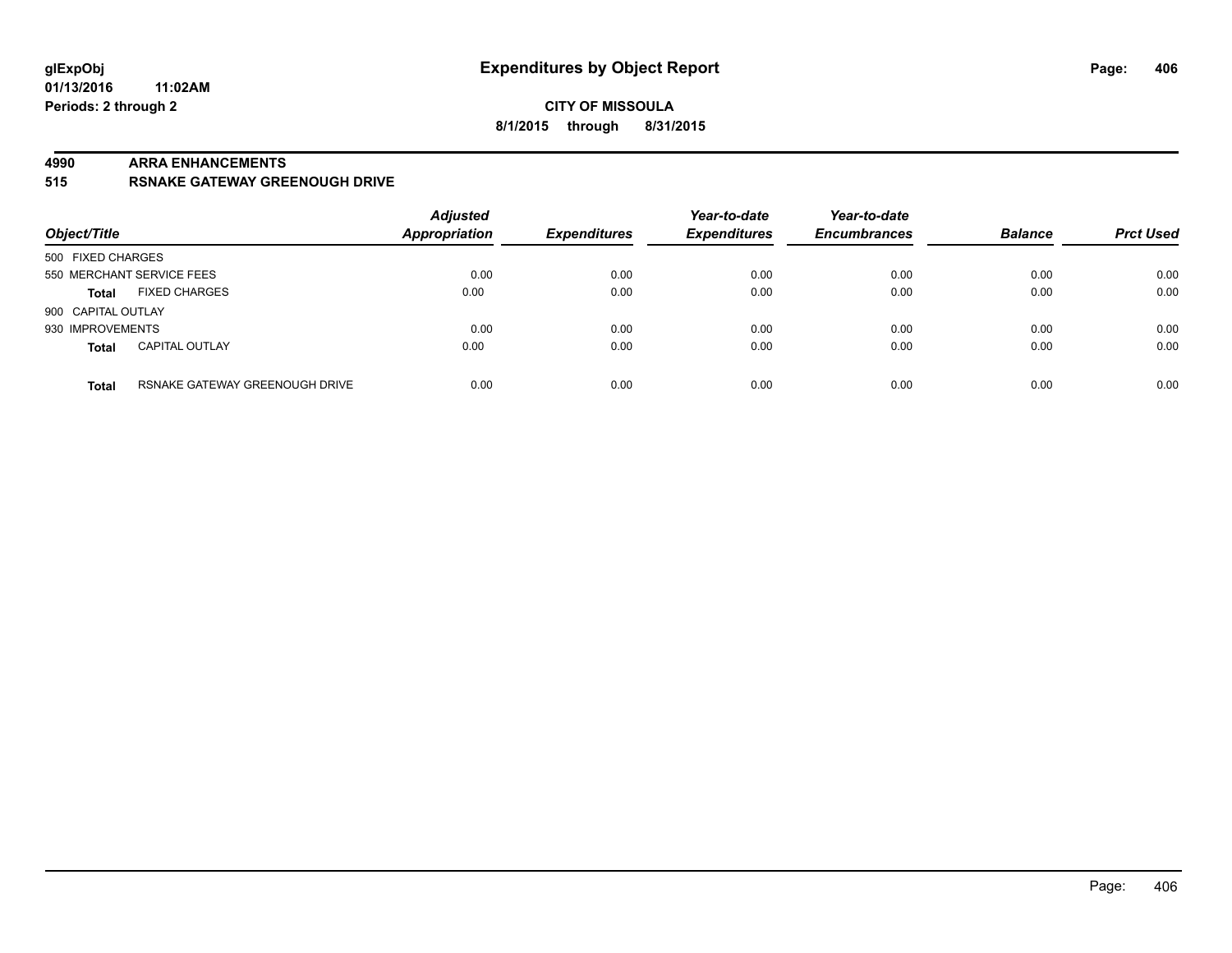**CITY OF MISSOULA 8/1/2015 through 8/31/2015**

#### **4990 ARRA ENHANCEMENTS**

| Object/Title                             | <b>Adjusted</b><br><b>Appropriation</b> | <b>Expenditures</b> | Year-to-date<br><b>Expenditures</b> | Year-to-date<br><b>Encumbrances</b> | <b>Balance</b> | <b>Prct Used</b> |
|------------------------------------------|-----------------------------------------|---------------------|-------------------------------------|-------------------------------------|----------------|------------------|
| 500 FIXED CHARGES                        |                                         |                     |                                     |                                     |                |                  |
| 550 MERCHANT SERVICE FEES                | 0.00                                    | 0.00                | 0.00                                | 0.00                                | 0.00           | 0.00             |
| <b>FIXED CHARGES</b><br><b>Total</b>     | 0.00                                    | 0.00                | 0.00                                | 0.00                                | 0.00           | 0.00             |
| 900 CAPITAL OUTLAY                       |                                         |                     |                                     |                                     |                |                  |
| 930 IMPROVEMENTS                         | 0.00                                    | 0.00                | 0.00                                | 0.00                                | 0.00           | 0.00             |
| <b>CAPITAL OUTLAY</b><br><b>Total</b>    | 0.00                                    | 0.00                | 0.00                                | 0.00                                | 0.00           | 0.00             |
| <b>ARRA ENHANCEMENTS</b><br><b>Total</b> | 0.00                                    | 0.00                | 0.00                                | 0.00                                | 0.00           | 0.00             |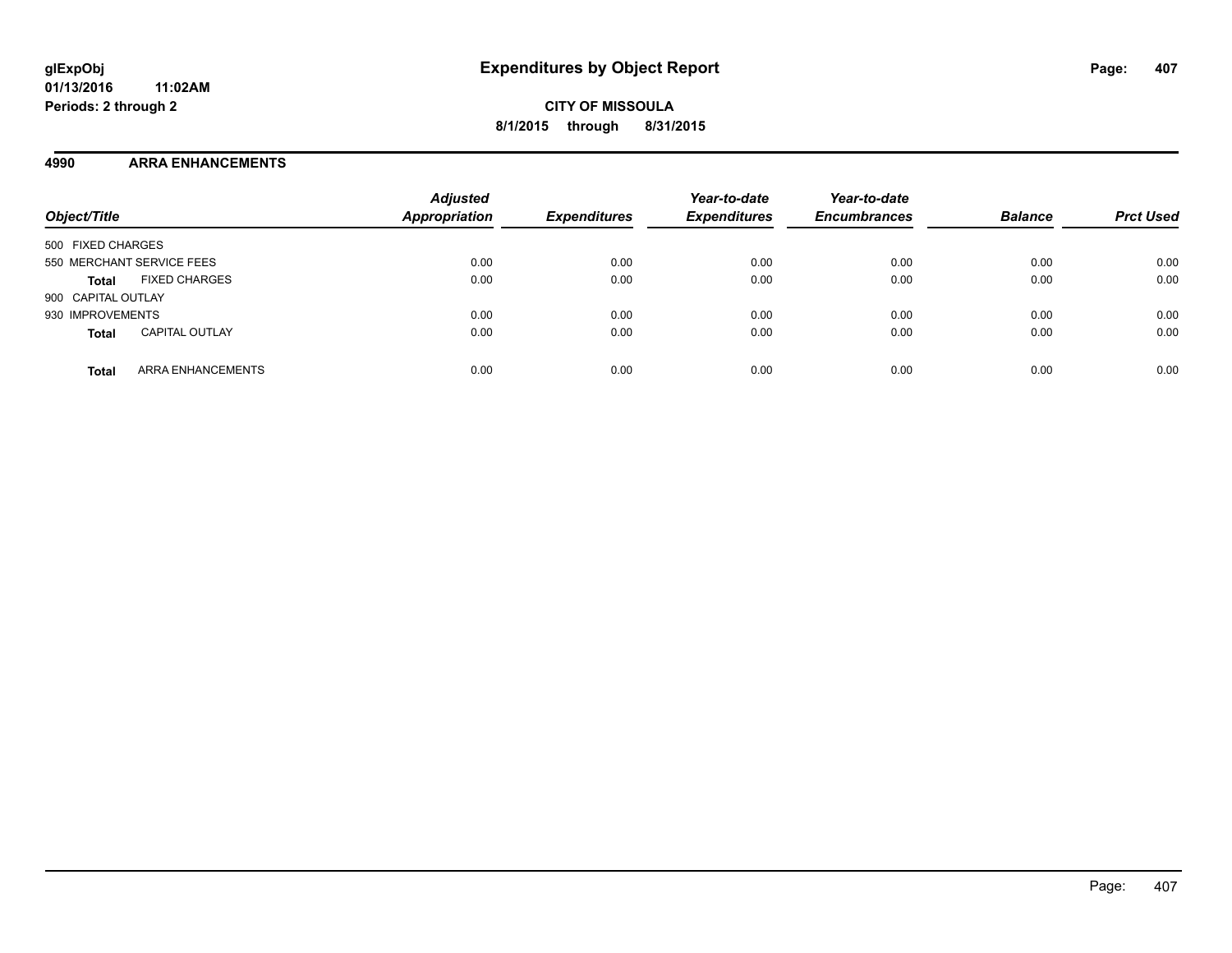#### **4991 ARRA HB645**

**500 N HIGGINS STREETSCAPE**

| Object/Title       |                           | <b>Adjusted</b><br><b>Appropriation</b> | <b>Expenditures</b> | Year-to-date<br><b>Expenditures</b> | Year-to-date<br><b>Encumbrances</b> | <b>Balance</b> | <b>Prct Used</b> |
|--------------------|---------------------------|-----------------------------------------|---------------------|-------------------------------------|-------------------------------------|----------------|------------------|
| 500 FIXED CHARGES  |                           |                                         |                     |                                     |                                     |                |                  |
|                    | 550 MERCHANT SERVICE FEES | 0.00                                    | 0.00                | 0.00                                | 0.00                                | 0.00           | 0.00             |
| <b>Total</b>       | <b>FIXED CHARGES</b>      | 0.00                                    | 0.00                | 0.00                                | 0.00                                | 0.00           | 0.00             |
| 900 CAPITAL OUTLAY |                           |                                         |                     |                                     |                                     |                |                  |
| 930 IMPROVEMENTS   |                           | 0.00                                    | 0.00                | 0.00                                | 0.00                                | 0.00           | 0.00             |
| <b>Total</b>       | <b>CAPITAL OUTLAY</b>     | 0.00                                    | 0.00                | 0.00                                | 0.00                                | 0.00           | 0.00             |
| <b>Total</b>       | N HIGGINS STREETSCAPE     | 0.00                                    | 0.00                | 0.00                                | 0.00                                | 0.00           | 0.00             |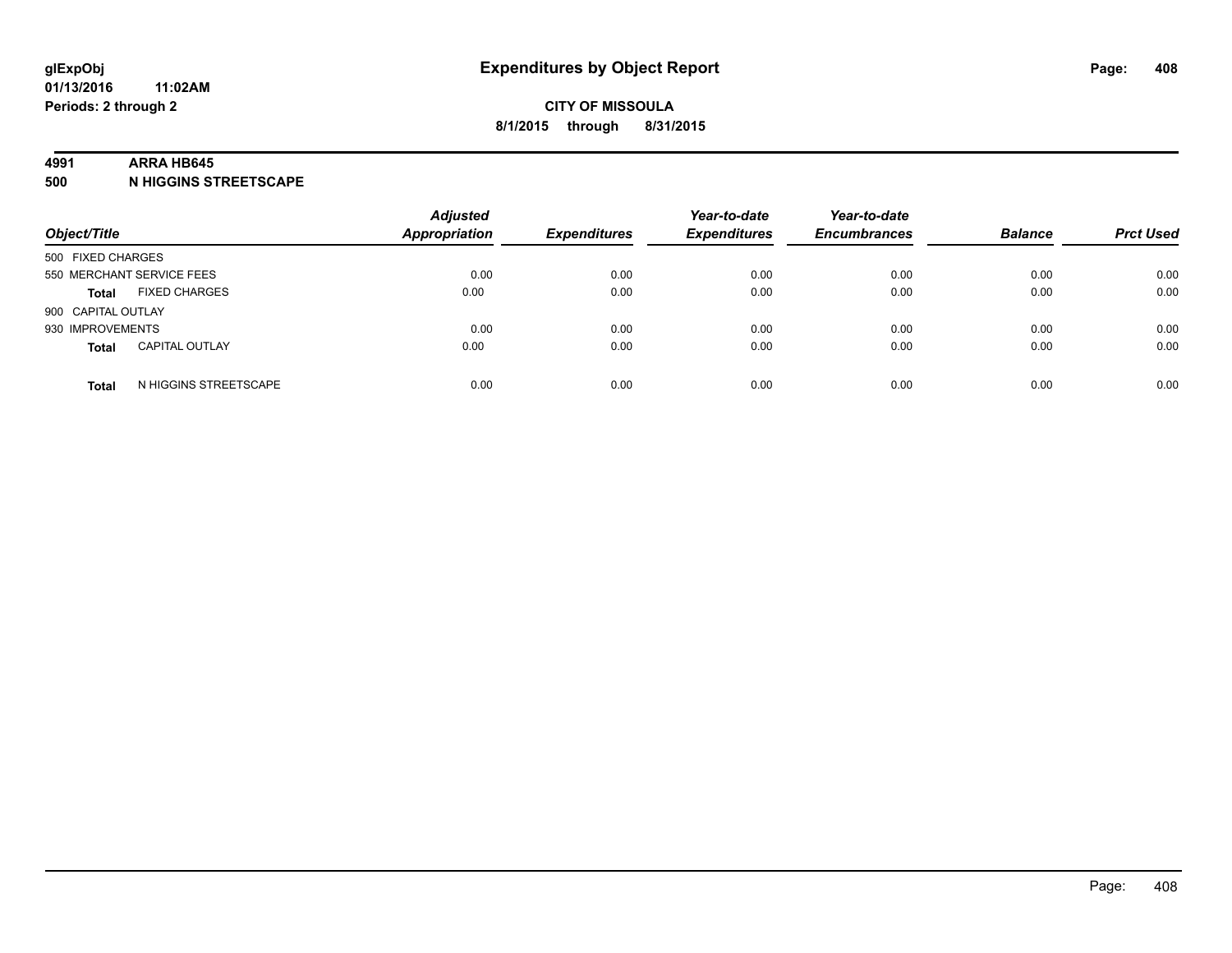## **4991 ARRA HB645**

**520 N HIGGINS PAVING**

| Object/Title              |                       | <b>Adjusted</b><br><b>Appropriation</b> | <b>Expenditures</b> | Year-to-date<br><b>Expenditures</b> | Year-to-date<br><b>Encumbrances</b> | <b>Balance</b> | <b>Prct Used</b> |
|---------------------------|-----------------------|-----------------------------------------|---------------------|-------------------------------------|-------------------------------------|----------------|------------------|
| 500 FIXED CHARGES         |                       |                                         |                     |                                     |                                     |                |                  |
| 550 MERCHANT SERVICE FEES |                       | 0.00                                    | 0.00                | 0.00                                | 0.00                                | 0.00           | 0.00             |
| <b>Total</b>              | <b>FIXED CHARGES</b>  | 0.00                                    | 0.00                | 0.00                                | 0.00                                | 0.00           | 0.00             |
| 900 CAPITAL OUTLAY        |                       |                                         |                     |                                     |                                     |                |                  |
| 930 IMPROVEMENTS          |                       | 0.00                                    | 0.00                | 0.00                                | 0.00                                | 0.00           | 0.00             |
| <b>Total</b>              | <b>CAPITAL OUTLAY</b> | 0.00                                    | 0.00                | 0.00                                | 0.00                                | 0.00           | 0.00             |
| <b>Total</b>              | N HIGGINS PAVING      | 0.00                                    | 0.00                | 0.00                                | 0.00                                | 0.00           | 0.00             |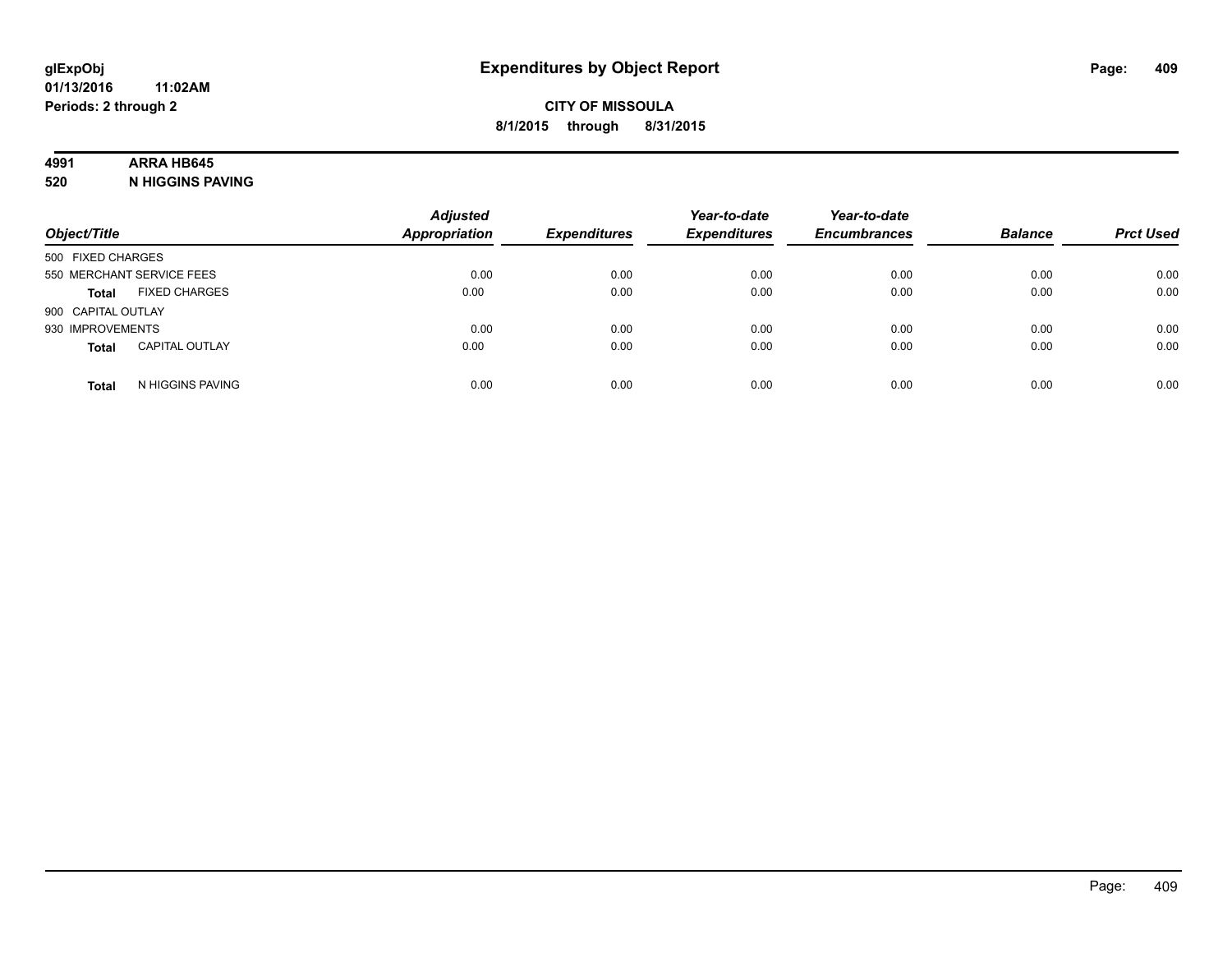#### **CITY OF MISSOULA 8/1/2015 through 8/31/2015**

#### **4991 ARRA HB645**

**525 BROOKS ST CURB & SW IMPROVEMENTS**

| Object/Title       |                                 | <b>Adjusted</b><br><b>Appropriation</b> | <b>Expenditures</b> | Year-to-date<br><b>Expenditures</b> | Year-to-date<br><b>Encumbrances</b> | <b>Balance</b> | <b>Prct Used</b> |
|--------------------|---------------------------------|-----------------------------------------|---------------------|-------------------------------------|-------------------------------------|----------------|------------------|
| 500 FIXED CHARGES  |                                 |                                         |                     |                                     |                                     |                |                  |
|                    | 550 MERCHANT SERVICE FEES       | 0.00                                    | 0.00                | 0.00                                | 0.00                                | 0.00           | 0.00             |
| <b>Total</b>       | <b>FIXED CHARGES</b>            | 0.00                                    | 0.00                | 0.00                                | 0.00                                | 0.00           | 0.00             |
| 900 CAPITAL OUTLAY |                                 |                                         |                     |                                     |                                     |                |                  |
| 930 IMPROVEMENTS   |                                 | 0.00                                    | 0.00                | 0.00                                | 0.00                                | 0.00           | 0.00             |
| <b>Total</b>       | <b>CAPITAL OUTLAY</b>           | 0.00                                    | 0.00                | 0.00                                | 0.00                                | 0.00           | 0.00             |
| <b>Total</b>       | BROOKS ST CURB & SW IMPROVEMENT | 0.00                                    | 0.00                | 0.00                                | 0.00                                | 0.00           | 0.00             |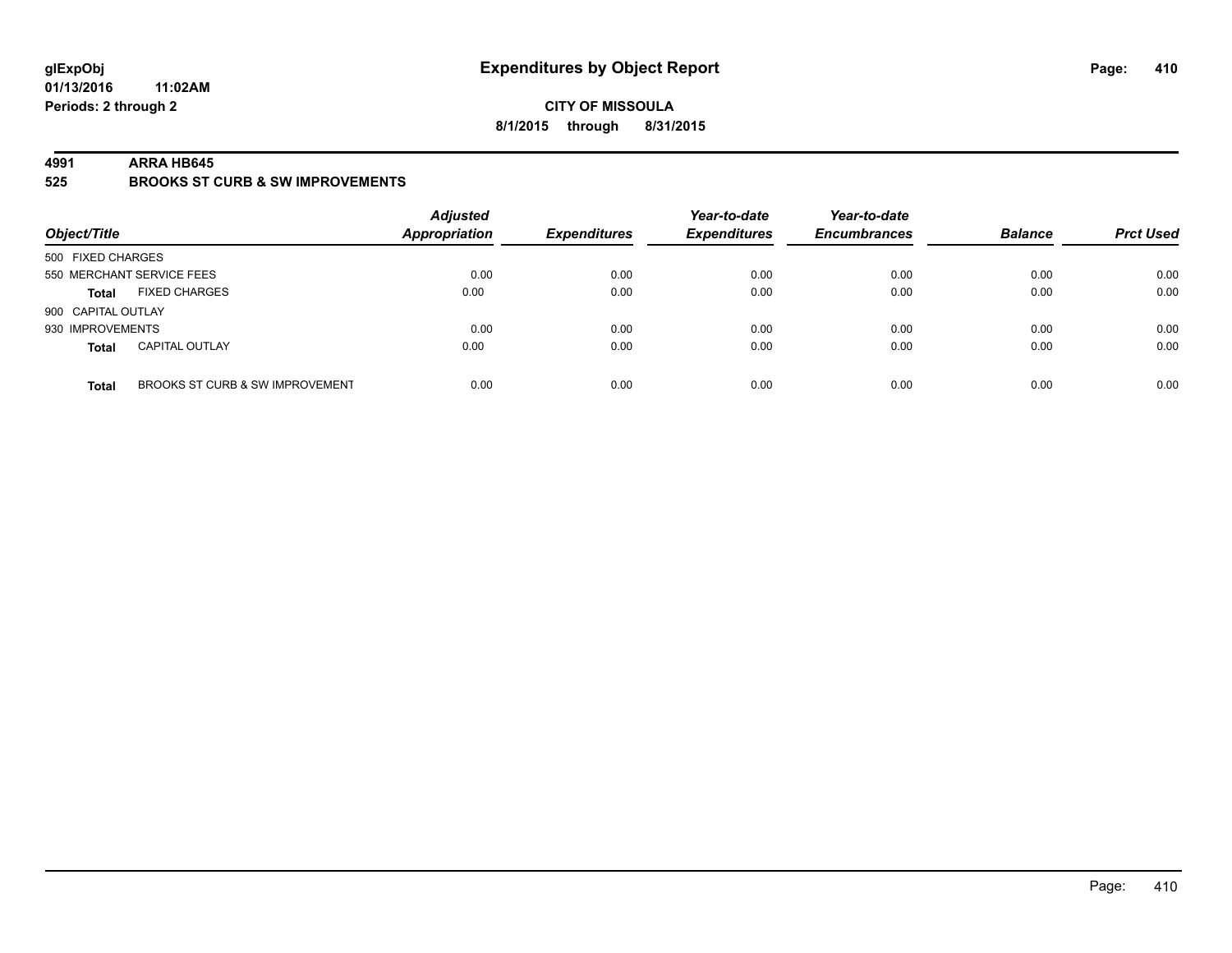# **4991 ARRA HB645**

**530 CURB RAMPS**

|                    |                            | <b>Adjusted</b> |                     | Year-to-date        | Year-to-date        |                |                  |
|--------------------|----------------------------|-----------------|---------------------|---------------------|---------------------|----------------|------------------|
| Object/Title       |                            | Appropriation   | <b>Expenditures</b> | <b>Expenditures</b> | <b>Encumbrances</b> | <b>Balance</b> | <b>Prct Used</b> |
|                    | 100 PERSONAL SERVICES      |                 |                     |                     |                     |                |                  |
|                    | 140 EMPLOYER CONTRIBUTIONS | 0.00            | 0.00                | 0.00                | 0.00                | 0.00           | 0.00             |
| <b>Total</b>       | PERSONAL SERVICES          | 0.00            | 0.00                | 0.00                | 0.00                | 0.00           | 0.00             |
| 500 FIXED CHARGES  |                            |                 |                     |                     |                     |                |                  |
|                    | 550 MERCHANT SERVICE FEES  | 0.00            | 0.00                | 0.00                | 0.00                | 0.00           | 0.00             |
| <b>Total</b>       | <b>FIXED CHARGES</b>       | 0.00            | 0.00                | 0.00                | 0.00                | 0.00           | 0.00             |
| 900 CAPITAL OUTLAY |                            |                 |                     |                     |                     |                |                  |
| 930 IMPROVEMENTS   |                            | 0.00            | 0.00                | 0.00                | 0.00                | 0.00           | 0.00             |
| Total              | <b>CAPITAL OUTLAY</b>      | 0.00            | 0.00                | 0.00                | 0.00                | 0.00           | 0.00             |
| <b>Total</b>       | <b>CURB RAMPS</b>          | 0.00            | 0.00                | 0.00                | 0.00                | 0.00           | 0.00             |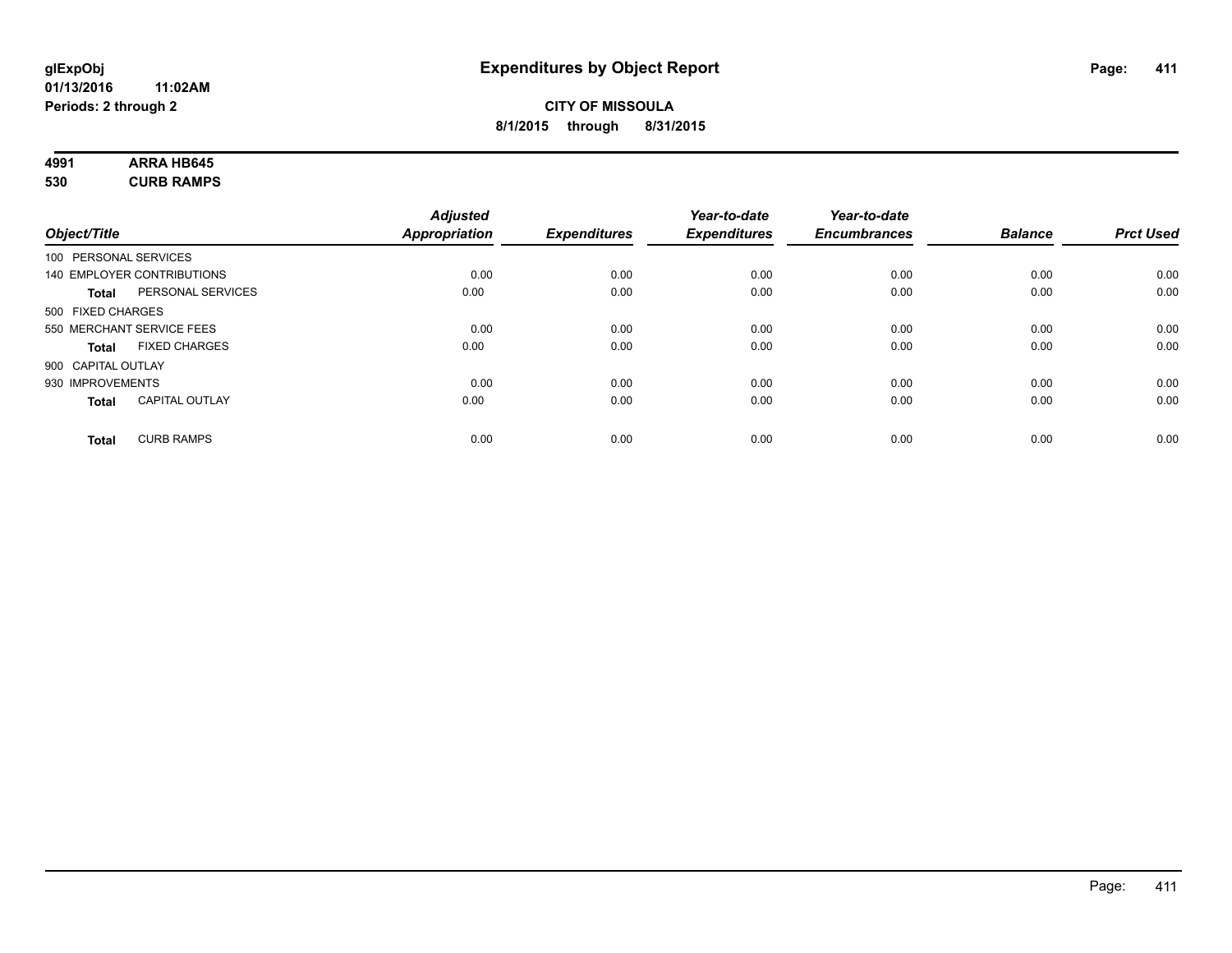## **CITY OF MISSOULA 8/1/2015 through 8/31/2015**

#### **4991 ARRA HB645**

**535 PARKS PLAYGROUND INSTALLS**

| Object/Title              |                                   | <b>Adjusted</b><br><b>Appropriation</b> | <b>Expenditures</b> | Year-to-date<br><b>Expenditures</b> | Year-to-date<br><b>Encumbrances</b> | <b>Balance</b> | <b>Prct Used</b> |
|---------------------------|-----------------------------------|-----------------------------------------|---------------------|-------------------------------------|-------------------------------------|----------------|------------------|
|                           |                                   |                                         |                     |                                     |                                     |                |                  |
| 100 PERSONAL SERVICES     |                                   |                                         |                     |                                     |                                     |                |                  |
| 110 SALARIES AND WAGES    |                                   | 0.00                                    | 0.00                | 0.00                                | 0.00                                | 0.00           | 0.00             |
| 120 OVERTIME/TERMINATION  |                                   | 0.00                                    | 0.00                | 0.00                                | 0.00                                | 0.00           | 0.00             |
|                           | <b>140 EMPLOYER CONTRIBUTIONS</b> | 0.00                                    | 0.00                | 0.00                                | 0.00                                | 0.00           | 0.00             |
| <b>Total</b>              | PERSONAL SERVICES                 | 0.00                                    | 0.00                | 0.00                                | 0.00                                | 0.00           | 0.00             |
| 500 FIXED CHARGES         |                                   |                                         |                     |                                     |                                     |                |                  |
| 550 MERCHANT SERVICE FEES |                                   | 0.00                                    | 0.00                | 0.00                                | 0.00                                | 0.00           | 0.00             |
| <b>Total</b>              | <b>FIXED CHARGES</b>              | 0.00                                    | 0.00                | 0.00                                | 0.00                                | 0.00           | 0.00             |
| 900 CAPITAL OUTLAY        |                                   |                                         |                     |                                     |                                     |                |                  |
| 930 IMPROVEMENTS          |                                   | 0.00                                    | 0.00                | 0.00                                | 0.00                                | 0.00           | 0.00             |
| <b>Total</b>              | <b>CAPITAL OUTLAY</b>             | 0.00                                    | 0.00                | 0.00                                | 0.00                                | 0.00           | 0.00             |
| <b>Total</b>              | PARKS PLAYGROUND INSTALLS         | 0.00                                    | 0.00                | 0.00                                | 0.00                                | 0.00           | 0.00             |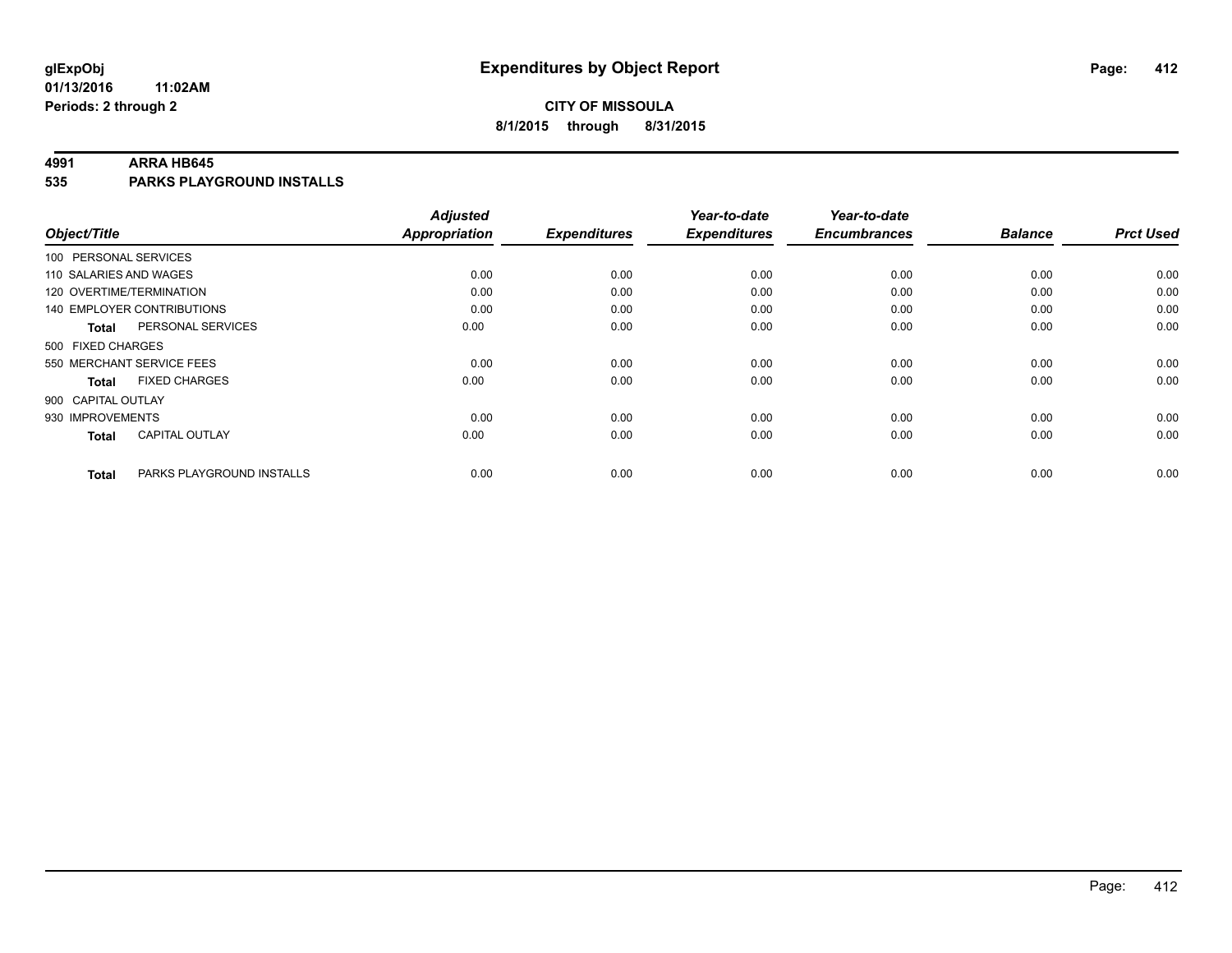#### **4991 ARRA HB645**

**540 GREENOUGH PARK BRIDGE**

| Object/Title       |                              | <b>Adjusted</b><br><b>Appropriation</b> | <b>Expenditures</b> | Year-to-date<br><b>Expenditures</b> | Year-to-date<br><b>Encumbrances</b> | <b>Balance</b> | <b>Prct Used</b> |
|--------------------|------------------------------|-----------------------------------------|---------------------|-------------------------------------|-------------------------------------|----------------|------------------|
|                    | 100 PERSONAL SERVICES        |                                         |                     |                                     |                                     |                |                  |
|                    | 120 OVERTIME/TERMINATION     | 0.00                                    | 0.00                | 0.00                                | 0.00                                | 0.00           | 0.00             |
|                    | 140 EMPLOYER CONTRIBUTIONS   | 0.00                                    | 0.00                | 0.00                                | 0.00                                | 0.00           | 0.00             |
| Total              | PERSONAL SERVICES            | 0.00                                    | 0.00                | 0.00                                | 0.00                                | 0.00           | 0.00             |
| 500 FIXED CHARGES  |                              |                                         |                     |                                     |                                     |                |                  |
|                    | 550 MERCHANT SERVICE FEES    | 0.00                                    | 0.00                | 0.00                                | 0.00                                | 0.00           | 0.00             |
| <b>Total</b>       | <b>FIXED CHARGES</b>         | 0.00                                    | 0.00                | 0.00                                | 0.00                                | 0.00           | 0.00             |
| 900 CAPITAL OUTLAY |                              |                                         |                     |                                     |                                     |                |                  |
| 930 IMPROVEMENTS   |                              | 0.00                                    | 0.00                | 0.00                                | 0.00                                | 0.00           | 0.00             |
| <b>Total</b>       | <b>CAPITAL OUTLAY</b>        | 0.00                                    | 0.00                | 0.00                                | 0.00                                | 0.00           | 0.00             |
| <b>Total</b>       | <b>GREENOUGH PARK BRIDGE</b> | 0.00                                    | 0.00                | 0.00                                | 0.00                                | 0.00           | 0.00             |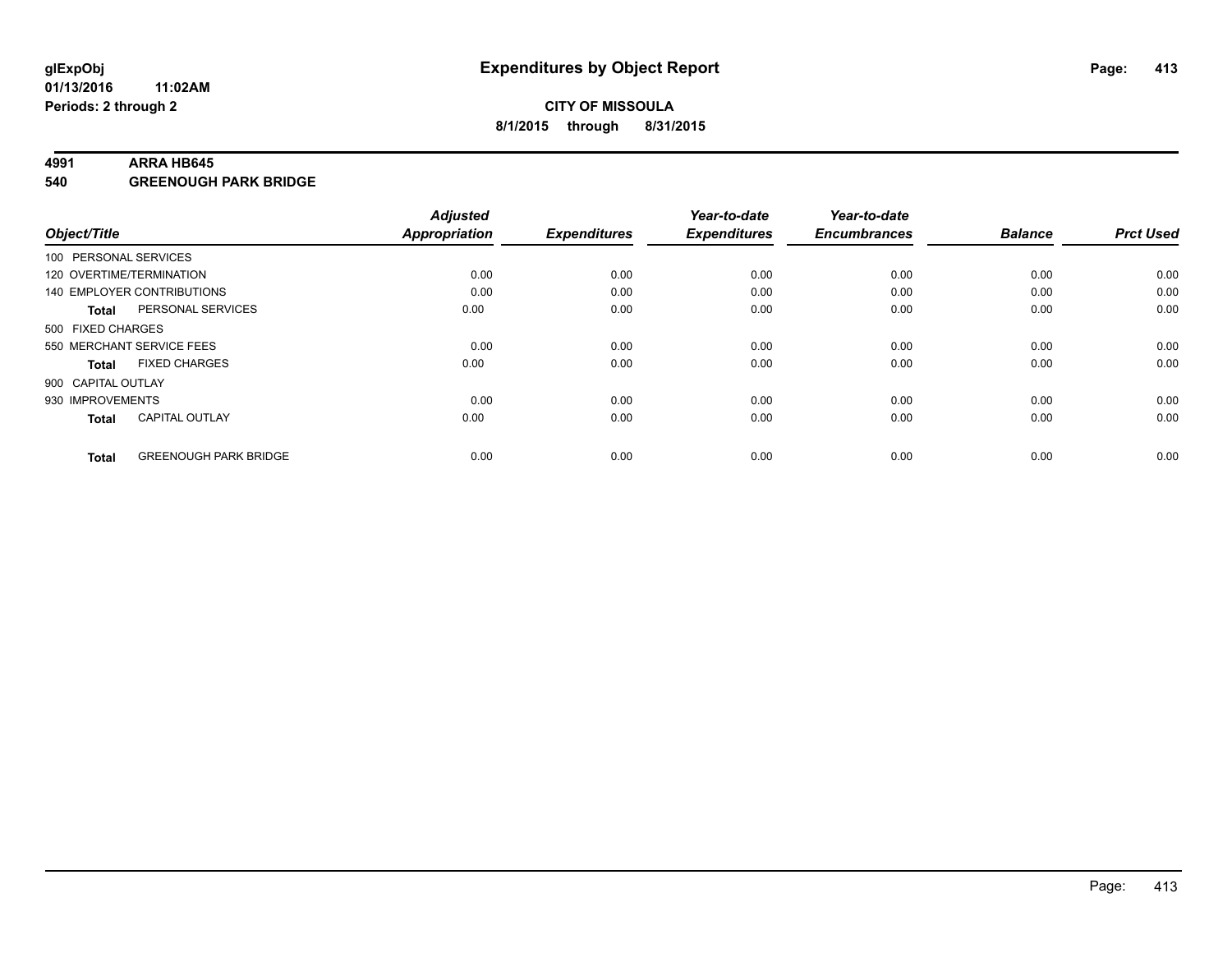**4991 ARRA HB645**

|                                       | <b>Adjusted</b>      |                     | Year-to-date        | Year-to-date        |                |                  |
|---------------------------------------|----------------------|---------------------|---------------------|---------------------|----------------|------------------|
| Object/Title                          | <b>Appropriation</b> | <b>Expenditures</b> | <b>Expenditures</b> | <b>Encumbrances</b> | <b>Balance</b> | <b>Prct Used</b> |
| 100 PERSONAL SERVICES                 |                      |                     |                     |                     |                |                  |
| 110 SALARIES AND WAGES                | 0.00                 | 0.00                | 0.00                | 0.00                | 0.00           | 0.00             |
| 120 OVERTIME/TERMINATION              | 0.00                 | 0.00                | 0.00                | 0.00                | 0.00           | 0.00             |
| <b>140 EMPLOYER CONTRIBUTIONS</b>     | 0.00                 | 0.00                | 0.00                | 0.00                | 0.00           | 0.00             |
| PERSONAL SERVICES<br>Total            | 0.00                 | 0.00                | 0.00                | 0.00                | 0.00           | 0.00             |
| 500 FIXED CHARGES                     |                      |                     |                     |                     |                |                  |
| 550 MERCHANT SERVICE FEES             | 0.00                 | 0.00                | 0.00                | 0.00                | 0.00           | 0.00             |
| <b>FIXED CHARGES</b><br><b>Total</b>  | 0.00                 | 0.00                | 0.00                | 0.00                | 0.00           | 0.00             |
| 900 CAPITAL OUTLAY                    |                      |                     |                     |                     |                |                  |
| 930 IMPROVEMENTS                      | 0.00                 | 0.00                | 0.00                | 0.00                | 0.00           | 0.00             |
| <b>CAPITAL OUTLAY</b><br><b>Total</b> | 0.00                 | 0.00                | 0.00                | 0.00                | 0.00           | 0.00             |
| ARRA HB645<br>Total                   | 0.00                 | 0.00                | 0.00                | 0.00                | 0.00           | 0.00             |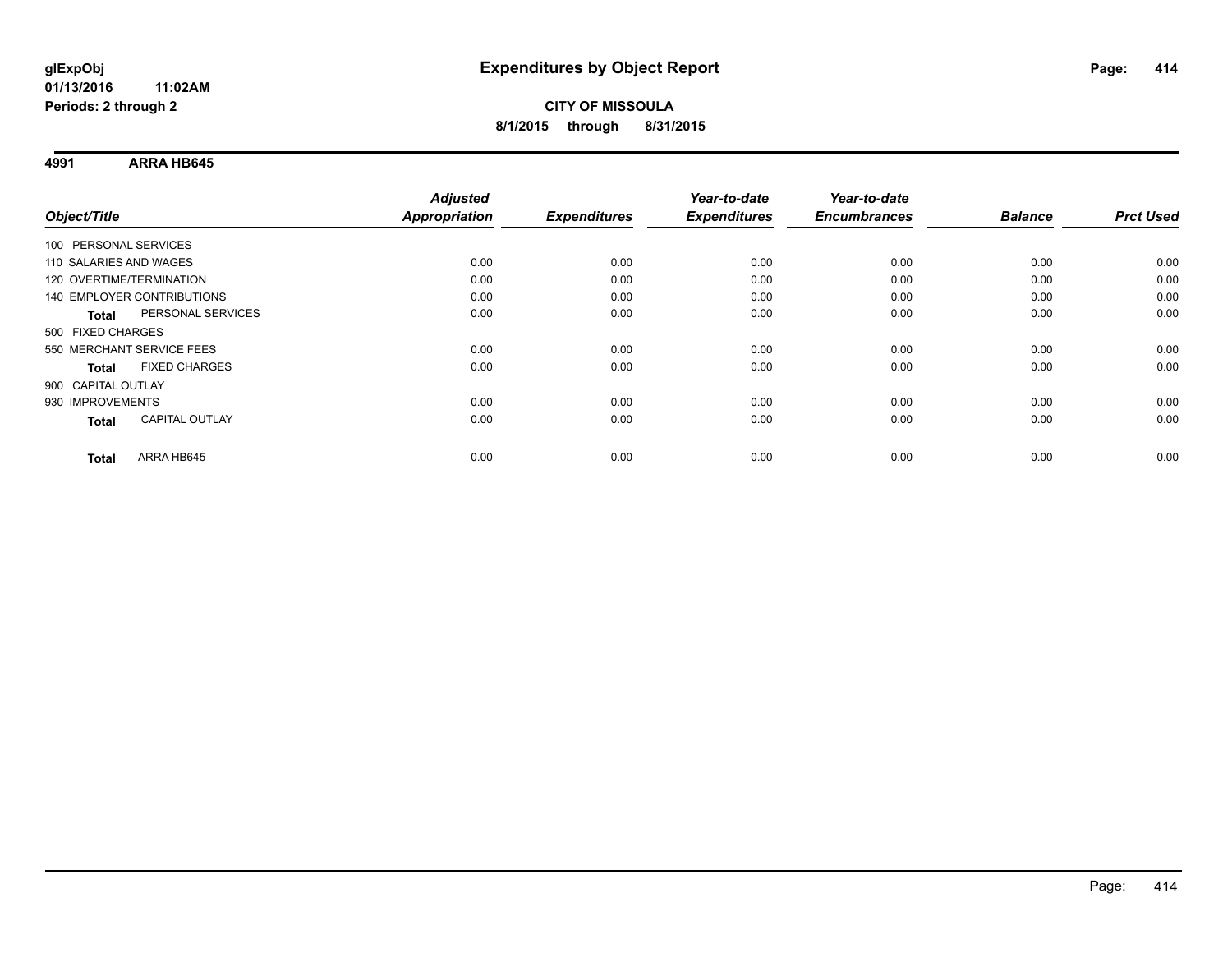**4992 WFL MILLER CREEK ROAD**

**390 NON-DEPARTMENTAL**

| Object/Title              |                       | <b>Adjusted</b><br><b>Appropriation</b> | <b>Expenditures</b> | Year-to-date<br><b>Expenditures</b> | Year-to-date<br><b>Encumbrances</b> | <b>Balance</b> | <b>Prct Used</b> |
|---------------------------|-----------------------|-----------------------------------------|---------------------|-------------------------------------|-------------------------------------|----------------|------------------|
| 500 FIXED CHARGES         |                       |                                         |                     |                                     |                                     |                |                  |
| 550 MERCHANT SERVICE FEES |                       | 0.00                                    | 0.00                | 0.00                                | 0.00                                | 0.00           | 0.00             |
| <b>Total</b>              | <b>FIXED CHARGES</b>  | 0.00                                    | 0.00                | 0.00                                | 0.00                                | 0.00           | 0.00             |
| 900 CAPITAL OUTLAY        |                       |                                         |                     |                                     |                                     |                |                  |
| 930 IMPROVEMENTS          |                       | 0.00                                    | 0.00                | 0.00                                | 0.00                                | 0.00           | 0.00             |
| <b>Total</b>              | <b>CAPITAL OUTLAY</b> | 0.00                                    | 0.00                | 0.00                                | 0.00                                | 0.00           | 0.00             |
| <b>Total</b>              | NON-DEPARTMENTAL      | 0.00                                    | 0.00                | 0.00                                | 0.00                                | 0.00           | 0.00             |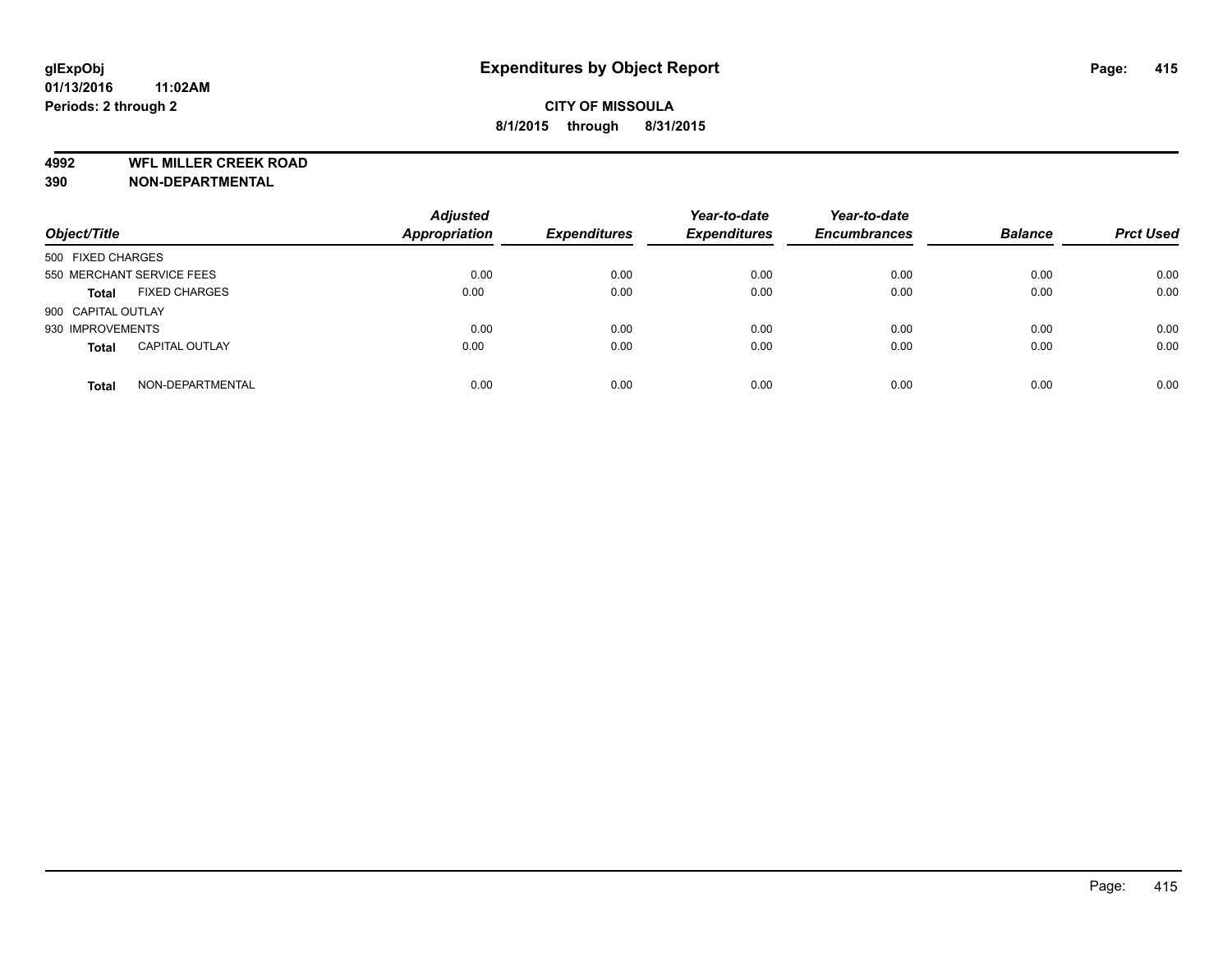#### **4992 WFL MILLER CREEK ROAD**

| Object/Title                          | <b>Adjusted</b><br>Appropriation | <b>Expenditures</b> | Year-to-date<br><b>Expenditures</b> | Year-to-date<br><b>Encumbrances</b> | <b>Balance</b> | <b>Prct Used</b> |
|---------------------------------------|----------------------------------|---------------------|-------------------------------------|-------------------------------------|----------------|------------------|
| 500 FIXED CHARGES                     |                                  |                     |                                     |                                     |                |                  |
| 550 MERCHANT SERVICE FEES             | 0.00                             | 0.00                | 0.00                                | 0.00                                | 0.00           | 0.00             |
| <b>FIXED CHARGES</b><br><b>Total</b>  | 0.00                             | 0.00                | 0.00                                | 0.00                                | 0.00           | 0.00             |
| 900 CAPITAL OUTLAY                    |                                  |                     |                                     |                                     |                |                  |
| 930 IMPROVEMENTS                      | 0.00                             | 0.00                | 0.00                                | 0.00                                | 0.00           | 0.00             |
| <b>CAPITAL OUTLAY</b><br><b>Total</b> | 0.00                             | 0.00                | 0.00                                | 0.00                                | 0.00           | 0.00             |
| WFL MILLER CREEK ROAD<br><b>Total</b> | 0.00                             | 0.00                | 0.00                                | 0.00                                | 0.00           | 0.00             |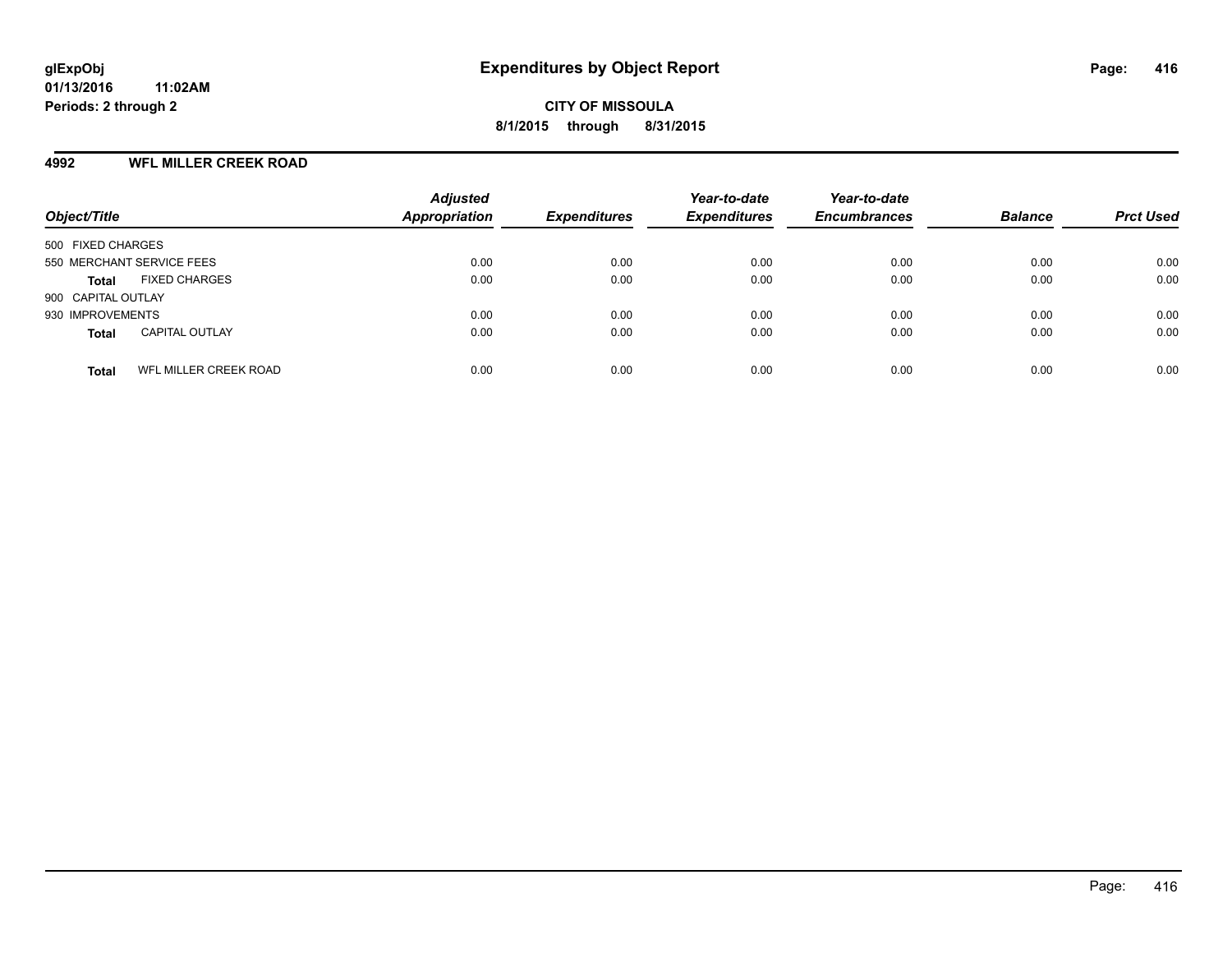#### **4993 WESTERN FEDERAL LANDS**

**280 PUBLIC WORKS OPERATIONS**

|                        |                                   | <b>Adjusted</b> |                     | Year-to-date        | Year-to-date        |                |                  |
|------------------------|-----------------------------------|-----------------|---------------------|---------------------|---------------------|----------------|------------------|
| Object/Title           |                                   | Appropriation   | <b>Expenditures</b> | <b>Expenditures</b> | <b>Encumbrances</b> | <b>Balance</b> | <b>Prct Used</b> |
| 100 PERSONAL SERVICES  |                                   |                 |                     |                     |                     |                |                  |
| 110 SALARIES AND WAGES |                                   | 0.00            | 0.00                | 0.00                | 0.00                | 0.00           | 0.00             |
|                        | <b>140 EMPLOYER CONTRIBUTIONS</b> | 0.00            | 0.00                | 0.00                | 0.00                | 0.00           | 0.00             |
| <b>Total</b>           | PERSONAL SERVICES                 | 0.00            | 0.00                | 0.00                | 0.00                | 0.00           | 0.00             |
|                        | 300 PURCHASED SERVICES            |                 |                     |                     |                     |                |                  |
|                        | 350 PROFESSIONAL SERVICES         | 0.00            | 0.00                | 0.00                | 0.00                | 0.00           | 0.00             |
| <b>Total</b>           | PURCHASED SERVICES                | 0.00            | 0.00                | 0.00                | 0.00                | 0.00           | 0.00             |
| 500 FIXED CHARGES      |                                   |                 |                     |                     |                     |                |                  |
|                        | 550 MERCHANT SERVICE FEES         | 0.00            | 0.00                | 0.00                | 0.00                | 0.00           | 0.00             |
| <b>Total</b>           | <b>FIXED CHARGES</b>              | 0.00            | 0.00                | 0.00                | 0.00                | 0.00           | 0.00             |
| 900 CAPITAL OUTLAY     |                                   |                 |                     |                     |                     |                |                  |
| 930 IMPROVEMENTS       |                                   | 0.00            | 0.00                | 297.84              | 0.00                | $-297.84$      | 0.00             |
| <b>Total</b>           | <b>CAPITAL OUTLAY</b>             | 0.00            | 0.00                | 297.84              | 0.00                | $-297.84$      | 0.00             |
| <b>Total</b>           | PUBLIC WORKS OPERATIONS           | 0.00            | 0.00                | 297.84              | 0.00                | $-297.84$      | 0.00             |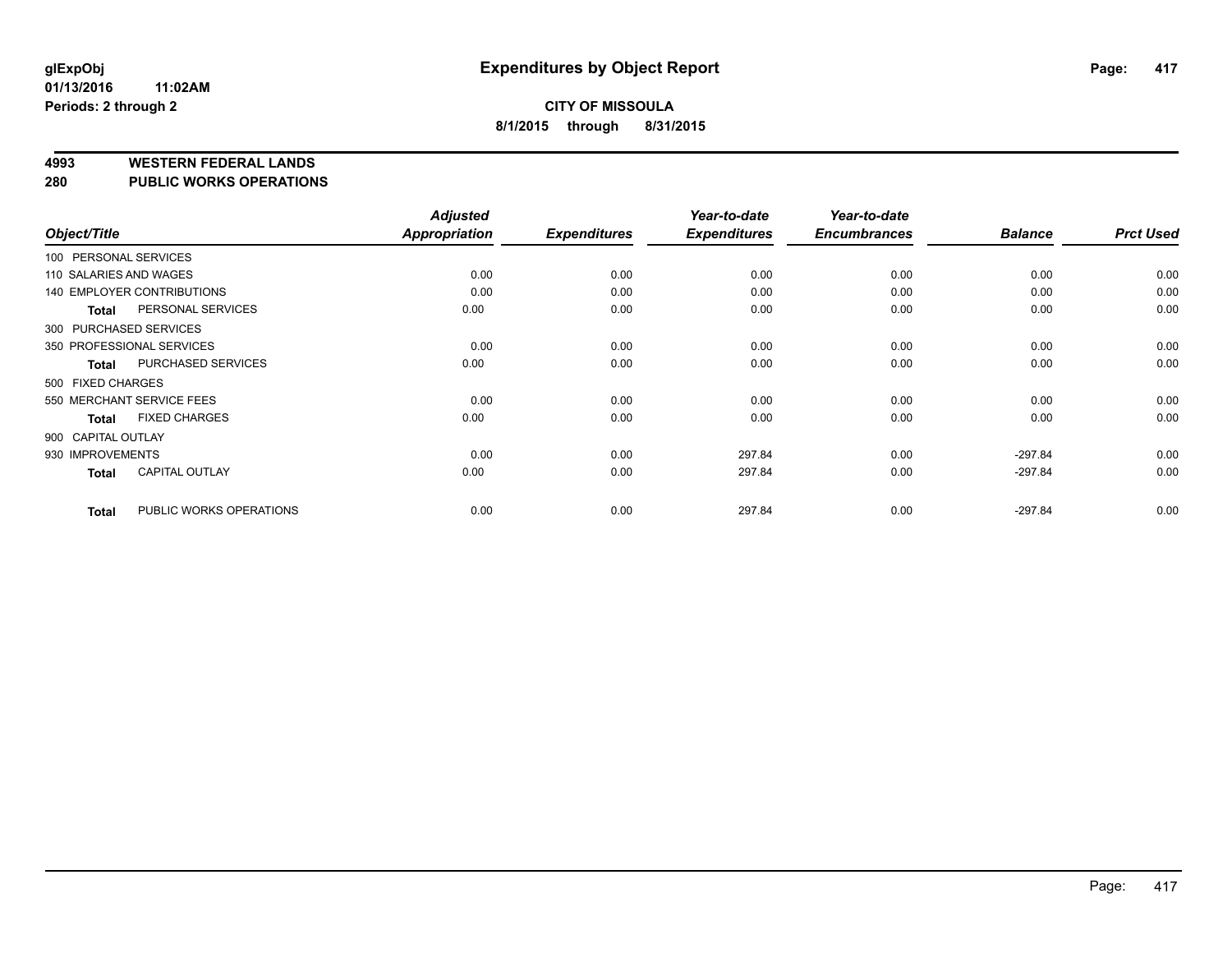#### **4993 WESTERN FEDERAL LANDS**

|                        |                                   | <b>Adjusted</b>      |                     | Year-to-date        | Year-to-date        |                |                  |
|------------------------|-----------------------------------|----------------------|---------------------|---------------------|---------------------|----------------|------------------|
| Object/Title           |                                   | <b>Appropriation</b> | <b>Expenditures</b> | <b>Expenditures</b> | <b>Encumbrances</b> | <b>Balance</b> | <b>Prct Used</b> |
| 100 PERSONAL SERVICES  |                                   |                      |                     |                     |                     |                |                  |
| 110 SALARIES AND WAGES |                                   | 0.00                 | 0.00                | 0.00                | 0.00                | 0.00           | 0.00             |
|                        | <b>140 EMPLOYER CONTRIBUTIONS</b> | 0.00                 | 0.00                | 0.00                | 0.00                | 0.00           | 0.00             |
| <b>Total</b>           | PERSONAL SERVICES                 | 0.00                 | 0.00                | 0.00                | 0.00                | 0.00           | 0.00             |
|                        | 300 PURCHASED SERVICES            |                      |                     |                     |                     |                |                  |
|                        | 350 PROFESSIONAL SERVICES         | 0.00                 | 0.00                | 0.00                | 0.00                | 0.00           | 0.00             |
| <b>Total</b>           | PURCHASED SERVICES                | 0.00                 | 0.00                | 0.00                | 0.00                | 0.00           | 0.00             |
| 500 FIXED CHARGES      |                                   |                      |                     |                     |                     |                |                  |
|                        | 550 MERCHANT SERVICE FEES         | 0.00                 | 0.00                | 0.00                | 0.00                | 0.00           | 0.00             |
| <b>Total</b>           | <b>FIXED CHARGES</b>              | 0.00                 | 0.00                | 0.00                | 0.00                | 0.00           | 0.00             |
| 900 CAPITAL OUTLAY     |                                   |                      |                     |                     |                     |                |                  |
| 930 IMPROVEMENTS       |                                   | 0.00                 | 0.00                | 297.84              | 0.00                | $-297.84$      | 0.00             |
| Total                  | <b>CAPITAL OUTLAY</b>             | 0.00                 | 0.00                | 297.84              | 0.00                | $-297.84$      | 0.00             |
| <b>Total</b>           | <b>WESTERN FEDERAL LANDS</b>      | 0.00                 | 0.00                | 297.84              | 0.00                | $-297.84$      | 0.00             |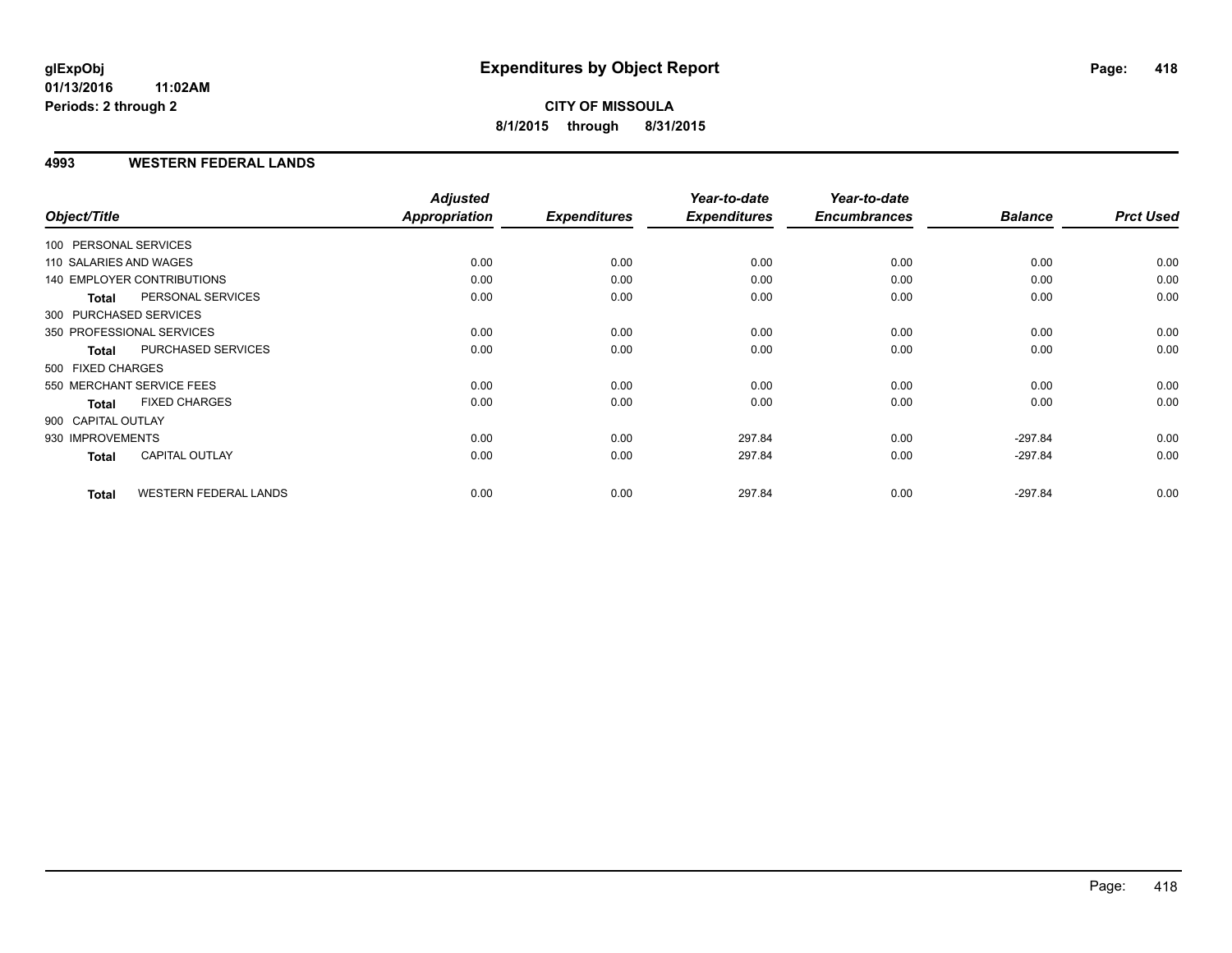#### **5020 CIVIC STADIUM**

**395 PARKING COMMISSION**

| Object/Title                         | <b>Adjusted</b><br><b>Appropriation</b> | <b>Expenditures</b> | Year-to-date<br><b>Expenditures</b> | Year-to-date<br><b>Encumbrances</b> | <b>Balance</b> | <b>Prct Used</b> |
|--------------------------------------|-----------------------------------------|---------------------|-------------------------------------|-------------------------------------|----------------|------------------|
|                                      |                                         |                     |                                     |                                     |                |                  |
| 500 FIXED CHARGES                    |                                         |                     |                                     |                                     |                |                  |
| 500 FIXED CHARGES                    | 3,000.00                                | 0.00                | 0.00                                | 0.00                                | 3,000.00       | 0.00             |
| 550 MERCHANT SERVICE FEES            | 0.00                                    | 0.00                | 0.00                                | 0.00                                | 0.00           | 0.00             |
| <b>FIXED CHARGES</b><br><b>Total</b> | 3,000.00                                | 0.00                | 0.00                                | 0.00                                | 3,000.00       | 0.00             |
| 600 DEBT SERVICE                     |                                         |                     |                                     |                                     |                |                  |
| 610 PRINCIPAL                        | 33,420.00                               | 0.00                | 0.00                                | 0.00                                | 33,420.00      | 0.00             |
| 620 INTEREST / SERVICE FEES          | 83,580.00                               | 0.00                | 0.00                                | 0.00                                | 83.580.00      | 0.00             |
| <b>DEBT SERVICE</b><br>Total         | 117,000.00                              | 0.00                | 0.00                                | 0.00                                | 117,000.00     | 0.00             |
| 800 OTHER OBJECTS                    |                                         |                     |                                     |                                     |                |                  |
| 830 DEPRECIATION                     | 0.00                                    | 0.00                | 0.00                                | 0.00                                | 0.00           | 0.00             |
| OTHER OBJECTS<br><b>Total</b>        | 0.00                                    | 0.00                | 0.00                                | 0.00                                | 0.00           | 0.00             |
| PARKING COMMISSION<br><b>Total</b>   | 120,000.00                              | 0.00                | 0.00                                | 0.00                                | 120,000.00     | 0.00             |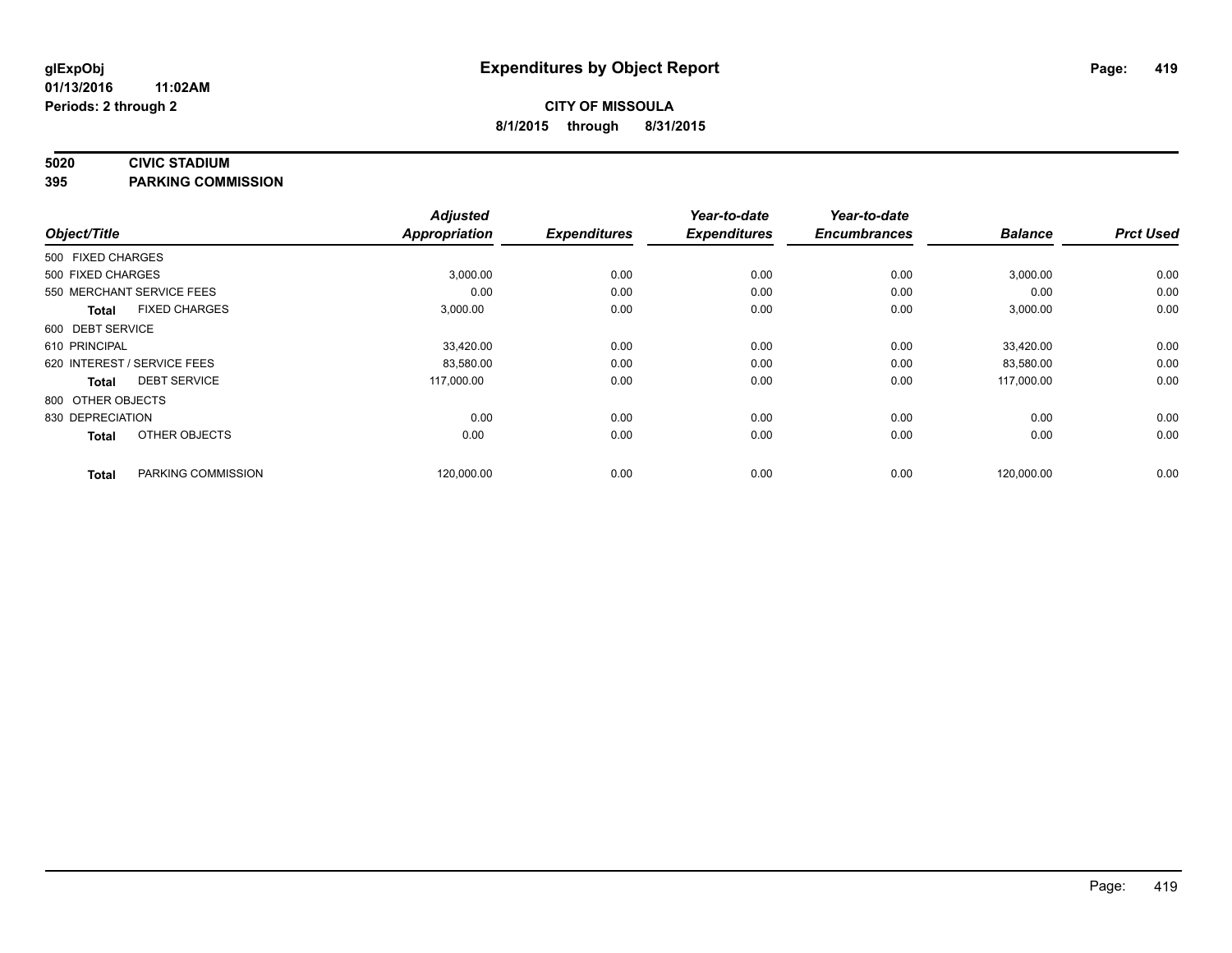**5020 CIVIC STADIUM**

|                                      | <b>Adjusted</b> |                     | Year-to-date        | Year-to-date        |                |                  |
|--------------------------------------|-----------------|---------------------|---------------------|---------------------|----------------|------------------|
| Object/Title                         | Appropriation   | <b>Expenditures</b> | <b>Expenditures</b> | <b>Encumbrances</b> | <b>Balance</b> | <b>Prct Used</b> |
| 500 FIXED CHARGES                    |                 |                     |                     |                     |                |                  |
| 500 FIXED CHARGES                    | 3,000.00        | 0.00                | 0.00                | 0.00                | 3,000.00       | 0.00             |
| 550 MERCHANT SERVICE FEES            | 0.00            | 0.00                | 0.00                | 0.00                | 0.00           | 0.00             |
| <b>FIXED CHARGES</b><br><b>Total</b> | 3,000.00        | 0.00                | 0.00                | 0.00                | 3,000.00       | 0.00             |
| 600 DEBT SERVICE                     |                 |                     |                     |                     |                |                  |
| 610 PRINCIPAL                        | 33,420.00       | 0.00                | 0.00                | 0.00                | 33.420.00      | 0.00             |
| 620 INTEREST / SERVICE FEES          | 83,580.00       | 0.00                | 0.00                | 0.00                | 83,580.00      | 0.00             |
| <b>DEBT SERVICE</b><br>Total         | 117,000.00      | 0.00                | 0.00                | 0.00                | 117,000.00     | 0.00             |
| 800 OTHER OBJECTS                    |                 |                     |                     |                     |                |                  |
| 830 DEPRECIATION                     | 0.00            | 0.00                | 0.00                | 0.00                | 0.00           | 0.00             |
| OTHER OBJECTS<br><b>Total</b>        | 0.00            | 0.00                | 0.00                | 0.00                | 0.00           | 0.00             |
| <b>CIVIC STADIUM</b><br><b>Total</b> | 120,000.00      | 0.00                | 0.00                | 0.00                | 120,000.00     | 0.00             |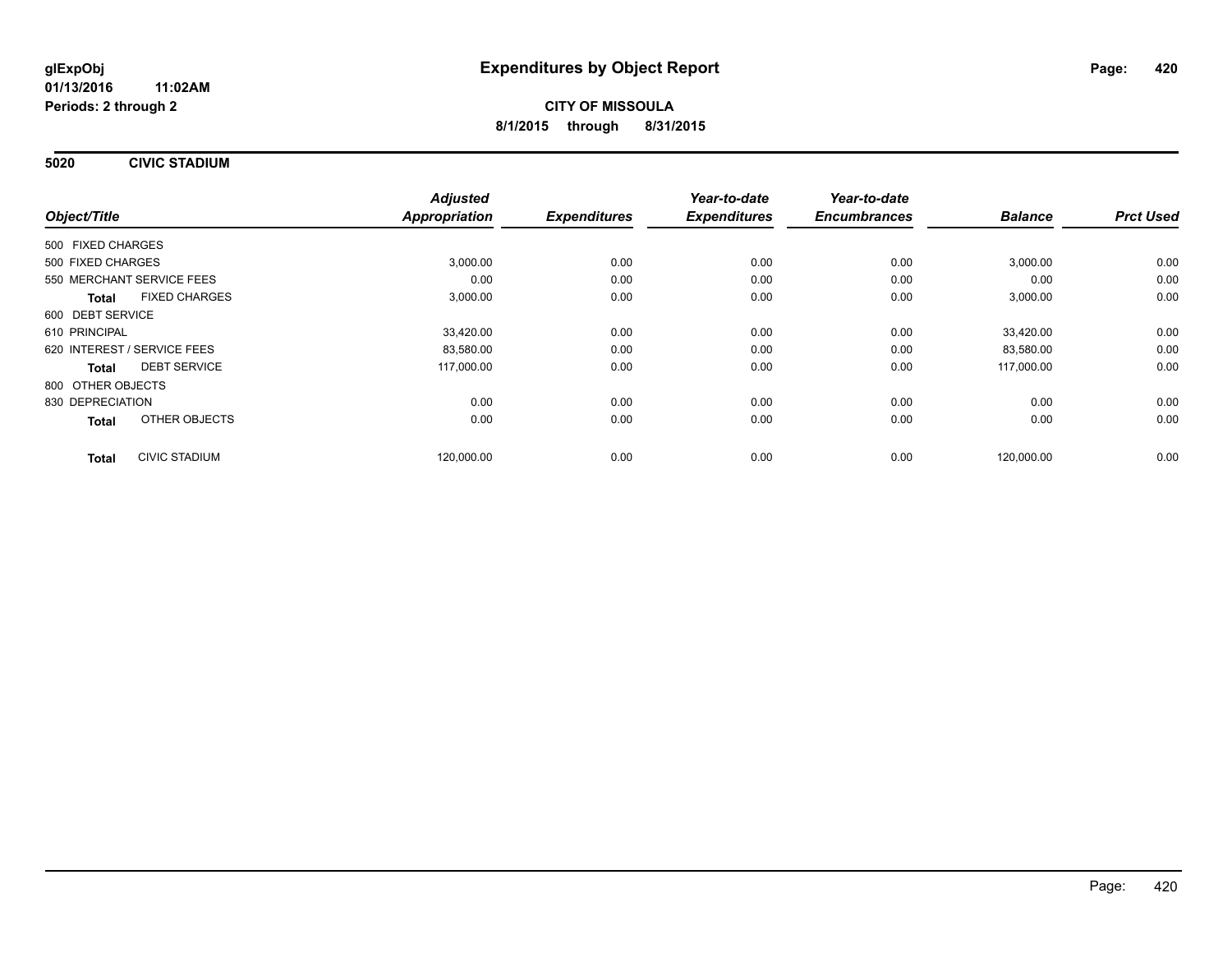## **5210 WATER**

|                           |                              | <b>Adjusted</b>      |                     | Year-to-date        | Year-to-date        |                |                  |
|---------------------------|------------------------------|----------------------|---------------------|---------------------|---------------------|----------------|------------------|
| Object/Title              |                              | <b>Appropriation</b> | <b>Expenditures</b> | <b>Expenditures</b> | <b>Encumbrances</b> | <b>Balance</b> | <b>Prct Used</b> |
| 300 PURCHASED SERVICES    |                              |                      |                     |                     |                     |                |                  |
| 350 PROFESSIONAL SERVICES |                              | 0.00                 | 32,982.39           | 39,543.39           | 0.00                | $-39,543.39$   | 0.00             |
|                           | 390 OTHER PURCHASED SERVICES | 0.00                 | 0.00                | 0.00                | 0.00                | 0.00           | 0.00             |
| <b>Total</b>              | PURCHASED SERVICES           | 0.00                 | 32,982.39           | 39,543.39           | 0.00                | $-39,543.39$   | 0.00             |
| 500 FIXED CHARGES         |                              |                      |                     |                     |                     |                |                  |
| 550 MERCHANT SERVICE FEES |                              | 0.00                 | 0.00                | 0.00                | 0.00                | 0.00           | 0.00             |
| <b>Total</b>              | <b>FIXED CHARGES</b>         | 0.00                 | 0.00                | 0.00                | 0.00                | 0.00           | 0.00             |
| 900 CAPITAL OUTLAY        |                              |                      |                     |                     |                     |                |                  |
| 910 LAND                  |                              | 0.00                 | 0.00                | 0.00                | 0.00                | 0.00           | 0.00             |
| 920 BUILDINGS             |                              | 0.00                 | 0.00                | 0.00                | 0.00                | 0.00           | 0.00             |
| 930 IMPROVEMENTS          |                              | 0.00                 | 0.00                | 0.00                | 0.00                | 0.00           | 0.00             |
| 940 MACHINERY & EQUIPMENT |                              | 0.00                 | 0.00                | 0.00                | 0.00                | 0.00           | 0.00             |
| <b>Total</b>              | <b>CAPITAL OUTLAY</b>        | 0.00                 | 0.00                | 0.00                | 0.00                | 0.00           | 0.00             |
| <b>Total</b>              | <b>WATER</b>                 | 0.00                 | 32,982.39           | 39,543.39           | 0.00                | $-39,543.39$   | 0.00             |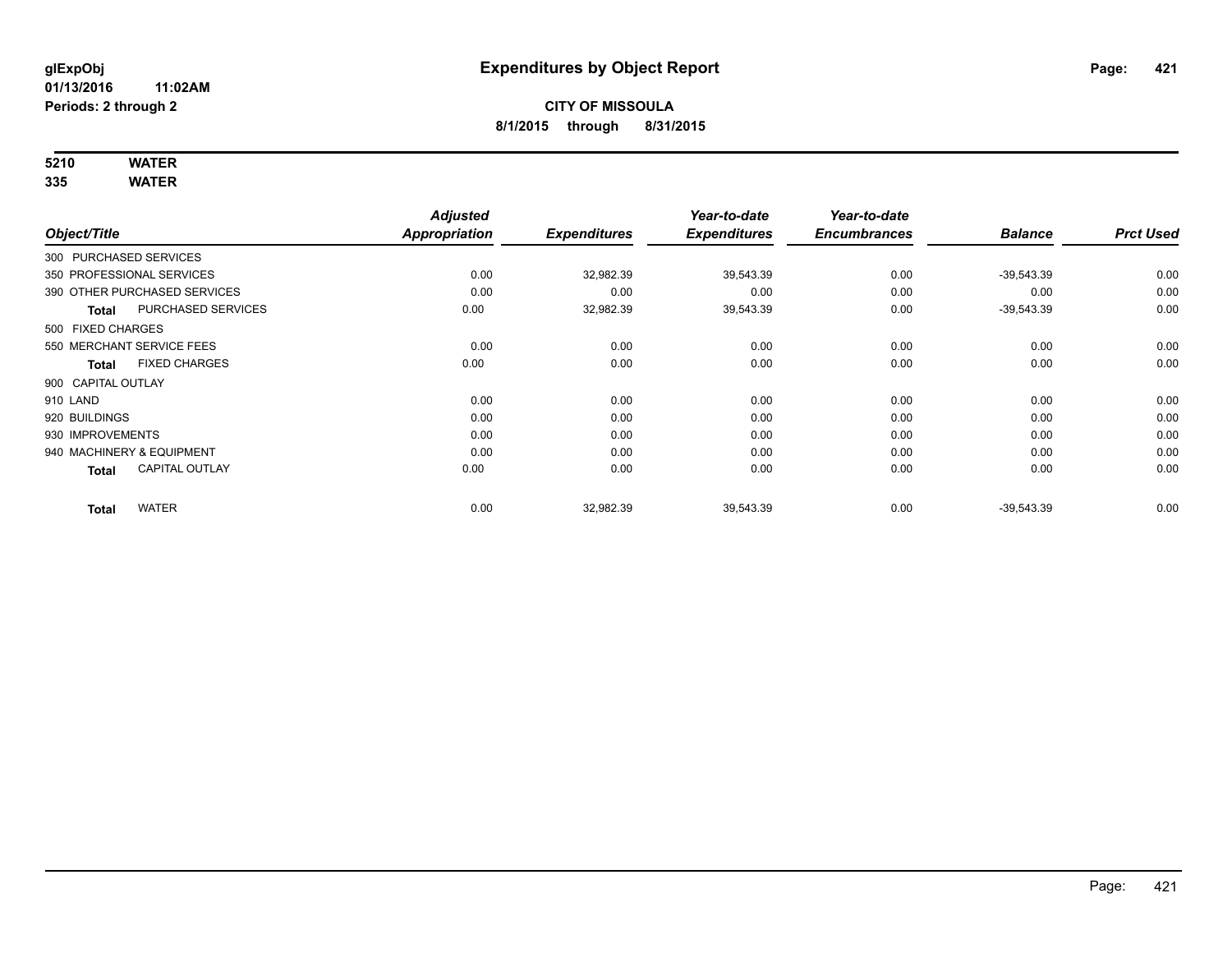|                        |                              | <b>Adjusted</b>      |                     | Year-to-date        | Year-to-date        |                |                  |
|------------------------|------------------------------|----------------------|---------------------|---------------------|---------------------|----------------|------------------|
| Object/Title           |                              | <b>Appropriation</b> | <b>Expenditures</b> | <b>Expenditures</b> | <b>Encumbrances</b> | <b>Balance</b> | <b>Prct Used</b> |
| 300 PURCHASED SERVICES |                              |                      |                     |                     |                     |                |                  |
|                        | 350 PROFESSIONAL SERVICES    | 0.00                 | 32,982.39           | 39,543.39           | 0.00                | $-39,543.39$   | 0.00             |
|                        | 390 OTHER PURCHASED SERVICES | 0.00                 | 0.00                | 0.00                | 0.00                | 0.00           | 0.00             |
| <b>Total</b>           | PURCHASED SERVICES           | 0.00                 | 32,982.39           | 39,543.39           | 0.00                | $-39,543.39$   | 0.00             |
| 500 FIXED CHARGES      |                              |                      |                     |                     |                     |                |                  |
|                        | 550 MERCHANT SERVICE FEES    | 0.00                 | 0.00                | 0.00                | 0.00                | 0.00           | 0.00             |
| <b>Total</b>           | <b>FIXED CHARGES</b>         | 0.00                 | 0.00                | 0.00                | 0.00                | 0.00           | 0.00             |
| 900 CAPITAL OUTLAY     |                              |                      |                     |                     |                     |                |                  |
| 910 LAND               |                              | 0.00                 | 0.00                | 0.00                | 0.00                | 0.00           | 0.00             |
| 920 BUILDINGS          |                              | 0.00                 | 0.00                | 0.00                | 0.00                | 0.00           | 0.00             |
| 930 IMPROVEMENTS       |                              | 0.00                 | 0.00                | 0.00                | 0.00                | 0.00           | 0.00             |
|                        | 940 MACHINERY & EQUIPMENT    | 0.00                 | 0.00                | 0.00                | 0.00                | 0.00           | 0.00             |
| <b>Total</b>           | CAPITAL OUTLAY               | 0.00                 | 0.00                | 0.00                | 0.00                | 0.00           | 0.00             |
| <b>Total</b>           | <b>WATER</b>                 | 0.00                 | 32,982.39           | 39,543.39           | 0.00                | $-39,543.39$   | 0.00             |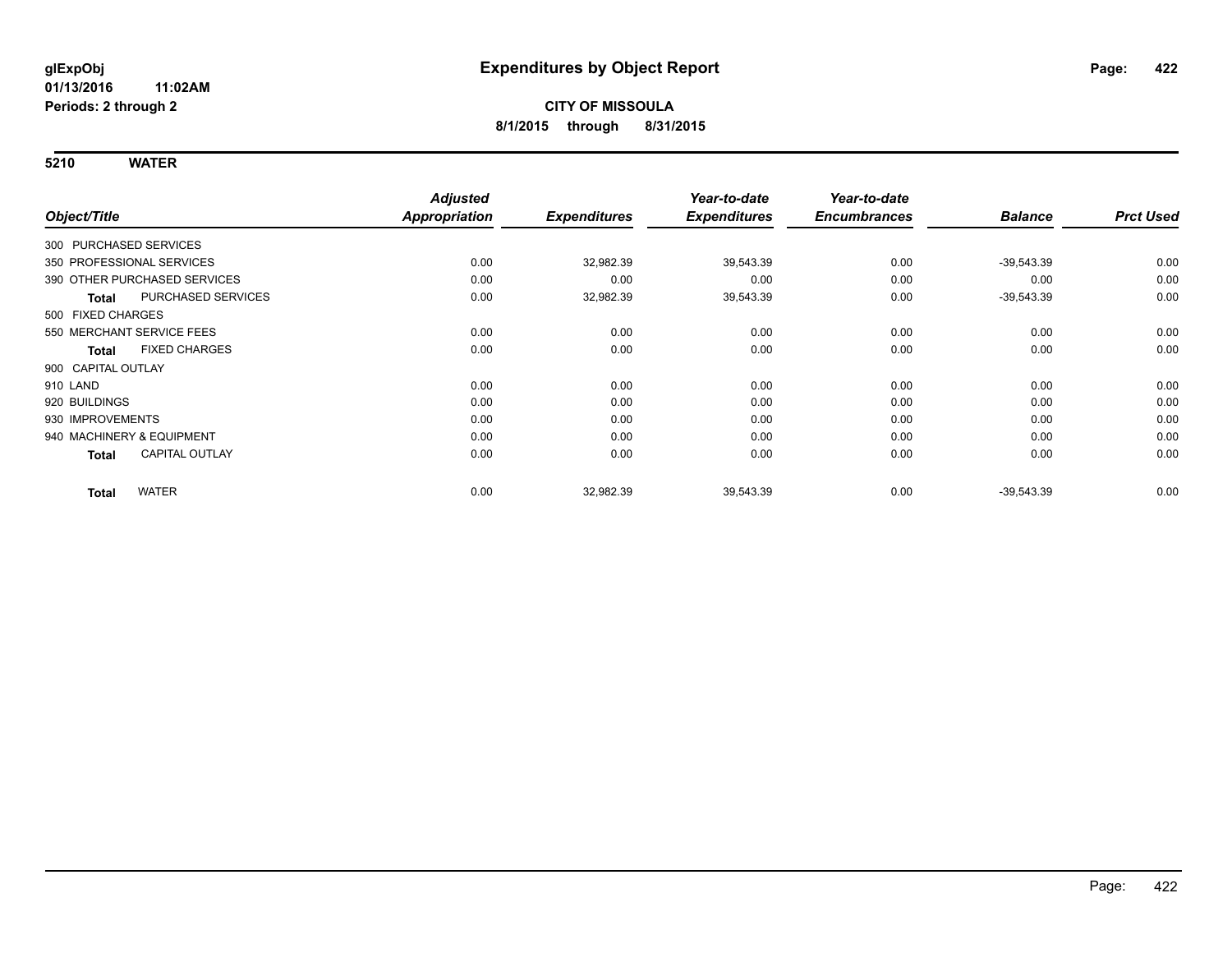## **CITY OF MISSOULA 8/1/2015 through 8/31/2015**

#### **5211 WATER REVENUE COLLECTION & CLEARING**

|                                      | <b>Adjusted</b> |                     | Year-to-date        | Year-to-date        |                |                  |
|--------------------------------------|-----------------|---------------------|---------------------|---------------------|----------------|------------------|
| Object/Title                         | Appropriation   | <b>Expenditures</b> | <b>Expenditures</b> | <b>Encumbrances</b> | <b>Balance</b> | <b>Prct Used</b> |
| 500 FIXED CHARGES                    |                 |                     |                     |                     |                |                  |
| 500 FIXED CHARGES                    | 0.00            | 0.00                | 0.00                | 0.00                | 0.00           | 0.00             |
| 550 MERCHANT SERVICE FEES            | 0.00            | 0.00                | 0.00                | 0.00                | 0.00           | 0.00             |
| <b>FIXED CHARGES</b><br><b>Total</b> | 0.00            | 0.00                | 0.00                | 0.00                | 0.00           | 0.00             |
| 800 OTHER OBJECTS                    |                 |                     |                     |                     |                |                  |
| 820 TRANSFERS TO OTHER FUNDS         | 0.00            | 0.00                | 0.00                | 0.00                | 0.00           | 0.00             |
| OTHER OBJECTS<br><b>Total</b>        | 0.00            | 0.00                | 0.00                | 0.00                | 0.00           | 0.00             |
| <b>WATER</b><br><b>Total</b>         | 0.00            | 0.00                | 0.00                | 0.00                | 0.00           | 0.00             |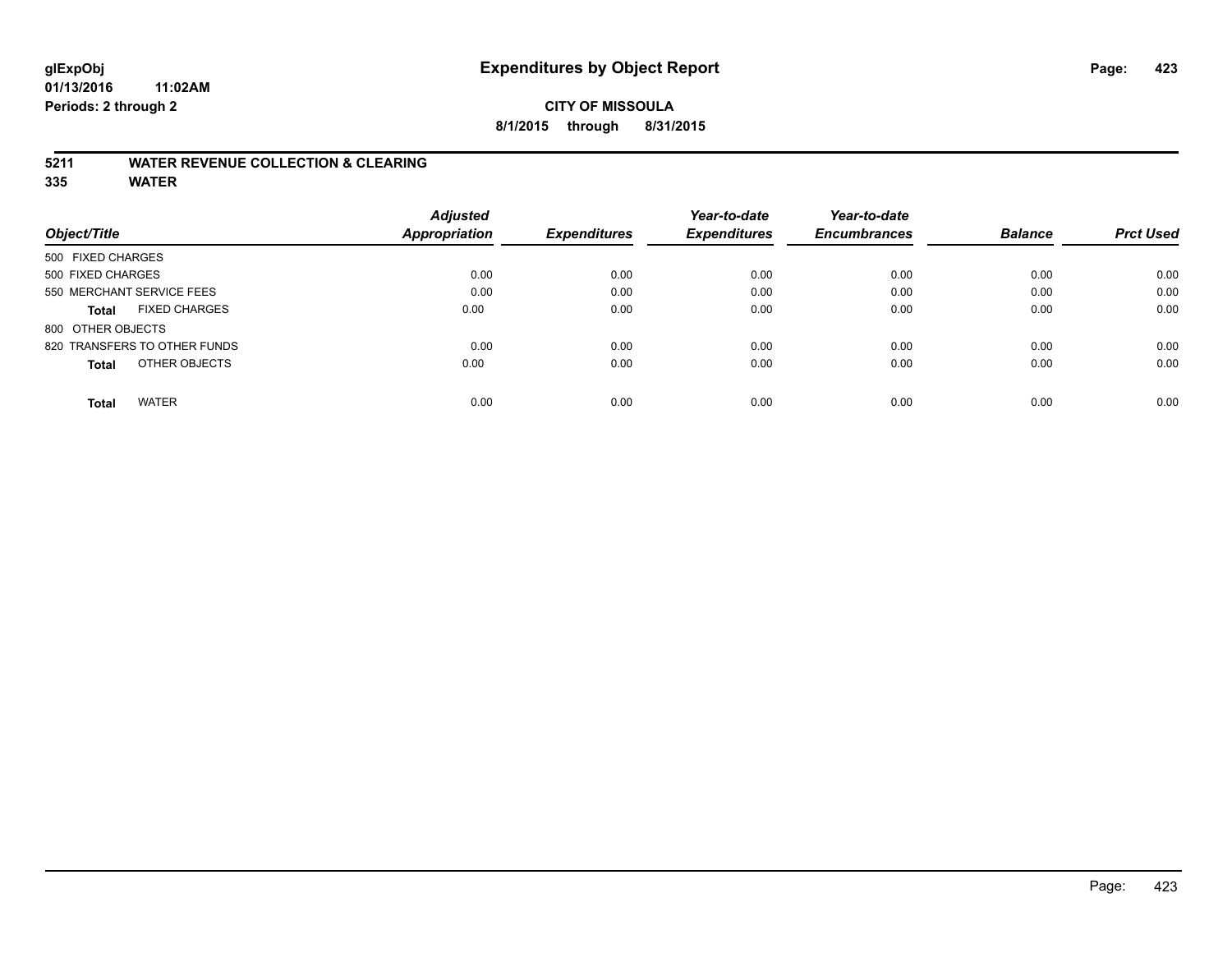**CITY OF MISSOULA 8/1/2015 through 8/31/2015**

## **5211 WATER REVENUE COLLECTION & CLEARING**

| Object/Title              |                                  | <b>Adjusted</b><br>Appropriation | <b>Expenditures</b> | Year-to-date<br><b>Expenditures</b> | Year-to-date<br><b>Encumbrances</b> | <b>Balance</b> | <b>Prct Used</b> |
|---------------------------|----------------------------------|----------------------------------|---------------------|-------------------------------------|-------------------------------------|----------------|------------------|
| 500 FIXED CHARGES         |                                  |                                  |                     |                                     |                                     |                |                  |
| 500 FIXED CHARGES         |                                  | 0.00                             | 0.00                | 0.00                                | 0.00                                | 0.00           | 0.00             |
| 550 MERCHANT SERVICE FEES |                                  | 0.00                             | 0.00                | 0.00                                | 0.00                                | 0.00           | 0.00             |
| <b>Total</b>              | <b>FIXED CHARGES</b>             | 0.00                             | 0.00                | 0.00                                | 0.00                                | 0.00           | 0.00             |
| 800 OTHER OBJECTS         |                                  |                                  |                     |                                     |                                     |                |                  |
|                           | 820 TRANSFERS TO OTHER FUNDS     | 0.00                             | 0.00                | 0.00                                | 0.00                                | 0.00           | 0.00             |
| <b>Total</b>              | OTHER OBJECTS                    | 0.00                             | 0.00                | 0.00                                | 0.00                                | 0.00           | 0.00             |
| <b>Total</b>              | WATER REVENUE COLLECTION & CLEAF | 0.00                             | 0.00                | 0.00                                | 0.00                                | 0.00           | 0.00             |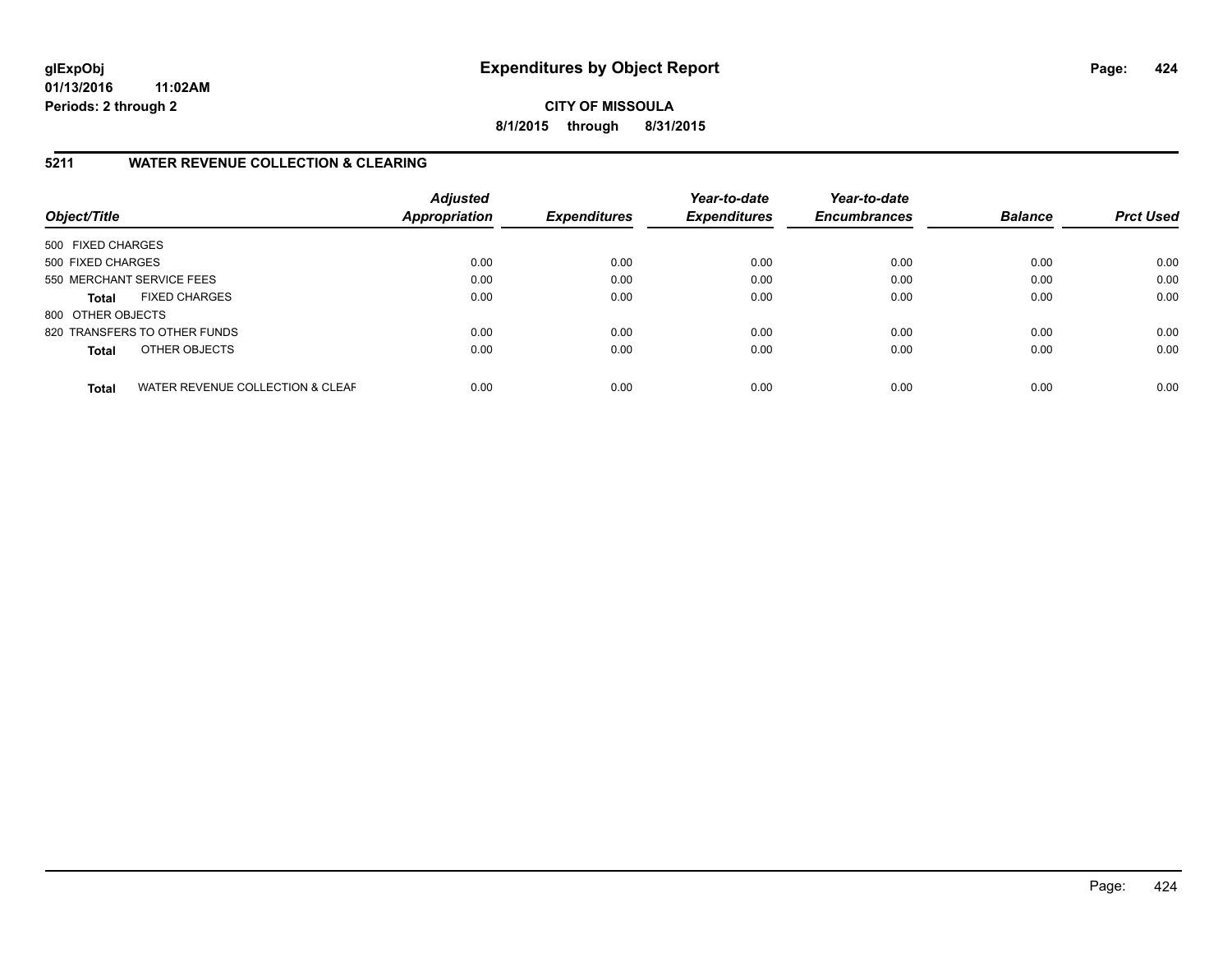## **CITY OF MISSOULA 8/1/2015 through 8/31/2015**

## **5240 WATER CONSTRUCTION FUND**

| Object/Title              |                      | <b>Adjusted</b><br>Appropriation | <b>Expenditures</b> | Year-to-date<br><b>Expenditures</b> | Year-to-date<br><b>Encumbrances</b> | <b>Balance</b> | <b>Prct Used</b> |
|---------------------------|----------------------|----------------------------------|---------------------|-------------------------------------|-------------------------------------|----------------|------------------|
| 500 FIXED CHARGES         |                      |                                  |                     |                                     |                                     |                |                  |
| 550 MERCHANT SERVICE FEES |                      | 0.00                             | 0.00                | 0.00                                | 0.00                                | 0.00           | 0.00             |
| Total                     | <b>FIXED CHARGES</b> | 0.00                             | 0.00                | 0.00                                | 0.00                                | 0.00           | 0.00             |
| Total                     | <b>WATER</b>         | 0.00                             | 0.00                | 0.00                                | 0.00                                | 0.00           | 0.00             |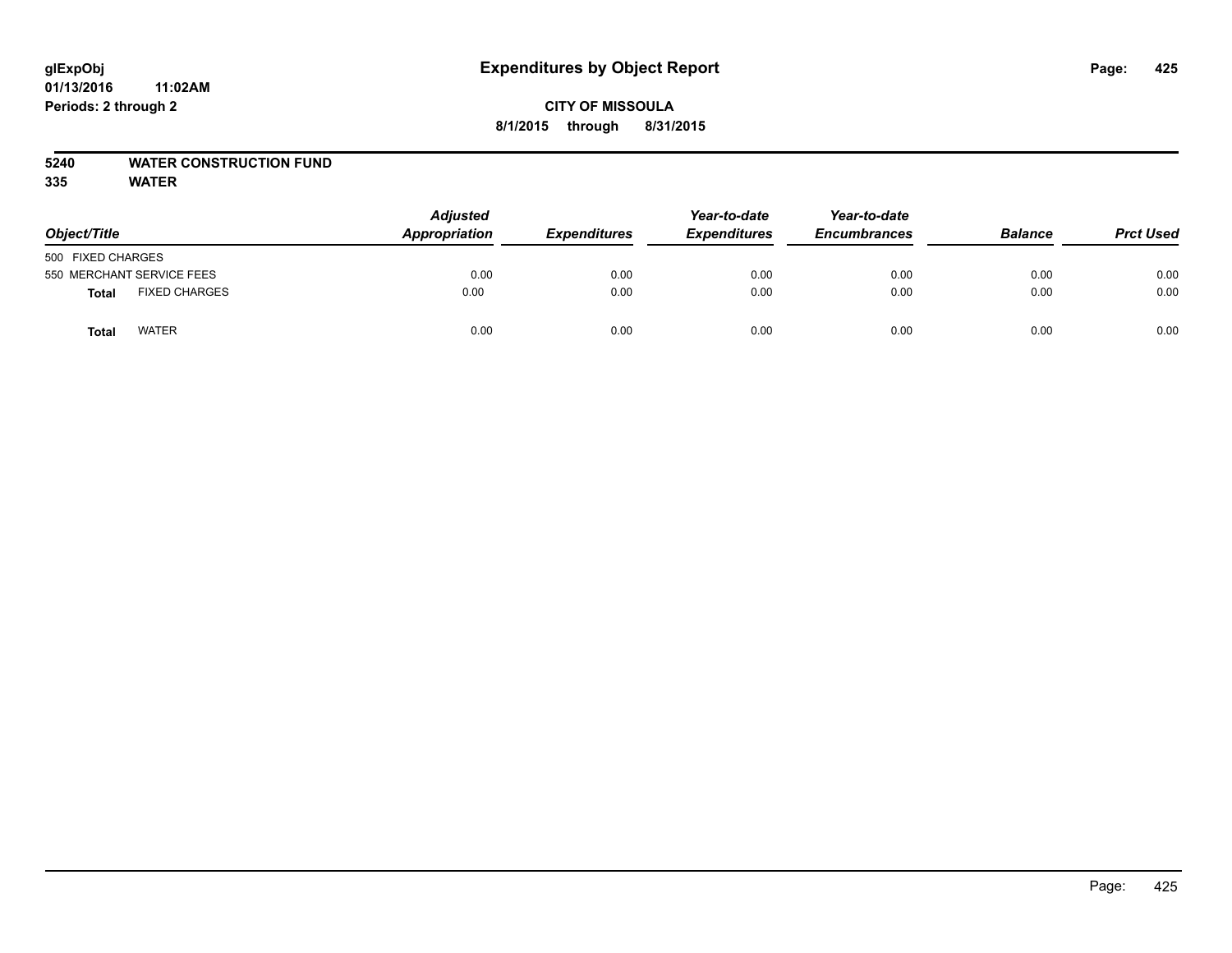#### **5240 WATER CONSTRUCTION FUND**

| Object/Title                     | <b>Adjusted</b><br>Appropriation | <b>Expenditures</b> | Year-to-date<br><b>Expenditures</b> | Year-to-date<br><b>Encumbrances</b> | <b>Balance</b> | <b>Prct Used</b> |
|----------------------------------|----------------------------------|---------------------|-------------------------------------|-------------------------------------|----------------|------------------|
| 500 FIXED CHARGES                |                                  |                     |                                     |                                     |                |                  |
| 550 MERCHANT SERVICE FEES        | 0.00                             | 0.00                | 0.00                                | 0.00                                | 0.00           | 0.00             |
| <b>FIXED CHARGES</b><br>Total    | 0.00                             | 0.00                | 0.00                                | 0.00                                | 0.00           | 0.00             |
| WATER CONSTRUCTION FUND<br>Total | 0.00                             | 0.00                | 0.00                                | 0.00                                | 0.00           | 0.00             |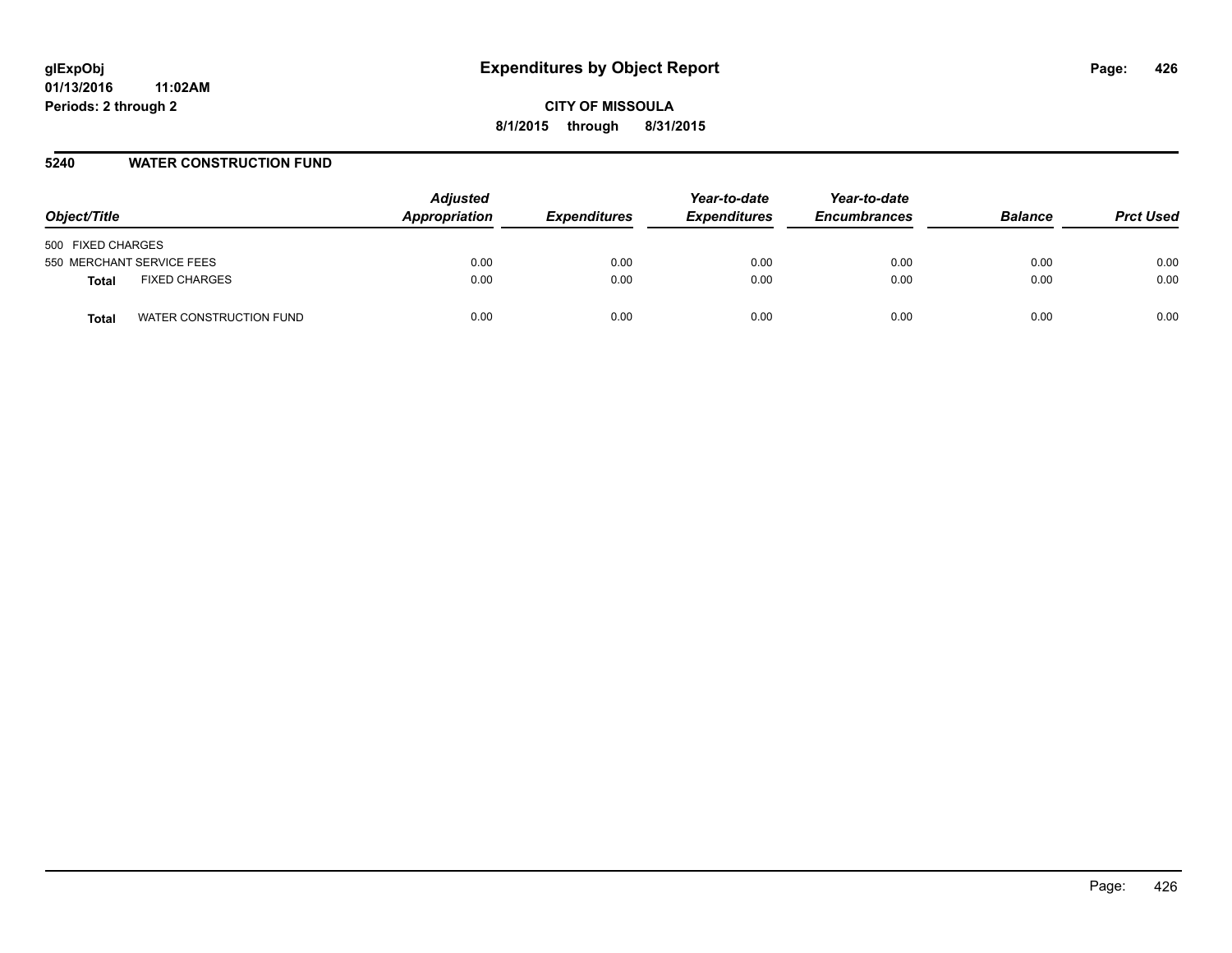#### **5310 SEWER OPERATING BUDGET FUND**

**330 WASTEWATER**

|                                           | <b>Adjusted</b> |                     | Year-to-date        | Year-to-date        |                |                  |
|-------------------------------------------|-----------------|---------------------|---------------------|---------------------|----------------|------------------|
| Object/Title                              | Appropriation   | <b>Expenditures</b> | <b>Expenditures</b> | <b>Encumbrances</b> | <b>Balance</b> | <b>Prct Used</b> |
| 100 PERSONAL SERVICES                     |                 |                     |                     |                     |                |                  |
| 110 SALARIES AND WAGES                    | 1,248,521.00    | 91,480.62           | 171,759.23          | 0.00                | 1,076,761.77   | 13.76            |
| 115 SALARIES/HEALTH INSURANCE BENEFIT     | 0.00            | 0.00                | 0.00                | 0.00                | 0.00           | 0.00             |
| 120 OVERTIME/TERMINATION                  | 19,000.00       | 3,313.28            | 5,062.55            | 0.00                | 13,937.45      | 26.65            |
| 130 OTHER                                 | 14,640.00       | 0.00                | 0.00                | 0.00                | 14,640.00      | 0.00             |
| 135 OPEB EXPENSE                          | 0.00            | 0.00                | 0.00                | 0.00                | 0.00           | 0.00             |
| 140 EMPLOYER CONTRIBUTIONS                | 498,888.00      | 36,581.89           | 84,384.36           | 0.00                | 414,503.64     | 16.91            |
| <b>141 STATE RETIREMENT CONTRIBUTIONS</b> | 0.00            | 91.48               | 171.76              | 0.00                | $-171.76$      | 0.00             |
| 145 OPEB CONTRIBUTION                     | 0.00            | 0.00                | 0.00                | 0.00                | 0.00           | 0.00             |
| 190 PENSION EXPENSE                       | 0.00            | 0.00                | 0.00                | 0.00                | 0.00           | 0.00             |
| PERSONAL SERVICES<br><b>Total</b>         | 1,781,049.00    | 131,467.27          | 261,377.90          | 0.00                | 1,519,671.10   | 14.68            |
| 200 SUPPLIES                              |                 |                     |                     |                     |                |                  |
| 210 OFFICE SUPPLIES                       | 3,400.00        | 18.16               | 139.43              | 0.00                | 3,260.57       | 4.10             |
| 220 OPERATING SUPPLIES                    | 204,170.00      | 25,774.07           | 26,697.03           | 0.00                | 177,472.97     | 13.08            |
| 230 REPAIR/MAINTENANCE                    | 180,050.00      | 15,630.02           | 17,189.05           | 0.00                | 162,860.95     | 9.55             |
| 231 GASOLINE                              | 60,000.00       | 2,687.20            | 2,687.20            | 0.00                | 57,312.80      | 4.48             |
| 240 OTHER SUPPLIES                        | 4,000.00        | 202.98              | 237.93              | 0.00                | 3,762.07       | 5.95             |
| <b>SUPPLIES</b><br>Total                  | 451,620.00      | 44,312.43           | 46,950.64           | 0.00                | 404,669.36     | 10.40            |
| 300 PURCHASED SERVICES                    |                 |                     |                     |                     |                |                  |
| 310 COMMUNICATIONS                        | 3,570.00        | 4,601.13            | 4,679.87            | 0.00                | $-1,109.87$    | 131.09           |
| 320 PRINTING & DUPLICATING                | 1,000.00        | 60.86               | 60.86               | 0.00                | 939.14         | 6.09             |
| 330 PUBLICITY, SUBSCRIPTIONS & DUES       | 3,000.00        | 121.00              | 810.00              | 0.00                | 2,190.00       | 27.00            |
| 341 ELECTRICITY & NATURAL GAS             | 500,580.00      | 51,475.26           | 51,475.26           | 0.00                | 449,104.74     | 10.28            |
| 343 WATER CHARGES                         | 10,248.00       | 627.80              | 627.80              | 0.00                | 9,620.20       | 6.13             |
| 344 TELEPHONE SERVICE                     | 16,337.00       | 1,473.20            | 1,736.65            | 0.00                | 14,600.35      | 10.63            |
| 345 GARBAGE                               | 20,804.00       | 2,174.30            | 3,886.75            | 0.00                | 16,917.25      | 18.68            |
| 350 PROFESSIONAL SERVICES                 | 70,000.00       | 5,450.16            | 7,637.16            | 0.00                | 62,362.84      | 10.91            |
| 360 REPAIR & MAINTENANCE                  | 339,154.00      | 43,752.61           | 47,339.86           | 0.00                | 291,814.14     | 13.96            |
| 370 TRAVEL                                | 12,500.00       | 92.00               | 92.00               | 0.00                | 12,408.00      | 0.74             |
| 380 TRAINING                              | 7,600.00        | 46.12               | 1,996.12            | 0.00                | 5,603.88       | 26.26            |
| 390 OTHER PURCHASED SERVICES              | 403,075.00      | 36,041.70           | 36,041.70           | 0.00                | 367,033.30     | 8.94             |
| PURCHASED SERVICES<br><b>Total</b>        | 1,387,868.00    | 145,916.14          | 156,384.03          | 0.00                | 1,231,483.97   | 11.27            |
| 500 FIXED CHARGES                         |                 |                     |                     |                     |                |                  |
| 500 FIXED CHARGES                         | 1,332,202.00    | 504.83              | 704.83              | 0.00                | 1,331,497.17   | 0.05             |
|                                           |                 |                     |                     |                     |                |                  |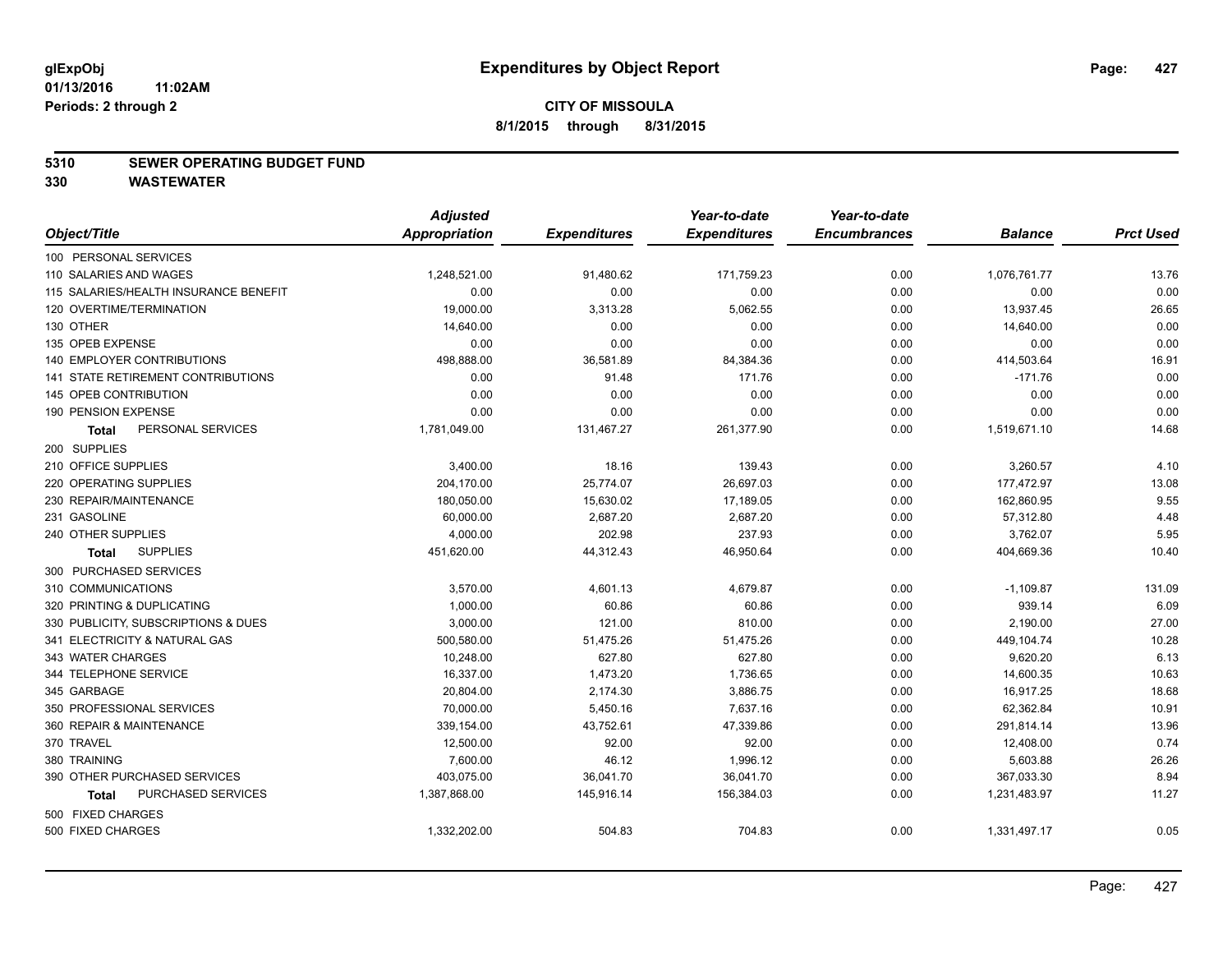#### **5310 SEWER OPERATING BUDGET FUND**

**330 WASTEWATER**

| Object/Title       |                                   | <b>Adjusted</b><br><b>Appropriation</b> | <b>Expenditures</b> | Year-to-date<br><b>Expenditures</b> | Year-to-date<br><b>Encumbrances</b> | <b>Balance</b> | <b>Prct Used</b> |
|--------------------|-----------------------------------|-----------------------------------------|---------------------|-------------------------------------|-------------------------------------|----------------|------------------|
|                    | 550 MERCHANT SERVICE FEES         | 0.00                                    | 0.00                | 0.00                                | 0.00                                | 0.00           | 0.00             |
| <b>Total</b>       | <b>FIXED CHARGES</b>              | 1,332,202.00                            | 504.83              | 704.83                              | 0.00                                | 1,331,497.17   | 0.05             |
| 600 DEBT SERVICE   |                                   |                                         |                     |                                     |                                     |                |                  |
| 610 PRINCIPAL      |                                   | 0.00                                    | 0.00                | 0.00                                | 0.00                                | 0.00           | 0.00             |
|                    | 620 INTEREST / SERVICE FEES       | 0.00                                    | 0.00                | 0.00                                | 0.00                                | 0.00           | 0.00             |
| Total              | <b>DEBT SERVICE</b>               | 0.00                                    | 0.00                | 0.00                                | 0.00                                | 0.00           | 0.00             |
|                    | 700 GRANTS & CONTRIBUTIONS        |                                         |                     |                                     |                                     |                |                  |
|                    | 700 GRANTS & CONTRIBUTIONS        | 1,500.00                                | 0.00                | 0.00                                | 0.00                                | 1.500.00       | 0.00             |
| Total              | <b>GRANTS &amp; CONTRIBUTIONS</b> | 1,500.00                                | 0.00                | 0.00                                | 0.00                                | 1,500.00       | 0.00             |
| 800 OTHER OBJECTS  |                                   |                                         |                     |                                     |                                     |                |                  |
|                    | 820 TRANSFERS TO OTHER FUNDS      | 0.00                                    | 0.00                | 0.00                                | 0.00                                | 0.00           | 0.00             |
| 830 DEPRECIATION   |                                   | 0.00                                    | 0.00                | 0.00                                | 0.00                                | 0.00           | 0.00             |
| Total              | OTHER OBJECTS                     | 0.00                                    | 0.00                | 0.00                                | 0.00                                | 0.00           | 0.00             |
| 900 CAPITAL OUTLAY |                                   |                                         |                     |                                     |                                     |                |                  |
| 900 CAPITAL OUTLAY |                                   | 0.00                                    | 0.00                | 0.00                                | 0.00                                | 0.00           | 0.00             |
| 930 IMPROVEMENTS   |                                   | 0.00                                    | 0.00                | 0.00                                | 0.00                                | 0.00           | 0.00             |
|                    | 940 MACHINERY & EQUIPMENT         | 0.00                                    | 0.00                | 0.00                                | 0.00                                | 0.00           | 0.00             |
| <b>Total</b>       | <b>CAPITAL OUTLAY</b>             | 0.00                                    | 0.00                | 0.00                                | 0.00                                | 0.00           | 0.00             |
| <b>Total</b>       | <b>WASTEWATER</b>                 | 4,954,239.00                            | 322,200.67          | 465,417.40                          | 0.00                                | 4,488,821.60   | 9.39             |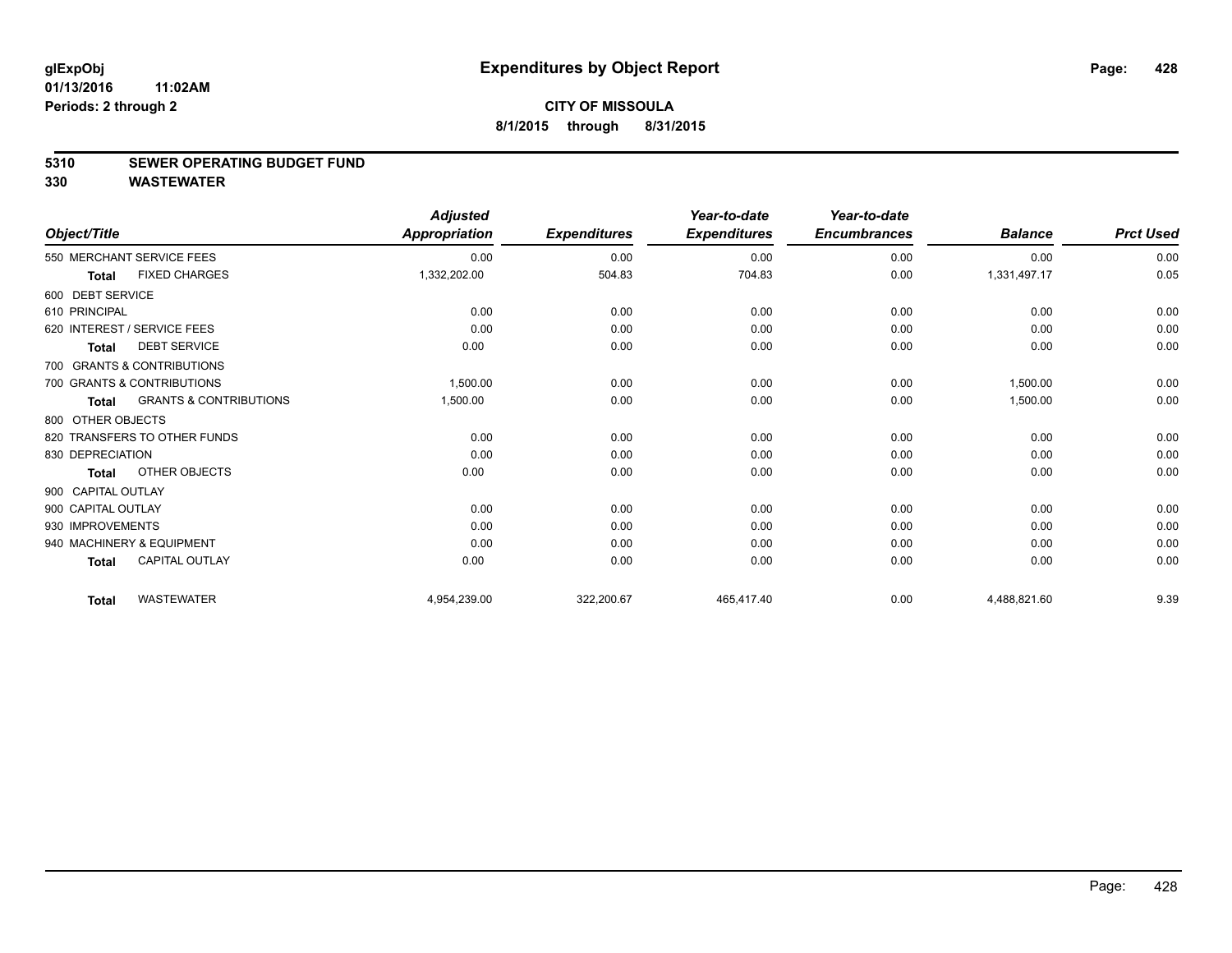## **CITY OF MISSOULA 8/1/2015 through 8/31/2015**

#### **5310 SEWER OPERATING BUDGET FUND**

**900 DEPRECIATION**

| Object/Title      |                     | <b>Adjusted</b><br>Appropriation | <b>Expenditures</b> | Year-to-date<br><b>Expenditures</b> | Year-to-date<br><b>Encumbrances</b> | <b>Balance</b> | <b>Prct Used</b> |
|-------------------|---------------------|----------------------------------|---------------------|-------------------------------------|-------------------------------------|----------------|------------------|
| 800 OTHER OBJECTS |                     |                                  |                     |                                     |                                     |                |                  |
| 830 DEPRECIATION  |                     | 0.00                             | 0.00                | 0.00                                | 0.00                                | 0.00           | 0.00             |
| Total             | OTHER OBJECTS       | 0.00                             | 0.00                | 0.00                                | 0.00                                | 0.00           | 0.00             |
| <b>Total</b>      | <b>DEPRECIATION</b> | 0.00                             | 0.00                | 0.00                                | 0.00                                | 0.00           | 0.00             |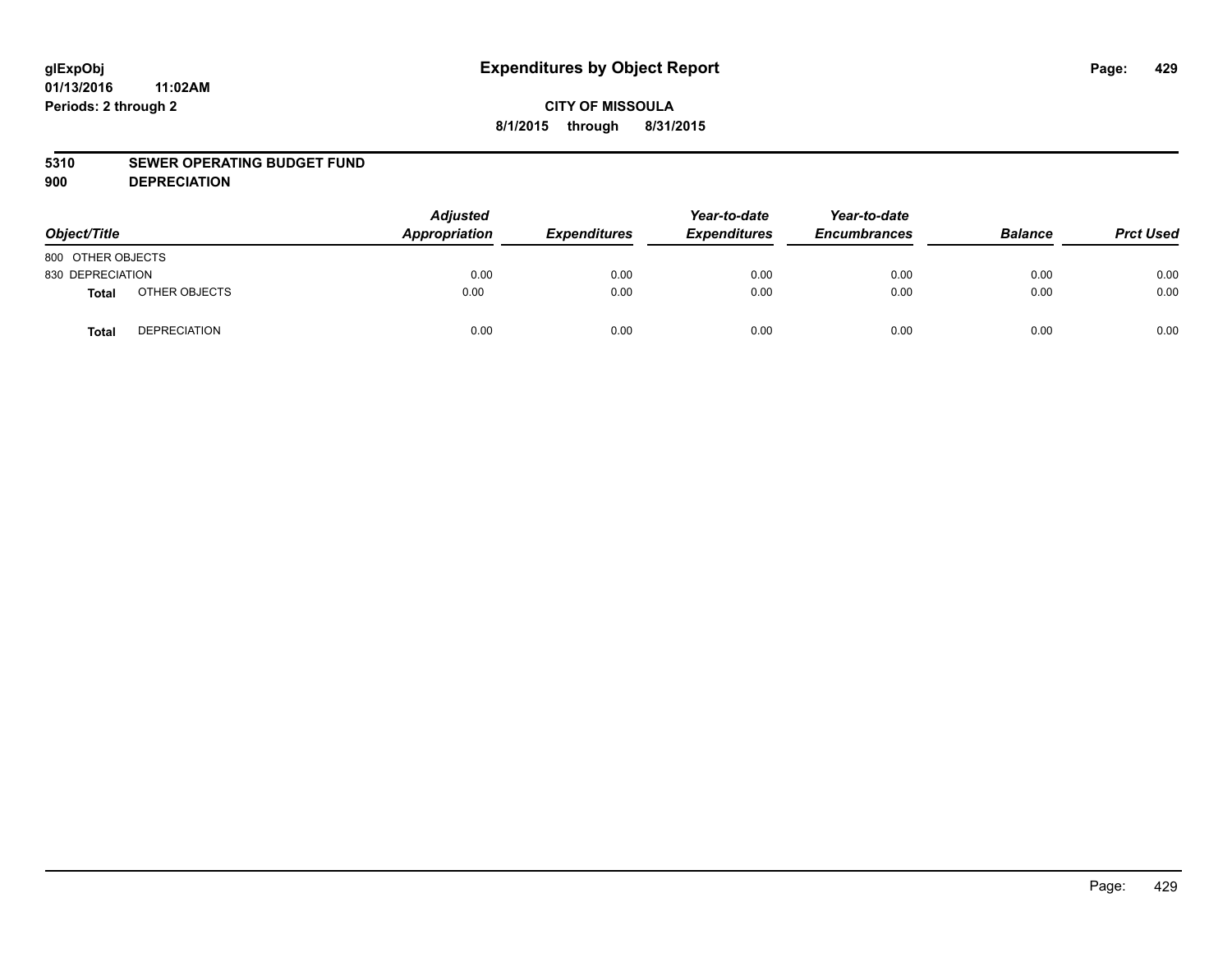## **CITY OF MISSOULA 8/1/2015 through 8/31/2015**

#### **5310 SEWER OPERATING BUDGET FUND**

| <b>Appropriation</b><br><b>Expenditures</b><br><b>Encumbrances</b><br>Object/Title<br><b>Expenditures</b><br><b>Balance</b><br>100 PERSONAL SERVICES | <b>Prct Used</b><br>13.76<br>0.00 |
|------------------------------------------------------------------------------------------------------------------------------------------------------|-----------------------------------|
|                                                                                                                                                      |                                   |
|                                                                                                                                                      |                                   |
| 110 SALARIES AND WAGES<br>1,248,521.00<br>91,480.62<br>171,759.23<br>0.00<br>1,076,761.77                                                            |                                   |
| 115 SALARIES/HEALTH INSURANCE BENEFIT<br>0.00<br>0.00<br>0.00<br>0.00<br>0.00                                                                        |                                   |
| 120 OVERTIME/TERMINATION<br>19,000.00<br>3,313.28<br>5,062.55<br>13,937.45<br>0.00                                                                   | 26.65                             |
| 130 OTHER<br>14,640.00<br>0.00<br>0.00<br>0.00<br>14,640.00                                                                                          | 0.00                              |
| 0.00<br>135 OPEB EXPENSE<br>0.00<br>0.00<br>0.00<br>0.00                                                                                             | 0.00                              |
| 498,888.00<br>36,581.89<br>0.00<br>414,503.64<br>140 EMPLOYER CONTRIBUTIONS<br>84,384.36                                                             | 16.91                             |
| 141 STATE RETIREMENT CONTRIBUTIONS<br>0.00<br>91.48<br>171.76<br>0.00<br>$-171.76$                                                                   | 0.00                              |
| 0.00<br>145 OPEB CONTRIBUTION<br>0.00<br>0.00<br>0.00<br>0.00                                                                                        | 0.00                              |
| 0.00<br>0.00<br>0.00<br>190 PENSION EXPENSE<br>0.00<br>0.00                                                                                          | 0.00                              |
| PERSONAL SERVICES<br>1,781,049.00<br>131,467.27<br>261,377.90<br>0.00<br>1,519,671.10<br><b>Total</b>                                                | 14.68                             |
| 200 SUPPLIES                                                                                                                                         |                                   |
| 210 OFFICE SUPPLIES<br>3,400.00<br>18.16<br>139.43<br>0.00<br>3,260.57                                                                               | 4.10                              |
| 220 OPERATING SUPPLIES<br>25,774.07<br>26,697.03<br>0.00<br>177,472.97<br>204,170.00                                                                 | 13.08                             |
| 230 REPAIR/MAINTENANCE<br>180,050.00<br>15,630.02<br>17,189.05<br>0.00<br>162,860.95                                                                 | 9.55                              |
| 231 GASOLINE<br>60,000.00<br>2,687.20<br>2,687.20<br>0.00<br>57,312.80                                                                               | 4.48                              |
| 240 OTHER SUPPLIES<br>4,000.00<br>202.98<br>237.93<br>0.00<br>3,762.07                                                                               | 5.95                              |
| <b>SUPPLIES</b><br>451,620.00<br>44,312.43<br>46,950.64<br>0.00<br>404,669.36<br><b>Total</b>                                                        | 10.40                             |
| 300 PURCHASED SERVICES                                                                                                                               |                                   |
| 310 COMMUNICATIONS<br>3,570.00<br>4,601.13<br>4,679.87<br>0.00<br>$-1,109.87$                                                                        | 131.09                            |
| 1,000.00<br>60.86<br>0.00<br>939.14<br>320 PRINTING & DUPLICATING<br>60.86                                                                           | 6.09                              |
| 3,000.00<br>330 PUBLICITY, SUBSCRIPTIONS & DUES<br>121.00<br>810.00<br>0.00<br>2,190.00                                                              | 27.00                             |
| 51,475.26<br>449,104.74<br>341 ELECTRICITY & NATURAL GAS<br>500,580.00<br>51,475.26<br>0.00                                                          | 10.28                             |
| 343 WATER CHARGES<br>10,248.00<br>627.80<br>627.80<br>9,620.20<br>0.00                                                                               | 6.13                              |
| 344 TELEPHONE SERVICE<br>16,337.00<br>1,473.20<br>1,736.65<br>0.00<br>14,600.35                                                                      | 10.63                             |
| 345 GARBAGE<br>20,804.00<br>2,174.30<br>3,886.75<br>0.00<br>16,917.25                                                                                | 18.68                             |
| 350 PROFESSIONAL SERVICES<br>70,000.00<br>5,450.16<br>7,637.16<br>62,362.84<br>0.00                                                                  | 10.91                             |
| 360 REPAIR & MAINTENANCE<br>339,154.00<br>43,752.61<br>47,339.86<br>0.00<br>291,814.14                                                               | 13.96                             |
| 92.00<br>92.00<br>0.00<br>370 TRAVEL<br>12,500.00<br>12,408.00                                                                                       | 0.74                              |
| 7,600.00<br>46.12<br>1,996.12<br>0.00<br>5,603.88<br>380 TRAINING                                                                                    | 26.26                             |
| 390 OTHER PURCHASED SERVICES<br>403,075.00<br>36,041.70<br>36,041.70<br>0.00<br>367,033.30                                                           | 8.94                              |
| PURCHASED SERVICES<br>1,387,868.00<br>145,916.14<br>156,384.03<br>0.00<br>1,231,483.97<br><b>Total</b>                                               | 11.27                             |
| 500 FIXED CHARGES                                                                                                                                    |                                   |
| 500 FIXED CHARGES<br>704.83<br>1,331,497.17<br>1,332,202.00<br>504.83<br>0.00                                                                        | 0.05                              |
| 0.00<br>0.00<br>550 MERCHANT SERVICE FEES<br>0.00<br>0.00<br>0.00                                                                                    | 0.00                              |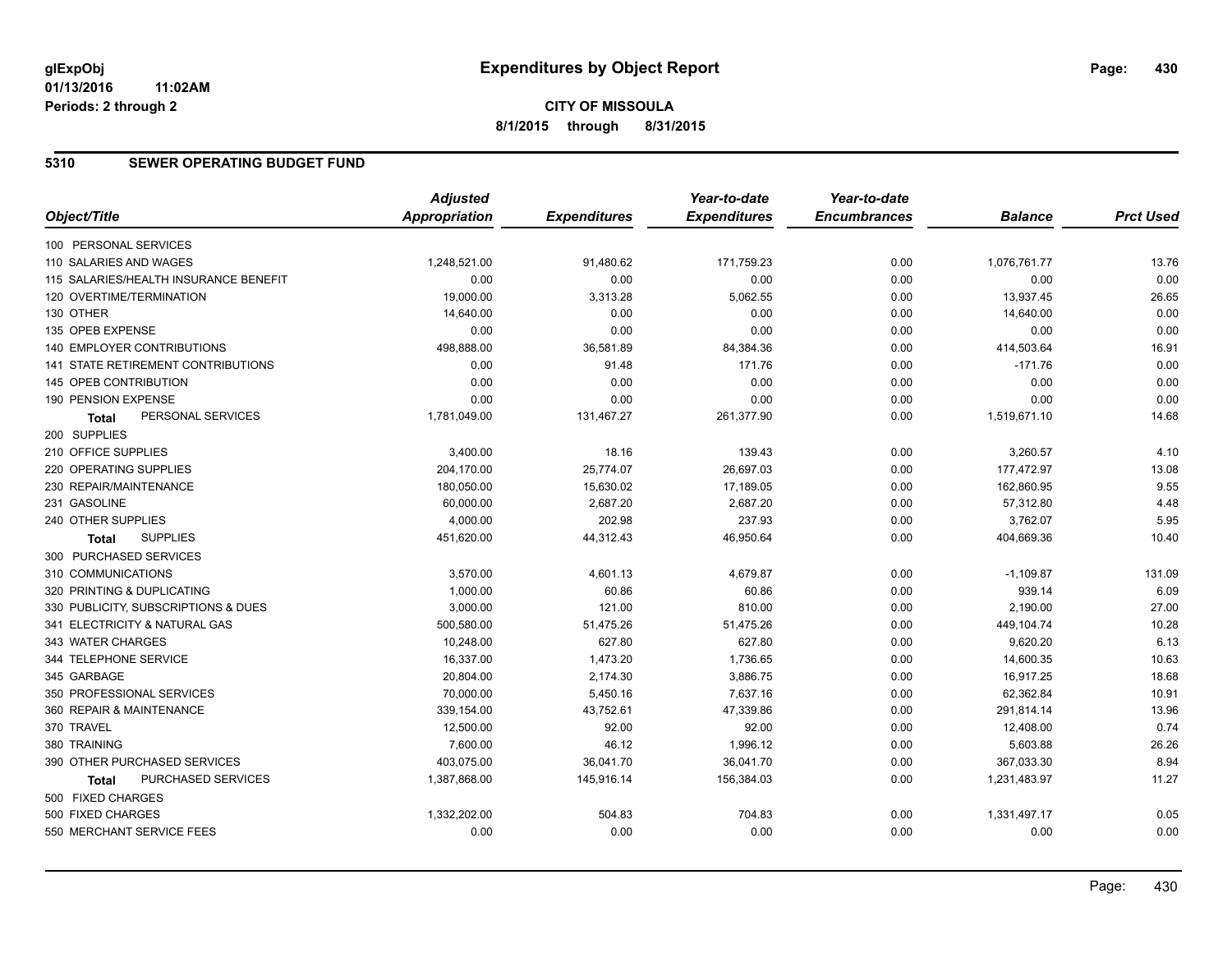#### **5310 SEWER OPERATING BUDGET FUND**

|                    |                                   | <b>Adjusted</b>      |                     | Year-to-date        | Year-to-date        |                |                  |
|--------------------|-----------------------------------|----------------------|---------------------|---------------------|---------------------|----------------|------------------|
| Object/Title       |                                   | <b>Appropriation</b> | <b>Expenditures</b> | <b>Expenditures</b> | <b>Encumbrances</b> | <b>Balance</b> | <b>Prct Used</b> |
| <b>Total</b>       | <b>FIXED CHARGES</b>              | 1,332,202.00         | 504.83              | 704.83              | 0.00                | 1,331,497.17   | 0.05             |
| 600 DEBT SERVICE   |                                   |                      |                     |                     |                     |                |                  |
| 610 PRINCIPAL      |                                   | 0.00                 | 0.00                | 0.00                | 0.00                | 0.00           | 0.00             |
|                    | 620 INTEREST / SERVICE FEES       | 0.00                 | 0.00                | 0.00                | 0.00                | 0.00           | 0.00             |
| <b>Total</b>       | <b>DEBT SERVICE</b>               | 0.00                 | 0.00                | 0.00                | 0.00                | 0.00           | 0.00             |
|                    | 700 GRANTS & CONTRIBUTIONS        |                      |                     |                     |                     |                |                  |
|                    | 700 GRANTS & CONTRIBUTIONS        | 1,500.00             | 0.00                | 0.00                | 0.00                | 1,500.00       | 0.00             |
| <b>Total</b>       | <b>GRANTS &amp; CONTRIBUTIONS</b> | 1,500.00             | 0.00                | 0.00                | 0.00                | 1,500.00       | 0.00             |
| 800 OTHER OBJECTS  |                                   |                      |                     |                     |                     |                |                  |
|                    | 820 TRANSFERS TO OTHER FUNDS      | 0.00                 | 0.00                | 0.00                | 0.00                | 0.00           | 0.00             |
| 830 DEPRECIATION   |                                   | 0.00                 | 0.00                | 0.00                | 0.00                | 0.00           | 0.00             |
| <b>Total</b>       | OTHER OBJECTS                     | 0.00                 | 0.00                | 0.00                | 0.00                | 0.00           | 0.00             |
| 900 CAPITAL OUTLAY |                                   |                      |                     |                     |                     |                |                  |
| 900 CAPITAL OUTLAY |                                   | 0.00                 | 0.00                | 0.00                | 0.00                | 0.00           | 0.00             |
| 930 IMPROVEMENTS   |                                   | 0.00                 | 0.00                | 0.00                | 0.00                | 0.00           | 0.00             |
|                    | 940 MACHINERY & EQUIPMENT         | 0.00                 | 0.00                | 0.00                | 0.00                | 0.00           | 0.00             |
| <b>Total</b>       | <b>CAPITAL OUTLAY</b>             | 0.00                 | 0.00                | 0.00                | 0.00                | 0.00           | 0.00             |
| <b>Total</b>       | SEWER OPERATING BUDGET FUND       | 4,954,239.00         | 322,200.67          | 465,417.40          | 0.00                | 4,488,821.60   | 9.39             |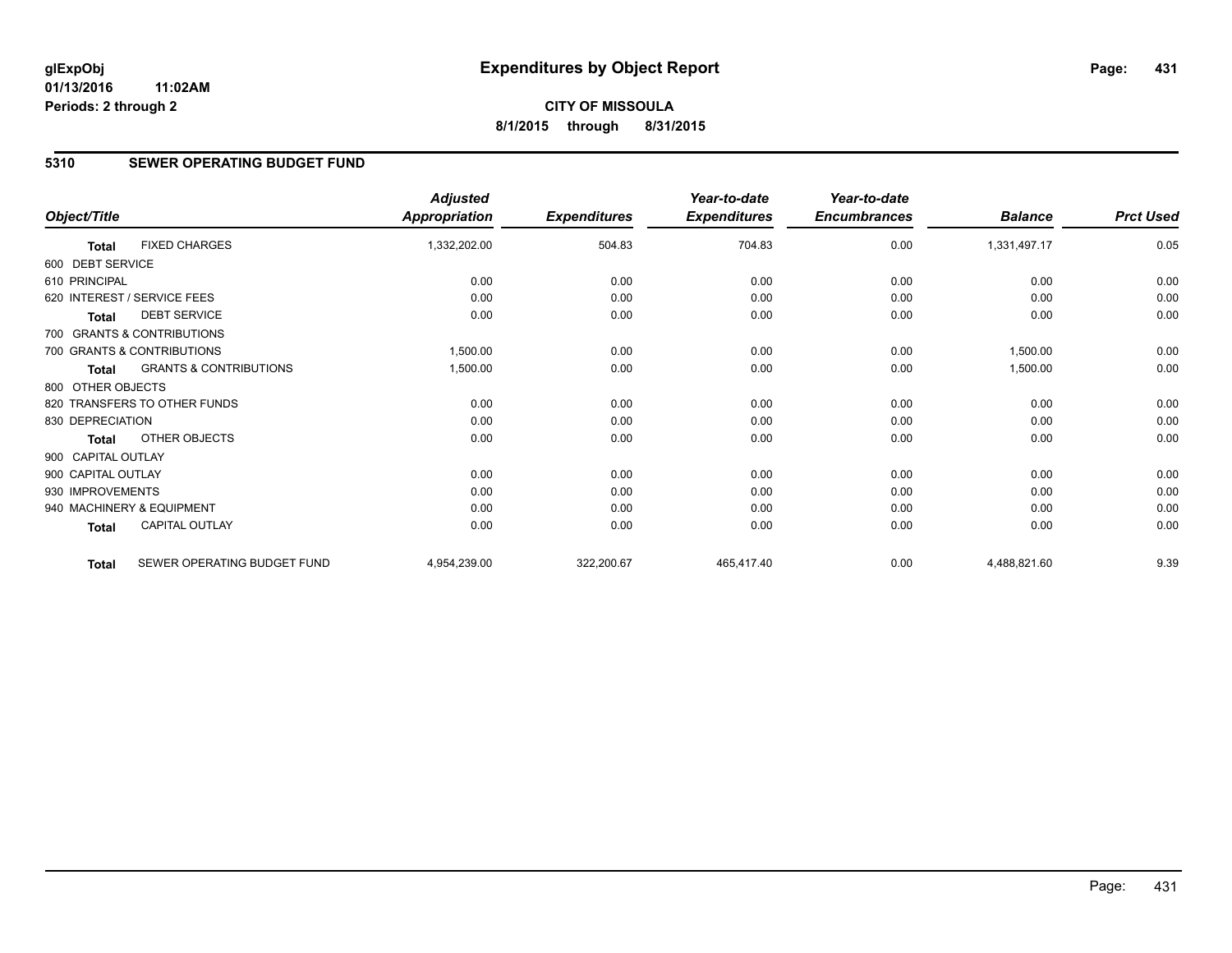#### **CITY OF MISSOULA 8/1/2015 through 8/31/2015**

#### **5311 SEWER REVENUE COLLECTION & CLEARING FUND**

**330 WASTEWATER**

| Object/Title                         | <b>Adjusted</b><br><b>Appropriation</b> | <b>Expenditures</b> | Year-to-date<br><b>Expenditures</b> | Year-to-date<br><b>Encumbrances</b> | <b>Balance</b> | <b>Prct Used</b> |
|--------------------------------------|-----------------------------------------|---------------------|-------------------------------------|-------------------------------------|----------------|------------------|
| 500 FIXED CHARGES                    |                                         |                     |                                     |                                     |                |                  |
| 500 FIXED CHARGES                    | 0.00                                    | 0.00                | 0.00                                | 0.00                                | 0.00           | 0.00             |
| 550 MERCHANT SERVICE FEES            | 0.00                                    | 0.00                | 0.00                                | 0.00                                | 0.00           | 0.00             |
| <b>FIXED CHARGES</b><br><b>Total</b> | 0.00                                    | 0.00                | 0.00                                | 0.00                                | 0.00           | 0.00             |
| 600 DEBT SERVICE                     |                                         |                     |                                     |                                     |                |                  |
| 620 INTEREST / SERVICE FEES          | 0.00                                    | 0.00                | 0.00                                | 0.00                                | 0.00           | 0.00             |
| <b>DEBT SERVICE</b><br><b>Total</b>  | 0.00                                    | 0.00                | 0.00                                | 0.00                                | 0.00           | 0.00             |
| 800 OTHER OBJECTS                    |                                         |                     |                                     |                                     |                |                  |
| 800 OTHER OBJECTS                    | 0.00                                    | 0.00                | 0.00                                | 0.00                                | 0.00           | 0.00             |
| 820 TRANSFERS TO OTHER FUNDS         | 7,391,083.00                            | 0.00                | 0.00                                | 0.00                                | 7,391,083.00   | 0.00             |
| OTHER OBJECTS<br><b>Total</b>        | 7,391,083.00                            | 0.00                | 0.00                                | 0.00                                | 7,391,083.00   | 0.00             |
| <b>WASTEWATER</b><br><b>Total</b>    | 7,391,083.00                            | 0.00                | 0.00                                | 0.00                                | 7.391.083.00   | 0.00             |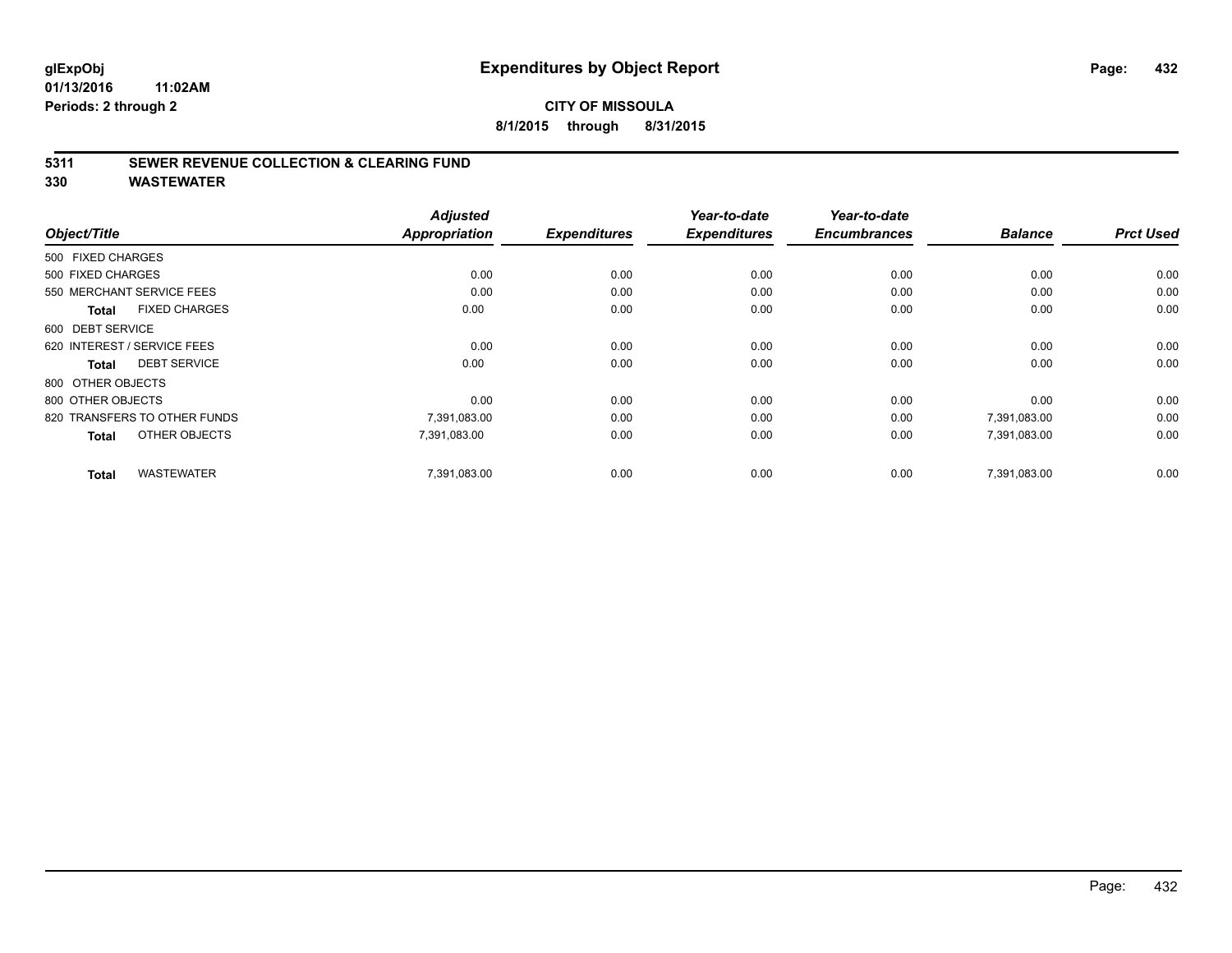**CITY OF MISSOULA 8/1/2015 through 8/31/2015**

## **5311 SEWER REVENUE COLLECTION & CLEARING FUND**

|                   |                                  | <b>Adjusted</b> |                     | Year-to-date        | Year-to-date<br><b>Encumbrances</b> |                | <b>Prct Used</b> |
|-------------------|----------------------------------|-----------------|---------------------|---------------------|-------------------------------------|----------------|------------------|
| Object/Title      |                                  | Appropriation   | <b>Expenditures</b> | <b>Expenditures</b> |                                     | <b>Balance</b> |                  |
| 500 FIXED CHARGES |                                  |                 |                     |                     |                                     |                |                  |
| 500 FIXED CHARGES |                                  | 0.00            | 0.00                | 0.00                | 0.00                                | 0.00           | 0.00             |
|                   | 550 MERCHANT SERVICE FEES        | 0.00            | 0.00                | 0.00                | 0.00                                | 0.00           | 0.00             |
| Total             | <b>FIXED CHARGES</b>             | 0.00            | 0.00                | 0.00                | 0.00                                | 0.00           | 0.00             |
| 600 DEBT SERVICE  |                                  |                 |                     |                     |                                     |                |                  |
|                   | 620 INTEREST / SERVICE FEES      | 0.00            | 0.00                | 0.00                | 0.00                                | 0.00           | 0.00             |
| Total             | <b>DEBT SERVICE</b>              | 0.00            | 0.00                | 0.00                | 0.00                                | 0.00           | 0.00             |
| 800 OTHER OBJECTS |                                  |                 |                     |                     |                                     |                |                  |
| 800 OTHER OBJECTS |                                  | 0.00            | 0.00                | 0.00                | 0.00                                | 0.00           | 0.00             |
|                   | 820 TRANSFERS TO OTHER FUNDS     | 7,391,083.00    | 0.00                | 0.00                | 0.00                                | 7,391,083.00   | 0.00             |
| <b>Total</b>      | OTHER OBJECTS                    | 7,391,083.00    | 0.00                | 0.00                | 0.00                                | 7,391,083.00   | 0.00             |
| <b>Total</b>      | SEWER REVENUE COLLECTION & CLEAF | 7.391.083.00    | 0.00                | 0.00                | 0.00                                | 7,391,083.00   | 0.00             |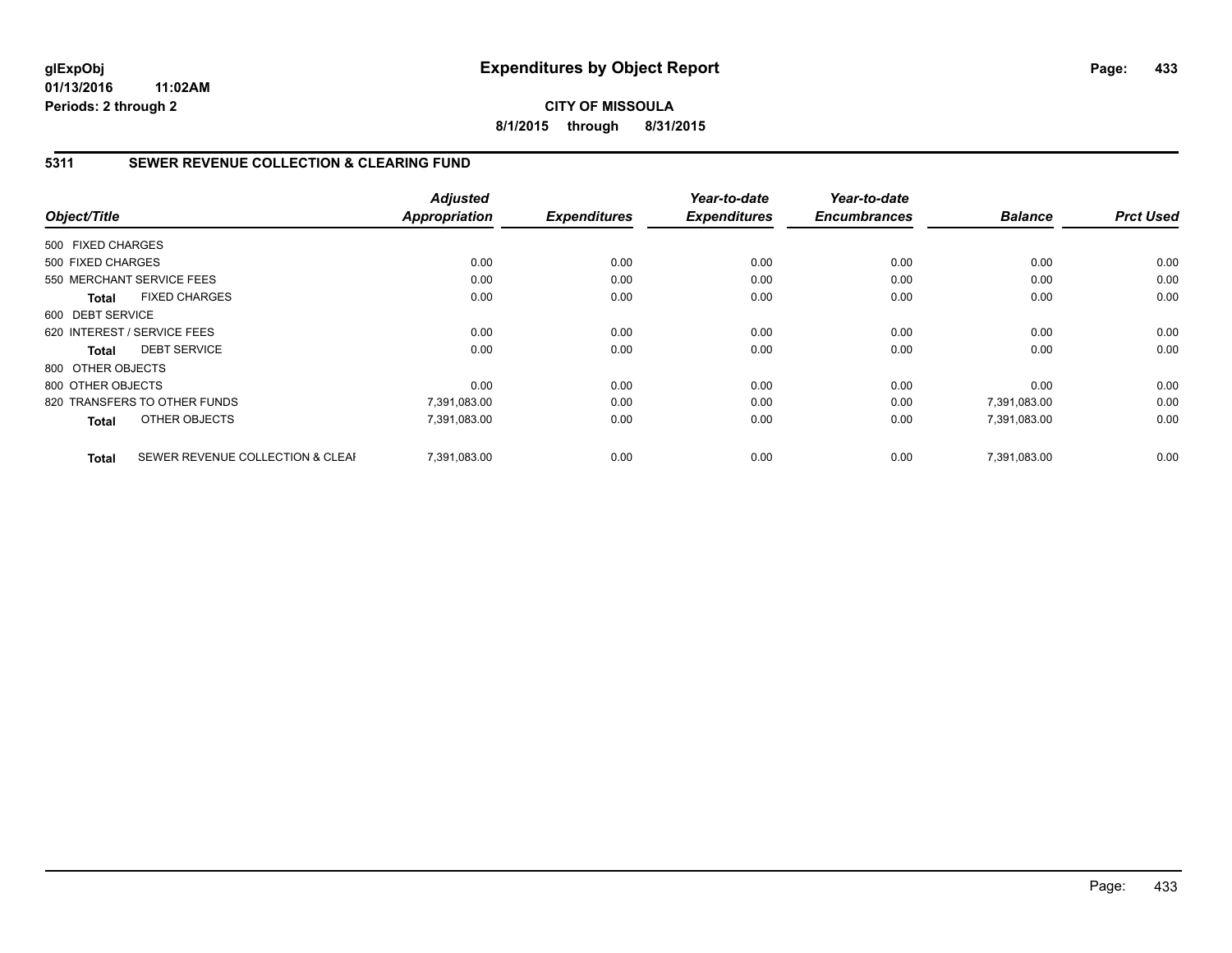# **5315 SEWER LOAN FUND**

|                                     | <b>Adjusted</b> |                     | Year-to-date        | Year-to-date        |                |                  |
|-------------------------------------|-----------------|---------------------|---------------------|---------------------|----------------|------------------|
| Object/Title                        | Appropriation   | <b>Expenditures</b> | <b>Expenditures</b> | <b>Encumbrances</b> | <b>Balance</b> | <b>Prct Used</b> |
| 300 PURCHASED SERVICES              |                 |                     |                     |                     |                |                  |
| 390 OTHER PURCHASED SERVICES        | 0.00            | 0.00                | 0.00                | 0.00                | 0.00           | 0.00             |
| PURCHASED SERVICES<br><b>Total</b>  | 0.00            | 0.00                | 0.00                | 0.00                | 0.00           | 0.00             |
| 500 FIXED CHARGES                   |                 |                     |                     |                     |                |                  |
| 550 MERCHANT SERVICE FEES           | 0.00            | 0.00                | 0.00                | 0.00                | 0.00           | 0.00             |
| <b>FIXED CHARGES</b><br>Total       | 0.00            | 0.00                | 0.00                | 0.00                | 0.00           | 0.00             |
| 600 DEBT SERVICE                    |                 |                     |                     |                     |                |                  |
| 620 INTEREST / SERVICE FEES         | 0.00            | 0.00                | 0.00                | 0.00                | 0.00           | 0.00             |
| <b>DEBT SERVICE</b><br><b>Total</b> | 0.00            | 0.00                | 0.00                | 0.00                | 0.00           | 0.00             |
| 800 OTHER OBJECTS                   |                 |                     |                     |                     |                |                  |
| 820 TRANSFERS TO OTHER FUNDS        | 20,000.00       | 0.00                | 0.00                | 0.00                | 20,000.00      | 0.00             |
| 845 CONTINGENCY                     | 0.00            | 0.00                | 0.00                | 0.00                | 0.00           | 0.00             |
| OTHER OBJECTS<br>Total              | 20,000.00       | 0.00                | 0.00                | 0.00                | 20,000.00      | 0.00             |
| <b>WASTEWATER</b><br><b>Total</b>   | 20,000.00       | 0.00                | 0.00                | 0.00                | 20,000.00      | 0.00             |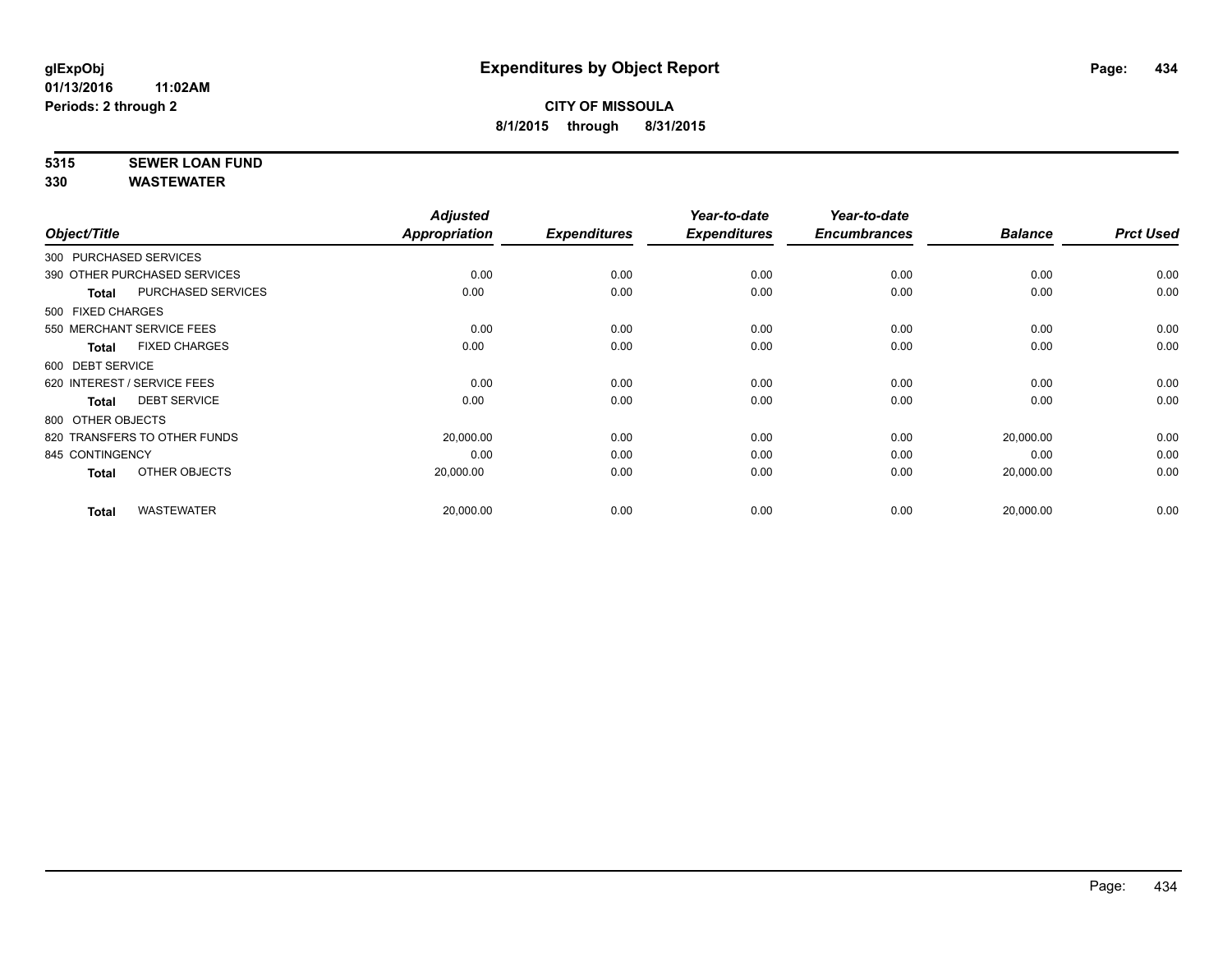## **5315 SEWER LOAN FUND**

| Object/Title                              | <b>Adjusted</b><br>Appropriation                       | <b>Expenditures</b> | Year-to-date<br><b>Expenditures</b> | Year-to-date<br><b>Encumbrances</b> | <b>Balance</b> | <b>Prct Used</b> |
|-------------------------------------------|--------------------------------------------------------|---------------------|-------------------------------------|-------------------------------------|----------------|------------------|
|                                           |                                                        |                     |                                     |                                     |                |                  |
|                                           |                                                        |                     |                                     |                                     |                | 0.00             |
| <b>PURCHASED SERVICES</b><br><b>Total</b> | 0.00                                                   | 0.00                | 0.00                                | 0.00                                | 0.00           | 0.00             |
| 500 FIXED CHARGES                         |                                                        |                     |                                     |                                     |                |                  |
| 550 MERCHANT SERVICE FEES                 | 0.00                                                   | 0.00                | 0.00                                | 0.00                                | 0.00           | 0.00             |
| <b>FIXED CHARGES</b><br><b>Total</b>      | 0.00                                                   | 0.00                | 0.00                                | 0.00                                | 0.00           | 0.00             |
| 600 DEBT SERVICE                          |                                                        |                     |                                     |                                     |                |                  |
| 620 INTEREST / SERVICE FEES               | 0.00                                                   | 0.00                | 0.00                                | 0.00                                | 0.00           | 0.00             |
| <b>DEBT SERVICE</b><br><b>Total</b>       | 0.00                                                   | 0.00                | 0.00                                | 0.00                                | 0.00           | 0.00             |
| 800 OTHER OBJECTS                         |                                                        |                     |                                     |                                     |                |                  |
| 820 TRANSFERS TO OTHER FUNDS              | 20,000.00                                              | 0.00                | 0.00                                | 0.00                                | 20,000.00      | 0.00             |
| 845 CONTINGENCY                           | 0.00                                                   | 0.00                | 0.00                                | 0.00                                | 0.00           | 0.00             |
| OTHER OBJECTS<br><b>Total</b>             | 20,000.00                                              | 0.00                | 0.00                                | 0.00                                | 20,000.00      | 0.00             |
| SEWER LOAN FUND<br><b>Total</b>           | 20,000.00                                              | 0.00                | 0.00                                | 0.00                                | 20,000.00      | 0.00             |
|                                           | 300 PURCHASED SERVICES<br>390 OTHER PURCHASED SERVICES | 0.00                | 0.00                                | 0.00                                | 0.00           | 0.00             |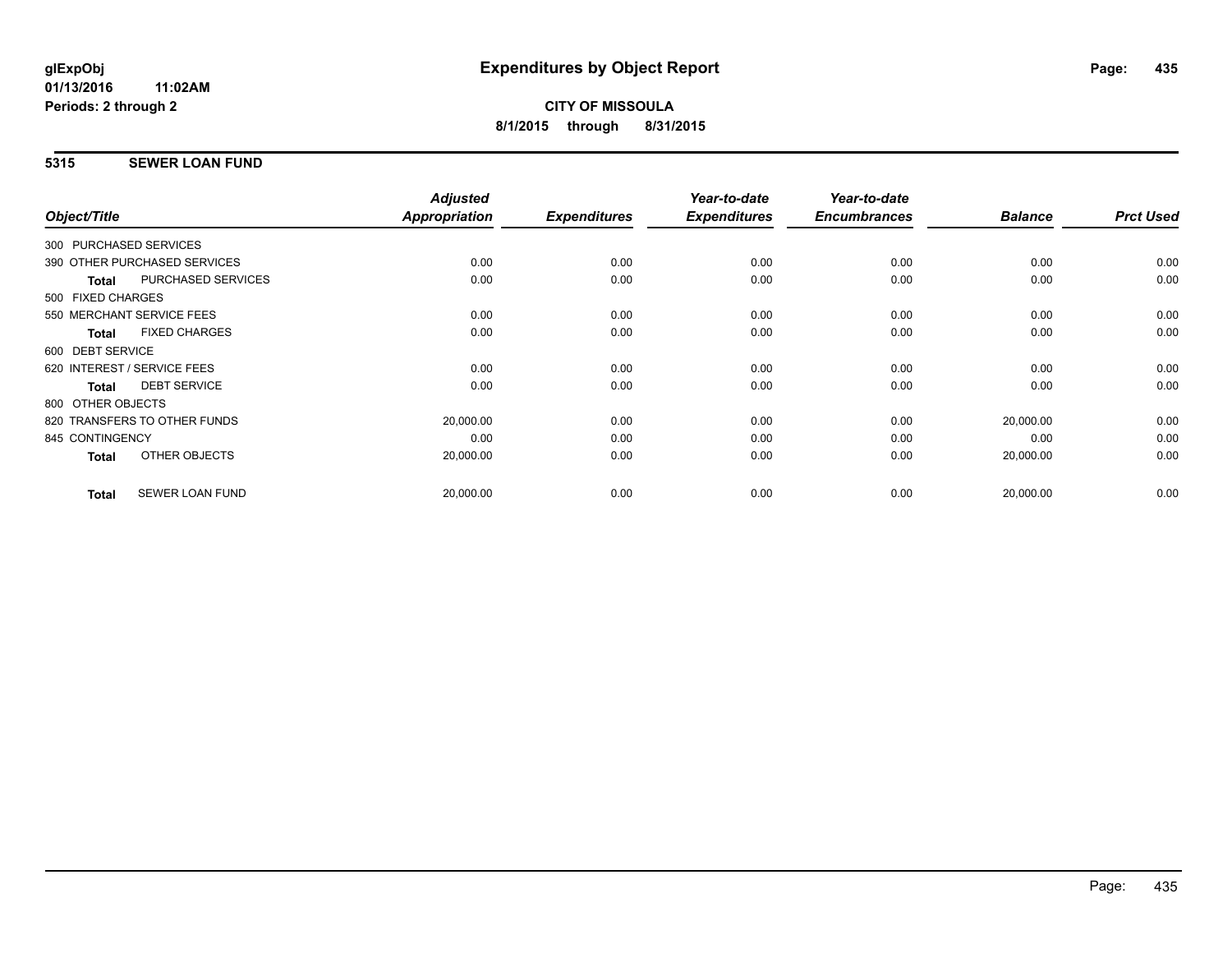#### **5320 SEWER REPLACEMENT & DEPRECIATION FUND**

|                              |                       | <b>Adjusted</b>      |                     | Year-to-date        | Year-to-date        |                |                  |
|------------------------------|-----------------------|----------------------|---------------------|---------------------|---------------------|----------------|------------------|
| Object/Title                 |                       | <b>Appropriation</b> | <b>Expenditures</b> | <b>Expenditures</b> | <b>Encumbrances</b> | <b>Balance</b> | <b>Prct Used</b> |
| 300 PURCHASED SERVICES       |                       |                      |                     |                     |                     |                |                  |
| 350 PROFESSIONAL SERVICES    |                       | 0.00                 | 0.00                | 0.00                | 0.00                | 0.00           | 0.00             |
| 360 REPAIR & MAINTENANCE     |                       | 424,000.00           | 29,672.47           | 39,893.47           | 0.00                | 384,106.53     | 9.41             |
| Total                        | PURCHASED SERVICES    | 424,000.00           | 29,672.47           | 39,893.47           | 0.00                | 384,106.53     | 9.41             |
| 500 FIXED CHARGES            |                       |                      |                     |                     |                     |                |                  |
| 550 MERCHANT SERVICE FEES    |                       | 0.00                 | 0.00                | 0.00                | 0.00                | 0.00           | 0.00             |
| <b>Total</b>                 | <b>FIXED CHARGES</b>  | 0.00                 | 0.00                | 0.00                | 0.00                | 0.00           | 0.00             |
| 600 DEBT SERVICE             |                       |                      |                     |                     |                     |                |                  |
| 610 PRINCIPAL                |                       | 83,015.00            | 0.00                | 0.00                | 0.00                | 83,015.00      | 0.00             |
| 620 INTEREST / SERVICE FEES  |                       | 6,363.00             | 0.00                | 0.00                | 0.00                | 6,363.00       | 0.00             |
| Total                        | <b>DEBT SERVICE</b>   | 89,378.00            | 0.00                | 0.00                | 0.00                | 89,378.00      | 0.00             |
| 800 OTHER OBJECTS            |                       |                      |                     |                     |                     |                |                  |
| 820 TRANSFERS TO OTHER FUNDS |                       | 0.00                 | 0.00                | 0.00                | 0.00                | 0.00           | 0.00             |
| 830 DEPRECIATION             |                       | 0.00                 | 0.00                | 0.00                | 0.00                | 0.00           | 0.00             |
| <b>Total</b>                 | <b>OTHER OBJECTS</b>  | 0.00                 | 0.00                | 0.00                | 0.00                | 0.00           | 0.00             |
| 900 CAPITAL OUTLAY           |                       |                      |                     |                     |                     |                |                  |
| 900 CAPITAL OUTLAY           |                       | 0.00                 | 0.00                | 0.00                | 0.00                | 0.00           | 0.00             |
| 910 LAND                     |                       | 0.00                 | 0.00                | 0.00                | 0.00                | 0.00           | 0.00             |
| 930 IMPROVEMENTS             |                       | 0.00                 | 0.00                | 0.00                | 0.00                | 0.00           | 0.00             |
| 940 MACHINERY & EQUIPMENT    |                       | 100,000.00           | 968.75              | 6,020.94            | 0.00                | 93,979.06      | 6.02             |
| <b>Total</b>                 | <b>CAPITAL OUTLAY</b> | 100,000.00           | 968.75              | 6,020.94            | 0.00                | 93,979.06      | 6.02             |
| <b>Total</b>                 | <b>WASTEWATER</b>     | 613,378.00           | 30,641.22           | 45,914.41           | 0.00                | 567,463.59     | 7.49             |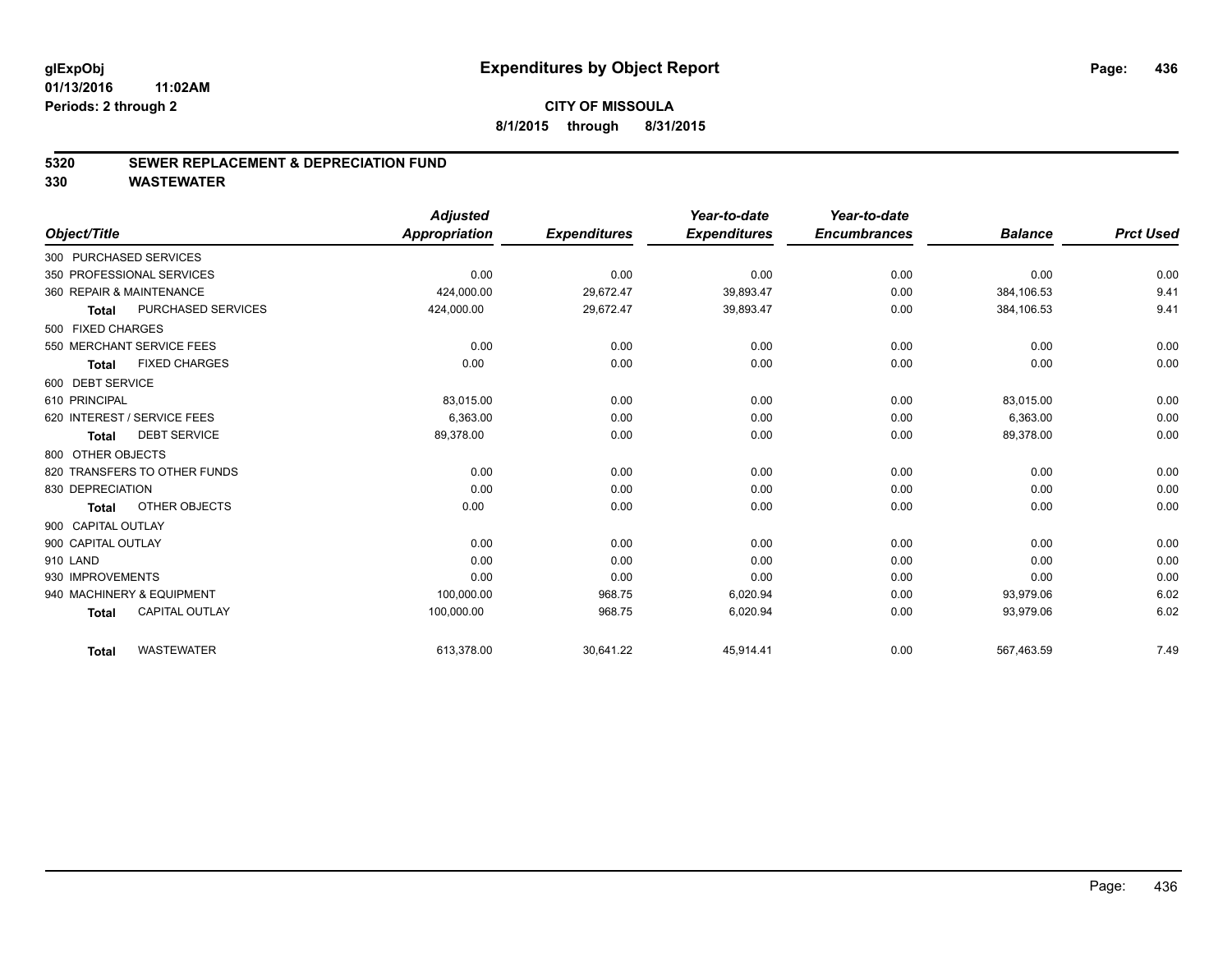# **5320 SEWER REPLACEMENT & DEPRECIATION FUND**

|                        |                                  | <b>Adjusted</b> |                     | Year-to-date        | Year-to-date        |                |                  |
|------------------------|----------------------------------|-----------------|---------------------|---------------------|---------------------|----------------|------------------|
| Object/Title           |                                  | Appropriation   | <b>Expenditures</b> | <b>Expenditures</b> | <b>Encumbrances</b> | <b>Balance</b> | <b>Prct Used</b> |
| 300 PURCHASED SERVICES |                                  |                 |                     |                     |                     |                |                  |
|                        | 350 PROFESSIONAL SERVICES        | 0.00            | 0.00                | 0.00                | 0.00                | 0.00           | 0.00             |
|                        | 360 REPAIR & MAINTENANCE         | 424,000.00      | 29,672.47           | 39,893.47           | 0.00                | 384,106.53     | 9.41             |
| <b>Total</b>           | PURCHASED SERVICES               | 424,000.00      | 29,672.47           | 39,893.47           | 0.00                | 384,106.53     | 9.41             |
| 500 FIXED CHARGES      |                                  |                 |                     |                     |                     |                |                  |
|                        | 550 MERCHANT SERVICE FEES        | 0.00            | 0.00                | 0.00                | 0.00                | 0.00           | 0.00             |
| <b>Total</b>           | <b>FIXED CHARGES</b>             | 0.00            | 0.00                | 0.00                | 0.00                | 0.00           | 0.00             |
| 600 DEBT SERVICE       |                                  |                 |                     |                     |                     |                |                  |
| 610 PRINCIPAL          |                                  | 83,015.00       | 0.00                | 0.00                | 0.00                | 83,015.00      | 0.00             |
|                        | 620 INTEREST / SERVICE FEES      | 6,363.00        | 0.00                | 0.00                | 0.00                | 6,363.00       | 0.00             |
| <b>Total</b>           | <b>DEBT SERVICE</b>              | 89,378.00       | 0.00                | 0.00                | 0.00                | 89,378.00      | 0.00             |
| 800 OTHER OBJECTS      |                                  |                 |                     |                     |                     |                |                  |
|                        | 820 TRANSFERS TO OTHER FUNDS     | 0.00            | 0.00                | 0.00                | 0.00                | 0.00           | 0.00             |
| 830 DEPRECIATION       |                                  | 0.00            | 0.00                | 0.00                | 0.00                | 0.00           | 0.00             |
| <b>Total</b>           | OTHER OBJECTS                    | 0.00            | 0.00                | 0.00                | 0.00                | 0.00           | 0.00             |
| 900 CAPITAL OUTLAY     |                                  |                 |                     |                     |                     |                |                  |
| 900 CAPITAL OUTLAY     |                                  | 0.00            | 0.00                | 0.00                | 0.00                | 0.00           | 0.00             |
| 910 LAND               |                                  | 0.00            | 0.00                | 0.00                | 0.00                | 0.00           | 0.00             |
| 930 IMPROVEMENTS       |                                  | 0.00            | 0.00                | 0.00                | 0.00                | 0.00           | 0.00             |
|                        | 940 MACHINERY & EQUIPMENT        | 100,000.00      | 968.75              | 6,020.94            | 0.00                | 93,979.06      | 6.02             |
| <b>Total</b>           | <b>CAPITAL OUTLAY</b>            | 100,000.00      | 968.75              | 6,020.94            | 0.00                | 93,979.06      | 6.02             |
| <b>Total</b>           | SEWER REPLACEMENT & DEPRECIATION | 613,378.00      | 30,641.22           | 45,914.41           | 0.00                | 567,463.59     | 7.49             |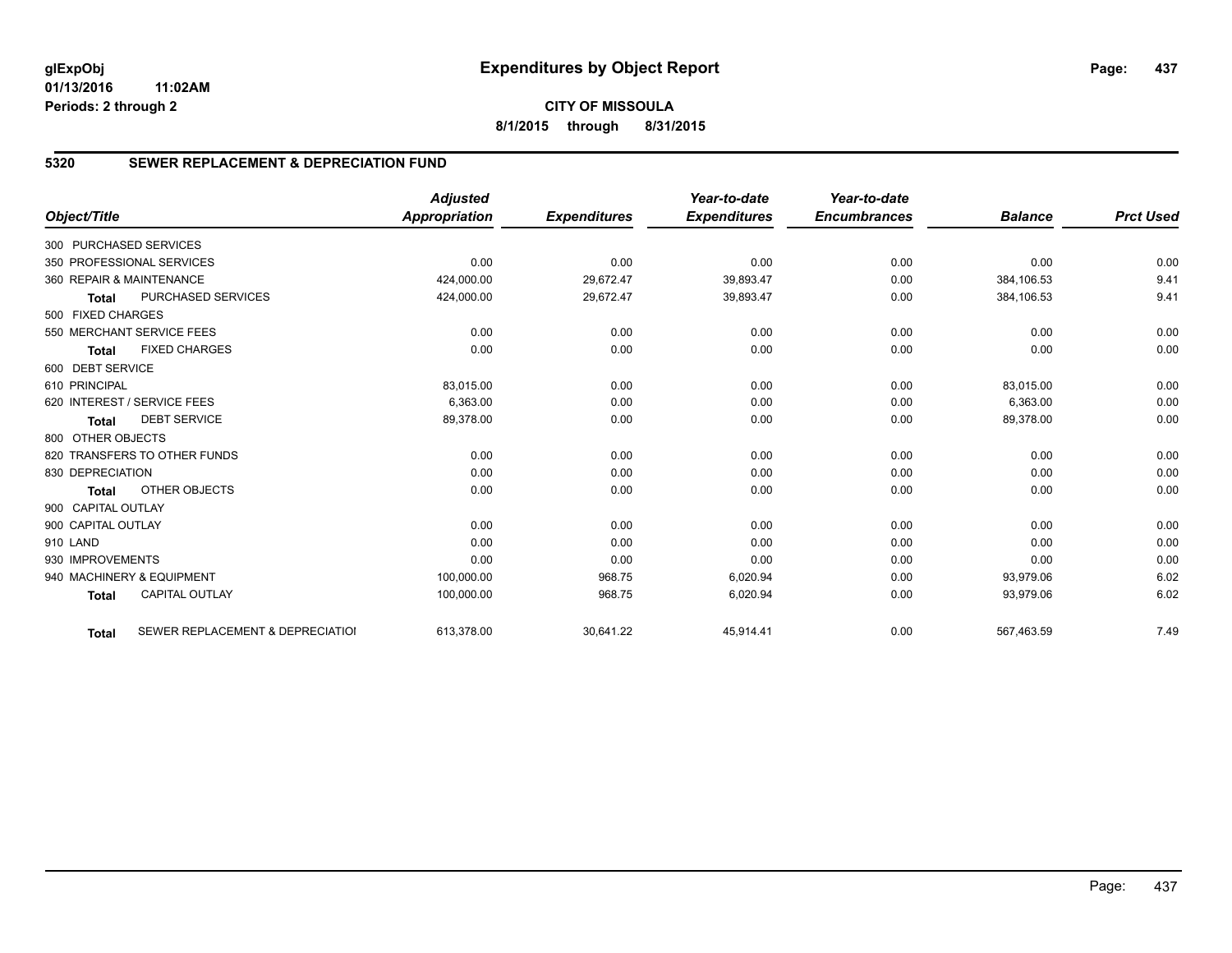#### **5325 SEWER DEVELOPMENT FEE FUND**

|                    |                              | <b>Adjusted</b>      |                     | Year-to-date        | Year-to-date        |                |                  |
|--------------------|------------------------------|----------------------|---------------------|---------------------|---------------------|----------------|------------------|
| Object/Title       |                              | <b>Appropriation</b> | <b>Expenditures</b> | <b>Expenditures</b> | <b>Encumbrances</b> | <b>Balance</b> | <b>Prct Used</b> |
|                    | 300 PURCHASED SERVICES       |                      |                     |                     |                     |                |                  |
|                    | 350 PROFESSIONAL SERVICES    | 0.00                 | 0.00                | 0.00                | 0.00                | 0.00           | 0.00             |
|                    | 360 REPAIR & MAINTENANCE     | 0.00                 | 0.00                | 0.00                | 0.00                | 0.00           | 0.00             |
| <b>Total</b>       | PURCHASED SERVICES           | 0.00                 | 0.00                | 0.00                | 0.00                | 0.00           | 0.00             |
| 500 FIXED CHARGES  |                              |                      |                     |                     |                     |                |                  |
|                    | 550 MERCHANT SERVICE FEES    | 0.00                 | 0.00                | 0.00                | 0.00                | 0.00           | 0.00             |
| <b>Total</b>       | <b>FIXED CHARGES</b>         | 0.00                 | 0.00                | 0.00                | 0.00                | 0.00           | 0.00             |
| 600 DEBT SERVICE   |                              |                      |                     |                     |                     |                |                  |
| 610 PRINCIPAL      |                              | 0.00                 | 0.00                | 0.00                | 0.00                | 0.00           | 0.00             |
|                    | 620 INTEREST / SERVICE FEES  | 0.00                 | 0.00                | 0.00                | 0.00                | 0.00           | 0.00             |
| <b>Total</b>       | <b>DEBT SERVICE</b>          | 0.00                 | 0.00                | 0.00                | 0.00                | 0.00           | 0.00             |
| 800 OTHER OBJECTS  |                              |                      |                     |                     |                     |                |                  |
|                    | 820 TRANSFERS TO OTHER FUNDS | 0.00                 | 0.00                | 0.00                | 0.00                | 0.00           | 0.00             |
| <b>Total</b>       | OTHER OBJECTS                | 0.00                 | 0.00                | 0.00                | 0.00                | 0.00           | 0.00             |
| 900 CAPITAL OUTLAY |                              |                      |                     |                     |                     |                |                  |
| 900 CAPITAL OUTLAY |                              | 0.00                 | 0.00                | 0.00                | 0.00                | 0.00           | 0.00             |
| 910 LAND           |                              | 0.00                 | 0.00                | 0.00                | 0.00                | 0.00           | 0.00             |
| 920 BUILDINGS      |                              | 0.00                 | 0.00                | 0.00                | 0.00                | 0.00           | 0.00             |
| 930 IMPROVEMENTS   |                              | 188,559.00           | 0.00                | 0.00                | 0.00                | 188,559.00     | 0.00             |
| <b>Total</b>       | <b>CAPITAL OUTLAY</b>        | 188,559.00           | 0.00                | 0.00                | 0.00                | 188,559.00     | 0.00             |
| <b>Total</b>       | <b>WASTEWATER</b>            | 188,559.00           | 0.00                | 0.00                | 0.00                | 188,559.00     | 0.00             |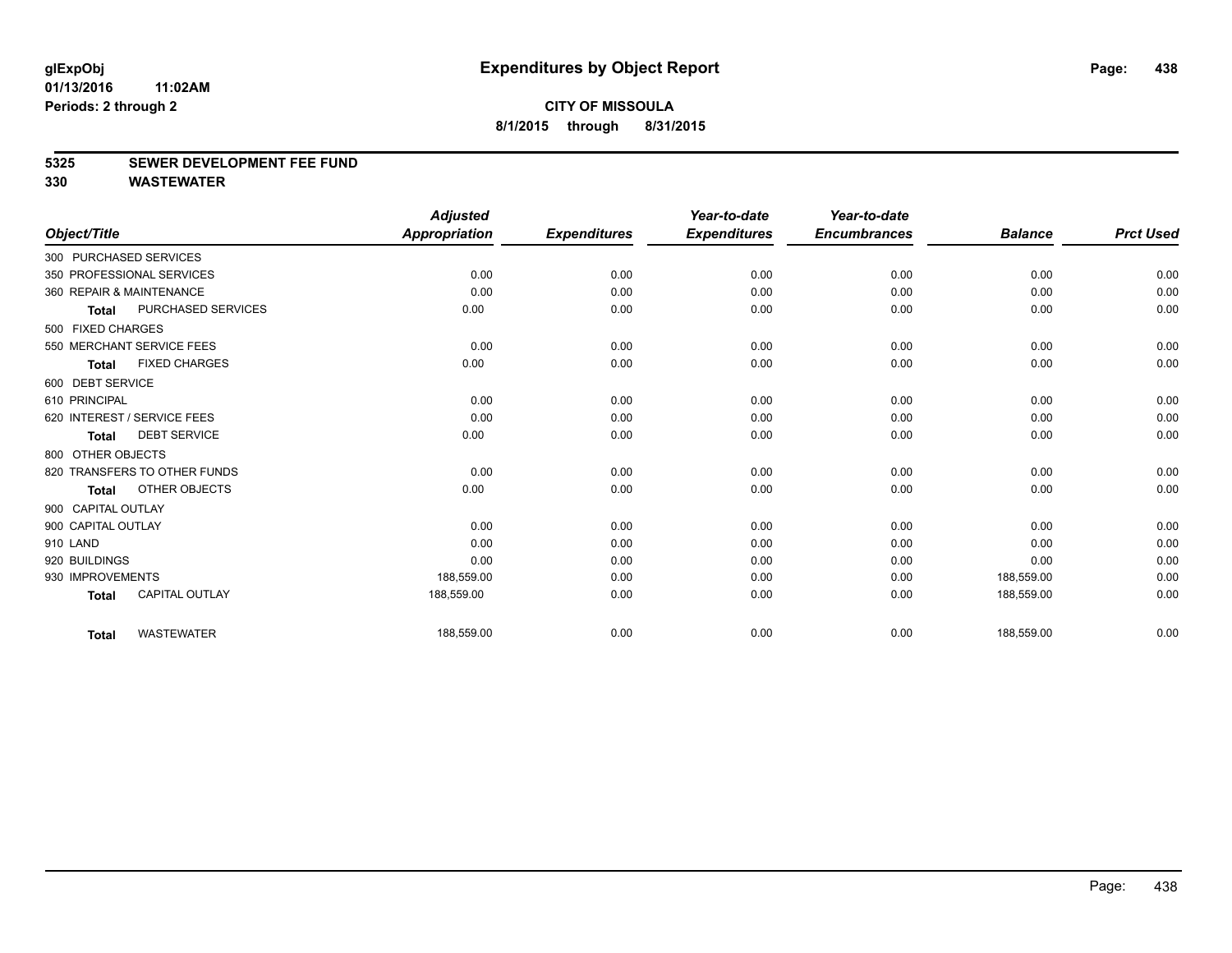**CITY OF MISSOULA 8/1/2015 through 8/31/2015**

## **5325 SEWER DEVELOPMENT FEE FUND**

|                        |                              | <b>Adjusted</b>      |                     | Year-to-date        | Year-to-date        |                |                  |
|------------------------|------------------------------|----------------------|---------------------|---------------------|---------------------|----------------|------------------|
| Object/Title           |                              | <b>Appropriation</b> | <b>Expenditures</b> | <b>Expenditures</b> | <b>Encumbrances</b> | <b>Balance</b> | <b>Prct Used</b> |
| 300 PURCHASED SERVICES |                              |                      |                     |                     |                     |                |                  |
|                        | 350 PROFESSIONAL SERVICES    | 0.00                 | 0.00                | 0.00                | 0.00                | 0.00           | 0.00             |
|                        | 360 REPAIR & MAINTENANCE     | 0.00                 | 0.00                | 0.00                | 0.00                | 0.00           | 0.00             |
| <b>Total</b>           | PURCHASED SERVICES           | 0.00                 | 0.00                | 0.00                | 0.00                | 0.00           | 0.00             |
| 500 FIXED CHARGES      |                              |                      |                     |                     |                     |                |                  |
|                        | 550 MERCHANT SERVICE FEES    | 0.00                 | 0.00                | 0.00                | 0.00                | 0.00           | 0.00             |
| <b>Total</b>           | <b>FIXED CHARGES</b>         | 0.00                 | 0.00                | 0.00                | 0.00                | 0.00           | 0.00             |
| 600 DEBT SERVICE       |                              |                      |                     |                     |                     |                |                  |
| 610 PRINCIPAL          |                              | 0.00                 | 0.00                | 0.00                | 0.00                | 0.00           | 0.00             |
|                        | 620 INTEREST / SERVICE FEES  | 0.00                 | 0.00                | 0.00                | 0.00                | 0.00           | 0.00             |
| <b>Total</b>           | <b>DEBT SERVICE</b>          | 0.00                 | 0.00                | 0.00                | 0.00                | 0.00           | 0.00             |
| 800 OTHER OBJECTS      |                              |                      |                     |                     |                     |                |                  |
|                        | 820 TRANSFERS TO OTHER FUNDS | 0.00                 | 0.00                | 0.00                | 0.00                | 0.00           | 0.00             |
| <b>Total</b>           | OTHER OBJECTS                | 0.00                 | 0.00                | 0.00                | 0.00                | 0.00           | 0.00             |
| 900 CAPITAL OUTLAY     |                              |                      |                     |                     |                     |                |                  |
| 900 CAPITAL OUTLAY     |                              | 0.00                 | 0.00                | 0.00                | 0.00                | 0.00           | 0.00             |
| 910 LAND               |                              | 0.00                 | 0.00                | 0.00                | 0.00                | 0.00           | 0.00             |
| 920 BUILDINGS          |                              | 0.00                 | 0.00                | 0.00                | 0.00                | 0.00           | 0.00             |
| 930 IMPROVEMENTS       |                              | 188,559.00           | 0.00                | 0.00                | 0.00                | 188,559.00     | 0.00             |
| <b>Total</b>           | <b>CAPITAL OUTLAY</b>        | 188,559.00           | 0.00                | 0.00                | 0.00                | 188,559.00     | 0.00             |
| <b>Total</b>           | SEWER DEVELOPMENT FEE FUND   | 188,559.00           | 0.00                | 0.00                | 0.00                | 188,559.00     | 0.00             |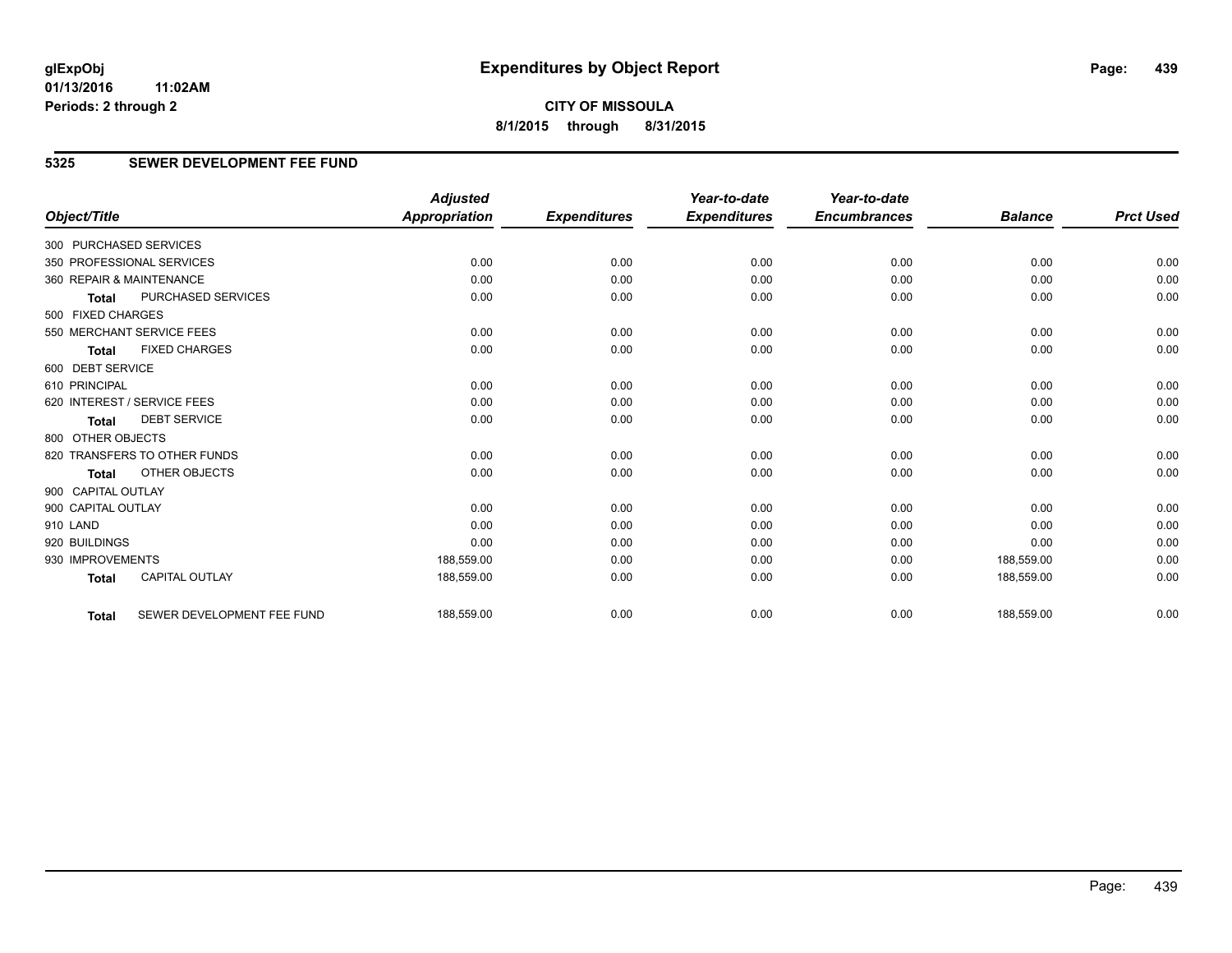#### **5340 SEWER CONSTRUCTION FUND**

| Object/Title           |                              | <b>Adjusted</b><br>Appropriation | <b>Expenditures</b> | Year-to-date<br><b>Expenditures</b> | Year-to-date<br><b>Encumbrances</b> | <b>Balance</b> | <b>Prct Used</b> |
|------------------------|------------------------------|----------------------------------|---------------------|-------------------------------------|-------------------------------------|----------------|------------------|
| 300 PURCHASED SERVICES |                              |                                  |                     |                                     |                                     |                |                  |
|                        | 350 PROFESSIONAL SERVICES    | 0.00                             | 0.00                | 0.00                                | 0.00                                | 0.00           | 0.00             |
| <b>Total</b>           | PURCHASED SERVICES           | 0.00                             | 0.00                | 0.00                                | 0.00                                | 0.00           | 0.00             |
| 500 FIXED CHARGES      |                              |                                  |                     |                                     |                                     |                |                  |
|                        | 550 MERCHANT SERVICE FEES    | 0.00                             | 0.00                | 0.00                                | 0.00                                | 0.00           | 0.00             |
| Total                  | <b>FIXED CHARGES</b>         | 0.00                             | 0.00                | 0.00                                | 0.00                                | 0.00           | 0.00             |
| 800 OTHER OBJECTS      |                              |                                  |                     |                                     |                                     |                |                  |
|                        | 820 TRANSFERS TO OTHER FUNDS | 0.00                             | 0.00                | 0.00                                | 0.00                                | 0.00           | 0.00             |
| Total                  | OTHER OBJECTS                | 0.00                             | 0.00                | 0.00                                | 0.00                                | 0.00           | 0.00             |
| 900 CAPITAL OUTLAY     |                              |                                  |                     |                                     |                                     |                |                  |
| 930 IMPROVEMENTS       |                              | 3,496,300.00                     | 5,404.32            | 6,341.82                            | 0.00                                | 3,489,958.18   | 0.18             |
|                        | 940 MACHINERY & EQUIPMENT    | 0.00                             | 0.00                | 0.00                                | 0.00                                | 0.00           | 0.00             |
| Total                  | <b>CAPITAL OUTLAY</b>        | 3,496,300.00                     | 5,404.32            | 6,341.82                            | 0.00                                | 3,489,958.18   | 0.18             |
| <b>Total</b>           | <b>WASTEWATER</b>            | 3,496,300.00                     | 5,404.32            | 6,341.82                            | 0.00                                | 3,489,958.18   | 0.18             |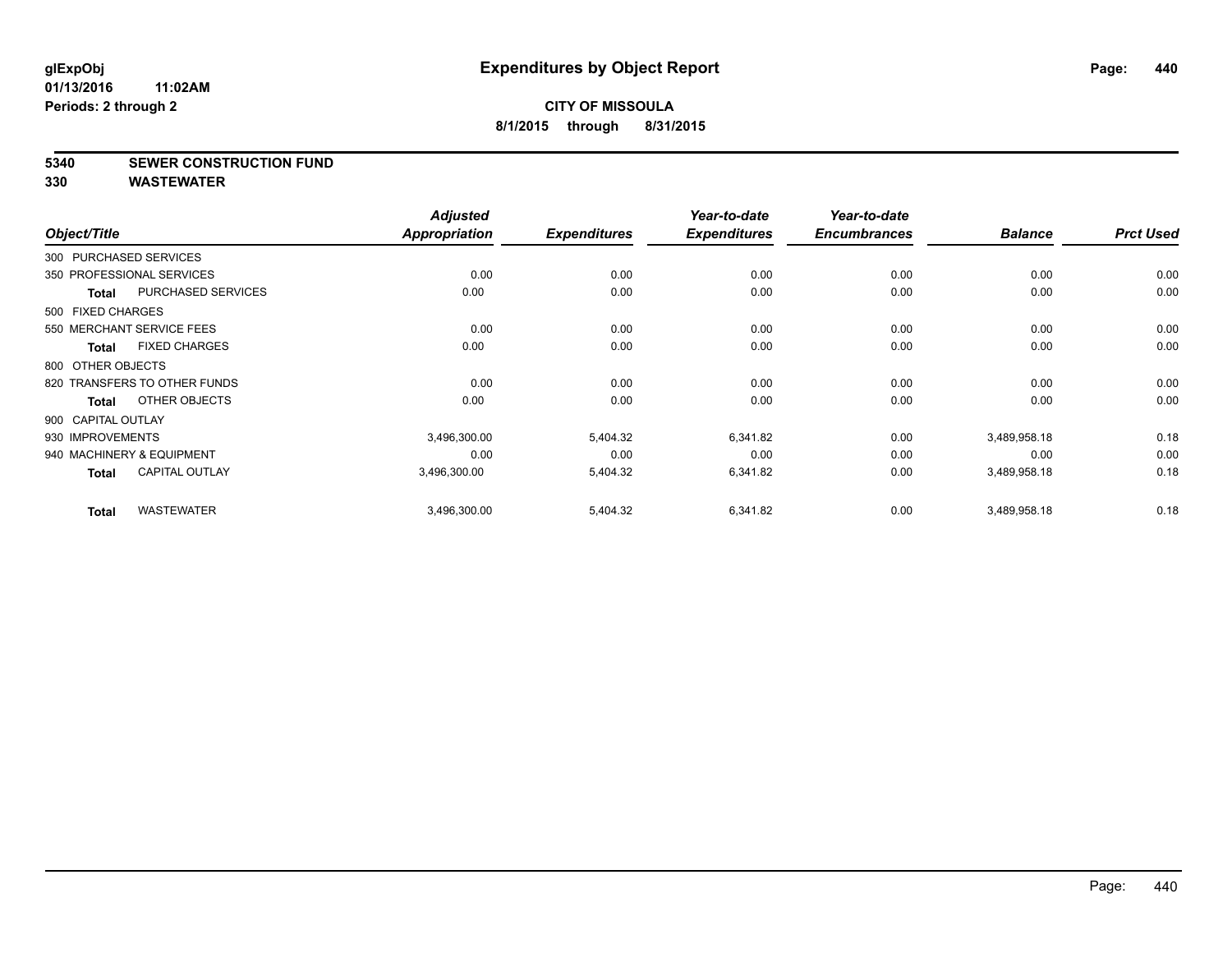#### **5340 SEWER CONSTRUCTION FUND**

**390 NON-DEPARTMENTAL**

| Object/Title       |                       | <b>Adjusted</b><br>Appropriation | <b>Expenditures</b> | Year-to-date<br><b>Expenditures</b> | Year-to-date<br><b>Encumbrances</b> | <b>Balance</b> | <b>Prct Used</b> |
|--------------------|-----------------------|----------------------------------|---------------------|-------------------------------------|-------------------------------------|----------------|------------------|
| 900 CAPITAL OUTLAY |                       |                                  |                     |                                     |                                     |                |                  |
| 930 IMPROVEMENTS   |                       | 0.00                             | 826.70              | 826.70                              | 0.00                                | $-826.70$      | 0.00             |
| <b>Total</b>       | <b>CAPITAL OUTLAY</b> | 0.00                             | 826.70              | 826.70                              | 0.00                                | $-826.70$      | 0.00             |
| <b>Total</b>       | NON-DEPARTMENTAL      | 0.00                             | 826.70              | 826.70                              | 0.00                                | $-826.70$      | 0.00             |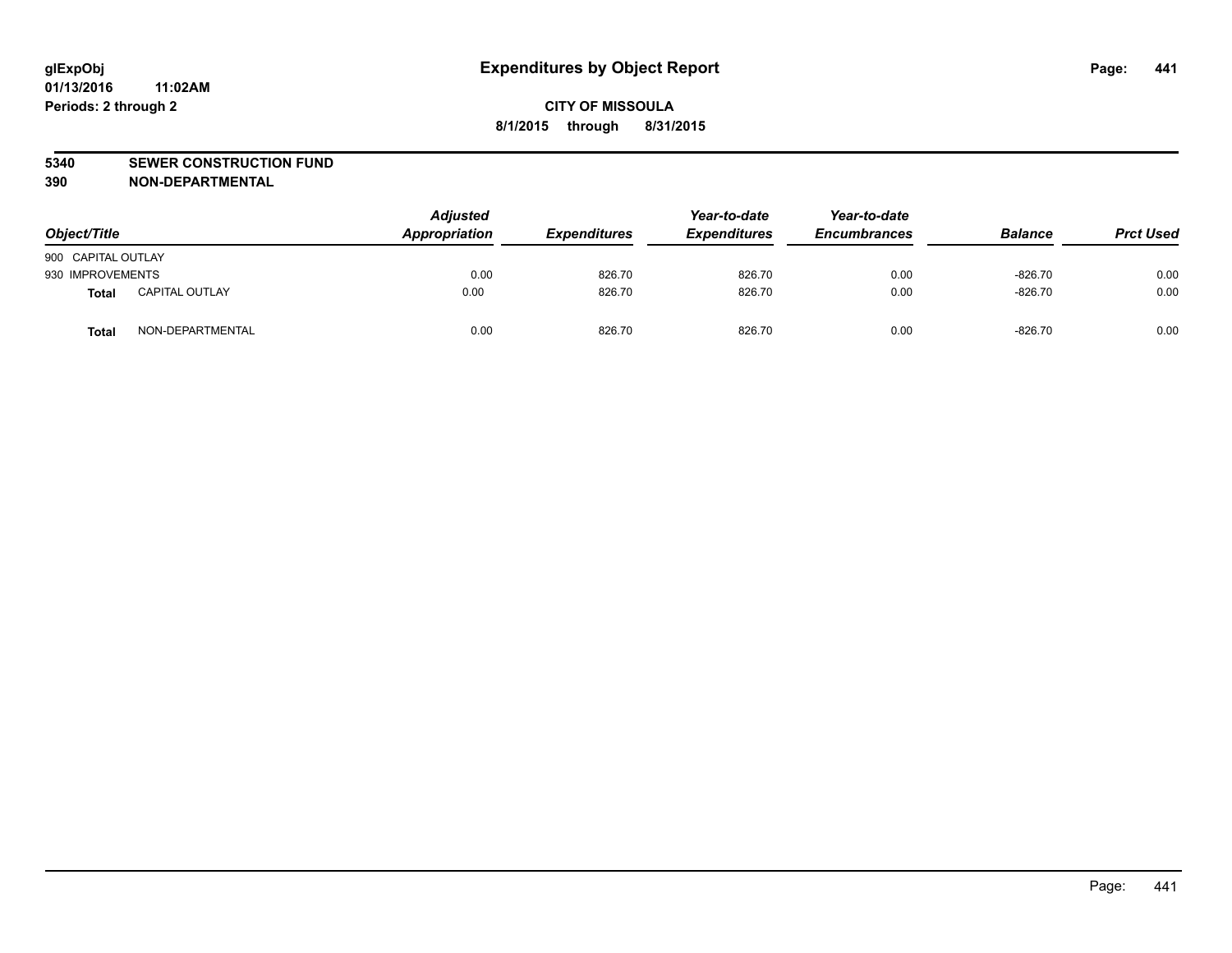#### **5340 SEWER CONSTRUCTION FUND**

| Object/Title           |                              | <b>Adjusted</b><br>Appropriation | <b>Expenditures</b> | Year-to-date<br><b>Expenditures</b> | Year-to-date<br><b>Encumbrances</b> | <b>Balance</b> | <b>Prct Used</b> |
|------------------------|------------------------------|----------------------------------|---------------------|-------------------------------------|-------------------------------------|----------------|------------------|
|                        |                              |                                  |                     |                                     |                                     |                |                  |
| 300 PURCHASED SERVICES |                              |                                  |                     |                                     |                                     |                |                  |
|                        | 350 PROFESSIONAL SERVICES    | 0.00                             | 0.00                | 0.00                                | 0.00                                | 0.00           | 0.00             |
| <b>Total</b>           | PURCHASED SERVICES           | 0.00                             | 0.00                | 0.00                                | 0.00                                | 0.00           | 0.00             |
| 500 FIXED CHARGES      |                              |                                  |                     |                                     |                                     |                |                  |
|                        | 550 MERCHANT SERVICE FEES    | 0.00                             | 0.00                | 0.00                                | 0.00                                | 0.00           | 0.00             |
| <b>Total</b>           | <b>FIXED CHARGES</b>         | 0.00                             | 0.00                | 0.00                                | 0.00                                | 0.00           | 0.00             |
| 800 OTHER OBJECTS      |                              |                                  |                     |                                     |                                     |                |                  |
|                        | 820 TRANSFERS TO OTHER FUNDS | 0.00                             | 0.00                | 0.00                                | 0.00                                | 0.00           | 0.00             |
| Total                  | OTHER OBJECTS                | 0.00                             | 0.00                | 0.00                                | 0.00                                | 0.00           | 0.00             |
| 900 CAPITAL OUTLAY     |                              |                                  |                     |                                     |                                     |                |                  |
| 930 IMPROVEMENTS       |                              | 3,496,300.00                     | 6,231.02            | 7,168.52                            | 0.00                                | 3,489,131.48   | 0.21             |
|                        | 940 MACHINERY & EQUIPMENT    | 0.00                             | 0.00                | 0.00                                | 0.00                                | 0.00           | 0.00             |
| Total                  | <b>CAPITAL OUTLAY</b>        | 3,496,300.00                     | 6,231.02            | 7,168.52                            | 0.00                                | 3,489,131.48   | 0.21             |
| <b>Total</b>           | SEWER CONSTRUCTION FUND      | 3,496,300.00                     | 6,231.02            | 7,168.52                            | 0.00                                | 3,489,131.48   | 0.21             |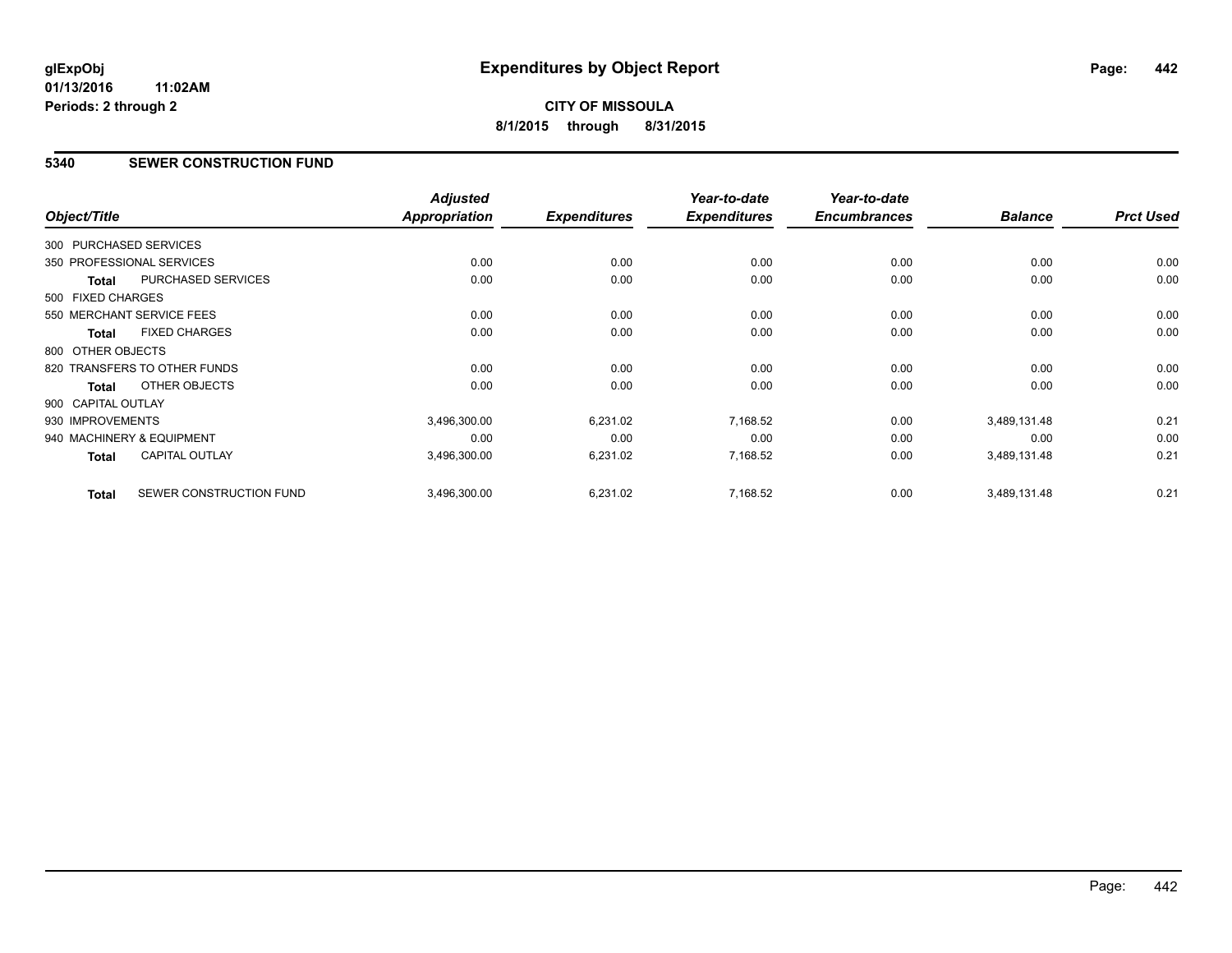#### **5361 2001 SEWER REVENUE BONDS-DEBT SERVICE**

|                   |                             | <b>Adjusted</b> |                     | Year-to-date        | Year-to-date        |                |                  |
|-------------------|-----------------------------|-----------------|---------------------|---------------------|---------------------|----------------|------------------|
| Object/Title      |                             | Appropriation   | <b>Expenditures</b> | <b>Expenditures</b> | <b>Encumbrances</b> | <b>Balance</b> | <b>Prct Used</b> |
| 500 FIXED CHARGES |                             |                 |                     |                     |                     |                |                  |
|                   | 550 MERCHANT SERVICE FEES   | 0.00            | 0.00                | 0.00                | 0.00                | 0.00           | 0.00             |
| <b>Total</b>      | <b>FIXED CHARGES</b>        | 0.00            | 0.00                | 0.00                | 0.00                | 0.00           | 0.00             |
| 600 DEBT SERVICE  |                             |                 |                     |                     |                     |                |                  |
| 610 PRINCIPAL     |                             | 28,000.00       | 0.00                | 0.00                | 0.00                | 28.000.00      | 0.00             |
|                   | 620 INTEREST / SERVICE FEES | 3.040.00        | 0.00                | 0.00                | 0.00                | 3.040.00       | 0.00             |
| <b>Total</b>      | <b>DEBT SERVICE</b>         | 31.040.00       | 0.00                | 0.00                | 0.00                | 31.040.00      | 0.00             |
|                   |                             |                 |                     |                     |                     |                |                  |
| <b>Total</b>      | <b>WASTEWATER</b>           | 31,040.00       | 0.00                | 0.00                | 0.00                | 31.040.00      | 0.00             |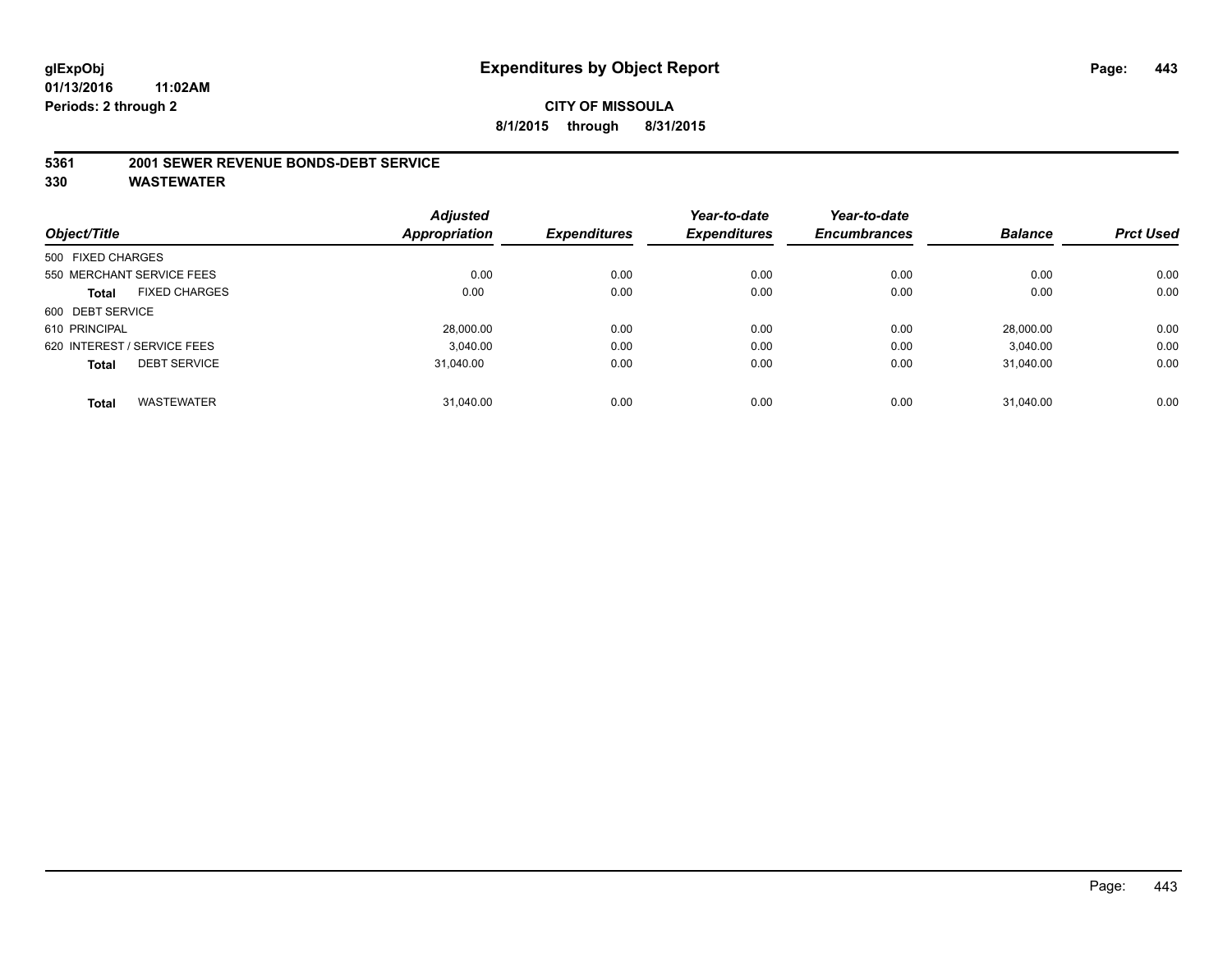**CITY OF MISSOULA 8/1/2015 through 8/31/2015**

#### **5361 2001 SEWER REVENUE BONDS-DEBT SERVICE**

| Object/Title                |                                  | <b>Adjusted</b><br><b>Appropriation</b> | <b>Expenditures</b> | Year-to-date<br><b>Expenditures</b> | Year-to-date<br><b>Encumbrances</b> | <b>Balance</b> | <b>Prct Used</b> |
|-----------------------------|----------------------------------|-----------------------------------------|---------------------|-------------------------------------|-------------------------------------|----------------|------------------|
| 500 FIXED CHARGES           |                                  |                                         |                     |                                     |                                     |                |                  |
|                             | 550 MERCHANT SERVICE FEES        | 0.00                                    | 0.00                | 0.00                                | 0.00                                | 0.00           | 0.00             |
| <b>Total</b>                | <b>FIXED CHARGES</b>             | 0.00                                    | 0.00                | 0.00                                | 0.00                                | 0.00           | 0.00             |
| 600 DEBT SERVICE            |                                  |                                         |                     |                                     |                                     |                |                  |
| 610 PRINCIPAL               |                                  | 28.000.00                               | 0.00                | 0.00                                | 0.00                                | 28,000.00      | 0.00             |
| 620 INTEREST / SERVICE FEES |                                  | 3.040.00                                | 0.00                | 0.00                                | 0.00                                | 3.040.00       | 0.00             |
| <b>Total</b>                | <b>DEBT SERVICE</b>              | 31.040.00                               | 0.00                | 0.00                                | 0.00                                | 31.040.00      | 0.00             |
| <b>Total</b>                | 2001 SEWER REVENUE BONDS-DEBT SE | 31.040.00                               | 0.00                | 0.00                                | 0.00                                | 31.040.00      | 0.00             |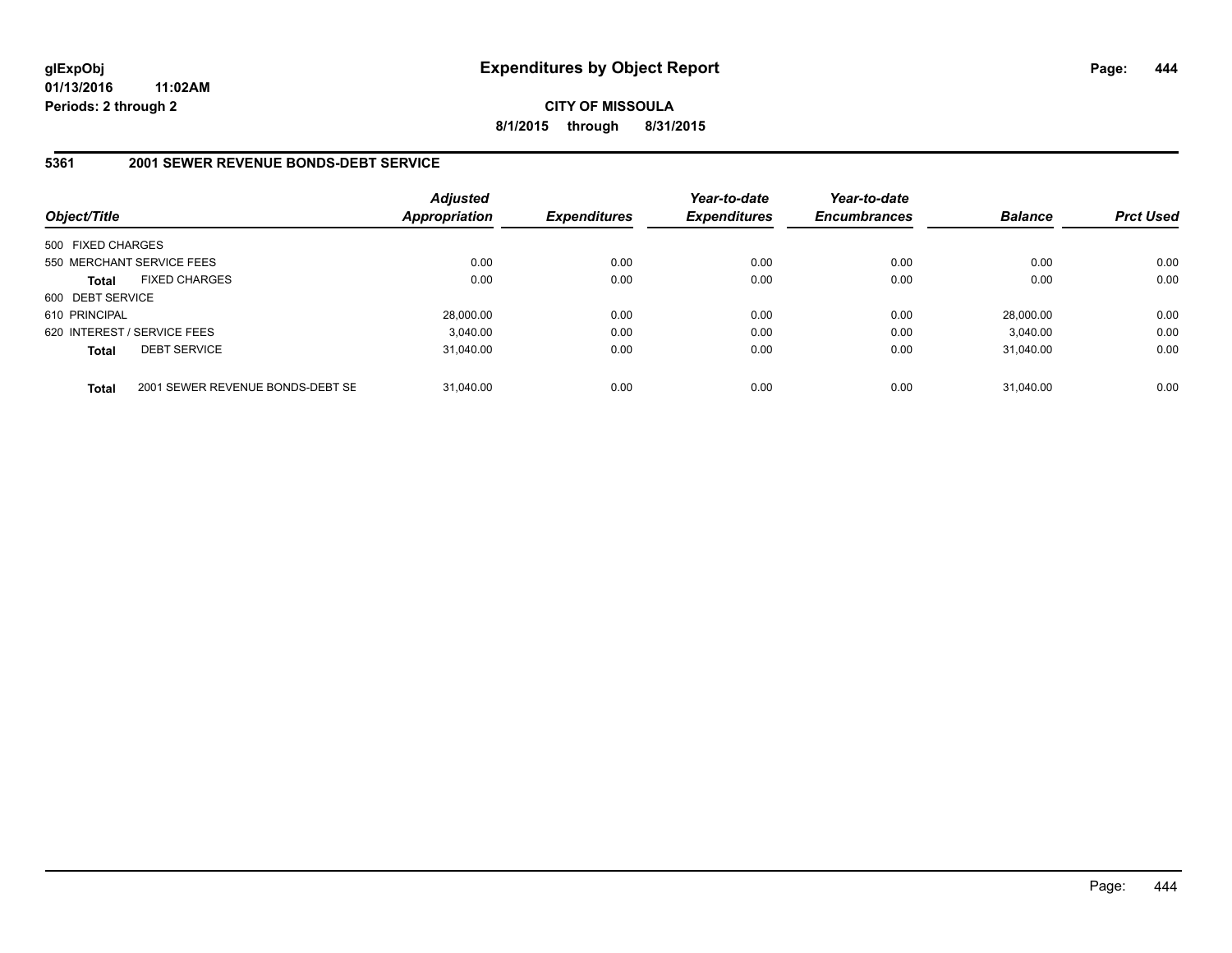**5362 00 SEWER REVENUE BOND - SERIES B DEBT SE**

| Object/Title                         | <b>Appropriation</b> | <b>Adjusted</b> | <b>Expenditures</b> | Year-to-date<br><b>Expenditures</b> | Year-to-date<br><b>Encumbrances</b> | <b>Balance</b> | <b>Prct Used</b> |
|--------------------------------------|----------------------|-----------------|---------------------|-------------------------------------|-------------------------------------|----------------|------------------|
| 500 FIXED CHARGES                    |                      |                 |                     |                                     |                                     |                |                  |
| 550 MERCHANT SERVICE FEES            |                      | 0.00            | 0.00                | 0.00                                | 0.00                                | 0.00           | 0.00             |
| <b>FIXED CHARGES</b><br><b>Total</b> |                      | 0.00            | 0.00                | 0.00                                | 0.00                                | 0.00           | 0.00             |
| 600 DEBT SERVICE                     |                      |                 |                     |                                     |                                     |                |                  |
| 610 PRINCIPAL                        |                      | 44,000.00       | 0.00                | 0.00                                | 0.00                                | 44,000.00      | 0.00             |
| 620 INTEREST / SERVICE FEES          |                      | 4.360.00        | 0.00                | 0.00                                | 0.00                                | 4,360.00       | 0.00             |
| <b>DEBT SERVICE</b><br><b>Total</b>  |                      | 48,360.00       | 0.00                | 0.00                                | 0.00                                | 48,360.00      | 0.00             |
| 800 OTHER OBJECTS                    |                      |                 |                     |                                     |                                     |                |                  |
| 820 TRANSFERS TO OTHER FUNDS         |                      | 0.00            | 0.00                | 0.00                                | 0.00                                | 0.00           | 0.00             |
| OTHER OBJECTS<br><b>Total</b>        |                      | 0.00            | 0.00                | 0.00                                | 0.00                                | 0.00           | 0.00             |
| <b>WASTEWATER</b><br><b>Total</b>    |                      | 48,360.00       | 0.00                | 0.00                                | 0.00                                | 48,360.00      | 0.00             |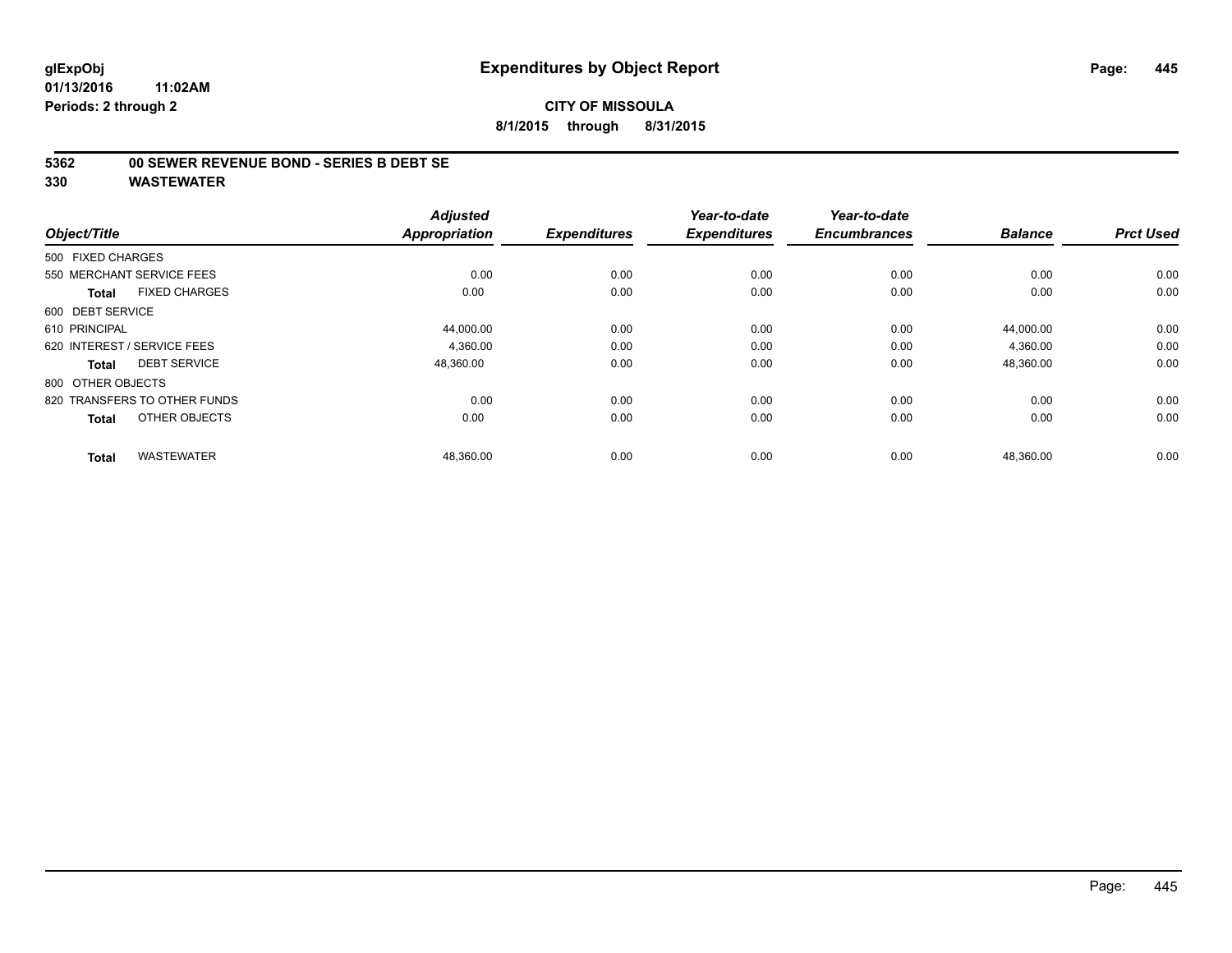# **CITY OF MISSOULA 8/1/2015 through 8/31/2015**

# **5362 00 SEWER REVENUE BOND - SERIES B DEBT SE**

| Object/Title      |                                    | <b>Adjusted</b><br><b>Appropriation</b> | <b>Expenditures</b> | Year-to-date<br><b>Expenditures</b> | Year-to-date<br><b>Encumbrances</b> | <b>Balance</b> | <b>Prct Used</b> |
|-------------------|------------------------------------|-----------------------------------------|---------------------|-------------------------------------|-------------------------------------|----------------|------------------|
| 500 FIXED CHARGES |                                    |                                         |                     |                                     |                                     |                |                  |
|                   | 550 MERCHANT SERVICE FEES          | 0.00                                    | 0.00                | 0.00                                | 0.00                                | 0.00           | 0.00             |
| Total             | <b>FIXED CHARGES</b>               | 0.00                                    | 0.00                | 0.00                                | 0.00                                | 0.00           | 0.00             |
| 600 DEBT SERVICE  |                                    |                                         |                     |                                     |                                     |                |                  |
| 610 PRINCIPAL     |                                    | 44,000.00                               | 0.00                | 0.00                                | 0.00                                | 44.000.00      | 0.00             |
|                   | 620 INTEREST / SERVICE FEES        | 4,360.00                                | 0.00                | 0.00                                | 0.00                                | 4,360.00       | 0.00             |
| Total             | <b>DEBT SERVICE</b>                | 48,360.00                               | 0.00                | 0.00                                | 0.00                                | 48,360.00      | 0.00             |
| 800 OTHER OBJECTS |                                    |                                         |                     |                                     |                                     |                |                  |
|                   | 820 TRANSFERS TO OTHER FUNDS       | 0.00                                    | 0.00                | 0.00                                | 0.00                                | 0.00           | 0.00             |
| Total             | OTHER OBJECTS                      | 0.00                                    | 0.00                | 0.00                                | 0.00                                | 0.00           | 0.00             |
| <b>Total</b>      | 00 SEWER REVENUE BOND - SERIES B D | 48,360.00                               | 0.00                | 0.00                                | 0.00                                | 48,360.00      | 0.00             |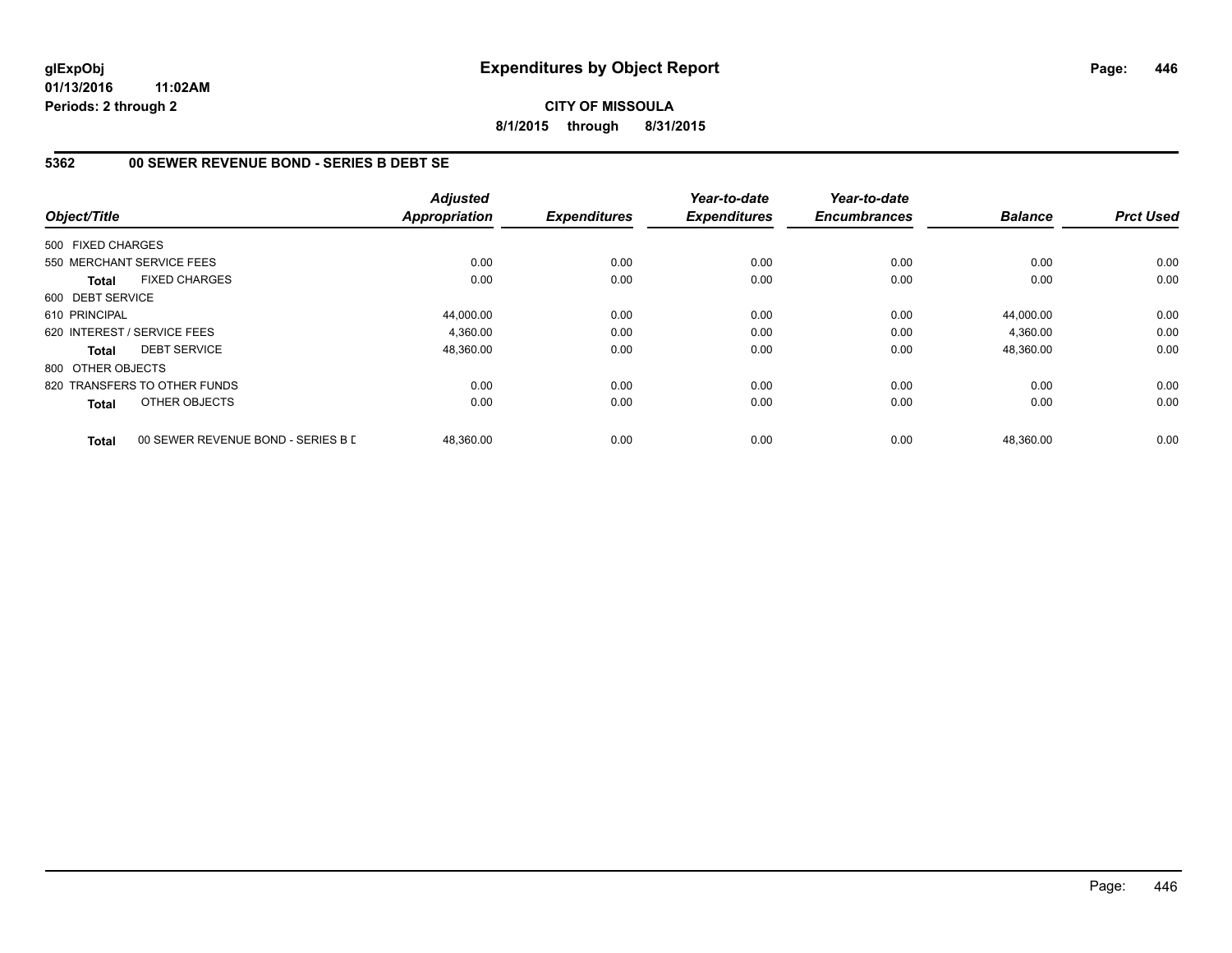# **CITY OF MISSOULA 8/1/2015 through 8/31/2015**

#### **5363 92 SEWER REVENUE BOND SERIES A DEBT SERV**

| Object/Title                         | <b>Adjusted</b><br>Appropriation | <b>Expenditures</b> | Year-to-date<br><b>Expenditures</b> | Year-to-date<br><b>Encumbrances</b> | <b>Balance</b> | <b>Prct Used</b> |
|--------------------------------------|----------------------------------|---------------------|-------------------------------------|-------------------------------------|----------------|------------------|
| 500 FIXED CHARGES                    |                                  |                     |                                     |                                     |                |                  |
| 550 MERCHANT SERVICE FEES            | 0.00                             | 0.00                | 0.00                                | 0.00                                | 0.00           | 0.00             |
| <b>FIXED CHARGES</b><br><b>Total</b> | 0.00                             | 0.00                | 0.00                                | 0.00                                | 0.00           | 0.00             |
| 600 DEBT SERVICE                     |                                  |                     |                                     |                                     |                |                  |
| 610 PRINCIPAL                        | 0.00                             | 0.00                | 0.00                                | 0.00                                | 0.00           | 0.00             |
| 620 INTEREST / SERVICE FEES          | 0.00                             | 0.00                | 0.00                                | 0.00                                | 0.00           | 0.00             |
| <b>DEBT SERVICE</b><br><b>Total</b>  | 0.00                             | 0.00                | 0.00                                | 0.00                                | 0.00           | 0.00             |
| <b>WASTEWATER</b><br><b>Total</b>    | 0.00                             | 0.00                | 0.00                                | 0.00                                | 0.00           | 0.00             |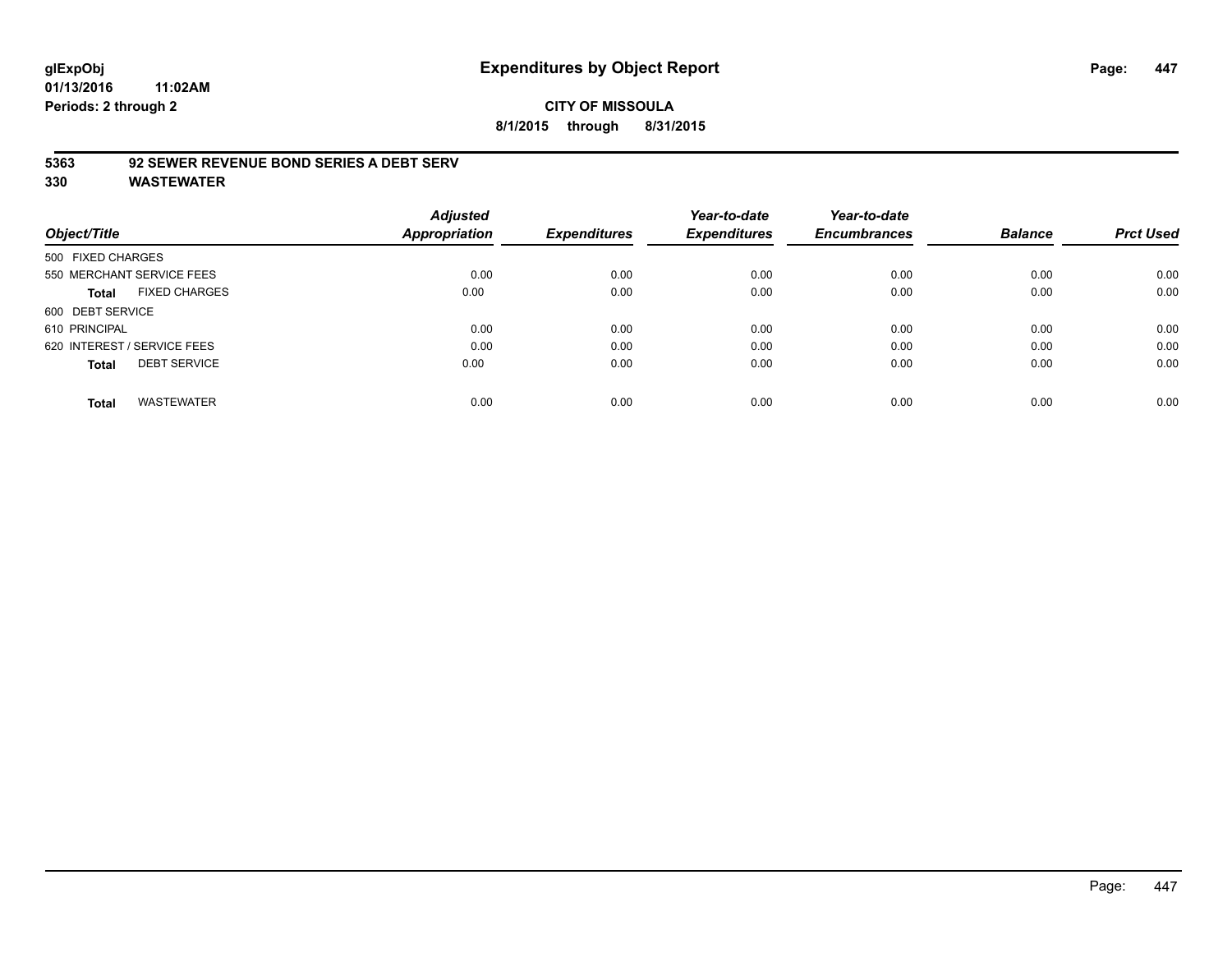# **CITY OF MISSOULA 8/1/2015 through 8/31/2015**

# **5363 92 SEWER REVENUE BOND SERIES A DEBT SERV**

| Object/Title                |                                   | <b>Adjusted</b><br><b>Appropriation</b> | <b>Expenditures</b> | Year-to-date<br><b>Expenditures</b> | Year-to-date<br><b>Encumbrances</b> | <b>Balance</b> | <b>Prct Used</b> |
|-----------------------------|-----------------------------------|-----------------------------------------|---------------------|-------------------------------------|-------------------------------------|----------------|------------------|
| 500 FIXED CHARGES           |                                   |                                         |                     |                                     |                                     |                |                  |
|                             | 550 MERCHANT SERVICE FEES         | 0.00                                    | 0.00                | 0.00                                | 0.00                                | 0.00           | 0.00             |
| <b>Total</b>                | <b>FIXED CHARGES</b>              | 0.00                                    | 0.00                | 0.00                                | 0.00                                | 0.00           | 0.00             |
| 600 DEBT SERVICE            |                                   |                                         |                     |                                     |                                     |                |                  |
| 610 PRINCIPAL               |                                   | 0.00                                    | 0.00                | 0.00                                | 0.00                                | 0.00           | 0.00             |
| 620 INTEREST / SERVICE FEES |                                   | 0.00                                    | 0.00                | 0.00                                | 0.00                                | 0.00           | 0.00             |
| <b>Total</b>                | <b>DEBT SERVICE</b>               | 0.00                                    | 0.00                | 0.00                                | 0.00                                | 0.00           | 0.00             |
| <b>Total</b>                | 92 SEWER REVENUE BOND SERIES A DE | 0.00                                    | 0.00                | 0.00                                | 0.00                                | 0.00           | 0.00             |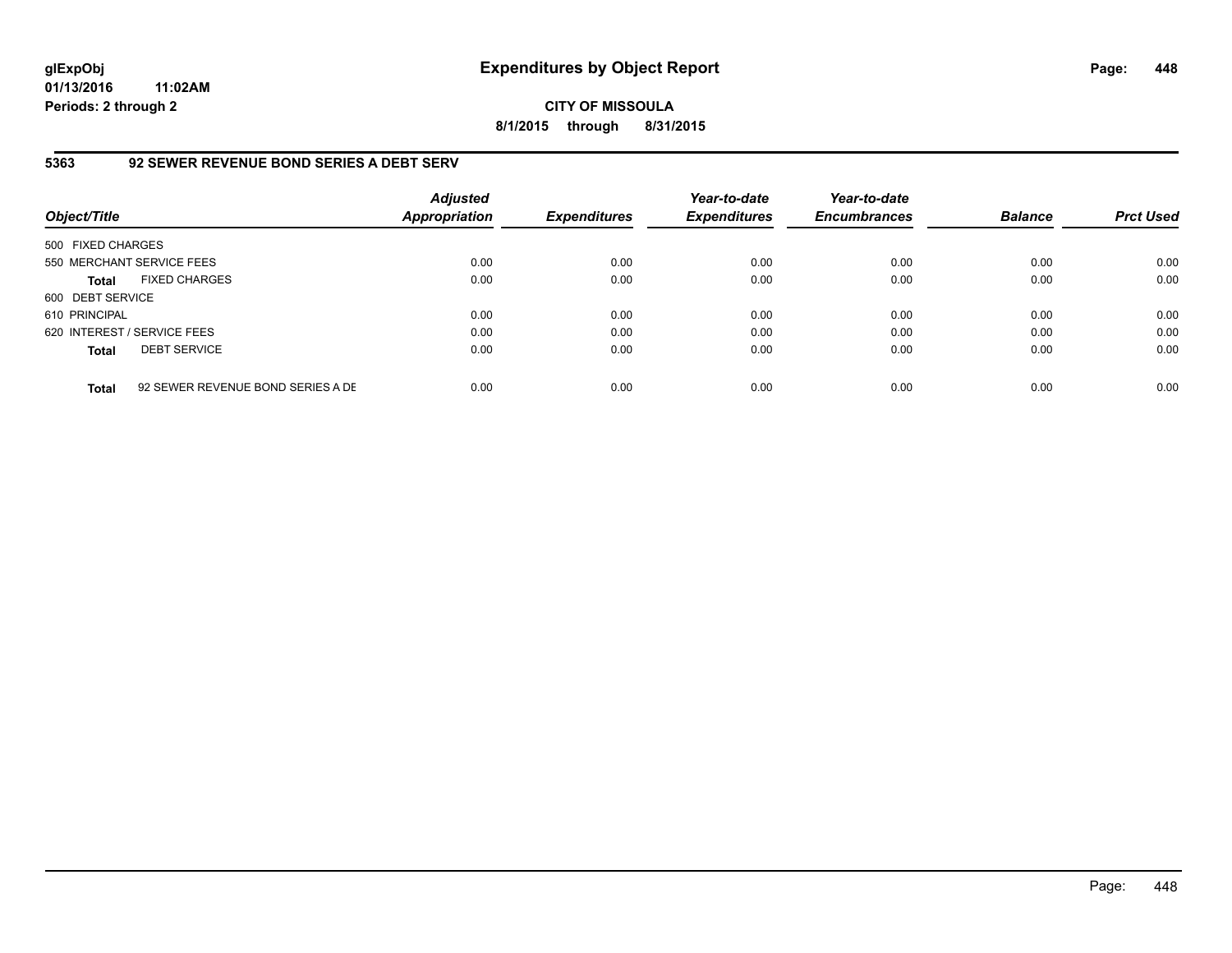# **glExpObj Expenditures by Object Report Page: 449**

**01/13/2016 11:02AM Periods: 2 through 2**

# **CITY OF MISSOULA 8/1/2015 through 8/31/2015**

#### **5364 92 SEWER REVENUE BOND - SERIES B DEBT S**

|                                     | <b>Adjusted</b>      |                     | Year-to-date        | Year-to-date        |                |                  |
|-------------------------------------|----------------------|---------------------|---------------------|---------------------|----------------|------------------|
| Object/Title                        | <b>Appropriation</b> | <b>Expenditures</b> | <b>Expenditures</b> | <b>Encumbrances</b> | <b>Balance</b> | <b>Prct Used</b> |
| 500 FIXED CHARGES                   |                      |                     |                     |                     |                |                  |
| 550 MERCHANT SERVICE FEES           | 0.00                 | 0.00                | 0.00                | 0.00                | 0.00           | 0.00             |
| <b>FIXED CHARGES</b><br>Total       | 0.00                 | 0.00                | 0.00                | 0.00                | 0.00           | 0.00             |
| 600 DEBT SERVICE                    |                      |                     |                     |                     |                |                  |
| 610 PRINCIPAL                       | 0.00                 | 0.00                | 0.00                | 0.00                | 0.00           | 0.00             |
| 620 INTEREST / SERVICE FEES         | 0.00                 | 0.00                | 0.00                | 0.00                | 0.00           | 0.00             |
| <b>DEBT SERVICE</b><br><b>Total</b> | 0.00                 | 0.00                | 0.00                | 0.00                | 0.00           | 0.00             |
| <b>WASTEWATER</b><br><b>Total</b>   | 0.00                 | 0.00                | 0.00                | 0.00                | 0.00           | 0.00             |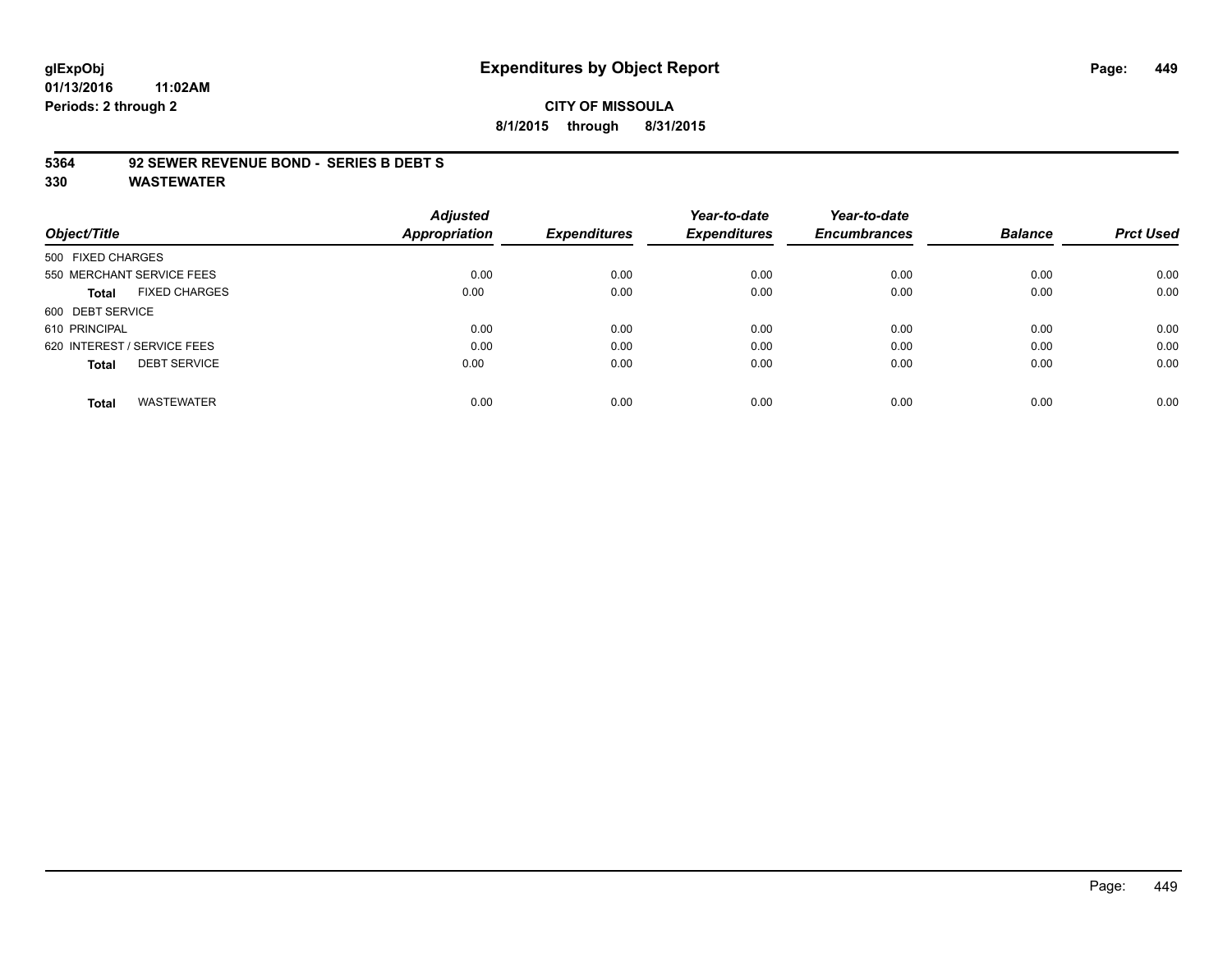**CITY OF MISSOULA 8/1/2015 through 8/31/2015**

## **5364 92 SEWER REVENUE BOND - SERIES B DEBT S**

| Object/Title                |                                    | <b>Adjusted</b><br><b>Appropriation</b> | <b>Expenditures</b> | Year-to-date<br><b>Expenditures</b> | Year-to-date<br><b>Encumbrances</b> | <b>Balance</b> | <b>Prct Used</b> |
|-----------------------------|------------------------------------|-----------------------------------------|---------------------|-------------------------------------|-------------------------------------|----------------|------------------|
| 500 FIXED CHARGES           |                                    |                                         |                     |                                     |                                     |                |                  |
| 550 MERCHANT SERVICE FEES   |                                    | 0.00                                    | 0.00                | 0.00                                | 0.00                                | 0.00           | 0.00             |
| <b>Total</b>                | <b>FIXED CHARGES</b>               | 0.00                                    | 0.00                | 0.00                                | 0.00                                | 0.00           | 0.00             |
| 600 DEBT SERVICE            |                                    |                                         |                     |                                     |                                     |                |                  |
| 610 PRINCIPAL               |                                    | 0.00                                    | 0.00                | 0.00                                | 0.00                                | 0.00           | 0.00             |
| 620 INTEREST / SERVICE FEES |                                    | 0.00                                    | 0.00                | 0.00                                | 0.00                                | 0.00           | 0.00             |
| <b>Total</b>                | <b>DEBT SERVICE</b>                | 0.00                                    | 0.00                | 0.00                                | 0.00                                | 0.00           | 0.00             |
| <b>Total</b>                | 92 SEWER REVENUE BOND - SERIES B I | 0.00                                    | 0.00                | 0.00                                | 0.00                                | 0.00           | 0.00             |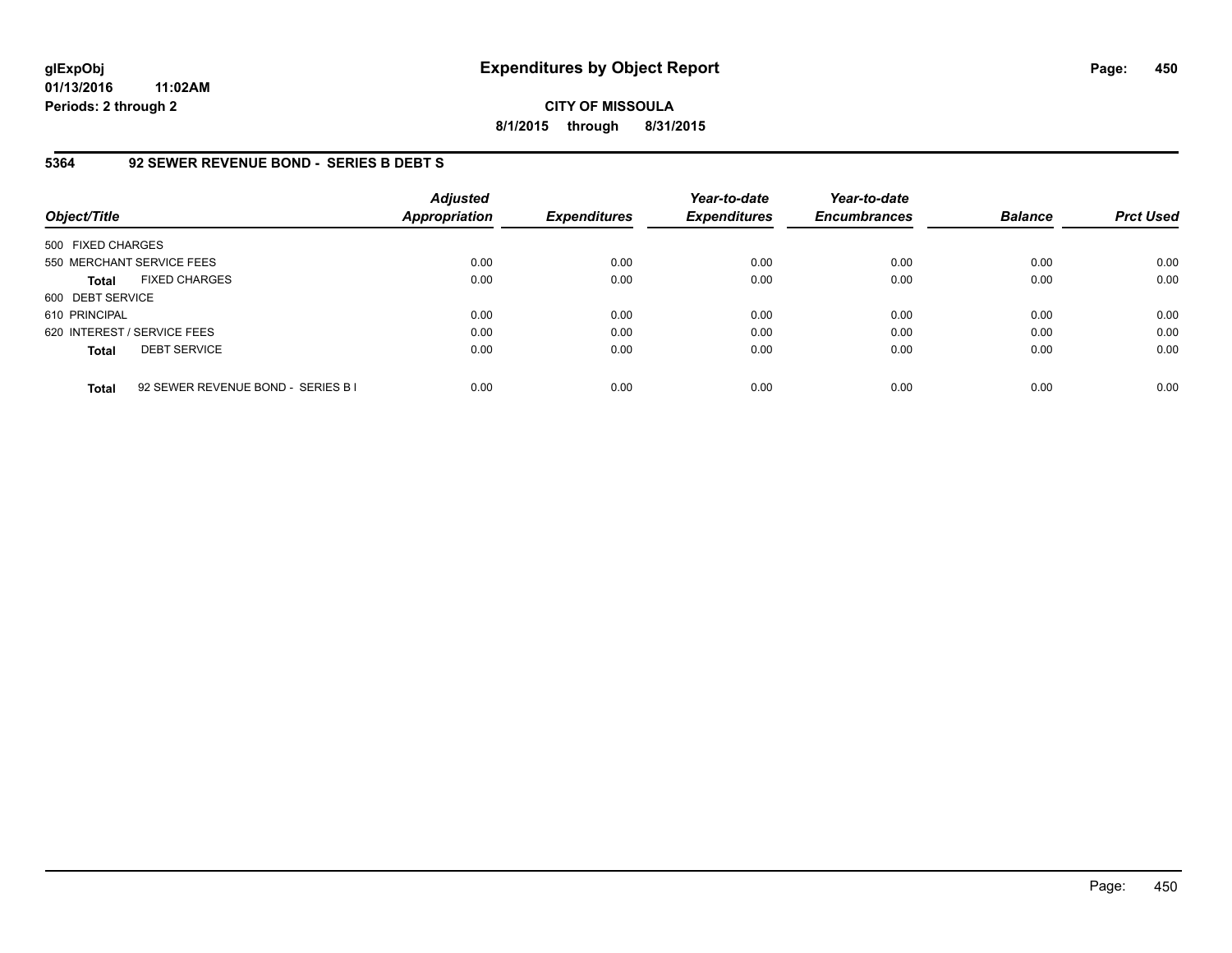## **CITY OF MISSOULA 8/1/2015 through 8/31/2015**

## **5365 99 SEWER REVENUE BONDS DEBT SERVICE FUND**

| Object/Title                         | <b>Adjusted</b><br><b>Appropriation</b> | <b>Expenditures</b> | Year-to-date<br><b>Expenditures</b> | Year-to-date<br><b>Encumbrances</b> | <b>Balance</b> | <b>Prct Used</b> |
|--------------------------------------|-----------------------------------------|---------------------|-------------------------------------|-------------------------------------|----------------|------------------|
|                                      |                                         |                     |                                     |                                     |                |                  |
| 500 FIXED CHARGES                    |                                         |                     |                                     |                                     |                |                  |
| 550 MERCHANT SERVICE FEES            | 0.00                                    | 0.00                | 0.00                                | 0.00                                | 0.00           | 0.00             |
| <b>FIXED CHARGES</b><br><b>Total</b> | 0.00                                    | 0.00                | 0.00                                | 0.00                                | 0.00           | 0.00             |
| 600 DEBT SERVICE                     |                                         |                     |                                     |                                     |                |                  |
| 610 PRINCIPAL                        | 115,000.00                              | 0.00                | 0.00                                | 0.00                                | 115.000.00     | 0.00             |
| 620 INTEREST / SERVICE FEES          | 8.910.00                                | 0.00                | 0.00                                | 0.00                                | 8,910.00       | 0.00             |
| <b>DEBT SERVICE</b><br><b>Total</b>  | 123.910.00                              | 0.00                | 0.00                                | 0.00                                | 123.910.00     | 0.00             |
| <b>WASTEWATER</b><br><b>Total</b>    | 123.910.00                              | 0.00                | 0.00                                | 0.00                                | 123.910.00     | 0.00             |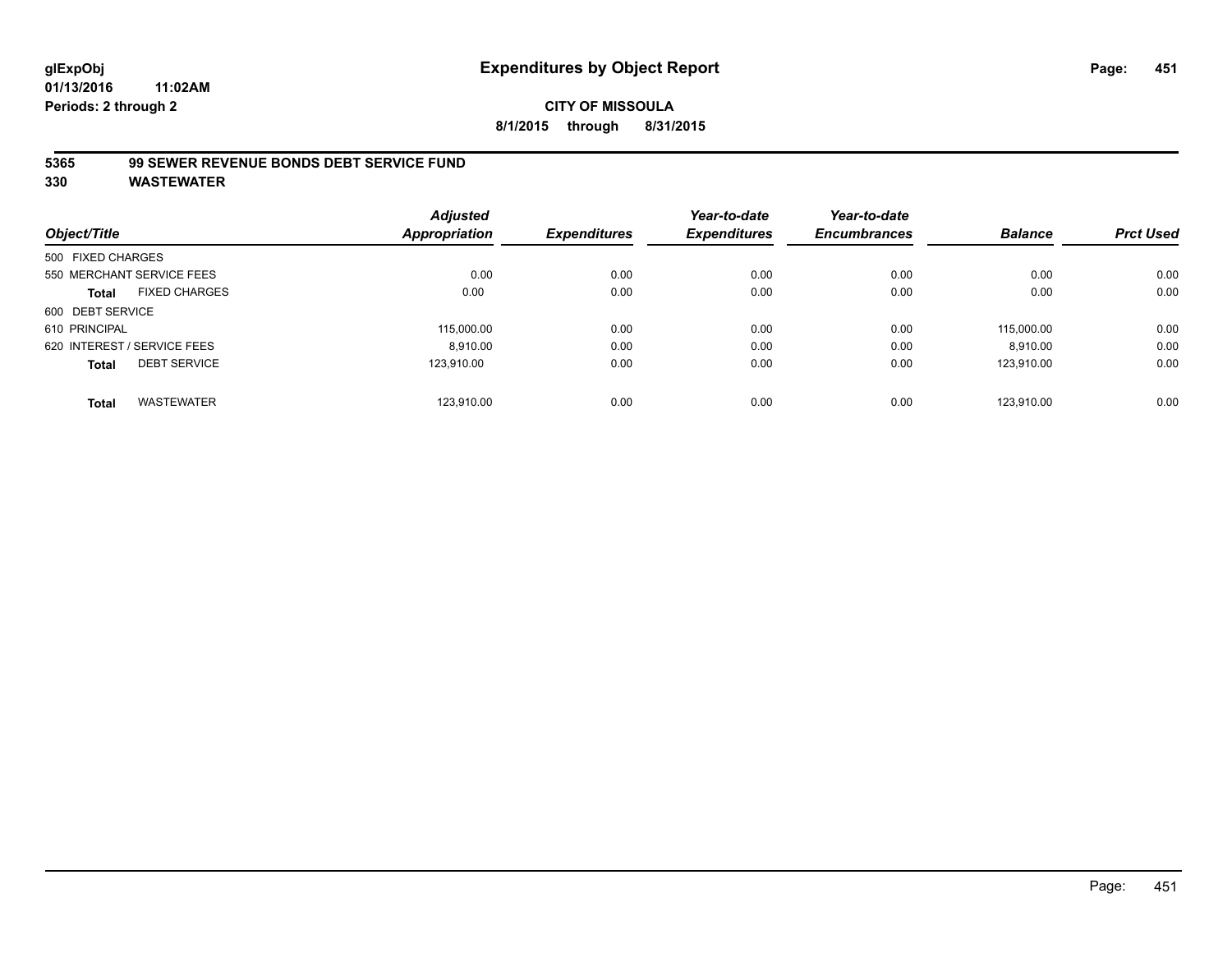# **CITY OF MISSOULA 8/1/2015 through 8/31/2015**

# **5365 99 SEWER REVENUE BONDS DEBT SERVICE FUND**

| Object/Title                |                                  | <b>Adjusted</b><br><b>Appropriation</b> | <b>Expenditures</b> | Year-to-date<br><b>Expenditures</b> | Year-to-date<br><b>Encumbrances</b> | <b>Balance</b> | <b>Prct Used</b> |
|-----------------------------|----------------------------------|-----------------------------------------|---------------------|-------------------------------------|-------------------------------------|----------------|------------------|
| 500 FIXED CHARGES           |                                  |                                         |                     |                                     |                                     |                |                  |
|                             | 550 MERCHANT SERVICE FEES        | 0.00                                    | 0.00                | 0.00                                | 0.00                                | 0.00           | 0.00             |
| <b>Total</b>                | <b>FIXED CHARGES</b>             | 0.00                                    | 0.00                | 0.00                                | 0.00                                | 0.00           | 0.00             |
| 600 DEBT SERVICE            |                                  |                                         |                     |                                     |                                     |                |                  |
| 610 PRINCIPAL               |                                  | 115,000.00                              | 0.00                | 0.00                                | 0.00                                | 115.000.00     | 0.00             |
| 620 INTEREST / SERVICE FEES |                                  | 8.910.00                                | 0.00                | 0.00                                | 0.00                                | 8.910.00       | 0.00             |
| <b>Total</b>                | <b>DEBT SERVICE</b>              | 123.910.00                              | 0.00                | 0.00                                | 0.00                                | 123.910.00     | 0.00             |
| <b>Total</b>                | 99 SEWER REVENUE BONDS DEBT SERV | 123.910.00                              | 0.00                | 0.00                                | 0.00                                | 123.910.00     | 0.00             |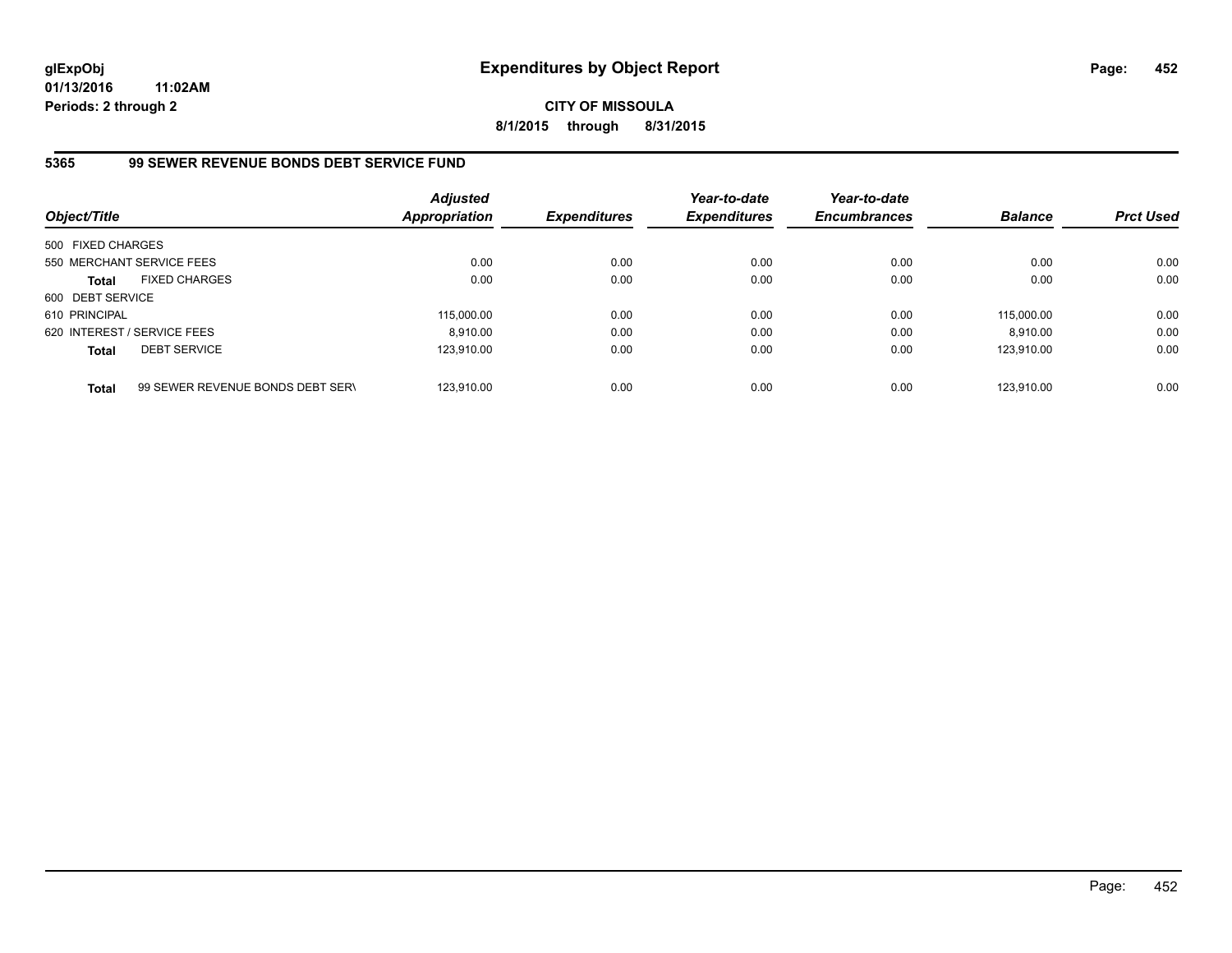## **CITY OF MISSOULA 8/1/2015 through 8/31/2015**

#### **5366 92 SEWER REVENUE BOND - SERIES A BOND RE**

| Object/Title                         | <b>Adjusted</b><br><b>Appropriation</b> | <b>Expenditures</b> | Year-to-date<br><b>Expenditures</b> | Year-to-date<br><b>Encumbrances</b> | <b>Balance</b> | <b>Prct Used</b> |
|--------------------------------------|-----------------------------------------|---------------------|-------------------------------------|-------------------------------------|----------------|------------------|
| 500 FIXED CHARGES                    |                                         |                     |                                     |                                     |                |                  |
| 550 MERCHANT SERVICE FEES            | 0.00                                    | 0.00                | 0.00                                | 0.00                                | 0.00           | 0.00             |
| <b>FIXED CHARGES</b><br><b>Total</b> | 0.00                                    | 0.00                | 0.00                                | 0.00                                | 0.00           | 0.00             |
| 800 OTHER OBJECTS                    |                                         |                     |                                     |                                     |                |                  |
| 820 TRANSFERS TO OTHER FUNDS         | 0.00                                    | 0.00                | 0.00                                | 0.00                                | 0.00           | 0.00             |
| OTHER OBJECTS<br><b>Total</b>        | 0.00                                    | 0.00                | 0.00                                | 0.00                                | 0.00           | 0.00             |
| <b>WASTEWATER</b><br><b>Total</b>    | 0.00                                    | 0.00                | 0.00                                | 0.00                                | 0.00           | 0.00             |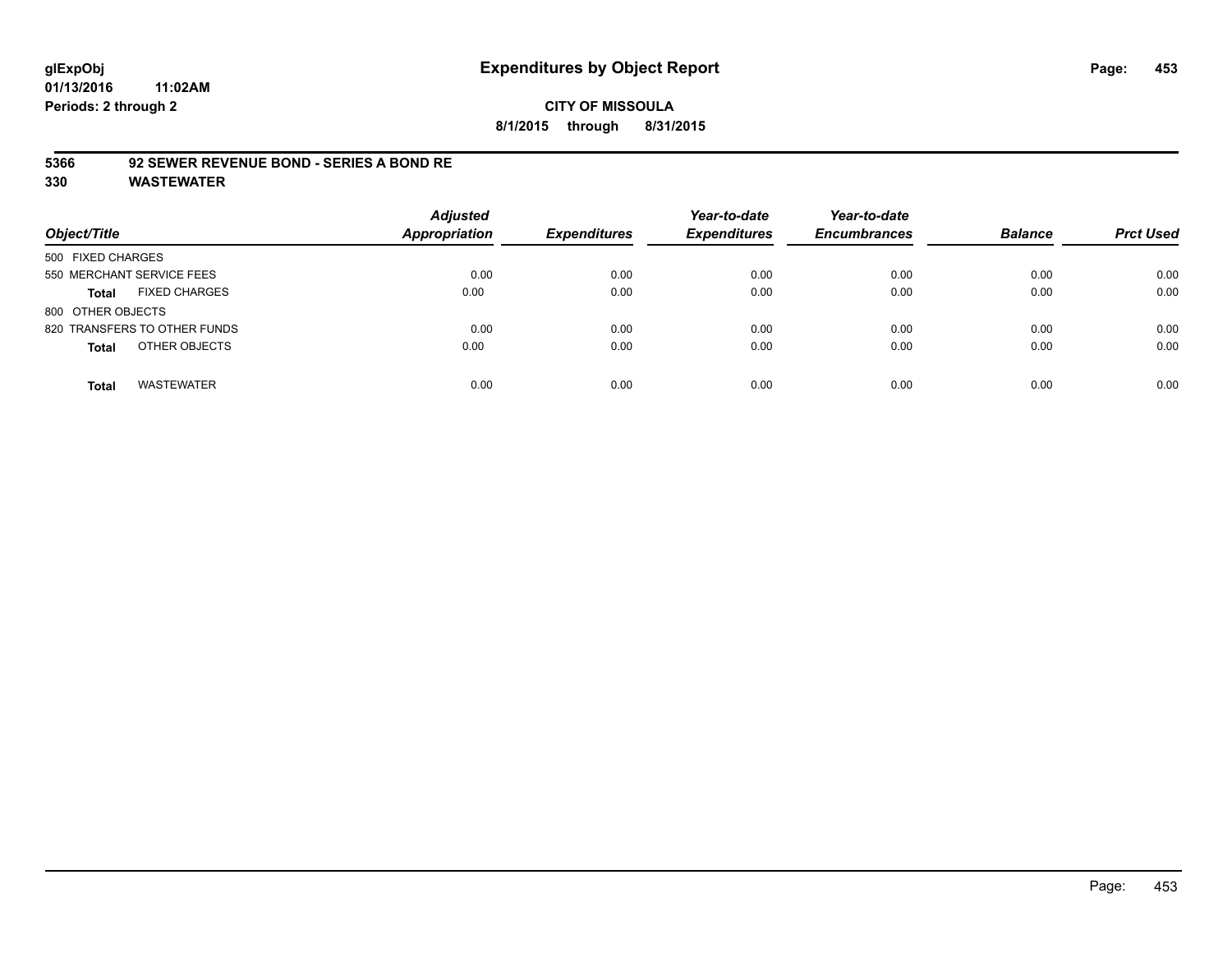**CITY OF MISSOULA 8/1/2015 through 8/31/2015**

## **5366 92 SEWER REVENUE BOND - SERIES A BOND RE**

| Object/Title              |                                    | <b>Adjusted</b><br><b>Appropriation</b> | <b>Expenditures</b> | Year-to-date<br><b>Expenditures</b> | Year-to-date<br><b>Encumbrances</b> | <b>Balance</b> | <b>Prct Used</b> |
|---------------------------|------------------------------------|-----------------------------------------|---------------------|-------------------------------------|-------------------------------------|----------------|------------------|
| 500 FIXED CHARGES         |                                    |                                         |                     |                                     |                                     |                |                  |
| 550 MERCHANT SERVICE FEES |                                    | 0.00                                    | 0.00                | 0.00                                | 0.00                                | 0.00           | 0.00             |
| <b>Total</b>              | <b>FIXED CHARGES</b>               | 0.00                                    | 0.00                | 0.00                                | 0.00                                | 0.00           | 0.00             |
| 800 OTHER OBJECTS         |                                    |                                         |                     |                                     |                                     |                |                  |
|                           | 820 TRANSFERS TO OTHER FUNDS       | 0.00                                    | 0.00                | 0.00                                | 0.00                                | 0.00           | 0.00             |
| <b>Total</b>              | OTHER OBJECTS                      | 0.00                                    | 0.00                | 0.00                                | 0.00                                | 0.00           | 0.00             |
| <b>Total</b>              | 92 SEWER REVENUE BOND - SERIES A B | 0.00                                    | 0.00                | 0.00                                | 0.00                                | 0.00           | 0.00             |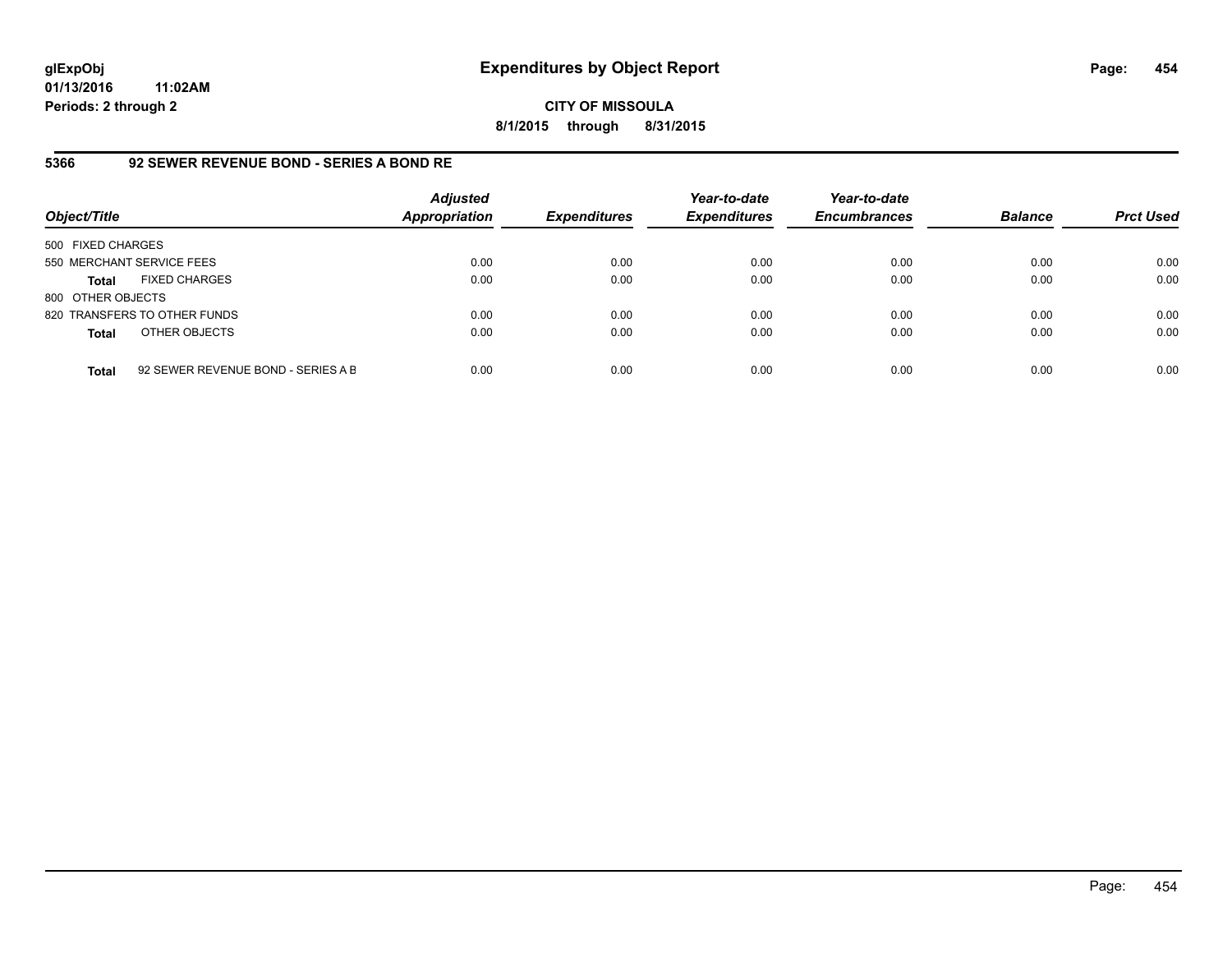## **CITY OF MISSOULA 8/1/2015 through 8/31/2015**

#### **5367 92 SEWER REVENUE BOND - SERIES B BOND RE**

| Object/Title                         | <b>Adjusted</b><br><b>Appropriation</b> | <b>Expenditures</b> | Year-to-date<br><b>Expenditures</b> | Year-to-date<br><b>Encumbrances</b> | <b>Balance</b> | <b>Prct Used</b> |
|--------------------------------------|-----------------------------------------|---------------------|-------------------------------------|-------------------------------------|----------------|------------------|
| 500 FIXED CHARGES                    |                                         |                     |                                     |                                     |                |                  |
| 550 MERCHANT SERVICE FEES            | 0.00                                    | 0.00                | 0.00                                | 0.00                                | 0.00           | 0.00             |
| <b>FIXED CHARGES</b><br><b>Total</b> | 0.00                                    | 0.00                | 0.00                                | 0.00                                | 0.00           | 0.00             |
| 800 OTHER OBJECTS                    |                                         |                     |                                     |                                     |                |                  |
| 820 TRANSFERS TO OTHER FUNDS         | 0.00                                    | 0.00                | 0.00                                | 0.00                                | 0.00           | 0.00             |
| OTHER OBJECTS<br><b>Total</b>        | 0.00                                    | 0.00                | 0.00                                | 0.00                                | 0.00           | 0.00             |
| <b>WASTEWATER</b><br><b>Total</b>    | 0.00                                    | 0.00                | 0.00                                | 0.00                                | 0.00           | 0.00             |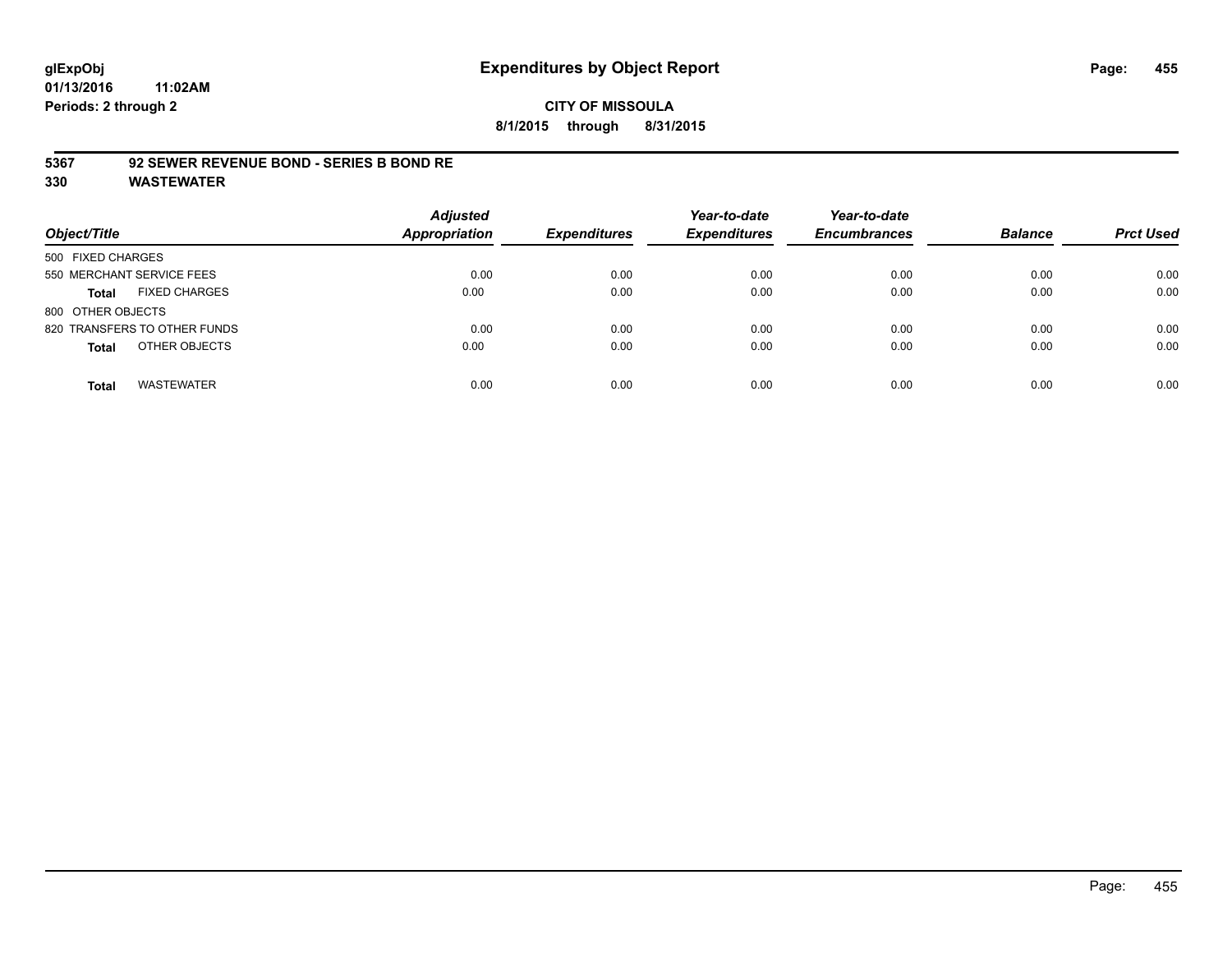**CITY OF MISSOULA 8/1/2015 through 8/31/2015**

# **5367 92 SEWER REVENUE BOND - SERIES B BOND RE**

| Object/Title              |                                    | <b>Adjusted</b><br><b>Appropriation</b> | <b>Expenditures</b> | Year-to-date<br><b>Expenditures</b> | Year-to-date<br><b>Encumbrances</b> | <b>Balance</b> | <b>Prct Used</b> |
|---------------------------|------------------------------------|-----------------------------------------|---------------------|-------------------------------------|-------------------------------------|----------------|------------------|
| 500 FIXED CHARGES         |                                    |                                         |                     |                                     |                                     |                |                  |
| 550 MERCHANT SERVICE FEES |                                    | 0.00                                    | 0.00                | 0.00                                | 0.00                                | 0.00           | 0.00             |
| Total                     | <b>FIXED CHARGES</b>               | 0.00                                    | 0.00                | 0.00                                | 0.00                                | 0.00           | 0.00             |
| 800 OTHER OBJECTS         |                                    |                                         |                     |                                     |                                     |                |                  |
|                           | 820 TRANSFERS TO OTHER FUNDS       | 0.00                                    | 0.00                | 0.00                                | 0.00                                | 0.00           | 0.00             |
| <b>Total</b>              | OTHER OBJECTS                      | 0.00                                    | 0.00                | 0.00                                | 0.00                                | 0.00           | 0.00             |
| <b>Total</b>              | 92 SEWER REVENUE BOND - SERIES B E | 0.00                                    | 0.00                | 0.00                                | 0.00                                | 0.00           | 0.00             |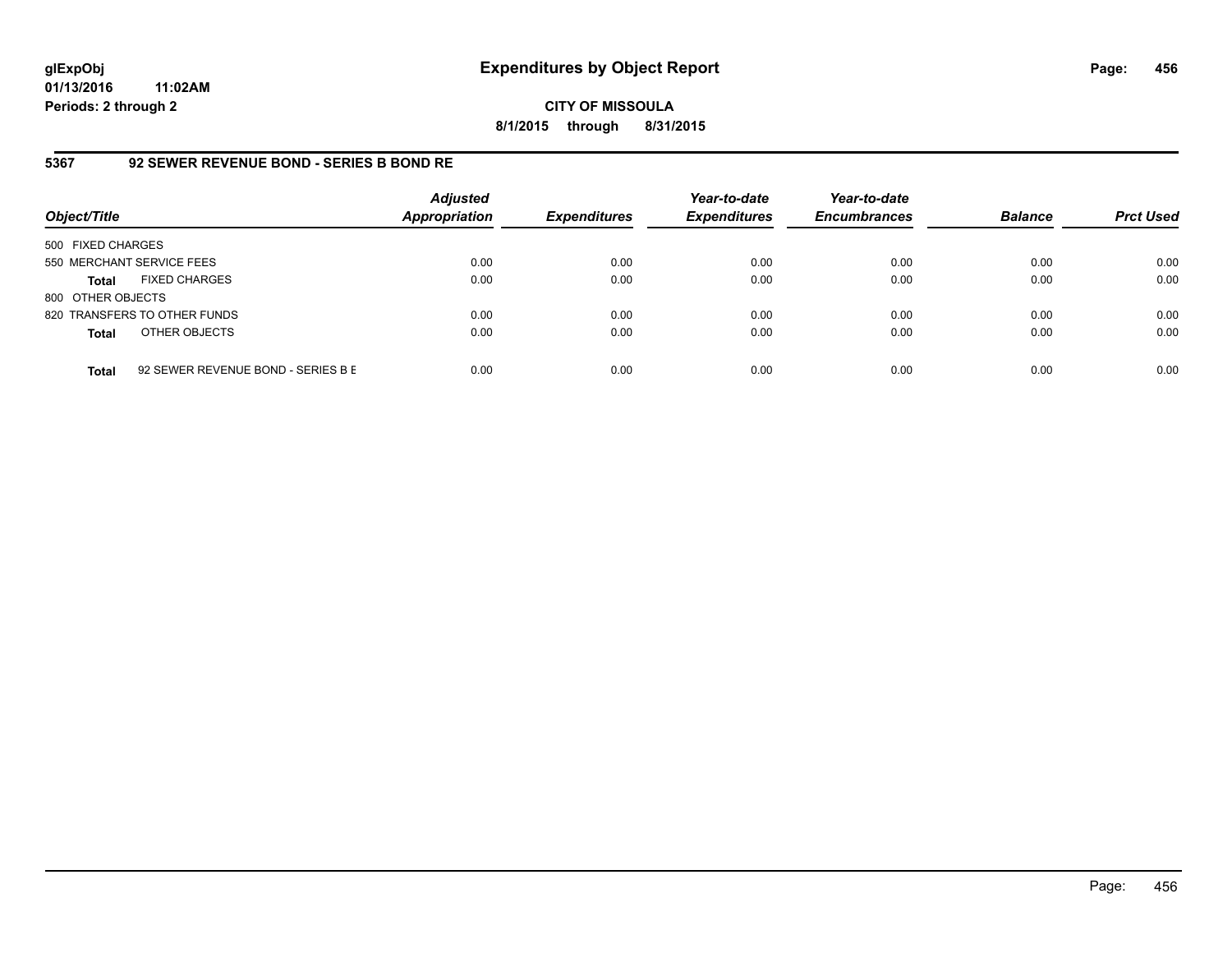#### **5368 00 SEWER REVENUE BOND RESERVE FUND**

| Object/Title                         | <b>Adjusted</b><br>Appropriation | <b>Expenditures</b> | Year-to-date<br><b>Expenditures</b> | Year-to-date<br><b>Encumbrances</b> | <b>Balance</b> | <b>Prct Used</b> |
|--------------------------------------|----------------------------------|---------------------|-------------------------------------|-------------------------------------|----------------|------------------|
| 500 FIXED CHARGES                    |                                  |                     |                                     |                                     |                |                  |
| 550 MERCHANT SERVICE FEES            | 0.00                             | 0.00                | 0.00                                | 0.00                                | 0.00           | 0.00             |
| <b>FIXED CHARGES</b><br><b>Total</b> | 0.00                             | 0.00                | 0.00                                | 0.00                                | 0.00           | 0.00             |
| 800 OTHER OBJECTS                    |                                  |                     |                                     |                                     |                |                  |
| 820 TRANSFERS TO OTHER FUNDS         | 0.00                             | 0.00                | 0.00                                | 0.00                                | 0.00           | 0.00             |
| OTHER OBJECTS<br><b>Total</b>        | 0.00                             | 0.00                | 0.00                                | 0.00                                | 0.00           | 0.00             |
| <b>WASTEWATER</b><br><b>Total</b>    | 0.00                             | 0.00                | 0.00                                | 0.00                                | 0.00           | 0.00             |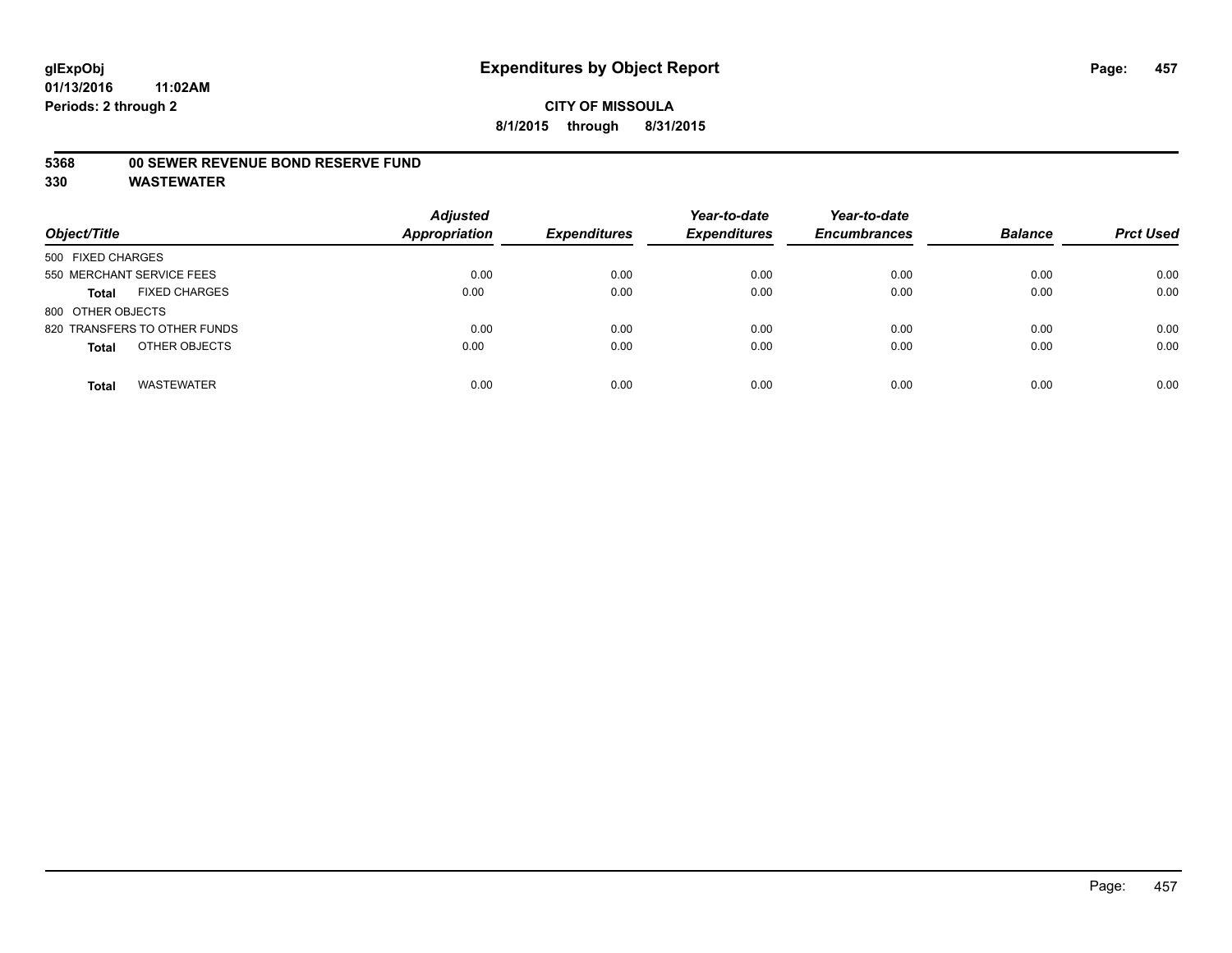**CITY OF MISSOULA 8/1/2015 through 8/31/2015**

## **5368 00 SEWER REVENUE BOND RESERVE FUND**

| Object/Title              |                                  | <b>Adjusted</b><br><b>Appropriation</b> | <b>Expenditures</b> | Year-to-date<br><b>Expenditures</b> | Year-to-date<br><b>Encumbrances</b> | <b>Balance</b> | <b>Prct Used</b> |
|---------------------------|----------------------------------|-----------------------------------------|---------------------|-------------------------------------|-------------------------------------|----------------|------------------|
| 500 FIXED CHARGES         |                                  |                                         |                     |                                     |                                     |                |                  |
| 550 MERCHANT SERVICE FEES |                                  | 0.00                                    | 0.00                | 0.00                                | 0.00                                | 0.00           | 0.00             |
| <b>Total</b>              | <b>FIXED CHARGES</b>             | 0.00                                    | 0.00                | 0.00                                | 0.00                                | 0.00           | 0.00             |
| 800 OTHER OBJECTS         |                                  |                                         |                     |                                     |                                     |                |                  |
|                           | 820 TRANSFERS TO OTHER FUNDS     | 0.00                                    | 0.00                | 0.00                                | 0.00                                | 0.00           | 0.00             |
| <b>Total</b>              | OTHER OBJECTS                    | 0.00                                    | 0.00                | 0.00                                | 0.00                                | 0.00           | 0.00             |
| <b>Total</b>              | 00 SEWER REVENUE BOND RESERVE FL | 0.00                                    | 0.00                | 0.00                                | 0.00                                | 0.00           | 0.00             |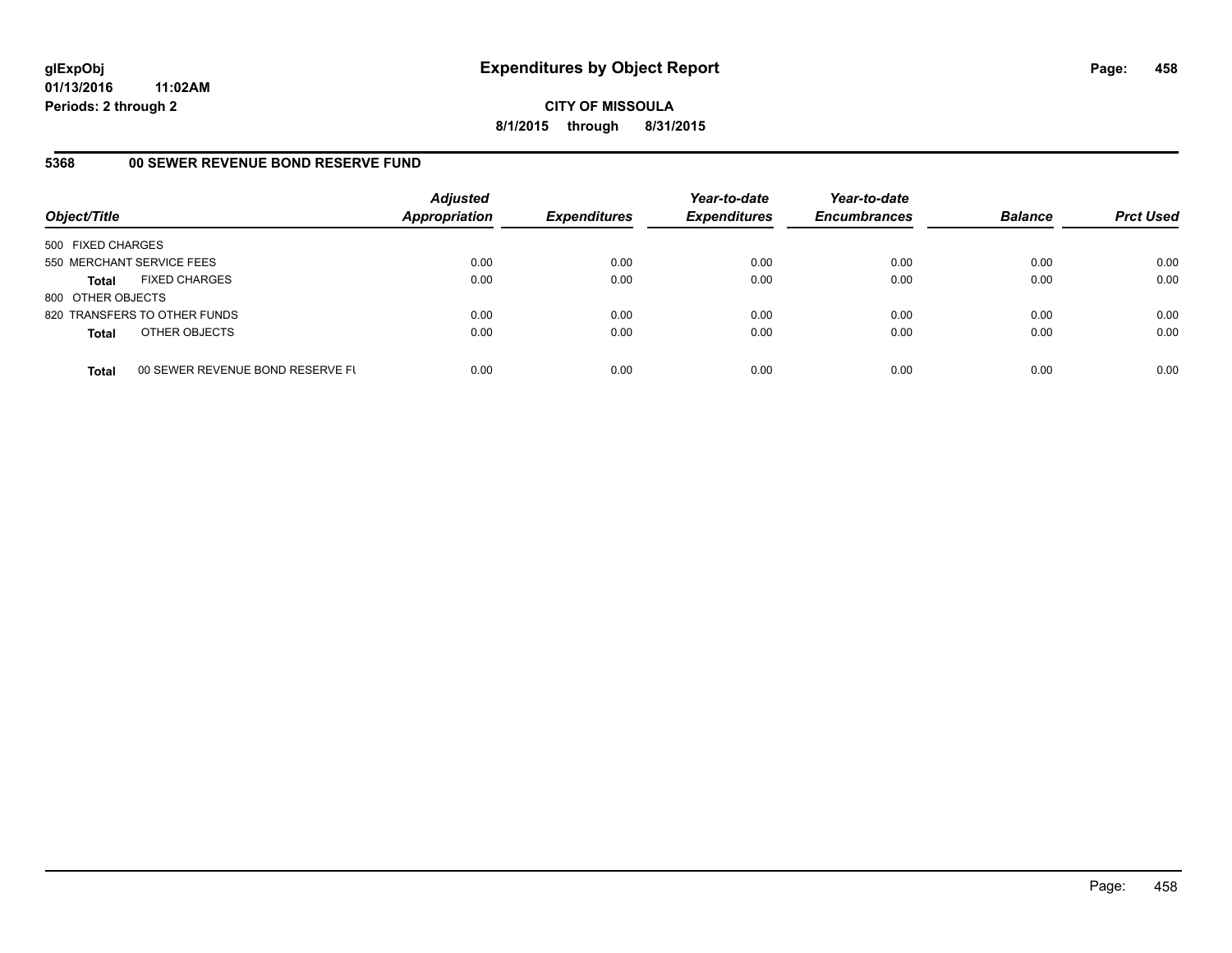#### **5369 2001 SEWER REVENUE BOND**

| Object/Title                         | <b>Adjusted</b><br><b>Appropriation</b> | <b>Expenditures</b> | Year-to-date<br><b>Expenditures</b> | Year-to-date<br><b>Encumbrances</b> | <b>Balance</b> | <b>Prct Used</b> |
|--------------------------------------|-----------------------------------------|---------------------|-------------------------------------|-------------------------------------|----------------|------------------|
| 500 FIXED CHARGES                    |                                         |                     |                                     |                                     |                |                  |
| 550 MERCHANT SERVICE FEES            | 0.00                                    | 0.00                | 0.00                                | 0.00                                | 0.00           | 0.00             |
| <b>FIXED CHARGES</b><br><b>Total</b> | 0.00                                    | 0.00                | 0.00                                | 0.00                                | 0.00           | 0.00             |
| 800 OTHER OBJECTS                    |                                         |                     |                                     |                                     |                |                  |
| 820 TRANSFERS TO OTHER FUNDS         | 30.00                                   | 0.00                | 0.00                                | 0.00                                | 30.00          | 0.00             |
| OTHER OBJECTS<br><b>Total</b>        | 30.00                                   | 0.00                | 0.00                                | 0.00                                | 30.00          | 0.00             |
| <b>WASTEWATER</b><br><b>Total</b>    | 30.00                                   | 0.00                | 0.00                                | 0.00                                | 30.00          | 0.00             |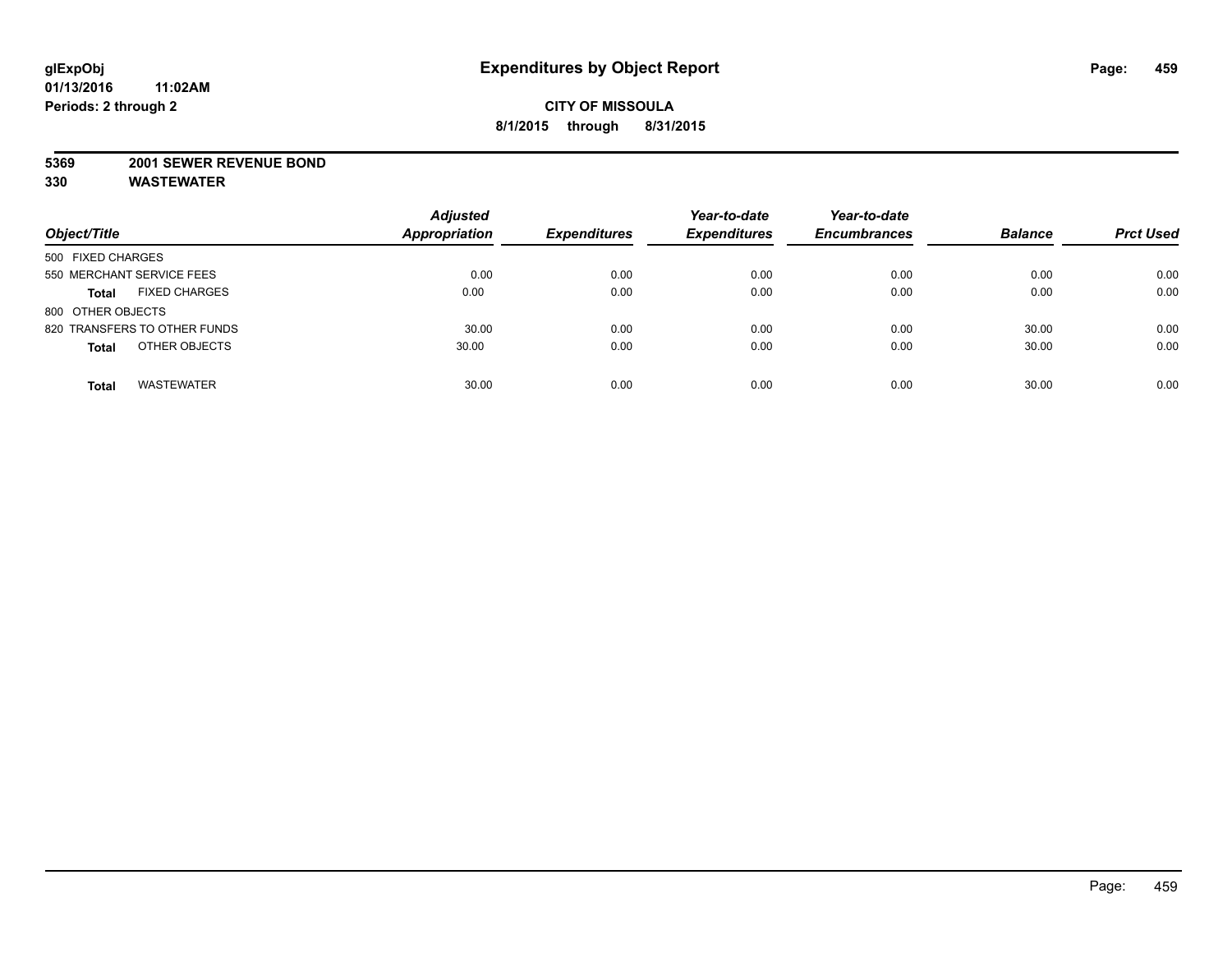#### **5369 2001 SEWER REVENUE BOND**

| Object/Title                            | <b>Adjusted</b><br><b>Appropriation</b> | <b>Expenditures</b> | Year-to-date<br><b>Expenditures</b> | Year-to-date<br><b>Encumbrances</b> | <b>Balance</b> | <b>Prct Used</b> |
|-----------------------------------------|-----------------------------------------|---------------------|-------------------------------------|-------------------------------------|----------------|------------------|
| 500 FIXED CHARGES                       |                                         |                     |                                     |                                     |                |                  |
| 550 MERCHANT SERVICE FEES               | 0.00                                    | 0.00                | 0.00                                | 0.00                                | 0.00           | 0.00             |
| <b>FIXED CHARGES</b><br><b>Total</b>    | 0.00                                    | 0.00                | 0.00                                | 0.00                                | 0.00           | 0.00             |
| 800 OTHER OBJECTS                       |                                         |                     |                                     |                                     |                |                  |
| 820 TRANSFERS TO OTHER FUNDS            | 30.00                                   | 0.00                | 0.00                                | 0.00                                | 30.00          | 0.00             |
| OTHER OBJECTS<br><b>Total</b>           | 30.00                                   | 0.00                | 0.00                                | 0.00                                | 30.00          | 0.00             |
| 2001 SEWER REVENUE BOND<br><b>Total</b> | 30.00                                   | 0.00                | 0.00                                | 0.00                                | 30.00          | 0.00             |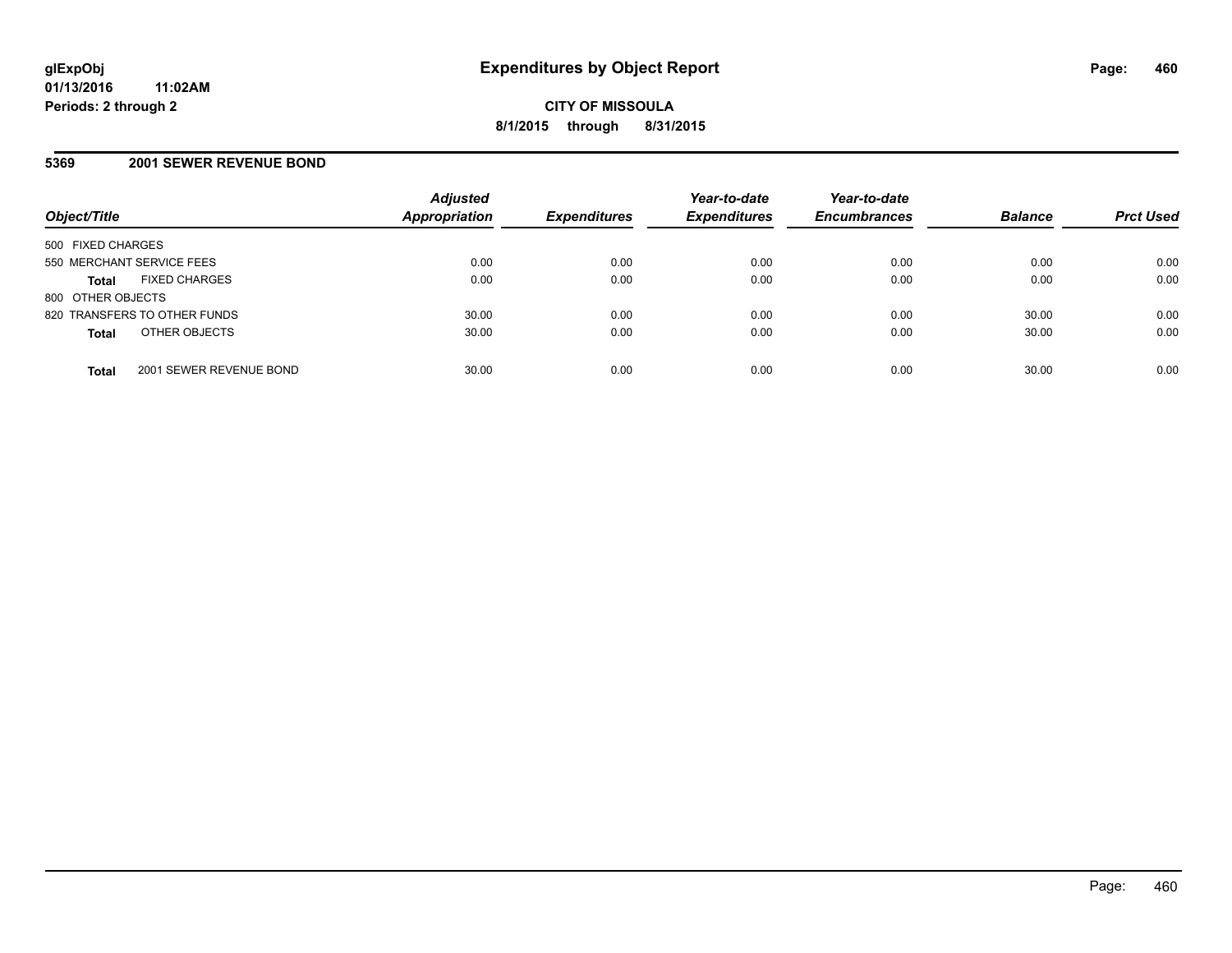#### **5370 99 SEWER REVENUE BOND RESERVE FUND**

| Object/Title                         | <b>Adjusted</b><br>Appropriation | <b>Expenditures</b> | Year-to-date<br><b>Expenditures</b> | Year-to-date<br><b>Encumbrances</b> | <b>Balance</b> | <b>Prct Used</b> |
|--------------------------------------|----------------------------------|---------------------|-------------------------------------|-------------------------------------|----------------|------------------|
| 500 FIXED CHARGES                    |                                  |                     |                                     |                                     |                |                  |
| 550 MERCHANT SERVICE FEES            | 0.00                             | 0.00                | 0.00                                | 0.00                                | 0.00           | 0.00             |
| <b>FIXED CHARGES</b><br><b>Total</b> | 0.00                             | 0.00                | 0.00                                | 0.00                                | 0.00           | 0.00             |
| 800 OTHER OBJECTS                    |                                  |                     |                                     |                                     |                |                  |
| 820 TRANSFERS TO OTHER FUNDS         | 790.00                           | 0.00                | 0.00                                | 0.00                                | 790.00         | 0.00             |
| OTHER OBJECTS<br><b>Total</b>        | 790.00                           | 0.00                | 0.00                                | 0.00                                | 790.00         | 0.00             |
| <b>WASTEWATER</b><br><b>Total</b>    | 790.00                           | 0.00                | 0.00                                | 0.00                                | 790.00         | 0.00             |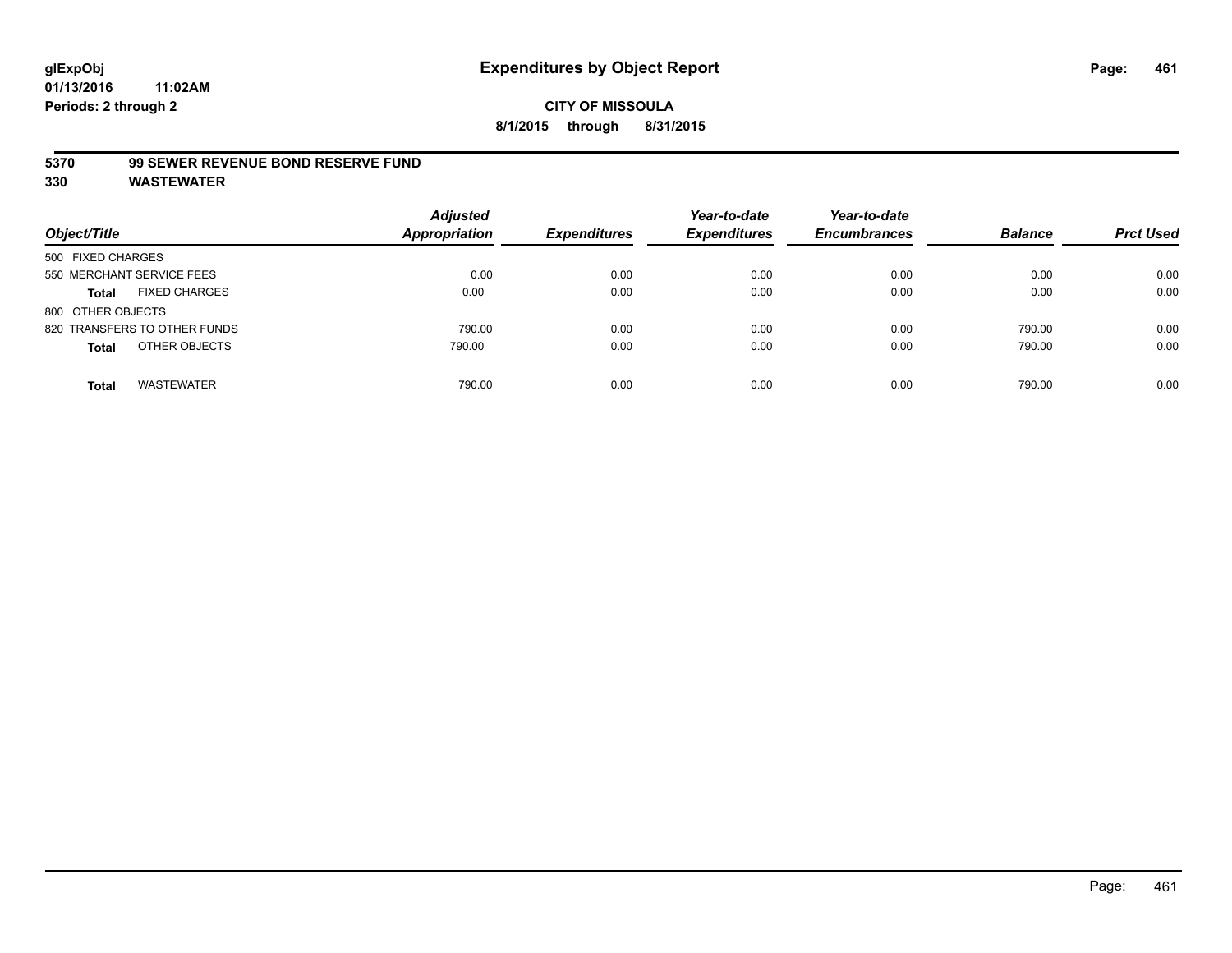**CITY OF MISSOULA 8/1/2015 through 8/31/2015**

# **5370 99 SEWER REVENUE BOND RESERVE FUND**

| Object/Title              |                                  | <b>Adjusted</b><br><b>Appropriation</b> | <b>Expenditures</b> | Year-to-date<br><b>Expenditures</b> | Year-to-date<br><b>Encumbrances</b> | <b>Balance</b> | <b>Prct Used</b> |
|---------------------------|----------------------------------|-----------------------------------------|---------------------|-------------------------------------|-------------------------------------|----------------|------------------|
| 500 FIXED CHARGES         |                                  |                                         |                     |                                     |                                     |                |                  |
| 550 MERCHANT SERVICE FEES |                                  | 0.00                                    | 0.00                | 0.00                                | 0.00                                | 0.00           | 0.00             |
| Total                     | <b>FIXED CHARGES</b>             | 0.00                                    | 0.00                | 0.00                                | 0.00                                | 0.00           | 0.00             |
| 800 OTHER OBJECTS         |                                  |                                         |                     |                                     |                                     |                |                  |
|                           | 820 TRANSFERS TO OTHER FUNDS     | 790.00                                  | 0.00                | 0.00                                | 0.00                                | 790.00         | 0.00             |
| <b>Total</b>              | OTHER OBJECTS                    | 790.00                                  | 0.00                | 0.00                                | 0.00                                | 790.00         | 0.00             |
| <b>Total</b>              | 99 SEWER REVENUE BOND RESERVE FL | 790.00                                  | 0.00                | 0.00                                | 0.00                                | 790.00         | 0.00             |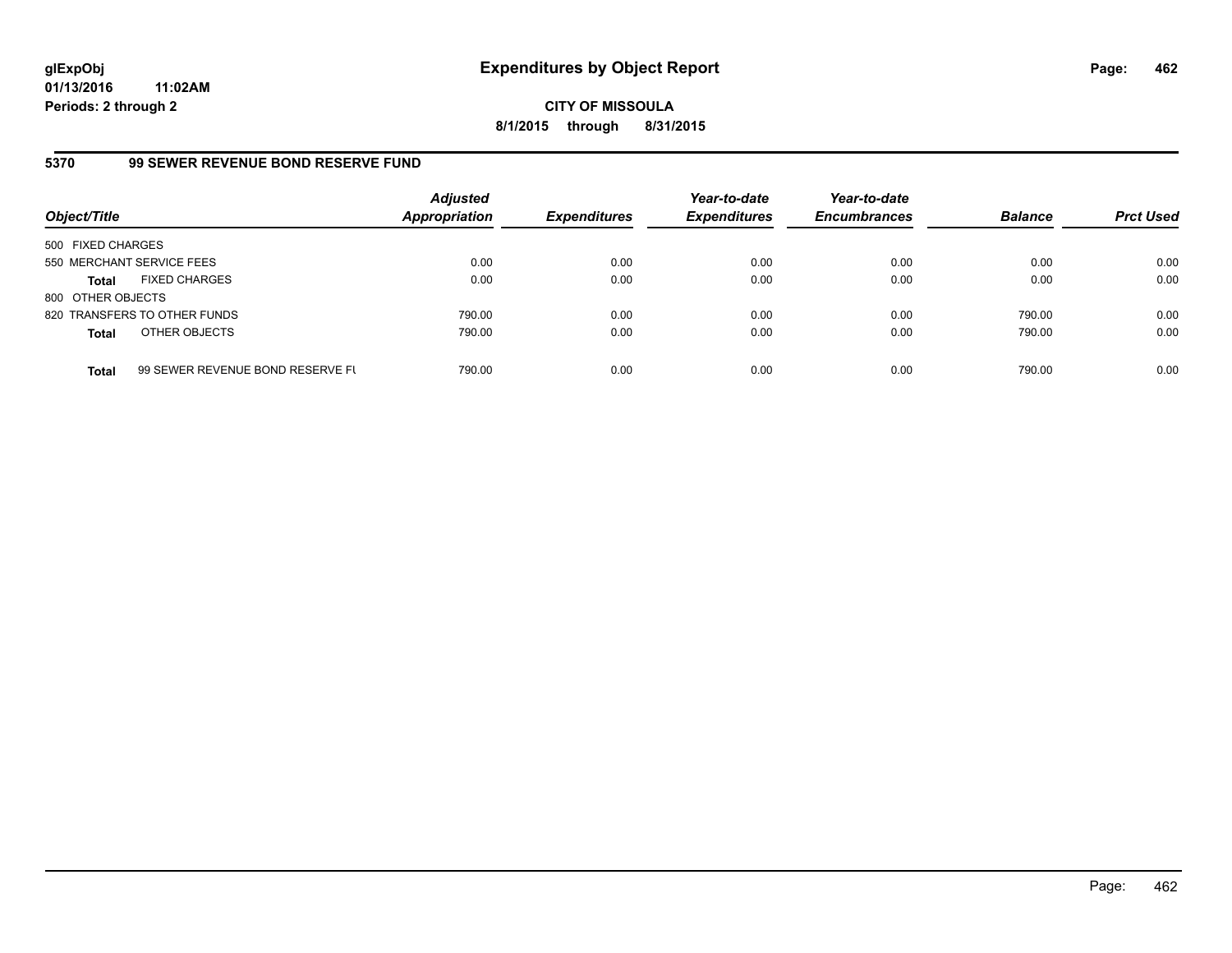# **5371 2002 SEWER BONDS**

|                   |                             | <b>Adjusted</b>      |                     | Year-to-date        | Year-to-date        |                |                  |
|-------------------|-----------------------------|----------------------|---------------------|---------------------|---------------------|----------------|------------------|
| Object/Title      |                             | <b>Appropriation</b> | <b>Expenditures</b> | <b>Expenditures</b> | <b>Encumbrances</b> | <b>Balance</b> | <b>Prct Used</b> |
| 500 FIXED CHARGES |                             |                      |                     |                     |                     |                |                  |
|                   | 550 MERCHANT SERVICE FEES   | 0.00                 | 0.00                | 0.00                | 0.00                | 0.00           | 0.00             |
| <b>Total</b>      | <b>FIXED CHARGES</b>        | 0.00                 | 0.00                | 0.00                | 0.00                | 0.00           | 0.00             |
| 600 DEBT SERVICE  |                             |                      |                     |                     |                     |                |                  |
| 610 PRINCIPAL     |                             | 75.000.00            | 0.00                | 0.00                | 0.00                | 75.000.00      | 0.00             |
|                   | 620 INTEREST / SERVICE FEES | 9.930.00             | 0.00                | 0.00                | 0.00                | 9,930.00       | 0.00             |
| <b>Total</b>      | <b>DEBT SERVICE</b>         | 84.930.00            | 0.00                | 0.00                | 0.00                | 84,930.00      | 0.00             |
| <b>Total</b>      | <b>WASTEWATER</b>           | 84,930.00            | 0.00                | 0.00                | 0.00                | 84.930.00      | 0.00             |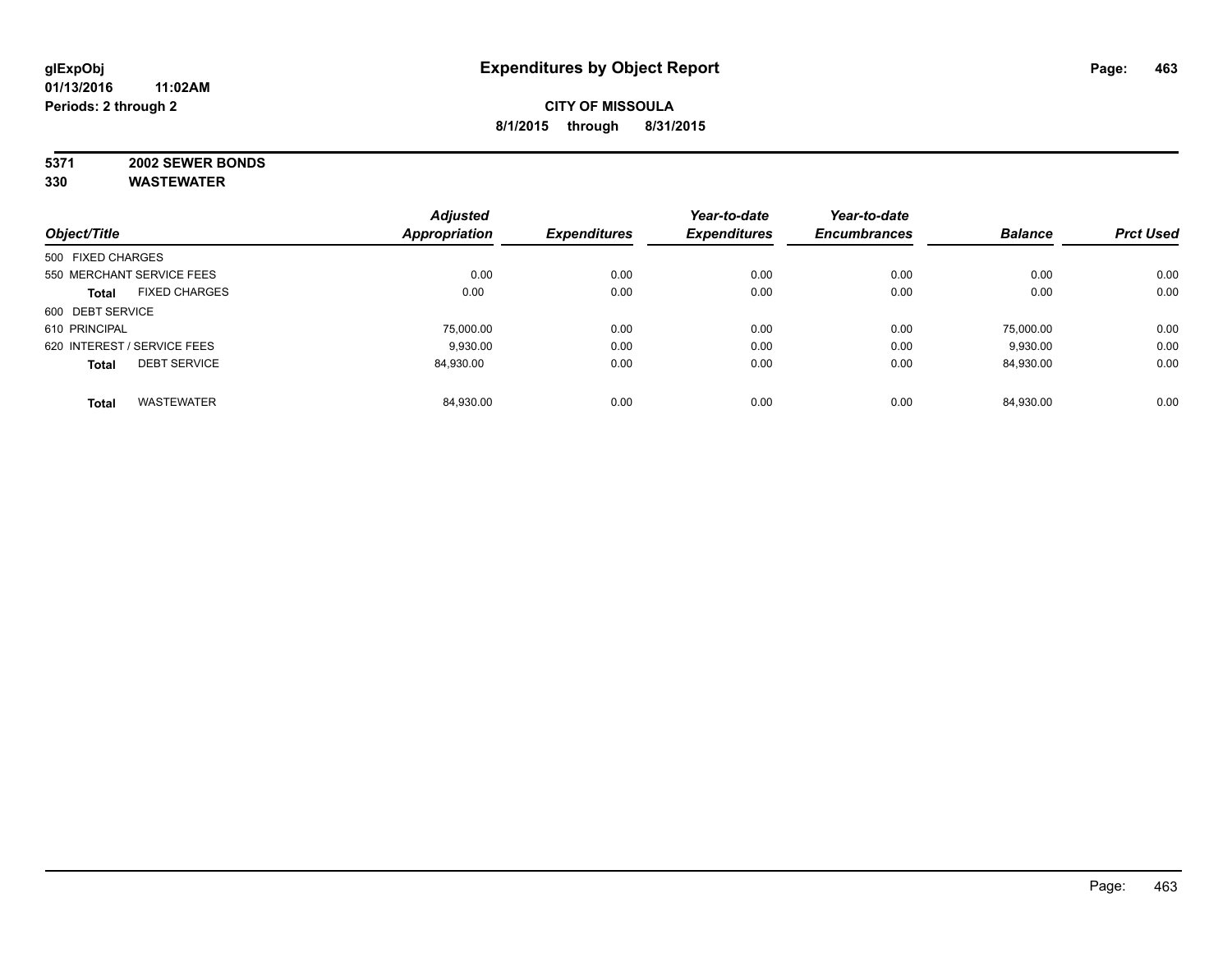## **5371 2002 SEWER BONDS**

| Object/Title                         | <b>Adjusted</b><br>Appropriation | <b>Expenditures</b> | Year-to-date<br><b>Expenditures</b> | Year-to-date<br><b>Encumbrances</b> | <b>Balance</b> | <b>Prct Used</b> |
|--------------------------------------|----------------------------------|---------------------|-------------------------------------|-------------------------------------|----------------|------------------|
| 500 FIXED CHARGES                    |                                  |                     |                                     |                                     |                |                  |
| 550 MERCHANT SERVICE FEES            | 0.00                             | 0.00                | 0.00                                | 0.00                                | 0.00           | 0.00             |
| <b>FIXED CHARGES</b><br><b>Total</b> | 0.00                             | 0.00                | 0.00                                | 0.00                                | 0.00           | 0.00             |
| 600 DEBT SERVICE                     |                                  |                     |                                     |                                     |                |                  |
| 610 PRINCIPAL                        | 75,000.00                        | 0.00                | 0.00                                | 0.00                                | 75.000.00      | 0.00             |
| 620 INTEREST / SERVICE FEES          | 9.930.00                         | 0.00                | 0.00                                | 0.00                                | 9.930.00       | 0.00             |
| <b>DEBT SERVICE</b><br><b>Total</b>  | 84.930.00                        | 0.00                | 0.00                                | 0.00                                | 84.930.00      | 0.00             |
| 2002 SEWER BONDS<br><b>Total</b>     | 84.930.00                        | 0.00                | 0.00                                | 0.00                                | 84.930.00      | 0.00             |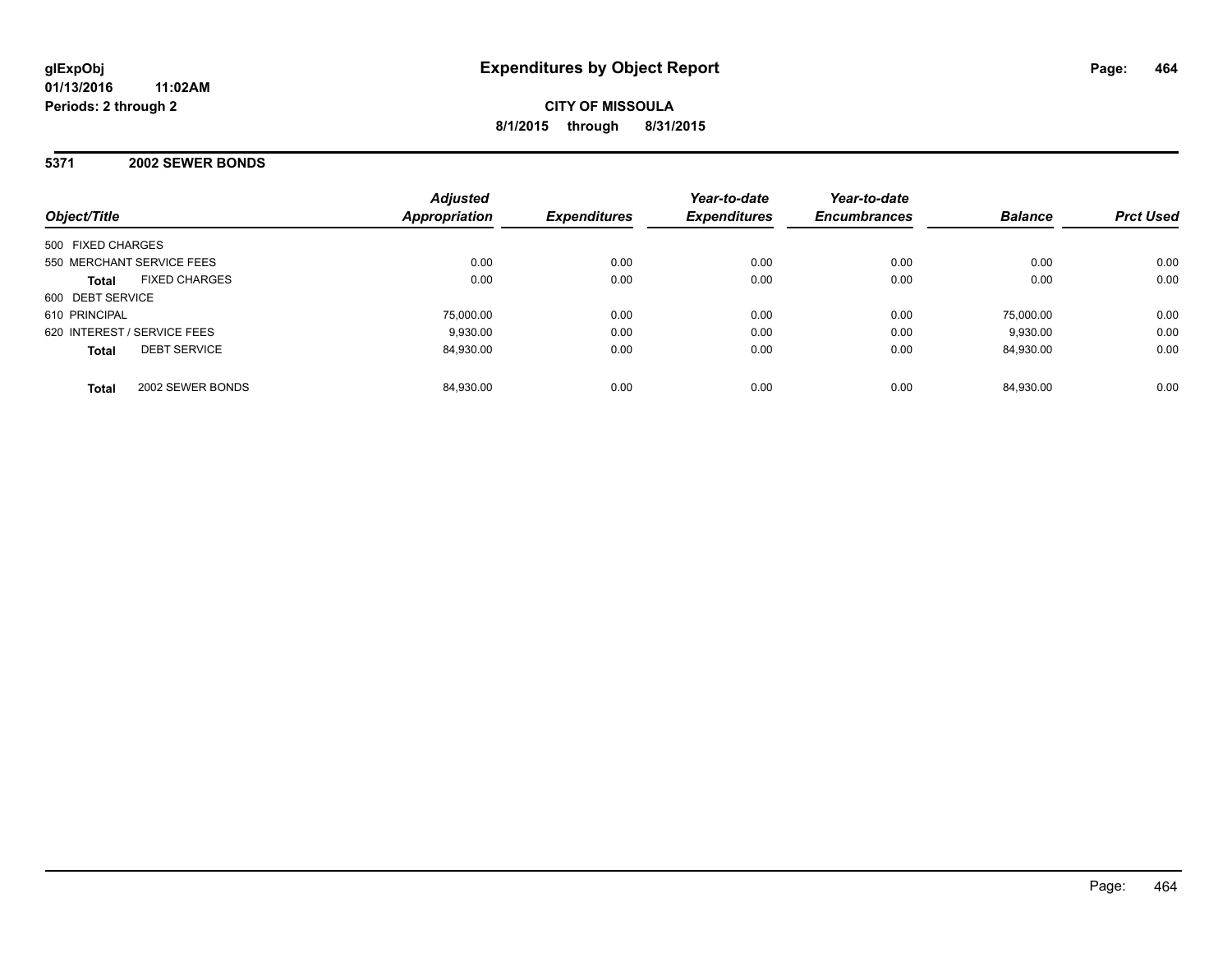#### **5372 2002 SEWER REVENUE BOND**

| Object/Title                         | <b>Adjusted</b><br><b>Appropriation</b> | <b>Expenditures</b> | Year-to-date<br><b>Expenditures</b> | Year-to-date<br><b>Encumbrances</b> | <b>Balance</b> | <b>Prct Used</b> |
|--------------------------------------|-----------------------------------------|---------------------|-------------------------------------|-------------------------------------|----------------|------------------|
| 500 FIXED CHARGES                    |                                         |                     |                                     |                                     |                |                  |
| 550 MERCHANT SERVICE FEES            | 0.00                                    | 0.00                | 0.00                                | 0.00                                | 0.00           | 0.00             |
| <b>FIXED CHARGES</b><br><b>Total</b> | 0.00                                    | 0.00                | 0.00                                | 0.00                                | 0.00           | 0.00             |
| 800 OTHER OBJECTS                    |                                         |                     |                                     |                                     |                |                  |
| 820 TRANSFERS TO OTHER FUNDS         | 0.00                                    | 0.00                | 0.00                                | 0.00                                | 0.00           | 0.00             |
| OTHER OBJECTS<br><b>Total</b>        | 0.00                                    | 0.00                | 0.00                                | 0.00                                | 0.00           | 0.00             |
| <b>WASTEWATER</b><br><b>Total</b>    | 0.00                                    | 0.00                | 0.00                                | 0.00                                | 0.00           | 0.00             |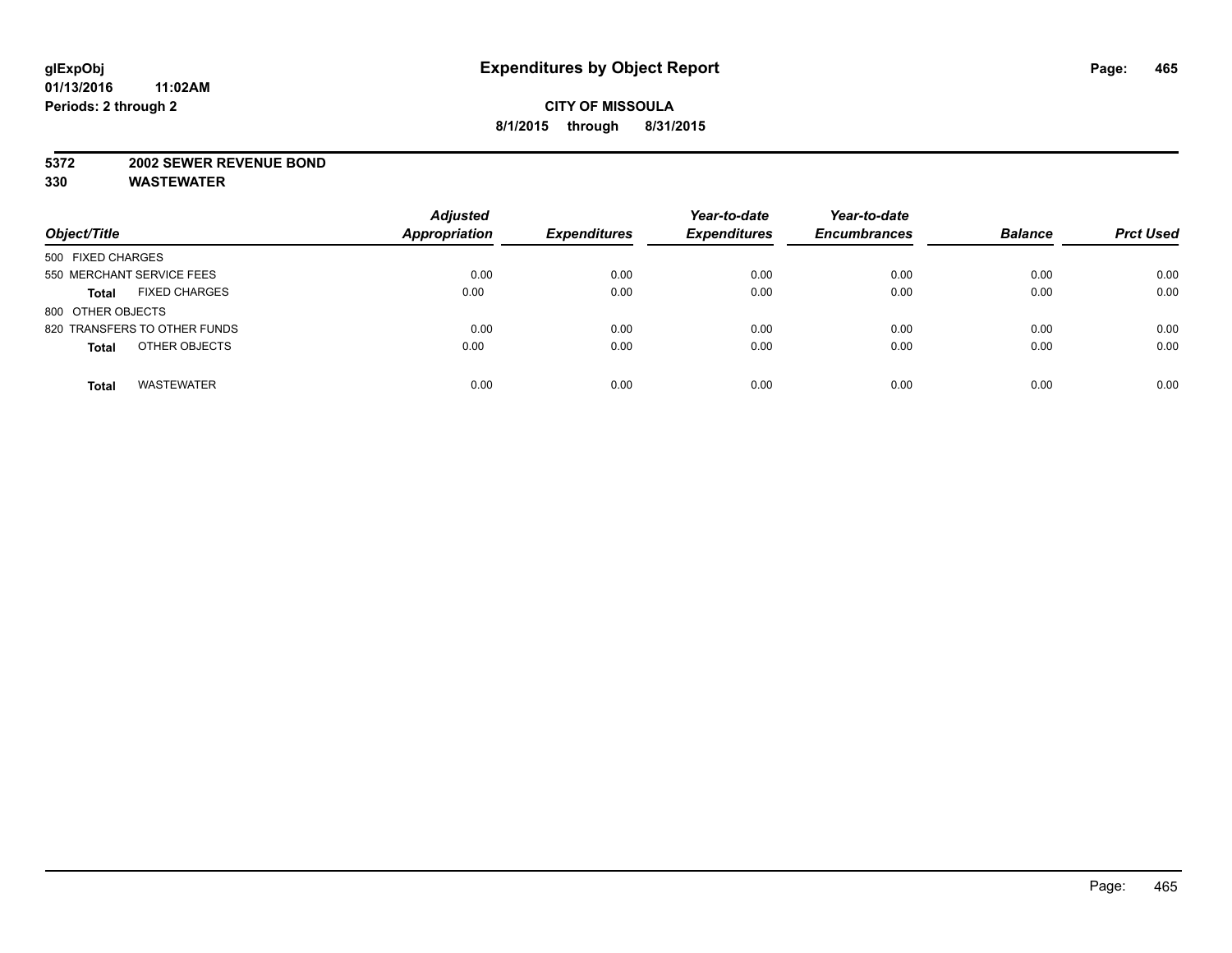#### **5372 2002 SEWER REVENUE BOND**

| Object/Title                            | <b>Adjusted</b><br>Appropriation | <b>Expenditures</b> | Year-to-date<br><b>Expenditures</b> | Year-to-date<br><b>Encumbrances</b> | <b>Balance</b> | <b>Prct Used</b> |
|-----------------------------------------|----------------------------------|---------------------|-------------------------------------|-------------------------------------|----------------|------------------|
| 500 FIXED CHARGES                       |                                  |                     |                                     |                                     |                |                  |
| 550 MERCHANT SERVICE FEES               | 0.00                             | 0.00                | 0.00                                | 0.00                                | 0.00           | 0.00             |
| <b>FIXED CHARGES</b><br><b>Total</b>    | 0.00                             | 0.00                | 0.00                                | 0.00                                | 0.00           | 0.00             |
| 800 OTHER OBJECTS                       |                                  |                     |                                     |                                     |                |                  |
| 820 TRANSFERS TO OTHER FUNDS            | 0.00                             | 0.00                | 0.00                                | 0.00                                | 0.00           | 0.00             |
| OTHER OBJECTS<br><b>Total</b>           | 0.00                             | 0.00                | 0.00                                | 0.00                                | 0.00           | 0.00             |
| 2002 SEWER REVENUE BOND<br><b>Total</b> | 0.00                             | 0.00                | 0.00                                | 0.00                                | 0.00           | 0.00             |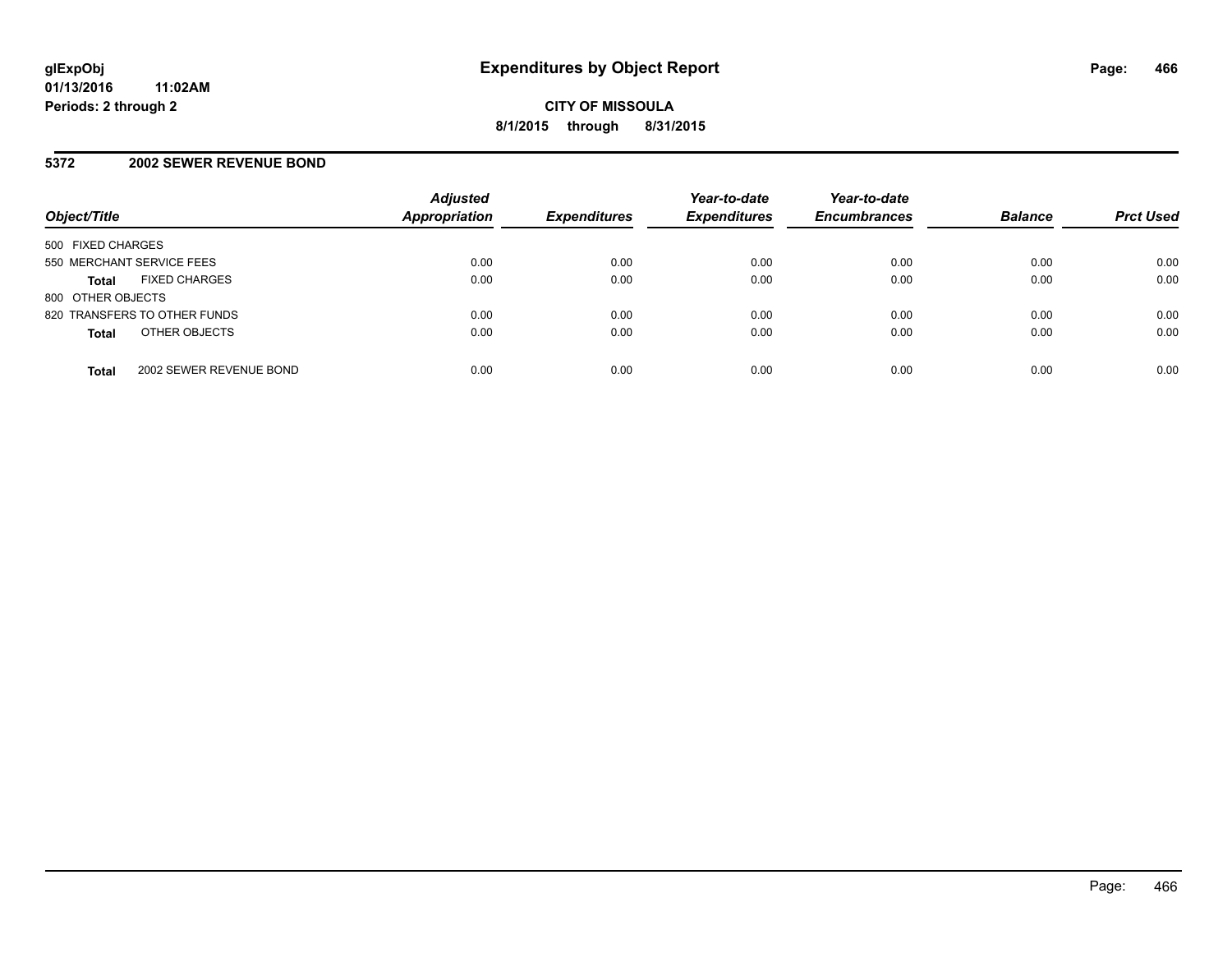#### **5373 2002 WWTP UPGRADE REVENUE BOND**

| Object/Title      |                             | <b>Adjusted</b> | <b>Expenditures</b> | Year-to-date<br><b>Expenditures</b> | Year-to-date        | <b>Balance</b> | <b>Prct Used</b> |
|-------------------|-----------------------------|-----------------|---------------------|-------------------------------------|---------------------|----------------|------------------|
|                   |                             | Appropriation   |                     |                                     | <b>Encumbrances</b> |                |                  |
| 500 FIXED CHARGES |                             |                 |                     |                                     |                     |                |                  |
|                   | 550 MERCHANT SERVICE FEES   | 0.00            | 0.00                | 0.00                                | 0.00                | 0.00           | 0.00             |
| <b>Total</b>      | <b>FIXED CHARGES</b>        | 0.00            | 0.00                | 0.00                                | 0.00                | 0.00           | 0.00             |
| 600 DEBT SERVICE  |                             |                 |                     |                                     |                     |                |                  |
| 610 PRINCIPAL     |                             | 290,000.00      | 0.00                | 0.00                                | 0.00                | 290.000.00     | 0.00             |
|                   | 620 INTEREST / SERVICE FEES | 41.640.00       | 0.00                | 0.00                                | 0.00                | 41,640.00      | 0.00             |
| <b>Total</b>      | <b>DEBT SERVICE</b>         | 331.640.00      | 0.00                | 0.00                                | 0.00                | 331.640.00     | 0.00             |
| <b>Total</b>      | <b>WASTEWATER</b>           | 331.640.00      | 0.00                | 0.00                                | 0.00                | 331.640.00     | 0.00             |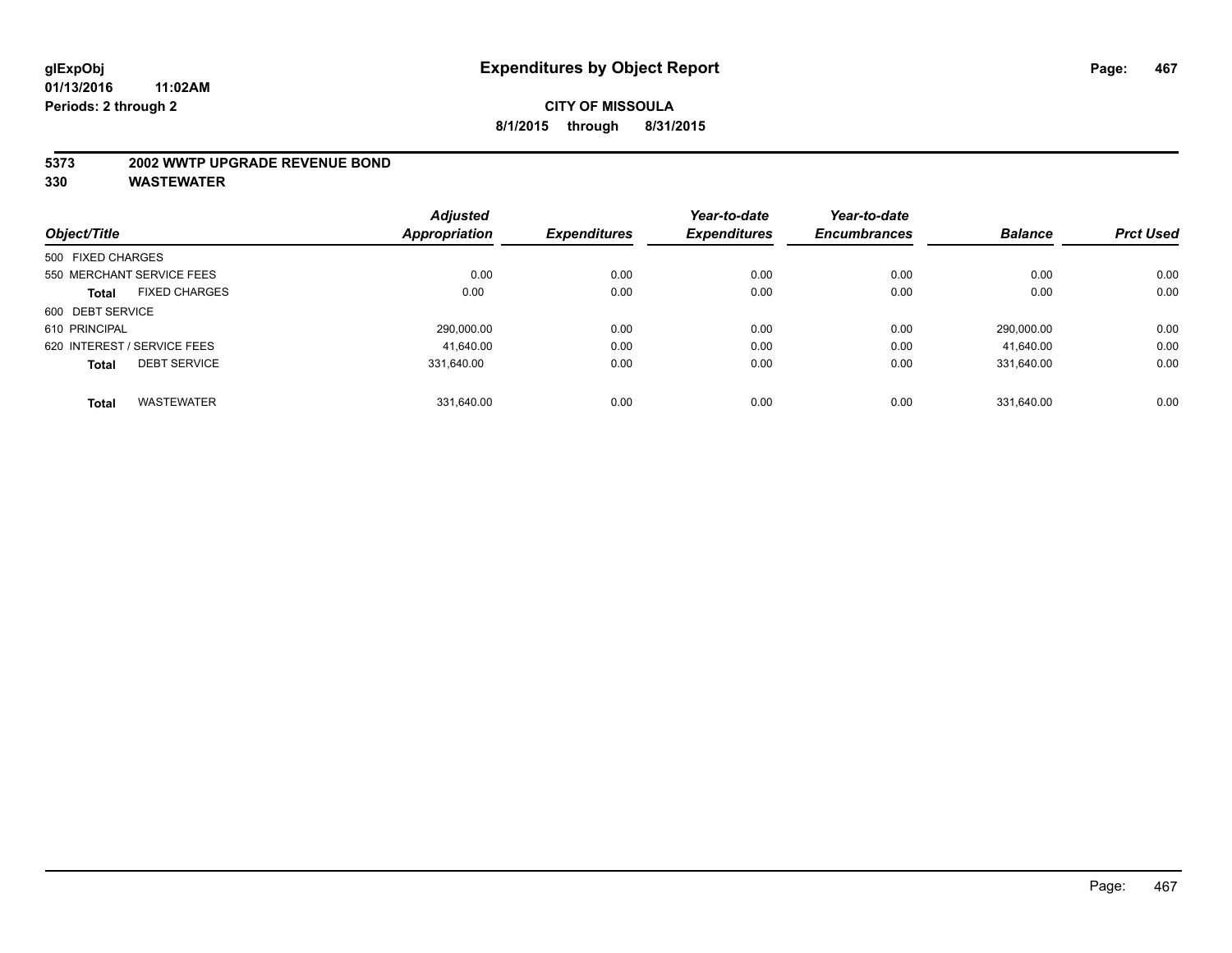**CITY OF MISSOULA 8/1/2015 through 8/31/2015**

# **5373 2002 WWTP UPGRADE REVENUE BOND**

| Object/Title                                   | <b>Adjusted</b><br><b>Appropriation</b> | <b>Expenditures</b> | Year-to-date<br><b>Expenditures</b> | Year-to-date<br><b>Encumbrances</b> | <b>Balance</b> | <b>Prct Used</b> |
|------------------------------------------------|-----------------------------------------|---------------------|-------------------------------------|-------------------------------------|----------------|------------------|
| 500 FIXED CHARGES                              |                                         |                     |                                     |                                     |                |                  |
| 550 MERCHANT SERVICE FEES                      | 0.00                                    | 0.00                | 0.00                                | 0.00                                | 0.00           | 0.00             |
| <b>FIXED CHARGES</b><br><b>Total</b>           | 0.00                                    | 0.00                | 0.00                                | 0.00                                | 0.00           | 0.00             |
| 600 DEBT SERVICE                               |                                         |                     |                                     |                                     |                |                  |
| 610 PRINCIPAL                                  | 290.000.00                              | 0.00                | 0.00                                | 0.00                                | 290.000.00     | 0.00             |
| 620 INTEREST / SERVICE FEES                    | 41,640.00                               | 0.00                | 0.00                                | 0.00                                | 41.640.00      | 0.00             |
| <b>DEBT SERVICE</b><br><b>Total</b>            | 331.640.00                              | 0.00                | 0.00                                | 0.00                                | 331.640.00     | 0.00             |
| 2002 WWTP UPGRADE REVENUE BOND<br><b>Total</b> | 331.640.00                              | 0.00                | 0.00                                | 0.00                                | 331.640.00     | 0.00             |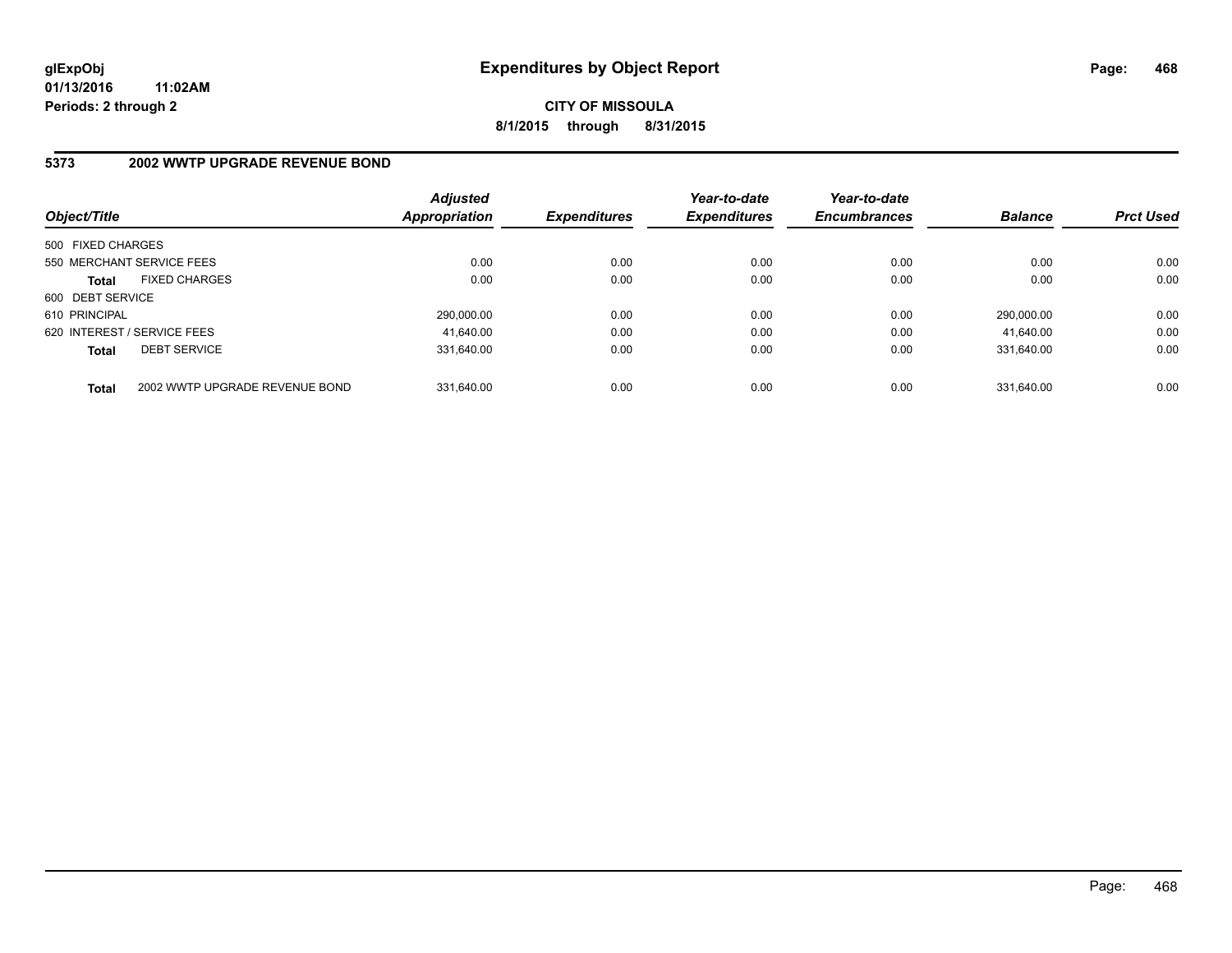#### **5374 2002 WWTP UPGRADE RESERVE**

| Object/Title                         | <b>Adjusted</b><br>Appropriation | <b>Expenditures</b> | Year-to-date<br><b>Expenditures</b> | Year-to-date<br><b>Encumbrances</b> | <b>Balance</b> | <b>Prct Used</b> |
|--------------------------------------|----------------------------------|---------------------|-------------------------------------|-------------------------------------|----------------|------------------|
| 500 FIXED CHARGES                    |                                  |                     |                                     |                                     |                |                  |
|                                      |                                  |                     |                                     |                                     |                |                  |
| 550 MERCHANT SERVICE FEES            | 0.00                             | 0.00                | 0.00                                | 0.00                                | 0.00           | 0.00             |
| <b>FIXED CHARGES</b><br><b>Total</b> | 0.00                             | 0.00                | 0.00                                | 0.00                                | 0.00           | 0.00             |
| 600 DEBT SERVICE                     |                                  |                     |                                     |                                     |                |                  |
| 610 PRINCIPAL                        | 0.00                             | 0.00                | 0.00                                | 0.00                                | 0.00           | 0.00             |
| 620 INTEREST / SERVICE FEES          | 0.00                             | 0.00                | 0.00                                | 0.00                                | 0.00           | 0.00             |
| <b>DEBT SERVICE</b><br><b>Total</b>  | 0.00                             | 0.00                | 0.00                                | 0.00                                | 0.00           | 0.00             |
| 800 OTHER OBJECTS                    |                                  |                     |                                     |                                     |                |                  |
| 820 TRANSFERS TO OTHER FUNDS         | 180.00                           | 0.00                | 0.00                                | 0.00                                | 180.00         | 0.00             |
| OTHER OBJECTS<br><b>Total</b>        | 180.00                           | 0.00                | 0.00                                | 0.00                                | 180.00         | 0.00             |
|                                      |                                  |                     |                                     |                                     |                |                  |
| <b>WASTEWATER</b><br><b>Total</b>    | 180.00                           | 0.00                | 0.00                                | 0.00                                | 180.00         | 0.00             |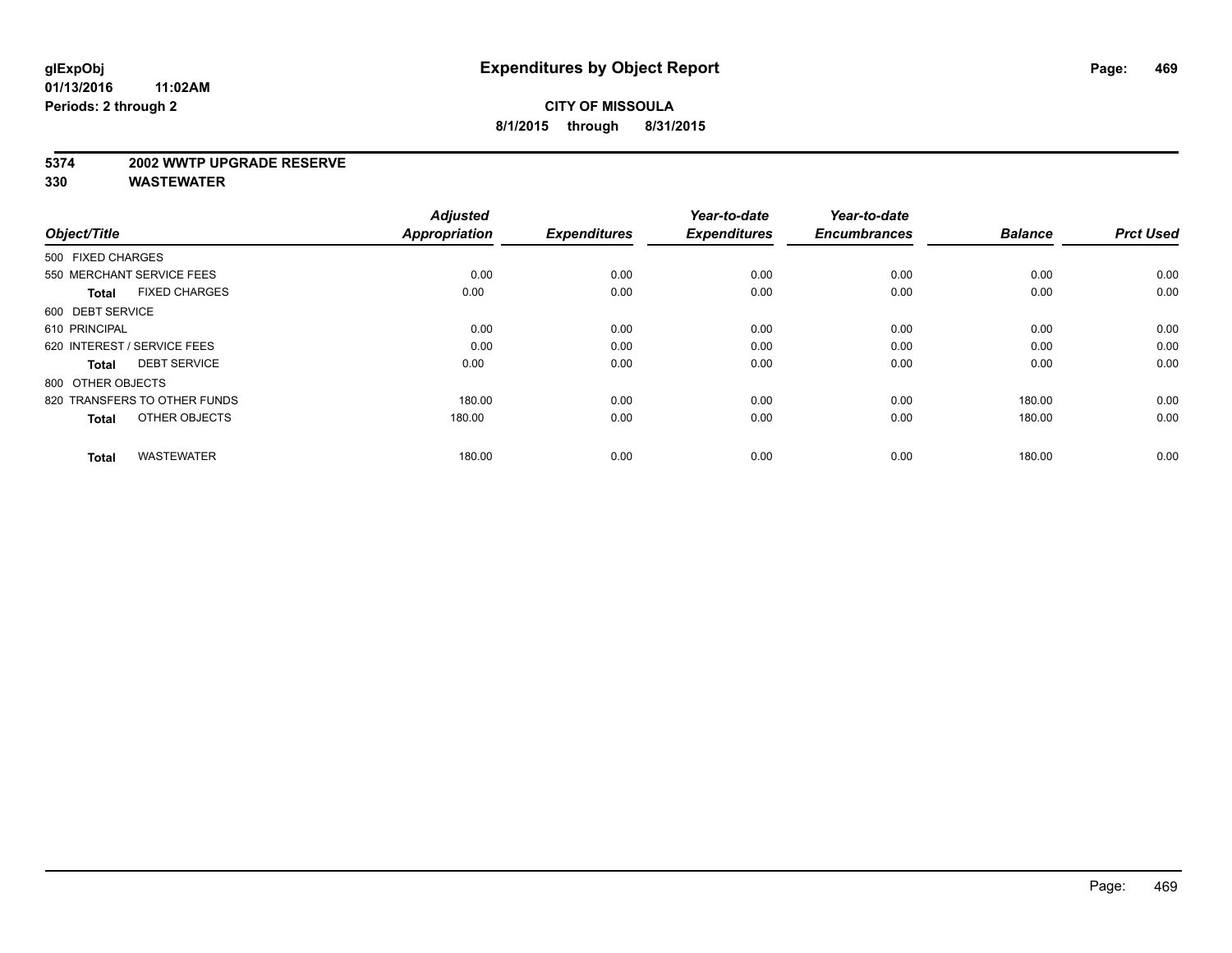### **5374 2002 WWTP UPGRADE RESERVE**

| Object/Title      |                              | <b>Adjusted</b><br><b>Appropriation</b> | <b>Expenditures</b> | Year-to-date<br><b>Expenditures</b> | Year-to-date<br><b>Encumbrances</b> | <b>Balance</b> | <b>Prct Used</b> |
|-------------------|------------------------------|-----------------------------------------|---------------------|-------------------------------------|-------------------------------------|----------------|------------------|
| 500 FIXED CHARGES |                              |                                         |                     |                                     |                                     |                |                  |
|                   | 550 MERCHANT SERVICE FEES    | 0.00                                    | 0.00                | 0.00                                | 0.00                                | 0.00           | 0.00             |
| <b>Total</b>      | <b>FIXED CHARGES</b>         | 0.00                                    | 0.00                | 0.00                                | 0.00                                | 0.00           | 0.00             |
| 600 DEBT SERVICE  |                              |                                         |                     |                                     |                                     |                |                  |
| 610 PRINCIPAL     |                              | 0.00                                    | 0.00                | 0.00                                | 0.00                                | 0.00           | 0.00             |
|                   | 620 INTEREST / SERVICE FEES  | 0.00                                    | 0.00                | 0.00                                | 0.00                                | 0.00           | 0.00             |
| <b>Total</b>      | <b>DEBT SERVICE</b>          | 0.00                                    | 0.00                | 0.00                                | 0.00                                | 0.00           | 0.00             |
| 800 OTHER OBJECTS |                              |                                         |                     |                                     |                                     |                |                  |
|                   | 820 TRANSFERS TO OTHER FUNDS | 180.00                                  | 0.00                | 0.00                                | 0.00                                | 180.00         | 0.00             |
| <b>Total</b>      | OTHER OBJECTS                | 180.00                                  | 0.00                | 0.00                                | 0.00                                | 180.00         | 0.00             |
| <b>Total</b>      | 2002 WWTP UPGRADE RESERVE    | 180.00                                  | 0.00                | 0.00                                | 0.00                                | 180.00         | 0.00             |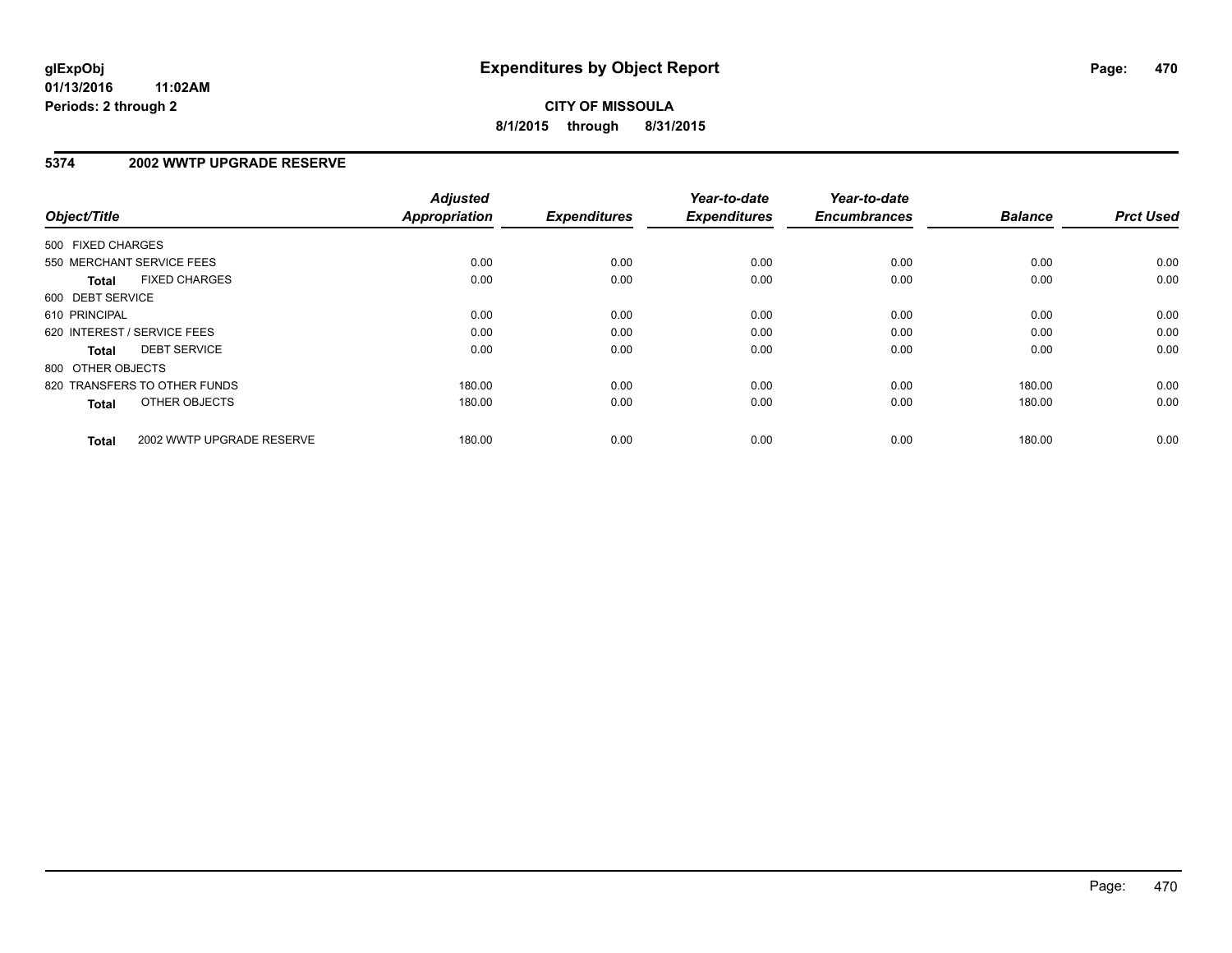### **5375 2003 WWTP SRF \$3.8M EPA DEBT**

| Object/Title      |                             | <b>Adjusted</b> |                     | Year-to-date        | Year-to-date        | <b>Balance</b> | <b>Prct Used</b> |
|-------------------|-----------------------------|-----------------|---------------------|---------------------|---------------------|----------------|------------------|
|                   |                             | Appropriation   | <b>Expenditures</b> | <b>Expenditures</b> | <b>Encumbrances</b> |                |                  |
| 500 FIXED CHARGES |                             |                 |                     |                     |                     |                |                  |
|                   | 550 MERCHANT SERVICE FEES   | 0.00            | 0.00                | 0.00                | 0.00                | 0.00           | 0.00             |
| <b>Total</b>      | <b>FIXED CHARGES</b>        | 0.00            | 0.00                | 0.00                | 0.00                | 0.00           | 0.00             |
| 600 DEBT SERVICE  |                             |                 |                     |                     |                     |                |                  |
| 610 PRINCIPAL     |                             | 211,000.00      | 0.00                | 0.00                | 0.00                | 211.000.00     | 0.00             |
|                   | 620 INTEREST / SERVICE FEES | 39.926.00       | 0.00                | 0.00                | 0.00                | 39.926.00      | 0.00             |
| <b>Total</b>      | <b>DEBT SERVICE</b>         | 250.926.00      | 0.00                | 0.00                | 0.00                | 250.926.00     | 0.00             |
| <b>Total</b>      | <b>WASTEWATER</b>           | 250.926.00      | 0.00                | 0.00                | 0.00                | 250.926.00     | 0.00             |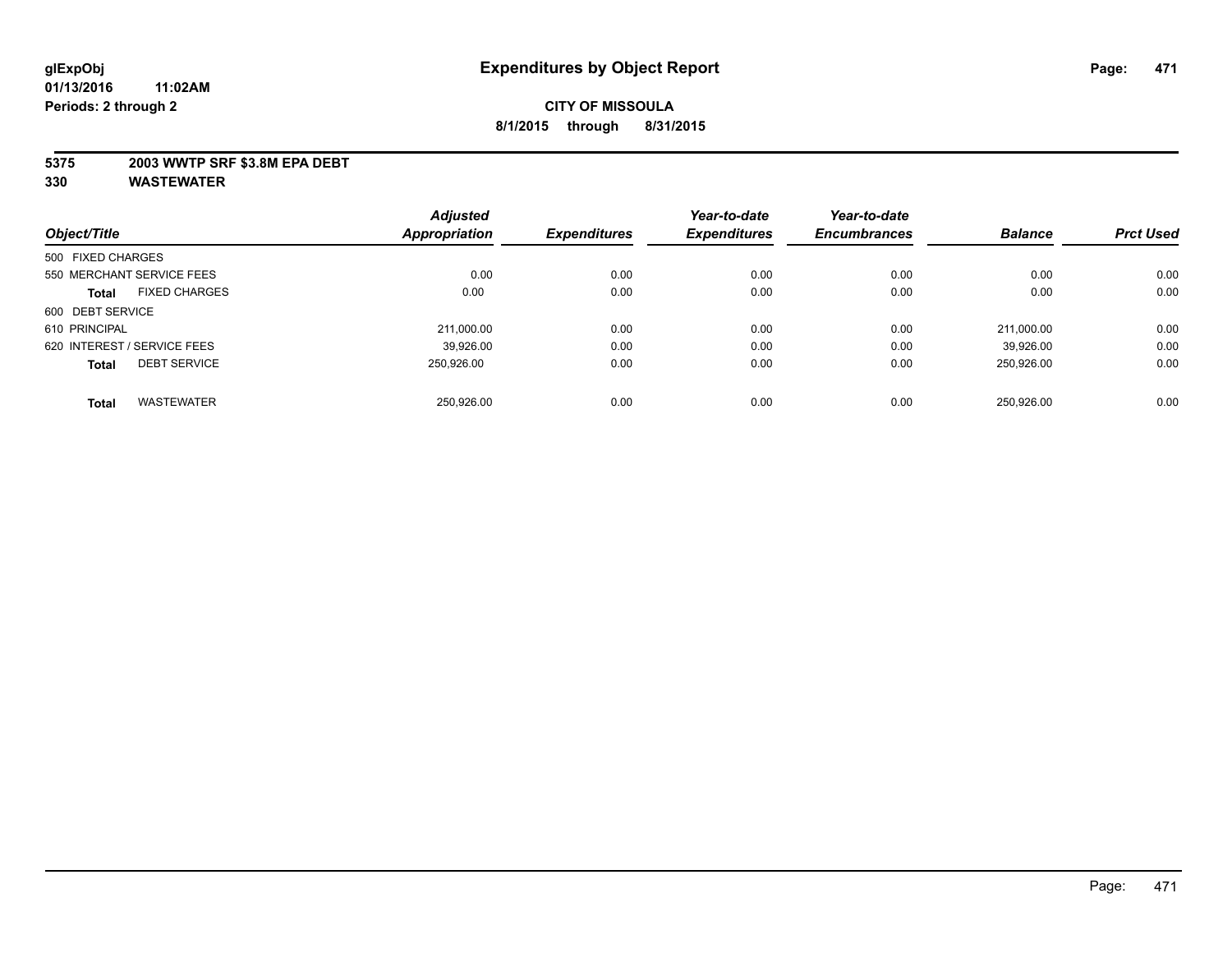### **5375 2003 WWTP SRF \$3.8M EPA DEBT**

| Object/Title                                  | <b>Adjusted</b><br>Appropriation | <b>Expenditures</b> | Year-to-date<br><b>Expenditures</b> | Year-to-date<br><b>Encumbrances</b> | <b>Balance</b> | <b>Prct Used</b> |
|-----------------------------------------------|----------------------------------|---------------------|-------------------------------------|-------------------------------------|----------------|------------------|
| 500 FIXED CHARGES                             |                                  |                     |                                     |                                     |                |                  |
| 550 MERCHANT SERVICE FEES                     | 0.00                             | 0.00                | 0.00                                | 0.00                                | 0.00           | 0.00             |
| <b>FIXED CHARGES</b><br><b>Total</b>          | 0.00                             | 0.00                | 0.00                                | 0.00                                | 0.00           | 0.00             |
| 600 DEBT SERVICE                              |                                  |                     |                                     |                                     |                |                  |
| 610 PRINCIPAL                                 | 211.000.00                       | 0.00                | 0.00                                | 0.00                                | 211.000.00     | 0.00             |
| 620 INTEREST / SERVICE FEES                   | 39,926.00                        | 0.00                | 0.00                                | 0.00                                | 39.926.00      | 0.00             |
| <b>DEBT SERVICE</b><br><b>Total</b>           | 250.926.00                       | 0.00                | 0.00                                | 0.00                                | 250.926.00     | 0.00             |
| 2003 WWTP SRF \$3.8M EPA DEBT<br><b>Total</b> | 250.926.00                       | 0.00                | 0.00                                | 0.00                                | 250.926.00     | 0.00             |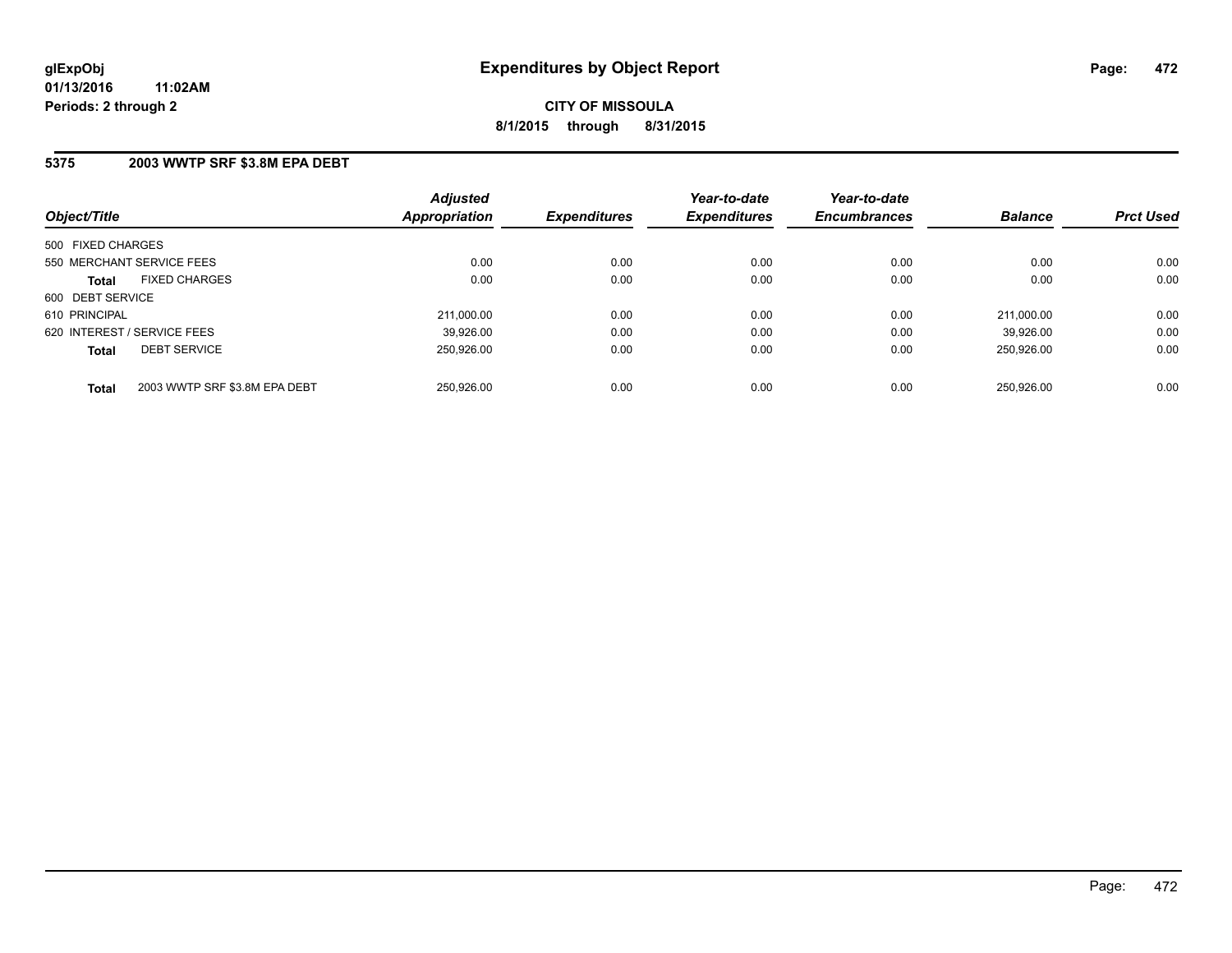### **5376 2003 WWTP SRF \$3.8M EPA RESERVE**

| Object/Title                         | <b>Adjusted</b><br><b>Appropriation</b> | <b>Expenditures</b> | Year-to-date<br><b>Expenditures</b> | Year-to-date<br><b>Encumbrances</b> | <b>Balance</b> | <b>Prct Used</b> |
|--------------------------------------|-----------------------------------------|---------------------|-------------------------------------|-------------------------------------|----------------|------------------|
| 500 FIXED CHARGES                    |                                         |                     |                                     |                                     |                |                  |
| 550 MERCHANT SERVICE FEES            | 0.00                                    | 0.00                | 0.00                                | 0.00                                | 0.00           | 0.00             |
| <b>FIXED CHARGES</b><br><b>Total</b> | 0.00                                    | 0.00                | 0.00                                | 0.00                                | 0.00           | 0.00             |
| 800 OTHER OBJECTS                    |                                         |                     |                                     |                                     |                |                  |
| 820 TRANSFERS TO OTHER FUNDS         | 0.00                                    | 0.00                | 0.00                                | 0.00                                | 0.00           | 0.00             |
| OTHER OBJECTS<br><b>Total</b>        | 0.00                                    | 0.00                | 0.00                                | 0.00                                | 0.00           | 0.00             |
| <b>WASTEWATER</b><br><b>Total</b>    | 0.00                                    | 0.00                | 0.00                                | 0.00                                | 0.00           | 0.00             |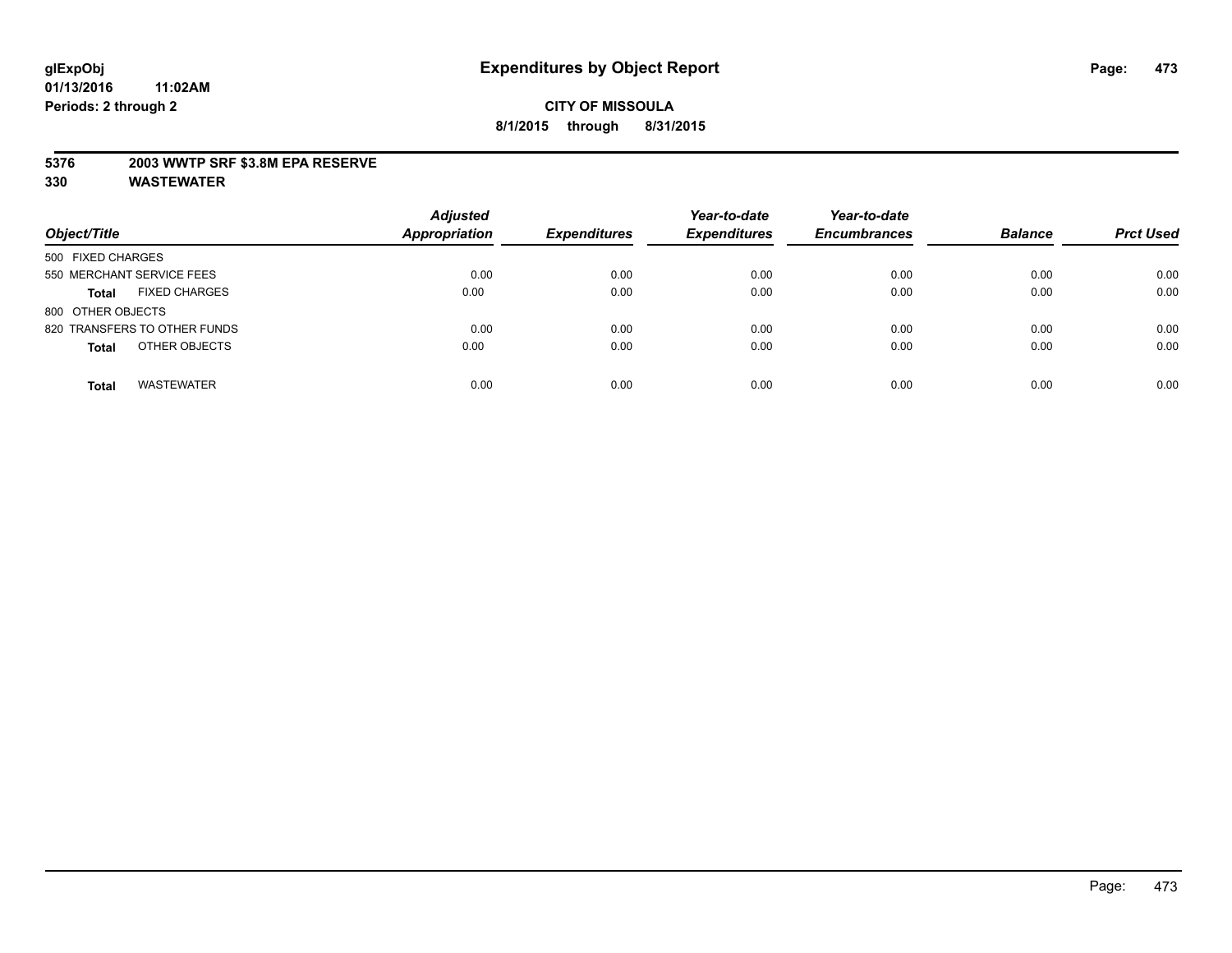**CITY OF MISSOULA 8/1/2015 through 8/31/2015**

### **5376 2003 WWTP SRF \$3.8M EPA RESERVE**

| Object/Title              |                                  | <b>Adjusted</b><br><b>Appropriation</b> | <b>Expenditures</b> | Year-to-date<br><b>Expenditures</b> | Year-to-date<br><b>Encumbrances</b> | <b>Balance</b> | <b>Prct Used</b> |
|---------------------------|----------------------------------|-----------------------------------------|---------------------|-------------------------------------|-------------------------------------|----------------|------------------|
| 500 FIXED CHARGES         |                                  |                                         |                     |                                     |                                     |                |                  |
| 550 MERCHANT SERVICE FEES |                                  | 0.00                                    | 0.00                | 0.00                                | 0.00                                | 0.00           | 0.00             |
| <b>Total</b>              | <b>FIXED CHARGES</b>             | 0.00                                    | 0.00                | 0.00                                | 0.00                                | 0.00           | 0.00             |
| 800 OTHER OBJECTS         |                                  |                                         |                     |                                     |                                     |                |                  |
|                           | 820 TRANSFERS TO OTHER FUNDS     | 0.00                                    | 0.00                | 0.00                                | 0.00                                | 0.00           | 0.00             |
| <b>Total</b>              | OTHER OBJECTS                    | 0.00                                    | 0.00                | 0.00                                | 0.00                                | 0.00           | 0.00             |
| <b>Total</b>              | 2003 WWTP SRF \$3.8M EPA RESERVE | 0.00                                    | 0.00                | 0.00                                | 0.00                                | 0.00           | 0.00             |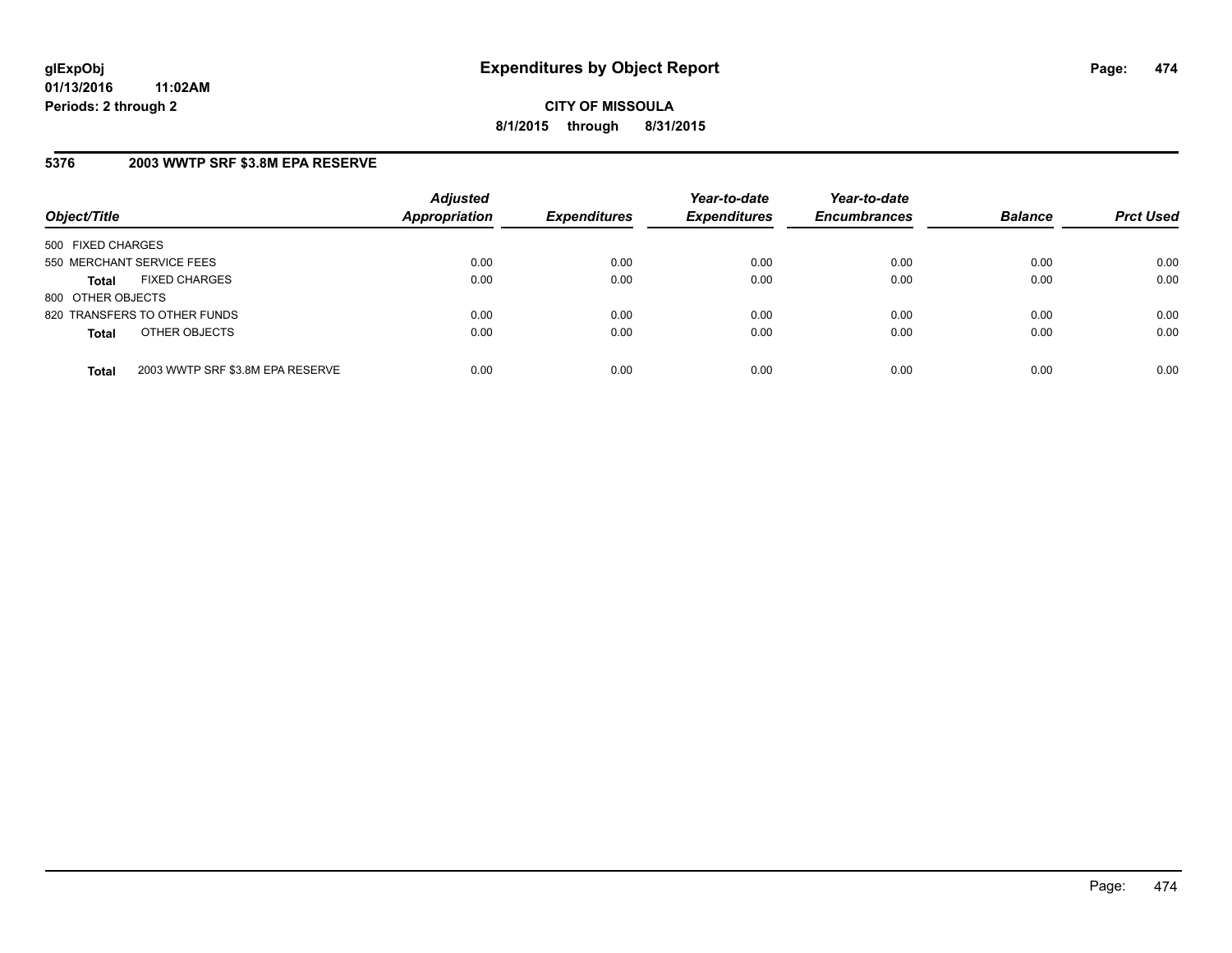### **5377 2004 WWTP \$3.023 LOAN DEBT SERVICE**

| Object/Title      |                             | <b>Adjusted</b> | <b>Expenditures</b> | Year-to-date        | Year-to-date        | <b>Balance</b> | <b>Prct Used</b> |
|-------------------|-----------------------------|-----------------|---------------------|---------------------|---------------------|----------------|------------------|
|                   |                             | Appropriation   |                     | <b>Expenditures</b> | <b>Encumbrances</b> |                |                  |
| 500 FIXED CHARGES |                             |                 |                     |                     |                     |                |                  |
|                   | 550 MERCHANT SERVICE FEES   | 0.00            | 0.00                | 0.00                | 0.00                | 0.00           | 0.00             |
| <b>Total</b>      | <b>FIXED CHARGES</b>        | 0.00            | 0.00                | 0.00                | 0.00                | 0.00           | 0.00             |
| 600 DEBT SERVICE  |                             |                 |                     |                     |                     |                |                  |
| 610 PRINCIPAL     |                             | 203,000.00      | 0.00                | 0.00                | 0.00                | 203.000.00     | 0.00             |
|                   | 620 INTEREST / SERVICE FEES | 41,006.00       | 0.00                | 0.00                | 0.00                | 41,006.00      | 0.00             |
| <b>Total</b>      | <b>DEBT SERVICE</b>         | 244.006.00      | 0.00                | 0.00                | 0.00                | 244.006.00     | 0.00             |
| <b>Total</b>      | <b>WASTEWATER</b>           | 244.006.00      | 0.00                | 0.00                | 0.00                | 244.006.00     | 0.00             |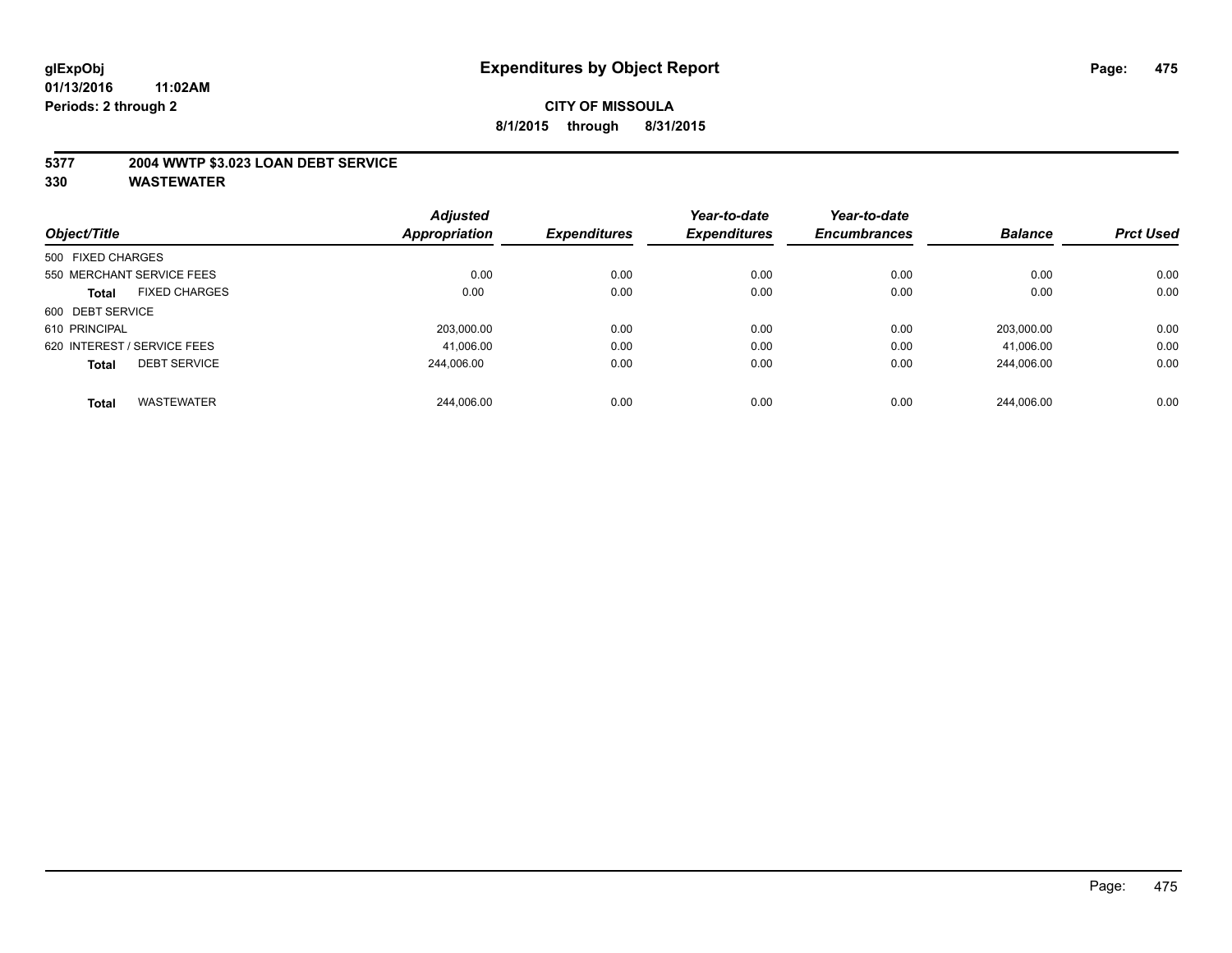### **5377 2004 WWTP \$3.023 LOAN DEBT SERVICE**

| Object/Title                |                                     | <b>Adjusted</b><br><b>Appropriation</b> | <b>Expenditures</b> | Year-to-date<br><b>Expenditures</b> | Year-to-date<br><b>Encumbrances</b> | <b>Balance</b> | <b>Prct Used</b> |
|-----------------------------|-------------------------------------|-----------------------------------------|---------------------|-------------------------------------|-------------------------------------|----------------|------------------|
| 500 FIXED CHARGES           |                                     |                                         |                     |                                     |                                     |                |                  |
| 550 MERCHANT SERVICE FEES   |                                     | 0.00                                    | 0.00                | 0.00                                | 0.00                                | 0.00           | 0.00             |
| <b>Total</b>                | <b>FIXED CHARGES</b>                | 0.00                                    | 0.00                | 0.00                                | 0.00                                | 0.00           | 0.00             |
| 600 DEBT SERVICE            |                                     |                                         |                     |                                     |                                     |                |                  |
| 610 PRINCIPAL               |                                     | 203.000.00                              | 0.00                | 0.00                                | 0.00                                | 203.000.00     | 0.00             |
| 620 INTEREST / SERVICE FEES |                                     | 41,006.00                               | 0.00                | 0.00                                | 0.00                                | 41.006.00      | 0.00             |
| <b>Total</b>                | <b>DEBT SERVICE</b>                 | 244.006.00                              | 0.00                | 0.00                                | 0.00                                | 244.006.00     | 0.00             |
| <b>Total</b>                | 2004 WWTP \$3.023 LOAN DEBT SERVICE | 244.006.00                              | 0.00                | 0.00                                | 0.00                                | 244.006.00     | 0.00             |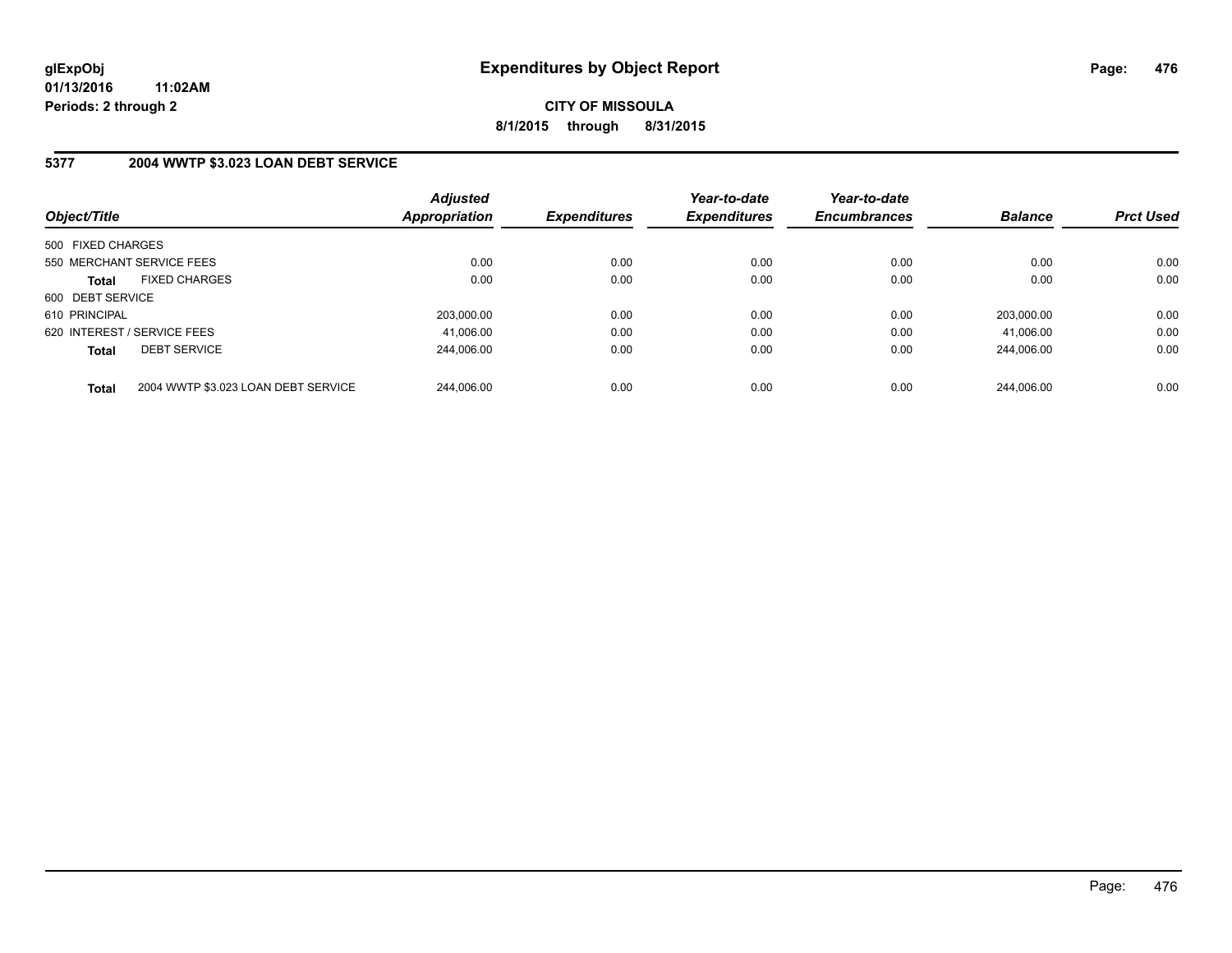### **5378 2004 WWTP \$3.023 LOAN RESERVE**

| Object/Title                         | <b>Adjusted</b><br><b>Appropriation</b> | <b>Expenditures</b> | Year-to-date<br><b>Expenditures</b> | Year-to-date<br><b>Encumbrances</b> | <b>Balance</b> | <b>Prct Used</b> |
|--------------------------------------|-----------------------------------------|---------------------|-------------------------------------|-------------------------------------|----------------|------------------|
| 500 FIXED CHARGES                    |                                         |                     |                                     |                                     |                |                  |
| 550 MERCHANT SERVICE FEES            | 0.00                                    | 0.00                | 0.00                                | 0.00                                | 0.00           | 0.00             |
| <b>FIXED CHARGES</b><br><b>Total</b> | 0.00                                    | 0.00                | 0.00                                | 0.00                                | 0.00           | 0.00             |
| 600 DEBT SERVICE                     |                                         |                     |                                     |                                     |                |                  |
| 610 PRINCIPAL                        | 0.00                                    | 0.00                | 0.00                                | 0.00                                | 0.00           | 0.00             |
| 620 INTEREST / SERVICE FEES          | 0.00                                    | 0.00                | 0.00                                | 0.00                                | 0.00           | 0.00             |
| <b>DEBT SERVICE</b><br><b>Total</b>  | 0.00                                    | 0.00                | 0.00                                | 0.00                                | 0.00           | 0.00             |
| 800 OTHER OBJECTS                    |                                         |                     |                                     |                                     |                |                  |
| 820 TRANSFERS TO OTHER FUNDS         | 283.00                                  | 0.00                | 0.00                                | 0.00                                | 283.00         | 0.00             |
| OTHER OBJECTS<br><b>Total</b>        | 283.00                                  | 0.00                | 0.00                                | 0.00                                | 283.00         | 0.00             |
|                                      |                                         |                     |                                     |                                     |                |                  |
| <b>WASTEWATER</b><br><b>Total</b>    | 283.00                                  | 0.00                | 0.00                                | 0.00                                | 283.00         | 0.00             |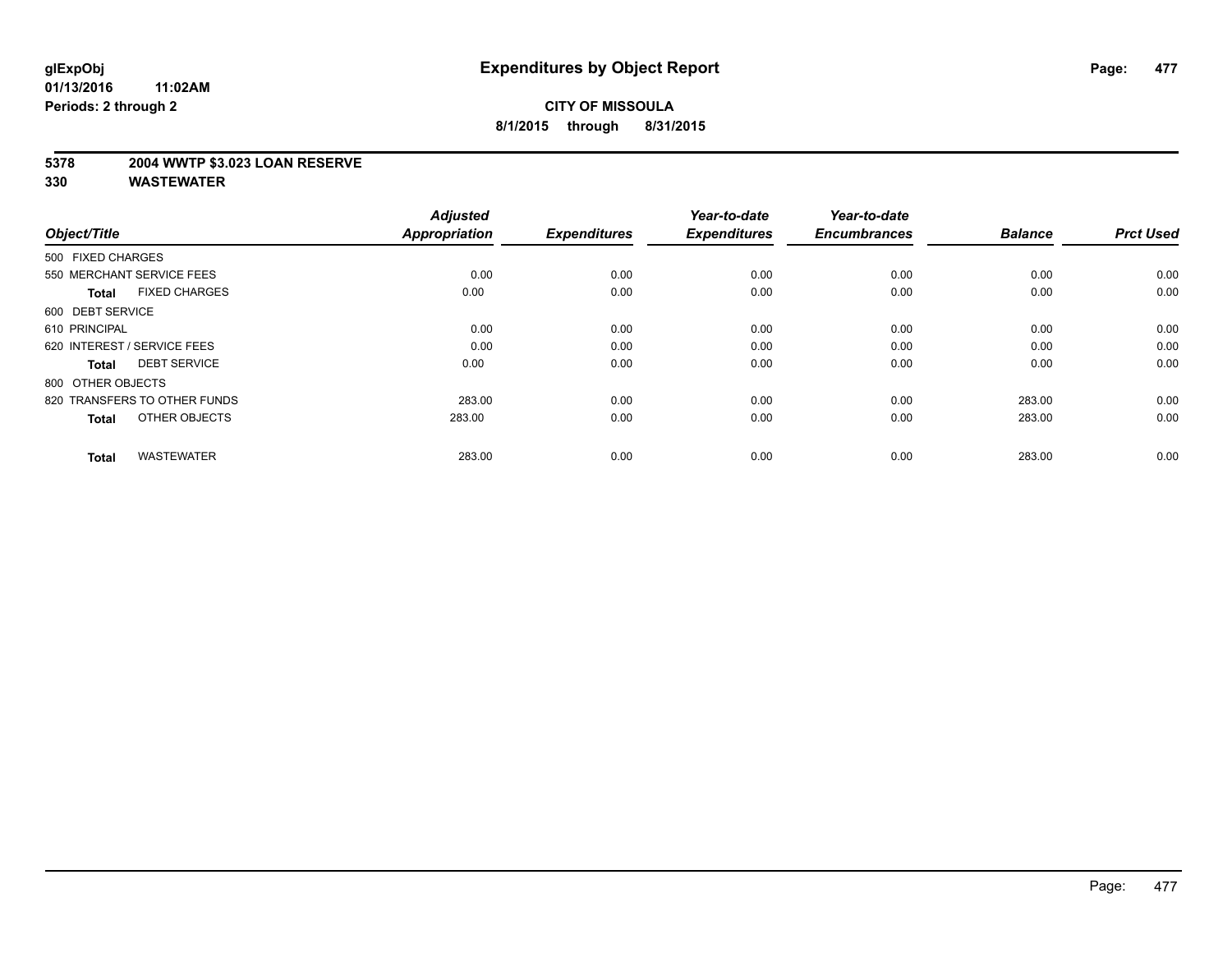**CITY OF MISSOULA 8/1/2015 through 8/31/2015**

### **5378 2004 WWTP \$3.023 LOAN RESERVE**

| Object/Title                                   | <b>Adjusted</b><br><b>Appropriation</b> | <b>Expenditures</b> | Year-to-date<br><b>Expenditures</b> | Year-to-date<br><b>Encumbrances</b> | <b>Balance</b> | <b>Prct Used</b> |
|------------------------------------------------|-----------------------------------------|---------------------|-------------------------------------|-------------------------------------|----------------|------------------|
|                                                |                                         |                     |                                     |                                     |                |                  |
| 500 FIXED CHARGES                              |                                         |                     |                                     |                                     |                |                  |
| 550 MERCHANT SERVICE FEES                      | 0.00                                    | 0.00                | 0.00                                | 0.00                                | 0.00           | 0.00             |
| <b>FIXED CHARGES</b><br>Total                  | 0.00                                    | 0.00                | 0.00                                | 0.00                                | 0.00           | 0.00             |
| 600 DEBT SERVICE                               |                                         |                     |                                     |                                     |                |                  |
| 610 PRINCIPAL                                  | 0.00                                    | 0.00                | 0.00                                | 0.00                                | 0.00           | 0.00             |
| 620 INTEREST / SERVICE FEES                    | 0.00                                    | 0.00                | 0.00                                | 0.00                                | 0.00           | 0.00             |
| <b>DEBT SERVICE</b><br><b>Total</b>            | 0.00                                    | 0.00                | 0.00                                | 0.00                                | 0.00           | 0.00             |
| 800 OTHER OBJECTS                              |                                         |                     |                                     |                                     |                |                  |
| 820 TRANSFERS TO OTHER FUNDS                   | 283.00                                  | 0.00                | 0.00                                | 0.00                                | 283.00         | 0.00             |
| OTHER OBJECTS<br><b>Total</b>                  | 283.00                                  | 0.00                | 0.00                                | 0.00                                | 283.00         | 0.00             |
|                                                |                                         |                     |                                     |                                     |                |                  |
| 2004 WWTP \$3.023 LOAN RESERVE<br><b>Total</b> | 283.00                                  | 0.00                | 0.00                                | 0.00                                | 283.00         | 0.00             |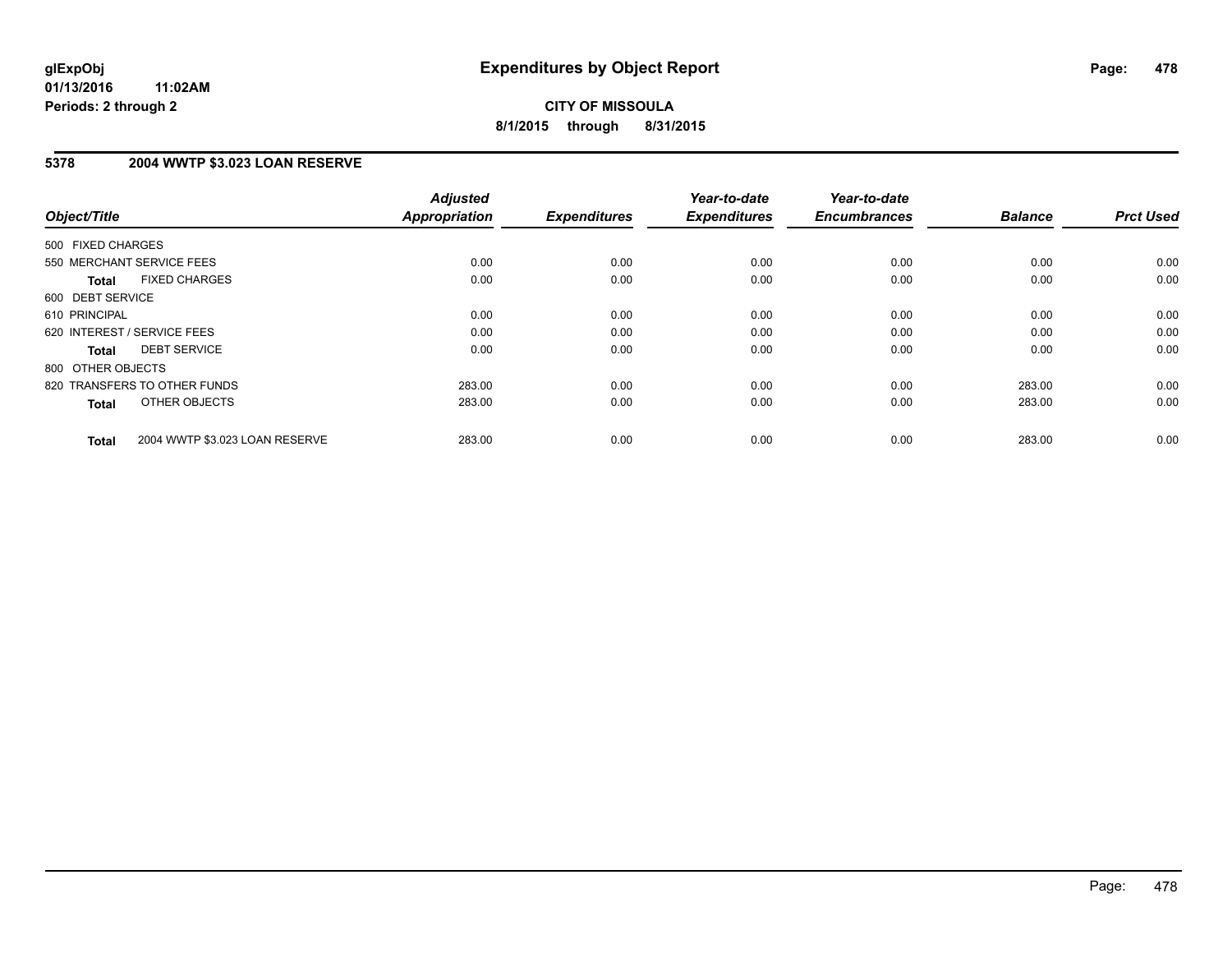#### **5379 2005 BRICH/BRDY/LIN/GIL SRF DEBT**

| Object/Title                         | <b>Adjusted</b><br>Appropriation | <b>Expenditures</b> | Year-to-date<br><b>Expenditures</b> | Year-to-date<br><b>Encumbrances</b> | <b>Balance</b> | <b>Prct Used</b> |
|--------------------------------------|----------------------------------|---------------------|-------------------------------------|-------------------------------------|----------------|------------------|
| 500 FIXED CHARGES                    |                                  |                     |                                     |                                     |                |                  |
| 550 MERCHANT SERVICE FEES            | 0.00                             | 0.00                | 0.00                                | 0.00                                | 0.00           | 0.00             |
| <b>FIXED CHARGES</b><br><b>Total</b> | 0.00                             | 0.00                | 0.00                                | 0.00                                | 0.00           | 0.00             |
| 600 DEBT SERVICE                     |                                  |                     |                                     |                                     |                |                  |
| 610 PRINCIPAL                        | 88,000.00                        | 0.00                | 0.00                                | 0.00                                | 88,000.00      | 0.00             |
| 620 INTEREST / SERVICE FEES          | 21.443.00                        | 0.00                | 0.00                                | 0.00                                | 21.443.00      | 0.00             |
| <b>DEBT SERVICE</b><br><b>Total</b>  | 109.443.00                       | 0.00                | 0.00                                | 0.00                                | 109.443.00     | 0.00             |
| 800 OTHER OBJECTS                    |                                  |                     |                                     |                                     |                |                  |
| 820 TRANSFERS TO OTHER FUNDS         | 0.00                             | 0.00                | 0.00                                | 0.00                                | 0.00           | 0.00             |
| OTHER OBJECTS<br><b>Total</b>        | 0.00                             | 0.00                | 0.00                                | 0.00                                | 0.00           | 0.00             |
|                                      |                                  |                     |                                     |                                     |                |                  |
| <b>WASTEWATER</b><br><b>Total</b>    | 109,443.00                       | 0.00                | 0.00                                | 0.00                                | 109,443.00     | 0.00             |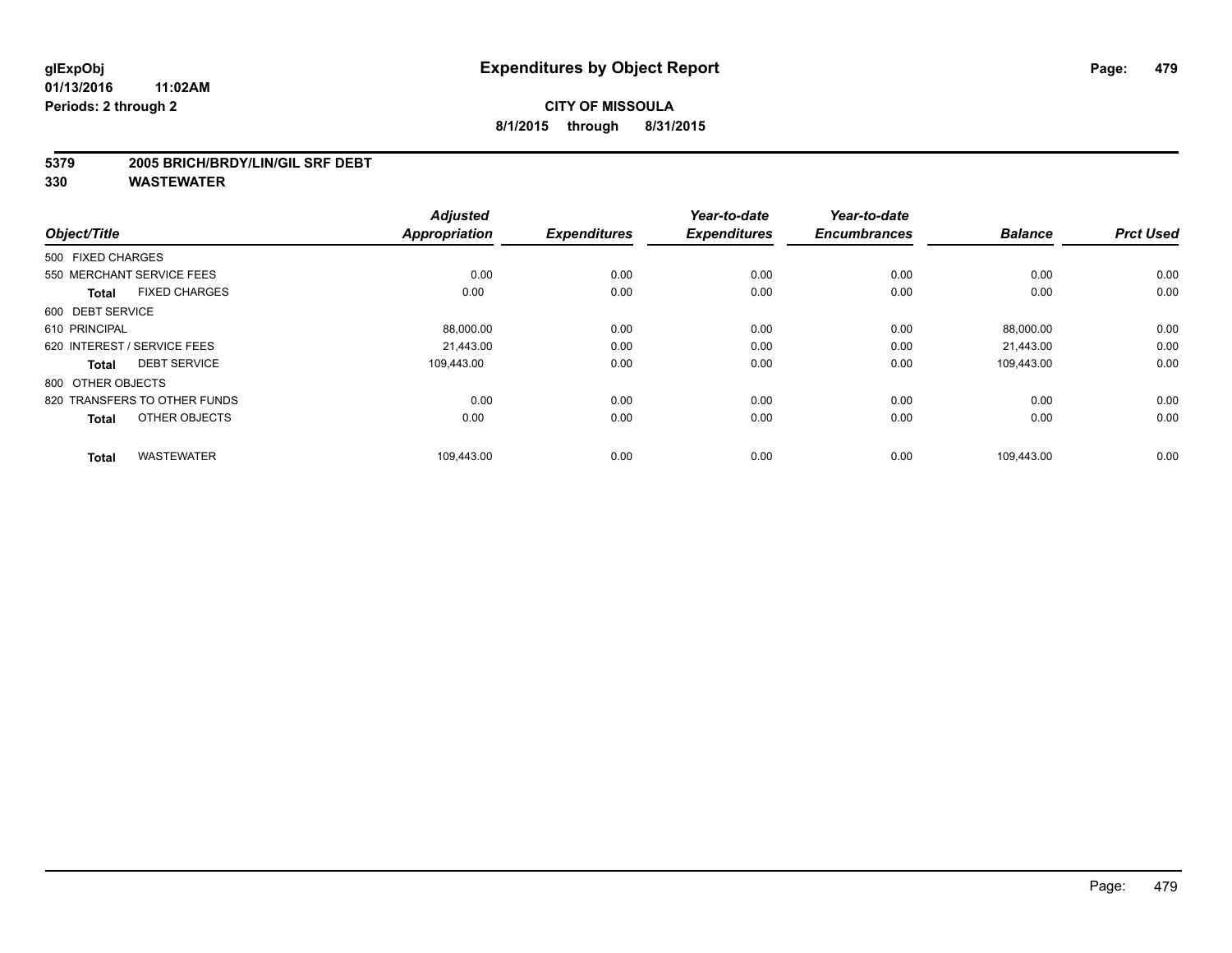# **CITY OF MISSOULA 8/1/2015 through 8/31/2015**

### **5379 2005 BRICH/BRDY/LIN/GIL SRF DEBT**

| Object/Title                 |                                  | <b>Adjusted</b><br><b>Appropriation</b> | <b>Expenditures</b> | Year-to-date<br><b>Expenditures</b> | Year-to-date<br><b>Encumbrances</b> | <b>Balance</b> | <b>Prct Used</b> |
|------------------------------|----------------------------------|-----------------------------------------|---------------------|-------------------------------------|-------------------------------------|----------------|------------------|
| 500 FIXED CHARGES            |                                  |                                         |                     |                                     |                                     |                |                  |
| 550 MERCHANT SERVICE FEES    |                                  | 0.00                                    | 0.00                | 0.00                                | 0.00                                | 0.00           | 0.00             |
| <b>Total</b>                 | <b>FIXED CHARGES</b>             | 0.00                                    | 0.00                | 0.00                                | 0.00                                | 0.00           | 0.00             |
| 600 DEBT SERVICE             |                                  |                                         |                     |                                     |                                     |                |                  |
| 610 PRINCIPAL                |                                  | 88,000.00                               | 0.00                | 0.00                                | 0.00                                | 88,000.00      | 0.00             |
| 620 INTEREST / SERVICE FEES  |                                  | 21.443.00                               | 0.00                | 0.00                                | 0.00                                | 21,443.00      | 0.00             |
| <b>Total</b>                 | <b>DEBT SERVICE</b>              | 109.443.00                              | 0.00                | 0.00                                | 0.00                                | 109,443.00     | 0.00             |
| 800 OTHER OBJECTS            |                                  |                                         |                     |                                     |                                     |                |                  |
| 820 TRANSFERS TO OTHER FUNDS |                                  | 0.00                                    | 0.00                | 0.00                                | 0.00                                | 0.00           | 0.00             |
| <b>Total</b>                 | OTHER OBJECTS                    | 0.00                                    | 0.00                | 0.00                                | 0.00                                | 0.00           | 0.00             |
| <b>Total</b>                 | 2005 BRICH/BRDY/LIN/GIL SRF DEBT | 109,443.00                              | 0.00                | 0.00                                | 0.00                                | 109.443.00     | 0.00             |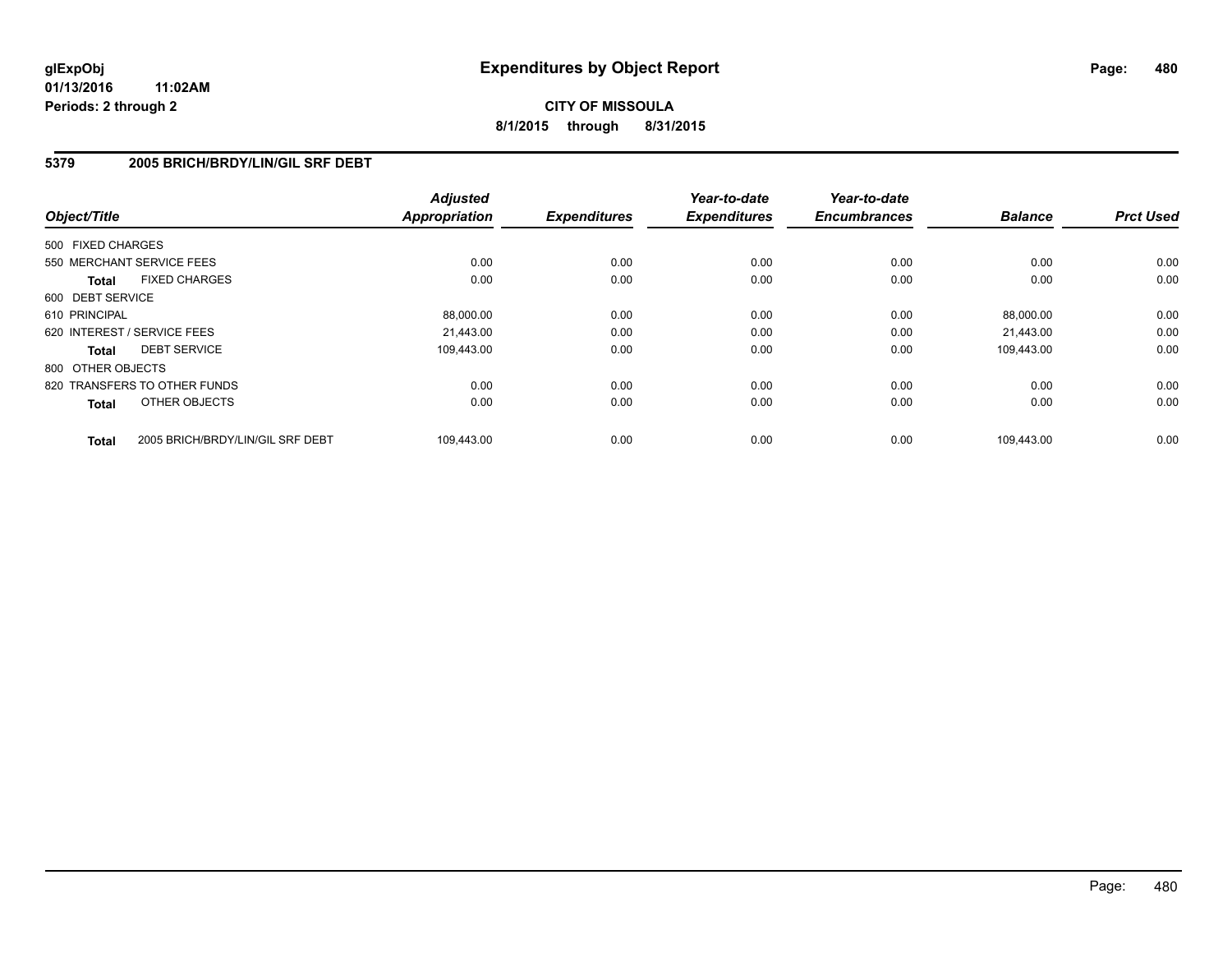## **CITY OF MISSOULA 8/1/2015 through 8/31/2015**

#### **5380 BRDWY/BIRCH/GILBERT/LINCOLNWOOD**

| Object/Title                         | <b>Adjusted</b><br><b>Appropriation</b> | <b>Expenditures</b> | Year-to-date<br><b>Expenditures</b> | Year-to-date<br><b>Encumbrances</b> | <b>Balance</b> | <b>Prct Used</b> |
|--------------------------------------|-----------------------------------------|---------------------|-------------------------------------|-------------------------------------|----------------|------------------|
| 500 FIXED CHARGES                    |                                         |                     |                                     |                                     |                |                  |
| 550 MERCHANT SERVICE FEES            | 0.00                                    | 0.00                | 0.00                                | 0.00                                | 0.00           | 0.00             |
| <b>FIXED CHARGES</b><br><b>Total</b> | 0.00                                    | 0.00                | 0.00                                | 0.00                                | 0.00           | 0.00             |
| 600 DEBT SERVICE                     |                                         |                     |                                     |                                     |                |                  |
| 610 PRINCIPAL                        | 0.00                                    | 0.00                | 0.00                                | 0.00                                | 0.00           | 0.00             |
| 620 INTEREST / SERVICE FEES          | 0.00                                    | 0.00                | 0.00                                | 0.00                                | 0.00           | 0.00             |
| <b>DEBT SERVICE</b><br><b>Total</b>  | 0.00                                    | 0.00                | 0.00                                | 0.00                                | 0.00           | 0.00             |
| 800 OTHER OBJECTS                    |                                         |                     |                                     |                                     |                |                  |
| 820 TRANSFERS TO OTHER FUNDS         | 0.00                                    | 0.00                | 0.00                                | 0.00                                | 0.00           | 0.00             |
| OTHER OBJECTS<br><b>Total</b>        | 0.00                                    | 0.00                | 0.00                                | 0.00                                | 0.00           | 0.00             |
|                                      |                                         |                     |                                     |                                     |                |                  |
| <b>WASTEWATER</b><br><b>Total</b>    | 0.00                                    | 0.00                | 0.00                                | 0.00                                | 0.00           | 0.00             |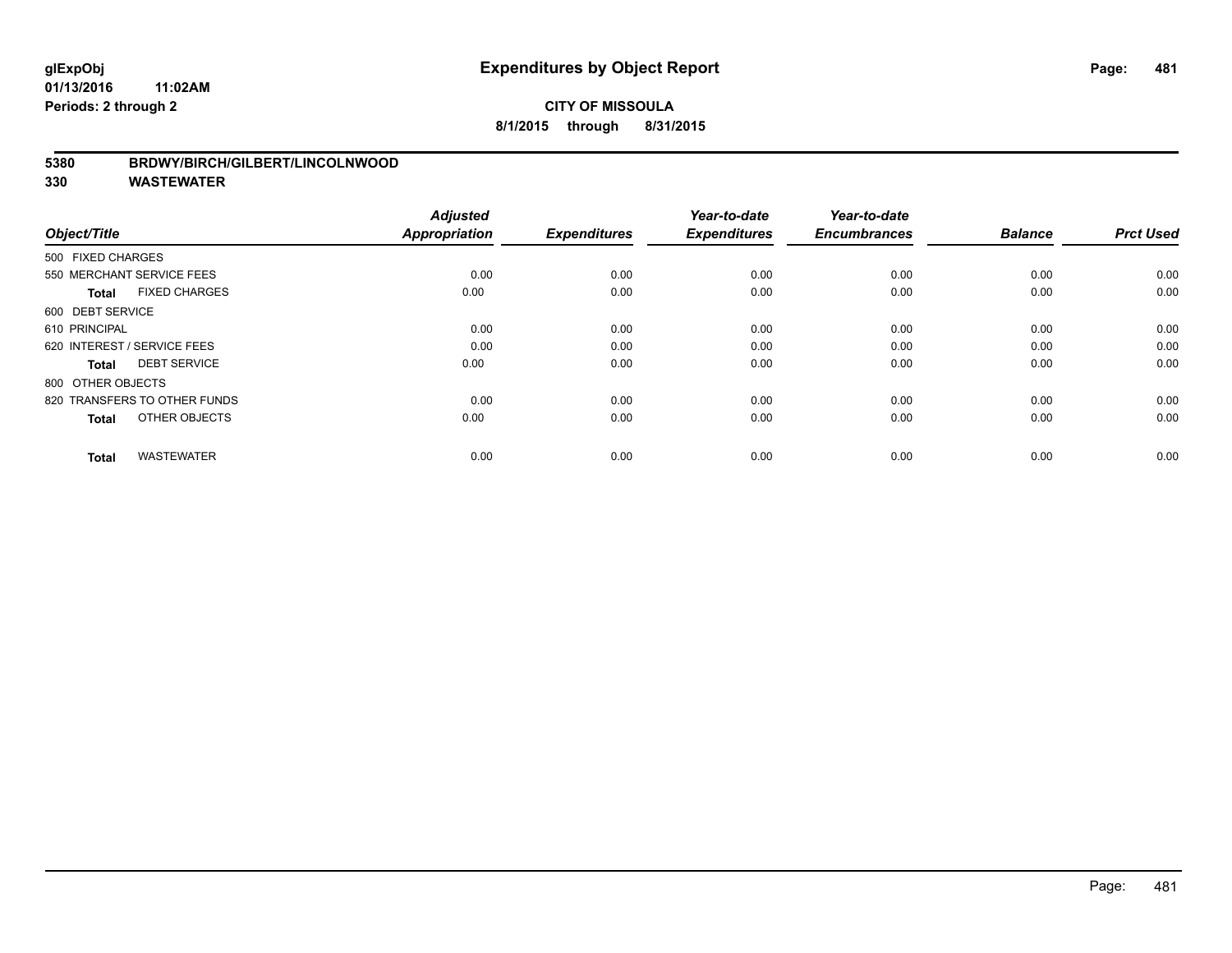# **CITY OF MISSOULA 8/1/2015 through 8/31/2015**

### **5380 BRDWY/BIRCH/GILBERT/LINCOLNWOOD**

| Object/Title      |                                 | <b>Adjusted</b><br><b>Appropriation</b> | <b>Expenditures</b> | Year-to-date<br><b>Expenditures</b> | Year-to-date<br><b>Encumbrances</b> | <b>Balance</b> | <b>Prct Used</b> |
|-------------------|---------------------------------|-----------------------------------------|---------------------|-------------------------------------|-------------------------------------|----------------|------------------|
| 500 FIXED CHARGES |                                 |                                         |                     |                                     |                                     |                |                  |
|                   | 550 MERCHANT SERVICE FEES       | 0.00                                    | 0.00                | 0.00                                | 0.00                                | 0.00           | 0.00             |
| <b>Total</b>      | <b>FIXED CHARGES</b>            | 0.00                                    | 0.00                | 0.00                                | 0.00                                | 0.00           | 0.00             |
| 600 DEBT SERVICE  |                                 |                                         |                     |                                     |                                     |                |                  |
| 610 PRINCIPAL     |                                 | 0.00                                    | 0.00                | 0.00                                | 0.00                                | 0.00           | 0.00             |
|                   | 620 INTEREST / SERVICE FEES     | 0.00                                    | 0.00                | 0.00                                | 0.00                                | 0.00           | 0.00             |
| <b>Total</b>      | <b>DEBT SERVICE</b>             | 0.00                                    | 0.00                | 0.00                                | 0.00                                | 0.00           | 0.00             |
| 800 OTHER OBJECTS |                                 |                                         |                     |                                     |                                     |                |                  |
|                   | 820 TRANSFERS TO OTHER FUNDS    | 0.00                                    | 0.00                | 0.00                                | 0.00                                | 0.00           | 0.00             |
| <b>Total</b>      | OTHER OBJECTS                   | 0.00                                    | 0.00                | 0.00                                | 0.00                                | 0.00           | 0.00             |
| <b>Total</b>      | BRDWY/BIRCH/GILBERT/LINCOLNWOOD | 0.00                                    | 0.00                | 0.00                                | 0.00                                | 0.00           | 0.00             |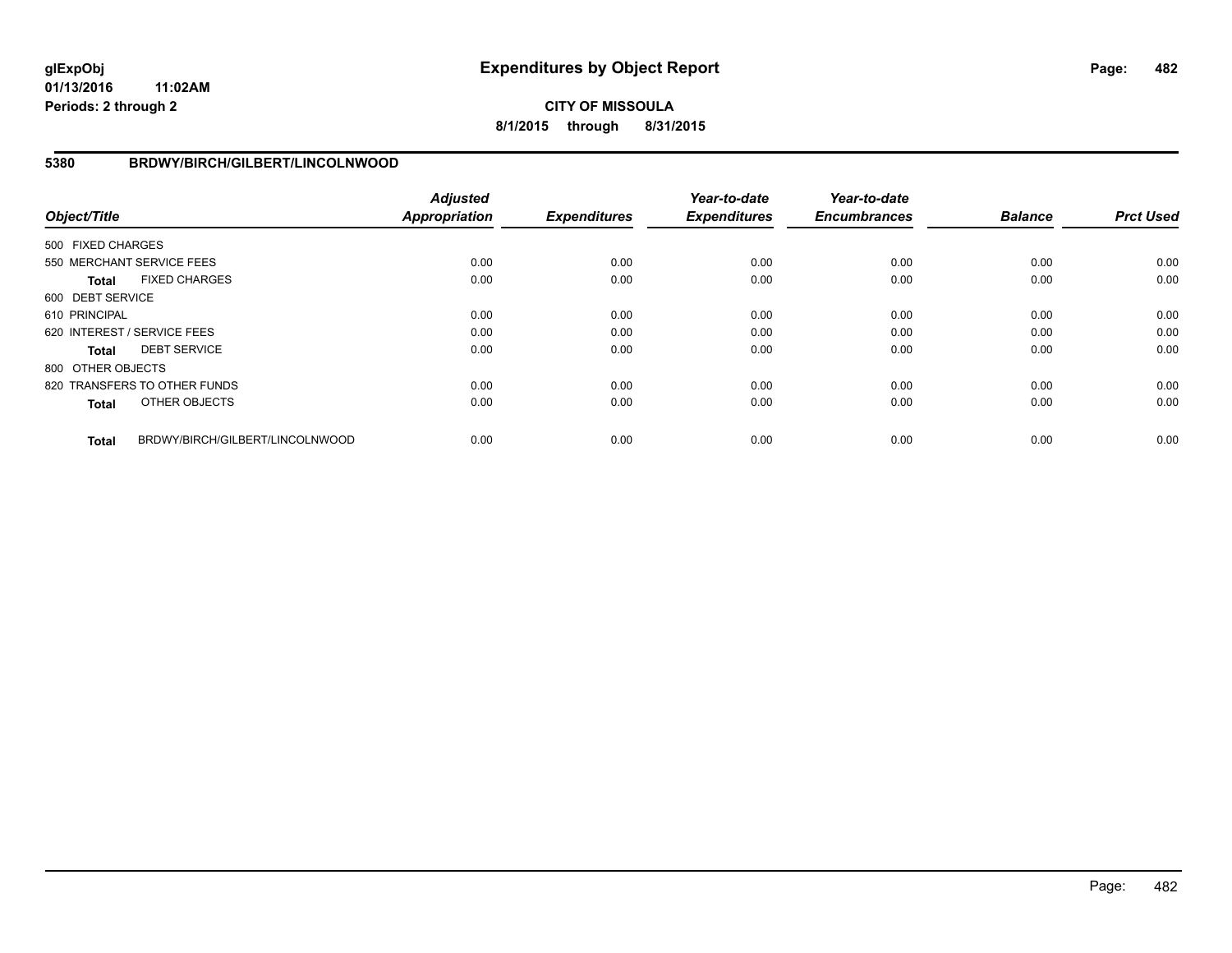#### **5381 LINCOLNWOOD PH2 DEBT SERVICE**

| Object/Title                         | <b>Adjusted</b><br><b>Appropriation</b> | <b>Expenditures</b> | Year-to-date<br><b>Expenditures</b> | Year-to-date<br><b>Encumbrances</b> | <b>Balance</b> | <b>Prct Used</b> |
|--------------------------------------|-----------------------------------------|---------------------|-------------------------------------|-------------------------------------|----------------|------------------|
| 500 FIXED CHARGES                    |                                         |                     |                                     |                                     |                |                  |
| 550 MERCHANT SERVICE FEES            | 0.00                                    | 0.00                | 0.00                                | 0.00                                | 0.00           | 0.00             |
| <b>FIXED CHARGES</b><br><b>Total</b> | 0.00                                    | 0.00                | 0.00                                | 0.00                                | 0.00           | 0.00             |
| 600 DEBT SERVICE                     |                                         |                     |                                     |                                     |                |                  |
| 610 PRINCIPAL                        | 0.00                                    | 0.00                | 0.00                                | 0.00                                | 0.00           | 0.00             |
| 620 INTEREST / SERVICE FEES          | 0.00                                    | 0.00                | 0.00                                | 0.00                                | 0.00           | 0.00             |
| <b>DEBT SERVICE</b><br><b>Total</b>  | 0.00                                    | 0.00                | 0.00                                | 0.00                                | 0.00           | 0.00             |
| 800 OTHER OBJECTS                    |                                         |                     |                                     |                                     |                |                  |
| 820 TRANSFERS TO OTHER FUNDS         | 0.00                                    | 0.00                | 0.00                                | 0.00                                | 0.00           | 0.00             |
| OTHER OBJECTS<br><b>Total</b>        | 0.00                                    | 0.00                | 0.00                                | 0.00                                | 0.00           | 0.00             |
|                                      |                                         |                     |                                     |                                     |                |                  |
| <b>WASTEWATER</b><br><b>Total</b>    | 0.00                                    | 0.00                | 0.00                                | 0.00                                | 0.00           | 0.00             |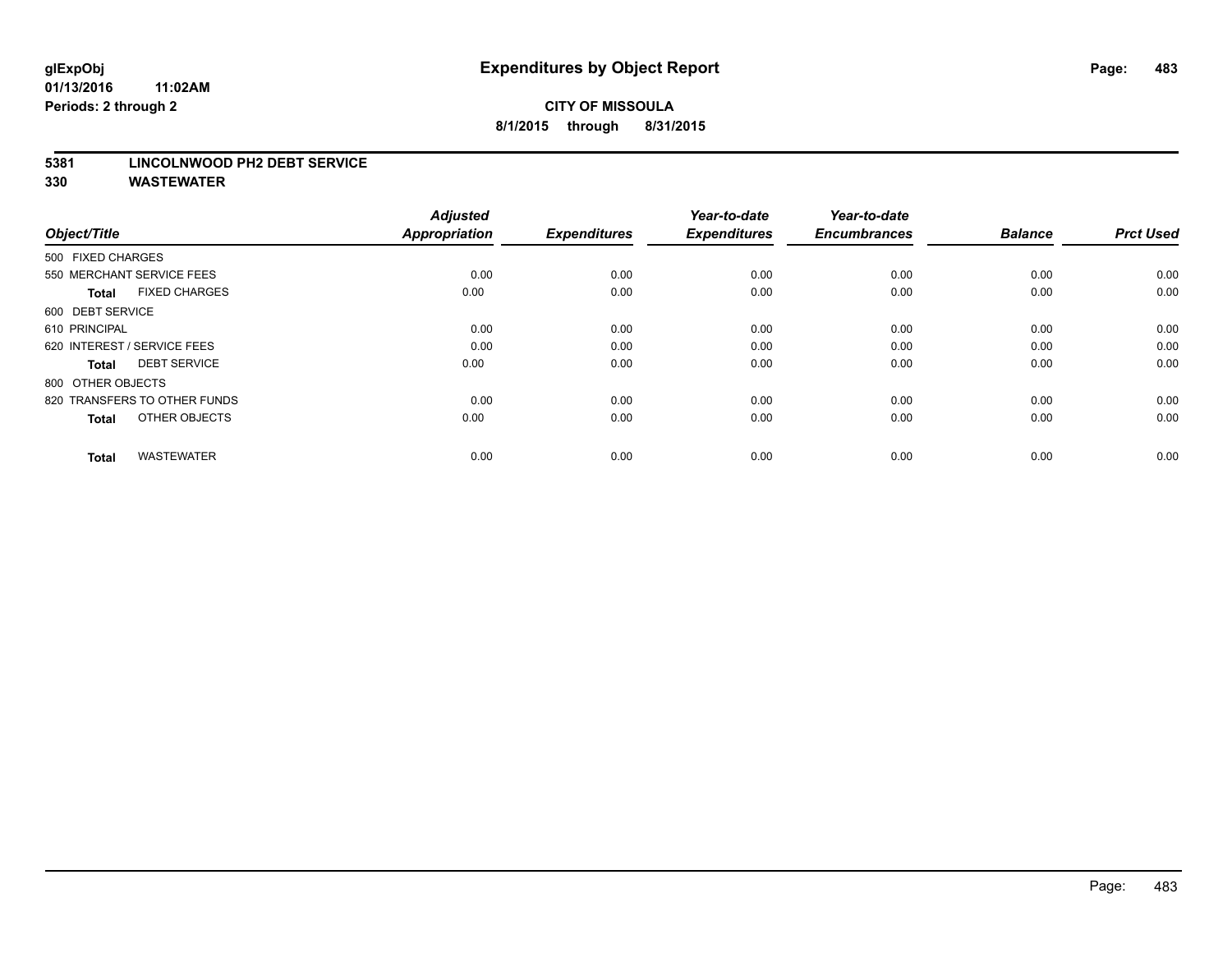## **5381 LINCOLNWOOD PH2 DEBT SERVICE**

| Object/Title                 |                              | <b>Adjusted</b><br><b>Appropriation</b> | <b>Expenditures</b> | Year-to-date<br><b>Expenditures</b> | Year-to-date<br><b>Encumbrances</b> | <b>Balance</b> | <b>Prct Used</b> |
|------------------------------|------------------------------|-----------------------------------------|---------------------|-------------------------------------|-------------------------------------|----------------|------------------|
| 500 FIXED CHARGES            |                              |                                         |                     |                                     |                                     |                |                  |
| 550 MERCHANT SERVICE FEES    |                              | 0.00                                    | 0.00                | 0.00                                | 0.00                                | 0.00           | 0.00             |
| <b>Total</b>                 | <b>FIXED CHARGES</b>         | 0.00                                    | 0.00                | 0.00                                | 0.00                                | 0.00           | 0.00             |
| 600 DEBT SERVICE             |                              |                                         |                     |                                     |                                     |                |                  |
| 610 PRINCIPAL                |                              | 0.00                                    | 0.00                | 0.00                                | 0.00                                | 0.00           | 0.00             |
| 620 INTEREST / SERVICE FEES  |                              | 0.00                                    | 0.00                | 0.00                                | 0.00                                | 0.00           | 0.00             |
| Total                        | <b>DEBT SERVICE</b>          | 0.00                                    | 0.00                | 0.00                                | 0.00                                | 0.00           | 0.00             |
| 800 OTHER OBJECTS            |                              |                                         |                     |                                     |                                     |                |                  |
| 820 TRANSFERS TO OTHER FUNDS |                              | 0.00                                    | 0.00                | 0.00                                | 0.00                                | 0.00           | 0.00             |
| <b>Total</b>                 | OTHER OBJECTS                | 0.00                                    | 0.00                | 0.00                                | 0.00                                | 0.00           | 0.00             |
| <b>Total</b>                 | LINCOLNWOOD PH2 DEBT SERVICE | 0.00                                    | 0.00                | 0.00                                | 0.00                                | 0.00           | 0.00             |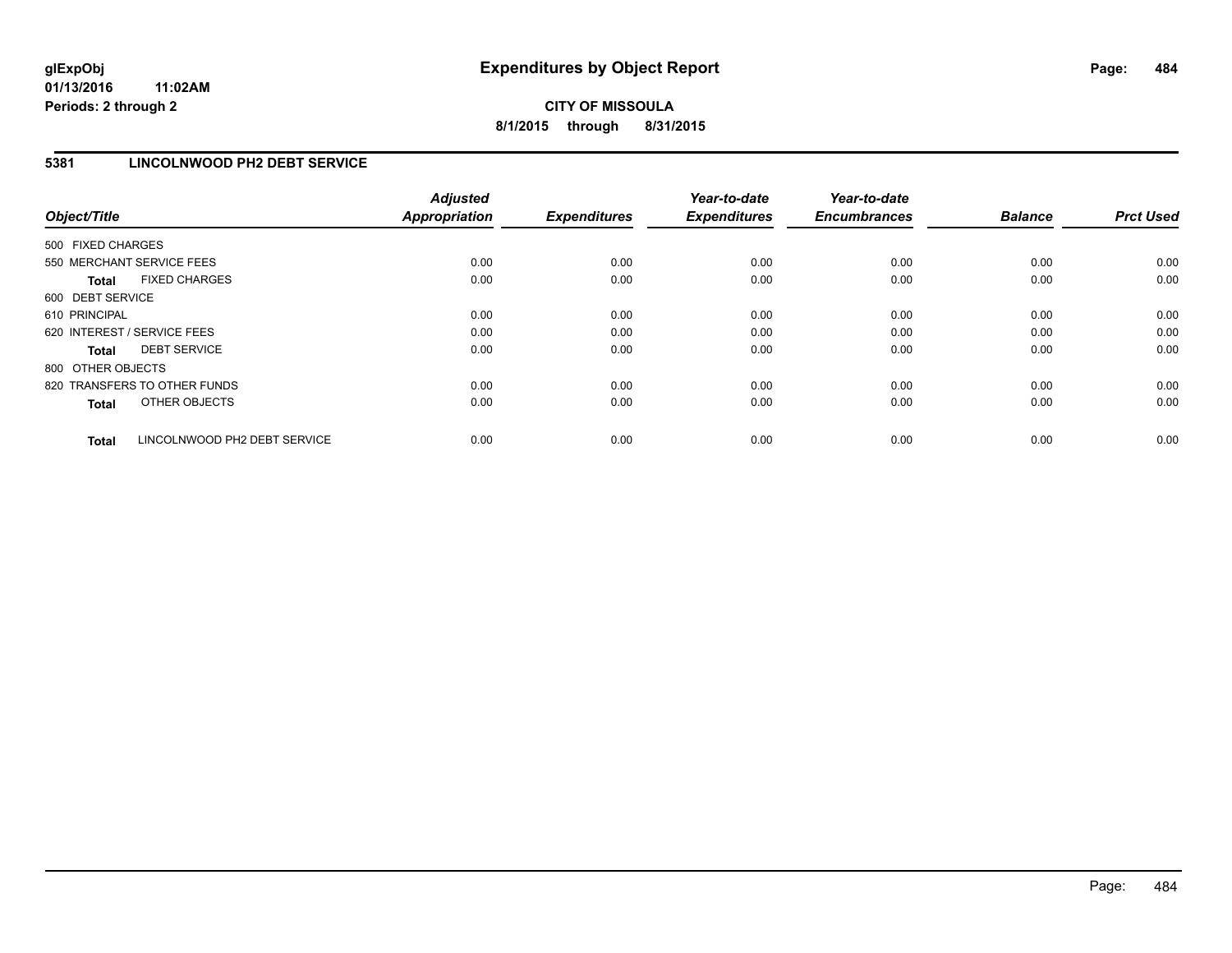#### **5382 LINCOLNWOOD PH2 RESERVE FUND**

| Object/Title                         | <b>Adjusted</b><br><b>Appropriation</b> | <b>Expenditures</b> | Year-to-date<br><b>Expenditures</b> | Year-to-date<br><b>Encumbrances</b> | <b>Balance</b> | <b>Prct Used</b> |
|--------------------------------------|-----------------------------------------|---------------------|-------------------------------------|-------------------------------------|----------------|------------------|
| 500 FIXED CHARGES                    |                                         |                     |                                     |                                     |                |                  |
| 550 MERCHANT SERVICE FEES            | 0.00                                    | 0.00                | 0.00                                | 0.00                                | 0.00           | 0.00             |
| <b>FIXED CHARGES</b><br><b>Total</b> | 0.00                                    | 0.00                | 0.00                                | 0.00                                | 0.00           | 0.00             |
| 600 DEBT SERVICE                     |                                         |                     |                                     |                                     |                |                  |
| 610 PRINCIPAL                        | 0.00                                    | 0.00                | 0.00                                | 0.00                                | 0.00           | 0.00             |
| 620 INTEREST / SERVICE FEES          | 0.00                                    | 0.00                | 0.00                                | 0.00                                | 0.00           | 0.00             |
| <b>DEBT SERVICE</b><br><b>Total</b>  | 0.00                                    | 0.00                | 0.00                                | 0.00                                | 0.00           | 0.00             |
| 800 OTHER OBJECTS                    |                                         |                     |                                     |                                     |                |                  |
| 820 TRANSFERS TO OTHER FUNDS         | 21,850.00                               | 0.00                | 0.00                                | 0.00                                | 21,850.00      | 0.00             |
| OTHER OBJECTS<br><b>Total</b>        | 21.850.00                               | 0.00                | 0.00                                | 0.00                                | 21,850.00      | 0.00             |
|                                      |                                         |                     |                                     |                                     |                |                  |
| <b>WASTEWATER</b><br><b>Total</b>    | 21,850.00                               | 0.00                | 0.00                                | 0.00                                | 21,850.00      | 0.00             |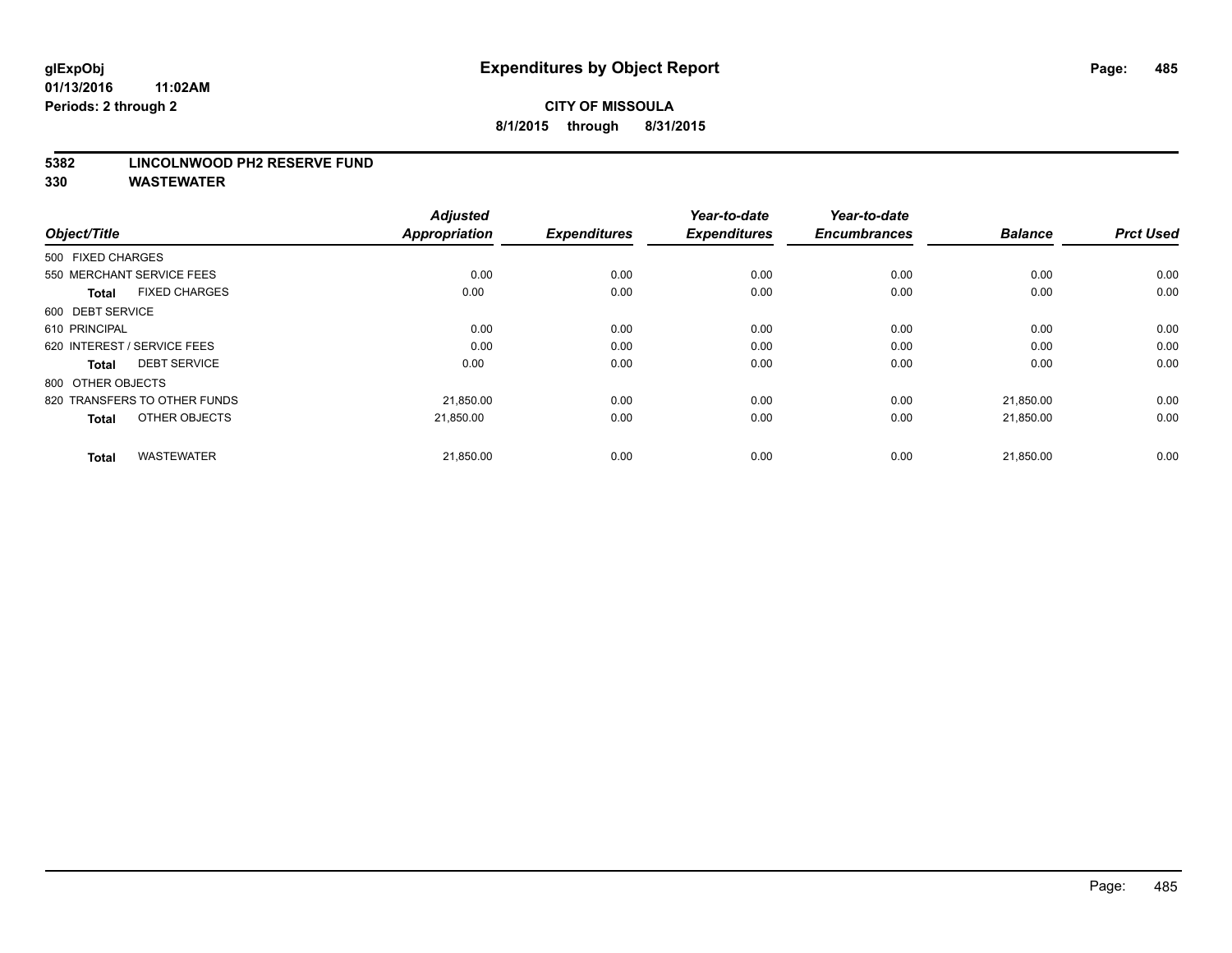**CITY OF MISSOULA 8/1/2015 through 8/31/2015**

### **5382 LINCOLNWOOD PH2 RESERVE FUND**

| Object/Title                                 | <b>Adjusted</b><br><b>Appropriation</b> | <b>Expenditures</b> | Year-to-date<br><b>Expenditures</b> | Year-to-date<br><b>Encumbrances</b> | <b>Balance</b> | <b>Prct Used</b> |
|----------------------------------------------|-----------------------------------------|---------------------|-------------------------------------|-------------------------------------|----------------|------------------|
| 500 FIXED CHARGES                            |                                         |                     |                                     |                                     |                |                  |
| 550 MERCHANT SERVICE FEES                    | 0.00                                    | 0.00                | 0.00                                | 0.00                                | 0.00           | 0.00             |
| <b>FIXED CHARGES</b><br><b>Total</b>         | 0.00                                    | 0.00                | 0.00                                | 0.00                                | 0.00           | 0.00             |
| 600 DEBT SERVICE                             |                                         |                     |                                     |                                     |                |                  |
| 610 PRINCIPAL                                | 0.00                                    | 0.00                | 0.00                                | 0.00                                | 0.00           | 0.00             |
| 620 INTEREST / SERVICE FEES                  | 0.00                                    | 0.00                | 0.00                                | 0.00                                | 0.00           | 0.00             |
| <b>DEBT SERVICE</b><br><b>Total</b>          | 0.00                                    | 0.00                | 0.00                                | 0.00                                | 0.00           | 0.00             |
| 800 OTHER OBJECTS                            |                                         |                     |                                     |                                     |                |                  |
| 820 TRANSFERS TO OTHER FUNDS                 | 21,850.00                               | 0.00                | 0.00                                | 0.00                                | 21.850.00      | 0.00             |
| OTHER OBJECTS<br><b>Total</b>                | 21,850.00                               | 0.00                | 0.00                                | 0.00                                | 21,850.00      | 0.00             |
| LINCOLNWOOD PH2 RESERVE FUND<br><b>Total</b> | 21,850.00                               | 0.00                | 0.00                                | 0.00                                | 21.850.00      | 0.00             |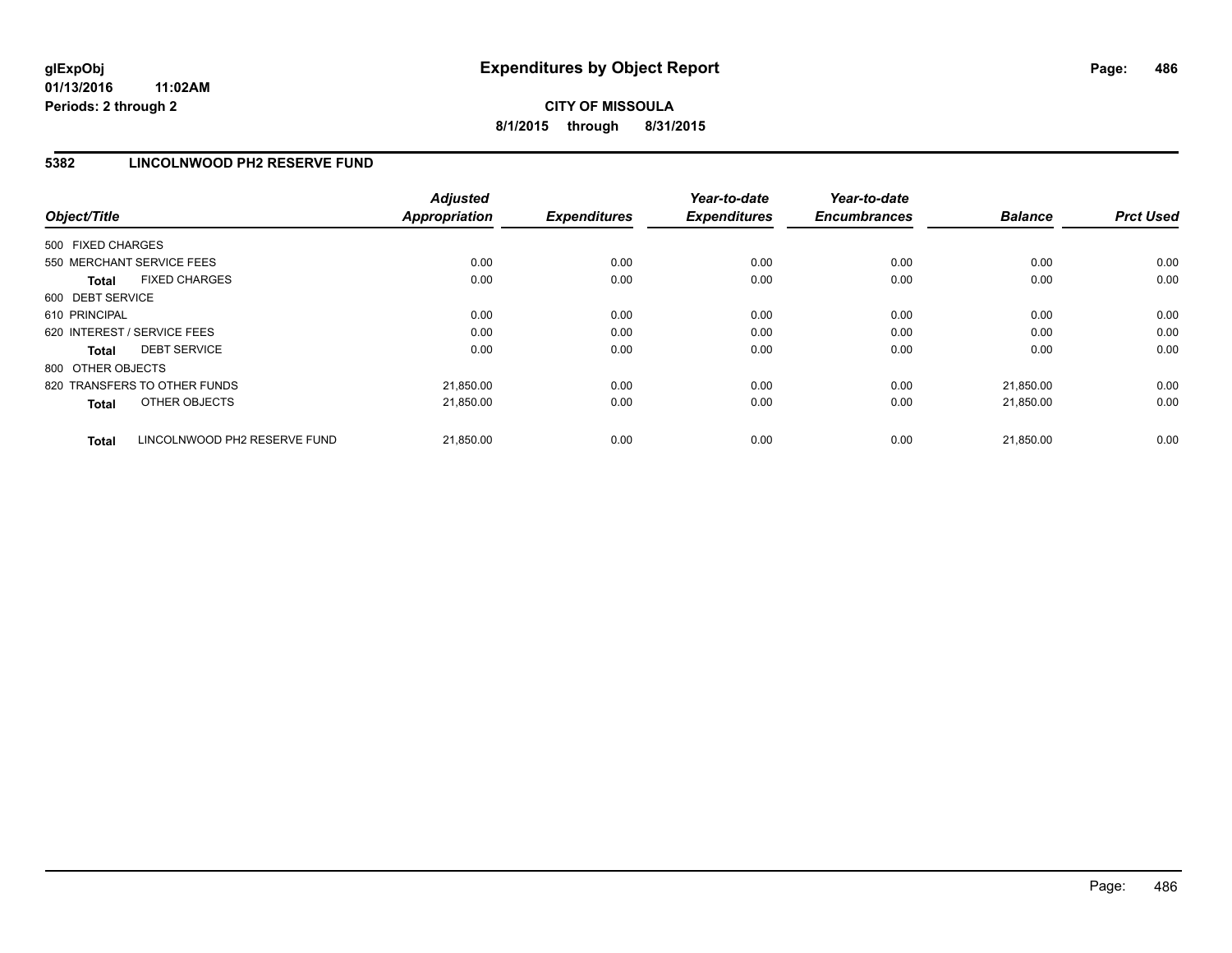#### **5383 FY09 RATTLESNAKE SEWER DEBT SVS**

| Object/Title                         | <b>Adjusted</b><br><b>Appropriation</b> | <b>Expenditures</b> | Year-to-date<br><b>Expenditures</b> | Year-to-date<br><b>Encumbrances</b> | <b>Balance</b> | <b>Prct Used</b> |
|--------------------------------------|-----------------------------------------|---------------------|-------------------------------------|-------------------------------------|----------------|------------------|
| 500 FIXED CHARGES                    |                                         |                     |                                     |                                     |                |                  |
| 550 MERCHANT SERVICE FEES            | 0.00                                    | 0.00                | 0.00                                | 0.00                                | 0.00           | 0.00             |
| <b>FIXED CHARGES</b><br><b>Total</b> | 0.00                                    | 0.00                | 0.00                                | 0.00                                | 0.00           | 0.00             |
| 600 DEBT SERVICE                     |                                         |                     |                                     |                                     |                |                  |
| 610 PRINCIPAL                        | 0.00                                    | 0.00                | 0.00                                | 0.00                                | 0.00           | 0.00             |
| 620 INTEREST / SERVICE FEES          | 0.00                                    | 0.00                | 0.00                                | 0.00                                | 0.00           | 0.00             |
| <b>DEBT SERVICE</b><br><b>Total</b>  | 0.00                                    | 0.00                | 0.00                                | 0.00                                | 0.00           | 0.00             |
| 800 OTHER OBJECTS                    |                                         |                     |                                     |                                     |                |                  |
| 820 TRANSFERS TO OTHER FUNDS         | 0.00                                    | 0.00                | 0.00                                | 0.00                                | 0.00           | 0.00             |
| OTHER OBJECTS<br><b>Total</b>        | 0.00                                    | 0.00                | 0.00                                | 0.00                                | 0.00           | 0.00             |
|                                      |                                         |                     |                                     |                                     |                |                  |
| <b>WASTEWATER</b><br><b>Total</b>    | 0.00                                    | 0.00                | 0.00                                | 0.00                                | 0.00           | 0.00             |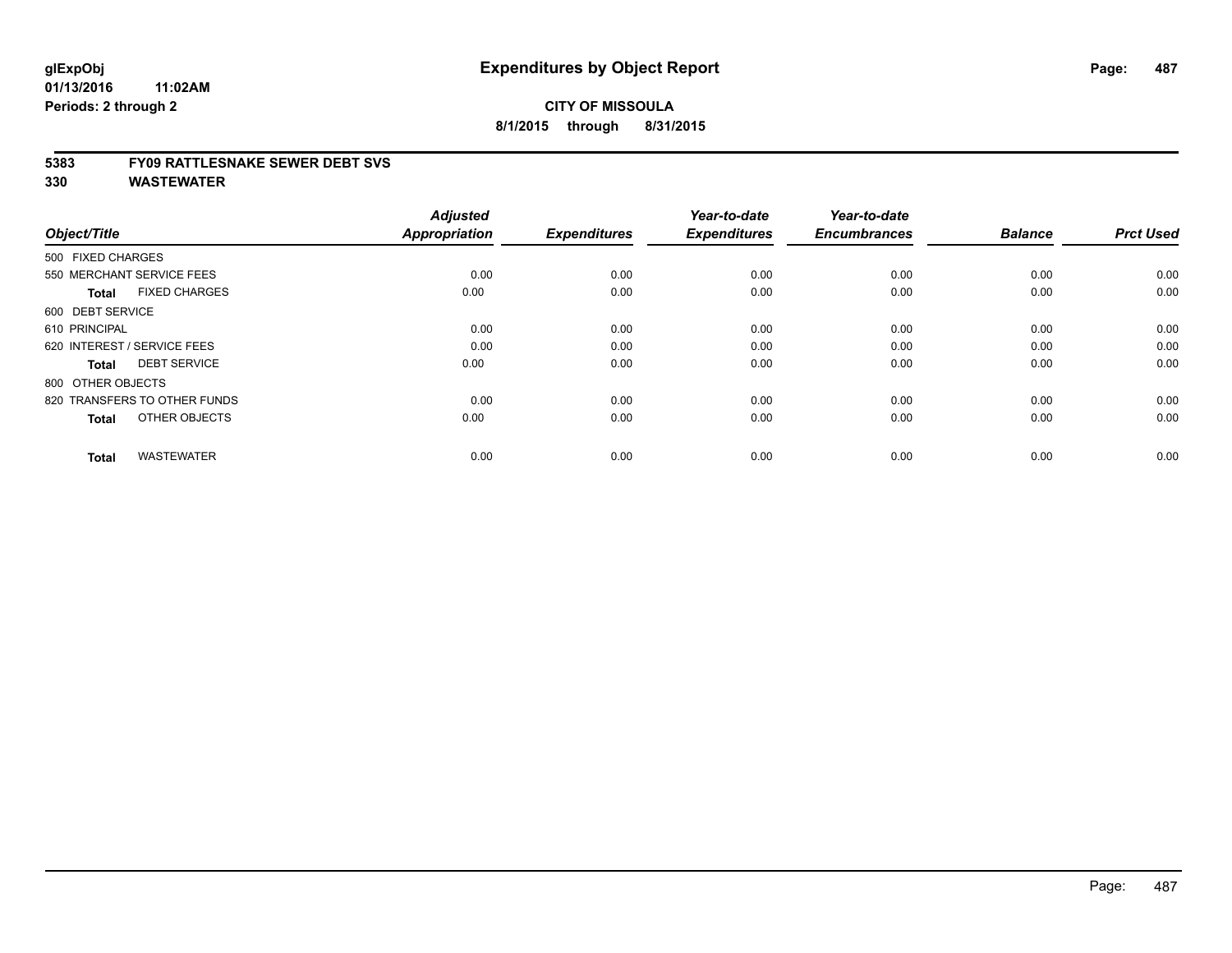#### **5383 FY09 RATTLESNAKE SEWER DEBT SVS**

**550 SID 544 PROJECT**

|                                      | <b>Adjusted</b>      |                     | Year-to-date        | Year-to-date        |                |                  |
|--------------------------------------|----------------------|---------------------|---------------------|---------------------|----------------|------------------|
| Object/Title                         | <b>Appropriation</b> | <b>Expenditures</b> | <b>Expenditures</b> | <b>Encumbrances</b> | <b>Balance</b> | <b>Prct Used</b> |
| 500 FIXED CHARGES                    |                      |                     |                     |                     |                |                  |
| 550 MERCHANT SERVICE FEES            | 0.00                 | 0.00                | 0.00                | 0.00                | 0.00           | 0.00             |
| <b>FIXED CHARGES</b><br><b>Total</b> | 0.00                 | 0.00                | 0.00                | 0.00                | 0.00           | 0.00             |
| 600 DEBT SERVICE                     |                      |                     |                     |                     |                |                  |
| 610 PRINCIPAL                        | 20,000.00            | 0.00                | 0.00                | 0.00                | 20.000.00      | 0.00             |
| 620 INTEREST / SERVICE FEES          | 10.950.00            | 0.00                | 0.00                | 0.00                | 10.950.00      | 0.00             |
| <b>DEBT SERVICE</b><br><b>Total</b>  | 30.950.00            | 0.00                | 0.00                | 0.00                | 30,950.00      | 0.00             |
| SID 544 PROJECT<br><b>Total</b>      | 30.950.00            | 0.00                | 0.00                | 0.00                | 30.950.00      | 0.00             |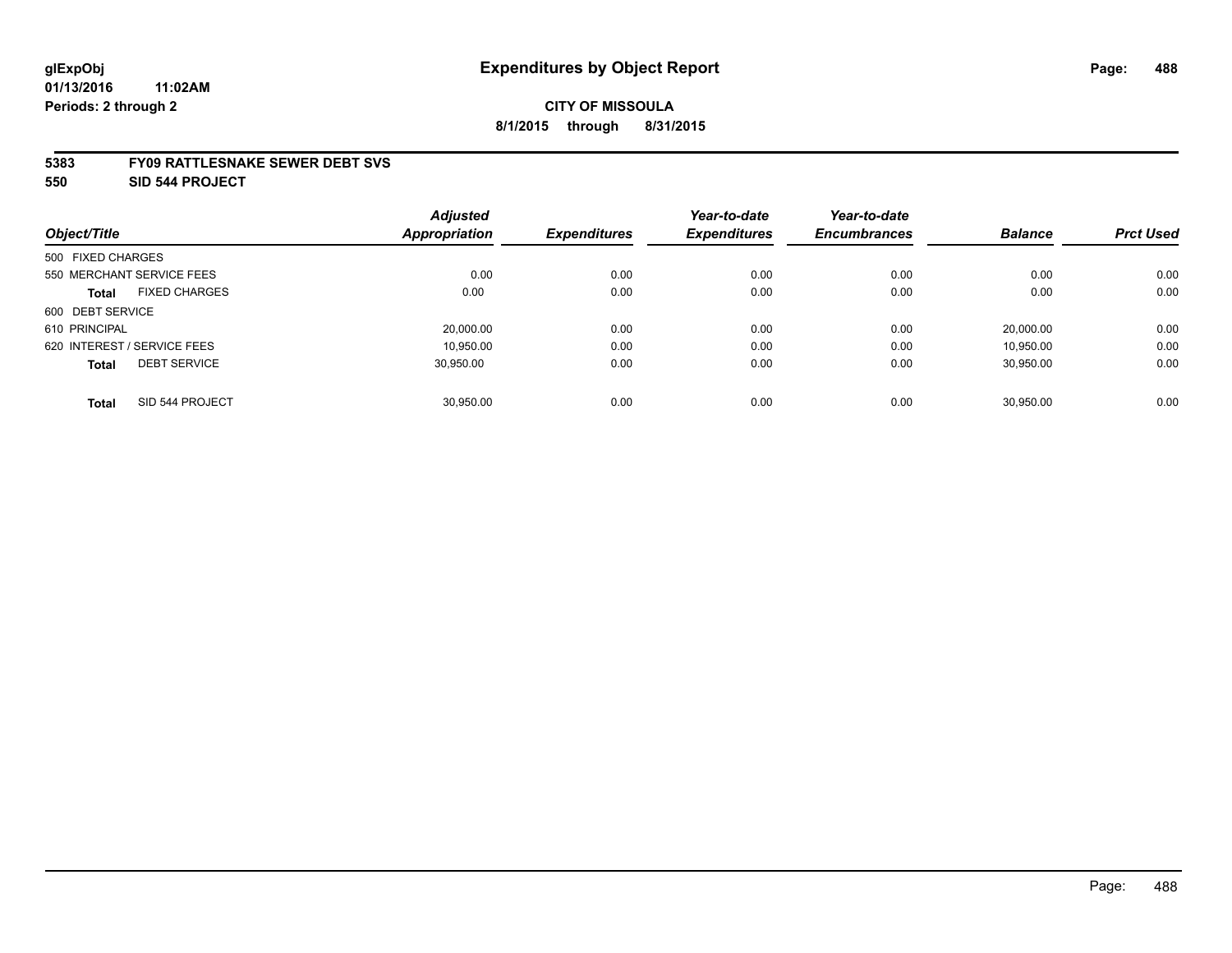**CITY OF MISSOULA 8/1/2015 through 8/31/2015**

## **5383 FY09 RATTLESNAKE SEWER DEBT SVS**

| Object/Title                                    | <b>Adjusted</b><br><b>Appropriation</b> | <b>Expenditures</b> | Year-to-date<br><b>Expenditures</b> | Year-to-date<br><b>Encumbrances</b> | <b>Balance</b> | <b>Prct Used</b> |
|-------------------------------------------------|-----------------------------------------|---------------------|-------------------------------------|-------------------------------------|----------------|------------------|
| 500 FIXED CHARGES                               |                                         |                     |                                     |                                     |                |                  |
| 550 MERCHANT SERVICE FEES                       | 0.00                                    | 0.00                | 0.00                                | 0.00                                | 0.00           | 0.00             |
| <b>FIXED CHARGES</b><br><b>Total</b>            | 0.00                                    | 0.00                | 0.00                                | 0.00                                | 0.00           | 0.00             |
| 600 DEBT SERVICE                                |                                         |                     |                                     |                                     |                |                  |
| 610 PRINCIPAL                                   | 20,000.00                               | 0.00                | 0.00                                | 0.00                                | 20,000.00      | 0.00             |
| 620 INTEREST / SERVICE FEES                     | 10.950.00                               | 0.00                | 0.00                                | 0.00                                | 10,950.00      | 0.00             |
| <b>DEBT SERVICE</b><br><b>Total</b>             | 30,950.00                               | 0.00                | 0.00                                | 0.00                                | 30,950.00      | 0.00             |
| 800 OTHER OBJECTS                               |                                         |                     |                                     |                                     |                |                  |
| 820 TRANSFERS TO OTHER FUNDS                    | 0.00                                    | 0.00                | 0.00                                | 0.00                                | 0.00           | 0.00             |
| OTHER OBJECTS<br><b>Total</b>                   | 0.00                                    | 0.00                | 0.00                                | 0.00                                | 0.00           | 0.00             |
| FY09 RATTLESNAKE SEWER DEBT SVS<br><b>Total</b> | 30,950.00                               | 0.00                | 0.00                                | 0.00                                | 30,950.00      | 0.00             |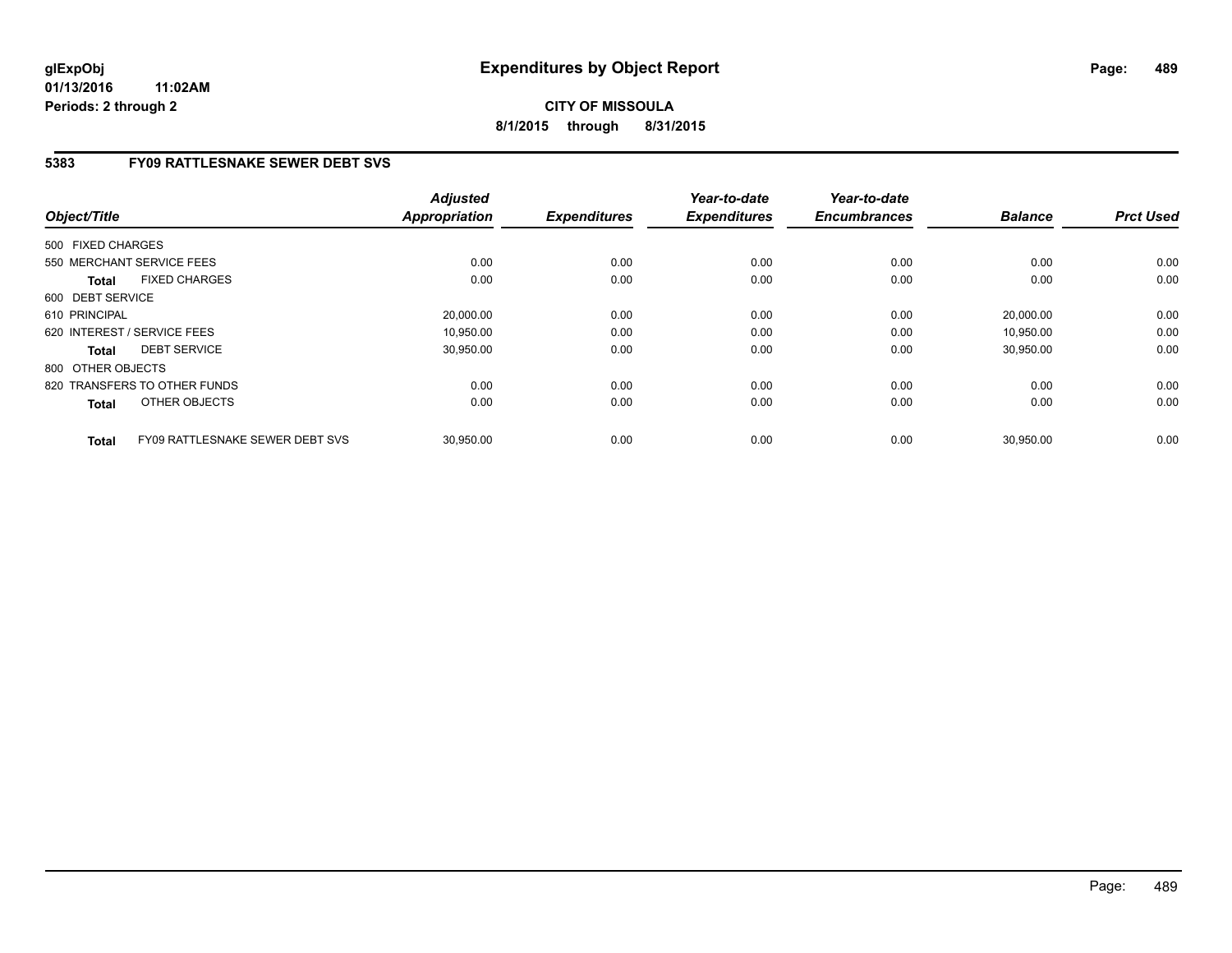## **CITY OF MISSOULA 8/1/2015 through 8/31/2015**

**5384 09 LOLO BOND RESERVE**

| Object/Title                         | <b>Adjusted</b><br><b>Appropriation</b> | <b>Expenditures</b> | Year-to-date<br><b>Expenditures</b> | Year-to-date<br><b>Encumbrances</b> | <b>Balance</b> | <b>Prct Used</b> |
|--------------------------------------|-----------------------------------------|---------------------|-------------------------------------|-------------------------------------|----------------|------------------|
| 500 FIXED CHARGES                    |                                         |                     |                                     |                                     |                |                  |
| 550 MERCHANT SERVICE FEES            | 0.00                                    | 0.00                | 0.00                                | 0.00                                | 0.00           | 0.00             |
| <b>FIXED CHARGES</b><br><b>Total</b> | 0.00                                    | 0.00                | 0.00                                | 0.00                                | 0.00           | 0.00             |
| 800 OTHER OBJECTS                    |                                         |                     |                                     |                                     |                |                  |
| 820 TRANSFERS TO OTHER FUNDS         | 10,310.00                               | 0.00                | 0.00                                | 0.00                                | 10.310.00      | 0.00             |
| OTHER OBJECTS<br><b>Total</b>        | 10.310.00                               | 0.00                | 0.00                                | 0.00                                | 10.310.00      | 0.00             |
| <b>WASTEWATER</b><br><b>Total</b>    | 10,310.00                               | 0.00                | 0.00                                | 0.00                                | 10.310.00      | 0.00             |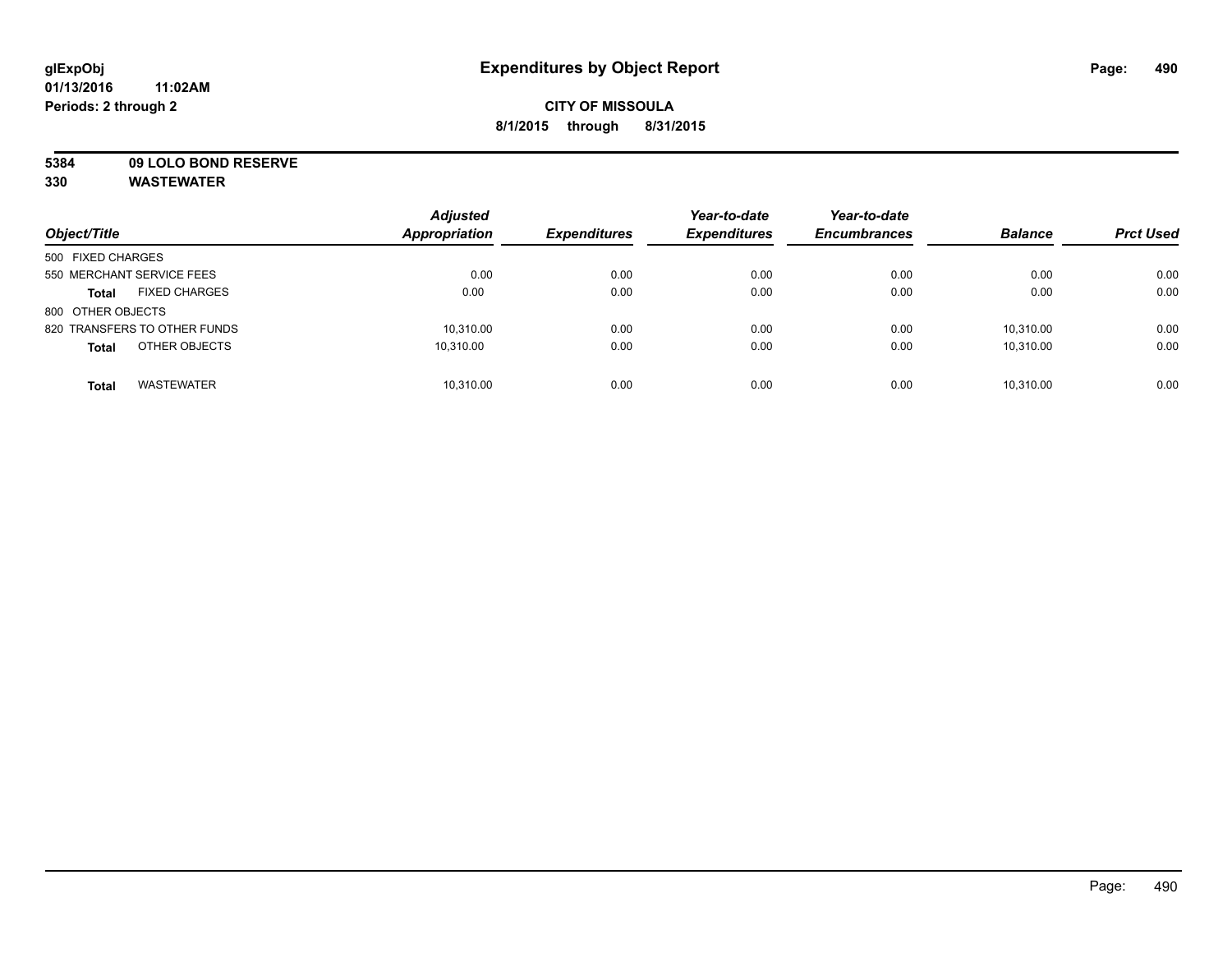### **5384 09 LOLO BOND RESERVE**

| Object/Title                         | <b>Adjusted</b><br><b>Appropriation</b> | <b>Expenditures</b> | Year-to-date<br><b>Expenditures</b> | Year-to-date<br><b>Encumbrances</b> | <b>Balance</b> | <b>Prct Used</b> |
|--------------------------------------|-----------------------------------------|---------------------|-------------------------------------|-------------------------------------|----------------|------------------|
| 500 FIXED CHARGES                    |                                         |                     |                                     |                                     |                |                  |
| 550 MERCHANT SERVICE FEES            | 0.00                                    | 0.00                | 0.00                                | 0.00                                | 0.00           | 0.00             |
| <b>FIXED CHARGES</b><br><b>Total</b> | 0.00                                    | 0.00                | 0.00                                | 0.00                                | 0.00           | 0.00             |
| 800 OTHER OBJECTS                    |                                         |                     |                                     |                                     |                |                  |
| 820 TRANSFERS TO OTHER FUNDS         | 10,310.00                               | 0.00                | 0.00                                | 0.00                                | 10,310.00      | 0.00             |
| OTHER OBJECTS<br><b>Total</b>        | 10,310.00                               | 0.00                | 0.00                                | 0.00                                | 10,310.00      | 0.00             |
| 09 LOLO BOND RESERVE<br><b>Total</b> | 10.310.00                               | 0.00                | 0.00                                | 0.00                                | 10.310.00      | 0.00             |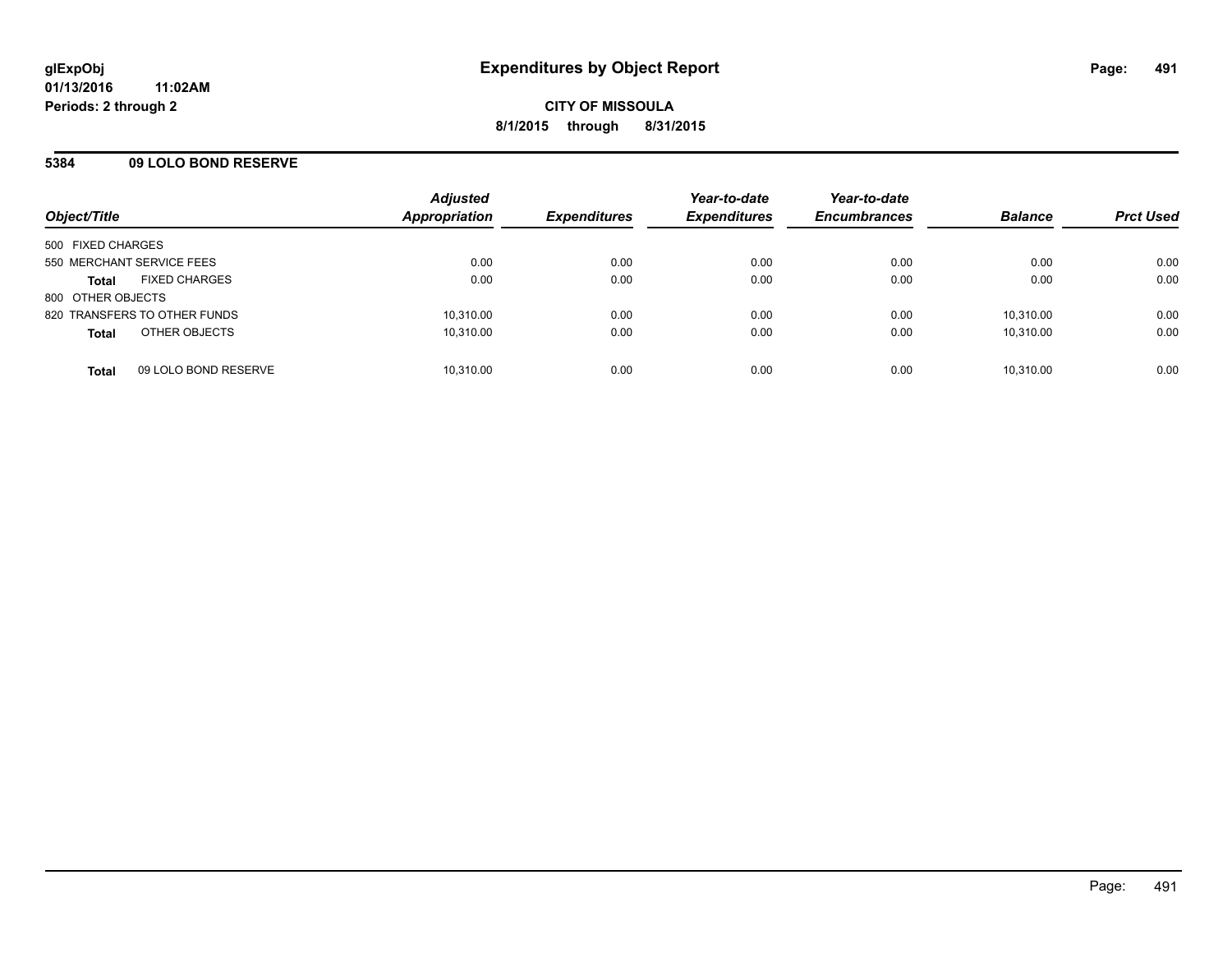### **5385 HEADWORKS 2010 BOND RESERVE**

| Object/Title                      | <b>Adjusted</b><br>Appropriation | <b>Expenditures</b> | Year-to-date<br><b>Expenditures</b> | Year-to-date<br><b>Encumbrances</b> | <b>Balance</b> | <b>Prct Used</b> |
|-----------------------------------|----------------------------------|---------------------|-------------------------------------|-------------------------------------|----------------|------------------|
| 800 OTHER OBJECTS                 |                                  |                     |                                     |                                     |                |                  |
| 820 TRANSFERS TO OTHER FUNDS      | 27,928.00                        | 0.00                | 0.00                                | 0.00                                | 27.928.00      | 0.00             |
| OTHER OBJECTS<br><b>Total</b>     | 27.928.00                        | 0.00                | 0.00                                | 0.00                                | 27.928.00      | 0.00             |
| <b>WASTEWATER</b><br><b>Total</b> | 27,928.00                        | 0.00                | 0.00                                | 0.00                                | 27,928.00      | 0.00             |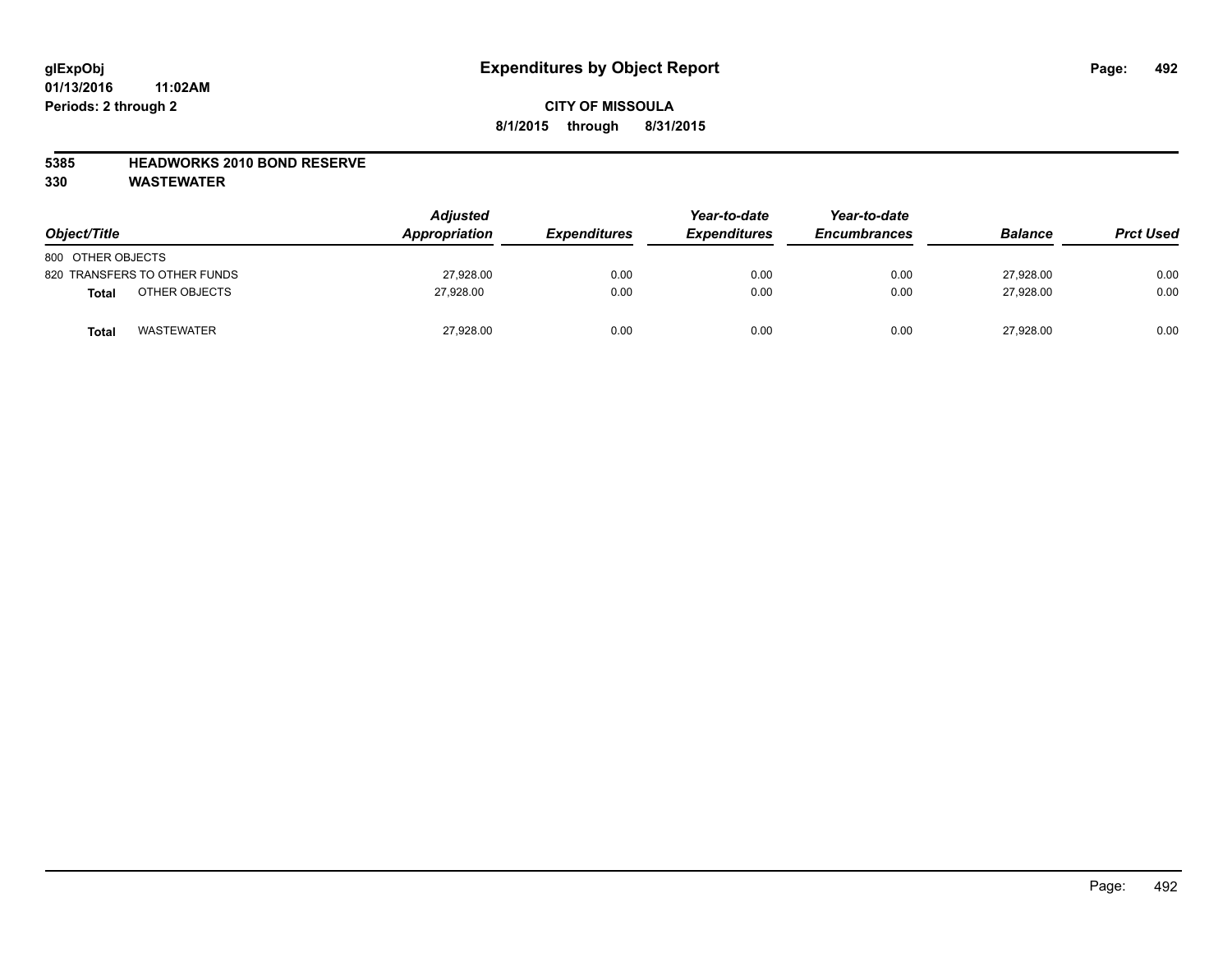**CITY OF MISSOULA 8/1/2015 through 8/31/2015**

### **5385 HEADWORKS 2010 BOND RESERVE**

| Object/Title                                | <b>Adjusted</b><br>Appropriation | <b>Expenditures</b> | Year-to-date<br><b>Expenditures</b> | Year-to-date<br><b>Encumbrances</b> | <b>Balance</b> | <b>Prct Used</b> |
|---------------------------------------------|----------------------------------|---------------------|-------------------------------------|-------------------------------------|----------------|------------------|
| 800 OTHER OBJECTS                           |                                  |                     |                                     |                                     |                |                  |
| 820 TRANSFERS TO OTHER FUNDS                | 27,928.00                        | 0.00                | 0.00                                | 0.00                                | 27,928.00      | 0.00             |
| OTHER OBJECTS<br><b>Total</b>               | 27,928.00                        | 0.00                | 0.00                                | 0.00                                | 27,928.00      | 0.00             |
| <b>HEADWORKS 2010 BOND RESERVE</b><br>Total | 27,928.00                        | 0.00                | 0.00                                | 0.00                                | 27.928.00      | 0.00             |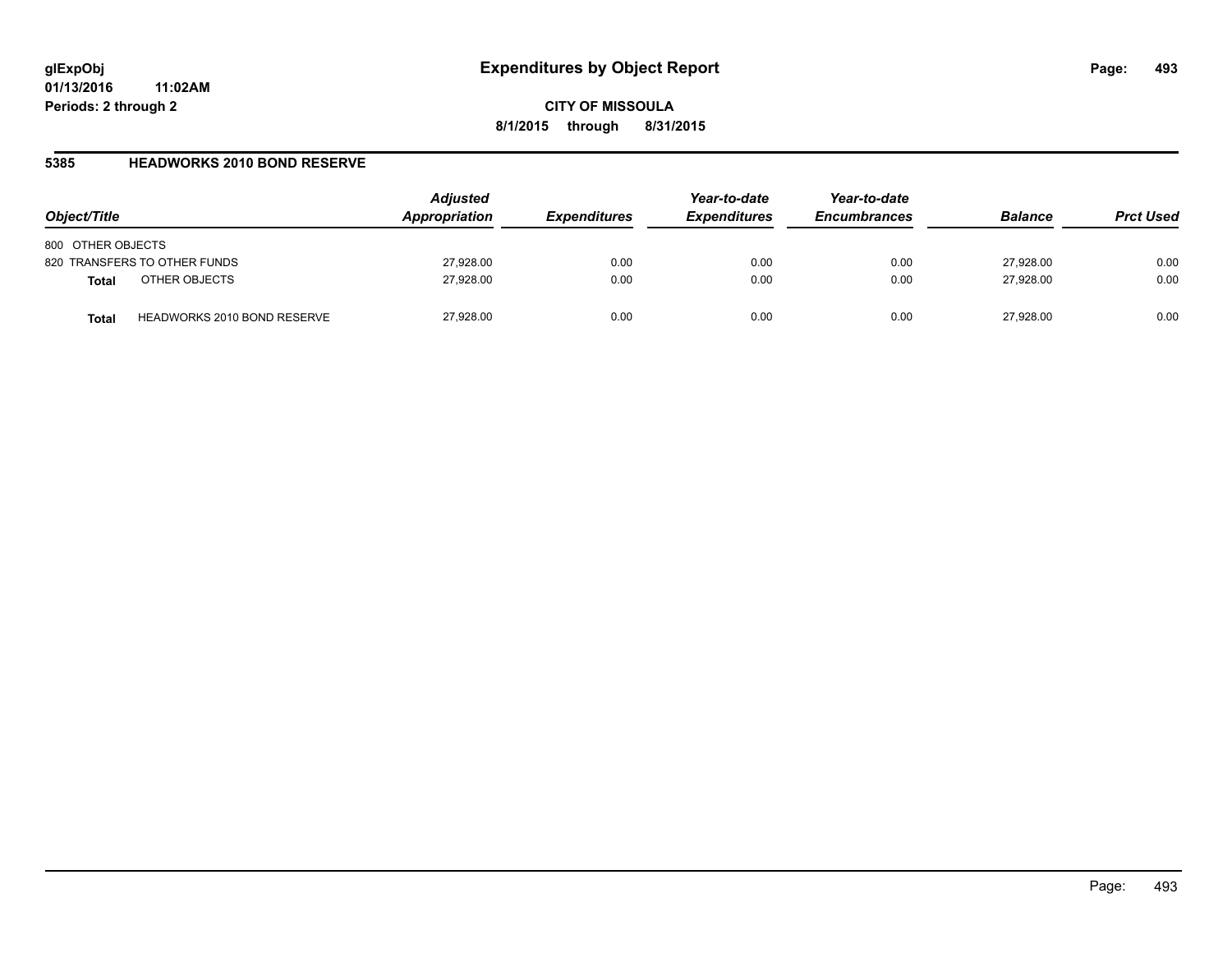## **CITY OF MISSOULA 8/1/2015 through 8/31/2015**

#### **5386 FY10 HEADWORKS DEBT SERVICE**

|                                      | <b>Adjusted</b> |      | Year-to-date<br><b>Expenditures</b><br><b>Expenditures</b> | Year-to-date        |                |                  |
|--------------------------------------|-----------------|------|------------------------------------------------------------|---------------------|----------------|------------------|
| Object/Title                         | Appropriation   |      |                                                            | <b>Encumbrances</b> | <b>Balance</b> | <b>Prct Used</b> |
| 500 FIXED CHARGES                    |                 |      |                                                            |                     |                |                  |
| 550 MERCHANT SERVICE FEES            | 0.00            | 0.00 | 0.00                                                       | 0.00                | 0.00           | 0.00             |
| <b>FIXED CHARGES</b><br><b>Total</b> | 0.00            | 0.00 | 0.00                                                       | 0.00                | 0.00           | 0.00             |
| 600 DEBT SERVICE                     |                 |      |                                                            |                     |                |                  |
| 610 PRINCIPAL                        | 135,000.00      | 0.00 | 0.00                                                       | 0.00                | 135.000.00     | 0.00             |
| 620 INTEREST / SERVICE FEES          | 563,316.00      | 0.00 | 0.00                                                       | 0.00                | 563.316.00     | 0.00             |
| <b>DEBT SERVICE</b><br><b>Total</b>  | 698.316.00      | 0.00 | 0.00                                                       | 0.00                | 698.316.00     | 0.00             |
|                                      |                 |      |                                                            |                     |                |                  |
| <b>WASTEWATER</b><br><b>Total</b>    | 698.316.00      | 0.00 | 0.00                                                       | 0.00                | 698.316.00     | 0.00             |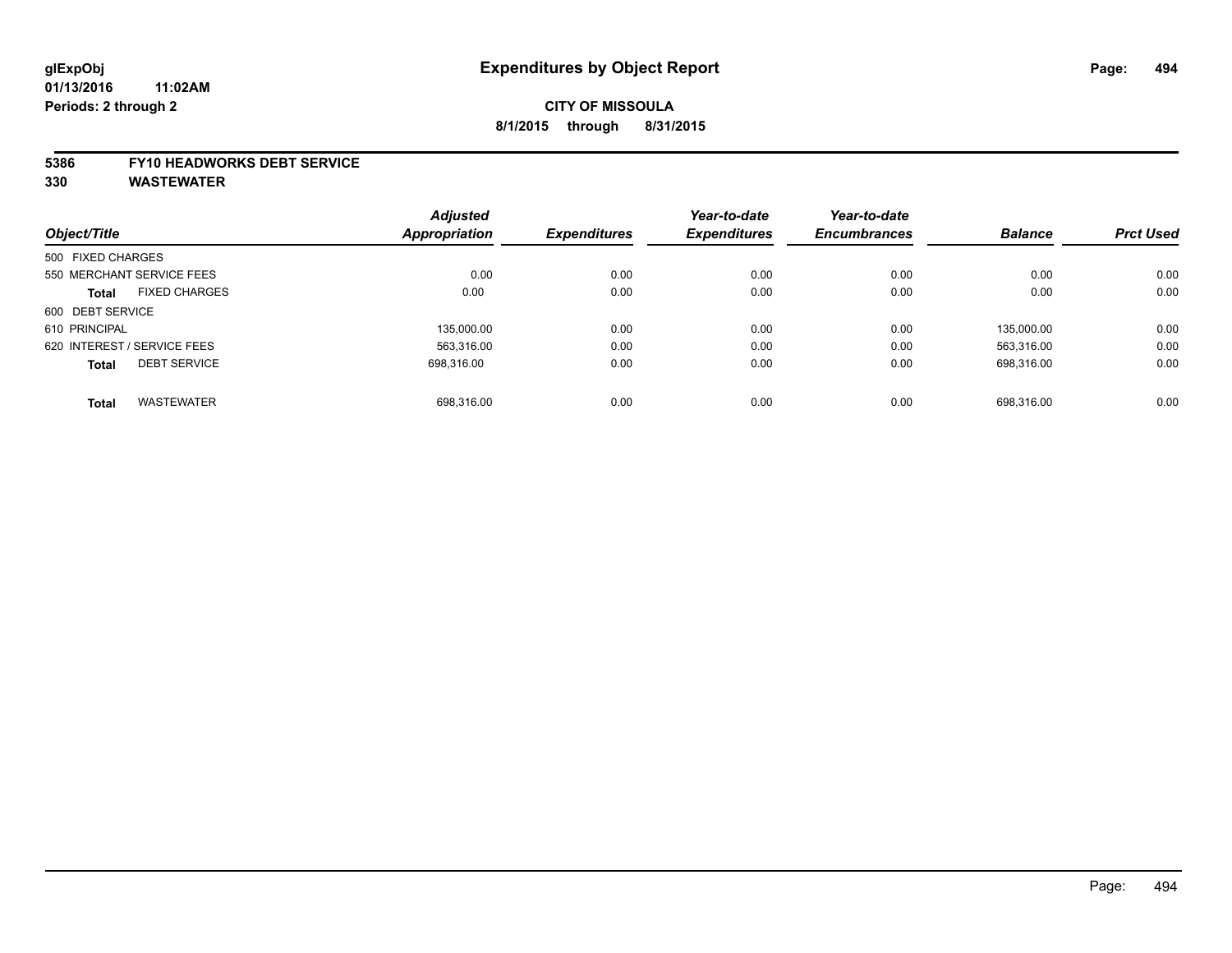### **5386 FY10 HEADWORKS DEBT SERVICE**

| Object/Title                                | <b>Adjusted</b><br><b>Appropriation</b> | <b>Expenditures</b> | Year-to-date<br><b>Expenditures</b> | Year-to-date<br><b>Encumbrances</b> | <b>Balance</b> | <b>Prct Used</b> |
|---------------------------------------------|-----------------------------------------|---------------------|-------------------------------------|-------------------------------------|----------------|------------------|
| 500 FIXED CHARGES                           |                                         |                     |                                     |                                     |                |                  |
| 550 MERCHANT SERVICE FEES                   | 0.00                                    | 0.00                | 0.00                                | 0.00                                | 0.00           | 0.00             |
| <b>FIXED CHARGES</b><br><b>Total</b>        | 0.00                                    | 0.00                | 0.00                                | 0.00                                | 0.00           | 0.00             |
| 600 DEBT SERVICE                            |                                         |                     |                                     |                                     |                |                  |
| 610 PRINCIPAL                               | 135.000.00                              | 0.00                | 0.00                                | 0.00                                | 135.000.00     | 0.00             |
| 620 INTEREST / SERVICE FEES                 | 563.316.00                              | 0.00                | 0.00                                | 0.00                                | 563.316.00     | 0.00             |
| <b>DEBT SERVICE</b><br><b>Total</b>         | 698.316.00                              | 0.00                | 0.00                                | 0.00                                | 698.316.00     | 0.00             |
|                                             |                                         |                     |                                     |                                     |                |                  |
| FY10 HEADWORKS DEBT SERVICE<br><b>Total</b> | 698.316.00                              | 0.00                | 0.00                                | 0.00                                | 698.316.00     | 0.00             |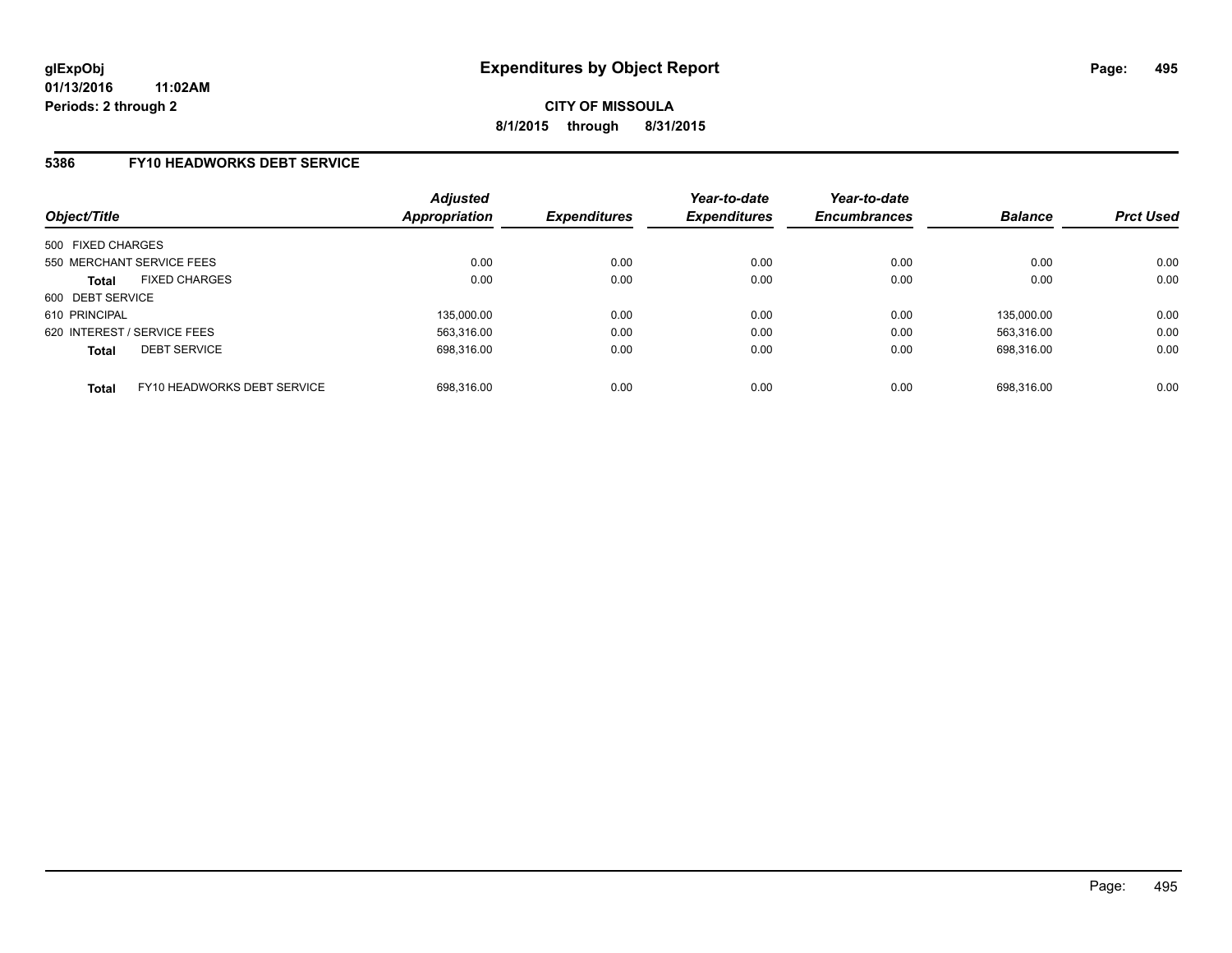#### **5387 FY11 SEWER \$1.29M BOND DEBT SERVICE**

|                   |                             | <b>Adjusted</b>      |                     | Year-to-date        | Year-to-date        |                |                  |
|-------------------|-----------------------------|----------------------|---------------------|---------------------|---------------------|----------------|------------------|
| Object/Title      |                             | <b>Appropriation</b> | <b>Expenditures</b> | <b>Expenditures</b> | <b>Encumbrances</b> | <b>Balance</b> | <b>Prct Used</b> |
| 500 FIXED CHARGES |                             |                      |                     |                     |                     |                |                  |
|                   | 550 MERCHANT SERVICE FEES   | 0.00                 | 0.00                | 0.00                | 0.00                | 0.00           | 0.00             |
| <b>Total</b>      | <b>FIXED CHARGES</b>        | 0.00                 | 0.00                | 0.00                | 0.00                | 0.00           | 0.00             |
| 600 DEBT SERVICE  |                             |                      |                     |                     |                     |                |                  |
| 610 PRINCIPAL     |                             | 45.000.00            | 0.00                | 0.00                | 0.00                | 45.000.00      | 0.00             |
|                   | 620 INTEREST / SERVICE FEES | 57.080.00            | 0.00                | 0.00                | 0.00                | 57.080.00      | 0.00             |
| <b>Total</b>      | <b>DEBT SERVICE</b>         | 102.080.00           | 0.00                | 0.00                | 0.00                | 102.080.00     | 0.00             |
| <b>Total</b>      | <b>WASTEWATER</b>           | 102.080.00           | 0.00                | 0.00                | 0.00                | 102.080.00     | 0.00             |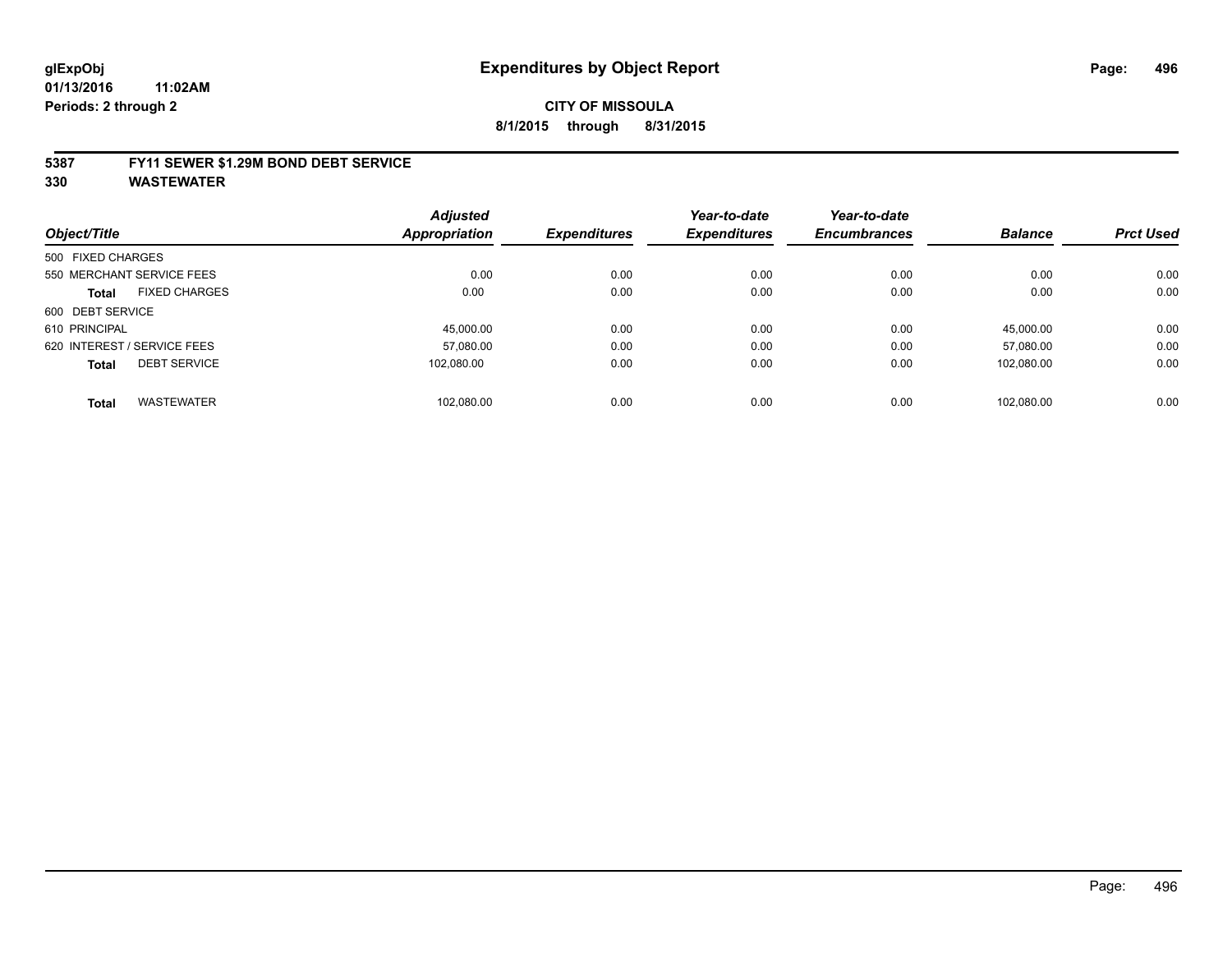**CITY OF MISSOULA 8/1/2015 through 8/31/2015**

## **5387 FY11 SEWER \$1.29M BOND DEBT SERVICE**

| Object/Title                                        | <b>Adjusted</b><br><b>Appropriation</b> | <b>Expenditures</b> | Year-to-date<br><b>Expenditures</b> | Year-to-date<br><b>Encumbrances</b> | <b>Balance</b> | <b>Prct Used</b> |
|-----------------------------------------------------|-----------------------------------------|---------------------|-------------------------------------|-------------------------------------|----------------|------------------|
| 500 FIXED CHARGES                                   |                                         |                     |                                     |                                     |                |                  |
| 550 MERCHANT SERVICE FEES                           | 0.00                                    | 0.00                | 0.00                                | 0.00                                | 0.00           | 0.00             |
| <b>FIXED CHARGES</b><br><b>Total</b>                | 0.00                                    | 0.00                | 0.00                                | 0.00                                | 0.00           | 0.00             |
| 600 DEBT SERVICE                                    |                                         |                     |                                     |                                     |                |                  |
| 610 PRINCIPAL                                       | 45.000.00                               | 0.00                | 0.00                                | 0.00                                | 45.000.00      | 0.00             |
| 620 INTEREST / SERVICE FEES                         | 57,080.00                               | 0.00                | 0.00                                | 0.00                                | 57.080.00      | 0.00             |
| <b>DEBT SERVICE</b><br><b>Total</b>                 | 102.080.00                              | 0.00                | 0.00                                | 0.00                                | 102.080.00     | 0.00             |
|                                                     |                                         |                     |                                     |                                     |                |                  |
| FY11 SEWER \$1.29M BOND DEBT SERVIC<br><b>Total</b> | 102.080.00                              | 0.00                | 0.00                                | 0.00                                | 102.080.00     | 0.00             |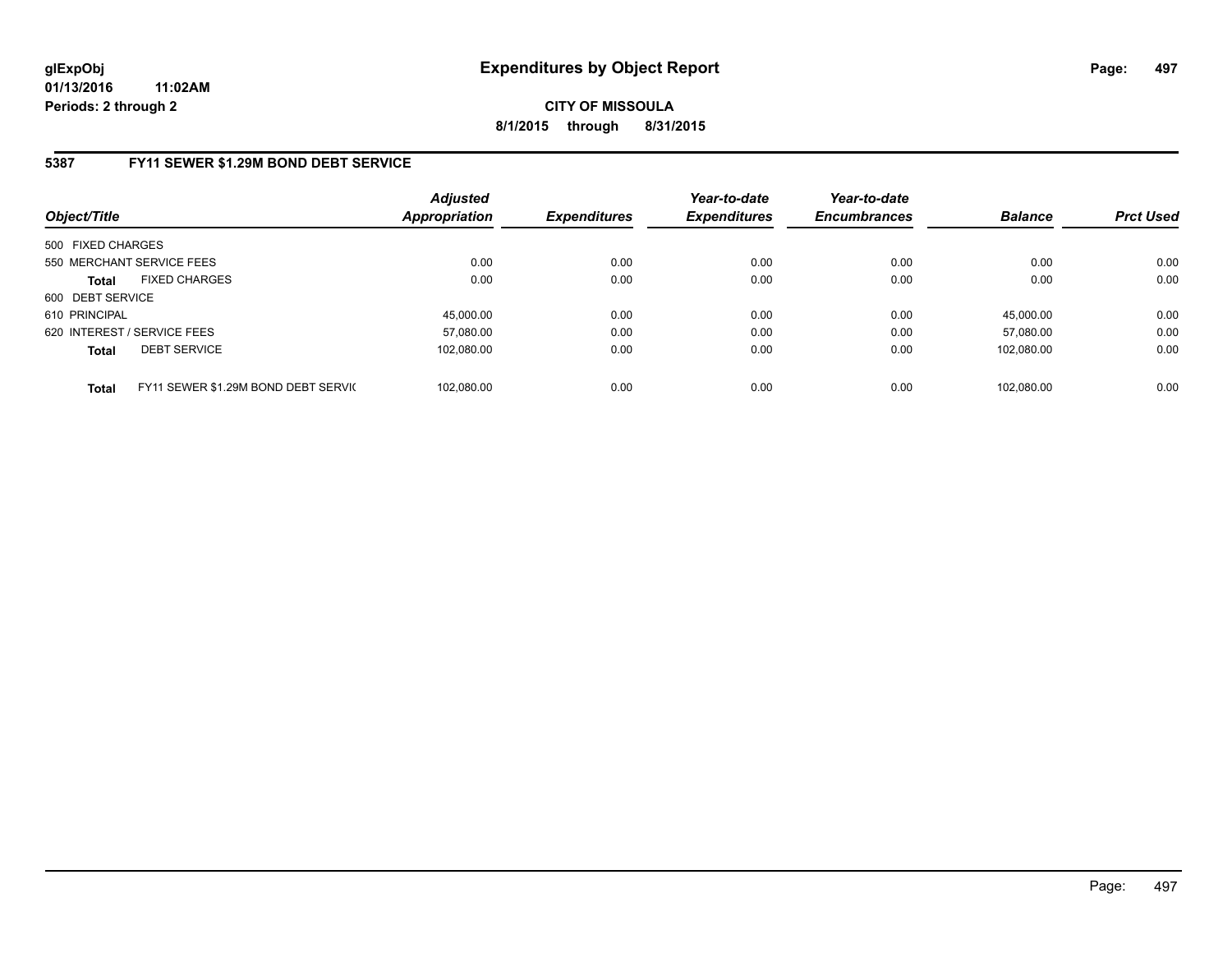#### **5388 FY11 \$1.29M SEWER BOND RESERVE**

| Object/Title                         | <b>Adjusted</b><br>Appropriation | <b>Expenditures</b> | Year-to-date<br><b>Expenditures</b> | Year-to-date<br><b>Encumbrances</b> | <b>Balance</b> | <b>Prct Used</b> |
|--------------------------------------|----------------------------------|---------------------|-------------------------------------|-------------------------------------|----------------|------------------|
| 500 FIXED CHARGES                    |                                  |                     |                                     |                                     |                |                  |
| 550 MERCHANT SERVICE FEES            | 0.00                             | 0.00                | 0.00                                | 0.00                                | 0.00           | 0.00             |
| <b>FIXED CHARGES</b><br><b>Total</b> | 0.00                             | 0.00                | 0.00                                | 0.00                                | 0.00           | 0.00             |
| 800 OTHER OBJECTS                    |                                  |                     |                                     |                                     |                |                  |
| 820 TRANSFERS TO OTHER FUNDS         | 3.025.00                         | 0.00                | 0.00                                | 0.00                                | 3,025.00       | 0.00             |
| OTHER OBJECTS<br><b>Total</b>        | 3.025.00                         | 0.00                | 0.00                                | 0.00                                | 3,025.00       | 0.00             |
| <b>WASTEWATER</b><br><b>Total</b>    | 3.025.00                         | 0.00                | 0.00                                | 0.00                                | 3.025.00       | 0.00             |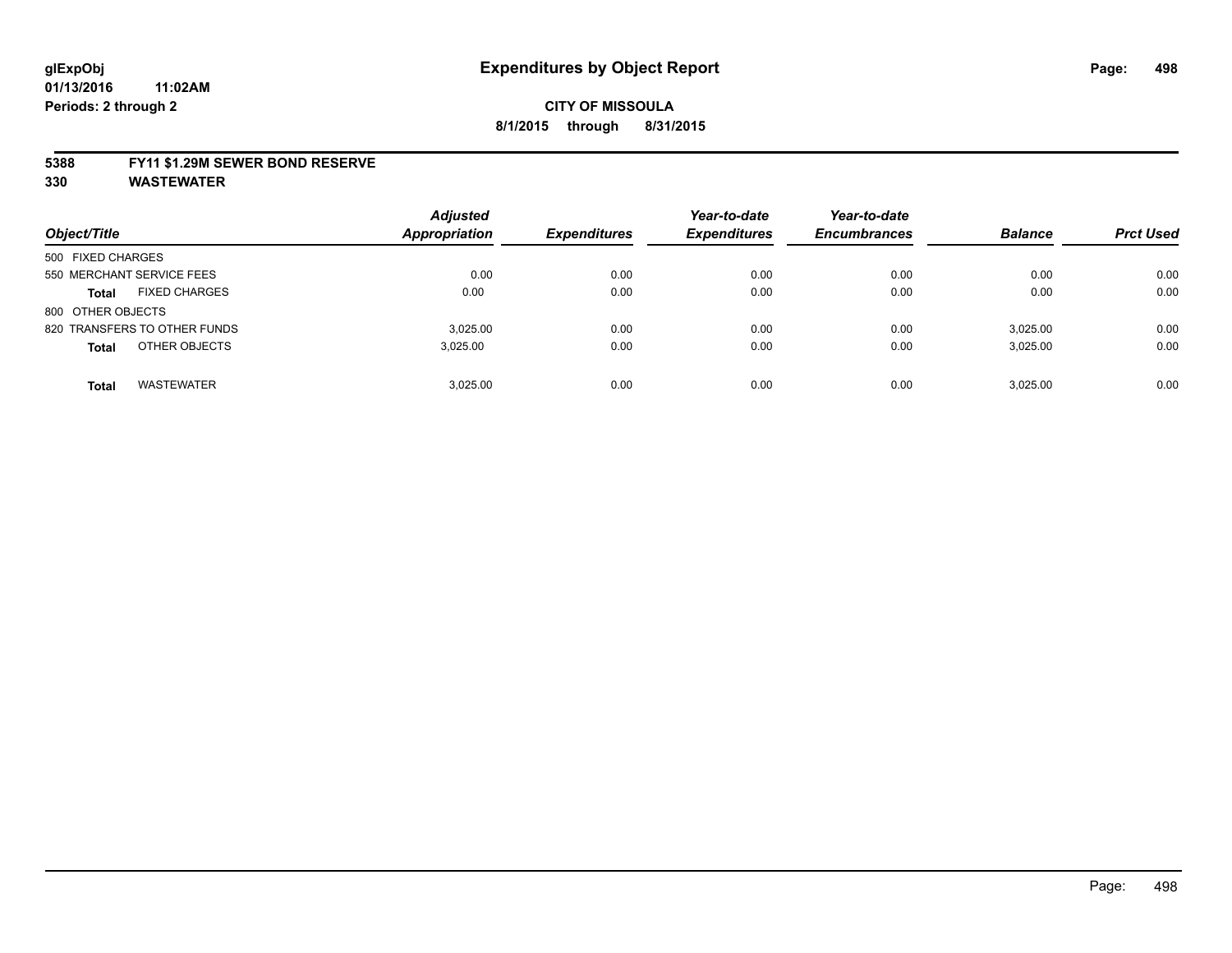### **5388 FY11 \$1.29M SEWER BOND RESERVE**

| Object/Title                                    | <b>Adjusted</b><br><b>Appropriation</b> | <b>Expenditures</b> | Year-to-date<br><b>Expenditures</b> | Year-to-date<br><b>Encumbrances</b> | <b>Balance</b> | <b>Prct Used</b> |
|-------------------------------------------------|-----------------------------------------|---------------------|-------------------------------------|-------------------------------------|----------------|------------------|
| 500 FIXED CHARGES                               |                                         |                     |                                     |                                     |                |                  |
| 550 MERCHANT SERVICE FEES                       | 0.00                                    | 0.00                | 0.00                                | 0.00                                | 0.00           | 0.00             |
| <b>FIXED CHARGES</b><br><b>Total</b>            | 0.00                                    | 0.00                | 0.00                                | 0.00                                | 0.00           | 0.00             |
| 800 OTHER OBJECTS                               |                                         |                     |                                     |                                     |                |                  |
| 820 TRANSFERS TO OTHER FUNDS                    | 3.025.00                                | 0.00                | 0.00                                | 0.00                                | 3,025.00       | 0.00             |
| OTHER OBJECTS<br><b>Total</b>                   | 3,025.00                                | 0.00                | 0.00                                | 0.00                                | 3,025.00       | 0.00             |
| FY11 \$1.29M SEWER BOND RESERVE<br><b>Total</b> | 3.025.00                                | 0.00                | 0.00                                | 0.00                                | 3,025.00       | 0.00             |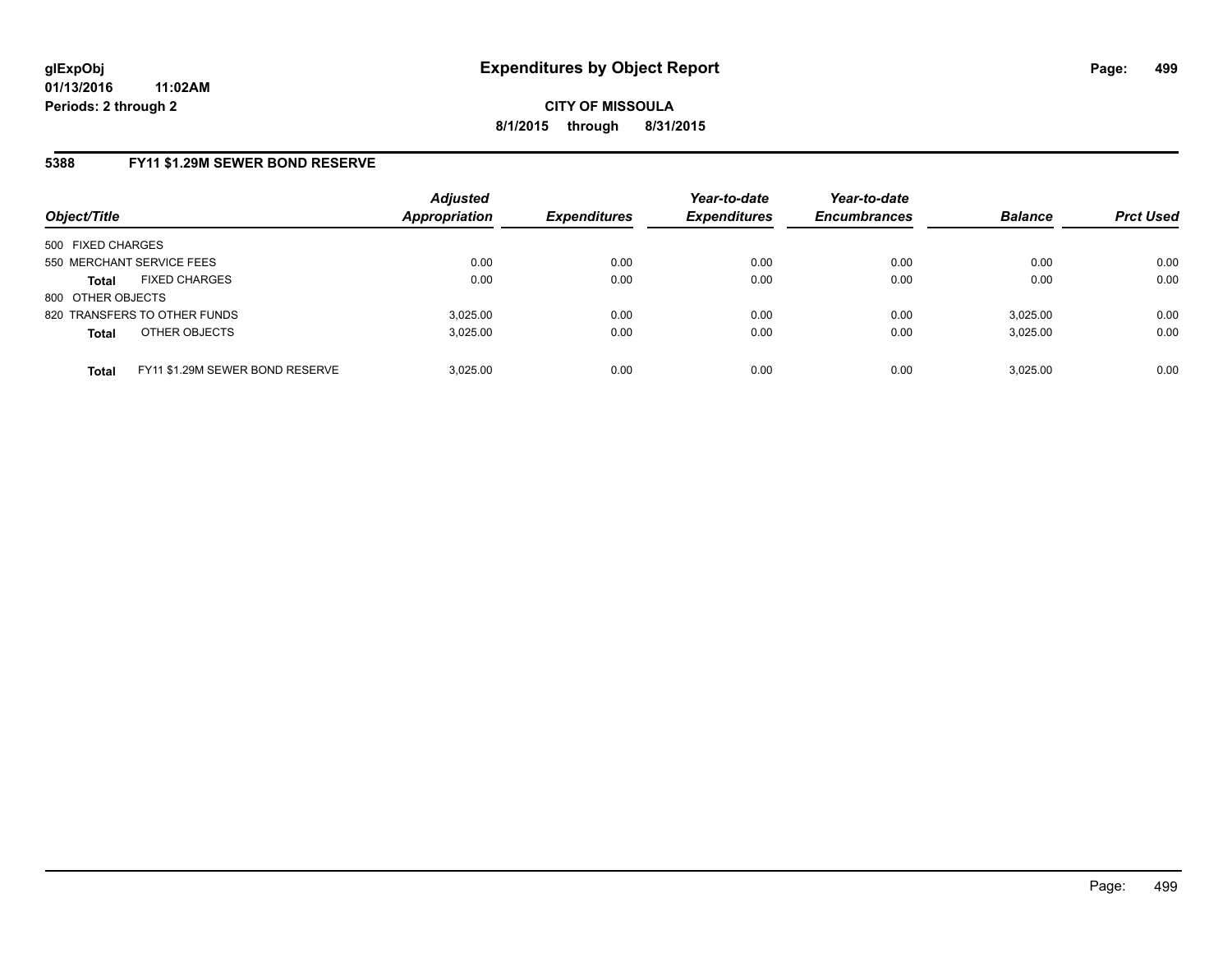### **CITY OF MISSOULA 8/1/2015 through 8/31/2015**

#### **5389 FY15 SEWER REVENUE BOND DEBT SERVICE**

| Object/Title                        | <b>Adjusted</b><br><b>Appropriation</b> | <b>Expenditures</b> | Year-to-date<br><b>Expenditures</b> | Year-to-date<br><b>Encumbrances</b> | <b>Balance</b> | <b>Prct Used</b> |
|-------------------------------------|-----------------------------------------|---------------------|-------------------------------------|-------------------------------------|----------------|------------------|
|                                     |                                         |                     |                                     |                                     |                |                  |
| 500 FIXED CHARGES                   |                                         |                     |                                     |                                     |                |                  |
| 550 MERCHANT SERVICE FEES           | 0.00                                    | 0.00                | 0.00                                | 0.00                                | 0.00           | 0.00             |
| <b>FIXED CHARGES</b><br>Total       | 0.00                                    | 0.00                | 0.00                                | 0.00                                | 0.00           | 0.00             |
| 600 DEBT SERVICE                    |                                         |                     |                                     |                                     |                |                  |
| 610 PRINCIPAL                       | 0.00                                    | 0.00                | 0.00                                | 0.00                                | 0.00           | 0.00             |
| 620 INTEREST / SERVICE FEES         | 0.00                                    | 0.00                | 0.00                                | 0.00                                | 0.00           | 0.00             |
| <b>DEBT SERVICE</b><br><b>Total</b> | 0.00                                    | 0.00                | 0.00                                | 0.00                                | 0.00           | 0.00             |
| <b>WASTEWATER</b><br><b>Total</b>   | 0.00                                    | 0.00                | 0.00                                | 0.00                                | 0.00           | 0.00             |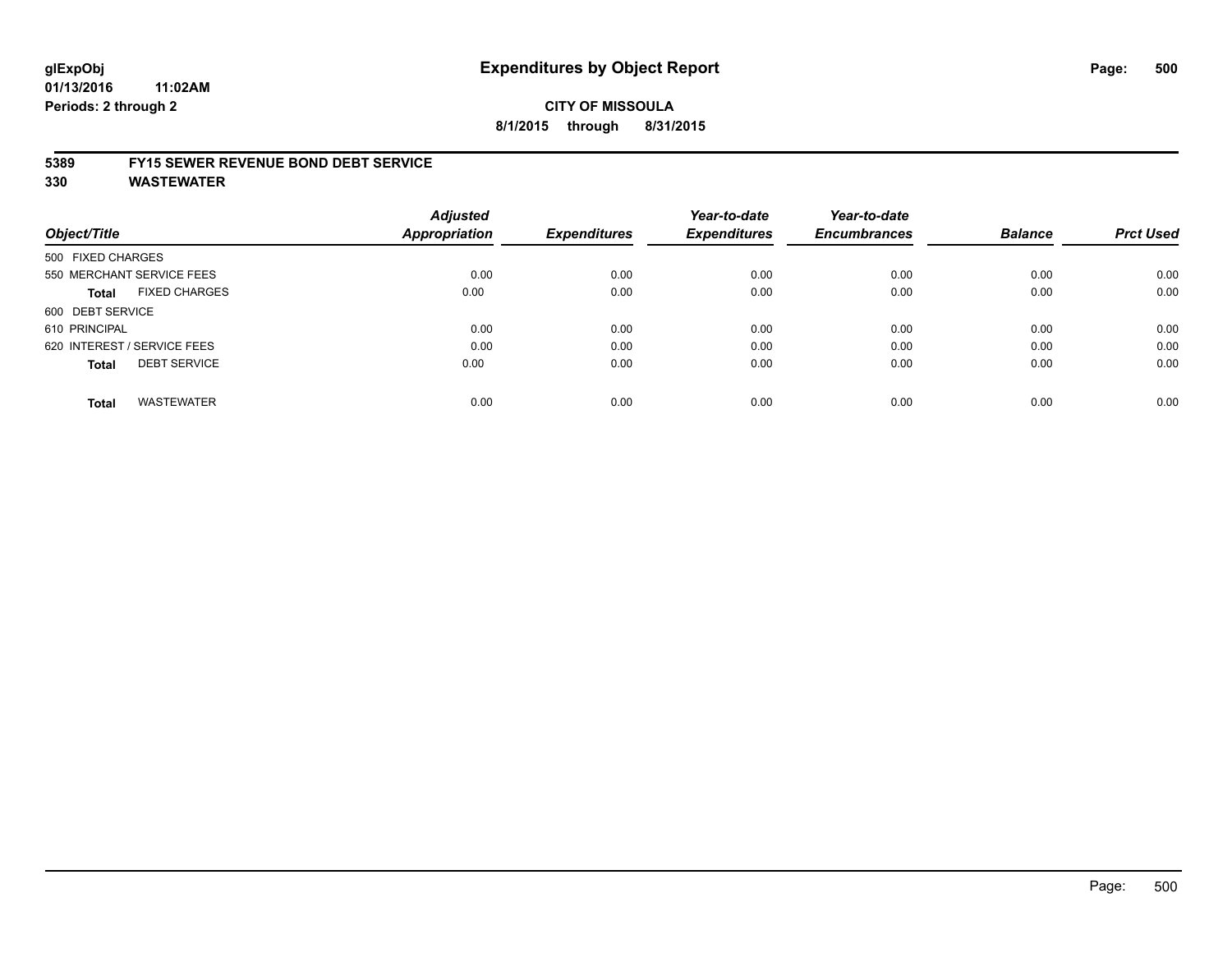# **CITY OF MISSOULA 8/1/2015 through 8/31/2015**

## **5389 FY15 SEWER REVENUE BOND DEBT SERVICE**

| Object/Title      |                                  | <b>Adjusted</b><br><b>Appropriation</b> | <b>Expenditures</b> | Year-to-date<br><b>Expenditures</b> | Year-to-date<br><b>Encumbrances</b> | <b>Balance</b> | <b>Prct Used</b> |
|-------------------|----------------------------------|-----------------------------------------|---------------------|-------------------------------------|-------------------------------------|----------------|------------------|
| 500 FIXED CHARGES |                                  |                                         |                     |                                     |                                     |                |                  |
|                   | 550 MERCHANT SERVICE FEES        | 0.00                                    | 0.00                | 0.00                                | 0.00                                | 0.00           | 0.00             |
| <b>Total</b>      | <b>FIXED CHARGES</b>             | 0.00                                    | 0.00                | 0.00                                | 0.00                                | 0.00           | 0.00             |
| 600 DEBT SERVICE  |                                  |                                         |                     |                                     |                                     |                |                  |
| 610 PRINCIPAL     |                                  | 0.00                                    | 0.00                | 0.00                                | 0.00                                | 0.00           | 0.00             |
|                   | 620 INTEREST / SERVICE FEES      | 0.00                                    | 0.00                | 0.00                                | 0.00                                | 0.00           | 0.00             |
| <b>Total</b>      | <b>DEBT SERVICE</b>              | 0.00                                    | 0.00                | 0.00                                | 0.00                                | 0.00           | 0.00             |
| <b>Total</b>      | FY15 SEWER REVENUE BOND DEBT SEF | 0.00                                    | 0.00                | 0.00                                | 0.00                                | 0.00           | 0.00             |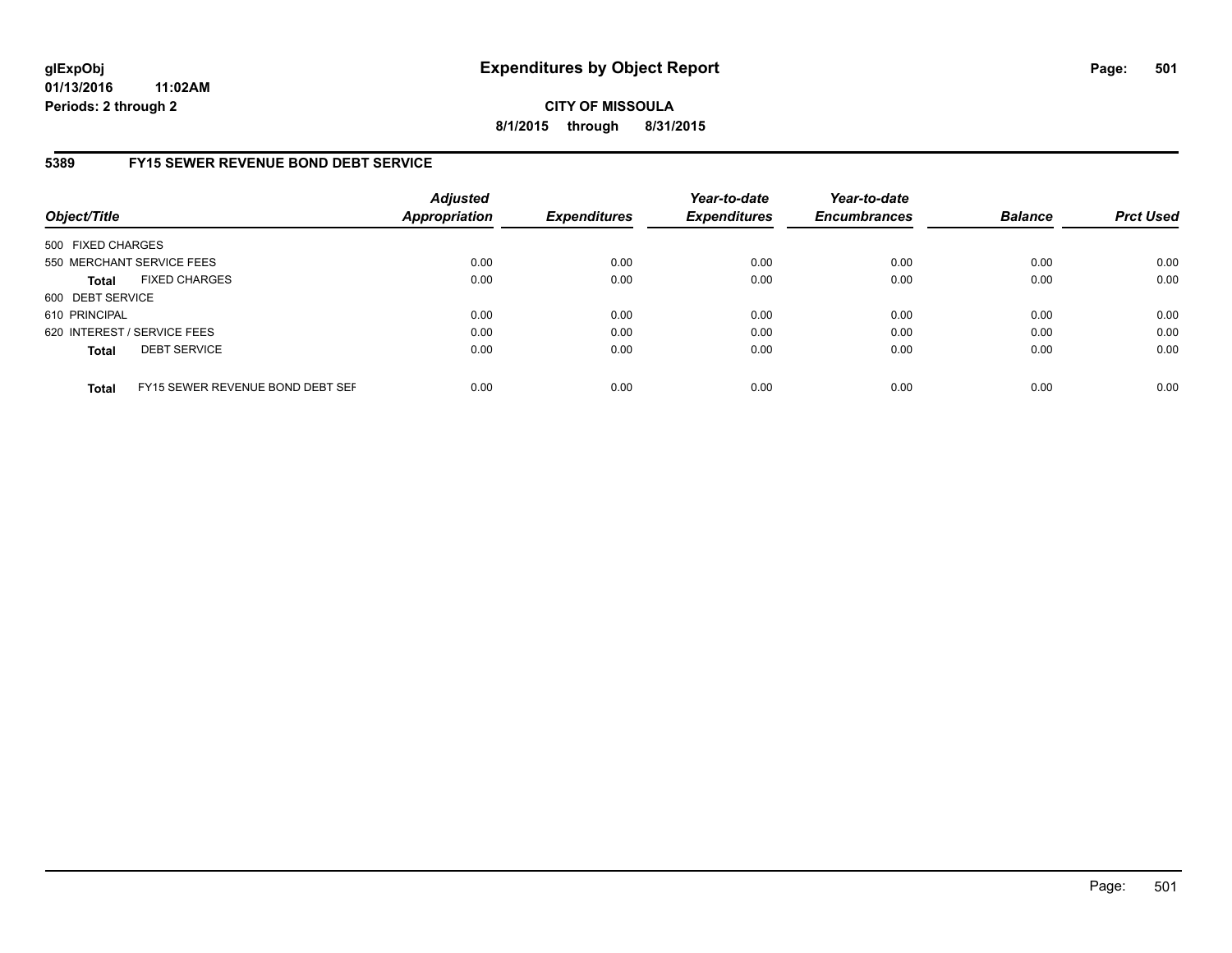## **CITY OF MISSOULA 8/1/2015 through 8/31/2015**

### **5390 FY15 SEWER BOND DEBT RESERVE**

| Object/Title                         | <b>Adjusted</b><br><b>Appropriation</b> | <b>Expenditures</b> | Year-to-date<br><b>Expenditures</b> | Year-to-date<br><b>Encumbrances</b> | <b>Balance</b> | <b>Prct Used</b> |
|--------------------------------------|-----------------------------------------|---------------------|-------------------------------------|-------------------------------------|----------------|------------------|
| 500 FIXED CHARGES                    |                                         |                     |                                     |                                     |                |                  |
| 550 MERCHANT SERVICE FEES            | 0.00                                    | 0.00                | 0.00                                | 0.00                                | 0.00           | 0.00             |
| <b>FIXED CHARGES</b><br><b>Total</b> | 0.00                                    | 0.00                | 0.00                                | 0.00                                | 0.00           | 0.00             |
| 800 OTHER OBJECTS                    |                                         |                     |                                     |                                     |                |                  |
| 820 TRANSFERS TO OTHER FUNDS         | 0.00                                    | 0.00                | 0.00                                | 0.00                                | 0.00           | 0.00             |
| OTHER OBJECTS<br><b>Total</b>        | 0.00                                    | 0.00                | 0.00                                | 0.00                                | 0.00           | 0.00             |
| <b>WASTEWATER</b><br><b>Total</b>    | 0.00                                    | 0.00                | 0.00                                | 0.00                                | 0.00           | 0.00             |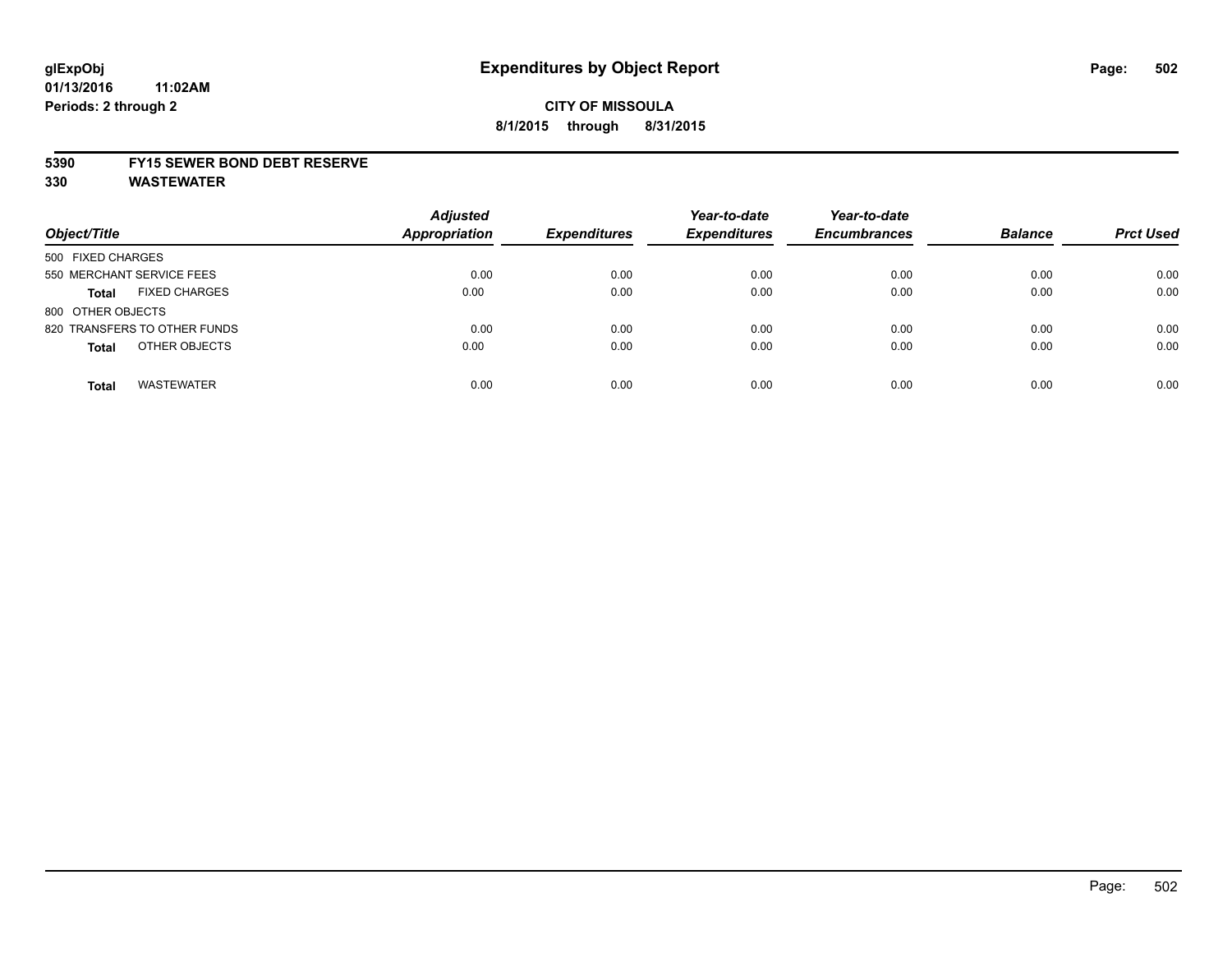## **5390 FY15 SEWER BOND DEBT RESERVE**

| Object/Title              |                              | <b>Adjusted</b><br>Appropriation | <b>Expenditures</b> | Year-to-date<br><b>Expenditures</b> | Year-to-date<br><b>Encumbrances</b> | <b>Balance</b> | <b>Prct Used</b> |
|---------------------------|------------------------------|----------------------------------|---------------------|-------------------------------------|-------------------------------------|----------------|------------------|
| 500 FIXED CHARGES         |                              |                                  |                     |                                     |                                     |                |                  |
| 550 MERCHANT SERVICE FEES |                              | 0.00                             | 0.00                | 0.00                                | 0.00                                | 0.00           | 0.00             |
| <b>Total</b>              | <b>FIXED CHARGES</b>         | 0.00                             | 0.00                | 0.00                                | 0.00                                | 0.00           | 0.00             |
| 800 OTHER OBJECTS         |                              |                                  |                     |                                     |                                     |                |                  |
|                           | 820 TRANSFERS TO OTHER FUNDS | 0.00                             | 0.00                | 0.00                                | 0.00                                | 0.00           | 0.00             |
| <b>Total</b>              | OTHER OBJECTS                | 0.00                             | 0.00                | 0.00                                | 0.00                                | 0.00           | 0.00             |
| <b>Total</b>              | FY15 SEWER BOND DEBT RESERVE | 0.00                             | 0.00                | 0.00                                | 0.00                                | 0.00           | 0.00             |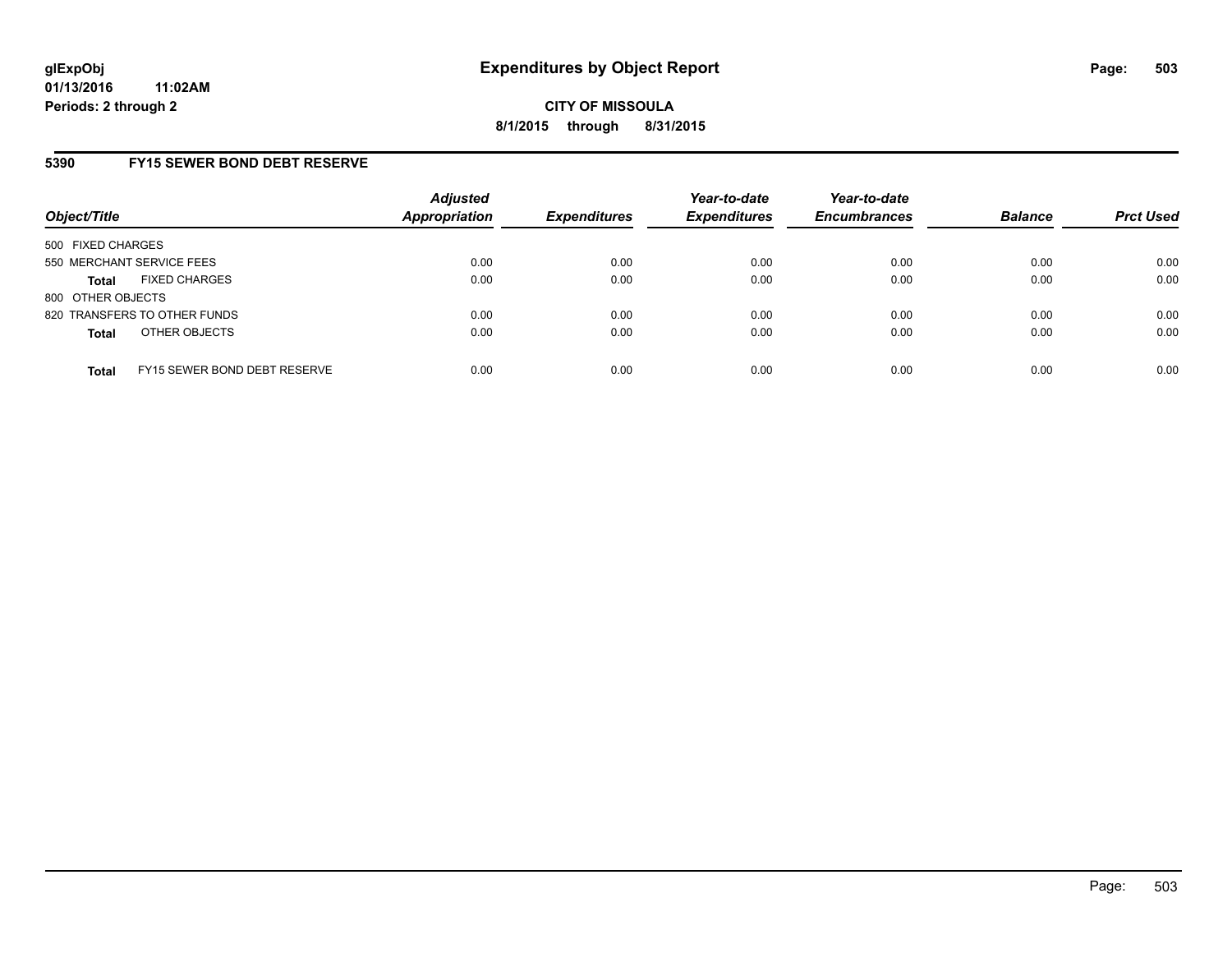#### **5711 AQUATICS**

**370 PARKS & RECREATION**

|                                           | <b>Adjusted</b>      |                     | Year-to-date        | Year-to-date        |                |                  |
|-------------------------------------------|----------------------|---------------------|---------------------|---------------------|----------------|------------------|
| Object/Title                              | <b>Appropriation</b> | <b>Expenditures</b> | <b>Expenditures</b> | <b>Encumbrances</b> | <b>Balance</b> | <b>Prct Used</b> |
| 100 PERSONAL SERVICES                     |                      |                     |                     |                     |                |                  |
| 110 SALARIES AND WAGES                    | 544,736.00           | 84,686.39           | 173,498.96          | 0.00                | 371,237.04     | 31.85            |
| 115 SALARIES/HEALTH INSURANCE BENEFIT     | 0.00                 | 0.00                | 0.00                | 0.00                | 0.00           | 0.00             |
| 120 OVERTIME/TERMINATION                  | 1,000.00             | 23.98               | 51.60               | 0.00                | 948.40         | 5.16             |
| 135 OPEB EXPENSE                          | 0.00                 | 0.00                | 0.00                | 0.00                | 0.00           | 0.00             |
| 140 EMPLOYER CONTRIBUTIONS                | 135,092.00           | 16,961.78           | 36,839.89           | 0.00                | 98,252.11      | 27.27            |
| <b>141 STATE RETIREMENT CONTRIBUTIONS</b> | 0.00                 | 84.69               | 173.50              | 0.00                | $-173.50$      | 0.00             |
| 145 OPEB CONTRIBUTION                     | 0.00                 | 0.00                | 0.00                | 0.00                | 0.00           | 0.00             |
| 190 PENSION EXPENSE                       | 0.00                 | 0.00                | 0.00                | 0.00                | 0.00           | 0.00             |
| PERSONAL SERVICES<br>Total                | 680,828.00           | 101,756.84          | 210,563.95          | 0.00                | 470,264.05     | 30.93            |
| 200 SUPPLIES                              |                      |                     |                     |                     |                |                  |
| 210 OFFICE SUPPLIES                       | 4,500.00             | 0.00                | 442.64              | 0.00                | 4,057.36       | 9.84             |
| 220 OPERATING SUPPLIES                    | 38,000.00            | 972.59              | 1,255.88            | 0.00                | 36,744.12      | 3.30             |
| 230 REPAIR/MAINTENANCE                    | 75,000.00            | 13,232.31           | 22,850.86           | 0.00                | 52,149.14      | 30.47            |
| 231 GASOLINE                              | 0.00                 | 0.00                | 0.00                | 0.00                | 0.00           | 0.00             |
| 240 OTHER SUPPLIES                        | 121,000.00           | 22,638.22           | 38,018.06           | 0.00                | 82,981.94      | 31.42            |
| 250 SUPPLIES FOR RESALE                   | 0.00                 | 0.00                | 0.00                | 0.00                | 0.00           | 0.00             |
| <b>SUPPLIES</b><br><b>Total</b>           | 238,500.00           | 36,843.12           | 62,567.44           | 0.00                | 175,932.56     | 26.23            |
| 300 PURCHASED SERVICES                    |                      |                     |                     |                     |                |                  |
| 310 COMMUNICATIONS                        | 500.00               | 0.00                | 0.00                | 0.00                | 500.00         | 0.00             |
| 320 PRINTING & DUPLICATING                | 10,500.00            | 0.00                | 0.00                | 0.00                | 10,500.00      | 0.00             |
| 330 PUBLICITY, SUBSCRIPTIONS & DUES       | 17.200.00            | 1,040.00            | 2,004.00            | 0.00                | 15,196.00      | 11.65            |
| 340 SEWER                                 | 10,275.00            | 0.00                | 2,722.43            | 0.00                | 7,552.57       | 26.50            |
| 341 ELECTRICITY & NATURAL GAS             | 191,000.00           | 23,500.51           | 23,500.51           | 0.00                | 167,499.49     | 12.30            |
| 343 WATER CHARGES                         | 13,644.00            | 0.00                | 0.00                | 0.00                | 13,644.00      | 0.00             |
| 344 TELEPHONE SERVICE                     | 7,540.00             | 612.14              | 1,077.02            | 0.00                | 6,462.98       | 14.28            |
| 345 GARBAGE                               | 4,651.00             | 262.32              | 635.47              | 0.00                | 4,015.53       | 13.66            |
| 350 PROFESSIONAL SERVICES                 | 40,000.00            | 4,582.50            | 5,382.50            | 0.00                | 34,617.50      | 13.46            |
| 360 REPAIR & MAINTENANCE                  | 20,500.00            | 1,226.85            | 1,226.85            | 0.00                | 19,273.15      | 5.98             |
| 370 TRAVEL                                | 2,000.00             | 0.00                | 0.00                | 0.00                | 2,000.00       | 0.00             |
| 380 TRAINING                              | 5,000.00             | 0.00                | 100.00              | 0.00                | 4,900.00       | 2.00             |
| 390 OTHER PURCHASED SERVICES              | 19,300.00            | 110.00              | 686.00              | 0.00                | 18,614.00      | 3.55             |
| PURCHASED SERVICES<br><b>Total</b>        | 342,110.00           | 31,334.32           | 37,334.78           | 0.00                | 304,775.22     | 10.91            |
| 500 FIXED CHARGES                         |                      |                     |                     |                     |                |                  |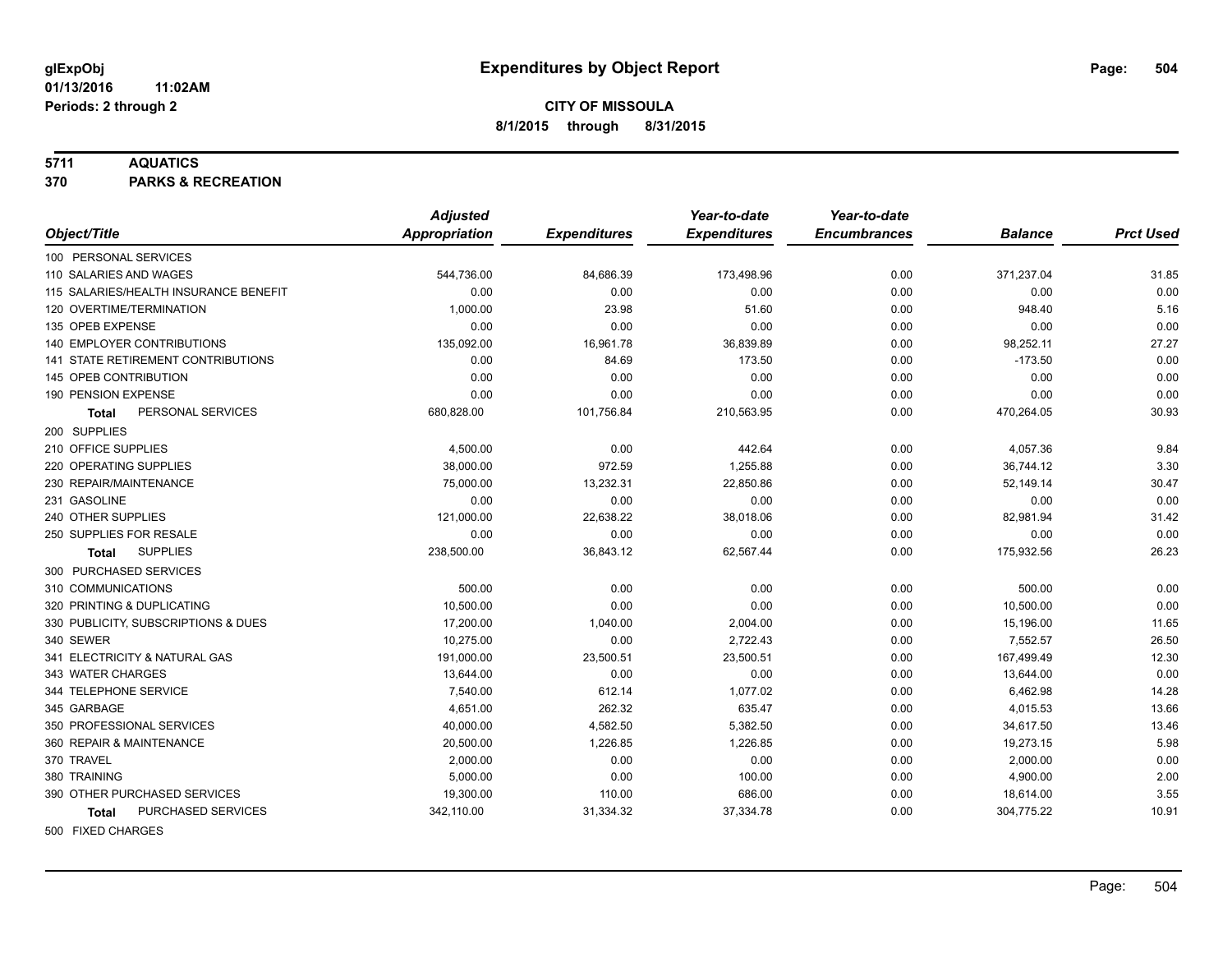### **5711 AQUATICS**

**370 PARKS & RECREATION**

|                    |                              | <b>Adjusted</b> |                     | Year-to-date        | Year-to-date        |                |                  |
|--------------------|------------------------------|-----------------|---------------------|---------------------|---------------------|----------------|------------------|
| Object/Title       |                              | Appropriation   | <b>Expenditures</b> | <b>Expenditures</b> | <b>Encumbrances</b> | <b>Balance</b> | <b>Prct Used</b> |
| 500 FIXED CHARGES  |                              | 4,512.00        | 0.00                | 0.00                | 0.00                | 4,512.00       | 0.00             |
|                    | 550 MERCHANT SERVICE FEES    | 14,000.00       | 0.00                | 0.00                | 0.00                | 14,000.00      | 0.00             |
| <b>Total</b>       | <b>FIXED CHARGES</b>         | 18,512.00       | 0.00                | 0.00                | 0.00                | 18,512.00      | 0.00             |
| 600 DEBT SERVICE   |                              |                 |                     |                     |                     |                |                  |
| 610 PRINCIPAL      |                              | 12,377.00       | 0.00                | 0.00                | 0.00                | 12,377.00      | 0.00             |
|                    | 620 INTEREST / SERVICE FEES  | 0.00            | 0.00                | 0.00                | 0.00                | 0.00           | 0.00             |
| Total              | <b>DEBT SERVICE</b>          | 12,377.00       | 0.00                | 0.00                | 0.00                | 12,377.00      | 0.00             |
| 800 OTHER OBJECTS  |                              |                 |                     |                     |                     |                |                  |
|                    | 820 TRANSFERS TO OTHER FUNDS | 0.00            | 0.00                | 0.00                | 0.00                | 0.00           | 0.00             |
| Total              | OTHER OBJECTS                | 0.00            | 0.00                | 0.00                | 0.00                | 0.00           | 0.00             |
| 900 CAPITAL OUTLAY |                              |                 |                     |                     |                     |                |                  |
| 920 BUILDINGS      |                              | 45,000.00       | 0.00                | 0.00                | 0.00                | 45,000.00      | 0.00             |
| 930 IMPROVEMENTS   |                              | 70,000.00       | 0.00                | 0.00                | 0.00                | 70,000.00      | 0.00             |
|                    | 940 MACHINERY & EQUIPMENT    | 20,000.00       | 0.00                | 0.00                | 0.00                | 20,000.00      | 0.00             |
| <b>Total</b>       | <b>CAPITAL OUTLAY</b>        | 135,000.00      | 0.00                | 0.00                | 0.00                | 135,000.00     | 0.00             |
| <b>Total</b>       | PARKS & RECREATION           | 1,427,327.00    | 169,934.28          | 310,466.17          | 0.00                | 1,116,860.83   | 21.75            |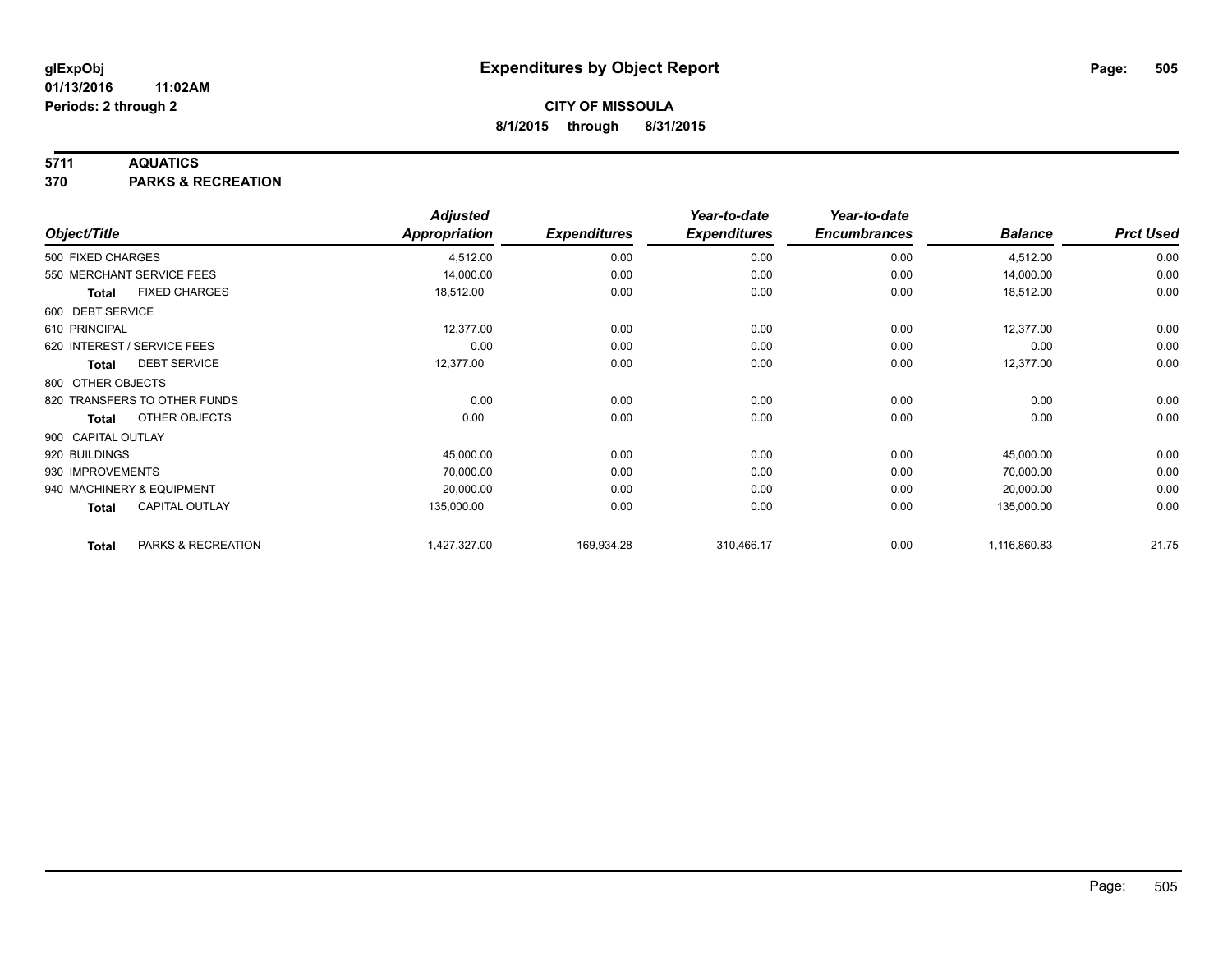### **5711 AQUATICS**

**371 AQUATICS SALARIES**

| Object/Title                             | <b>Adjusted</b><br>Appropriation | <b>Expenditures</b> | Year-to-date<br><b>Expenditures</b> | Year-to-date<br><b>Encumbrances</b> | <b>Balance</b> | <b>Prct Used</b> |
|------------------------------------------|----------------------------------|---------------------|-------------------------------------|-------------------------------------|----------------|------------------|
|                                          |                                  |                     |                                     |                                     |                |                  |
| 100 PERSONAL SERVICES                    |                                  |                     |                                     |                                     |                |                  |
| 110 SALARIES AND WAGES                   | 0.00                             | 0.00                | 0.00                                | 0.00                                | 0.00           | 0.00             |
| 120 OVERTIME/TERMINATION                 | 0.00                             | 0.00                | 0.00                                | 0.00                                | 0.00           | 0.00             |
| 135 OPEB EXPENSE                         | 0.00                             | 0.00                | 0.00                                | 0.00                                | 0.00           | 0.00             |
| 140 EMPLOYER CONTRIBUTIONS               | 0.00                             | 0.00                | 0.00                                | 0.00                                | 0.00           | 0.00             |
| 141 STATE RETIREMENT CONTRIBUTIONS       | 0.00                             | 0.00                | 0.00                                | 0.00                                | 0.00           | 0.00             |
| 145 OPEB CONTRIBUTION                    | 0.00                             | 0.00                | 0.00                                | 0.00                                | 0.00           | 0.00             |
| PERSONAL SERVICES<br><b>Total</b>        | 0.00                             | 0.00                | 0.00                                | 0.00                                | 0.00           | 0.00             |
| <b>AQUATICS SALARIES</b><br><b>Total</b> | 0.00                             | 0.00                | 0.00                                | 0.00                                | 0.00           | 0.00             |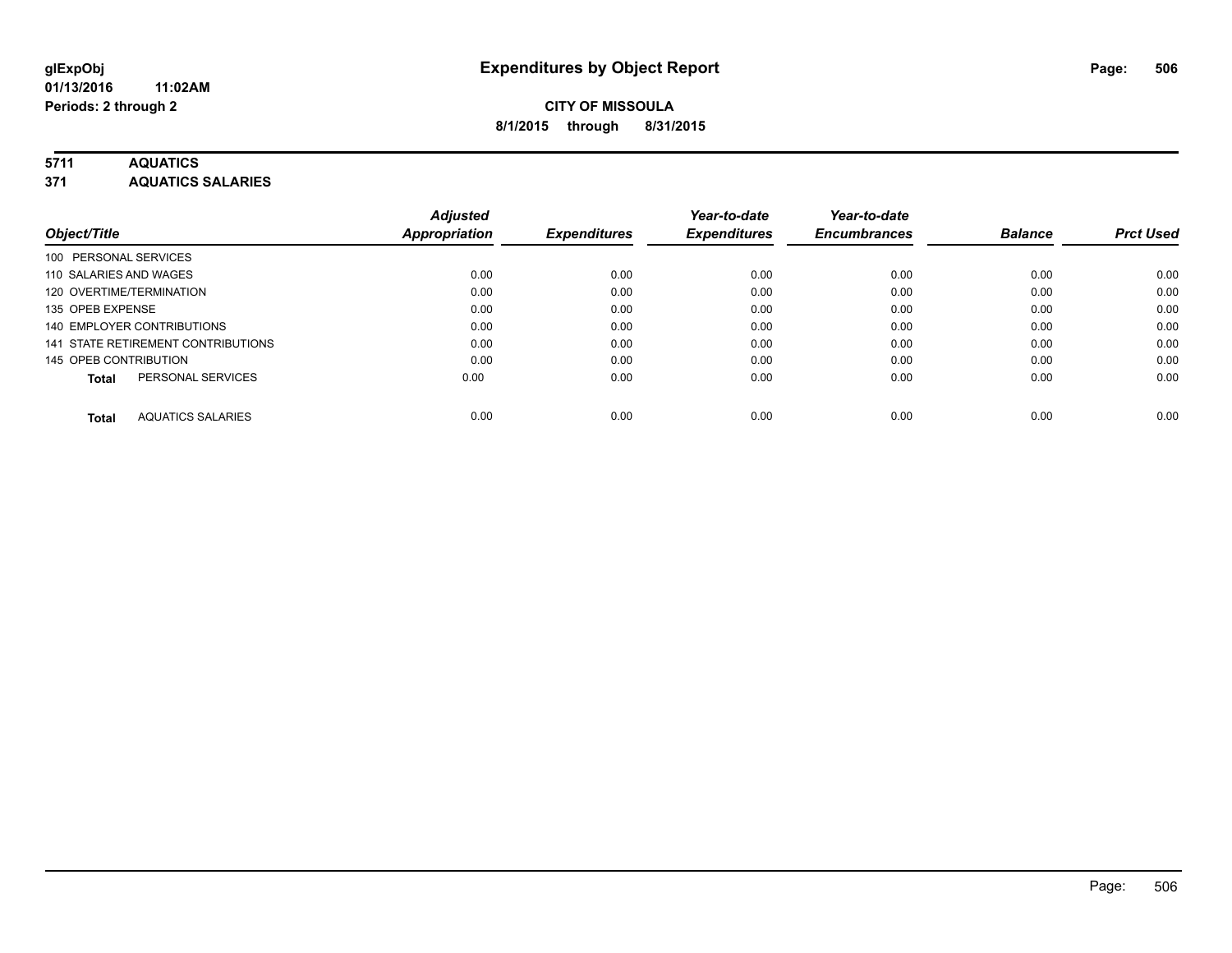### **5711 AQUATICS**

**390 NON-DEPARTMENTAL**

| Object/Title                          | <b>Adjusted</b><br>Appropriation | <b>Expenditures</b> | Year-to-date<br><b>Expenditures</b> | Year-to-date<br><b>Encumbrances</b> | <b>Balance</b> | <b>Prct Used</b> |
|---------------------------------------|----------------------------------|---------------------|-------------------------------------|-------------------------------------|----------------|------------------|
| 800 OTHER OBJECTS                     |                                  |                     |                                     |                                     |                |                  |
| 830 DEPRECIATION                      | 0.00                             | 0.00                | 0.00                                | 0.00                                | 0.00           | 0.00             |
| OTHER OBJECTS<br><b>Total</b>         | 0.00                             | 0.00                | 0.00                                | 0.00                                | 0.00           | 0.00             |
| 900 CAPITAL OUTLAY                    |                                  |                     |                                     |                                     |                |                  |
| 900 CAPITAL OUTLAY                    | 0.00                             | 0.00                | 0.00                                | 0.00                                | 0.00           | 0.00             |
| <b>CAPITAL OUTLAY</b><br><b>Total</b> | 0.00                             | 0.00                | 0.00                                | 0.00                                | 0.00           | 0.00             |
| NON-DEPARTMENTAL<br><b>Total</b>      | 0.00                             | 0.00                | 0.00                                | 0.00                                | 0.00           | 0.00             |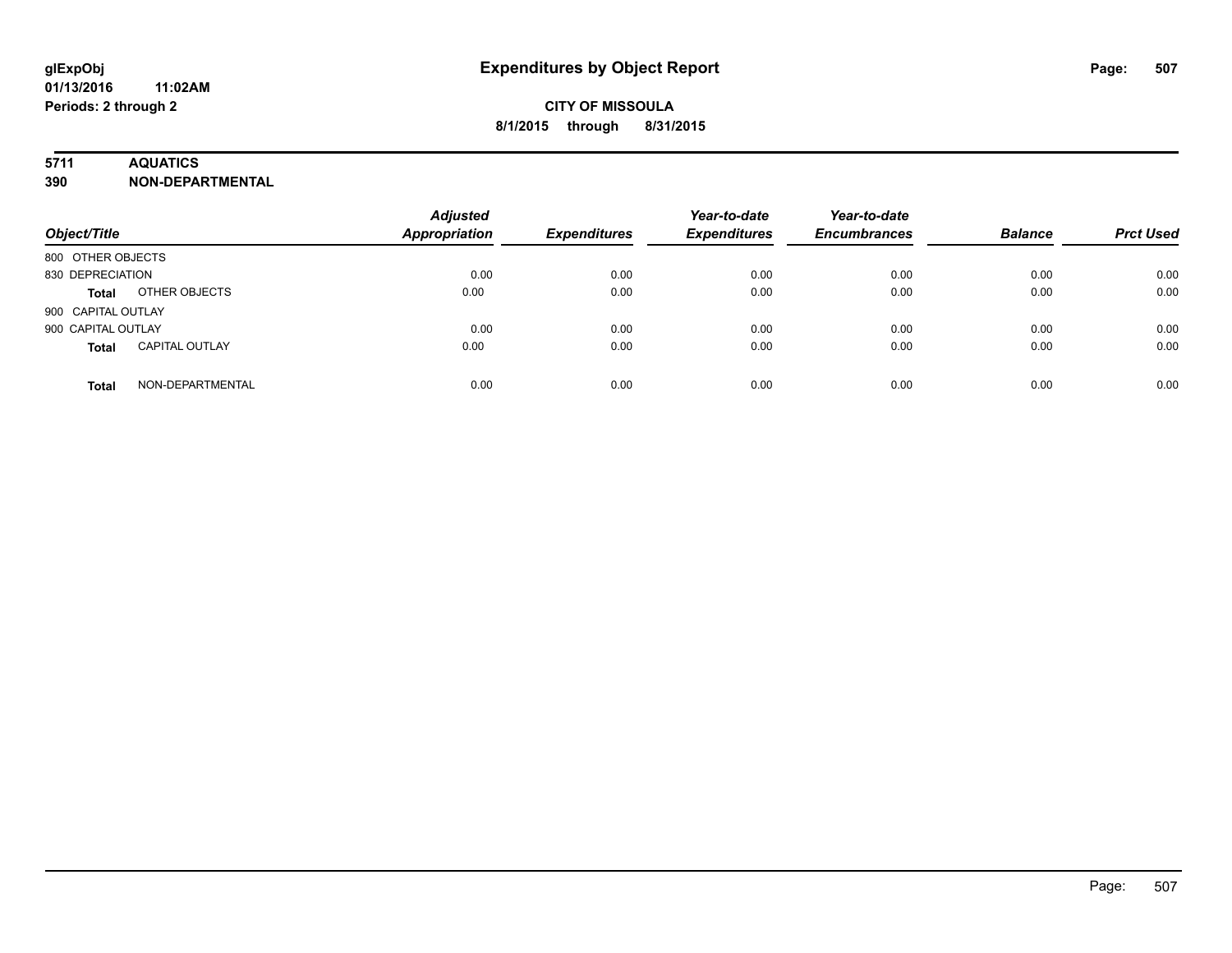**5711 AQUATICS**

|                                           | <b>Adjusted</b>      |                     | Year-to-date        | Year-to-date        |                |                  |
|-------------------------------------------|----------------------|---------------------|---------------------|---------------------|----------------|------------------|
| Object/Title                              | <b>Appropriation</b> | <b>Expenditures</b> | <b>Expenditures</b> | <b>Encumbrances</b> | <b>Balance</b> | <b>Prct Used</b> |
| 100 PERSONAL SERVICES                     |                      |                     |                     |                     |                |                  |
| 110 SALARIES AND WAGES                    | 544,736.00           | 84,686.39           | 173,498.96          | 0.00                | 371,237.04     | 31.85            |
| 115 SALARIES/HEALTH INSURANCE BENEFIT     | 0.00                 | 0.00                | 0.00                | 0.00                | 0.00           | 0.00             |
| 120 OVERTIME/TERMINATION                  | 1,000.00             | 23.98               | 51.60               | 0.00                | 948.40         | 5.16             |
| 135 OPEB EXPENSE                          | 0.00                 | 0.00                | 0.00                | 0.00                | 0.00           | 0.00             |
| <b>140 EMPLOYER CONTRIBUTIONS</b>         | 135,092.00           | 16,961.78           | 36,839.89           | 0.00                | 98,252.11      | 27.27            |
| <b>141 STATE RETIREMENT CONTRIBUTIONS</b> | 0.00                 | 84.69               | 173.50              | 0.00                | $-173.50$      | 0.00             |
| 145 OPEB CONTRIBUTION                     | 0.00                 | 0.00                | 0.00                | 0.00                | 0.00           | 0.00             |
| 190 PENSION EXPENSE                       | 0.00                 | 0.00                | 0.00                | 0.00                | 0.00           | 0.00             |
| PERSONAL SERVICES<br>Total                | 680,828.00           | 101,756.84          | 210,563.95          | 0.00                | 470,264.05     | 30.93            |
| 200 SUPPLIES                              |                      |                     |                     |                     |                |                  |
| 210 OFFICE SUPPLIES                       | 4,500.00             | 0.00                | 442.64              | 0.00                | 4,057.36       | 9.84             |
| 220 OPERATING SUPPLIES                    | 38,000.00            | 972.59              | 1,255.88            | 0.00                | 36,744.12      | 3.30             |
| 230 REPAIR/MAINTENANCE                    | 75,000.00            | 13,232.31           | 22,850.86           | 0.00                | 52,149.14      | 30.47            |
| 231 GASOLINE                              | 0.00                 | 0.00                | 0.00                | 0.00                | 0.00           | 0.00             |
| 240 OTHER SUPPLIES                        | 121,000.00           | 22,638.22           | 38,018.06           | 0.00                | 82,981.94      | 31.42            |
| 250 SUPPLIES FOR RESALE                   | 0.00                 | 0.00                | 0.00                | 0.00                | 0.00           | 0.00             |
| <b>SUPPLIES</b><br>Total                  | 238,500.00           | 36,843.12           | 62,567.44           | 0.00                | 175,932.56     | 26.23            |
| 300 PURCHASED SERVICES                    |                      |                     |                     |                     |                |                  |
| 310 COMMUNICATIONS                        | 500.00               | 0.00                | 0.00                | 0.00                | 500.00         | 0.00             |
| 320 PRINTING & DUPLICATING                | 10,500.00            | 0.00                | 0.00                | 0.00                | 10,500.00      | 0.00             |
| 330 PUBLICITY, SUBSCRIPTIONS & DUES       | 17,200.00            | 1,040.00            | 2,004.00            | 0.00                | 15,196.00      | 11.65            |
| 340 SEWER                                 | 10,275.00            | 0.00                | 2,722.43            | 0.00                | 7,552.57       | 26.50            |
| 341 ELECTRICITY & NATURAL GAS             | 191,000.00           | 23,500.51           | 23,500.51           | 0.00                | 167,499.49     | 12.30            |
| 343 WATER CHARGES                         | 13,644.00            | 0.00                | 0.00                | 0.00                | 13,644.00      | 0.00             |
| 344 TELEPHONE SERVICE                     | 7,540.00             | 612.14              | 1,077.02            | 0.00                | 6,462.98       | 14.28            |
| 345 GARBAGE                               | 4,651.00             | 262.32              | 635.47              | 0.00                | 4,015.53       | 13.66            |
| 350 PROFESSIONAL SERVICES                 | 40,000.00            | 4,582.50            | 5,382.50            | 0.00                | 34,617.50      | 13.46            |
| 360 REPAIR & MAINTENANCE                  | 20,500.00            | 1,226.85            | 1,226.85            | 0.00                | 19,273.15      | 5.98             |
| 370 TRAVEL                                | 2,000.00             | 0.00                | 0.00                | 0.00                | 2,000.00       | 0.00             |
| 380 TRAINING                              | 5,000.00             | 0.00                | 100.00              | 0.00                | 4,900.00       | 2.00             |
| 390 OTHER PURCHASED SERVICES              | 19,300.00            | 110.00              | 686.00              | 0.00                | 18,614.00      | 3.55             |
| PURCHASED SERVICES<br><b>Total</b>        | 342,110.00           | 31,334.32           | 37,334.78           | 0.00                | 304,775.22     | 10.91            |
| 500 FIXED CHARGES                         |                      |                     |                     |                     |                |                  |
| 500 FIXED CHARGES                         | 4,512.00             | 0.00                | 0.00                | 0.00                | 4,512.00       | 0.00             |
|                                           |                      |                     |                     |                     |                |                  |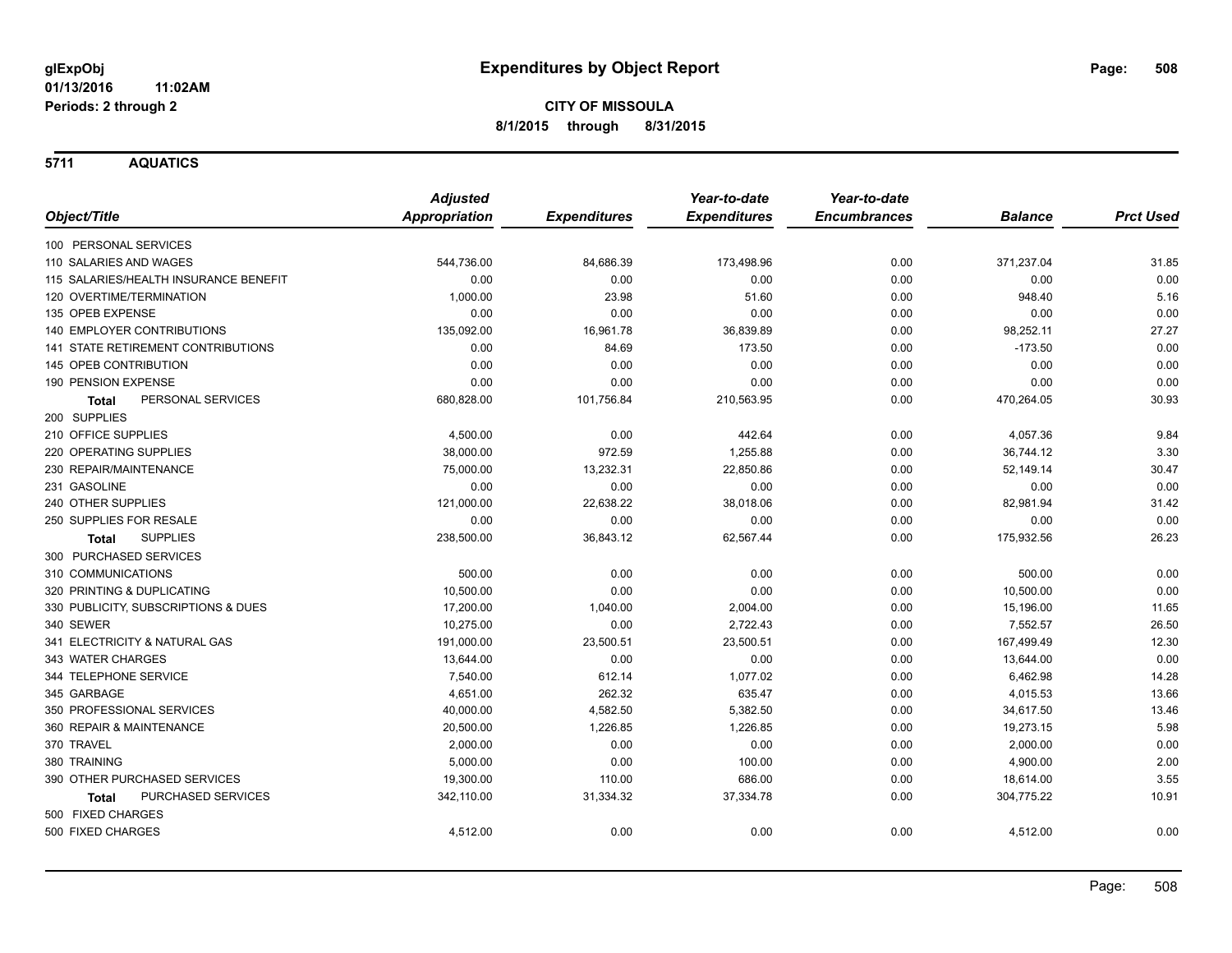**5711 AQUATICS**

|                                      | <b>Adjusted</b>      |                     | Year-to-date        | Year-to-date        |                |                  |
|--------------------------------------|----------------------|---------------------|---------------------|---------------------|----------------|------------------|
| Object/Title                         | <b>Appropriation</b> | <b>Expenditures</b> | <b>Expenditures</b> | <b>Encumbrances</b> | <b>Balance</b> | <b>Prct Used</b> |
| 550 MERCHANT SERVICE FEES            | 14,000.00            | 0.00                | 0.00                | 0.00                | 14,000.00      | 0.00             |
| <b>FIXED CHARGES</b><br><b>Total</b> | 18,512.00            | 0.00                | 0.00                | 0.00                | 18,512.00      | 0.00             |
| 600 DEBT SERVICE                     |                      |                     |                     |                     |                |                  |
| 610 PRINCIPAL                        | 12,377.00            | 0.00                | 0.00                | 0.00                | 12,377.00      | 0.00             |
| 620 INTEREST / SERVICE FEES          | 0.00                 | 0.00                | 0.00                | 0.00                | 0.00           | 0.00             |
| <b>DEBT SERVICE</b><br><b>Total</b>  | 12,377.00            | 0.00                | 0.00                | 0.00                | 12,377.00      | 0.00             |
| 800 OTHER OBJECTS                    |                      |                     |                     |                     |                |                  |
| 820 TRANSFERS TO OTHER FUNDS         | 0.00                 | 0.00                | 0.00                | 0.00                | 0.00           | 0.00             |
| 830 DEPRECIATION                     | 0.00                 | 0.00                | 0.00                | 0.00                | 0.00           | 0.00             |
| <b>OTHER OBJECTS</b><br><b>Total</b> | 0.00                 | 0.00                | 0.00                | 0.00                | 0.00           | 0.00             |
| 900 CAPITAL OUTLAY                   |                      |                     |                     |                     |                |                  |
| 900 CAPITAL OUTLAY                   | 0.00                 | 0.00                | 0.00                | 0.00                | 0.00           | 0.00             |
| 920 BUILDINGS                        | 45,000.00            | 0.00                | 0.00                | 0.00                | 45,000.00      | 0.00             |
| 930 IMPROVEMENTS                     | 70,000.00            | 0.00                | 0.00                | 0.00                | 70,000.00      | 0.00             |
| 940 MACHINERY & EQUIPMENT            | 20,000.00            | 0.00                | 0.00                | 0.00                | 20,000.00      | 0.00             |
| <b>CAPITAL OUTLAY</b><br>Total       | 135,000.00           | 0.00                | 0.00                | 0.00                | 135,000.00     | 0.00             |
| <b>AQUATICS</b><br><b>Total</b>      | 1,427,327.00         | 169,934.28          | 310,466.17          | 0.00                | 1,116,860.83   | 21.75            |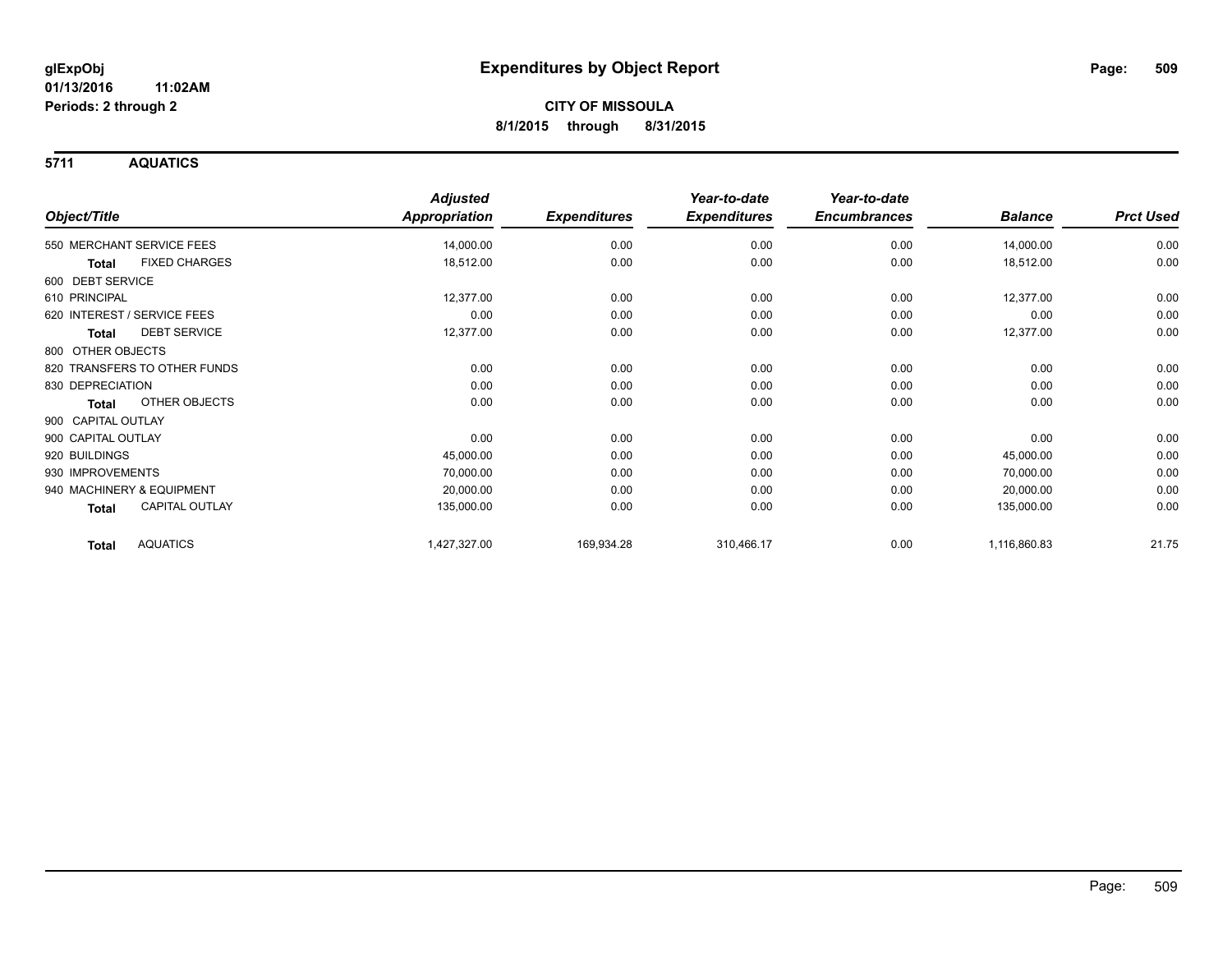#### **6050 EMPLOYEE BENEFIT PLAN FUND**

**390 NON-DEPARTMENTAL**

|                      |                                      | <b>Adjusted</b> |                     | Year-to-date        | Year-to-date        |                |                  |
|----------------------|--------------------------------------|-----------------|---------------------|---------------------|---------------------|----------------|------------------|
| Object/Title         |                                      | Appropriation   | <b>Expenditures</b> | <b>Expenditures</b> | <b>Encumbrances</b> | <b>Balance</b> | <b>Prct Used</b> |
|                      | 300 PURCHASED SERVICES               |                 |                     |                     |                     |                |                  |
|                      | 350 PROFESSIONAL SERVICES            | 50,340.00       | 0.00                | 0.00                | 0.00                | 50,340.00      | 0.00             |
| 351 INSURANCE CLAIMS |                                      | 5,156,229.00    | $-317,374.40$       | 354,635.28          | 0.00                | 4,801,593.72   | 6.88             |
| 352 HEALTH PROGRAMS  |                                      | 94,500.00       | 2,974.29            | 2,974.29            | 0.00                | 91,525.71      | 3.15             |
|                      | 353 ADMINISTRATION EXPENDITURES      | 757,888.00      | 0.00                | 115,257.59          | 0.00                | 642,630.41     | 15.21            |
|                      | 354 TRANSITIONAL REINSURANCE PROGRAM | 78,280.00       | 0.00                | 0.00                | 0.00                | 78,280.00      | 0.00             |
| <b>Total</b>         | <b>PURCHASED SERVICES</b>            | 6,137,237.00    | $-314,400.11$       | 472,867.16          | 0.00                | 5,664,369.84   | 7.70             |
| 500 FIXED CHARGES    |                                      |                 |                     |                     |                     |                |                  |
|                      | 550 MERCHANT SERVICE FEES            | 0.00            | 0.00                | 0.00                | 0.00                | 0.00           | 0.00             |
| <b>Total</b>         | <b>FIXED CHARGES</b>                 | 0.00            | 0.00                | 0.00                | 0.00                | 0.00           | 0.00             |
|                      | 700 GRANTS & CONTRIBUTIONS           |                 |                     |                     |                     |                |                  |
|                      | 700 GRANTS & CONTRIBUTIONS           | 0.00            | 0.00                | 0.00                | 0.00                | 0.00           | 0.00             |
| <b>Total</b>         | <b>GRANTS &amp; CONTRIBUTIONS</b>    | 0.00            | 0.00                | 0.00                | 0.00                | 0.00           | 0.00             |
| 800 OTHER OBJECTS    |                                      |                 |                     |                     |                     |                |                  |
|                      | 820 TRANSFERS TO OTHER FUNDS         | 0.00            | 0.00                | 0.00                | 0.00                | 0.00           | 0.00             |
| <b>Total</b>         | OTHER OBJECTS                        | 0.00            | 0.00                | 0.00                | 0.00                | 0.00           | 0.00             |
| <b>Total</b>         | NON-DEPARTMENTAL                     | 6,137,237.00    | $-314,400.11$       | 472,867.16          | 0.00                | 5,664,369.84   | 7.70             |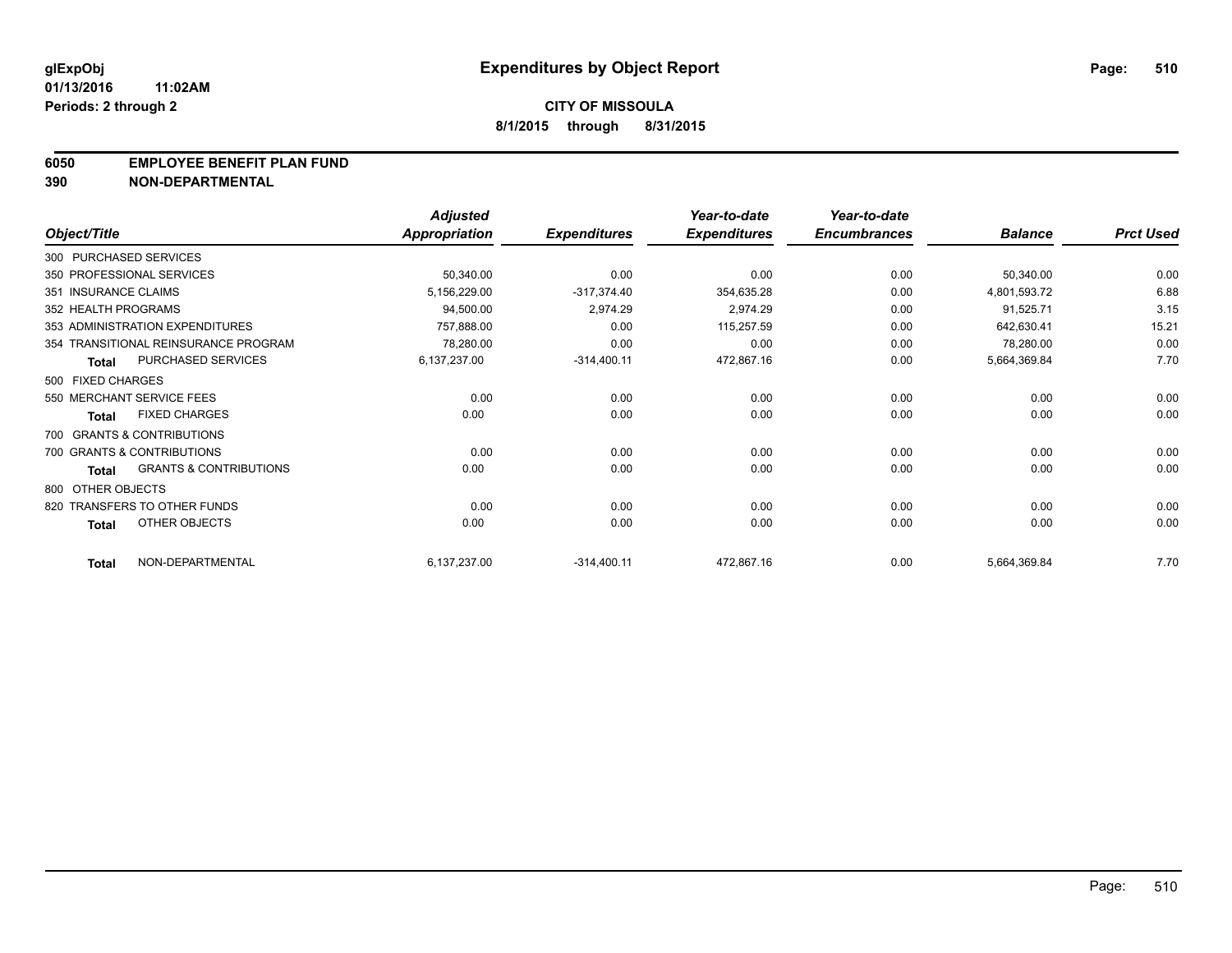## **6050 EMPLOYEE BENEFIT PLAN FUND**

|                      |                                      | <b>Adjusted</b> |                     | Year-to-date        | Year-to-date        |                |                  |
|----------------------|--------------------------------------|-----------------|---------------------|---------------------|---------------------|----------------|------------------|
| Object/Title         |                                      | Appropriation   | <b>Expenditures</b> | <b>Expenditures</b> | <b>Encumbrances</b> | <b>Balance</b> | <b>Prct Used</b> |
|                      | 300 PURCHASED SERVICES               |                 |                     |                     |                     |                |                  |
|                      | 350 PROFESSIONAL SERVICES            | 50,340.00       | 0.00                | 0.00                | 0.00                | 50,340.00      | 0.00             |
| 351 INSURANCE CLAIMS |                                      | 5,156,229.00    | $-317,374.40$       | 354,635.28          | 0.00                | 4,801,593.72   | 6.88             |
| 352 HEALTH PROGRAMS  |                                      | 94,500.00       | 2,974.29            | 2,974.29            | 0.00                | 91,525.71      | 3.15             |
|                      | 353 ADMINISTRATION EXPENDITURES      | 757,888.00      | 0.00                | 115,257.59          | 0.00                | 642,630.41     | 15.21            |
|                      | 354 TRANSITIONAL REINSURANCE PROGRAM | 78,280.00       | 0.00                | 0.00                | 0.00                | 78,280.00      | 0.00             |
| <b>Total</b>         | PURCHASED SERVICES                   | 6,137,237.00    | $-314,400.11$       | 472,867.16          | 0.00                | 5,664,369.84   | 7.70             |
| 500 FIXED CHARGES    |                                      |                 |                     |                     |                     |                |                  |
|                      | 550 MERCHANT SERVICE FEES            | 0.00            | 0.00                | 0.00                | 0.00                | 0.00           | 0.00             |
| <b>Total</b>         | <b>FIXED CHARGES</b>                 | 0.00            | 0.00                | 0.00                | 0.00                | 0.00           | 0.00             |
|                      | 700 GRANTS & CONTRIBUTIONS           |                 |                     |                     |                     |                |                  |
|                      | 700 GRANTS & CONTRIBUTIONS           | 0.00            | 0.00                | 0.00                | 0.00                | 0.00           | 0.00             |
| <b>Total</b>         | <b>GRANTS &amp; CONTRIBUTIONS</b>    | 0.00            | 0.00                | 0.00                | 0.00                | 0.00           | 0.00             |
| 800 OTHER OBJECTS    |                                      |                 |                     |                     |                     |                |                  |
|                      | 820 TRANSFERS TO OTHER FUNDS         | 0.00            | 0.00                | 0.00                | 0.00                | 0.00           | 0.00             |
| <b>Total</b>         | OTHER OBJECTS                        | 0.00            | 0.00                | 0.00                | 0.00                | 0.00           | 0.00             |
| <b>Total</b>         | EMPLOYEE BENEFIT PLAN FUND           | 6,137,237.00    | $-314,400.11$       | 472,867.16          | 0.00                | 5,664,369.84   | 7.70             |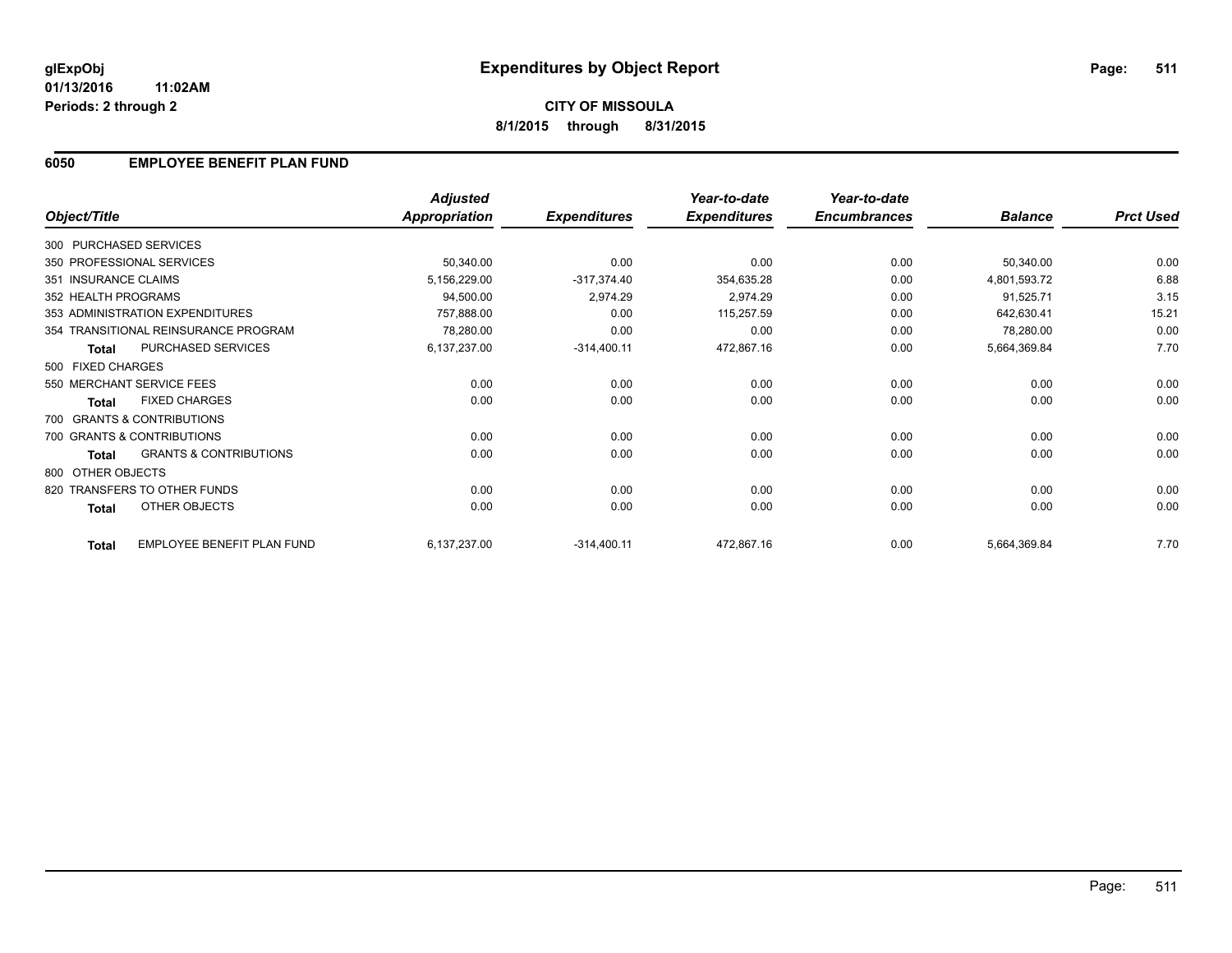**7370 PARKING COMMISSION FUND**

|                                       | <b>Adjusted</b> |                     | Year-to-date        | Year-to-date        |                |                  |
|---------------------------------------|-----------------|---------------------|---------------------|---------------------|----------------|------------------|
| Object/Title                          | Appropriation   | <b>Expenditures</b> | <b>Expenditures</b> | <b>Encumbrances</b> | <b>Balance</b> | <b>Prct Used</b> |
| 100 PERSONAL SERVICES                 |                 |                     |                     |                     |                |                  |
| 110 SALARIES AND WAGES                | 436,749.00      | 29,415.63           | 57,245.36           | 0.00                | 379,503.64     | 13.11            |
| 115 SALARIES/HEALTH INSURANCE BENEFIT | 0.00            | 0.00                | 0.00                | 0.00                | 0.00           | 0.00             |
| 120 OVERTIME/TERMINATION              | 7,234.00        | 15.13               | 30.26               | 0.00                | 7,203.74       | 0.42             |
| 130 OTHER                             | 0.00            | 0.00                | 0.00                | 0.00                | 0.00           | 0.00             |
| 135 OPEB EXPENSE                      | 0.00            | 0.00                | 0.00                | 0.00                | 0.00           | 0.00             |
| 140 EMPLOYER CONTRIBUTIONS            | 197,972.00      | 13,946.55           | 35,457.79           | 0.00                | 162,514.21     | 17.91            |
| 141 STATE RETIREMENT CONTRIBUTIONS    | 0.00            | 29.42               | 57.25               | 0.00                | $-57.25$       | 0.00             |
| 145 OPEB CONTRIBUTION                 | 0.00            | 0.00                | 0.00                | 0.00                | 0.00           | 0.00             |
| PERSONAL SERVICES<br>Total            | 641,955.00      | 43,406.73           | 92,790.66           | 0.00                | 549,164.34     | 14.45            |
| 200 SUPPLIES                          |                 |                     |                     |                     |                |                  |
| 210 OFFICE SUPPLIES                   | 5,400.00        | 923.87              | 923.87              | 0.00                | 4,476.13       | 17.11            |
| 220 OPERATING SUPPLIES                | 15,000.00       | 620.63              | 638.58              | 0.00                | 14,361.42      | 4.26             |
| 230 REPAIR/MAINTENANCE                | 18,000.00       | 186.01              | 186.01              | 0.00                | 17,813.99      | 1.03             |
| 231 GASOLINE                          | 8,000.00        | 311.16              | 311.16              | 0.00                | 7,688.84       | 3.89             |
| <b>SUPPLIES</b><br><b>Total</b>       | 46,400.00       | 2,041.67            | 2,059.62            | 0.00                | 44,340.38      | 4.44             |
| 300 PURCHASED SERVICES                |                 |                     |                     |                     |                |                  |
| 310 COMMUNICATIONS                    | 17,338.00       | 803.21              | 1,176.25            | 0.00                | 16, 161. 75    | 6.78             |
| 320 PRINTING & DUPLICATING            | 10,000.00       | 0.00                | 0.00                | 0.00                | 10,000.00      | 0.00             |
| 330 PUBLICITY, SUBSCRIPTIONS & DUES   | 5,000.00        | 248.74              | 538.74              | 0.00                | 4,461.26       | 10.77            |
| 340 SEWER                             | 137.00          | 0.00                | 70.25               | 0.00                | 66.75          | 51.28            |
| 341 ELECTRICITY & NATURAL GAS         | 36,440.00       | 2,072.82            | 2,072.82            | 0.00                | 34,367.18      | 5.69             |
| 343 WATER CHARGES                     | 4,000.00        | 1,065.57            | 1,065.57            | 0.00                | 2,934.43       | 26.64            |
| 344 TELEPHONE SERVICE                 | 5,200.00        | 350.62              | 350.62              | 0.00                | 4,849.38       | 6.74             |
| 345 GARBAGE                           | 3,000.00        | 406.90              | 773.50              | 0.00                | 2,226.50       | 25.78            |
| 350 PROFESSIONAL SERVICES             | 61,250.00       | 2,712.00            | 2,712.00            | 0.00                | 58,538.00      | 4.43             |
| 360 REPAIR & MAINTENANCE              | 72,500.00       | 1,196.89            | 1,857.30            | 0.00                | 70,642.70      | 2.56             |
| 370 TRAVEL                            | 1,600.00        | 0.00                | 1,900.30            | 0.00                | $-300.30$      | 118.77           |
| 380 TRAINING                          | 1,900.00        | 0.00                | 0.00                | 0.00                | 1,900.00       | 0.00             |
| 390 OTHER PURCHASED SERVICES          | 188,805.00      | 871.20              | 1,015.97            | 0.00                | 187,789.03     | 0.54             |
| PURCHASED SERVICES<br><b>Total</b>    | 407,170.00      | 9,727.95            | 13,533.32           | 0.00                | 393,636.68     | 3.32             |
| 400 BUILDING MATERIALS                |                 |                     |                     |                     |                |                  |
| <b>400 BUILDING MATERIALS</b>         | 0.00            | 0.00                | 0.00                | 0.00                | 0.00           | 0.00             |
| <b>BUILDING MATERIALS</b><br>Total    | 0.00            | 0.00                | 0.00                | 0.00                | 0.00           | 0.00             |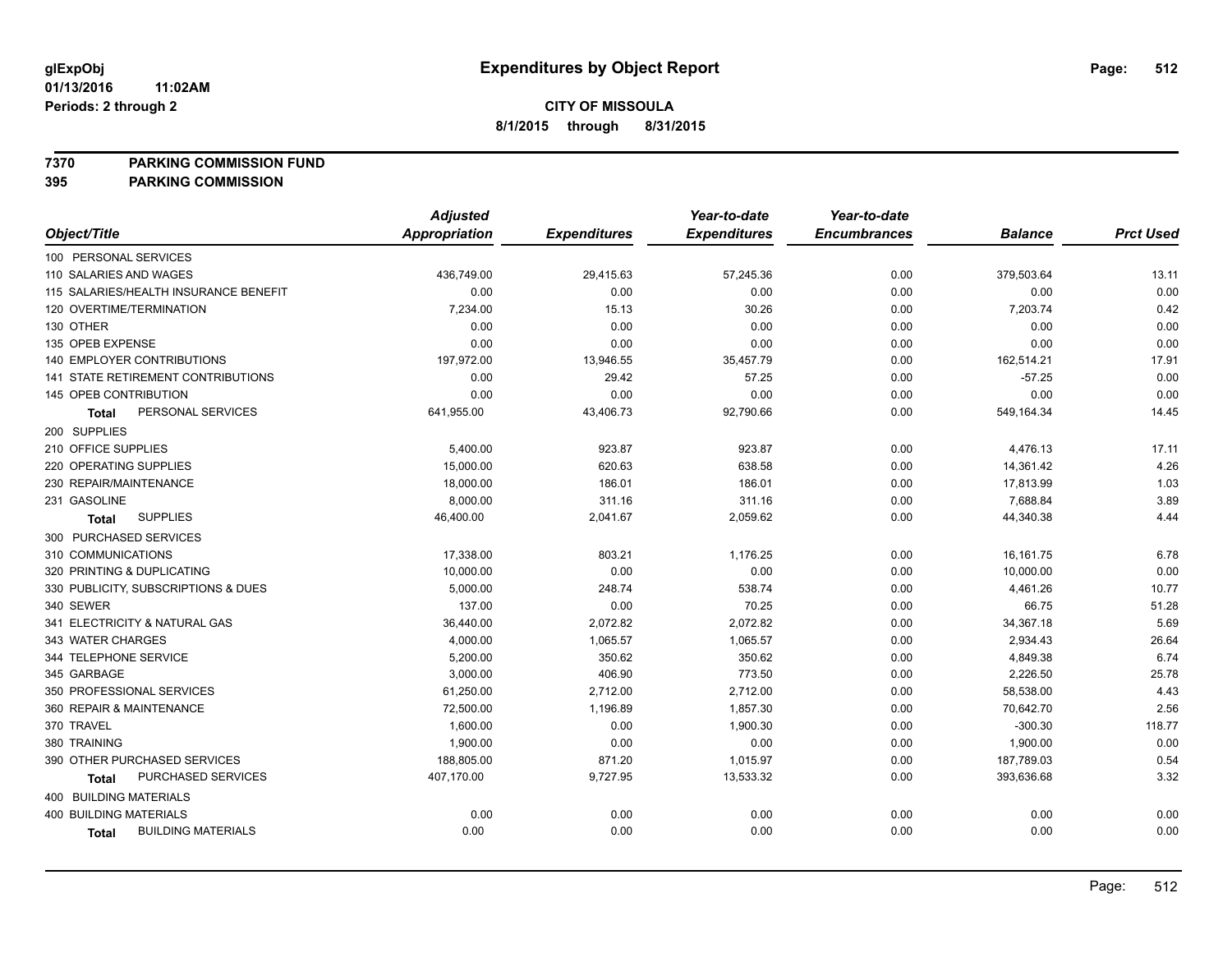#### **7370 PARKING COMMISSION FUND**

|                             |                                   | <b>Adjusted</b>      |                     | Year-to-date        | Year-to-date        |                |                  |
|-----------------------------|-----------------------------------|----------------------|---------------------|---------------------|---------------------|----------------|------------------|
| Object/Title                |                                   | <b>Appropriation</b> | <b>Expenditures</b> | <b>Expenditures</b> | <b>Encumbrances</b> | <b>Balance</b> | <b>Prct Used</b> |
| 500 FIXED CHARGES           |                                   |                      |                     |                     |                     |                |                  |
| 500 FIXED CHARGES           |                                   | 168,621.00           | 0.00                | 1,650.00            | 0.00                | 166,971.00     | 0.98             |
| 550 MERCHANT SERVICE FEES   |                                   | 21,500.00            | 0.00                | 0.00                | 0.00                | 21,500.00      | 0.00             |
| <b>Total</b>                | <b>FIXED CHARGES</b>              | 190,121.00           | 0.00                | 1,650.00            | 0.00                | 188,471.00     | 0.87             |
| 600 DEBT SERVICE            |                                   |                      |                     |                     |                     |                |                  |
| 610 PRINCIPAL               |                                   | 0.00                 | 0.00                | 0.00                | 0.00                | 0.00           | 0.00             |
| 620 INTEREST / SERVICE FEES |                                   | 0.00                 | 4,500.00            | 4,500.00            | 0.00                | $-4,500.00$    | 0.00             |
| <b>Total</b>                | <b>DEBT SERVICE</b>               | 0.00                 | 4,500.00            | 4,500.00            | 0.00                | $-4,500.00$    | 0.00             |
| 700 GRANTS & CONTRIBUTIONS  |                                   |                      |                     |                     |                     |                |                  |
| 700 GRANTS & CONTRIBUTIONS  |                                   | 74,000.00            | 2,500.00            | 21,000.00           | 0.00                | 53,000.00      | 28.38            |
| <b>Total</b>                | <b>GRANTS &amp; CONTRIBUTIONS</b> | 74,000.00            | 2,500.00            | 21,000.00           | 0.00                | 53,000.00      | 28.38            |
| 800 OTHER OBJECTS           |                                   |                      |                     |                     |                     |                |                  |
|                             | 820 TRANSFERS TO OTHER FUNDS      | 311,194.00           | 22,971.25           | 45,942.50           | 0.00                | 265,251.50     | 14.76            |
| 845 CONTINGENCY             |                                   | 48.965.00            | 0.00                | 0.00                | 0.00                | 48.965.00      | 0.00             |
| <b>Total</b>                | OTHER OBJECTS                     | 360,159.00           | 22,971.25           | 45,942.50           | 0.00                | 314,216.50     | 12.76            |
| 900 CAPITAL OUTLAY          |                                   |                      |                     |                     |                     |                |                  |
| 920 BUILDINGS               |                                   | 0.00                 | 0.00                | 0.00                | 0.00                | 0.00           | 0.00             |
| 930 IMPROVEMENTS            |                                   | 0.00                 | 0.00                | 0.00                | 0.00                | 0.00           | 0.00             |
| 940 MACHINERY & EQUIPMENT   |                                   | 160,506.00           | 0.00                | 0.00                | 0.00                | 160,506.00     | 0.00             |
| <b>Total</b>                | <b>CAPITAL OUTLAY</b>             | 160,506.00           | 0.00                | 0.00                | 0.00                | 160,506.00     | 0.00             |
| <b>Total</b>                | PARKING COMMISSION                | 1,880,311.00         | 85,147.60           | 181,476.10          | 0.00                | 1,698,834.90   | 9.65             |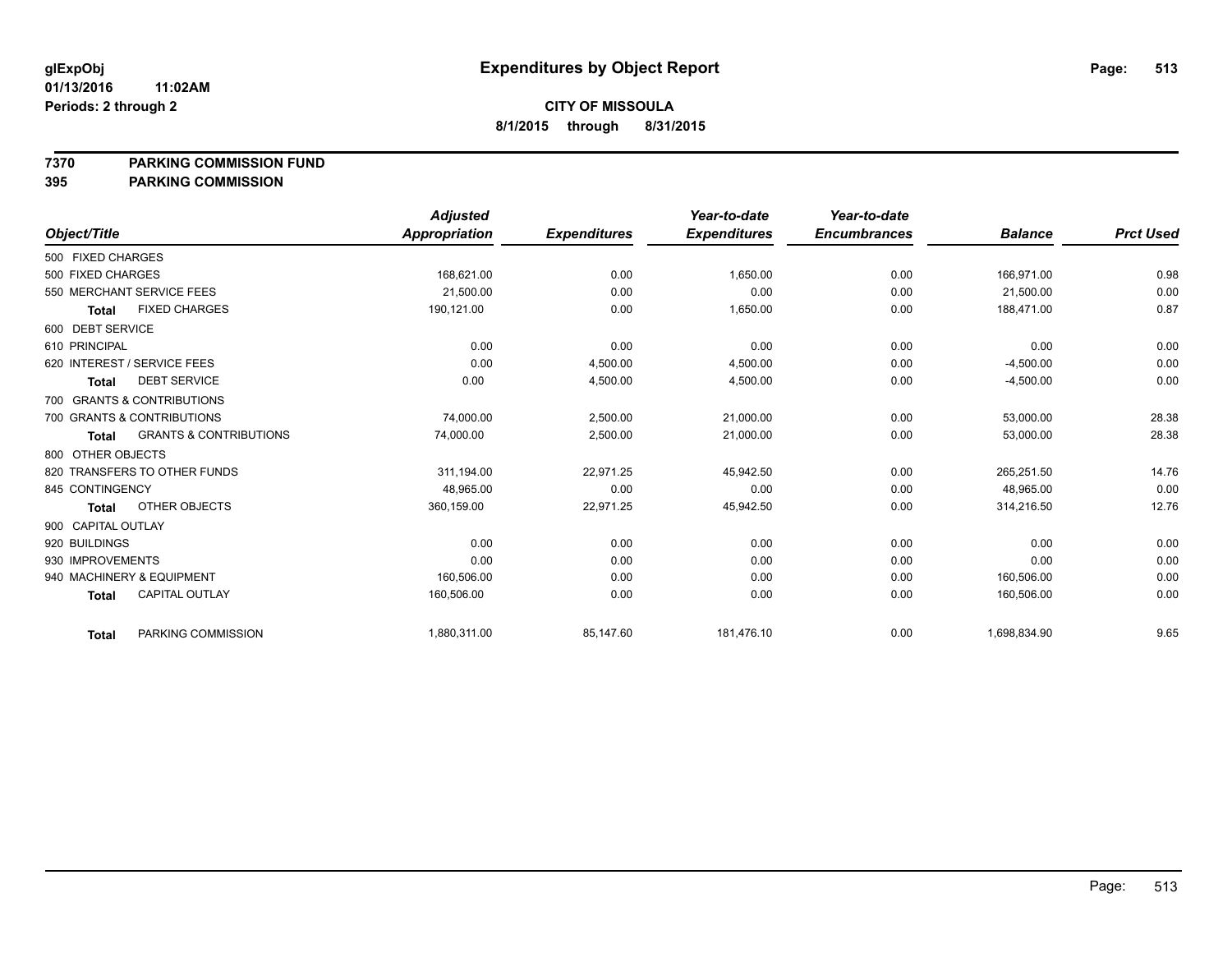#### **7370 PARKING COMMISSION FUND**

**900 DEPRECIATION**

| Object/Title                          | <b>Adjusted</b><br>Appropriation | <b>Expenditures</b> | Year-to-date<br><b>Expenditures</b> | Year-to-date<br><b>Encumbrances</b> | <b>Balance</b> | <b>Prct Used</b> |
|---------------------------------------|----------------------------------|---------------------|-------------------------------------|-------------------------------------|----------------|------------------|
| 800 OTHER OBJECTS                     |                                  |                     |                                     |                                     |                |                  |
| 830 DEPRECIATION                      | 0.00                             | 0.00                | 0.00                                | 0.00                                | 0.00           | 0.00             |
| OTHER OBJECTS<br><b>Total</b>         | 0.00                             | 0.00                | 0.00                                | 0.00                                | 0.00           | 0.00             |
| 900 CAPITAL OUTLAY                    |                                  |                     |                                     |                                     |                |                  |
| 940 MACHINERY & EQUIPMENT             | 0.00                             | 0.00                | 0.00                                | 0.00                                | 0.00           | 0.00             |
| <b>CAPITAL OUTLAY</b><br><b>Total</b> | 0.00                             | 0.00                | 0.00                                | 0.00                                | 0.00           | 0.00             |
| <b>DEPRECIATION</b><br><b>Total</b>   | 0.00                             | 0.00                | 0.00                                | 0.00                                | 0.00           | 0.00             |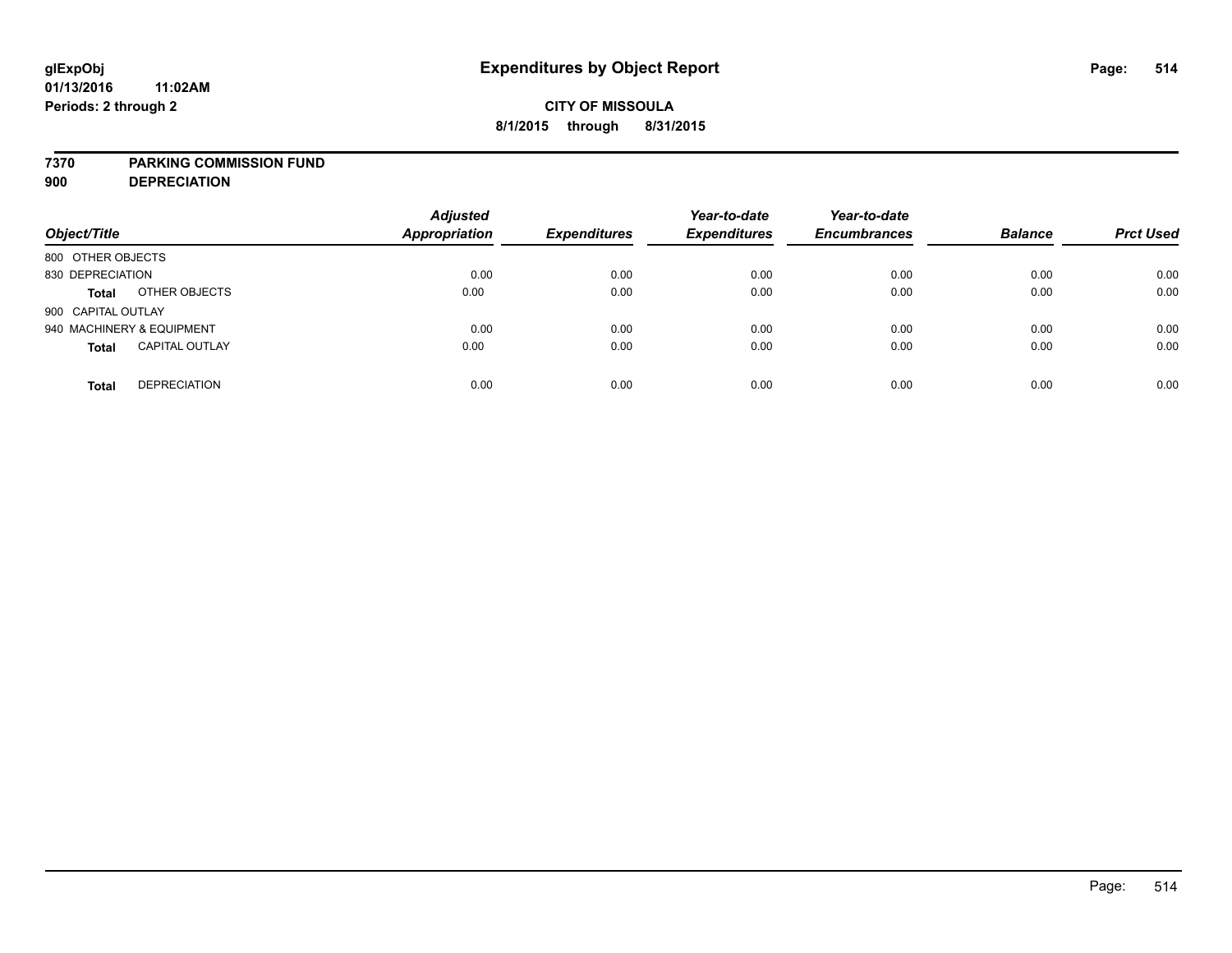# **CITY OF MISSOULA 8/1/2015 through 8/31/2015**

#### **7370 PARKING COMMISSION FUND**

|                                           | <b>Adjusted</b>      |                     | Year-to-date        | Year-to-date        |                |                  |
|-------------------------------------------|----------------------|---------------------|---------------------|---------------------|----------------|------------------|
| Object/Title                              | <b>Appropriation</b> | <b>Expenditures</b> | <b>Expenditures</b> | <b>Encumbrances</b> | <b>Balance</b> | <b>Prct Used</b> |
| 100 PERSONAL SERVICES                     |                      |                     |                     |                     |                |                  |
| 110 SALARIES AND WAGES                    | 436,749.00           | 29,415.63           | 57,245.36           | 0.00                | 379,503.64     | 13.11            |
| 115 SALARIES/HEALTH INSURANCE BENEFIT     | 0.00                 | 0.00                | 0.00                | 0.00                | 0.00           | 0.00             |
| 120 OVERTIME/TERMINATION                  | 7,234.00             | 15.13               | 30.26               | 0.00                | 7,203.74       | 0.42             |
| 130 OTHER                                 | 0.00                 | 0.00                | 0.00                | 0.00                | 0.00           | 0.00             |
| 135 OPEB EXPENSE                          | 0.00                 | 0.00                | 0.00                | 0.00                | 0.00           | 0.00             |
| <b>140 EMPLOYER CONTRIBUTIONS</b>         | 197,972.00           | 13,946.55           | 35,457.79           | 0.00                | 162,514.21     | 17.91            |
| <b>141 STATE RETIREMENT CONTRIBUTIONS</b> | 0.00                 | 29.42               | 57.25               | 0.00                | $-57.25$       | 0.00             |
| <b>145 OPEB CONTRIBUTION</b>              | 0.00                 | 0.00                | 0.00                | 0.00                | 0.00           | 0.00             |
| PERSONAL SERVICES<br><b>Total</b>         | 641,955.00           | 43,406.73           | 92,790.66           | 0.00                | 549,164.34     | 14.45            |
| 200 SUPPLIES                              |                      |                     |                     |                     |                |                  |
| 210 OFFICE SUPPLIES                       | 5,400.00             | 923.87              | 923.87              | 0.00                | 4,476.13       | 17.11            |
| 220 OPERATING SUPPLIES                    | 15,000.00            | 620.63              | 638.58              | 0.00                | 14,361.42      | 4.26             |
| 230 REPAIR/MAINTENANCE                    | 18,000.00            | 186.01              | 186.01              | 0.00                | 17,813.99      | 1.03             |
| 231 GASOLINE                              | 8,000.00             | 311.16              | 311.16              | 0.00                | 7,688.84       | 3.89             |
| <b>SUPPLIES</b><br><b>Total</b>           | 46,400.00            | 2,041.67            | 2,059.62            | 0.00                | 44,340.38      | 4.44             |
| 300 PURCHASED SERVICES                    |                      |                     |                     |                     |                |                  |
| 310 COMMUNICATIONS                        | 17,338.00            | 803.21              | 1,176.25            | 0.00                | 16,161.75      | 6.78             |
| 320 PRINTING & DUPLICATING                | 10,000.00            | 0.00                | 0.00                | 0.00                | 10,000.00      | 0.00             |
| 330 PUBLICITY, SUBSCRIPTIONS & DUES       | 5,000.00             | 248.74              | 538.74              | 0.00                | 4,461.26       | 10.77            |
| 340 SEWER                                 | 137.00               | 0.00                | 70.25               | 0.00                | 66.75          | 51.28            |
| 341 ELECTRICITY & NATURAL GAS             | 36,440.00            | 2,072.82            | 2,072.82            | 0.00                | 34,367.18      | 5.69             |
| 343 WATER CHARGES                         | 4,000.00             | 1,065.57            | 1,065.57            | 0.00                | 2,934.43       | 26.64            |
| 344 TELEPHONE SERVICE                     | 5,200.00             | 350.62              | 350.62              | 0.00                | 4,849.38       | 6.74             |
| 345 GARBAGE                               | 3,000.00             | 406.90              | 773.50              | 0.00                | 2,226.50       | 25.78            |
| 350 PROFESSIONAL SERVICES                 | 61,250.00            | 2,712.00            | 2,712.00            | 0.00                | 58,538.00      | 4.43             |
| 360 REPAIR & MAINTENANCE                  | 72,500.00            | 1,196.89            | 1,857.30            | 0.00                | 70,642.70      | 2.56             |
| 370 TRAVEL                                | 1,600.00             | 0.00                | 1,900.30            | 0.00                | $-300.30$      | 118.77           |
| 380 TRAINING                              | 1,900.00             | 0.00                | 0.00                | 0.00                | 1,900.00       | 0.00             |
| 390 OTHER PURCHASED SERVICES              | 188,805.00           | 871.20              | 1,015.97            | 0.00                | 187,789.03     | 0.54             |
| PURCHASED SERVICES<br><b>Total</b>        | 407,170.00           | 9,727.95            | 13,533.32           | 0.00                | 393,636.68     | 3.32             |
| 400 BUILDING MATERIALS                    |                      |                     |                     |                     |                |                  |
| <b>400 BUILDING MATERIALS</b>             | 0.00                 | 0.00                | 0.00                | 0.00                | 0.00           | 0.00             |
| <b>BUILDING MATERIALS</b><br><b>Total</b> | 0.00                 | 0.00                | 0.00                | 0.00                | 0.00           | 0.00             |
| 500 FIXED CHARGES                         |                      |                     |                     |                     |                |                  |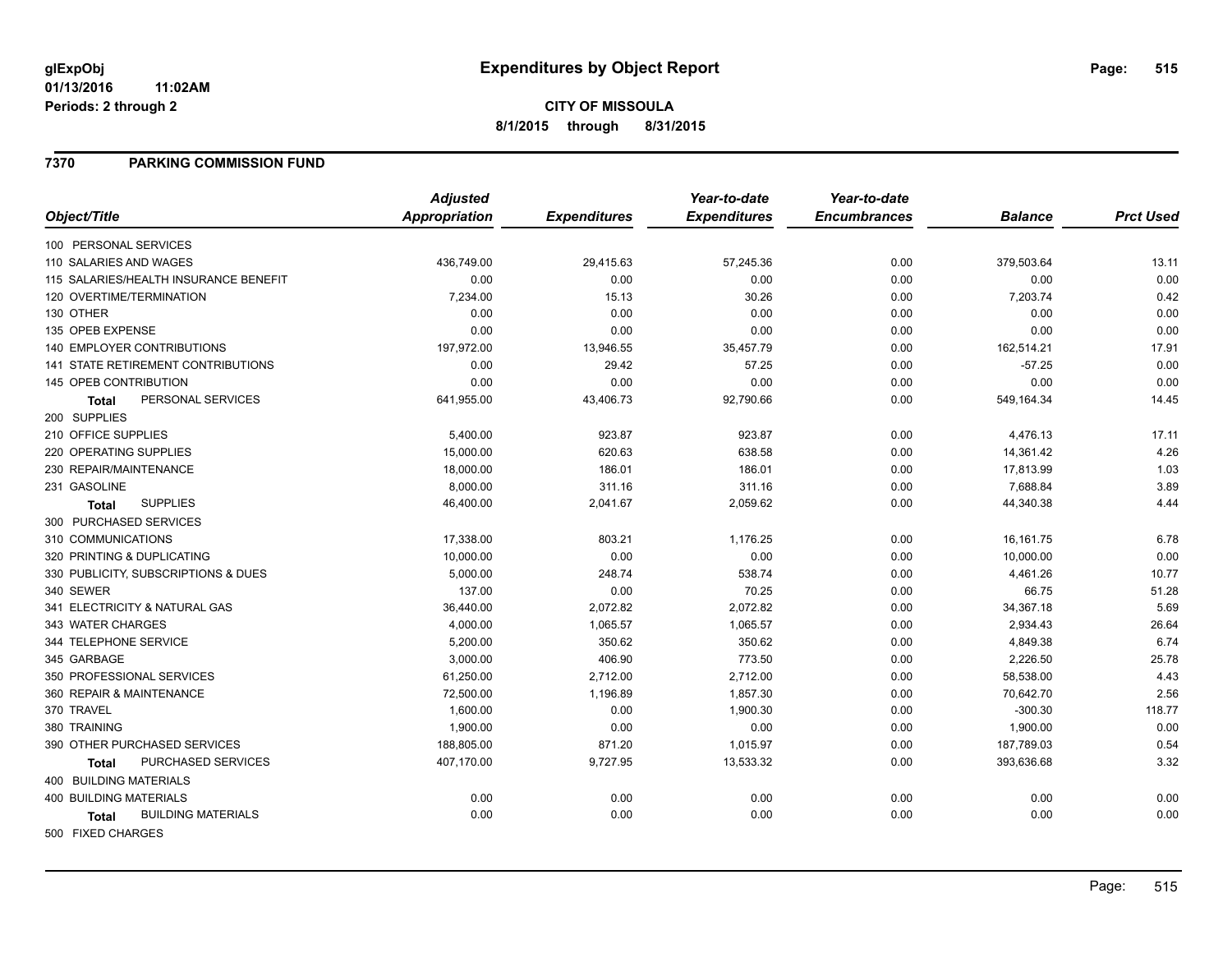**8/1/2015 through 8/31/2015**

### **7370 PARKING COMMISSION FUND**

|                    |                                   | <b>Adjusted</b> |                     | Year-to-date        | Year-to-date        |                |                  |
|--------------------|-----------------------------------|-----------------|---------------------|---------------------|---------------------|----------------|------------------|
| Object/Title       |                                   | Appropriation   | <b>Expenditures</b> | <b>Expenditures</b> | <b>Encumbrances</b> | <b>Balance</b> | <b>Prct Used</b> |
| 500 FIXED CHARGES  |                                   | 168,621.00      | 0.00                | 1,650.00            | 0.00                | 166,971.00     | 0.98             |
|                    | 550 MERCHANT SERVICE FEES         | 21,500.00       | 0.00                | 0.00                | 0.00                | 21,500.00      | 0.00             |
| <b>Total</b>       | <b>FIXED CHARGES</b>              | 190,121.00      | 0.00                | 1,650.00            | 0.00                | 188,471.00     | 0.87             |
| 600 DEBT SERVICE   |                                   |                 |                     |                     |                     |                |                  |
| 610 PRINCIPAL      |                                   | 0.00            | 0.00                | 0.00                | 0.00                | 0.00           | 0.00             |
|                    | 620 INTEREST / SERVICE FEES       | 0.00            | 4,500.00            | 4,500.00            | 0.00                | $-4,500.00$    | 0.00             |
| Total              | <b>DEBT SERVICE</b>               | 0.00            | 4,500.00            | 4,500.00            | 0.00                | $-4,500.00$    | 0.00             |
|                    | 700 GRANTS & CONTRIBUTIONS        |                 |                     |                     |                     |                |                  |
|                    | 700 GRANTS & CONTRIBUTIONS        | 74,000.00       | 2,500.00            | 21,000.00           | 0.00                | 53,000.00      | 28.38            |
| <b>Total</b>       | <b>GRANTS &amp; CONTRIBUTIONS</b> | 74,000.00       | 2,500.00            | 21,000.00           | 0.00                | 53,000.00      | 28.38            |
| 800 OTHER OBJECTS  |                                   |                 |                     |                     |                     |                |                  |
|                    | 820 TRANSFERS TO OTHER FUNDS      | 311,194.00      | 22,971.25           | 45,942.50           | 0.00                | 265,251.50     | 14.76            |
| 830 DEPRECIATION   |                                   | 0.00            | 0.00                | 0.00                | 0.00                | 0.00           | 0.00             |
| 845 CONTINGENCY    |                                   | 48,965.00       | 0.00                | 0.00                | 0.00                | 48,965.00      | 0.00             |
| <b>Total</b>       | OTHER OBJECTS                     | 360,159.00      | 22,971.25           | 45,942.50           | 0.00                | 314,216.50     | 12.76            |
| 900 CAPITAL OUTLAY |                                   |                 |                     |                     |                     |                |                  |
| 920 BUILDINGS      |                                   | 0.00            | 0.00                | 0.00                | 0.00                | 0.00           | 0.00             |
| 930 IMPROVEMENTS   |                                   | 0.00            | 0.00                | 0.00                | 0.00                | 0.00           | 0.00             |
|                    | 940 MACHINERY & EQUIPMENT         | 160,506.00      | 0.00                | 0.00                | 0.00                | 160,506.00     | 0.00             |
| <b>Total</b>       | <b>CAPITAL OUTLAY</b>             | 160,506.00      | 0.00                | 0.00                | 0.00                | 160,506.00     | 0.00             |
| <b>Total</b>       | PARKING COMMISSION FUND           | 1,880,311.00    | 85,147.60           | 181,476.10          | 0.00                | 1,698,834.90   | 9.65             |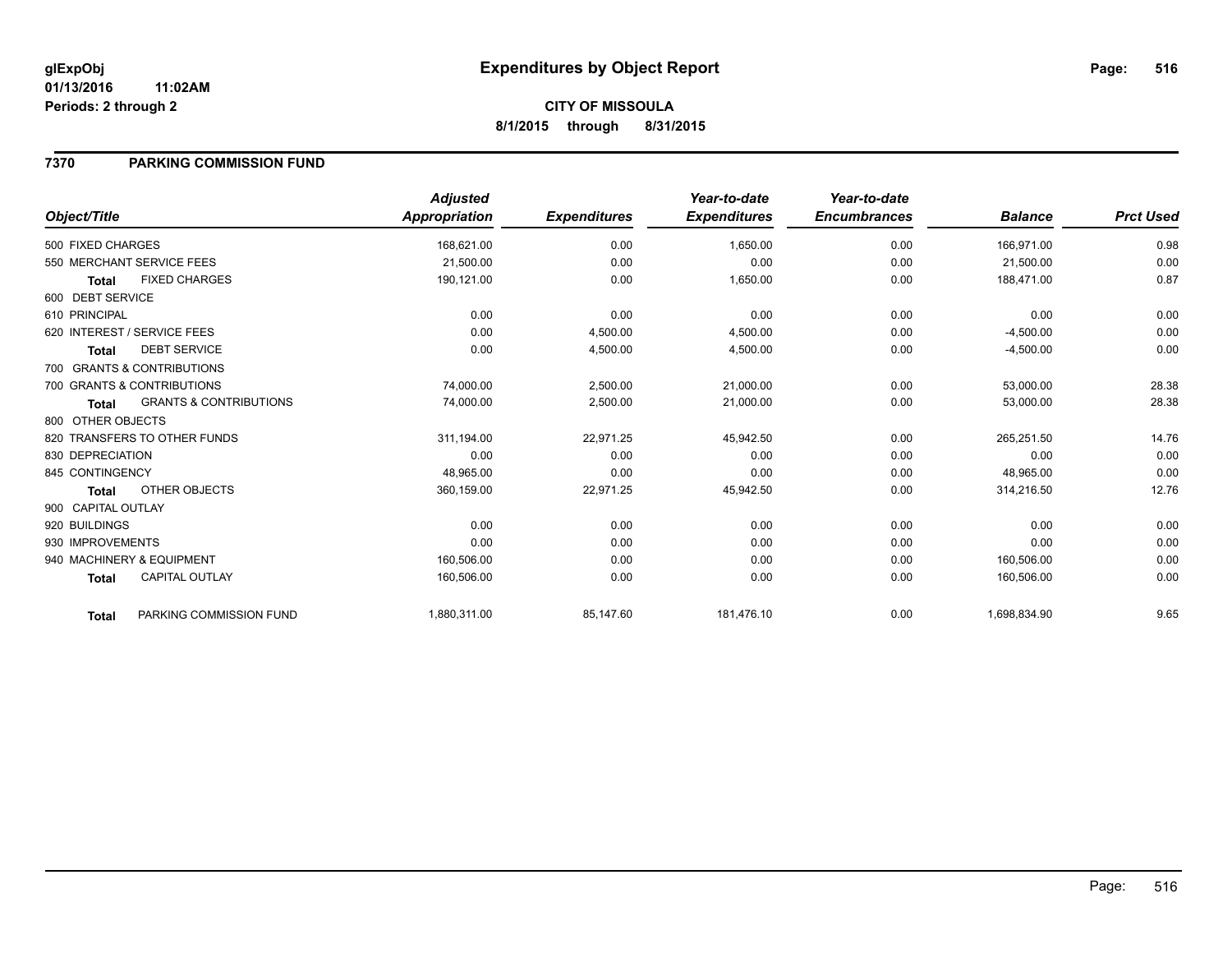#### **7371 FRONT STREET PARKING BONDS**

|                   |                              | <b>Adjusted</b> |                     | Year-to-date        | Year-to-date        |                |                  |
|-------------------|------------------------------|-----------------|---------------------|---------------------|---------------------|----------------|------------------|
| Object/Title      |                              | Appropriation   | <b>Expenditures</b> | <b>Expenditures</b> | <b>Encumbrances</b> | <b>Balance</b> | <b>Prct Used</b> |
| 500 FIXED CHARGES |                              |                 |                     |                     |                     |                |                  |
|                   | 550 MERCHANT SERVICE FEES    | 0.00            | 0.00                | 0.00                | 0.00                | 0.00           | 0.00             |
| <b>Total</b>      | <b>FIXED CHARGES</b>         | 0.00            | 0.00                | 0.00                | 0.00                | 0.00           | 0.00             |
| 600 DEBT SERVICE  |                              |                 |                     |                     |                     |                |                  |
|                   | 620 INTEREST / SERVICE FEES  | 272.925.00      | 0.00                | $-67.852.34$        | 0.00                | 340.777.34     | $-24.86$         |
| <b>Total</b>      | <b>DEBT SERVICE</b>          | 272.925.00      | 0.00                | $-67,852.34$        | 0.00                | 340,777.34     | $-24.86$         |
| 800 OTHER OBJECTS |                              |                 |                     |                     |                     |                |                  |
|                   | 820 TRANSFERS TO OTHER FUNDS | 0.00            | 0.00                | 0.00                | 0.00                | 0.00           | 0.00             |
| <b>Total</b>      | OTHER OBJECTS                | 0.00            | 0.00                | 0.00                | 0.00                | 0.00           | 0.00             |
| <b>Total</b>      | PARKING COMMISSION           | 272,925.00      | 0.00                | $-67,852.34$        | 0.00                | 340,777.34     | $-24.86$         |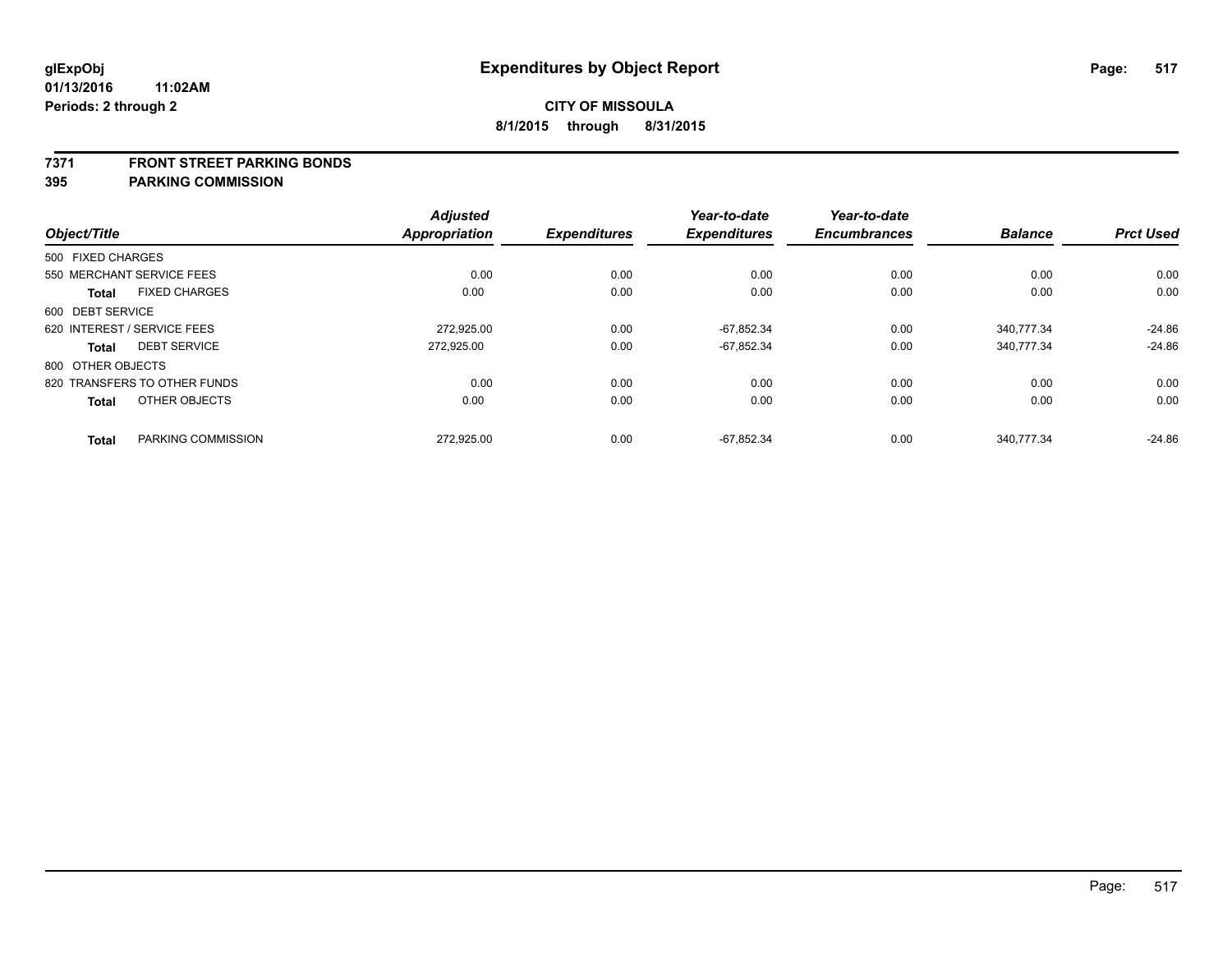### **7371 FRONT STREET PARKING BONDS**

| Object/Title      |                                   | <b>Adjusted</b><br><b>Appropriation</b> | <b>Expenditures</b> | Year-to-date<br><b>Expenditures</b> | Year-to-date<br><b>Encumbrances</b> | <b>Balance</b> | <b>Prct Used</b> |
|-------------------|-----------------------------------|-----------------------------------------|---------------------|-------------------------------------|-------------------------------------|----------------|------------------|
| 500 FIXED CHARGES |                                   |                                         |                     |                                     |                                     |                |                  |
|                   | 550 MERCHANT SERVICE FEES         | 0.00                                    | 0.00                | 0.00                                | 0.00                                | 0.00           | 0.00             |
| <b>Total</b>      | <b>FIXED CHARGES</b>              | 0.00                                    | 0.00                | 0.00                                | 0.00                                | 0.00           | 0.00             |
| 600 DEBT SERVICE  |                                   |                                         |                     |                                     |                                     |                |                  |
|                   | 620 INTEREST / SERVICE FEES       | 272,925.00                              | 0.00                | $-67,852.34$                        | 0.00                                | 340,777.34     | $-24.86$         |
| <b>Total</b>      | <b>DEBT SERVICE</b>               | 272,925.00                              | 0.00                | $-67,852.34$                        | 0.00                                | 340,777.34     | $-24.86$         |
| 800 OTHER OBJECTS |                                   |                                         |                     |                                     |                                     |                |                  |
|                   | 820 TRANSFERS TO OTHER FUNDS      | 0.00                                    | 0.00                | 0.00                                | 0.00                                | 0.00           | 0.00             |
| <b>Total</b>      | OTHER OBJECTS                     | 0.00                                    | 0.00                | 0.00                                | 0.00                                | 0.00           | 0.00             |
| <b>Total</b>      | <b>FRONT STREET PARKING BONDS</b> | 272.925.00                              | 0.00                | $-67.852.34$                        | 0.00                                | 340.777.34     | $-24.86$         |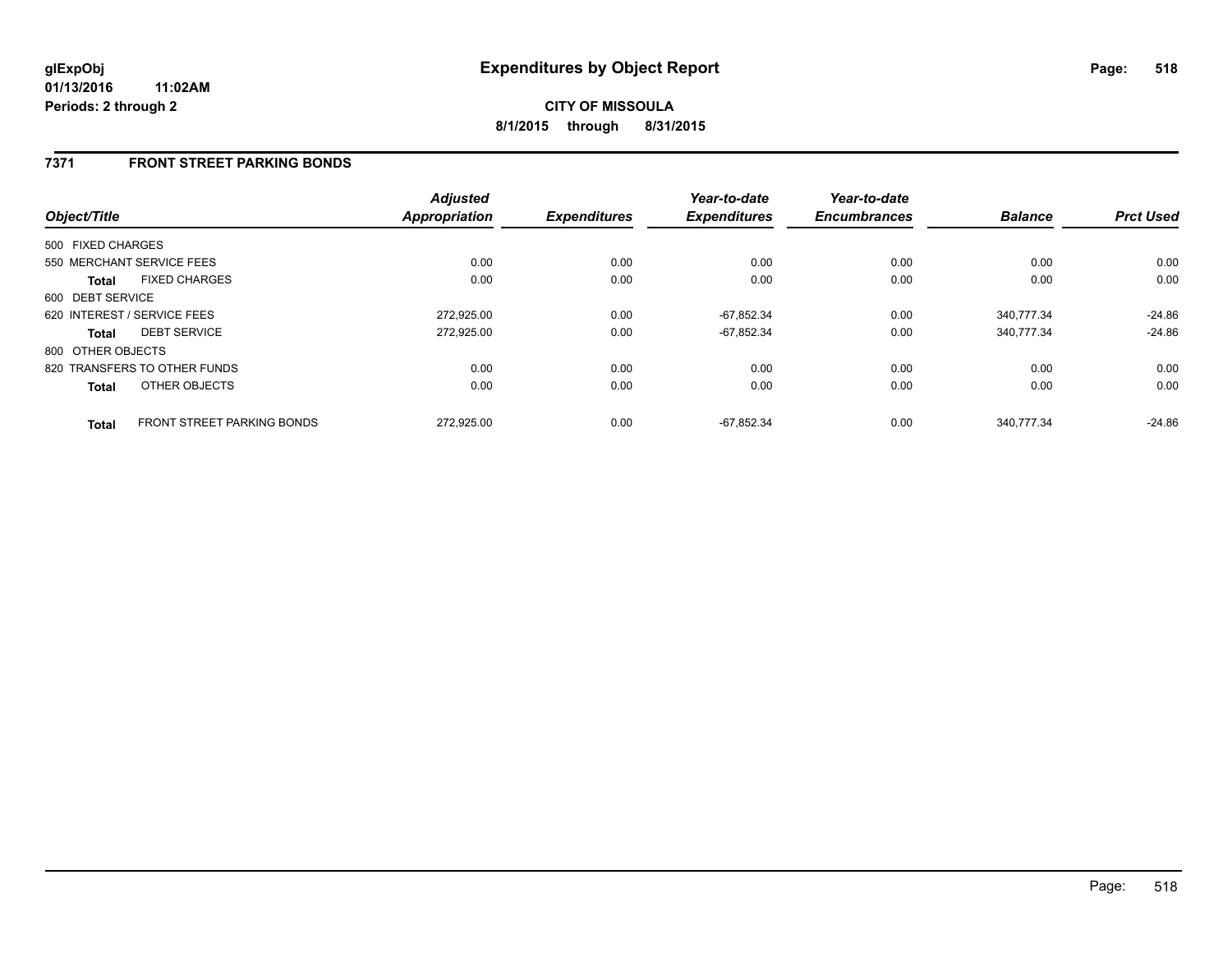#### **7372 SINKING FUND/FRONT ST PARKING BONDS**

| Object/Title                 |                      | <b>Adjusted</b><br><b>Appropriation</b> | <b>Expenditures</b> | Year-to-date<br><b>Expenditures</b> | Year-to-date<br><b>Encumbrances</b> | <b>Balance</b> | <b>Prct Used</b> |
|------------------------------|----------------------|-----------------------------------------|---------------------|-------------------------------------|-------------------------------------|----------------|------------------|
| 500 FIXED CHARGES            |                      |                                         |                     |                                     |                                     |                |                  |
| 550 MERCHANT SERVICE FEES    |                      | 0.00                                    | 0.00                | 0.00                                | 0.00                                | 0.00           | 0.00             |
| <b>Total</b>                 | <b>FIXED CHARGES</b> | 0.00                                    | 0.00                | 0.00                                | 0.00                                | 0.00           | 0.00             |
| 600 DEBT SERVICE             |                      |                                         |                     |                                     |                                     |                |                  |
| 610 PRINCIPAL                |                      | 185,000.00                              | 0.00                | 0.00                                | 0.00                                | 185,000.00     | 0.00             |
| 620 INTEREST / SERVICE FEES  |                      | 0.00                                    | 0.00                | 0.00                                | 0.00                                | 0.00           | 0.00             |
| <b>Total</b>                 | <b>DEBT SERVICE</b>  | 185,000.00                              | 0.00                | 0.00                                | 0.00                                | 185,000.00     | 0.00             |
| 800 OTHER OBJECTS            |                      |                                         |                     |                                     |                                     |                |                  |
| 820 TRANSFERS TO OTHER FUNDS |                      | 0.00                                    | 0.00                | 0.00                                | 0.00                                | 0.00           | 0.00             |
| <b>Total</b>                 | OTHER OBJECTS        | 0.00                                    | 0.00                | 0.00                                | 0.00                                | 0.00           | 0.00             |
|                              |                      |                                         |                     |                                     |                                     |                |                  |
| <b>Total</b>                 | PARKING COMMISSION   | 185,000.00                              | 0.00                | 0.00                                | 0.00                                | 185,000.00     | 0.00             |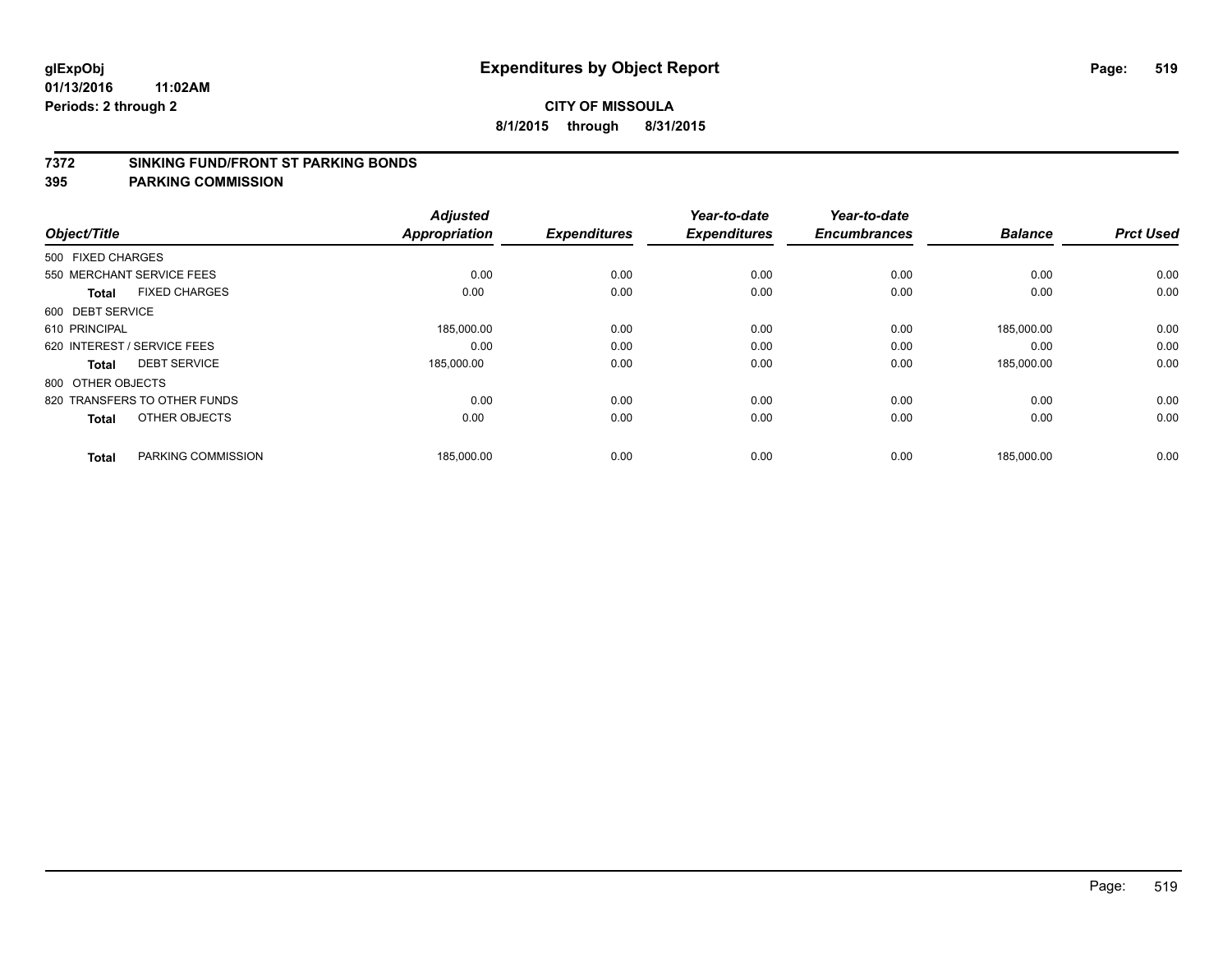## **CITY OF MISSOULA 8/1/2015 through 8/31/2015**

## **7372 SINKING FUND/FRONT ST PARKING BONDS**

| Object/Title                                      | <b>Adjusted</b><br>Appropriation | <b>Expenditures</b> | Year-to-date<br><b>Expenditures</b> | Year-to-date<br><b>Encumbrances</b> | <b>Balance</b> | <b>Prct Used</b> |
|---------------------------------------------------|----------------------------------|---------------------|-------------------------------------|-------------------------------------|----------------|------------------|
| 500 FIXED CHARGES                                 |                                  |                     |                                     |                                     |                |                  |
| 550 MERCHANT SERVICE FEES                         | 0.00                             | 0.00                | 0.00                                | 0.00                                | 0.00           | 0.00             |
| <b>FIXED CHARGES</b><br><b>Total</b>              | 0.00                             | 0.00                | 0.00                                | 0.00                                | 0.00           | 0.00             |
| 600 DEBT SERVICE                                  |                                  |                     |                                     |                                     |                |                  |
| 610 PRINCIPAL                                     | 185,000.00                       | 0.00                | 0.00                                | 0.00                                | 185,000.00     | 0.00             |
| 620 INTEREST / SERVICE FEES                       | 0.00                             | 0.00                | 0.00                                | 0.00                                | 0.00           | 0.00             |
| <b>DEBT SERVICE</b><br><b>Total</b>               | 185,000.00                       | 0.00                | 0.00                                | 0.00                                | 185.000.00     | 0.00             |
| 800 OTHER OBJECTS                                 |                                  |                     |                                     |                                     |                |                  |
| 820 TRANSFERS TO OTHER FUNDS                      | 0.00                             | 0.00                | 0.00                                | 0.00                                | 0.00           | 0.00             |
| OTHER OBJECTS<br><b>Total</b>                     | 0.00                             | 0.00                | 0.00                                | 0.00                                | 0.00           | 0.00             |
| SINKING FUND/FRONT ST PARKING BON<br><b>Total</b> | 185,000.00                       | 0.00                | 0.00                                | 0.00                                | 185,000.00     | 0.00             |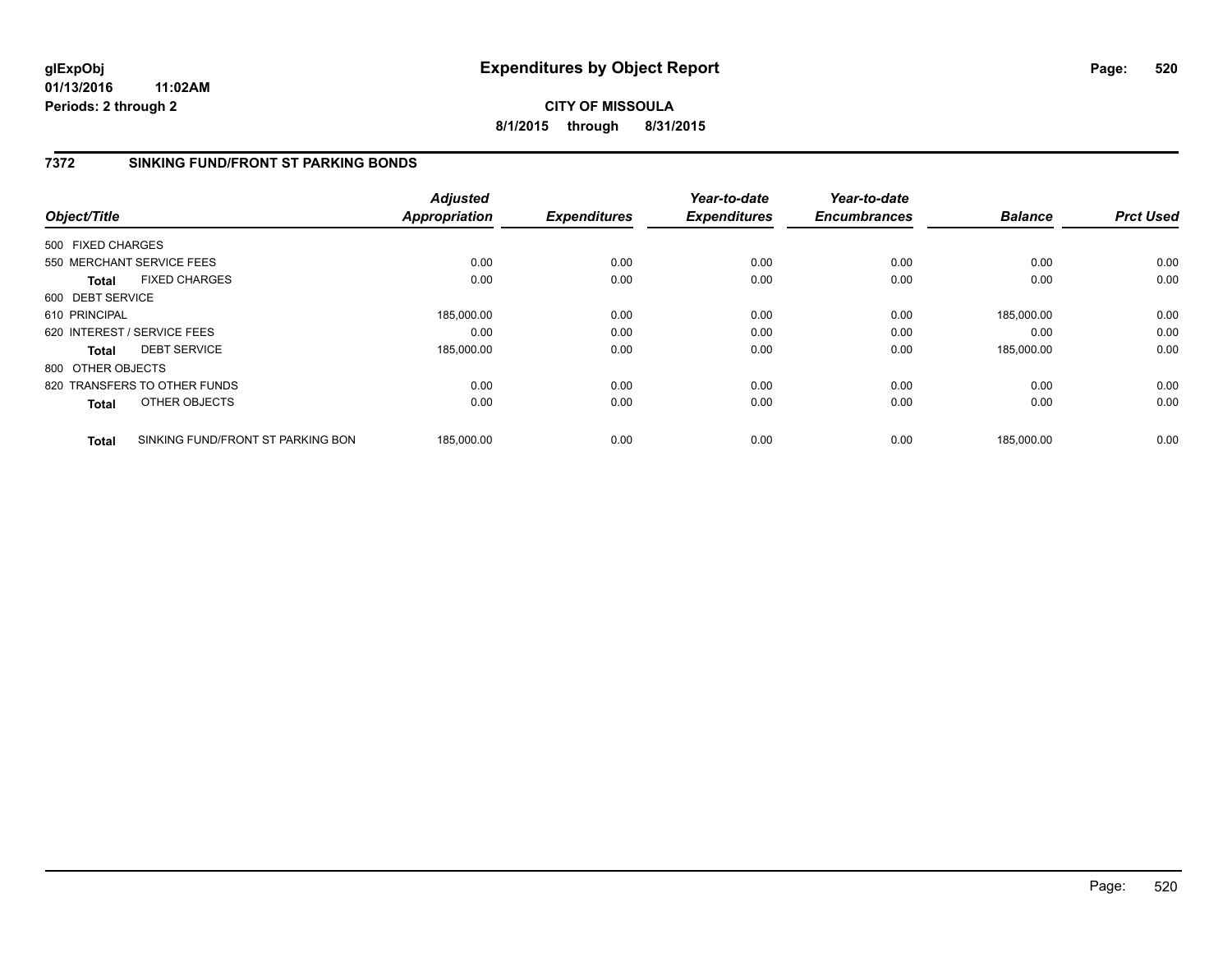#### **7373 MPC SERIES 2010B CONSTRUCTION**

|                              |                           | <b>Adjusted</b>      |                     | Year-to-date        | Year-to-date        |                |                  |
|------------------------------|---------------------------|----------------------|---------------------|---------------------|---------------------|----------------|------------------|
| Object/Title                 |                           | <b>Appropriation</b> | <b>Expenditures</b> | <b>Expenditures</b> | <b>Encumbrances</b> | <b>Balance</b> | <b>Prct Used</b> |
| 300 PURCHASED SERVICES       |                           |                      |                     |                     |                     |                |                  |
| 350 PROFESSIONAL SERVICES    |                           | 0.00                 | 0.00                | 0.00                | 0.00                | 0.00           | 0.00             |
| 390 OTHER PURCHASED SERVICES |                           | 0.00                 | 0.00                | 0.00                | 0.00                | 0.00           | 0.00             |
| <b>Total</b>                 | <b>PURCHASED SERVICES</b> | 0.00                 | 0.00                | 0.00                | 0.00                | 0.00           | 0.00             |
| 500 FIXED CHARGES            |                           |                      |                     |                     |                     |                |                  |
| 550 MERCHANT SERVICE FEES    |                           | 0.00                 | 0.00                | 0.00                | 0.00                | 0.00           | 0.00             |
| <b>Total</b>                 | <b>FIXED CHARGES</b>      | 0.00                 | 0.00                | 0.00                | 0.00                | 0.00           | 0.00             |
| 600 DEBT SERVICE             |                           |                      |                     |                     |                     |                |                  |
| 600 DEBT SERVICE             |                           | 0.00                 | 0.00                | 0.00                | 0.00                | 0.00           | 0.00             |
| 610 PRINCIPAL                |                           | 0.00                 | 0.00                | 0.00                | 0.00                | 0.00           | 0.00             |
| 620 INTEREST / SERVICE FEES  |                           | 0.00                 | 0.00                | 0.00                | 0.00                | 0.00           | 0.00             |
| <b>Total</b>                 | <b>DEBT SERVICE</b>       | 0.00                 | 0.00                | 0.00                | 0.00                | 0.00           | 0.00             |
| 800 OTHER OBJECTS            |                           |                      |                     |                     |                     |                |                  |
| 820 TRANSFERS TO OTHER FUNDS |                           | 0.00                 | 0.00                | 0.00                | 0.00                | 0.00           | 0.00             |
| <b>Total</b>                 | OTHER OBJECTS             | 0.00                 | 0.00                | 0.00                | 0.00                | 0.00           | 0.00             |
| 900 CAPITAL OUTLAY           |                           |                      |                     |                     |                     |                |                  |
| 900 CAPITAL OUTLAY           |                           | 0.00                 | 0.00                | 0.00                | 0.00                | 0.00           | 0.00             |
| 920 BUILDINGS                |                           | 0.00                 | 0.00                | 0.00                | 0.00                | 0.00           | 0.00             |
| 930 IMPROVEMENTS             |                           | 0.00                 | 0.00                | 0.00                | 0.00                | 0.00           | 0.00             |
| <b>Total</b>                 | <b>CAPITAL OUTLAY</b>     | 0.00                 | 0.00                | 0.00                | 0.00                | 0.00           | 0.00             |
| <b>Total</b>                 | PARKING COMMISSION        | 0.00                 | 0.00                | 0.00                | 0.00                | 0.00           | 0.00             |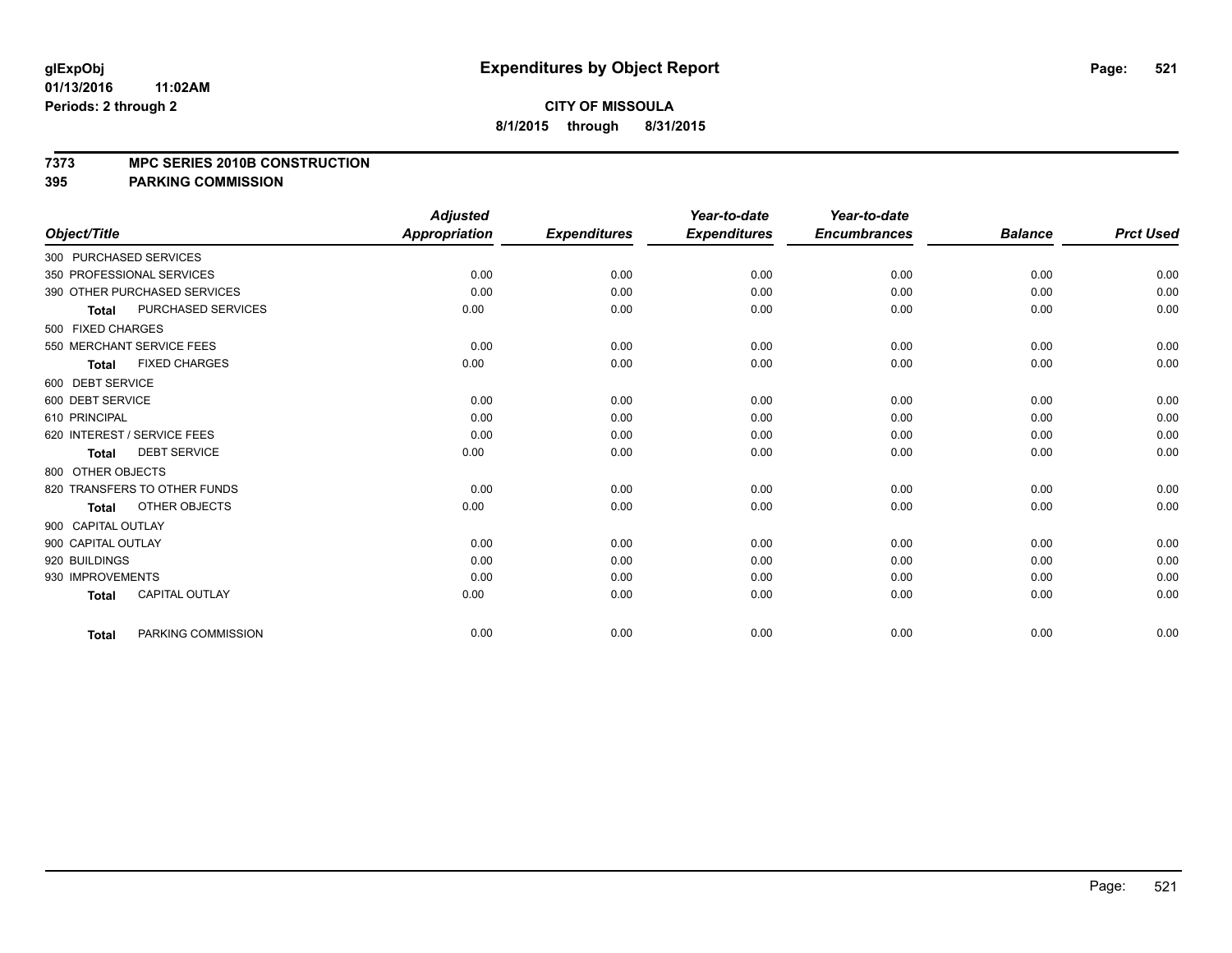#### **7373 MPC SERIES 2010B CONSTRUCTION**

**900 DEPRECIATION**

| Object/Title                         | <b>Adjusted</b><br>Appropriation | <b>Expenditures</b> | Year-to-date<br><b>Expenditures</b> | Year-to-date<br><b>Encumbrances</b> | <b>Balance</b> | <b>Prct Used</b> |
|--------------------------------------|----------------------------------|---------------------|-------------------------------------|-------------------------------------|----------------|------------------|
| 500 FIXED CHARGES                    |                                  |                     |                                     |                                     |                |                  |
| 550 MERCHANT SERVICE FEES            | 0.00                             | 0.00                | 0.00                                | 0.00                                | 0.00           | 0.00             |
| <b>FIXED CHARGES</b><br><b>Total</b> | 0.00                             | 0.00                | 0.00                                | 0.00                                | 0.00           | 0.00             |
| 800 OTHER OBJECTS                    |                                  |                     |                                     |                                     |                |                  |
| 830 DEPRECIATION                     | 0.00                             | 0.00                | 0.00                                | 0.00                                | 0.00           | 0.00             |
| OTHER OBJECTS<br><b>Total</b>        | 0.00                             | 0.00                | 0.00                                | 0.00                                | 0.00           | 0.00             |
| <b>DEPRECIATION</b><br><b>Total</b>  | 0.00                             | 0.00                | 0.00                                | 0.00                                | 0.00           | 0.00             |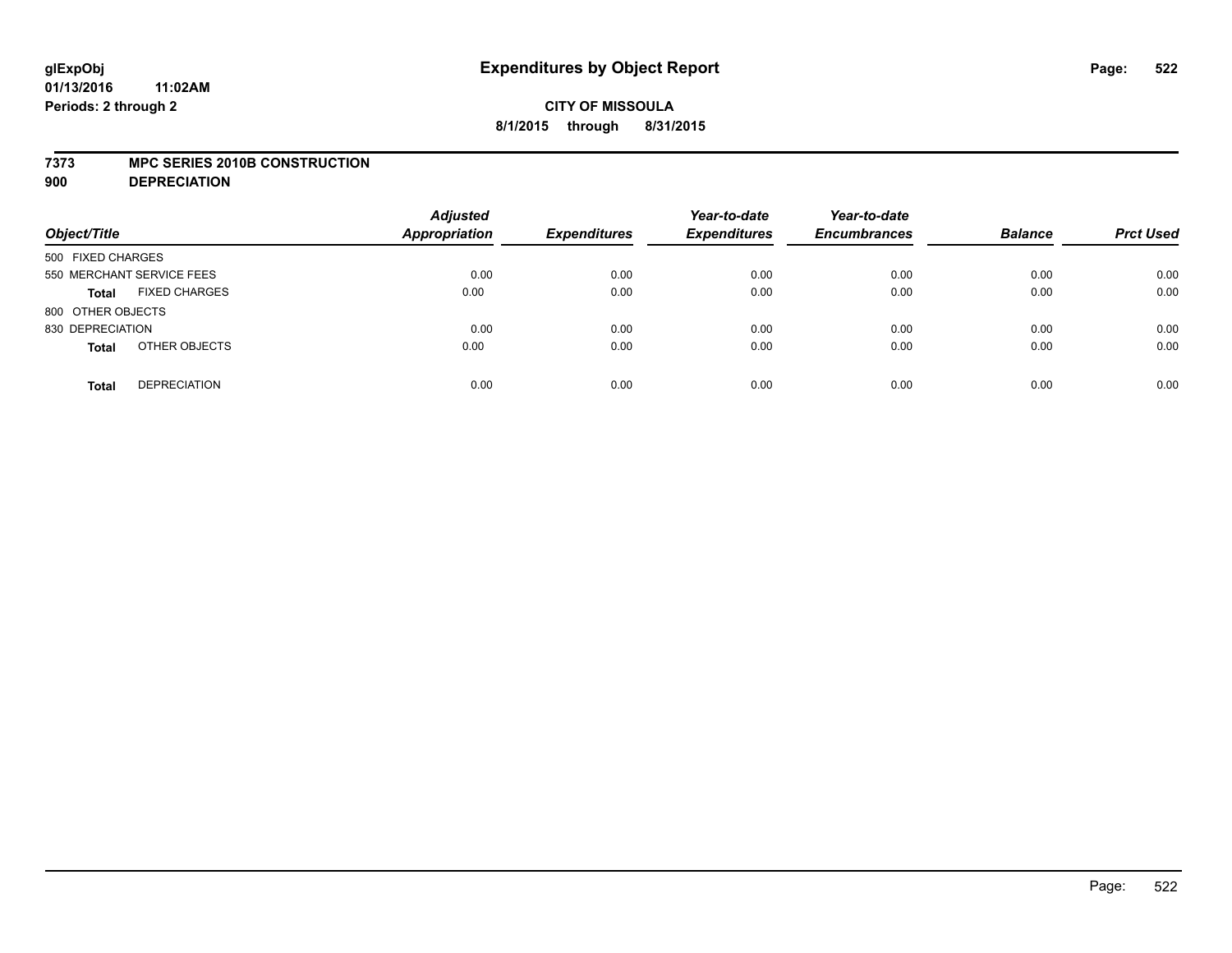**CITY OF MISSOULA 8/1/2015 through 8/31/2015**

## **7373 MPC SERIES 2010B CONSTRUCTION**

|                                      |                               | <b>Adjusted</b>      |                     | Year-to-date        | Year-to-date        |                |                  |
|--------------------------------------|-------------------------------|----------------------|---------------------|---------------------|---------------------|----------------|------------------|
| Object/Title                         |                               | <b>Appropriation</b> | <b>Expenditures</b> | <b>Expenditures</b> | <b>Encumbrances</b> | <b>Balance</b> | <b>Prct Used</b> |
| 300 PURCHASED SERVICES               |                               |                      |                     |                     |                     |                |                  |
| 350 PROFESSIONAL SERVICES            |                               | 0.00                 | 0.00                | 0.00                | 0.00                | 0.00           | 0.00             |
| 390 OTHER PURCHASED SERVICES         |                               | 0.00                 | 0.00                | 0.00                | 0.00                | 0.00           | 0.00             |
| PURCHASED SERVICES<br><b>Total</b>   |                               | 0.00                 | 0.00                | 0.00                | 0.00                | 0.00           | 0.00             |
| 500 FIXED CHARGES                    |                               |                      |                     |                     |                     |                |                  |
| 550 MERCHANT SERVICE FEES            |                               | 0.00                 | 0.00                | 0.00                | 0.00                | 0.00           | 0.00             |
| <b>FIXED CHARGES</b><br><b>Total</b> |                               | 0.00                 | 0.00                | 0.00                | 0.00                | 0.00           | 0.00             |
| 600 DEBT SERVICE                     |                               |                      |                     |                     |                     |                |                  |
| 600 DEBT SERVICE                     |                               | 0.00                 | 0.00                | 0.00                | 0.00                | 0.00           | 0.00             |
| 610 PRINCIPAL                        |                               | 0.00                 | 0.00                | 0.00                | 0.00                | 0.00           | 0.00             |
| 620 INTEREST / SERVICE FEES          |                               | 0.00                 | 0.00                | 0.00                | 0.00                | 0.00           | 0.00             |
| <b>DEBT SERVICE</b><br><b>Total</b>  |                               | 0.00                 | 0.00                | 0.00                | 0.00                | 0.00           | 0.00             |
| 800 OTHER OBJECTS                    |                               |                      |                     |                     |                     |                |                  |
| 820 TRANSFERS TO OTHER FUNDS         |                               | 0.00                 | 0.00                | 0.00                | 0.00                | 0.00           | 0.00             |
| 830 DEPRECIATION                     |                               | 0.00                 | 0.00                | 0.00                | 0.00                | 0.00           | 0.00             |
| OTHER OBJECTS<br><b>Total</b>        |                               | 0.00                 | 0.00                | 0.00                | 0.00                | 0.00           | 0.00             |
| 900 CAPITAL OUTLAY                   |                               |                      |                     |                     |                     |                |                  |
| 900 CAPITAL OUTLAY                   |                               | 0.00                 | 0.00                | 0.00                | 0.00                | 0.00           | 0.00             |
| 920 BUILDINGS                        |                               | 0.00                 | 0.00                | 0.00                | 0.00                | 0.00           | 0.00             |
| 930 IMPROVEMENTS                     |                               | 0.00                 | 0.00                | 0.00                | 0.00                | 0.00           | 0.00             |
| CAPITAL OUTLAY<br><b>Total</b>       |                               | 0.00                 | 0.00                | 0.00                | 0.00                | 0.00           | 0.00             |
|                                      |                               |                      |                     |                     |                     |                | 0.00             |
| Total                                | MPC SERIES 2010B CONSTRUCTION | 0.00                 | 0.00                | 0.00                | 0.00                | 0.00           |                  |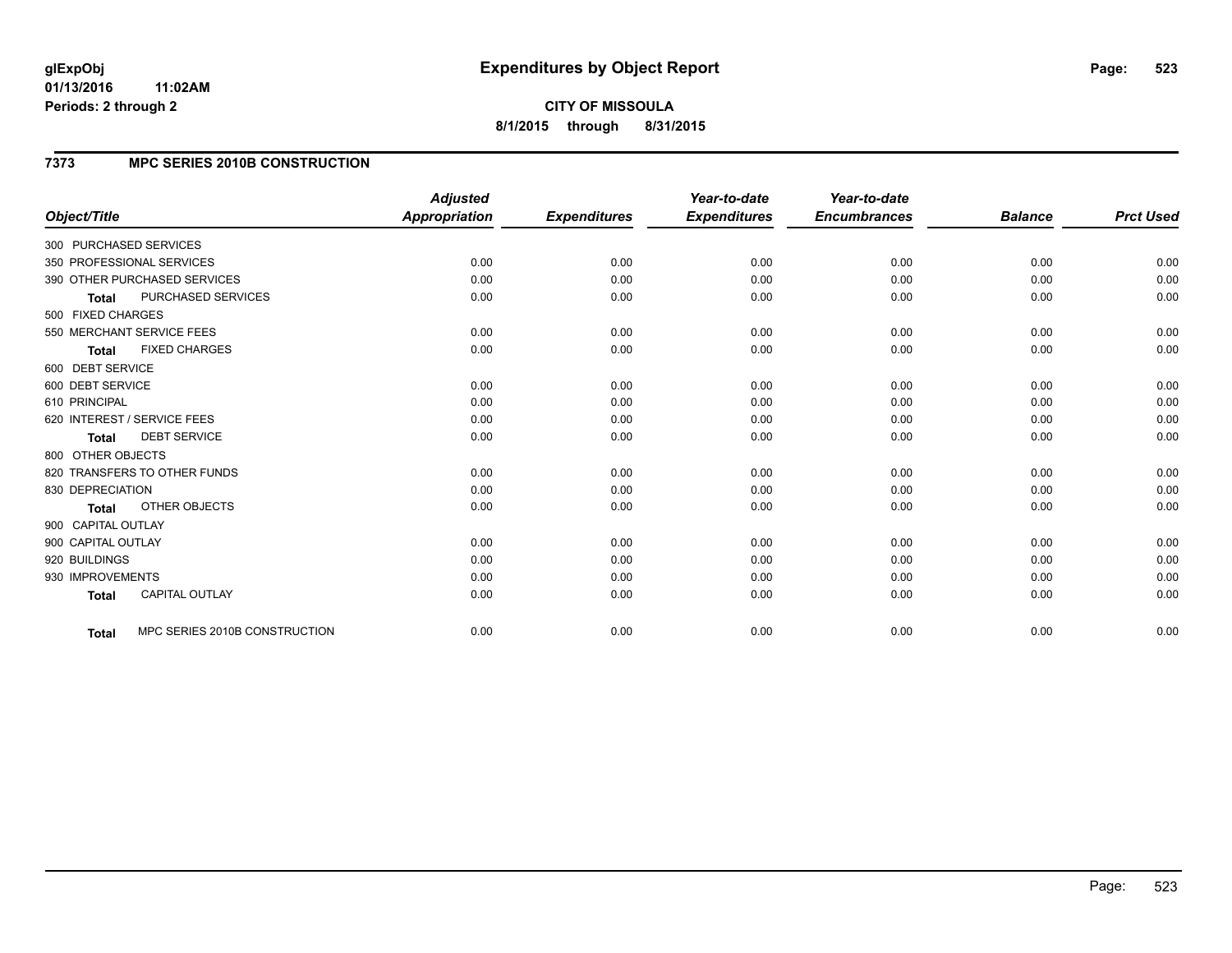#### **7374 RESERVE FUND-PARKING BONDS**

|                                       | <b>Adjusted</b>      |                     | Year-to-date        | Year-to-date        |                |                  |
|---------------------------------------|----------------------|---------------------|---------------------|---------------------|----------------|------------------|
| Object/Title                          | <b>Appropriation</b> | <b>Expenditures</b> | <b>Expenditures</b> | <b>Encumbrances</b> | <b>Balance</b> | <b>Prct Used</b> |
| 500 FIXED CHARGES                     |                      |                     |                     |                     |                |                  |
| 550 MERCHANT SERVICE FEES             | 0.00                 | 0.00                | 0.00                | 0.00                | 0.00           | 0.00             |
| <b>FIXED CHARGES</b><br><b>Total</b>  | 0.00                 | 0.00                | 0.00                | 0.00                | 0.00           | 0.00             |
| 900 CAPITAL OUTLAY                    |                      |                     |                     |                     |                |                  |
| 920 BUILDINGS                         | 0.00                 | 0.00                | 0.00                | 0.00                | 0.00           | 0.00             |
| 930 IMPROVEMENTS                      | 0.00                 | 0.00                | 0.00                | 0.00                | 0.00           | 0.00             |
| <b>CAPITAL OUTLAY</b><br><b>Total</b> | 0.00                 | 0.00                | 0.00                | 0.00                | 0.00           | 0.00             |
| PARKING COMMISSION<br><b>Total</b>    | 0.00                 | 0.00                | 0.00                | 0.00                | 0.00           | 0.00             |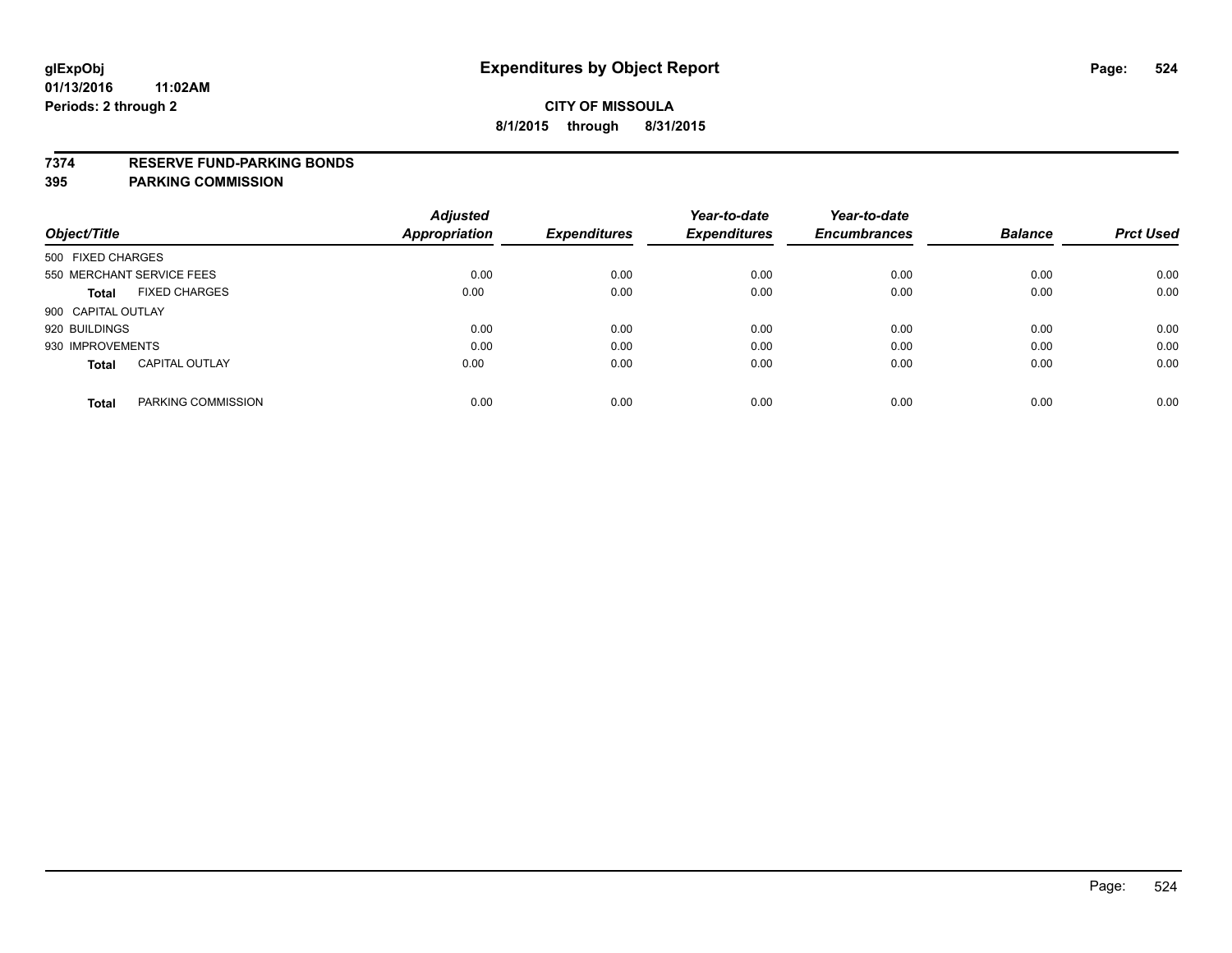### **7374 RESERVE FUND-PARKING BONDS**

| Object/Title       |                                   | <b>Adjusted</b><br><b>Appropriation</b> | <b>Expenditures</b> | Year-to-date<br><b>Expenditures</b> | Year-to-date<br><b>Encumbrances</b> | <b>Balance</b> | <b>Prct Used</b> |
|--------------------|-----------------------------------|-----------------------------------------|---------------------|-------------------------------------|-------------------------------------|----------------|------------------|
| 500 FIXED CHARGES  |                                   |                                         |                     |                                     |                                     |                |                  |
|                    | 550 MERCHANT SERVICE FEES         | 0.00                                    | 0.00                | 0.00                                | 0.00                                | 0.00           | 0.00             |
| <b>Total</b>       | <b>FIXED CHARGES</b>              | 0.00                                    | 0.00                | 0.00                                | 0.00                                | 0.00           | 0.00             |
| 900 CAPITAL OUTLAY |                                   |                                         |                     |                                     |                                     |                |                  |
| 920 BUILDINGS      |                                   | 0.00                                    | 0.00                | 0.00                                | 0.00                                | 0.00           | 0.00             |
| 930 IMPROVEMENTS   |                                   | 0.00                                    | 0.00                | 0.00                                | 0.00                                | 0.00           | 0.00             |
| <b>Total</b>       | <b>CAPITAL OUTLAY</b>             | 0.00                                    | 0.00                | 0.00                                | 0.00                                | 0.00           | 0.00             |
| <b>Total</b>       | <b>RESERVE FUND-PARKING BONDS</b> | 0.00                                    | 0.00                | 0.00                                | 0.00                                | 0.00           | 0.00             |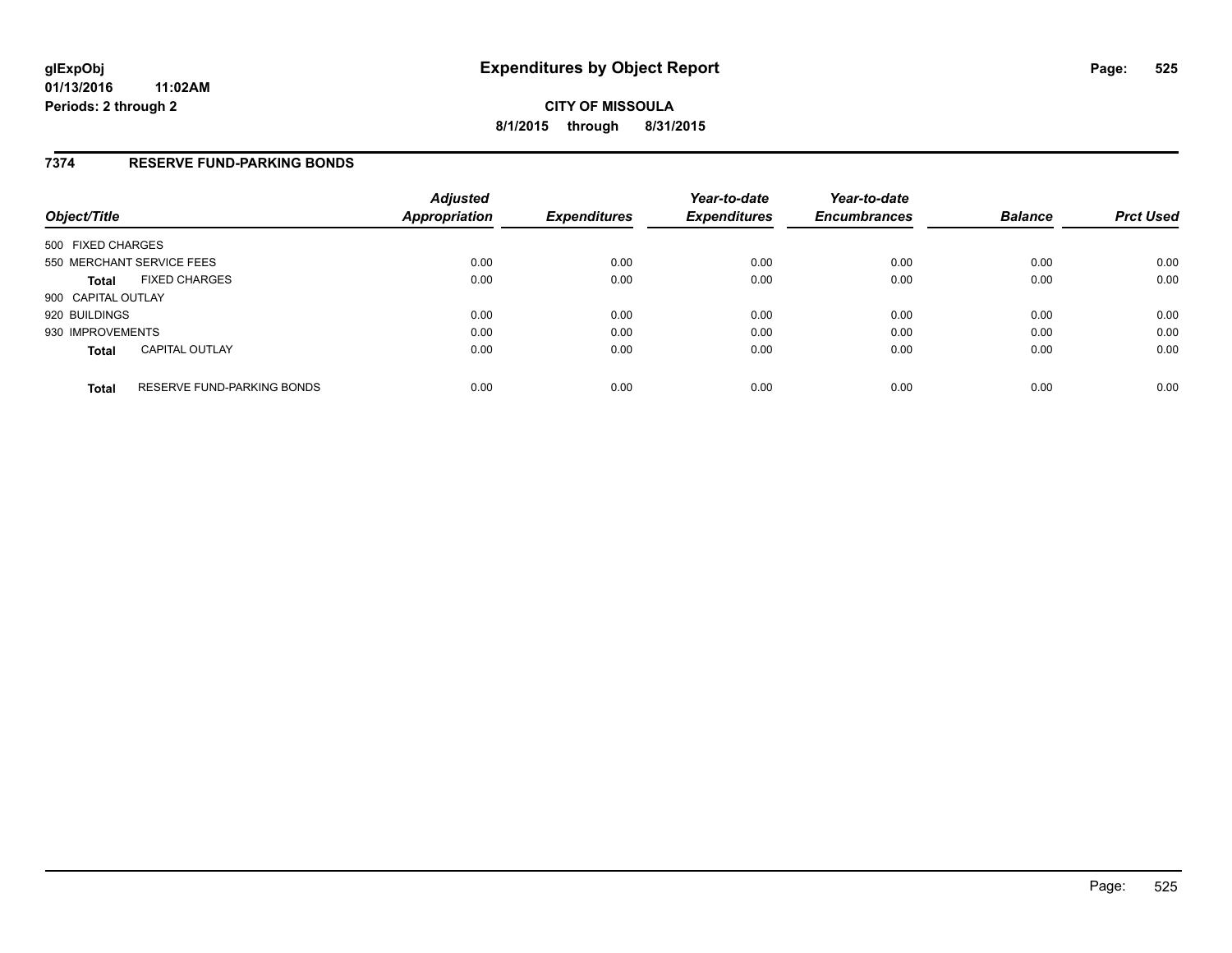#### **7375 PLEDGED TAX INCREMENT-2010B BOND**

| Object/Title      |                              | <b>Adjusted</b><br>Appropriation | <b>Expenditures</b> | Year-to-date<br><b>Expenditures</b> | Year-to-date<br><b>Encumbrances</b> | <b>Balance</b> | <b>Prct Used</b> |
|-------------------|------------------------------|----------------------------------|---------------------|-------------------------------------|-------------------------------------|----------------|------------------|
|                   | 300 PURCHASED SERVICES       |                                  |                     |                                     |                                     |                |                  |
|                   | 390 OTHER PURCHASED SERVICES | 121.431.00                       | 0.00                | 0.00                                | 0.00                                | 121.431.00     | 0.00             |
| <b>Total</b>      | <b>PURCHASED SERVICES</b>    | 121.431.00                       | 0.00                | 0.00                                | 0.00                                | 121.431.00     | 0.00             |
| 500 FIXED CHARGES |                              |                                  |                     |                                     |                                     |                |                  |
|                   | 550 MERCHANT SERVICE FEES    | 0.00                             | 0.00                | 0.00                                | 0.00                                | 0.00           | 0.00             |
| <b>Total</b>      | <b>FIXED CHARGES</b>         | 0.00                             | 0.00                | 0.00                                | 0.00                                | 0.00           | 0.00             |
| 800 OTHER OBJECTS |                              |                                  |                     |                                     |                                     |                |                  |
|                   | 820 TRANSFERS TO OTHER FUNDS | 146.731.00                       | 0.00                | 0.00                                | 0.00                                | 146.731.00     | 0.00             |
| <b>Total</b>      | OTHER OBJECTS                | 146.731.00                       | 0.00                | 0.00                                | 0.00                                | 146.731.00     | 0.00             |
|                   |                              |                                  |                     |                                     |                                     |                |                  |
| <b>Total</b>      | PARKING COMMISSION           | 268.162.00                       | 0.00                | 0.00                                | 0.00                                | 268.162.00     | 0.00             |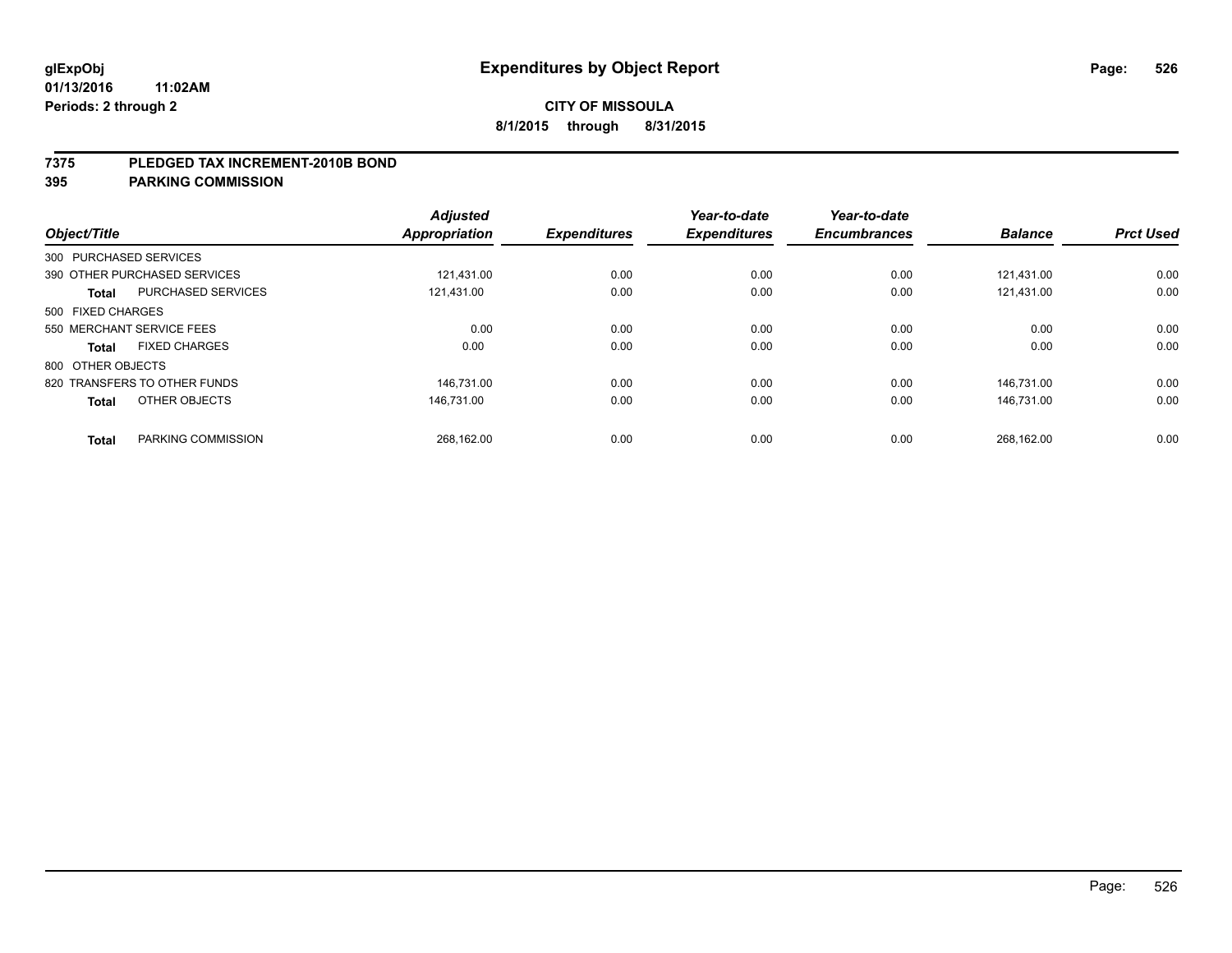# **7375 PLEDGED TAX INCREMENT-2010B BOND**

| Object/Title      |                                  | <b>Adjusted</b><br>Appropriation | <b>Expenditures</b> | Year-to-date<br><b>Expenditures</b> | Year-to-date<br><b>Encumbrances</b> | <b>Balance</b> | <b>Prct Used</b> |
|-------------------|----------------------------------|----------------------------------|---------------------|-------------------------------------|-------------------------------------|----------------|------------------|
|                   | 300 PURCHASED SERVICES           |                                  |                     |                                     |                                     |                |                  |
|                   | 390 OTHER PURCHASED SERVICES     | 121.431.00                       | 0.00                | 0.00                                | 0.00                                | 121.431.00     | 0.00             |
| <b>Total</b>      | PURCHASED SERVICES               | 121.431.00                       | 0.00                | 0.00                                | 0.00                                | 121.431.00     | 0.00             |
| 500 FIXED CHARGES |                                  |                                  |                     |                                     |                                     |                |                  |
|                   | 550 MERCHANT SERVICE FEES        | 0.00                             | 0.00                | 0.00                                | 0.00                                | 0.00           | 0.00             |
| <b>Total</b>      | <b>FIXED CHARGES</b>             | 0.00                             | 0.00                | 0.00                                | 0.00                                | 0.00           | 0.00             |
| 800 OTHER OBJECTS |                                  |                                  |                     |                                     |                                     |                |                  |
|                   | 820 TRANSFERS TO OTHER FUNDS     | 146.731.00                       | 0.00                | 0.00                                | 0.00                                | 146.731.00     | 0.00             |
| <b>Total</b>      | OTHER OBJECTS                    | 146.731.00                       | 0.00                | 0.00                                | 0.00                                | 146.731.00     | 0.00             |
| <b>Total</b>      | PLEDGED TAX INCREMENT-2010B BOND | 268.162.00                       | 0.00                | 0.00                                | 0.00                                | 268.162.00     | 0.00             |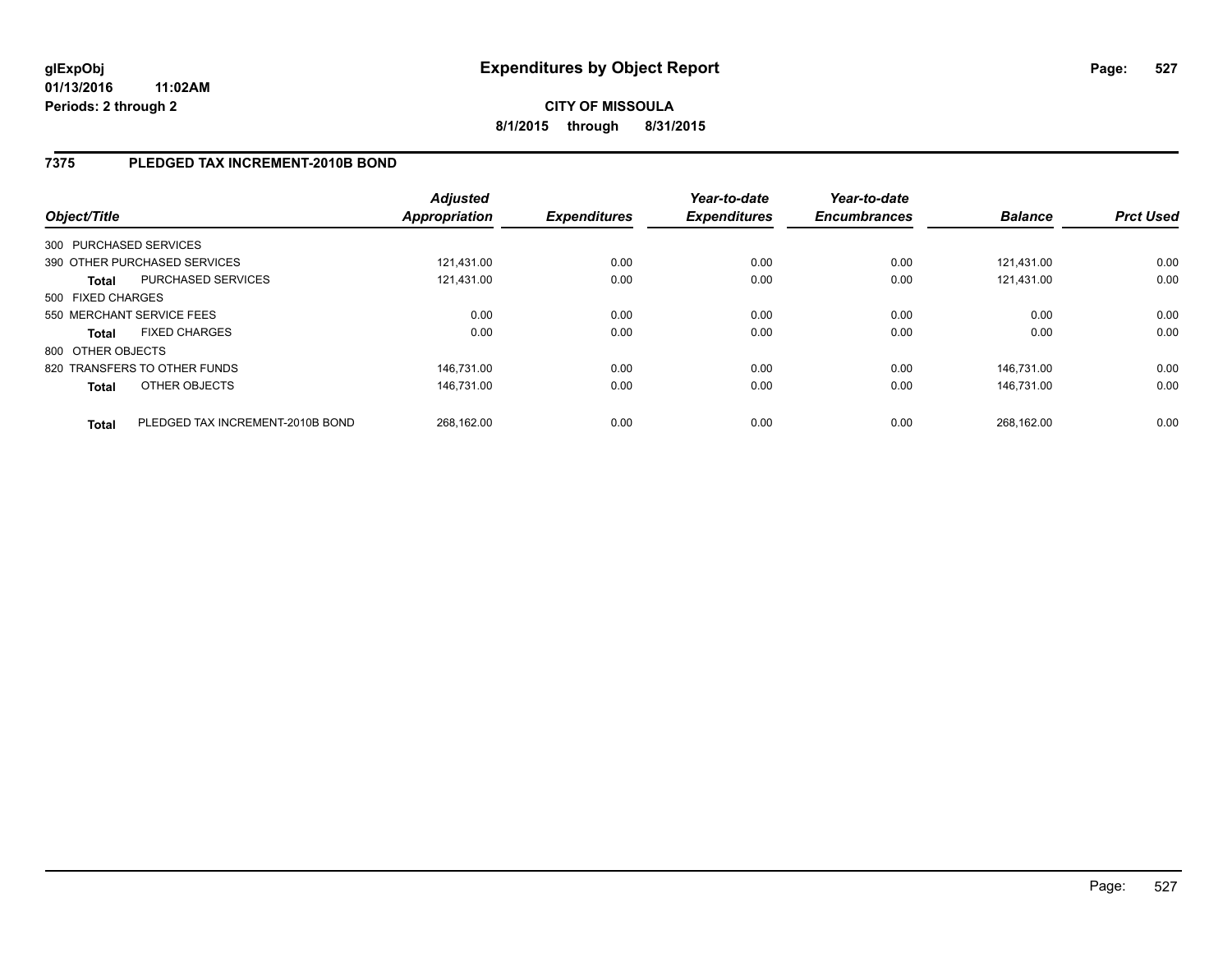#### **7376 MPC 2010A BONDS DEBT INTEREST**

|                   |                              | <b>Adjusted</b>      |                     | Year-to-date        | Year-to-date        |                |                  |
|-------------------|------------------------------|----------------------|---------------------|---------------------|---------------------|----------------|------------------|
| Object/Title      |                              | <b>Appropriation</b> | <b>Expenditures</b> | <b>Expenditures</b> | <b>Encumbrances</b> | <b>Balance</b> | <b>Prct Used</b> |
| 500 FIXED CHARGES |                              |                      |                     |                     |                     |                |                  |
|                   | 550 MERCHANT SERVICE FEES    | 0.00                 | 0.00                | 0.00                | 0.00                | 0.00           | 0.00             |
| <b>Total</b>      | <b>FIXED CHARGES</b>         | 0.00                 | 0.00                | 0.00                | 0.00                | 0.00           | 0.00             |
| 600 DEBT SERVICE  |                              |                      |                     |                     |                     |                |                  |
|                   | 620 INTEREST / SERVICE FEES  | 0.00                 | 0.00                | 0.00                | 0.00                | 0.00           | 0.00             |
| <b>Total</b>      | <b>DEBT SERVICE</b>          | 0.00                 | 0.00                | 0.00                | 0.00                | 0.00           | 0.00             |
| 800 OTHER OBJECTS |                              |                      |                     |                     |                     |                |                  |
|                   | 820 TRANSFERS TO OTHER FUNDS | 0.00                 | 0.00                | 0.00                | 0.00                | 0.00           | 0.00             |
| <b>Total</b>      | OTHER OBJECTS                | 0.00                 | 0.00                | 0.00                | 0.00                | 0.00           | 0.00             |
| <b>Total</b>      | PARKING COMMISSION           | 0.00                 | 0.00                | 0.00                | 0.00                | 0.00           | 0.00             |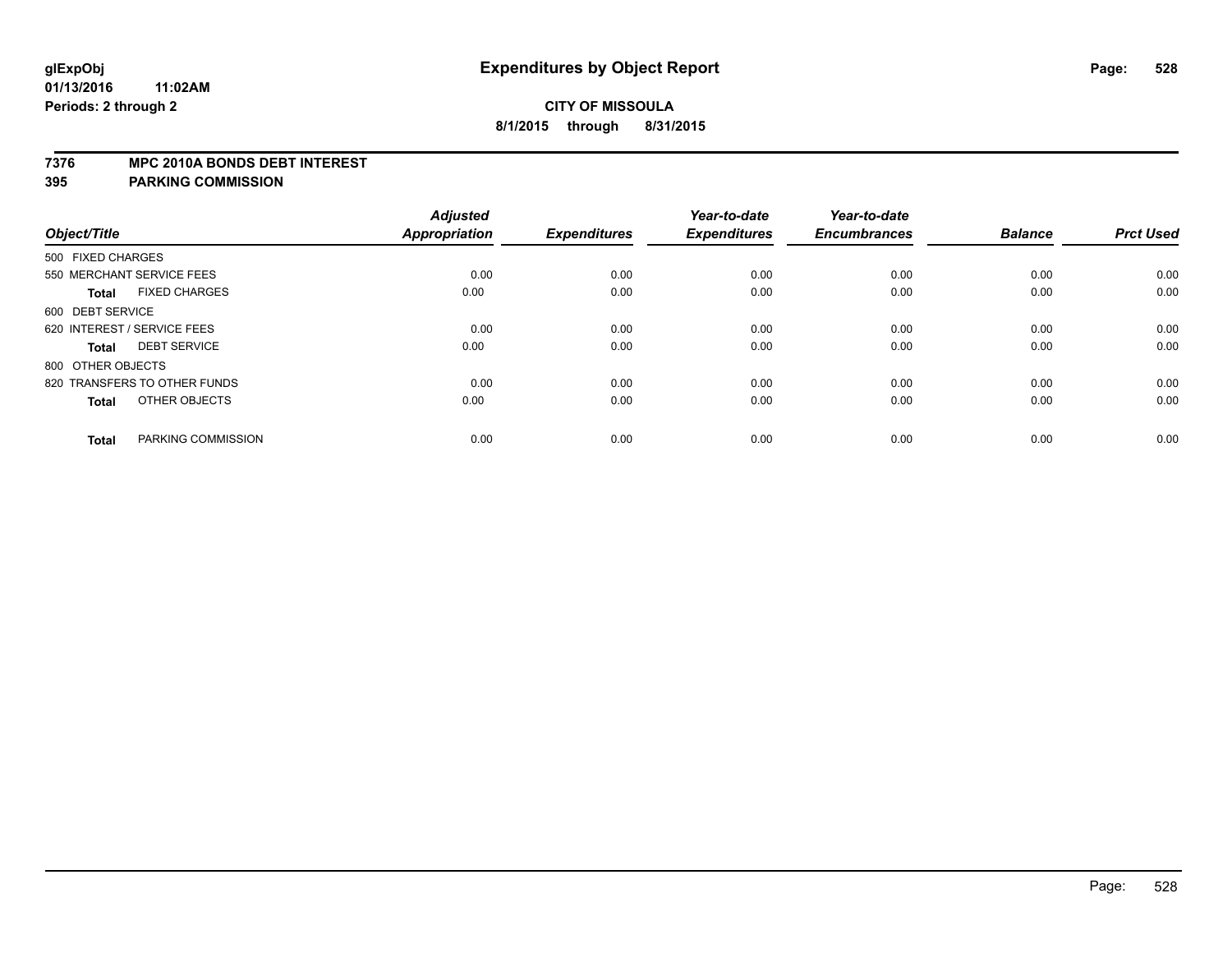## **7376 MPC 2010A BONDS DEBT INTEREST**

| Object/Title      |                               | <b>Adjusted</b><br>Appropriation | <b>Expenditures</b> | Year-to-date<br><b>Expenditures</b> | Year-to-date<br><b>Encumbrances</b> | <b>Balance</b> | <b>Prct Used</b> |
|-------------------|-------------------------------|----------------------------------|---------------------|-------------------------------------|-------------------------------------|----------------|------------------|
| 500 FIXED CHARGES |                               |                                  |                     |                                     |                                     |                |                  |
|                   | 550 MERCHANT SERVICE FEES     | 0.00                             | 0.00                | 0.00                                | 0.00                                | 0.00           | 0.00             |
| <b>Total</b>      | <b>FIXED CHARGES</b>          | 0.00                             | 0.00                | 0.00                                | 0.00                                | 0.00           | 0.00             |
| 600 DEBT SERVICE  |                               |                                  |                     |                                     |                                     |                |                  |
|                   | 620 INTEREST / SERVICE FEES   | 0.00                             | 0.00                | 0.00                                | 0.00                                | 0.00           | 0.00             |
| <b>Total</b>      | <b>DEBT SERVICE</b>           | 0.00                             | 0.00                | 0.00                                | 0.00                                | 0.00           | 0.00             |
| 800 OTHER OBJECTS |                               |                                  |                     |                                     |                                     |                |                  |
|                   | 820 TRANSFERS TO OTHER FUNDS  | 0.00                             | 0.00                | 0.00                                | 0.00                                | 0.00           | 0.00             |
| <b>Total</b>      | OTHER OBJECTS                 | 0.00                             | 0.00                | 0.00                                | 0.00                                | 0.00           | 0.00             |
| <b>Total</b>      | MPC 2010A BONDS DEBT INTEREST | 0.00                             | 0.00                | 0.00                                | 0.00                                | 0.00           | 0.00             |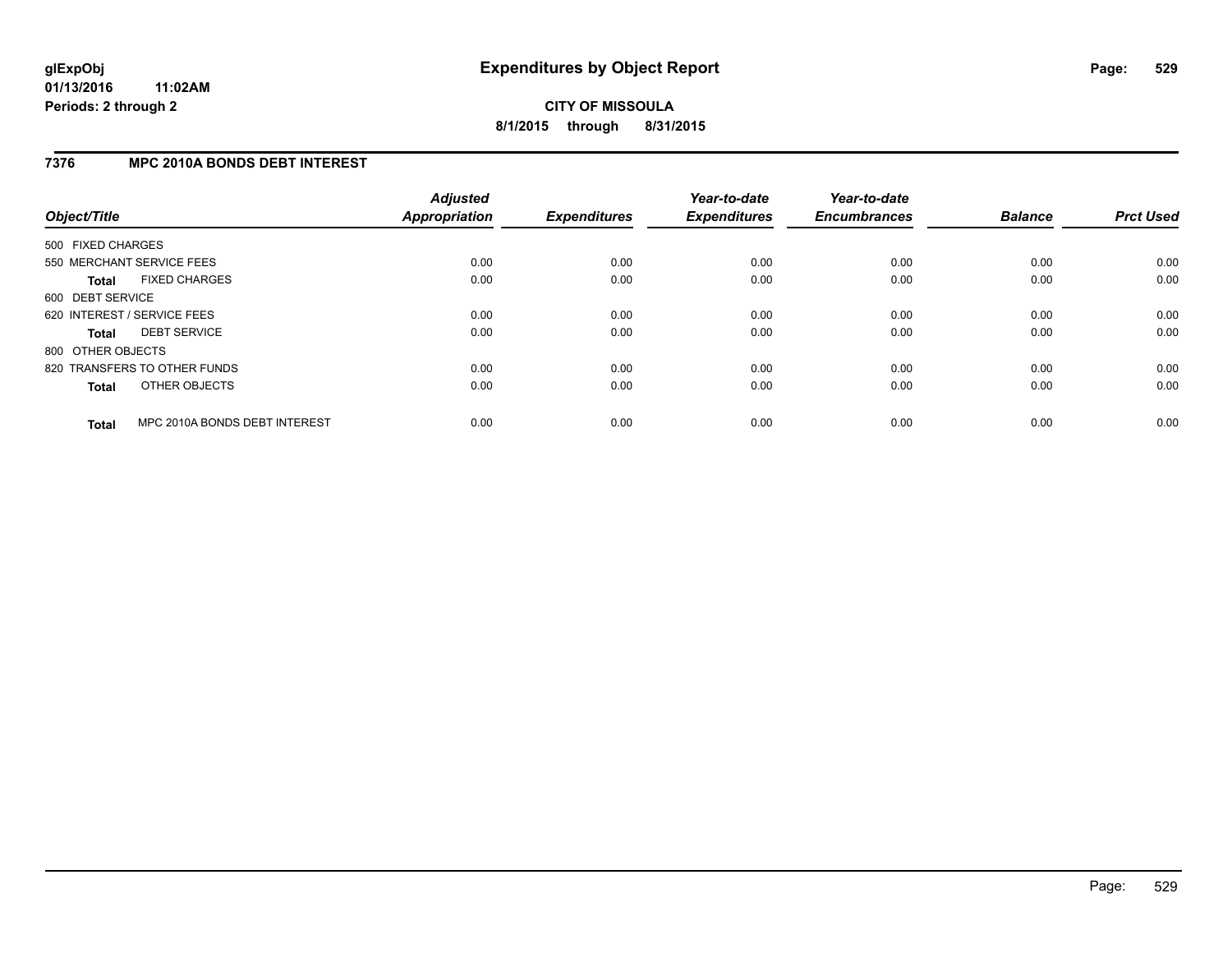#### **7377 MPC 2010A BONDS SINKING FUND**

| Object/Title                         | <b>Adjusted</b><br><b>Appropriation</b> | <b>Expenditures</b> | Year-to-date<br><b>Expenditures</b> | Year-to-date<br><b>Encumbrances</b> | <b>Balance</b> | <b>Prct Used</b> |
|--------------------------------------|-----------------------------------------|---------------------|-------------------------------------|-------------------------------------|----------------|------------------|
| 500 FIXED CHARGES                    |                                         |                     |                                     |                                     |                |                  |
| 550 MERCHANT SERVICE FEES            | 0.00                                    | 0.00                | 0.00                                | 0.00                                | 0.00           | 0.00             |
| <b>FIXED CHARGES</b><br><b>Total</b> | 0.00                                    | 0.00                | 0.00                                | 0.00                                | 0.00           | 0.00             |
| 600 DEBT SERVICE                     |                                         |                     |                                     |                                     |                |                  |
| 610 PRINCIPAL                        | 0.00                                    | 0.00                | 0.00                                | 0.00                                | 0.00           | 0.00             |
| 620 INTEREST / SERVICE FEES          | 0.00                                    | 0.00                | 0.00                                | 0.00                                | 0.00           | 0.00             |
| <b>DEBT SERVICE</b><br><b>Total</b>  | 0.00                                    | 0.00                | 0.00                                | 0.00                                | 0.00           | 0.00             |
| 800 OTHER OBJECTS                    |                                         |                     |                                     |                                     |                |                  |
| 820 TRANSFERS TO OTHER FUNDS         | 0.00                                    | 0.00                | 0.00                                | 0.00                                | 0.00           | 0.00             |
| OTHER OBJECTS<br><b>Total</b>        | 0.00                                    | 0.00                | 0.00                                | 0.00                                | 0.00           | 0.00             |
|                                      |                                         |                     |                                     |                                     |                |                  |
| PARKING COMMISSION<br><b>Total</b>   | 0.00                                    | 0.00                | 0.00                                | 0.00                                | 0.00           | 0.00             |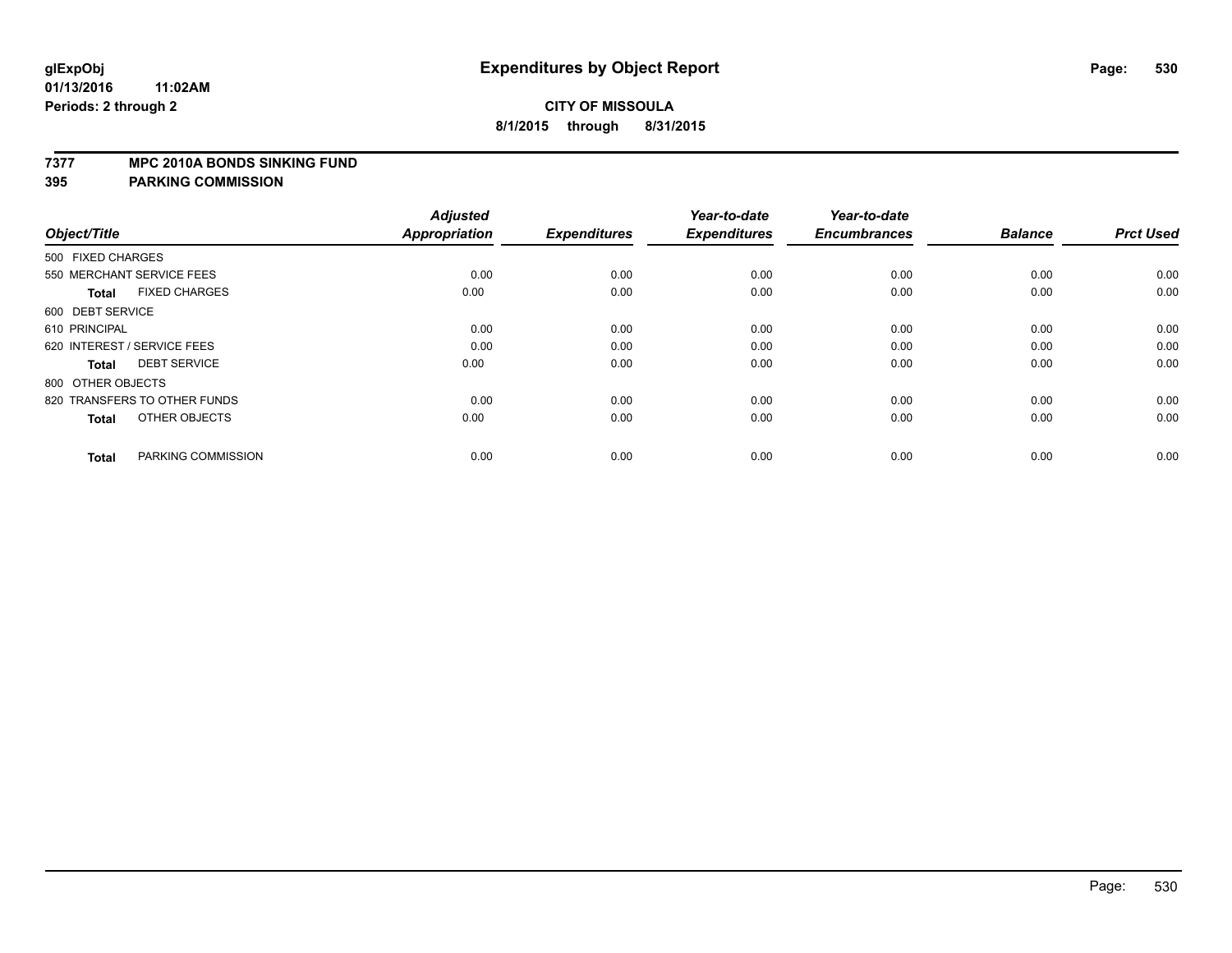# **CITY OF MISSOULA 8/1/2015 through 8/31/2015**

## **7377 MPC 2010A BONDS SINKING FUND**

| Object/Title      |                              | <b>Adjusted</b><br><b>Appropriation</b> | <b>Expenditures</b> | Year-to-date<br><b>Expenditures</b> | Year-to-date<br><b>Encumbrances</b> | <b>Balance</b> | <b>Prct Used</b> |
|-------------------|------------------------------|-----------------------------------------|---------------------|-------------------------------------|-------------------------------------|----------------|------------------|
| 500 FIXED CHARGES |                              |                                         |                     |                                     |                                     |                |                  |
|                   | 550 MERCHANT SERVICE FEES    | 0.00                                    | 0.00                | 0.00                                | 0.00                                | 0.00           | 0.00             |
| <b>Total</b>      | <b>FIXED CHARGES</b>         | 0.00                                    | 0.00                | 0.00                                | 0.00                                | 0.00           | 0.00             |
| 600 DEBT SERVICE  |                              |                                         |                     |                                     |                                     |                |                  |
| 610 PRINCIPAL     |                              | 0.00                                    | 0.00                | 0.00                                | 0.00                                | 0.00           | 0.00             |
|                   | 620 INTEREST / SERVICE FEES  | 0.00                                    | 0.00                | 0.00                                | 0.00                                | 0.00           | 0.00             |
| <b>Total</b>      | <b>DEBT SERVICE</b>          | 0.00                                    | 0.00                | 0.00                                | 0.00                                | 0.00           | 0.00             |
| 800 OTHER OBJECTS |                              |                                         |                     |                                     |                                     |                |                  |
|                   | 820 TRANSFERS TO OTHER FUNDS | 0.00                                    | 0.00                | 0.00                                | 0.00                                | 0.00           | 0.00             |
| <b>Total</b>      | OTHER OBJECTS                | 0.00                                    | 0.00                | 0.00                                | 0.00                                | 0.00           | 0.00             |
| <b>Total</b>      | MPC 2010A BONDS SINKING FUND | 0.00                                    | 0.00                | 0.00                                | 0.00                                | 0.00           | 0.00             |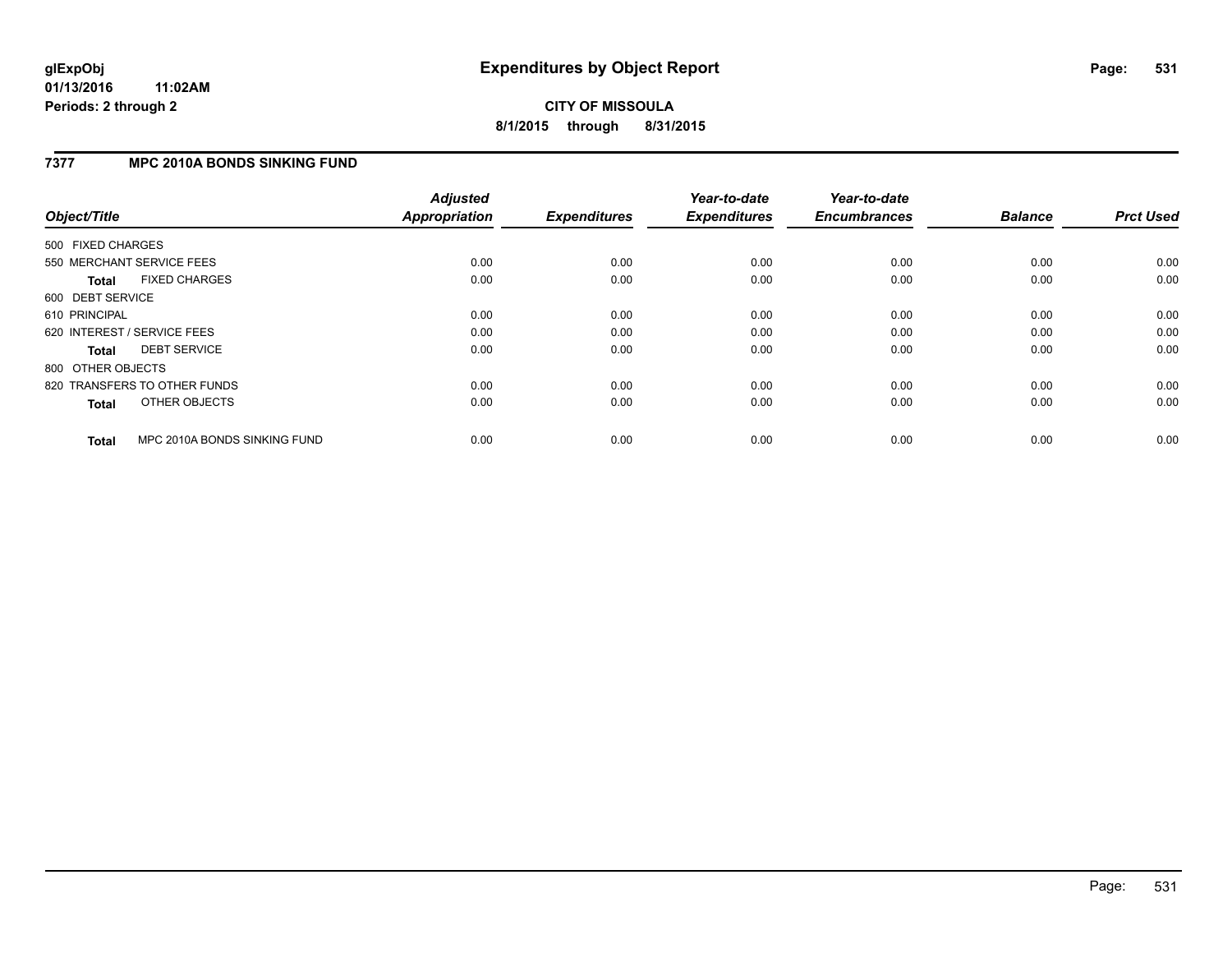**7378 MPC 2010A BOND RESERVE**

|                    |                              | <b>Adjusted</b> |                     | Year-to-date        | Year-to-date        |                |                  |
|--------------------|------------------------------|-----------------|---------------------|---------------------|---------------------|----------------|------------------|
| Object/Title       |                              | Appropriation   | <b>Expenditures</b> | <b>Expenditures</b> | <b>Encumbrances</b> | <b>Balance</b> | <b>Prct Used</b> |
| 500 FIXED CHARGES  |                              |                 |                     |                     |                     |                |                  |
|                    | 550 MERCHANT SERVICE FEES    | 0.00            | 0.00                | 0.00                | 0.00                | 0.00           | 0.00             |
| <b>Total</b>       | <b>FIXED CHARGES</b>         | 0.00            | 0.00                | 0.00                | 0.00                | 0.00           | 0.00             |
| 800 OTHER OBJECTS  |                              |                 |                     |                     |                     |                |                  |
|                    | 820 TRANSFERS TO OTHER FUNDS | 0.00            | 0.00                | 0.00                | 0.00                | 0.00           | 0.00             |
| <b>Total</b>       | OTHER OBJECTS                | 0.00            | 0.00                | 0.00                | 0.00                | 0.00           | 0.00             |
| 900 CAPITAL OUTLAY |                              |                 |                     |                     |                     |                |                  |
| 930 IMPROVEMENTS   |                              | 0.00            | 0.00                | 0.00                | 0.00                | 0.00           | 0.00             |
| <b>Total</b>       | <b>CAPITAL OUTLAY</b>        | 0.00            | 0.00                | 0.00                | 0.00                | 0.00           | 0.00             |
| <b>Total</b>       | PARKING COMMISSION           | 0.00            | 0.00                | 0.00                | 0.00                | 0.00           | 0.00             |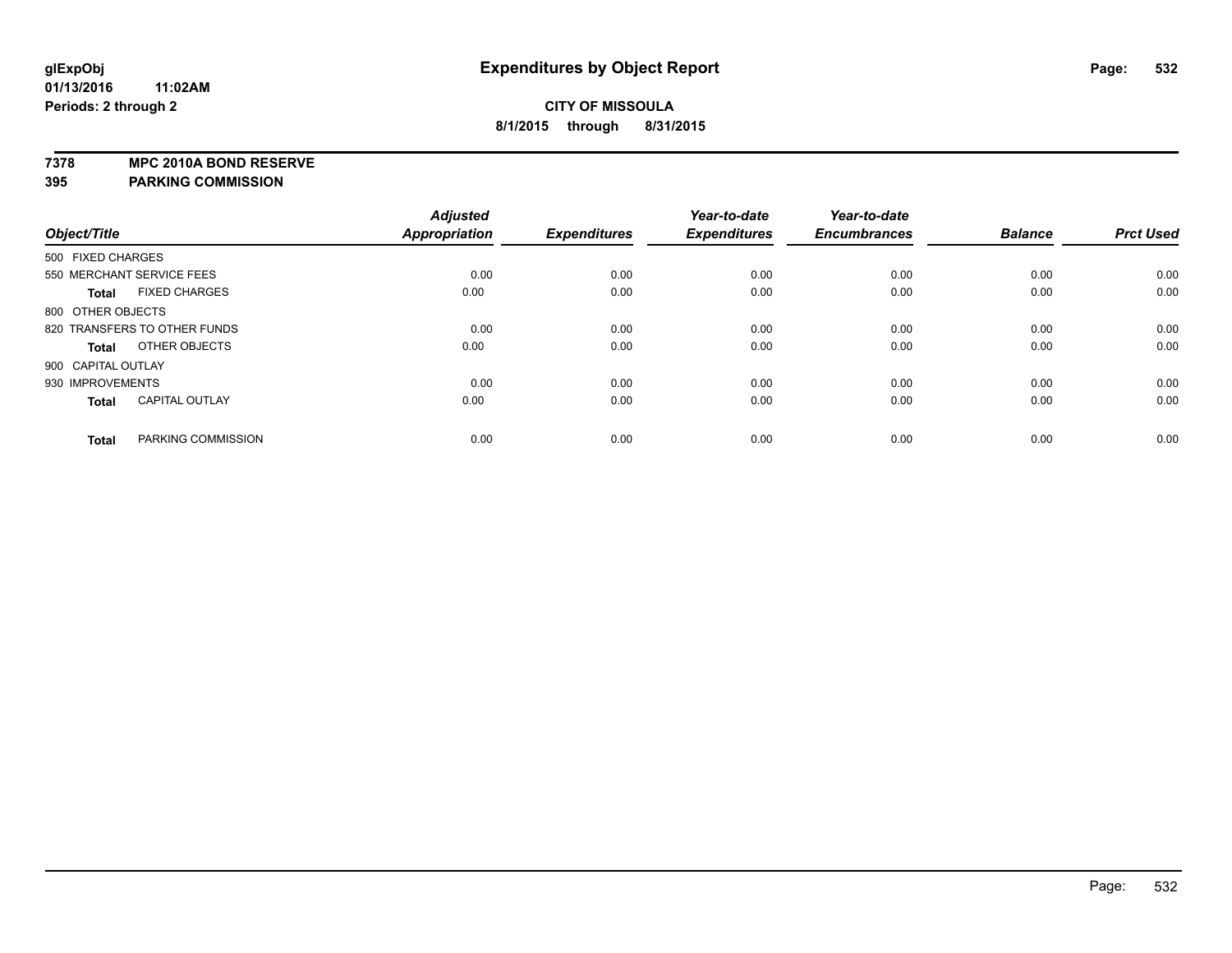## **7378 MPC 2010A BOND RESERVE**

| Object/Title              |                              | <b>Adjusted</b><br><b>Appropriation</b> | <b>Expenditures</b> | Year-to-date<br><b>Expenditures</b> | Year-to-date<br><b>Encumbrances</b> | <b>Balance</b> | <b>Prct Used</b> |
|---------------------------|------------------------------|-----------------------------------------|---------------------|-------------------------------------|-------------------------------------|----------------|------------------|
| 500 FIXED CHARGES         |                              |                                         |                     |                                     |                                     |                |                  |
| 550 MERCHANT SERVICE FEES |                              | 0.00                                    | 0.00                | 0.00                                | 0.00                                | 0.00           | 0.00             |
| Total                     | <b>FIXED CHARGES</b>         | 0.00                                    | 0.00                | 0.00                                | 0.00                                | 0.00           | 0.00             |
| 800 OTHER OBJECTS         |                              |                                         |                     |                                     |                                     |                |                  |
|                           | 820 TRANSFERS TO OTHER FUNDS | 0.00                                    | 0.00                | 0.00                                | 0.00                                | 0.00           | 0.00             |
| Total                     | OTHER OBJECTS                | 0.00                                    | 0.00                | 0.00                                | 0.00                                | 0.00           | 0.00             |
| 900 CAPITAL OUTLAY        |                              |                                         |                     |                                     |                                     |                |                  |
| 930 IMPROVEMENTS          |                              | 0.00                                    | 0.00                | 0.00                                | 0.00                                | 0.00           | 0.00             |
| Total                     | <b>CAPITAL OUTLAY</b>        | 0.00                                    | 0.00                | 0.00                                | 0.00                                | 0.00           | 0.00             |
| <b>Total</b>              | MPC 2010A BOND RESERVE       | 0.00                                    | 0.00                | 0.00                                | 0.00                                | 0.00           | 0.00             |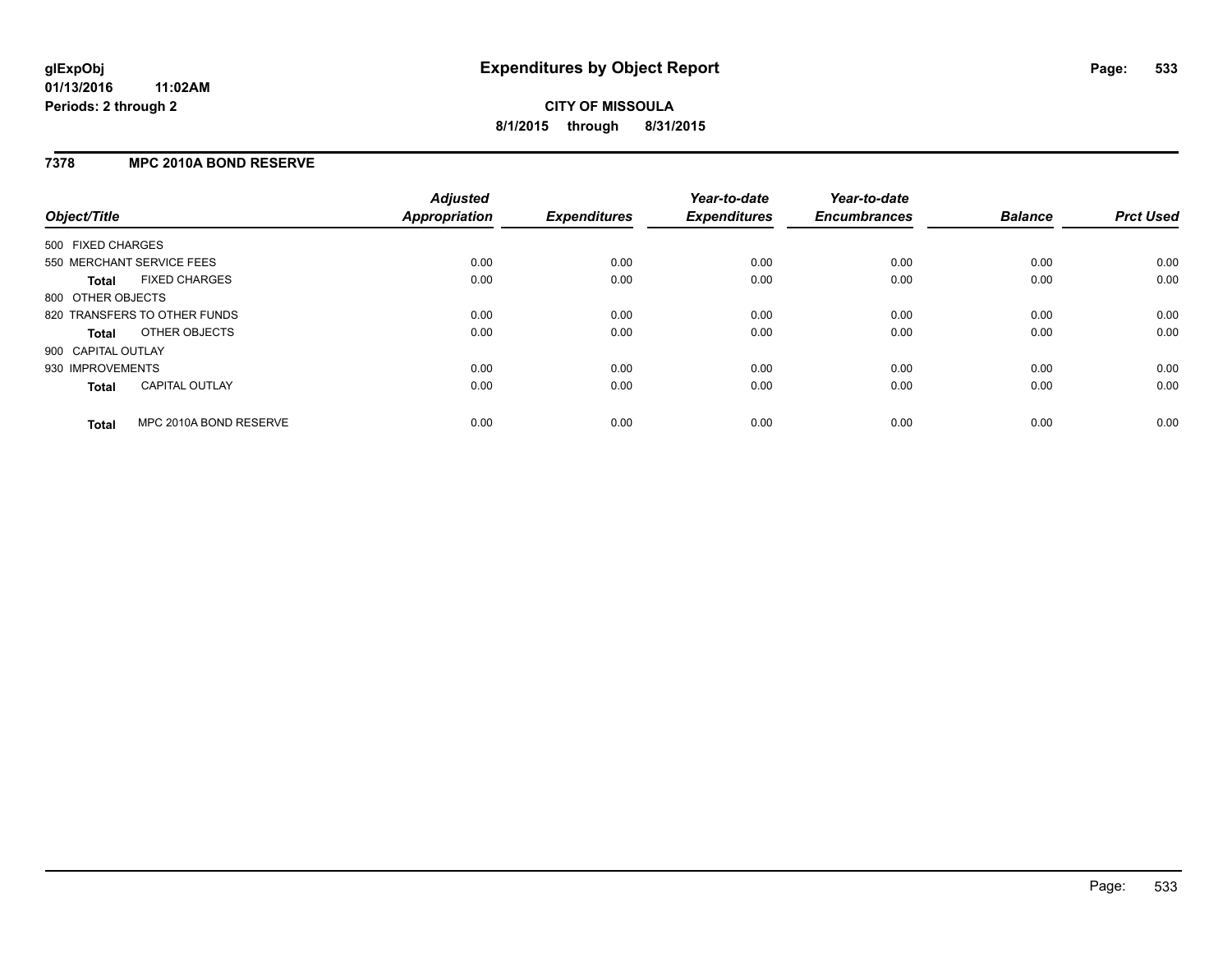#### **7380 BUSINESS IMPROVEMENT DISTRICT**

**375 BUSINESS IMPROVEMENT DISTRICT**

| Object/Title      |                                      | <b>Adjusted</b><br>Appropriation | <b>Expenditures</b> | Year-to-date<br><b>Expenditures</b> | Year-to-date<br><b>Encumbrances</b> | <b>Balance</b> | <b>Prct Used</b> |
|-------------------|--------------------------------------|----------------------------------|---------------------|-------------------------------------|-------------------------------------|----------------|------------------|
|                   | 300 PURCHASED SERVICES               |                                  |                     |                                     |                                     |                |                  |
|                   | 350 PROFESSIONAL SERVICES            | 439.800.00                       | 50,000.00           | 110,000.00                          | 0.00                                | 329.800.00     | 25.01            |
| <b>Total</b>      | PURCHASED SERVICES                   | 439,800.00                       | 50,000.00           | 110,000.00                          | 0.00                                | 329,800.00     | 25.01            |
| 500 FIXED CHARGES |                                      |                                  |                     |                                     |                                     |                |                  |
|                   | 550 MERCHANT SERVICE FEES            | 0.00                             | 0.00                | 0.00                                | 0.00                                | 0.00           | 0.00             |
| <b>Total</b>      | <b>FIXED CHARGES</b>                 | 0.00                             | 0.00                | 0.00                                | 0.00                                | 0.00           | 0.00             |
| 800 OTHER OBJECTS |                                      |                                  |                     |                                     |                                     |                |                  |
| 845 CONTINGENCY   |                                      | 0.00                             | 0.00                | 0.00                                | 0.00                                | 0.00           | 0.00             |
| <b>Total</b>      | OTHER OBJECTS                        | 0.00                             | 0.00                | 0.00                                | 0.00                                | 0.00           | 0.00             |
| <b>Total</b>      | <b>BUSINESS IMPROVEMENT DISTRICT</b> | 439,800.00                       | 50,000.00           | 110.000.00                          | 0.00                                | 329.800.00     | 25.01            |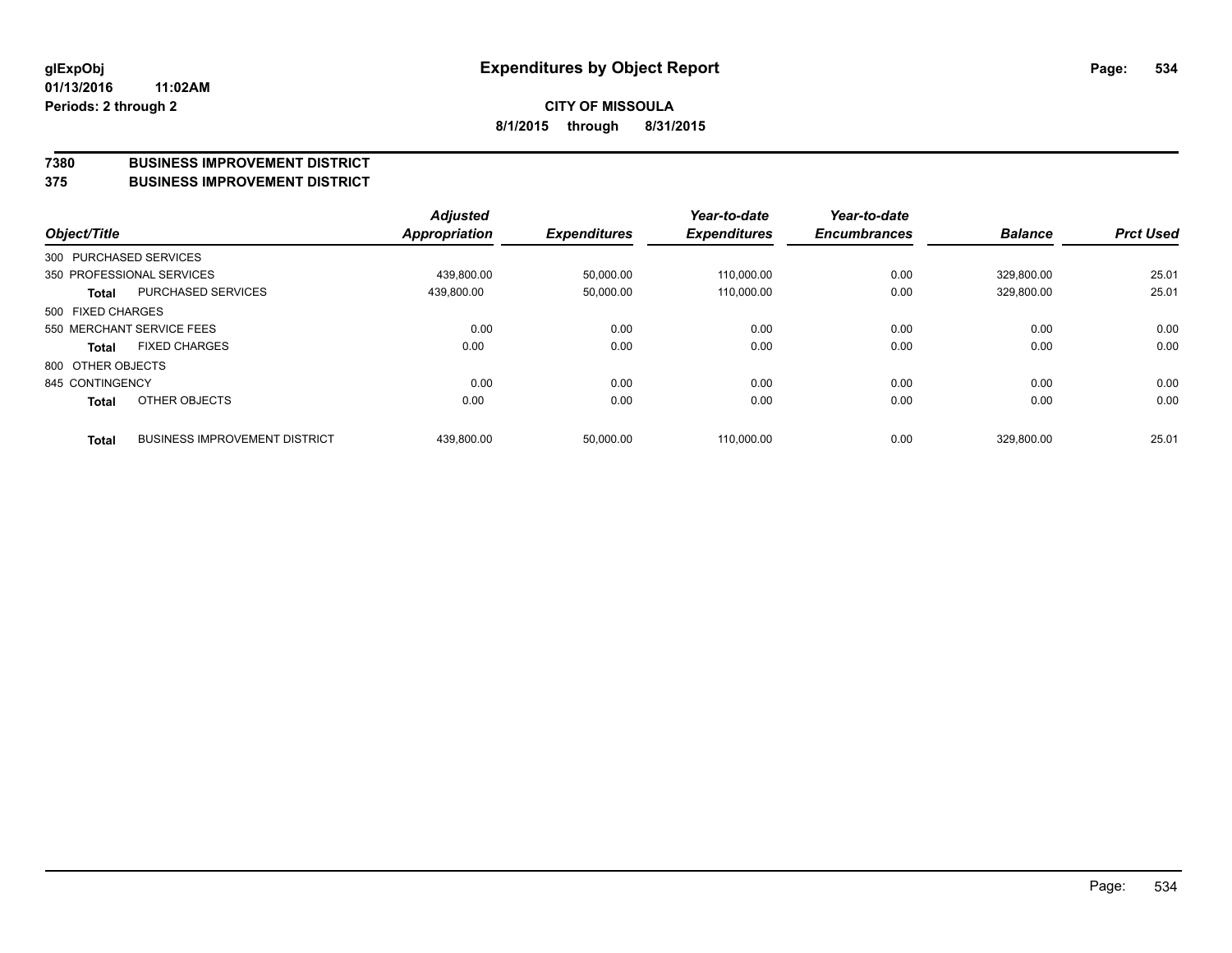### **7380 BUSINESS IMPROVEMENT DISTRICT**

| Object/Title      |                                      | <b>Adjusted</b><br>Appropriation | <b>Expenditures</b> | Year-to-date<br><b>Expenditures</b> | Year-to-date<br><b>Encumbrances</b> | <b>Balance</b> | <b>Prct Used</b> |
|-------------------|--------------------------------------|----------------------------------|---------------------|-------------------------------------|-------------------------------------|----------------|------------------|
|                   | 300 PURCHASED SERVICES               |                                  |                     |                                     |                                     |                |                  |
|                   | 350 PROFESSIONAL SERVICES            | 439.800.00                       | 50,000.00           | 110.000.00                          | 0.00                                | 329.800.00     | 25.01            |
| Total             | PURCHASED SERVICES                   | 439,800.00                       | 50,000.00           | 110,000.00                          | 0.00                                | 329,800.00     | 25.01            |
| 500 FIXED CHARGES |                                      |                                  |                     |                                     |                                     |                |                  |
|                   | 550 MERCHANT SERVICE FEES            | 0.00                             | 0.00                | 0.00                                | 0.00                                | 0.00           | 0.00             |
| <b>Total</b>      | <b>FIXED CHARGES</b>                 | 0.00                             | 0.00                | 0.00                                | 0.00                                | 0.00           | 0.00             |
| 800 OTHER OBJECTS |                                      |                                  |                     |                                     |                                     |                |                  |
| 845 CONTINGENCY   |                                      | 0.00                             | 0.00                | 0.00                                | 0.00                                | 0.00           | 0.00             |
| <b>Total</b>      | OTHER OBJECTS                        | 0.00                             | 0.00                | 0.00                                | 0.00                                | 0.00           | 0.00             |
| <b>Total</b>      | <b>BUSINESS IMPROVEMENT DISTRICT</b> | 439.800.00                       | 50,000.00           | 110.000.00                          | 0.00                                | 329.800.00     | 25.01            |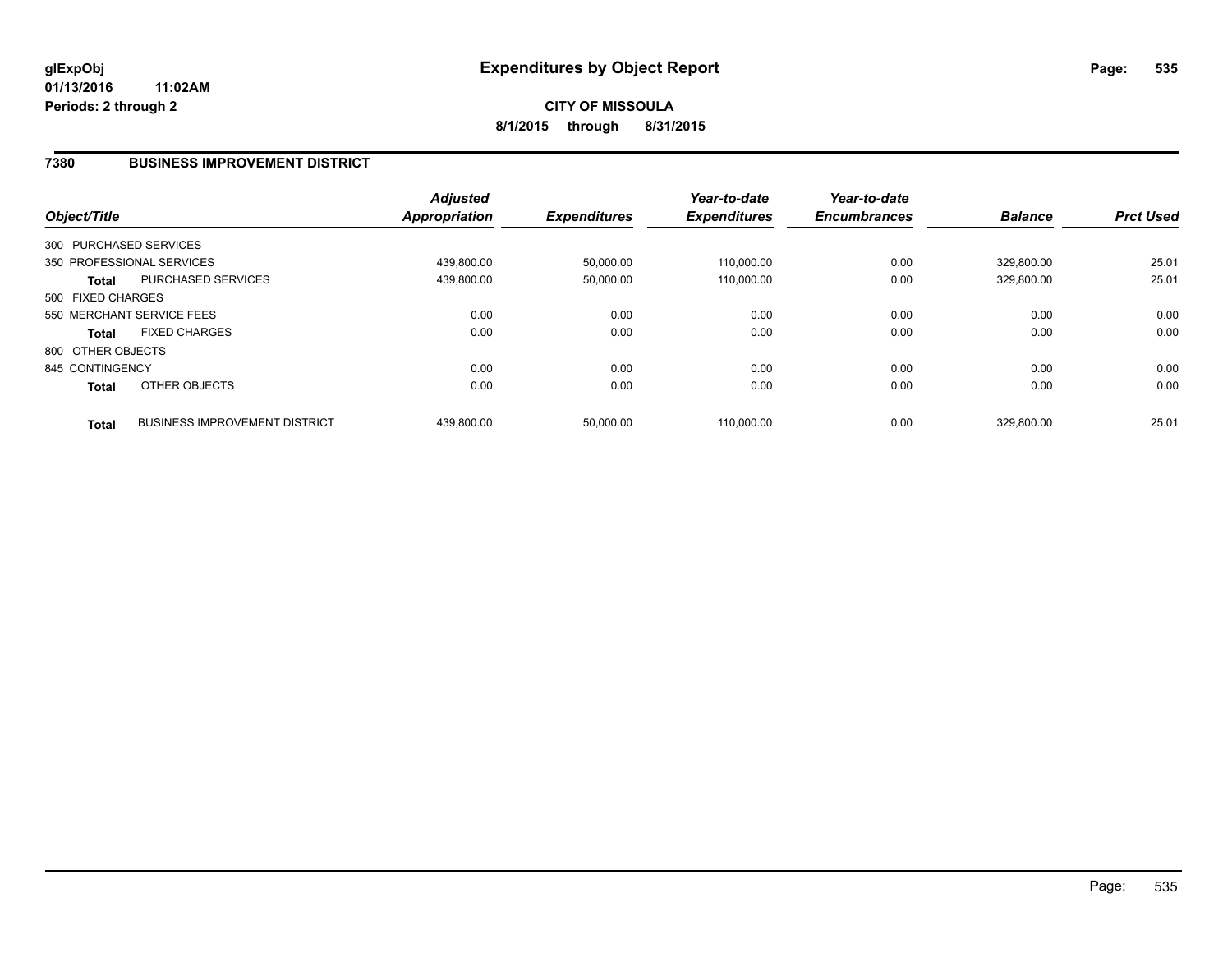#### **7381 TOURISM BUSINESS IMPROVEMENT DISTRICT**

#### **375 BUSINESS IMPROVEMENT DISTRICT**

| Object/Title           |                                      | <b>Adjusted</b><br><b>Appropriation</b> | <b>Expenditures</b> | Year-to-date<br><b>Expenditures</b> | Year-to-date<br><b>Encumbrances</b> | <b>Balance</b> | <b>Prct Used</b> |
|------------------------|--------------------------------------|-----------------------------------------|---------------------|-------------------------------------|-------------------------------------|----------------|------------------|
| 300 PURCHASED SERVICES |                                      |                                         |                     |                                     |                                     |                |                  |
|                        | 390 OTHER PURCHASED SERVICES         | 680.350.00                              | 0.00                | 0.00                                | 0.00                                | 680.350.00     | 0.00             |
| <b>Total</b>           | PURCHASED SERVICES                   | 680,350.00                              | 0.00                | 0.00                                | 0.00                                | 680,350.00     | 0.00             |
| 500 FIXED CHARGES      |                                      |                                         |                     |                                     |                                     |                |                  |
|                        | 550 MERCHANT SERVICE FEES            | 0.00                                    | 0.00                | 0.00                                | 0.00                                | 0.00           | 0.00             |
| <b>Total</b>           | <b>FIXED CHARGES</b>                 | 0.00                                    | 0.00                | 0.00                                | 0.00                                | 0.00           | 0.00             |
| <b>Total</b>           | <b>BUSINESS IMPROVEMENT DISTRICT</b> | 680,350.00                              | 0.00                | 0.00                                | 0.00                                | 680.350.00     | 0.00             |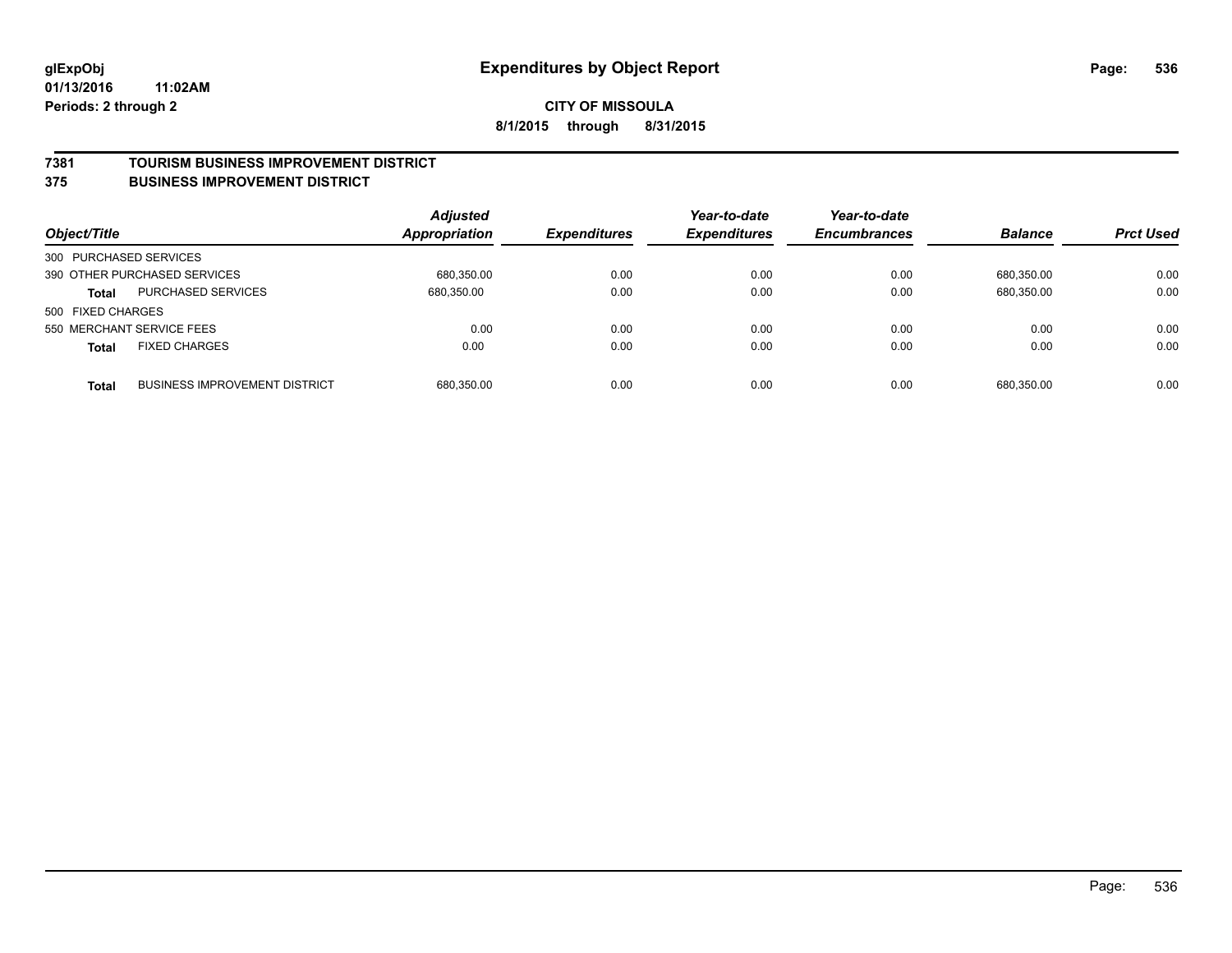**CITY OF MISSOULA 8/1/2015 through 8/31/2015**

## **7381 TOURISM BUSINESS IMPROVEMENT DISTRICT**

| Object/Title              |                                  | <b>Adjusted</b><br>Appropriation | <b>Expenditures</b> | Year-to-date<br><b>Expenditures</b> | Year-to-date<br><b>Encumbrances</b> | <b>Balance</b> | <b>Prct Used</b> |
|---------------------------|----------------------------------|----------------------------------|---------------------|-------------------------------------|-------------------------------------|----------------|------------------|
| 300 PURCHASED SERVICES    |                                  |                                  |                     |                                     |                                     |                |                  |
|                           | 390 OTHER PURCHASED SERVICES     | 680,350.00                       | 0.00                | 0.00                                | 0.00                                | 680.350.00     | 0.00             |
| <b>Total</b>              | <b>PURCHASED SERVICES</b>        | 680,350.00                       | 0.00                | 0.00                                | 0.00                                | 680,350.00     | 0.00             |
| 500 FIXED CHARGES         |                                  |                                  |                     |                                     |                                     |                |                  |
| 550 MERCHANT SERVICE FEES |                                  | 0.00                             | 0.00                | 0.00                                | 0.00                                | 0.00           | 0.00             |
| <b>Total</b>              | <b>FIXED CHARGES</b>             | 0.00                             | 0.00                | 0.00                                | 0.00                                | 0.00           | 0.00             |
| <b>Total</b>              | TOURISM BUSINESS IMPROVEMENT DIS | 680,350.00                       | 0.00                | 0.00                                | 0.00                                | 680,350.00     | 0.00             |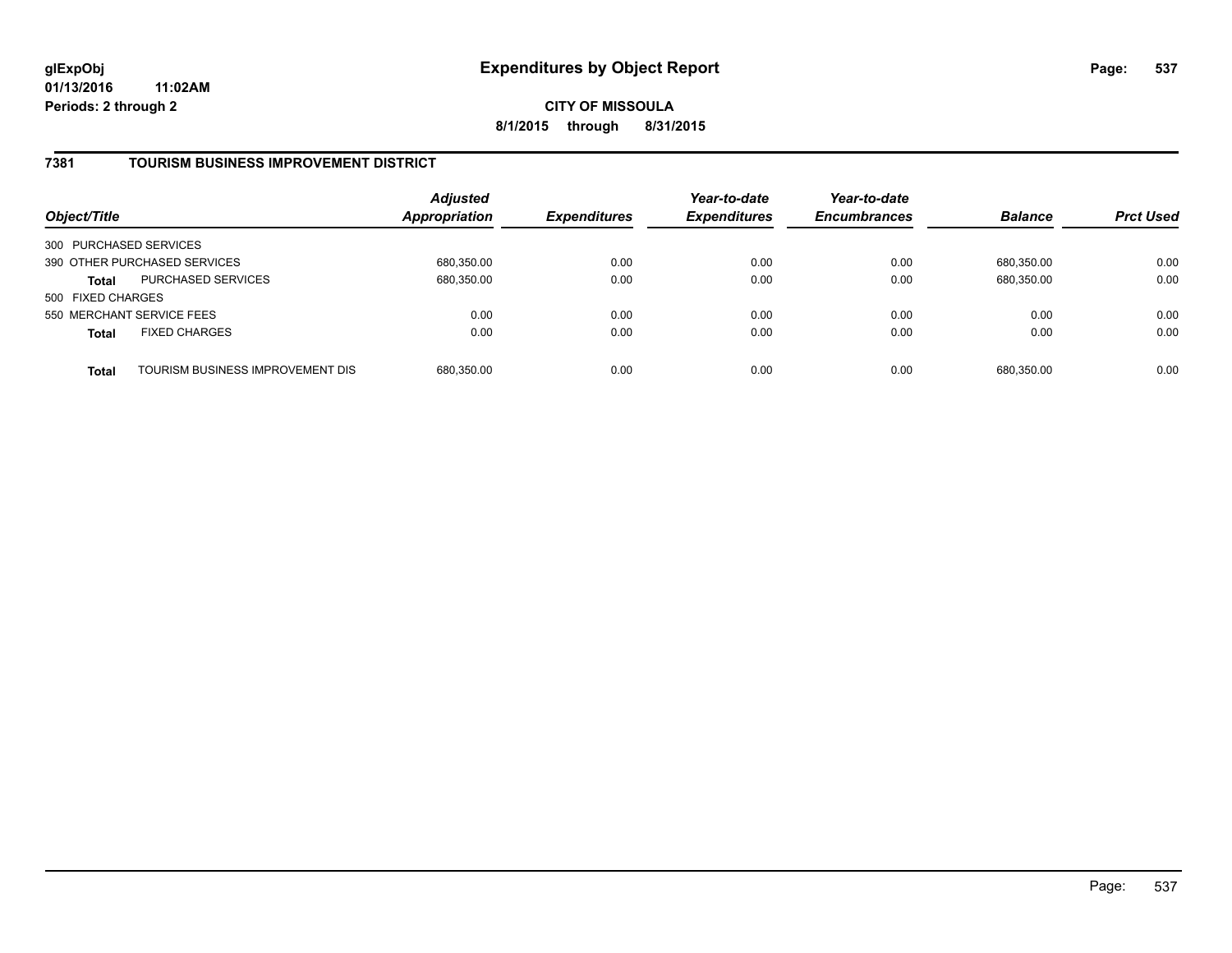# **7382 5.75M TIF RESERVE**

**390 NON-DEPARTMENTAL**

| Object/Title                 |                  | <b>Adjusted</b><br>Appropriation | <b>Expenditures</b> | Year-to-date<br><b>Expenditures</b> | Year-to-date<br><b>Encumbrances</b> | <b>Balance</b> | <b>Prct Used</b> |
|------------------------------|------------------|----------------------------------|---------------------|-------------------------------------|-------------------------------------|----------------|------------------|
| 800 OTHER OBJECTS            |                  |                                  |                     |                                     |                                     |                |                  |
| 820 TRANSFERS TO OTHER FUNDS |                  | 0.00                             | 0.00                | 0.00                                | 0.00                                | 0.00           | 0.00             |
| Total                        | OTHER OBJECTS    | 0.00                             | 0.00                | 0.00                                | 0.00                                | 0.00           | 0.00             |
| <b>Total</b>                 | NON-DEPARTMENTAL | 0.00                             | 0.00                | 0.00                                | 0.00                                | 0.00           | 0.00             |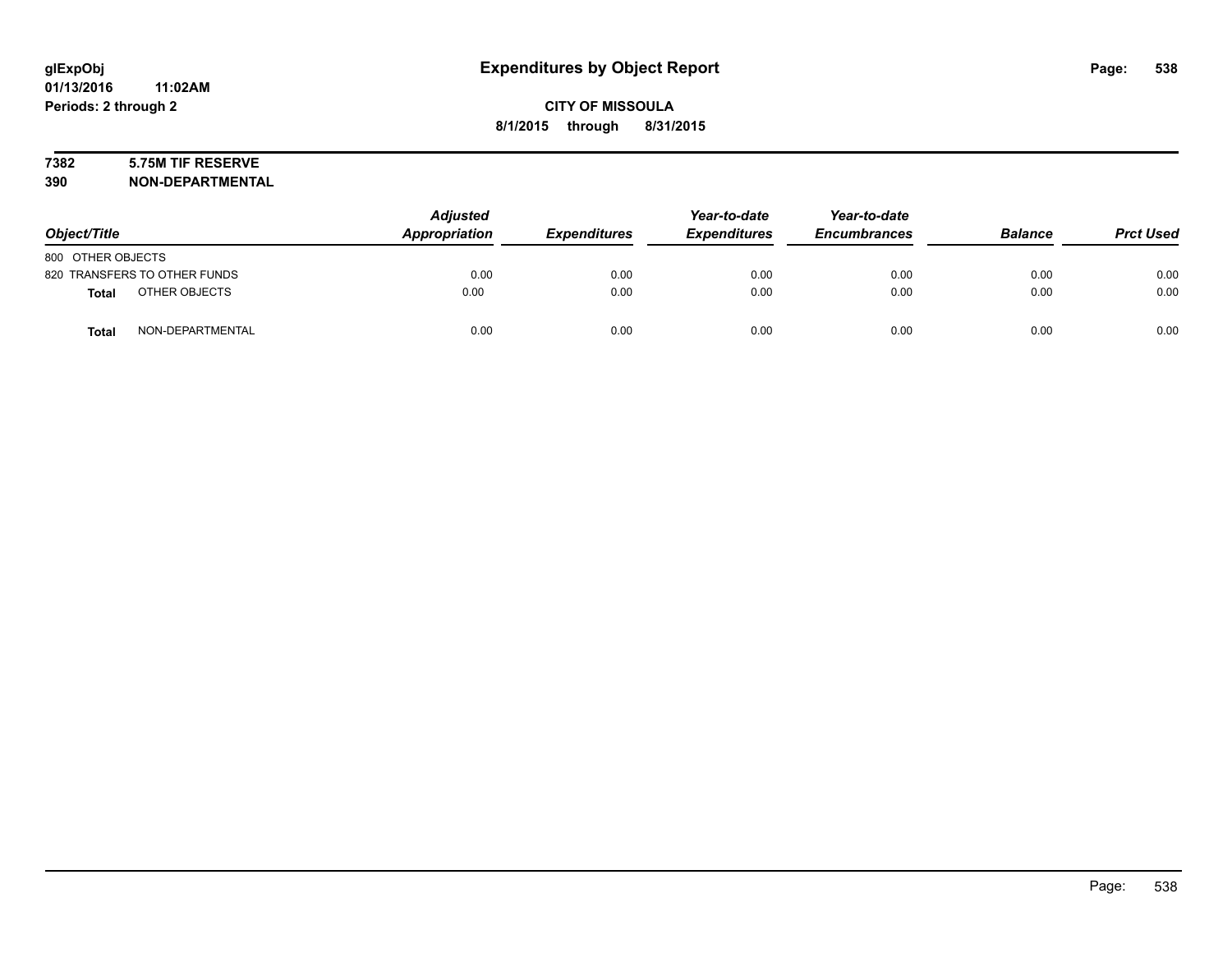**CITY OF MISSOULA 8/1/2015 through 8/31/2015**

### **7382 5.75M TIF RESERVE**

| Object/Title                      | <b>Adjusted</b><br>Appropriation | <b>Expenditures</b> | Year-to-date<br><b>Expenditures</b> | Year-to-date<br><b>Encumbrances</b> | <b>Balance</b> | <b>Prct Used</b> |
|-----------------------------------|----------------------------------|---------------------|-------------------------------------|-------------------------------------|----------------|------------------|
| 800 OTHER OBJECTS                 |                                  |                     |                                     |                                     |                |                  |
| 820 TRANSFERS TO OTHER FUNDS      | 0.00                             | 0.00                | 0.00                                | 0.00                                | 0.00           | 0.00             |
| OTHER OBJECTS<br><b>Total</b>     | 0.00                             | 0.00                | 0.00                                | 0.00                                | 0.00           | 0.00             |
| 5.75M TIF RESERVE<br><b>Total</b> | 0.00                             | 0.00                | 0.00                                | 0.00                                | 0.00           | 0.00             |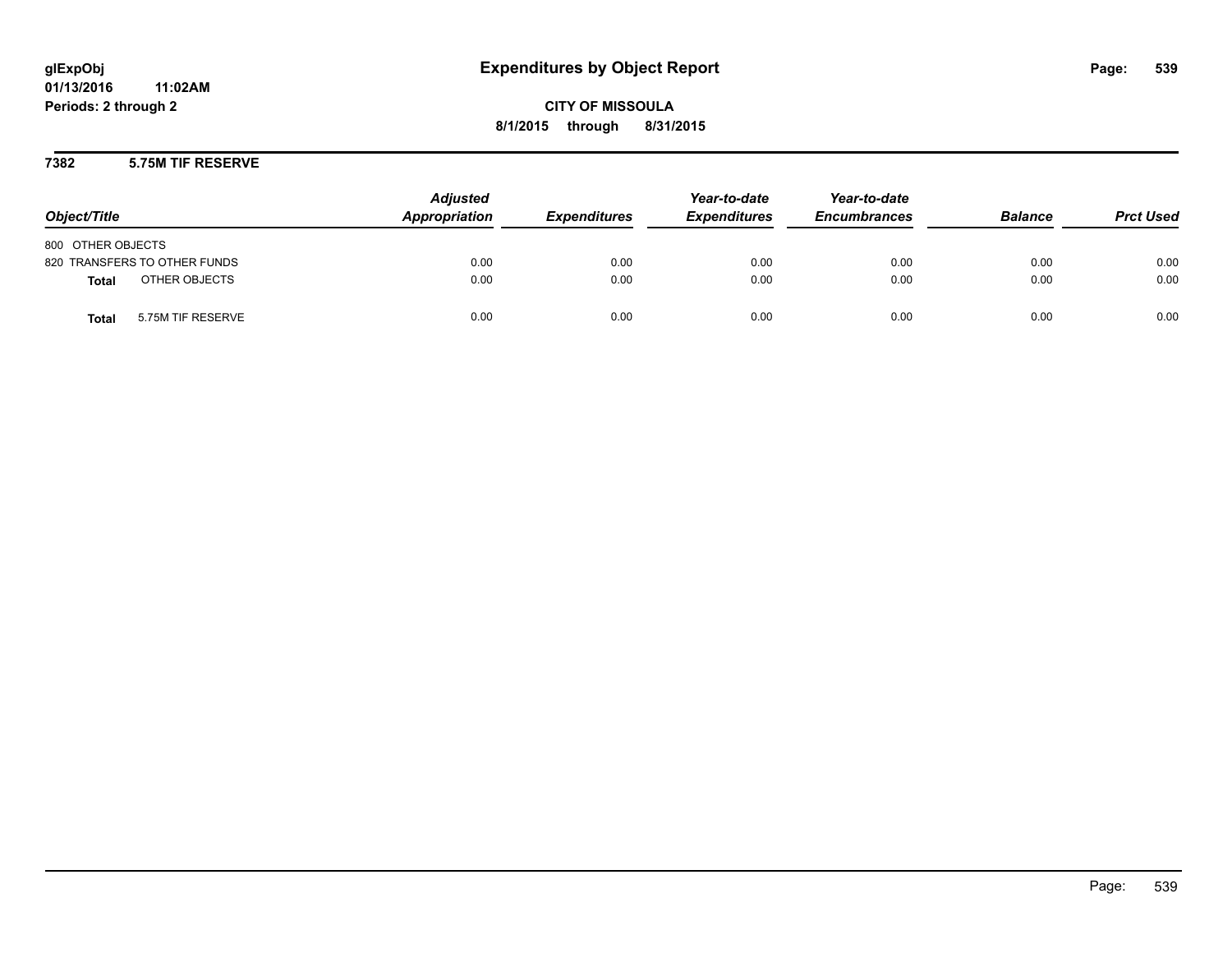#### **7383 RIVERFRONT TRIANGLE URD**

**385 MRA**

|                   |                                   | <b>Adjusted</b> |                     | Year-to-date        | Year-to-date        |                |                  |
|-------------------|-----------------------------------|-----------------|---------------------|---------------------|---------------------|----------------|------------------|
| Object/Title      |                                   | Appropriation   | <b>Expenditures</b> | <b>Expenditures</b> | <b>Encumbrances</b> | <b>Balance</b> | <b>Prct Used</b> |
|                   | 300 PURCHASED SERVICES            |                 |                     |                     |                     |                |                  |
|                   | 350 PROFESSIONAL SERVICES         | 0.00            | 0.00                | 0.00                | 0.00                | 0.00           | 0.00             |
| <b>Total</b>      | PURCHASED SERVICES                | 0.00            | 0.00                | 0.00                | 0.00                | 0.00           | 0.00             |
| 500 FIXED CHARGES |                                   |                 |                     |                     |                     |                |                  |
|                   | 550 MERCHANT SERVICE FEES         | 0.00            | 0.00                | 0.00                | 0.00                | 0.00           | 0.00             |
| <b>Total</b>      | <b>FIXED CHARGES</b>              | 0.00            | 0.00                | 0.00                | 0.00                | 0.00           | 0.00             |
|                   | 700 GRANTS & CONTRIBUTIONS        |                 |                     |                     |                     |                |                  |
|                   | 700 GRANTS & CONTRIBUTIONS        | 15,000.00       | 0.00                | 0.00                | 0.00                | 15,000.00      | 0.00             |
| <b>Total</b>      | <b>GRANTS &amp; CONTRIBUTIONS</b> | 15,000.00       | 0.00                | 0.00                | 0.00                | 15,000.00      | 0.00             |
| 800 OTHER OBJECTS |                                   |                 |                     |                     |                     |                |                  |
|                   | 820 TRANSFERS TO OTHER FUNDS      | 0.00            | 0.00                | 0.00                | 0.00                | 0.00           | 0.00             |
| 845 CONTINGENCY   |                                   | 11,862.00       | 0.00                | 0.00                | 0.00                | 11,862.00      | 0.00             |
| <b>Total</b>      | OTHER OBJECTS                     | 11.862.00       | 0.00                | 0.00                | 0.00                | 11,862.00      | 0.00             |
| <b>Total</b>      | <b>MRA</b>                        | 26,862.00       | 0.00                | 0.00                | 0.00                | 26,862.00      | 0.00             |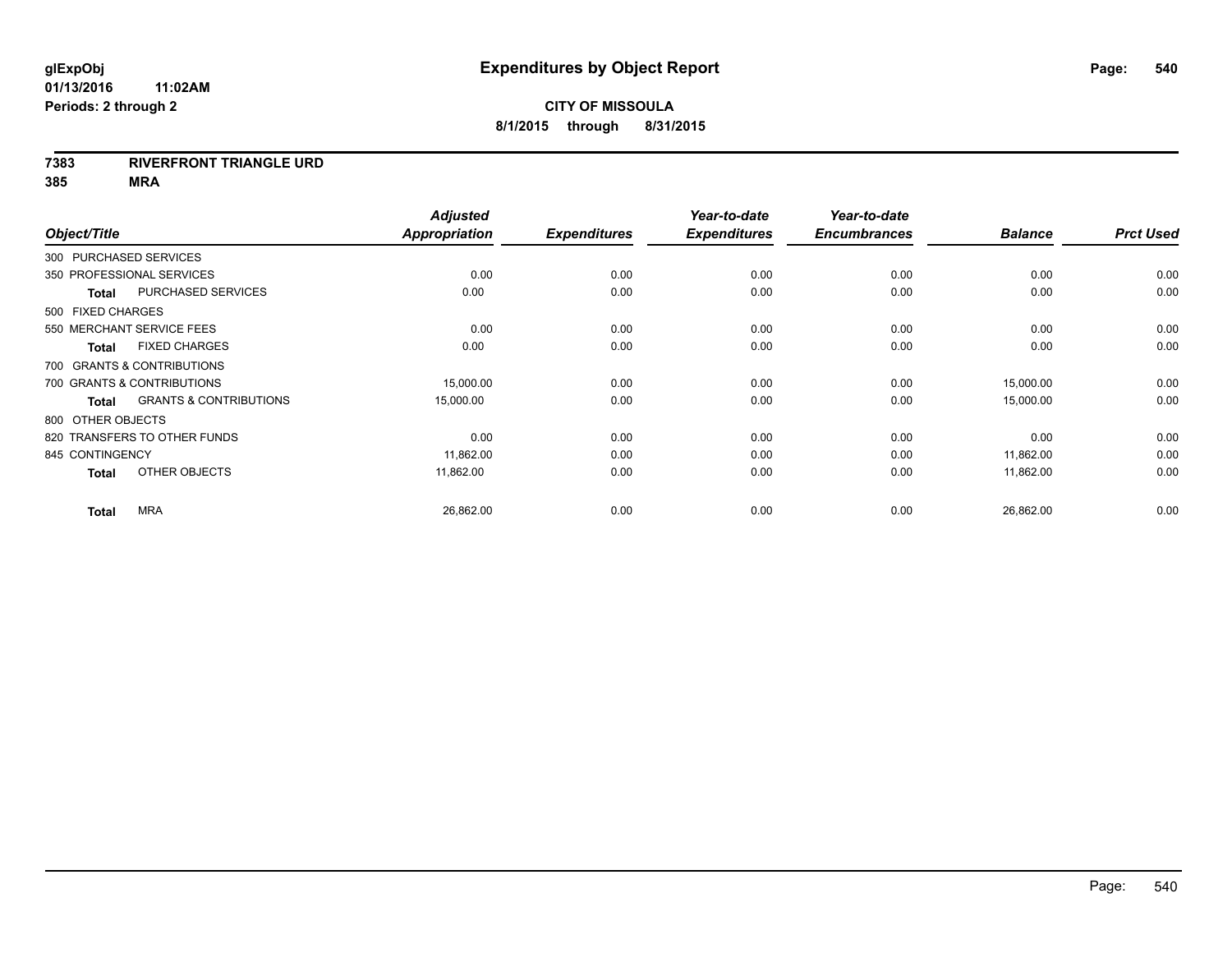### **7383 RIVERFRONT TRIANGLE URD**

| Object/Title           |                                   | <b>Adjusted</b><br><b>Appropriation</b> | <b>Expenditures</b> | Year-to-date<br><b>Expenditures</b> | Year-to-date<br><b>Encumbrances</b> | <b>Balance</b> | <b>Prct Used</b> |
|------------------------|-----------------------------------|-----------------------------------------|---------------------|-------------------------------------|-------------------------------------|----------------|------------------|
|                        |                                   |                                         |                     |                                     |                                     |                |                  |
| 300 PURCHASED SERVICES |                                   |                                         |                     |                                     |                                     |                |                  |
|                        | 350 PROFESSIONAL SERVICES         | 0.00                                    | 0.00                | 0.00                                | 0.00                                | 0.00           | 0.00             |
| <b>Total</b>           | <b>PURCHASED SERVICES</b>         | 0.00                                    | 0.00                | 0.00                                | 0.00                                | 0.00           | 0.00             |
| 500 FIXED CHARGES      |                                   |                                         |                     |                                     |                                     |                |                  |
|                        | 550 MERCHANT SERVICE FEES         | 0.00                                    | 0.00                | 0.00                                | 0.00                                | 0.00           | 0.00             |
| <b>Total</b>           | <b>FIXED CHARGES</b>              | 0.00                                    | 0.00                | 0.00                                | 0.00                                | 0.00           | 0.00             |
|                        | 700 GRANTS & CONTRIBUTIONS        |                                         |                     |                                     |                                     |                |                  |
|                        | 700 GRANTS & CONTRIBUTIONS        | 15,000.00                               | 0.00                | 0.00                                | 0.00                                | 15,000.00      | 0.00             |
| Total                  | <b>GRANTS &amp; CONTRIBUTIONS</b> | 15,000.00                               | 0.00                | 0.00                                | 0.00                                | 15,000.00      | 0.00             |
| 800 OTHER OBJECTS      |                                   |                                         |                     |                                     |                                     |                |                  |
|                        | 820 TRANSFERS TO OTHER FUNDS      | 0.00                                    | 0.00                | 0.00                                | 0.00                                | 0.00           | 0.00             |
| 845 CONTINGENCY        |                                   | 11,862.00                               | 0.00                | 0.00                                | 0.00                                | 11,862.00      | 0.00             |
| Total                  | OTHER OBJECTS                     | 11,862.00                               | 0.00                | 0.00                                | 0.00                                | 11,862.00      | 0.00             |
| <b>Total</b>           | <b>RIVERFRONT TRIANGLE URD</b>    | 26,862.00                               | 0.00                | 0.00                                | 0.00                                | 26,862.00      | 0.00             |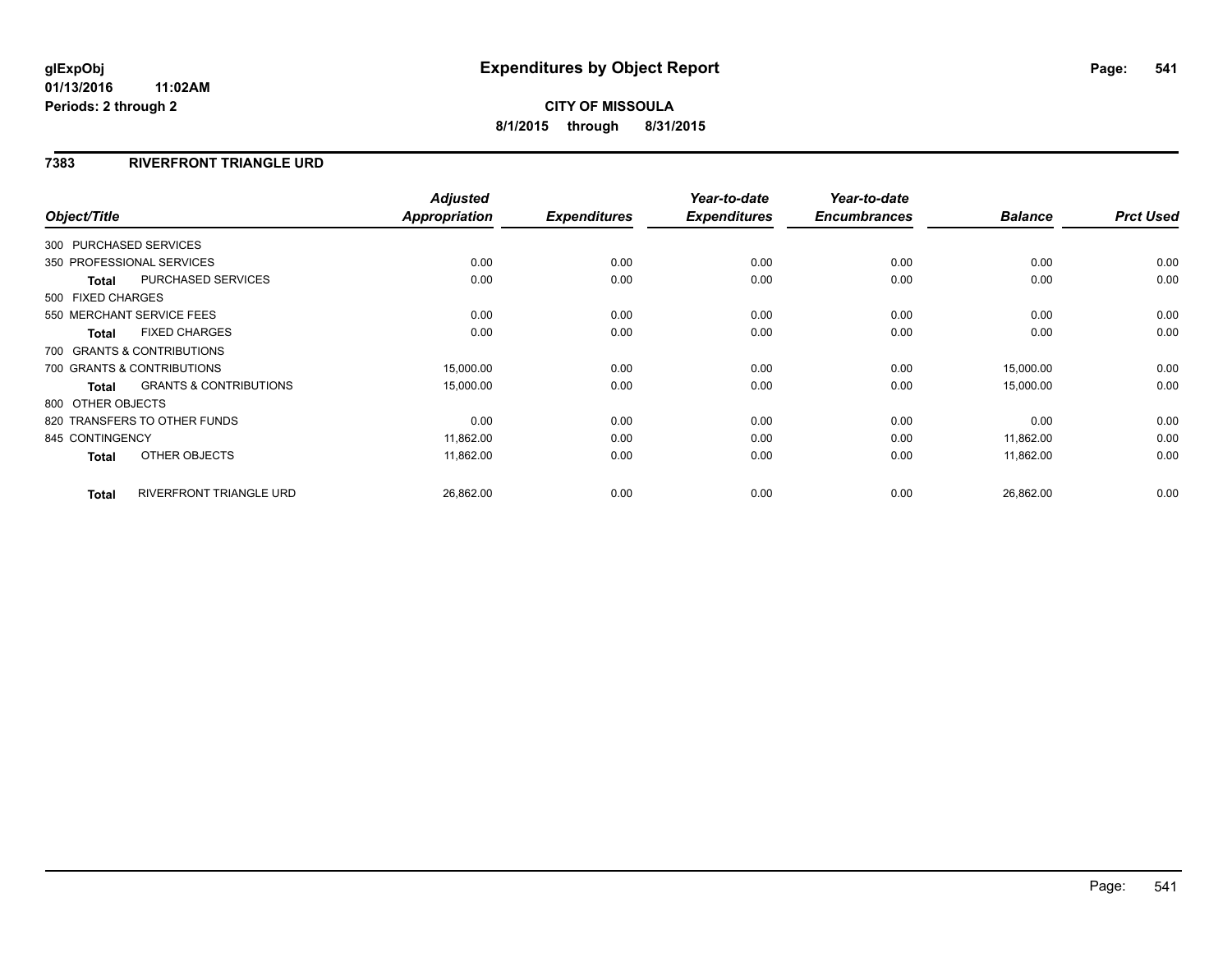## **CITY OF MISSOULA 8/1/2015 through 8/31/2015**

### **7384 NRSS DEBT SERVICE CLEARING**

| Object/Title                 | <b>Adjusted</b><br>Appropriation | <b>Expenditures</b> | Year-to-date<br><b>Expenditures</b> | Year-to-date<br><b>Encumbrances</b> | <b>Balance</b> | <b>Prct Used</b> |
|------------------------------|----------------------------------|---------------------|-------------------------------------|-------------------------------------|----------------|------------------|
| 800 OTHER OBJECTS            |                                  |                     |                                     |                                     |                |                  |
| 820 TRANSFERS TO OTHER FUNDS | 0.00                             | 0.00                | 0.00                                | 0.00                                | 0.00           | 0.00             |
| OTHER OBJECTS<br>Total       | 0.00                             | 0.00                | 0.00                                | 0.00                                | 0.00           | 0.00             |
| <b>MRA</b><br>Total          | 0.00                             | 0.00                | 0.00                                | 0.00                                | 0.00           | 0.00             |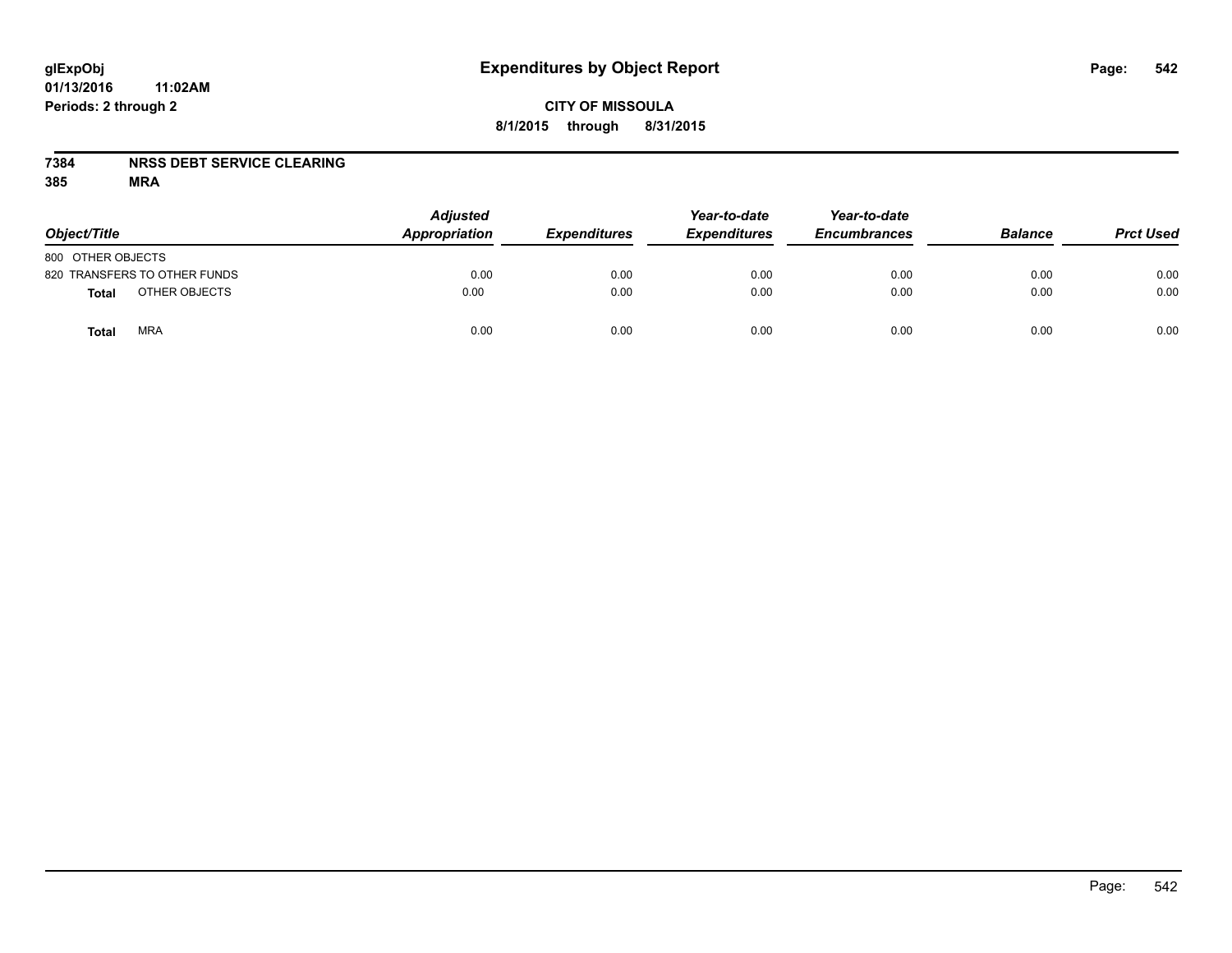### **7384 NRSS DEBT SERVICE CLEARING**

| Object/Title                               | <b>Adjusted</b><br>Appropriation | <b>Expenditures</b> | Year-to-date<br><b>Expenditures</b> | Year-to-date<br><b>Encumbrances</b> | <b>Balance</b> | <b>Prct Used</b> |
|--------------------------------------------|----------------------------------|---------------------|-------------------------------------|-------------------------------------|----------------|------------------|
| 800 OTHER OBJECTS                          |                                  |                     |                                     |                                     |                |                  |
| 820 TRANSFERS TO OTHER FUNDS               | 0.00                             | 0.00                | 0.00                                | 0.00                                | 0.00           | 0.00             |
| OTHER OBJECTS<br><b>Total</b>              | 0.00                             | 0.00                | 0.00                                | 0.00                                | 0.00           | 0.00             |
| NRSS DEBT SERVICE CLEARING<br><b>Total</b> | 0.00                             | 0.00                | 0.00                                | 0.00                                | 0.00           | 0.00             |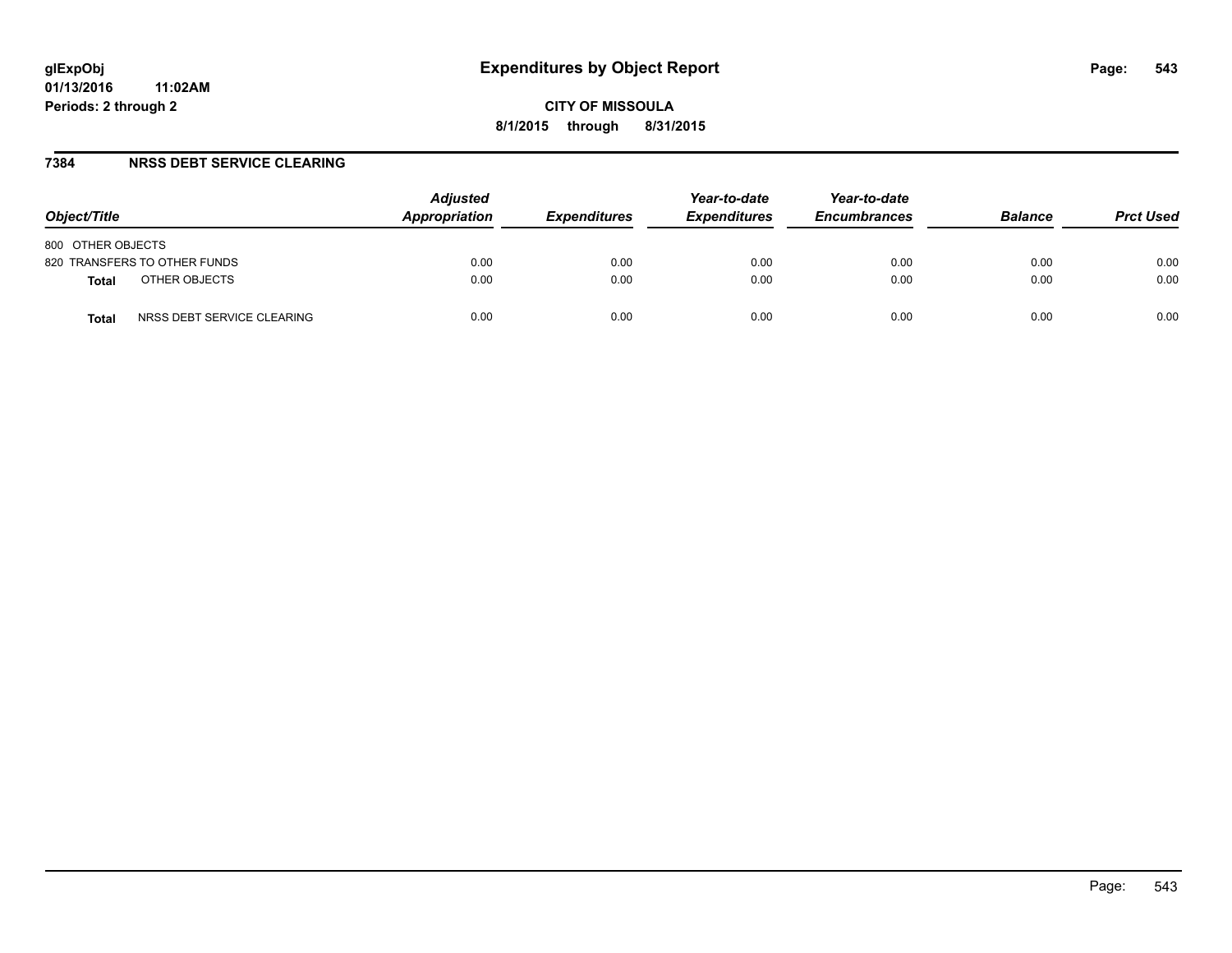# **7385 FRONT STREET URD**

|                                            | <b>Adjusted</b>      |                     | Year-to-date        | Year-to-date        |                |                  |
|--------------------------------------------|----------------------|---------------------|---------------------|---------------------|----------------|------------------|
| Object/Title                               | <b>Appropriation</b> | <b>Expenditures</b> | <b>Expenditures</b> | <b>Encumbrances</b> | <b>Balance</b> | <b>Prct Used</b> |
| 300 PURCHASED SERVICES                     |                      |                     |                     |                     |                |                  |
| 350 PROFESSIONAL SERVICES                  | 2,168.00             | 0.00                | 0.00                | 0.00                | 2,168.00       | 0.00             |
| PURCHASED SERVICES<br><b>Total</b>         | 2,168.00             | 0.00                | 0.00                | 0.00                | 2,168.00       | 0.00             |
| 500 FIXED CHARGES                          |                      |                     |                     |                     |                |                  |
| 550 MERCHANT SERVICE FEES                  | 0.00                 | 0.00                | 0.00                | 0.00                | 0.00           | 0.00             |
| <b>FIXED CHARGES</b><br><b>Total</b>       | 0.00                 | 0.00                | 0.00                | 0.00                | 0.00           | 0.00             |
| 700 GRANTS & CONTRIBUTIONS                 |                      |                     |                     |                     |                |                  |
| 700 GRANTS & CONTRIBUTIONS                 | 174,560.00           | 0.00                | 0.00                | 0.00                | 174,560.00     | 0.00             |
| <b>GRANTS &amp; CONTRIBUTIONS</b><br>Total | 174,560.00           | 0.00                | 0.00                | 0.00                | 174,560.00     | 0.00             |
| 800 OTHER OBJECTS                          |                      |                     |                     |                     |                |                  |
| 845 CONTINGENCY                            | 353,524.00           | 0.00                | 0.00                | 0.00                | 353,524.00     | 0.00             |
| OTHER OBJECTS<br>Total                     | 353,524.00           | 0.00                | 0.00                | 0.00                | 353,524.00     | 0.00             |
| 900 CAPITAL OUTLAY                         |                      |                     |                     |                     |                |                  |
| 930 IMPROVEMENTS                           | 0.00                 | 0.00                | 0.00                | 0.00                | 0.00           | 0.00             |
| <b>CAPITAL OUTLAY</b><br><b>Total</b>      | 0.00                 | 0.00                | 0.00                | 0.00                | 0.00           | 0.00             |
|                                            |                      |                     |                     |                     |                |                  |
| <b>MRA</b><br><b>Total</b>                 | 530,252.00           | 0.00                | 0.00                | 0.00                | 530,252.00     | 0.00             |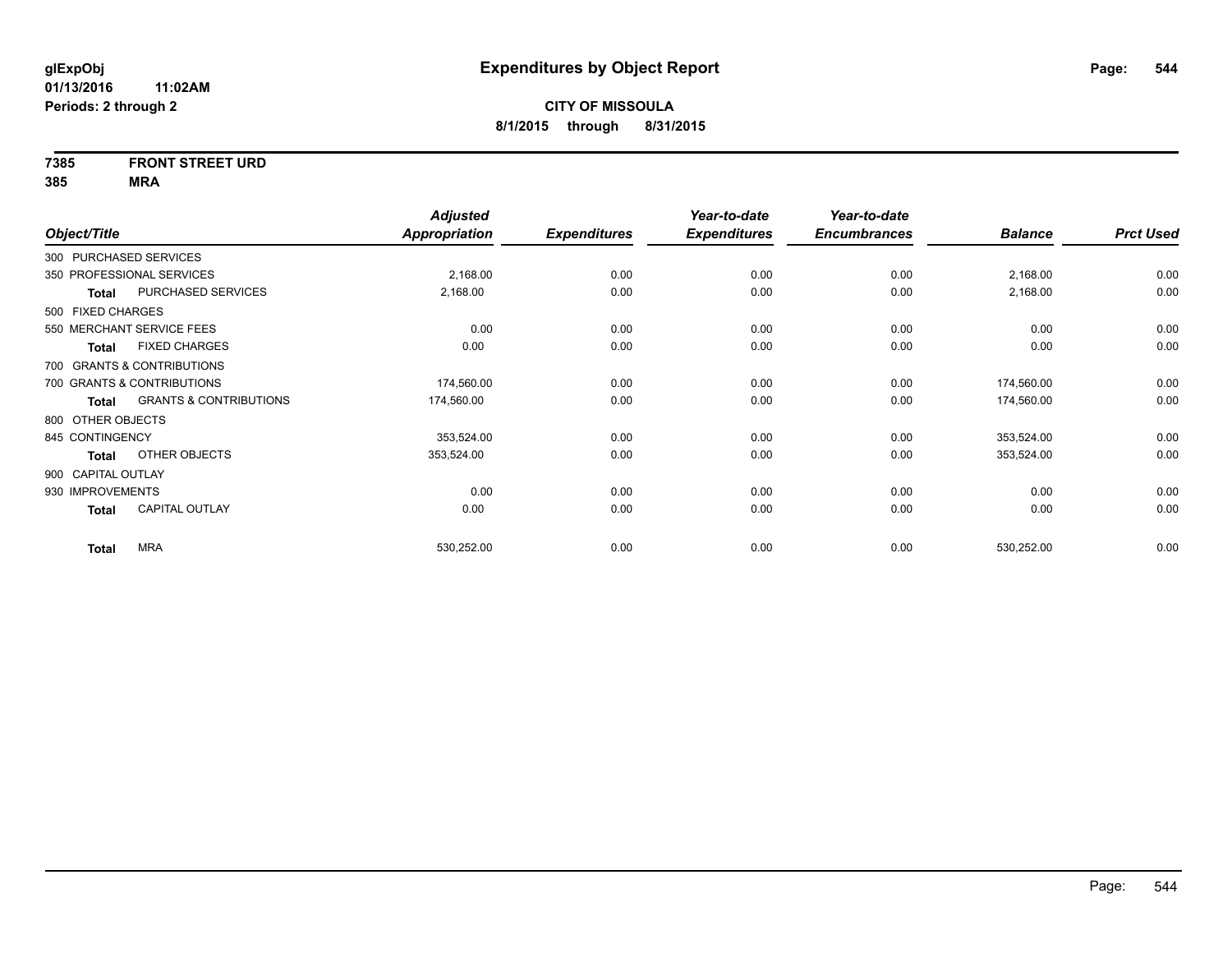### **7385 FRONT STREET URD**

|                    |                                   | <b>Adjusted</b> |                     | Year-to-date        | Year-to-date        |                |                  |
|--------------------|-----------------------------------|-----------------|---------------------|---------------------|---------------------|----------------|------------------|
| Object/Title       |                                   | Appropriation   | <b>Expenditures</b> | <b>Expenditures</b> | <b>Encumbrances</b> | <b>Balance</b> | <b>Prct Used</b> |
|                    | 300 PURCHASED SERVICES            |                 |                     |                     |                     |                |                  |
|                    | 350 PROFESSIONAL SERVICES         | 2,168.00        | 0.00                | 0.00                | 0.00                | 2,168.00       | 0.00             |
| Total              | PURCHASED SERVICES                | 2,168.00        | 0.00                | 0.00                | 0.00                | 2,168.00       | 0.00             |
| 500 FIXED CHARGES  |                                   |                 |                     |                     |                     |                |                  |
|                    | 550 MERCHANT SERVICE FEES         | 0.00            | 0.00                | 0.00                | 0.00                | 0.00           | 0.00             |
| <b>Total</b>       | <b>FIXED CHARGES</b>              | 0.00            | 0.00                | 0.00                | 0.00                | 0.00           | 0.00             |
|                    | 700 GRANTS & CONTRIBUTIONS        |                 |                     |                     |                     |                |                  |
|                    | 700 GRANTS & CONTRIBUTIONS        | 174,560.00      | 0.00                | 0.00                | 0.00                | 174,560.00     | 0.00             |
| Total              | <b>GRANTS &amp; CONTRIBUTIONS</b> | 174,560.00      | 0.00                | 0.00                | 0.00                | 174,560.00     | 0.00             |
| 800 OTHER OBJECTS  |                                   |                 |                     |                     |                     |                |                  |
| 845 CONTINGENCY    |                                   | 353,524.00      | 0.00                | 0.00                | 0.00                | 353,524.00     | 0.00             |
| Total              | OTHER OBJECTS                     | 353,524.00      | 0.00                | 0.00                | 0.00                | 353,524.00     | 0.00             |
| 900 CAPITAL OUTLAY |                                   |                 |                     |                     |                     |                |                  |
| 930 IMPROVEMENTS   |                                   | 0.00            | 0.00                | 0.00                | 0.00                | 0.00           | 0.00             |
| <b>Total</b>       | CAPITAL OUTLAY                    | 0.00            | 0.00                | 0.00                | 0.00                | 0.00           | 0.00             |
| <b>Total</b>       | <b>FRONT STREET URD</b>           | 530,252.00      | 0.00                | 0.00                | 0.00                | 530,252.00     | 0.00             |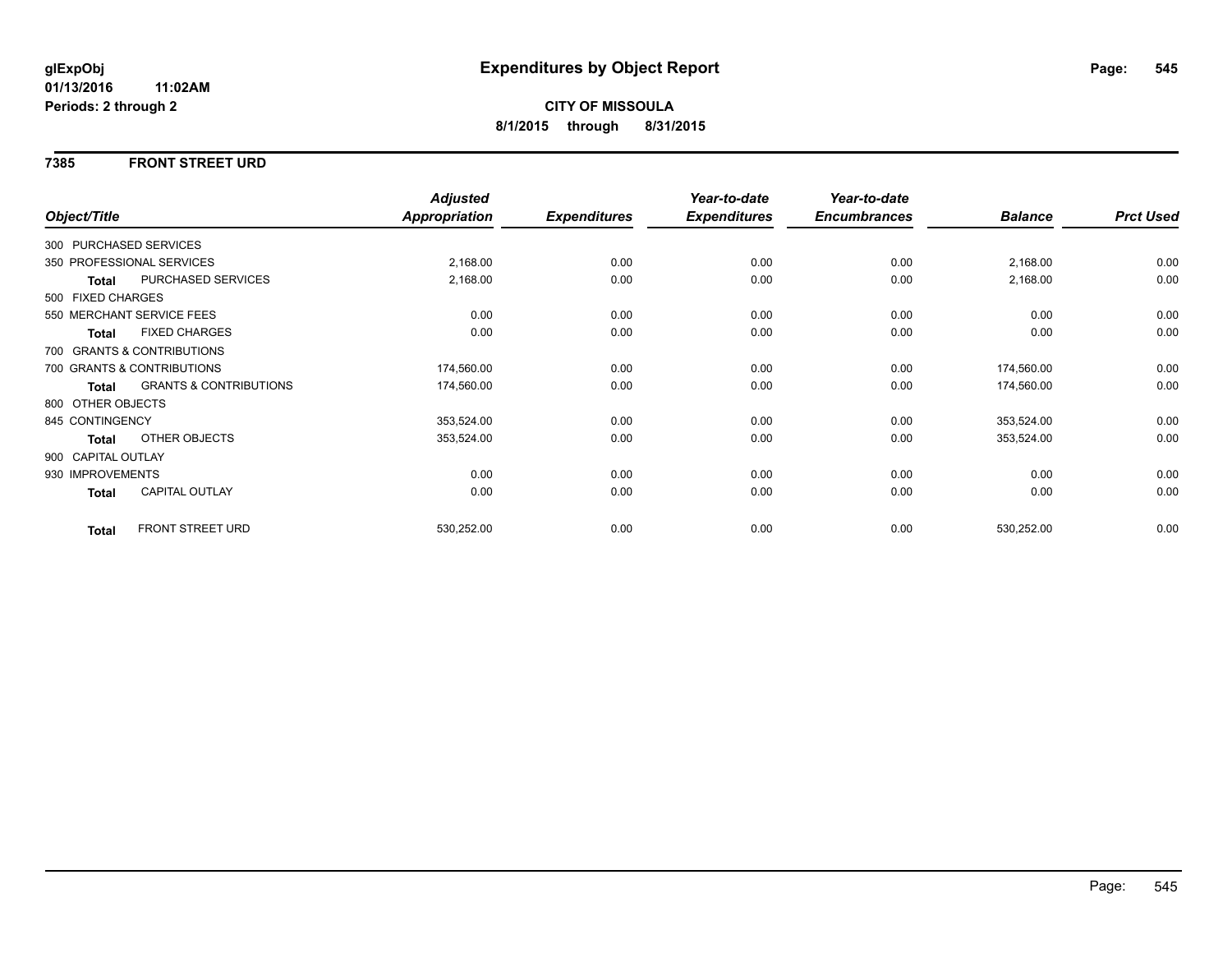### **7386 DEBT SERVICE-SAFEWAY/ST PAT 1.5M**

| Object/Title       |                           | <b>Adjusted</b><br><b>Appropriation</b> | <b>Expenditures</b> | Year-to-date<br><b>Expenditures</b> | Year-to-date<br><b>Encumbrances</b> | <b>Balance</b> | <b>Prct Used</b> |
|--------------------|---------------------------|-----------------------------------------|---------------------|-------------------------------------|-------------------------------------|----------------|------------------|
| 500 FIXED CHARGES  |                           |                                         |                     |                                     |                                     |                |                  |
|                    | 550 MERCHANT SERVICE FEES | 0.00                                    | 0.00                | 0.00                                | 0.00                                | 0.00           | 0.00             |
| <b>Total</b>       | <b>FIXED CHARGES</b>      | 0.00                                    | 0.00                | 0.00                                | 0.00                                | 0.00           | 0.00             |
| 900 CAPITAL OUTLAY |                           |                                         |                     |                                     |                                     |                |                  |
| 930 IMPROVEMENTS   |                           | 0.00                                    | 0.00                | 0.00                                | 0.00                                | 0.00           | 0.00             |
| <b>Total</b>       | <b>CAPITAL OUTLAY</b>     | 0.00                                    | 0.00                | 0.00                                | 0.00                                | 0.00           | 0.00             |
| <b>Total</b>       | <b>MRA</b>                | 0.00                                    | 0.00                | 0.00                                | 0.00                                | 0.00           | 0.00             |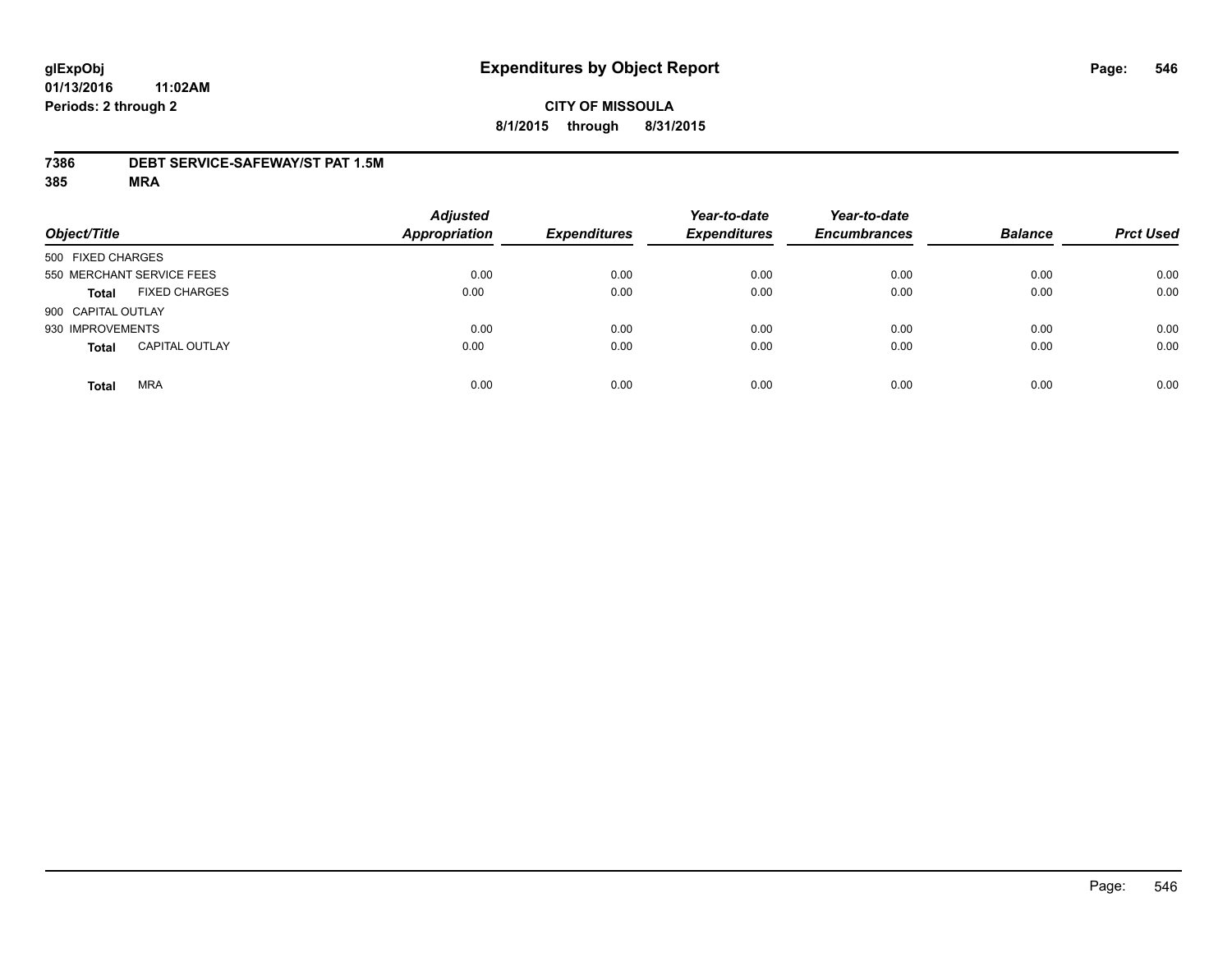#### **7386 DEBT SERVICE-SAFEWAY/ST PAT 1.5M**

**390 NON-DEPARTMENTAL**

|                                      | <b>Adjusted</b> |                     | Year-to-date        | Year-to-date        |                |                  |
|--------------------------------------|-----------------|---------------------|---------------------|---------------------|----------------|------------------|
| Object/Title                         | Appropriation   | <b>Expenditures</b> | <b>Expenditures</b> | <b>Encumbrances</b> | <b>Balance</b> | <b>Prct Used</b> |
| 500 FIXED CHARGES                    |                 |                     |                     |                     |                |                  |
| 550 MERCHANT SERVICE FEES            | 0.00            | 0.00                | 0.00                | 0.00                | 0.00           | 0.00             |
| <b>FIXED CHARGES</b><br><b>Total</b> | 0.00            | 0.00                | 0.00                | 0.00                | 0.00           | 0.00             |
| 600 DEBT SERVICE                     |                 |                     |                     |                     |                |                  |
| 610 PRINCIPAL                        | 134.728.00      | 0.00                | 28.011.26           | 0.00                | 106.716.74     | 20.79            |
| 620 INTEREST / SERVICE FEES          | 21.147.00       | 0.00                | 46.946.25           | 0.00                | $-25.799.25$   | 222.00           |
| <b>DEBT SERVICE</b><br><b>Total</b>  | 155.875.00      | 0.00                | 74.957.51           | 0.00                | 80.917.49      | 48.09            |
| NON-DEPARTMENTAL<br><b>Total</b>     | 155.875.00      | 0.00                | 74.957.51           | 0.00                | 80.917.49      | 48.09            |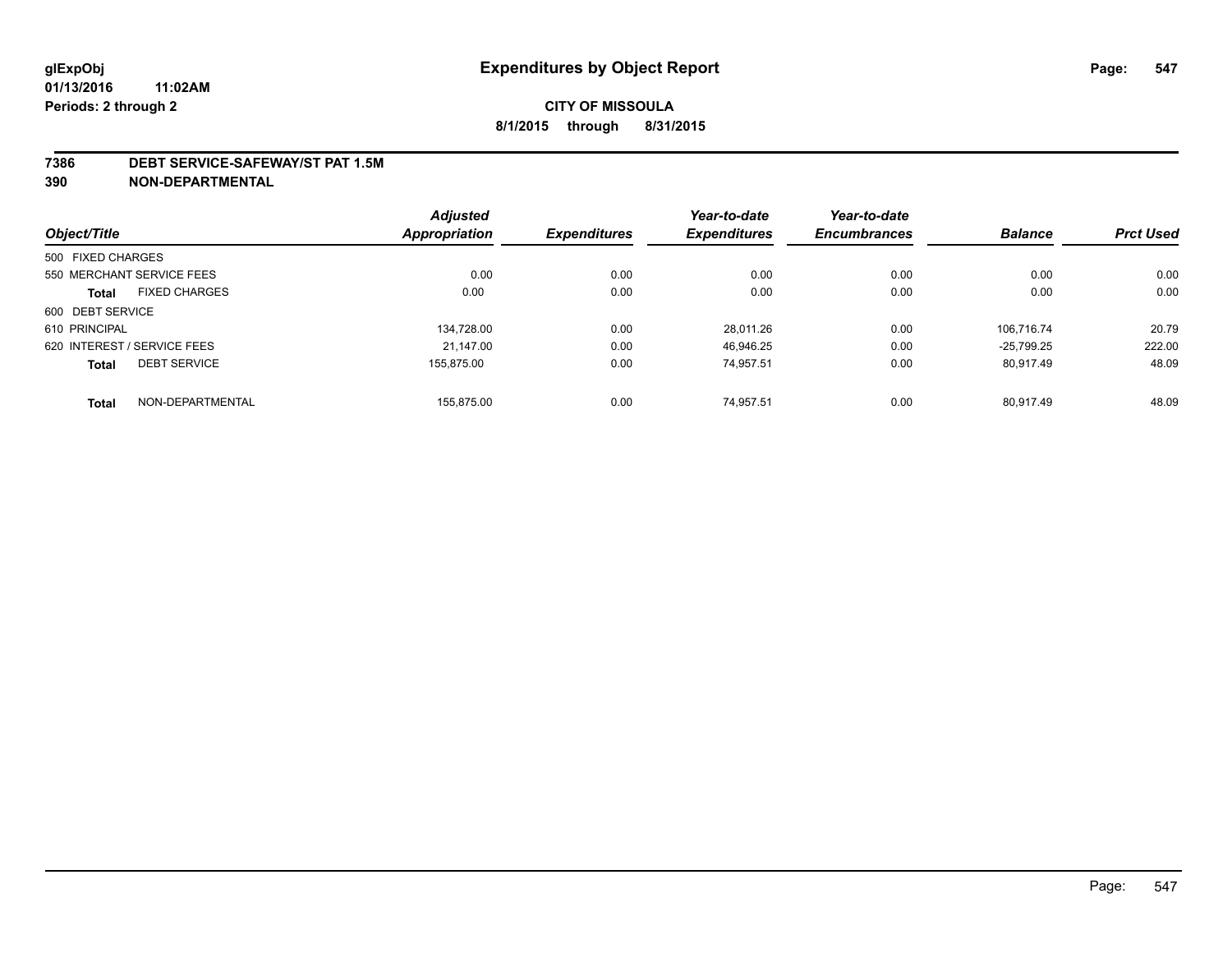## **7386 DEBT SERVICE-SAFEWAY/ST PAT 1.5M**

|                    |                                  | <b>Adjusted</b><br><b>Appropriation</b> |                     | Year-to-date        | Year-to-date<br><b>Encumbrances</b> | <b>Balance</b> | <b>Prct Used</b> |
|--------------------|----------------------------------|-----------------------------------------|---------------------|---------------------|-------------------------------------|----------------|------------------|
| Object/Title       |                                  |                                         | <b>Expenditures</b> | <b>Expenditures</b> |                                     |                |                  |
| 500 FIXED CHARGES  |                                  |                                         |                     |                     |                                     |                |                  |
|                    | 550 MERCHANT SERVICE FEES        | 0.00                                    | 0.00                | 0.00                | 0.00                                | 0.00           | 0.00             |
| Total              | <b>FIXED CHARGES</b>             | 0.00                                    | 0.00                | 0.00                | 0.00                                | 0.00           | 0.00             |
| 600 DEBT SERVICE   |                                  |                                         |                     |                     |                                     |                |                  |
| 610 PRINCIPAL      |                                  | 134,728.00                              | 0.00                | 28,011.26           | 0.00                                | 106.716.74     | 20.79            |
|                    | 620 INTEREST / SERVICE FEES      | 21.147.00                               | 0.00                | 46,946.25           | 0.00                                | $-25.799.25$   | 222.00           |
| Total              | <b>DEBT SERVICE</b>              | 155,875.00                              | 0.00                | 74.957.51           | 0.00                                | 80.917.49      | 48.09            |
| 900 CAPITAL OUTLAY |                                  |                                         |                     |                     |                                     |                |                  |
| 930 IMPROVEMENTS   |                                  | 0.00                                    | 0.00                | 0.00                | 0.00                                | 0.00           | 0.00             |
| Total              | <b>CAPITAL OUTLAY</b>            | 0.00                                    | 0.00                | 0.00                | 0.00                                | 0.00           | 0.00             |
| <b>Total</b>       | DEBT SERVICE-SAFEWAY/ST PAT 1.5M | 155,875.00                              | 0.00                | 74,957.51           | 0.00                                | 80.917.49      | 48.09            |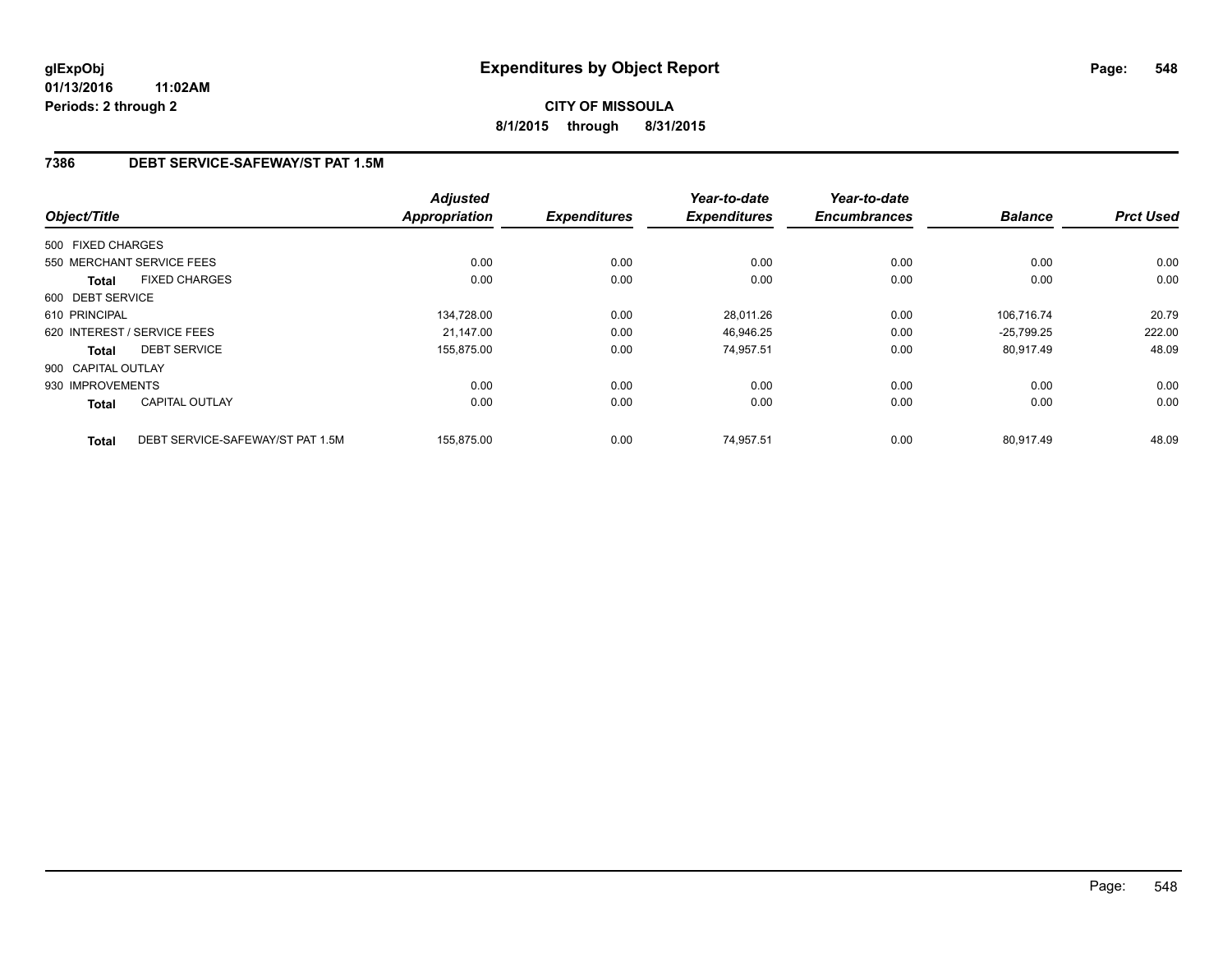#### **7387 DEBT SERVICE-BROWNFIELD RLF 1.125M**

**390 NON-DEPARTMENTAL**

|                             |                      | <b>Adjusted</b> |                     | Year-to-date        | Year-to-date        |                |                  |
|-----------------------------|----------------------|-----------------|---------------------|---------------------|---------------------|----------------|------------------|
| Object/Title                |                      | Appropriation   | <b>Expenditures</b> | <b>Expenditures</b> | <b>Encumbrances</b> | <b>Balance</b> | <b>Prct Used</b> |
| 500 FIXED CHARGES           |                      |                 |                     |                     |                     |                |                  |
| 550 MERCHANT SERVICE FEES   |                      | 0.00            | 0.00                | 0.00                | 0.00                | 0.00           | 0.00             |
| <b>Total</b>                | <b>FIXED CHARGES</b> | 0.00            | 0.00                | 0.00                | 0.00                | 0.00           | 0.00             |
| 600 DEBT SERVICE            |                      |                 |                     |                     |                     |                |                  |
| 610 PRINCIPAL               |                      | 26,625.00       | 0.00                | 0.00                | 0.00                | 26.625.00      | 0.00             |
| 620 INTEREST / SERVICE FEES |                      | 5.316.00        | 0.00                | $-2.196.50$         | 0.00                | 7.512.50       | $-41.32$         |
| <b>Total</b>                | <b>DEBT SERVICE</b>  | 31.941.00       | 0.00                | $-2,196.50$         | 0.00                | 34.137.50      | $-6.88$          |
| <b>Total</b>                | NON-DEPARTMENTAL     | 31.941.00       | 0.00                | $-2.196.50$         | 0.00                | 34.137.50      | $-6.88$          |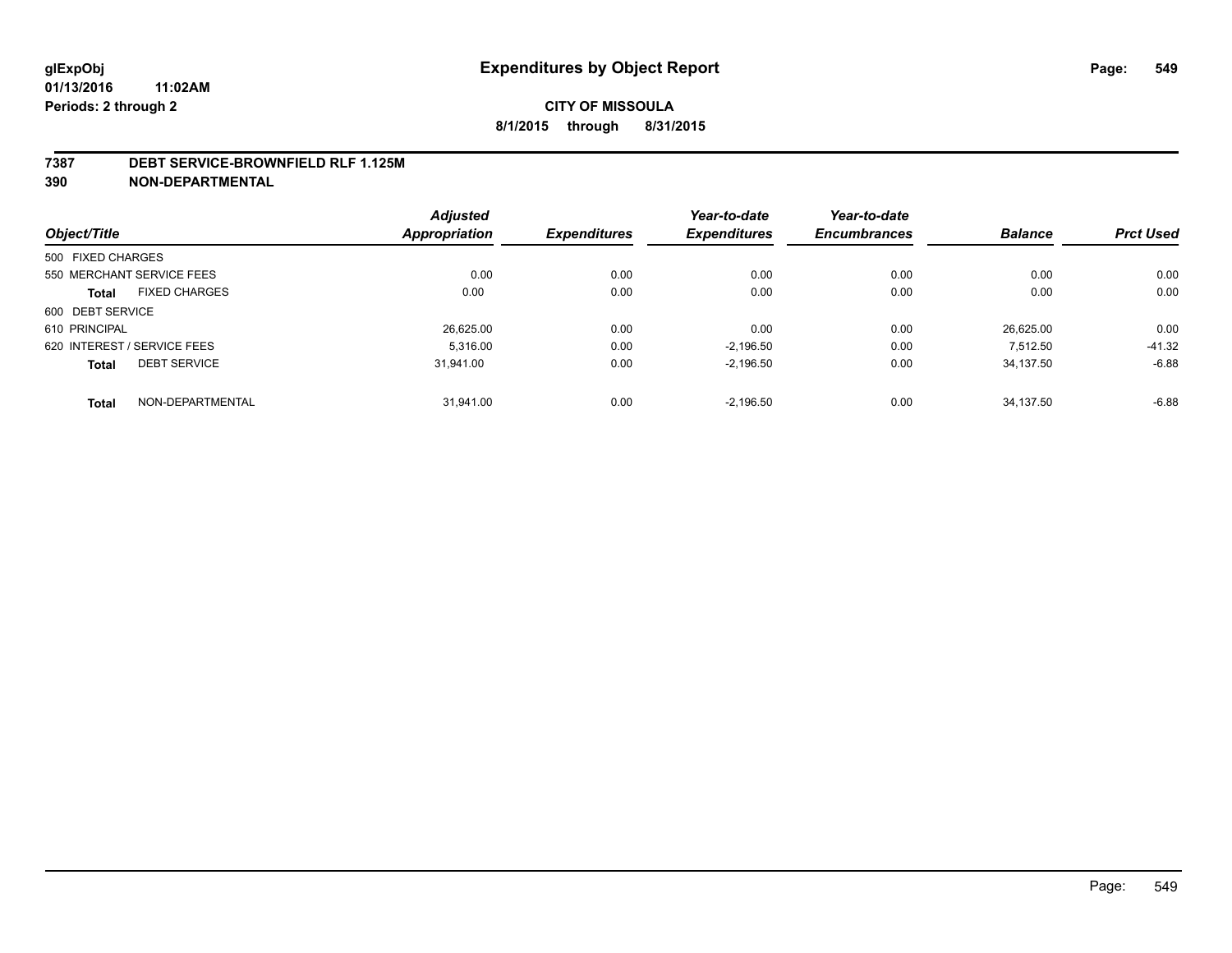# **CITY OF MISSOULA 8/1/2015 through 8/31/2015**

### **7387 DEBT SERVICE-BROWNFIELD RLF 1.125M**

| Object/Title      |                                    | <b>Adjusted</b><br>Appropriation | <b>Expenditures</b> | Year-to-date<br><b>Expenditures</b> | Year-to-date<br><b>Encumbrances</b> | <b>Balance</b> | <b>Prct Used</b> |
|-------------------|------------------------------------|----------------------------------|---------------------|-------------------------------------|-------------------------------------|----------------|------------------|
| 500 FIXED CHARGES |                                    |                                  |                     |                                     |                                     |                |                  |
|                   | 550 MERCHANT SERVICE FEES          | 0.00                             | 0.00                | 0.00                                | 0.00                                | 0.00           | 0.00             |
| <b>Total</b>      | <b>FIXED CHARGES</b>               | 0.00                             | 0.00                | 0.00                                | 0.00                                | 0.00           | 0.00             |
| 600 DEBT SERVICE  |                                    |                                  |                     |                                     |                                     |                |                  |
| 610 PRINCIPAL     |                                    | 26,625.00                        | 0.00                | 0.00                                | 0.00                                | 26.625.00      | 0.00             |
|                   | 620 INTEREST / SERVICE FEES        | 5.316.00                         | 0.00                | $-2.196.50$                         | 0.00                                | 7.512.50       | $-41.32$         |
| <b>Total</b>      | <b>DEBT SERVICE</b>                | 31.941.00                        | 0.00                | $-2.196.50$                         | 0.00                                | 34.137.50      | $-6.88$          |
| <b>Total</b>      | DEBT SERVICE-BROWNFIELD RLF 1.125M | 31.941.00                        | 0.00                | $-2.196.50$                         | 0.00                                | 34.137.50      | $-6.88$          |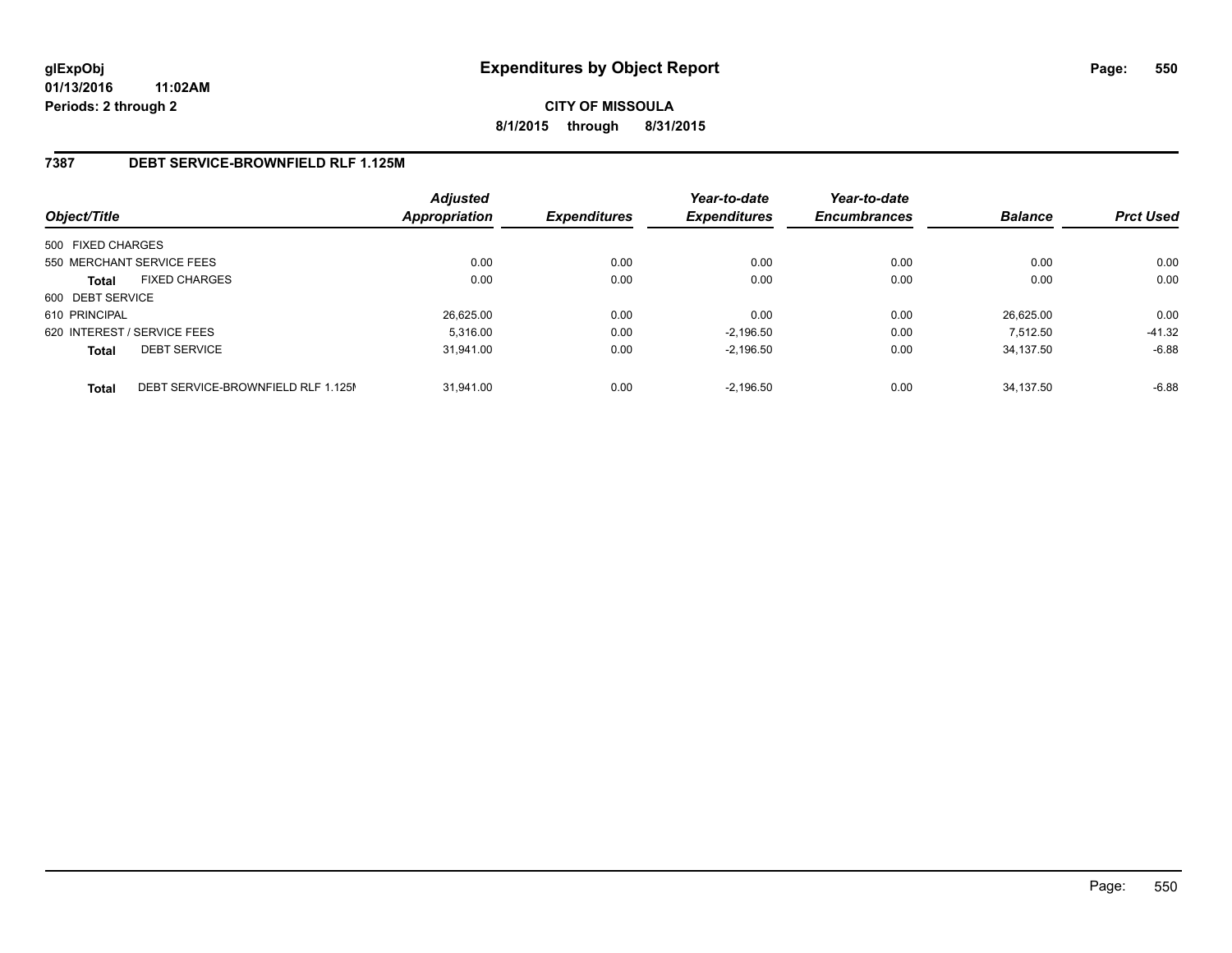## **7388 RESERVE-3.6m TIF**

**390 NON-DEPARTMENTAL**

| Object/Title                         | <b>Adjusted</b><br><b>Appropriation</b> | <b>Expenditures</b> | Year-to-date<br><b>Expenditures</b> | Year-to-date<br><b>Encumbrances</b> | <b>Balance</b> | <b>Prct Used</b> |
|--------------------------------------|-----------------------------------------|---------------------|-------------------------------------|-------------------------------------|----------------|------------------|
| 500 FIXED CHARGES                    |                                         |                     |                                     |                                     |                |                  |
| 550 MERCHANT SERVICE FEES            | 0.00                                    | 0.00                | 0.00                                | 0.00                                | 0.00           | 0.00             |
| <b>FIXED CHARGES</b><br><b>Total</b> | 0.00                                    | 0.00                | 0.00                                | 0.00                                | 0.00           | 0.00             |
| 800 OTHER OBJECTS                    |                                         |                     |                                     |                                     |                |                  |
| 820 TRANSFERS TO OTHER FUNDS         | 0.00                                    | 0.00                | 0.00                                | 0.00                                | 0.00           | 0.00             |
| OTHER OBJECTS<br><b>Total</b>        | 0.00                                    | 0.00                | 0.00                                | 0.00                                | 0.00           | 0.00             |
| NON-DEPARTMENTAL<br><b>Total</b>     | 0.00                                    | 0.00                | 0.00                                | 0.00                                | 0.00           | 0.00             |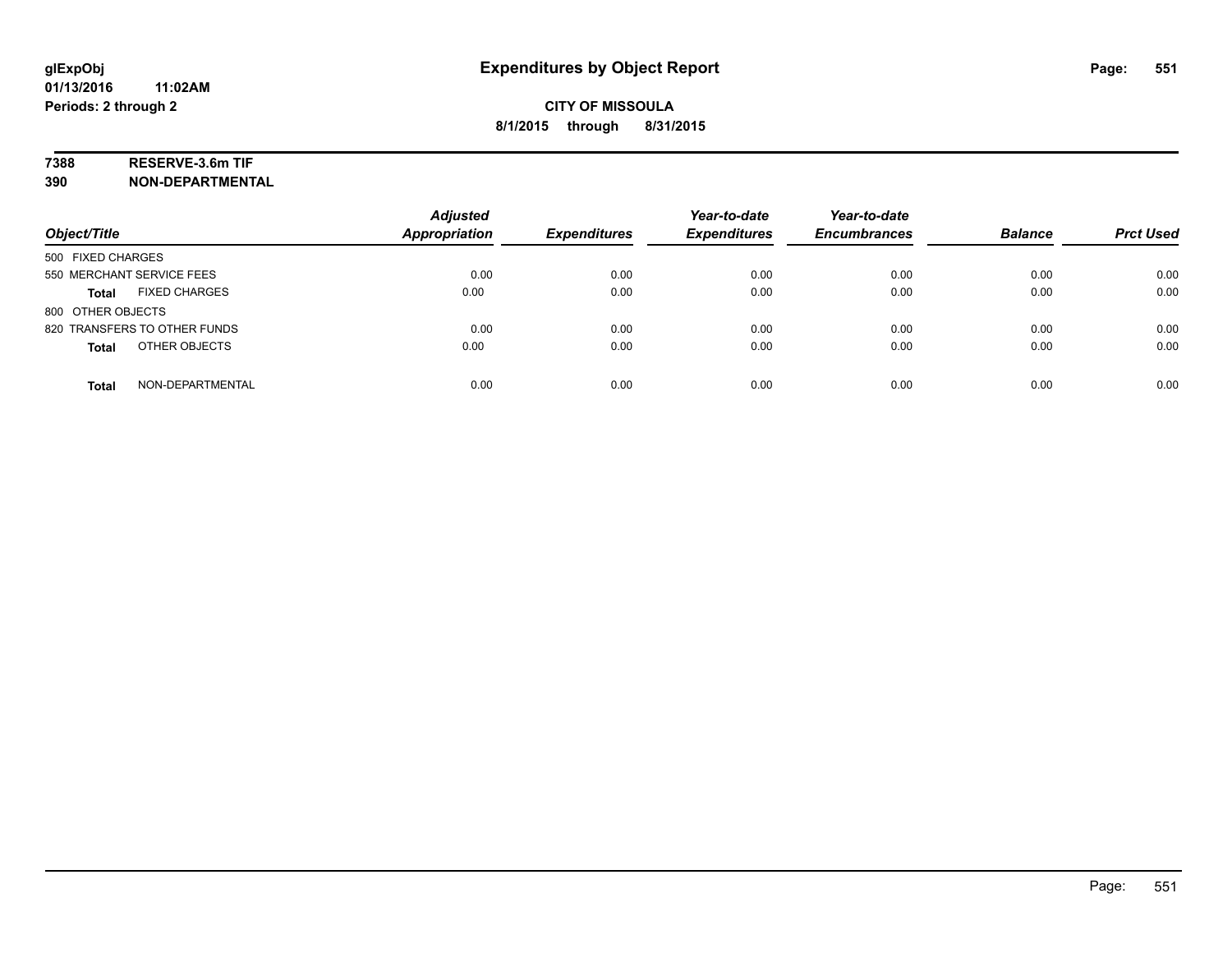**CITY OF MISSOULA 8/1/2015 through 8/31/2015**

**7388 RESERVE-3.6m TIF**

| Object/Title                         | <b>Adjusted</b><br><b>Appropriation</b> | <b>Expenditures</b> | Year-to-date<br><b>Expenditures</b> | Year-to-date<br><b>Encumbrances</b> | <b>Balance</b> | <b>Prct Used</b> |
|--------------------------------------|-----------------------------------------|---------------------|-------------------------------------|-------------------------------------|----------------|------------------|
| 500 FIXED CHARGES                    |                                         |                     |                                     |                                     |                |                  |
| 550 MERCHANT SERVICE FEES            | 0.00                                    | 0.00                | 0.00                                | 0.00                                | 0.00           | 0.00             |
| <b>FIXED CHARGES</b><br><b>Total</b> | 0.00                                    | 0.00                | 0.00                                | 0.00                                | 0.00           | 0.00             |
| 800 OTHER OBJECTS                    |                                         |                     |                                     |                                     |                |                  |
| 820 TRANSFERS TO OTHER FUNDS         | 0.00                                    | 0.00                | 0.00                                | 0.00                                | 0.00           | 0.00             |
| OTHER OBJECTS<br><b>Total</b>        | 0.00                                    | 0.00                | 0.00                                | 0.00                                | 0.00           | 0.00             |
| RESERVE-3.6m TIF<br>Total            | 0.00                                    | 0.00                | 0.00                                | 0.00                                | 0.00           | 0.00             |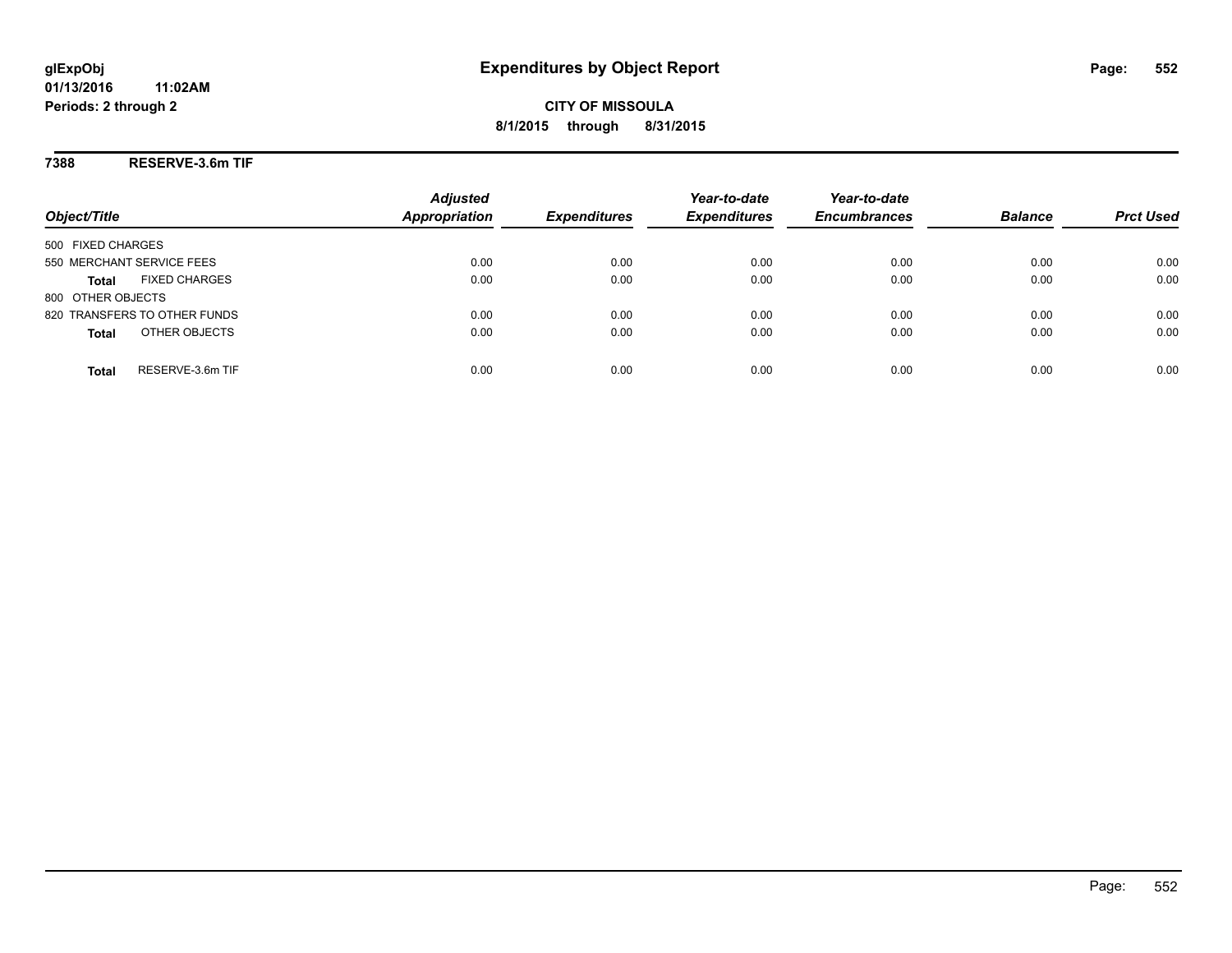#### **7389 DEBT SERVICE - 3.6M/5.75M**

|                   |                                   | <b>Adjusted</b>      |                     | Year-to-date        | Year-to-date        |                |                  |
|-------------------|-----------------------------------|----------------------|---------------------|---------------------|---------------------|----------------|------------------|
| Object/Title      |                                   | <b>Appropriation</b> | <b>Expenditures</b> | <b>Expenditures</b> | <b>Encumbrances</b> | <b>Balance</b> | <b>Prct Used</b> |
| 500 FIXED CHARGES |                                   |                      |                     |                     |                     |                |                  |
|                   | 550 MERCHANT SERVICE FEES         | 0.00                 | 0.00                | 0.00                | 0.00                | 0.00           | 0.00             |
| <b>Total</b>      | <b>FIXED CHARGES</b>              | 0.00                 | 0.00                | 0.00                | 0.00                | 0.00           | 0.00             |
| 600 DEBT SERVICE  |                                   |                      |                     |                     |                     |                |                  |
| 610 PRINCIPAL     |                                   | 500,000.00           | 0.00                | 0.00                | 0.00                | 500,000.00     | 0.00             |
|                   | 620 INTEREST / SERVICE FEES       | 0.00                 | 0.00                | 0.00                | 0.00                | 0.00           | 0.00             |
| <b>Total</b>      | <b>DEBT SERVICE</b>               | 500.000.00           | 0.00                | 0.00                | 0.00                | 500.000.00     | 0.00             |
|                   | 700 GRANTS & CONTRIBUTIONS        |                      |                     |                     |                     |                |                  |
|                   | 700 GRANTS & CONTRIBUTIONS        | 0.00                 | 0.00                | 0.00                | 0.00                | 0.00           | 0.00             |
| <b>Total</b>      | <b>GRANTS &amp; CONTRIBUTIONS</b> | 0.00                 | 0.00                | 0.00                | 0.00                | 0.00           | 0.00             |
| <b>Total</b>      | <b>MRA</b>                        | 500,000.00           | 0.00                | 0.00                | 0.00                | 500,000.00     | 0.00             |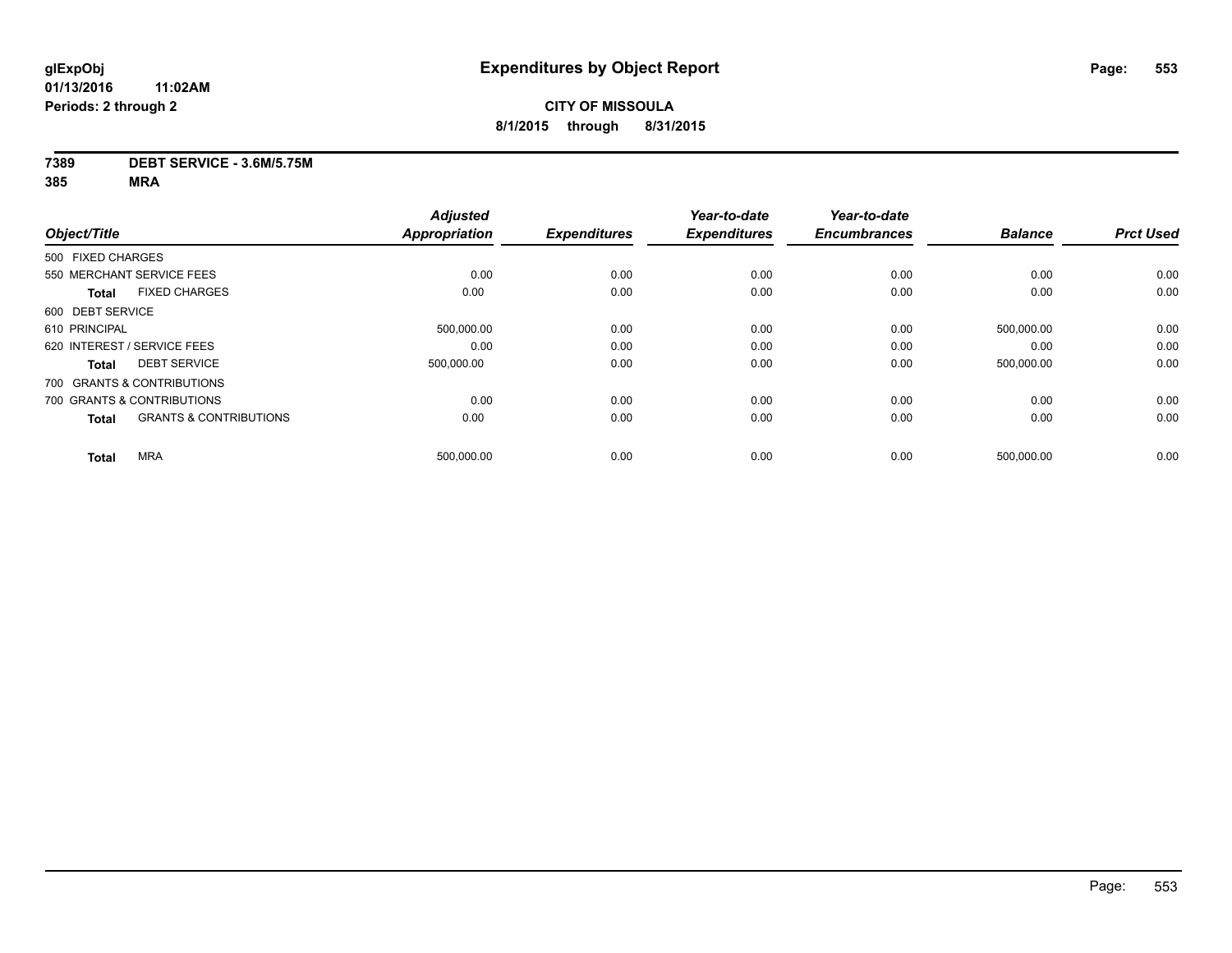**7389 DEBT SERVICE - 3.6M/5.75M**

**390 NON-DEPARTMENTAL**

|                   |                             | <b>Adjusted</b> |                     | Year-to-date        | Year-to-date        |                |                  |
|-------------------|-----------------------------|-----------------|---------------------|---------------------|---------------------|----------------|------------------|
| Object/Title      |                             | Appropriation   | <b>Expenditures</b> | <b>Expenditures</b> | <b>Encumbrances</b> | <b>Balance</b> | <b>Prct Used</b> |
| 500 FIXED CHARGES |                             |                 |                     |                     |                     |                |                  |
|                   | 550 MERCHANT SERVICE FEES   | 0.00            | 0.00                | 0.00                | 0.00                | 0.00           | 0.00             |
| <b>Total</b>      | <b>FIXED CHARGES</b>        | 0.00            | 0.00                | 0.00                | 0.00                | 0.00           | 0.00             |
| 600 DEBT SERVICE  |                             |                 |                     |                     |                     |                |                  |
| 610 PRINCIPAL     |                             | 362.000.00      | 0.00                | 0.00                | 0.00                | 362.000.00     | 0.00             |
|                   | 620 INTEREST / SERVICE FEES | 309.916.00      | 0.00                | 0.00                | 0.00                | 309.916.00     | 0.00             |
| <b>Total</b>      | <b>DEBT SERVICE</b>         | 671.916.00      | 0.00                | 0.00                | 0.00                | 671.916.00     | 0.00             |
| <b>Total</b>      | NON-DEPARTMENTAL            | 671,916.00      | 0.00                | 0.00                | 0.00                | 671,916.00     | 0.00             |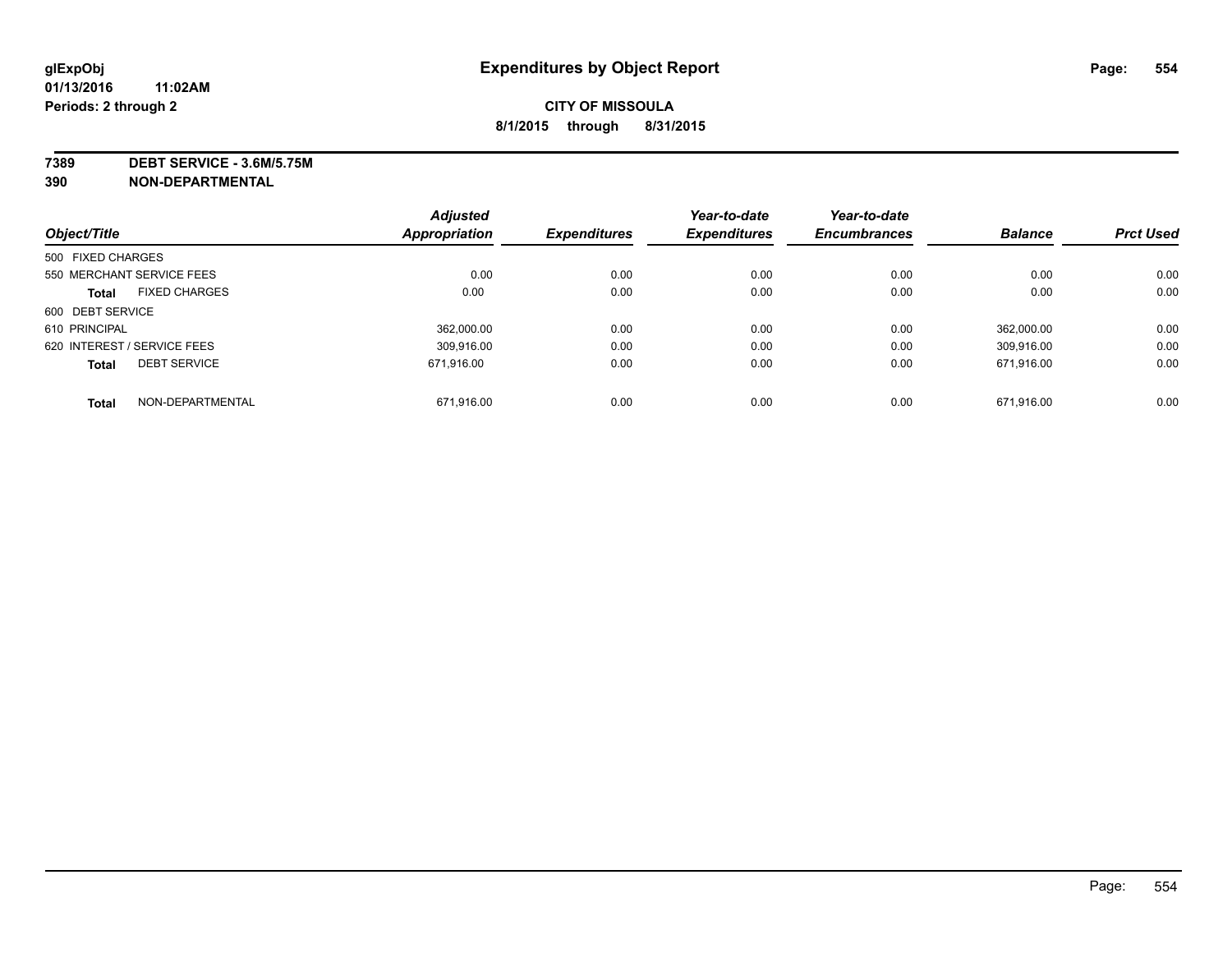### **7389 DEBT SERVICE - 3.6M/5.75M**

| Object/Title                                      | <b>Adjusted</b><br><b>Appropriation</b> | <b>Expenditures</b> | Year-to-date<br><b>Expenditures</b> | Year-to-date<br><b>Encumbrances</b> | <b>Balance</b> | <b>Prct Used</b> |
|---------------------------------------------------|-----------------------------------------|---------------------|-------------------------------------|-------------------------------------|----------------|------------------|
| 500 FIXED CHARGES                                 |                                         |                     |                                     |                                     |                |                  |
| 550 MERCHANT SERVICE FEES                         | 0.00                                    | 0.00                | 0.00                                | 0.00                                | 0.00           | 0.00             |
| <b>FIXED CHARGES</b><br><b>Total</b>              | 0.00                                    | 0.00                | 0.00                                | 0.00                                | 0.00           | 0.00             |
| 600 DEBT SERVICE                                  |                                         |                     |                                     |                                     |                |                  |
| 610 PRINCIPAL                                     | 862,000.00                              | 0.00                | 0.00                                | 0.00                                | 862,000.00     | 0.00             |
| 620 INTEREST / SERVICE FEES                       | 309.916.00                              | 0.00                | 0.00                                | 0.00                                | 309,916.00     | 0.00             |
| <b>DEBT SERVICE</b><br><b>Total</b>               | 1,171,916.00                            | 0.00                | 0.00                                | 0.00                                | 1,171,916.00   | 0.00             |
| 700 GRANTS & CONTRIBUTIONS                        |                                         |                     |                                     |                                     |                |                  |
| 700 GRANTS & CONTRIBUTIONS                        | 0.00                                    | 0.00                | 0.00                                | 0.00                                | 0.00           | 0.00             |
| <b>GRANTS &amp; CONTRIBUTIONS</b><br><b>Total</b> | 0.00                                    | 0.00                | 0.00                                | 0.00                                | 0.00           | 0.00             |
| DEBT SERVICE - 3.6M/5.75M<br><b>Total</b>         | 1,171,916.00                            | 0.00                | 0.00                                | 0.00                                | 1,171,916.00   | 0.00             |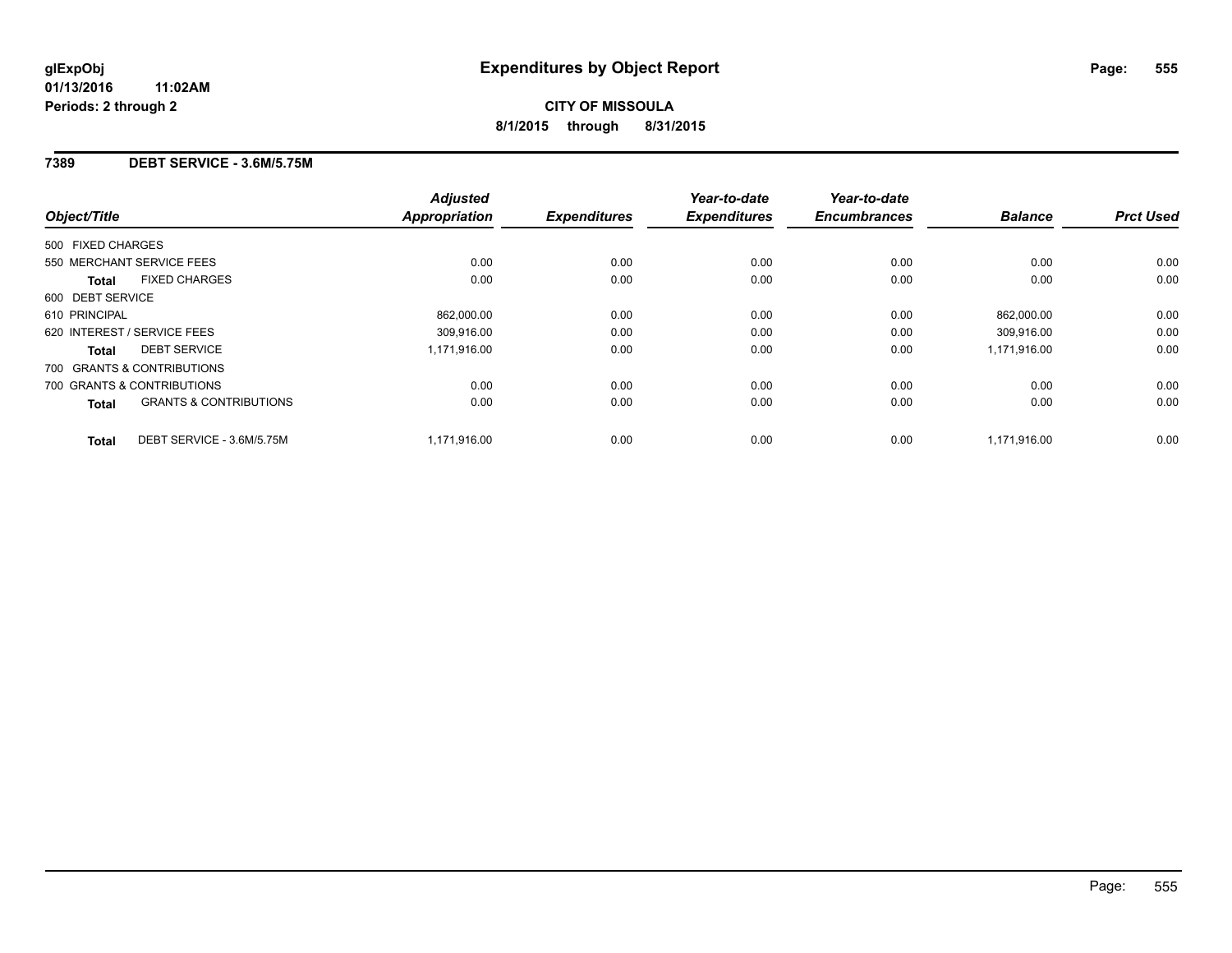## **CITY OF MISSOULA 8/1/2015 through 8/31/2015**

# **7390 URDII CLEARING - 3.6M TIF**

| Object/Title                         | <b>Adjusted</b><br><b>Appropriation</b> | <b>Expenditures</b> | Year-to-date<br><b>Expenditures</b> | Year-to-date<br><b>Encumbrances</b> | <b>Balance</b> | <b>Prct Used</b> |
|--------------------------------------|-----------------------------------------|---------------------|-------------------------------------|-------------------------------------|----------------|------------------|
| 500 FIXED CHARGES                    |                                         |                     |                                     |                                     |                |                  |
| 550 MERCHANT SERVICE FEES            | 0.00                                    | 0.00                | 0.00                                | 0.00                                | 0.00           | 0.00             |
| <b>FIXED CHARGES</b><br><b>Total</b> | 0.00                                    | 0.00                | 0.00                                | 0.00                                | 0.00           | 0.00             |
| 800 OTHER OBJECTS                    |                                         |                     |                                     |                                     |                |                  |
| 820 TRANSFERS TO OTHER FUNDS         | 0.00                                    | 0.00                | 0.00                                | 0.00                                | 0.00           | 0.00             |
| OTHER OBJECTS<br><b>Total</b>        | 0.00                                    | 0.00                | 0.00                                | 0.00                                | 0.00           | 0.00             |
| <b>MRA</b><br><b>Total</b>           | 0.00                                    | 0.00                | 0.00                                | 0.00                                | 0.00           | 0.00             |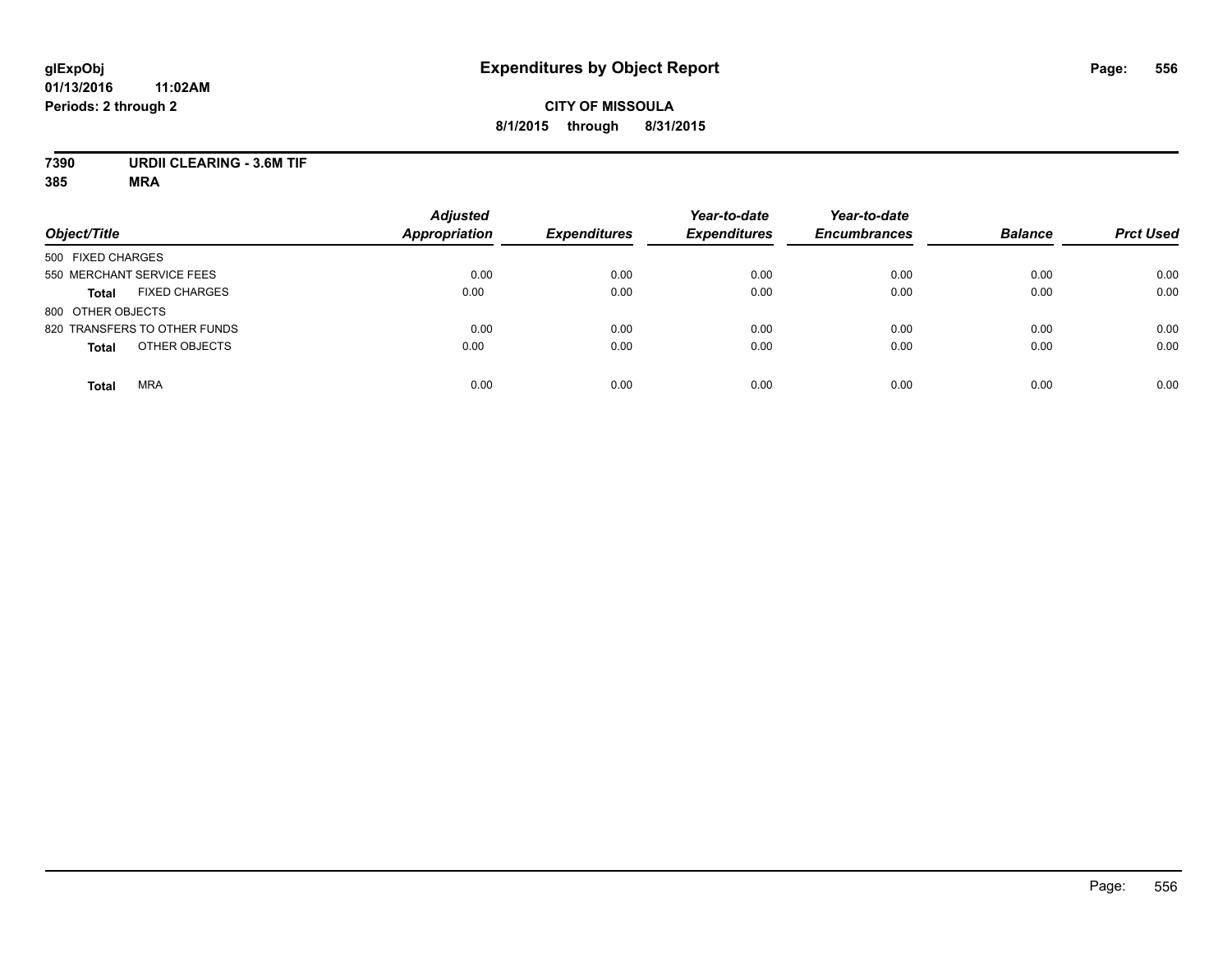**7390 URDII CLEARING - 3.6M TIF**

**390 NON-DEPARTMENTAL**

| Object/Title                         | <b>Adjusted</b><br>Appropriation | <b>Expenditures</b> | Year-to-date<br><b>Expenditures</b> | Year-to-date<br><b>Encumbrances</b> | <b>Balance</b> | <b>Prct Used</b> |
|--------------------------------------|----------------------------------|---------------------|-------------------------------------|-------------------------------------|----------------|------------------|
| 500 FIXED CHARGES                    |                                  |                     |                                     |                                     |                |                  |
| 550 MERCHANT SERVICE FEES            | 0.00                             | 0.00                | 0.00                                | 0.00                                | 0.00           | 0.00             |
| <b>FIXED CHARGES</b><br><b>Total</b> | 0.00                             | 0.00                | 0.00                                | 0.00                                | 0.00           | 0.00             |
| 800 OTHER OBJECTS                    |                                  |                     |                                     |                                     |                |                  |
| 820 TRANSFERS TO OTHER FUNDS         | 1,872,885.00                     | 0.00                | 0.00                                | 0.00                                | 1,872,885.00   | 0.00             |
| OTHER OBJECTS<br><b>Total</b>        | 1.872.885.00                     | 0.00                | 0.00                                | 0.00                                | 1,872,885.00   | 0.00             |
| NON-DEPARTMENTAL<br><b>Total</b>     | 1.872.885.00                     | 0.00                | 0.00                                | 0.00                                | 1.872.885.00   | 0.00             |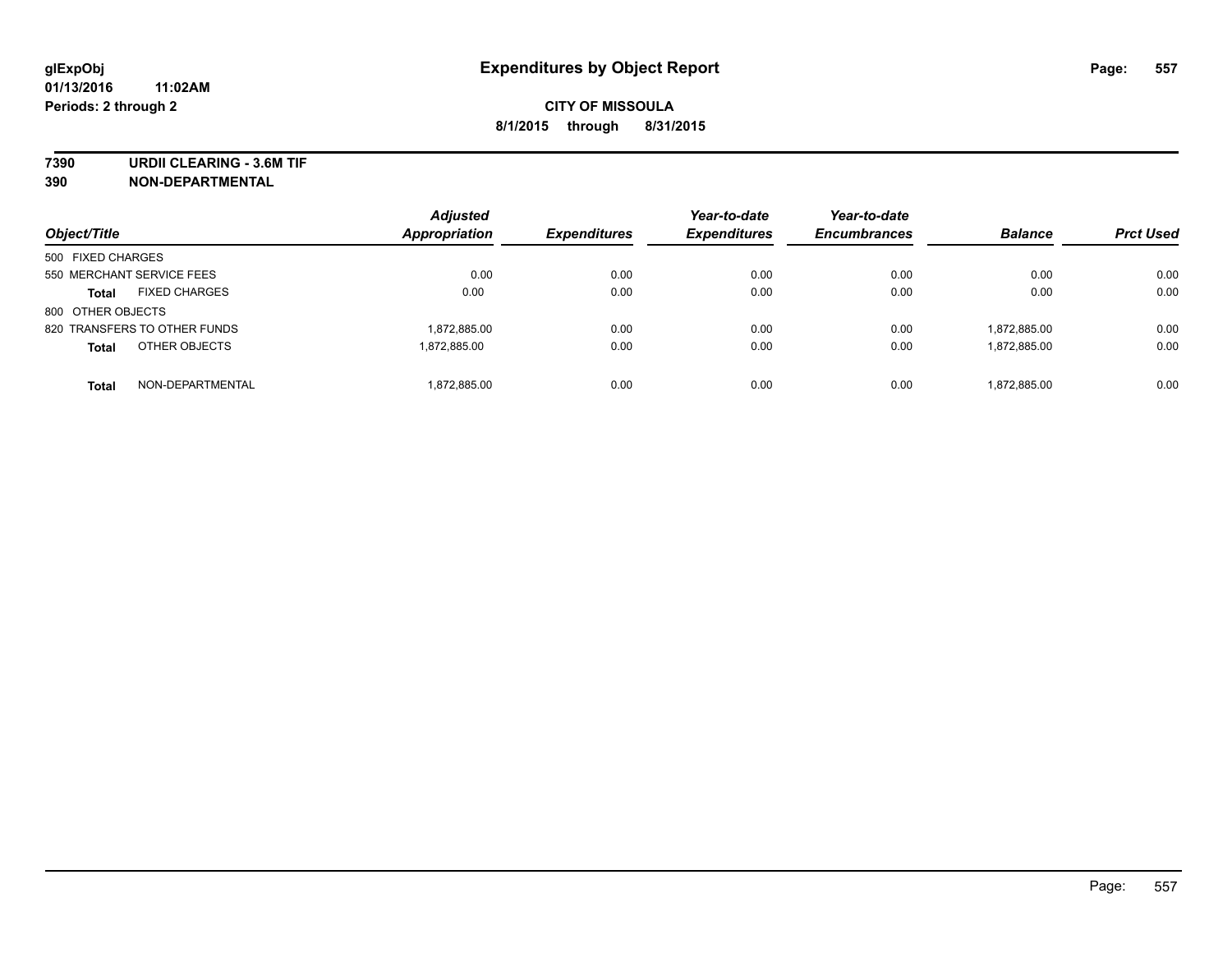### **7390 URDII CLEARING - 3.6M TIF**

| Object/Title                              | <b>Adjusted</b><br>Appropriation | <b>Expenditures</b> | Year-to-date<br><b>Expenditures</b> | Year-to-date<br><b>Encumbrances</b> | <b>Balance</b> | <b>Prct Used</b> |
|-------------------------------------------|----------------------------------|---------------------|-------------------------------------|-------------------------------------|----------------|------------------|
| 500 FIXED CHARGES                         |                                  |                     |                                     |                                     |                |                  |
| 550 MERCHANT SERVICE FEES                 | 0.00                             | 0.00                | 0.00                                | 0.00                                | 0.00           | 0.00             |
| <b>FIXED CHARGES</b><br><b>Total</b>      | 0.00                             | 0.00                | 0.00                                | 0.00                                | 0.00           | 0.00             |
| 800 OTHER OBJECTS                         |                                  |                     |                                     |                                     |                |                  |
| 820 TRANSFERS TO OTHER FUNDS              | 1,872,885.00                     | 0.00                | 0.00                                | 0.00                                | 1,872,885.00   | 0.00             |
| OTHER OBJECTS<br><b>Total</b>             | 1,872,885.00                     | 0.00                | 0.00                                | 0.00                                | 1,872,885.00   | 0.00             |
| URDII CLEARING - 3.6M TIF<br><b>Total</b> | 1,872,885.00                     | 0.00                | 0.00                                | 0.00                                | 1,872,885.00   | 0.00             |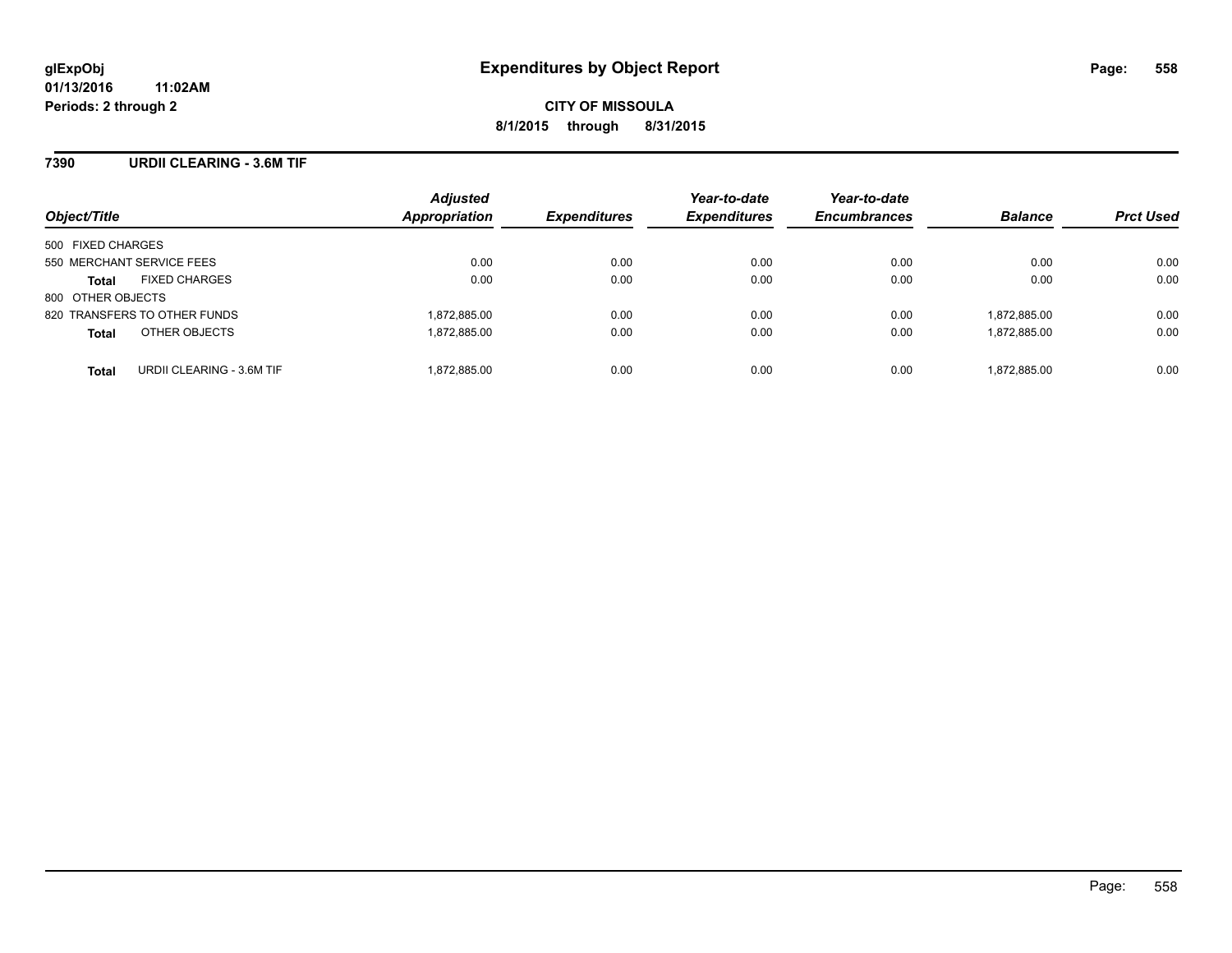## **CITY OF MISSOULA 8/1/2015 through 8/31/2015**

#### **7391 MRA - URD I FUND 385 MRA**

| Object/Title      |                           | <b>Adjusted</b><br>Appropriation | <b>Expenditures</b> | Year-to-date<br><b>Expenditures</b> | Year-to-date<br><b>Encumbrances</b> | <b>Balance</b> | <b>Prct Used</b> |
|-------------------|---------------------------|----------------------------------|---------------------|-------------------------------------|-------------------------------------|----------------|------------------|
| 500 FIXED CHARGES |                           |                                  |                     |                                     |                                     |                |                  |
|                   | 550 MERCHANT SERVICE FEES | 0.00                             | 0.00                | 0.00                                | 0.00                                | 0.00           | 0.00             |
| <b>Total</b>      | <b>FIXED CHARGES</b>      | 0.00                             | 0.00                | 0.00                                | 0.00                                | 0.00           | 0.00             |
| Total             | <b>MRA</b>                | 0.00                             | 0.00                | 0.00                                | 0.00                                | 0.00           | 0.00             |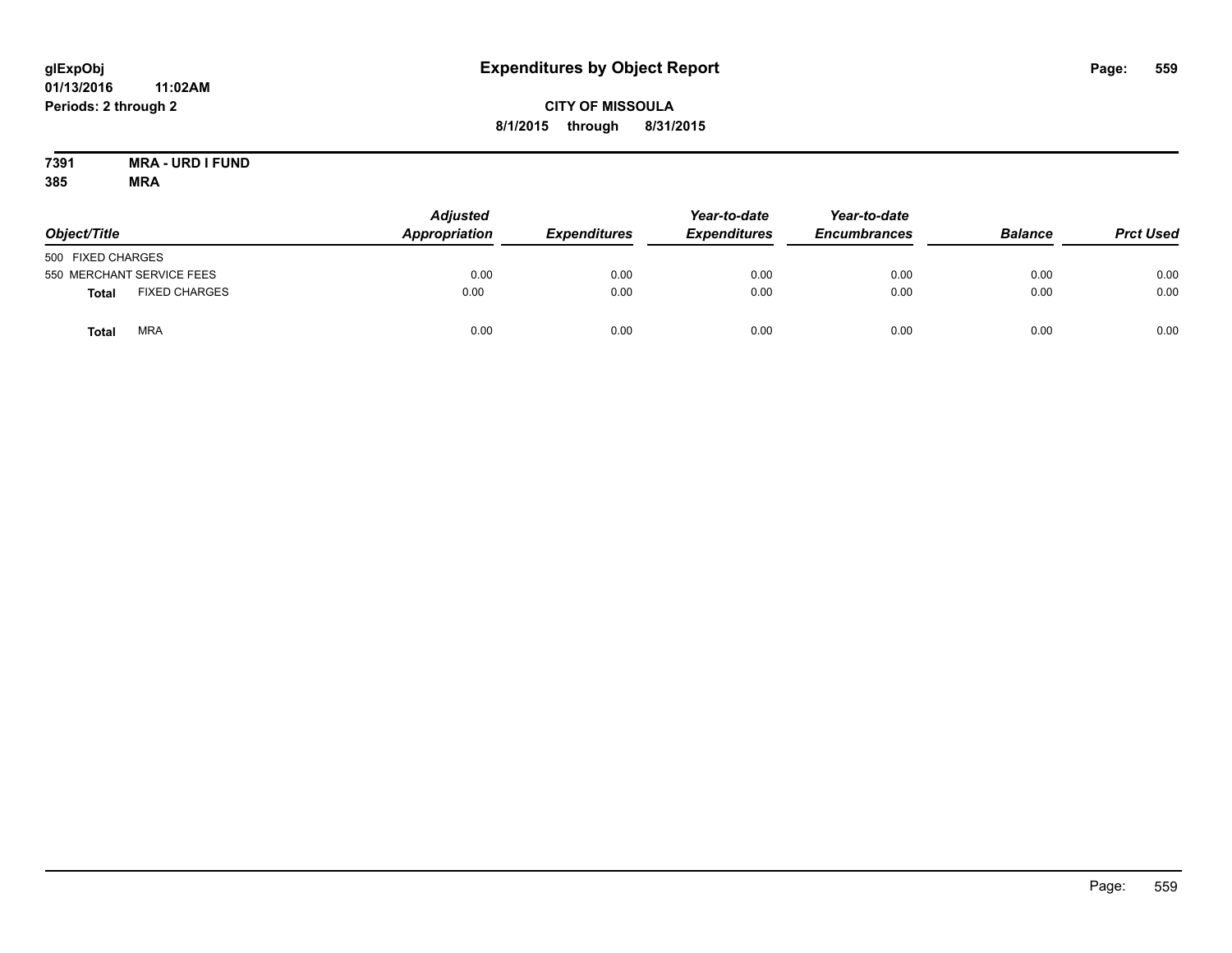## **CITY OF MISSOULA 8/1/2015 through 8/31/2015**

# **7391 MRA - URD I FUND**

**900 DEPRECIATION**

| Object/Title              |                      | <b>Adjusted</b><br>Appropriation | <b>Expenditures</b> | Year-to-date<br><b>Expenditures</b> | Year-to-date<br><b>Encumbrances</b> | <b>Balance</b> | <b>Prct Used</b> |
|---------------------------|----------------------|----------------------------------|---------------------|-------------------------------------|-------------------------------------|----------------|------------------|
| 500 FIXED CHARGES         |                      |                                  |                     |                                     |                                     |                |                  |
| 550 MERCHANT SERVICE FEES |                      | 0.00                             | 0.00                | 0.00                                | 0.00                                | 0.00           | 0.00             |
| <b>Total</b>              | <b>FIXED CHARGES</b> | 0.00                             | 0.00                | 0.00                                | 0.00                                | 0.00           | 0.00             |
| <b>Total</b>              | <b>DEPRECIATION</b>  | 0.00                             | 0.00                | 0.00                                | 0.00                                | 0.00           | 0.00             |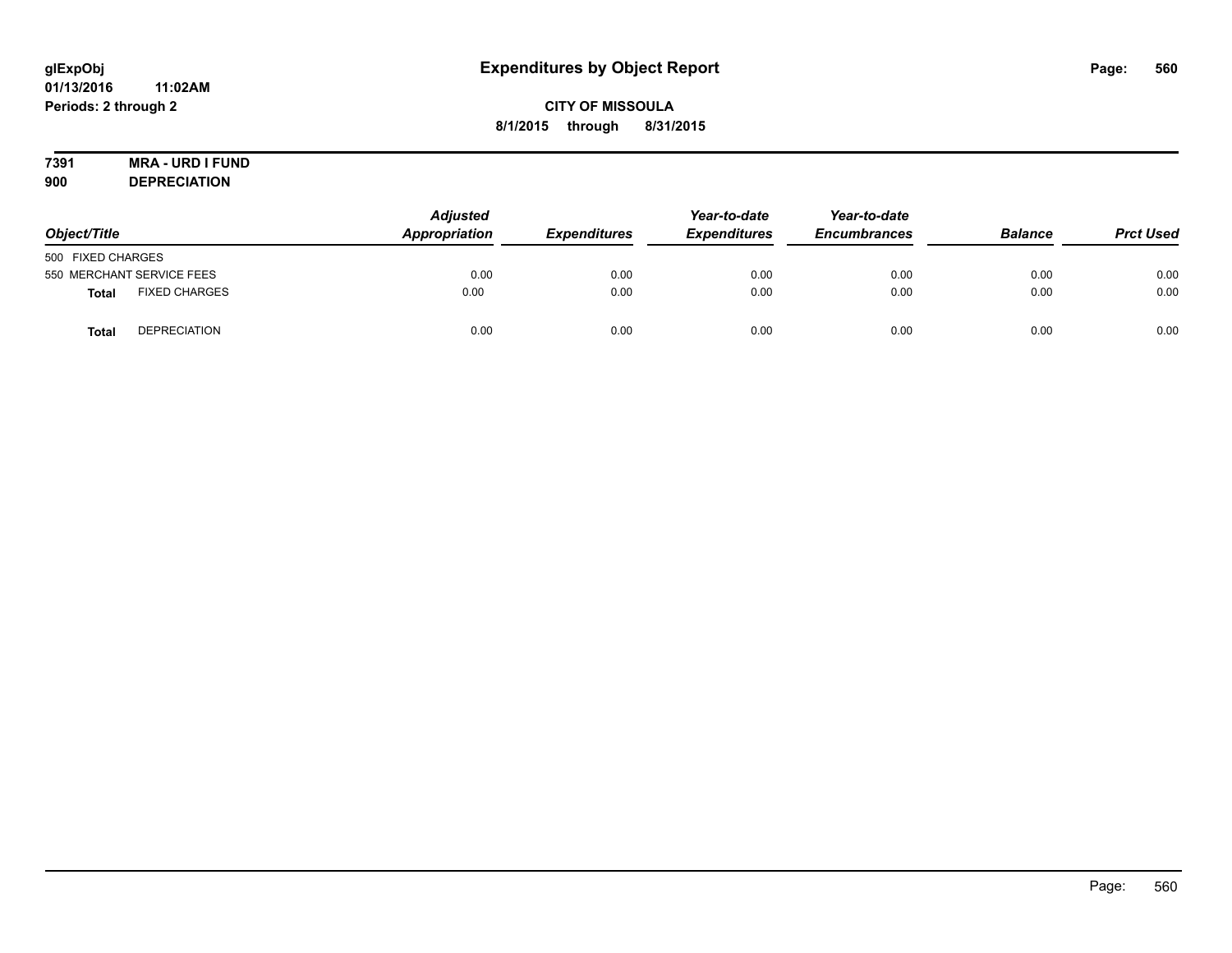# **glExpObj Expenditures by Object Report Page: 561**

**01/13/2016 11:02AM Periods: 2 through 2**

**7391 MRA - URD I FUND**

| Object/Title                     | <b>Adjusted</b><br>Appropriation | <b>Expenditures</b> | Year-to-date<br><b>Expenditures</b> | Year-to-date<br><b>Encumbrances</b> | <b>Balance</b> | <b>Prct Used</b> |
|----------------------------------|----------------------------------|---------------------|-------------------------------------|-------------------------------------|----------------|------------------|
| 500 FIXED CHARGES                |                                  |                     |                                     |                                     |                |                  |
| 550 MERCHANT SERVICE FEES        | 0.00                             | 0.00                | 0.00                                | 0.00                                | 0.00           | 0.00             |
| <b>FIXED CHARGES</b><br>Total    | 0.00                             | 0.00                | 0.00                                | 0.00                                | 0.00           | 0.00             |
| MRA - URD I FUND<br><b>Total</b> | 0.00                             | 0.00                | 0.00                                | 0.00                                | 0.00           | 0.00             |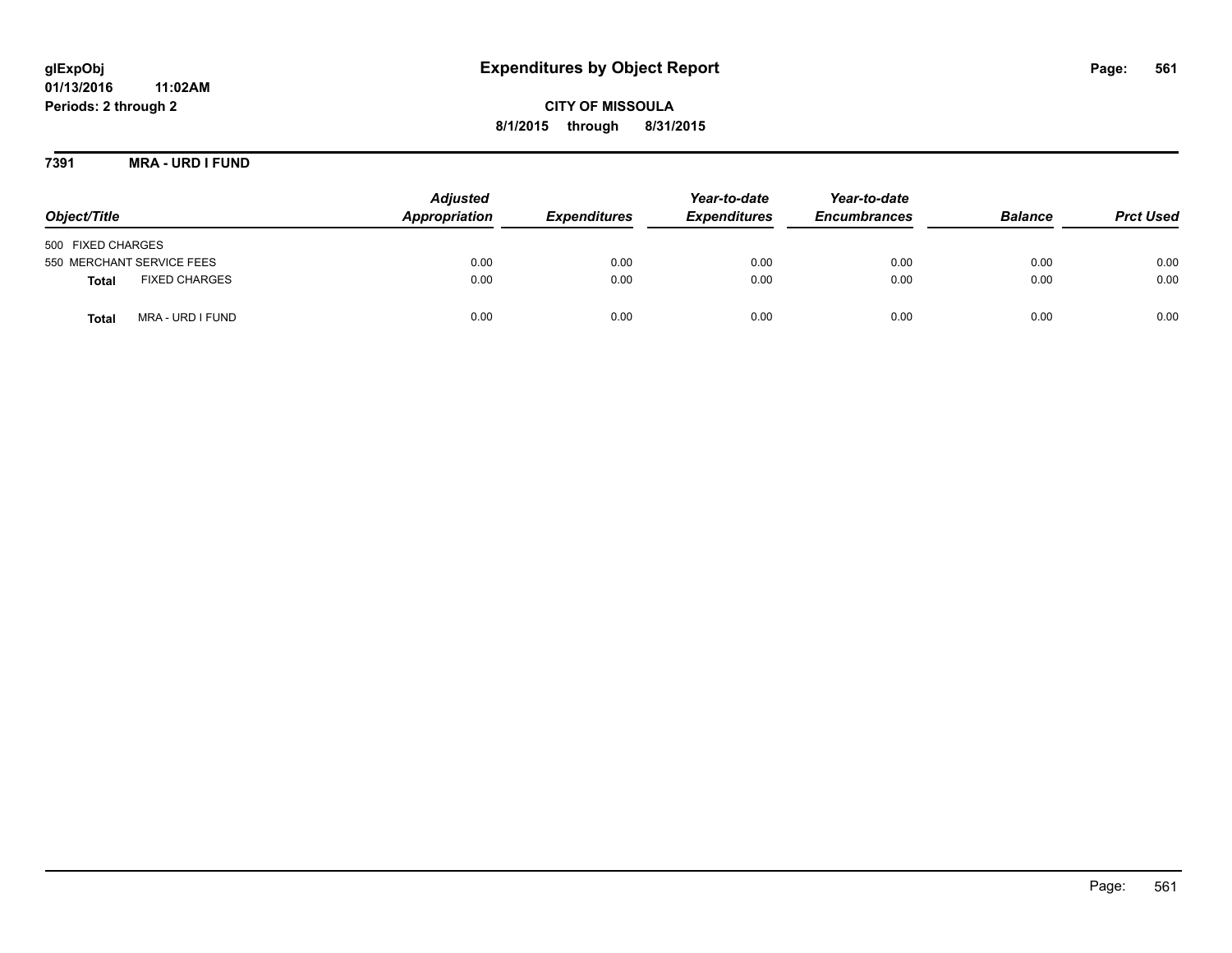**7392 MRA - URD II FUND**

|                                            | <b>Adjusted</b> |                     | Year-to-date        | Year-to-date        |                |                  |
|--------------------------------------------|-----------------|---------------------|---------------------|---------------------|----------------|------------------|
| Object/Title                               | Appropriation   | <b>Expenditures</b> | <b>Expenditures</b> | <b>Encumbrances</b> | <b>Balance</b> | <b>Prct Used</b> |
| 300 PURCHASED SERVICES                     |                 |                     |                     |                     |                |                  |
| 344 TELEPHONE SERVICE                      | 0.00            | 0.00                | 0.00                | 0.00                | 0.00           | 0.00             |
| 350 PROFESSIONAL SERVICES                  | 169,272.00      | 8,602.50            | 8,602.50            | 0.00                | 160,669.50     | 5.08             |
| PURCHASED SERVICES<br><b>Total</b>         | 169,272.00      | 8,602.50            | 8,602.50            | 0.00                | 160,669.50     | 5.08             |
| 500 FIXED CHARGES                          |                 |                     |                     |                     |                |                  |
| 550 MERCHANT SERVICE FEES                  | 0.00            | 0.00                | 0.00                | 0.00                | 0.00           | 0.00             |
| <b>FIXED CHARGES</b><br>Total              | 0.00            | 0.00                | 0.00                | 0.00                | 0.00           | 0.00             |
| 700 GRANTS & CONTRIBUTIONS                 |                 |                     |                     |                     |                |                  |
| 700 GRANTS & CONTRIBUTIONS                 | 98,607.00       | 3,000.00            | 3,000.00            | 0.00                | 95,607.00      | 3.04             |
| <b>GRANTS &amp; CONTRIBUTIONS</b><br>Total | 98,607.00       | 3,000.00            | 3,000.00            | 0.00                | 95,607.00      | 3.04             |
| 800 OTHER OBJECTS                          |                 |                     |                     |                     |                |                  |
| 820 TRANSFERS TO OTHER FUNDS               | 250,000.00      | 0.00                | 0.00                | 0.00                | 250,000.00     | 0.00             |
| 845 CONTINGENCY                            | 611,369.00      | 0.00                | 0.00                | 0.00                | 611,369.00     | 0.00             |
| OTHER OBJECTS<br>Total                     | 861,369.00      | 0.00                | 0.00                | 0.00                | 861,369.00     | 0.00             |
| 900 CAPITAL OUTLAY                         |                 |                     |                     |                     |                |                  |
| 910 LAND                                   | 0.00            | 0.00                | 0.00                | 0.00                | 0.00           | 0.00             |
| 920 BUILDINGS                              | 0.00            | 0.00                | 0.00                | 0.00                | 0.00           | 0.00             |
| 930 IMPROVEMENTS                           | 680,000.00      | 61,971.65           | 61,971.65           | 0.00                | 618,028.35     | 9.11             |
| <b>CAPITAL OUTLAY</b><br><b>Total</b>      | 680,000.00      | 61,971.65           | 61,971.65           | 0.00                | 618,028.35     | 9.11             |
| <b>MRA</b><br><b>Total</b>                 | 1,809,248.00    | 73,574.15           | 73,574.15           | 0.00                | 1,735,673.85   | 4.07             |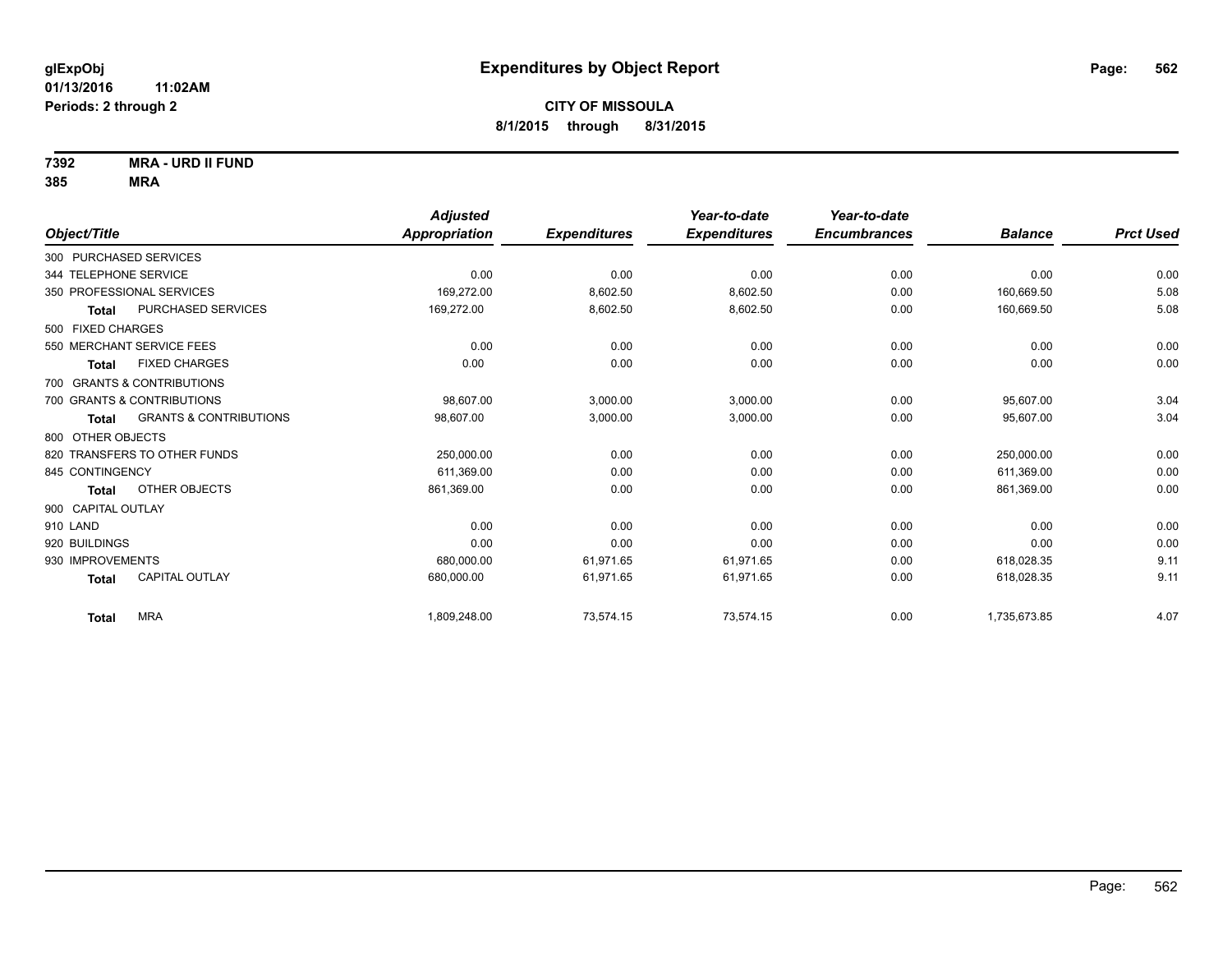### **7392 MRA - URD II FUND**

|                            |                                   | <b>Adjusted</b> |                     | Year-to-date        | Year-to-date        |                |                  |
|----------------------------|-----------------------------------|-----------------|---------------------|---------------------|---------------------|----------------|------------------|
| Object/Title               |                                   | Appropriation   | <b>Expenditures</b> | <b>Expenditures</b> | <b>Encumbrances</b> | <b>Balance</b> | <b>Prct Used</b> |
| 300 PURCHASED SERVICES     |                                   |                 |                     |                     |                     |                |                  |
| 344 TELEPHONE SERVICE      |                                   | 0.00            | 0.00                | 0.00                | 0.00                | 0.00           | 0.00             |
| 350 PROFESSIONAL SERVICES  |                                   | 169,272.00      | 8,602.50            | 8,602.50            | 0.00                | 160.669.50     | 5.08             |
| <b>Total</b>               | PURCHASED SERVICES                | 169,272.00      | 8,602.50            | 8,602.50            | 0.00                | 160,669.50     | 5.08             |
| 500 FIXED CHARGES          |                                   |                 |                     |                     |                     |                |                  |
| 550 MERCHANT SERVICE FEES  |                                   | 0.00            | 0.00                | 0.00                | 0.00                | 0.00           | 0.00             |
| <b>Total</b>               | <b>FIXED CHARGES</b>              | 0.00            | 0.00                | 0.00                | 0.00                | 0.00           | 0.00             |
| 700 GRANTS & CONTRIBUTIONS |                                   |                 |                     |                     |                     |                |                  |
| 700 GRANTS & CONTRIBUTIONS |                                   | 98,607.00       | 3,000.00            | 3,000.00            | 0.00                | 95,607.00      | 3.04             |
| <b>Total</b>               | <b>GRANTS &amp; CONTRIBUTIONS</b> | 98,607.00       | 3,000.00            | 3,000.00            | 0.00                | 95,607.00      | 3.04             |
| 800 OTHER OBJECTS          |                                   |                 |                     |                     |                     |                |                  |
|                            | 820 TRANSFERS TO OTHER FUNDS      | 250,000.00      | 0.00                | 0.00                | 0.00                | 250,000.00     | 0.00             |
| 845 CONTINGENCY            |                                   | 611,369.00      | 0.00                | 0.00                | 0.00                | 611.369.00     | 0.00             |
| Total                      | OTHER OBJECTS                     | 861,369.00      | 0.00                | 0.00                | 0.00                | 861,369.00     | 0.00             |
| 900 CAPITAL OUTLAY         |                                   |                 |                     |                     |                     |                |                  |
| 910 LAND                   |                                   | 0.00            | 0.00                | 0.00                | 0.00                | 0.00           | 0.00             |
| 920 BUILDINGS              |                                   | 0.00            | 0.00                | 0.00                | 0.00                | 0.00           | 0.00             |
| 930 IMPROVEMENTS           |                                   | 680,000.00      | 61,971.65           | 61,971.65           | 0.00                | 618,028.35     | 9.11             |
| <b>Total</b>               | CAPITAL OUTLAY                    | 680.000.00      | 61,971.65           | 61,971.65           | 0.00                | 618,028.35     | 9.11             |
| <b>Total</b>               | MRA - URD II FUND                 | 1,809,248.00    | 73,574.15           | 73,574.15           | 0.00                | 1,735,673.85   | 4.07             |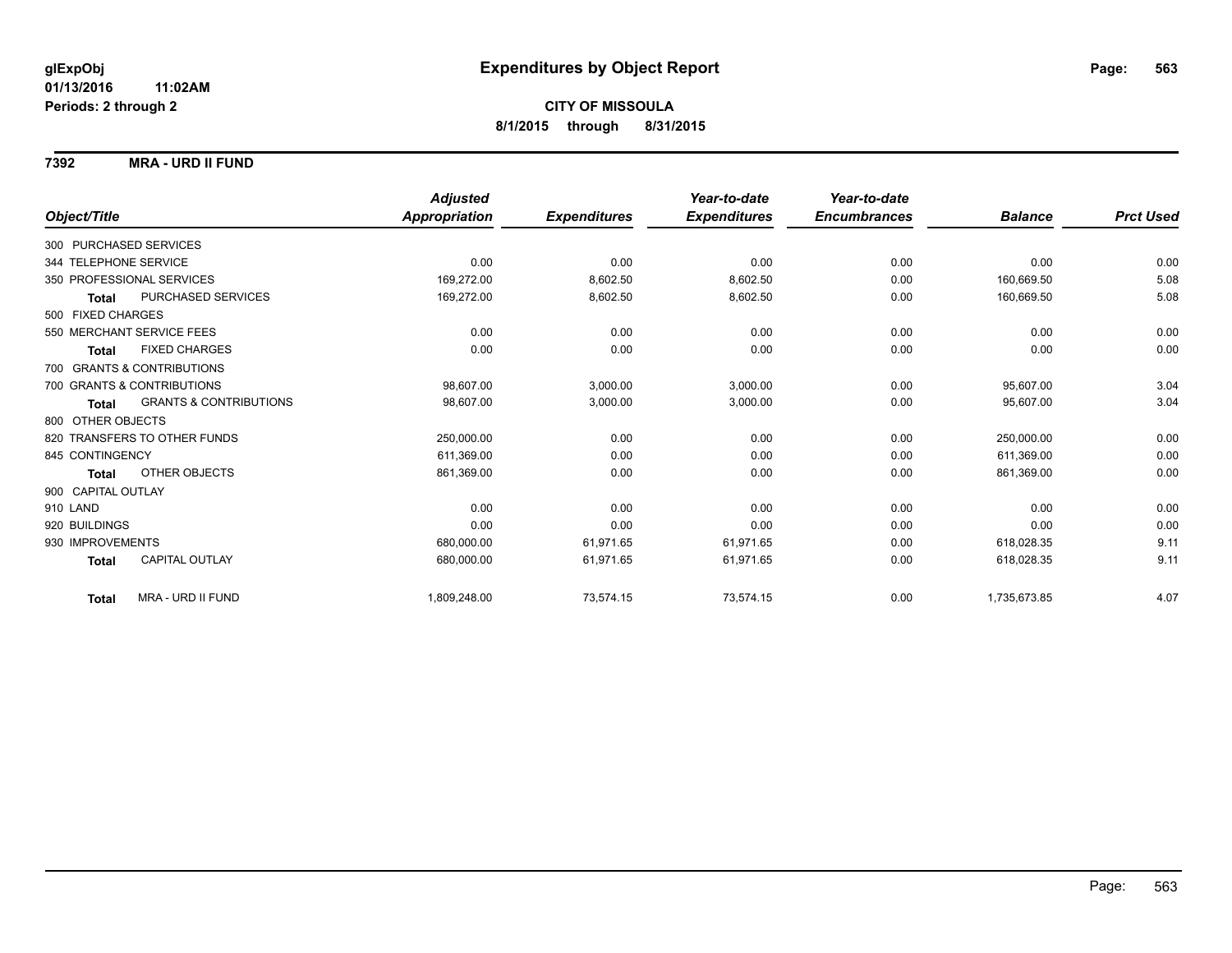**7393 MRA - URD III FUND**

| Appropriation<br><b>Expenditures</b><br>Object/Title<br><b>Expenditures</b><br><b>Encumbrances</b> | <b>Balance</b><br><b>Prct Used</b> |
|----------------------------------------------------------------------------------------------------|------------------------------------|
|                                                                                                    |                                    |
| 100 PERSONAL SERVICES                                                                              |                                    |
| 110 SALARIES AND WAGES<br>372,712.00<br>23,974.64<br>43,830.71<br>0.00                             | 11.76<br>328,881.29                |
| 115 SALARIES/HEALTH INSURANCE BENEFIT<br>0.00<br>0.00<br>0.00<br>0.00                              | 0.00<br>0.00                       |
| 120 OVERTIME/TERMINATION<br>5,000.00<br>0.00<br>144.37<br>0.00                                     | 2.89<br>4,855.63                   |
| 123,117.00<br>8,257.73<br><b>140 EMPLOYER CONTRIBUTIONS</b><br>18,015.94<br>0.00                   | 105,101.06<br>14.63                |
| 141 STATE RETIREMENT CONTRIBUTIONS<br>0.00<br>23.97<br>43.83<br>0.00                               | 0.00<br>$-43.83$                   |
| 0.00<br><b>190 PENSION EXPENSE</b><br>0.00<br>0.00<br>0.00                                         | 0.00<br>0.00                       |
| PERSONAL SERVICES<br>32,256.34<br>500,829.00<br>62,034.85<br>0.00<br><b>Total</b>                  | 12.39<br>438,794.15                |
| 200 SUPPLIES                                                                                       |                                    |
| 210 OFFICE SUPPLIES<br>4,000.00<br>93.63<br>143.83<br>0.00                                         | 3.60<br>3,856.17                   |
| 220 OPERATING SUPPLIES<br>500.00<br>135.96<br>135.96<br>0.00                                       | 364.04<br>27.19                    |
| 0.00<br>0.00<br>230 REPAIR/MAINTENANCE<br>828.00<br>0.00                                           | 0.00<br>828.00                     |
| 231 GASOLINE<br>400.00<br>39.40<br>39.40<br>0.00                                                   | 360.60<br>9.85                     |
| 240 OTHER SUPPLIES<br>3,398.00<br>0.00<br>0.00<br>0.00                                             | 0.00<br>3,398.00                   |
| <b>SUPPLIES</b><br>9,126.00<br>268.99<br>319.19<br>0.00<br><b>Total</b>                            | 3.50<br>8,806.81                   |
| 300 PURCHASED SERVICES                                                                             |                                    |
| 310 COMMUNICATIONS<br>800.00<br>8.66<br>8.66<br>0.00                                               | 791.34<br>1.08                     |
| 320 PRINTING & DUPLICATING<br>3,000.00<br>104.09<br>104.09<br>0.00                                 | 2,895.91<br>3.47                   |
| 330 PUBLICITY, SUBSCRIPTIONS & DUES<br>486.00<br>556.00<br>0.00<br>3,000.00                        | 18.53<br>2,444.00                  |
| 58.96<br>58.96<br>344 TELEPHONE SERVICE<br>1,300.00<br>0.00                                        | 4.54<br>1,241.04                   |
| 345 GARBAGE<br>565.00<br>43.26<br>86.31<br>0.00                                                    | 15.28<br>478.69                    |
| 350 PROFESSIONAL SERVICES<br>506,863.00<br>141,806.05<br>141,806.05<br>0.00                        | 27.98<br>365,056.95                |
| 360 REPAIR & MAINTENANCE<br>6,990.00<br>326.97<br>326.97<br>0.00                                   | 4.68<br>6,663.03                   |
| 370 TRAVEL<br>0.00<br>0.00<br>3,500.00<br>0.00                                                     | 0.00<br>3,500.00                   |
| 0.00<br>0.00<br>380 TRAINING<br>4,500.00<br>0.00                                                   | 0.00<br>4,500.00                   |
| 390 OTHER PURCHASED SERVICES<br>500.00<br>0.00<br>0.00<br>0.00                                     | 500.00<br>0.00                     |
| PURCHASED SERVICES<br>531,018.00<br>142,833.99<br>142,947.04<br>0.00<br><b>Total</b>               | 26.92<br>388,070.96                |
| 500 FIXED CHARGES                                                                                  |                                    |
| 550 MERCHANT SERVICE FEES<br>0.00<br>0.00<br>0.00<br>0.00                                          | 0.00<br>0.00                       |
| <b>FIXED CHARGES</b><br>0.00<br>0.00<br>0.00<br>0.00<br>Total                                      | 0.00<br>0.00                       |
| 700 GRANTS & CONTRIBUTIONS                                                                         |                                    |
| 700 GRANTS & CONTRIBUTIONS<br>2,198,424.00<br>0.00<br>0.00<br>0.00                                 | 2,198,424.00<br>0.00               |
| 0.00<br><b>GRANTS &amp; CONTRIBUTIONS</b><br>2,198,424.00<br>0.00<br>0.00<br><b>Total</b>          | 0.00<br>2,198,424.00               |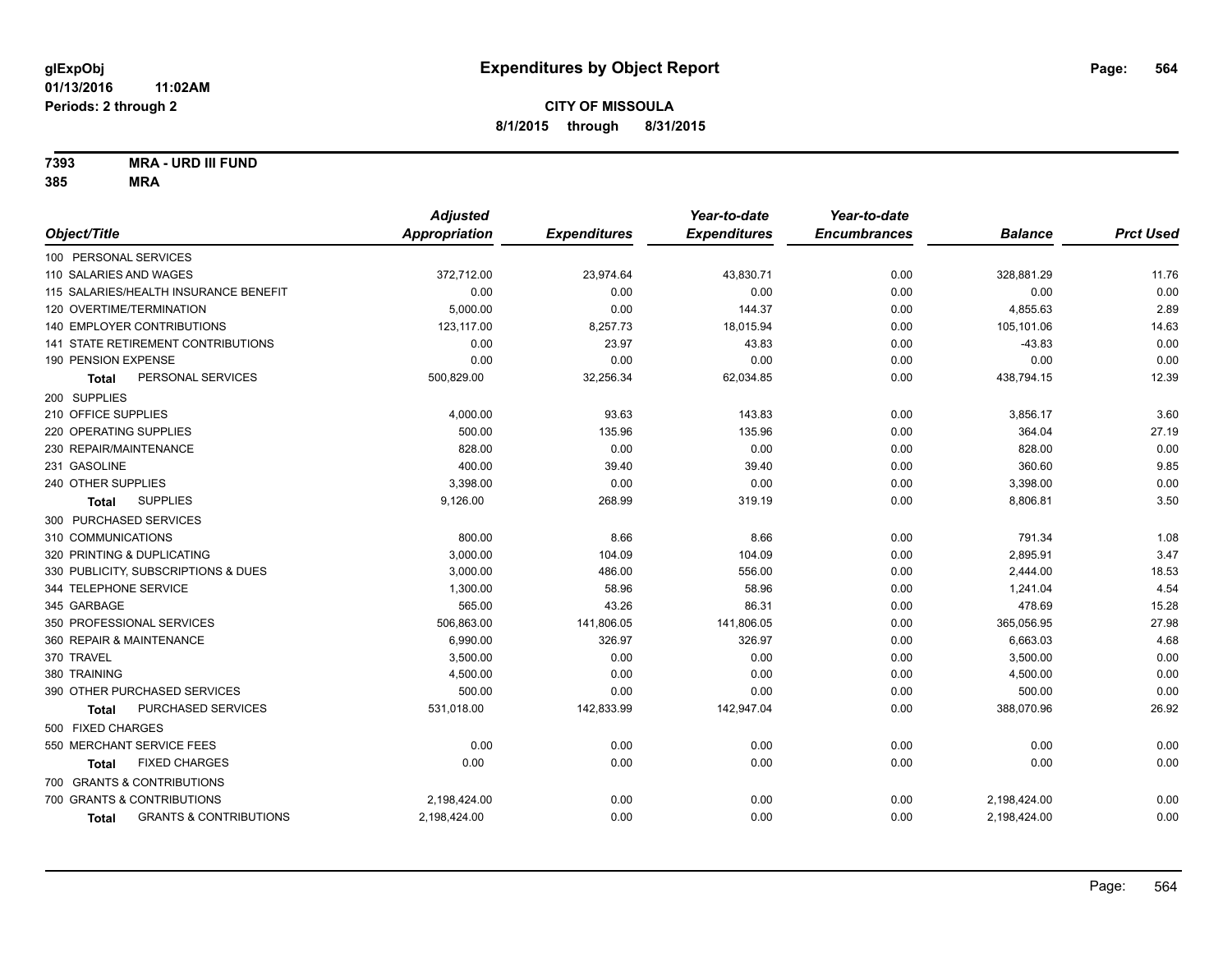**7393 MRA - URD III FUND 385 MRA**

|                           |                              | <b>Adjusted</b>      |                     | Year-to-date        | Year-to-date        |                |                  |
|---------------------------|------------------------------|----------------------|---------------------|---------------------|---------------------|----------------|------------------|
| Object/Title              |                              | <b>Appropriation</b> | <b>Expenditures</b> | <b>Expenditures</b> | <b>Encumbrances</b> | <b>Balance</b> | <b>Prct Used</b> |
| 800 OTHER OBJECTS         |                              |                      |                     |                     |                     |                |                  |
|                           | 820 TRANSFERS TO OTHER FUNDS | 0.00                 | 0.00                | 0.00                | 0.00                | 0.00           | 0.00             |
| 845 CONTINGENCY           |                              | 784,332.00           | 0.00                | 0.00                | 0.00                | 784.332.00     | 0.00             |
| <b>Total</b>              | OTHER OBJECTS                | 784.332.00           | 0.00                | 0.00                | 0.00                | 784.332.00     | 0.00             |
| 900 CAPITAL OUTLAY        |                              |                      |                     |                     |                     |                |                  |
| 930 IMPROVEMENTS          |                              | 2.115.956.00         | 187.50              | 187.50              | 0.00                | 2.115.768.50   | 0.01             |
| 940 MACHINERY & EQUIPMENT |                              | 0.00                 | 0.00                | 0.00                | 0.00                | 0.00           | 0.00             |
| <b>Total</b>              | <b>CAPITAL OUTLAY</b>        | 2.115.956.00         | 187.50              | 187.50              | 0.00                | 2.115.768.50   | 0.01             |
| <b>Total</b>              | <b>MRA</b>                   | 6.139.685.00         | 175.546.82          | 205.488.58          | 0.00                | 5.934.196.42   | 3.35             |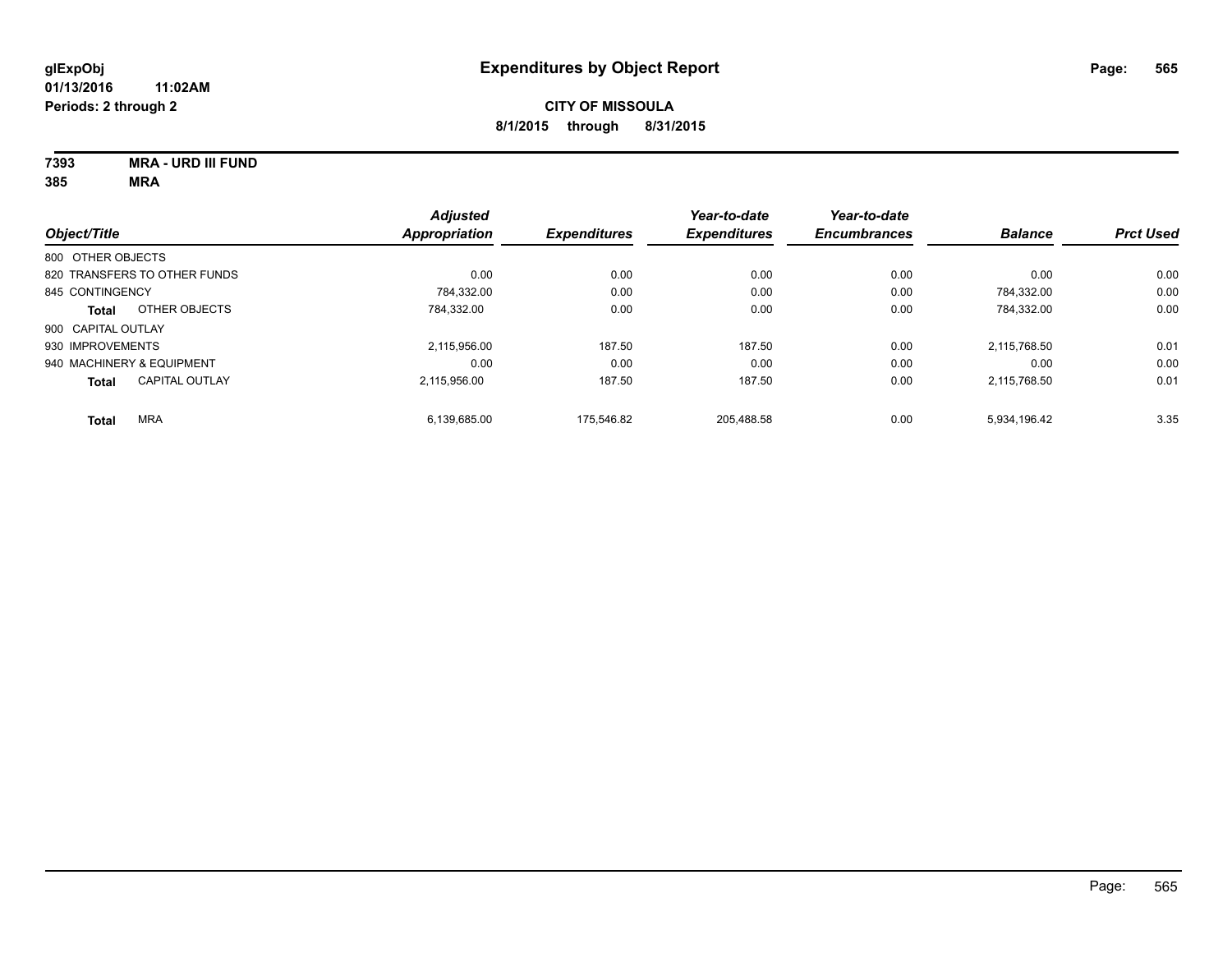# **7393 MRA - URD III FUND**

**395 PARKING COMMISSION**

| Object/Title          |                                       | <b>Adjusted</b><br>Appropriation | <b>Expenditures</b> | Year-to-date<br><b>Expenditures</b> | Year-to-date<br><b>Encumbrances</b> | <b>Balance</b> | <b>Prct Used</b> |
|-----------------------|---------------------------------------|----------------------------------|---------------------|-------------------------------------|-------------------------------------|----------------|------------------|
| 100 PERSONAL SERVICES |                                       |                                  |                     |                                     |                                     |                |                  |
|                       | 115 SALARIES/HEALTH INSURANCE BENEFIT | 0.00                             | 0.00                | 0.00                                | 0.00                                | 0.00           | 0.00             |
| Total                 | PERSONAL SERVICES                     | 0.00                             | 0.00                | 0.00                                | 0.00                                | 0.00           | 0.00             |
| Total                 | PARKING COMMISSION                    | 0.00                             | 0.00                | 0.00                                | 0.00                                | 0.00           | 0.00             |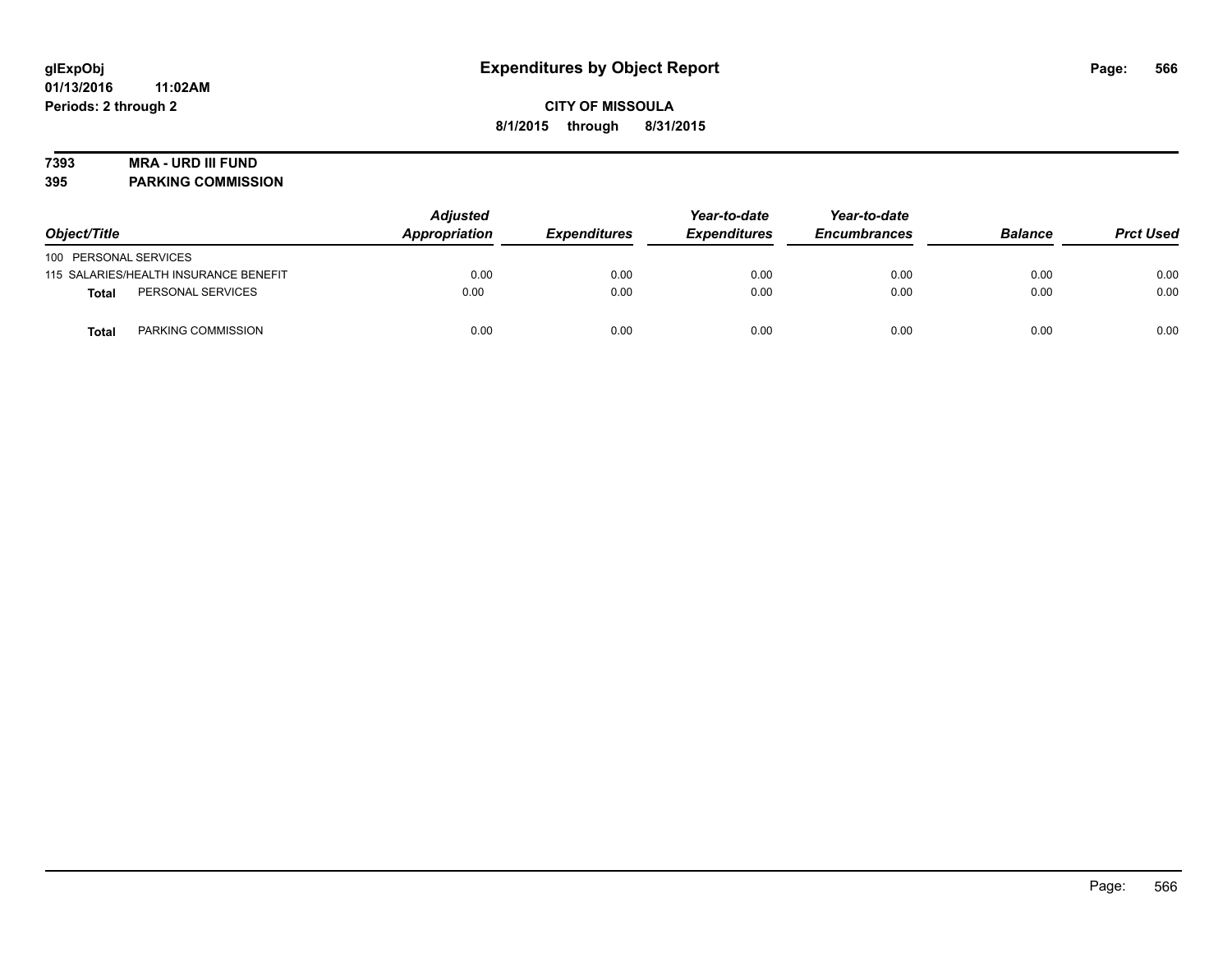# **7393 MRA - URD III FUND**

**900 DEPRECIATION**

| Object/Title                         | <b>Adjusted</b><br><b>Appropriation</b> | <b>Expenditures</b> | Year-to-date<br><b>Expenditures</b> | Year-to-date<br><b>Encumbrances</b> | <b>Balance</b> | <b>Prct Used</b> |
|--------------------------------------|-----------------------------------------|---------------------|-------------------------------------|-------------------------------------|----------------|------------------|
| 500 FIXED CHARGES                    |                                         |                     |                                     |                                     |                |                  |
| 550 MERCHANT SERVICE FEES            | 0.00                                    | 0.00                | 0.00                                | 0.00                                | 0.00           | 0.00             |
| <b>FIXED CHARGES</b><br><b>Total</b> | 0.00                                    | 0.00                | 0.00                                | 0.00                                | 0.00           | 0.00             |
| 800 OTHER OBJECTS                    |                                         |                     |                                     |                                     |                |                  |
| 830 DEPRECIATION                     | 0.00                                    | 0.00                | 0.00                                | 0.00                                | 0.00           | 0.00             |
| OTHER OBJECTS<br><b>Total</b>        | 0.00                                    | 0.00                | 0.00                                | 0.00                                | 0.00           | 0.00             |
| <b>DEPRECIATION</b><br><b>Total</b>  | 0.00                                    | 0.00                | 0.00                                | 0.00                                | 0.00           | 0.00             |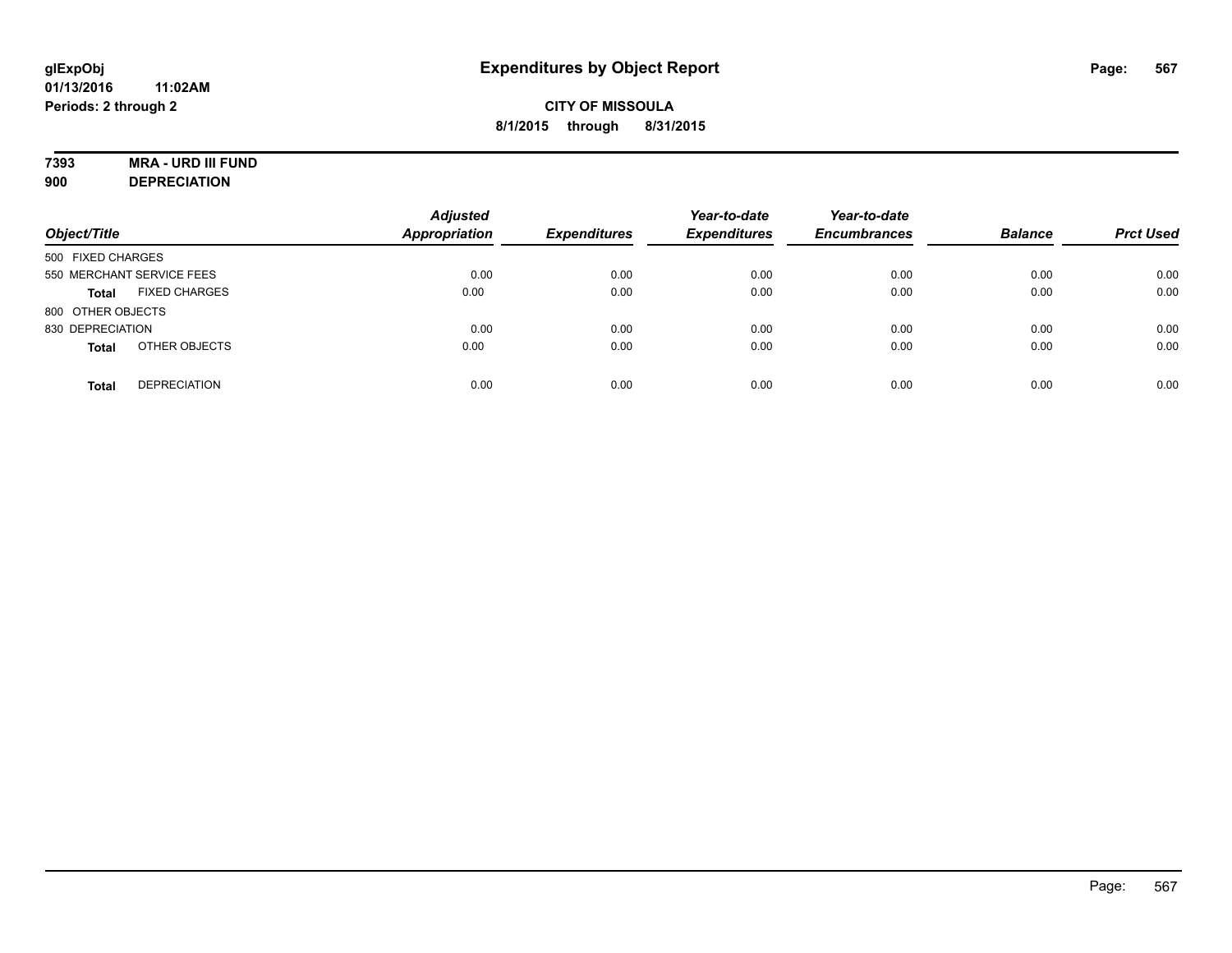**7393 MRA - URD III FUND**

|                                            | <b>Adjusted</b> |                     | Year-to-date        | Year-to-date        |                |                  |
|--------------------------------------------|-----------------|---------------------|---------------------|---------------------|----------------|------------------|
| Object/Title                               | Appropriation   | <b>Expenditures</b> | <b>Expenditures</b> | <b>Encumbrances</b> | <b>Balance</b> | <b>Prct Used</b> |
| 100 PERSONAL SERVICES                      |                 |                     |                     |                     |                |                  |
| 110 SALARIES AND WAGES                     | 372,712.00      | 23,974.64           | 43,830.71           | 0.00                | 328,881.29     | 11.76            |
| 115 SALARIES/HEALTH INSURANCE BENEFIT      | 0.00            | 0.00                | 0.00                | 0.00                | 0.00           | 0.00             |
| 120 OVERTIME/TERMINATION                   | 5,000.00        | 0.00                | 144.37              | 0.00                | 4,855.63       | 2.89             |
| 140 EMPLOYER CONTRIBUTIONS                 | 123,117.00      | 8,257.73            | 18,015.94           | 0.00                | 105,101.06     | 14.63            |
| <b>141 STATE RETIREMENT CONTRIBUTIONS</b>  | 0.00            | 23.97               | 43.83               | 0.00                | $-43.83$       | 0.00             |
| 190 PENSION EXPENSE                        | 0.00            | 0.00                | 0.00                | 0.00                | 0.00           | 0.00             |
| PERSONAL SERVICES<br><b>Total</b>          | 500,829.00      | 32,256.34           | 62,034.85           | 0.00                | 438,794.15     | 12.39            |
| 200 SUPPLIES                               |                 |                     |                     |                     |                |                  |
| 210 OFFICE SUPPLIES                        | 4,000.00        | 93.63               | 143.83              | 0.00                | 3,856.17       | 3.60             |
| 220 OPERATING SUPPLIES                     | 500.00          | 135.96              | 135.96              | 0.00                | 364.04         | 27.19            |
| 230 REPAIR/MAINTENANCE                     | 828.00          | 0.00                | 0.00                | 0.00                | 828.00         | 0.00             |
| 231 GASOLINE                               | 400.00          | 39.40               | 39.40               | 0.00                | 360.60         | 9.85             |
| 240 OTHER SUPPLIES                         | 3,398.00        | 0.00                | 0.00                | 0.00                | 3,398.00       | 0.00             |
| <b>SUPPLIES</b><br>Total                   | 9,126.00        | 268.99              | 319.19              | 0.00                | 8,806.81       | 3.50             |
| 300 PURCHASED SERVICES                     |                 |                     |                     |                     |                |                  |
| 310 COMMUNICATIONS                         | 800.00          | 8.66                | 8.66                | 0.00                | 791.34         | 1.08             |
| 320 PRINTING & DUPLICATING                 | 3,000.00        | 104.09              | 104.09              | 0.00                | 2,895.91       | 3.47             |
| 330 PUBLICITY, SUBSCRIPTIONS & DUES        | 3,000.00        | 486.00              | 556.00              | 0.00                | 2,444.00       | 18.53            |
| 344 TELEPHONE SERVICE                      | 1,300.00        | 58.96               | 58.96               | 0.00                | 1,241.04       | 4.54             |
| 345 GARBAGE                                | 565.00          | 43.26               | 86.31               | 0.00                | 478.69         | 15.28            |
| 350 PROFESSIONAL SERVICES                  | 506,863.00      | 141,806.05          | 141,806.05          | 0.00                | 365,056.95     | 27.98            |
| 360 REPAIR & MAINTENANCE                   | 6,990.00        | 326.97              | 326.97              | 0.00                | 6,663.03       | 4.68             |
| 370 TRAVEL                                 | 3,500.00        | 0.00                | 0.00                | 0.00                | 3,500.00       | 0.00             |
| 380 TRAINING                               | 4,500.00        | 0.00                | 0.00                | 0.00                | 4,500.00       | 0.00             |
| 390 OTHER PURCHASED SERVICES               | 500.00          | 0.00                | 0.00                | 0.00                | 500.00         | 0.00             |
| PURCHASED SERVICES<br><b>Total</b>         | 531,018.00      | 142,833.99          | 142,947.04          | 0.00                | 388,070.96     | 26.92            |
| 500 FIXED CHARGES                          |                 |                     |                     |                     |                |                  |
| 550 MERCHANT SERVICE FEES                  | 0.00            | 0.00                | 0.00                | 0.00                | 0.00           | 0.00             |
| <b>FIXED CHARGES</b><br><b>Total</b>       | 0.00            | 0.00                | 0.00                | 0.00                | 0.00           | 0.00             |
| 700 GRANTS & CONTRIBUTIONS                 |                 |                     |                     |                     |                |                  |
| 700 GRANTS & CONTRIBUTIONS                 | 2,198,424.00    | 0.00                | 0.00                | 0.00                | 2,198,424.00   | 0.00             |
| <b>GRANTS &amp; CONTRIBUTIONS</b><br>Total | 2,198,424.00    | 0.00                | 0.00                | 0.00                | 2,198,424.00   | 0.00             |
| 800 OTHER OBJECTS                          |                 |                     |                     |                     |                |                  |
| 820 TRANSFERS TO OTHER FUNDS               | 0.00            | 0.00                | 0.00                | 0.00                | 0.00           | 0.00             |
|                                            |                 |                     |                     |                     |                |                  |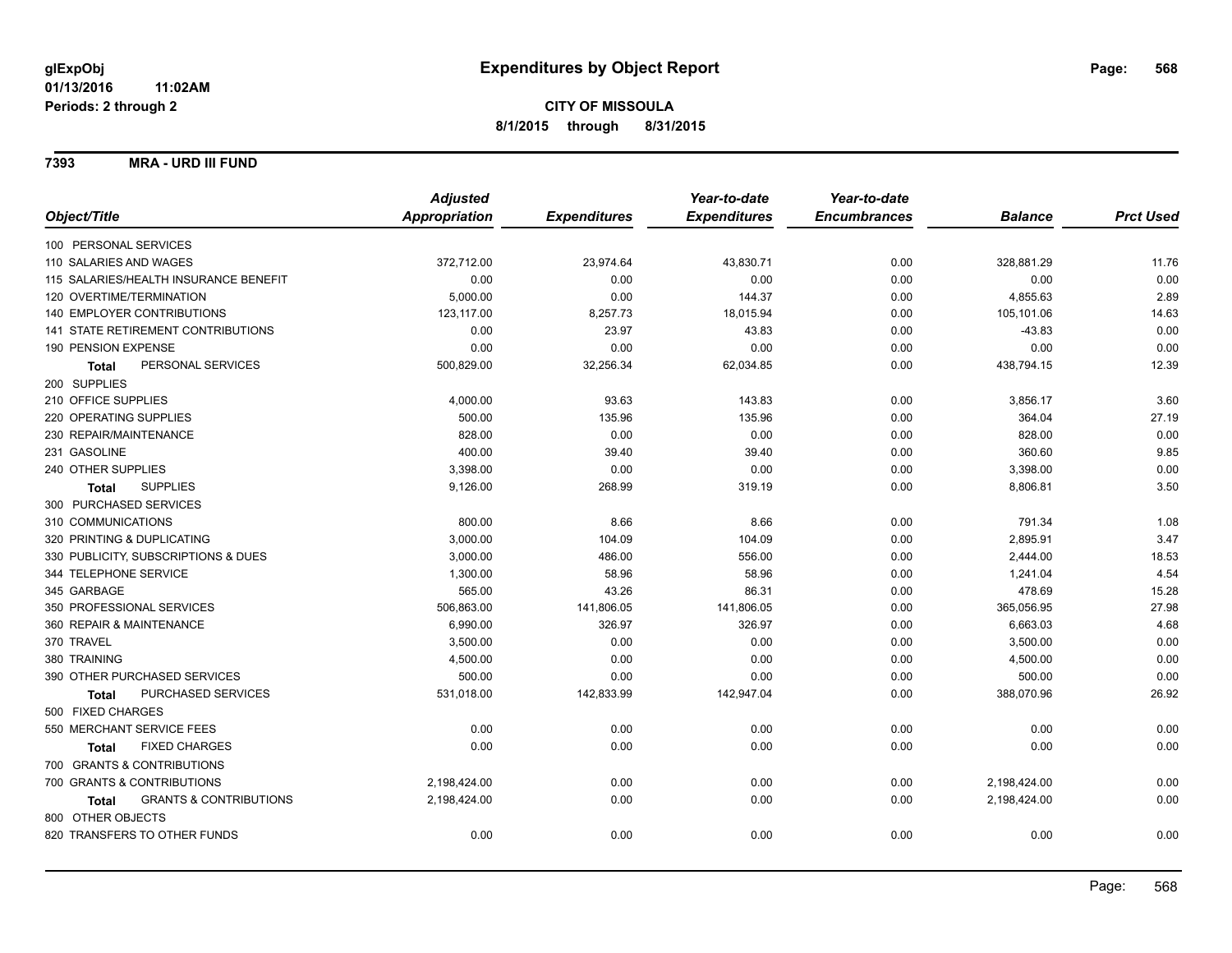### **7393 MRA - URD III FUND**

| Object/Title                       | <b>Adjusted</b><br>Appropriation | <b>Expenditures</b> | Year-to-date<br><b>Expenditures</b> | Year-to-date<br><b>Encumbrances</b> | <b>Balance</b> | <b>Prct Used</b> |
|------------------------------------|----------------------------------|---------------------|-------------------------------------|-------------------------------------|----------------|------------------|
| 830 DEPRECIATION                   | 0.00                             | 0.00                | 0.00                                | 0.00                                | 0.00           | 0.00             |
| 845 CONTINGENCY                    | 784.332.00                       | 0.00                | 0.00                                | 0.00                                | 784.332.00     | 0.00             |
| OTHER OBJECTS<br><b>Total</b>      | 784.332.00                       | 0.00                | 0.00                                | 0.00                                | 784.332.00     | 0.00             |
| 900 CAPITAL OUTLAY                 |                                  |                     |                                     |                                     |                |                  |
| 930 IMPROVEMENTS                   | 2.115.956.00                     | 187.50              | 187.50                              | 0.00                                | 2.115.768.50   | 0.01             |
| 940 MACHINERY & EQUIPMENT          | 0.00                             | 0.00                | 0.00                                | 0.00                                | 0.00           | 0.00             |
| CAPITAL OUTLAY<br><b>Total</b>     | 2.115.956.00                     | 187.50              | 187.50                              | 0.00                                | 2,115,768.50   | 0.01             |
| MRA - URD III FUND<br><b>Total</b> | 6.139.685.00                     | 175.546.82          | 205.488.58                          | 0.00                                | 5.934.196.42   | 3.35             |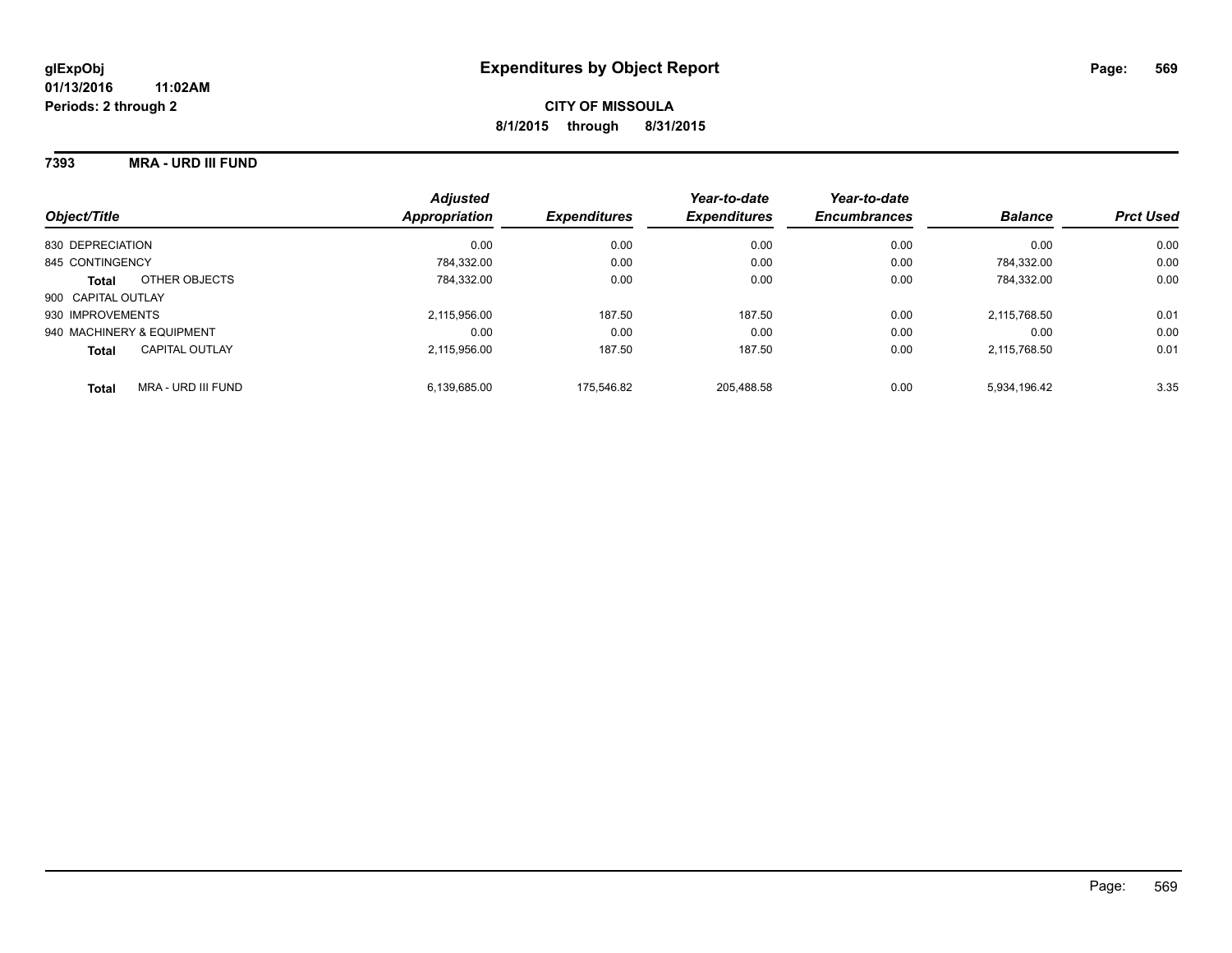## **CITY OF MISSOULA 8/1/2015 through 8/31/2015**

### **7394 MRA URD III TI DEBT CLEARING FUND**

| Object/Title                 | <b>Adjusted</b><br>Appropriation | <b>Expenditures</b> | Year-to-date<br><b>Expenditures</b> | Year-to-date<br><b>Encumbrances</b> | <b>Balance</b> | <b>Prct Used</b> |
|------------------------------|----------------------------------|---------------------|-------------------------------------|-------------------------------------|----------------|------------------|
| 800 OTHER OBJECTS            |                                  |                     |                                     |                                     |                |                  |
| 820 TRANSFERS TO OTHER FUNDS | 0.00                             | 0.00                | 0.00                                | 0.00                                | 0.00           | 0.00             |
| OTHER OBJECTS<br>Total       | 0.00                             | 0.00                | 0.00                                | 0.00                                | 0.00           | 0.00             |
| <b>MRA</b><br>Total          | 0.00                             | 0.00                | 0.00                                | 0.00                                | 0.00           | 0.00             |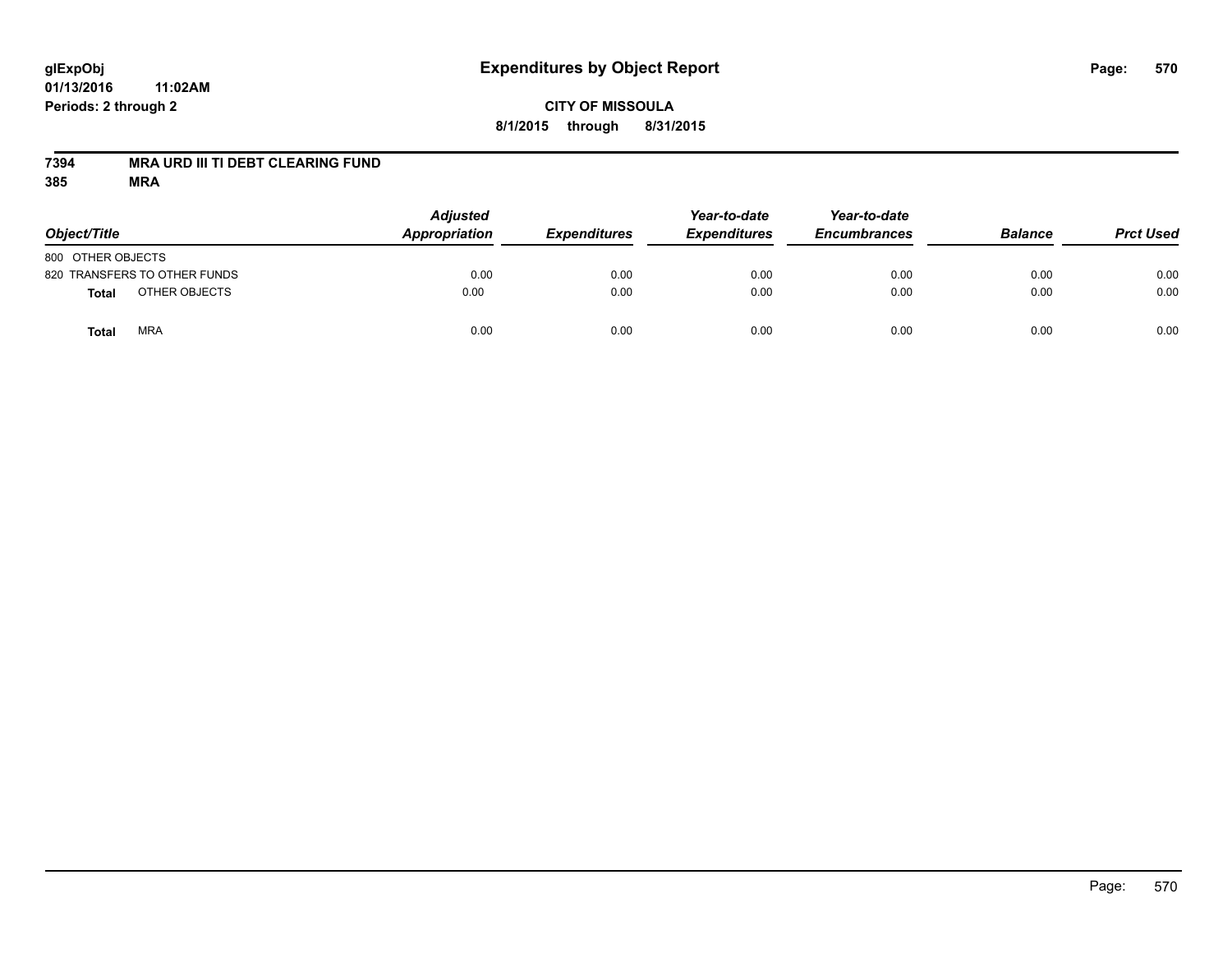**CITY OF MISSOULA 8/1/2015 through 8/31/2015**

### **7394 MRA URD III TI DEBT CLEARING FUND**

| Object/Title                                      | <b>Adjusted</b><br>Appropriation | <b>Expenditures</b> | Year-to-date<br><b>Expenditures</b> | Year-to-date<br><b>Encumbrances</b> | <b>Balance</b> | <b>Prct Used</b> |
|---------------------------------------------------|----------------------------------|---------------------|-------------------------------------|-------------------------------------|----------------|------------------|
| 800 OTHER OBJECTS                                 |                                  |                     |                                     |                                     |                |                  |
| 820 TRANSFERS TO OTHER FUNDS                      | 0.00                             | 0.00                | 0.00                                | 0.00                                | 0.00           | 0.00             |
| OTHER OBJECTS<br><b>Total</b>                     | 0.00                             | 0.00                | 0.00                                | 0.00                                | 0.00           | 0.00             |
| MRA URD III TI DEBT CLEARING FUND<br><b>Total</b> | 0.00                             | 0.00                | 0.00                                | 0.00                                | 0.00           | 0.00             |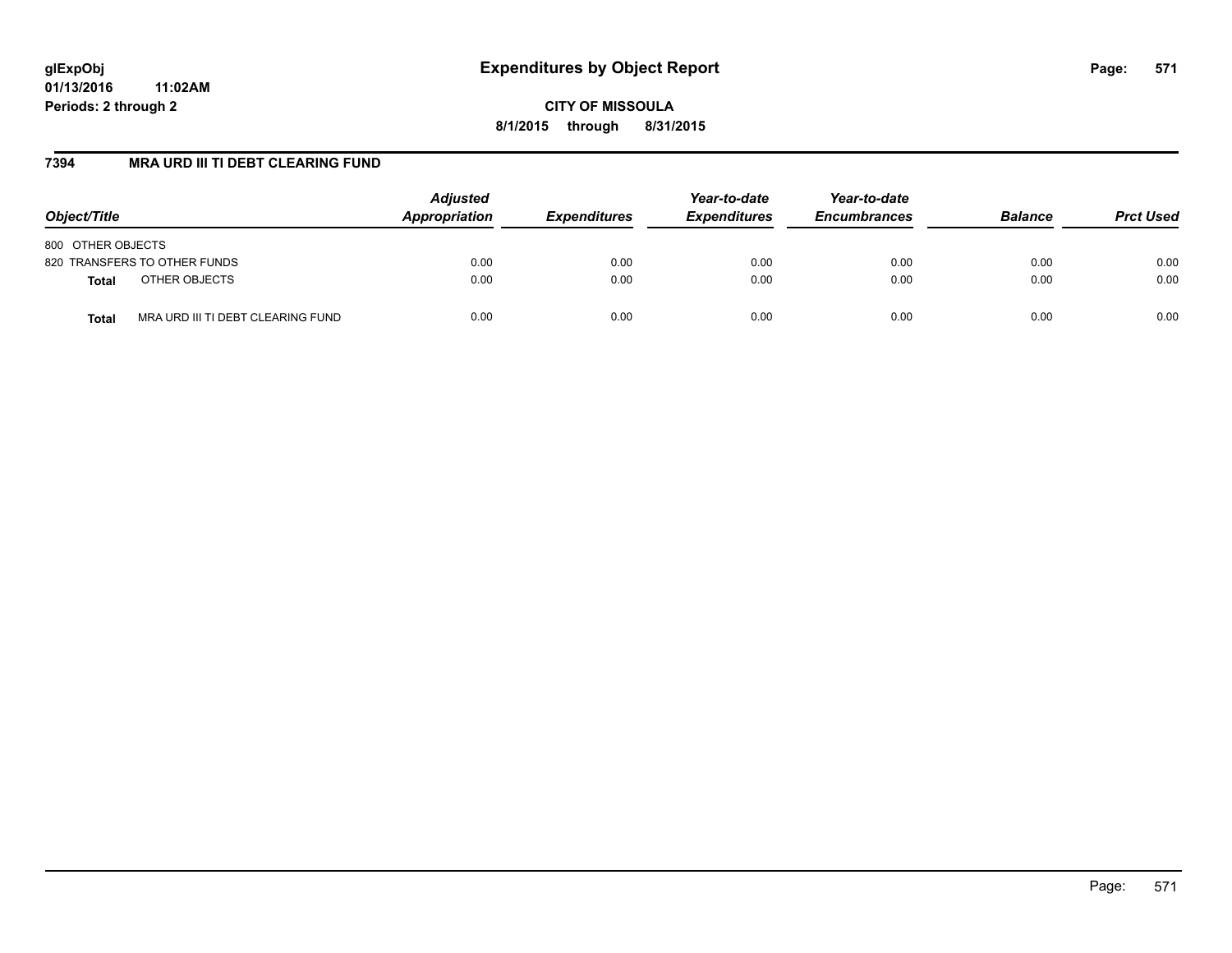## **CITY OF MISSOULA 8/1/2015 through 8/31/2015**

### **7395 MRA TAX INCREMENT DEBT SERVICE**

| Object/Title                        | <b>Adjusted</b><br><b>Appropriation</b> | <b>Expenditures</b> | Year-to-date<br><b>Expenditures</b> | Year-to-date<br><b>Encumbrances</b> | <b>Balance</b> | <b>Prct Used</b> |
|-------------------------------------|-----------------------------------------|---------------------|-------------------------------------|-------------------------------------|----------------|------------------|
| 600 DEBT SERVICE                    |                                         |                     |                                     |                                     |                |                  |
| 610 PRINCIPAL                       | 0.00                                    | 0.00                | 0.00                                | 0.00                                | 0.00           | 0.00             |
| 620 INTEREST / SERVICE FEES         | 0.00                                    | 0.00                | 0.00                                | 0.00                                | 0.00           | 0.00             |
| <b>DEBT SERVICE</b><br><b>Total</b> | 0.00                                    | 0.00                | 0.00                                | 0.00                                | 0.00           | 0.00             |
| <b>MRA</b><br><b>Total</b>          | 0.00                                    | 0.00                | 0.00                                | 0.00                                | 0.00           | 0.00             |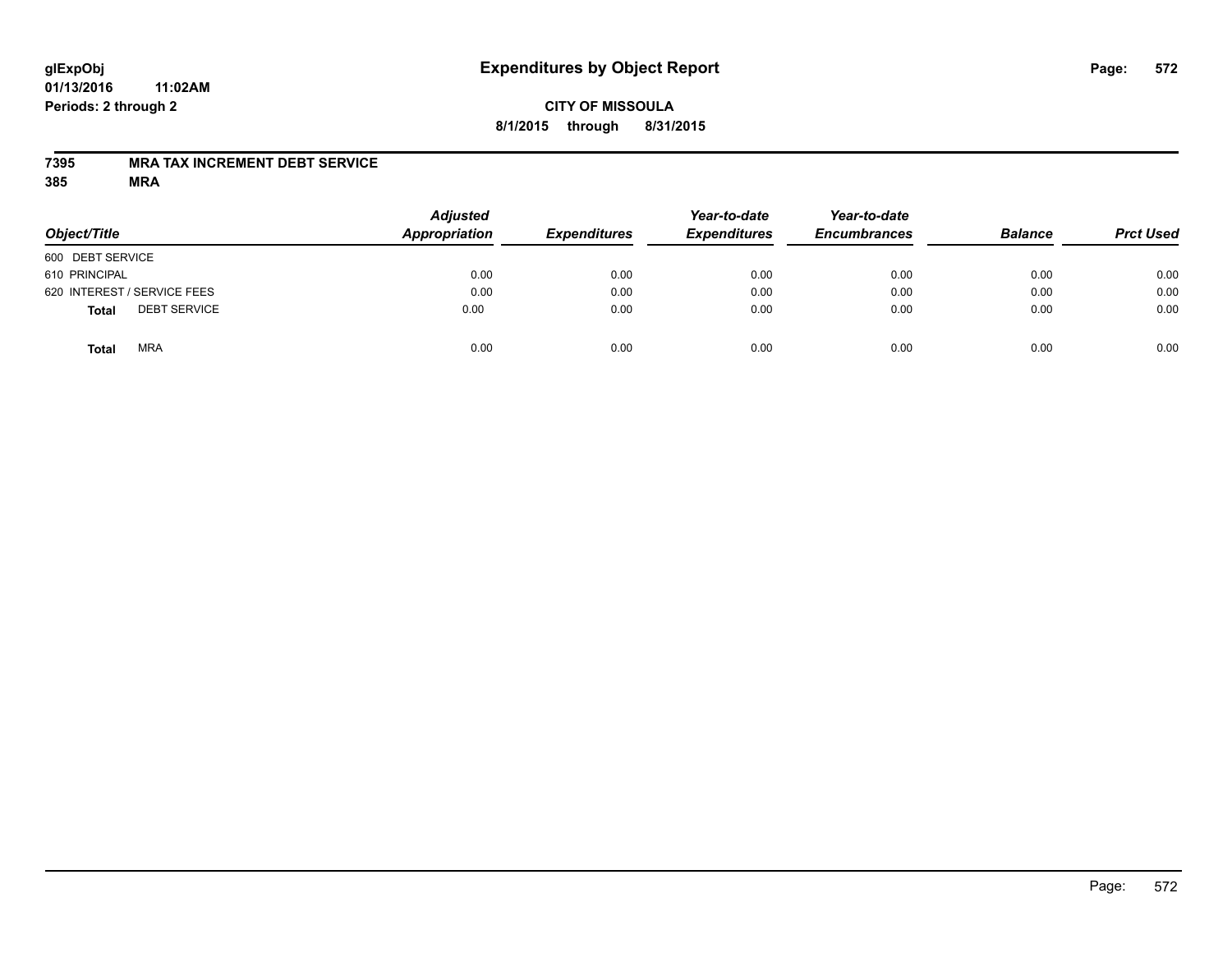**CITY OF MISSOULA 8/1/2015 through 8/31/2015**

### **7395 MRA TAX INCREMENT DEBT SERVICE**

| Object/Title                                   | <b>Adjusted</b><br>Appropriation | <b>Expenditures</b> | Year-to-date<br><b>Expenditures</b> | Year-to-date<br><b>Encumbrances</b> | <b>Balance</b> | <b>Prct Used</b> |
|------------------------------------------------|----------------------------------|---------------------|-------------------------------------|-------------------------------------|----------------|------------------|
| 600 DEBT SERVICE                               |                                  |                     |                                     |                                     |                |                  |
| 610 PRINCIPAL                                  | 0.00                             | 0.00                | 0.00                                | 0.00                                | 0.00           | 0.00             |
| 620 INTEREST / SERVICE FEES                    | 0.00                             | 0.00                | 0.00                                | 0.00                                | 0.00           | 0.00             |
| <b>DEBT SERVICE</b><br><b>Total</b>            | 0.00                             | 0.00                | 0.00                                | 0.00                                | 0.00           | 0.00             |
| MRA TAX INCREMENT DEBT SERVICE<br><b>Total</b> | 0.00                             | 0.00                | 0.00                                | 0.00                                | 0.00           | 0.00             |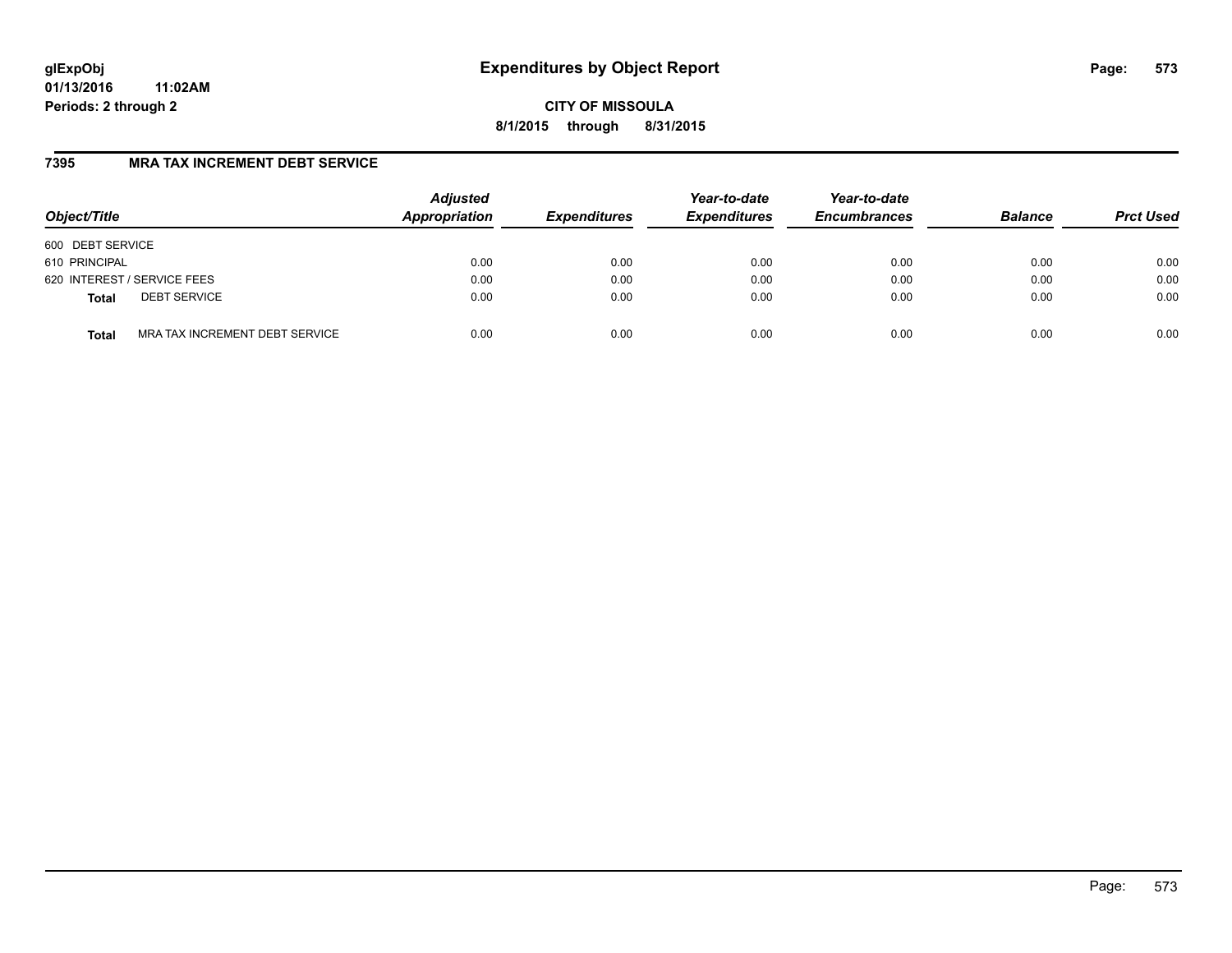#### **7396 NRSS DEBT SERVICE SINKING FUND**

| Object/Title                        | <b>Adjusted</b><br><b>Appropriation</b> | <b>Expenditures</b> | Year-to-date<br><b>Expenditures</b> | Year-to-date<br><b>Encumbrances</b> | <b>Balance</b> | <b>Prct Used</b> |
|-------------------------------------|-----------------------------------------|---------------------|-------------------------------------|-------------------------------------|----------------|------------------|
| 600 DEBT SERVICE                    |                                         |                     |                                     |                                     |                |                  |
| 620 INTEREST / SERVICE FEES         | 0.00                                    | 0.00                | 0.00                                | 0.00                                | 0.00           | 0.00             |
| <b>DEBT SERVICE</b><br><b>Total</b> | 0.00                                    | 0.00                | 0.00                                | 0.00                                | 0.00           | 0.00             |
| 800 OTHER OBJECTS                   |                                         |                     |                                     |                                     |                |                  |
| 820 TRANSFERS TO OTHER FUNDS        | 0.00                                    | 0.00                | 0.00                                | 0.00                                | 0.00           | 0.00             |
| OTHER OBJECTS<br><b>Total</b>       | 0.00                                    | 0.00                | 0.00                                | 0.00                                | 0.00           | 0.00             |
| <b>MRA</b><br><b>Total</b>          | 0.00                                    | 0.00                | 0.00                                | 0.00                                | 0.00           | 0.00             |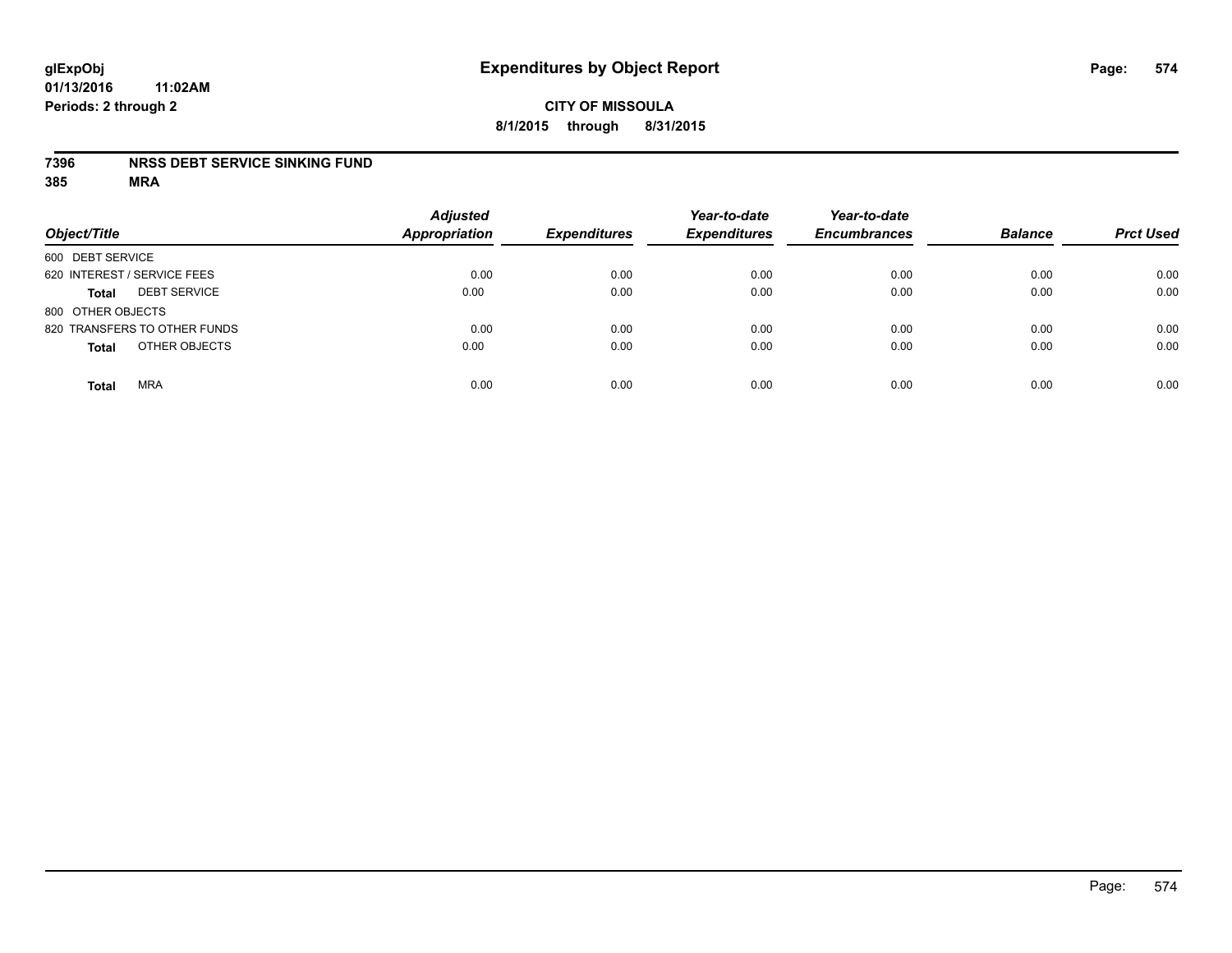#### **7396 NRSS DEBT SERVICE SINKING FUND**

**390 NON-DEPARTMENTAL**

| Object/Title     |                     | <b>Adjusted</b><br>Appropriation | <b>Expenditures</b> | Year-to-date<br><b>Expenditures</b> | Year-to-date<br><b>Encumbrances</b> | <b>Balance</b> | <b>Prct Used</b> |
|------------------|---------------------|----------------------------------|---------------------|-------------------------------------|-------------------------------------|----------------|------------------|
| 600 DEBT SERVICE |                     |                                  |                     |                                     |                                     |                |                  |
| 610 PRINCIPAL    |                     | 0.00                             | 0.00                | 0.00                                | 0.00                                | 0.00           | 0.00             |
| Total            | <b>DEBT SERVICE</b> | 0.00                             | 0.00                | 0.00                                | 0.00                                | 0.00           | 0.00             |
| Total            | NON-DEPARTMENTAL    | 0.00                             | 0.00                | 0.00                                | 0.00                                | 0.00           | 0.00             |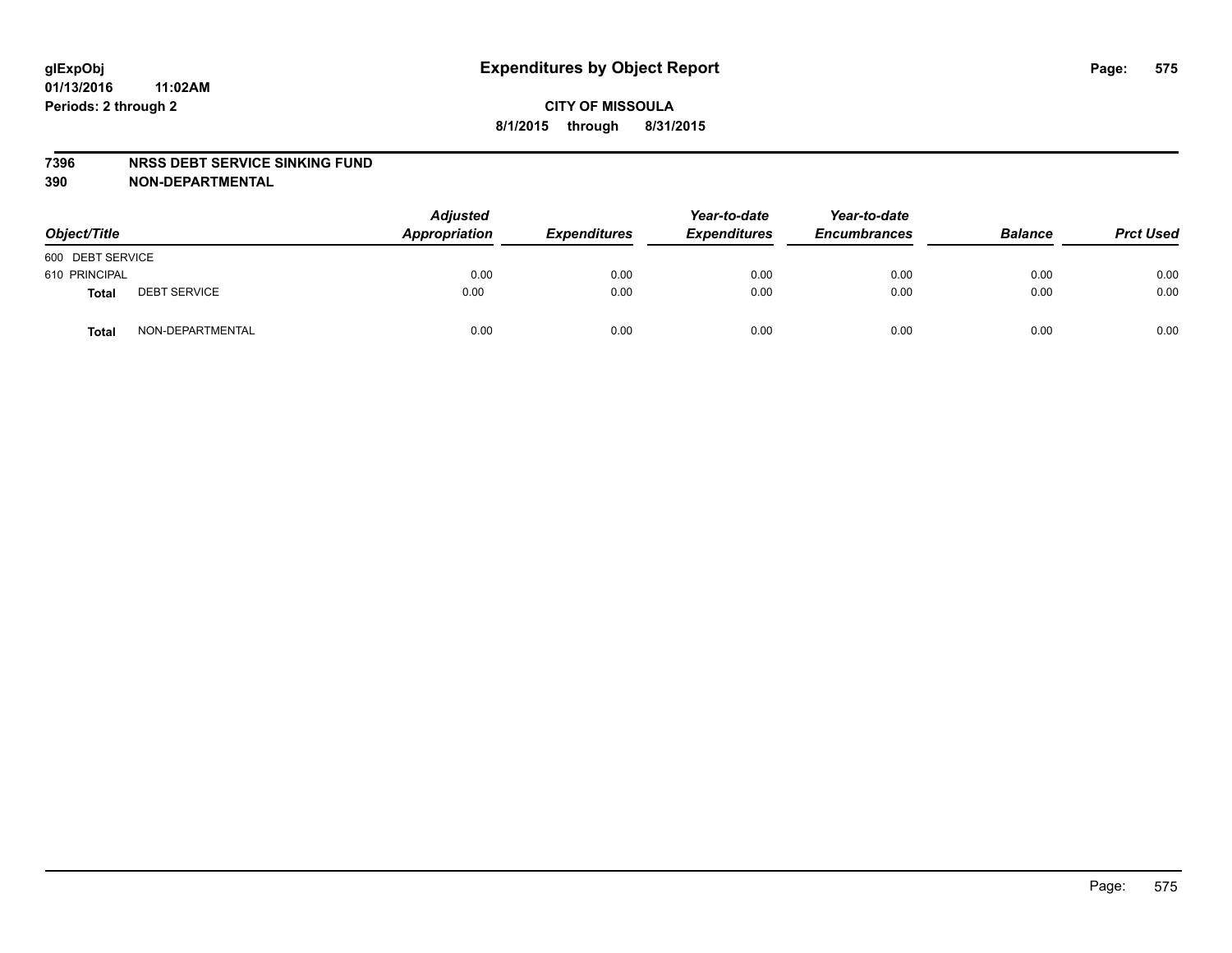**CITY OF MISSOULA 8/1/2015 through 8/31/2015**

### **7396 NRSS DEBT SERVICE SINKING FUND**

| Object/Title                |                                | <b>Adjusted</b><br><b>Appropriation</b> | <b>Expenditures</b> | Year-to-date<br><b>Expenditures</b> | Year-to-date<br><b>Encumbrances</b> | <b>Balance</b> | <b>Prct Used</b> |
|-----------------------------|--------------------------------|-----------------------------------------|---------------------|-------------------------------------|-------------------------------------|----------------|------------------|
| 600 DEBT SERVICE            |                                |                                         |                     |                                     |                                     |                |                  |
| 610 PRINCIPAL               |                                | 0.00                                    | 0.00                | 0.00                                | 0.00                                | 0.00           | 0.00             |
| 620 INTEREST / SERVICE FEES |                                | 0.00                                    | 0.00                | 0.00                                | 0.00                                | 0.00           | 0.00             |
| <b>Total</b>                | <b>DEBT SERVICE</b>            | 0.00                                    | 0.00                | 0.00                                | 0.00                                | 0.00           | 0.00             |
| 800 OTHER OBJECTS           |                                |                                         |                     |                                     |                                     |                |                  |
|                             | 820 TRANSFERS TO OTHER FUNDS   | 0.00                                    | 0.00                | 0.00                                | 0.00                                | 0.00           | 0.00             |
| <b>Total</b>                | OTHER OBJECTS                  | 0.00                                    | 0.00                | 0.00                                | 0.00                                | 0.00           | 0.00             |
| <b>Total</b>                | NRSS DEBT SERVICE SINKING FUND | 0.00                                    | 0.00                | 0.00                                | 0.00                                | 0.00           | 0.00             |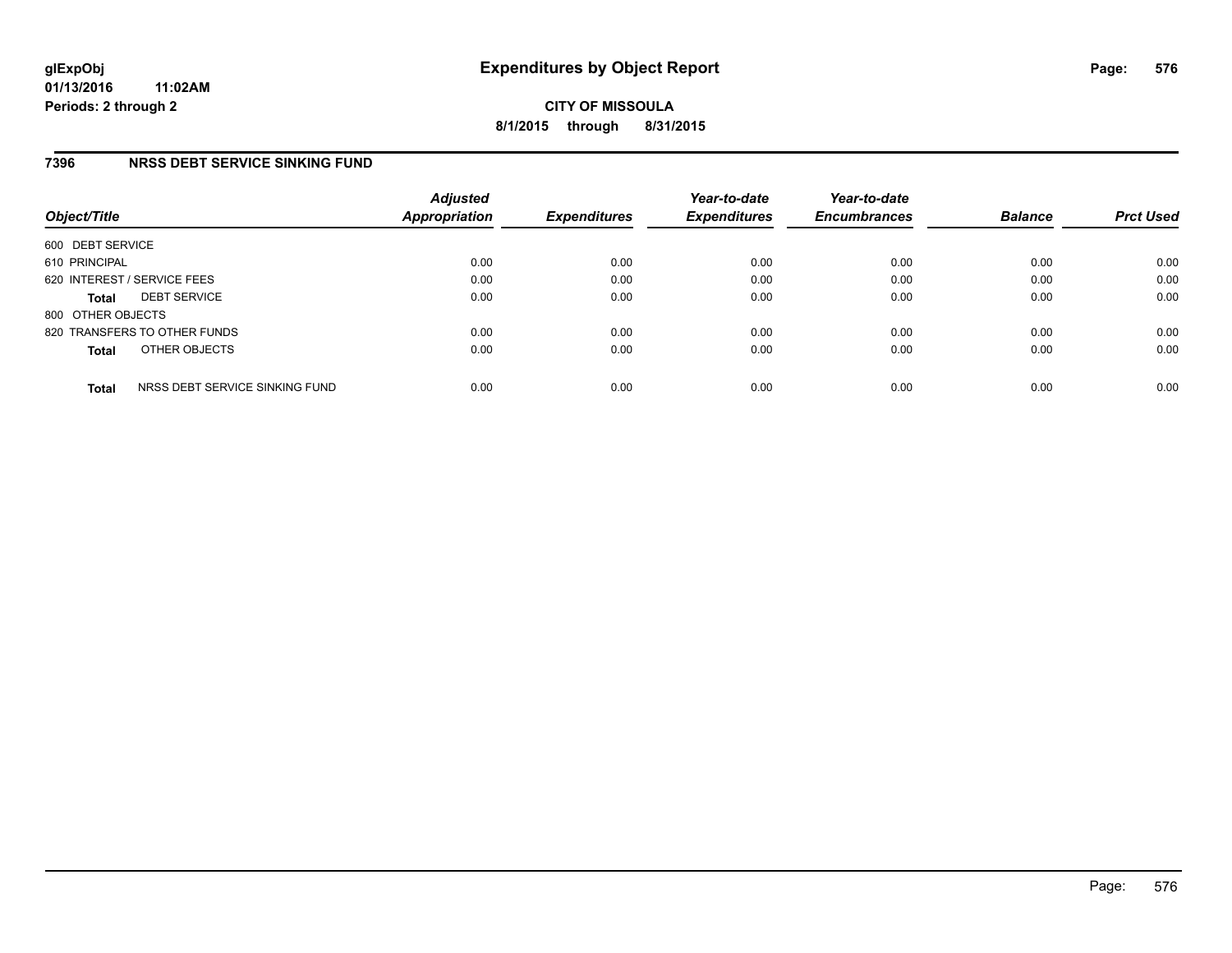#### **7397 NORTH RESERVE/SCOTT ST URD**

**385 MRA**

|                                            | <b>Adjusted</b>      |                     | Year-to-date        | Year-to-date        |                |                  |
|--------------------------------------------|----------------------|---------------------|---------------------|---------------------|----------------|------------------|
| Object/Title                               | <b>Appropriation</b> | <b>Expenditures</b> | <b>Expenditures</b> | <b>Encumbrances</b> | <b>Balance</b> | <b>Prct Used</b> |
| 100 PERSONAL SERVICES                      |                      |                     |                     |                     |                |                  |
| 110 SALARIES AND WAGES                     | 0.00                 | 0.00                | 0.00                | 0.00                | 0.00           | 0.00             |
| 120 OVERTIME/TERMINATION                   | 0.00                 | 0.00                | 0.00                | 0.00                | 0.00           | 0.00             |
| 140 EMPLOYER CONTRIBUTIONS                 | 0.00                 | 0.00                | 0.00                | 0.00                | 0.00           | 0.00             |
| PERSONAL SERVICES<br><b>Total</b>          | 0.00                 | 0.00                | 0.00                | 0.00                | 0.00           | 0.00             |
| 200 SUPPLIES                               |                      |                     |                     |                     |                |                  |
| 210 OFFICE SUPPLIES                        | 0.00                 | 0.00                | 0.00                | 0.00                | 0.00           | 0.00             |
| 220 OPERATING SUPPLIES                     | 0.00                 | 0.00                | 0.00                | 0.00                | 0.00           | 0.00             |
| 230 REPAIR/MAINTENANCE                     | 0.00                 | 0.00                | 0.00                | 0.00                | 0.00           | 0.00             |
| 231 GASOLINE                               | 0.00                 | 0.00                | 0.00                | 0.00                | 0.00           | 0.00             |
| 240 OTHER SUPPLIES                         | 0.00                 | 0.00                | 0.00                | 0.00                | 0.00           | 0.00             |
| <b>SUPPLIES</b><br>Total                   | 0.00                 | 0.00                | 0.00                | 0.00                | 0.00           | 0.00             |
| 300 PURCHASED SERVICES                     |                      |                     |                     |                     |                |                  |
| 310 COMMUNICATIONS                         | 0.00                 | 0.00                | 0.00                | 0.00                | 0.00           | 0.00             |
| 320 PRINTING & DUPLICATING                 | 0.00                 | 0.00                | 0.00                | 0.00                | 0.00           | 0.00             |
| 330 PUBLICITY, SUBSCRIPTIONS & DUES        | 0.00                 | 0.00                | 0.00                | 0.00                | 0.00           | 0.00             |
| 344 TELEPHONE SERVICE                      | 0.00                 | 0.00                | 0.00                | 0.00                | 0.00           | 0.00             |
| 345 GARBAGE                                | 0.00                 | 0.00                | 0.00                | 0.00                | 0.00           | 0.00             |
| 350 PROFESSIONAL SERVICES                  | 0.00                 | 0.00                | 0.00                | 0.00                | 0.00           | 0.00             |
| 360 REPAIR & MAINTENANCE                   | 0.00                 | 0.00                | 0.00                | 0.00                | 0.00           | 0.00             |
| PURCHASED SERVICES<br><b>Total</b>         | 0.00                 | 0.00                | 0.00                | 0.00                | 0.00           | 0.00             |
| 500 FIXED CHARGES                          |                      |                     |                     |                     |                |                  |
| 550 MERCHANT SERVICE FEES                  | 0.00                 | 0.00                | 0.00                | 0.00                | 0.00           | 0.00             |
| <b>FIXED CHARGES</b><br><b>Total</b>       | 0.00                 | 0.00                | 0.00                | 0.00                | 0.00           | 0.00             |
| 700 GRANTS & CONTRIBUTIONS                 |                      |                     |                     |                     |                |                  |
| 700 GRANTS & CONTRIBUTIONS                 | 0.00                 | 0.00                | 0.00                | 0.00                | 0.00           | 0.00             |
| <b>GRANTS &amp; CONTRIBUTIONS</b><br>Total | 0.00                 | 0.00                | 0.00                | 0.00                | 0.00           | 0.00             |
| 800 OTHER OBJECTS                          |                      |                     |                     |                     |                |                  |
| 820 TRANSFERS TO OTHER FUNDS               | 0.00                 | 0.00                | 0.00                | 0.00                | 0.00           | 0.00             |
| 845 CONTINGENCY                            | 0.00                 | 0.00                | 0.00                | 0.00                | 0.00           | 0.00             |
| OTHER OBJECTS<br><b>Total</b>              | 0.00                 | 0.00                | 0.00                | 0.00                | 0.00           | 0.00             |
| <b>MRA</b><br><b>Total</b>                 | 0.00                 | 0.00                | 0.00                | 0.00                | 0.00           | 0.00             |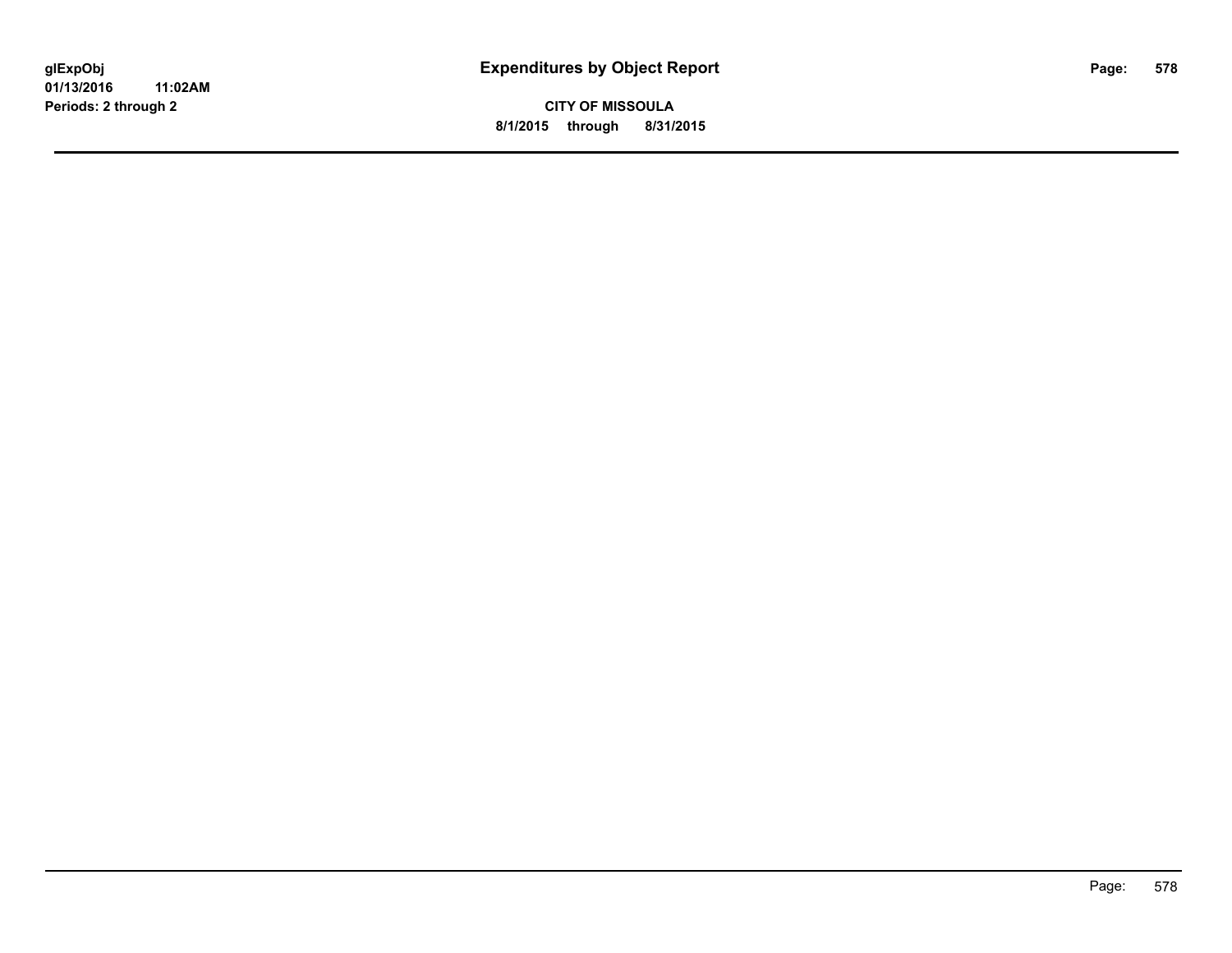**01/13/2016 11:02AM Periods: 2 through 2**

### **7397 NORTH RESERVE/SCOTT ST URD**

| Object/Title                         |                                   | <b>Adjusted</b><br><b>Appropriation</b> | <b>Expenditures</b> | Year-to-date<br><b>Expenditures</b> | Year-to-date<br><b>Encumbrances</b> | <b>Balance</b> | <b>Prct Used</b> |
|--------------------------------------|-----------------------------------|-----------------------------------------|---------------------|-------------------------------------|-------------------------------------|----------------|------------------|
| 100 PERSONAL SERVICES                |                                   |                                         |                     |                                     |                                     |                |                  |
| 110 SALARIES AND WAGES               |                                   | 0.00                                    | 0.00                | 0.00                                | 0.00                                | 0.00           | 0.00             |
| 120 OVERTIME/TERMINATION             |                                   | 0.00                                    | 0.00                | 0.00                                | 0.00                                | 0.00           | 0.00             |
| 140 EMPLOYER CONTRIBUTIONS           |                                   | 0.00                                    | 0.00                | 0.00                                | 0.00                                | 0.00           | 0.00             |
| PERSONAL SERVICES<br><b>Total</b>    |                                   | 0.00                                    | 0.00                | 0.00                                | 0.00                                | 0.00           | 0.00             |
| 200 SUPPLIES                         |                                   |                                         |                     |                                     |                                     |                |                  |
| 210 OFFICE SUPPLIES                  |                                   | 0.00                                    | 0.00                | 0.00                                | 0.00                                | 0.00           | 0.00             |
| 220 OPERATING SUPPLIES               |                                   | 0.00                                    | 0.00                | 0.00                                | 0.00                                | 0.00           | 0.00             |
| 230 REPAIR/MAINTENANCE               |                                   | 0.00                                    | 0.00                | 0.00                                | 0.00                                | 0.00           | 0.00             |
| 231 GASOLINE                         |                                   | 0.00                                    | 0.00                | 0.00                                | 0.00                                | 0.00           | 0.00             |
| 240 OTHER SUPPLIES                   |                                   | 0.00                                    | 0.00                | 0.00                                | 0.00                                | 0.00           | 0.00             |
| <b>SUPPLIES</b><br>Total             |                                   | 0.00                                    | 0.00                | 0.00                                | 0.00                                | 0.00           | 0.00             |
| 300 PURCHASED SERVICES               |                                   |                                         |                     |                                     |                                     |                |                  |
| 310 COMMUNICATIONS                   |                                   | 0.00                                    | 0.00                | 0.00                                | 0.00                                | 0.00           | 0.00             |
| 320 PRINTING & DUPLICATING           |                                   | 0.00                                    | 0.00                | 0.00                                | 0.00                                | 0.00           | 0.00             |
| 330 PUBLICITY, SUBSCRIPTIONS & DUES  |                                   | 0.00                                    | 0.00                | 0.00                                | 0.00                                | 0.00           | 0.00             |
| 344 TELEPHONE SERVICE                |                                   | 0.00                                    | 0.00                | 0.00                                | 0.00                                | 0.00           | 0.00             |
| 345 GARBAGE                          |                                   | 0.00                                    | 0.00                | 0.00                                | 0.00                                | 0.00           | 0.00             |
| 350 PROFESSIONAL SERVICES            |                                   | 0.00                                    | 0.00                | 0.00                                | 0.00                                | 0.00           | 0.00             |
| 360 REPAIR & MAINTENANCE             |                                   | 0.00                                    | 0.00                | 0.00                                | 0.00                                | 0.00           | 0.00             |
| Total                                | PURCHASED SERVICES                | 0.00                                    | 0.00                | 0.00                                | 0.00                                | 0.00           | 0.00             |
| 500 FIXED CHARGES                    |                                   |                                         |                     |                                     |                                     |                |                  |
| 550 MERCHANT SERVICE FEES            |                                   | 0.00                                    | 0.00                | 0.00                                | 0.00                                | 0.00           | 0.00             |
| <b>FIXED CHARGES</b><br><b>Total</b> |                                   | 0.00                                    | 0.00                | 0.00                                | 0.00                                | 0.00           | 0.00             |
| 700 GRANTS & CONTRIBUTIONS           |                                   |                                         |                     |                                     |                                     |                |                  |
| 700 GRANTS & CONTRIBUTIONS           |                                   | 0.00                                    | 0.00                | 0.00                                | 0.00                                | 0.00           | 0.00             |
| Total                                | <b>GRANTS &amp; CONTRIBUTIONS</b> | 0.00                                    | 0.00                | 0.00                                | 0.00                                | 0.00           | 0.00             |
| 800 OTHER OBJECTS                    |                                   |                                         |                     |                                     |                                     |                |                  |
| 820 TRANSFERS TO OTHER FUNDS         |                                   | 0.00                                    | 0.00                | 0.00                                | 0.00                                | 0.00           | 0.00             |
| 845 CONTINGENCY                      |                                   | 0.00                                    | 0.00                | 0.00                                | 0.00                                | 0.00           | 0.00             |
| OTHER OBJECTS<br><b>Total</b>        |                                   | 0.00                                    | 0.00                | 0.00                                | 0.00                                | 0.00           | 0.00             |
| Total                                | NORTH RESERVE/SCOTT ST URD        | 0.00                                    | 0.00                | 0.00                                | 0.00                                | 0.00           | 0.00             |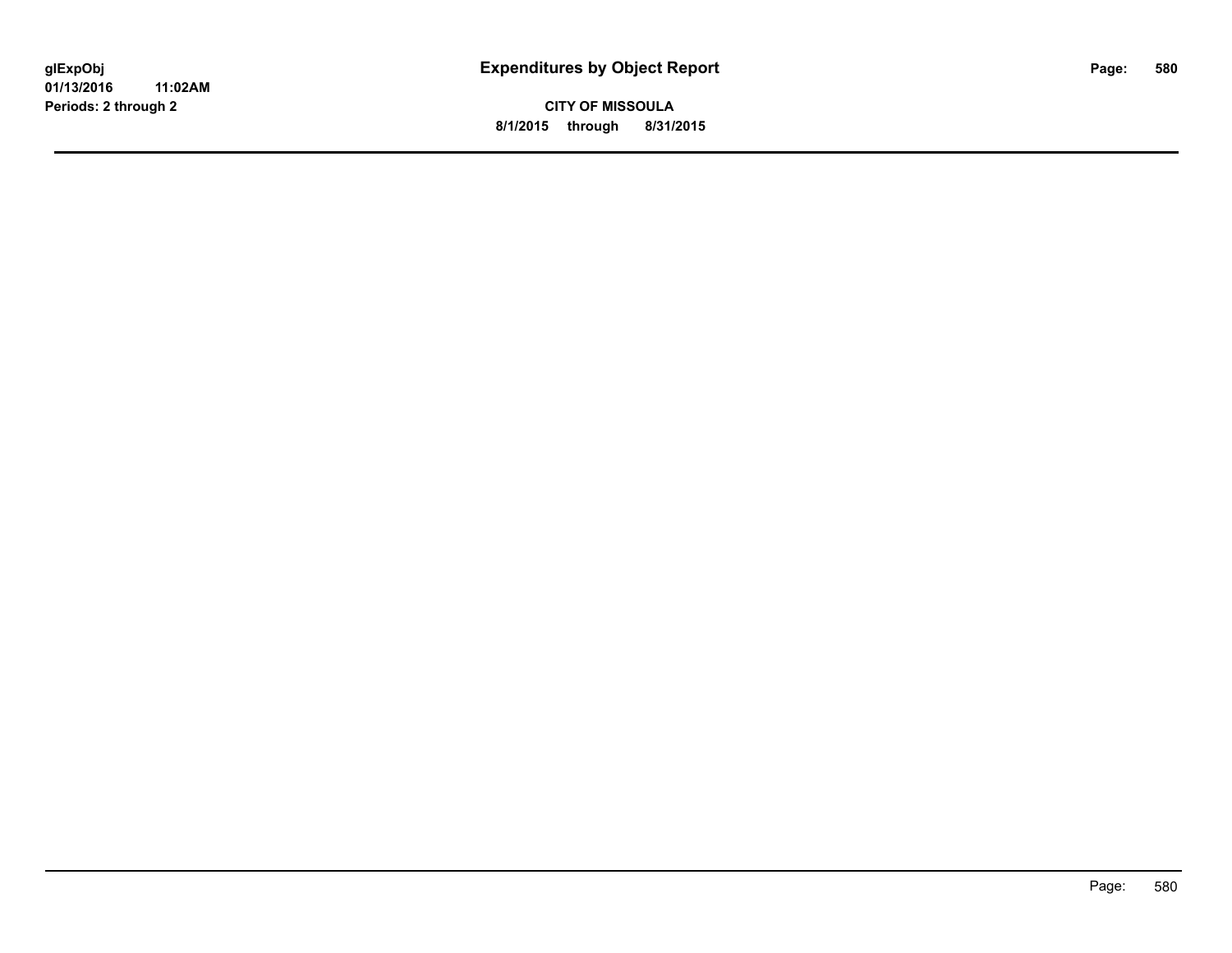**7398 HELLGATE URD**

**385 MRA**

|                            | <b>Adjusted</b>                                                                                   |                     | Year-to-date        | Year-to-date        |                |                  |
|----------------------------|---------------------------------------------------------------------------------------------------|---------------------|---------------------|---------------------|----------------|------------------|
|                            | Appropriation                                                                                     | <b>Expenditures</b> | <b>Expenditures</b> | <b>Encumbrances</b> | <b>Balance</b> | <b>Prct Used</b> |
|                            |                                                                                                   |                     |                     |                     |                |                  |
|                            | 0.00                                                                                              | 0.00                | 0.00                | 0.00                | 0.00           | 0.00             |
|                            | 0.00                                                                                              | 0.00                | 0.00                | 0.00                | 0.00           | 0.00             |
|                            |                                                                                                   |                     |                     |                     |                |                  |
|                            | 0.00                                                                                              | 0.00                | 0.00                | 0.00                | 0.00           | 0.00             |
|                            | 0.00                                                                                              | 0.00                | 0.00                | 0.00                | 0.00           | 0.00             |
|                            |                                                                                                   |                     |                     |                     |                |                  |
|                            | 0.00                                                                                              | 0.00                | 0.00                | 0.00                | 0.00           | 0.00             |
|                            | 0.00                                                                                              | 0.00                | 0.00                | 0.00                | 0.00           | 0.00             |
|                            |                                                                                                   |                     |                     |                     |                |                  |
|                            | 0.00                                                                                              | 0.00                | 0.00                | 0.00                | 0.00           | 0.00             |
|                            | 0.00                                                                                              | 0.00                | 0.00                | 0.00                | 0.00           | 0.00             |
|                            | 0.00                                                                                              | 0.00                | 0.00                | 0.00                | 0.00           | 0.00             |
|                            | 0.00                                                                                              | 0.00                | 0.00                | 0.00                | 0.00           | 0.00             |
| 700 GRANTS & CONTRIBUTIONS | PURCHASED SERVICES<br><b>GRANTS &amp; CONTRIBUTIONS</b><br>OTHER OBJECTS<br><b>CAPITAL OUTLAY</b> |                     |                     |                     |                |                  |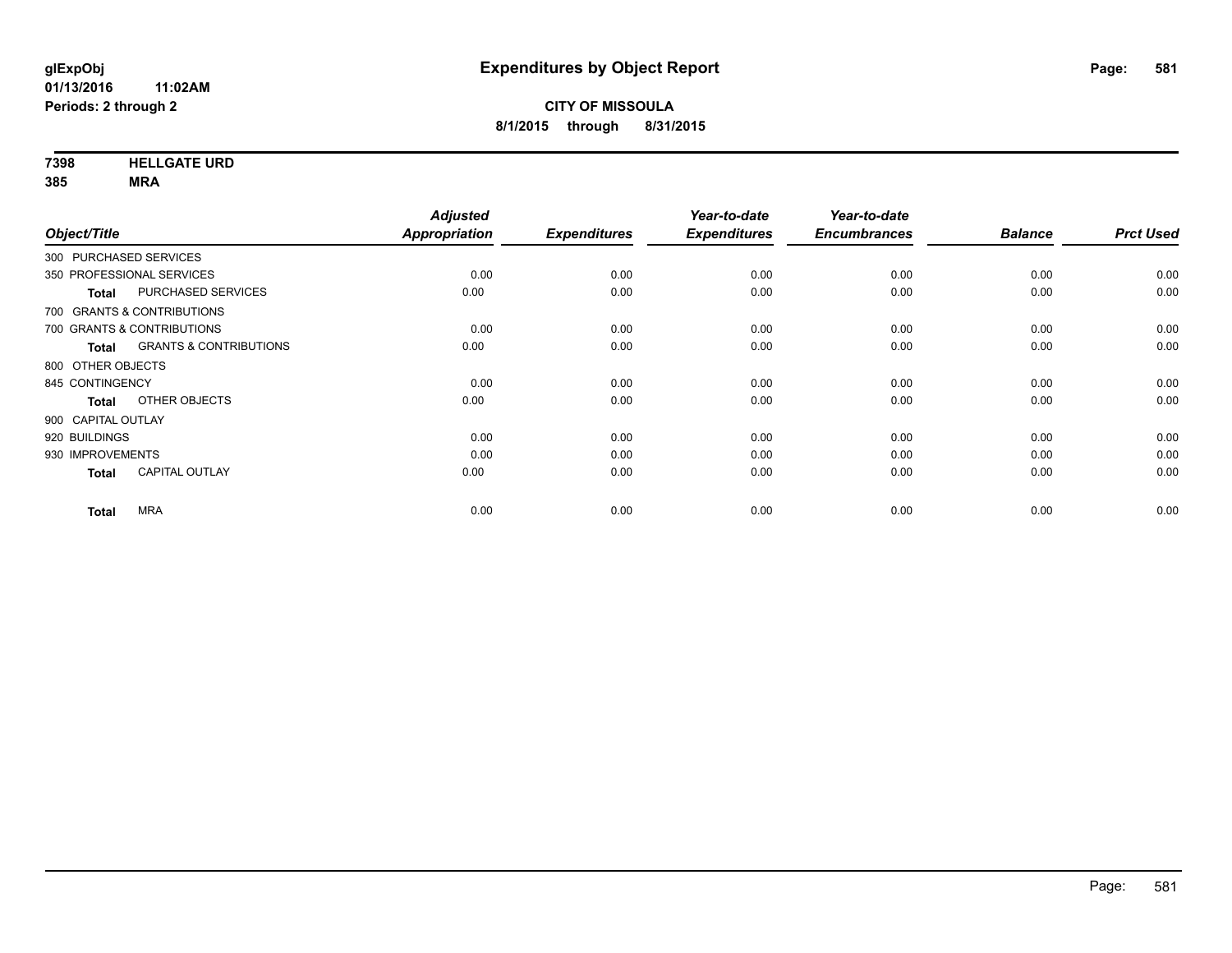#### **7398 HELLGATE URD**

| Object/Title                               | <b>Adjusted</b><br>Appropriation | <b>Expenditures</b> | Year-to-date<br><b>Expenditures</b> | Year-to-date<br><b>Encumbrances</b> | <b>Balance</b> | <b>Prct Used</b> |
|--------------------------------------------|----------------------------------|---------------------|-------------------------------------|-------------------------------------|----------------|------------------|
|                                            |                                  |                     |                                     |                                     |                |                  |
| 300 PURCHASED SERVICES                     |                                  |                     |                                     |                                     |                |                  |
| 350 PROFESSIONAL SERVICES                  | 0.00                             | 0.00                | 0.00                                | 0.00                                | 0.00           | 0.00             |
| PURCHASED SERVICES<br><b>Total</b>         | 0.00                             | 0.00                | 0.00                                | 0.00                                | 0.00           | 0.00             |
| 700 GRANTS & CONTRIBUTIONS                 |                                  |                     |                                     |                                     |                |                  |
| 700 GRANTS & CONTRIBUTIONS                 | 0.00                             | 0.00                | 0.00                                | 0.00                                | 0.00           | 0.00             |
| <b>GRANTS &amp; CONTRIBUTIONS</b><br>Total | 0.00                             | 0.00                | 0.00                                | 0.00                                | 0.00           | 0.00             |
| 800 OTHER OBJECTS                          |                                  |                     |                                     |                                     |                |                  |
| 845 CONTINGENCY                            | 0.00                             | 0.00                | 0.00                                | 0.00                                | 0.00           | 0.00             |
| OTHER OBJECTS<br><b>Total</b>              | 0.00                             | 0.00                | 0.00                                | 0.00                                | 0.00           | 0.00             |
| 900 CAPITAL OUTLAY                         |                                  |                     |                                     |                                     |                |                  |
| 920 BUILDINGS                              | 0.00                             | 0.00                | 0.00                                | 0.00                                | 0.00           | 0.00             |
| 930 IMPROVEMENTS                           | 0.00                             | 0.00                | 0.00                                | 0.00                                | 0.00           | 0.00             |
| <b>CAPITAL OUTLAY</b><br><b>Total</b>      | 0.00                             | 0.00                | 0.00                                | 0.00                                | 0.00           | 0.00             |
| <b>HELLGATE URD</b><br><b>Total</b>        | 0.00                             | 0.00                | 0.00                                | 0.00                                | 0.00           | 0.00             |
|                                            |                                  |                     |                                     |                                     |                |                  |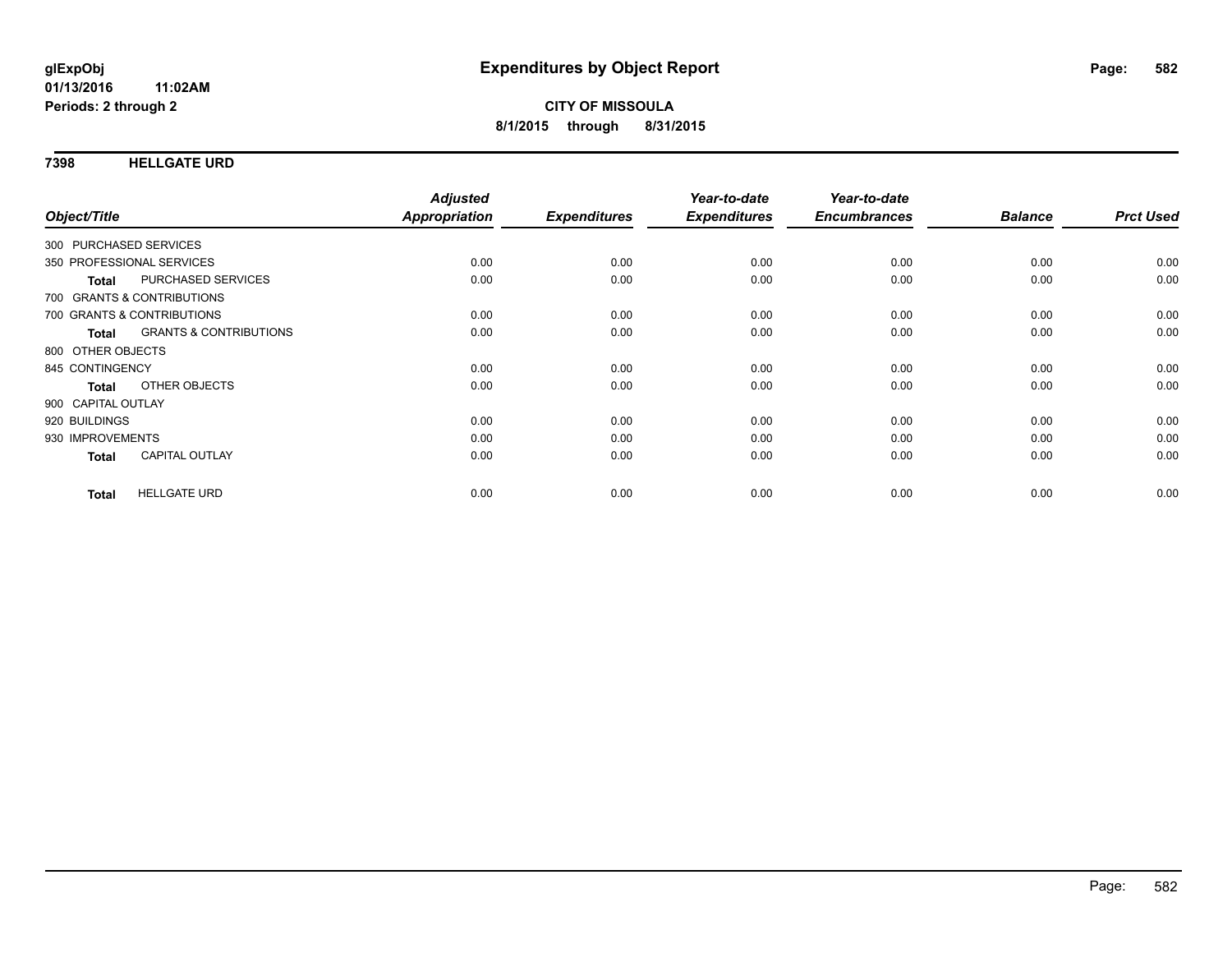#### **7399 INTERMOUNTAIN BOND DEBT SERVICE**

**385 MRA**

|                   |                             | <b>Adjusted</b> |                     | Year-to-date        | Year-to-date        |                |                  |
|-------------------|-----------------------------|-----------------|---------------------|---------------------|---------------------|----------------|------------------|
| Object/Title      |                             | Appropriation   | <b>Expenditures</b> | <b>Expenditures</b> | <b>Encumbrances</b> | <b>Balance</b> | <b>Prct Used</b> |
| 500 FIXED CHARGES |                             |                 |                     |                     |                     |                |                  |
|                   | 550 MERCHANT SERVICE FEES   | 0.00            | 0.00                | 0.00                | 0.00                | 0.00           | 0.00             |
| <b>Total</b>      | <b>FIXED CHARGES</b>        | 0.00            | 0.00                | 0.00                | 0.00                | 0.00           | 0.00             |
| 600 DEBT SERVICE  |                             |                 |                     |                     |                     |                |                  |
| 610 PRINCIPAL     |                             | 72.000.00       | 0.00                | 0.00                | 0.00                | 72.000.00      | 0.00             |
|                   | 620 INTEREST / SERVICE FEES | 73,769.00       | 0.00                | 600.00              | 0.00                | 73,169.00      | 0.81             |
| <b>Total</b>      | <b>DEBT SERVICE</b>         | 145.769.00      | 0.00                | 600.00              | 0.00                | 145.169.00     | 0.41             |
| <b>Total</b>      | <b>MRA</b>                  | 145.769.00      | 0.00                | 600.00              | 0.00                | 145.169.00     | 0.41             |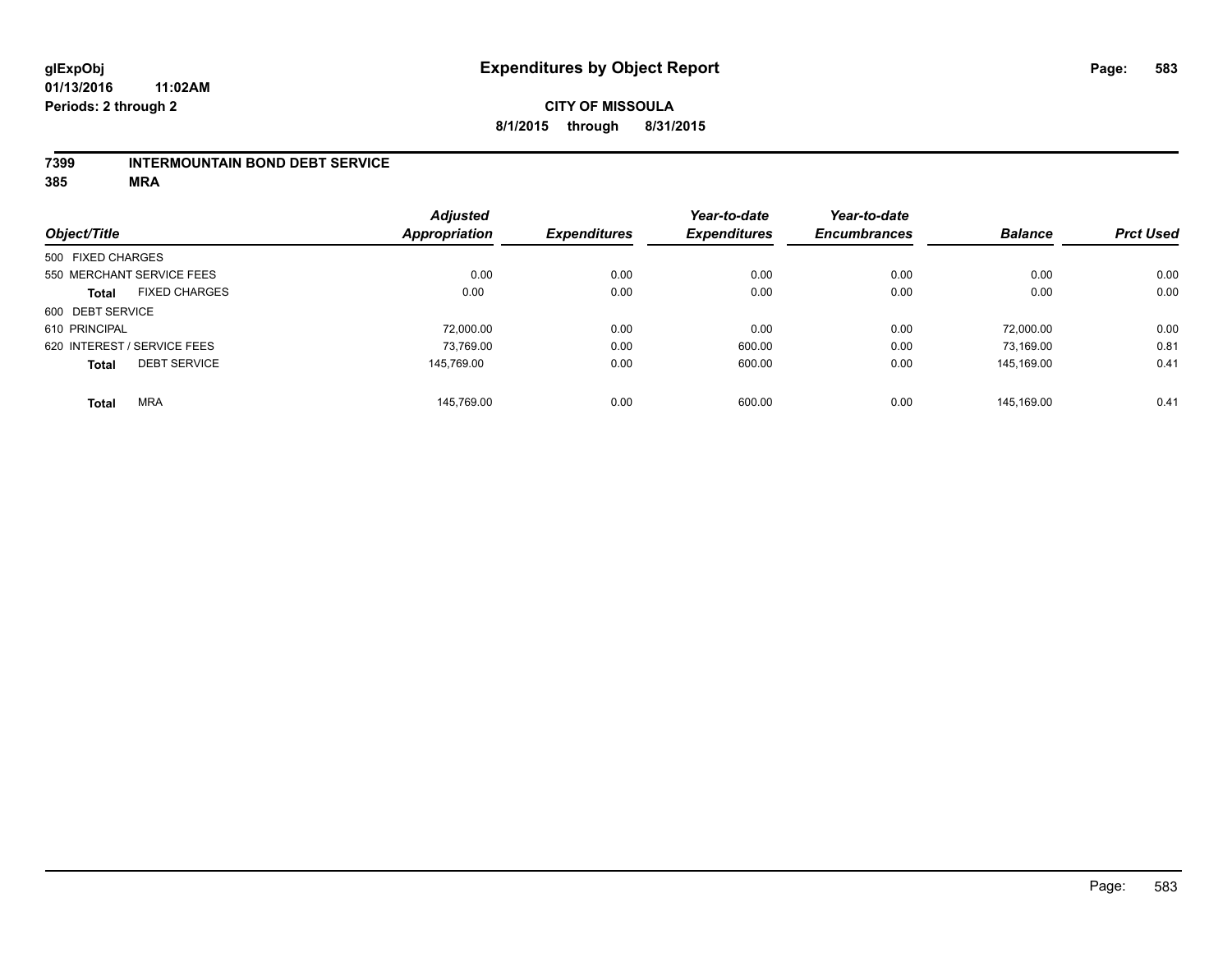#### **7399 INTERMOUNTAIN BOND DEBT SERVICE**

**390 NON-DEPARTMENTAL**

| Object/Title                     | <b>Adjusted</b><br>Appropriation | <b>Expenditures</b> | Year-to-date<br><b>Expenditures</b> | Year-to-date<br><b>Encumbrances</b> | <b>Balance</b> | <b>Prct Used</b> |
|----------------------------------|----------------------------------|---------------------|-------------------------------------|-------------------------------------|----------------|------------------|
| 800 OTHER OBJECTS                |                                  |                     |                                     |                                     |                |                  |
| 820 TRANSFERS TO OTHER FUNDS     | 0.00                             | 0.00                | 0.00                                | 0.00                                | 0.00           | 0.00             |
| OTHER OBJECTS<br><b>Total</b>    | 0.00                             | 0.00                | 0.00                                | 0.00                                | 0.00           | 0.00             |
| NON-DEPARTMENTAL<br><b>Total</b> | 0.00                             | 0.00                | 0.00                                | 0.00                                | 0.00           | 0.00             |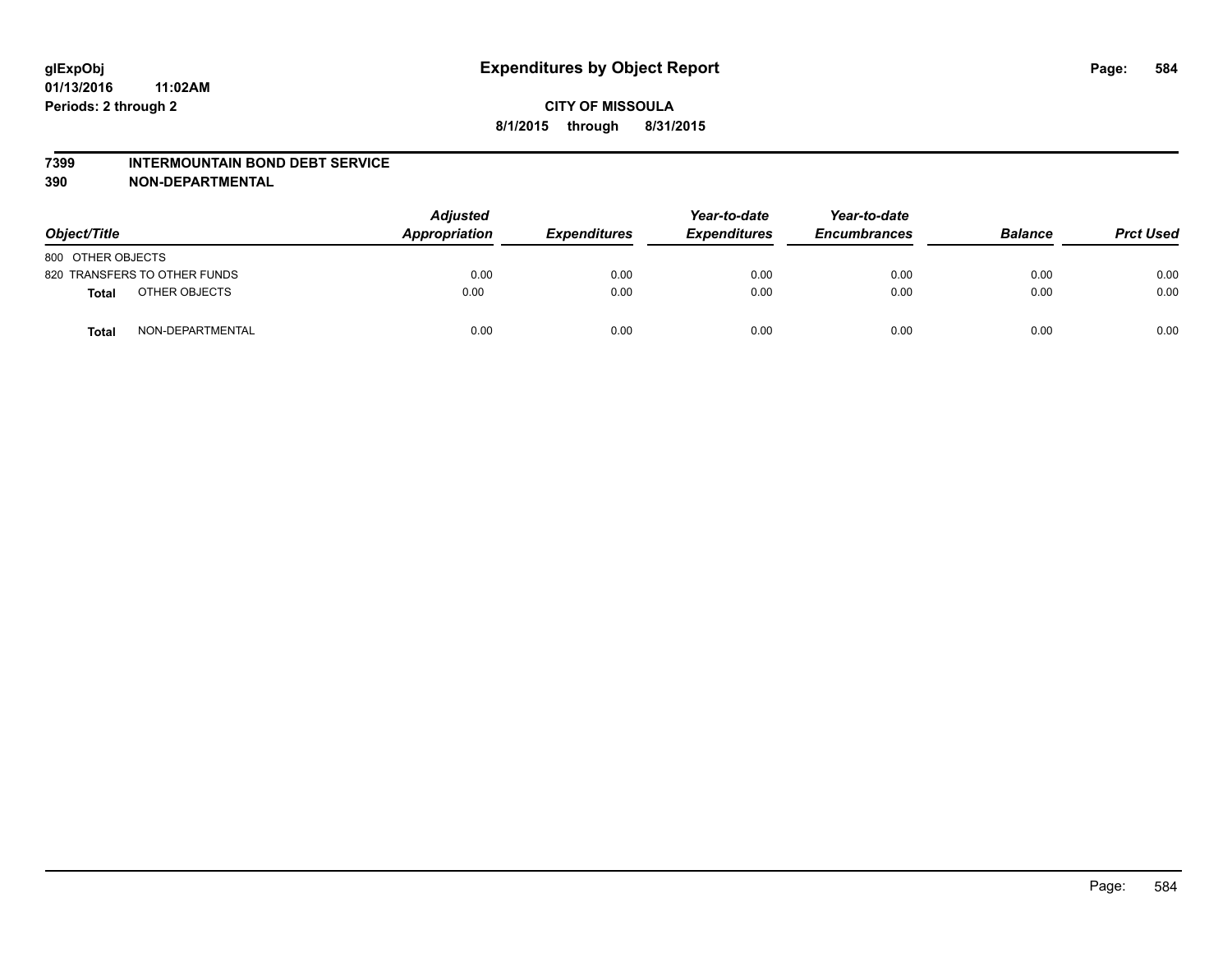**01/13/2016 11:02AM Periods: 2 through 2**

# **CITY OF MISSOULA 8/1/2015 through 8/31/2015**

### **7399 INTERMOUNTAIN BOND DEBT SERVICE**

| Object/Title                                           | <b>Adjusted</b><br><b>Appropriation</b> | <b>Expenditures</b> | Year-to-date<br><b>Expenditures</b> | Year-to-date<br><b>Encumbrances</b> | <b>Balance</b> | <b>Prct Used</b> |
|--------------------------------------------------------|-----------------------------------------|---------------------|-------------------------------------|-------------------------------------|----------------|------------------|
| 500 FIXED CHARGES                                      |                                         |                     |                                     |                                     |                |                  |
| 550 MERCHANT SERVICE FEES                              | 0.00                                    | 0.00                | 0.00                                | 0.00                                | 0.00           | 0.00             |
| <b>FIXED CHARGES</b><br><b>Total</b>                   | 0.00                                    | 0.00                | 0.00                                | 0.00                                | 0.00           | 0.00             |
| 600 DEBT SERVICE                                       |                                         |                     |                                     |                                     |                |                  |
| 610 PRINCIPAL                                          | 72,000.00                               | 0.00                | 0.00                                | 0.00                                | 72,000.00      | 0.00             |
| 620 INTEREST / SERVICE FEES                            | 73.769.00                               | 0.00                | 600.00                              | 0.00                                | 73,169.00      | 0.81             |
| <b>DEBT SERVICE</b><br><b>Total</b>                    | 145.769.00                              | 0.00                | 600.00                              | 0.00                                | 145.169.00     | 0.41             |
| 800 OTHER OBJECTS                                      |                                         |                     |                                     |                                     |                |                  |
| 820 TRANSFERS TO OTHER FUNDS                           | 0.00                                    | 0.00                | 0.00                                | 0.00                                | 0.00           | 0.00             |
| OTHER OBJECTS<br><b>Total</b>                          | 0.00                                    | 0.00                | 0.00                                | 0.00                                | 0.00           | 0.00             |
| <b>INTERMOUNTAIN BOND DEBT SERVICE</b><br><b>Total</b> | 145,769.00                              | 0.00                | 600.00                              | 0.00                                | 145,169.00     | 0.41             |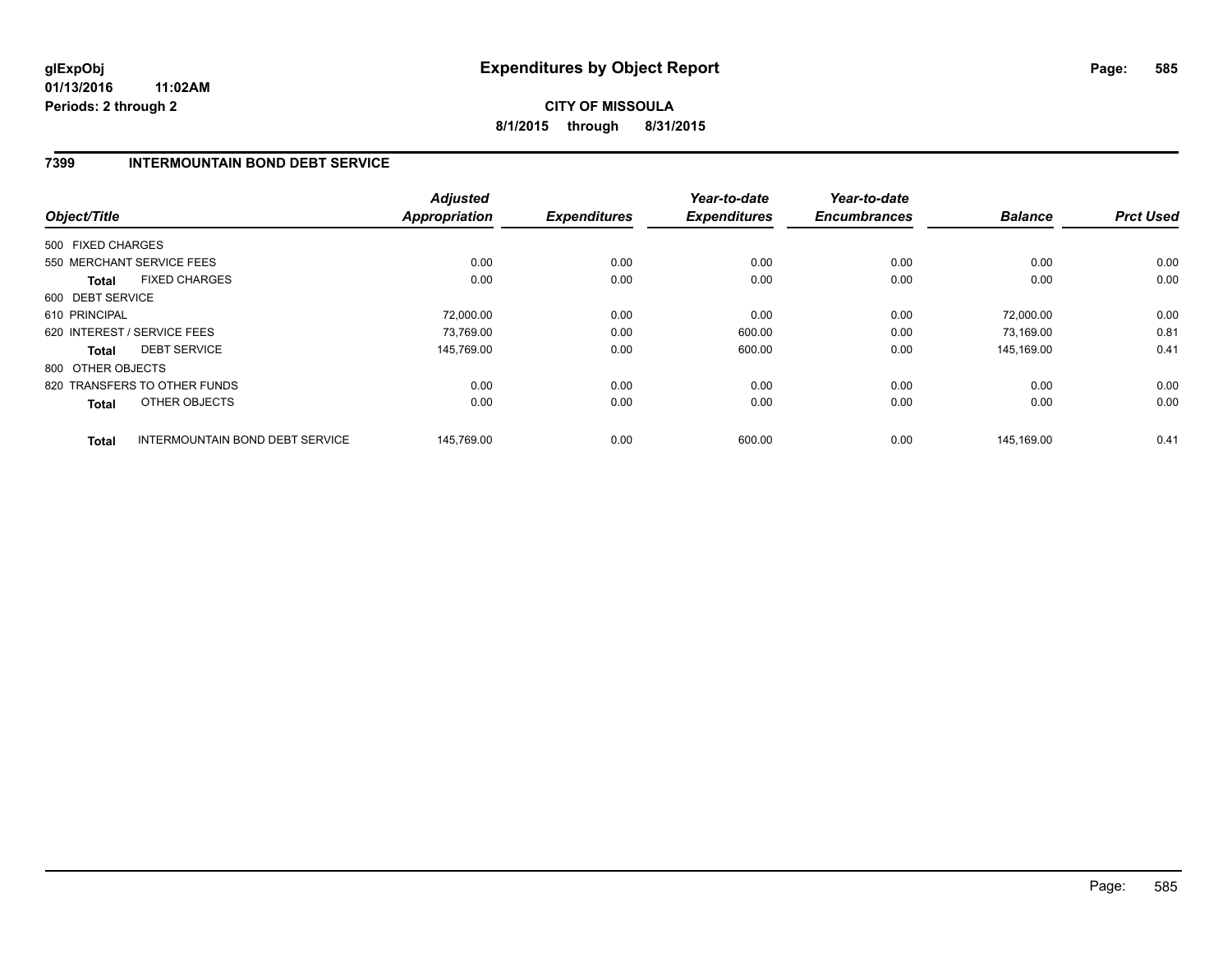#### **7400 FRONT ST BOND CLEARING**

**385 MRA**

|                   |                                   | <b>Adjusted</b> |                     | Year-to-date        | Year-to-date        |                |                  |
|-------------------|-----------------------------------|-----------------|---------------------|---------------------|---------------------|----------------|------------------|
| Object/Title      |                                   | Appropriation   | <b>Expenditures</b> | <b>Expenditures</b> | <b>Encumbrances</b> | <b>Balance</b> | <b>Prct Used</b> |
| 500 FIXED CHARGES |                                   |                 |                     |                     |                     |                |                  |
|                   | 550 MERCHANT SERVICE FEES         | 0.00            | 0.00                | 0.00                | 0.00                | 0.00           | 0.00             |
| <b>Total</b>      | <b>FIXED CHARGES</b>              | 0.00            | 0.00                | 0.00                | 0.00                | 0.00           | 0.00             |
|                   | 700 GRANTS & CONTRIBUTIONS        |                 |                     |                     |                     |                |                  |
|                   | 700 GRANTS & CONTRIBUTIONS        | 0.00            | 0.00                | 0.00                | 0.00                | 0.00           | 0.00             |
| Total             | <b>GRANTS &amp; CONTRIBUTIONS</b> | 0.00            | 0.00                | 0.00                | 0.00                | 0.00           | 0.00             |
| 800 OTHER OBJECTS |                                   |                 |                     |                     |                     |                |                  |
|                   | 820 TRANSFERS TO OTHER FUNDS      | 453.262.00      | 0.00                | 0.00                | 0.00                | 453.262.00     | 0.00             |
| <b>Total</b>      | OTHER OBJECTS                     | 453,262.00      | 0.00                | 0.00                | 0.00                | 453,262.00     | 0.00             |
| <b>Total</b>      | <b>MRA</b>                        | 453,262.00      | 0.00                | 0.00                | 0.00                | 453.262.00     | 0.00             |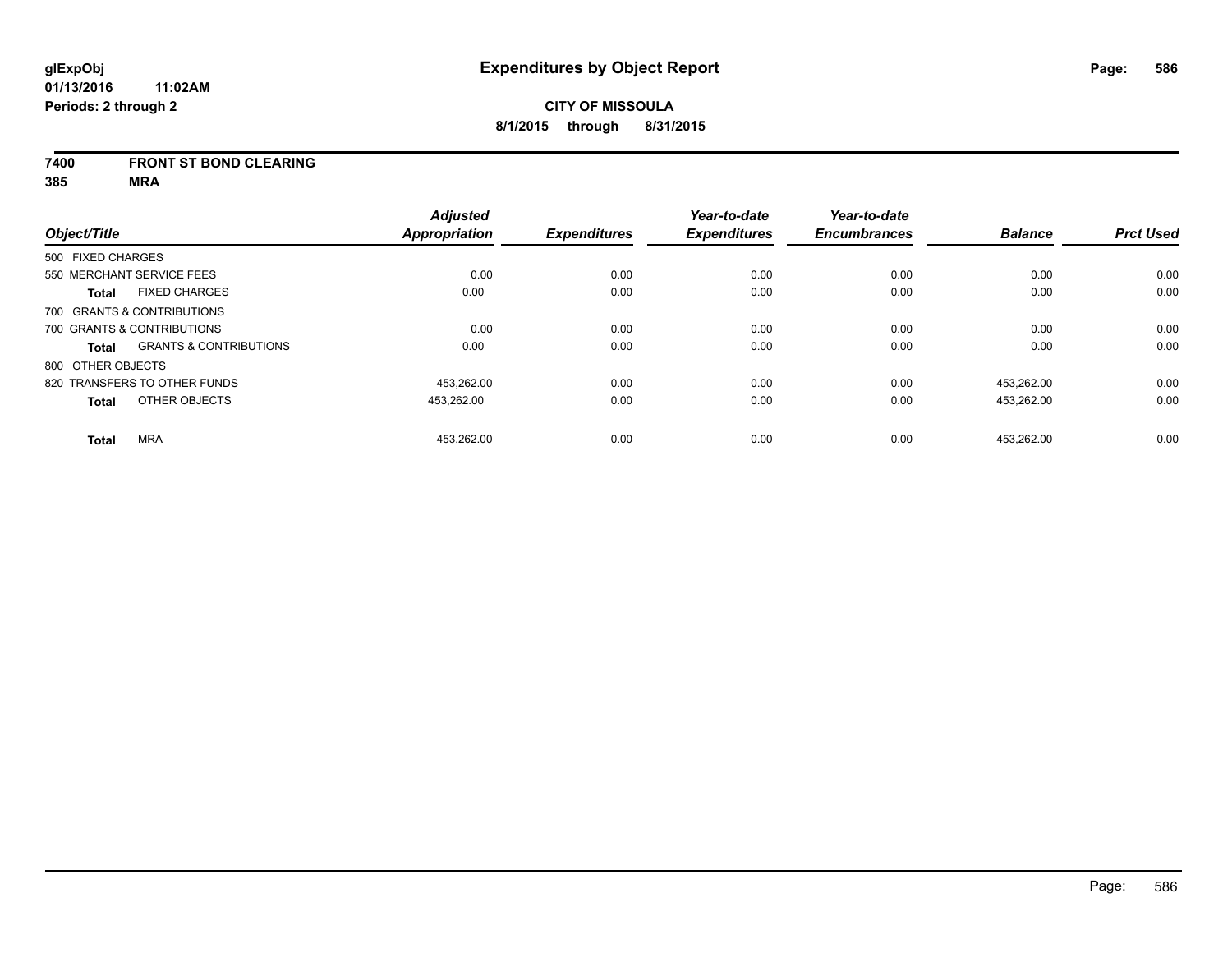### **7400 FRONT ST BOND CLEARING**

| Object/Title                                      | <b>Adjusted</b><br>Appropriation | <b>Expenditures</b> | Year-to-date<br><b>Expenditures</b> | Year-to-date<br><b>Encumbrances</b> | <b>Balance</b> | <b>Prct Used</b> |
|---------------------------------------------------|----------------------------------|---------------------|-------------------------------------|-------------------------------------|----------------|------------------|
| 500 FIXED CHARGES                                 |                                  |                     |                                     |                                     |                |                  |
| 550 MERCHANT SERVICE FEES                         | 0.00                             | 0.00                | 0.00                                | 0.00                                | 0.00           | 0.00             |
| <b>FIXED CHARGES</b><br><b>Total</b>              | 0.00                             | 0.00                | 0.00                                | 0.00                                | 0.00           | 0.00             |
| 700 GRANTS & CONTRIBUTIONS                        |                                  |                     |                                     |                                     |                |                  |
| 700 GRANTS & CONTRIBUTIONS                        | 0.00                             | 0.00                | 0.00                                | 0.00                                | 0.00           | 0.00             |
| <b>GRANTS &amp; CONTRIBUTIONS</b><br><b>Total</b> | 0.00                             | 0.00                | 0.00                                | 0.00                                | 0.00           | 0.00             |
| 800 OTHER OBJECTS                                 |                                  |                     |                                     |                                     |                |                  |
| 820 TRANSFERS TO OTHER FUNDS                      | 453.262.00                       | 0.00                | 0.00                                | 0.00                                | 453.262.00     | 0.00             |
| OTHER OBJECTS<br><b>Total</b>                     | 453.262.00                       | 0.00                | 0.00                                | 0.00                                | 453,262.00     | 0.00             |
| <b>FRONT ST BOND CLEARING</b><br><b>Total</b>     | 453.262.00                       | 0.00                | 0.00                                | 0.00                                | 453.262.00     | 0.00             |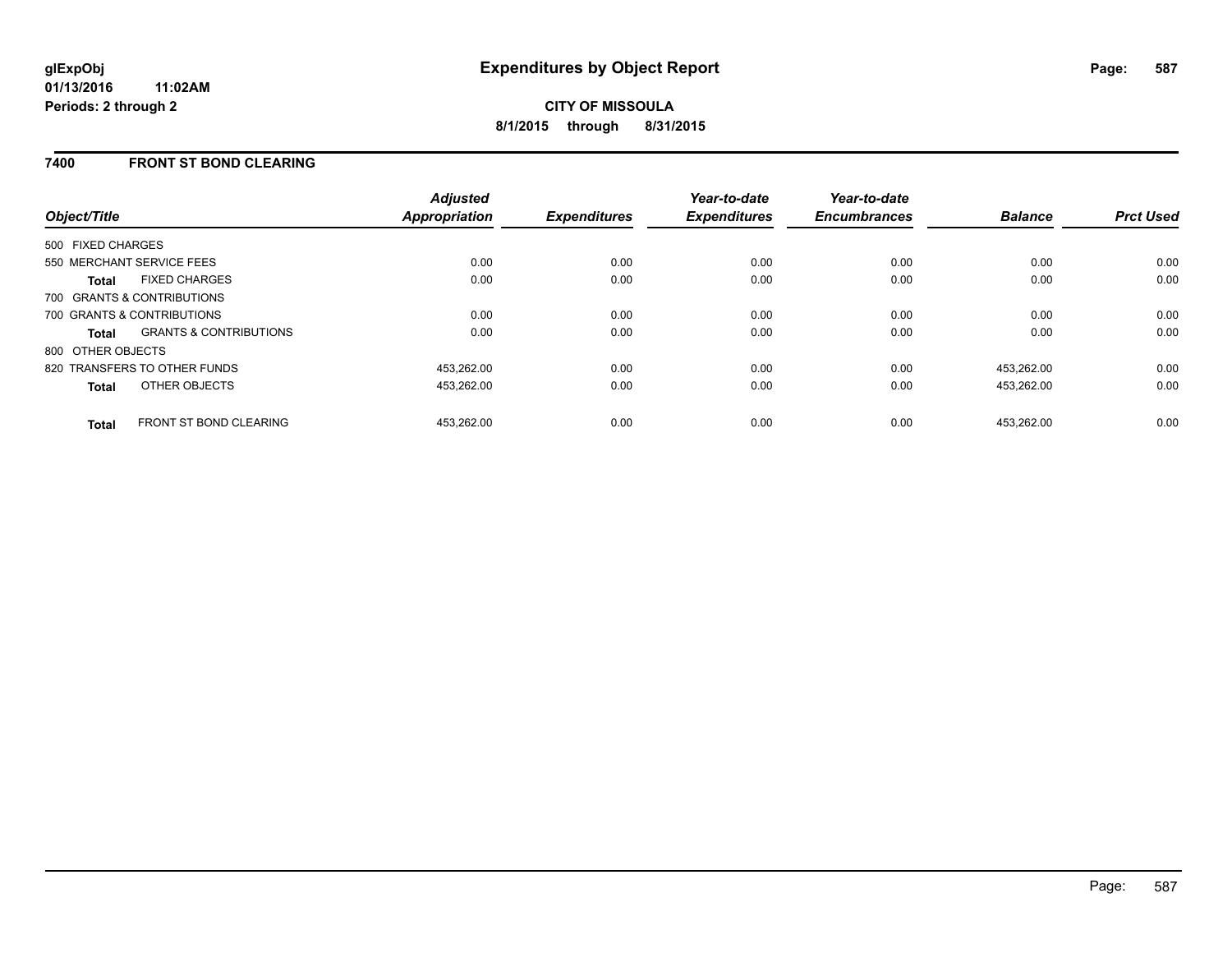#### **7401 FRONT ST PARKING STRUCTURE**

**385 MRA**

| Object/Title                |                              | <b>Adjusted</b><br><b>Appropriation</b> | <b>Expenditures</b> | Year-to-date<br><b>Expenditures</b> | Year-to-date<br><b>Encumbrances</b> | <b>Balance</b> | <b>Prct Used</b> |
|-----------------------------|------------------------------|-----------------------------------------|---------------------|-------------------------------------|-------------------------------------|----------------|------------------|
| 300 PURCHASED SERVICES      |                              |                                         |                     |                                     |                                     |                |                  |
|                             | 390 OTHER PURCHASED SERVICES | 0.00                                    | 0.00                | 0.00                                | 0.00                                | 0.00           | 0.00             |
| <b>Total</b>                | PURCHASED SERVICES           | 0.00                                    | 0.00                | 0.00                                | 0.00                                | 0.00           | 0.00             |
| 500 FIXED CHARGES           |                              |                                         |                     |                                     |                                     |                |                  |
| 550 MERCHANT SERVICE FEES   |                              | 116,134.00                              | 0.00                | 0.00                                | 0.00                                | 116,134.00     | 0.00             |
| <b>Total</b>                | <b>FIXED CHARGES</b>         | 116,134.00                              | 0.00                | 0.00                                | 0.00                                | 116,134.00     | 0.00             |
| 600 DEBT SERVICE            |                              |                                         |                     |                                     |                                     |                |                  |
| 610 PRINCIPAL               |                              | 30,000.00                               | 0.00                | 0.00                                | 0.00                                | 30,000.00      | 0.00             |
| 620 INTEREST / SERVICE FEES |                              | 0.00                                    | 0.00                | 0.00                                | 0.00                                | 0.00           | 0.00             |
| <b>Total</b>                | <b>DEBT SERVICE</b>          | 30,000.00                               | 0.00                | 0.00                                | 0.00                                | 30,000.00      | 0.00             |
| 800 OTHER OBJECTS           |                              |                                         |                     |                                     |                                     |                |                  |
|                             | 820 TRANSFERS TO OTHER FUNDS | 0.00                                    | 0.00                | 0.00                                | 0.00                                | 0.00           | 0.00             |
| <b>Total</b>                | OTHER OBJECTS                | 0.00                                    | 0.00                | 0.00                                | 0.00                                | 0.00           | 0.00             |
| <b>Total</b>                | <b>MRA</b>                   | 146,134.00                              | 0.00                | 0.00                                | 0.00                                | 146,134.00     | 0.00             |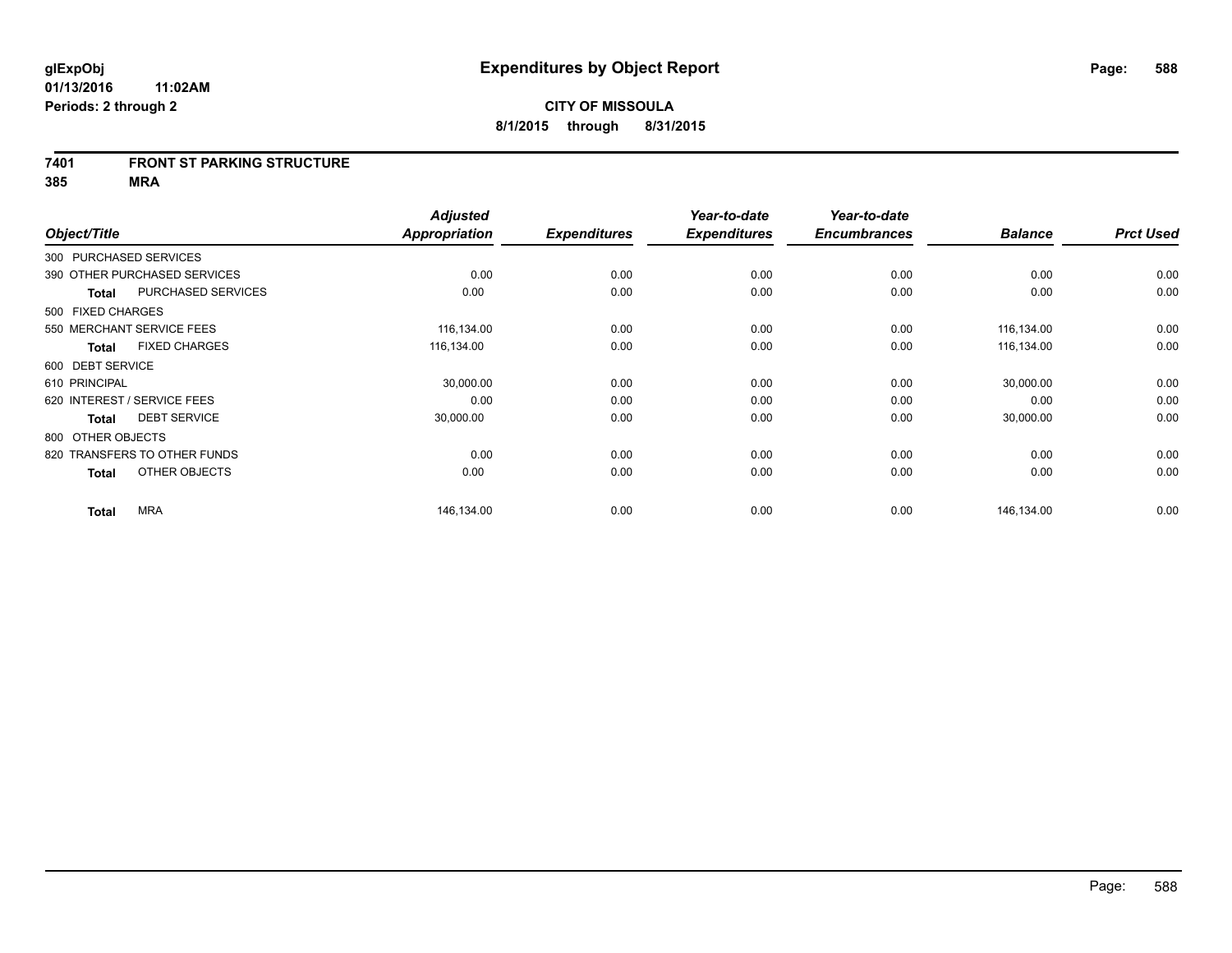### **7401 FRONT ST PARKING STRUCTURE**

|                        |                                   | <b>Adjusted</b><br><b>Appropriation</b> |                     | Year-to-date        | Year-to-date<br><b>Encumbrances</b> | <b>Balance</b> | <b>Prct Used</b> |
|------------------------|-----------------------------------|-----------------------------------------|---------------------|---------------------|-------------------------------------|----------------|------------------|
| Object/Title           |                                   |                                         | <b>Expenditures</b> | <b>Expenditures</b> |                                     |                |                  |
| 300 PURCHASED SERVICES |                                   |                                         |                     |                     |                                     |                |                  |
|                        | 390 OTHER PURCHASED SERVICES      | 0.00                                    | 0.00                | 0.00                | 0.00                                | 0.00           | 0.00             |
| <b>Total</b>           | PURCHASED SERVICES                | 0.00                                    | 0.00                | 0.00                | 0.00                                | 0.00           | 0.00             |
| 500 FIXED CHARGES      |                                   |                                         |                     |                     |                                     |                |                  |
|                        | 550 MERCHANT SERVICE FEES         | 116,134.00                              | 0.00                | 0.00                | 0.00                                | 116,134.00     | 0.00             |
| <b>Total</b>           | <b>FIXED CHARGES</b>              | 116,134.00                              | 0.00                | 0.00                | 0.00                                | 116,134.00     | 0.00             |
| 600 DEBT SERVICE       |                                   |                                         |                     |                     |                                     |                |                  |
| 610 PRINCIPAL          |                                   | 30,000.00                               | 0.00                | 0.00                | 0.00                                | 30,000.00      | 0.00             |
|                        | 620 INTEREST / SERVICE FEES       | 0.00                                    | 0.00                | 0.00                | 0.00                                | 0.00           | 0.00             |
| <b>Total</b>           | <b>DEBT SERVICE</b>               | 30,000.00                               | 0.00                | 0.00                | 0.00                                | 30,000.00      | 0.00             |
| 800 OTHER OBJECTS      |                                   |                                         |                     |                     |                                     |                |                  |
|                        | 820 TRANSFERS TO OTHER FUNDS      | 0.00                                    | 0.00                | 0.00                | 0.00                                | 0.00           | 0.00             |
| <b>Total</b>           | OTHER OBJECTS                     | 0.00                                    | 0.00                | 0.00                | 0.00                                | 0.00           | 0.00             |
| <b>Total</b>           | <b>FRONT ST PARKING STRUCTURE</b> | 146,134.00                              | 0.00                | 0.00                | 0.00                                | 146,134.00     | 0.00             |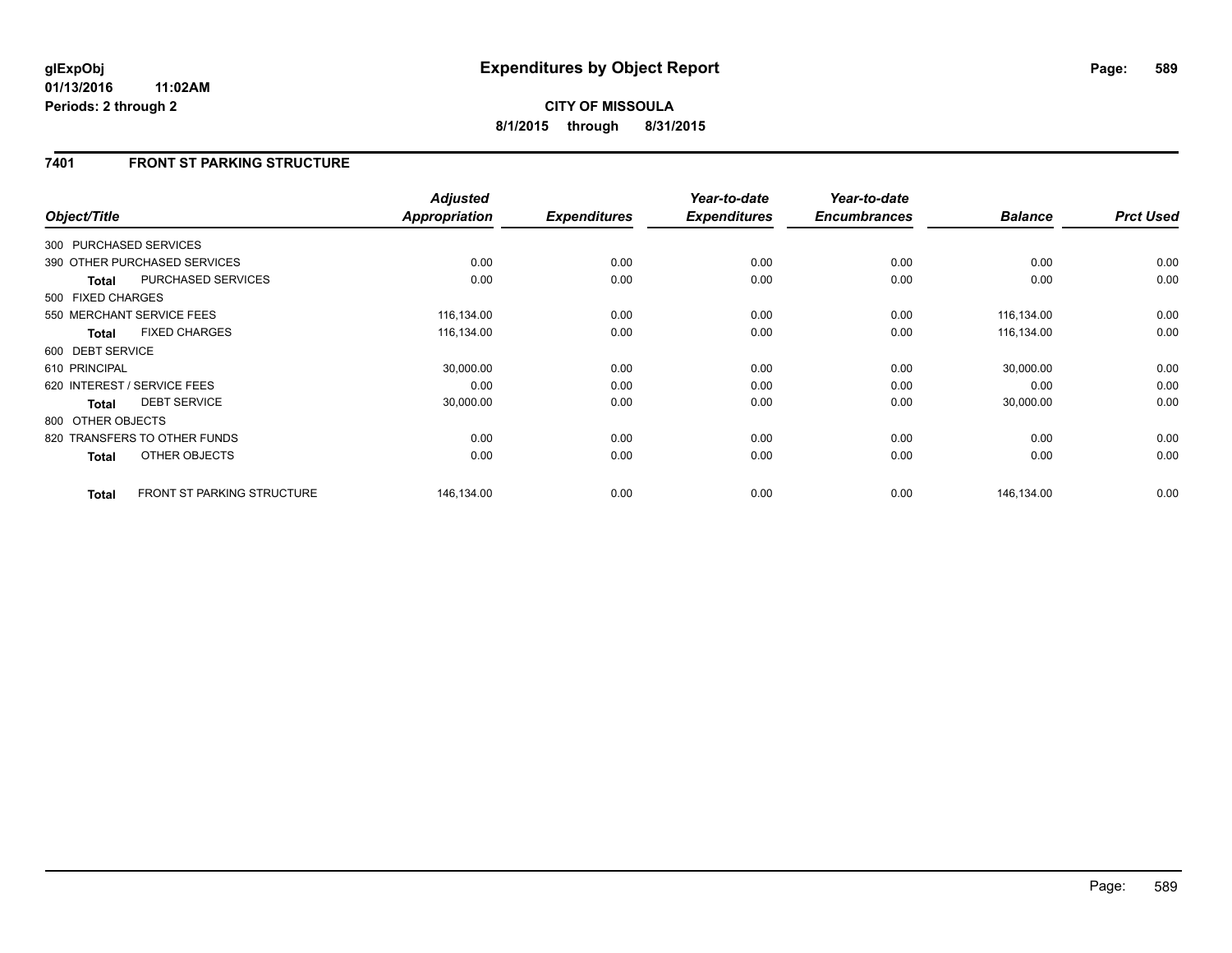#### **7402 FRONT ST SUBORDINATE LIEN NOTE**

**385 MRA**

| Object/Title      |                                   | <b>Adjusted</b><br>Appropriation | <b>Expenditures</b> | Year-to-date<br><b>Expenditures</b> | Year-to-date<br><b>Encumbrances</b> | <b>Balance</b> | <b>Prct Used</b> |
|-------------------|-----------------------------------|----------------------------------|---------------------|-------------------------------------|-------------------------------------|----------------|------------------|
|                   |                                   |                                  |                     |                                     |                                     |                |                  |
| 500 FIXED CHARGES |                                   |                                  |                     |                                     |                                     |                |                  |
|                   | 550 MERCHANT SERVICE FEES         | 0.00                             | 0.00                | 0.00                                | 0.00                                | 0.00           | 0.00             |
| <b>Total</b>      | <b>FIXED CHARGES</b>              | 0.00                             | 0.00                | 0.00                                | 0.00                                | 0.00           | 0.00             |
| 600 DEBT SERVICE  |                                   |                                  |                     |                                     |                                     |                |                  |
| 610 PRINCIPAL     |                                   | 67,309.00                        | 0.00                | 0.00                                | 0.00                                | 67,309.00      | 0.00             |
|                   | 620 INTEREST / SERVICE FEES       | 99,248.00                        | 0.00                | 0.00                                | 0.00                                | 99,248.00      | 0.00             |
| <b>Total</b>      | <b>DEBT SERVICE</b>               | 166,557.00                       | 0.00                | 0.00                                | 0.00                                | 166,557.00     | 0.00             |
|                   | 700 GRANTS & CONTRIBUTIONS        |                                  |                     |                                     |                                     |                |                  |
|                   | 700 GRANTS & CONTRIBUTIONS        | 0.00                             | 0.00                | 0.00                                | 0.00                                | 0.00           | 0.00             |
| <b>Total</b>      | <b>GRANTS &amp; CONTRIBUTIONS</b> | 0.00                             | 0.00                | 0.00                                | 0.00                                | 0.00           | 0.00             |
| 800 OTHER OBJECTS |                                   |                                  |                     |                                     |                                     |                |                  |
|                   | 820 TRANSFERS TO OTHER FUNDS      | 0.00                             | 0.00                | 0.00                                | 0.00                                | 0.00           | 0.00             |
| <b>Total</b>      | OTHER OBJECTS                     | 0.00                             | 0.00                | 0.00                                | 0.00                                | 0.00           | 0.00             |
| <b>Total</b>      | <b>MRA</b>                        | 166,557.00                       | 0.00                | 0.00                                | 0.00                                | 166,557.00     | 0.00             |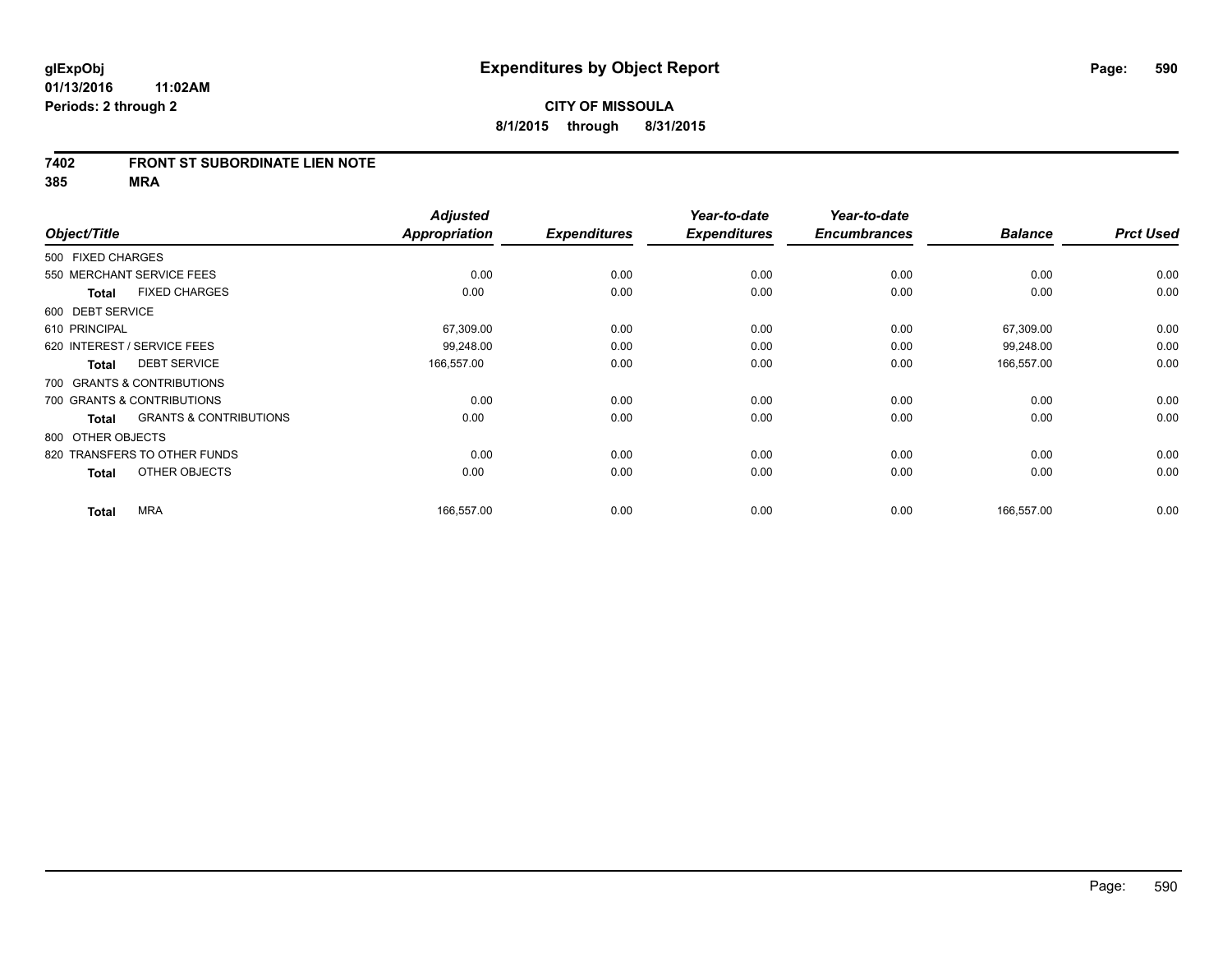**01/13/2016 11:02AM Periods: 2 through 2**

# **CITY OF MISSOULA 8/1/2015 through 8/31/2015**

### **7402 FRONT ST SUBORDINATE LIEN NOTE**

| Object/Title      |                                   | <b>Adjusted</b><br><b>Appropriation</b> | <b>Expenditures</b> | Year-to-date<br><b>Expenditures</b> | Year-to-date<br><b>Encumbrances</b> | <b>Balance</b> | <b>Prct Used</b> |
|-------------------|-----------------------------------|-----------------------------------------|---------------------|-------------------------------------|-------------------------------------|----------------|------------------|
| 500 FIXED CHARGES |                                   |                                         |                     |                                     |                                     |                |                  |
|                   | 550 MERCHANT SERVICE FEES         | 0.00                                    | 0.00                | 0.00                                | 0.00                                | 0.00           | 0.00             |
| <b>Total</b>      | <b>FIXED CHARGES</b>              | 0.00                                    | 0.00                | 0.00                                | 0.00                                | 0.00           | 0.00             |
| 600 DEBT SERVICE  |                                   |                                         |                     |                                     |                                     |                |                  |
| 610 PRINCIPAL     |                                   | 67,309.00                               | 0.00                | 0.00                                | 0.00                                | 67,309.00      | 0.00             |
|                   | 620 INTEREST / SERVICE FEES       | 99,248.00                               | 0.00                | 0.00                                | 0.00                                | 99,248.00      | 0.00             |
| <b>Total</b>      | <b>DEBT SERVICE</b>               | 166,557.00                              | 0.00                | 0.00                                | 0.00                                | 166,557.00     | 0.00             |
|                   | 700 GRANTS & CONTRIBUTIONS        |                                         |                     |                                     |                                     |                |                  |
|                   | 700 GRANTS & CONTRIBUTIONS        | 0.00                                    | 0.00                | 0.00                                | 0.00                                | 0.00           | 0.00             |
| Total             | <b>GRANTS &amp; CONTRIBUTIONS</b> | 0.00                                    | 0.00                | 0.00                                | 0.00                                | 0.00           | 0.00             |
| 800 OTHER OBJECTS |                                   |                                         |                     |                                     |                                     |                |                  |
|                   | 820 TRANSFERS TO OTHER FUNDS      | 0.00                                    | 0.00                | 0.00                                | 0.00                                | 0.00           | 0.00             |
| <b>Total</b>      | OTHER OBJECTS                     | 0.00                                    | 0.00                | 0.00                                | 0.00                                | 0.00           | 0.00             |
| <b>Total</b>      | FRONT ST SUBORDINATE LIEN NOTE    | 166,557.00                              | 0.00                | 0.00                                | 0.00                                | 166,557.00     | 0.00             |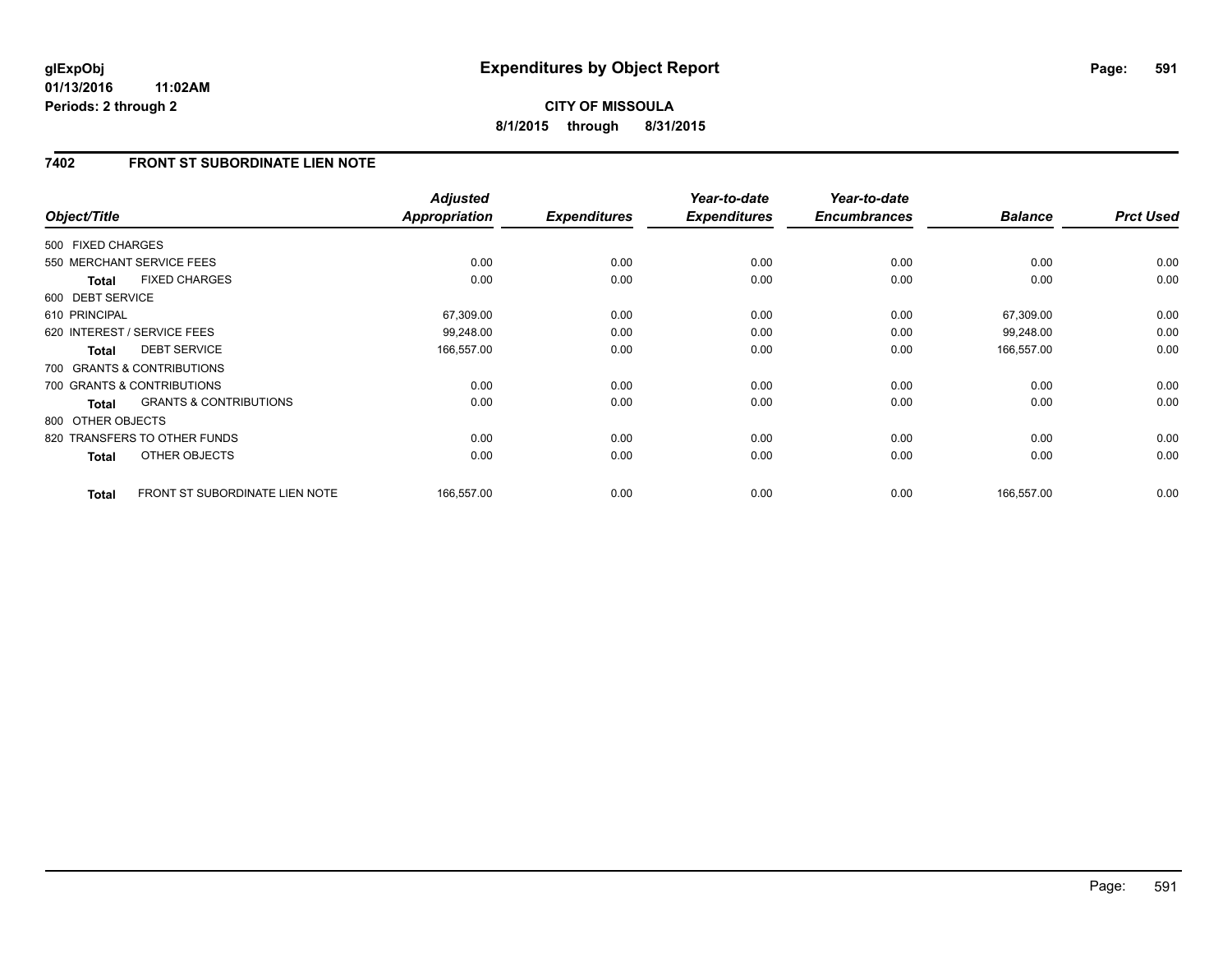#### **7447 COURT COLLECTED PARKING FINES**

**230 MUNICIPAL COURT**

| Object/Title                    | <b>Adjusted</b><br>Appropriation | <b>Expenditures</b> | Year-to-date<br><b>Expenditures</b> | Year-to-date<br><b>Encumbrances</b> | <b>Balance</b> | <b>Prct Used</b> |
|---------------------------------|----------------------------------|---------------------|-------------------------------------|-------------------------------------|----------------|------------------|
| 500 FIXED CHARGES               |                                  |                     |                                     |                                     |                |                  |
| 500 FIXED CHARGES               | 0.00                             | 0.00                | 0.00                                | 0.00                                | 0.00           | 0.00             |
| 550 MERCHANT SERVICE FEES       | 0.00                             | 0.00                | 0.00                                | 0.00                                | 0.00           | 0.00             |
| <b>FIXED CHARGES</b><br>Total   | 0.00                             | 0.00                | 0.00                                | 0.00                                | 0.00           | 0.00             |
| <b>MUNICIPAL COURT</b><br>Total | 0.00                             | 0.00                | 0.00                                | 0.00                                | 0.00           | 0.00             |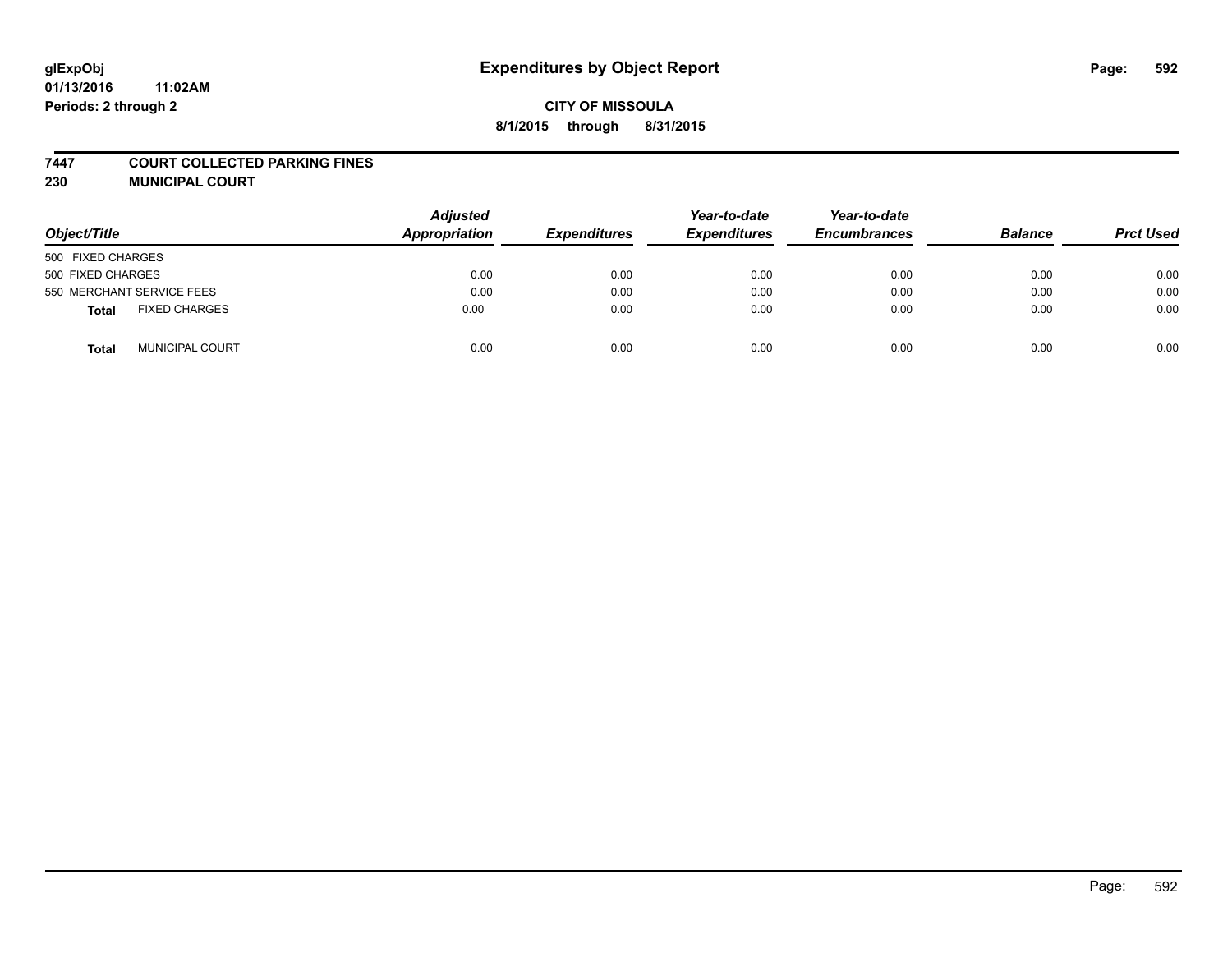# **glExpObj Expenditures by Object Report Page: 593**

**01/13/2016 11:02AM Periods: 2 through 2**

**CITY OF MISSOULA 8/1/2015 through 8/31/2015**

### **7447 COURT COLLECTED PARKING FINES**

| Object/Title      |                                      | <b>Adjusted</b><br>Appropriation | <b>Expenditures</b> | Year-to-date<br><b>Expenditures</b> | Year-to-date<br><b>Encumbrances</b> | <b>Balance</b> | <b>Prct Used</b> |
|-------------------|--------------------------------------|----------------------------------|---------------------|-------------------------------------|-------------------------------------|----------------|------------------|
| 500 FIXED CHARGES |                                      |                                  |                     |                                     |                                     |                |                  |
| 500 FIXED CHARGES |                                      | 0.00                             | 0.00                | 0.00                                | 0.00                                | 0.00           | 0.00             |
|                   | 550 MERCHANT SERVICE FEES            | 0.00                             | 0.00                | 0.00                                | 0.00                                | 0.00           | 0.00             |
| <b>Total</b>      | <b>FIXED CHARGES</b>                 | 0.00                             | 0.00                | 0.00                                | 0.00                                | 0.00           | 0.00             |
| <b>Total</b>      | <b>COURT COLLECTED PARKING FINES</b> | 0.00                             | 0.00                | 0.00                                | 0.00                                | 0.00           | 0.00             |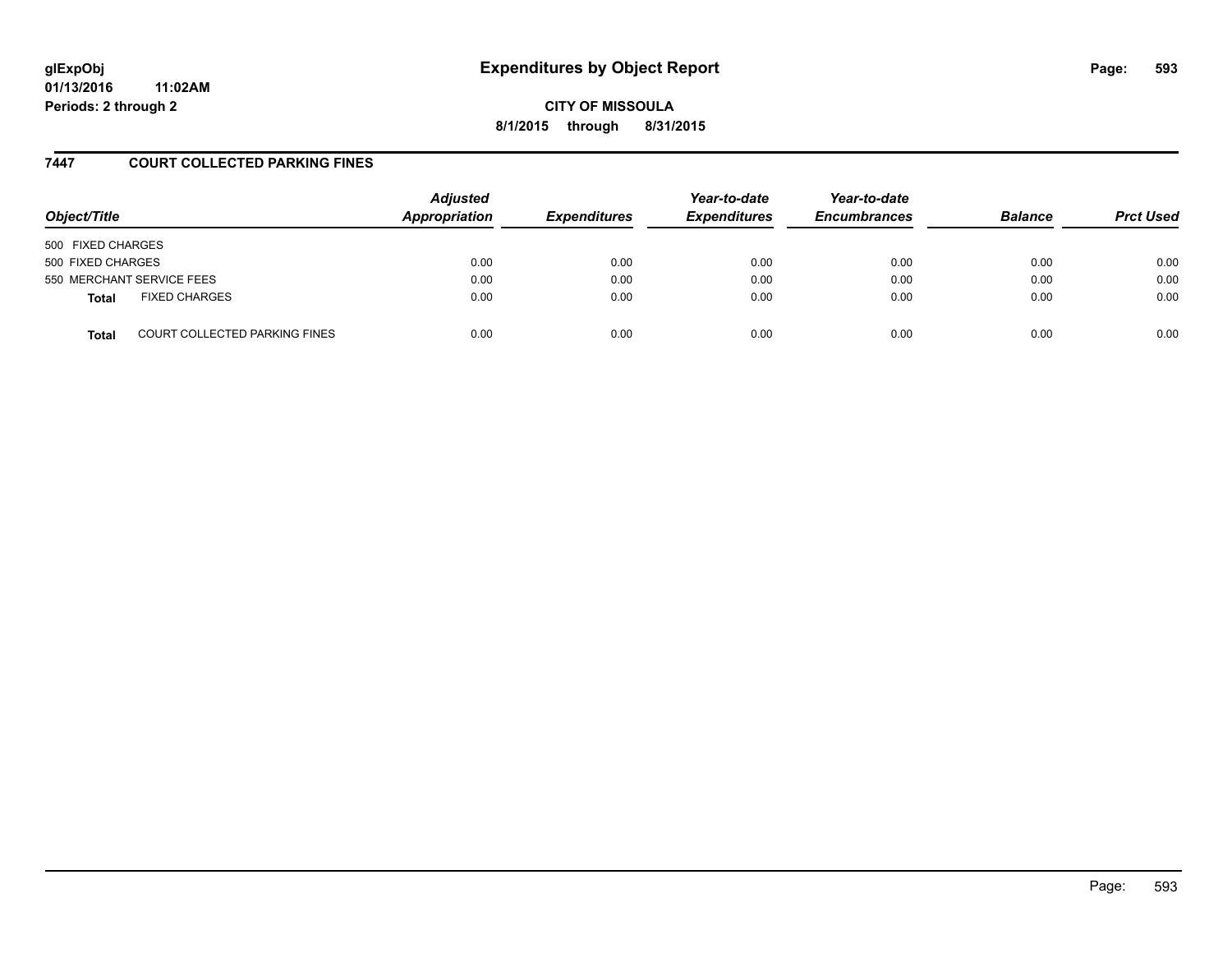#### **7458 COURT SURCHARGE**

**230 MUNICIPAL COURT**

| Object/Title                         | <b>Adjusted</b><br>Appropriation | <b>Expenditures</b> | Year-to-date<br><b>Expenditures</b> | Year-to-date<br><b>Encumbrances</b> | <b>Balance</b> | <b>Prct Used</b> |
|--------------------------------------|----------------------------------|---------------------|-------------------------------------|-------------------------------------|----------------|------------------|
| 500 FIXED CHARGES                    |                                  |                     |                                     |                                     |                |                  |
| 500 FIXED CHARGES                    | 0.00                             | 0.00                | 0.00                                | 0.00                                | 0.00           | 0.00             |
| 550 MERCHANT SERVICE FEES            | 0.00                             | 0.00                | 0.00                                | 0.00                                | 0.00           | 0.00             |
| <b>FIXED CHARGES</b><br><b>Total</b> | 0.00                             | 0.00                | 0.00                                | 0.00                                | 0.00           | 0.00             |
| <b>MUNICIPAL COURT</b><br>Total      | 0.00                             | 0.00                | 0.00                                | 0.00                                | 0.00           | 0.00             |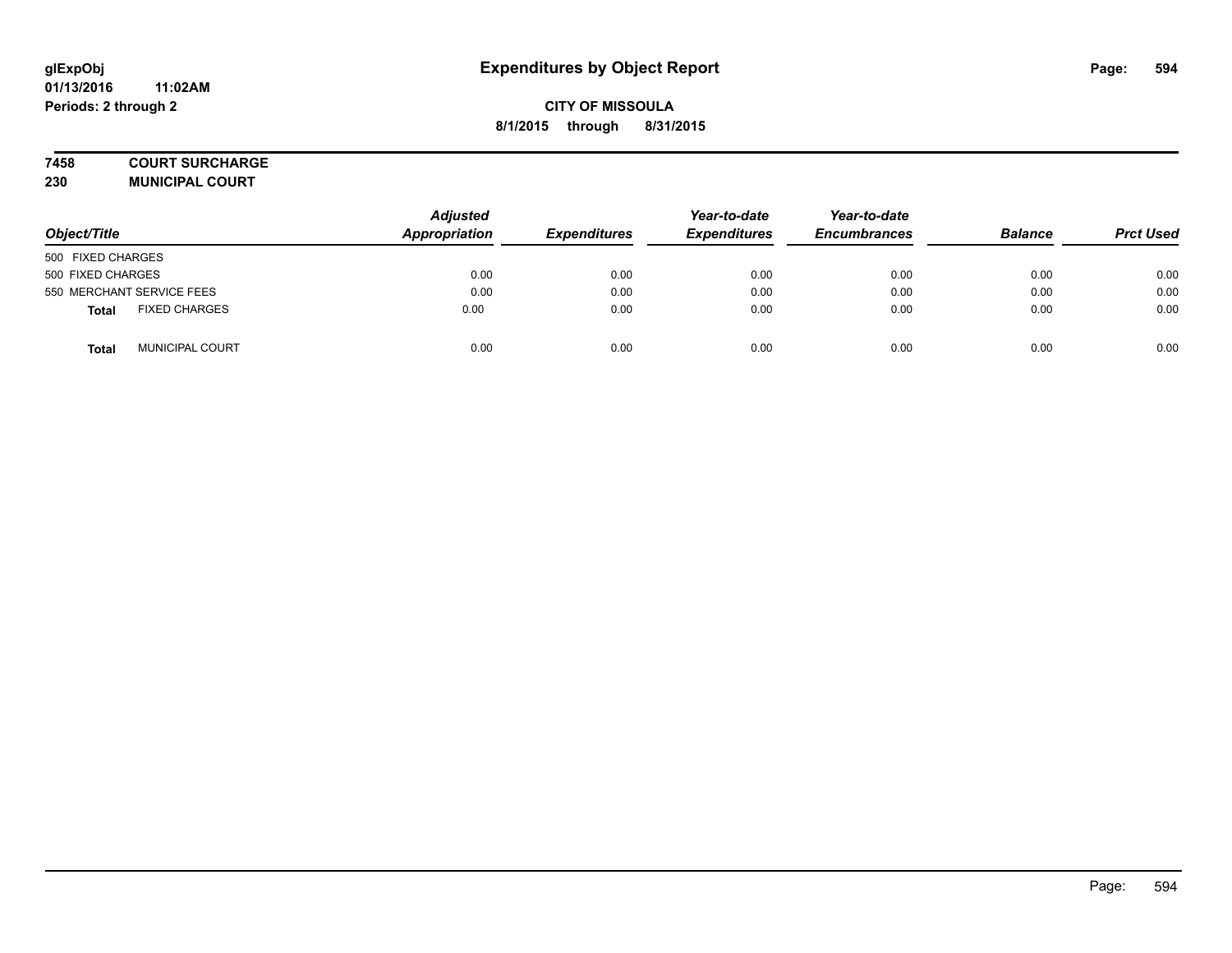**01/13/2016 11:02AM Periods: 2 through 2**

**CITY OF MISSOULA 8/1/2015 through 8/31/2015**

**7458 COURT SURCHARGE**

| Object/Title              |                        | <b>Adjusted</b><br>Appropriation | <b>Expenditures</b> | Year-to-date<br><b>Expenditures</b> | Year-to-date<br><b>Encumbrances</b> | <b>Balance</b> | <b>Prct Used</b> |
|---------------------------|------------------------|----------------------------------|---------------------|-------------------------------------|-------------------------------------|----------------|------------------|
| 500 FIXED CHARGES         |                        |                                  |                     |                                     |                                     |                |                  |
| 500 FIXED CHARGES         |                        | 0.00                             | 0.00                | 0.00                                | 0.00                                | 0.00           | 0.00             |
| 550 MERCHANT SERVICE FEES |                        | 0.00                             | 0.00                | 0.00                                | 0.00                                | 0.00           | 0.00             |
| <b>Total</b>              | <b>FIXED CHARGES</b>   | 0.00                             | 0.00                | 0.00                                | 0.00                                | 0.00           | 0.00             |
| <b>Total</b>              | <b>COURT SURCHARGE</b> | 0.00                             | 0.00                | 0.00                                | 0.00                                | 0.00           | 0.00             |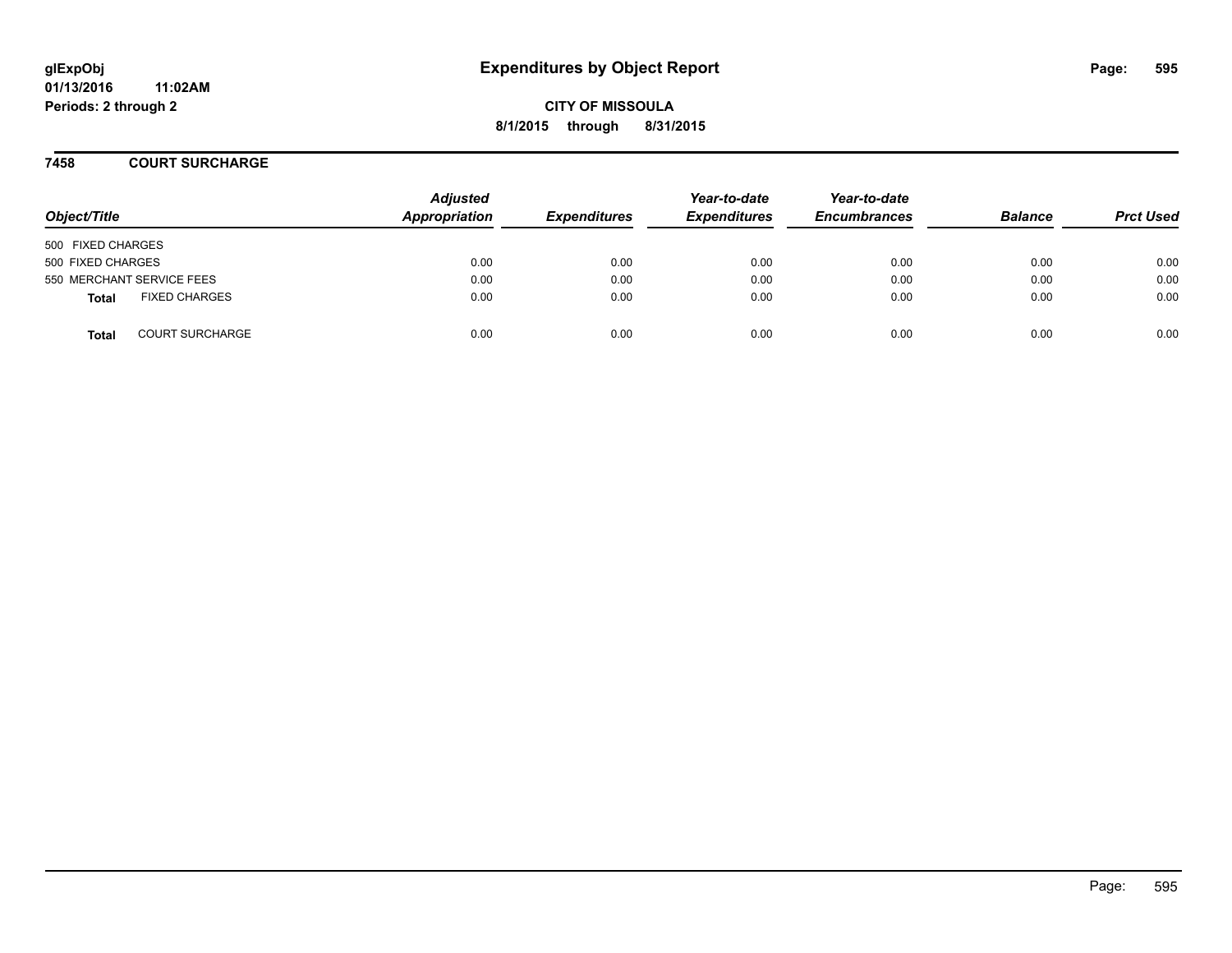# **glExpObj Expenditures by Object Report Page: 596**

### **CITY OF MISSOULA 8/1/2015 through 8/31/2015**

**7469 PUBLIC DEFENDER FEES 230 MUNICIPAL COURT**

| Object/Title                           | <b>Adjusted</b><br>Appropriation | <b>Expenditures</b> | Year-to-date<br><b>Expenditures</b> | Year-to-date<br><b>Encumbrances</b> | <b>Balance</b> | <b>Prct Used</b> |
|----------------------------------------|----------------------------------|---------------------|-------------------------------------|-------------------------------------|----------------|------------------|
| 500 FIXED CHARGES                      |                                  |                     |                                     |                                     |                |                  |
| 500 FIXED CHARGES                      | 0.00                             | 0.00                | 0.00                                | 0.00                                | 0.00           | 0.00             |
| 550 MERCHANT SERVICE FEES              | 0.00                             | 0.00                | 0.00                                | 0.00                                | 0.00           | 0.00             |
| <b>FIXED CHARGES</b><br><b>Total</b>   | 0.00                             | 0.00                | 0.00                                | 0.00                                | 0.00           | 0.00             |
| <b>MUNICIPAL COURT</b><br><b>Total</b> | 0.00                             | 0.00                | 0.00                                | 0.00                                | 0.00           | 0.00             |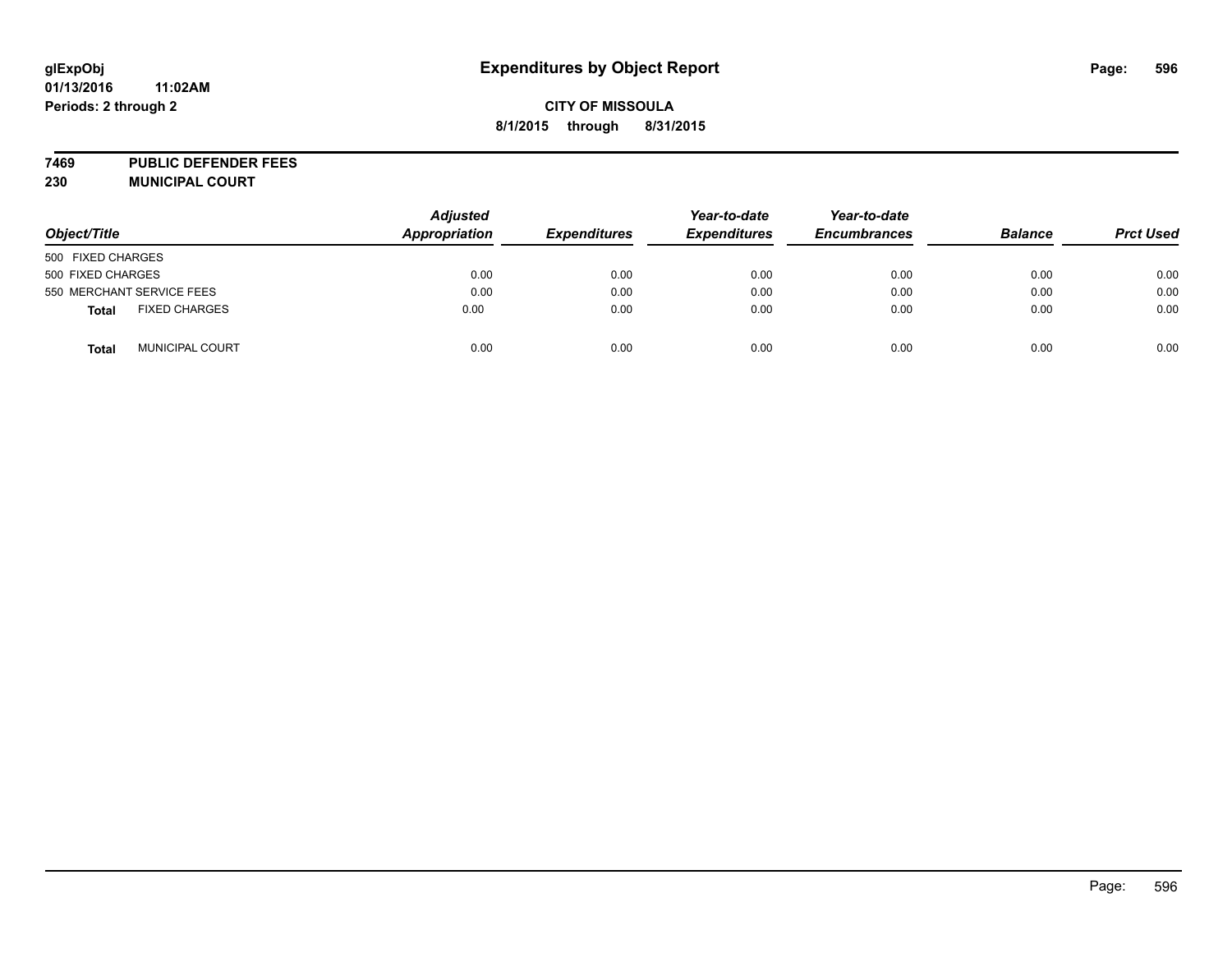#### **7469 PUBLIC DEFENDER FEES**

| Object/Title                         | <b>Adjusted</b><br>Appropriation | <b>Expenditures</b> | Year-to-date<br><b>Expenditures</b> | Year-to-date<br><b>Encumbrances</b> | <b>Balance</b> | <b>Prct Used</b> |
|--------------------------------------|----------------------------------|---------------------|-------------------------------------|-------------------------------------|----------------|------------------|
| 500 FIXED CHARGES                    |                                  |                     |                                     |                                     |                |                  |
| 500 FIXED CHARGES                    | 0.00                             | 0.00                | 0.00                                | 0.00                                | 0.00           | 0.00             |
| 550 MERCHANT SERVICE FEES            | 0.00                             | 0.00                | 0.00                                | 0.00                                | 0.00           | 0.00             |
| <b>FIXED CHARGES</b><br><b>Total</b> | 0.00                             | 0.00                | 0.00                                | 0.00                                | 0.00           | 0.00             |
| PUBLIC DEFENDER FEES<br>Total        | 0.00                             | 0.00                | 0.00                                | 0.00                                | 0.00           | 0.00             |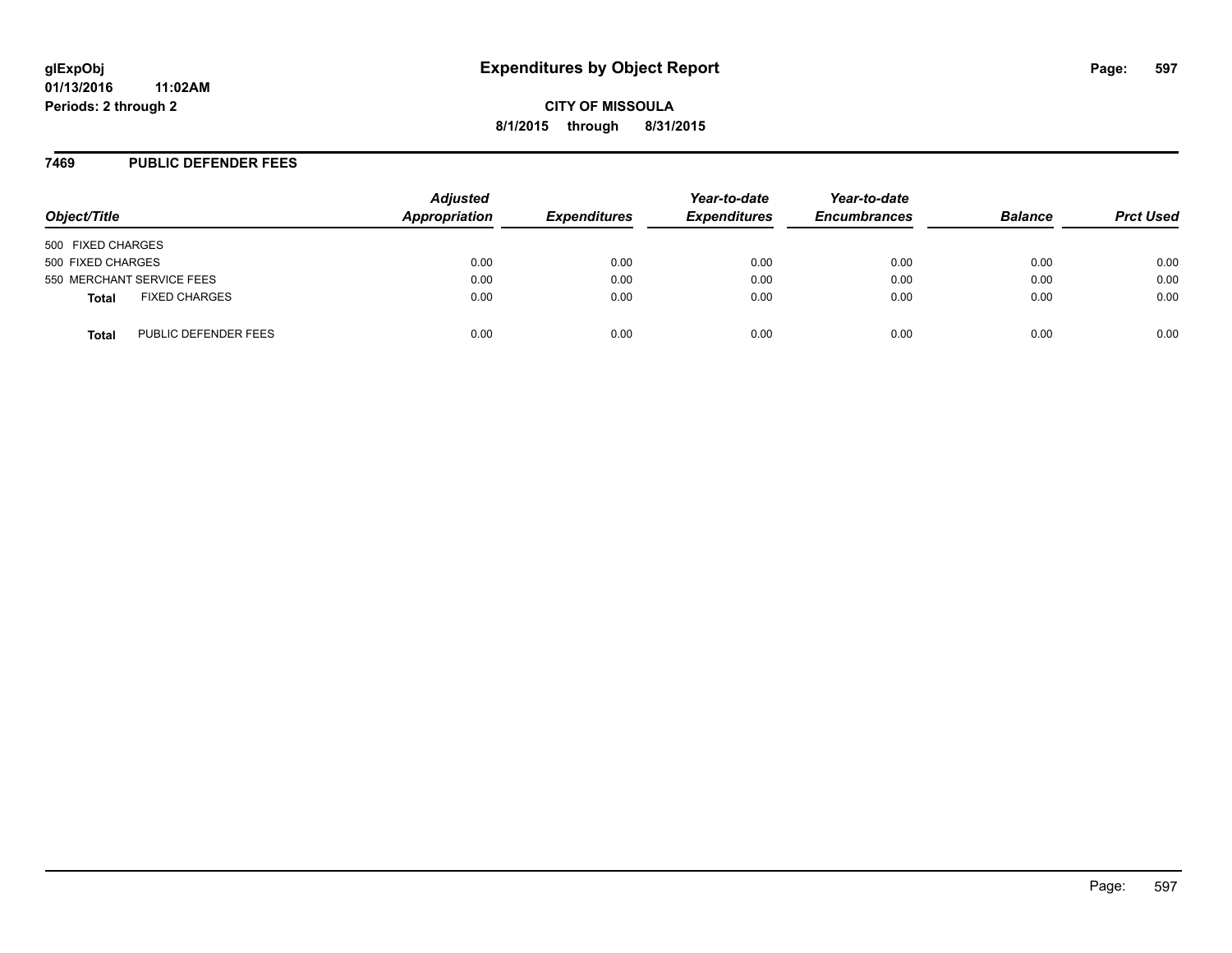### **7903 COUNTY CLEARING**

**390 NON-DEPARTMENTAL**

| Object/Title                         | <b>Adjusted</b><br><b>Appropriation</b> | <b>Expenditures</b> | Year-to-date<br><b>Expenditures</b> | Year-to-date<br><b>Encumbrances</b> | <b>Balance</b> | <b>Prct Used</b> |
|--------------------------------------|-----------------------------------------|---------------------|-------------------------------------|-------------------------------------|----------------|------------------|
| 500 FIXED CHARGES                    |                                         |                     |                                     |                                     |                |                  |
| 550 MERCHANT SERVICE FEES            | 0.00                                    | 0.00                | 0.00                                | 0.00                                | 0.00           | 0.00             |
| <b>FIXED CHARGES</b><br><b>Total</b> | 0.00                                    | 0.00                | 0.00                                | 0.00                                | 0.00           | 0.00             |
| 800 OTHER OBJECTS                    |                                         |                     |                                     |                                     |                |                  |
| 845 CONTINGENCY                      | 0.00                                    | 0.00                | 0.00                                | 0.00                                | 0.00           | 0.00             |
| OTHER OBJECTS<br><b>Total</b>        | 0.00                                    | 0.00                | 0.00                                | 0.00                                | 0.00           | 0.00             |
| NON-DEPARTMENTAL<br><b>Total</b>     | 0.00                                    | 0.00                | 0.00                                | 0.00                                | 0.00           | 0.00             |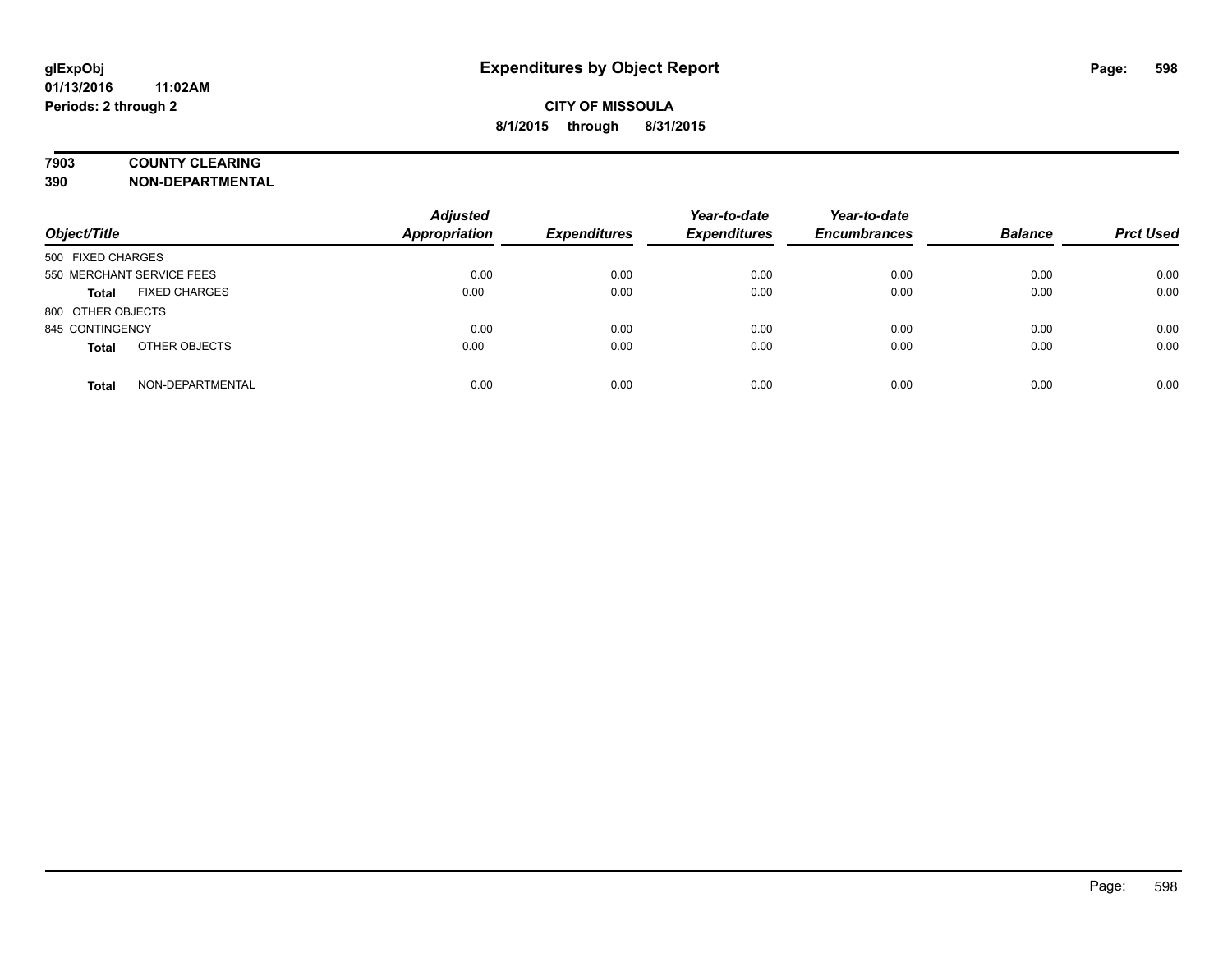### **7903 COUNTY CLEARING**

| Object/Title              |                        | <b>Adjusted</b><br><b>Appropriation</b> | <b>Expenditures</b> | Year-to-date<br><b>Expenditures</b> | Year-to-date<br><b>Encumbrances</b> | <b>Balance</b> | <b>Prct Used</b> |
|---------------------------|------------------------|-----------------------------------------|---------------------|-------------------------------------|-------------------------------------|----------------|------------------|
| 500 FIXED CHARGES         |                        |                                         |                     |                                     |                                     |                |                  |
| 550 MERCHANT SERVICE FEES |                        | 0.00                                    | 0.00                | 0.00                                | 0.00                                | 0.00           | 0.00             |
| <b>Total</b>              | <b>FIXED CHARGES</b>   | 0.00                                    | 0.00                | 0.00                                | 0.00                                | 0.00           | 0.00             |
| 800 OTHER OBJECTS         |                        |                                         |                     |                                     |                                     |                |                  |
| 845 CONTINGENCY           |                        | 0.00                                    | 0.00                | 0.00                                | 0.00                                | 0.00           | 0.00             |
| <b>Total</b>              | OTHER OBJECTS          | 0.00                                    | 0.00                | 0.00                                | 0.00                                | 0.00           | 0.00             |
| <b>Total</b>              | <b>COUNTY CLEARING</b> | 0.00                                    | 0.00                | 0.00                                | 0.00                                | 0.00           | 0.00             |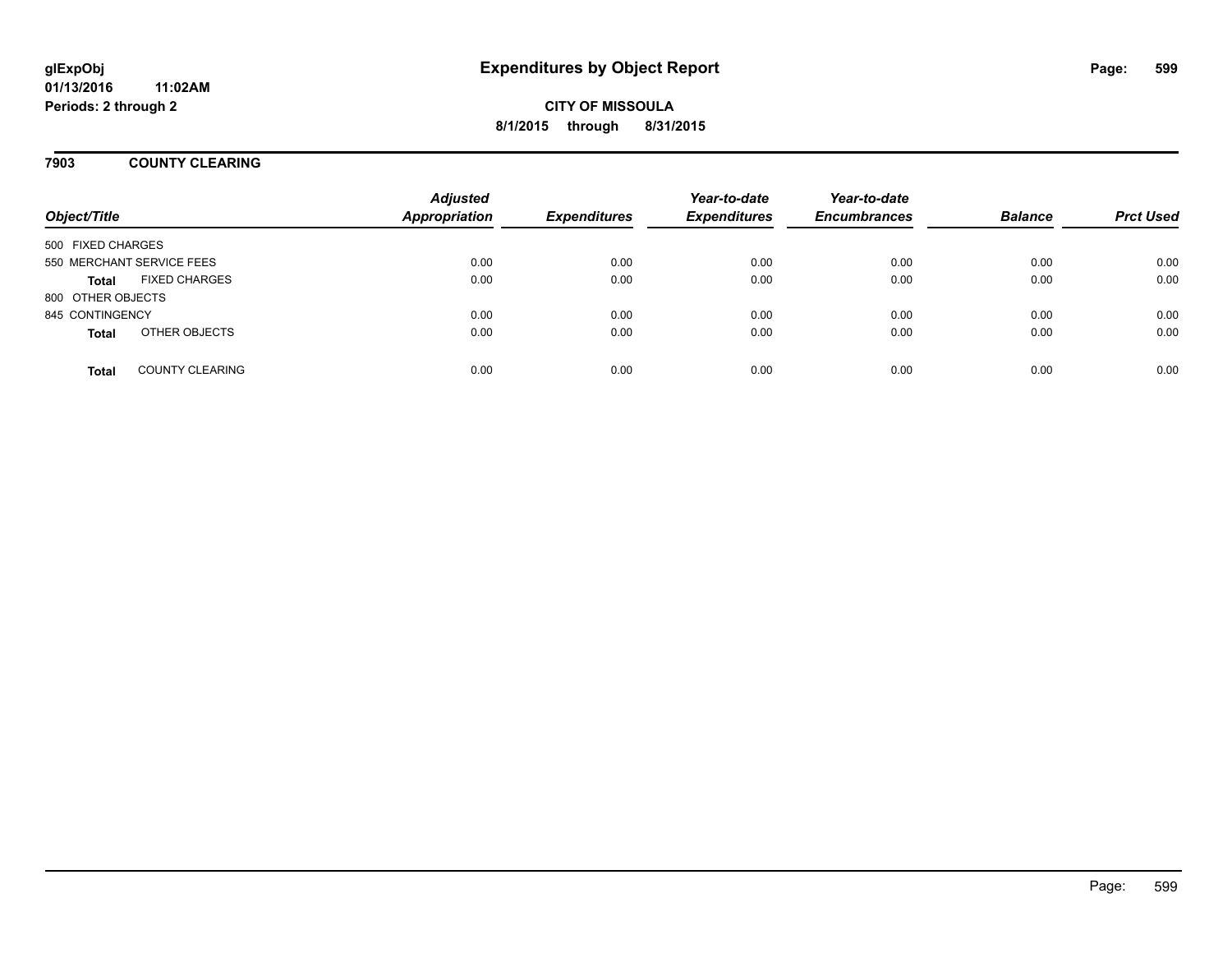#### **7904 SEWER REBATE**

**280 PUBLIC WORKS OPERATIONS**

|                                         | <b>Adjusted</b>      |                     | Year-to-date        | Year-to-date        |                |                  |
|-----------------------------------------|----------------------|---------------------|---------------------|---------------------|----------------|------------------|
| Object/Title                            | <b>Appropriation</b> | <b>Expenditures</b> | <b>Expenditures</b> | <b>Encumbrances</b> | <b>Balance</b> | <b>Prct Used</b> |
| 500 FIXED CHARGES                       |                      |                     |                     |                     |                |                  |
| 500 FIXED CHARGES                       | 0.00                 | 0.00                | 0.00                | 0.00                | 0.00           | 0.00             |
| 550 MERCHANT SERVICE FEES               | 0.00                 | 0.00                | 0.00                | 0.00                | 0.00           | 0.00             |
| <b>FIXED CHARGES</b><br><b>Total</b>    | 0.00                 | 0.00                | 0.00                | 0.00                | 0.00           | 0.00             |
| 800 OTHER OBJECTS                       |                      |                     |                     |                     |                |                  |
| 820 TRANSFERS TO OTHER FUNDS            | 0.00                 | 0.00                | 0.00                | 0.00                | 0.00           | 0.00             |
| OTHER OBJECTS<br><b>Total</b>           | 0.00                 | 0.00                | 0.00                | 0.00                | 0.00           | 0.00             |
| PUBLIC WORKS OPERATIONS<br><b>Total</b> | 0.00                 | 0.00                | 0.00                | 0.00                | 0.00           | 0.00             |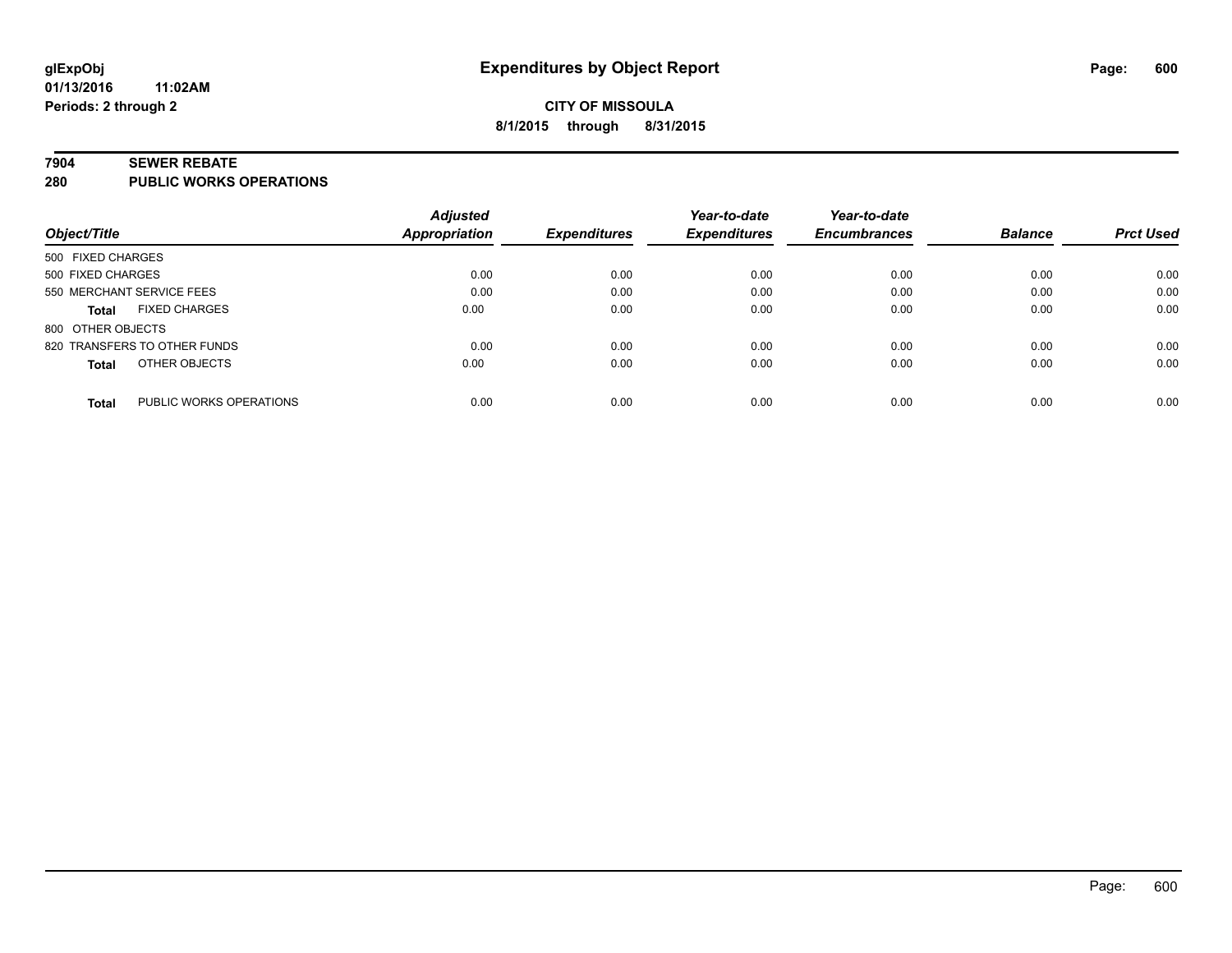### **7904 SEWER REBATE**

| Object/Title                         | <b>Adjusted</b><br>Appropriation | <b>Expenditures</b> | Year-to-date<br><b>Expenditures</b> | Year-to-date<br><b>Encumbrances</b> | <b>Balance</b> | <b>Prct Used</b> |
|--------------------------------------|----------------------------------|---------------------|-------------------------------------|-------------------------------------|----------------|------------------|
| 500 FIXED CHARGES                    |                                  |                     |                                     |                                     |                |                  |
| 500 FIXED CHARGES                    | 0.00                             | 0.00                | 0.00                                | 0.00                                | 0.00           | 0.00             |
| 550 MERCHANT SERVICE FEES            | 0.00                             | 0.00                | 0.00                                | 0.00                                | 0.00           | 0.00             |
| <b>FIXED CHARGES</b><br><b>Total</b> | 0.00                             | 0.00                | 0.00                                | 0.00                                | 0.00           | 0.00             |
| 800 OTHER OBJECTS                    |                                  |                     |                                     |                                     |                |                  |
| 820 TRANSFERS TO OTHER FUNDS         | 0.00                             | 0.00                | 0.00                                | 0.00                                | 0.00           | 0.00             |
| OTHER OBJECTS<br><b>Total</b>        | 0.00                             | 0.00                | 0.00                                | 0.00                                | 0.00           | 0.00             |
| <b>SEWER REBATE</b><br><b>Total</b>  | 0.00                             | 0.00                | 0.00                                | 0.00                                | 0.00           | 0.00             |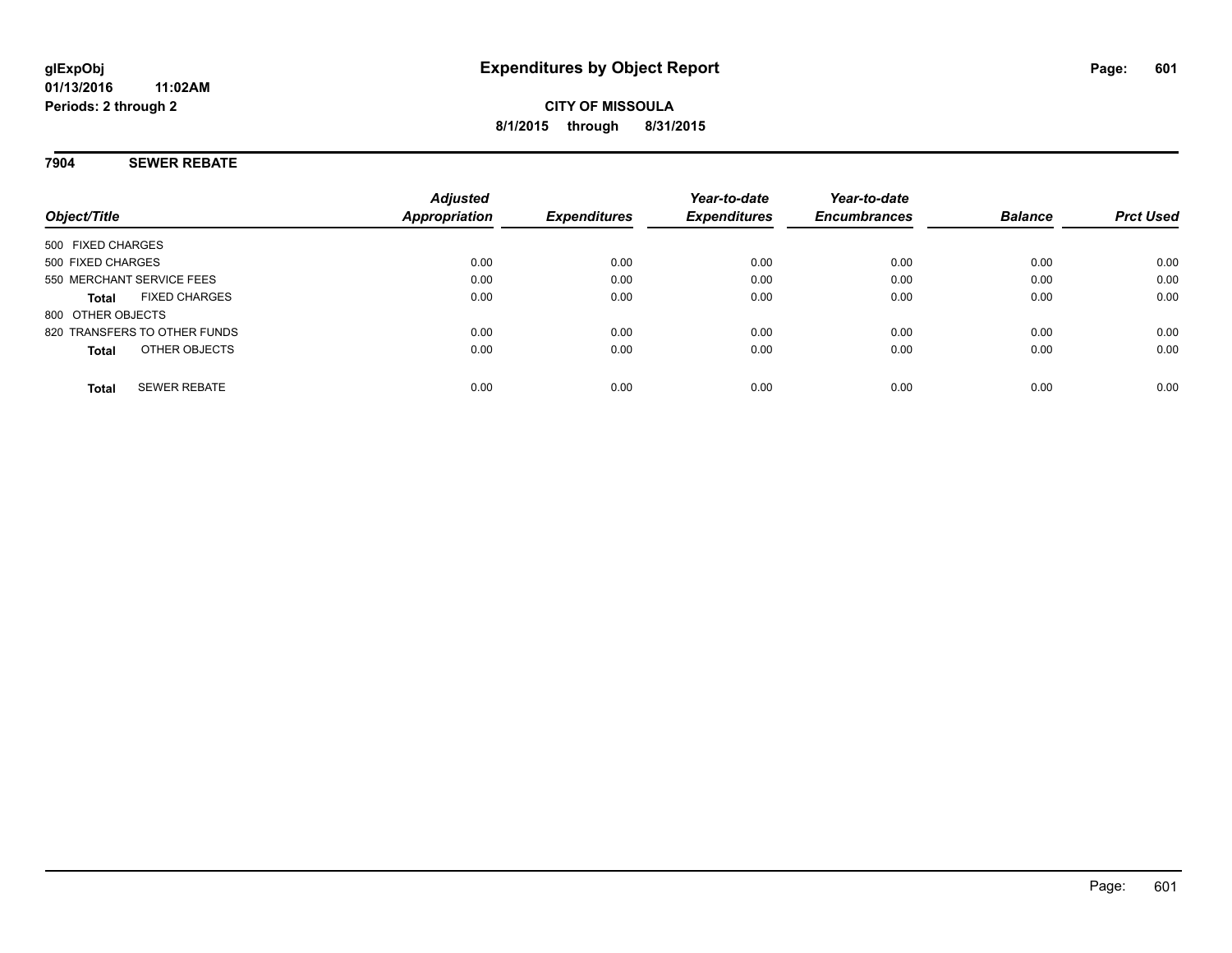#### **7905 WYE SEWER RSID 8489**

**280 PUBLIC WORKS OPERATIONS**

| Object/Title                            | <b>Adjusted</b><br>Appropriation | <b>Expenditures</b> | Year-to-date<br><b>Expenditures</b> | Year-to-date<br><b>Encumbrances</b> | <b>Balance</b> | <b>Prct Used</b> |
|-----------------------------------------|----------------------------------|---------------------|-------------------------------------|-------------------------------------|----------------|------------------|
| 500 FIXED CHARGES                       |                                  |                     |                                     |                                     |                |                  |
| 500 FIXED CHARGES                       | 0.00                             | 0.00                | 0.00                                | 0.00                                | 0.00           | 0.00             |
| 550 MERCHANT SERVICE FEES               | 0.00                             | 0.00                | 0.00                                | 0.00                                | 0.00           | 0.00             |
| <b>FIXED CHARGES</b><br><b>Total</b>    | 0.00                             | 0.00                | 0.00                                | 0.00                                | 0.00           | 0.00             |
| PUBLIC WORKS OPERATIONS<br><b>Total</b> | 0.00                             | 0.00                | 0.00                                | 0.00                                | 0.00           | 0.00             |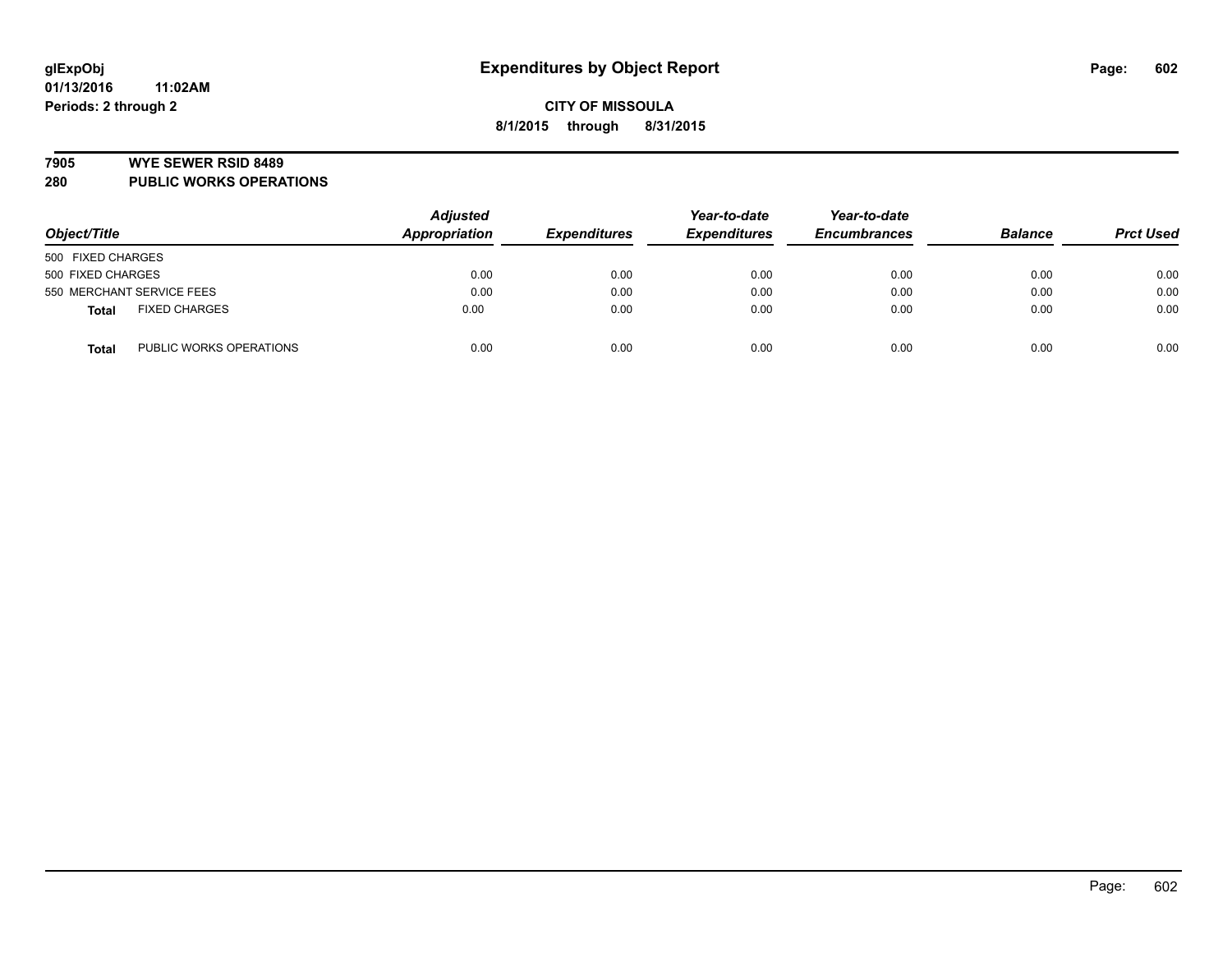#### **7905 WYE SEWER RSID 8489**

| Object/Title                         | <b>Adjusted</b><br>Appropriation | <b>Expenditures</b> | Year-to-date<br><b>Expenditures</b> | Year-to-date<br><b>Encumbrances</b> | <b>Balance</b> | <b>Prct Used</b> |
|--------------------------------------|----------------------------------|---------------------|-------------------------------------|-------------------------------------|----------------|------------------|
| 500 FIXED CHARGES                    |                                  |                     |                                     |                                     |                |                  |
| 500 FIXED CHARGES                    | 0.00                             | 0.00                | 0.00                                | 0.00                                | 0.00           | 0.00             |
| 550 MERCHANT SERVICE FEES            | 0.00                             | 0.00                | 0.00                                | 0.00                                | 0.00           | 0.00             |
| <b>FIXED CHARGES</b><br><b>Total</b> | 0.00                             | 0.00                | 0.00                                | 0.00                                | 0.00           | 0.00             |
| WYE SEWER RSID 8489<br>Total         | 0.00                             | 0.00                | 0.00                                | 0.00                                | 0.00           | 0.00             |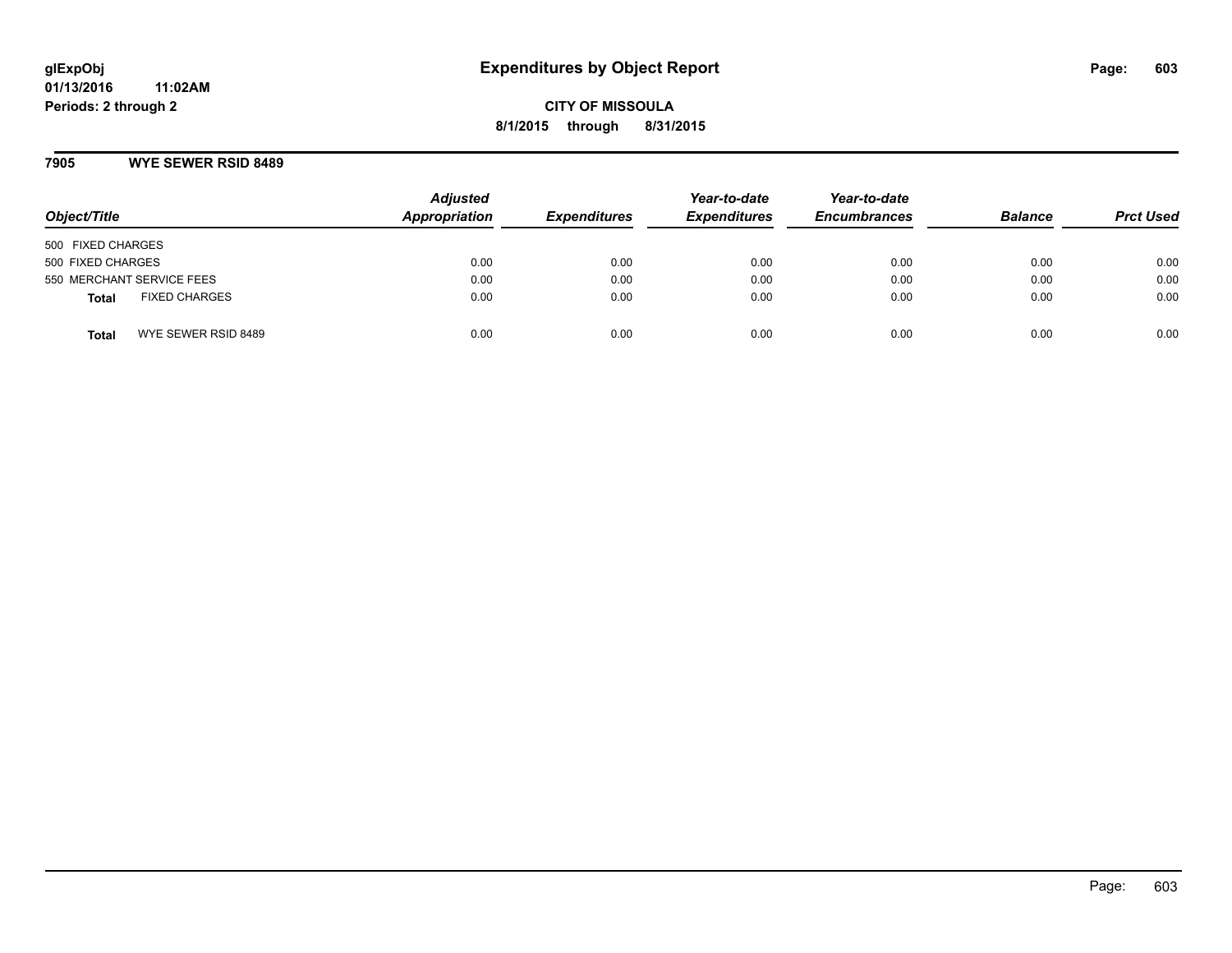#### **7911 RESIDENTIAL INSPECTION FUND**

**310 BUILDING INSPECTION**

|                                            | <b>Adjusted</b> |                     | Year-to-date        | Year-to-date        |                |                  |
|--------------------------------------------|-----------------|---------------------|---------------------|---------------------|----------------|------------------|
| Object/Title                               | Appropriation   | <b>Expenditures</b> | <b>Expenditures</b> | <b>Encumbrances</b> | <b>Balance</b> | <b>Prct Used</b> |
| 200 SUPPLIES                               |                 |                     |                     |                     |                |                  |
| 220 OPERATING SUPPLIES                     | 0.00            | 0.00                | 0.00                | 0.00                | 0.00           | 0.00             |
| 240 OTHER SUPPLIES                         | 0.00            | 0.00                | 0.00                | 0.00                | 0.00           | 0.00             |
| <b>SUPPLIES</b><br>Total                   | 0.00            | 0.00                | 0.00                | 0.00                | 0.00           | 0.00             |
| 300 PURCHASED SERVICES                     |                 |                     |                     |                     |                |                  |
| 310 COMMUNICATIONS                         | 0.00            | 0.00                | 0.00                | 0.00                | 0.00           | 0.00             |
| 320 PRINTING & DUPLICATING                 | 0.00            | 0.00                | 0.00                | 0.00                | 0.00           | 0.00             |
| 330 PUBLICITY, SUBSCRIPTIONS & DUES        | 0.00            | 0.00                | 0.00                | 0.00                | 0.00           | 0.00             |
| <b>PURCHASED SERVICES</b><br><b>Total</b>  | 0.00            | 0.00                | 0.00                | 0.00                | 0.00           | 0.00             |
| 500 FIXED CHARGES                          |                 |                     |                     |                     |                |                  |
| 550 MERCHANT SERVICE FEES                  | 0.00            | 0.00                | 0.00                | 0.00                | 0.00           | 0.00             |
| <b>FIXED CHARGES</b><br><b>Total</b>       | 0.00            | 0.00                | 0.00                | 0.00                | 0.00           | 0.00             |
| <b>BUILDING INSPECTION</b><br><b>Total</b> | 0.00            | 0.00                | 0.00                | 0.00                | 0.00           | 0.00             |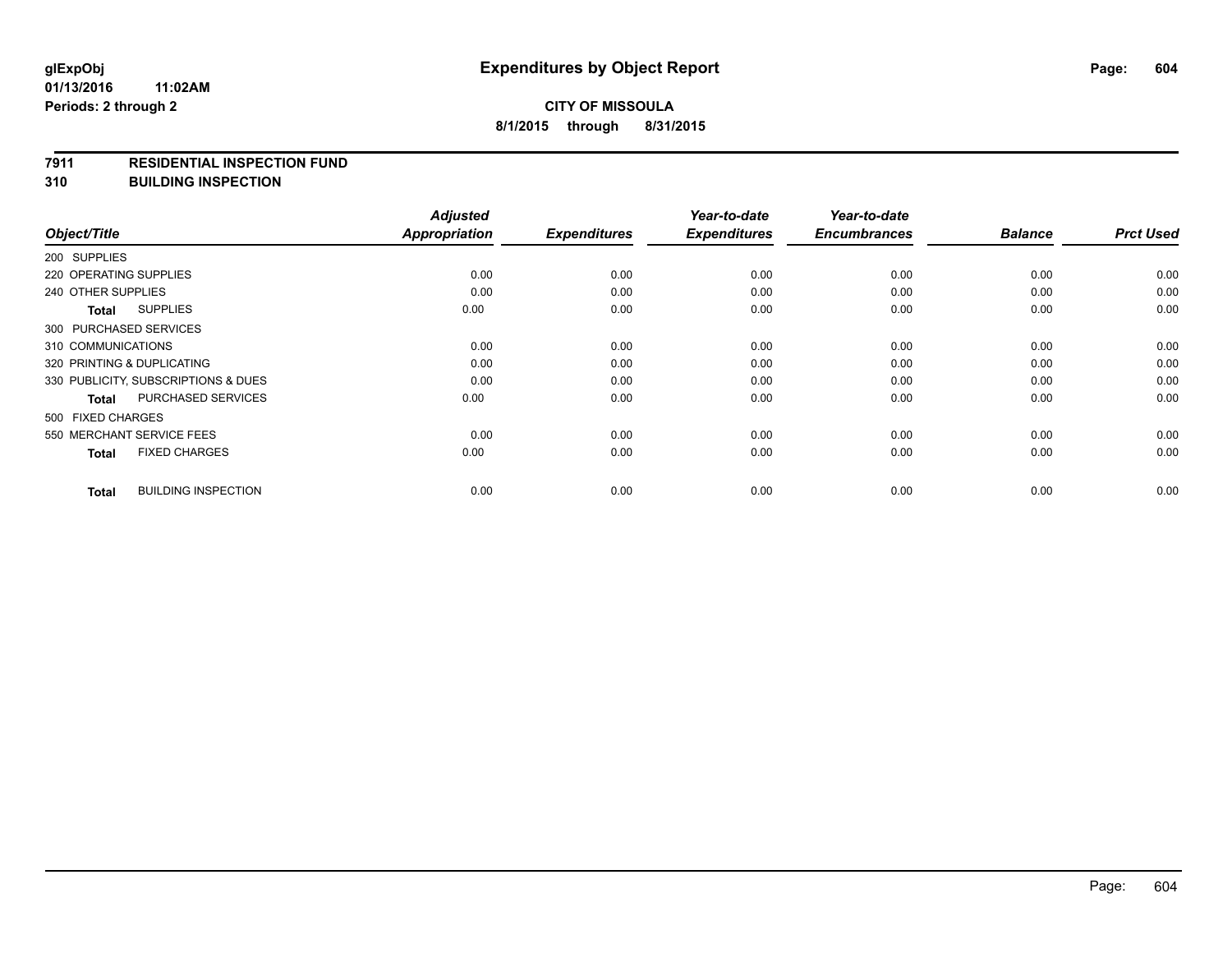**01/13/2016 11:02AM Periods: 2 through 2**

**CITY OF MISSOULA 8/1/2015 through 8/31/2015**

#### **7911 RESIDENTIAL INSPECTION FUND**

| Object/Title                                | <b>Adjusted</b><br><b>Appropriation</b> | <b>Expenditures</b> | Year-to-date<br><b>Expenditures</b> | Year-to-date<br><b>Encumbrances</b> | <b>Balance</b> | <b>Prct Used</b> |
|---------------------------------------------|-----------------------------------------|---------------------|-------------------------------------|-------------------------------------|----------------|------------------|
|                                             |                                         |                     |                                     |                                     |                |                  |
| 200 SUPPLIES                                |                                         |                     |                                     |                                     |                |                  |
| 220 OPERATING SUPPLIES                      | 0.00                                    | 0.00                | 0.00                                | 0.00                                | 0.00           | 0.00             |
| 240 OTHER SUPPLIES                          | 0.00                                    | 0.00                | 0.00                                | 0.00                                | 0.00           | 0.00             |
| <b>SUPPLIES</b><br><b>Total</b>             | 0.00                                    | 0.00                | 0.00                                | 0.00                                | 0.00           | 0.00             |
| 300 PURCHASED SERVICES                      |                                         |                     |                                     |                                     |                |                  |
| 310 COMMUNICATIONS                          | 0.00                                    | 0.00                | 0.00                                | 0.00                                | 0.00           | 0.00             |
| 320 PRINTING & DUPLICATING                  | 0.00                                    | 0.00                | 0.00                                | 0.00                                | 0.00           | 0.00             |
| 330 PUBLICITY, SUBSCRIPTIONS & DUES         | 0.00                                    | 0.00                | 0.00                                | 0.00                                | 0.00           | 0.00             |
| <b>PURCHASED SERVICES</b><br><b>Total</b>   | 0.00                                    | 0.00                | 0.00                                | 0.00                                | 0.00           | 0.00             |
| 500 FIXED CHARGES                           |                                         |                     |                                     |                                     |                |                  |
| 550 MERCHANT SERVICE FEES                   | 0.00                                    | 0.00                | 0.00                                | 0.00                                | 0.00           | 0.00             |
| <b>FIXED CHARGES</b><br><b>Total</b>        | 0.00                                    | 0.00                | 0.00                                | 0.00                                | 0.00           | 0.00             |
| <b>RESIDENTIAL INSPECTION FUND</b><br>Total | 0.00                                    | 0.00                | 0.00                                | 0.00                                | 0.00           | 0.00             |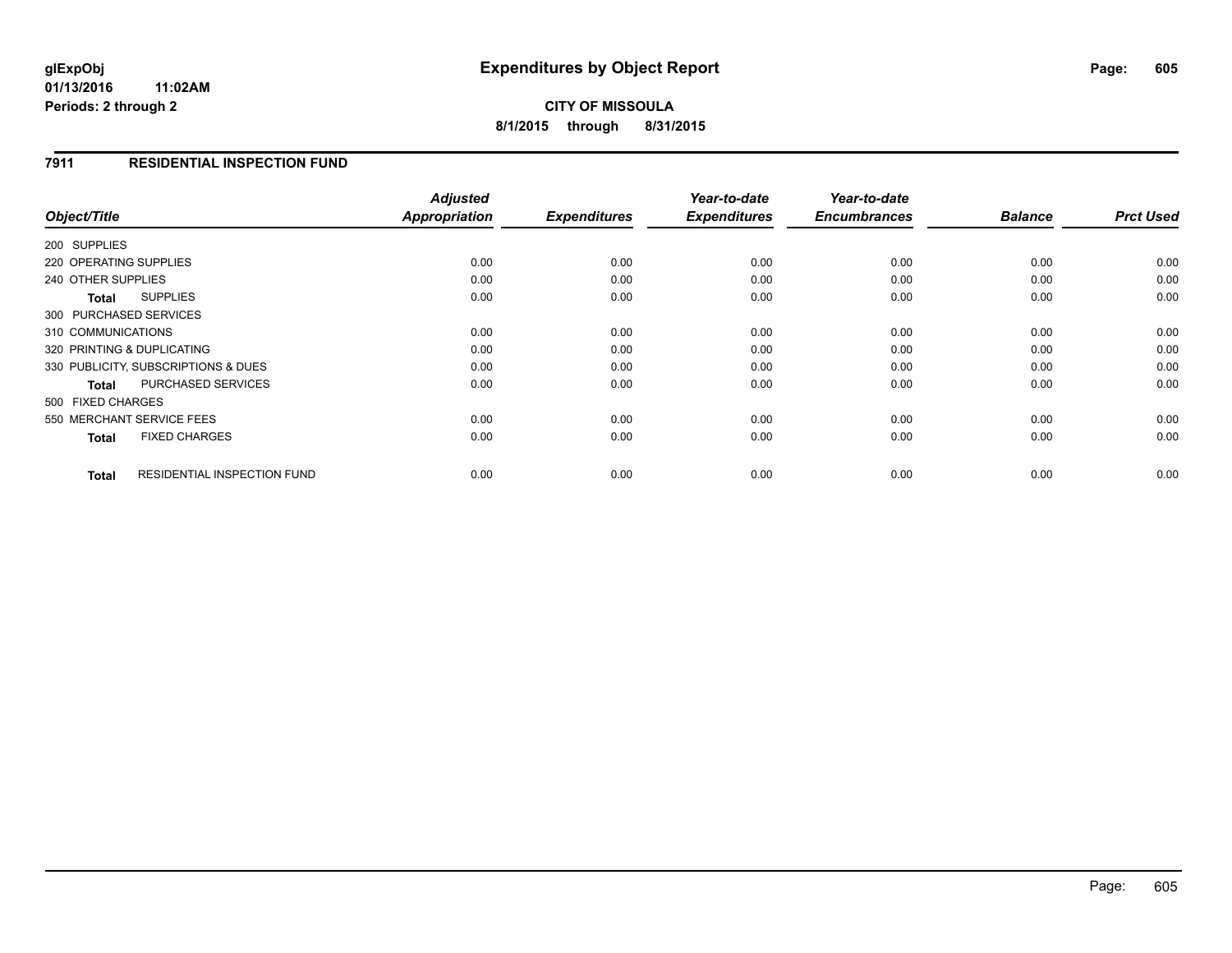# **glExpObj Expenditures by Object Report Page: 606**

**01/13/2016 11:02AM Periods: 2 through 2**

### **CITY OF MISSOULA 8/1/2015 through 8/31/2015**

#### **9000 GENERAL FIXED ASSETS ACCOUNT GROUP**

**900 DEPRECIATION**

| Object/Title                          | <b>Adjusted</b><br><b>Appropriation</b> | <b>Expenditures</b> | Year-to-date<br><b>Expenditures</b> | Year-to-date<br><b>Encumbrances</b> | <b>Balance</b> | <b>Prct Used</b> |
|---------------------------------------|-----------------------------------------|---------------------|-------------------------------------|-------------------------------------|----------------|------------------|
| 800 OTHER OBJECTS                     |                                         |                     |                                     |                                     |                |                  |
| 830 DEPRECIATION                      | 0.00                                    | 0.00                | 0.00                                | 0.00                                | 0.00           | 0.00             |
| OTHER OBJECTS<br><b>Total</b>         | 0.00                                    | 0.00                | 0.00                                | 0.00                                | 0.00           | 0.00             |
| 900 CAPITAL OUTLAY                    |                                         |                     |                                     |                                     |                |                  |
| 900 CAPITAL OUTLAY                    | 0.00                                    | 0.00                | 0.00                                | 0.00                                | 0.00           | 0.00             |
| <b>CAPITAL OUTLAY</b><br><b>Total</b> | 0.00                                    | 0.00                | 0.00                                | 0.00                                | 0.00           | 0.00             |
| <b>DEPRECIATION</b><br><b>Total</b>   | 0.00                                    | 0.00                | 0.00                                | 0.00                                | 0.00           | 0.00             |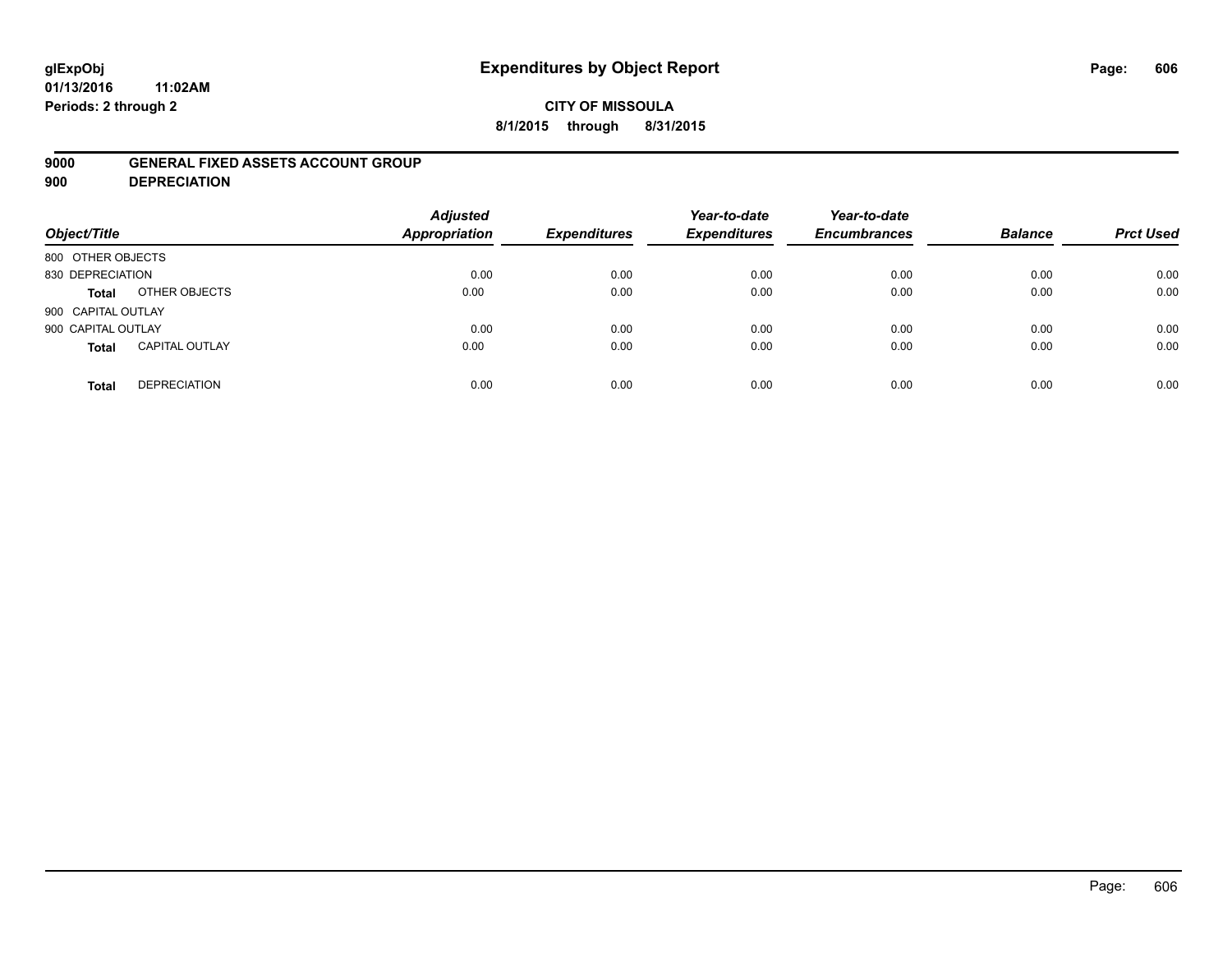**01/13/2016 11:02AM Periods: 2 through 2**

**CITY OF MISSOULA 8/1/2015 through 8/31/2015**

#### **9000 GENERAL FIXED ASSETS ACCOUNT GROUP**

| Object/Title       |                                         | <b>Adjusted</b><br><b>Appropriation</b> | <b>Expenditures</b> | Year-to-date<br><b>Expenditures</b> | Year-to-date<br><b>Encumbrances</b> | <b>Balance</b> | <b>Prct Used</b> |
|--------------------|-----------------------------------------|-----------------------------------------|---------------------|-------------------------------------|-------------------------------------|----------------|------------------|
| 800 OTHER OBJECTS  |                                         |                                         |                     |                                     |                                     |                |                  |
| 830 DEPRECIATION   |                                         | 0.00                                    | 0.00                | 0.00                                | 0.00                                | 0.00           | 0.00             |
| <b>Total</b>       | OTHER OBJECTS                           | 0.00                                    | 0.00                | 0.00                                | 0.00                                | 0.00           | 0.00             |
| 900 CAPITAL OUTLAY |                                         |                                         |                     |                                     |                                     |                |                  |
| 900 CAPITAL OUTLAY |                                         | 0.00                                    | 0.00                | 0.00                                | 0.00                                | 0.00           | 0.00             |
| <b>Total</b>       | <b>CAPITAL OUTLAY</b>                   | 0.00                                    | 0.00                | 0.00                                | 0.00                                | 0.00           | 0.00             |
| <b>Total</b>       | <b>GENERAL FIXED ASSETS ACCOUNT GRC</b> | 0.00                                    | 0.00                | 0.00                                | 0.00                                | 0.00           | 0.00             |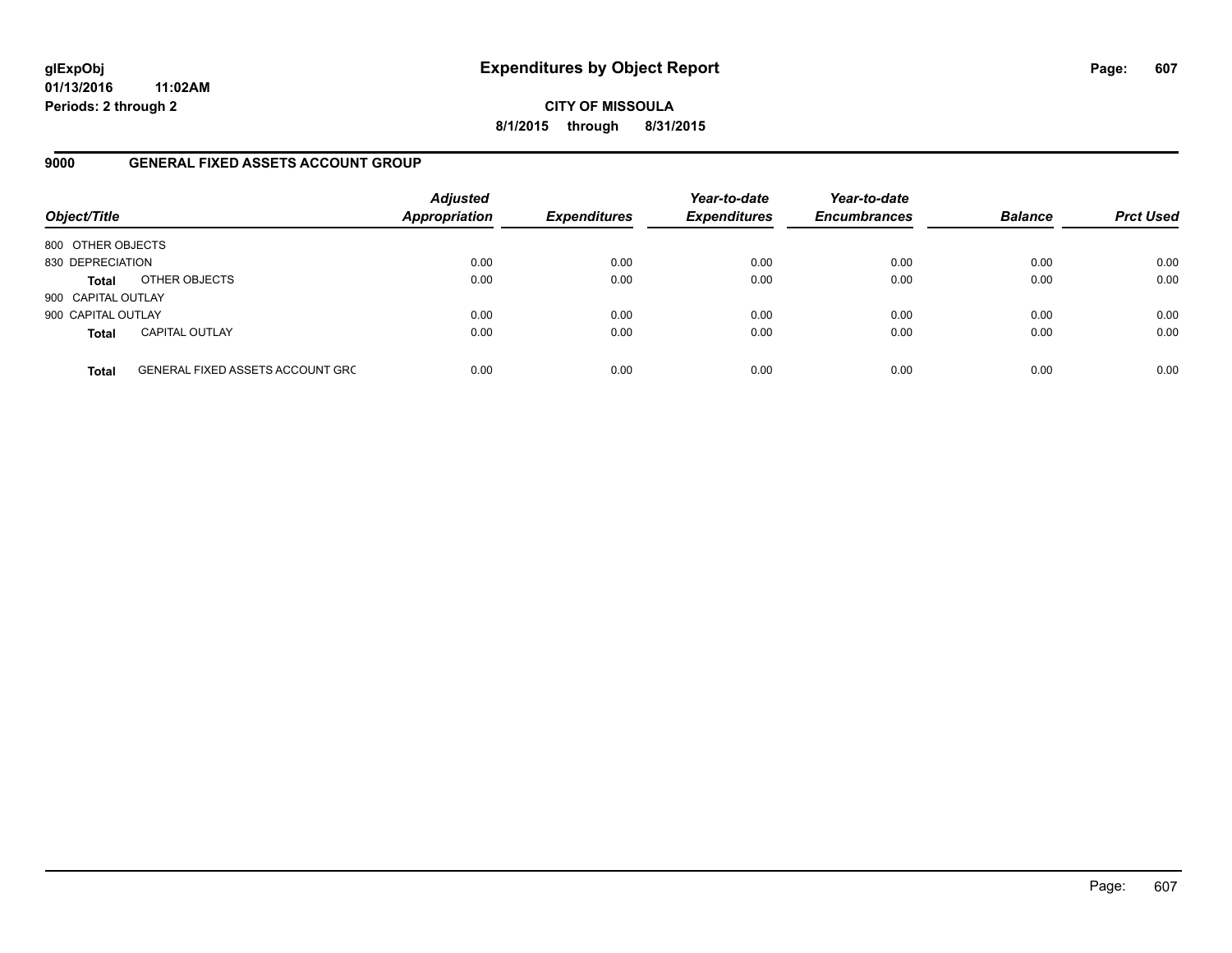#### *Grand Totals*

|                                           | <b>Adjusted</b> |                     | Year-to-date        | Year-to-date        |                |                  |
|-------------------------------------------|-----------------|---------------------|---------------------|---------------------|----------------|------------------|
| Object/Title                              | Appropriation   | <b>Expenditures</b> | <b>Expenditures</b> | <b>Encumbrances</b> | <b>Balance</b> | <b>Prct User</b> |
| 100 PERSONAL SERVICES                     |                 |                     |                     |                     |                |                  |
| 110 SALARIES AND WAGES                    | 30, 184, 274.00 | 2,279,337.38        | 4,291,930.40        | 0.00                | 25,892,343.60  | 14.2             |
| 115 SALARIES/HEALTH INSURANCE BENEFIT     | 608,760.00      | 104,310.00          | 151,563.00          | 0.00                | 457,197.00     | 24.9             |
| 120 OVERTIME/TERMINATION                  | 782,022.00      | 193,682.91          | 273,805.78          | 0.00                | 508,216.22     | 35.0             |
| 121 OUTSIDE HIRE OVERTIME                 | 0.00            | 34,467.81           | 45,763.51           | 0.00                | $-45,763.51$   | 0.0              |
| 122 COURT OVERTIME                        | 2,675.00        | 872.27              | 1,710.04            | 0.00                | 964.96         | 63.9             |
| 130 OTHER                                 | 339,064.00      | 116,321.61          | 116,321.61          | 0.00                | 222,742.39     | 34.3             |
| 133 EDUCATION COMPENSATION                | 0.00            | 0.00                | 0.00                | 0.00                | 0.00           | 0.0              |
| 135 OPEB EXPENSE                          | 0.00            | 0.00                | 0.00                | 0.00                | 0.00           | 0.0              |
| <b>140 EMPLOYER CONTRIBUTIONS</b>         | 12,412,954.00   | 762,916.55          | 1,658,699.67        | 0.00                | 10,754,254.33  | 13.3             |
| <b>141 STATE RETIREMENT CONTRIBUTIONS</b> | 1,775,026.00    | 360,530.40          | 647,758.54          | 0.00                | 1,127,267.46   | 36.4             |
| 145 OPEB CONTRIBUTION                     | 0.00            | 0.00                | 0.00                | 0.00                | 0.00           | 0.0              |
| 190 PENSION EXPENSE                       | 0.00            | 0.00                | 0.00                | 0.00                | 0.00           | 0.0              |
| PERSONAL SERVICES<br><b>Total</b>         | 46, 104, 775.00 | 3,852,438.93        | 7,187,552.55        | 0.00                | 38,917,222.45  | 15.5             |
| 200 SUPPLIES                              |                 |                     |                     |                     |                |                  |
| 210 OFFICE SUPPLIES                       | 133,903.00      | 15,507.31           | 20,365.83           | 0.00                | 113,537.17     | 15.2             |
| 220 OPERATING SUPPLIES                    | 1,188,807.00    | 83,810.40           | 127,060.23          | 0.00                | 1,061,746.77   | 10.6             |
| 230 REPAIR/MAINTENANCE                    | 941,297.00      | 66,671.28           | 103,915.62          | 0.00                | 837,381.38     | 11.0             |
| 231 GASOLINE                              | 666,168.00      | 39,790.16           | 39,971.20           | 0.00                | 626,196.80     | 6.0              |
| 240 OTHER SUPPLIES                        | 222,801.00      | 29,638.22           | 47,184.92           | 0.00                | 175,616.08     | 21.1             |
| 250 SUPPLIES FOR RESALE                   | 500.00          | 0.00                | 0.00                | 0.00                | 500.00         | 0.0              |
| <b>SUPPLIES</b><br>Total                  | 3,153,476.00    | 235,417.37          | 338,497.80          | 0.00                | 2,814,978.20   | 10.7             |
| 300 PURCHASED SERVICES                    |                 |                     |                     |                     |                |                  |
| 310 COMMUNICATIONS                        | 135,269.00      | 20,785.46           | 49,454.46           | 0.00                | 85,814.54      | 36.5             |
| 320 PRINTING & DUPLICATING                | 101.251.00      | 1,671.35            | 2.017.46            | 0.00                | 99,233.54      | 1.9              |
| 330 PUBLICITY, SUBSCRIPTIONS & DUES       | 191,269.00      | 25,672.53           | 48,018.56           | 0.00                | 143,250.44     | 25.1             |
| 340 SEWER                                 | 16,689.00       | 0.00                | 5,001.97            | 0.00                | 11,687.03      | 29.9             |
| 341 ELECTRICITY & NATURAL GAS             | 1,616,105.00    | 97,178.06           | 97,270.30           | 0.00                | 1,518,834.70   | 6.0              |
| 343 WATER CHARGES                         | 227,492.00      | 7,753.80            | 7,753.80            | 0.00                | 219,738.20     | 3.4              |
| 344 TELEPHONE SERVICE                     | 301,632.00      | 10,176.10           | 26,822.31           | 0.00                | 274,809.69     | 8.8              |
|                                           |                 |                     |                     |                     |                |                  |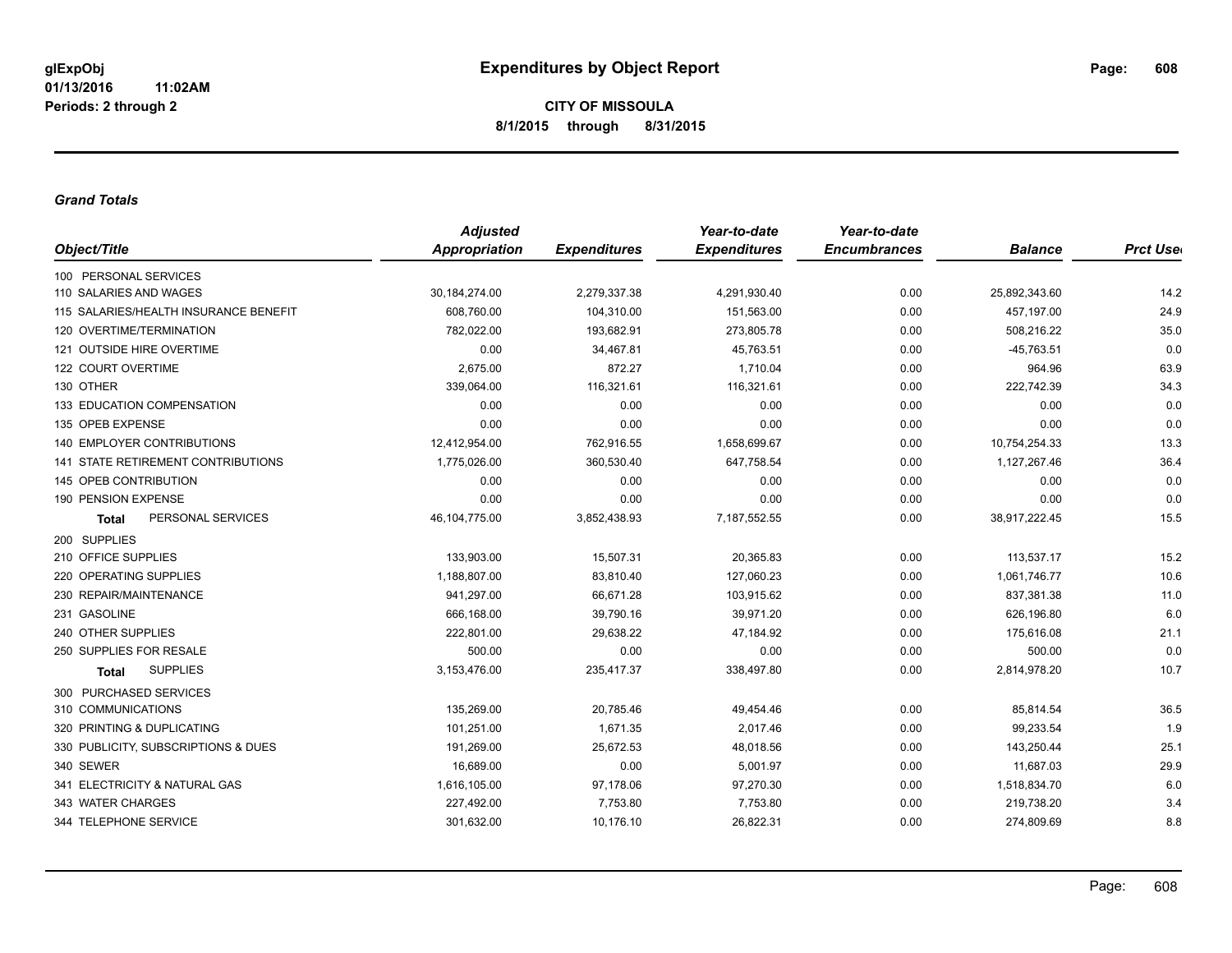*Grand Totals [Continued]*

|                                            | <b>Adjusted</b> |                     | Year-to-date        | Year-to-date        |                |                  |
|--------------------------------------------|-----------------|---------------------|---------------------|---------------------|----------------|------------------|
| Object/Title                               | Appropriation   | <b>Expenditures</b> | <b>Expenditures</b> | <b>Encumbrances</b> | <b>Balance</b> | <b>Prct Uset</b> |
| 345 GARBAGE                                | 117,119.00      | 9,771.25            | 19,105.43           | 0.00                | 98,013.57      | 16.3             |
| 350 PROFESSIONAL SERVICES                  | 3,722,001.00    | 277,744.22          | 356,791.72          | 0.00                | 3,365,209.28   | 9.5              |
| 351 INSURANCE CLAIMS                       | 5,156,229.00    | $-317,374.40$       | 354,635.28          | 0.00                | 4,801,593.72   | 6.8              |
| 352 HEALTH PROGRAMS                        | 94,500.00       | 2,974.29            | 2,974.29            | 0.00                | 91,525.71      | 3.1              |
| 353 ADMINISTRATION EXPENDITURES            | 757,888.00      | 0.00                | 115,257.59          | 0.00                | 642,630.41     | 15.2             |
| 354 TRANSITIONAL REINSURANCE PROGRAM       | 78,280.00       | 0.00                | 0.00                | 0.00                | 78,280.00      | 0.0              |
| 360 REPAIR & MAINTENANCE                   | 1.944.741.00    | 124,921.77          | 213,973.37          | 0.00                | 1,730,767.63   | 11.0             |
| 370 TRAVEL                                 | 178,445.00      | 5,399.68            | 13,156.95           | 0.00                | 165,288.05     | 7.3              |
| 380 TRAINING                               | 175,591.00      | 6,854.42            | 18,457.42           | 0.00                | 157,133.58     | 10.5             |
| 390 OTHER PURCHASED SERVICES               | 1,902,639.00    | 39,692.70           | 43,360.53           | 0.00                | 1,859,278.47   | 2.2              |
| PURCHASED SERVICES<br>Total                | 16,717,140.00   | 313,221.23          | 1,374,051.44        | 0.00                | 15,343,088.56  | 8.2              |
| 400 BUILDING MATERIALS                     |                 |                     |                     |                     |                |                  |
| <b>400 BUILDING MATERIALS</b>              | 321,486.00      | 24,990.44           | 32,077.88           | 0.00                | 289,408.12     | 9.9              |
| <b>BUILDING MATERIALS</b><br>Total         | 321,486.00      | 24,990.44           | 32,077.88           | 0.00                | 289,408.12     | 9.9              |
| 500 FIXED CHARGES                          |                 |                     |                     |                     |                |                  |
| 500 FIXED CHARGES                          | 3,161,542.00    | 658,996.59          | 676,027.09          | 0.00                | 2,485,514.91   | 21.3             |
| 530 EQUIPMENT RENTAL                       | 726.00          | 10.50               | 10.50               | 0.00                | 715.50         | 1.4              |
| 550 MERCHANT SERVICE FEES                  | 196,734.00      | 0.00                | 0.00                | 0.00                | 196,734.00     | 0.0              |
| <b>FIXED CHARGES</b><br>Total              | 3,359,002.00    | 659,007.09          | 676,037.59          | 0.00                | 2,682,964.41   | 20.1             |
| 600 DEBT SERVICE                           |                 |                     |                     |                     |                |                  |
| 600 DEBT SERVICE                           | 0.00            | 0.00                | 0.00                | 0.00                | 0.00           | 0.0              |
| 610 PRINCIPAL                              | 10,969,592.00   | 436,616.82          | 510,747.55          | 0.00                | 10,458,844.45  | 4.6              |
| 615 JUDGMENT LEVY DEBT PAYMENT             | 0.00            | 0.00                | 0.00                | 0.00                | 0.00           | 0.0              |
| 620 INTEREST / SERVICE FEES                | 2,663,296.00    | 32,605.02           | 16,276.61           | 0.00                | 2,647,019.39   | 0.6              |
| <b>DEBT SERVICE</b><br>Total               | 13,632,888.00   | 469,221.84          | 527,024.16          | 0.00                | 13,105,863.84  | 3.8              |
| 700 GRANTS & CONTRIBUTIONS                 |                 |                     |                     |                     |                |                  |
| 700 GRANTS & CONTRIBUTIONS                 | 7,262,621.00    | 61,303.67           | 180,373.10          | 0.00                | 7,082,247.90   | 2.4              |
| 751 RECREATION SCHOLARSHIPS                | 0.00            | 0.00                | 0.00                | 0.00                | 0.00           | 0.0              |
| 780 INTERGOVERNMENTAL TRANSFER             | 0.00            | 0.00                | 0.00                | 0.00                | 0.00           | 0.0              |
| <b>GRANTS &amp; CONTRIBUTIONS</b><br>Total | 7,262,621.00    | 61,303.67           | 180,373.10          | 0.00                | 7,082,247.90   | 2.4              |
| 800 OTHER OBJECTS                          |                 |                     |                     |                     |                |                  |